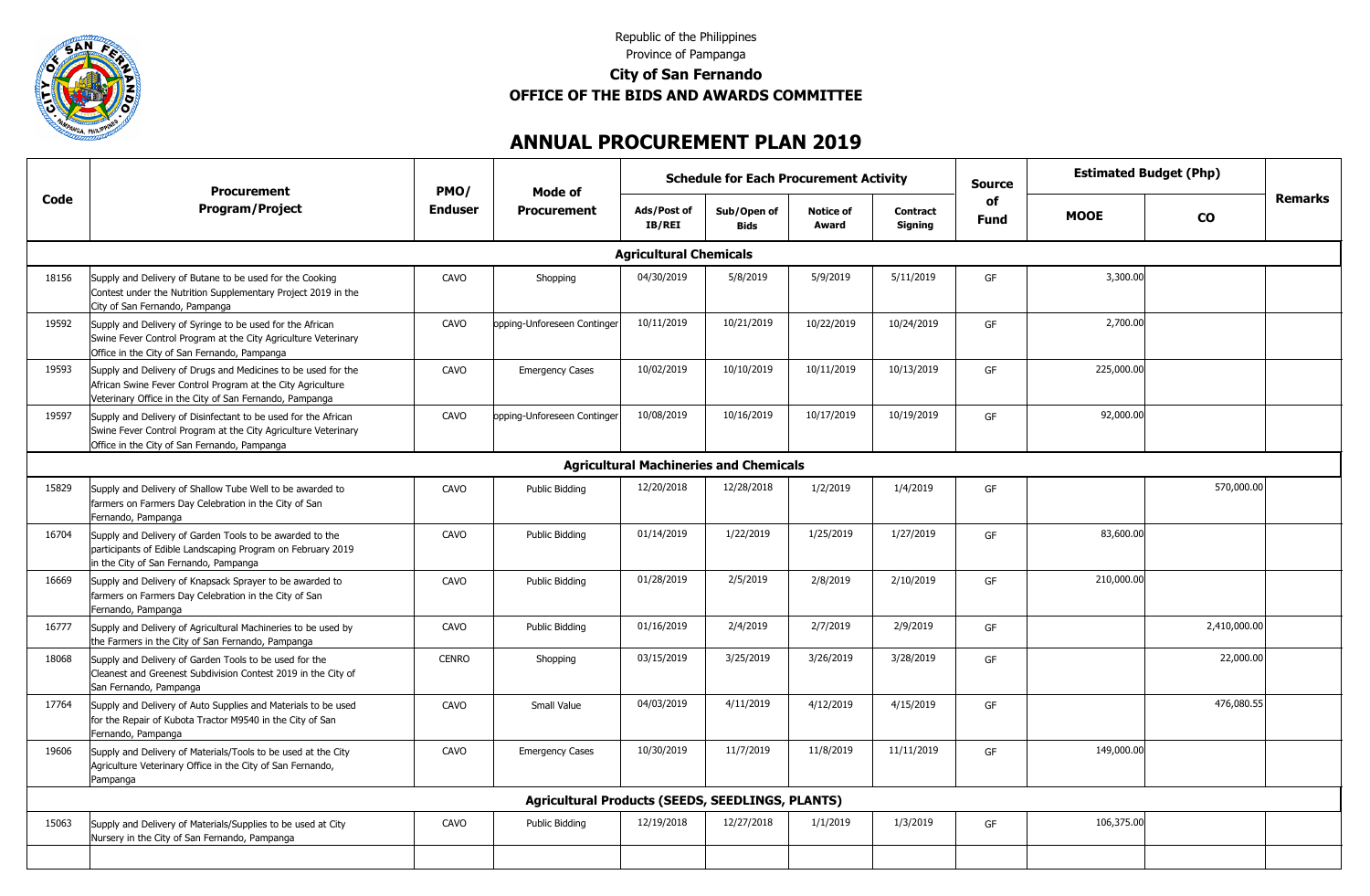|       | <b>Procurement</b>                                                                                                                                                                                               | <b>Schedule for Each Procurement Activity</b><br>PMO/<br>Mode of |                    |                              |                            |                           |                            | <b>Source</b>     | <b>Estimated Budget (Php)</b> |           |                |
|-------|------------------------------------------------------------------------------------------------------------------------------------------------------------------------------------------------------------------|------------------------------------------------------------------|--------------------|------------------------------|----------------------------|---------------------------|----------------------------|-------------------|-------------------------------|-----------|----------------|
| Code  | <b>Program/Project</b>                                                                                                                                                                                           | Enduser                                                          | <b>Procurement</b> | Ads/Post of<br><b>IB/REI</b> | Sub/Open of<br><b>Bids</b> | <b>Notice of</b><br>Award | <b>Contract</b><br>Signing | of<br><b>Fund</b> | <b>MOOE</b>                   | <b>CO</b> | <b>Remarks</b> |
| 15064 | Supply and Delivery of Planting Materials to be used at City<br>Nursery in the City of San Fernando, Pampanga                                                                                                    | CAVO                                                             | Public Bidding     | 12/19/2018                   | 12/27/2018                 | 1/1/2019                  | 1/3/2019                   | GF                | 220,000.00                    |           |                |
| 16747 | Supply and Delivery of Certified Palay Seeds to be given to<br>Farmers in the City of San Fernando, Pampanga for the month<br>of February 2019                                                                   | CAVO                                                             | Public Bidding     | 01/02/2019                   | 1/10/2019                  | 1/15/2019                 | 1/17/2019                  | GF                | 160,000.00                    |           |                |
| 16748 | Supply and Delivery of Certified Palay Seeds to be given to<br>Farmers in the City of San Fernando, Pampanga for the month<br>of April 2019                                                                      | CAVO                                                             | Public Bidding     | 01/31/2019                   | 2/8/2019                   | 2/13/2019                 | 2/15/2019                  | GF                | 240,000.00                    |           |                |
| 15294 | Supply and Delivery of Polypropylene Plastic and Seedling Tray<br>to be used for the Urban Agriculture Edible Landscaping in the<br>City of San Fernando, Pampanga                                               | CAVO                                                             | Shopping           | 02/19/2019                   | 2/27/2019                  | 2/28/2019                 | 3/2/2019                   | GF                | 29,320.00                     |           |                |
| 15295 | Supply and Delivery of Garden Soil, Organic Fertilizer and<br>Seedling Medium to be used for the Urban Agriculture Edible<br>Landscaping in the City of San Fernando, Pampanga                                   | CAVO                                                             | Public Bidding     | 02/04/2019                   | 2/12/2019                  | 2/15/2019                 | 2/18/2019                  | GF                | 105,000.00                    |           |                |
| 15296 | Supply and Delivery of Assorted Vegetable Seeds to be used<br>for the Urban Agriculture Edible Landscaping in the City of San<br>Fernando, Pampanga                                                              | CAVO                                                             | Public Bidding     | 02/04/2019                   | 2/12/2019                  | 2/15/2019                 | 2/18/2019                  | GF                | 129,566.00                    |           |                |
| 17155 | Supply and Delivery of Bio Supernet to be used for the<br>Implementation of Organic Agriculture in the City of San<br>Fernando, Pampanga                                                                         | CAVO                                                             | Small Value        | 02/20/2019                   | 2/28/2019                  | 3/1/2019                  | 3/3/2019                   | GF                | 10,000.00                     |           |                |
| 17156 | Supply and Delivery of Planting Materials and Tools to be used<br>for the Implementation of Organic Agriculture in the City of<br>San Fernando, Pampanga                                                         | CAVO                                                             | Public Bidding     | 02/07/2019                   | 2/15/2019                  | 2/20/2019                 | 2/22/2019                  | GF                | 100,500.00                    |           |                |
| 17153 | Supply and Delivery of Assorted Vegetable Seeds and Plastic to<br>be used for Organic Agriculture in the City of San Fernando,<br>Pampanga                                                                       | CAVO                                                             | Public Bidding     | 02/14/2019                   | 2/22/2019                  | 2/27/2019                 | 3/1/2019                   | GF                | 129,100.00                    |           |                |
| 17273 | Supply and Delivery of Biologics to be given to Local Animal<br>Growers in the City of San Fernando, Pampanga                                                                                                    | CAVO                                                             | Shopping           | 04/03/2019                   | 4/11/2019                  | 4/12/2019                 | 4/15/2019                  | GF                | 68,530.00                     |           |                |
| 17851 | Supply and Delivery of Seedling Shelves to be used for the<br>Integrated Community Food Production in the City of San<br>Fernando, Pampanga                                                                      | CAVO                                                             | Public Bidding     | 04/22/2019                   | 4/30/2019                  | 5/3/2019                  | 5/5/2019                   | GF                | 100,000.00                    |           |                |
| 18154 | Supply and Delivery of Fertilizer and Garden Soil to be used in<br>Nutrition Supplementary 2019 in the City of San Fernando,<br>Pampanga                                                                         | CAVO                                                             | Small Value        | 05/15/2019                   | 5/23/2019                  | 5/24/2019                 | 5/26/2019                  | GF                | 59,750.00                     |           |                |
| 18155 | Supply and Delivery of Planting Materials to be used in<br>Nutrition Supplementary 2019 in the City of San Fernando,<br>Pampanga                                                                                 | CAVO                                                             | Shopping           | 05/22/2019                   | 5/30/2019                  | 5/31/2019                 | 6/2/2019                   | GF                | 41,900.00                     |           |                |
| 18574 | Supply and Delivery of Garden Soil to be used for the Urban<br>Gardening-Edible Landscaping of Health Centers for 45th<br>Nutrition Month Celebration in the City of San Fernando,<br>Pampanga                   | CHO-CNC                                                          | Small Value        | 06/12/2019                   | 6/20/2019                  | 6/21/2019                 | 6/23/2019                  | GF                | 15,000.00                     |           |                |
| 18580 | Supply and Delivery of Assorted Vegetable Seeds to be used<br>for the Urban Gardening-Edible Landscaping for Health<br>Centers for the 45th Nutrition Month Celebration in the City of<br>San Fernando, Pampanga | CHO-CNC                                                          | Shopping           | 06/03/2019                   | 6/11/2019                  | 6/12/2019                 | 6/14/2019                  | GF                | 118,882.00                    |           |                |
| 18364 | Supply and Delivery of Insecticides and Rodenticides to be<br>used by the farmers in the City of San Fernando, Pampanga                                                                                          | CAVO                                                             | Shopping           | 06/05/2019                   | 6/13/2019                  | 6/14/2019                 | 6/16/2019                  | GF                | 200,000.00                    |           |                |
|       |                                                                                                                                                                                                                  |                                                                  |                    |                              |                            |                           |                            |                   |                               |           |                |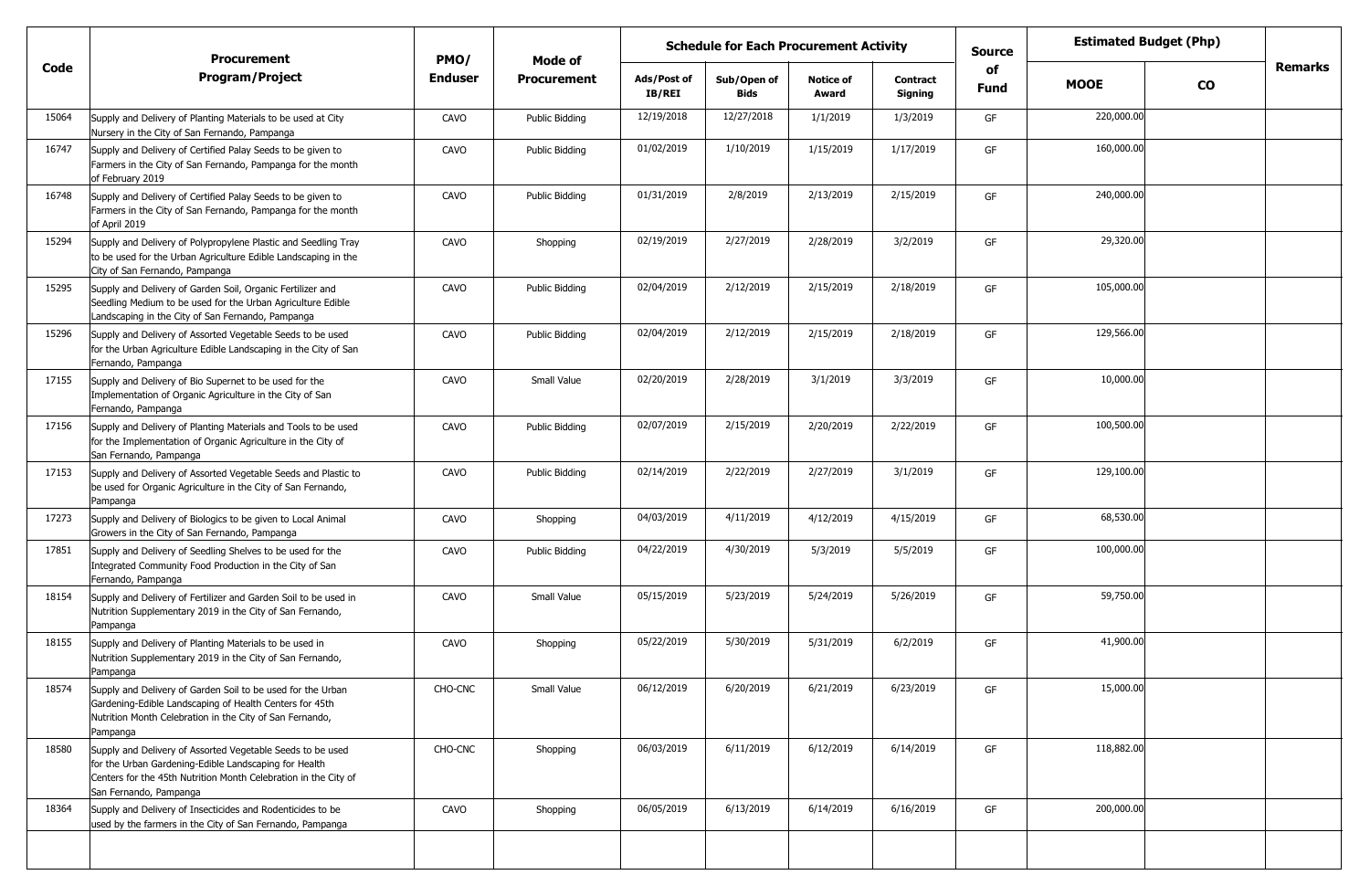|       | <b>Procurement</b>                                                                                                                                                                                                                                                                                                                          | PMO/           | <b>Schedule for Each Procurement Activity</b><br>Mode of |                              |                                                   |                           |                            | <b>Source</b>     | <b>Estimated Budget (Php)</b> |               |                |
|-------|---------------------------------------------------------------------------------------------------------------------------------------------------------------------------------------------------------------------------------------------------------------------------------------------------------------------------------------------|----------------|----------------------------------------------------------|------------------------------|---------------------------------------------------|---------------------------|----------------------------|-------------------|-------------------------------|---------------|----------------|
| Code  | Program/Project                                                                                                                                                                                                                                                                                                                             | <b>Enduser</b> | <b>Procurement</b>                                       | Ads/Post of<br><b>IB/REI</b> | Sub/Open of<br><b>Bids</b>                        | <b>Notice of</b><br>Award | <b>Contract</b><br>Signing | of<br><b>Fund</b> | <b>MOOE</b>                   | <b>CO</b>     | <b>Remarks</b> |
| 18551 | Supply and Delivery of Certified Palay Seeds to be given to the<br>Farmers for the month of August 2019 in the City of San<br>Fernando, Pampanga                                                                                                                                                                                            | CAVO           | <b>Public Bidding</b>                                    | 07/08/2019                   | 7/16/2019                                         | 7/19/2019                 | 7/21/2019                  | GF                | 299,200.00                    |               |                |
| 18716 | Supply and Delivery of Assorted Vegetable Seeds and Planting<br>Materials to be used at the City Nursery in Barangay Lara, City<br>of San Fernando, Pampanga                                                                                                                                                                                | CAVO           | <b>Public Bidding</b>                                    | 08/05/2019                   | 8/13/2019                                         | 8/16/2019                 | 8/19/2019                  | GF                | 100,000.00                    |               |                |
| 23538 | Supply and Delivery of Black Polyethylene bags to be used for<br>the City Nursery Operation in the City of San Fernando,<br>Pampanga                                                                                                                                                                                                        | CAVO           | Shopping                                                 | 10/25/2019                   | 11/4/2019                                         | 11/5/2019                 | 11/7/2019                  | GF                | 8,700.00                      |               |                |
|       |                                                                                                                                                                                                                                                                                                                                             |                |                                                          |                              | <b>Airconditioning and Airconditioning System</b> |                           |                            |                   |                               |               |                |
| 15059 | Supply, Delivery and Installation of Airconditioning Unit to be<br>used at Heroes Hall Amphitheater of the City of San Fernando,<br>Pampanga                                                                                                                                                                                                | <b>UMSD</b>    | <b>Public Bidding</b>                                    | 12/25/2018                   | 1/11/2019                                         | 1/16/2019                 | 1/18/2019                  | GF                |                               | 1,116,105.00  |                |
| 18113 | Supply and Delivery of Air-conditioning Units to be used at the<br>Division Training Center of DepEd Division of City of San<br>Fernando, Pampanga                                                                                                                                                                                          | <b>DEPED</b>   | Small Value                                              | 03/20/2019                   | 3/28/2019                                         | 3/29/2019                 | 3/31/2019                  | <b>SEF</b>        |                               | 188,400.00    |                |
| 18064 | Supply, Delivery and Installation of Air Conditioning Units to<br>be used at the New Division Training Center at San Isidro, City<br>of San Fernando, Pampanga                                                                                                                                                                              | DEPED          | <b>Public Bidding</b>                                    | 03/07/2019                   | 3/26/2019                                         | 3/29/2019                 | 3/31/2019                  | <b>SEF</b>        |                               | 11,094,905.00 |                |
|       |                                                                                                                                                                                                                                                                                                                                             |                |                                                          |                              | <b>Airconditioning and Maintenance System</b>     |                           |                            |                   |                               |               |                |
| 17157 | Supply and Delivery of Airconditioning Materials to be used for<br>the repair and maintenance of Airconditioning units for the 1st<br>Semester of 2019 in the City of San Fernando, Pampanga<br>subject to Ordering Agreement                                                                                                               | CEO            | <b>Public Bidding</b>                                    | 01/31/2019                   | 2/8/2019                                          | 2/13/2019                 | 2/15/2019                  | GF                | 385,318.30                    |               |                |
| 17744 | Contract of Service for the Preventive Maintenance of<br>Air-conditioning Unit for 1st Semester of 2019 at City Hall, City<br>of San Fernando, Pampanga subject to Ordering Agreement                                                                                                                                                       | CEO            | <b>Public Bidding</b>                                    | 02/14/2019                   | 2/22/2019                                         | 2/27/2019                 | 3/1/2019                   | GF                | 423,350.00                    |               |                |
| 17359 | Supply, Delivery and Installation of Air Conditioning Units for<br>the various offices (PESO, COA, CSWDO, Birthing Station<br>Sindalan, BFP, Radio Room, RHU-San Nicolas III, CEO,<br>CPOSCO, POSCO (Old Negosyo Center), CICTO, OSP,<br>Nicolasa-Mayor's Office Heroes Hall and CACCO) of the City<br>Government of San Fernando, Pampanga | CEO            | <b>Public Bidding</b>                                    | 02/12/2019                   | 3/1/2019                                          | 3/6/2019                  | 3/8/2019                   | GF                |                               | 3,697,051.30  |                |
| 17866 | Contract of Service for the Preventive Maintenance of<br>Air-conditioning Unit for 1st Semester of 2019 at Heroes Hall,<br>City of San Fernando, Pampanga subject to Ordering<br>Agreement                                                                                                                                                  | CEO            | Small Value                                              | 02/27/2019                   | 3/7/2019                                          | 3/8/2019                  | 3/10/2019                  | GF                | 569,800.00                    |               |                |
| 17360 | Supply, Delivery and Installation of Air conditioning Units for<br>the various offices (New CAD Office, BLPD Extension, OCBO<br>Extension, Taxpayer's Lounge, New OSCA Office,<br>CGSO-SRPMD Office) of the City Government of San Fernando,<br>Pampanga                                                                                    | CEO            | <b>Public Bidding</b>                                    | 02/19/2019                   | 3/8/2019                                          | 3/13/2019                 | 3/15/2019                  | GF                |                               | 2,451,087.45  |                |
| 19260 | Supply, Delivery and Installation of Airconditioning Unit to be<br>installed at Senior Citizen Center of St. Jude Village, Barangay<br>San Agustin, City of San Fernando, Pampanga                                                                                                                                                          | CMO            | Small Value                                              | 08/05/2019                   | 8/13/2019                                         | 8/14/2019                 | 8/16/2019                  | GF                | 335,000.00                    |               |                |
|       |                                                                                                                                                                                                                                                                                                                                             |                |                                                          |                              |                                                   |                           |                            |                   |                               |               |                |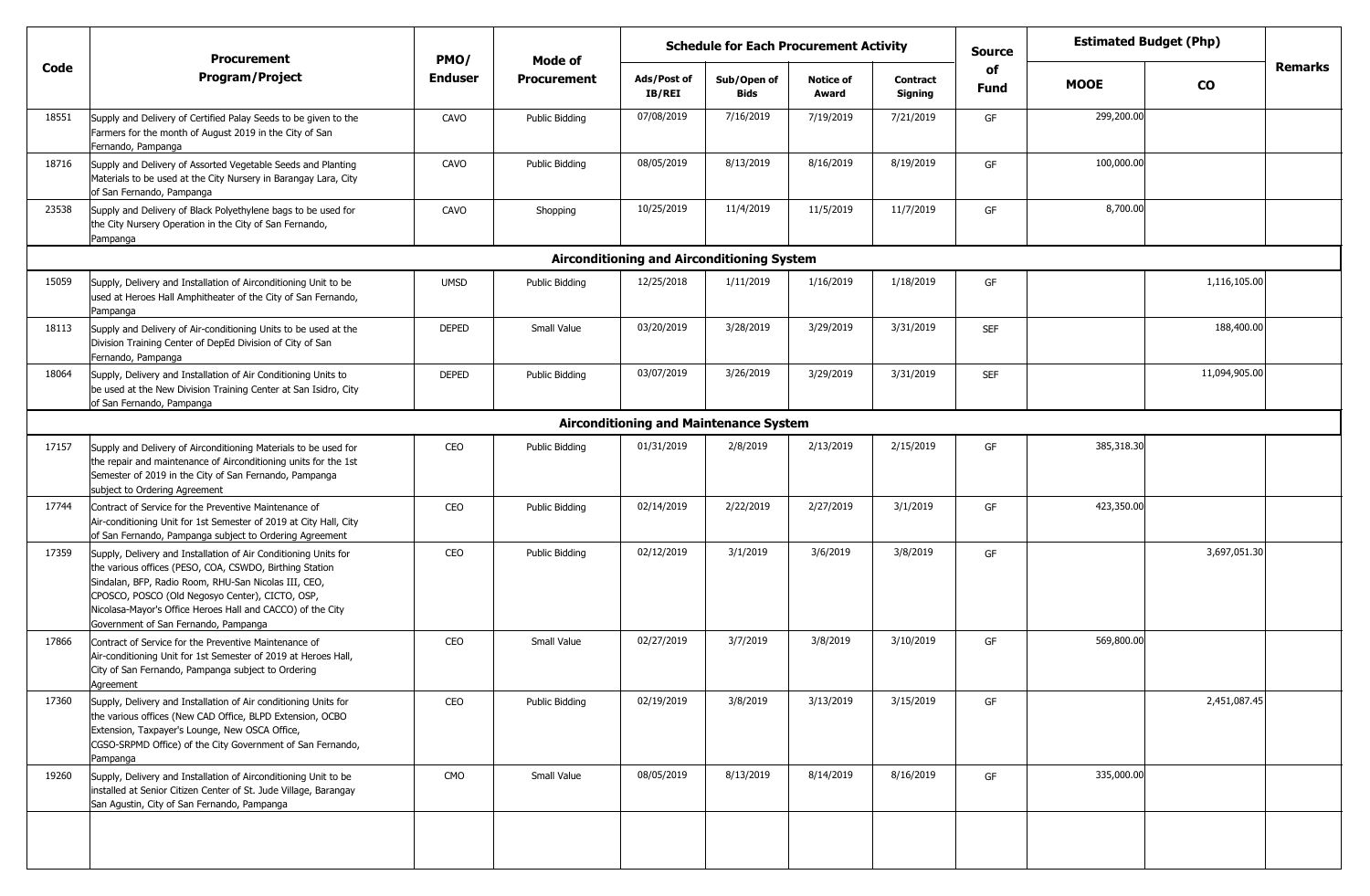|       | <b>Procurement</b>                                                                                                                                                                                                            | PMO/           | Mode of               | <b>Schedule for Each Procurement Activity</b> |                            |                           |                            |                   |             | <b>Estimated Budget (Php)</b> |                |
|-------|-------------------------------------------------------------------------------------------------------------------------------------------------------------------------------------------------------------------------------|----------------|-----------------------|-----------------------------------------------|----------------------------|---------------------------|----------------------------|-------------------|-------------|-------------------------------|----------------|
| Code  | <b>Program/Project</b>                                                                                                                                                                                                        | <b>Enduser</b> | <b>Procurement</b>    | Ads/Post of<br><b>IB/REI</b>                  | Sub/Open of<br><b>Bids</b> | <b>Notice of</b><br>Award | <b>Contract</b><br>Signing | of<br><b>Fund</b> | <b>MOOE</b> | <b>CO</b>                     | <b>Remarks</b> |
| 19016 | Supply and Delivery of Airconditioning Materials to be used for<br>the Repair and Maintenance of Airconditioning units for the<br>2nd Semester of 2019 in the City of San Fernando, Pampanga<br>subject to Ordering Agreement | CEO            | Public Bidding        | 08/19/2019                                    | 8/27/2019                  | 8/30/2019                 | 9/1/2019                   | GF                | 368,306.00  |                               |                |
| 19351 | Supply, Delivery and Installation of Air-conditioning Unit to be<br>used at the Senior Citizen Center at St. Jude Village, Brgy. San<br>Agustin, City of San Fernando, Pampanga                                               | CMO            | Small Value           | 08/14/2019                                    | 8/22/2019                  | 8/23/2019                 | 8/25/2019                  | GF                | 637,945.00  |                               |                |
| 19421 | Supply, Delivery and Installation of Air-conditioning Units to be<br>used at the Command and Control Center, Civic Center, San<br>Isidro, City of San Fernando, Pampanga                                                      | CEO            | Public Bidding        | 08/27/2019                                    | 9/13/2019                  | 9/18/2019                 | 9/20/2019                  | GF                |             | 3,000,000.00                  |                |
|       |                                                                                                                                                                                                                               |                |                       | <b>Animal Feeds</b>                           |                            |                           |                            |                   |             |                               |                |
| 17271 | Supply and Delivery of Animal Feeds to be used under the<br>Provision on Animal Feeds in the City of San Fernando,<br>Pampanga subject to Ordering Agreement                                                                  | CAVO           | Small Value           | 03/19/2019                                    | 3/27/2019                  | 3/28/2019                 | 3/30/2019                  | GF                | 79,000.00   |                               |                |
| 17807 | Supply and Delivery of Dairy Concentrate to be used for the<br>Integrated Community Food Production Program 2019 in the<br>City of San Fernando, Pampanga subject to Ordering<br>Agreement                                    | CAVO           | Shopping              | 03/29/2019                                    | 4/8/2019                   | 4/9/2019                  | 4/11/2019                  | GF                | 28,900.00   |                               |                |
|       |                                                                                                                                                                                                                               |                |                       | <b>Appliances</b>                             |                            |                           |                            |                   |             |                               |                |
| 17830 | Supply and Delivery of Washing Machine to be used at Women<br>and Children Protection Center in the City of San Fernando,<br>Pampanga                                                                                         | <b>CSWDO</b>   | Shopping              | 03/06/2019                                    | 3/14/2019                  | 3/15/2019                 | 3/17/2019                  | GF                | 30,000.00   |                               |                |
| 18025 | Supply and Delivery of Stand Fan to be used at the City Health<br>Office - RHU III in the City of San Fernando, Pampanga                                                                                                      | CHO            | Shopping              | 03/27/2019                                    | 4/4/2019                   | 4/5/2019                  | 4/7/2019                   | GF                |             | 24,000.00                     |                |
| 17896 | Supply and Delivery of Appliances to be used for the Child<br>Development Center Conversion for 2019 in the City of San<br>Fernando, Pampanga                                                                                 | <b>CSWDO</b>   | Public Bidding        | 03/21/2019                                    | 3/29/2019                  | 4/3/2019                  | 4/5/2019                   | <b>SEF</b>        |             | 460,000.00                    |                |
| 17985 | Supply and Delivery of Heavy Duty Evaporative Air Cooler to<br>be used for various Activities/Programs of the City<br>Government of San Fernando, Pampanga                                                                    | CMO            | Small Value           | 04/16/2019                                    | 4/24/2019                  | 4/25/2019                 | 4/27/2019                  | GF                |             | 200,000.00                    |                |
| 18613 | Supply and Delivery of Appliances to be used at the New<br>DepEd Division Training Center at San Isidro, City of San<br>Fernando, Pampanga                                                                                    | <b>DEPED</b>   | Public Bidding        | 06/24/2019                                    | 7/2/2019                   | 7/5/2019                  | 7/7/2019                   | <b>SEF</b>        |             | 862,392.00                    |                |
| 19123 | Supply and Delivery of Heavy Duty Industrial Domestic Cast<br>Iron Gas Stove to be used for the Family Evacuation and Camp<br>Coordination and Camp Management in the City of San<br>Fernando, Pampanga                       | <b>CSWDO</b>   | Shopping              | 11/20/2019                                    | 11/28/2019                 | 11/29/2019                | 12/1/2019                  | GF                | 60,000.00   |                               |                |
|       |                                                                                                                                                                                                                               |                |                       | <b>Audio Visual Equipment</b>                 |                            |                           |                            |                   |             |                               |                |
| 16866 | Supply and Delivery of IT Equipment to be used at City<br>General Services Office - Utility, Maintenance and Service<br>Division in the City of San Fernando, Pampanga                                                        | <b>UMSD</b>    | <b>Public Bidding</b> | 01/24/2019                                    | 2/1/2019                   | 2/6/2019                  | 2/8/2019                   | GF                |             | 153,600.00                    |                |
| 17936 | Contract of Service for the Rental of LED Wall to be used for<br>the Recognition of Student with Honors for School Year<br>2018-2019 in the City of San Fernando, Pampanga                                                    | <b>DEPED</b>   | Small Value           | 02/20/2019                                    | 2/28/2019                  | 3/1/2019                  | 3/4/2019                   | GF                | 30,000.00   |                               |                |
| 17910 | Supply and Delivery of Public Address Audio Equipment<br>System to be used in the different disaster awareness<br>activities of the City Government of San Fernando, Pampanga                                                 | CGSO           | Public Bidding        | 03/05/2019                                    | 3/22/2019                  | 3/27/2019                 | 3/29/2019                  | GF                |             | 1,748,600.00                  |                |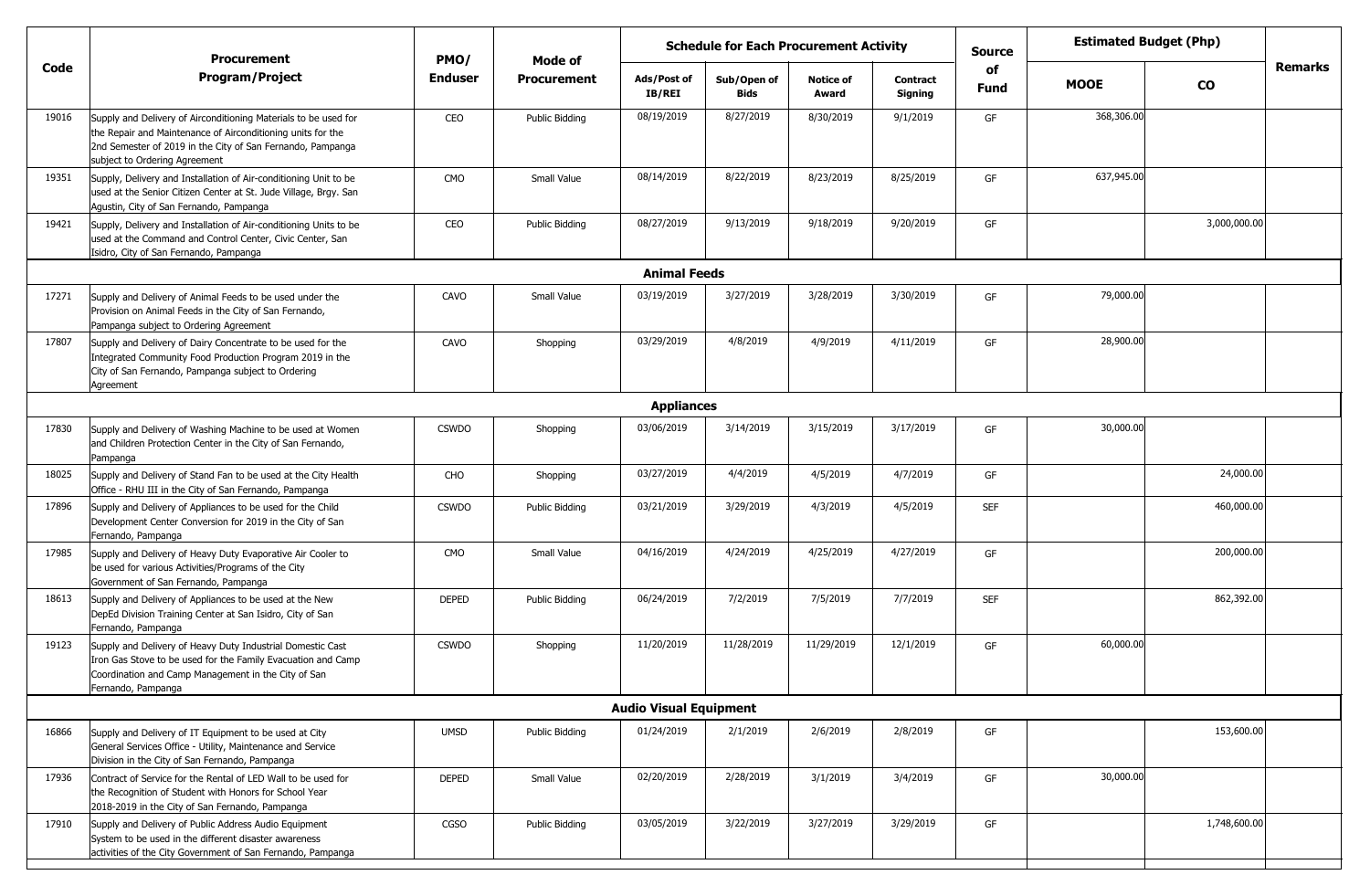|       | <b>Procurement</b>                                                                                                                                                                                                |                | <b>Schedule for Each Procurement Activity</b><br>PMO/<br>Mode of |                                           |                     |                           |                            | <b>Source</b> | <b>Estimated Budget (Php)</b> |              |                |
|-------|-------------------------------------------------------------------------------------------------------------------------------------------------------------------------------------------------------------------|----------------|------------------------------------------------------------------|-------------------------------------------|---------------------|---------------------------|----------------------------|---------------|-------------------------------|--------------|----------------|
| Code  | <b>Program/Project</b>                                                                                                                                                                                            | <b>Enduser</b> | <b>Procurement</b>                                               | Ads/Post of<br>IB/REI                     | Sub/Open of<br>Bids | <b>Notice of</b><br>Award | <b>Contract</b><br>Signing | of<br>Fund    | <b>MOOE</b>                   | <b>CO</b>    | <b>Remarks</b> |
| 18917 | Supply and Delivery of Audio Visual Equipment to be used at<br>CGSO-Utility, Maintenance and Services Division in the City of<br>San Fernando, Pampanga                                                           | <b>UMSD</b>    | Public Bidding                                                   | 07/01/2019                                | 7/9/2019            | 7/12/2019                 | 7/15/2019                  | GF            |                               | 67,500.00    |                |
| 19195 | Contract of Service for the Rental of Sound System to be used<br>for the Senior High School Curriculum<br>Exit-STEM/ABM/TVL/GAS in the City Schools Division of San<br>Fernando, Pampanga                         | <b>DEPED</b>   | Small Value                                                      | 08/02/2019                                | 8/12/2019           | 8/13/2019                 | 8/15/2019                  | <b>SEF</b>    | 15,000.00                     |              |                |
| 19281 | Supply and Delivery of Audio Visual Materials to be used at the<br>CGSO-Utility and Maintenance Services Division in the City of<br>San Fernando, Pampanga                                                        | <b>UMSD</b>    | Public Bidding                                                   | 09/26/2019                                | 10/4/2019           | 10/9/2019                 | 10/11/2019                 | GF            | 251,700.00                    |              |                |
|       |                                                                                                                                                                                                                   |                |                                                                  | <b>Books, Maps and other Publications</b> |                     |                           |                            |               |                               |              |                |
| 15811 | Supply and Delivery of Books to be used at the City College of<br>San Fernando, Pampanga Library for the Year 2019                                                                                                | <b>CCSF</b>    | Public Bidding                                                   | 12/20/2018                                | 12/28/2018          | 1/2/2019                  | 1/4/2019                   | GF            | 365,644.60                    |              |                |
| 16448 | Supply and Delivery of Books to be used for the Library on<br>Wheels-Book for every Juan Project for Senior High School in<br>the City of San Fernando, Pampanga                                                  | <b>DEPED</b>   | <b>Direct Contracting</b>                                        |                                           | 1/1/2019            | 1/2/2019                  | 1/4/2019                   | <b>SEF</b>    | 998,860.00                    |              |                |
| 15810 | Contract of Service for the Subscription of E-Journals to be used<br>at the City College of San Fernando, Pampanga                                                                                                | <b>CCSF</b>    | <b>Direct Contracting</b>                                        |                                           | 1/1/2019            | 1/2/2019                  | 1/4/2019                   | GF            |                               | 280,000.00   |                |
| 17280 | Supply and Delivery of Journals and Magazines to be used at<br>the City College of San Fernando Library in the City of San<br>Fernando, Pampanga                                                                  | <b>CCSF</b>    | Small Value                                                      | 01/07/2019                                | 1/15/2019           | 1/16/2019                 | 1/18/2019                  | GF            | 260,000.00                    |              |                |
| 18052 | Supply and Delivery of SRA Reading Laboratory Kit 1a (Silver<br>Edition) for the Library on Wheels: Book for every Juan to be<br>used at City Schools Division of San Fernando, Pampanga                          | <b>DEPED</b>   | <b>Direct Contracting</b>                                        |                                           | 3/21/2019           | 3/22/2019                 | 3/24/2019                  | <b>SEF</b>    | 1,000,000.00                  |              |                |
| 18053 | Supply and Delivery of Books for the Library on Wheels - Book<br>For Juan Project to be used at City Schools Division of San<br>Fernando, Pampanga                                                                | <b>DEPED</b>   | <b>Direct Contracting</b>                                        |                                           | 3/21/2019           | 3/22/2019                 | 3/24/2019                  | <b>SEF</b>    | 1,000,000.00                  |              |                |
| 18990 | Printing and Delivery of Handbook to be used for the<br>Enhancement Training of Katarungang Pambarangay on<br>October 2019 in the City of San Fernando, Pampanga                                                  | <b>DILG</b>    | Small Value                                                      | 08/28/2019                                | 9/5/2019            | 9/6/2019                  | 9/8/2019                   | GF            | 112,000.00                    |              |                |
| 19713 | Supply and Delivery of Books to be used at the City College<br>Library in the City of San Fernando, Pampanga                                                                                                      | CCSF           | Public Bidding                                                   | 10/21/2019                                | 10/29/2019          | 11/1/2019                 | 11/4/2019                  | GF            | 134,000.00                    |              |                |
|       |                                                                                                                                                                                                                   |                |                                                                  | <b>Chemicals and Chemical Products</b>    |                     |                           |                            |               |                               |              |                |
| 16904 | Supply and Delivery of Herbicides and Materials to be used for<br>Vegetation Control along River and Riverbanks Upstream and<br>Downstream Creeks in the City of San Fernando, Pampanga                           | CEO            | Public Biddina                                                   | 12/24/2018                                | 1/1/2019            | 1/4/2019                  | 1/7/2019                   | GF            | 248,000.00                    |              |                |
| 18976 | Supply and Delivery of Additional Disinfectant to be used for<br>the Rehabilitation of Former City Disposal in the City of San<br>Fernando, Pampanga subject to Ordering Agreement                                | CMO            | Public Bidding                                                   | 08/06/2019                                | 8/23/2019           | 8/28/2019                 | 8/30/2019                  | GF            |                               | 1,989,500.00 |                |
|       |                                                                                                                                                                                                                   |                |                                                                  | <b>Communication Equipment</b>            |                     |                           |                            |               |                               |              |                |
| 17911 | Supply, Delivery and Installation of Communication Equipment<br>to be used at City Public Order and Safety Coordinating Office<br>in the City of San Fernando, Pampanga                                           | CPOSCO         | Public Bidding                                                   | 03/21/2019                                | 4/9/2019            | 4/12/2019                 | 4/14/2019                  | GF            | 1,594,500.00                  |              |                |
| 18801 | Supply and Delivery of Geo-tagging enabled Mobile Phones to<br>be used for the Monitoring of Barangays, Subdivisions and<br>Schools on MRF Operations and Open dumpsites in the City of<br>San Fernando, Pampanga | <b>CENRO</b>   | Public Bidding                                                   | 07/22/2019                                | 7/30/2019           | 8/2/2019                  | 8/4/2019                   | GF            | 330,000.00                    |              |                |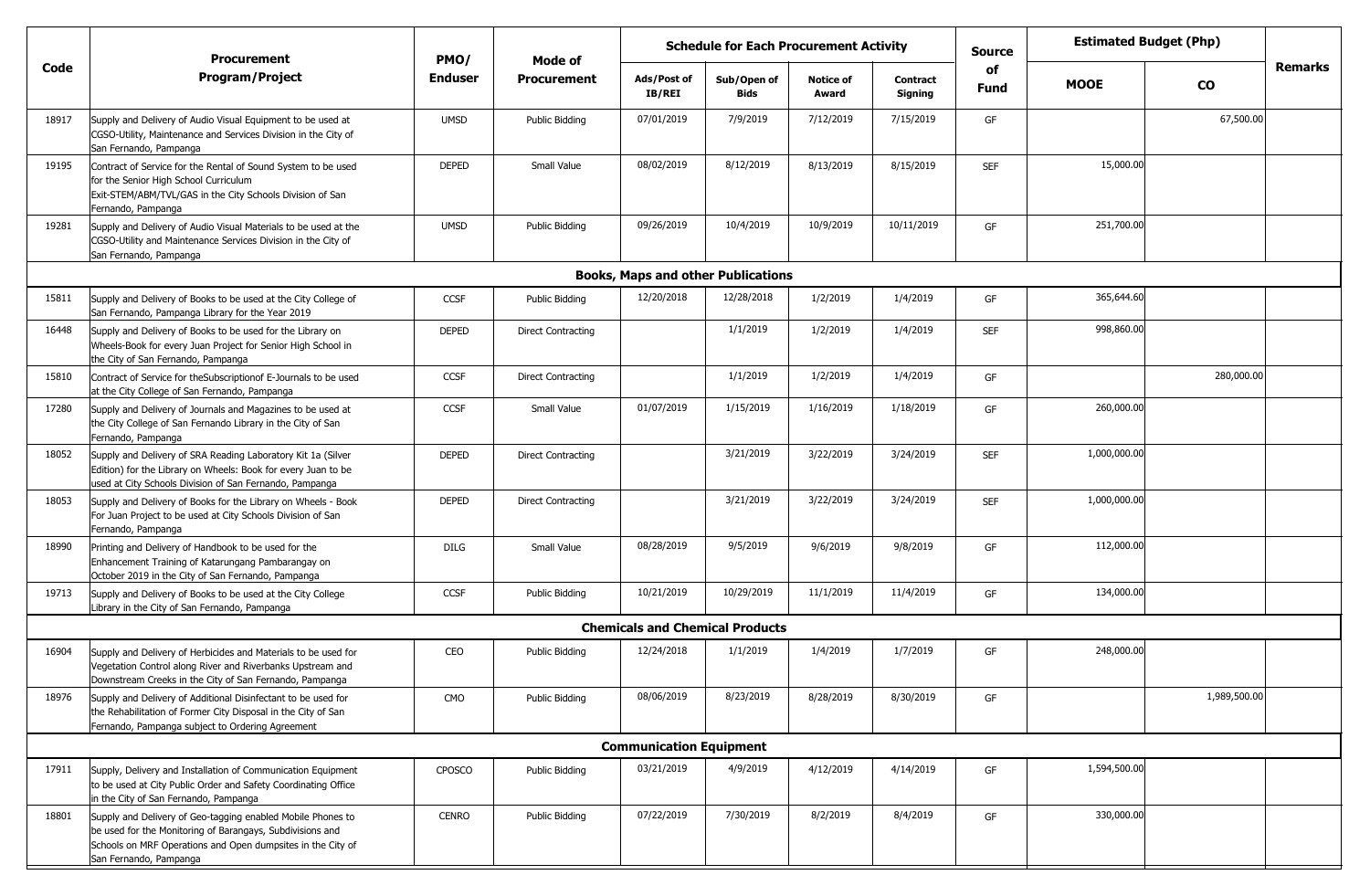|       | <b>Schedule for Each Procurement Activity</b><br><b>Procurement</b><br>PMO/<br>Mode of                                                                                                                                                                                                                                           |                |                                                                 |                               |                                         |                           |                            | <b>Source</b> | <b>Estimated Budget (Php)</b> |               |                |
|-------|----------------------------------------------------------------------------------------------------------------------------------------------------------------------------------------------------------------------------------------------------------------------------------------------------------------------------------|----------------|-----------------------------------------------------------------|-------------------------------|-----------------------------------------|---------------------------|----------------------------|---------------|-------------------------------|---------------|----------------|
| Code  | <b>Program/Project</b>                                                                                                                                                                                                                                                                                                           | <b>Enduser</b> | <b>Procurement</b>                                              | Ads/Post of<br>IB/REI         | Sub/Open of<br><b>Bids</b>              | <b>Notice of</b><br>Award | <b>Contract</b><br>Signing | of<br>Fund    | <b>MOOE</b>                   | $\mathbf{co}$ | <b>Remarks</b> |
| 19856 | Supply and Delivery of Digital Voice Recorder to be used for<br>the various meeting at City General Services Office - Resource<br>Management and Administrative Division in the City of San<br>Fernando, Pampanga                                                                                                                | RMAD           | Shopping                                                        | 11/15/2019                    | 11/25/2019                              | 11/26/2019                | 11/28/2019                 | GF            |                               | 22,000.00     |                |
| 19854 | Supply and Delivery of Communication Equipment to be used<br>by the Health Emergency Staff (HEMS) Capability Building<br>2019 (Equipping the Emergency Medical Services Ambulance<br>of the City Health Office) in the City of San Fernando,<br>Pampanga                                                                         | CHO            | Small Value                                                     | 11/19/2019                    | 11/27/2019                              | 11/28/2019                | 11/30/2019                 | GF            | 45,000.00                     |               |                |
| 18670 | Contract of Service for the Rental of the City of San Fernando<br>Repeater Site for TMD-Digital, CDRRMO-Analog,<br>CDRRMO-Digital at Arayat, Pampanga                                                                                                                                                                            | <b>CDRRMD</b>  | <b>Direct Contracting</b>                                       |                               | 11/28/2019                              | 11/29/2019                | 12/1/2019                  | GF            | 396,000.00                    |               |                |
|       |                                                                                                                                                                                                                                                                                                                                  |                | <b>Communication Equipment, PArts and Accessories (Battery)</b> |                               |                                         |                           |                            |               |                               |               |                |
| 19074 | Supply and Delivery of Handheld 2 Way Radio to be used for<br>the Service and Equipment Enhancement Program of HEMS<br>Unit 2019 in the City of San Fernando, Pampanga                                                                                                                                                           | CHO            | Small Value                                                     | 01/02/2019                    | 1/10/2019                               | 1/11/2019                 | 1/13/2019                  | GF            | 48,000.00                     |               |                |
| 18358 | Supply, Delivery and Installation of Two-way Radios with Base<br>to be used at City Environment and Natural Resources Office<br>in the City of San Fernando, Pampanga                                                                                                                                                            | <b>CENRO</b>   | Public Bidding                                                  | 05/13/2019                    | 5/21/2019                               | 5/24/2019                 | 5/26/2019                  | GF            | 165,000.00                    |               |                |
| 19318 | Supply and Delivery of Communication Load to be used for the<br>Serbisyong Areglado: Provision of Basic Services by Cascading<br>Leadership Initiatives to the Sectoral groups thorough an<br>Accessible and Open Government and Participatory<br>Governance Practices Program for 2019 in the City of San<br>Fernando, Pampanga | CAD            | Public Bidding                                                  | 08/19/2019                    | 8/27/2019                               | 8/30/2019                 | 9/1/2019                   | GF            | 126,000.00                    |               |                |
|       |                                                                                                                                                                                                                                                                                                                                  |                |                                                                 | <b>Computer Furniture</b>     |                                         |                           |                            |               |                               |               |                |
| 16273 | Supply and Delivery of IT Equipment to be used for monitoring<br>of programs and activities of City Public Order and Safety<br>Coordinating Office, City of San Fernando, Pampanga                                                                                                                                               | CPOSCO         | Public Bidding                                                  | 01/16/2019                    | 1/24/2019                               | 1/29/2019                 | 1/31/2019                  | GF            | 228,000.00                    |               |                |
| 17802 | Supply and Delivery of IT Equipment to be used at the<br>Investment Promotion Office in the City of San Fernando,<br>Pampanga                                                                                                                                                                                                    | <b>CIP</b>     | Small Value                                                     | 02/20/2019                    | 2/28/2019                               | 3/1/2019                  | 3/3/2019                   | GF            |                               | 62,000.00     |                |
|       |                                                                                                                                                                                                                                                                                                                                  |                |                                                                 | <b>Construction Equipment</b> |                                         |                           |                            |               |                               |               |                |
| 17353 | Supply and Delivery of Construction Supplies, Tools and<br>Equipment to be used for Flood Mitigation Projects in the City<br>of San Fernando, Pampanga subject to Ordering Agreement                                                                                                                                             | CEO            | Public Bidding                                                  | 01/28/2019                    | 2/5/2019                                | 2/8/2019                  | 2/10/2019                  | GF            | 894,960.00                    |               |                |
| 17354 | Supply and Delivery of One (1) unit Secondhand 6 Wheeler<br>Truck with lifter/ mini-crane to be used for the Drainage Canal<br>Clean-up Operation in the City of San Fernando, Pampanga                                                                                                                                          | CEO            | egotiated (Two Failed Bidding                                   | 01/30/2019                    | 2/7/2019                                | 2/8/2019                  | 2/10/2019                  | GF            | 1,400,000.00                  |               |                |
| 17342 | Supply and Delivery of One (1) unit Secondhand Backhoe to be<br>used at Motorpool Division in the City of San Fernando,<br>Pampanga                                                                                                                                                                                              | <b>MPD</b>     | Public Bidding                                                  | 01/31/2019                    | 2/19/2019                               | 2/22/2019                 | 2/24/2019                  | GF            | 3,200,000.00                  |               |                |
|       |                                                                                                                                                                                                                                                                                                                                  |                |                                                                 |                               | <b>Construction Management Services</b> |                           |                            |               |                               |               |                |
| 17275 | Contract of Service for the Fabrication and Installation of Bust<br>Monument of Sotero Baluyut at Baluyut Bridge, City of San<br>Fernando, Pampanga                                                                                                                                                                              | Tourism        | Negotiated - Artistic Work                                      | 12/31/2018                    | 1/8/2019                                | 1/9/2019                  | 1/11/2019                  | GF            | 240,000.00                    |               |                |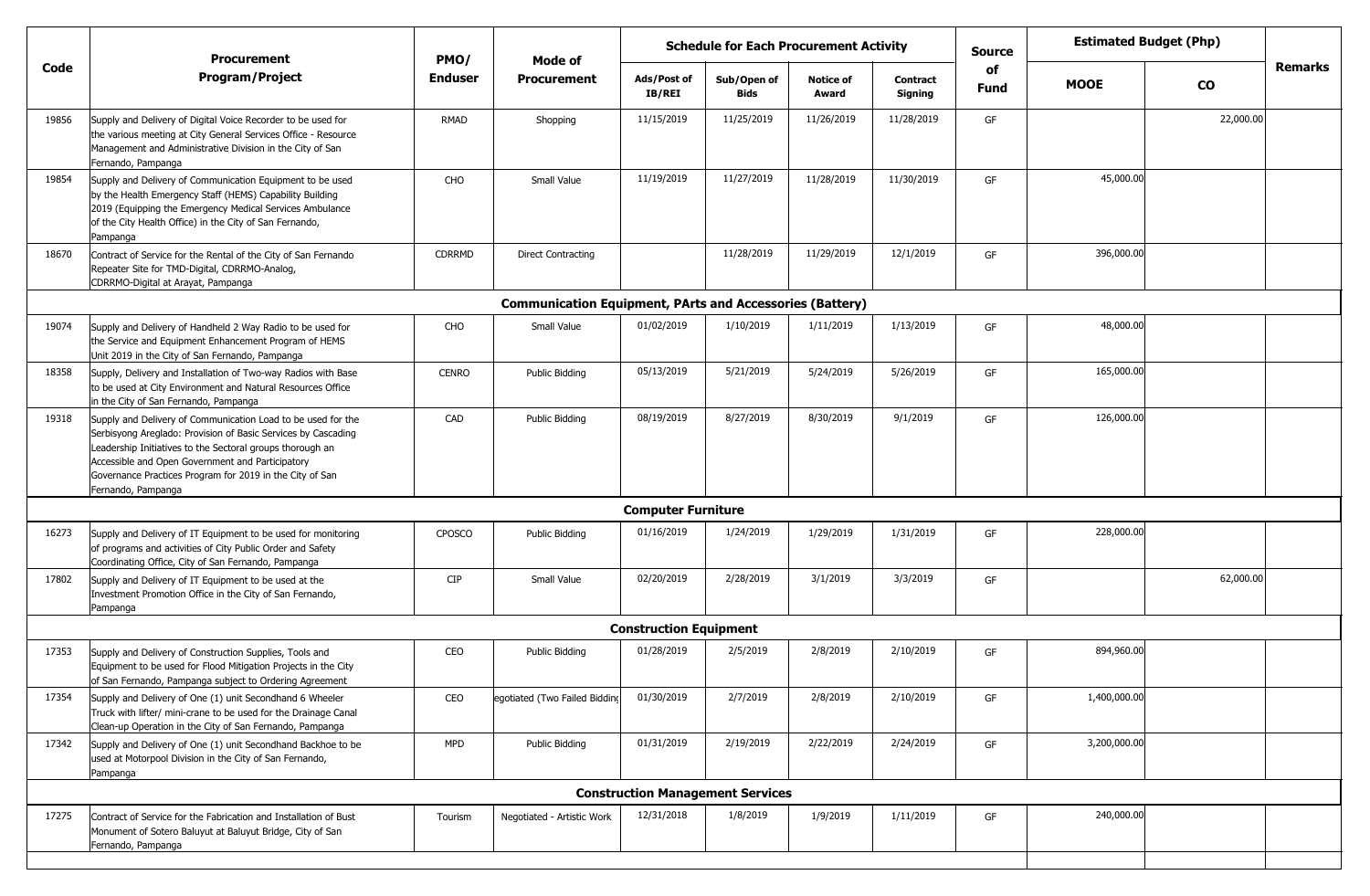|       | <b>Procurement</b>                                                                                                                                                                 | PMO/           | <b>Schedule for Each Procurement Activity</b><br>Mode of |                                            |                            |                           |                            | <b>Source</b>     | <b>Estimated Budget (Php)</b> |           |                |
|-------|------------------------------------------------------------------------------------------------------------------------------------------------------------------------------------|----------------|----------------------------------------------------------|--------------------------------------------|----------------------------|---------------------------|----------------------------|-------------------|-------------------------------|-----------|----------------|
| Code  | <b>Program/Project</b>                                                                                                                                                             | <b>Enduser</b> | <b>Procurement</b>                                       | Ads/Post of<br><b>IB/REI</b>               | Sub/Open of<br><b>Bids</b> | <b>Notice of</b><br>Award | <b>Contract</b><br>Signing | of<br><b>Fund</b> | <b>MOOE</b>                   | <b>CO</b> | <b>Remarks</b> |
| 19358 | Labor and Materials for the Construction of Public Toilets at<br>New Barrio, Calulut, City of San Fernando, Pampanga                                                               | <b>CSWDO</b>   | Public Bidding                                           | 10/17/2019                                 | 10/25/2019                 | 10/30/2019                | 11/1/2019                  | GF                | 445,039.00                    |           |                |
| 19359 | Labor and Materials for the Construction of Public Toilets at<br>Purok 3, Del Rosario, City of San Fernando, Pampanga                                                              | <b>CSWDO</b>   | Public Bidding                                           | 10/17/2019                                 | 10/25/2019                 | 10/30/2019                | 11/1/2019                  | GF                | 445,039.00                    |           |                |
| 19360 | Labor and Materials for the Construction of Public Toilets at<br>Sindalan Sports Complex, Sindalan, City of San Fernando,<br>Pampanga                                              | <b>CSWDO</b>   | Public Bidding                                           | 10/17/2019                                 | 10/25/2019                 | 10/30/2019                | 11/1/2019                  | GF                | 445,039.00                    |           |                |
| 19361 | Labor and Materials for the Construction of Public Toilets at<br>Barangay Hall, San Isidro, City of San Fernando, Pampanga                                                         | <b>CSWDO</b>   | Public Bidding                                           | 10/17/2019                                 | 10/25/2019                 | 10/30/2019                | 11/1/2019                  | GF                | 445,039.00                    |           |                |
| 19362 | Labor and Materials for the Fabrication and Installation of<br>Directional Signages for Camp Centers at various Barangays in<br>the City of San Fernando, Pampanga                 | <b>CSWDO</b>   | Public Bidding                                           | 10/07/2019                                 | 10/15/2019                 | 10/18/2019                | 10/20/2019                 | GF                | 534,232.00                    |           |                |
|       |                                                                                                                                                                                    |                |                                                          | <b>Construction Materials and Supplies</b> |                            |                           |                            |                   |                               |           |                |
| 16213 | Supply, Delivery and Installation of Traffic Barriers and Traffic<br>Cones to be installed at the major thoroughfares of the City of<br>San Fernando, Pampanga                     | CPOSCO         | <b>Public Bidding</b>                                    | 12/20/2018                                 | 12/28/2018                 | 1/2/2019                  | 1/4/2019                   | GF                | 648,000.00                    |           |                |
| 16905 | Supply and Delivery of Materials to be used for Sandbagging<br>Operations 2019 in the City of San Fernando, Pampanga<br>subject to Ordering Agreement                              | CEO            | Public Bidding                                           | 12/20/2018                                 | 12/28/2018                 | 1/2/2019                  | 1/4/2019                   | GF                | 547,500.00                    |           |                |
| 17296 | Labor and Materials for the Construction of Slope Protection at<br>Saguin, City of San Fernando, Pampanga                                                                          | CEO            | Public Bidding                                           | 12/27/2018                                 | 1/15/2019                  | 1/18/2019                 | 1/20/2019                  | GF                | 4,200,000.00                  |           |                |
| 17205 | Supply and Delivery of Sand to be used for Sandbagging<br>Operations in the City of San Fernando, Pampanga subject to<br><b>Ordering Agreement</b>                                 | CEO            | Public Bidding                                           | 01/17/2019                                 | 2/5/2019                   | 2/8/2019                  | 2/10/2019                  | GF                | 2,250,000.00                  |           |                |
| 17206 | Supply and Delivery of Cement to be used for Sandbagging<br>operations 2019 in the City of San Fernando, Pampanga<br>subject to Ordering Agreement                                 | CEO            | Public Bidding                                           | 02/04/2019                                 | 2/12/2019                  | 2/15/2019                 | 2/18/2019                  | GF                | 300,000.00                    |           |                |
| 17263 | Supply and Delivery of Survival Kits to be used for Disaster<br>Preparedness in the City of San Fernando, Pampanga subject<br>to Ordering Agreement                                | CMO            | Public Bidding                                           | 01/31/2019                                 | 2/19/2019                  | 2/22/2019                 | 2/25/2019                  | GF                | 2,000,000.00                  |           |                |
| 18188 | Supply and Delivery of Fabricated Stainless Steel Handrails for<br>the repair and improvement of PWD ramps at the City Hall<br>premises in the City of San Fernando, Pampanga      | CEO            | Small Value                                              | 03/22/2019                                 | 4/1/2019                   | 4/2/2019                  | 4/4/2019                   | GF                | 150,000.00                    |           |                |
| 18326 | Labor and Materials for the Repainting and Replacement of<br>Flood Height Level Marker in the City of San Fernando,<br>Pampanga                                                    | CEO            | Small Value                                              | 03/27/2019                                 | 4/4/2019                   | 4/5/2019                  | 4/7/2019                   | GF                | 921,511.98                    |           |                |
| 18480 | Supply and Delivery of Materials to be used for the<br>rehabilitation of the damaged drainage outfall of Northville 14,<br>Calulut, City of San Fernando, Pampanga                 | CEO            | Small Value                                              | 05/15/2019                                 | 5/23/2019                  | 5/24/2019                 | 5/26/2019                  | GF                |                               | 36,000.00 |                |
| 19182 | Supply and Delivery of Empty Sacks to be used for<br>Sandbagging Operation in the City of San Fernando, Pampanga                                                                   | CEO            | Shopping                                                 | 07/24/2019                                 | 8/1/2019                   | 8/2/2019                  | 8/4/2019                   | GF                | 206,000.00                    |           |                |
| 19384 | Supply and Delivery of Hardware Materials to be used for the<br>installation of Shed with Sputum Area at San Nicolas Health<br>Center, San Nicolas, City of San Fernando, Pampanga | CEO            | Shopping                                                 | 09/11/2019                                 | 9/19/2019                  | 9/20/2019                 | 9/22/2019                  | GF                | 26,738.25                     |           |                |
| 19061 | Labor and Materials for the Construction of Green House<br>(Maligaya Type) at City Nursery, Lara, City of San Fernando,<br>Pampanga                                                | CAVO           | Public Bidding                                           | 09/11/2019                                 | 9/19/2019                  | 9/24/2019                 | 9/26/2019                  | GF                | 150,000.00                    |           |                |
|       |                                                                                                                                                                                    |                |                                                          |                                            |                            |                           |                            |                   |                               |           |                |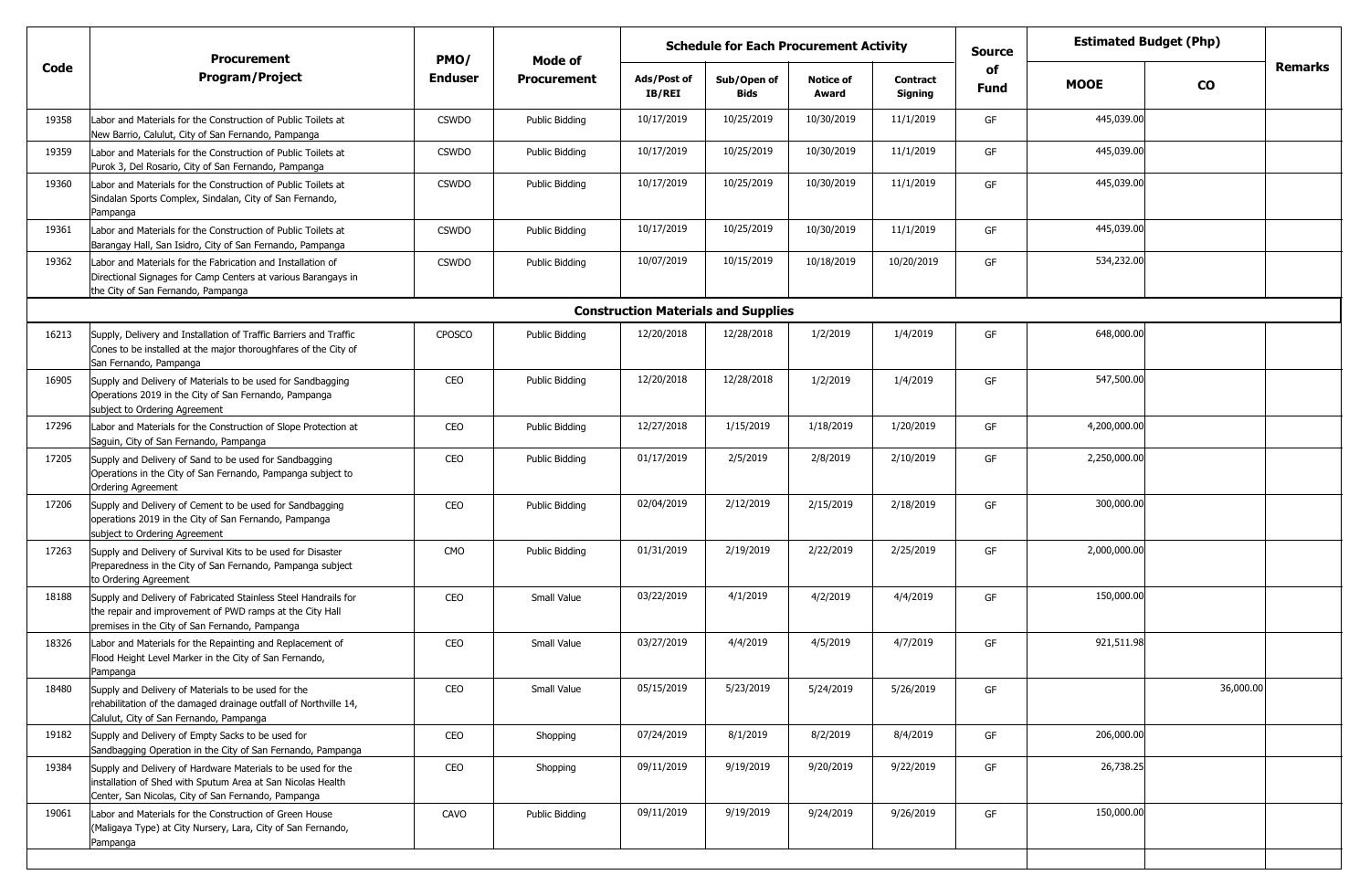|       | <b>Procurement</b>                                                                                                                                                                                                                          | PMO/         | Mode of            | <b>Schedule for Each Procurement Activity</b> |                            |                           |                     |            | <b>Estimated Budget (Php)</b> |               |                |
|-------|---------------------------------------------------------------------------------------------------------------------------------------------------------------------------------------------------------------------------------------------|--------------|--------------------|-----------------------------------------------|----------------------------|---------------------------|---------------------|------------|-------------------------------|---------------|----------------|
| Code  | Program/Project                                                                                                                                                                                                                             | Enduser      | <b>Procurement</b> | Ads/Post of<br><b>IB/REI</b>                  | Sub/Open of<br><b>Bids</b> | <b>Notice of</b><br>Award | Contract<br>Signing | of<br>Fund | <b>MOOE</b>                   | $\mathbf{co}$ | <b>Remarks</b> |
| 19266 | Supply and Delivery of Reinforced Concrete Pipe Culvert<br>(RCPC) to be used to mitigate flooding at the main road of<br>New Public Market infront of Bureau of Fire Protection (BFP)<br>Barangay Del Pilar, City of San Fernando, Pampanga | CEO          | Shopping           | 09/25/2019                                    | 10/3/2019                  | 10/4/2019                 | 10/6/2019           | GF         |                               | 5,600.00      |                |
| 19286 | Labor and Materials for the Construction of Animal<br>Impoundment / Euthanizing Shed at Lara, City of San<br>Fernando Pampanga                                                                                                              | CAVO         | Public Bidding     | 10/02/2019                                    | 10/10/2019                 | 10/15/2019                | 10/17/2019          | GF         | 300,000.00                    |               |                |
|       |                                                                                                                                                                                                                                             |              |                    | <b>Construction Projects</b>                  |                            |                           |                     |            |                               |               |                |
| 17256 | Labor and Materials for the Construction of Training Center<br>DepEd Division Office Phase 2 at San Isidro, City of San<br>Fernando, Pampanga                                                                                               | <b>DEPED</b> | Public Bidding     | 01/17/2019                                    | 2/5/2019                   | 2/8/2019                  | 2/11/2019           | <b>SEF</b> |                               | 20,000,000.00 |                |
| 16696 | Supply and Delivery of Filling Materials for 2019 to be utilized<br>for various Barangays in the City of San Fernando, Pampanga                                                                                                             | CEO          | Public Bidding     | 01/30/2019                                    | 2/18/2019                  | 2/21/2019                 | 2/23/2019           | GF         | 1,498,112.00                  |               |                |
| 16765 | Labor and Materials for the Improvement of Road (Asphalt<br>Overlay) at Quebiawan, City of San Fernando, Pampanga                                                                                                                           | CEO          | Public Bidding     | 01/30/2019                                    | 2/18/2019                  | 2/21/2019                 | 2/23/2019           | GF         | 2,000,000.00                  |               |                |
| 14923 | Labor and Materials for the Repair of Multi-Purpose Hall at<br>Dela Paz Sur and Malpitic, City of San Fernando, Pampanga                                                                                                                    | CEO          | Public Bidding     | 01/31/2019                                    | 2/19/2019                  | 2/22/2019                 | 2/24/2019           | GF         |                               | 3,000,000.00  |                |
| 14933 | Labor and Materials for the Construction of Health Center at<br>Malpitic, City of San Fernando Pampanga                                                                                                                                     | CEO          | Public Bidding     | 01/31/2019                                    | 2/19/2019                  | 2/22/2019                 | 2/24/2019           | GF         |                               | 2,500,000.00  |                |
| 14934 | Labor and Materials for the Construction/Improvement of<br>Lined Canal at Baliti, City of San Fernando, Pampanga                                                                                                                            | CEO          | Public Bidding     | 01/31/2019                                    | 2/19/2019                  | 2/22/2019                 | 2/24/2019           | GF         |                               | 1,500,000.00  |                |
| 14938 | Labor and Materials for the Construction/Improvement of<br>Lined Canal at Malino, City of San Fernando, Pampanga                                                                                                                            | CEO          | Public Bidding     | 01/31/2019                                    | 2/19/2019                  | 2/22/2019                 | 2/24/2019           | GF         |                               | 1,500,000.00  |                |
| 14939 | Labor and Materials for the Construction/Improvement of<br>Lined Canal at San Isidro, City of San Fernando, Pampanga                                                                                                                        | CEO          | Public Bidding     | 01/31/2019                                    | 2/19/2019                  | 2/22/2019                 | 2/24/2019           | GF         |                               | 1,500,000.00  |                |
| 14940 | Labor and Materials for the Construction/Improvement of<br>Lined Canal at Panipuan, City of San Fernando, Pampanga                                                                                                                          | CEO          | Public Bidding     | 01/31/2019                                    | 2/19/2019                  | 2/22/2019                 | 2/24/2019           | GF         |                               | 1,000,000.00  |                |
| 14941 | Labor and Materials for the Construction/Improvement of<br>Lined Canal at Sta. Teresita, City of San Fernando, Pampanga                                                                                                                     | CEO          | Public Bidding     | 01/31/2019                                    | 2/19/2019                  | 2/22/2019                 | 2/24/2019           | GF         |                               | 1,000,000.00  |                |
| 14951 | Labor and Materials for the Construction/Improvement of<br>Lined Canal at Lara, City of San Fernando, Pampanga                                                                                                                              | CEO          | Public Bidding     | 01/31/2019                                    | 2/19/2019                  | 2/22/2019                 | 2/24/2019           | GF         |                               | 2,000,000.00  |                |
| 14954 | Labor and Materials for the Construction/Improvement of<br>Lined Canal at Magliman, City of San Fernando, Pampanga                                                                                                                          | CEO          | Public Bidding     | 01/31/2019                                    | 2/19/2019                  | 2/22/2019                 | 2/24/2019           | GF         |                               | 2,000,000.00  |                |
| 14955 | Labor and Materials for the Construction/Improvement of<br>Lined Canal at Maimpis, City of San Fernando, Pampanga                                                                                                                           | CEO          | Public Bidding     | 01/31/2019                                    | 2/19/2019                  | 2/22/2019                 | 2/24/2019           | GF         |                               | 2,000,000.00  |                |
| 14956 | Labor and Materials for the Construction/Improvement of<br>Lined Canal at Quebiawan, City of San Fernando, Pampanga                                                                                                                         | CEO          | Public Bidding     | 01/31/2019                                    | 2/19/2019                  | 2/22/2019                 | 2/24/2019           | GF         |                               | 2,000,000.00  |                |
| 14957 | Labor and Materials for the Construction/Improvement of<br>Lined Canal at San Pedro, City of San Fernando, Pampanga                                                                                                                         | CEO          | Public Bidding     | 01/31/2019                                    | 2/19/2019                  | 2/22/2019                 | 2/24/2019           | GF         |                               | 2,000,000.00  |                |
| 14958 | Labor and Materials for the Construction/Improvement of<br>Lined Canal at Sta. Lucia, City of San Fernando, Pampanga                                                                                                                        | CEO          | Public Bidding     | 01/31/2019                                    | 2/19/2019                  | 2/22/2019                 | 2/24/2019           | GF         |                               | 2,000,000.00  |                |
| 14959 | Labor and Materials for the Construction/Improvement of<br>Lined Canal at Sto. Niño, City of San Fernando, Pampanga                                                                                                                         | CEO          | Public Bidding     | 01/31/2019                                    | 2/19/2019                  | 2/22/2019                 | 2/24/2019           | GF         |                               | 2,000,000.00  |                |
| 14960 | Labor and Materials for the Construction/Improvement of<br>Lined Canal at San Agustin, City of San Fernando, Pampanga                                                                                                                       | CEO          | Public Bidding     | 01/31/2019                                    | 2/19/2019                  | 2/22/2019                 | 2/24/2019           | GF         |                               | 2,000,000.00  |                |
| 14967 | Labor and Materials for the Construction/Improvement of<br>Lined Canal at Calulut, City of San Fernando, Pampanga                                                                                                                           | CEO          | Public Bidding     | 01/31/2019                                    | 2/19/2019                  | 2/22/2019                 | 2/24/2019           | GF         |                               | 2,000,000.00  |                |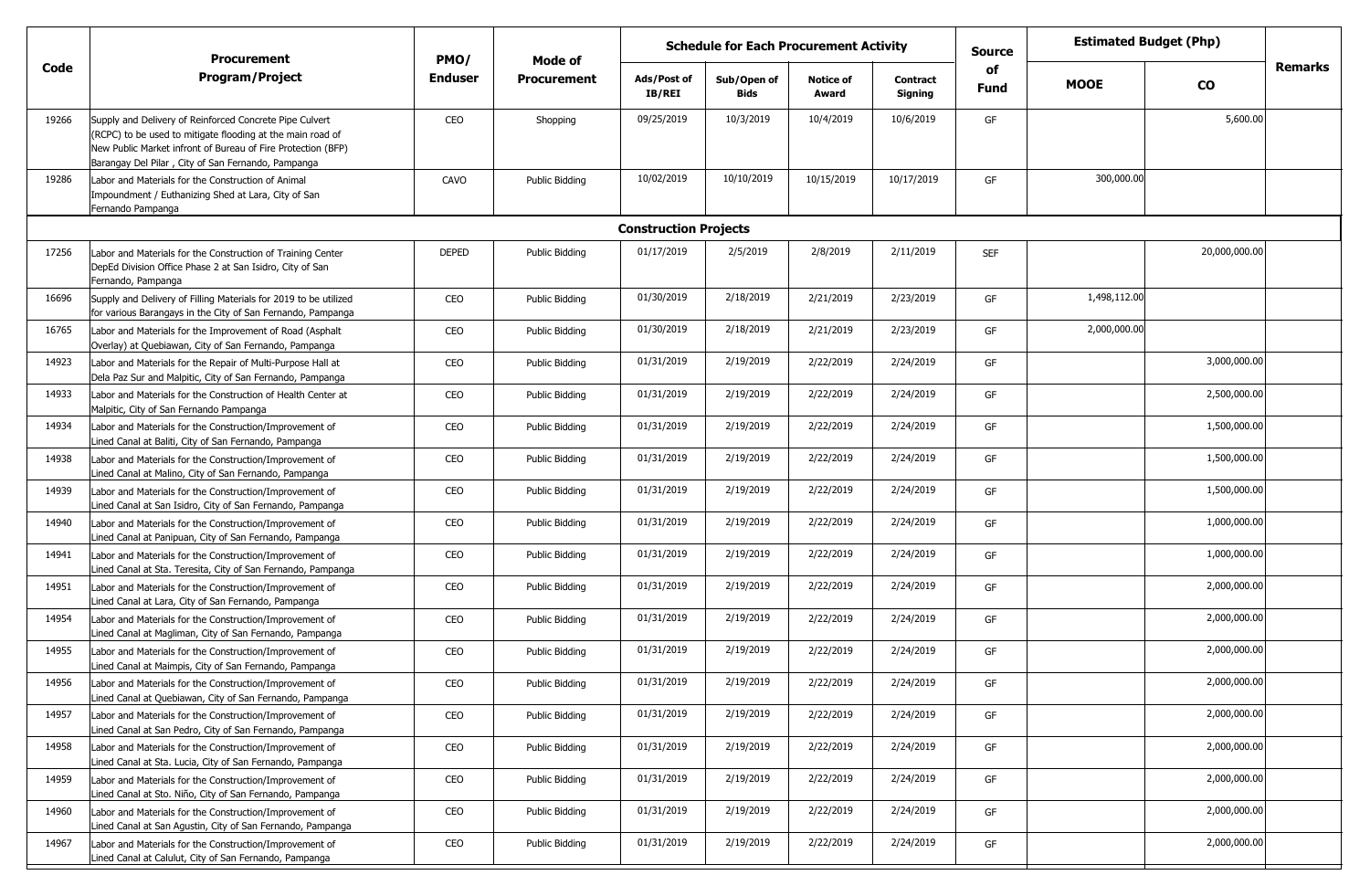|       |                                                                                                                                                   | <b>Estimated Budget (Php)</b><br><b>Schedule for Each Procurement Activity</b><br><b>Source</b><br>PMO/<br><b>Procurement</b><br>Mode of |                |                       |                            |                           |                            |            |             |              |         |
|-------|---------------------------------------------------------------------------------------------------------------------------------------------------|------------------------------------------------------------------------------------------------------------------------------------------|----------------|-----------------------|----------------------------|---------------------------|----------------------------|------------|-------------|--------------|---------|
| Code  | <b>Program/Project</b>                                                                                                                            | <b>Enduser</b>                                                                                                                           | Procurement    | Ads/Post of<br>IB/REI | Sub/Open of<br><b>Bids</b> | <b>Notice of</b><br>Award | <b>Contract</b><br>Signing | of<br>Fund | <b>MOOE</b> | <b>CO</b>    | Remarks |
| 14982 | Labor and Materials for the Construction/Improvement of<br>Lined Canal at Del Rosario, City of San Fernando, Pampanga                             | CEO                                                                                                                                      | Public Bidding | 01/31/2019            | 2/19/2019                  | 2/22/2019                 | 2/24/2019                  | GF         |             | 2,000,000.00 |         |
| 14984 | Labor and Materials for the Construction/Improvement of<br>Lined Canal at Juliana, City of San Fernando, Pampanga                                 | CEO                                                                                                                                      | Public Bidding | 01/31/2019            | 2/19/2019                  | 2/22/2019                 | 2/24/2019                  | GF         |             | 2,000,000.00 |         |
| 16902 | Labor and Materials for the Improvement/Concreting of<br>Pathway at Salapungan, San Nicolas, City of San Fernando,<br>Pampanga                    | CEO                                                                                                                                      | Public Bidding | 02/11/2019            | 2/19/2019                  | 2/22/2019                 | 2/24/2019                  | GF         |             | 900,000.00   |         |
| 17270 | Supply and Delivery of Portable Pump to be used for the Flood<br>Mitigation Program for St. Jude Phase 3 in the City of San<br>Fernando, Pampanga | CEO                                                                                                                                      | Small Value    | 02/20/2019            | 2/28/2019                  | 3/1/2019                  | 3/3/2019                   | GF         | 150,000.00  |              |         |
| 14924 | Labor and Materials for the Improvement/Concreting of Road<br>at Alasas, City of San Fernando, Pampanga                                           | CEO                                                                                                                                      | Public Bidding | 02/14/2019            | 3/5/2019                   | 3/8/2019                  | 3/11/2019                  | GF         |             | 2,000,000.00 |         |
| 14925 | Labor and Materials for the Improvement/ Concreting of Road<br>at Bulaon, City of San Fernando, Pampanga                                          | CEO                                                                                                                                      | Public Bidding | 02/14/2019            | 3/5/2019                   | 3/8/2019                  | 3/11/2019                  | GF         |             | 3,000,000.00 |         |
| 14926 | Labor and Materials for the Improvement/Concreting of Road<br>at Del Carmen, City of San Fernando, Pampanga                                       | CEO                                                                                                                                      | Public Bidding | 02/14/2019            | 3/5/2019                   | 3/8/2019                  | 3/11/2019                  | GF         |             | 3,000,000.00 |         |
| 14927 | Labor and Materials for the Improvement/Concreting of Road<br>at Del Pilar, City of San Fernando, Pampanga                                        | CEO                                                                                                                                      | Public Bidding | 02/14/2019            | 3/5/2019                   | 3/8/2019                  | 3/11/2019                  | GF         |             | 3,000,000.00 |         |
| 14928 | Labor and Materials for the Improvement/ Concreting of Road<br>at Del Rosario, City of San Fernando, Pampanga                                     | CEO                                                                                                                                      | Public Bidding | 02/14/2019            | 3/5/2019                   | 3/8/2019                  | 3/11/2019                  | GF         |             | 2,000,000.00 |         |
| 14929 | Labor and Materials for the Improvement/ Concreting of Road<br>at Dela Paz Norte, City of San Fernando, Pampanga                                  | CEO                                                                                                                                      | Public Bidding | 02/14/2019            | 3/5/2019                   | 3/8/2019                  | 3/11/2019                  | GF         |             | 2,000,000.00 |         |
| 14930 | Labor and Materials for the Improvement/Concreting of Road<br>at Dela Paz Sur, City of San Fernando, Pampanga                                     | CEO                                                                                                                                      | Public Bidding | 02/14/2019            | 3/5/2019                   | 3/8/2019                  | 3/11/2019                  | GF         |             | 2,000,000.00 |         |
| 14931 | Labor and Materials for the Improvement/Concreting of Road<br>at Dolores, City of San Fernando, Pampanga                                          | CEO                                                                                                                                      | Public Bidding | 02/14/2019            | 3/5/2019                   | 3/8/2019                  | 3/11/2019                  | GF         |             | 3,000,000.00 |         |
| 14932 | Labor and Materials for the Improvement/Concreting of Road<br>at Maimpis, City of San Fernando, Pampanga                                          | CEO                                                                                                                                      | Public Bidding | 02/14/2019            | 3/5/2019                   | 3/8/2019                  | 3/11/2019                  | GF         |             | 3,000,000.00 |         |
| 14935 | Labor and Materials for the Improvement/Concreting of Road<br>at Panipuan, City of San Fernando, Pampanga                                         | CEO                                                                                                                                      | Public Bidding | 02/14/2019            | 3/5/2019                   | 3/8/2019                  | 3/11/2019                  | GF         |             | 1,000,000.00 |         |
| 14936 | Labor and Materials for the Improvement/Concreting of Road<br>at Pandaras, City of San Fernando, Pampanga                                         | CEO                                                                                                                                      | Public Biddina | 02/14/2019            | 3/5/2019                   | 3/8/2019                  | 3/11/2019                  | GF         |             | 1,500,000.00 |         |
| 14937 | Labor and Materials for the Improvement/Concreting of Road<br>at San Felipe, City of San Fernando, Pampanga                                       | CEO                                                                                                                                      | Public Bidding | 02/14/2019            | 3/5/2019                   | 3/8/2019                  | 3/11/2019                  | GF         |             | 1,000,000.00 |         |
| 14942 | Labor and Materials for the Improvement/Concreting of<br>Pathway at Sto. Rosario, City of San Fernando, Pampanga                                  | CEO                                                                                                                                      | Public Bidding | 02/14/2019            | 3/5/2019                   | 3/8/2019                  | 3/11/2019                  | GF         |             | 1,000,000.00 |         |
| 14943 | Labor and Materials for the Improvement/Concreting of Road<br>at Malpitic, City of San Fernando, Pampanga                                         | CEO                                                                                                                                      | Public Bidding | 02/14/2019            | 3/5/2019                   | 3/8/2019                  | 3/11/2019                  | GF         |             | 3,000,000.00 |         |
| 14944 | Labor and Materials for the Improvement/Concreting of Road<br>at Pulung Bulu, City of San Fernando, Pampanga                                      | CEO                                                                                                                                      | Public Bidding | 02/14/2019            | 3/5/2019                   | 3/8/2019                  | 3/11/2019                  | GF         |             | 2,000,000.00 |         |
| 14945 | Labor and Materials for the Improvement/Concreting of Road<br>at Saguin, City of San Fernando, Pampanga                                           | CEO                                                                                                                                      | Public Bidding | 02/14/2019            | 3/5/2019                   | 3/8/2019                  | 3/11/2019                  | GF         |             | 2,000,000.00 |         |
| 14946 | Labor and Materials for the Improvement/Concreting of Road<br>at San Agustin, City of San Fernando, Pampanga                                      | CEO                                                                                                                                      | Public Bidding | 02/14/2019            | 3/5/2019                   | 3/8/2019                  | 3/11/2019                  | GF         |             | 3,000,000.00 |         |
| 14947 | Labor and Materials for the Improvement/Concreting of Road<br>at San Isidro, City of San Fernando, Pampanga                                       | CEO                                                                                                                                      | Public Bidding | 02/14/2019            | 3/5/2019                   | 3/8/2019                  | 3/11/2019                  | GF         |             | 3,000,000.00 |         |
|       |                                                                                                                                                   |                                                                                                                                          |                |                       |                            |                           |                            |            |             |              |         |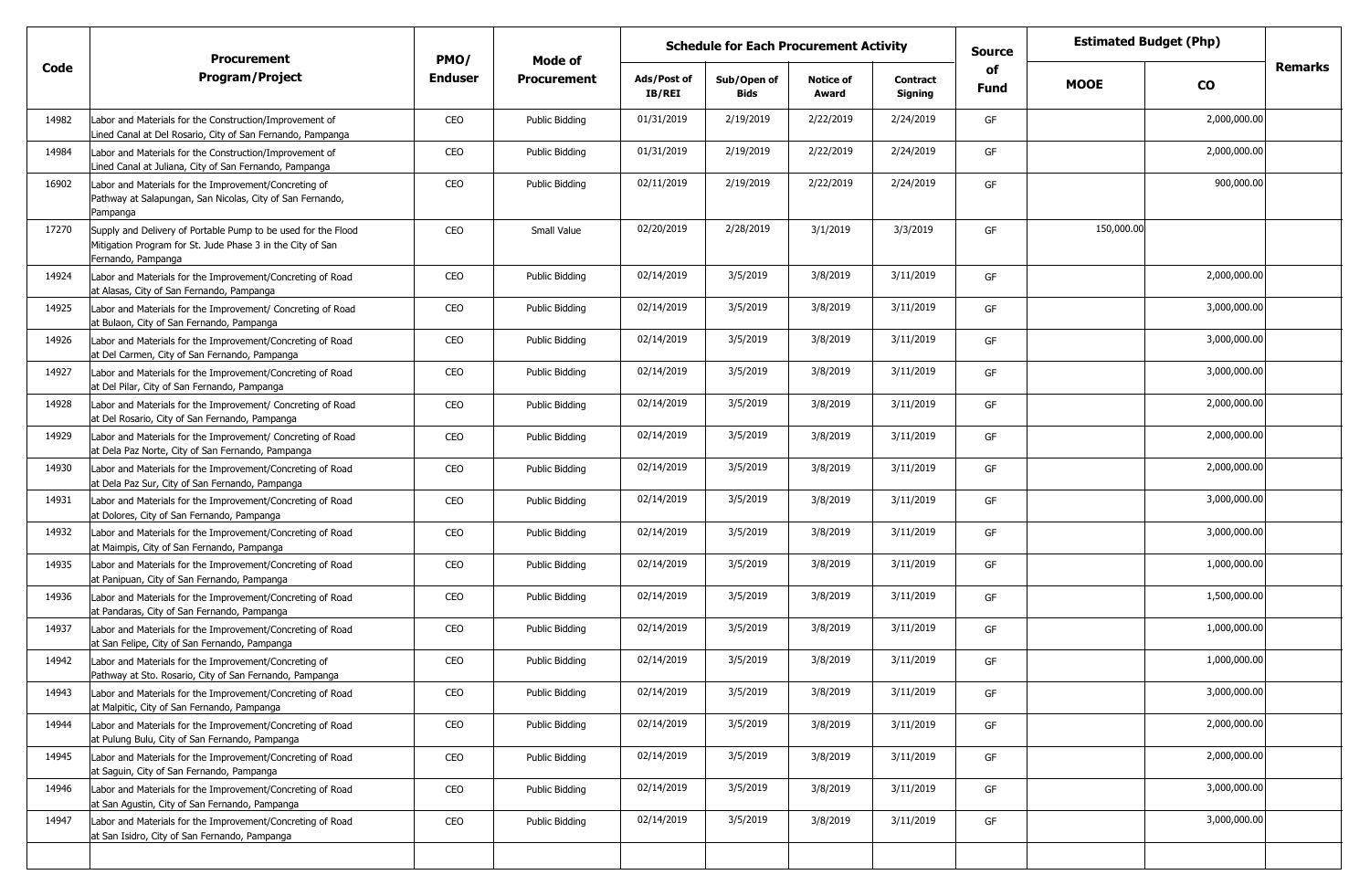|       |                                                                                                                                                                     | <b>Estimated Budget (Php)</b><br><b>Schedule for Each Procurement Activity</b><br><b>Source</b><br><b>Procurement</b><br>PMO/<br>Mode of |                    |                              |                     |                           |                            |            |             |               |         |
|-------|---------------------------------------------------------------------------------------------------------------------------------------------------------------------|------------------------------------------------------------------------------------------------------------------------------------------|--------------------|------------------------------|---------------------|---------------------------|----------------------------|------------|-------------|---------------|---------|
| Code  | <b>Program/Project</b>                                                                                                                                              | <b>Enduser</b>                                                                                                                           | <b>Procurement</b> | Ads/Post of<br><b>IB/REI</b> | Sub/Open of<br>Bids | <b>Notice of</b><br>Award | <b>Contract</b><br>Signing | of<br>Fund | <b>MOOE</b> | <b>CO</b>     | Remarks |
| 14948 | Labor and Materials for the Improvement/Concreting of Road<br>at San Jose, City of San Fernando, Pampanga                                                           | CEO                                                                                                                                      | Public Bidding     | 02/14/2019                   | 3/5/2019            | 3/8/2019                  | 3/11/2019                  | GF         |             | 3,000,000.00  |         |
| 14949 | Labor and Materials for the Improvement/Concreting of Road<br>at San Juan, City of San Fernando, Pampanga                                                           | CEO                                                                                                                                      | Public Bidding     | 02/14/2019                   | 3/5/2019            | 3/8/2019                  | 3/11/2019                  | GF         |             | 2,000,000.00  |         |
| 14950 | Labor and Materials for the Improvement/Concreting of Road<br>at San Nicolas, City of San Fernando, Pampanga                                                        | CEO                                                                                                                                      | Public Bidding     | 02/14/2019                   | 3/5/2019            | 3/8/2019                  | 3/11/2019                  | GF         |             | 3,000,000.00  |         |
| 14963 | Labor and Materials for the Improvement/Concreting of Road<br>at Sindalan, City of San Fernando, Pampanga                                                           | CEO                                                                                                                                      | Public Bidding     | 02/14/2019                   | 3/5/2019            | 3/8/2019                  | 3/11/2019                  | GF         |             | 3,000,000.00  |         |
| 14964 | Labor and Materials for the Improvement/Concreting of Road<br>at Sta. Lucia, City of San Fernando, Pampanga                                                         | CEO                                                                                                                                      | Public Bidding     | 02/14/2019                   | 3/5/2019            | 3/8/2019                  | 3/11/2019                  | GF         |             | 3,000,000.00  |         |
| 14965 | Labor and Materials for the Improvement/Concreting of Road<br>at Sto. Nino, City of San Fernando, Pampanga                                                          | CEO                                                                                                                                      | Public Bidding     | 02/14/2019                   | 3/5/2019            | 3/8/2019                  | 3/11/2019                  | GF         |             | 2,000,000.00  |         |
| 14966 | Labor and Materials for the Improvement/Concreting of Road<br>at Telabastagan, City of San Fernando, Pampanga                                                       | CEO                                                                                                                                      | Public Bidding     | 02/14/2019                   | 3/5/2019            | 3/8/2019                  | 3/11/2019                  | GF         |             | 3,000,000.00  |         |
| 14983 | Labor and Materials for the Construction /Improvement of<br>Lined Canal at Dolores, City of San Fernando, Pampanga                                                  | CEO                                                                                                                                      | Public Bidding     | 02/14/2019                   | 3/5/2019            | 3/8/2019                  | 3/11/2019                  | GF         |             | 2,000,000.00  |         |
| 16920 | Supply and Delivery of Filling Materials for the Improvement of<br>Public Child Development Center in the City of San Fernando,<br>Pampanga                         | CEO                                                                                                                                      | Small Value        | 02/27/2019                   | 3/7/2019            | 3/8/2019                  | 3/11/2019                  | GF         | 492,800.00  |               |         |
| 16921 | Labor and Materials for the Completion of Public Child<br>Development Center Del Pilar, City of San Fernando,<br>Pampanga                                           | CEO                                                                                                                                      | Public Bidding     | 02/25/2019                   | 3/5/2019            | 3/8/2019                  | 3/11/2019                  | GF         |             | 126,176.99    |         |
| 16922 | Labor and Materials for the Construction of Command and<br>Control Center (Phase II) at Civic Center, San Isidro, City of<br>San Fernando, Pampanga                 | CEO                                                                                                                                      | Public Bidding     | 02/14/2019                   | 3/5/2019            | 3/8/2019                  | 3/11/2019                  | GF         |             | 3,006,489.73  |         |
| 17163 | Labor and Materials for the Construction of Comfort Room at<br>City Nursery, Lara, City of San Fernando, Pampanga                                                   | CEO                                                                                                                                      | Public Bidding     | 02/25/2019                   | 3/5/2019            | 3/8/2019                  | 3/11/2019                  | GF         |             | 131,072.89    |         |
| 17237 | Labor and Materials for the Construction of Slope Protection<br>Phase II at Malpitic, City of San Fernando, Pampanga                                                | CEO                                                                                                                                      | Public Bidding     | 02/14/2019                   | 3/5/2019            | 3/8/2019                  | 3/11/2019                  | GF         |             | 2,000,000.00  |         |
| 17300 | Labor and Materials for the<br>Rehabilitation/Improvement/Construction of Road from<br>Magliman to Alasas at Magliman and Alasas, City of San<br>Fernando, Pampanga | CEO                                                                                                                                      | Public Bidding     | 02/21/2019                   | 3/12/2019           | 3/15/2019                 | 3/18/2019                  | GF         |             | 5,100,000.00  |         |
| 17356 | Labor and Materials for the Rehabilitation/Improvement of<br>Senior Citizen Building at San Nicolas, City of San Fernando,<br>Pampanga                              | CEO                                                                                                                                      | Public Bidding     | 03/04/2019                   | 3/12/2019           | 3/15/2019                 | 3/18/2019                  | GF         |             | 606,869.45    |         |
| 17357 | Labor and Materials for the Improvement of Road at San<br>Fernando Heights, Malpitic, City of San Fernando, Pampanga                                                | CEO                                                                                                                                      | Public Bidding     | 02/21/2019                   | 3/12/2019           | 3/15/2019                 | 3/18/2019                  | GF         |             | 1,760,000.00  |         |
| 17396 | Labor and Materials for the Improvement/Concreting of Road<br>at Looban, San Agustin, City of San Fernando, Pampanga                                                | CEO                                                                                                                                      | Public Bidding     | 03/04/2019                   | 3/12/2019           | 3/15/2019                 | 3/18/2019                  | GF         |             | 644,822.40    |         |
| 16217 | Labor and Materials for the Construction of PNP, BFP and<br>POSCO Satellite Building Phase I at Malpitic, City of San<br>Fernando, Pampanga                         | CEO                                                                                                                                      | Public Bidding     | 02/28/2019                   | 3/19/2019           | 3/22/2019                 | 3/25/2019                  | GF         |             | 10,000,000.00 |         |
| 16218 | Labor and Materials for the Installation of Waterline System at<br>the City Civic Center, City of San Fernando, Pampanga                                            | CEO                                                                                                                                      | Public Bidding     | 02/28/2019                   | 3/19/2019           | 3/22/2019                 | 3/25/2019                  | GF         |             | 1,200,000.00  |         |
| 16219 | Labor and Materials for the Construction of Slope Protection at<br>Sindalan, City of San Fernando, Pampanga                                                         | CEO                                                                                                                                      | Public Bidding     | 02/28/2019                   | 3/19/2019           | 3/22/2019                 | 3/25/2019                  | GF         |             | 3,000,000.00  |         |
|       |                                                                                                                                                                     |                                                                                                                                          |                    |                              |                     |                           |                            |            |             |               |         |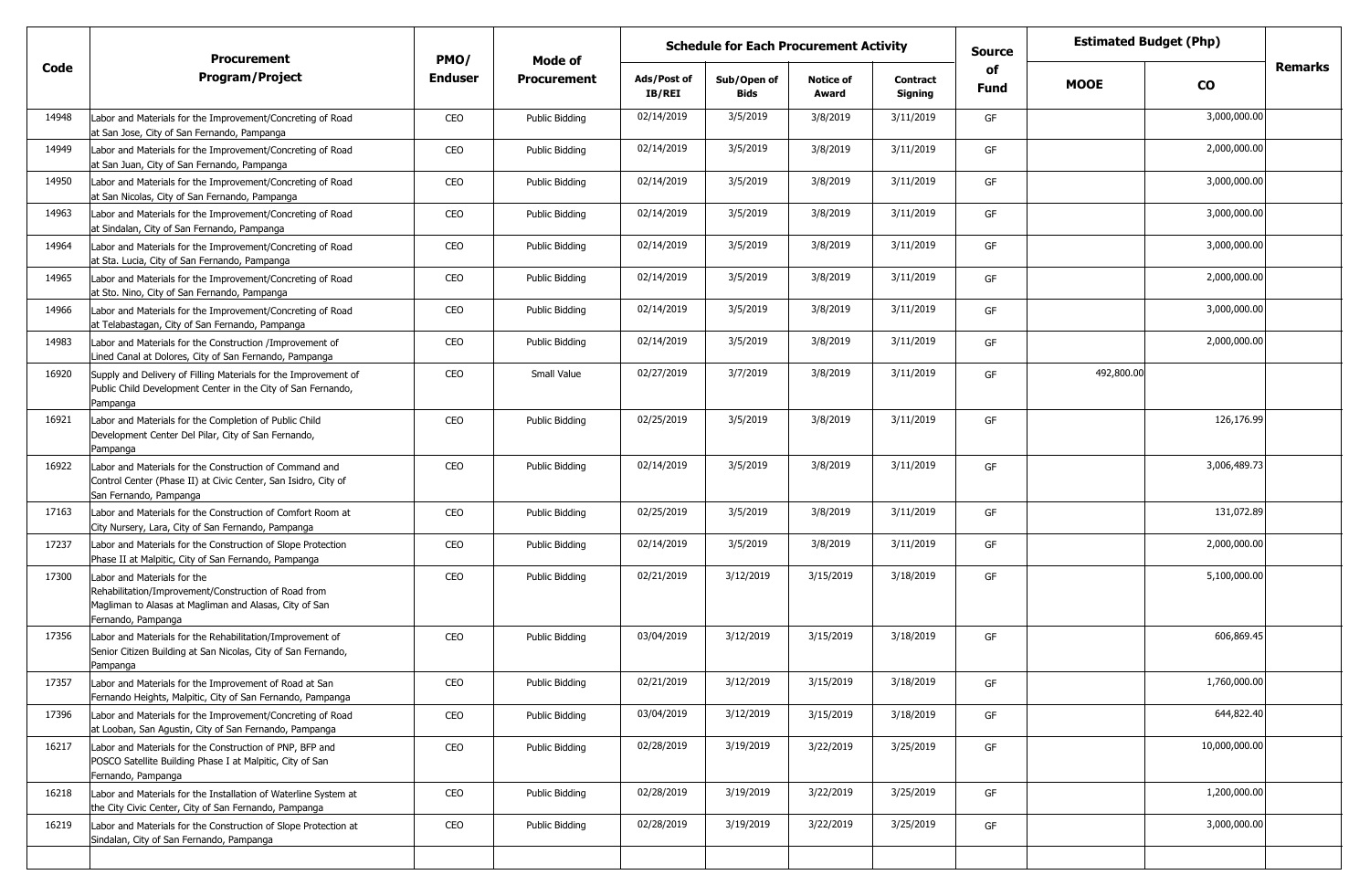|       |                                                                                                                                                                          | <b>Schedule for Each Procurement Activity</b><br><b>Procurement</b><br>PMO/<br>Mode of |                    |                       |                            |                           |                            | <b>Source</b> | <b>Estimated Budget (Php)</b> |               |         |
|-------|--------------------------------------------------------------------------------------------------------------------------------------------------------------------------|----------------------------------------------------------------------------------------|--------------------|-----------------------|----------------------------|---------------------------|----------------------------|---------------|-------------------------------|---------------|---------|
| Code  | <b>Program/Project</b>                                                                                                                                                   | <b>Enduser</b>                                                                         | <b>Procurement</b> | Ads/Post of<br>IB/REI | Sub/Open of<br><b>Bids</b> | <b>Notice of</b><br>Award | <b>Contract</b><br>Signing | of<br>Fund    | <b>MOOE</b>                   | <b>CO</b>     | Remarks |
| 16223 | Labor and Materials for the Improvement of Road (Asphalt<br>Overlay) at San Isidro, City of San Fernando, Pampanga                                                       | CEO                                                                                    | Public Bidding     | 02/28/2019            | 3/19/2019                  | 3/22/2019                 | 3/25/2019                  | GF            |                               | 2,000,000.00  |         |
| 16225 | Labor and Materials for the Improvement/Embankment of the<br>Town Center Phase III, Calulut, City of San Fernando,<br>Pampanga                                           | CEO                                                                                    | Public Bidding     | 02/28/2019            | 3/19/2019                  | 3/22/2019                 | 3/25/2019                  | GF            |                               | 5,000,000.00  |         |
| 16226 | Labor and Materials for the Improvement/Embankment of the<br>Civic Center Phase III, San Isidro, City of San Fernando,<br>Pampanga                                       | CEO                                                                                    | Public Bidding     | 02/28/2019            | 3/19/2019                  | 3/22/2019                 | 3/25/2019                  | GF            |                               | 5,000,000.00  |         |
| 16227 | Labor and Materials for the Improvement/Concreting of Road<br>connecting to Tourism Road, Malpitic, City of San Fernando,<br>Pampanga                                    | CEO                                                                                    | Public Bidding     | 02/28/2019            | 3/19/2019                  | 3/22/2019                 | 3/25/2019                  | GF            | 3,000,000.00                  |               |         |
| 16228 | Labor and Materials for the Repair of Steel Barriers at Various<br>Barangays, City of San Fernando, Pampanga                                                             | CEO                                                                                    | Public Bidding     | 03/11/2019            | 3/19/2019                  | 3/22/2019                 | 3/25/2019                  | GF            | 629,366.00                    |               |         |
| 16229 | Labor and Materials for the Repair and Rehabilitation of<br>Rotondas/City's Landmark at Various Barangays, City of San<br>Fernando, Pampanga                             | CEO                                                                                    | Public Bidding     | 02/28/2019            | 3/19/2019                  | 3/22/2019                 | 3/25/2019                  | GF            | 3,000,000.00                  |               |         |
| 16231 | Labor and Materials for the Construction of<br>Repair/Rehabilitation of Welcome Arches in the City<br>Boundaries at Various Barangays, City of San Fernando,<br>Pampanga | CEO                                                                                    | Public Bidding     | 02/28/2019            | 3/19/2019                  | 3/22/2019                 | 3/25/2019                  | GF            | 3,000,000.00                  |               |         |
| 16233 | Labor and Materials for the Clearing, Desilting and Declogging<br>of Waterways at San Fernando River, City of San Fernando,<br>Pampanga                                  | CEO                                                                                    | Public Bidding     | 02/28/2019            | 3/19/2019                  | 3/22/2019                 | 3/25/2019                  | GF            | 6,000,000.00                  |               |         |
| 16235 | Labor and Materials for the Clearing, Desilting and Declogging<br>of Waterways at Balimbing Creek, San Jose, City of San<br>Fernando, Pampanga                           | CEO                                                                                    | Public Bidding     | 02/28/2019            | 3/19/2019                  | 3/22/2019                 | 3/25/2019                  | GF            | 4,000,000.00                  |               |         |
| 16237 | Labor and Materials for the Clearing, Desilting and Declogging<br>of Waterways at San Felipe Cut-Off Channel at San Felipe, City<br>of San Fernando, Pampanga            | CEO                                                                                    | Public Bidding     | 02/28/2019            | 3/19/2019                  | 3/22/2019                 | 3/25/2019                  | GF            | 4,000,000.00                  |               |         |
| 16433 | Labor and Materials for the Construction of Slope Protection at<br>San Juan and San Agustin, City of San Fernando, Pampanga                                              | CEO                                                                                    | Public Bidding     | 02/28/2019            | 3/19/2019                  | 3/22/2019                 | 3/25/2019                  | GF            |                               | 3,000,000.00  |         |
| 17343 | Labor and Materials for the Construction of Reinforced<br>Concrete Flume at Town Center, Calulut, City of San Fernando,<br>Pampanga                                      | CEO                                                                                    | Public Bidding     | 03/11/2019            | 3/19/2019                  | 3/22/2019                 | 3/25/2019                  | GF            |                               | 967,621.56    |         |
| 17680 | Supply and Delivery of Plastic Matting to be used for the<br>Improvement/Completion of Goat House at City Nursery, Lara,<br>City of San Fernando, Pampanga               | CEO                                                                                    | Small Value        | 03/13/2019            | 3/21/2019                  | 3/22/2019                 | 3/25/2019                  | GF            |                               | 71,400.00     |         |
| 17725 | Labor and Materials for the Improvement of Baluyut Bridge<br>(Phase II) at Brgy. Del Pilar, City of San Fernando, Pampanga                                               | CEO                                                                                    | Public Bidding     | 03/11/2019            | 3/19/2019                  | 3/22/2019                 | 3/25/2019                  | GF            |                               | 999,025.20    |         |
| 17726 | Labor and Materials for the Improvement/Concreting of Road<br>Phase II at P. Gomez St., Lourdes, City of San Fernando,<br>Pampanga                                       | CEO                                                                                    | Public Bidding     | 03/11/2019            | 3/19/2019                  | 3/22/2019                 | 3/25/2019                  | GF            |                               | 997,909.06    |         |
| 17972 | Supply and Delivery of Hardware Materials to be used for the<br>Construction of Lined Canal at Quebiawan, City of San<br>Fernando, Pampanga                              | CEO                                                                                    | Shopping           | 03/29/2019            | 4/8/2019                   | 4/9/2019                  | 4/11/2019                  | GF            |                               | 32,610.00     |         |
| 17789 | Labor and Materials for the Proposed City of San Fernando<br>Civic Center City Park at City Civic Center, San Isidro, City of<br>San Fernando, Pampanga                  | CEO                                                                                    | Public Bidding     | 03/21/2019            | 4/9/2019                   | 4/12/2019                 | 4/15/2019                  | GF            |                               | 11,951,950.00 |         |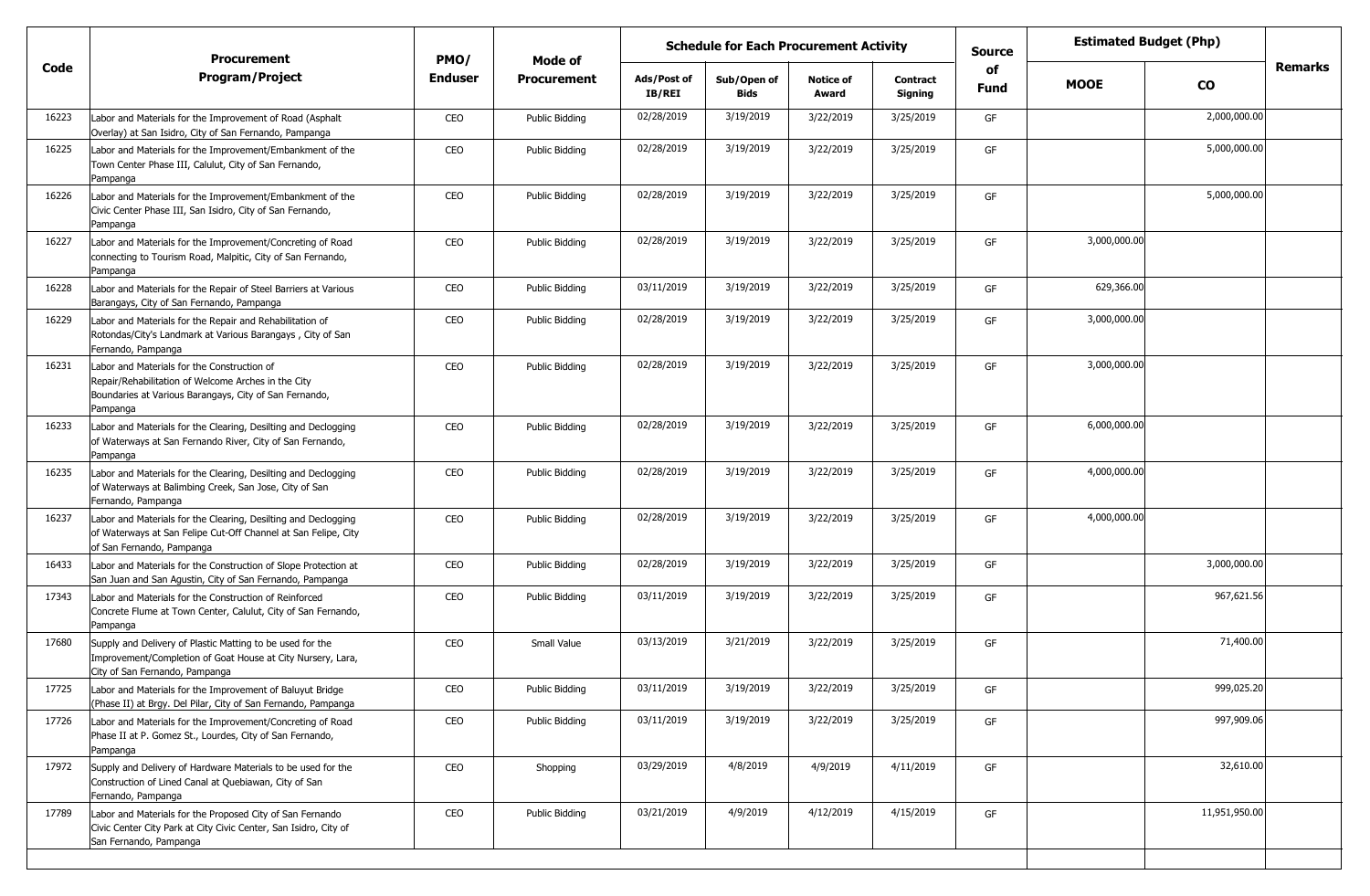|       | <b>Procurement</b>                                                                                                                                                                                | PMO/           | Mode of        |                              | <b>Schedule for Each Procurement Activity</b> |                           |                            | <b>Source</b>     | <b>Estimated Budget (Php)</b> |               |                |
|-------|---------------------------------------------------------------------------------------------------------------------------------------------------------------------------------------------------|----------------|----------------|------------------------------|-----------------------------------------------|---------------------------|----------------------------|-------------------|-------------------------------|---------------|----------------|
| Code  | <b>Program/Project</b>                                                                                                                                                                            | <b>Enduser</b> | Procurement    | Ads/Post of<br><b>IB/REI</b> | Sub/Open of<br><b>Bids</b>                    | <b>Notice of</b><br>Award | <b>Contract</b><br>Signing | of<br><b>Fund</b> | <b>MOOE</b>                   | <b>CO</b>     | <b>Remarks</b> |
| 18226 | Labor and Materials for the Construction of Mabey Bridge at<br>Northville Rest., Calulut, City of San Fernando, Pampanga                                                                          | CEO            | Small Value    | 04/12/2019                   | 4/22/2019                                     | 4/23/2019                 | 4/25/2019                  | GF                |                               | 907,005.53    |                |
| 18028 | Labor and Materials for the Construction of Lined Canal at<br>Quebiawan, City of San Fernando, Pampanga                                                                                           | CEO            | Small Value    | 04/15/2019                   | 4/23/2019                                     | 4/24/2019                 | 4/26/2019                  | GF                |                               | 296,810.91    |                |
| 18032 | Labor and Materials for the Construction of Four (4) Storey,<br>Eight (8) Classroom School Building at Sindalan Elementary<br>School, Sindalan, City of San Fernando, Pampanga                    | <b>DEPED</b>   | Public Bidding | 04/09/2019                   | 4/26/2019                                     | 5/1/2019                  | 5/3/2019                   | <b>SEF</b>        |                               | 20,965,552.00 |                |
| 18519 | Labor and Materials for the Repair/ Rehabilitation of Perimeter<br>Fence at Mansgold Elementary School, Sta. Lucia, City of San<br>Fernando, Pampanga                                             | <b>DEPED</b>   | Public Bidding | 06/10/2019                   | 6/18/2019                                     | 6/21/2019                 | 6/24/2019                  | <b>SEF</b>        |                               | 216,656.04    |                |
| 18527 | Labor and Materials for the Repair and Rehabilitation of<br>Perimeter Fence at Malpitic Integrated School, City of San<br>Fernando, Pampanga                                                      | <b>DEPED</b>   | Small Value    | 06/12/2019                   | 6/20/2019                                     | 6/21/2019                 | 6/24/2019                  | <b>SEF</b>        |                               | 59,475.80     |                |
| 18537 | Labor and Materials for the Repair/ Rehabilitation of Perimeter<br>Fence at Bulaon Elementary School, Bulaon, City of San<br>Fernando, Pampanga                                                   | <b>DEPED</b>   | Public Bidding | 06/10/2019                   | 6/18/2019                                     | 6/21/2019                 | 6/24/2019                  | <b>SEF</b>        |                               | 159,027.02    |                |
| 18538 | Labor and Materials for the Repair/ Rehabilitation of Covered<br>Court at Maimpis Elementary School, Maimpis, City of San<br>Fernando, Pampanga                                                   | <b>DEPED</b>   | Public Bidding | 06/10/2019                   | 6/18/2019                                     | 6/21/2019                 | 6/24/2019                  | <b>SEF</b>        |                               | 789,456.53    |                |
| 18539 | Labor and Materials for the Repair/ Rehabilitation of Perimeter<br>Fence at Calulut Integrated School, Calulut, City of San<br>Fernando, Pampanga                                                 | <b>DEPED</b>   | Public Bidding | 06/10/2019                   | 6/18/2019                                     | 6/21/2019                 | 6/24/2019                  | <b>SEF</b>        |                               | 372,924.22    |                |
| 18540 | Labor and Materials for the Repair/ Rehabilitation of Perimeter<br>Fence at San Fernando Elementary School, Sto. Rosario, City<br>of San Fernando, Pampanga                                       | <b>DEPED</b>   | Public Bidding | 06/10/2019                   | 6/18/2019                                     | 6/21/2019                 | 6/24/2019                  | <b>SEF</b>        |                               | 415,571.90    |                |
| 18541 | Labor and Materials for the Repair/ Rehabilitation of Perimeter<br>Fence at San Nicolas Integrated School, San Nicolas, City of<br>San Fernando, Pampanga                                         | <b>DEPED</b>   | Public Bidding | 06/10/2019                   | 6/18/2019                                     | 6/21/2019                 | 6/24/2019                  | <b>SEF</b>        |                               | 138,164.34    |                |
| 18652 | Supply and Delivery of Construction Materials to be used for<br>the Improvement of San Nicolas Birthing Station at San<br>Nicolas, City of San Fernando, Pampanga                                 | CEO            | Shopping       | 07/10/2019                   | 7/18/2019                                     | 7/19/2019                 | 7/22/2019                  | GF                | 39,429.58                     |               |                |
| 18784 | Labor and Materials for the Installation/Rewiring of Electrical<br>Works at Malpitic Integrated School, Barangay Malpitic, City of<br>San Fernando, Pampanga                                      | <b>DEPED</b>   | Public Bidding | 07/15/2019                   | 7/23/2019                                     | 7/26/2019                 | 7/28/2019                  | <b>SEF</b>        |                               | 186,378.30    |                |
| 18759 | Labor and Materials for the Construction of Perimeter Fence at<br>Sto. Niño Elementary School, Sto. Niño, City of San Fernando,<br>Pampanga                                                       | <b>DEPED</b>   | Public Bidding | 07/31/2019                   | 8/8/2019                                      | 8/13/2019                 | 8/15/2019                  | <b>SEF</b>        |                               | 267,303.43    |                |
| 18760 | Labor and Materials for the Rehabilitation/Improvement of<br>Covered Court at Lara Integrated School, Lara, City of San<br>Fernando, Pampanga                                                     | <b>DEPED</b>   | Public Bidding | 07/31/2019                   | 8/8/2019                                      | 8/13/2019                 | 8/15/2019                  | <b>SEF</b>        |                               | 490,636.90    |                |
| 18763 | Labor and Materials for the Construction of Sports Complex<br>Oval (Phase I) at Civic Center, San Isidro, City of San<br>Fernando, Pampanga                                                       | <b>DEPED</b>   | Public Bidding | 07/18/2019                   | 8/8/2019                                      | 8/13/2019                 | 8/15/2019                  | <b>SEF</b>        |                               | 9,600,000.00  |                |
| 18752 | Supply and Delivery of 12" Diameter Reinforced Concrete Pipe<br>to be used for the Repair and Rehabilitation of Drainage and<br>PPCP at Northville 14, Calulut, City of San Fernando,<br>Pampanga | CEO            | Shopping       | 08/07/2019                   | 8/15/2019                                     | 8/16/2019                 | 8/19/2019                  | GF                |                               | 5,600.00      |                |
|       |                                                                                                                                                                                                   |                |                |                              |                                               |                           |                            |                   |                               |               |                |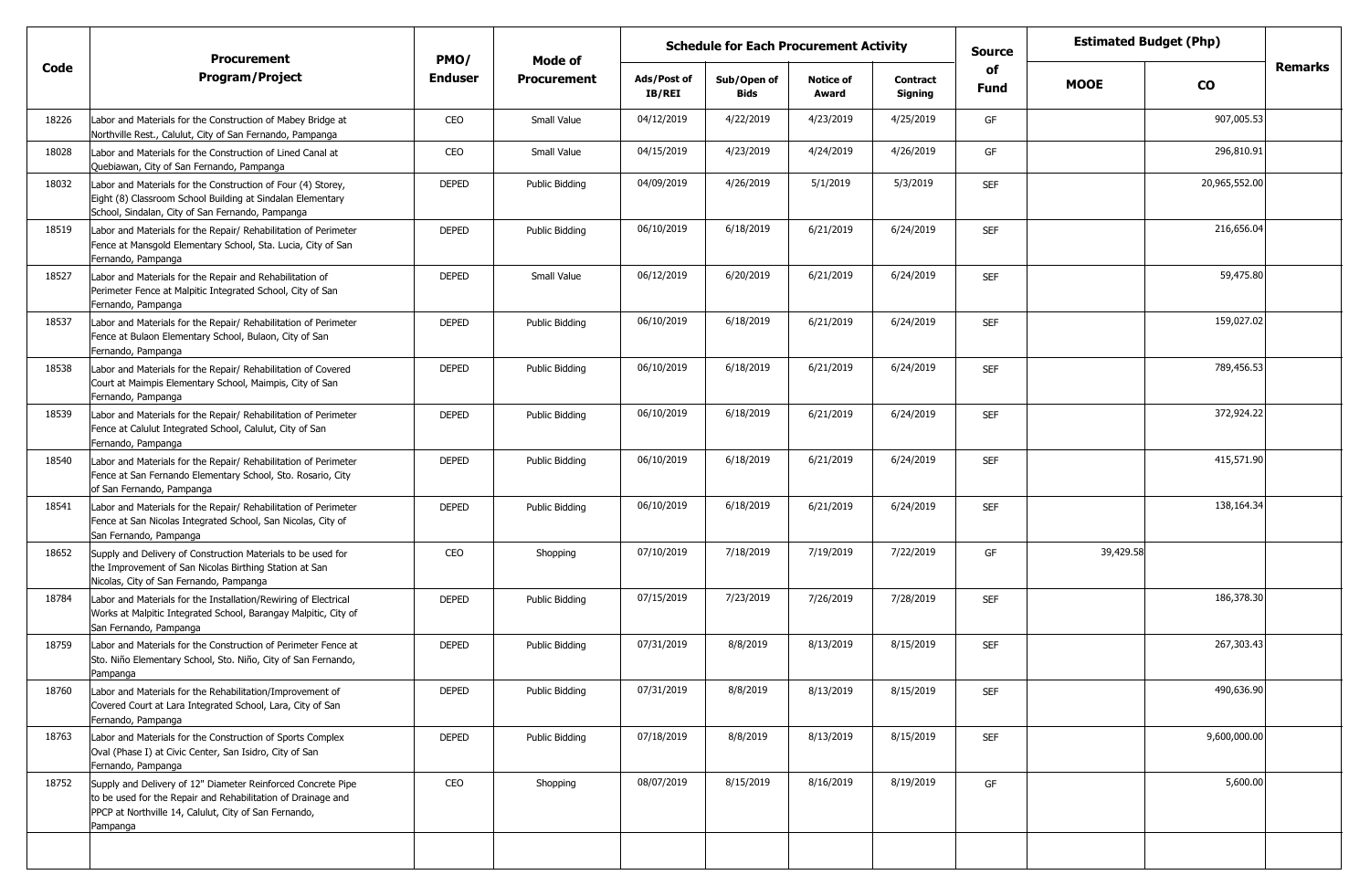|       | <b>Procurement</b>                                                                                                                                                                                                                                            | PMO/           | Mode of            | <b>Schedule for Each Procurement Activity</b> |                            |                           |                     |                   |             | <b>Estimated Budget (Php)</b> |                |
|-------|---------------------------------------------------------------------------------------------------------------------------------------------------------------------------------------------------------------------------------------------------------------|----------------|--------------------|-----------------------------------------------|----------------------------|---------------------------|---------------------|-------------------|-------------|-------------------------------|----------------|
| Code  | <b>Program/Project</b>                                                                                                                                                                                                                                        | <b>Enduser</b> | <b>Procurement</b> | Ads/Post of<br>IB/REI                         | Sub/Open of<br><b>Bids</b> | <b>Notice of</b><br>Award | Contract<br>Signing | of<br><b>Fund</b> | <b>MOOE</b> | <b>CO</b>                     | <b>Remarks</b> |
| 18761 | Labor and Materials for the Improvement of Perimeter Fence<br>at Maimpis Elementary School, Maimpis, City of San Fernando,<br>Pampanga                                                                                                                        | <b>DEPED</b>   | Public Bidding     | 08/05/2019                                    | 8/13/2019                  | 8/16/2019                 | 8/19/2019           | <b>SEF</b>        |             | 408,622.29                    |                |
| 18762 | Labor and Materials for the Improvement of Perimeter Fence<br>at San Isidro Integrated School, San Isidro, City of San<br>Fernando, Pampanga                                                                                                                  | <b>DEPED</b>   | Public Bidding     | 08/05/2019                                    | 8/13/2019                  | 8/16/2019                 | 8/19/2019           | <b>SEF</b>        |             | 317,314.31                    |                |
| 18678 | Labor and Materials for the Repair of Three (3) Storey Twelve<br>(12) Classroom Building at Northville Elementary School,<br>Malpitic, City of San Fernando, Pampanga                                                                                         | <b>DEPED</b>   | Public Bidding     | 08/01/2019                                    | 8/20/2019                  | 8/23/2019                 | 8/26/2019           | <b>SEF</b>        |             | 1,967,054.68                  |                |
| 19075 | Labor and Materials for the Rewiring of Main Electrical Wire<br>Lines of Seven (7) School Building and Replacement/Separate<br>of Electrical Wire of Multi-Purpose Hall at San Fernando<br>Elementary School, Sto. Rosario, City of San Fernando,<br>Pampanga | <b>DEPED</b>   | Public Bidding     | 08/21/2019                                    | 8/29/2019                  | 9/3/2019                  | 9/5/2019            | <b>SEF</b>        |             | 481,845.79                    |                |
| 18957 | Labor and Materials for the Repair/Replacement of LED<br>Streetlights Along JASA Road, Dolores, City of San Fernando,<br>Pampanga                                                                                                                             | CEO            | Public Bidding     | 08/26/2019                                    | 9/3/2019                   | 9/6/2019                  | 9/8/2019            | GF                |             | 200,000.00                    |                |
| 18874 | Labor and Materials for the Construction of Perimeter Fence at<br>PNP, BFP and POSCO Satellite Office in Malpitic, City of San<br>Fernando, Pampanga                                                                                                          | CEO            | Public Bidding     | 08/15/2019                                    | 9/5/2019                   | 9/10/2019                 | 9/12/2019           | GF                |             | 1,500,000.00                  |                |
| 19023 | Labor and Materials for the Upgrading of Road at the City<br>Transfer Station, Lara, City of San Fernando, Pampanga                                                                                                                                           | <b>CENRO</b>   | Public Bidding     | 09/04/2019                                    | 9/12/2019                  | 9/17/2019                 | 9/19/2019           | GF                |             | 645,203.05                    |                |
| 19084 | Labor and Materials for the Renovation/Improvement of the<br>City Mayor's Office at Heroes Hall, San Juan, City of San<br>Fernando, Pampanga                                                                                                                  | CEO            | Public Bidding     | 09/12/2019                                    | 9/20/2019                  | 9/25/2019                 | 9/27/2019           | GF                | 300,000.00  |                               |                |
| 19083 | Labor and Materials for the Relocation of Lamp Post from JASA<br>to Civic Center at City Civic Center, San Isidro, City of San<br>Fernando, Pampanga                                                                                                          | CEO            | Public Bidding     | 09/05/2019                                    | 9/24/2019                  | 9/27/2019                 | 9/30/2019           | GF                |             | 6,544,832.49                  |                |
| 19127 | Labor and Materials for the Construction of Bahay Pagbabago<br>at Lara, City of San Fernando, Pampanga                                                                                                                                                        | CEO            | Public Bidding     | 09/05/2019                                    | 9/24/2019                  | 9/27/2019                 | 9/30/2019           | GF                |             | 4,999,542.76                  |                |
| 19413 | Labor and Materials for the Construction/Improvement of<br>Public Toilet at City Hall, Sto. Rosario, City of San Fernando,<br>Pampanga                                                                                                                        | CEO            | Public Bidding     | 09/23/2019                                    | 10/1/2019                  | 10/4/2019                 | 10/6/2019           | GF                |             | 745,765.46                    |                |
| 19575 | Labor and Materials for the Improvement/Concreting of Road<br>at Town Center, Malpitic, City of San Fernando, Pampanga                                                                                                                                        | CEO            | Public Bidding     | 09/12/2019                                    | 10/1/2019                  | 10/4/2019                 | 10/6/2019           | GF                |             | 2,000,000.00                  |                |
| 19576 | Labor and Materials for the Improvement/Concreting of Road<br>at Maligaya Village, Dolores, City of San Fernando, Pampanga                                                                                                                                    | CEO            | Public Bidding     | 09/12/2019                                    | 10/1/2019                  | 10/4/2019                 | 10/6/2019           | GF                |             | 3,000,000.00                  |                |
| 19578 | Labor and Materials for the Improvement/Concreting of Road<br>at St. Jude Village, San Agustin, City of San Fernando,<br>Pampanga                                                                                                                             | CEO            | Public Bidding     | 09/12/2019                                    | 10/1/2019                  | 10/4/2019                 | 10/6/2019           | GF                |             | 2,000,000.00                  |                |
| 19583 | Labor and Materials for the Improvement/Concreting of Road<br>at Purok 6, Panipuan, City of San Fernando, Pampanga                                                                                                                                            | CEO            | Public Bidding     | 09/12/2019                                    | 10/1/2019                  | 10/4/2019                 | 10/6/2019           | GF                |             | 2,000,000.00                  |                |
| 19584 | Labor and Materials for the Construction of Slope Protection<br>near Civic Center (Upstream) at Del Rosario, City of San<br>Fernando, Pampanga                                                                                                                | CEO            | Public Bidding     | 09/12/2019                                    | 10/1/2019                  | 10/4/2019                 | 10/6/2019           | GF                |             | 4,000,000.00                  |                |
| 19586 | Labor and Materials for the Improvement/Construction of<br>Lined Canal from St. Dominic Villa to Trapezoidal Ditch at<br>Dolores, City of San Fernando, Pampanga                                                                                              | CEO            | Public Bidding     | 09/23/2019                                    | 10/1/2019                  | 10/4/2019                 | 10/6/2019           | GF                |             | 400,000.00                    |                |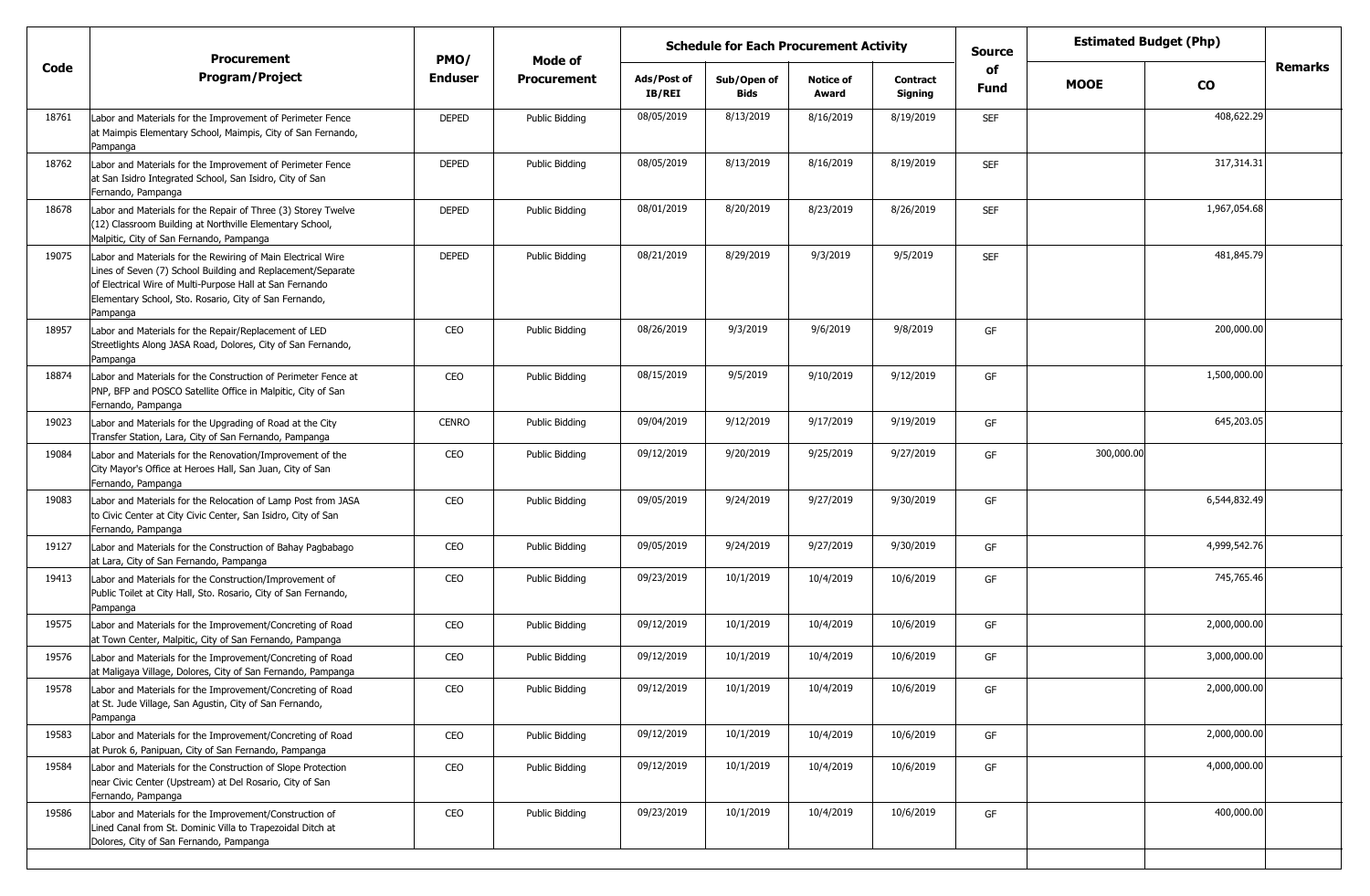|       | <b>Procurement</b>                                                                                                                                                           | PMO/           | Mode of                         | <b>Schedule for Each Procurement Activity</b> |                            |                           |                     | <b>Source</b> |              | <b>Estimated Budget (Php)</b> |         |
|-------|------------------------------------------------------------------------------------------------------------------------------------------------------------------------------|----------------|---------------------------------|-----------------------------------------------|----------------------------|---------------------------|---------------------|---------------|--------------|-------------------------------|---------|
| Code  | <b>Program/Project</b>                                                                                                                                                       | <b>Enduser</b> | <b>Procurement</b>              | Ads/Post of<br>IB/REI                         | Sub/Open of<br><b>Bids</b> | <b>Notice of</b><br>Award | Contract<br>Signing | of<br>Fund    | <b>MOOE</b>  | <b>CO</b>                     | Remarks |
| 19591 | Labor and Materials for the Construction of Bridge (Box<br>Culvert) at Civic Center, San Isidro, City of San Fernando,<br>Pampanga                                           | CEO            | Public Bidding                  | 09/12/2019                                    | 10/1/2019                  | 10/4/2019                 | 10/7/2019           | GF            |              | 6,000,000.00                  |         |
| 19595 | Labor and Materials for the Construction of Lined Canal (RC<br>Pipes) at Northville 14, Malpitic, City of San Fernando,<br>Pampanga                                          | CEO            | Public Bidding                  | 09/12/2019                                    | 10/1/2019                  | 10/4/2019                 | 10/7/2019           | GF            |              | 2,560,398.00                  |         |
| 19673 | Labor and Materials for the Construction/Improvement of<br>Lined Canal with Cover at San Agustin, City of San Fernando,<br>Pampanga                                          | CEO            | Public Bidding                  | 09/12/2019                                    | 10/1/2019                  | 10/4/2019                 | 10/7/2019           | GF            |              | 1,499,999.00                  |         |
| 19674 | Supply and Delivery of Filling Materials to be used for the<br>Upgrading of Road at San Nicolas, City of San Fernando,<br>Pampanga.                                          | CEO            | Public Bidding                  | 09/23/2019                                    | 10/1/2019                  | 10/4/2019                 | 10/7/2019           | GF            |              | 999,450.00                    |         |
| 19376 | Labor and Materials for the Repair/Improvement of<br>Sangguniang Panlungsod and City Vice Mayor's Office at<br>Heroes Hall, San Juan, City of San Fernando, Pampanga         | CEO            | Public Bidding                  | 09/12/2019                                    | 10/3/2019                  | 10/8/2019                 | 10/10/2019          | GF            | 1,410,162.18 |                               |         |
| 19217 | Supply and Delivery of Construction Materials to be used for<br>the Installation of waterline at San Nicolas Day Care Center,<br>San Nicolas, City of San Fernando, Pampanga | CEO            | Shopping                        | 10/02/2019                                    | 10/10/2019                 | 10/11/2019                | 10/14/2019          | GF            | 6,532.00     |                               |         |
| 19339 | Labor and Materials for the Renovation/Improvement of the<br>City Mayor's Office at City Hall, Brgy. Sto. Rosario, City of San<br>Fernando, Pampanga                         | CEO            | Public Bidding                  | 10/02/2019                                    | 10/21/2019                 | 10/24/2019                | 10/26/2019          | GF            | 1,500,000.00 |                               |         |
| 19340 | Labor and Materials for the Construction of PNP, BFP and<br>POSCO Satellite Building (Phase II) at Malpitic, City of San<br>Fernando, Pampanga                               | CEO            | Public Bidding                  | 10/11/2019                                    | 10/21/2019                 | 10/24/2019                | 10/26/2019          | GF            |              | 997,098.30                    |         |
| 19218 | Labor and Materials for the Improvement of Day Care Center<br>at Baliti, City of San Fernando, Pampanga                                                                      | <b>CSWDO</b>   | Public Bidding                  | 10/31/2019                                    | 11/19/2019                 | 11/22/2019                | 11/25/2019          | <b>SEF</b>    |              | 1,000,000.00                  |         |
| 19252 | Labor and Materials for the Improvement of Day care Center<br>at Del Pilar, City of San Fernando, Pampanga                                                                   | <b>CSWDO</b>   | Public Bidding                  | 11/11/2019                                    | 11/19/2019                 | 11/22/2019                | 11/25/2019          | <b>SEF</b>    |              | 850,000.00                    |         |
| 19253 | Labor and Materials for the Improvement of Day Care Center I<br>at Sindalan, City of San Fernando, Pampanga                                                                  | <b>CSWDO</b>   | Public Bidding                  | 11/11/2019                                    | 11/19/2019                 | 11/22/2019                | 11/25/2019          | <b>SEF</b>    |              | 900,000.00                    |         |
| 19254 | Labor and Materials for the Improvement of Day Care Center<br>at Bulaon, City of San Fernando, Pampanga                                                                      | <b>CSWDO</b>   | Public Bidding                  | 11/11/2019                                    | 11/19/2019                 | 11/22/2019                | 11/25/2019          | <b>SEF</b>    |              | 850,000.00                    |         |
| 19255 | Labor and Materials for the Improvement of Day Care Center<br>at Juliana, City of San Fernando, Pampanga                                                                     | <b>CSWDO</b>   | Public Bidding                  | 10/31/2019                                    | 11/19/2019                 | 11/22/2019                | 11/25/2019          | <b>SEF</b>    |              | 1,400,000.00                  |         |
| 19357 | Labor and Materials for the Repair and Improvement of<br>National Child Development Center at Sindalan, City of San<br>Fernando, Pampanga                                    | <b>CSWDO</b>   | Public Bidding                  | 10/31/2019                                    | 11/19/2019                 | 11/22/2019                | 11/25/2019          | <b>SEF</b>    |              | 1,000,000.00                  |         |
| 19695 | Labor and Materials for the Proposed City of San Fernando<br>Civic Center City Park Phase II at City Civic Center, San Isidro,<br>City of San Fernando, Pampanga             | <b>CENRO</b>   | Public Bidding                  | 11/11/2019                                    | 11/19/2019                 | 11/22/2019                | 11/25/2019          | GF            |              | 650,000.00                    |         |
| 19701 | Labor and Materials for the Construction of Day Care Center at<br>San Nicolas, City of San Fernando, Pampanga                                                                | <b>CSWDO</b>   | Public Bidding                  | 11/14/2019                                    | 12/3/2019                  | 12/6/2019                 | 12/9/2019           | <b>SEF</b>    |              | 6,250,000.00                  |         |
| 19789 | Labor and Materials for the Construction of Day Care Center at<br>Northville 14-A Calulut, City of San Fernando, Pampanga                                                    | <b>CSWDO</b>   | Public Bidding                  | 11/14/2019                                    | 12/3/2019                  | 12/6/2019                 | 12/9/2019           | <b>SEF</b>    |              | 6,250,000.00                  |         |
|       |                                                                                                                                                                              |                |                                 | <b>Consulting Services</b>                    |                            |                           |                     |               |              |                               |         |
| 15134 | Contract of Service for the Consultancy Services in Updating<br>the Socio Economic Plan                                                                                      | <b>CPDCO</b>   | gotiated - Scientific or Schola | 12/24/2018                                    | 1/1/2019                   | 1/2/2019                  | 1/4/2019            | GF            | 2,350,000.00 |                               |         |
|       |                                                                                                                                                                              |                |                                 |                                               |                            |                           |                     |               |              |                               |         |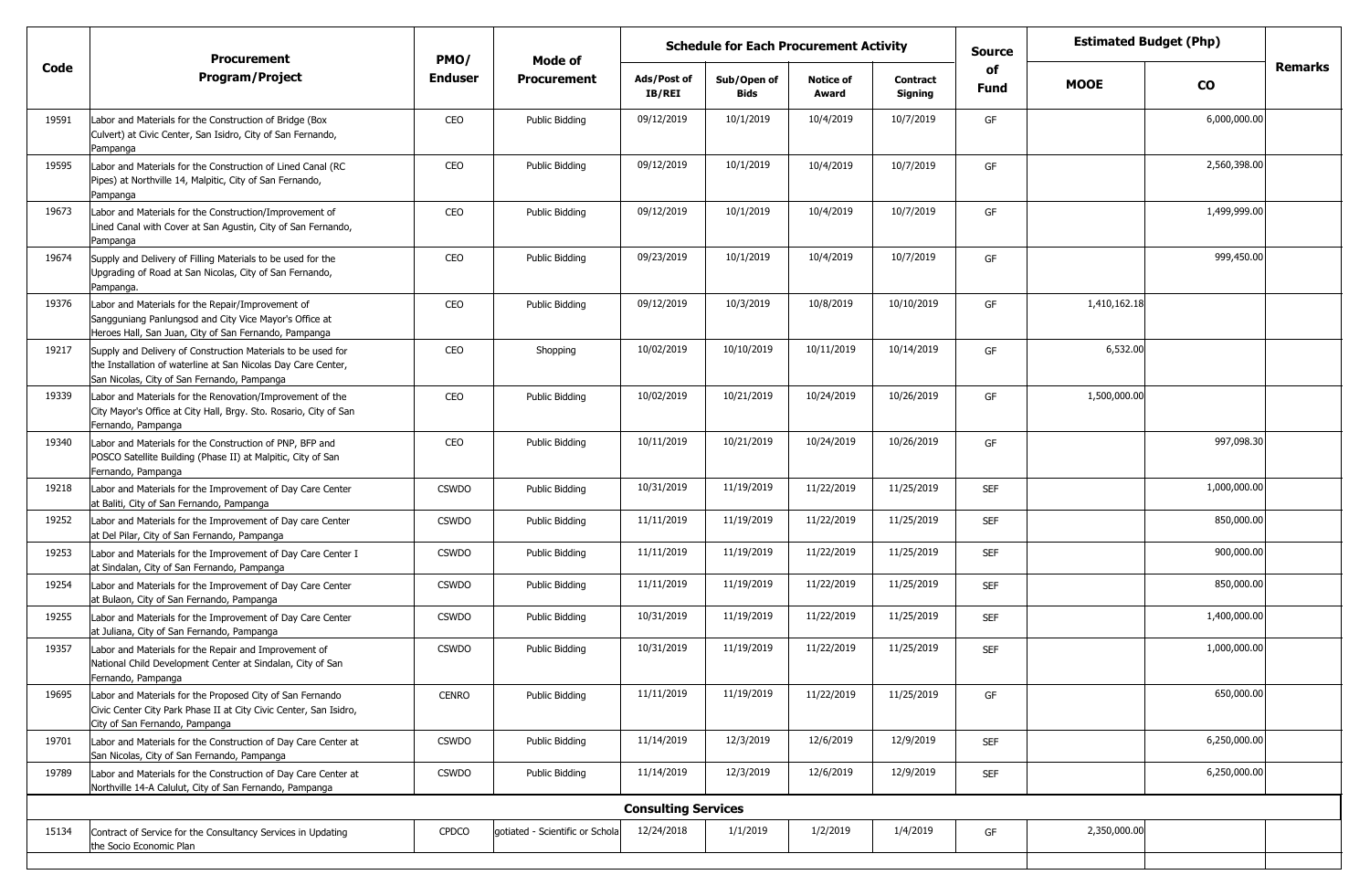|       | <b>Procurement</b>                                                                                                                                                                                                                                                                                                                                                  | PMO/           | <b>Mode of</b>                     | <b>Schedule for Each Procurement Activity</b> |                            |                           |                            |            | <b>Estimated Budget (Php)</b> |           |                |
|-------|---------------------------------------------------------------------------------------------------------------------------------------------------------------------------------------------------------------------------------------------------------------------------------------------------------------------------------------------------------------------|----------------|------------------------------------|-----------------------------------------------|----------------------------|---------------------------|----------------------------|------------|-------------------------------|-----------|----------------|
| Code  | <b>Program/Project</b>                                                                                                                                                                                                                                                                                                                                              | <b>Enduser</b> | <b>Procurement</b>                 | Ads/Post of<br><b>IB/REI</b>                  | Sub/Open of<br><b>Bids</b> | <b>Notice of</b><br>Award | <b>Contract</b><br>Signing | of<br>Fund | <b>MOOE</b>                   | <b>CO</b> | <b>Remarks</b> |
| 21403 | Contract of Service for the Consultancy Services of a<br>Consultant for the Public Relations Consultancy Program for<br>the 1st Semester of 2020 in the City of San Fernando,<br>Pampanga                                                                                                                                                                           | CIO            | <b>Highly Technical Consultant</b> | 12/24/2018                                    | 1/1/2019                   | 1/2/2019                  | 1/4/2019                   | GF         | 175,000.00                    |           |                |
| 16081 | Contract of Service for the Consultancy Services of a<br>Consultant for the Communication, Information and Education<br>Division of the City Information Office for the month of<br>February - June 2019 in the City of San Fernando, Pampanga                                                                                                                      | CIO            | <b>Highly Technical Consultant</b> | 12/24/2018                                    | 1/1/2019                   | 1/2/2019                  | 1/4/2019                   | GF         | 125,000.00                    |           |                |
| 16908 | Contract of Service for the Consultancy Services of a<br>Consultant in the 2019 GIS Barangay Information System<br>"Fernandino Access Card Integration and Enhancement from<br>January to June 2019 in the City of San Fernando, Pampanga                                                                                                                           | CMO            | <b>Highly Technical Consultant</b> | 12/24/2018                                    | 1/1/2019                   | 1/2/2019                  | 1/4/2019                   | GF         | 600,000.00                    |           |                |
| 16936 | Contract of Service for the Consultancy Services of a<br>Consultant in Public Relations Consultancy Program for the<br>period of January - June 2019 in the City of San Fernando,<br>Pampanga                                                                                                                                                                       | CIO            | Highly Technical Consultant        | 12/24/2018                                    | 1/1/2019                   | 1/2/2019                  | 1/4/2019                   | GF         | 210,000.00                    |           |                |
| 16741 | Contract of Service for the Consultancy Services Fee of a Choir<br>Master for the Period of January-June 2019 in the City of San<br>Fernando, Pampanga                                                                                                                                                                                                              | <b>CHRMO</b>   | <b>Highly Technical Consultant</b> | 12/24/2018                                    | 1/1/2019                   | 1/2/2019                  | 1/4/2019                   | GF         | 150,000.00                    |           |                |
| 16964 | Contract of Service for the Consultancy Services of a<br>Consultant for the Project Management of the Institutional<br>Development Plan and Guidance for the Educational Programs<br>of the City College of San Fernando, Pampanga for the period<br>of January - June 2019                                                                                         | <b>CCSF</b>    | <b>Highly Technical Consultant</b> | 12/21/2018                                    | 12/31/2018                 | 1/1/2019                  | 1/3/2019                   | GF         | 270,000.00                    |           |                |
| 17695 | Contract of Service for the Consultancy Services of a Sports<br>Development Plan Consultant of the City of San Fernando,<br>Pampanga (Engagement of a Sports Development Consultant)<br>for the period of January - June 2019                                                                                                                                       | CMO            | Highly Technical Consultant        | 01/18/2019                                    | 1/28/2019                  | 1/29/2019                 | 1/31/2019                  | GF         | 120,000.00                    |           |                |
| 18003 | Contract of Service for the Consultancy Services of a<br>Consultant for the preparation and evaluation of project<br>development proposals and procurement documents for the<br>implementation of the City's Calulut Property and other similar<br>City PPP and joint venture projects for the period of<br>January-June 2019 in the City of San Fernando, Pampanga | <b>CPDCO</b>   | <b>Highly Technical Consultant</b> | 02/13/2019                                    | 2/21/2019                  | 2/22/2019                 | 2/25/2019                  | GF         | 180,000.00                    |           |                |
| 18292 | Contract of Service for the Consultancy Services of a<br>Consultant for the preparation and evaluation of project<br>Development Proposals and Procurement Documents for the<br>Implementation of the City Calulut Property and other Similar<br>City PPP and Joint Venture Projects for the period of May -<br>June 2019 in the City of San Fernando, Pampanga     | <b>CPDCO</b>   | <b>Highly Technical Consultant</b> | 04/23/2019                                    | 5/1/2019                   | 5/2/2019                  | 5/4/2019                   | GF         | 60,000.00                     |           |                |
| 17544 | Contract of Service for Consultancy Services of an ISO Subject<br>Matter Expert to conduct a Seminar in Understanding ISO<br>9001:2015 Principles, Requirements and their Application in<br>June 2019 in the City of San Fernando, Pampanga                                                                                                                         | <b>CHRMO</b>   | <b>Highly Technical Consultant</b> | 05/01/2019                                    | 5/9/2019                   | 5/10/2019                 | 5/12/2019                  | GF         | 60,000.00                     |           |                |
| 18477 | Contract of Service for the Consultancy Services of a Resource<br>Speaker for the Capacity Building of the Sangguniang<br>Panlungsod Members & Staff on June 25-27, 2019 in El Nido,<br>Palawan                                                                                                                                                                     | <b>SP</b>      | <b>Highly Technical Consultant</b> | 05/27/2019                                    | 6/4/2019                   | 6/5/2019                  | 6/7/2019                   | GF         | 40,000.00                     |           |                |
|       |                                                                                                                                                                                                                                                                                                                                                                     |                |                                    |                                               |                            |                           |                            |            |                               |           |                |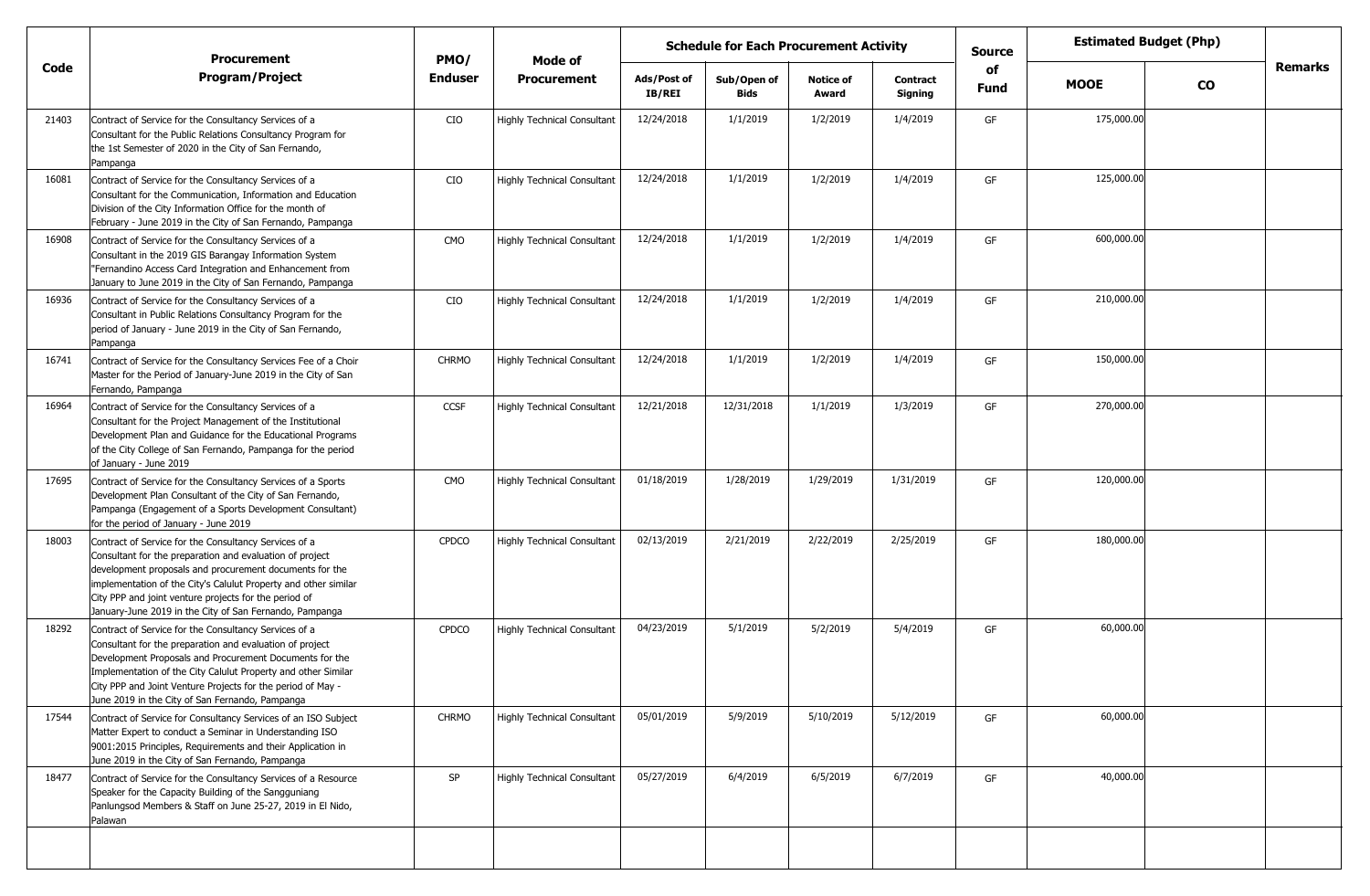|       | <b>Procurement</b>                                                                                                                                                                                                                                                                                                                                                     | PMO/           | Mode of                            | <b>Schedule for Each Procurement Activity</b><br><b>Source</b> |                     |                           |                            |            |             | <b>Estimated Budget (Php)</b> |         |
|-------|------------------------------------------------------------------------------------------------------------------------------------------------------------------------------------------------------------------------------------------------------------------------------------------------------------------------------------------------------------------------|----------------|------------------------------------|----------------------------------------------------------------|---------------------|---------------------------|----------------------------|------------|-------------|-------------------------------|---------|
| Code  | <b>Program/Project</b>                                                                                                                                                                                                                                                                                                                                                 | <b>Enduser</b> | <b>Procurement</b>                 | Ads/Post of<br>IB/REI                                          | Sub/Open of<br>Bids | <b>Notice of</b><br>Award | <b>Contract</b><br>Signing | of<br>Fund | <b>MOOE</b> | <b>CO</b>                     | Remarks |
| 18620 | Supply and Delivery of Meals to be served for the Internal<br>Monitoring Team (IMT) Meeting, Management Review<br>Committee (MRC) Meeting and External Quality Audit for the<br>period of September to November 2019 in the City of San<br>Fernando, Pampanga                                                                                                          | ICD            | Small Value                        | 05/29/2019                                                     | 6/6/2019            | 6/7/2019                  | 6/9/2019                   | GF         | 10,300.00   |                               |         |
| 16539 | Contract of Service for the Consultancy Services of a Sports<br>Development Plan Consultant of the City of San Fernando,<br>Pampanga (Engagement of a Sports Development Consultant)<br>for the period of July - December 2019                                                                                                                                         | CMO            | <b>Highly Technical Consultant</b> | 05/22/2019                                                     | 5/30/2019           | 5/31/2019                 | 6/2/2019                   | GF         | 120,000.00  |                               |         |
| 16963 | Contract of Service for the Consultancy Services of a<br>Consultant for the Project Management of the Institutional<br>Development Plan of the City College of San Fernando and<br>Guidance for the Educational Programs Supporting and<br>Strengthening the Education Sector in the City of San<br>Fernando, Pampanga for the period of July - December 2019          | <b>CCSF</b>    | <b>Highly Technical Consultant</b> | 05/22/2019                                                     | 5/30/2019           | 5/31/2019                 | 6/2/2019                   | GF         | 270,000.00  |                               |         |
| 18011 | Contract of Service for the Consultancy Services of a<br>Consultant for the preparation and evaluation of project<br>development proposals and procurement documents for the<br>implementation of the City's Calulut Property and other similar<br>City PPP and joint venture projects for the period of July -<br>December 2019 in the City of San Fernando, Pampanga | <b>CPDCO</b>   | <b>Highly Technical Consultant</b> | 05/22/2019                                                     | 5/30/2019           | 5/31/2019                 | 6/2/2019                   | GF         | 180,000.00  |                               |         |
| 18467 | Contract of Service for the Consultancy Services of a<br>Consultant for the Communication, Information and Education<br>Division of the City Information Office for the month of July -<br>December 2019 in the City of San Fernando, Pampanga                                                                                                                         | CIO            | <b>Highly Technical Consultant</b> | 05/22/2019                                                     | 5/30/2019           | 5/31/2019                 | 6/2/2019                   | GF         | 150,000.00  |                               |         |
| 18528 | Contract of Service for the Consultancy Services of a Choir<br>Master for the period of July - December 2019 in the City of<br>San Fernando, Pampanga                                                                                                                                                                                                                  | <b>CHRMO</b>   | <b>Highly Technical Consultant</b> | 05/22/2019                                                     | 5/30/2019           | 5/31/2019                 | 6/2/2019                   | GF         | 150,000.00  |                               |         |
| 18681 | Contract of Service for the Consultancy Services of a<br>Consultant in Public Relations Consultancy Program for the<br>period of July - December 2019 in the City of San Fernando,<br>Pampanga                                                                                                                                                                         | CIO            | <b>Highly Technical Consultant</b> | 05/22/2019                                                     | 5/30/2019           | 5/31/2019                 | 6/2/2019                   | GF         | 210,000.00  |                               |         |
| 21544 | Contract of Service for the Consultancy Services of a<br>Consultant for the Seal of Good Local Governance Barangay<br>(SGLGB) Program for the period of July - December 2019 in<br>the City of San Fernando, Pampanga                                                                                                                                                  | CMO            | <b>Highly Technical Consultant</b> | 05/22/2019                                                     | 5/30/2019           | 5/31/2019                 | 6/2/2019                   | GF         | 180,000.00  |                               |         |
| 18405 | Contract of Service for the Consultancy Services of a<br>Consultant for the Dance Ensemble for the period of July to<br>December 2019 in the City of San Fernando, Pampanga                                                                                                                                                                                            | <b>CHRMO</b>   | <b>Highly Technical Consultant</b> | 07/15/2019                                                     | 7/23/2019           | 7/24/2019                 | 7/26/2019                  | GF         | 150,000.00  |                               |         |
| 21603 | Contract of Service for the Consultancy Services for the<br>proposed City Market Plaza in the City of San Fernando,<br>Pampanga                                                                                                                                                                                                                                        | CEO            | <b>Highly Technical Consultant</b> | 09/25/2019                                                     | 10/3/2019           | 10/4/2019                 | 10/6/2019                  | GF         | 350,000.00  |                               |         |
| 19843 | Contract of Service for the Property Valuation Services of the 7<br>hectares City Town Center along San Fernando Tourism<br>Convergence Road in the City of San Fernando, Pampanga                                                                                                                                                                                     | CPDCO          | Small Value                        | 10/09/2019                                                     | 10/17/2019          | 10/18/2019                | 10/20/2019                 | GF         | 275,000.00  |                               |         |
| 19815 | Contract of Service for the Consultancy Services of a<br>Consultant for the Final Drafting of the Local Plan of Action for<br>Children in the City of San Fernando, Pampanga                                                                                                                                                                                           | <b>CSWDO</b>   | <b>Highly Technical Consultant</b> | 11/13/2019                                                     | 11/21/2019          | 11/22/2019                | 11/24/2019                 | GF         | 50,000.00   |                               |         |
|       |                                                                                                                                                                                                                                                                                                                                                                        |                |                                    | <b>Drugs and Medicines</b>                                     |                     |                           |                            |            |             |                               |         |
|       |                                                                                                                                                                                                                                                                                                                                                                        |                |                                    |                                                                |                     |                           |                            |            |             |                               |         |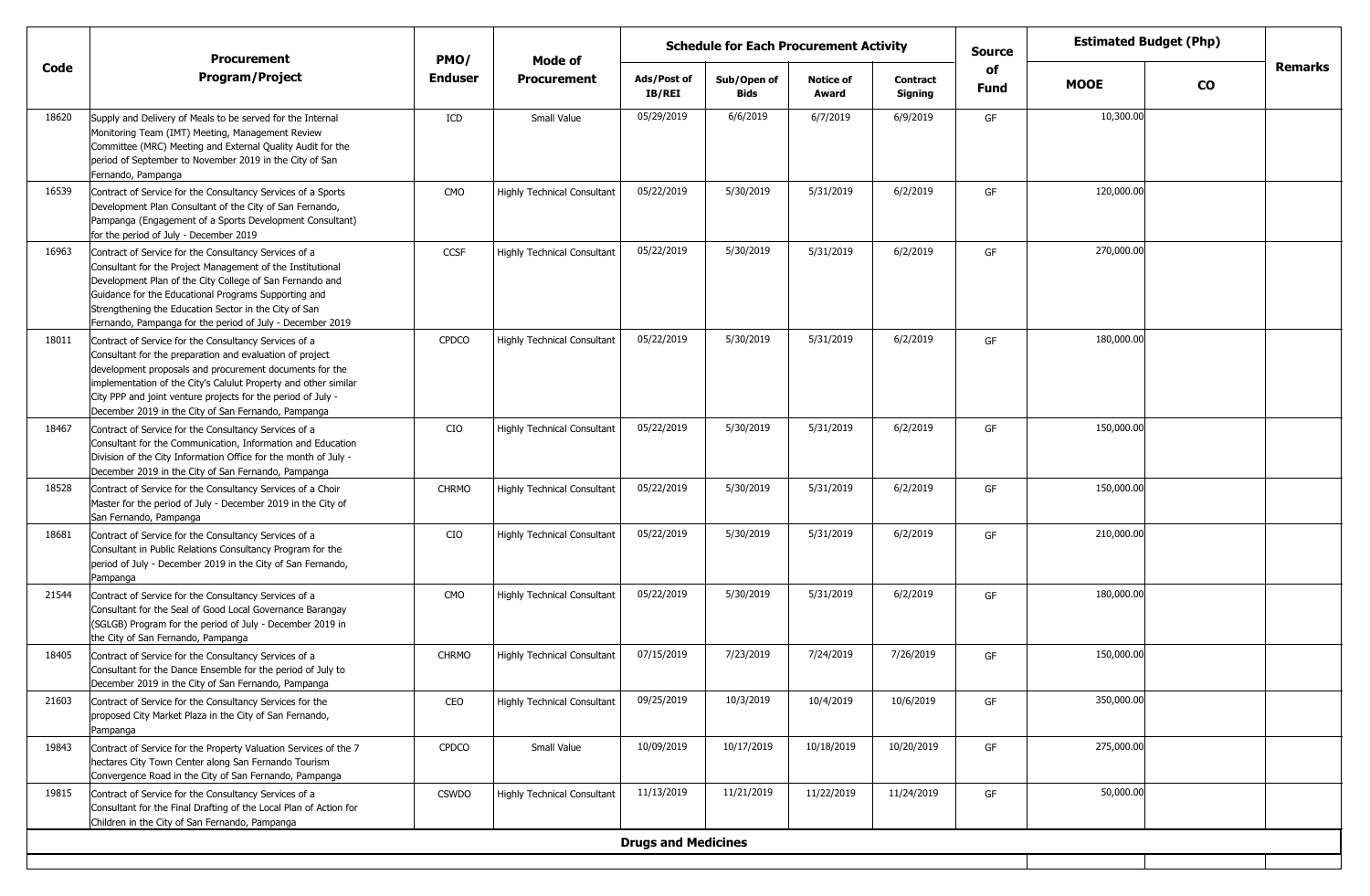|                                                                                                                                                                                                                  |                    |                               |                       |                     |                           |                     | <b>Source</b>                                 |              |           |                               |
|------------------------------------------------------------------------------------------------------------------------------------------------------------------------------------------------------------------|--------------------|-------------------------------|-----------------------|---------------------|---------------------------|---------------------|-----------------------------------------------|--------------|-----------|-------------------------------|
| <b>Program/Project</b>                                                                                                                                                                                           | <b>Enduser</b>     | <b>Procurement</b>            | Ads/Post of<br>IB/REI | Sub/Open of<br>Bids | <b>Notice of</b><br>Award | Contract<br>Signing | of<br><b>Fund</b>                             | <b>MOOE</b>  | <b>CO</b> | <b>Remarks</b>                |
| Supply and Delivery of Drugs and Medicines to be used for PAP<br>SMEAR 2019 in the City of San Fernando, Pampanga                                                                                                | CHO                | Small Value                   | 12/21/2018            | 12/31/2018          | 1/1/2019                  | 1/3/2019            | GF                                            | 104,750.00   |           |                               |
| Supply and Delivery of Drugs and Medicines to be used for<br>Cardiovascular Prevention and Control Program 2019 in the<br>City of San Fernando, Pampanga                                                         | CHO                | Public Bidding                | 12/20/2018            | 12/28/2018          | 1/2/2019                  | 1/4/2019            | GF                                            | 499,912.00   |           |                               |
| Supply and delivery of Drugs and Medicines for TB Medicines<br>Supplemental Program in the City of San Fernando, Pampanga                                                                                        | CHO                | Shopping                      | 01/02/2019            | 1/10/2019           | 1/11/2019                 | 1/13/2019           | GF                                            | 22,060.00    |           |                               |
| Supply and Delivery of Anti-Rabies Vaccine (WHO Prequalified<br>Rabies Vaccine) to be used for Rabies Prevention and Control<br>Program in the City of San Fernando, Pampanga                                    | CHO                | egotiated (Two Failed Bidding | 12/24/2018            | 1/1/2019            | 1/2/2019                  | 1/4/2019            | GF                                            | 966,000.00   |           |                               |
| Supply and Delivery of Purified Protein Derivative to be used<br>for Active Case Screening of Tuberculosis under the<br>Tuberculosis Prevention and Control Program in the City of<br>San Fernando, Pampanga     | CHO                | Small Value                   | 01/02/2019            | 1/10/2019           | 1/11/2019                 | 1/13/2019           | GF                                            | 48,000.00    |           |                               |
| Supply and Delivery of Hepatitis B Immunoglobulin<br>Immunization to be used to Infants born to Hepatitis B<br>positive mothers for 2019 in the City of San Fernando,<br>Pampanga                                | CHO                | Small Value                   | 01/23/2019            | 1/31/2019           | 2/1/2019                  | 2/3/2019            | GF                                            | 75,000.00    |           |                               |
| Supply and Delivery of Drugs and Medicines for 1st Semester<br>of 2019 to be used for the different programs of the City<br>Health Office in the City of San Fernando, Pampanga subject<br>to Ordering Agreement | CHO                | Public Bidding                | 12/27/2018            | 1/15/2019           | 1/18/2019                 | 1/20/2019           | GF                                            | 3,499,971.33 |           |                               |
| Supply and Delivery of Drugs and Medicines to be used for the<br>Summer Health Program (Operation Tuli) 2019 in the City of<br>San Fernando, Pampanga                                                            | CHO                | Small Value                   | 01/21/2019            | 1/29/2019           | 1/30/2019                 | 2/1/2019            | GF                                            | 151,850.00   |           |                               |
| Supply and Delivery of Multivitamins to be used for the<br>Micronutrient Supplementation Program 2019 in the City of<br>San Fernando, Pampanga                                                                   | CHO-CNC            | Public Bidding                | 01/28/2019            | 2/5/2019            | 2/8/2019                  | 2/10/2019           | GF                                            | 985,680.00   |           |                               |
| Supply and Delivery of Drugs and Medicines to be used for<br>Diabetes Prevention and Control Program Maintenance<br>Treatment 2019 in the City of San Fernando, Pampanga                                         | CHO                | Public Bidding                | 01/24/2019            | 2/12/2019           | 2/15/2019                 | 2/17/2019           | GF                                            | 1,499,750.00 |           |                               |
| Supply and Delivery of Dental Anesthesia to be used at City<br>Health Office in the City of San Fernando, Pampanga                                                                                               | CHO                | Small Value                   | 02/27/2019            | 3/7/2019            | 3/8/2019                  | 3/10/2019           | GF                                            | 11,000.00    |           |                               |
| Supply and Delivery of Drugs and Medicines to be used for the<br>Integrated Management of Childhood Illness Program 2019 in<br>the City of San Fernando, Pampanga                                                | CHO                | Public Bidding                | 02/18/2019            | 2/26/2019           | 3/1/2019                  | 3/3/2019            | GF                                            | 212,650.00   |           |                               |
| Supply and Delivery of First Aid Supplies to be used for the<br>National Child Development Center Operations for the year<br>2019 in the City of San Fernando, Pampanga                                          | <b>CSWDO</b>       | Shopping                      | 03/06/2019            | 3/14/2019           | 3/15/2019                 | 3/17/2019           | <b>SEF</b>                                    | 5,000.00     |           |                               |
| Supply and Delivery of Pre-exposure vaccines to be used at<br>City Agriculture and Veterinary Office in the City of San<br>Fernando, Pampanga                                                                    | CAVO               | Small Value                   | 03/22/2019            | 4/1/2019            | 4/2/2019                  | 4/4/2019            | GF                                            | 30,000.00    |           |                               |
| Supply and Delivery of Drugs and Medicines to be used for the<br>Measles Outbreak Response Immunization in the City of San<br>Fernando, Pampanga                                                                 | CHO                | Shopping                      | 03/13/2019            | 3/21/2019           | 3/22/2019                 | 3/25/2019           | GF                                            | 395,210.50   |           |                               |
| Supply and Delivery of Drugs and Medicines to be used by the<br>San Fernando Rescue Unit (SAFRU) for 2019 in the City of San<br>Fernando, Pampanga                                                               | CDRRMD             | Shopping                      | 04/23/2019            | 5/1/2019            | 5/2/2019                  | 5/4/2019            | GF                                            | 38,053.50    |           |                               |
|                                                                                                                                                                                                                  | <b>Procurement</b> | PMO/                          | Mode of               |                     |                           |                     | <b>Schedule for Each Procurement Activity</b> |              |           | <b>Estimated Budget (Php)</b> |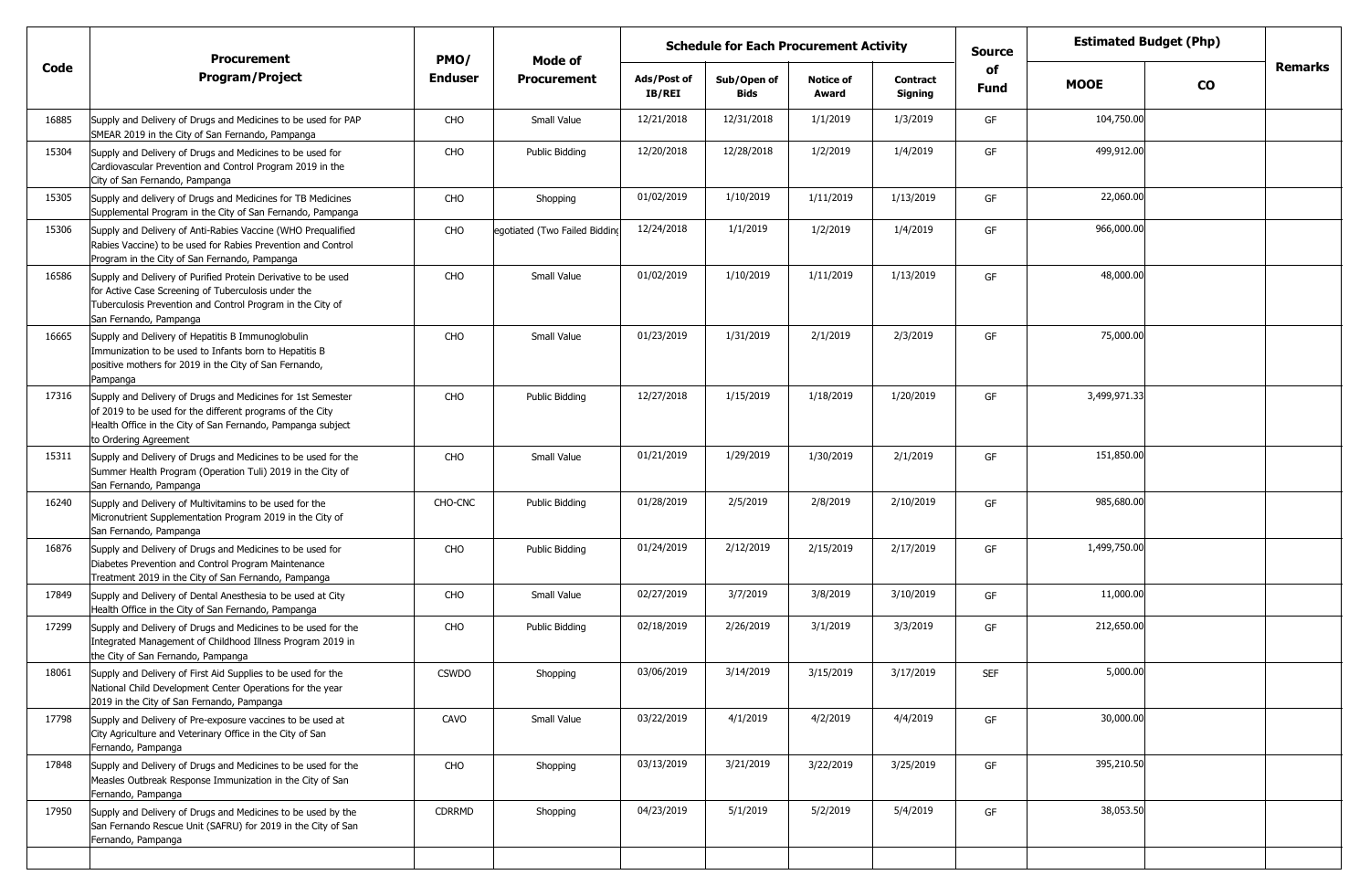|       | <b>Schedule for Each Procurement Activity</b><br><b>Procurement</b><br>PMO/<br>Mode of                                                                                                                           |                |                             |                              |                                           |                           |                     | <b>Source</b>     | <b>Estimated Budget (Php)</b> |           |                |
|-------|------------------------------------------------------------------------------------------------------------------------------------------------------------------------------------------------------------------|----------------|-----------------------------|------------------------------|-------------------------------------------|---------------------------|---------------------|-------------------|-------------------------------|-----------|----------------|
| Code  | <b>Program/Project</b>                                                                                                                                                                                           | <b>Enduser</b> | <b>Procurement</b>          | Ads/Post of<br><b>IB/REI</b> | Sub/Open of<br>Bids                       | <b>Notice of</b><br>Award | Contract<br>Signing | of<br><b>Fund</b> | <b>MOOE</b>                   | <b>CO</b> | <b>Remarks</b> |
| 18598 | Supply and Delivery of Drugs and Medicines to be used for the<br>Renal Disease Control Program (REDCOP) 2019 in the City of<br>San Fernando, Pampanga                                                            | CHO            | Public Bidding              | 05/15/2019                   | 5/23/2019                                 | 5/28/2019                 | 5/30/2019           | GF                | 106,292.40                    |           |                |
| 16664 | Supply and Delivery of Drugs and Medicines to be used for the<br>Maternal and Child Health Care Services of the Birthing<br>Stations in the City of San Fernando, Pampanga                                       | CHO            | Public Bidding              | 05/06/2019                   | 5/14/2019                                 | 5/17/2019                 | 5/19/2019           | GF                | 589,940.76                    |           |                |
| 16279 | Supply and Delivery of Multivitamins to be used for the Bata<br>Muna Project 2019 in the City of San Fernando, Pampanga                                                                                          | CHO-CNC        | Public Bidding              | 06/03/2019                   | 6/11/2019                                 | 6/14/2019                 | 6/16/2019           | GF                | 987,750.00                    |           |                |
| 15314 | Supply and Delivery of Drugs and Medicines to be used for the<br>Asthma Kiddie Control Program 2019 in the City of San<br>Fernando, Pampanga                                                                     | CHO            | Public Bidding              | 06/20/2019                   | 6/28/2019                                 | 7/3/2019                  | 7/5/2019            | GF                | 160,075.00                    |           |                |
| 19080 | Supply and Delivery of Drugs and Medicines to be used for the<br>PSC Batang Pinoy 2019 (National Finals) for the period of<br>August to September 2019                                                           | <b>DEPED</b>   | Shopping                    | 07/24/2019                   | 8/1/2019                                  | 8/2/2019                  | 8/4/2019            | GF                | 3,831.85                      |           |                |
| 15313 | Supply and Delivery of Drugs and Medicines for 2nd Semester<br>of 2019 to be used for the different programs of the City<br>Health Office in the City of San Fernando, Pampanga subject<br>to Ordering Agreement | CHO            | Public Bidding              | 06/27/2019                   | 7/16/2019                                 | 7/19/2019                 | 7/22/2019           | GF                | 2,999,996.90                  |           |                |
| 19235 | Supply and Delivery of Anti-Rabies Vaccine (WHO Pregualified<br>Rabies Vaccine) to be used for the Rabies Prevention and<br>Control Program in the City of San Fernando, Pampanga                                | CHO            | Public Bidding              | 08/19/2019                   | 8/27/2019                                 | 8/30/2019                 | 9/1/2019            | GF                | 498,750.00                    |           |                |
| 19847 | Supply and Delivery of Drugs and Medicines to be used for the<br>Colorectal Cancer Prevention and Control Program 2019 of the<br>City Health Office in the City of San Fernando, Pampanga                        | CHO            | opping-Unforeseen Continger | 10/09/2019                   | 10/17/2019                                | 10/18/2019                | 10/20/2019          | GF                | 33,000.00                     |           |                |
| 19430 | Supply and Delivery of Drugs and Medicines to be used for the<br>CISDAAM on November 2019 in the City of San Fernando,<br>Pampanga                                                                               | <b>DEPED</b>   | Shopping                    | 10/16/2019                   | 10/24/2019                                | 10/25/2019                | 10/27/2019          | <b>SEF</b>        | 6,780.40                      |           |                |
| 15315 | Supply and Delivery of Drugs and Medicines to be given to the<br>winners of Healthy Places 2019 in the City of San Fernando,<br>Pampanga                                                                         | CHO            | Public Bidding              | 10/25/2019                   | 11/4/2019                                 | 11/7/2019                 | 11/9/2019           | GF                | 94,020.00                     |           |                |
|       |                                                                                                                                                                                                                  |                |                             |                              | <b>Educational Materials and Supplies</b> |                           |                     |                   |                               |           |                |
| 14910 | Supply and Delivery of ID Laces and ID Plastic Holders to be<br>used for the CLRAA MEET 2019 at the Province of Zambales                                                                                         | <b>DEPED</b>   | Small Value                 | 12/24/2018                   | 1/1/2019                                  | 1/2/2019                  | 1/4/2019            | <b>SEF</b>        | 24,000.00                     |           |                |
| 17722 | Supply and Delivery of Medals to be used for the Recognition<br>of Students with Honors for School Year 2018-2019 in the City<br>of San Fernando, Pampanga                                                       | <b>DEPED</b>   | Small Value                 | 02/06/2019                   | 2/14/2019                                 | 2/15/2019                 | 2/17/2019           | <b>SEF</b>        | 998,052.00                    |           |                |
| 17761 | Supply and Delivery of Warmer Shirts and Tumblers to be used<br>for the 2019 Palarong Pambansa Training                                                                                                          | DEPED          | Shopping                    | 02/27/2019                   | 3/7/2019                                  | 3/8/2019                  | 3/10/2019           | <b>SEF</b>        | 21,000.00                     |           |                |
| 17009 | Supply and Delivery of Health Kits to be used for the Infant<br>and Toddlers Education (ITED) Learning Materials in the City<br>of San Fernando, Pampanga                                                        | <b>CSWDO</b>   | Shopping                    | 03/01/2019                   | 3/11/2019                                 | 3/12/2019                 | 3/14/2019           | GF                | 26,800.00                     |           |                |
| 18181 | Supply and Delivery of Educational Materials to be used for the<br>Early Learning Program for year 2019 in the City of San<br>Fernando, Pampanga                                                                 | <b>CSWDO</b>   | Shopping                    | 03/06/2019                   | 3/14/2019                                 | 3/15/2019                 | 3/17/2019           | <b>SEF</b>        | 30,000.00                     |           |                |
| 18183 | Supply and Delivery of Play Fence to be used for the Early<br>Learning Program for the year 2019 in the City of San<br>Fernando, Pampanga                                                                        | <b>CSWDO</b>   | Shopping                    | 03/06/2019                   | 3/14/2019                                 | 3/15/2019                 | 3/17/2019           | <b>SEF</b>        | 10,000.00                     |           |                |
|       |                                                                                                                                                                                                                  |                |                             |                              |                                           |                           |                     |                   |                               |           |                |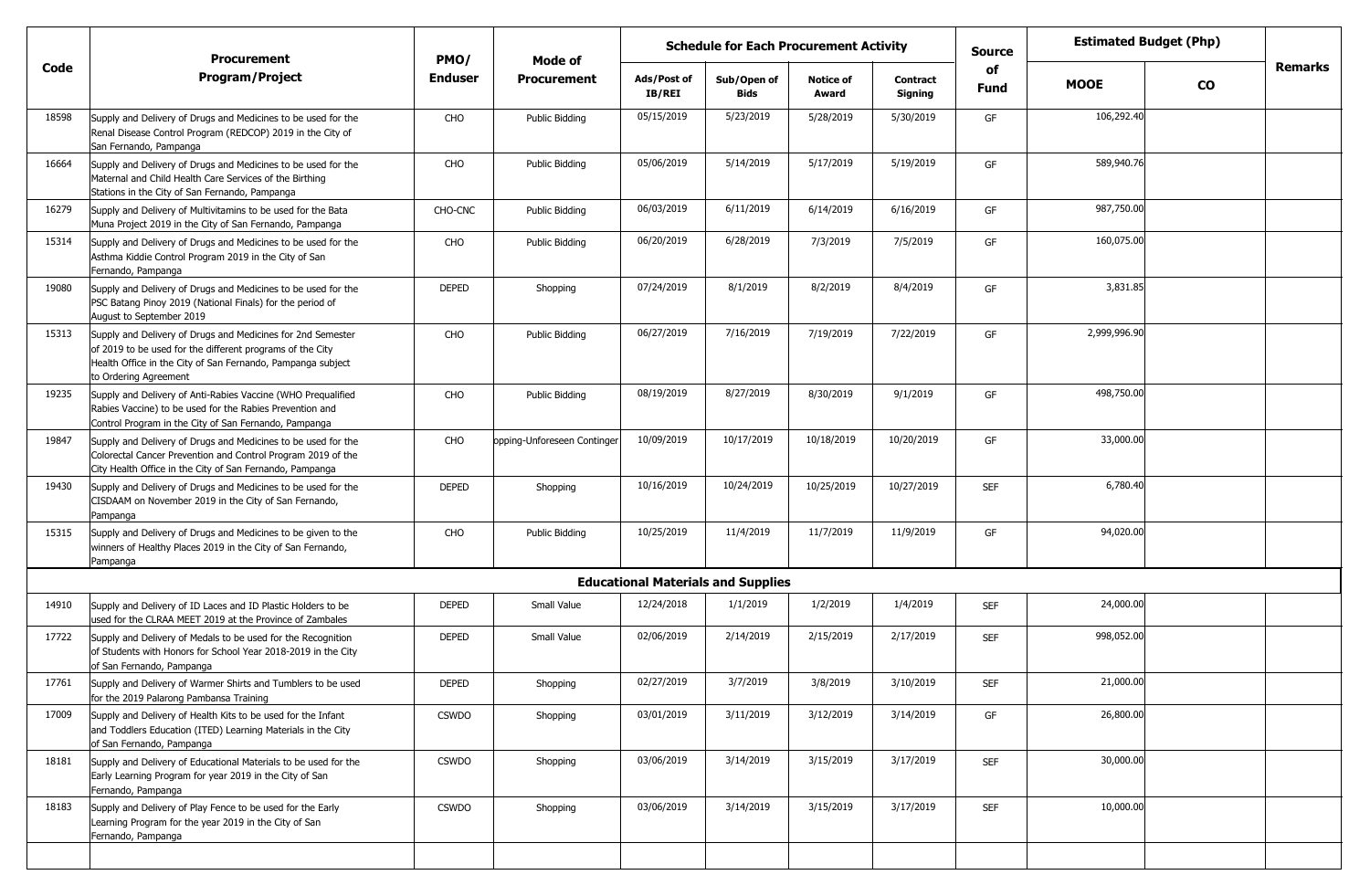|       | <b>Schedule for Each Procurement Activity</b><br><b>Procurement</b><br>PMO/<br>Mode of                                                                                                                                                  |                |                    |                            |                            |                           |                            | <b>Source</b> | <b>Estimated Budget (Php)</b> |               |         |
|-------|-----------------------------------------------------------------------------------------------------------------------------------------------------------------------------------------------------------------------------------------|----------------|--------------------|----------------------------|----------------------------|---------------------------|----------------------------|---------------|-------------------------------|---------------|---------|
| Code  | <b>Program/Project</b>                                                                                                                                                                                                                  | <b>Enduser</b> | <b>Procurement</b> | Ads/Post of<br>IB/REI      | Sub/Open of<br><b>Bids</b> | <b>Notice of</b><br>Award | <b>Contract</b><br>Signing | of<br>Fund    | <b>MOOE</b>                   | $\mathbf{co}$ | Remarks |
| 16454 | Supply and Delivery of Furniture to be used at City Schools<br>Division of San Fernando, Pampanga                                                                                                                                       | <b>DEPED</b>   | Public Bidding     | 03/06/2019                 | 3/25/2019                  | 3/28/2019                 | 3/30/2019                  | <b>SEF</b>    |                               | 1,000,000.00  |         |
| 18582 | Supply and Delivery of Baby Dummy Dolls to be used as<br>Learning Materials for the Day Care Centers in the City of San<br>Fernando, Pampanga                                                                                           | <b>CSWDO</b>   | Shopping           | 05/15/2019                 | 5/23/2019                  | 5/24/2019                 | 5/26/2019                  | GF            | 27,000.00                     |               |         |
| 19181 | Supply and Delivery of Electrical Supplies to be used for the<br>Innovation and Business for iParol of Project PEER in the City<br>of San Fernando, Pampanga                                                                            | DEPED          | Shopping           | 07/01/2019                 | 7/9/2019                   | 7/10/2019                 | 7/12/2019                  | <b>SEF</b>    | 9,345.00                      |               |         |
| 17886 | Supply and Delivery of Manipulative Toys to be used by the<br>ECCD Volunteer Workers for the ECCD Home-Based Program<br>for the year 2019 in the City of San Fernando, Pampanga                                                         | <b>CSWDO</b>   | Public Bidding     | 06/27/2019                 | 7/5/2019                   | 7/10/2019                 | 7/12/2019                  | <b>SEF</b>    | 164,250.00                    |               |         |
| 18858 | Supply and Delivery of Glass boards to be used at the New<br>DepEd Division Training Center in the City of San Fernando,<br>Pampanga                                                                                                    | <b>DEPED</b>   | Small Value        | 07/22/2019                 | 7/30/2019                  | 7/31/2019                 | 8/2/2019                   | <b>SEF</b>    |                               | 24,000.00     |         |
| 18953 | Printing and Delivery of Information, Education, Campaign<br>Materials to be used at City Public Order and Safety<br>Coordinating Office in the City of San Fernando, Pampanga                                                          | <b>CPOSCO</b>  | Public Biddina     | 07/08/2019                 | 7/16/2019                  | 7/19/2019                 | 7/21/2019                  | GF            | 636,200.00                    |               |         |
| 19429 | Supply and Delivery of Medals to be used for the CSDAAM on<br>November 2019 in the City of San Fernando, Pampanga                                                                                                                       | DEPED          | Small Value        | 10/16/2019                 | 10/24/2019                 | 10/25/2019                | 10/27/2019                 | <b>SEF</b>    | 26,500.00                     |               |         |
| 19794 | Supply and Delivery of Educational Tools and Recreational<br>Toys to be used for the Camp Bulilit 2019 in the City of San<br>Fernando, Pampanga                                                                                         | <b>CSWDO</b>   | Shopping           | 10/16/2019                 | 10/24/2019                 | 10/25/2019                | 10/27/2019                 | GF            | 50,000.00                     |               |         |
| 19790 | Supply and Delivery of Educational/Manipulative Toys to be<br>used by the various Day Care Centers in the City of San<br>Fernando, Pampanga                                                                                             | <b>CSWDO</b>   | Shopping           | 10/30/2019                 | 11/7/2019                  | 11/8/2019                 | 11/10/2019                 | GF            | 50,000.00                     |               |         |
|       |                                                                                                                                                                                                                                         |                |                    | <b>Electrical Supplies</b> |                            |                           |                            |               |                               |               |         |
| 17682 | Supply and Delivery of Electric Tools to be given at the Yaman<br>Fernandino Project 2019 (Skills Development for San Fernando<br>Lantern Makers) in the City of San Fernando, Pampanga                                                 | <b>CIP</b>     | Shopping           | 02/13/2019                 | 2/21/2019                  | 2/22/2019                 | 2/24/2019                  | GF            | 60,000.00                     |               |         |
| 17447 | Supply and Delivery of Electrical Materials for 1st semester of<br>2019 to be used for the Repair and Maintenance of City<br>Government Buildings and Facilities of the City of San<br>Fernando, Pampanga subject to Ordering Agreement | CEO            | Public Bidding     | 02/07/2019                 | 2/15/2019                  | 2/20/2019                 | 2/22/2019                  | GF            | 449,585.00                    |               |         |
| 17265 | Supply and Delivery of Electrical Materials to be used for the<br>maintenance of street lights in the City of San Fernando,<br>Pampanga subject to Ordering Agreement                                                                   | CMO            | Public Bidding     | 01/31/2019                 | 2/19/2019                  | 2/22/2019                 | 2/25/2019                  | GF            | 2,000,000.00                  |               |         |
| 17389 | Supply and Delivery of Electrical Materials to be used for the<br>Synchronize National and Local Election 2019 in the City of<br>San Fernando, Pampanga                                                                                 | <b>CTO</b>     | Small Value        | 04/03/2019                 | 4/11/2019                  | 4/12/2019                 | 4/14/2019                  | GF            | 202,350.00                    |               |         |
| 18195 | Supply and Delivery of Materials to be used for the Automated<br>National and Local Election 2019 in the City of San Fernando,<br>Pampanga                                                                                              | CTO            | Shopping           | 04/03/2019                 | 4/11/2019                  | 4/12/2019                 | 4/14/2019                  | GF            | 301,805.00                    |               |         |
| 19018 | Supply and Delivery of Electrical Materials for 2nd Semester of<br>2019 to be used for the Repair and Maintenance of City<br>Government Buildings and Facilities of the City of San<br>Fernando, Pampanga subject to Ordering Agreement | CEO            | Public Bidding     | 08/08/2019                 | 8/16/2019                  | 8/21/2019                 | 8/23/2019                  | GF            | 513,930.00                    |               |         |
|       |                                                                                                                                                                                                                                         |                |                    |                            |                            |                           |                            |               |                               |               |         |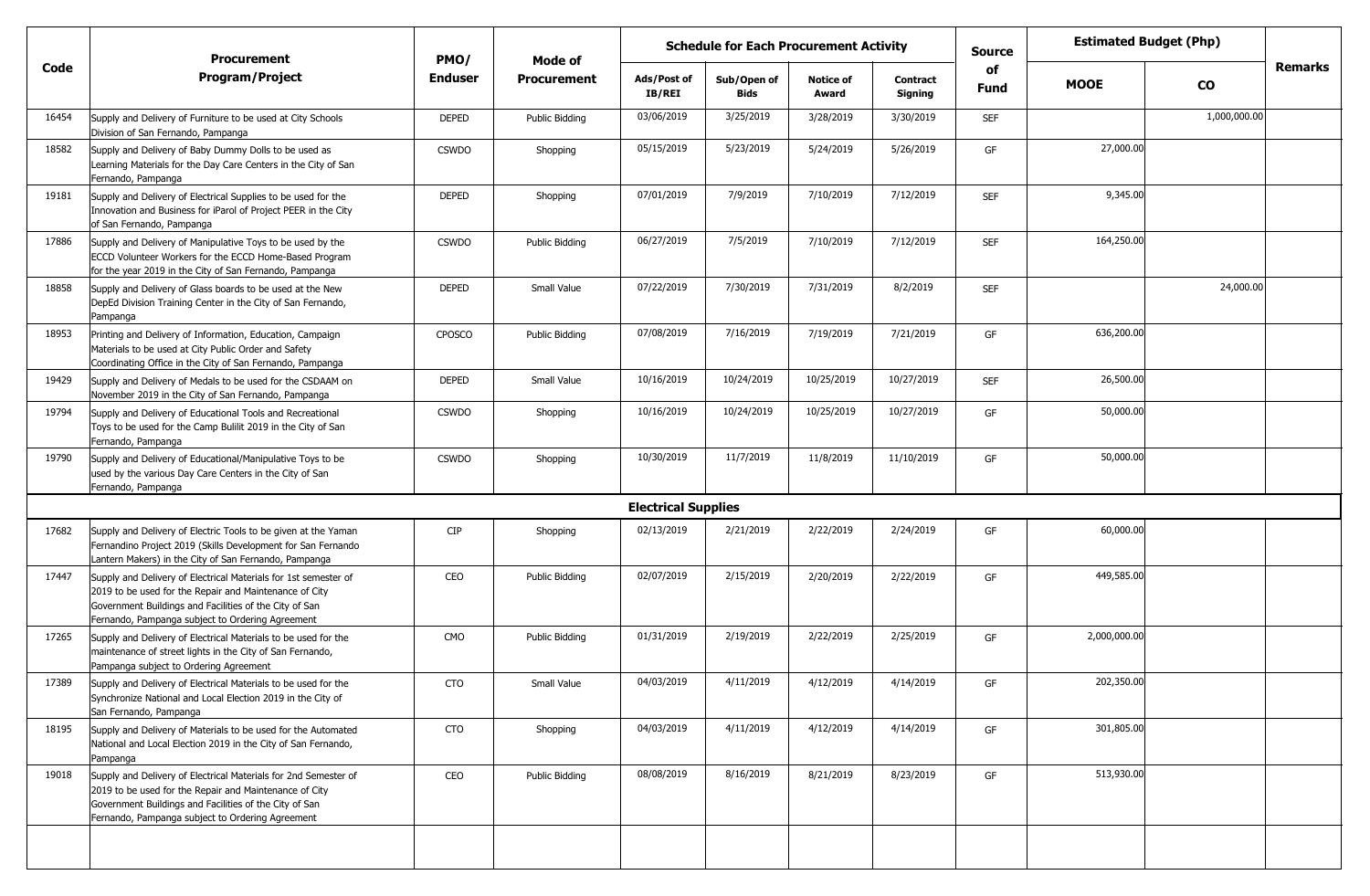|       | <b>Procurement</b>                                                                                                                                                                                         | PMO/           | Mode of            |                       | <b>Estimated Budget (Php)</b><br><b>Schedule for Each Procurement Activity</b><br><b>Source</b> |                           |                            |                   |              |               |                |
|-------|------------------------------------------------------------------------------------------------------------------------------------------------------------------------------------------------------------|----------------|--------------------|-----------------------|-------------------------------------------------------------------------------------------------|---------------------------|----------------------------|-------------------|--------------|---------------|----------------|
| Code  | <b>Program/Project</b>                                                                                                                                                                                     | <b>Enduser</b> | <b>Procurement</b> | Ads/Post of<br>IB/REI | Sub/Open of<br><b>Bids</b>                                                                      | <b>Notice of</b><br>Award | <b>Contract</b><br>Signing | of<br><b>Fund</b> | <b>MOOE</b>  | $\mathbf{co}$ | <b>Remarks</b> |
| 19647 | Supply and Delivery of Electrical Supplies to be used for the<br>Main Electrical Lines at Civic Center, San Isidro, City of San<br>Fernando, Pampanga                                                      | CEO            | Public Bidding     | 08/19/2019            | 8/27/2019                                                                                       | 8/30/2019                 | 9/1/2019                   | GF                |              | 740,500.00    |                |
| 19671 | Supply and Delivery of Electrical Supplies to be used for the<br>Installation of LED Lights Along Mac-Arthur Hi-Way, City of<br>San Fernando, Pampanga                                                     | CEO            | Public Bidding     | 08/08/2019            | 8/27/2019                                                                                       | 8/30/2019                 | 9/1/2019                   | GF                |              | 3,401,364.00  |                |
| 16280 | Supply and Delivery of Electrical Supplies to be used for the<br>Maintenance of Public Markets in the City of San Fernando,<br>Pampanga                                                                    | CMOD           | Public Bidding     | 10/07/2019            | 10/15/2019                                                                                      | 10/18/2019                | 10/21/2019                 | GF                | 99,150.00    |               |                |
| 19648 | Supply and Delivery of Electrical Supplies to be used for the<br>General Assembly of the City Government of San Fernando,<br>Pampanga on December 2019                                                     | CEO            | Shopping           | 11/06/2019            | 11/14/2019                                                                                      | 11/15/2019                | 11/17/2019                 | GF                | 46,350.00    |               |                |
|       |                                                                                                                                                                                                            |                |                    |                       | <b>Electrical Systems and Lightning Components</b>                                              |                           |                            |                   |              |               |                |
| 18973 | Supply, Delivery and Installation of Lanterns to be used for the<br>2019 Christmas Decoration of the City of San Fernando,<br>Pampanga                                                                     | <b>CIP</b>     | Public Bidding     | 09/03/2019            | 9/20/2019                                                                                       | 9/25/2019                 | 9/27/2019                  | GF                | 6,796,245.00 |               |                |
|       |                                                                                                                                                                                                            |                |                    | <b>Fertilizers</b>    |                                                                                                 |                           |                            |                   |              |               |                |
| 15065 | Supply and Delivery of Fertilizer and Garden Soil to be used at<br>the City Nursery in the City of San Fernando, Pampanga                                                                                  | CAVO           | Public Bidding     | 12/19/2018            | 12/27/2018                                                                                      | 1/1/2019                  | 1/3/2019                   | GF                | 119,300.00   |               |                |
| 17162 | Supply and Delivery of Fertilizer and Molasses to be used for<br>the Organic Agriculture in the City of San Fernando, Pampanga                                                                             | CAVO           | Small Value        | 02/13/2019            | 2/21/2019                                                                                       | 2/22/2019                 | 2/24/2019                  | GF                | 23,500.00    |               |                |
| 18590 | Supply and Delivery of Organic Fertilizer to be used for the<br>Urban Gardening-Edible Landscaping for Health Centers for<br>the 45th Nutrition Month Celebration in the City of San<br>Fernando, Pampanga | CHO-CNC        | Shopping           | 06/12/2019            | 6/20/2019                                                                                       | 6/21/2019                 | 6/23/2019                  | GF                | 12,250.00    |               |                |
|       |                                                                                                                                                                                                            |                |                    |                       | <b>Fire Fighting Rescue and Safety Equipment</b>                                                |                           |                            |                   |              |               |                |
| 17615 | Supply and Delivery of Fire Extinguisher Refill to be used for<br>the Joint Fire and Rescue Olympics 2019 in the City of San<br>Fernando, Pampanga                                                         | <b>CDRRMD</b>  | Small Value        | 02/01/2019            | 2/11/2019                                                                                       | 2/12/2019                 | 2/14/2019                  | GF                | 42,900.00    |               |                |
| 17988 | Supply and Delivery of Fire Alarm and Fire Extinguisher to be<br>used at various Birthing Stations in the City of San Fernando,<br>Pampanga                                                                | CHO            | Small Value        | 02/20/2019            | 2/28/2019                                                                                       | 3/1/2019                  | 3/3/2019                   | GF                | 33,000.00    |               |                |
| 18409 | Supply and Delivery of Fire Extinguisher Refill to be used for<br>the Joint Fire and Rescue Olympics for Schools in the City of<br>San Fernando, Pampanga                                                  | <b>CDRRMD</b>  | Small Value        | 06/26/2019            | 7/4/2019                                                                                        | 7/5/2019                  | 7/7/2019                   | GF                |              | 21,450.00     |                |
|       |                                                                                                                                                                                                            |                |                    | <b>Fixtures</b>       |                                                                                                 |                           |                            |                   |              |               |                |
| 17829 | Supply and Delivery of Children's Table & Chairs and Toys to<br>be used for the play room at the Women and Children<br>Protection Center in the City of San Fernando, Pampanga                             | <b>CSWDO</b>   | Small Value        | 03/06/2019            | 3/14/2019                                                                                       | 3/15/2019                 | 3/17/2019                  | GF                | 25,000.00    |               |                |
| 18367 | Supply and Delivery of Furniture to be used at the New<br>Division Training Center, San Isidro, City of San Fernando,<br>Pampanga                                                                          | <b>DEPED</b>   | Public Bidding     | 02/26/2019            | 3/15/2019                                                                                       | 3/20/2019                 | 3/22/2019                  | <b>SEF</b>        |              | 8,899,400.00  |                |
| 17895 | Re-bidding of Supply and Delivery of Furniture and Fixtures to<br>be used for the Child Development Center Conversion for the<br>year 2019 in the City of San Fernando, Pampanga                           | <b>CSWDO</b>   | Public Bidding     | 03/21/2019            | 3/29/2019                                                                                       | 4/3/2019                  | 4/5/2019                   | <b>SEF</b>        |              | 325,000.00    |                |
|       |                                                                                                                                                                                                            |                |                    |                       |                                                                                                 |                           |                            |                   |              |               |                |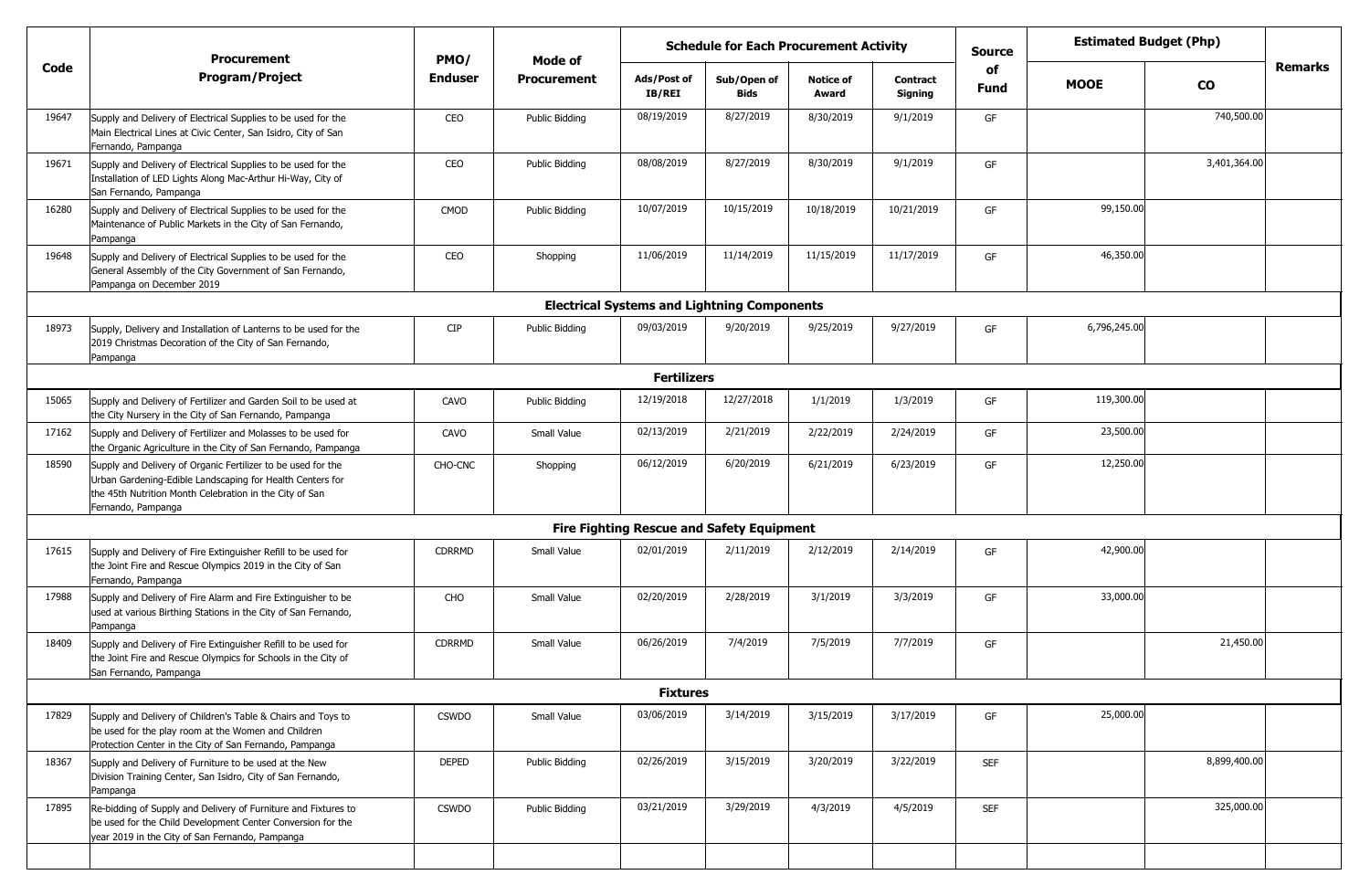|       |                                                                                                                                                                                                                                                                                                                                                                                                                                             | <b>Schedule for Each Procurement Activity</b><br><b>Procurement</b><br>PMO/<br>Mode of |                    |                                  |                     |                           | <b>Source</b>              | <b>Estimated Budget (Php)</b> |             |            |                |
|-------|---------------------------------------------------------------------------------------------------------------------------------------------------------------------------------------------------------------------------------------------------------------------------------------------------------------------------------------------------------------------------------------------------------------------------------------------|----------------------------------------------------------------------------------------|--------------------|----------------------------------|---------------------|---------------------------|----------------------------|-------------------------------|-------------|------------|----------------|
| Code  | <b>Program/Project</b>                                                                                                                                                                                                                                                                                                                                                                                                                      | <b>Enduser</b>                                                                         | <b>Procurement</b> | Ads/Post of<br>IB/REI            | Sub/Open of<br>Bids | <b>Notice of</b><br>Award | <b>Contract</b><br>Signing | of<br><b>Fund</b>             | <b>MOOE</b> | CO         | <b>Remarks</b> |
| 17897 | Re-bidding of Supply and Delivery of Bookshelves and<br>Movable/Reversible White Board to be used for the Child<br>Development Centers for the year 2019 in the City of San<br>Fernando, Pampanga                                                                                                                                                                                                                                           | <b>CSWDO</b>                                                                           | Public Bidding     | 03/21/2019                       | 3/29/2019           | 4/3/2019                  | 4/5/2019                   | <b>SEF</b>                    |             | 440,000.00 |                |
| 18865 | Supply and Delivery of Cork Board to be used at the<br>CGSO-Resource Management and Administrative Division in<br>the City of San Fernando, Pampanga                                                                                                                                                                                                                                                                                        | RMAD                                                                                   | Shopping           | 08/07/2019                       | 8/15/2019           | 8/16/2019                 | 8/18/2019                  | GF                            | 5,000.00    |            |                |
|       |                                                                                                                                                                                                                                                                                                                                                                                                                                             |                                                                                        |                    | <b>Food Processing Equipment</b> |                     |                           |                            |                               |             |            |                |
| 16452 | Supply and Delivery of Kitchen Equipment to be used for the<br>Project UTENSILS (Upgrading Tools/Equipment needs of<br>School Learning) in the City of San Fernando, Pampanga                                                                                                                                                                                                                                                               | <b>DEPED</b>                                                                           | Public Bidding     | 12/24/2018                       | 1/1/2019            | 1/4/2019                  | 1/6/2019                   | <b>SEF</b>                    |             | 991,500.00 |                |
| 17330 | Supply and Delivery of Kitchen Tools and Equipment in<br>Cookery and Bread & Pastry for Project UTENSIL in the City of<br>San Fernando, Pampanga                                                                                                                                                                                                                                                                                            | <b>DEPED</b>                                                                           | Public Bidding     | 01/21/2019                       | 1/29/2019           | 2/1/2019                  | 2/3/2019                   | <b>SEF</b>                    | 510,000.00  |            |                |
| 17826 | Supply and Delivery of Meals to be served for the<br>Commencement Exercise of the City College of San Fernando,<br>Pampanga on April 2019                                                                                                                                                                                                                                                                                                   | <b>CCSF</b>                                                                            | Small Value        | 03/13/2019                       | 3/21/2019           | 3/22/2019                 | 3/24/2019                  | GF                            | 22,500.00   |            |                |
| 18847 | Supply and Delivery of Tokens to be used for the various<br>activities of the City Agriculture and Veterinary Office in the<br>City of San Fernando, Pampanga                                                                                                                                                                                                                                                                               | CAVO                                                                                   | Small Value        | 09/25/2019                       | 10/3/2019           | 10/4/2019                 | 10/6/2019                  | GF                            | 10,000.00   |            |                |
| 18848 | Supply and Delivery of Meals to be served for the Orientation<br>on Conformances and Non-Conformances in Compliance with<br>Good Manufacturing Practices (GMP), Good Hygienic<br>Slaughtering Practices, Sanitation Standard and Environmental<br>Compliances with Store Owner, Supplier Meat Vendor and<br>Workers on October 2019 in line with the Post Meat<br>Establishment Inspection Program in the City of San Fernando,<br>Pampanga | CAVO                                                                                   | Small Value        | 09/18/2019                       | 9/26/2019           | 9/27/2019                 | 9/30/2019                  | GF                            | 63,000.00   |            |                |
|       |                                                                                                                                                                                                                                                                                                                                                                                                                                             |                                                                                        |                    | <b>Food Stuff (Meals)</b>        |                     |                           |                            |                               |             |            |                |
| 15259 | Supply and Delivery of Meals to be served for the<br>Academic/Administrative Meeting of the City College of San<br>Fernando, Pampanga for the year 2019                                                                                                                                                                                                                                                                                     | <b>CCSF</b>                                                                            | Small Value        | 12/24/2018                       | 1/1/2019            | 1/2/2019                  | 1/4/2019                   | GF                            | 30,000.00   |            |                |
| 15092 | Supply and Delivery of Meals to be served for the 2019 Tax<br>Payer's Peak Season - Business One Stop Shop, City of San<br>Fernando, Pampanga                                                                                                                                                                                                                                                                                               | <b>BLPD</b>                                                                            | Small Value        | 12/24/2018                       | 1/1/2019            | 1/2/2019                  | 1/4/2019                   | GF                            | 110,250.00  |            |                |
| 15260 | Supply and Delivery of Meals to be served for the Staff<br>Meeting of the Office of the Sanggguniang Panlungsod for the<br>month January 2019, City of San Fernando, Pampanga                                                                                                                                                                                                                                                               | SP                                                                                     | Small Value        | 12/24/2018                       | 1/1/2019            | 1/2/2019                  | 1/4/2019                   | GF                            | 8,000.00    |            |                |
| 15261 | Supply and Delivery of Meals (Php 150 X 70 pax X 3 Hearings<br>) to be served for the Public Hearings of Sangguniang<br>Panlungsod members for the month January 2019, City of San<br>Fernando, Pampanga                                                                                                                                                                                                                                    | SP                                                                                     | Small Value        | 12/24/2018                       | 1/1/2019            | 1/2/2019                  | 1/4/2019                   | GF                            | 31,500.00   |            |                |
| 15262 | Supply and Delivery of Meals to be served for the Other<br>Meetings of Sangguniang Panlungsod Members for the month<br>of January 2019, City of San Fernando, Pampanga                                                                                                                                                                                                                                                                      | SP                                                                                     | Small Value        | 12/24/2018                       | 1/1/2019            | 1/2/2019                  | 1/4/2019                   | GF                            | 30,000.00   |            |                |
| 15263 | Supply and Delivery of Meals to be served for the Legislative<br>Meeting of Sangguniang Panlungsod Members for the month<br>of January 2019, City of San Fernando, Pampanga                                                                                                                                                                                                                                                                 | SP                                                                                     | Direct Contracting |                                  | 1/1/2019            | 1/2/2019                  | 1/4/2019                   | GF                            | 28,000.00   |            |                |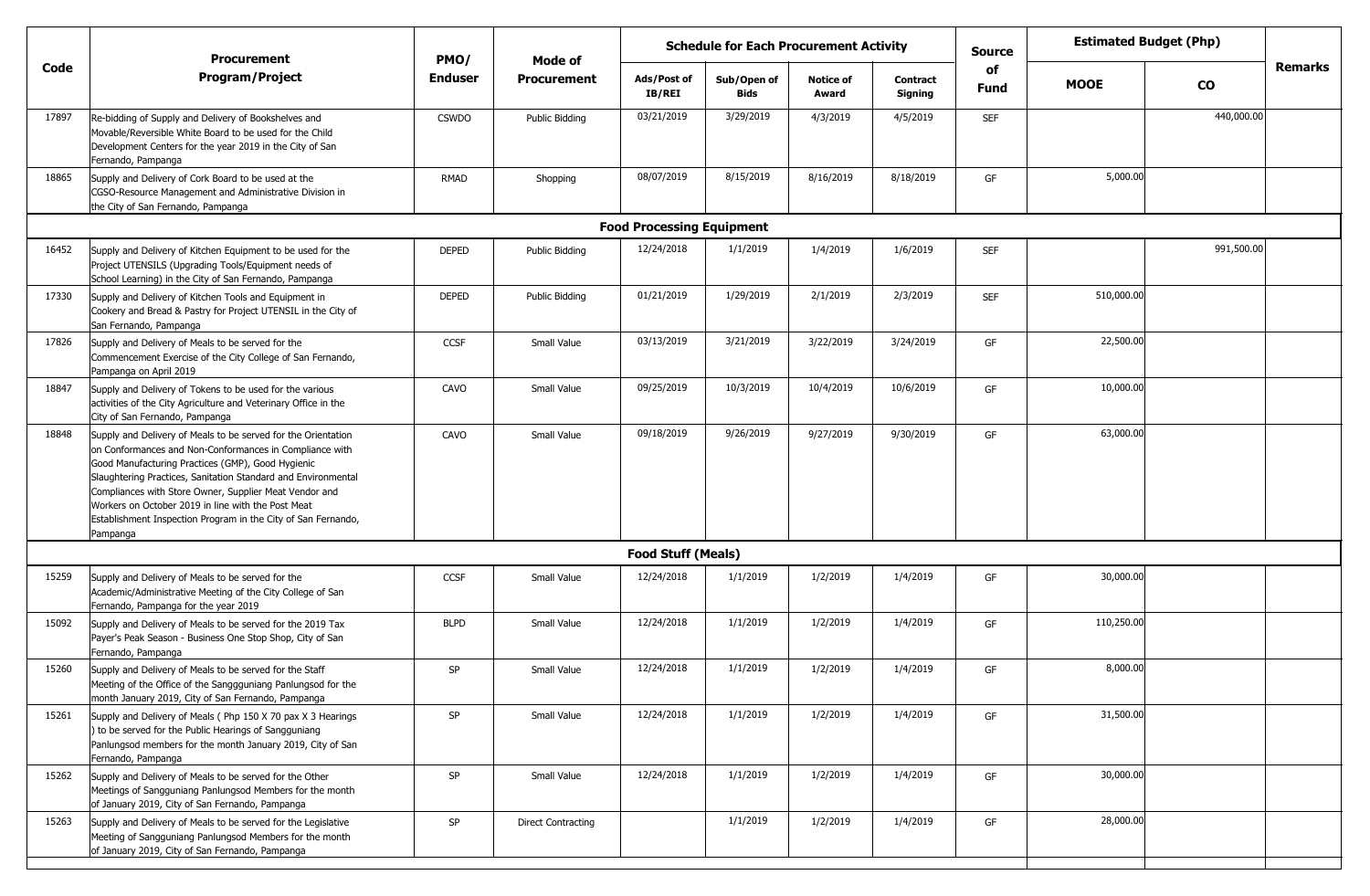|       | <b>Procurement</b>                                                                                                                                                                                                                          | PMO/           | Mode of            | <b>Schedule for Each Procurement Activity</b> |                            |                           |                            | <b>Source</b>     | <b>Estimated Budget (Php)</b> |               |                |
|-------|---------------------------------------------------------------------------------------------------------------------------------------------------------------------------------------------------------------------------------------------|----------------|--------------------|-----------------------------------------------|----------------------------|---------------------------|----------------------------|-------------------|-------------------------------|---------------|----------------|
| Code  | <b>Program/Project</b>                                                                                                                                                                                                                      | <b>Enduser</b> | <b>Procurement</b> | Ads/Post of<br><b>IB/REI</b>                  | Sub/Open of<br><b>Bids</b> | <b>Notice of</b><br>Award | <b>Contract</b><br>Signing | of<br><b>Fund</b> | <b>MOOE</b>                   | $\mathbf{co}$ | <b>Remarks</b> |
| 15264 | Supply and Delivery of Meals to be served for the Regular<br>Sessions of the Sangguniang Panlungsod Members for the<br>month of January 2019, City of San Fernando, Pampanga                                                                | SP             | Small Value        | 12/24/2018                                    | 1/1/2019                   | 1/2/2019                  | 1/4/2019                   | GF                | 60,000.00                     |               |                |
| 15265 | Supply and Delivery of Meals to be served for the various<br>Committee Hearings of the Sangguniang Panlungsod Members<br>for the month of January 2019, City of San Fernando,<br>Pampanga                                                   | SP             | Small Value        | 12/24/2018                                    | 1/1/2019                   | 1/2/2019                  | 1/4/2019                   | GF                | 120,000.00                    |               |                |
| 15266 | Supply and Delivery of Meals to be served for the Legislative<br>Meeting and/or Other Meetings for the month of January 2019,<br>City of San Fernando, Pampanga                                                                             | <b>CVMO</b>    | Small Value        | 12/24/2018                                    | 1/1/2019                   | 1/2/2019                  | 1/4/2019                   | GF                | 17,500.00                     |               |                |
| 15267 | Supply and Delivery of Meals to be served for the Consultative<br>Meeting of the City Vice Mayor's Office for the month of<br>January 2019, City of San Fernando, Pampanga                                                                  | <b>CVMO</b>    | Small Value        | 12/24/2018                                    | 1/1/2019                   | 1/2/2019                  | 1/4/2019                   | GF                | 60,000.00                     |               |                |
| 15155 | Supply and Delivery of Meals to be served for the Thanks<br>Giving Mass of Kaganapan 2019/18th Cityhood Charter<br>Celebration on February 2019 in the City of San Fernando,<br>Pampanga                                                    | Tourism        | Small Value        | 12/24/2018                                    | 1/1/2019                   | 1/2/2019                  | 1/4/2019                   | GF                | 4,500.00                      |               |                |
| 15236 | Supply and Delivery of Meals to be served for the Speech<br>Communication Training for Graduating Students on February<br>2019 in the City of San Fernando, Pampanga                                                                        | <b>CCSF</b>    | Small Value        | 12/24/2018                                    | 1/1/2019                   | 1/2/2019                  | 1/4/2019                   | GF                | 13,900.00                     |               |                |
| 15239 | Supply and Delivery of Meals to be served for the B.A Student<br>Development Programs in the City of San Fernando, Pampanga                                                                                                                 | CCSF           | Small Value        | 12/24/2018                                    | 1/1/2019                   | 1/2/2019                  | 1/4/2019                   | GF                | 30,000.00                     |               |                |
| 15245 | Supply and delivery of Meals to be served for the Thanks<br>giving and Recognition Program for LET Passers, City of San<br>Fernando, Pampanga                                                                                               | <b>CCSF</b>    | Small Value        | 12/24/2018                                    | 1/1/2019                   | 1/2/2019                  | 1/4/2019                   | GF                | 50,000.00                     |               |                |
| 16505 | Supply and Delivery of Meals to be served for the Meetings of<br>Alumni Tracking at the City College of San Fernando<br>Pampanga                                                                                                            | <b>CCSF</b>    | Small Value        | 12/24/2018                                    | 1/1/2019                   | 1/2/2019                  | 1/4/2019                   | GF                | 42,000.00                     |               |                |
| 16506 | Supply and Delivery of Meals to be served for the Licensure<br>Examination for Teachers Review 2019 in the City of San<br>Fernando, Pampanga                                                                                                | <b>CCSF</b>    | Small Value        | 12/24/2018                                    | 1/1/2019                   | 1/2/2019                  | 1/4/2019                   | GF                | 3,750.00                      |               |                |
| 16602 | Supply and Delivery of Meals to be served for the Monthly<br>Meeting of the Local Chief Executive with the Transport Group<br>for the period of July - December 2019 in the City of San<br>Fernando, Pampanga subject to Ordering Agreement | CMO            | Small Value        | 12/24/2018                                    | 1/1/2019                   | 1/2/2019                  | 1/4/2019                   | GF                | 90,000.00                     |               |                |
| 16597 | Supply and Delivery of Meals to be served for the Monthly<br>Meeting of the Livelihood Committee of the City of San<br>Fernando, Pampanga for the period of July - December 2019<br>subject to Ordering Agreement                           | CMO            | Small Value        | 12/24/2018                                    | 1/1/2019                   | 1/2/2019                  | 1/4/2019                   | GF                | 54,000.00                     |               |                |
| 16601 | Supply and Delivery of Meals to be served for the Quarterly<br>Meeting of the Local Poverty Reduction Action Team (LPRAT)<br>for the period of January - December 2019 in the City of San<br>Fernando, Pampanga                             | CMO            | Small Value        | 12/24/2018                                    | 1/1/2019                   | 1/2/2019                  | 1/4/2019                   | GF                | 30,000.00                     |               |                |
| 16616 | Supply and Delivery of Meals to be served for the Meeting of<br>the Child Friendly Local Governance Team for the period of<br>January - December 2019 in the City of San Fernando,<br>Pampanga subject to ordering agreement                | CMO            | Small Value        | 12/24/2018                                    | 1/1/2019                   | 1/2/2019                  | 1/4/2019                   | GF                | 24,000.00                     |               |                |
|       |                                                                                                                                                                                                                                             |                |                    |                                               |                            |                           |                            |                   |                               |               |                |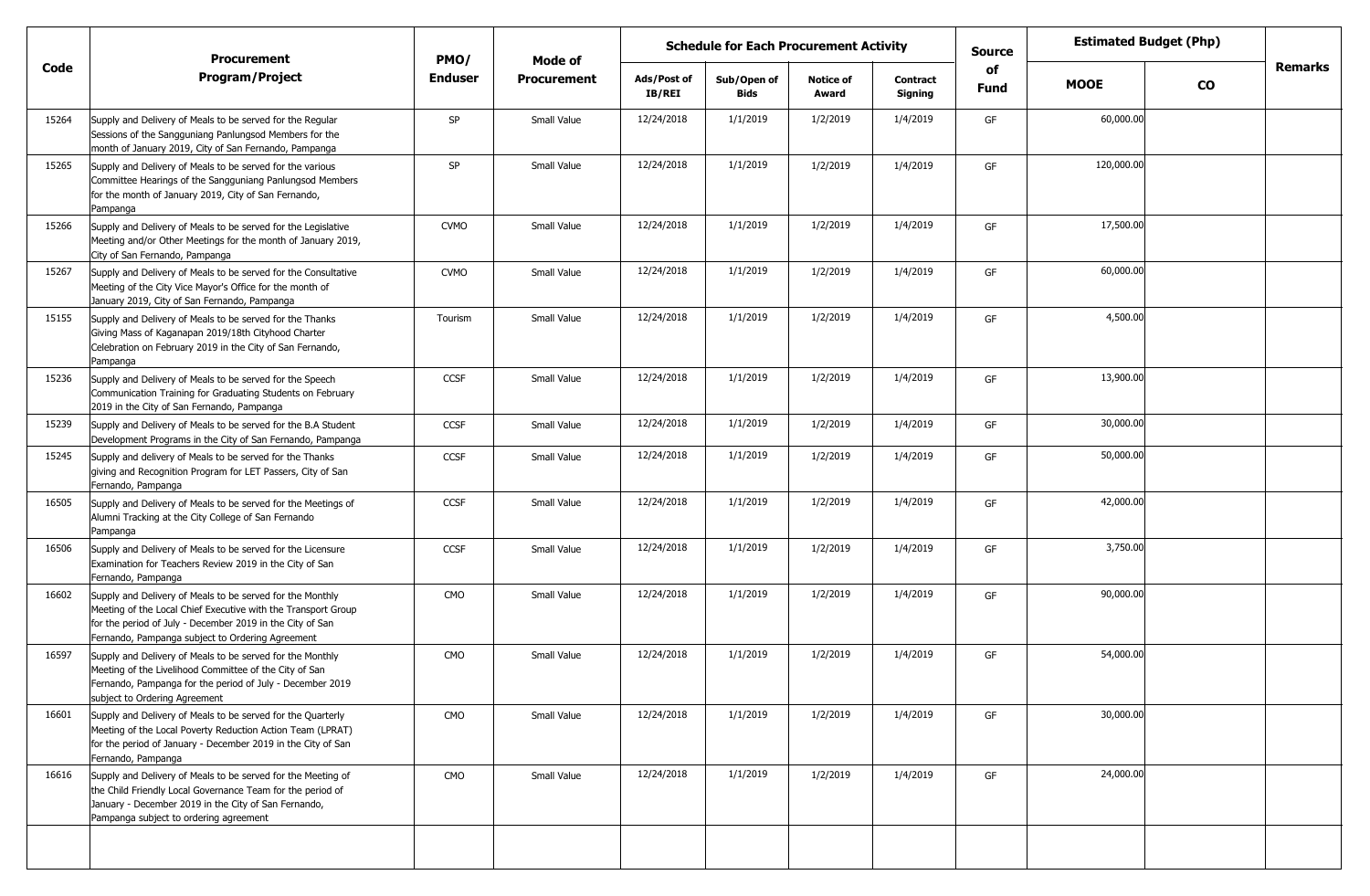|       | <b>Procurement</b>                                                                                                                                                                                                                                          | PMO/           | Mode of            | <b>Schedule for Each Procurement Activity</b> |                            |                           |                     | <b>Source</b>     |             | <b>Estimated Budget (Php)</b> |         |
|-------|-------------------------------------------------------------------------------------------------------------------------------------------------------------------------------------------------------------------------------------------------------------|----------------|--------------------|-----------------------------------------------|----------------------------|---------------------------|---------------------|-------------------|-------------|-------------------------------|---------|
| Code  | <b>Program/Project</b>                                                                                                                                                                                                                                      | <b>Enduser</b> | <b>Procurement</b> | Ads/Post of<br>IB/REI                         | Sub/Open of<br><b>Bids</b> | <b>Notice of</b><br>Award | Contract<br>Signing | of<br><b>Fund</b> | <b>MOOE</b> | <b>CO</b>                     | Remarks |
| 16617 | Supply and Delivery of Meals to be served for the Meeting of<br>the Civil Society Organization (CSO) for the period of January -<br>December 2019 in the City of San Fernando, Pampanga<br>subject to ordering agreement                                    | <b>CMO</b>     | Small Value        | 12/24/2018                                    | 1/1/2019                   | 1/2/2019                  | 1/4/2019            | GF                | 48,000.00   |                               |         |
| 16639 | Supply and Delivery of Meals to be served for the General<br>Inspection of Rank the City Public Order and Safety<br>Coordinating Office for the month of January 2019 in the City<br>of San Fernando, Pampanga                                              | <b>CPOSCO</b>  | Small Value        | 12/24/2018                                    | 1/1/2019                   | 1/2/2019                  | 1/4/2019            | GF                | 15,000.00   |                               |         |
| 15268 | Supply and Delivery of Meals to be served for the peak month<br>on Renewal of payment on Business Tax in the City of San<br>Fernando, Pampanga                                                                                                              | CTO            | Small Value        | 12/24/2018                                    | 1/1/2019                   | 1/2/2019                  | 1/4/2019            | GF                | 12,000.00   |                               |         |
| 16086 | Supply and Delivery of Meals to be served for the City Nutrition<br>Committee meeting first quarter 2019 in the City of San<br>Fernando, Pampanga                                                                                                           | CHO-CNC        | Small Value        | 12/24/2018                                    | 1/1/2019                   | 1/2/2019                  | 1/4/2019            | GF                | 8,100.00    |                               |         |
| 15162 | Supply and Delivery Meals to be served for the Orientation,<br>Briefing and Monthly Meeting of Street Sweepers for the<br>"Oplan Linis Daan 2019" in the City of San Fernando,<br>Pampanga subject to Ordering Agreement                                    | <b>UMSD</b>    | Small Value        | 12/24/2018                                    | 1/1/2019                   | 1/2/2019                  | 1/4/2019            | GF                | 70,000.00   |                               |         |
| 16087 | Supply and Delivery of Meals to be served for the Weekly<br>meeting/Assessment of the personnel of City Public Order and<br>Safety Coordinating Office for the month of January 2019 in<br>the City of San Fernando, Pampanga                               | <b>CPOSCO</b>  | Small Value        | 12/24/2018                                    | 1/1/2019                   | 1/2/2019                  | 1/4/2019            | GF                | 45,000.00   |                               |         |
| 16811 | Supply and Delivery of Meals to be served for the Regional<br>Screening Committee for CLRAA 2019 in the City of San<br>Fernando, Pampanga                                                                                                                   | DEPED          | Small Value        | 12/24/2018                                    | 1/1/2019                   | 1/2/2019                  | 1/4/2019            | <b>SEF</b>        | 15,000.00   |                               |         |
| 15256 | Supply and Delivery of Meals to be served for the CHO Council<br>Meeting/Local Health Committees 1st quarter 2019 in the City<br>of San Fernando, Pampanga                                                                                                  | CHO            | Small Value        | 12/24/2018                                    | 1/1/2019                   | 1/2/2019                  | 1/4/2019            | GF                | 22,000.00   |                               |         |
| 15258 | Supply and Delivery of Grocery Items to be used at City<br>Assessor's Office for the 1st Semester of 2019 in the City of<br>San Fernando, Pampanga                                                                                                          | <b>CASSO</b>   | Shopping           | 12/24/2018                                    | 1/1/2019                   | 1/2/2019                  | 1/4/2019            | GF                | 4,970.00    |                               |         |
| 16088 | Supply and Delivery of Meals to be served for the monthly<br>meeting of the Task Force Kaayusan para sa Kaunlaran at<br>Kalikasan and Clearing operation & Coordination briefings for<br>the month of January 2019 in the City of San Fernando,<br>Pampanga | <b>CPOSCO</b>  | Small Value        | 12/24/2018                                    | 1/1/2019                   | 1/2/2019                  | 1/4/2019            | GF                | 22,500.00   |                               |         |
| 16803 | Supply and Delivery of Meals to be served for the taping of TV<br>program for the month of January - June 2019 in the City of<br>San Fernando, Pampanga subject to Ordering Agreement                                                                       | CIO            | Small Value        | 12/24/2018                                    | 1/1/2019                   | 1/2/2019                  | 1/4/2019            | GF                | 36,000.00   |                               |         |
| 16500 | Supply and Delivery of Meals to be served for the Strategic<br>Planning-Meeting of the Internal Control Division for January<br>2019 in the City of San Fernando, Pampanga                                                                                  | ICD            | Small Value        | 12/24/2018                                    | 1/1/2019                   | 1/2/2019                  | 1/4/2019            | GF                | 4,500.00    |                               |         |
| 16089 | Supply and Delivery of Meals to be served for the Barangay<br>Nutrition Scholars Meeting for 1st quarter 2019 in the City of<br>San Fernando, Pampanga                                                                                                      | CHO-CNC        | Small Value        | 12/21/2018                                    | 12/31/2018                 | 1/1/2019                  | 1/3/2019            | GF                | 15,000.00   |                               |         |
| 16768 | Supply and Delivery of Meals to be served for the Kapihan and<br>Press Conference for the month of January - June 2019 in the<br>City of San Fernando, Pampanga                                                                                             | CIO            | Small Value        | 12/24/2018                                    | 1/1/2019                   | 1/2/2019                  | 1/4/2019            | GF                | 82,500.00   |                               |         |
|       |                                                                                                                                                                                                                                                             |                |                    |                                               |                            |                           |                     |                   |             |                               |         |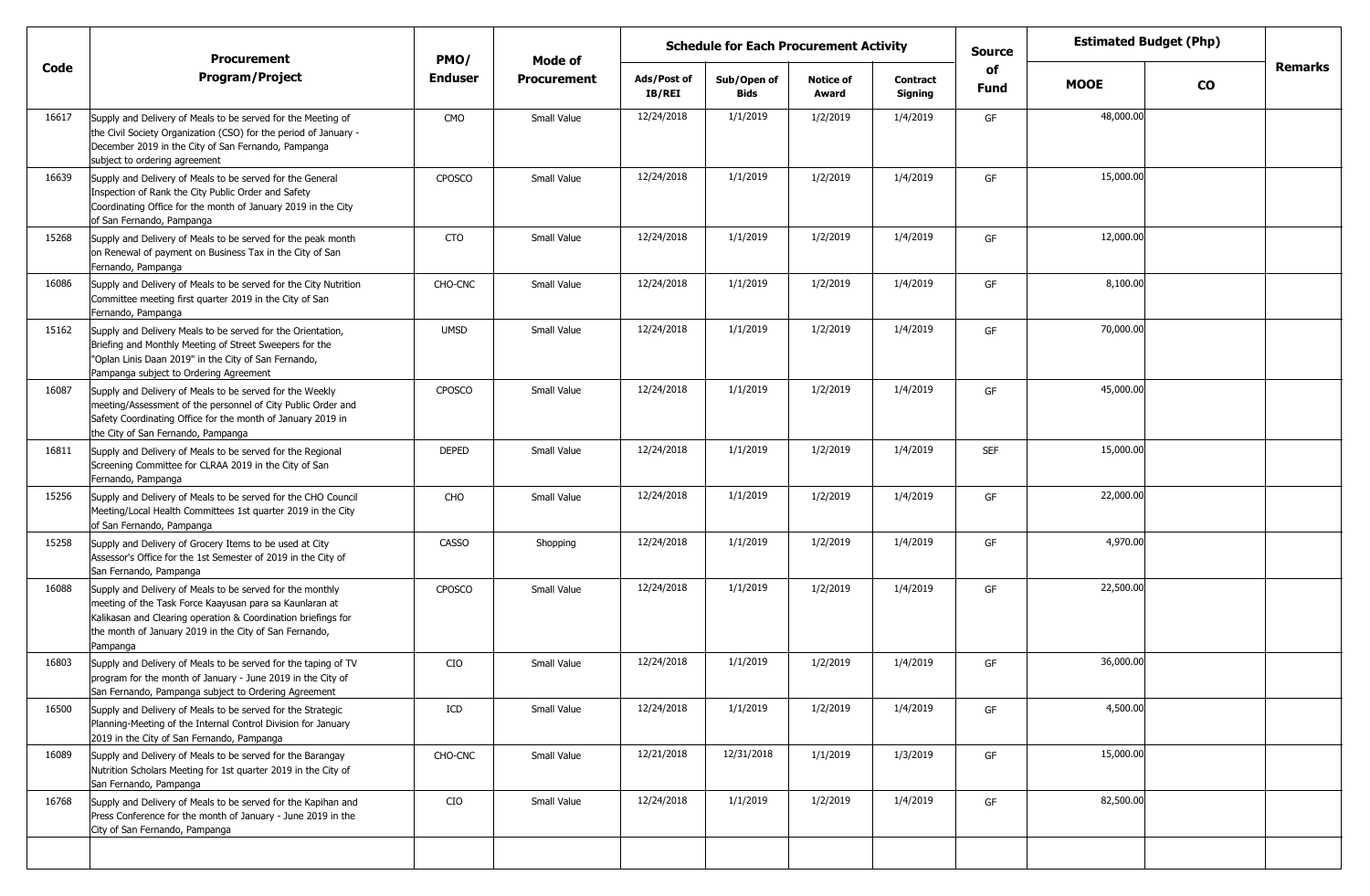|       | <b>Procurement</b>                                                                                                                                                                                        | PMO/         | Mode of            | <b>Schedule for Each Procurement Activity</b> |                     |                           |                            |            |             | <b>Estimated Budget (Php)</b> |         |
|-------|-----------------------------------------------------------------------------------------------------------------------------------------------------------------------------------------------------------|--------------|--------------------|-----------------------------------------------|---------------------|---------------------------|----------------------------|------------|-------------|-------------------------------|---------|
| Code  | <b>Program/Project</b>                                                                                                                                                                                    | Enduser      | <b>Procurement</b> | Ads/Post of<br>IB/REI                         | Sub/Open of<br>Bids | <b>Notice of</b><br>Award | <b>Contract</b><br>Signing | of<br>Fund | <b>MOOE</b> | <b>CO</b>                     | Remarks |
| 16769 | Supply and Delivery of Meals to be served for the taping of<br>Infomercials from January - June 2019 in the City of San<br>Fernando, Pampanga subject to Ordering Agreement                               | CIO          | Small Value        | 12/21/2018                                    | 12/31/2018          | 1/1/2019                  | 1/3/2019                   | GF         | 36,000.00   |                               |         |
| 15170 | Supply and Delivery of Meals to be served for the Zero Waste<br>Olympiad (Environmental Quiz Bee) 2019 in the City of San<br>Fernando, Pampanga                                                           | <b>CENRO</b> | Small Value        | 12/25/2018                                    | 1/2/2019            | 1/3/2019                  | 1/5/2019                   | GF         | 15,000.00   |                               |         |
| 15178 | Supply and Delivery of Meals to be served for the City<br>Cooperative Development Council bi-monthly meeting for the<br>year 2019 in the City of San Fernando, Pampanga subject to<br>Ordering Agreement  | COOP         | Small Value        | 12/24/2018                                    | 1/1/2019            | 1/2/2019                  | 1/4/2019                   | GF         | 87,500.00   |                               |         |
| 16810 | Supply and Delivery of Meals to be served for the Human<br>Resource Merit Promotion and Selection Board (HRMPSB)<br>deliberation for the First Semester of 2019 in the City of San<br>Fernando, Pampanga  | <b>CHRMO</b> | Small Value        | 12/26/2018                                    | 1/3/2019            | 1/4/2019                  | 1/6/2019                   | GF         | 30,000.00   |                               |         |
| 16817 | Supply and Delivery of Meals to be served for the Employees'<br>Day 2019 Committee Meetings in the City of San Fernando,<br>Pampanga                                                                      | <b>CHRMO</b> | Small Value        | 12/26/2018                                    | 1/3/2019            | 1/4/2019                  | 1/6/2019                   | GF         | 24,000.00   |                               |         |
| 15176 | Supply and Delivery of Meals to be served for the<br>meeting/consultation of CESD with different<br>agencies/establishments for the month of January 2019 in the<br>City of San Fernando, Pampanga        | <b>CESD</b>  | Small Value        | 12/28/2018                                    | 1/7/2019            | 1/8/2019                  | 1/10/2019                  | GF         | 1,500.00    |                               |         |
| 16793 | Supply and Delivery of Meals to be served for the Unveiling of<br>events Calendar and Press Conference for Kaganapan 2019 on<br>January 2019 in the City of San Fernando, Pampanga                        | Tourism      | Small Value        | 12/28/2018                                    | 1/7/2019            | 1/8/2019                  | 1/10/2019                  | GF         | 12,500.00   |                               |         |
| 15090 | Supply and Delivery of Meals to be served for the MSGC<br>Meetings for the period of January-June 2019 in the City of<br>San Fernando, Pampanga subject to ordering agreement                             | <b>CPDCO</b> | Small Value        | 12/31/2018                                    | 1/8/2019            | 1/9/2019                  | 1/11/2019                  | GF         | 35,000.00   |                               |         |
| 15437 | Supply and Delivery of Meals to be served for the Monthly<br>Meeting of UMSD personnel (Utility Foreman & Team Leader)<br>for 2019 in the City of San Fernando, Pampanga subject to<br>ordering agreement | <b>UMSD</b>  | Small Value        | 12/31/2018                                    | 1/8/2019            | 1/9/2019                  | 1/11/2019                  | GF         | 18,000.00   |                               |         |
| 15159 | Supply and Delivery of Meals to be served for the BSC Cluster<br>Consultation for 1st quarter of 2019 in the City of San<br>Fernando, Pampanga                                                            | <b>CPDCO</b> | Small Value        | 01/01/2019                                    | 1/9/2019            | 1/10/2019                 | 1/12/2019                  | GF         | 15,000.00   |                               |         |
| 15174 | Supply and Delivery of Meals to be served for the City Water<br>Resources Management board meeting on January 2019 in the<br>City of San Fernando, Pampanga                                               | <b>CENRO</b> | Small Value        | 01/01/2019                                    | 1/9/2019            | 1/10/2019                 | 1/12/2019                  | GF         | 6,000.00    |                               |         |
| 16735 | Supply and Delivery of Meals to be served for the Transom<br>Boat Handling Training 2019 in the City of San Fernando,<br>Pampanga                                                                         | CDRRMD       | Small Value        | 12/26/2018                                    | 1/3/2019            | 1/4/2019                  | 1/6/2019                   | GF         | 54,000.00   |                               |         |
| 15058 | Supply and Delivery of Meals to be served for the Partners in<br>Civil Registration Quarterly meeting for the year 2019 in the<br>City of San Fernando, Pampanga subject to ordering<br>agreement         | <b>CCRO</b>  | Small Value        | 01/02/2019                                    | 1/10/2019           | 1/11/2019                 | 1/13/2019                  | GF         | 30,000.00   |                               |         |
| 16568 | Supply and Delivery of Meals to be served for the LGU Cash for<br>work Orientation in the City of San Fernando, Pampanga                                                                                  | <b>CSWDO</b> | Small Value        | 12/26/2018                                    | 1/3/2019            | 1/4/2019                  | 1/6/2019                   | GF         | 93,750.00   |                               |         |
| 16569 | Supply and Delivery of Meals to be served for the 2019 Cash<br>for Work Project in the City of San Fernando, Pampanga                                                                                     | <b>CSWDO</b> | Small Value        | 12/26/2018                                    | 1/3/2019            | 1/4/2019                  | 1/6/2019                   | GF         | 93,750.00   |                               |         |
|       |                                                                                                                                                                                                           |              |                    |                                               |                     |                           |                            |            |             |                               |         |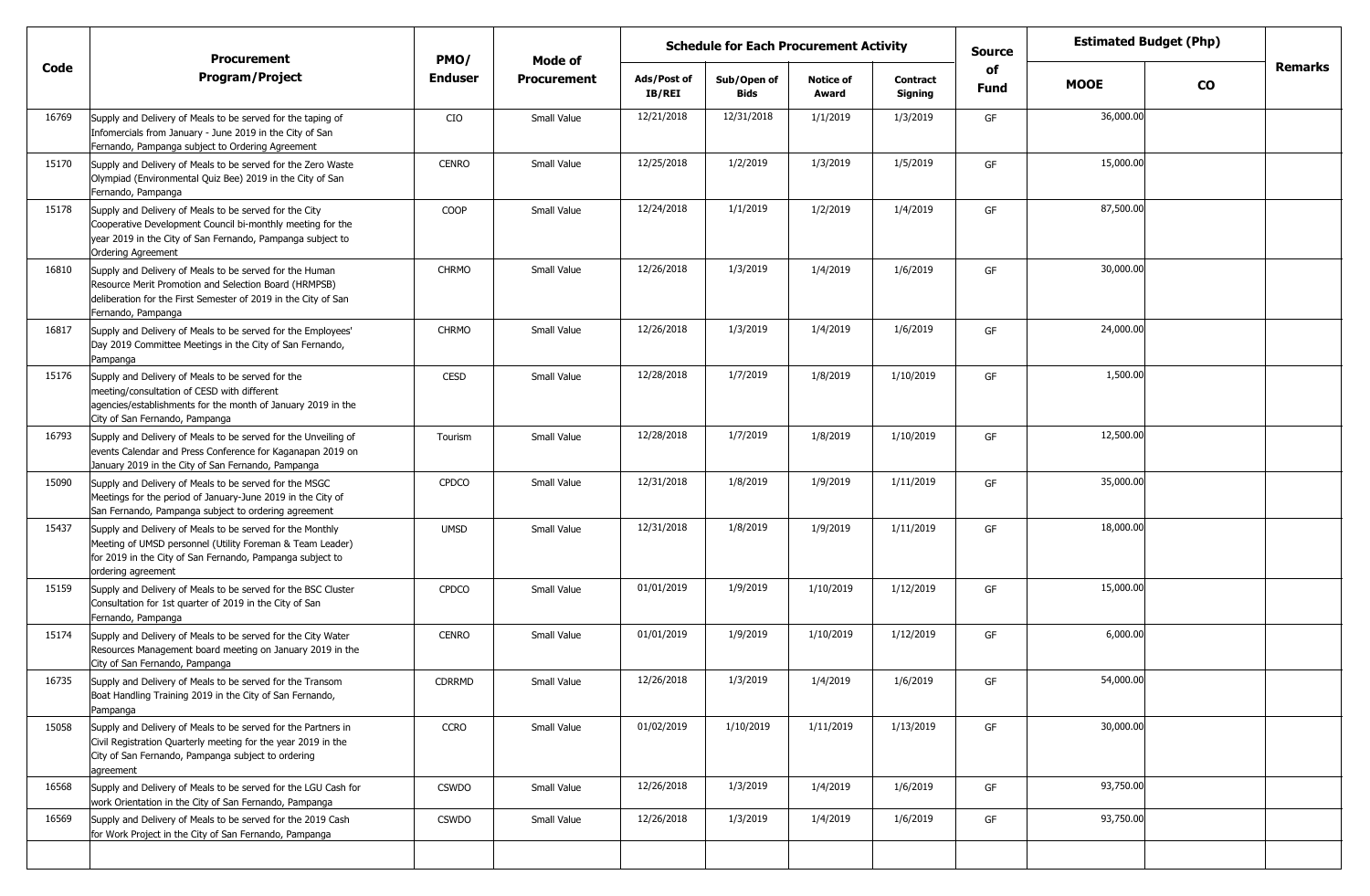|       | <b>Procurement</b>                                                                                                                                                                                                                           | PMO/         | Mode of                   |                       | <b>Schedule for Each Procurement Activity</b> |                           |                            | <b>Source</b>            | <b>Estimated Budget (Php)</b> |           |         |
|-------|----------------------------------------------------------------------------------------------------------------------------------------------------------------------------------------------------------------------------------------------|--------------|---------------------------|-----------------------|-----------------------------------------------|---------------------------|----------------------------|--------------------------|-------------------------------|-----------|---------|
| Code  | <b>Program/Project</b>                                                                                                                                                                                                                       | Enduser      | <b>Procurement</b>        | Ads/Post of<br>IB/REI | Sub/Open of<br>Bids                           | <b>Notice of</b><br>Award | <b>Contract</b><br>Signing | <b>of</b><br><b>Fund</b> | <b>MOOE</b>                   | <b>CO</b> | Remarks |
| 16677 | Supply and Delivery of Meals to be served for the 1st Executive<br>Conference for 2019 in the City of San Fernando, Pampanga                                                                                                                 | <b>CPDCO</b> | Small Value               | 01/02/2019            | 1/10/2019                                     | 1/11/2019                 | 1/13/2019                  | GF                       | 15,000.00                     |           |         |
| 16757 | Supply and Delivery of Meals to be served for the Lakbay Aral<br>for the Month of January 2019 in the City of San Fernando,<br>Pampanga                                                                                                      | Tourism      | Small Value               | 01/02/2019            | 1/10/2019                                     | 1/11/2019                 | 1/13/2019                  | GF                       | 30,000.00                     |           |         |
| 16859 | Supply and Delivery of Meals to be served for the 2019<br>Appreciation Day and Capability Building Program for<br>Fernandino Teachers on January 2019 in the City of San<br>Fernando, Pampanga                                               | <b>DEPED</b> | <b>Direct Contracting</b> |                       | 1/1/2019                                      | 1/2/2019                  | 1/4/2019                   | GF                       | 597,500.00                    |           |         |
| 16926 | Supply and Delivery of Meals to be served for the monthly<br>meeting of the KASAUP for the period of January - December<br>2019 in the City of San Fernando, Pampanga                                                                        | CADMINO      | Small Value               | 12/26/2018            | 1/3/2019                                      | 1/4/2019                  | 1/6/2019                   | GF                       | 84,000.00                     |           |         |
| 16947 | Supply and Delivery of Meals to be served for the various<br>meetings of the concerned personnel in the CSFP Public<br>Relations Consultancy Program for the period of January -<br>June 2019 subject to Ordering Agreement                  | CIO          | Small Value               | 12/26/2018            | 1/3/2019                                      | 1/4/2019                  | 1/6/2019                   | GF                       | 90,000.00                     |           |         |
| 16984 | Supply and Delivery of Meals to be served for the Monthly<br>meeting of City Arts and Culture Council from January to<br>December 2019 in the City of San Fernando, Pampanga                                                                 | Tourism      | Small Value               | 01/02/2019            | 1/10/2019                                     | 1/11/2019                 | 1/13/2019                  | GF                       | 48,000.00                     |           |         |
| 17177 | Supply and Delivery of Additional Meals to be served for the<br>2019 Appreciation Day and Capability Building Program for<br>Fernandino Teachers on January 2019 at Bren Z. Guiao<br>Convention Center in the City of San Fernando, Pampanga | <b>DEPED</b> | <b>Direct Contracting</b> |                       | 1/3/2019                                      | 1/4/2019                  | 1/6/2019                   | GF                       | 96,750.00                     |           |         |
| 17178 | Supply and Delivery of Meals to be served for The Outstanding<br>Fernandino Award (TOFA) in celebration of the National Arts<br>Month on February 2019 in the City of San Fernando,<br>Pampanga                                              | Tourism      | Small Value               | 12/26/2018            | 1/3/2019                                      | 1/4/2019                  | 1/6/2019                   | GF                       | 78,750.00                     |           |         |
| 17203 | Supply and Delivery of Meals to be served for the taping of<br>Win-Win for all in the City of San Fernando, Pampanga                                                                                                                         | CIO          | Small Value               | 01/02/2019            | 1/10/2019                                     | 1/11/2019                 | 1/13/2019                  | GF                       | 36,000.00                     |           |         |
| 15438 | Supply and Delivery of Meals to be served for the BHW<br>Meeting and Training 1st quarter 2019 in the City of San<br>Fernando, Pampanga                                                                                                      | CHO          | Small Value               | 01/02/2019            | 1/10/2019                                     | 1/11/2019                 | 1/13/2019                  | GF                       | 48,200.00                     |           |         |
| 15439 | Supply and Delivery of Meals to be served for the Voluntary<br>Blood Donation 1st quarter 2019 in the City of San Fernando,<br>Pampanga                                                                                                      | CHO          | Small Value               | 01/02/2019            | 1/10/2019                                     | 1/11/2019                 | 1/13/2019                  | GF                       | 10,500.00                     |           |         |
| 15441 | Supply and Delivery of Meals to be served for the Cancer<br>Prevention and Control Program for 1st Quarter of 2019 in the<br>City of San Fernando, Pampanga                                                                                  | CHO          | Small Value               | 01/02/2019            | 1/10/2019                                     | 1/11/2019                 | 1/13/2019                  | GF                       | 48,750.00                     |           |         |
| 16571 | Supply and Delivery of Meals to be served for the City Wide<br>Clean up Day 2019 in the City of San Fernando, Pampanga                                                                                                                       | <b>CENRO</b> | <b>Direct Contracting</b> |                       | 1/10/2019                                     | 1/11/2019                 | 1/13/2019                  | GF                       | 30,000.00                     |           |         |
| 16720 | Supply and Delivery of Meals to be served for the Seminar -<br>Workshop on Project Management of the City College of San<br>Fernando, Pampanga                                                                                               | CCSF         | Small Value               | 01/02/2019            | 1/10/2019                                     | 1/11/2019                 | 1/13/2019                  | GF                       | 12,500.00                     |           |         |
| 16928 | Supply and Delivery of Meals to be served for the 2019 CSFP<br>Multi-Sectoral Assembly on February 2019 in the City of San<br>Fernando, Pampanga                                                                                             | <b>CPDCO</b> | Small Value               | 12/24/2018            | 1/1/2019                                      | 1/2/2019                  | 1/4/2019                   | GF                       | 350,000.00                    |           |         |
| 16961 | Supply and Delivery of Meals to be served for the TWG<br>Meeting at the CCSF for the Month of February 2019 in the<br>City of San Fernando, Pampanga                                                                                         | CCSF         | Small Value               | 01/02/2019            | 1/10/2019                                     | 1/11/2019                 | 1/13/2019                  | GF                       | 30,000.00                     |           |         |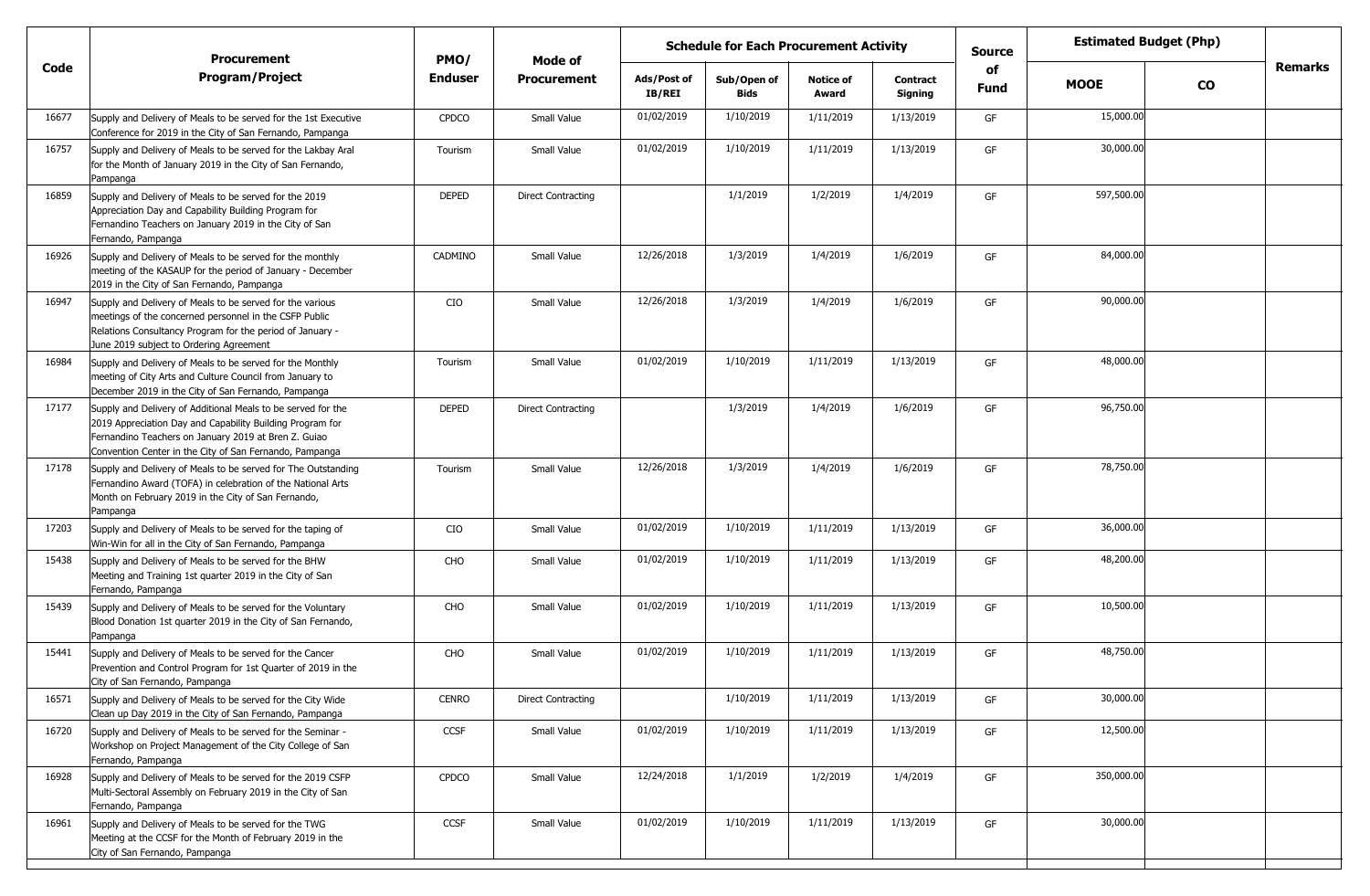|       | <b>Procurement</b>                                                                                                                                                                                                                            | PMO/           | Mode of                   |                              | <b>Schedule for Each Procurement Activity</b> |                           |                            | <b>Source</b>     | <b>Estimated Budget (Php)</b> |               |                |
|-------|-----------------------------------------------------------------------------------------------------------------------------------------------------------------------------------------------------------------------------------------------|----------------|---------------------------|------------------------------|-----------------------------------------------|---------------------------|----------------------------|-------------------|-------------------------------|---------------|----------------|
| Code  | <b>Program/Project</b>                                                                                                                                                                                                                        | <b>Enduser</b> | <b>Procurement</b>        | Ads/Post of<br><b>IB/REI</b> | Sub/Open of<br><b>Bids</b>                    | <b>Notice of</b><br>Award | <b>Contract</b><br>Signing | of<br><b>Fund</b> | <b>MOOE</b>                   | $\mathbf{co}$ | <b>Remarks</b> |
| 16029 | Supply and Delivery of Meals to be served for the Outstanding<br>Fernandino Awards on February 2019 in the City of San<br>Fernando, Pampanga                                                                                                  | <b>CTIPO</b>   | Small Value               | 12/25/2018                   | 1/2/2019                                      | 1/3/2019                  | 1/5/2019                   | GF                | 175,000.00                    |               |                |
| 16945 | Supply and Delivery of Meals to be served for the Padyak para<br>sa Kalusugan on February 2019 in the City of San Fernando,<br>Pampanga                                                                                                       | CAD            | Small Value               | 12/25/2018                   | 1/2/2019                                      | 1/3/2019                  | 1/5/2019                   | GF                | 200,000.00                    |               |                |
| 17046 | Supply and Delivery of Meals to be served for the series of<br>meeting of the committee in Junior High School Subsidy<br>Program for the period of January - June 2019 in the City of<br>San Fernando, Pampanga subject to Ordering Agreement | CAD            | Small Value               | 01/02/2019                   | 1/10/2019                                     | 1/11/2019                 | 1/13/2019                  | GF                | 15,000.00                     |               |                |
| 17047 | Supply and Delivery of Meals to be served for Junior High<br>School Subsidy Program for the 1st Semester of 2019 in the<br>City of San Fernando, Pampanga subject to Ordering<br>Agreement                                                    | CAD            | <b>Direct Contracting</b> |                              | 1/2/2019                                      | 1/3/2019                  | 1/5/2019                   | GF                | 170,100.00                    |               |                |
| 17048 | Supply and Delivery of Meals to be served for the Junior High<br>School Subsidy Program for 1st Semester of 2019 in the City<br>of San Fernando, Pampanga subject to Ordering Agreement                                                       | CAD            | <b>Direct Contracting</b> |                              | 1/1/2019                                      | 1/2/2019                  | 1/4/2019                   | GF                | 1,950,000.00                  |               |                |
| 16830 | Supply and Delivery of Meals to be served for the Unveiling of<br>the City Heritage Marker of Our Lady of Sorrows Parish,<br>Barangay Dolores on February 2019 in the City of San<br>Fernando, Pampanga                                       | Tourism        | Small Value               | 01/02/2019                   | 1/10/2019                                     | 1/11/2019                 | 1/14/2019                  | GF                | 25,000.00                     |               |                |
| 15444 | Supply and Delivery of Meals to be served for Consultative<br>Meetings of the City Vice Mayor's Office for the month of<br>February 2019 in the City of San Fernando, Pampanga                                                                | <b>CVMO</b>    | Small Value               | 01/01/2019                   | 1/9/2019                                      | 1/10/2019                 | 1/12/2019                  | GF                | 60,000.00                     |               |                |
| 15445 | Supply and Delivery of Meals to be served for the Legislative<br>Meeting &/or Other Meetings of the City Vice Mayor's Office<br>for the month of February 2019 in the City of San Fernando,<br>Pampanga                                       | <b>CVMO</b>    | Small Value               | 01/04/2019                   | 1/14/2019                                     | 1/15/2019                 | 1/17/2019                  | GF                | 17,500.00                     |               |                |
| 15446 | Supply and Delivery of Meals to be served for the various<br>Committee Meeting of the Sangguniang Panlungsod Members<br>for the month of February 2019 in the City of San Fernando,<br>Pampanga                                               | <b>SP</b>      | Small Value               | 12/26/2018                   | 1/3/2019                                      | 1/4/2019                  | 1/6/2019                   | GF                | 120,000.00                    |               |                |
| 15447 | Supply and Delivery of Meals to be served for the Legislative<br>Meeting of Sangguniang Panlungsod Members for the month<br>of February 2019 in the City of San Fernando, Pampanga                                                            | <b>SP</b>      | Small Value               | 01/04/2019                   | 1/14/2019                                     | 1/15/2019                 | 1/17/2019                  | GF                | 28,000.00                     |               |                |
| 15448 | Supply and Delivery of Meals to be served for the other<br>meeting of Sangguniang Panlungsod Members for the month<br>of February 2019 in the City of San Fernando, Pampanga                                                                  | SP             | Small Value               | 01/04/2019                   | 1/14/2019                                     | 1/15/2019                 | 1/17/2019                  | GF                | 30,000.00                     |               |                |
| 15449 | Supply and Delivery of Meals to be served for the Public<br>Hearing of Sangguniang Panglungsod members for the month<br>of February 2019 in the City of San Fernando, Pampanga                                                                | SP             | Small Value               | 01/04/2019                   | 1/14/2019                                     | 1/15/2019                 | 1/17/2019                  | GF                | 31,500.00                     |               |                |
| 15450 | Supply and Delivery of Meals to be served for the Staff<br>meeting of the Sangguniang Panlungsod Office for the month<br>of February 2019 in the City of San Fernando, Pampanga                                                               | SP             | Small Value               | 01/04/2019                   | 1/14/2019                                     | 1/15/2019                 | 1/17/2019                  | GF                | 8,000.00                      |               |                |
| 15452 | Supply and Delivery of Meals to be served for the Labor<br>Education for Graduating Students (LEGS) on February 2019 in<br>the City of San Fernando, Pampanga                                                                                 | CESD           | Small Value               | 01/04/2019                   | 1/14/2019                                     | 1/15/2019                 | 1/17/2019                  | GF                | 27,000.00                     |               |                |
|       |                                                                                                                                                                                                                                               |                |                           |                              |                                               |                           |                            |                   |                               |               |                |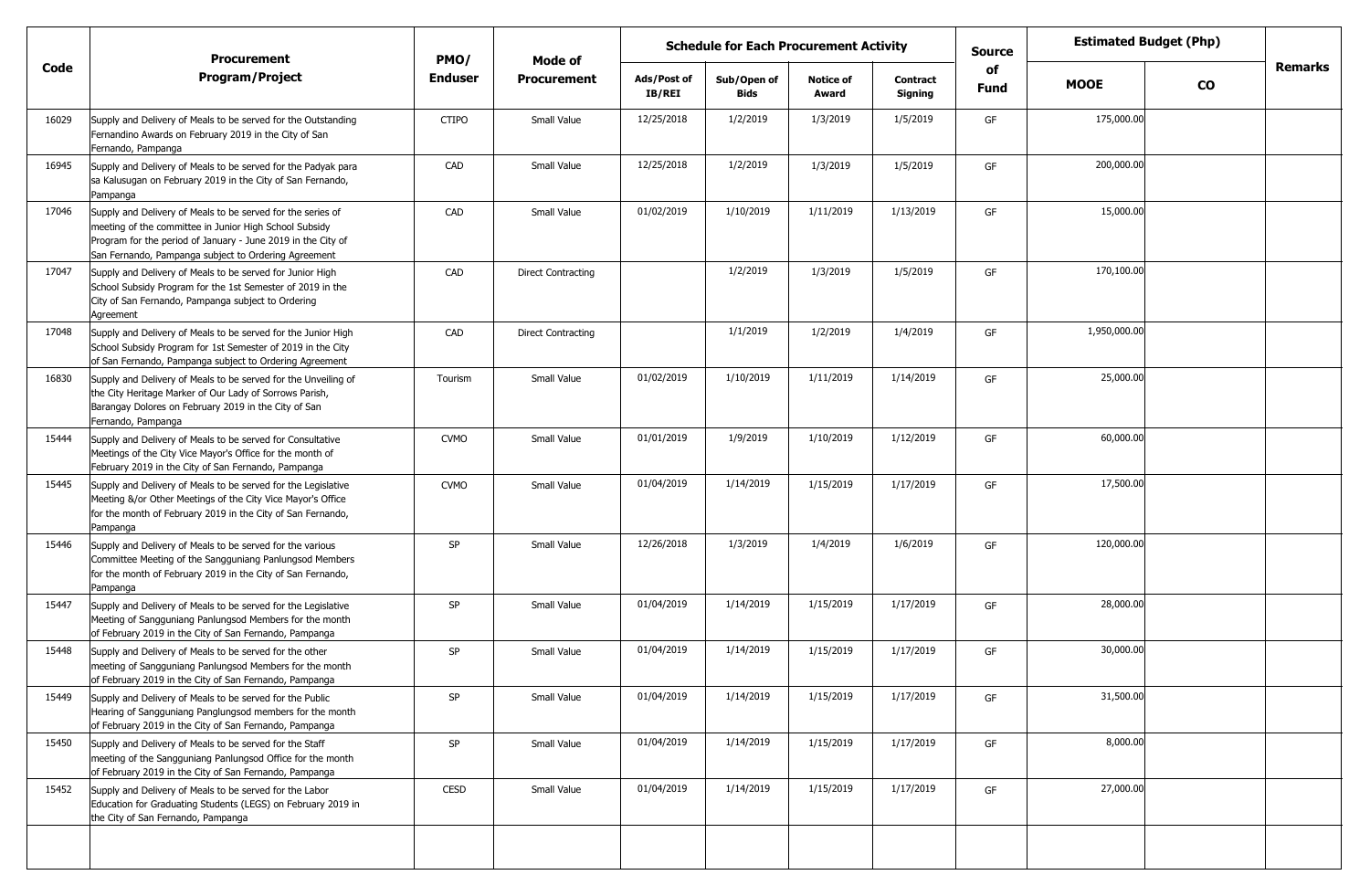|       | <b>Procurement</b>                                                                                                                                                                                                 | PMO/           |                           | <b>Estimated Budget (Php)</b><br><b>Schedule for Each Procurement Activity</b><br><b>Source</b><br><b>Mode of</b><br>of |                     |                           |                            |            |             |           |         |
|-------|--------------------------------------------------------------------------------------------------------------------------------------------------------------------------------------------------------------------|----------------|---------------------------|-------------------------------------------------------------------------------------------------------------------------|---------------------|---------------------------|----------------------------|------------|-------------|-----------|---------|
| Code  | <b>Program/Project</b>                                                                                                                                                                                             | <b>Enduser</b> | <b>Procurement</b>        | Ads/Post of<br><b>IB/REI</b>                                                                                            | Sub/Open of<br>Bids | <b>Notice of</b><br>Award | <b>Contract</b><br>Signing | Fund       | <b>MOOE</b> | <b>CO</b> | Remarks |
| 15453 | Supply and Delivery of Meals to be served for the Participants<br>of Labor Education for Graduating Students (LEGS) on<br>February 2019 in the City of San Fernando, Pampanga                                      | CESD           | <b>Direct Contracting</b> |                                                                                                                         | 1/9/2019            | 1/10/2019                 | 1/12/2019                  | GF         | 58,800.00   |           |         |
| 15456 | Supply and delivery of Meals to be served for the field and<br>household evaluation 1st Quarter in the City of San Fernando,<br>Pampanga                                                                           | <b>CENRO</b>   | Small Value               | 01/04/2019                                                                                                              | 1/14/2019           | 1/15/2019                 | 1/17/2019                  | GF         | 22,500.00   |           |         |
| 16030 | Supply and Delivery of Meals to be served for The Outstanding<br>Fernandino Awards Night Preparation on February 2019, City<br>of San Fernando, Pampanga                                                           | Tourism        | Small Value               | 01/04/2019                                                                                                              | 1/14/2019           | 1/15/2019                 | 1/17/2019                  | GF         | 25,000.00   |           |         |
| 16634 | Supply and Delivery of Meals to be served for the meeting of<br>Kaganapan 2019/18th Cityhood Charter Celebration in the City<br>of San Fernando, Pampanga                                                          | Tourism        | Small Value               | 01/04/2019                                                                                                              | 1/14/2019           | 1/15/2019                 | 1/17/2019                  | GF         | 24,000.00   |           |         |
| 16635 | Supply and Delivery of Meals to be served for the Assessment<br>meeting of Kaganapan 2019/18th Cityhood Charter Celebration<br>in the City of San Fernando, Pampanga                                               | Tourism        | Small Value               | 01/04/2019                                                                                                              | 1/14/2019           | 1/15/2019                 | 1/17/2019                  | GF         | 4,500.00    |           |         |
| 16827 | Supply and Delivery of Meals to be served for the Outstanding<br>Fernandino Awards 2019 in the City of San Fernando,<br>Pampanga                                                                                   | Tourism        | Small Value               | 12/26/2018                                                                                                              | 1/3/2019            | 1/4/2019                  | 1/6/2019                   | GF         | 125,000.00  |           |         |
| 16927 | Supply and Delivery of Meals to be served for the City of San<br>Fernando, Pampanga Multi-Sectoral Assembly on February<br>2019                                                                                    | <b>CPDCO</b>   | <b>Direct Contracting</b> |                                                                                                                         | 1/14/2019           | 1/15/2019                 | 1/17/2019                  | GF         | 33,000.00   |           |         |
| 17002 | Supply and Delivery of Meals to be served for the DCWs<br>Monthly Learning Meeting on February 2019 in the City of San<br>Fernando, Pampanga                                                                       | <b>CSWDO</b>   | Small Value               | 01/04/2019                                                                                                              | 1/14/2019           | 1/15/2019                 | 1/17/2019                  | GF         | 11,250.00   |           |         |
| 15457 | Supply and Delivery of Meals to be served for the Regular<br>Session of the Sangguniang Panlungsod Members for the<br>month of February 2019 in the City of San Fernando,<br>Pampanga                              | <b>SP</b>      | Small Value               | 01/02/2019                                                                                                              | 1/10/2019           | 1/11/2019                 | 1/13/2019                  | GF         | 60,000.00   |           |         |
| 16289 | Supply and Delivery of Meals to be served for the General<br>Inspection of Rank of the City Public Order and Safety<br>Coordinating Office for the month of February 2019 in the City<br>of San Fernando, Pampanga | <b>CPOSCO</b>  | Small Value               | 01/07/2019                                                                                                              | 1/15/2019           | 1/16/2019                 | 1/18/2019                  | GF         | 15,000.00   |           |         |
| 15970 | Procurement of Meals 170 pax @ 150.00 to be served during<br>the contest of Pet Mo Show Mo on February 6, 2019 under the<br>program of Pet Mo Show Mo                                                              | CAVO           | Small Value               | 01/08/2019                                                                                                              | 1/16/2019           | 1/17/2019                 | 1/19/2019                  | GF         | 25,500.00   |           |         |
| 15972 | Supply and Delivery of Tokens for the judges of Pet Mo Show<br>Mo on February 2019 in the City of San Fernando, Pampanga                                                                                           | CAVO           | Small Value               | 01/08/2019                                                                                                              | 1/16/2019           | 1/17/2019                 | 1/19/2019                  | GF         | 25,000.00   |           |         |
| 16890 | Supply and Delivery of Meals to be served for the Launching of<br>the City Civic Center on February 2019 at Barangay San Isidro,<br>City of San Fernando, Pampanga                                                 | CEO            | Small Value               | 01/08/2019                                                                                                              | 1/16/2019           | 1/17/2019                 | 1/19/2019                  |            | 30,000.00   |           |         |
| 16413 | Supply and Delivery of Meals to be served for the Division Final<br>Round - 2019 Metrobank DepED Math Challenge in the City of<br>San Fernando, Pampanga                                                           | <b>DEPED</b>   | Small Value               | 01/09/2019                                                                                                              | 1/17/2019           | 1/18/2019                 | 1/20/2019                  | <b>SEF</b> | 17,000.00   |           |         |
| 17277 | Supply and Delivery of Meals to be served for the Unveiling of<br>the Bust Monument of Sotero Baluyut on May 2019 in the City<br>of San Fernando, Pampanga                                                         | Tourism        | Small Value               | 01/09/2019                                                                                                              | 1/17/2019           | 1/18/2019                 | 1/20/2019                  | GF         | 25,000.00   |           |         |
| 17313 | Supply and Delivery of Meals to be served for the Local 4P's<br>Awarding on February 2019 in the City of San Fernando,<br>Pampanga                                                                                 | <b>CSWDO</b>   | <b>Direct Contracting</b> |                                                                                                                         | 1/17/2019           | 1/18/2019                 | 1/20/2019                  | GF         | 43,500.00   |           |         |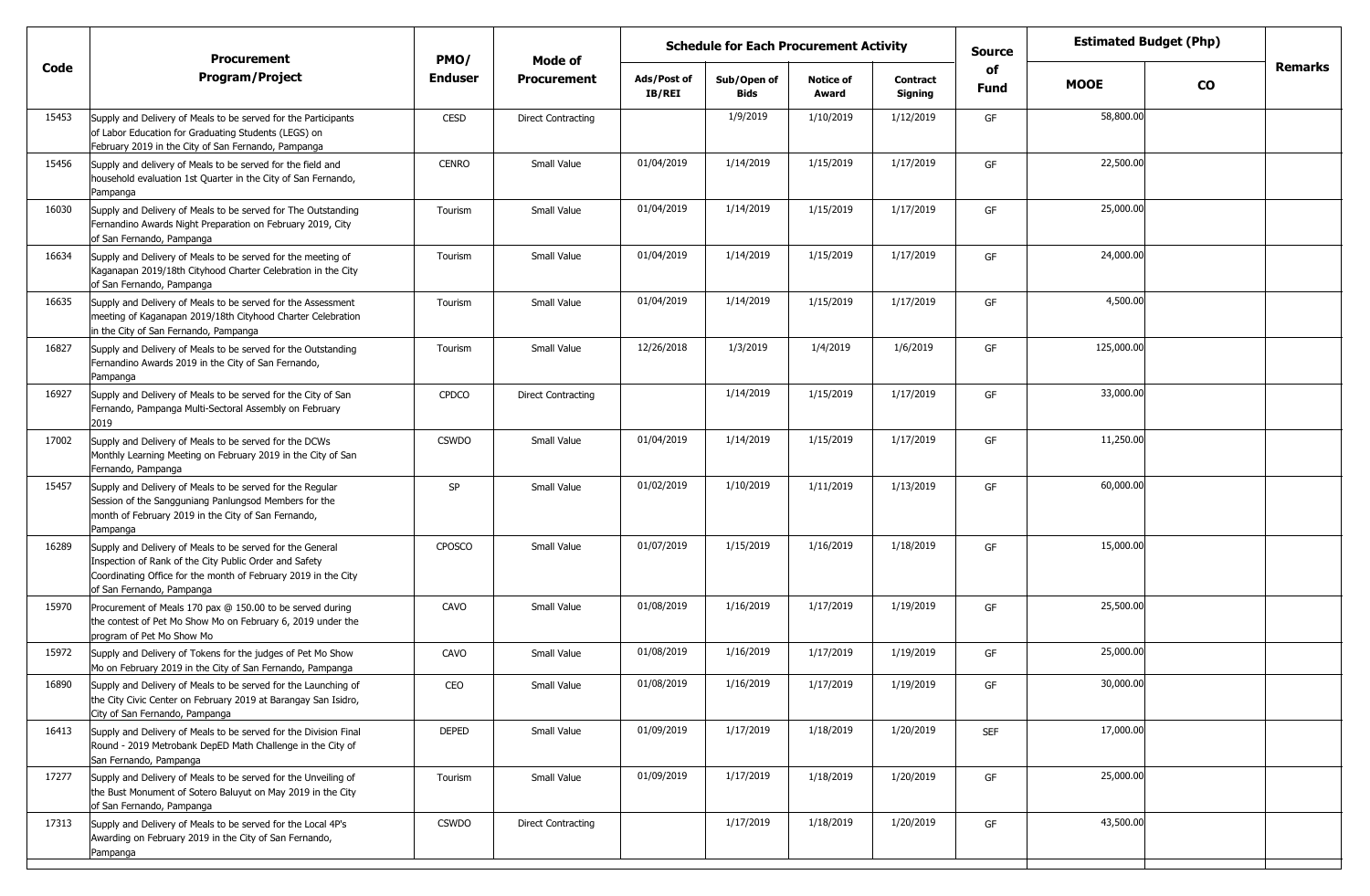|       | <b>Procurement</b>                                                                                                                                                                                                                                           | PMO/         | Mode of                   |                              | <b>Schedule for Each Procurement Activity</b> |                           |                            | <b>Source</b>     | <b>Estimated Budget (Php)</b> |               |                |
|-------|--------------------------------------------------------------------------------------------------------------------------------------------------------------------------------------------------------------------------------------------------------------|--------------|---------------------------|------------------------------|-----------------------------------------------|---------------------------|----------------------------|-------------------|-------------------------------|---------------|----------------|
| Code  | <b>Program/Project</b>                                                                                                                                                                                                                                       | Enduser      | <b>Procurement</b>        | Ads/Post of<br><b>IB/REI</b> | Sub/Open of<br><b>Bids</b>                    | <b>Notice of</b><br>Award | <b>Contract</b><br>Signing | of<br><b>Fund</b> | <b>MOOE</b>                   | $\mathbf{co}$ | <b>Remarks</b> |
| 15459 | Supply and Delivery of Meals to be served for the Job Fair on<br>February 2019 in the City of San Fernando, Pampanga                                                                                                                                         | CESD         | <b>Direct Contracting</b> |                              | 1/17/2019                                     | 1/18/2019                 | 1/20/2019                  | GF                | 39,160.00                     |               |                |
| 16891 | Supply and Delivery of Meals to be served for the Refill<br>Revolution as part of the Kaganapan 2019 celebration in the<br>City of San Fernando, Pampanga                                                                                                    | <b>CENRO</b> | <b>Direct Contracting</b> |                              | 1/17/2019                                     | 1/18/2019                 | 1/20/2019                  | GF                | 10,000.00                     |               |                |
| 17317 | Supply and Delivery of Meals to be served for the PES and<br>Transportation Awarding on February 2019 in the City of San<br>Fernando, Pampanga                                                                                                               | <b>CSWDO</b> | <b>Direct Contracting</b> |                              | 1/17/2019                                     | 1/18/2019                 | 1/20/2019                  | GF                | 6,670.00                      |               |                |
| 17034 | Supply and Delivery of Meals to be served for the LGBT Night,<br>Saslag ing Sala para keng Kagnapan (An Inter-Barangay<br>Festival of Talents) on February 2019 in the City of San<br>Fernando, Pampanga                                                     | CAD          | Small Value               | 01/09/2019                   | 1/17/2019                                     | 1/18/2019                 | 1/20/2019                  | GF                | 50,000.00                     |               |                |
| 17035 | Supply and Delivery of Meals to be served for the Actual<br>Conduct of the LGBT Night, Saslag ing Sala para keng<br>Kagnapan on February 2019 in the City of San Fernando,<br>Pampanga                                                                       | CAD          | Small Value               | 01/09/2019                   | 1/17/2019                                     | 1/18/2019                 | 1/20/2019                  | GF                | 22,500.00                     |               |                |
| 17036 | Supply and Delivery of Meals to be served for the Rehearsal of<br>candidates for the LGBT Night, Saslag ing Sala para keng<br>Kagnapan 2019 (An Inter-Barangay Festival of Talents) on<br>February 2019 in the City of San Fernando, Pampanga                | CAD          | <b>Direct Contracting</b> |                              | 1/17/2019                                     | 1/18/2019                 | 1/20/2019                  | GF                | 12,500.00                     |               |                |
| 17038 | Supply and Delivery of Meals to be served for the Screening of<br>candidates for LGBT Night, Saslag ing Sala para keng<br>Kagnapan on February 2019 in the City of San Fernando,<br>Pampanga                                                                 | CAD          | <b>Direct Contracting</b> |                              | 1/17/2019                                     | 1/18/2019                 | 1/20/2019                  | GF                | 2,500.00                      |               |                |
| 15461 | Supply and Delivery of Meals to be served for the MSGC<br>Committee Meetings for the period of January-June 2019 in<br>the City of San Fernando, Pampanga                                                                                                    | <b>CPDCO</b> | Small Value               | 01/11/2019                   | 1/21/2019                                     | 1/22/2019                 | 1/24/2019                  | GF                | 27,000.00                     |               |                |
| 16096 | Supply and Delivery of Meals to be served for the monthly<br>meeting of the Task Force Kaayusan para sa Kaunlaran at<br>Kalikasan and Clearing Operation & Coordination briefings for<br>the month of February 2019 in the City of San Fernando,<br>Pampanga | CPOSCO       | Small Value               | 01/11/2019                   | 1/21/2019                                     | 1/22/2019                 | 1/24/2019                  | GF                | 22,500.00                     |               |                |
| 16975 | Supply and Delivery of Meals to be served for the Kaganapan<br>Agro Industrial Trade Fair and Diskwento Caravan 2019 in the<br>City of San Fernando, Pampanga                                                                                                | <b>CIP</b>   | <b>Direct Contracting</b> |                              | 1/17/2019                                     | 1/18/2019                 | 1/20/2019                  | GF                | 87,500.00                     |               |                |
| 16861 | Supply and Delivery of Meals to be served for the Rabies<br>Forum on February 2019 in the City of San Fernando,<br>Pampanga                                                                                                                                  | CAVO         | Small Value               | 01/16/2019                   | 1/24/2019                                     | 1/25/2019                 | 1/27/2019                  | GF                | 42,500.00                     |               |                |
| 17017 | Supply and Delivery of Meals to be served for the Kasalan king<br>Balen on February 2019 in the City of San Fernando,<br>Pampanga                                                                                                                            | CAD          | Small Value               | 12/26/2018                   | 1/3/2019                                      | 1/4/2019                  | 1/6/2019                   | GF                | 617,500.00                    |               |                |
| 15462 | Supply and Delivery of Meals to be served for City Solid Waste<br>Management Board Meeting for the 1st Quarter of 2019 in the<br>City of San Fernando, Pampanga                                                                                              | <b>CENRO</b> | Small Value               | 01/16/2019                   | 1/24/2019                                     | 1/25/2019                 | 1/27/2019                  | GF                | 6,000.00                      |               |                |
| 16097 | Supply and Delivery of Meals to be served for the Weekly<br>meeting/Assessment of the personnel of City Public and Safety<br>Coordinating Office for the month of February 2019 in the City<br>of San Fernando, Pampanga                                     | CPOSCO       | Small Value               | 01/16/2019                   | 1/24/2019                                     | 1/25/2019                 | 1/27/2019                  | GF                | 45,000.00                     |               |                |
|       |                                                                                                                                                                                                                                                              |              |                           |                              |                                               |                           |                            |                   |                               |               |                |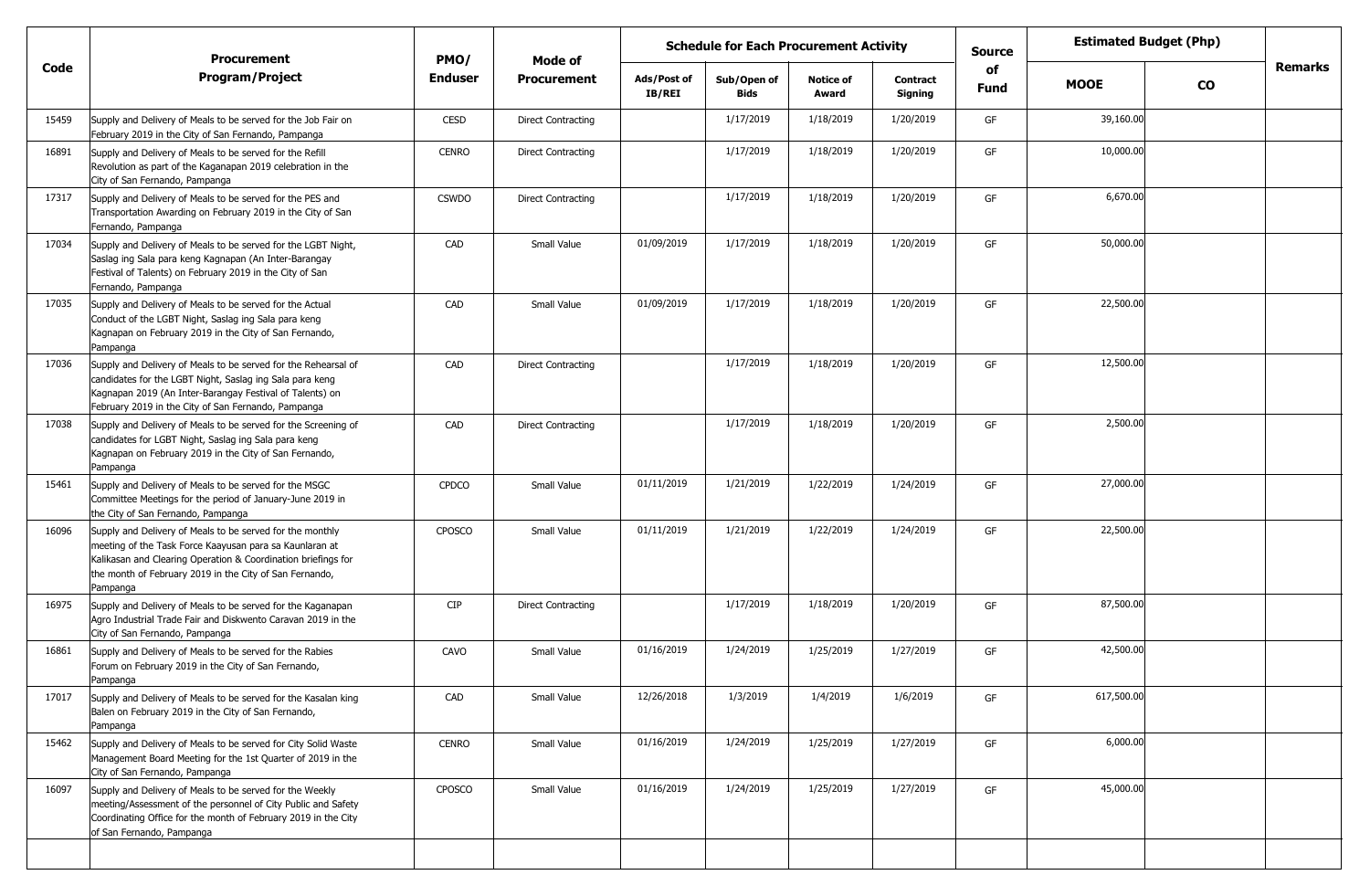|       | <b>Procurement</b>                                                                                                                                                                                                                            | PMO/         | Mode of                       | <b>Estimated Budget (Php)</b><br><b>Schedule for Each Procurement Activity</b><br><b>Source</b><br>of |                     |                           |                            |             |              |               |                |
|-------|-----------------------------------------------------------------------------------------------------------------------------------------------------------------------------------------------------------------------------------------------|--------------|-------------------------------|-------------------------------------------------------------------------------------------------------|---------------------|---------------------------|----------------------------|-------------|--------------|---------------|----------------|
| Code  | <b>Program/Project</b>                                                                                                                                                                                                                        | Enduser      | <b>Procurement</b>            | Ads/Post of<br>IB/REI                                                                                 | Sub/Open of<br>Bids | <b>Notice of</b><br>Award | <b>Contract</b><br>Signing | <b>Fund</b> | <b>MOOE</b>  | $\mathbf{co}$ | <b>Remarks</b> |
| 16751 | Supply and Delivery of Meals to be served for the special<br>Screening of the film "Tanabata's Wife" in line with the<br>National Arts Month on February 2019 in the City of San<br>Fernando, Pampanga                                        | Tourism      | Small Value                   | 01/16/2019                                                                                            | 1/24/2019           | 1/25/2019                 | 1/27/2019                  | GF          | 7,500.00     |               |                |
| 16752 | Supply and Delivery of Meals to be served for the Lecture:<br>Kanita Ampong king Kasalungsungan: Asian traditional Music<br>and Contemporary Composition of the National Arts Month on<br>February 2019 in the City of San Fernando, Pampanga | Tourism      | Small Value                   | 01/16/2019                                                                                            | 1/24/2019           | 1/25/2019                 | 1/27/2019                  | GF          | 13,000.00    |               |                |
| 17145 | Supply and Delivery of Meals to be served for the Kaganapan<br>Health and Wellness Zumba Marathon on February 2019 in the<br>City of San Fernando, Pampanga                                                                                   | CAD          | Small Value                   | 01/07/2019                                                                                            | 1/15/2019           | 1/16/2019                 | 1/18/2019                  | GF          | 112,500.00   |               |                |
| 17446 | Supply and Delivery of Meals to be served for the Annual<br>General Assembly of Samahan ng Pinag-Isang Empleyadong<br>Aktibo Para Sa Kaunlaran ng Siyudad San Fernando (SPEAKS)<br>in the City of San Fernando, Pampanga                      | <b>CHRMO</b> | Small Value                   | 01/16/2019                                                                                            | 1/24/2019           | 1/25/2019                 | 1/27/2019                  | GF          | 30,000.00    |               |                |
| 16753 | Supply and Delivery of Meals to be served for the<br>Kapampangan Calligraphy Workshop in line with the National<br>Arts Month on February 2019 in the City of San Fernando,<br>Pampanga                                                       | Tourism      | Small Value                   | 01/16/2019                                                                                            | 1/24/2019           | 1/25/2019                 | 1/27/2019                  | GF          | 10,000.00    |               |                |
| 16755 | Supply and Delivery of Meals to be served for the Kite-Flying<br>Workshop in line with the National Arts Month on February<br>2019                                                                                                            | Tourism      | Small Value                   | 01/16/2019                                                                                            | 1/24/2019           | 1/25/2019                 | 1/27/2019                  | GF          | 7,000.00     |               |                |
| 17190 | Supply and Delivery of Meals to be served for the 124th Birth<br>Commemoration of Vivencio Cuyugan Y Baron on March 2019<br>in the City of San Fernando, Pampanga                                                                             | Tourism      | Small Value                   | 01/16/2019                                                                                            | 1/24/2019           | 1/25/2019                 | 1/27/2019                  | GF          | 17,500.00    |               |                |
| 17367 | Supply and Delivery of Meals to be served for the 2019<br>Northville 14 Reformation Program (2nd Phase) for the period<br>of January - June 2019 in the City of San Fernando, Pampanga                                                        | CAD          | Small Value                   | 01/08/2019                                                                                            | 1/16/2019           | 1/17/2019                 | 1/19/2019                  | GF          | 165,000.00   |               |                |
| 17369 | Supply and Delivery of Meals to be served for the Mass<br>Transport Program for the period of January - June 2019 in<br>the City of San Fernando, Pampanga subject to Ordering<br>Agreement                                                   | CAD          | egotiated (Two Failed Bidding | 12/26/2018                                                                                            | 1/3/2019            | 1/4/2019                  | 1/7/2019                   | GF          | 1,583,000.00 |               |                |
| 17437 | Supply and Delivery of Meals to be served for the Fernandino<br>E-Sport Cup on February 2019 in the City of San Fernando,<br>Pampanga                                                                                                         | CAD          | Small Value                   | 01/16/2019                                                                                            | 1/24/2019           | 1/25/2019                 | 1/27/2019                  | GF          | 45,000.00    |               |                |
| 17516 | Supply and Delivery of Meals to be served for the turnover of<br>Garbage Truck to Barangay San Isidro (Pilar Village), City of<br>San Fernando, Pampanga                                                                                      | <b>CENRO</b> | <b>Direct Contracting</b>     |                                                                                                       | 1/24/2019           | 1/25/2019                 | 1/27/2019                  | GF          | 9,750.00     |               |                |
| 16676 | Procurement of Meals (AM Snack 15 pax @ 100.00, PM Lunch<br>14 pax @ 150.00, PM Snack 14 pax 100.00) to be served<br>during Trade Fair on February 18, 2019 under the program of<br>Farmers Day Celebration                                   | CAVO         | Small Value                   | 01/18/2019                                                                                            | 1/28/2019           | 1/29/2019                 | 1/31/2019                  | GF          | 5,000.00     |               |                |
| 17013 | Supply and Delivery of Meals to be served for the Joint Fire<br>and Rescue Assembly 2019 in the City of San Fernando,<br>Pampanga                                                                                                             | CDRRMD       | Small Value                   | 01/09/2019                                                                                            | 1/17/2019           | 1/18/2019                 | 1/20/2019                  | GF          | 107,000.00   |               |                |
| 17171 | Supply and Delivery of Meals to be served for the Local<br>"Philhealth Alaga Ka Roadshow 2019" on February 2019 in the<br>City of San Fernando, Pampanga                                                                                      | CHO          | <b>Direct Contracting</b>     |                                                                                                       | 1/8/2019            | 1/9/2019                  | 1/11/2019                  | GF          | 701,974.00   |               |                |
|       |                                                                                                                                                                                                                                               |              |                               |                                                                                                       |                     |                           |                            |             |              |               |                |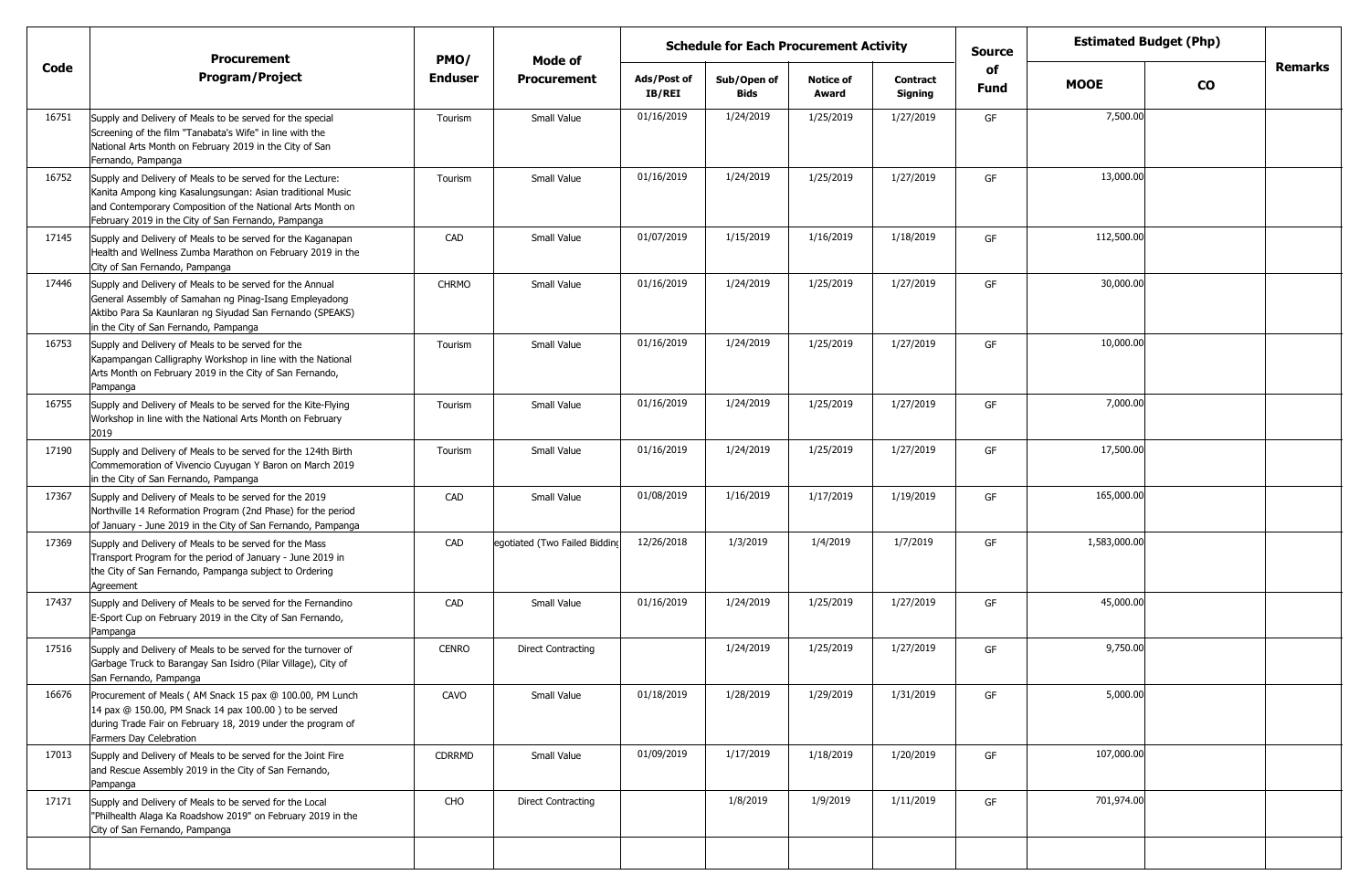|       | <b>Procurement</b>                                                                                                                                                                                                                                                                                                                 | PMO/           | Mode of                       | <b>Schedule for Each Procurement Activity</b> |                            |                           |                            | <b>Source</b>     | <b>Estimated Budget (Php)</b> |               |                |
|-------|------------------------------------------------------------------------------------------------------------------------------------------------------------------------------------------------------------------------------------------------------------------------------------------------------------------------------------|----------------|-------------------------------|-----------------------------------------------|----------------------------|---------------------------|----------------------------|-------------------|-------------------------------|---------------|----------------|
| Code  | <b>Program/Project</b>                                                                                                                                                                                                                                                                                                             | <b>Enduser</b> | <b>Procurement</b>            | Ads/Post of<br>IB/REI                         | Sub/Open of<br><b>Bids</b> | <b>Notice of</b><br>Award | <b>Contract</b><br>Signing | of<br><b>Fund</b> | <b>MOOE</b>                   | $\mathbf{co}$ | <b>Remarks</b> |
| 17234 | Supply and Delivery of Meals to be served for the various<br>Activities of the City Social Welfare and Development Office on<br>February 2019 in the City of San Fernando, Pampanga                                                                                                                                                | <b>CSWDO</b>   | <b>Direct Contracting</b>     |                                               | 1/17/2019                  | 1/18/2019                 | 1/20/2019                  | GF                | 104,000.00                    |               |                |
| 17456 | Supply and Delivery of Meals to be served for the Screening<br>Session in the Inter-Barangay Basketball Tournament for the<br>period of February - April 2019 in the City of San Fernando,<br>Pampanga                                                                                                                             | CAD            | Small Value                   | 01/15/2019                                    | 1/23/2019                  | 1/24/2019                 | 1/26/2019                  | GF                | 93,000.00                     |               |                |
| 16693 | Supply and Delivery of Meals to be served for the Special<br>Management Review Committee (MRC) Meeting on February<br>2019 in the City of San Fernando, Pampanga                                                                                                                                                                   | ICD            | Small Value                   | 01/21/2019                                    | 1/29/2019                  | 1/30/2019                 | 2/1/2019                   | GF                | 2,000.00                      |               |                |
| 16797 | Supply and Delivery of Meals to be served for the Opening of<br>the JASA Exhibit and Launch of Honor: The Legacy of Jose<br>Abad Santos for the 133rd birth Anniversary on February 2019                                                                                                                                           | Tourism        | Small Value                   | 01/21/2019                                    | 1/29/2019                  | 1/30/2019                 | 2/1/2019                   | GF                | 25,000.00                     |               |                |
| 15464 | Supply and Delivery of Meals to be served for the Awareness<br>Campaign on the importance of civil registration in connection<br>with the Mobile Civil Registration Outreach Program in all<br>Barangays and public schools in the City of San Fernando,<br>Pampanga from February to August 2019 subject to Ordering<br>Agreement | <b>CCRO</b>    | Small Value                   | 01/09/2019                                    | 1/17/2019                  | 1/18/2019                 | 1/21/2019                  | GF                | 288,750.00                    |               |                |
| 16414 | Supply and Delivery of Meals to be served for the 2019<br>Kasaysayang Local Contest - Kasalo on February 2019 in the<br>City of San Fernando, Pampanga                                                                                                                                                                             | <b>DEPED</b>   | Small Value                   | 01/23/2019                                    | 1/31/2019                  | 2/1/2019                  | 2/3/2019                   | <b>SEF</b>        | 3,750.00                      |               |                |
| 16754 | Supply and Delivery of Meals to be served for the Ball pen Art<br>Workshop in line with the National Arts Month on February<br>2019 in the City of San Fernando, Pampanga                                                                                                                                                          | Tourism        | Small Value                   | 01/23/2019                                    | 1/31/2019                  | 2/1/2019                  | 2/3/2019                   | GF                | 5,000.00                      |               |                |
| 16791 | Supply and Delivery of Meals to be served during Seminar on<br>Rabies Awareness Program on March 21, 2019 under the<br>program of Rabies Month Celebration                                                                                                                                                                         | CAVO           | Small Value                   | 01/23/2019                                    | 1/31/2019                  | 2/1/2019                  | 2/3/2019                   | GF                | 22,500.00                     |               |                |
| 16795 | Supply and Delivery of Meals to be served for the event<br>organizing under the program of Poultry and Livestock                                                                                                                                                                                                                   | CAVO           | Small Value                   | 01/23/2019                                    | 1/31/2019                  | 2/1/2019                  | 2/3/2019                   | GF                | 7,500.00                      |               |                |
| 16818 | Supply and Delivery of Meals to be served for the City<br>Government Employees' Day 2019 in the City of San Fernando,<br>Pampanga                                                                                                                                                                                                  | <b>CHRMO</b>   | <b>Direct Contracting</b>     |                                               | 1/22/2019                  | 1/23/2019                 | 1/25/2019                  | GF                | 396,000.00                    |               |                |
| 17558 | Supply and Delivery of Meals to be served for the PhilHealth<br>Alaga Ka Program (NHTS) National Sponsored on March 2019<br>in the City of San Fernando, Pampanga                                                                                                                                                                  | CHO            | <b>Direct Contracting</b>     |                                               | 1/22/2019                  | 1/23/2019                 | 1/25/2019                  | GF                | 373,500.00                    |               |                |
| 17365 | Supply and Delivery of Meals to be served for the Instilling<br>Good Morals and Values to Fernandinos Program for the<br>period of January - June 2019 in the City of San Fernando,<br>Pampanga subject to Ordering Agreement                                                                                                      | CAD            | egotiated (Two Failed Bidding | 01/02/2019                                    | 1/10/2019                  | 1/11/2019                 | 1/14/2019                  | GF                | 4,732,000.00                  |               |                |
| 17439 | Supply and Delivery of Meals to be served for the Kapihan at<br>Talakayan sa Villa for the period of January - June 2019 in the<br>City of San Fernando, Pampanga subject to Ordering<br>Agreement                                                                                                                                 | CAD            | egotiated (Two Failed Bidding | 01/02/2019                                    | 1/10/2019                  | 1/11/2019                 | 1/14/2019                  | GF                | 1,650,000.00                  |               |                |
| 17440 | Supply and Delivery of Meals to be served for the Coordination<br>Meeting of 2019 Task Force KKK-Enforcement Operations at<br>the Barangay Level (Bantay Mo, Barangay Ko Program) for the<br>period of January - June 2019 in the City of San Fernando,<br>Pampanga subject to Ordering Agreement                                  | CMO            | Small Value                   | 01/02/2019                                    | 1/10/2019                  | 1/11/2019                 | 1/14/2019                  | GF                | 801,250.00                    |               |                |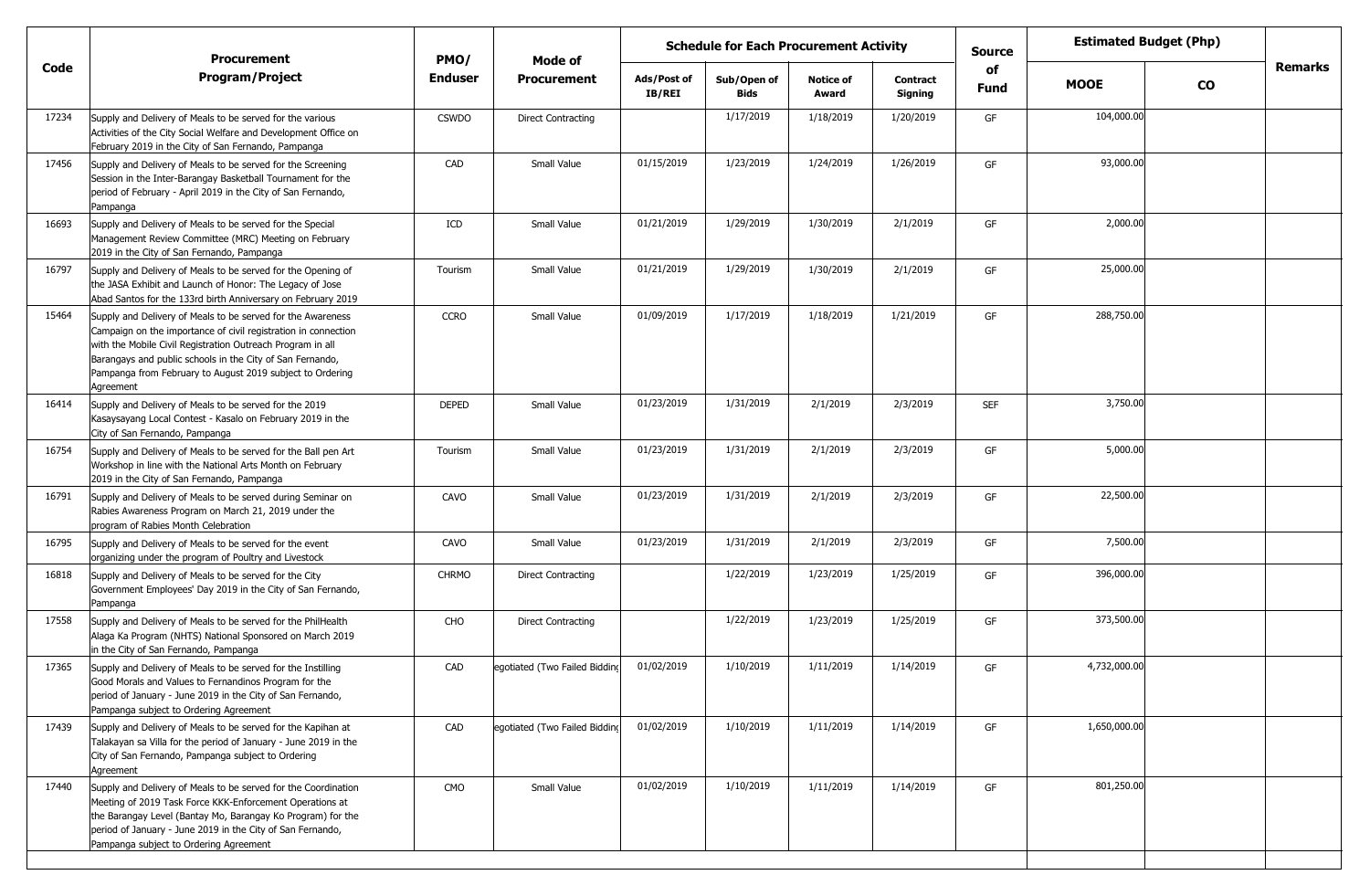|       | <b>Procurement</b>                                                                                                                                                                                                                                                  | PMO/           | Mode of                       |                       | <b>Schedule for Each Procurement Activity</b> |                           |                     | <b>Estimated Budget (Php)</b><br><b>Source</b><br>of |              |           |         |
|-------|---------------------------------------------------------------------------------------------------------------------------------------------------------------------------------------------------------------------------------------------------------------------|----------------|-------------------------------|-----------------------|-----------------------------------------------|---------------------------|---------------------|------------------------------------------------------|--------------|-----------|---------|
| Code  | <b>Program/Project</b>                                                                                                                                                                                                                                              | <b>Enduser</b> | <b>Procurement</b>            | Ads/Post of<br>IB/REI | Sub/Open of<br>Bids                           | <b>Notice of</b><br>Award | Contract<br>Signing | <b>Fund</b>                                          | <b>MOOE</b>  | <b>CO</b> | Remarks |
| 17442 | Supply and Delivery of Meals to be served for the Kumustahan<br>sa Kanto for the period of January - June 2019 in the City of<br>San Fernando, Pampanga subject to Ordering Agreement.                                                                              | CAD            | egotiated (Two Failed Bidding | 01/02/2019            | 1/10/2019                                     | 1/11/2019                 | 1/14/2019           | GF                                                   | 1,650,000.00 |           |         |
| 17452 | Supply and Delivery of Meals to be served for the<br>Inter-Barangay Basketball Tournament on February 2019 in<br>the City of San Fernando, Pampanga                                                                                                                 | CAD            | <b>Direct Contracting</b>     |                       | 1/31/2019                                     | 2/1/2019                  | 2/3/2019            | GF                                                   | 40,000.00    |           |         |
| 17457 | Supply and Delivery of Meals to be served for the Working<br>Committee of the Inter-Barangay Basketball Tournament on<br>February 2019 - April 2019 in the City of San Fernando,<br>Pampanga                                                                        | CAD            | Small Value                   | 01/15/2019            | 1/23/2019                                     | 1/24/2019                 | 1/26/2019           | GF                                                   | 200,000.00   |           |         |
| 17469 | Supply and Delivery of Meals to be served for the Closing<br>Ceremony of Inter-Barangay Basketball Tournament on April<br>2019 in the City of San Fernando, Pampanga                                                                                                | CAD            | Small Value                   | 01/23/2019            | 1/31/2019                                     | 2/1/2019                  | 2/3/2019            | GF                                                   | 15,000.00    |           |         |
| 17470 | Supply and Delivery of Meals to be served for the Opening<br>Ceremony of the 2019 Inter-Barangay Basketball Tournament<br>on February 2019 in the City of San Fernando, Pampanga                                                                                    | CAD            | Small Value                   | 01/15/2019            | 1/23/2019                                     | 1/24/2019                 | 1/26/2019           | GF                                                   | 106,500.00   |           |         |
| 17552 | Supply and Delivery of Meals to be served for the City Public<br>Market Assembly on Good Governance on February 2019 in<br>the City of San Fernando, Pampanga                                                                                                       | <b>CMO</b>     | <b>Direct Contracting</b>     |                       | 1/28/2019                                     | 1/29/2019                 | 1/31/2019           | GF                                                   | 58,700.00    |           |         |
| 17559 | Supply and Delivery of Fireworks to be used for the Kaganapan<br>Cultural Performance and Competition (A showcase of<br>Fernandino Talent in Dancing) on February 2019 in the City of<br>San Fernando, Pampanga                                                     | CAD            | Shopping                      | 01/23/2019            | 1/31/2019                                     | 2/1/2019                  | 2/3/2019            | GF                                                   | 35,000.00    |           |         |
| 17560 | Supply and Delivery of Meals to be served for the 2019<br>Community Reformation Program (2nd Phase) for 1st<br>Semester of 2019 in the City of San Fernando, Pampanga<br>subject to Ordering Agreement                                                              | CAD            | Small Value                   | 01/02/2019            | 1/10/2019                                     | 1/11/2019                 | 1/14/2019           | GF                                                   | 550,000.00   |           |         |
| 17665 | Supply and Delivery of Meals to be served for the Instilling<br>Good Morals and Values to Fernandinos Program on January -<br>June 2019 in the City of San Fernando, Pampanga                                                                                       | CAD            | <b>Direct Contracting</b>     |                       | 1/31/2019                                     | 2/1/2019                  | 2/3/2019            | GF                                                   | 11,000.00    |           |         |
| 15470 | Supply and Delivery of Meals to be served for the<br>Meeting/Consultations of City Employment Services Division<br>with different Agencies/Establishments for the month of<br>February 2019 in the City of San Fernando, Pampanga                                   | <b>CESD</b>    | Small Value                   | 01/25/2019            | 2/4/2019                                      | 2/5/2019                  | 2/7/2019            | GF                                                   | 1,500.00     |           |         |
| 16738 | Procurement of Meals to be served during Meat Vendors<br>Summit on February 25, 2019 under the program of<br>Slaughterhouse Operation                                                                                                                               | CAVO           | Small Value                   | 01/22/2019            | 1/30/2019                                     | 1/31/2019                 | 2/2/2019            | GF                                                   | 82,500.00    |           |         |
| 16756 | Supply and Delivery of Meals to be served for the Namnamin<br>2019 in line with the National Arts Month on February 2019 in<br>the City of San Fernando, Pampanga                                                                                                   | Tourism        | Small Value                   | 01/22/2019            | 1/30/2019                                     | 1/31/2019                 | 2/2/2019            | GF                                                   | 52,000.00    |           |         |
| 17444 | Supply and Delivery of Meals to be served for the Initial<br>Meeting and Weekly Assessment of "Interaksyon sa Bagong<br>Fernandino" Kapihan, Talakayan sa Barangay on January -<br>June 2019 in the City of San Fernando, Pampanga subject to<br>Ordering Agreement | CAD            | Small Value                   | 01/16/2019            | 1/24/2019                                     | 1/25/2019                 | 1/27/2019           | GF                                                   | 108,000.00   |           |         |
| 16099 | Supply and Delivery of Meals to be served for the Training on<br>Infant and Young Child Feeding for the period of February to<br>March 2019 in the City of San Fernando, Pampanga                                                                                   | CHO-CNC        | Small Value                   | 01/16/2019            | 1/24/2019                                     | 1/25/2019                 | 1/27/2019           | GF                                                   | 112,500.00   |           |         |
|       |                                                                                                                                                                                                                                                                     |                |                               |                       |                                               |                           |                     |                                                      |              |           |         |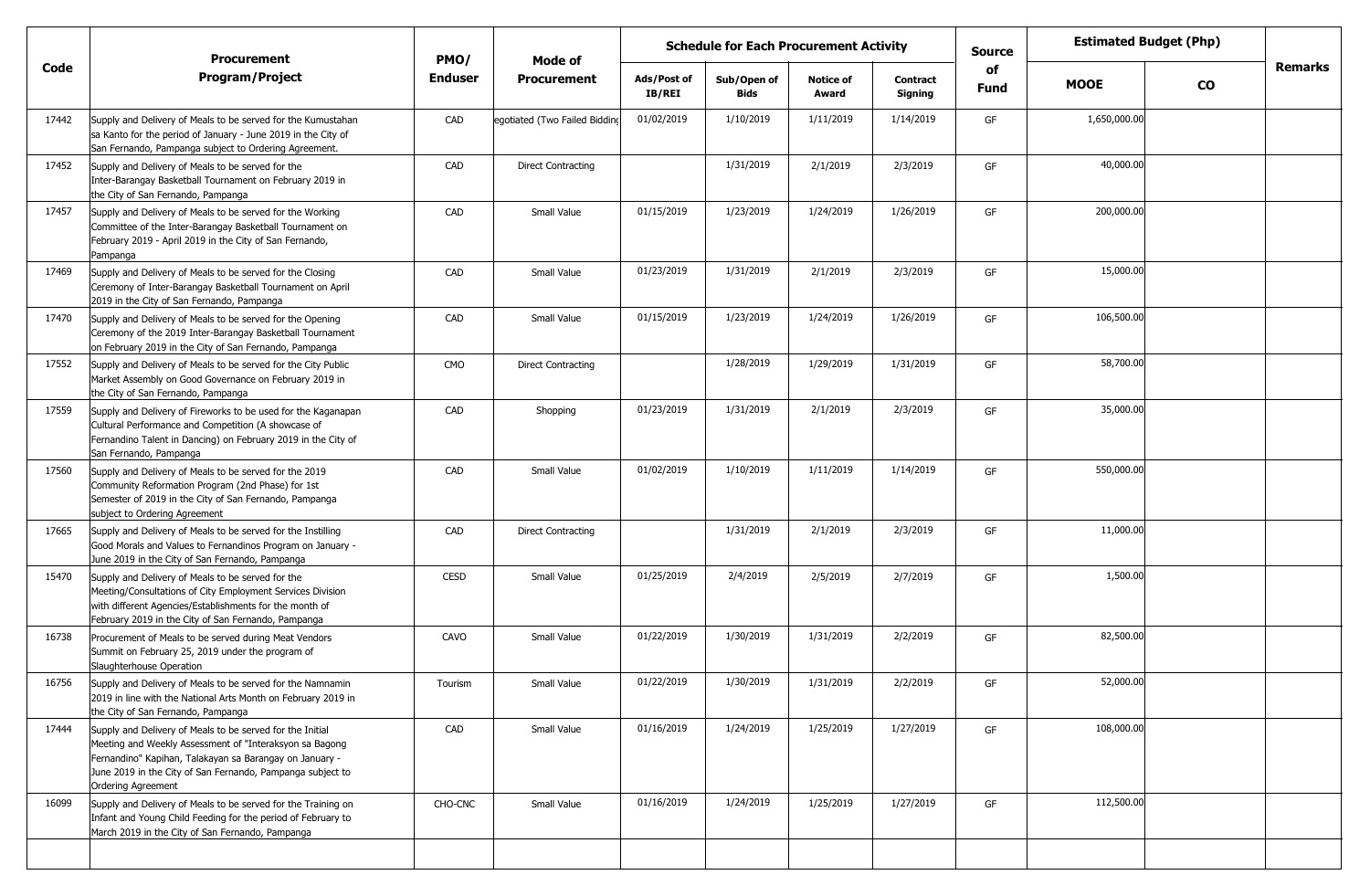|       | <b>Procurement</b>                                                                                                                                                                                           | PMO/           | <b>Mode of</b>            |                              | <b>Schedule for Each Procurement Activity</b> |                           |                            | <b>Source</b>     |             | <b>Estimated Budget (Php)</b> |                |
|-------|--------------------------------------------------------------------------------------------------------------------------------------------------------------------------------------------------------------|----------------|---------------------------|------------------------------|-----------------------------------------------|---------------------------|----------------------------|-------------------|-------------|-------------------------------|----------------|
| Code  | <b>Program/Project</b>                                                                                                                                                                                       | <b>Enduser</b> | <b>Procurement</b>        | Ads/Post of<br><b>IB/REI</b> | Sub/Open of<br><b>Bids</b>                    | <b>Notice of</b><br>Award | <b>Contract</b><br>Signing | of<br><b>Fund</b> | <b>MOOE</b> | $\mathbf{co}$                 | <b>Remarks</b> |
| 16674 | Procurement of Meals to be served during Butchers Training<br>on Slaughtering Procedure on February 26, 2019 under the<br>program of Slaughterhouse Operation                                                | CAVO           | Small Value               | 01/28/2019                   | 2/5/2019                                      | 2/6/2019                  | 2/8/2019                   | GF                | 39,650.00   |                               |                |
| 17539 | Supply and Delivery of Meals to be served for the Isang<br>Suklay, Isang Gunting at Iba Pa Program for the month of<br>February 2019 in the City of San Fernando, Pampanga                                   | CESD           | <b>Direct Contracting</b> |                              | 2/5/2019                                      | 2/6/2019                  | 2/8/2019                   | GF                | 11,760.00   |                               |                |
| 17672 | Supply and Delivery of Meals to be served for the Awarding of<br>ME Negosyo: Micro Enterprise Livelihood Assistance Program<br>for the year 2019 in the City of San Fernando, Pampanga                       | <b>CSWDO</b>   | <b>Direct Contracting</b> |                              | 2/5/2019                                      | 2/6/2019                  | 2/8/2019                   | GF                | 50,000.00   |                               |                |
| 16580 | Supply and Delivery of Meals to be served for the various<br>meeting at City Engineering's Office from January - June 2019<br>in the City of San Fernando, Pampanga subject to Ordering<br>Agreement         | CEO            | Small Value               | 01/29/2019                   | 2/6/2019                                      | 2/7/2019                  | 2/9/2019                   | GF                | 25,000.00   |                               |                |
| 15473 | Supply and Delivery of Meals to be served for the various<br>Activities of the City Agriculture and Veterinary Office for the<br>month of February 2019 in the City of San Fernando,<br>Pampanga             | CAVO           | Small Value               | 01/23/2019                   | 1/31/2019                                     | 2/1/2019                  | 2/3/2019                   | GF                | 56,000.00   |                               |                |
| 16428 | Supply and Delivery of Meals to be served for the Local School<br>Board Meeting for the month of February 2019 in the City of<br>San Fernando, Pampanga                                                      | <b>DEPED</b>   | Small Value               | 01/30/2019                   | 2/7/2019                                      | 2/8/2019                  | 2/10/2019                  | <b>SEF</b>        | 10,500.00   |                               |                |
| 16638 | Supply and Delivery of Meals to be served for the Birthing<br>Station Anniversaries 1st Quarter 2019 in the City of San<br>Fernando, Pampanga                                                                | CHO            | Small Value               | 01/30/2019                   | 2/7/2019                                      | 2/8/2019                  | 2/10/2019                  | GF                | 30,000.00   |                               |                |
| 16679 | Supply and Delivery of Meals to be served for the 2nd and 3rd<br>Executive Conference for 2019 in the City of San Fernando,<br>Pampanga                                                                      | <b>CPDCO</b>   | Small Value               | 01/30/2019                   | 2/7/2019                                      | 2/8/2019                  | 2/10/2019                  | GF                | 15,000.00   |                               |                |
| 16758 | Supply and Delivery of Meals to be served for the Lakbay Aral<br>for the Month of February 2019 in the City of San Fernando,<br>Pampanga                                                                     | Tourism        | Small Value               | 01/30/2019                   | 2/7/2019                                      | 2/8/2019                  | 2/10/2019                  | GF                | 30,000.00   |                               |                |
| 16796 | Supply and Delivery of Tokens for the Seminar on Emerging<br>and Reemerging Fowl Diseases: Bird Flu and Avian Pest on<br>February 2019 in the City of San Fernando, Pampanga                                 | CAVO           | Small Value               | 01/30/2019                   | 2/7/2019                                      | 2/8/2019                  | 2/10/2019                  | GF                | 12,500.00   |                               |                |
| 16831 | Supply and Delivery of Meals to be served for the monthly<br>meetings of FPYAP for the year 2019 in the City of San<br>Fernando, Pampanga subject to Ordering Agreement                                      | <b>CSWDO</b>   | Small Value               | 01/30/2019                   | 2/7/2019                                      | 2/8/2019                  | 2/10/2019                  | GF                | 44,000.00   |                               |                |
| 16835 | Supply and Delivery of Meals to be served for the monthly<br>meetings of Alay Lakad Executive Committee for the year 2019<br>in the City of San Fernando, Pampanga subject to Ordering<br>Agreement          | <b>CSWDO</b>   | Small Value               | 01/30/2019                   | 2/7/2019                                      | 2/8/2019                  | 2/10/2019                  | GF                | 8,250.00    |                               |                |
| 16959 | Supply and Delivery of Meals to be served for the 1st<br>bi-monthly meeting of the Local Council for the Protection of<br>Children (LCPC) Council for the year 2019 in the City of San<br>Fernando, Pampanga | <b>CSWDO</b>   | Small Value               | 01/30/2019                   | 2/7/2019                                      | 2/8/2019                  | 2/10/2019                  | GF                | 5,000.00    |                               |                |
| 16977 | Supply and Delivery of Meals to be served for the Disaster<br>Response Ropemanship Training Course 2019 in the City of<br>San Fernando, Pampanga                                                             | CDRRMD         | Small Value               | 01/30/2019                   | 2/7/2019                                      | 2/8/2019                  | 2/10/2019                  | GF                | 37,500.00   |                               |                |
| 16985 | Supply and Delivery of Meals to be served for the KALIPI<br>Organization monthly meetings and Assemblies for the month<br>of February 2019 in the City of San Fernando, Pampanga                             | <b>CSWDO</b>   | Small Value               | 01/30/2019                   | 2/7/2019                                      | 2/8/2019                  | 2/10/2019                  | GF                | 4,000.00    |                               |                |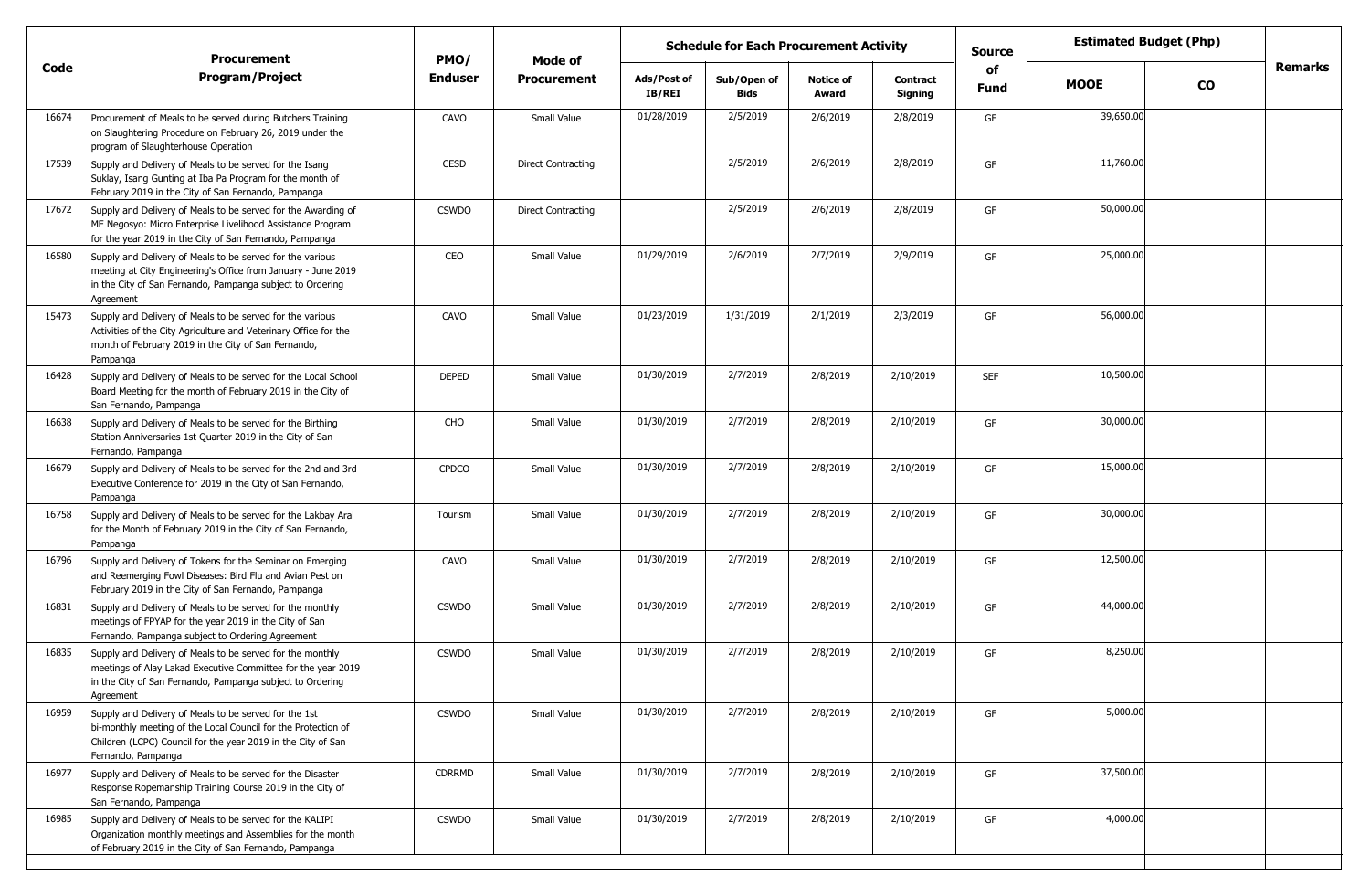|       | <b>Procurement</b>                                                                                                                                                                                                                                             | PMO/           | Mode of                   | <b>Schedule for Each Procurement Activity</b> |                            |                           | <b>Source</b>              | <b>Estimated Budget (Php)</b> |             |               |                |
|-------|----------------------------------------------------------------------------------------------------------------------------------------------------------------------------------------------------------------------------------------------------------------|----------------|---------------------------|-----------------------------------------------|----------------------------|---------------------------|----------------------------|-------------------------------|-------------|---------------|----------------|
| Code  | <b>Program/Project</b>                                                                                                                                                                                                                                         | <b>Enduser</b> | <b>Procurement</b>        | Ads/Post of<br>IB/REI                         | Sub/Open of<br><b>Bids</b> | <b>Notice of</b><br>Award | <b>Contract</b><br>Signing | of<br><b>Fund</b>             | <b>MOOE</b> | $\mathbf{co}$ | <b>Remarks</b> |
| 17020 | Supply and Delivery of Meals to be served for the Slogan and<br>Poster Making Contest of the Advocacy Campaign for<br>Anti-Mendicancy on February 2019 in the City of San<br>Fernando, Pampanga                                                                | <b>CSWDO</b>   | Small Value               | 01/30/2019                                    | 2/7/2019                   | 2/8/2019                  | 2/10/2019                  | GF                            | 6,000.00    |               |                |
| 17172 | Supply and Delivery of Meals to be served for the Executive<br>committee meeting of Maleldo 2019 in the City of San<br>Fernando, Pampanga                                                                                                                      | Tourism        | Small Value               | 01/30/2019                                    | 2/7/2019                   | 2/8/2019                  | 2/10/2019                  | GF                            | 18,000.00   |               |                |
| 17207 | Supply and Delivery of Meals to be served for the Service<br>Excellence in Tourism/Effective Customer Service Seminar on<br>March 2019 in the City of San Fernando, Pampanga                                                                                   | Tourism        | Small Value               | 01/30/2019                                    | 2/7/2019                   | 2/8/2019                  | 2/10/2019                  | GF                            | 40,500.00   |               |                |
| 17282 | Supply and Delivery of Meals to be served for the Prepaid<br>Health Card Orientation on February 2019 in the City of San<br>Fernando, Pampanga                                                                                                                 | <b>CHRMO</b>   | Small Value               | 01/30/2019                                    | 2/7/2019                   | 2/8/2019                  | 2/10/2019                  | GF                            | 12,500.00   |               |                |
| 17283 | Supply and Delivery of Meals to be served for the General<br>Assembly Meeting with Social Housing Finance Corporation<br>and Pinag-isang Magkakapitbahay ng Miranda Compound<br>Phase 3 and Officers in the City of San Fernando, Pampanga                     | CADMINO        | Small Value               | 01/30/2019                                    | 2/7/2019                   | 2/8/2019                  | 2/10/2019                  | GF                            | 15,000.00   |               |                |
| 17287 | Supply and Delivery of Meals to be served for the KALIPI<br>Organizing Activities for the year 2019 in the City of San<br>Fernando, Pampanga                                                                                                                   | <b>CSWDO</b>   | Small Value               | 01/23/2019                                    | 1/31/2019                  | 2/1/2019                  | 2/3/2019                   | GF                            | 60,000.00   |               |                |
| 17448 | Supply and Delivery of Meals to be served for the monthly<br>staff meeting of the City Accountant's Office for the year 2019<br>in the City of San Fernando, Pampanga subject to Ordering<br>Agreement                                                         | CACCO          | Small Value               | 01/30/2019                                    | 2/7/2019                   | 2/8/2019                  | 2/10/2019                  | GF                            | 24,000.00   |               |                |
| 17461 | Supply and Delivery of Meals to be served for the<br>Representatives of the City in the Central Luzon Regional<br>Athletic Associations (CLRAA) Meet Send Off on February 2019                                                                                 | CAD            | <b>Direct Contracting</b> |                                               | 1/28/2019                  | 1/29/2019                 | 1/31/2019                  | GF                            | 150,000.00  |               |                |
| 17550 | Supply and Delivery of Meals to be served for the Monthly<br>Meeting of the volunteers in the 2019 Anti-Illegal Drugs<br>Program for 1st Semester of 2019 in the City of San Fernando,<br>Pampanga                                                             | <b>CMO</b>     | Small Value               | 01/18/2019                                    | 1/28/2019                  | 1/29/2019                 | 1/31/2019                  | GF                            | 192,750.00  |               |                |
| 17551 | Supply and Delivery of Meals to be served for the Orientation<br>on Anti-Illegal Drugs Program for 1st Semester of 2019 in the<br>City of San Fernando, Pampanga                                                                                               | <b>CMO</b>     | Small Value               | 01/23/2019                                    | 1/31/2019                  | 2/1/2019                  | 2/3/2019                   | GF                            | 90,650.00   |               |                |
| 17632 | Supply and Delivery of Meals to be served for the GFPS<br>Planning and Budgeting in connection with the GAD Focal Point<br>System - TWG Quarterly Meeting, Planning, Budgeting and<br>Assessment for the year of 2019 in the City of San Fernando,<br>Pampanga | CAD            | Small Value               | 01/30/2019                                    | 2/7/2019                   | 2/8/2019                  | 2/10/2019                  | GF                            | 14,000.00   |               |                |
| 17633 | Supply and Delivery of Meals to be served for the GFPS<br>Quarterly Meeting for the year 2019 in the City of San<br>Fernando, Pampanga                                                                                                                         | CAD            | Small Value               | 01/30/2019                                    | 2/7/2019                   | 2/8/2019                  | 2/10/2019                  | GF                            | 24,000.00   |               |                |
| 17650 | Supply and Delivery of Meals to be served for the Monthly<br>Meeting of the Federation of the LGBT for 1st Semester of<br>2019 in the City of San Fernando, Pampanga subject to<br>Ordering Agreement                                                          | CAD            | Small Value               | 01/30/2019                                    | 2/7/2019                   | 2/8/2019                  | 2/10/2019                  | GF                            | 45,000.00   |               |                |
| 17651 | Supply and Delivery of Meals to be served for the Monthly<br>Meeting of the Federation of the Fernandina Women for 1st<br>Semester of 2019 in the City of San Fernando, Pampanga<br>subject to Ordering Agreement                                              | CAD            | Small Value               | 01/30/2019                                    | 2/7/2019                   | 2/8/2019                  | 2/10/2019                  | GF                            | 45,000.00   |               |                |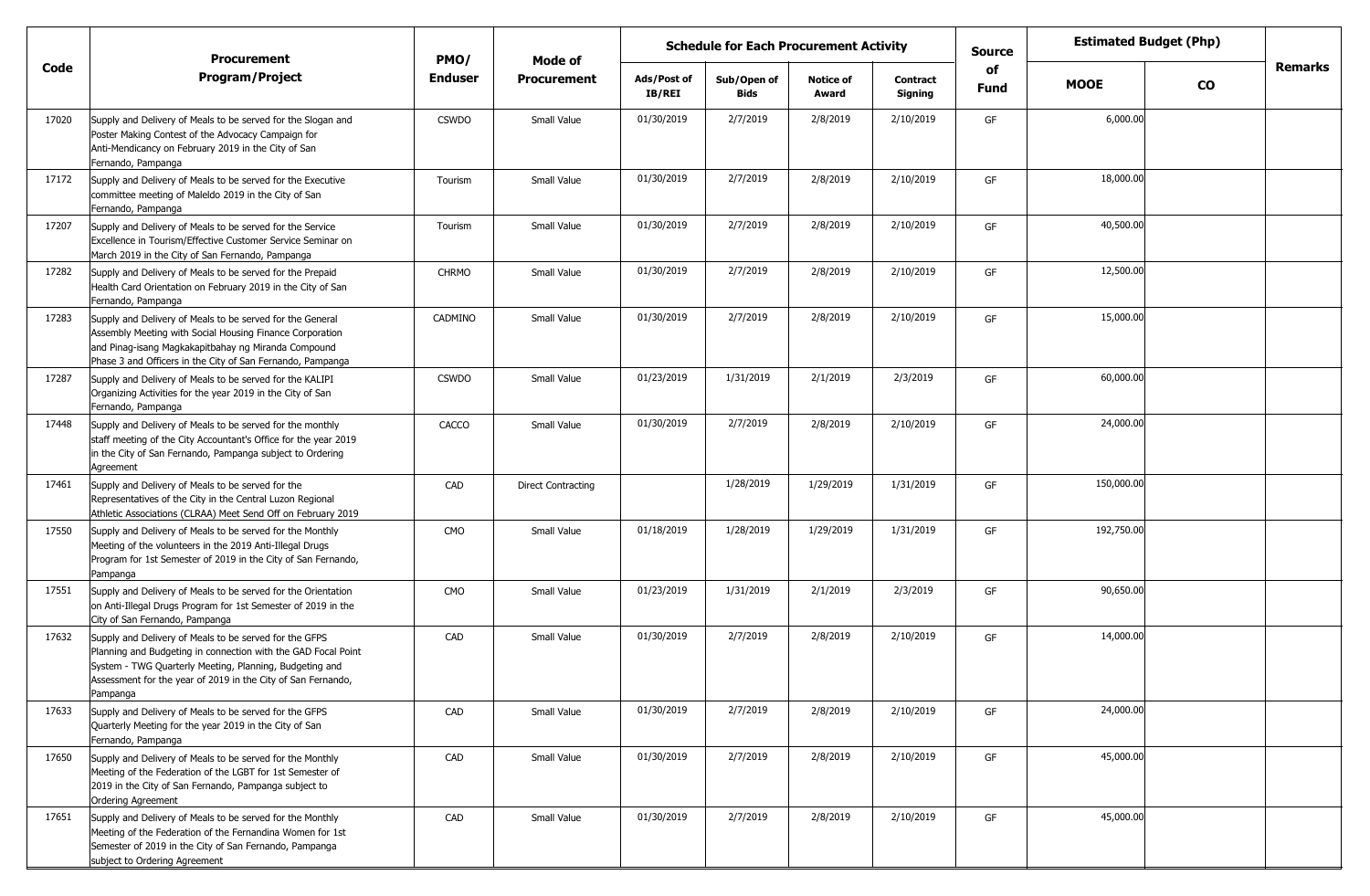|       | <b>Procurement</b>                                                                                                                                                                                                                                         | PMO/           | Mode of                   | <b>Estimated Budget (Php)</b><br><b>Schedule for Each Procurement Activity</b><br><b>Source</b><br>of |                            |                           |                            |      |             |           |                |
|-------|------------------------------------------------------------------------------------------------------------------------------------------------------------------------------------------------------------------------------------------------------------|----------------|---------------------------|-------------------------------------------------------------------------------------------------------|----------------------------|---------------------------|----------------------------|------|-------------|-----------|----------------|
| Code  | <b>Program/Project</b>                                                                                                                                                                                                                                     | <b>Enduser</b> | <b>Procurement</b>        | Ads/Post of<br><b>IB/REI</b>                                                                          | Sub/Open of<br><b>Bids</b> | <b>Notice of</b><br>Award | <b>Contract</b><br>Signing | Fund | <b>MOOE</b> | <b>CO</b> | <b>Remarks</b> |
| 15474 | Supply and Delivery of Meals to be served for Food Safety<br>Seminar on Food Handling Orientation for the 1st Quarter of<br>2019 in the City of San Fernando, Pampanga                                                                                     | CHO            | Small Value               | 01/30/2019                                                                                            | 2/7/2019                   | 2/8/2019                  | 2/10/2019                  | GF   | 12,000.00   |           |                |
| 15476 | Supply and Delivery of Meals to be served for the Tuberculosis<br>Monitoring Supervision and Evaluation (MSE) Program on<br>March 2019 in the City of San Fernando, Pampanga                                                                               | CHO            | Small Value               | 01/30/2019                                                                                            | 2/7/2019                   | 2/8/2019                  | 2/10/2019                  | GF   | 1,500.00    |           |                |
| 15478 | Supply and Delivery of Meals to be served for the SM<br>Foundation, Inc. Gamot Para Sa Kapwa Medical Mission 1st<br>quarter 2019 in the City of San Fernando, Pampanga                                                                                     | CHO            | Small Value               | 01/30/2019                                                                                            | 2/7/2019                   | 2/8/2019                  | 2/10/2019                  | GF   | 33,750.00   |           |                |
| 15482 | Supply and Delivery of Meals to be served for the Capstone<br>Defense of IT Department on March 2019 in the City of San<br>Fernando, Pampanga                                                                                                              | <b>CCSF</b>    | Small Value               | 01/30/2019                                                                                            | 2/7/2019                   | 2/8/2019                  | 2/10/2019                  | GF   | 10,000.00   |           |                |
| 15483 | Supply and Delivery of Meals to be served for the Summer<br>Health Program (Operation Tuli) 1st quarter 2019 in the City<br>of San Fernando, Pampanga                                                                                                      | CHO            | Small Value               | 01/30/2019                                                                                            | 2/7/2019                   | 2/8/2019                  | 2/10/2019                  | GF   | 12,000.00   |           |                |
| 16761 | Supply and Delivery of Meals to be served for the Gender and<br>Development Program on March 2019 in the City of San<br>Fernando, Pampanga                                                                                                                 | <b>CCSF</b>    | Small Value               | 01/30/2019                                                                                            | 2/7/2019                   | 2/8/2019                  | 2/10/2019                  | GF   | 22,800.00   |           |                |
| 16819 | Supply and Delivery of Meals to be served for the Internal<br>Monitoring Team (IMT) Meeting, Management Review<br>Committee (MRC) Meeting, and External Quality Audit (EQA)<br>for the period of March - May 2019 in the City of San<br>Fernando, Pampanga | ICD            | Small Value               | 01/30/2019                                                                                            | 2/7/2019                   | 2/8/2019                  | 2/10/2019                  | GF   | 10,300.00   |           |                |
| 16823 | Supply and Delivery of Meals to be served for the "Operation"<br>Bigay Lunas (OBL)" 2019 Mercury Drug's 74th Anniversary in<br>the City of San Fernando, Pampanga                                                                                          | CHO            | Small Value               | 01/23/2019                                                                                            | 1/31/2019                  | 2/1/2019                  | 2/4/2019                   | GF   | 52,000.00   |           |                |
| 16960 | Supply and delivery of Meals to be served for the Values<br>Formation Seminar: "Patriotism, a pathway for loyalty and<br>fidelity" at City College of San Fernando, Pampanga on March<br>2019                                                              | <b>CCSF</b>    | Small Value               | 01/30/2019                                                                                            | 2/7/2019                   | 2/8/2019                  | 2/10/2019                  | GF   | 11,550.00   |           |                |
| 16962 | Supply and Delivery of Meals to be served for TWG meeting of<br>the City College of San Fernando for the month of March 2019                                                                                                                               | <b>CCSF</b>    | Small Value               | 01/30/2019                                                                                            | 2/7/2019                   | 2/8/2019                  | 2/10/2019                  | GF   | 37,500.00   |           |                |
| 17192 | Supply and Delivery of Meals to be served for the SEA-K<br>(Self-Employment Assistance - Kaunlaran) Awarding for the<br>month of March 2019 in the City of San Fernando, Pampanga                                                                          | <b>CSWDO</b>   | Small Value               | 01/30/2019                                                                                            | 2/7/2019                   | 2/8/2019                  | 2/10/2019                  | GF   | 50,000.00   |           |                |
| 17428 | Supply and Delivery of Meals to be served for the National Flag<br>Day on May 2019 in the City of San Fernando, Pampanga                                                                                                                                   | Tourism        | Small Value               | 01/23/2019                                                                                            | 1/31/2019                  | 2/1/2019                  | 2/4/2019                   | GF   | 57,000.00   |           |                |
| 17478 | Supply and Delivery of Meals to be served for the<br>Commemoration of the 77th Anniversary of Death March on<br>April 2019 in the City of San Fernando, Pampanga                                                                                           | Tourism        | Small Value               | 01/23/2019                                                                                            | 1/31/2019                  | 2/1/2019                  | 2/4/2019                   | GF   | 62,500.00   |           |                |
| 17487 | Supply and Delivery of Meals to be served for the Barangay<br>Disaster Risk Reduction and Management Plan Review 2019 in<br>the City of San Fernando, Pampanga                                                                                             | CDRRMD         | Small Value               | 01/23/2019                                                                                            | 1/31/2019                  | 2/1/2019                  | 2/4/2019                   | GF   | 70,000.00   |           |                |
| 17540 | Supply and Delivery of Meals to be served for the Isang<br>Suklay, Isang Gunting at Iba Pa Program for the month of<br>March 2019 in the City of San Fernando, Pampanga                                                                                    | CESD           | <b>Direct Contracting</b> |                                                                                                       | 1/31/2019                  | 2/1/2019                  | 2/4/2019                   | GF   | 64,000.00   |           |                |
|       |                                                                                                                                                                                                                                                            |                |                           |                                                                                                       |                            |                           |                            |      |             |           |                |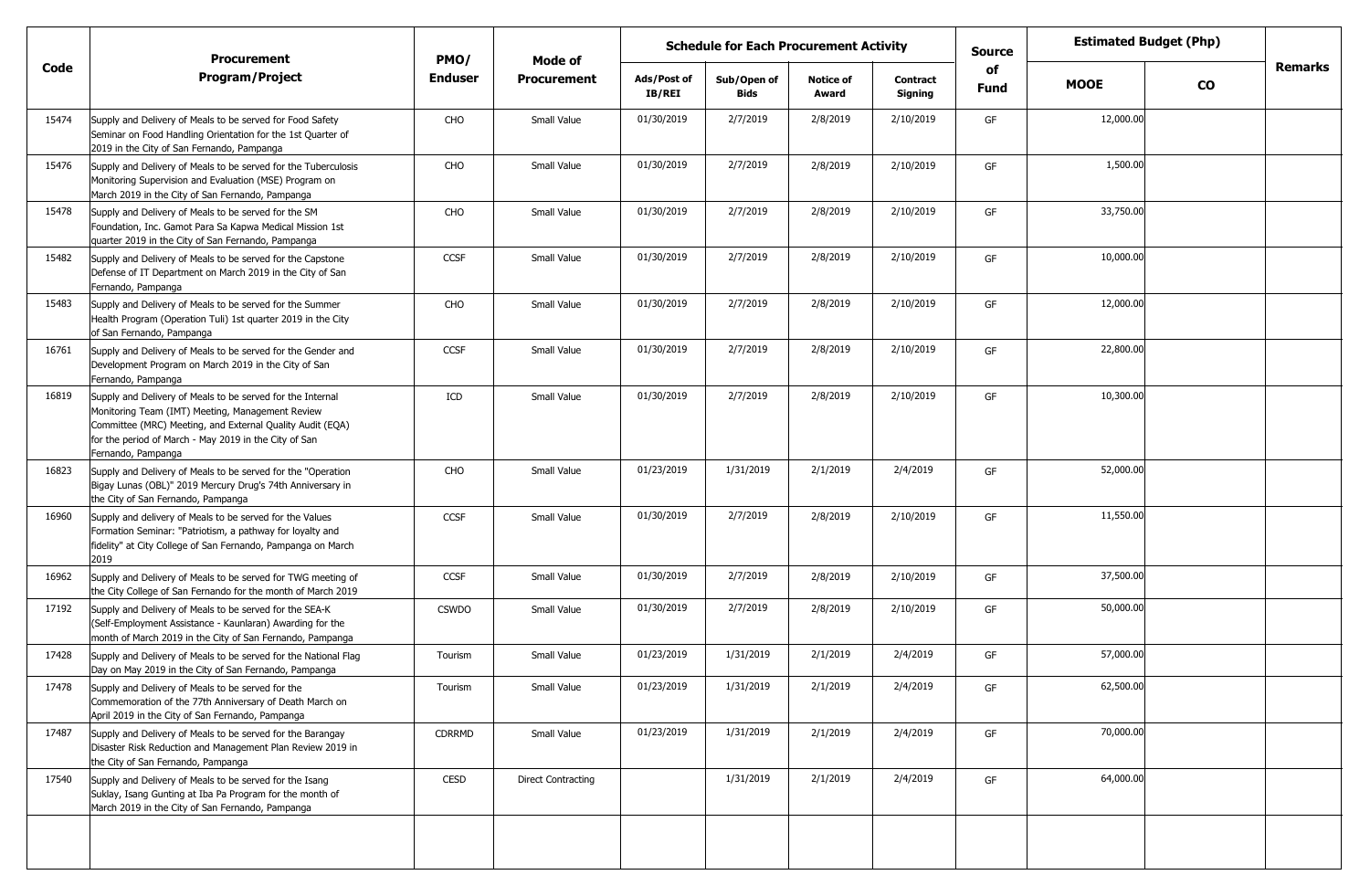|       | <b>Procurement</b>                                                                                                                                                                                                                                                              | PMO/           | Mode of                   | <b>Estimated Budget (Php)</b><br><b>Schedule for Each Procurement Activity</b><br><b>Source</b><br>of |                     |                           |                            |             |             |               |         |
|-------|---------------------------------------------------------------------------------------------------------------------------------------------------------------------------------------------------------------------------------------------------------------------------------|----------------|---------------------------|-------------------------------------------------------------------------------------------------------|---------------------|---------------------------|----------------------------|-------------|-------------|---------------|---------|
| Code  | <b>Program/Project</b>                                                                                                                                                                                                                                                          | <b>Enduser</b> | <b>Procurement</b>        | Ads/Post of<br>IB/REI                                                                                 | Sub/Open of<br>Bids | <b>Notice of</b><br>Award | <b>Contract</b><br>Signing | <b>Fund</b> | <b>MOOE</b> | $\mathbf{co}$ | Remarks |
| 17543 | Supply and Delivery of Meals to be served for the Community<br>Enrichment Seminar: Developing Character Strengths in the<br>Family for the year 2019 in the City of San Fernando,<br>Pampanga                                                                                   | <b>CSWDO</b>   | Small Value               | 01/09/2019                                                                                            | 1/17/2019           | 1/18/2019                 | 1/20/2019                  | GF          | 560,000.00  |               |         |
| 17635 | Supply and Delivery of Meals to be served for the Life Skills<br>Training (LST) Seminar in line with the Career and<br>Employment Advocacy in the City of San Fernando, Pampanga                                                                                                | CESD           | <b>Direct Contracting</b> |                                                                                                       | 1/31/2019           | 2/1/2019                  | 2/4/2019                   | GF          | 78,400.00   |               |         |
| 17021 | Supply and Delivery of Meals to be served for the "Interaksyon<br>sa Bagong Fernandino" Kapihan, Talakayan sa Barangay on<br>March 2019 in the City of San Fernando, Pampanga                                                                                                   | CAD            | Small Value               | 01/09/2019                                                                                            | 1/17/2019           | 1/18/2019                 | 1/21/2019                  | GF          | 787,500.00  |               |         |
| 17495 | Supply and Delivery of Meals to be served for the 2019 Build a<br>Leader Program: Provision of a one Time Financial Assistance<br>to Poor but deserving College Students for the 1st Semester of<br>2019 in the City of San Fernando, Pampanga subject to<br>Ordering Agreement | CAD            | Direct Contracting        |                                                                                                       | 1/30/2019           | 1/31/2019                 | 2/2/2019                   | GF          | 157,500.00  |               |         |
| 17707 | Supply and Delivery of Meals to be served for the Seminar<br>Workshop of Planning and Budgeting Process for the SK Funds<br>on March 2019 in the City of San Fernando, Pampanga                                                                                                 | CACCO          | Small Value               | 01/30/2019                                                                                            | 2/7/2019            | 2/8/2019                  | 2/10/2019                  | GF          | 19,500.00   |               |         |
| 17719 | Supply and Delivery of Meals to be served for the Consultative<br>Meeting with the Calulut Integrated School on March 2019 in<br>the City of San Fernando, Pampanga                                                                                                             | CMO            | Direct Contracting        |                                                                                                       | 2/7/2019            | 2/8/2019                  | 2/10/2019                  | GF          | 19,200.00   |               |         |
| 15484 | Supply and Delivery of Meals to be served for the various<br>Consultative Meetings for the month of March 2019 in the City<br>of San Fernando, Pampanga                                                                                                                         | <b>CVMO</b>    | Small Value               | 01/29/2019                                                                                            | 2/6/2019            | 2/7/2019                  | 2/9/2019                   | GF          | 60,000.00   |               |         |
| 15485 | Supply and Delivery of Meals to be served for the Legislative<br>Meeting and/or Other Meetings for the month of March 2019<br>in the City of San Fernando, Pampanga                                                                                                             | <b>CVMO</b>    | Small Value               | 02/01/2019                                                                                            | 2/11/2019           | 2/12/2019                 | 2/14/2019                  | GF          | 17,500.00   |               |         |
| 15486 | Supply and Delivery of Meals to be served for the various<br>Committee meeting of the Sangguniang Panlungsod members<br>for the month of March 2019 in the City of San Fernando,<br>Pampanga                                                                                    | SP             | Small Value               | 01/23/2019                                                                                            | 1/31/2019           | 2/1/2019                  | 2/3/2019                   | GF          | 120,000.00  |               |         |
| 15487 | Supply and Delivery of Meals to be served for the Legislative<br>meeting of SP Members for the month of March 2019 in the<br>City of San Fernando, Pampanga                                                                                                                     | SP             | <b>Direct Contracting</b> |                                                                                                       | 2/11/2019           | 2/12/2019                 | 2/14/2019                  | GF          | 28,000.00   |               |         |
| 15488 | Supply and Delivery of Meals to be served for the other<br>meetings of SP Members for the month of March 2019 in the<br>City of San Fernando, Pampanga                                                                                                                          | SP             | Small Value               | 02/01/2019                                                                                            | 2/11/2019           | 2/12/2019                 | 2/14/2019                  | GF          | 30,000.00   |               |         |
| 15489 | Supply and Delivery of Meals to be served for the Public<br>Hearing of Sangguniang Panlungsod members for the month<br>of March 2019 in the City of San Fernando, Pampanga                                                                                                      | SP             | Small Value               | 02/01/2019                                                                                            | 2/11/2019           | 2/12/2019                 | 2/14/2019                  | GF          | 31,500.00   |               |         |
| 15490 | Supply and Delivery of Meals to be served for the Staff<br>meeting of the Sangguniang Panlungsod for the month of<br>March 2019 in the City of San Fernando, Pampanga                                                                                                           | SP             | Small Value               | 02/01/2019                                                                                            | 2/11/2019           | 2/12/2019                 | 2/14/2019                  | GF          | 8,000.00    |               |         |
| 15491 | Supply and Delivery of Meals to be served for the Career and<br>Employment Advocacy Life Skills Training on March 2019 in<br>the City of San Fernando, Pampanga                                                                                                                 | CESD           | <b>Direct Contracting</b> |                                                                                                       | 2/6/2019            | 2/7/2019                  | 2/9/2019                   | GF          | 57,200.00   |               |         |
| 15492 | Supply and Delivery of Meals to be served for the Career and<br>Employment Advocacy (Life Skills Training ) on March 2019 in<br>the City of San Fernando, Pampanga                                                                                                              | CESD           | <b>Direct Contracting</b> |                                                                                                       | 2/11/2019           | 2/12/2019                 | 2/14/2019                  | GF          | 8,920.00    |               |         |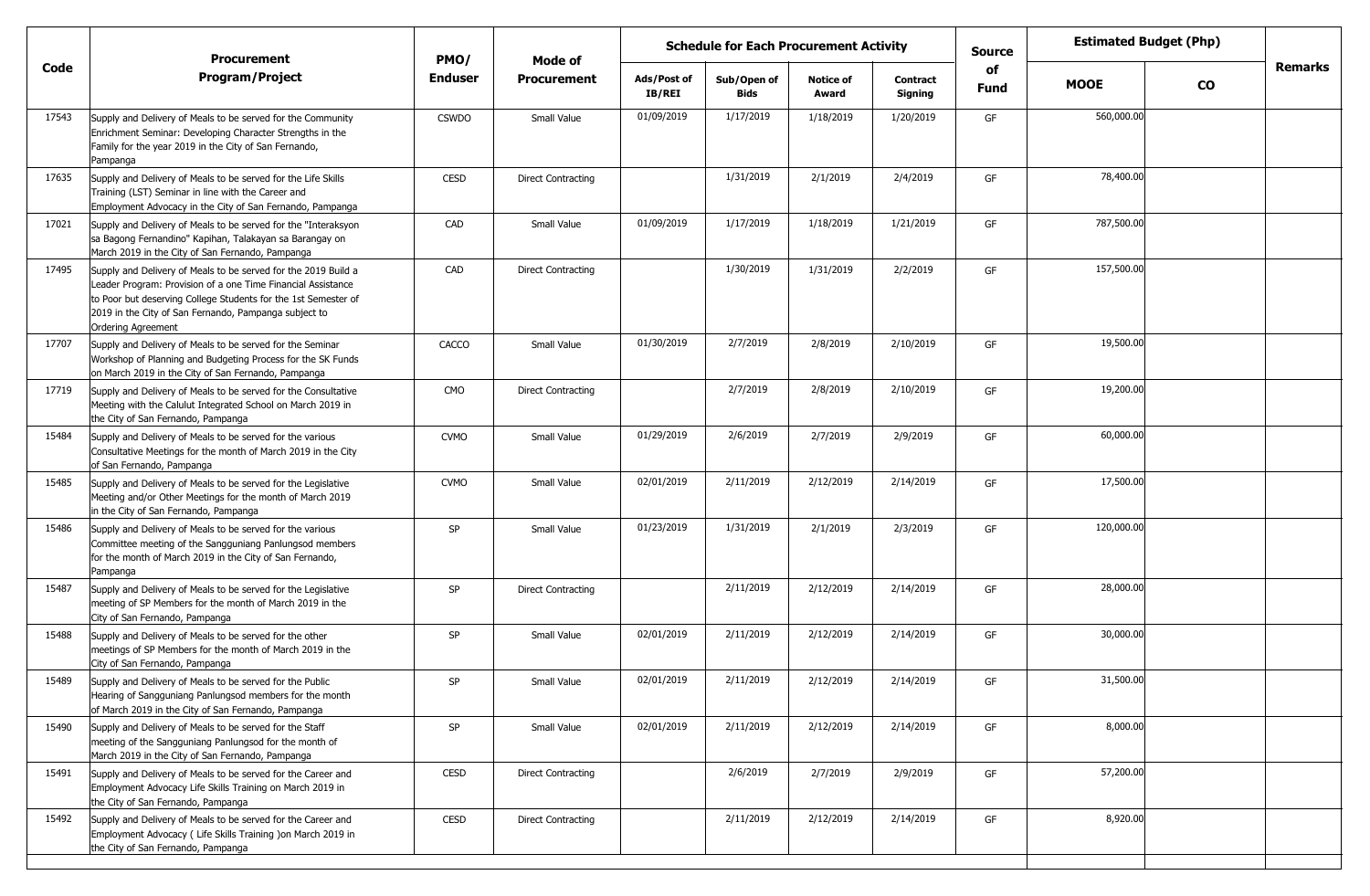|       | <b>Procurement</b>                                                                                                                                                                                                                                                                                    | PMO/           | Mode of                   |                       | <b>Schedule for Each Procurement Activity</b> |                           |                            | <b>Source</b> |              | <b>Estimated Budget (Php)</b> |         |
|-------|-------------------------------------------------------------------------------------------------------------------------------------------------------------------------------------------------------------------------------------------------------------------------------------------------------|----------------|---------------------------|-----------------------|-----------------------------------------------|---------------------------|----------------------------|---------------|--------------|-------------------------------|---------|
| Code  | <b>Program/Project</b>                                                                                                                                                                                                                                                                                | <b>Enduser</b> | <b>Procurement</b>        | Ads/Post of<br>IB/REI | Sub/Open of<br>Bids                           | <b>Notice of</b><br>Award | <b>Contract</b><br>Signing | of<br>Fund    | <b>MOOE</b>  | $\mathbf{co}$                 | Remarks |
| 15493 | Supply and Delivery of Meals to be served for the Emergency<br>Response Program in the City of San Fernando, Pampanga                                                                                                                                                                                 | CCSF           | Small Value               | 02/01/2019            | 2/11/2019                                     | 2/12/2019                 | 2/14/2019                  | GF            | 13,950.00    |                               |         |
| 16037 | Supply and Delivery of Meals to be served for the Solo Parent<br>Presidents monthly meeting for the year 2019 in the City of<br>San Fernando, Pampanga subject to Ordering Agreement                                                                                                                  | <b>CSWDO</b>   | Small Value               | 02/01/2019            | 2/11/2019                                     | 2/12/2019                 | 2/14/2019                  | GF            | 20,000.00    |                               |         |
| 17004 | Supply and Delivery of Meals to be served for the DCWs<br>monthly learning meeting on March 2019 in the City of San<br>Fernando, Pampanga                                                                                                                                                             | <b>CSWDO</b>   | Small Value               | 02/01/2019            | 2/11/2019                                     | 2/12/2019                 | 2/14/2019                  | GF            | 11,250.00    |                               |         |
| 17319 | Supply and Delivery of Meals to be served for the Buntis<br>Summit 2019 (Women's Health Care Program) in the City of<br>San Fernando, Pampanga                                                                                                                                                        | CHO            | Small Value               | 01/23/2019            | 1/31/2019                                     | 2/1/2019                  | 2/3/2019                   | GF            | 210,000.00   |                               |         |
| 15496 | Supply and Delivery of Meals to be served for the Regular<br>Session of Sangguniang Panlungsod members for the month<br>of March 2019 in the City of San Fernando, Pampanga                                                                                                                           | SP             | Small Value               | 01/30/2019            | 2/7/2019                                      | 2/8/2019                  | 2/10/2019                  | GF            | 60,000.00    |                               |         |
| 15497 | Supply and Delivery of Meals to be served for the various<br>activities of City Employment Services Division on March 2019<br>in the City of San Fernando, Pampanga                                                                                                                                   | CESD           | Direct Contracting        |                       | 1/31/2019                                     | 2/1/2019                  | 2/3/2019                   | GF            | 123,190.00   |                               |         |
| 17489 | Supply and Delivery of Meals to be served for the KALIPI<br>General Assembly on March 2019 in the City of San Fernando,<br>Pampanga.                                                                                                                                                                  | <b>CSWDO</b>   | Small Value               | 02/04/2019            | 2/12/2019                                     | 2/13/2019                 | 2/15/2019                  | GF            | 4,000.00     |                               |         |
| 17492 | Supply and Delivery of Meals to be served for the KALIPI<br>General Assembly on March 2019 in the City of San Fernando,<br>Pampanga                                                                                                                                                                   | <b>CSWDO</b>   | Small Value               | 01/23/2019            | 1/31/2019                                     | 2/1/2019                  | 2/3/2019                   | GF            | 200,000.00   |                               |         |
| 17545 | Supply and Delivery of Meals to be served for the Pre-Marriage<br>Counselors Training in the City of San Fernando, Pampanga                                                                                                                                                                           | <b>CHRMO</b>   | Small Value               | 02/04/2019            | 2/12/2019                                     | 2/13/2019                 | 2/15/2019                  | GF            | 26,400.00    |                               |         |
| 17307 | Supply and Delivery of Meals to be served for the<br>Reorientation and Reshuffling of feedback evaluators in the<br>City of San Fernando, Pampanga                                                                                                                                                    | <b>CHRMO</b>   | Small Value               | 02/05/2019            | 2/13/2019                                     | 2/14/2019                 | 2/16/2019                  | GF            | 4,000.00     |                               |         |
| 17484 | Supply and Delivery of Meals to be served for the Assessment<br>Meeting of Maleldo 2019 in the City of San Fernando,<br>Pampanga                                                                                                                                                                      | Tourism        | Small Value               | 02/06/2019            | 2/14/2019                                     | 2/15/2019                 | 2/17/2019                  | GF            | 4,500.00     |                               |         |
| 17636 | Supply and Delivery of Meals during the LST Seminar for<br>guests, speakers and TWG on the Career and Employment<br>Advocacy (LIfe Skilss Training of Graduating Students)                                                                                                                            | <b>CESD</b>    | <b>Direct Contracting</b> |                       | 2/14/2019                                     | 2/15/2019                 | 2/17/2019                  | GF            | 5,340.00     |                               |         |
| 17697 | Supply and Delivery of Meals to be served for the Freedom<br>Trail on March 2019 in the City of San Fernando, Pampanga                                                                                                                                                                                | Tourism        | Small Value               | 02/06/2019            | 2/14/2019                                     | 2/15/2019                 | 2/17/2019                  | GF            | 49,000.00    |                               |         |
| 15503 | Supply and Delivery of Meals to be served for the Department<br>meeting on collection updates for 1st Quarter in the City of<br>San Fernando, Pampanga                                                                                                                                                | CTO            | Small Value               | 02/06/2019            | 2/14/2019                                     | 2/15/2019                 | 2/17/2019                  | GF            | 9,000.00     |                               |         |
| 17371 | Supply and Delivery of Meals to be served for the 2019<br>Gearing Towards the Specialized Upper Secondary Education:<br>Provision of Educational Assistance to Senior High School<br>Students for the period of January - June 2019 in the City of<br>San Fernando, Pampanga                          | CAD            | Direct Contracting        |                       | 2/6/2019                                      | 2/7/2019                  | 2/9/2019                   | GF            | 112,500.00   |                               |         |
| 17372 | Supply and Delivery of Meals to be served for the Gearing<br>Towards the Specialized Upper Secondary Education: Provision<br>of Educational Assistance to Senior High School Students for<br>the period of January - June 2019 in the City of San Fernando,<br>Pampanga subject to Ordering Agreement | CAD            | <b>Direct Contracting</b> |                       | 1/24/2019                                     | 1/25/2019                 | 1/28/2019                  | GF            | 1,800,000.00 |                               |         |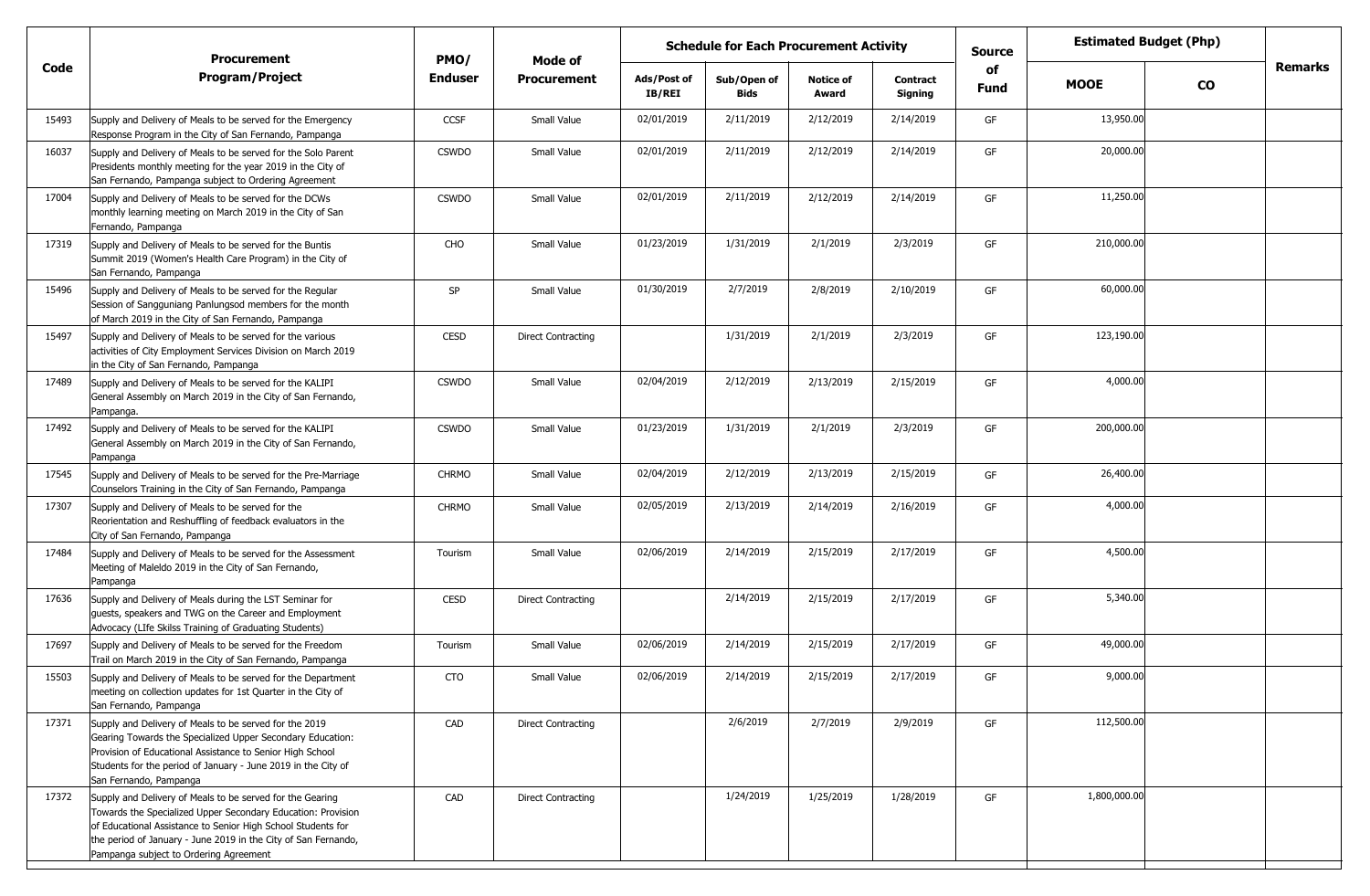|       | <b>Procurement</b>                                                                                                                                                                                                                                                                                                                            | PMO/          | Mode of                   | <b>Schedule for Each Procurement Activity</b> |                            |                           |                            |                   | <b>Estimated Budget (Php)</b> |               |                |
|-------|-----------------------------------------------------------------------------------------------------------------------------------------------------------------------------------------------------------------------------------------------------------------------------------------------------------------------------------------------|---------------|---------------------------|-----------------------------------------------|----------------------------|---------------------------|----------------------------|-------------------|-------------------------------|---------------|----------------|
| Code  | <b>Program/Project</b>                                                                                                                                                                                                                                                                                                                        | Enduser       | <b>Procurement</b>        | Ads/Post of<br>IB/REI                         | Sub/Open of<br><b>Bids</b> | <b>Notice of</b><br>Award | <b>Contract</b><br>Signing | of<br><b>Fund</b> | <b>MOOE</b>                   | $\mathbf{co}$ | <b>Remarks</b> |
| 17464 | Supply and Delivery of Meals to be served for the Awarding of<br>College Scholarship/Subsidy for 2nd Semester of the S.Y.<br>2018-2019 on March 2019 in the City of San Fernando,<br>Pampanga                                                                                                                                                 | CAD           | <b>Direct Contracting</b> |                                               | 2/11/2019                  | 2/12/2019                 | 2/14/2019                  | GF                | 57,150.00                     |               |                |
| 17600 | Supply and Delivery of Meals to be served for the Barangay<br>General/Consultative Assemblies of the Fernandina Women's<br>Federation in connection w/ the Barangay Women's & LGBT<br>General/Consultative Assemblies and 5th General Assembly of<br>the Fernandina Women's Federation on March 2019 in the City<br>of San Fernando, Pampanga | CAD           | Small Value               | 02/01/2019                                    | 2/11/2019                  | 2/12/2019                 | 2/14/2019                  | GF                | 84,000.00                     |               |                |
| 16675 | Procurement of Meals AM SNACK (330 pax @ 100.00), PM<br>LUNCH (330 pax @ 150.00 )to be served during Awarding<br>Ceremony on may 9, 2019 under the program of Farmers Day<br>Celebration                                                                                                                                                      | CAVO          | Small Value               | 02/05/2019                                    | 2/13/2019                  | 2/14/2019                 | 2/16/2019                  | GF                | 78,000.00                     |               |                |
| 15504 | Supply and Delivery of Meals to be served for the Barangay<br>Evaluation and deliberation for 1st Quarter of 2019 in the City<br>of San Fernando, Pampanga                                                                                                                                                                                    | <b>CENRO</b>  | Small Value               | 02/11/2019                                    | 2/19/2019                  | 2/20/2019                 | 2/22/2019                  | GF                | 10,000.00                     |               |                |
| 15505 | Supply and Delivery of Meals to be served for the San<br>Fernando Backyard Poultry Breeders Meeting on March 2019 in<br>the City of San Fernando, Pampanga                                                                                                                                                                                    | CAVO          | Small Value               | 02/13/2019                                    | 2/21/2019                  | 2/22/2019                 | 2/24/2019                  | GF                | 35,000.00                     |               |                |
| 16290 | Supply and delivery of meals (150 pax x 100.00) to be served<br>during the General Inspection of Rank of the City Public Order<br>and Safety Coordinating Office for the month of March 2019.                                                                                                                                                 | <b>CPOSCO</b> | Small Value               | 02/13/2019                                    | 2/21/2019                  | 2/22/2019                 | 2/24/2019                  | GF                | 15,000.00                     |               |                |
| 16655 | Supply and Delivery of Meals to be served for the monthly<br>Staff meeting of Office of the City Building Official for 2019 in<br>the City of San Fernando, Pampanga                                                                                                                                                                          | <b>OCBO</b>   | Small Value               | 02/13/2019                                    | 2/21/2019                  | 2/22/2019                 | 2/24/2019                  | GF                | 42,000.00                     |               |                |
| 16762 | Supply and Delivery of Meals to be served for the CDRRMC<br>Meetings for 2019 in the City of San Fernando, Pampanga<br>subject to Ordering Agreement                                                                                                                                                                                          | <b>CDRRMD</b> | Small Value               | 02/06/2019                                    | 2/14/2019                  | 2/15/2019                 | 2/18/2019                  | GF                | 72,000.00                     |               |                |
| 16763 | Supply and Delivery of Meals to be served for the EOC<br>Committees' regular meetings for 2019 in the City of San<br>Fernando, Pampanga subject to Ordering Agreement                                                                                                                                                                         | <b>CDRRMD</b> | Small Value               | 02/06/2019                                    | 2/14/2019                  | 2/15/2019                 | 2/18/2019                  | GF                | 96,000.00                     |               |                |
| 16776 | Supply and Delivery of Meals to be served for the Briefing<br>/Utilization and Awarding of Machineries on April 26, 2019                                                                                                                                                                                                                      | CAVO          | Small Value               | 02/06/2019                                    | 2/14/2019                  | 2/15/2019                 | 2/18/2019                  | GF                |                               | 87,500.00     |                |
| 16813 | Procurement of Meals AM SNACK (620pax @ 100.00)PM<br>LUNCH (620pax @ 150.00) PM SNACK(620pax @ 100.00) to<br>be served during Exhibit on February 12, 2019 under the<br>program of Poultry and Livestock                                                                                                                                      | CAVO          | Small Value               | 02/04/2019                                    | 2/12/2019                  | 2/13/2019                 | 2/15/2019                  | GF                | 217,000.00                    |               |                |
| 16956 | Supply and Delivery of Meals to be served for the<br>Anti-Mendicancy Post Group Sessions to rescued minors for<br>the year 2019 in the City of San Fernando, Pampanga                                                                                                                                                                         | <b>CSWDO</b>  | Small Value               | 02/13/2019                                    | 2/21/2019                  | 2/22/2019                 | 2/24/2019                  | GF                | 18,750.00                     |               |                |
| 16957 | Supply and Delivery of Meals to be served for the<br>Anti-Mendicancy Rescue Operations for the year 2019 in the<br>City of San Fernando, Pampanga                                                                                                                                                                                             | <b>CSWDO</b>  | Small Value               | 02/13/2019                                    | 2/21/2019                  | 2/22/2019                 | 2/24/2019                  | GF                | 45,000.00                     |               |                |
| 17653 | Supply and Delivery of Meals to be served for the Heritage<br>Open-House and Free Kalesa Tours for the National Heritage<br>Month on May 2019 in the City of San Fernando. Pampanga                                                                                                                                                           | Tourism       | Small Value               | 02/13/2019                                    | 2/21/2019                  | 2/22/2019                 | 2/24/2019                  | GF                | 10,500.00                     |               |                |
|       |                                                                                                                                                                                                                                                                                                                                               |               |                           |                                               |                            |                           |                            |                   |                               |               |                |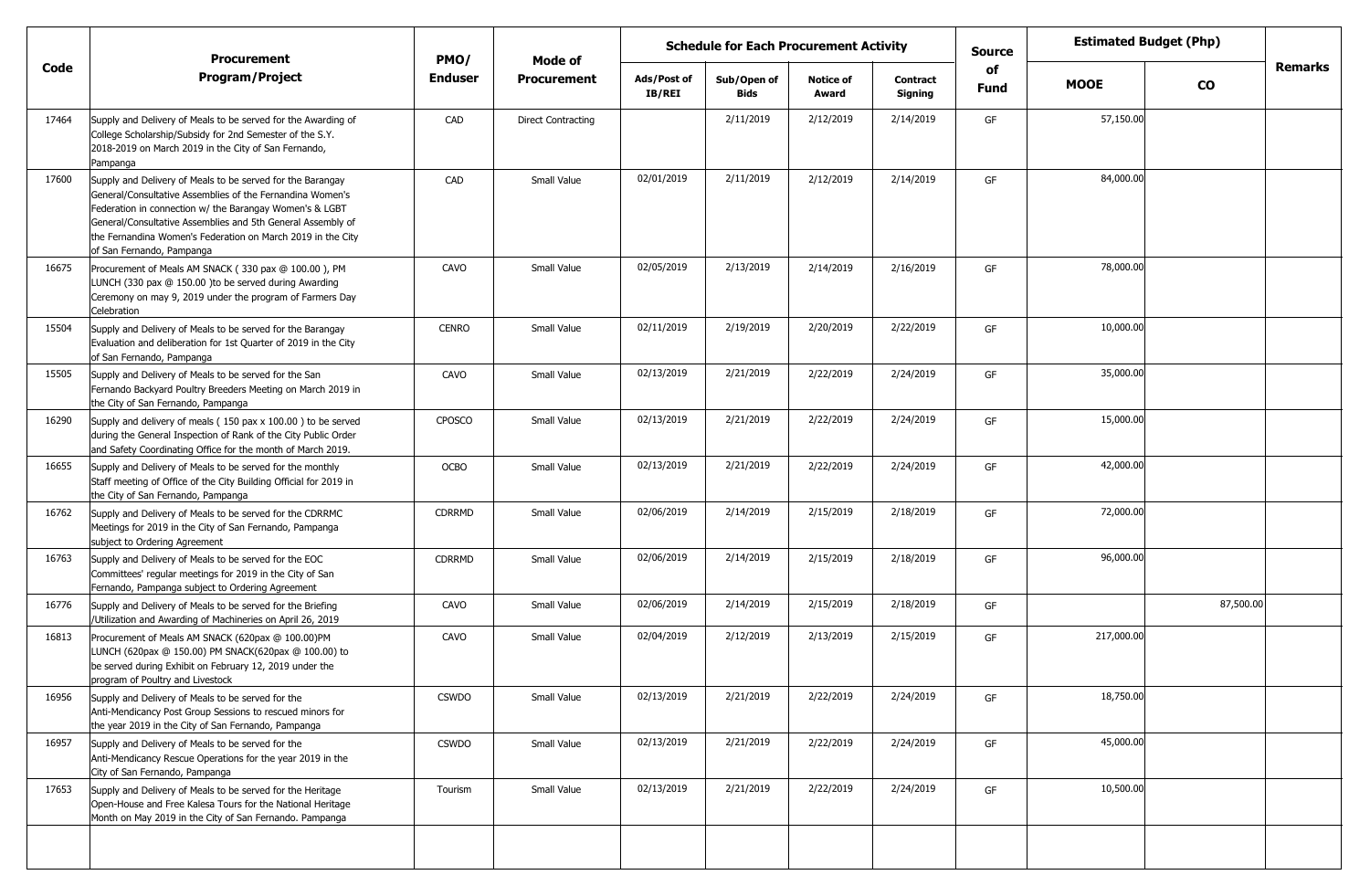|       | <b>Procurement</b>                                                                                                                                                                                                                                                                     | PMO/           | Mode of                   |                              | <b>Schedule for Each Procurement Activity</b> |                           |                            | <b>Estimated Budget (Php)</b><br><b>Source</b> |              |               |         |
|-------|----------------------------------------------------------------------------------------------------------------------------------------------------------------------------------------------------------------------------------------------------------------------------------------|----------------|---------------------------|------------------------------|-----------------------------------------------|---------------------------|----------------------------|------------------------------------------------|--------------|---------------|---------|
| Code  | <b>Program/Project</b>                                                                                                                                                                                                                                                                 | <b>Enduser</b> | <b>Procurement</b>        | Ads/Post of<br><b>IB/REI</b> | Sub/Open of<br><b>Bids</b>                    | <b>Notice of</b><br>Award | <b>Contract</b><br>Signing | of<br>Fund                                     | <b>MOOE</b>  | $\mathbf{co}$ | Remarks |
| 17716 | Supply and Delivery of Meals to be served for the Lakbay Aral<br>for the Month of April - May 2019 in the City of San Fernando,<br>Pampanga                                                                                                                                            | Tourism        | Small Value               | 02/13/2019                   | 2/21/2019                                     | 2/22/2019                 | 2/24/2019                  | GF                                             | 30,000.00    |               |         |
| 17717 | Supply and Delivery of Meals to be served for the Seminar on<br>the flag and Heraldic code of National Flag Day on May 2019 in<br>the City of San Fernando, Pampanga                                                                                                                   | Tourism        | Small Value               | 02/13/2019                   | 2/21/2019                                     | 2/22/2019                 | 2/24/2019                  | GF                                             | 10,000.00    |               |         |
| 17465 | Supply and Delivery of Meals to be served for the Coordinative<br>Meeting of Youth Booth Camp on March 2019 in the City of<br>San Fernando, Pampanga                                                                                                                                   | CAD            | Small Value               | 02/13/2019                   | 2/21/2019                                     | 2/22/2019                 | 2/24/2019                  | GF                                             | 15,000.00    |               |         |
| 17468 | Supply and Delivery of Meals to be served for the beneficiaries<br>and parents on the Awarding of College Scholarship/Subsidy<br>for 2nd Semester of the S.Y. 2018-2019 on March 2019 in the<br>City of San Fernando, Pampanga                                                         | CAD            | <b>Direct Contracting</b> |                              | 1/31/2019                                     | 2/1/2019                  | 2/4/2019                   | GF                                             | 1,038,000.00 |               |         |
| 17494 | Supply and Delivery of Meals to be served for the Barangay<br>Women's Councils' Meetings in the Barangay Women's & LGBT<br>General/Consultative Assemblies and 5th General Assembly of<br>the Fernandina Women's Federation for the year 2019 in the<br>City of San Fernando, Pampanga | CAD            | Small Value               | 02/13/2019                   | 2/21/2019                                     | 2/22/2019                 | 2/24/2019                  | GF                                             | 25,000.00    |               |         |
| 17706 | Supply and Delivery of Meals to be served for the Investment<br>Incentive Board Regular Consultative Meetings in the City of<br>San Fernando, Pampanga                                                                                                                                 | <b>CIP</b>     | Small Value               | 02/13/2019                   | 2/21/2019                                     | 2/22/2019                 | 2/25/2019                  | GF                                             | 43,750.00    |               |         |
| 17892 | Supply and Delivery of Meals to be served for the Parents<br>Committee Meeting on March 2019 in the City of San<br>Fernando, Pampanga                                                                                                                                                  | <b>CSWDO</b>   | Small Value               | 02/15/2019                   | 2/25/2019                                     | 2/26/2019                 | 2/28/2019                  | GF                                             | 13,000.00    |               |         |
| 15507 | Supply and Delivery of Meals to be served for the HVCC<br>Meeting on March 2019 in the City of San Fernando,<br>Pampanga                                                                                                                                                               | CAVO           | Small Value               | 02/18/2019                   | 2/26/2019                                     | 2/27/2019                 | 3/1/2019                   | GF                                             | 35,000.00    |               |         |
| 15508 | Supply and Delivery of Meals to be served for the MSGC<br>Committee Program for the period of January - June 2019 in<br>the City of San Fernando, Pampanga                                                                                                                             | <b>CPDCO</b>   | Small Value               | 02/18/2019                   | 2/26/2019                                     | 2/27/2019                 | 3/1/2019                   | GF                                             | 30,000.00    |               |         |
| 17659 | Supply and Delivery of Meals to be served for the Disaster Risk<br>Reduction and Management (DRRM) Awareness Program<br>(Batch 1, 2 and 3) in the City of San Fernando, Pampanga                                                                                                       | CDRRMD         | <b>Direct Contracting</b> |                              | 2/6/2019                                      | 2/7/2019                  | 2/9/2019                   | GF                                             | 1,500,000.00 |               |         |
| 15108 | Supply and Delivery of Meals for the Values Enrichment<br>Activity Batch 1 on January 2019 in the City of San Fernando,<br>Pampanga                                                                                                                                                    | <b>CHRMO</b>   | Small Value               | 02/13/2019                   | 2/21/2019                                     | 2/22/2019                 | 2/24/2019                  | GF                                             | 51,000.00    |               |         |
| 17376 | Supply and Delivery of Meals to be served for the Project<br>Proposal Crafting Workshop Batch 1 & 2 on March 2019 in the<br>City of San Fernando, Pampanga                                                                                                                             | <b>CHRMO</b>   | Small Value               | 02/19/2019                   | 2/27/2019                                     | 2/28/2019                 | 3/2/2019                   | GF                                             | 19,960.00    |               |         |
| 17684 | Supply and Delivery of Meals to be served for the Yaman<br>Fernandino Project (Skills Development for San Fernando<br>Lantern Makers) in the City of San Fernando, Pampanga                                                                                                            | <b>CIP</b>     | Small Value               | 02/19/2019                   | 2/27/2019                                     | 2/28/2019                 | 3/2/2019                   | GF                                             | 12,500.00    |               |         |
| 17685 | Supply and Delivery of Meals to be served for the Lantern<br>Makers Summit 2019 in the City of San Fernando, Pampanga                                                                                                                                                                  | <b>CIP</b>     | Small Value               | 02/06/2019                   | 2/14/2019                                     | 2/15/2019                 | 2/18/2019                  | GF                                             | 120,000.00   |               |         |
| 17713 | Supply and Delivery of Meals to be served for the Fernandino<br>Mag Negosyo Tamu Project 2019 in the City of San Fernando,<br>Pampanga                                                                                                                                                 | <b>CIP</b>     | Small Value               | 02/06/2019                   | 2/14/2019                                     | 2/15/2019                 | 2/18/2019                  | GF                                             | 260,000.00   |               |         |
|       |                                                                                                                                                                                                                                                                                        |                |                           |                              |                                               |                           |                            |                                                |              |               |         |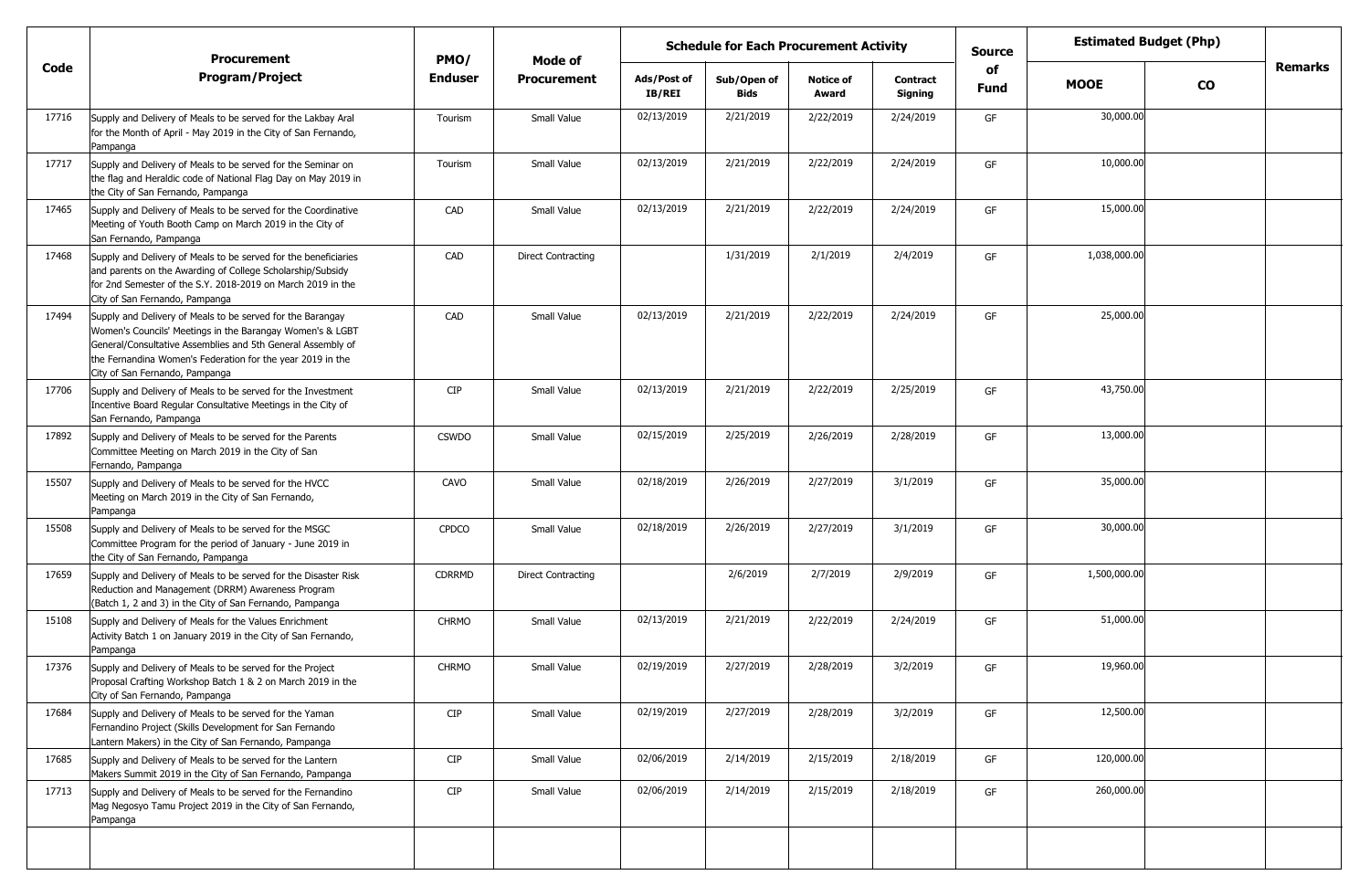|       | <b>Procurement</b>                                                                                                                                                                                                                                                                                                                                      | PMO/           | Mode of            |                              | <b>Schedule for Each Procurement Activity</b> |                           |                     | <b>Estimated Budget (Php)</b><br><b>Source</b> |             |               |                |
|-------|---------------------------------------------------------------------------------------------------------------------------------------------------------------------------------------------------------------------------------------------------------------------------------------------------------------------------------------------------------|----------------|--------------------|------------------------------|-----------------------------------------------|---------------------------|---------------------|------------------------------------------------|-------------|---------------|----------------|
| Code  | <b>Program/Project</b>                                                                                                                                                                                                                                                                                                                                  | <b>Enduser</b> | <b>Procurement</b> | Ads/Post of<br><b>IB/REI</b> | Sub/Open of<br><b>Bids</b>                    | <b>Notice of</b><br>Award | Contract<br>Signing | of<br><b>Fund</b>                              | <b>MOOE</b> | $\mathbf{co}$ | <b>Remarks</b> |
| 17753 | Supply and Delivery of Meals to be served for the Secretariat<br>and Guests for the Anti-Substance Abuse Awareness Program<br>on March 2019 in the City of San Fernando, Pampanga                                                                                                                                                                       | <b>CSWDO</b>   | Small Value        | 02/19/2019                   | 2/27/2019                                     | 2/28/2019                 | 3/2/2019            | GF                                             | 17,500.00   |               |                |
| 16684 | Supply and Delivery of Tokens to be used for the Urban<br>Agriculture Edible Landscaping Program on March 2019 in the<br>City of San Fernando, Pampanga                                                                                                                                                                                                 | CAVO           | Small Value        | 02/20/2019                   | 2/28/2019                                     | 3/1/2019                  | 3/3/2019            | GF                                             | 12,000.00   |               |                |
| 15164 | Contract of Service for the Rental of Venue with Meals for the<br>awarding of the Search for Sustainable and Eco-friendly<br>Schools 2019 in the City of San Fernando, Pampanga                                                                                                                                                                         | <b>CENRO</b>   | Small Value        | 02/20/2019                   | 2/28/2019                                     | 3/1/2019                  | 3/3/2019            | GF                                             | 50,000.00   |               |                |
| 16103 | Supply and Delivery of Meals to be served for the various<br>activities of the City Public Order and Safety Coordinating<br>Office for the month of March 2019 in the City of San<br>Fernando, Pampanga                                                                                                                                                 | <b>CPOSCO</b>  | Small Value        | 02/20/2019                   | 2/28/2019                                     | 3/1/2019                  | 3/3/2019            | GF                                             | 45,000.00   |               |                |
| 16759 | Supply and Delivery of Meals to be served for the Lakbay Aral<br>for the month of March 2019 in the City of San Fernando,<br>Pampanga                                                                                                                                                                                                                   | Tourism        | Small Value        | 02/20/2019                   | 2/28/2019                                     | 3/1/2019                  | 3/3/2019            | GF                                             | 30,000.00   |               |                |
| 16996 | Supply and Delivery of Meals to be served for the Water Safety<br>Training Course of Flood Responders 2019 (Batch 1 & 2) in the<br>City of San Fernando, Pampanga                                                                                                                                                                                       | <b>CDRRMD</b>  | Small Value        | 02/13/2019                   | 2/21/2019                                     | 2/22/2019                 | 2/25/2019           | GF                                             | 91,000.00   |               |                |
| 17014 | Supply and Delivery of Meals to be served for the Joint Fire<br>and Rescue Olympics 2019 in the City of San Fernando,<br>Pampanga                                                                                                                                                                                                                       | CDRRMD         | Small Value        | 02/11/2019                   | 2/19/2019                                     | 2/20/2019                 | 2/22/2019           | GF                                             | 481,500.00  |               |                |
| 17151 | Supply and Delivery of Meals to be served for the Seminar on<br>Organic Crop and Livestock Production with First Level<br>Certification Rules and Procedure under the program of<br>Organic Agriculture on March 2019 in the City of San<br>Fernando, Pampanga                                                                                          | CAVO           | Small Value        | 02/20/2019                   | 2/28/2019                                     | 3/1/2019                  | 3/3/2019            | GF                                             | 33,750.00   |               |                |
| 17152 | Supply and Delivery of Tokens to be used for the Organic Crop<br>and Livestock Production with First Level Certification Rules<br>and Procedures Seminar under the program of Organic<br>Agriculture on Mach 2019 in the City of San Fernando,<br>Pampanga                                                                                              | CAVO           | Small Value        | 02/20/2019                   | 2/28/2019                                     | 3/1/2019                  | 3/3/2019            | GF                                             | 6,000.00    |               |                |
| 17176 | Supply and Delivery of Tokens to be served for the Joint Fire<br>and Rescue Olympics 2019 in the City of San Fernando,<br>Pampanga                                                                                                                                                                                                                      | <b>CDRRMD</b>  | Small Value        | 02/20/2019                   | 2/28/2019                                     | 3/1/2019                  | 3/3/2019            | GF                                             | 36,000.00   |               |                |
| 17583 | Supply and Delivery of Meals to be served for the Orientation<br>on Project Accountability and Management of Livelihood<br>Projects (Clustering Barangays) in connection with the GO<br>NEGO Kabuhayan para keng PAROKYA NG EDSA ka reng<br>KABABAYANAN for 1st Semester of 2019 in the City of San<br>Fernando, Pampanga subject to Ordering Agreement | CAD            | Small Value        | 02/11/2019                   | 2/19/2019                                     | 2/20/2019                 | 2/22/2019           | GF                                             | 360,000.00  |               |                |
| 17715 | Supply and Delivery of Meals to be served for the Lakbay Aral<br>for the Month of April - May 2019 in the City of San Fernando,<br>Pampanga                                                                                                                                                                                                             | Tourism        | Small Value        | 02/20/2019                   | 2/28/2019                                     | 3/1/2019                  | 3/3/2019            | GF                                             | 30,000.00   |               |                |
| 17827 | Supply and Delivery of Meals to be served for the<br>Tourism-Related Establishments Consultation meetings and<br>Forum on February to December 2019 in the City of San<br>Fernando, Pampanga subject to Ordering Agreement                                                                                                                              | Tourism        | Small Value        | 02/13/2019                   | 2/21/2019                                     | 2/22/2019                 | 2/25/2019           | GF                                             | 72,000.00   |               |                |
|       |                                                                                                                                                                                                                                                                                                                                                         |                |                    |                              |                                               |                           |                     |                                                |             |               |                |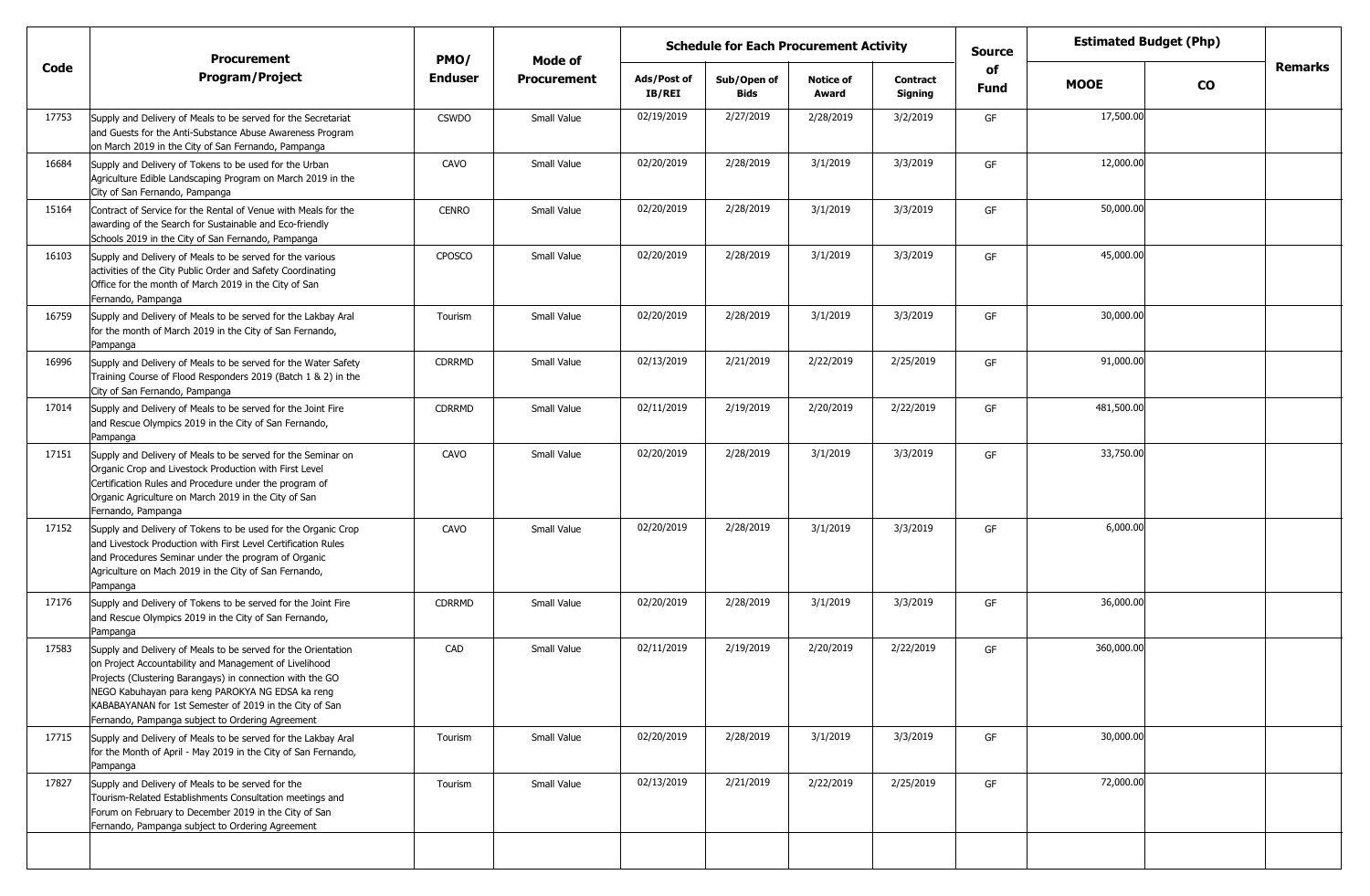|       | <b>Procurement</b>                                                                                                                                                                                                                                           | PMO/           | Mode of                       | <b>Schedule for Each Procurement Activity</b> |                            |                           |                            |            | <b>Estimated Budget (Php)</b> |           |                |
|-------|--------------------------------------------------------------------------------------------------------------------------------------------------------------------------------------------------------------------------------------------------------------|----------------|-------------------------------|-----------------------------------------------|----------------------------|---------------------------|----------------------------|------------|-------------------------------|-----------|----------------|
| Code  | <b>Program/Project</b>                                                                                                                                                                                                                                       | <b>Enduser</b> | <b>Procurement</b>            | Ads/Post of<br>IB/REI                         | Sub/Open of<br><b>Bids</b> | <b>Notice of</b><br>Award | <b>Contract</b><br>Signing | of<br>Fund | <b>MOOE</b>                   | <b>CO</b> | <b>Remarks</b> |
| 17467 | Supply and Delivery of Meals to be served for the Youth<br>Volunteers Summit on April 2019 in the City of San Fernando,<br>Pampanga                                                                                                                          | CAD            | egotiated (Two Failed Bidding | 01/30/2019                                    | 2/7/2019                   | 2/8/2019                  | 2/11/2019                  | GF         | 1,125,000.00                  |           |                |
| 17917 | Supply and Delivery of Meals to be served for the Recognition<br>of Students with Honors for School Year 2018-2019 in the City<br>of San Fernando, Pampanga                                                                                                  | <b>DEPED</b>   | <b>Direct Contracting</b>     |                                               | 2/11/2019                  | 2/12/2019                 | 2/14/2019                  | GF         | 993,450.00                    |           |                |
| 15168 | Supply and Delivery of Meals to be served for the Medical and<br>Dental Mission: Kalusugan ng Mamamayang Fernandino, Dito<br>sa Siyudad ay Sigurado 2019 in the City of San Fernando,<br>Pampanga                                                            | CHO            | Small Value                   | 02/19/2019                                    | 2/27/2019                  | 2/28/2019                 | 3/2/2019                   | GF         | 99,750.00                     |           |                |
| 15510 | Supply and Delivery of Meals to be served for the City Water<br>Resources Management Board Meeting on March 2019 in the<br>City of San Fernando, Pampanga                                                                                                    | <b>CENRO</b>   | Small Value                   | 02/22/2019                                    | 3/4/2019                   | 3/5/2019                  | 3/7/2019                   | GF         | 6,000.00                      |           |                |
| 17373 | Supply and Delivery of Meals to be served for the Gender<br>Sensitivity Seminar for Department Heads on March 2019 in<br>the City of San Fernando, Pampanga                                                                                                  | <b>CHRMO</b>   | Small Value                   | 02/22/2019                                    | 3/4/2019                   | 3/5/2019                  | 3/7/2019                   | GF         | 17,550.00                     |           |                |
| 17890 | Supply and Delivery of Meals to be served for the ECCD<br>Moving Up Ceremony 2019 in the City of San Fernando,<br>Pampanga                                                                                                                                   | <b>CSWDO</b>   | <b>Direct Contracting</b>     |                                               | 2/12/2019                  | 2/13/2019                 | 2/15/2019                  | GF         | 577,500.00                    |           |                |
| 17987 | Supply and Delivery of Meals to be served for the<br>Comprehensive Career Guidance for Senior High School<br>Students on March 2019 in the City of San Fernando,<br>Pampanga                                                                                 | <b>CHRMO</b>   | <b>Direct Contracting</b>     |                                               | 3/4/2019                   | 3/5/2019                  | 3/7/2019                   | GF         | 14,250.00                     |           |                |
| 16104 | Supply and delivery of meals (PM snacks 50 pax x 150.00 x 3)<br>Days) to be served during the monthly meeting of the Task<br>Force Kaayusan para sa Kaunlaran at Kalikasan and Clearing<br>operation & Coordination briefings for the month of March<br>2019 | <b>CPOSCO</b>  | Small Value                   | 02/25/2019                                    | 3/5/2019                   | 3/6/2019                  | 3/8/2019                   | GF         | 22,500.00                     |           |                |
| 17616 | Supply and Delivery of Meals to be served for the Orientation<br>of SPES beneficiaries on March 2019 in the City of San<br>Fernando, Pampanga                                                                                                                | <b>CESD</b>    | <b>Direct Contracting</b>     |                                               | 2/21/2019                  | 2/22/2019                 | 2/24/2019                  | GF         | 114,400.00                    |           |                |
| 17698 | Supply and Delivery of Meals to be served for the Seminar:<br>Saving and investing (Financial Literacy) among City College of<br>San Fernando, Pampanga Pre-service Teachers                                                                                 | <b>CCSF</b>    | Small Value                   | 02/25/2019                                    | 3/5/2019                   | 3/6/2019                  | 3/8/2019                   | GF         | 25,000.00                     |           |                |
| 19090 | Supply and Delivery of Meals to be served for the series of<br>meetings of the Peace and Order Council (POC) and City<br>Anti-Illegal Drug Council (CADAC) in the City of San Fernando,<br>Pampanga                                                          | <b>DILG</b>    | Small Value                   | 02/20/2019                                    | 2/28/2019                  | 3/1/2019                  | 3/3/2019                   | GF         | 90,000.00                     |           |                |
| 17312 | Supply and Delivery of Meals to be served for the various<br>meetings at the City Social Welfare and Development Office<br>for the year 2019 in the City of San Fernando, Pampanga<br>subject to Ordering Agreement                                          | <b>CSWDO</b>   | Small Value                   | 02/26/2019                                    | 3/6/2019                   | 3/7/2019                  | 3/9/2019                   | GF         | 28,600.00                     |           |                |
| 15599 | Supply and Delivery of Meals to be served for the Recognition<br>Day of Skills Training Graduates, Guests and Working<br>Committee on March 2019 in the City of San Fernando,<br>Pampanga                                                                    | CESD           | <b>Direct Contracting</b>     |                                               | 3/7/2019                   | 3/8/2019                  | 3/10/2019                  | GF         | 45,000.00                     |           |                |
| 17202 | Supply and Delivery of Meals to be served for the various<br>activities of City Social Welfare and Development Office for the<br>year 2019 in the City of San Fernando, Pampanga                                                                             | <b>CSWDO</b>   | Small Value                   | 02/27/2019                                    | 3/7/2019                   | 3/8/2019                  | 3/10/2019                  | GF         | 4,000.00                      |           |                |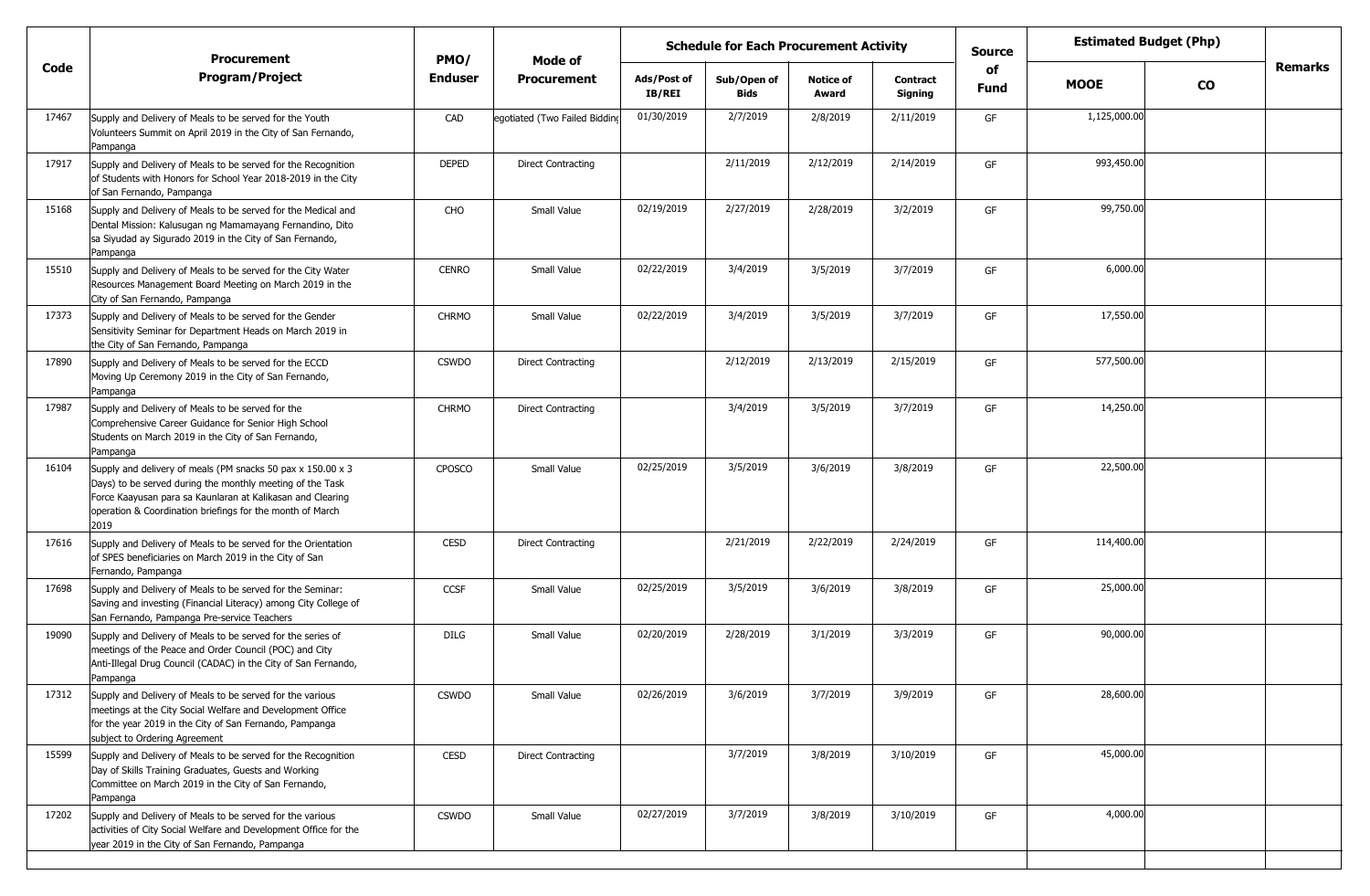|       | <b>Procurement</b>                                                                                                                                                                                                                                    | PMO/           | Mode of            | <b>Schedule for Each Procurement Activity</b><br><b>Source</b> |                     |                           |                     |                   |             | <b>Estimated Budget (Php)</b> |         |
|-------|-------------------------------------------------------------------------------------------------------------------------------------------------------------------------------------------------------------------------------------------------------|----------------|--------------------|----------------------------------------------------------------|---------------------|---------------------------|---------------------|-------------------|-------------|-------------------------------|---------|
| Code  | <b>Program/Project</b>                                                                                                                                                                                                                                | <b>Enduser</b> | <b>Procurement</b> | Ads/Post of<br>IB/REI                                          | Sub/Open of<br>Bids | <b>Notice of</b><br>Award | Contract<br>Signing | of<br><b>Fund</b> | <b>MOOE</b> | <b>CO</b>                     | Remarks |
| 15513 | Supply and Delivery of Meals to be served for the Quarterly<br>Meeting of UMSD Personnel in the City of San Fernando,<br>Pampanga subject to Ordering Agreement                                                                                       | <b>UMSD</b>    | Small Value        | 02/27/2019                                                     | 3/7/2019            | 3/8/2019                  | 3/10/2019           | GF                | 42,000.00   |                               |         |
| 16426 | Supply and Delivery of Meals to be served for the Local School<br>Board Meeting for the month of March 2019 in the City of San<br>Fernando, Pampanga                                                                                                  | DEPED          | Small Value        | 02/27/2019                                                     | 3/7/2019            | 3/8/2019                  | 3/10/2019           | <b>SEF</b>        | 10,500.00   |                               |         |
| 16680 | Procurement of meals for the 3rd Executive Conference for<br>2019 (60 pax@250.00)                                                                                                                                                                     | <b>CPDCO</b>   | Small Value        | 02/27/2019                                                     | 3/7/2019            | 3/8/2019                  | 3/10/2019           | GF                | 15,000.00   |                               |         |
| 16986 | Supply and Delivery of Meals to be served for the KALIPI<br>Organization Monthly Meetings and Assemblies for the Year<br>2019 in the City of San Fernando, Pampanga subject to<br>Ordering Agreement                                                  | <b>CSWDO</b>   | Small Value        | 02/27/2019                                                     | 3/7/2019            | 3/8/2019                  | 3/10/2019           | GF                | 40,000.00   |                               |         |
| 17180 | Supply and Delivery of Meals to be served for the Orientation<br>on the BCPC Performance Indicator Monitoring and Evaluation<br>Tool for the year 2019 in the City of San Fernando, Pampanga                                                          | <b>CSWDO</b>   | Small Value        | 02/27/2019                                                     | 3/7/2019            | 3/8/2019                  | 3/10/2019           | GF                | 8,600.00    |                               |         |
| 17198 | Supply and Delivery of Meals to be served for the various<br>activities of City Social Welfare and Development Office for the<br>year 2019 in the City of San Fernando, Pampanga                                                                      | <b>CSWDO</b>   | Small Value        | 02/27/2019                                                     | 3/7/2019            | 3/8/2019                  | 3/10/2019           | GF                | 20,000.00   |                               |         |
| 17204 | Supply and Delivery of Meals to be served for the various<br>activities of City Social Welfare and Development Office for the<br>year 2019 in the City of San Fernando, Pampanga                                                                      | <b>CSWDO</b>   | Small Value        | 02/27/2019                                                     | 3/7/2019            | 3/8/2019                  | 3/10/2019           | GF                | 6,000.00    |                               |         |
| 17377 | Supply and Delivery of Meals to be served for the Psycho<br>Education sessions in line with the Community Drug Abused<br>Rehabilitation Program Batch 1 for the year 2019 in the City of<br>San Fernando, Pampanga subject to Ordering Agreement      | <b>CSWDO</b>   | Small Value        | 02/20/2019                                                     | 2/28/2019           | 3/1/2019                  | 3/4/2019            | GF                | 72,000.00   |                               |         |
| 17379 | Supply and Delivery of Meals to be served for the Reformist<br>Case Conference for the year 2019 in the City of San<br>Fernando, Pampanga subject to Ordering Agreement                                                                               | <b>CSWDO</b>   | Small Value        | 02/27/2019                                                     | 3/7/2019            | 3/8/2019                  | 3/10/2019           | GF                | 9,000.00    |                               |         |
| 17386 | Supply and Delivery of Meals to be served for the aftercare<br>session of referrals from RTC and Rehabilitation Center for the<br>Community Drug Abused Rehabilitation Program in the City of<br>San Fernando, Pampanga subject to Ordering Agreement | <b>CSWDO</b>   | Small Value        | 02/18/2019                                                     | 2/26/2019           | 2/27/2019                 | 3/1/2019            | GF                | 120,000.00  |                               |         |
| 17391 | Supply and Delivery of Meals to be served for the Quarterly<br>Task Force/ADAC Meeting for the year 2019 in the City of San<br>Fernando, Pampanga subject to Ordering Agreement                                                                       | <b>CSWDO</b>   | Small Value        | 02/27/2019                                                     | 3/7/2019            | 3/8/2019                  | 3/10/2019           | GF                | 12,000.00   |                               |         |
| 17414 | Supply and Delivery of Meals to be served for the follow-up<br>and aftercare session of the Community Drug Abused<br>Rehabilitation Program Batch 1-4 in the City of San Fernando,<br>Pampanga subject to Ordering Agreement                          | <b>CSWDO</b>   | Small Value        | 02/18/2019                                                     | 2/26/2019           | 2/27/2019                 | 3/1/2019            | GF                | 124,200.00  |                               |         |
| 17483 | Supply and Delivery of Meals to be served for the Quarterly<br>ECCD Parent Federation and Organization Committee Meeting<br>for the year 2019 in the City of San Fernando, Pampanga<br>subject to Ordering Agreement                                  | <b>CSWDO</b>   | Small Value        | 02/27/2019                                                     | 3/7/2019            | 3/8/2019                  | 3/10/2019           | GF                | 26,000.00   |                               |         |
| 17712 | Supply and Delivery of Meals to be served for the Biometrics<br>Point Person Meeting 2019 in the City of San Fernando,<br>Pampanga                                                                                                                    | <b>CHRMO</b>   | Small Value        | 02/27/2019                                                     | 3/7/2019            | 3/8/2019                  | 3/10/2019           | GF                | 5,000.00    |                               |         |
| 17729 | Supply and Delivery of Meals to be served for the Operation<br>Baklas in preparation of National and Local Election for 2019 in<br>the City of San Fernando, Pampanga                                                                                 | <b>CTO</b>     | Small Value        | 02/27/2019                                                     | 3/7/2019            | 3/8/2019                  | 3/10/2019           | GF                | 20,000.00   |                               |         |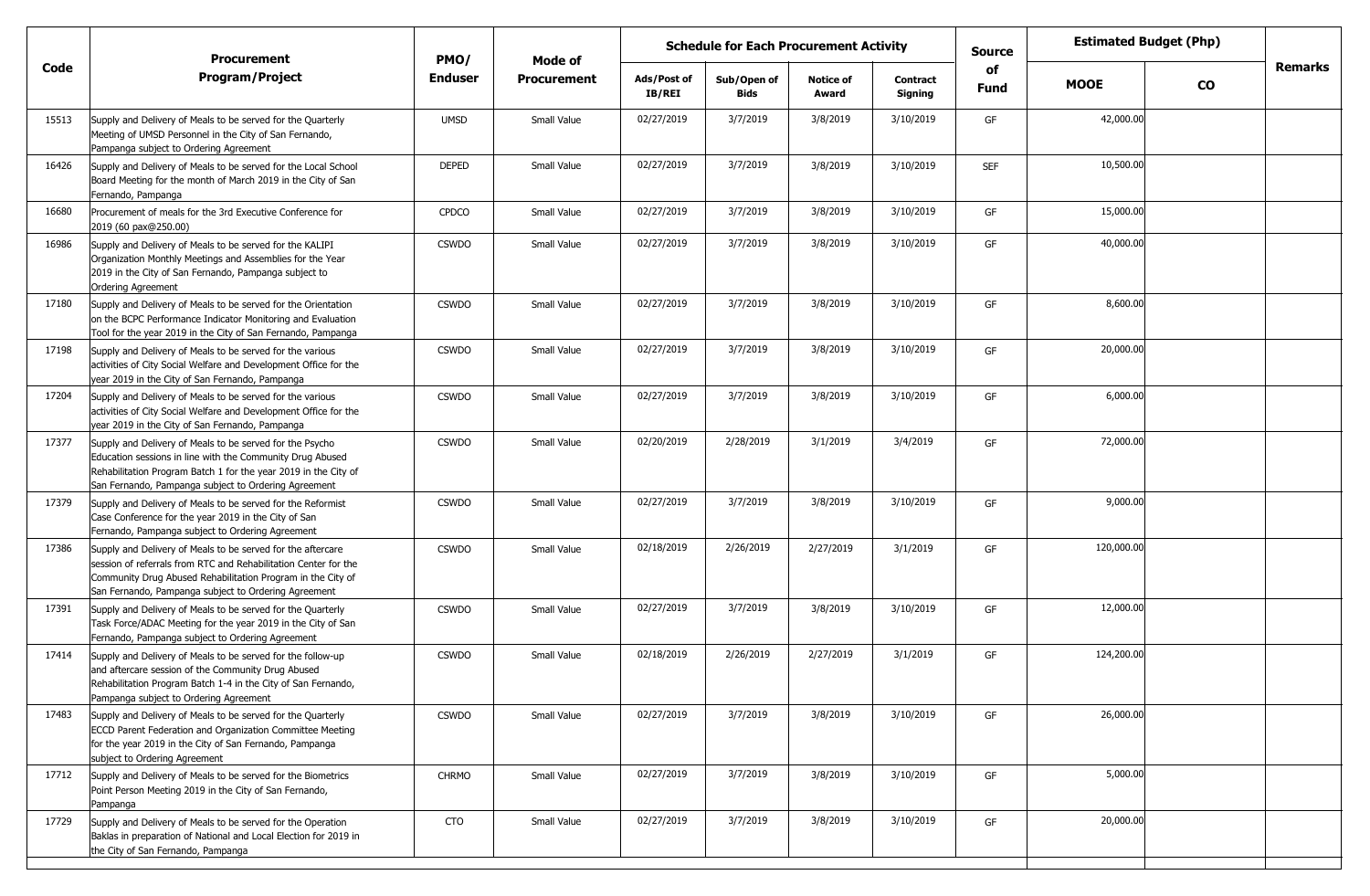|       | <b>Procurement</b>                                                                                                                                                                                                                        | PMO/           | Mode of            | <b>Schedule for Each Procurement Activity</b> |                     |                           | <b>Source</b>              | <b>Estimated Budget (Php)</b> |             |           |         |
|-------|-------------------------------------------------------------------------------------------------------------------------------------------------------------------------------------------------------------------------------------------|----------------|--------------------|-----------------------------------------------|---------------------|---------------------------|----------------------------|-------------------------------|-------------|-----------|---------|
| Code  | <b>Program/Project</b>                                                                                                                                                                                                                    | <b>Enduser</b> | <b>Procurement</b> | Ads/Post of<br>IB/REI                         | Sub/Open of<br>Bids | <b>Notice of</b><br>Award | <b>Contract</b><br>Signing | of<br>Fund                    | <b>MOOE</b> | <b>CO</b> | Remarks |
| 17931 | Supply and Delivery of Meals to be served for the Quarterly<br>Task Force Anti-Mendicancy meeting and Case Consultation for<br>the year 2019 in the City of San Fernando, Pampanga                                                        | <b>CSWDO</b>   | Small Value        | 02/27/2019                                    | 3/7/2019            | 3/8/2019                  | 3/10/2019                  | GF                            | 12,000.00   |           |         |
| 17991 | Supply and Delivery of Meals to be served for the Preparatory<br>Meeting of the Working Committee in Inter-Barangay<br>Basketball Midget Tournament on April - June 2019 in the City<br>of San Fernando, Pampanga                         | CAD            | Small Value        | 02/27/2019                                    | 3/7/2019            | 3/8/2019                  | 3/10/2019                  | GF                            | 15,000.00   |           |         |
| 17488 | Supply and Delivery of Meals to be served for the Barangay<br>General/Consultative Assemblies (Women ad LGBT) and 5th<br>General Assembly of the Fernandina Women's Federation for<br>the year 2019 in the City of San Fernando, Pampanga | CAD            | Small Value        | 02/19/2019                                    | 2/27/2019           | 2/28/2019                 | 3/2/2019                   | GF                            | 440,000.00  |           |         |
| 17720 | Supply and Delivery of Meals to be served for the 2019 Job -<br>Generation Strategy (Consultation with Investors and Business<br>Owners) for the year 2019 in the City of San Fernando,<br>Pampanga                                       | CAD            | Small Value        | 02/06/2019                                    | 2/14/2019           | 2/15/2019                 | 2/18/2019                  | GF                            | 660,000.00  |           |         |
| 17984 | Supply and Delivery of Meals to be served for the Screening<br>Session of Players in the 2019 Inter-Barangay Basketball<br>Midget Tournament on April - June 2019 in the City of San<br>Fernando, Pampanga                                | CAD            | Small Value        | 02/22/2019                                    | 3/4/2019            | 3/5/2019                  | 3/7/2019                   | GF                            | 69,000.00   |           |         |
| 17993 | Supply and Delivery of Meals to be served for the Screening<br>and Play Offs of Inter-Barangay Volleyball Tournament on April<br>May 2019 in the City of San Fernando, Pampanga                                                           | CAD            | Small Value        | 02/19/2019                                    | 2/27/2019           | 2/28/2019                 | 3/2/2019                   | GF                            | 186,000.00  |           |         |
| 17994 | Supply and Delivery of Meals to be served for the various<br>Activities of Inter-Barangay Volleyball Tournament for the<br>period of April-May 2019 in the City of San Fernando,<br>Pampanga                                              | CAD            | Small Value        | 02/27/2019                                    | 3/7/2019            | 3/8/2019                  | 3/10/2019                  | GF                            | 27,000.00   |           |         |
| 17995 | Supply and Delivery of Meals to be served for the Sports<br>Moderator and Screening Committee for Inter-Barangay<br>Volleyball Tournament 2019 in the City of San Fernando,<br>Pampanga                                                   | CAD            | Small Value        | 02/27/2019                                    | 3/7/2019            | 3/8/2019                  | 3/10/2019                  | GF                            | 20,000.00   |           |         |
| 15269 | Supply and Delivery of Meals to be served for the Market<br>Committee Meetings and Local Price Coordinating Council<br>Meetings for the month of April - June 2019 in the City of San<br>Fernando, Pampanga subject to Ordering Agreement | CMOD           | Small Value        | 03/01/2019                                    | 3/11/2019           | 3/12/2019                 | 3/14/2019                  | GF                            | 21,000.00   |           |         |
| 15515 | Supply and Delivery of Meals to be served for the City Health<br>Office Council meeting/Local Health Committee for 2nd<br>Quarter of 2019 in the City of San Fernando, Pampanga                                                           | CHO            | Small Value        | 03/01/2019                                    | 3/11/2019           | 3/12/2019                 | 3/14/2019                  | GF                            | 17,000.00   |           |         |
| 15516 | Supply and Delivery of Meals to be served for the Maternal,<br>Neonatal, Child Health and Nutrition (MNCHN) Program for<br>2nd Quarter of 2019 in the City of San Fernando, Pampanga                                                      | CHO            | Small Value        | 03/01/2019                                    | 3/11/2019           | 3/12/2019                 | 3/14/2019                  | GF                            | 12,600.00   |           |         |
| 16983 | Supply and Delivery of Meals to be served for the<br>Anti-Mendicancy Program Trainer's Training for Street<br>Educators on April 2019 in the City of San Fernando,<br>Pampanga                                                            | <b>CSWDO</b>   | Small Value        | 03/01/2019                                    | 3/11/2019           | 3/12/2019                 | 3/14/2019                  | GF                            | 3,000.00    |           |         |
| 17005 | Supply and Delivery of Meals to be served for the DCWs<br>Monthly Learning Meeting from April-December 2019 in the<br>City of San Fernando, Pampanga subject to Ordering<br>Agreement                                                     | <b>CSWDO</b>   | Small Value        | 02/20/2019                                    | 2/28/2019           | 3/1/2019                  | 3/3/2019                   | GF                            | 101,250.00  |           |         |
|       |                                                                                                                                                                                                                                           |                |                    |                                               |                     |                           |                            |                               |             |           |         |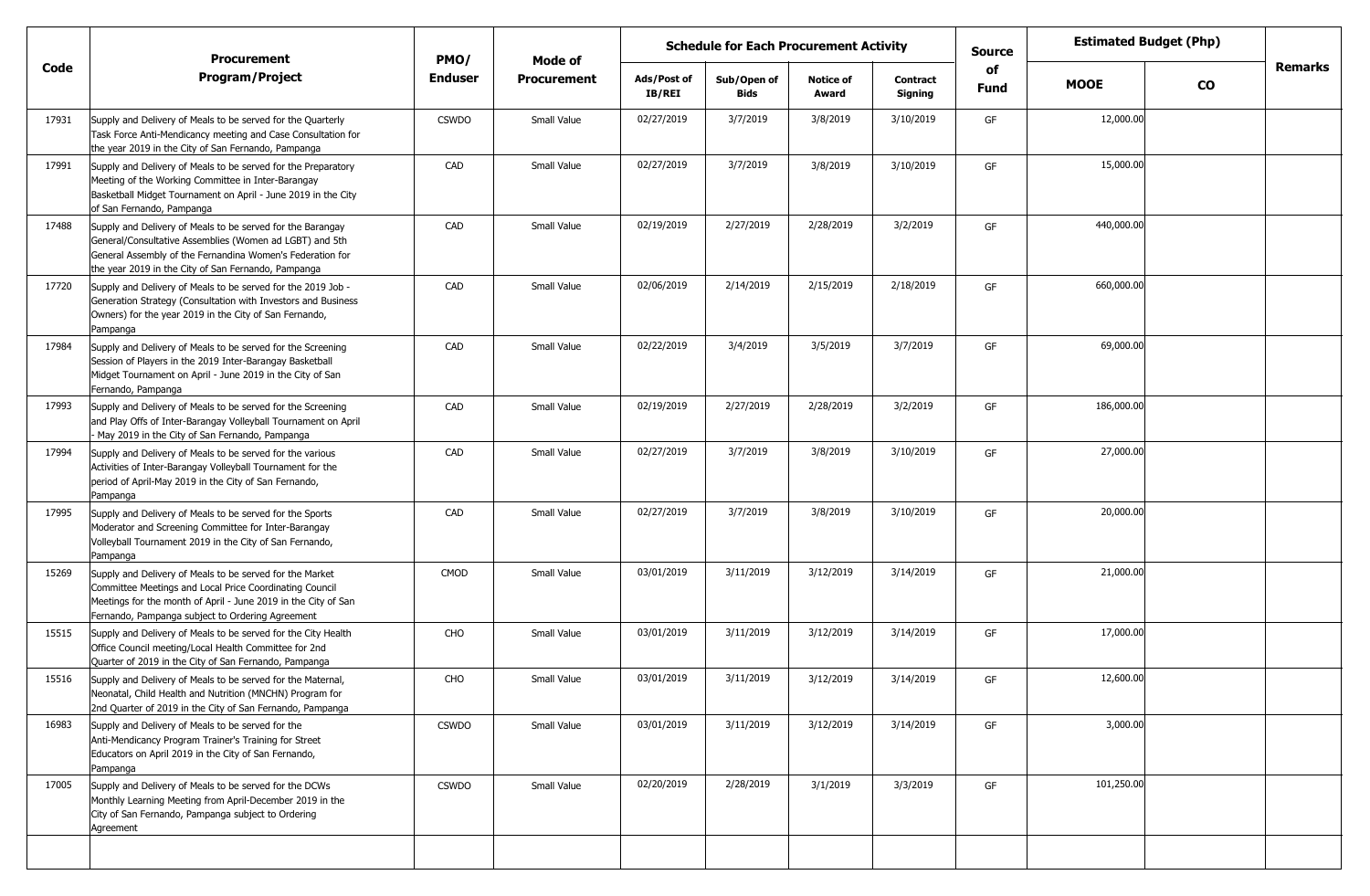|       | <b>Procurement</b>                                                                                                                                                                                                                 | PMO/           | <b>Mode of</b>            | <b>Schedule for Each Procurement Activity</b> |                            |                           |                            | <b>Source</b> |             | <b>Estimated Budget (Php)</b> |         |
|-------|------------------------------------------------------------------------------------------------------------------------------------------------------------------------------------------------------------------------------------|----------------|---------------------------|-----------------------------------------------|----------------------------|---------------------------|----------------------------|---------------|-------------|-------------------------------|---------|
| Code  | <b>Program/Project</b>                                                                                                                                                                                                             | <b>Enduser</b> | <b>Procurement</b>        | Ads/Post of<br>IB/REI                         | Sub/Open of<br><b>Bids</b> | <b>Notice of</b><br>Award | <b>Contract</b><br>Signing | of<br>Fund    | <b>MOOE</b> | <b>CO</b>                     | Remarks |
| 17541 | Supply and Delivery of Meals to be served for the Isang<br>Suklay, Isang Gunting at Iba Pa Program on April 2019 in the<br>City of San Fernando, Pampanga                                                                          | CESD           | <b>Direct Contracting</b> |                                               | 3/11/2019                  | 3/12/2019                 | 3/14/2019                  | GF            | 47,040.00   |                               |         |
| 15518 | Supply and Delivery of Meals to be served for the various<br>Consultative Meetings for the month of April - June 2019 in<br>the City of San Fernando, Pampanga                                                                     | <b>CVMO</b>    | Small Value               | 02/27/2019                                    | 3/7/2019                   | 3/8/2019                  | 3/10/2019                  | GF            | 60,000.00   |                               |         |
| 15519 | Supply and Delivery of Meals to be served for the BHW<br>Training on March 2019 in the City of San Fernando,<br>Pampanga                                                                                                           | CHO            | Small Value               | 03/04/2019                                    | 3/12/2019                  | 3/13/2019                 | 3/15/2019                  | GF            | 42,000.00   |                               |         |
| 15520 | Supply and Delivery of Meals to be served for the Voluntary<br>Blood Donation for 2nd Quarter of 2019 in the City of San<br>Fernando, Pampanga                                                                                     | CHO            | Small Value               | 03/04/2019                                    | 3/12/2019                  | 3/13/2019                 | 3/15/2019                  | GF            | 15,750.00   |                               |         |
| 15521 | Supply and Delivery of Meals to be served for the Buntis Party<br>2nd Quarter of 2019 in the City of San Fernando, Pampanga                                                                                                        | CHO            | Small Value               | 03/04/2019                                    | 3/12/2019                  | 3/13/2019                 | 3/15/2019                  | GF            | 12,500.00   |                               |         |
| 15524 | Supply and Delivery of Meals to be served for the Summer<br>Health Program (Operation Tuli) for 2nd Quarter of 2019 in<br>the City of San Fernando, Pampanga                                                                       | CHO            | Small Value               | 02/27/2019                                    | 3/7/2019                   | 3/8/2019                  | 3/10/2019                  | GF            | 78,000.00   |                               |         |
| 15525 | Supply and Delivery of Meals to be served for the Field and<br>Household Evaluation for the 2nd Quarter of 2019 in the City<br>of San Fernando, Pampanga                                                                           | <b>CENRO</b>   | Small Value               | 03/04/2019                                    | 3/12/2019                  | 3/13/2019                 | 3/15/2019                  | GF            | 22,500.00   |                               |         |
| 17888 | Supply and Delivery of Meals to be served for the Cultural<br>Tourism Development Workshop on April 2019 in the City of<br>San Fernando, Pampanga                                                                                  | Tourism        | Small Value               | 03/04/2019                                    | 3/12/2019                  | 3/13/2019                 | 3/15/2019                  | GF            | 24,750.00   |                               |         |
| 15051 | Procurement of Meals AM SNACK (50 pax @ 100.00) PM<br>LUNCH (50 pax @ 150.00) PM SNACK (50 pax @ 100.00) to<br>be served during Validation of Outstanding Farmers on April 3,<br>2018 under the program of Farmers Day Celebration | CAVO           | Small Value               | 03/05/2019                                    | 3/13/2019                  | 3/14/2019                 | 3/16/2019                  | GF            | 17,500.00   |                               |         |
| 15052 | Supply and Delivery of Tokens to be given to the judges for<br>the Validation of Outstanding Farmers under the program of<br>Farmers Day Celebration on February 2019 in the City of San<br>Fernando, Pampanga                     | CAVO           | <b>Small Value</b>        | 03/05/2019                                    | 3/13/2019                  | 3/14/2019                 | 3/16/2019                  | GF            | 10,000.00   |                               |         |
| 15526 | Supply and Delivery of Meals to be served for the Legislative<br>Meeting and/or Other Meetings for the month of April 2019 in<br>the City of San Fernando, Pampanga                                                                | <b>CVMO</b>    | Small Value               | 03/05/2019                                    | 3/13/2019                  | 3/14/2019                 | 3/16/2019                  | GF            | 17,500.00   |                               |         |
| 15527 | Supply and Delivery of Meals to be served for the various<br>Committee Hearing of the SP Members for the month of April<br>2019 in the City of San Fernando, Pampanga                                                              | SP             | Small Value               | 02/20/2019                                    | 2/28/2019                  | 3/1/2019                  | 3/4/2019                   | GF            | 120,000.00  |                               |         |
| 15528 | Supply and Delivery of Meals to be served for the Regular<br>Sessions of SP Members for the month of April 2019 in the<br>City of San Fernando, Pampanga                                                                           | SP             | Small Value               | 02/27/2019                                    | 3/7/2019                   | 3/8/2019                  | 3/10/2019                  | GF            | 60,000.00   |                               |         |
| 15530 | Supply and Delivery of Meals to be served for the Legislative<br>Meeting of SP Members for the month of April 2019 in the City<br>of San Fernando, Pampanga                                                                        | SP             | Small Value               | 03/05/2019                                    | 3/13/2019                  | 3/14/2019                 | 3/16/2019                  | GF            | 30,000.00   |                               |         |
| 15531 | Supply and Delivery of Meals to be served for the Public<br>Hearing of SP Members for the month of April 2019 in the City<br>of San Fernando, Pampanga                                                                             | SP             | Small Value               | 03/05/2019                                    | 3/13/2019                  | 3/14/2019                 | 3/16/2019                  | GF            | 31,500.00   |                               |         |
| 15532 | Supply and Delivery of Meals to be served for the Staff<br>Meeting of the Sangguniang Panlungsod for the month of April<br>2019 in the City of San Fernando, Pampanga                                                              | SP             | Small Value               | 03/05/2019                                    | 3/13/2019                  | 3/14/2019                 | 3/16/2019                  | GF            | 8,000.00    |                               |         |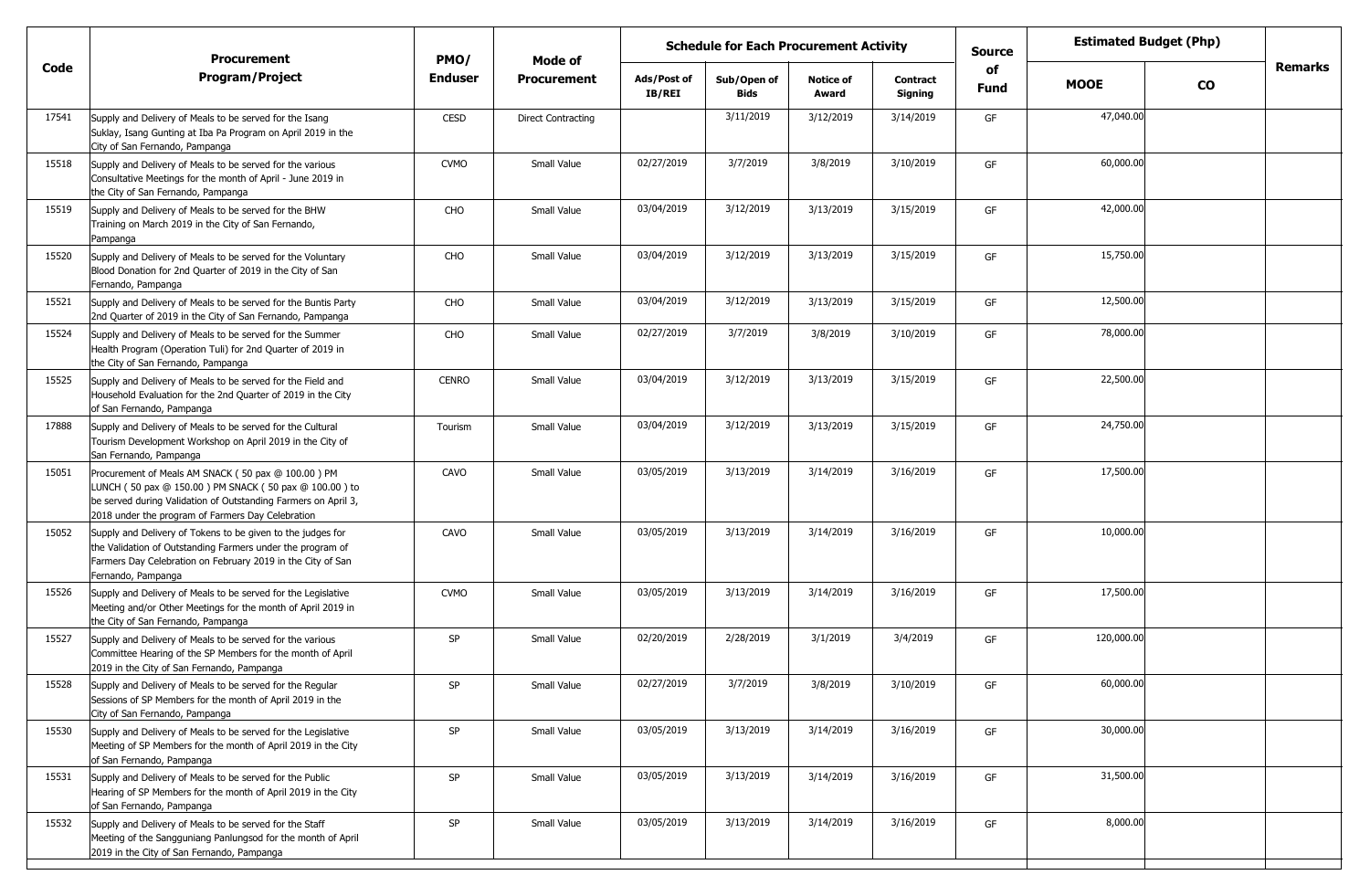|       | <b>Procurement</b>                                                                                                                                                                                                | PMO/           | Mode of                   | <b>Schedule for Each Procurement Activity</b> |                            |                           |                            | <b>Source</b> | <b>Estimated Budget (Php)</b> |           |         |
|-------|-------------------------------------------------------------------------------------------------------------------------------------------------------------------------------------------------------------------|----------------|---------------------------|-----------------------------------------------|----------------------------|---------------------------|----------------------------|---------------|-------------------------------|-----------|---------|
| Code  | <b>Program/Project</b>                                                                                                                                                                                            | <b>Enduser</b> | <b>Procurement</b>        | Ads/Post of<br><b>IB/REI</b>                  | Sub/Open of<br><b>Bids</b> | <b>Notice of</b><br>Award | <b>Contract</b><br>Signing | of<br>Fund    | <b>MOOE</b>                   | <b>CO</b> | Remarks |
| 18054 | Supply and Delivery of Meals to be served for the Screening of<br>Mutya at Lakan 2019 for Pyestang Fernandino in the City of<br>San Fernando, Pampanga                                                            | Tourism        | Small Value               | 03/05/2019                                    | 3/13/2019                  | 3/14/2019                 | 3/16/2019                  | GF            | 7,000.00                      |           |         |
| 18056 | Supply and Delivery of Meals to be served for the Ceremonial<br>Oath-taking of Newly Promoted Employees on April 2019 in<br>the City of San Fernando, Pampanga                                                    | <b>CHRMO</b>   | <b>Direct Contracting</b> |                                               | 3/14/2019                  | 3/15/2019                 | 3/17/2019                  | GF            | 20,000.00                     |           |         |
| 15024 | Supply and Delivery of Meals to be served for the 2020 Annual<br>Investment Plan (AIP) Deliberation, Presentation and<br>Consultation in the City of San Fernando, Pampanga                                       | <b>CPDCO</b>   | Small Value               | 03/06/2019                                    | 3/14/2019                  | 3/15/2019                 | 3/17/2019                  | GF            | 24,000.00                     |           |         |
| 15025 | Supply and Delivery of Office Supplies to be used for the 2020<br>AIP Deliberation, Presentation and Consultation in the City of<br>San Fernando, Pampanga                                                        | <b>CPDCO</b>   | Shopping                  | 03/06/2019                                    | 3/14/2019                  | 3/15/2019                 | 3/17/2019                  | GF            | 14,929.16                     |           |         |
| 16035 | Supply and Delivery of Meals to be served for the Sectoral<br>Group Organization of Youth in the grass root level for the<br>year 2019 in the City of San Fernando, Pampanga subject to<br>Ordering Agreement     | <b>CSWDO</b>   | Small Value               | 02/27/2019                                    | 3/7/2019                   | 3/8/2019                  | 3/11/2019                  | GF            | 70,000.00                     |           |         |
| 16917 | Supply and Delivery of Meals to be served for the Evacuation<br>Tagging and Census of High Risk Barangay for Disaster<br>Database in the City of San Fernando, Pampanga                                           | <b>CSWDO</b>   | Small Value               | 03/06/2019                                    | 3/14/2019                  | 3/15/2019                 | 3/17/2019                  | GF            | 15,000.00                     |           |         |
| 16953 | Supply and Delivery of Meals to be served for the TWG<br>Meeting of the City College of San Fernando, Pampanga for<br>the period of April - May 2019                                                              | <b>CCSF</b>    | Small Value               | 02/27/2019                                    | 3/7/2019                   | 3/8/2019                  | 3/11/2019                  | GF            | 67,500.00                     |           |         |
| 17390 | Supply and Delivery of Meals to be served for the Community<br>Drug Abused Rehabilitation Program Awareness Symposium<br>for the year 2019 in the City of San Fernando, Pampanga<br>subject to Ordering Agreement | <b>CSWDO</b>   | Small Value               | 02/25/2019                                    | 3/5/2019                   | 3/6/2019                  | 3/8/2019                   | GF            | 110,000.00                    |           |         |
| 17912 | Supply and Delivery of Meals to be served for the Executive<br>Committee meeting of Pyestang Fernandino 2019 in the City of<br>San Fernando, Pampanga                                                             | Tourism        | Small Value               | 03/06/2019                                    | 3/14/2019                  | 3/15/2019                 | 3/17/2019                  | GF            | 40,000.00                     |           |         |
| 17923 | Supply and Delivery of Meals to be served for the Orientation<br>of Mutya at Lakan ning San Fernando Official Candidates for<br>Pyestang Fernandino 2019 in the City of San Fernando,<br>Pampanga                 | Tourism        | Small Value               | 03/06/2019                                    | 3/14/2019                  | 3/15/2019                 | 3/17/2019                  | GF            | 2,000.00                      |           |         |
| 17924 | Supply and Delivery of Meals to be served for the Pre-Pageant<br>of Mutya at Lakan ning San Fernando for the Pyestang<br>Fernandino 2019 in the City of San Fernando, Pampanga                                    | Tourism        | Small Value               | 03/06/2019                                    | 3/14/2019                  | 3/15/2019                 | 3/17/2019                  | GF            | 9,750.00                      |           |         |
| 17925 | Supply and Delivery of Meals to be served for the Swimsuit<br>and Press Conference for the Mutya at Lakan ning San<br>Fernando for Pyestang Fernandino 2019                                                       | Tourism        | Small Value               | 03/06/2019                                    | 3/14/2019                  | 3/15/2019                 | 3/17/2019                  | GF            | 9,750.00                      |           |         |
| 17926 | Supply and Delivery of Meals to be served for the Coronation<br>of the Mutya at Lakan ning San Fernando for Pyestang<br>Fernadino 2019 in the City of San Fernando, Pampanga                                      | Tourism        | Small Value               | 03/06/2019                                    | 3/14/2019                  | 3/15/2019                 | 3/17/2019                  | GF            | 10,050.00                     |           |         |
| 17927 | Supply and Delivery of Meals to be served for the Pyestang<br>Fernandino Parade 2019 in the City of San Fernando,<br>Pampanga                                                                                     | Tourism        | Small Value               | 03/06/2019                                    | 3/14/2019                  | 3/15/2019                 | 3/17/2019                  | GF            | 20,000.00                     |           |         |
| 17928 | Supply and Delivery of Meals to be served for the Pre-Pageant<br>of Little Miss Fernandina for the Pyestang Fernandino 2019 in<br>the City of San Fernando, Pampanga                                              | Tourism        | Small Value               | 03/06/2019                                    | 3/14/2019                  | 3/15/2019                 | 3/17/2019                  | GF            | 12,000.00                     |           |         |
|       |                                                                                                                                                                                                                   |                |                           |                                               |                            |                           |                            |               |                               |           |         |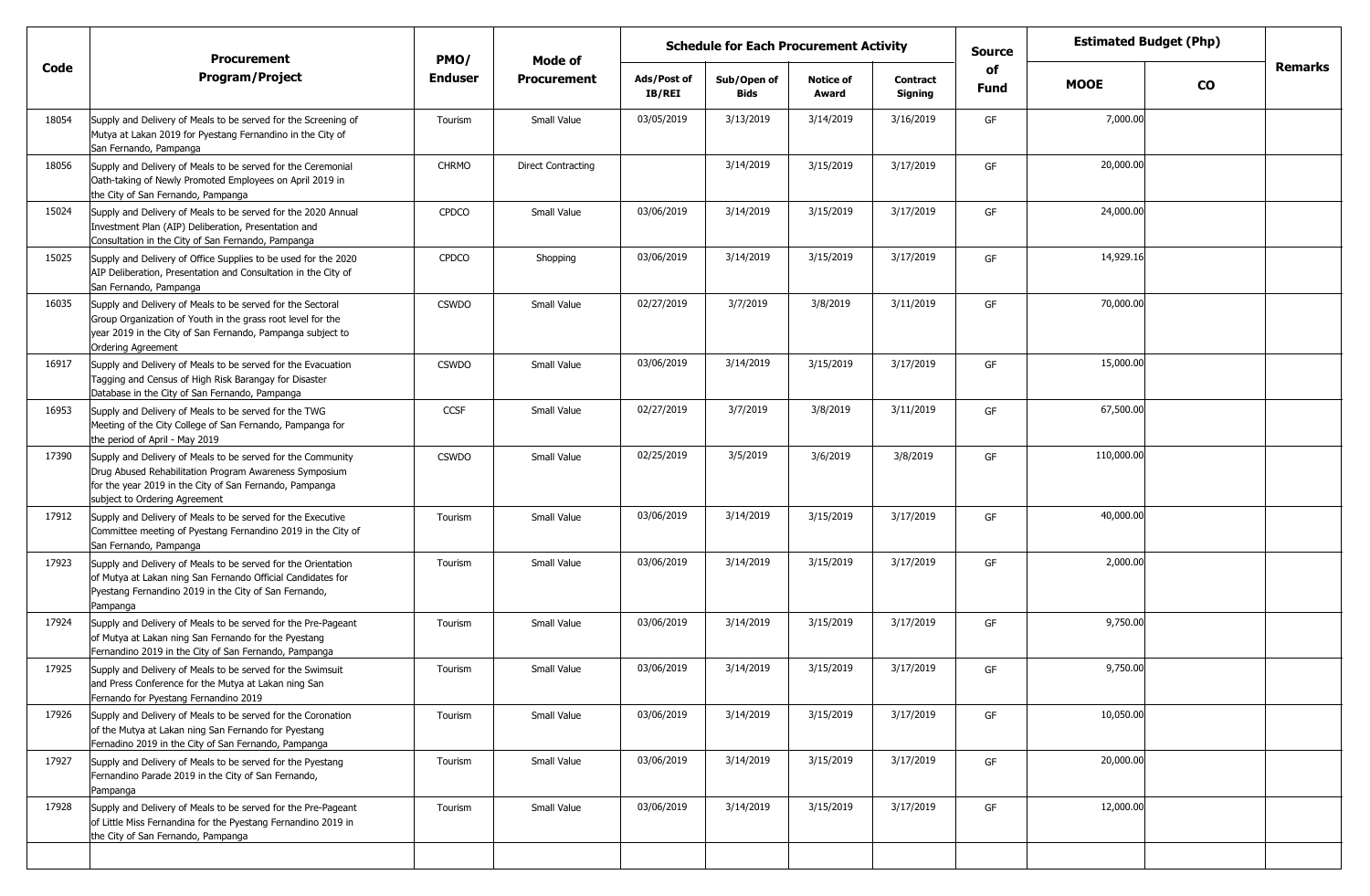|       | <b>Procurement</b>                                                                                                                                                                                     | PMO/           | Mode of                   | <b>Schedule for Each Procurement Activity</b> |                            |                           |                            | <b>Source</b> |             | <b>Estimated Budget (Php)</b> |                |
|-------|--------------------------------------------------------------------------------------------------------------------------------------------------------------------------------------------------------|----------------|---------------------------|-----------------------------------------------|----------------------------|---------------------------|----------------------------|---------------|-------------|-------------------------------|----------------|
| Code  | <b>Program/Project</b>                                                                                                                                                                                 | <b>Enduser</b> | <b>Procurement</b>        | Ads/Post of<br><b>IB/REI</b>                  | Sub/Open of<br><b>Bids</b> | <b>Notice of</b><br>Award | <b>Contract</b><br>Signing | of<br>Fund    | <b>MOOE</b> | <b>CO</b>                     | <b>Remarks</b> |
| 17929 | Supply and Delivery of Meals to be served for the Coronation<br>of Little Miss Fernandina for Pyestang Fernandino 2019 in the<br>City of San Fernando, Pampanga                                        | Tourism        | Small Value               | 03/06/2019                                    | 3/14/2019                  | 3/15/2019                 | 3/17/2019                  | GF            | 12,000.00   |                               |                |
| 17930 | Supply and Delivery of Meals to be served for the Flores De<br>Mayo of Pyestang Fernandino 2019 in the City of San<br>Fernando, Pampanga                                                               | Tourism        | <b>Direct Contracting</b> |                                               | 3/14/2019                  | 3/15/2019                 | 3/17/2019                  | GF            | 37,950.00   |                               |                |
| 17954 | Supply and Delivery of Meals to be served for the Executive<br>and Sub-committee meeting for Maleldo 2019 in the City of<br>San Fernando, Pampanga                                                     | Tourism        | Small Value               | 03/06/2019                                    | 3/14/2019                  | 3/15/2019                 | 3/17/2019                  | GF            | 8,000.00    |                               |                |
| 17956 | Supply and Delivery of Meals to be served for the Media<br>Briefing on Maleldo 2019 in the City of San Fernando,<br>Pampanga                                                                           | Tourism        | Small Value               | 03/06/2019                                    | 3/14/2019                  | 3/15/2019                 | 3/17/2019                  | GF            | 6,000.00    |                               |                |
| 17960 | Supply and Delivery of Meals to be served for the ICS Briefing<br>of Maleldo on April 2019 in the City of San Fernando,<br>Pampanga                                                                    | Tourism        | Small Value               | 03/06/2019                                    | 3/14/2019                  | 3/15/2019                 | 3/17/2019                  | GF            | 9,000.00    |                               |                |
| 17997 | Supply and Delivery of Meals to be served for the Pyestang<br>Fernandino 2019 Traditional Thanksgiving on May 2019 in the<br>City of San Fernando, Pampanga                                            | Tourism        | Small Value               | 02/27/2019                                    | 3/7/2019                   | 3/8/2019                  | 3/11/2019                  | GF            | 60,000.00   |                               |                |
| 18023 | Supply and Delivery of Meals to be served for the Filipino Food<br>Month on April 2019 in the City of San Fernando, Pampanga                                                                           | Tourism        | Small Value               | 03/06/2019                                    | 3/14/2019                  | 3/15/2019                 | 3/17/2019                  | GF            | 8,000.00    |                               |                |
| 18047 | Supply and Delivery of Meals to be served for the Early<br>Learning Program for the year 2019 in the City of San<br>Fernando, Pampanga                                                                 | <b>CSWDO</b>   | Small Value               | 03/06/2019                                    | 3/14/2019                  | 3/15/2019                 | 3/17/2019                  | <b>SEF</b>    | 22,500.00   |                               |                |
| 18051 | Supply and Delivery of Meals to be served for the Child<br>Development Teacher (CDT) Coaching Sessions for the year<br>2019 in the City of San Fernando, Pampanga                                      | <b>CSWDO</b>   | Small Value               | 03/06/2019                                    | 3/14/2019                  | 3/15/2019                 | 3/17/2019                  | <b>SEF</b>    | 18,000.00   |                               |                |
| 18301 | Supply and Delivery of Meals to be served for the Psycho<br>Education Sessions (Batch II) for the year 2019 in the City of<br>San Fernando, Pampanga                                                   | <b>CSWDO</b>   | Small Value               | 02/27/2019                                    | 3/7/2019                   | 3/8/2019                  | 3/11/2019                  | GF            | 72,000.00   |                               |                |
| 18386 | Supply and Delivery of Meals to be served for the NCDC-ECCD<br>Committee during the Special Meeting of FGD on NCDC<br>programs and internal for the year 2019 in the City of San<br>Fernando, Pampanga | <b>CSWDO</b>   | Small Value               | 03/06/2019                                    | 3/14/2019                  | 3/15/2019                 | 3/17/2019                  | <b>SEF</b>    | 8,000.00    |                               |                |
| 18387 | Supply and Delivery of Meals to be served for the NCDC Camp<br>Bulilit for the year 2019 in the City of San Fernando,<br>Pampanga                                                                      | <b>CSWDO</b>   | Small Value               | 03/06/2019                                    | 3/14/2019                  | 3/15/2019                 | 3/17/2019                  | <b>SEF</b>    | 22,500.00   |                               |                |
| 17019 | Supply and Delivery of Meals to be served for the "Interaksyon<br>sa Bagong Fernandino" Kapihan at Talakayan sa Barangay on<br>April 2019 in the City of San Fernando, Pampanga                        | CAD            | Small Value               | 02/13/2019                                    | 2/21/2019                  | 2/22/2019                 | 2/25/2019                  | GF            | 787,500.00  |                               |                |
| 17990 | Supply and Delivery of Meals to be served for the<br>Inter-Barangay Basketball Midget Tournament Play-Offs on<br>April - June 2019 in the City of San Fernando, Pampanga                               | CAD            | Small Value               | 03/01/2019                                    | 3/11/2019                  | 3/12/2019                 | 3/14/2019                  | GF            | 87,500.00   |                               |                |
| 17992 | Supply and Delivery of Meals to be served for the<br>Inter-Barangay Basketball Midget Tournament Cluster Opening<br>on April - June 2019 in the City of San Fernando, Pampanga                         | CAD            | Small Value               | 03/06/2019                                    | 3/14/2019                  | 3/15/2019                 | 3/17/2019                  | GF            | 50,000.00   |                               |                |
| 16105 | Supply and Delivery of Meals to be served for the Fun Games<br>by Inocencio Magtoto Memorial Foundation, Inc. in the City of<br>San Fernando, Pampanga                                                 | <b>CSWDO</b>   | Small Value               | 03/08/2019                                    | 3/18/2019                  | 3/19/2019                 | 3/21/2019                  | GF            | 20,000.00   |                               |                |
|       |                                                                                                                                                                                                        |                |                           |                                               |                            |                           |                            |               |             |                               |                |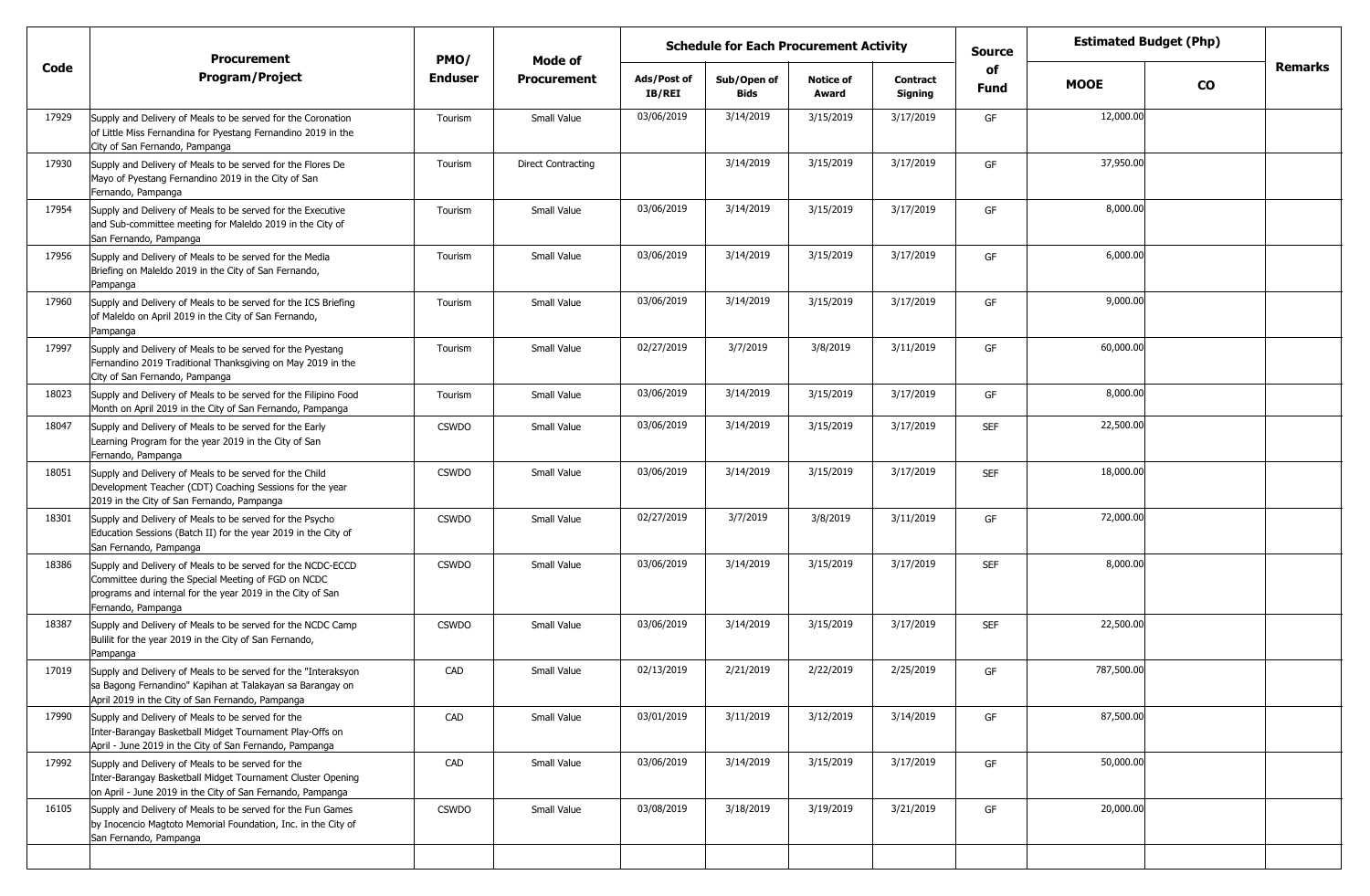|       | <b>Procurement</b>                                                                                                                                                                                                          | PMO/           | <b>Mode of</b>     |                              | <b>Schedule for Each Procurement Activity</b> |                           |                            | <b>Source</b> | <b>Estimated Budget (Php)</b> |           |         |
|-------|-----------------------------------------------------------------------------------------------------------------------------------------------------------------------------------------------------------------------------|----------------|--------------------|------------------------------|-----------------------------------------------|---------------------------|----------------------------|---------------|-------------------------------|-----------|---------|
| Code  | <b>Program/Project</b>                                                                                                                                                                                                      | <b>Enduser</b> | <b>Procurement</b> | Ads/Post of<br><b>IB/REI</b> | Sub/Open of<br><b>Bids</b>                    | <b>Notice of</b><br>Award | <b>Contract</b><br>Signing | of<br>Fund    | <b>MOOE</b>                   | <b>CO</b> | Remarks |
| 17674 | Supply and Delivery of Meals to be served for the Orientation<br>on Manila Bay Rehabilitation and Anti-Squatting on April 2019                                                                                              | CADMINO        | Small Value        | 03/08/2019                   | 3/18/2019                                     | 3/19/2019                 | 3/21/2019                  | GF            | 5,000.00                      |           |         |
| 15053 | Procurement of Meals AM SNACK (50 pax @ 100.00) PM<br>LUNCH (50 pax @ 150.00) PM SNACK (50 pax @ 100.00) to<br>be served during Validation of Ang Pinaka on April 9, 2018<br>under the program of Farmers Day Celebration   | CAVO           | Small Value        | 03/11/2019                   | 3/19/2019                                     | 3/20/2019                 | 3/22/2019                  | GF            | 17,500.00                     |           |         |
| 17879 | Supply and Delivery of Meals to be served for the<br>Subcommittee Meeting on City Arts and Culture Council for the<br>period of April - June 2019 in the City of San Fernando,<br>Pampanga                                  | Tourism        | Small Value        | 03/13/2019                   | 3/21/2019                                     | 3/22/2019                 | 3/24/2019                  | GF            | 27,000.00                     |           |         |
| 18060 | Supply and Delivery of Meals to be served for the Pre-Pageant<br>and Coronation of Miss Gay Fernandino Festival Queen on May<br>2019 in the City of San Fernando, Pampanga                                                  | Tourism        | Small Value        | 03/13/2019                   | 3/21/2019                                     | 3/22/2019                 | 3/24/2019                  | GF            | 3,000.00                      |           |         |
| 18072 | Supply and Delivery of Meals to be served for the Oplan Baklas<br>2 in preparation of 2019 Automated National and Local<br>Elections in the City of San Fernando, Pampanga                                                  | CTO            | Small Value        | 03/13/2019                   | 3/21/2019                                     | 3/22/2019                 | 3/24/2019                  | GF            | 20,000.00                     |           |         |
| 16106 | Supply and Delivery of Meals to be served for the Barangay<br>Nutrition Scholars meeting for 2nd Quarter of 2019 in the City<br>of San Fernando, Pampanga                                                                   | CHO-CNC        | Small Value        | 03/15/2019                   | 3/25/2019                                     | 3/26/2019                 | 3/28/2019                  | GF            | 15,000.00                     |           |         |
| 16107 | Supply and Delivery of Meals to be served for the Special<br>Olympics of SPED School hosted by the Autism Society<br>Philippines in the City of San Fernando, Pampanga                                                      | <b>CSWDO</b>   | Small Value        | 03/12/2019                   | 3/20/2019                                     | 3/21/2019                 | 3/23/2019                  | GF            | 60,000.00                     |           |         |
| 18089 | Supply and Delivery of Meals to be served for the Performance<br>Management Team (PMT) Offices Performance Review and<br>Conference 2019 in the City of San Fernando, Pampanga                                              | <b>CHRMO</b>   | Small Value        | 03/18/2019                   | 3/26/2019                                     | 3/27/2019                 | 3/29/2019                  | GF            | 3,000.00                      |           |         |
| 16108 | Supply and Delivery of Meals to be served for the City Nutrition<br>Committee meeting for 2nd Quarter of 2019 in the City of San<br>Fernando, Pampanga                                                                      | CHO-CNC        | Small Value        | 03/19/2019                   | 3/27/2019                                     | 3/28/2019                 | 3/30/2019                  | GF            | 8,100.00                      |           |         |
| 17536 | Supply and Delivery of Meals to be served for the Supervisory<br>Development Course Track 3 Batch 2 on April 2019 in the City<br>of San Fernando, Pampanga                                                                  | <b>CHRMO</b>   | Small Value        | 03/13/2019                   | 3/21/2019                                     | 3/22/2019                 | 3/24/2019                  | GF            | 50,700.00                     |           |         |
| 16109 | Supply and Delivery of Meals to be served for the Weekly<br>meeting/Assessment of the personnel of City Public Order and<br>Safety Coordinating Office for the month of April 2019 in the<br>City of San Fernando, Pampanga | <b>CPOSCO</b>  | Small Value        | 03/20/2019                   | 3/28/2019                                     | 3/29/2019                 | 3/31/2019                  | GF            | 45,000.00                     |           |         |
| 17150 | Supply and Delivery of Meals to be served for the Celebration<br>of Solo Parents' Day for the year 2019 in the City of San<br>Fernando, Pampanga                                                                            | <b>CSWDO</b>   | Small Value        | 03/13/2019                   | 3/21/2019                                     | 3/22/2019                 | 3/25/2019                  | GF            | 70,000.00                     |           |         |
| 17806 | Supply and Delivery of Meals to be served for the Survivor<br>Support Network Group Therapy Sessions at WCPC Center for<br>the year 2019 in the City of San Fernando, Pampanga                                              | <b>CSWDO</b>   | Small Value        | 03/13/2019                   | 3/21/2019                                     | 3/22/2019                 | 3/25/2019                  | GF            | 60,000.00                     |           |         |
| 18082 | Supply and Delivery of Meals to be served for the Exhibit of<br>the Visual Arts Subcommittee (City Arts and Culture Council)<br>on April 2019 in the City of San Fernando, Pampanga                                         | Tourism        | Small Value        | 03/20/2019                   | 3/28/2019                                     | 3/29/2019                 | 3/31/2019                  | GF            | 12,500.00                     |           |         |
| 18167 | Supply and Delivery of Meals to be served for the Gulis<br>Pamana: Workshop on Documenting Built Heritage in the City<br>of San Fernando, Pampanga                                                                          | Tourism        | Small Value        | 03/11/2019                   | 3/19/2019                                     | 3/20/2019                 | 3/22/2019                  | GF            | 210,000.00                    |           |         |
|       |                                                                                                                                                                                                                             |                |                    |                              |                                               |                           |                            |               |                               |           |         |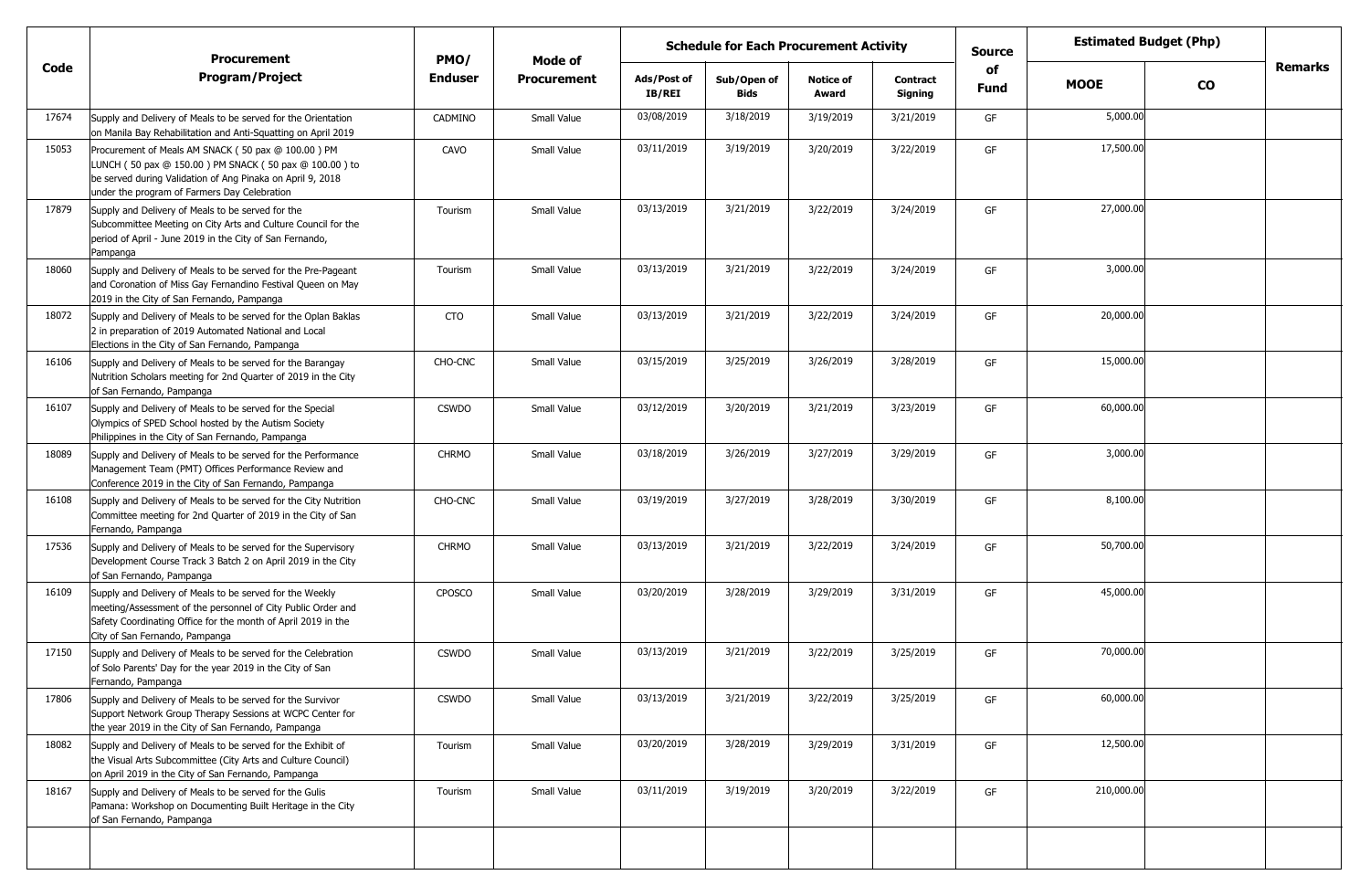|       | <b>Procurement</b>                                                                                                                                                                                                    | <b>Schedule for Each Procurement Activity</b><br><b>Source</b><br>PMO/<br>Mode of |                    |                       |                            |                           |                            | <b>Estimated Budget (Php)</b> |             |               |         |
|-------|-----------------------------------------------------------------------------------------------------------------------------------------------------------------------------------------------------------------------|-----------------------------------------------------------------------------------|--------------------|-----------------------|----------------------------|---------------------------|----------------------------|-------------------------------|-------------|---------------|---------|
| Code  | <b>Program/Project</b>                                                                                                                                                                                                | <b>Enduser</b>                                                                    | <b>Procurement</b> | Ads/Post of<br>IB/REI | Sub/Open of<br><b>Bids</b> | <b>Notice of</b><br>Award | <b>Contract</b><br>Signing | of<br><b>Fund</b>             | <b>MOOE</b> | $\mathbf{co}$ | Remarks |
| 16291 | Supply and Delivery of Meals to be served for the General<br>Inspection of Rank of the City Public Order and Safety<br>Coordinating Office for the month of April 2019 in the City of<br>San Fernando, Pampanga       | <b>CPOSCO</b>                                                                     | Small Value        | 03/22/2019            | 4/1/2019                   | 4/2/2019                  | 4/4/2019                   | GF                            | 15,000.00   |               |         |
| 17974 | Supply and Delivery of Meals to be served for the ECCD<br>Volunteer Workers Training for the year 2019 in the City of<br>San Fernando, Pampanga                                                                       | <b>CSWDO</b>                                                                      | Small Value        | 03/22/2019            | 4/1/2019                   | 4/2/2019                  | 4/4/2019                   | <b>SEF</b>                    | 4,000.00    |               |         |
| 18207 | Supply and Delivery of Meals to be served for the Press<br>Presentation and Advocacy Competition of Mutya and Lakan<br>for Pyestang Fernandino 2019 in the City of San Fernando,<br>Pampanga                          | Tourism                                                                           | Direct Contracting |                       | 4/3/2019                   | 4/4/2019                  | 4/6/2019                   | GF                            |             | 9,450.00      |         |
| 18395 | Supply and Delivery of Meals to be served for the<br>Strengthening of Barangay Anti-Drug Abuse Councils<br>(BADACs) on April 2019 in the City of San Fernando,<br>Pampanga                                            | <b>DILG</b>                                                                       | Direct Contracting |                       | 3/28/2019                  | 3/29/2019                 | 3/31/2019                  | GF                            | 88,000.80   |               |         |
| 15541 | Supply and Delivery of Meals to be served for the City Water<br>Resources Management Board meeting on April 2019 in the<br>City of San Fernando, Pampanga                                                             | <b>CENRO</b>                                                                      | Small Value        | 03/27/2019            | 4/4/2019                   | 4/5/2019                  | 4/7/2019                   | GF                            | 6,000.00    |               |         |
| 16954 | Supply and Delivery of Meals to be served for the bi-monthly<br>meetings of the Local Council for the Protection of Children<br>(LCPC) Council for the year 2019 in the City of San Fernando,<br>Pampanga             | <b>CSWDO</b>                                                                      | Small Value        | 03/27/2019            | 4/4/2019                   | 4/5/2019                  | 4/7/2019                   | GF                            | 25,000.00   |               |         |
| 17765 | Supply and Delivery of Meals to be served for the Participants<br>and Facilitators of the Values Enrichment Activity:<br>Championing Work-Life Balance Batch 2 on April 2019 in the<br>City of San Fernando, Pampanga | <b>CHRMO</b>                                                                      | Small Value        | 03/20/2019            | 3/28/2019                  | 3/29/2019                 | 3/31/2019                  | GF                            | 53,000.00   |               |         |
| 17755 | Supply and Delivery of Meals to be served for the Planning,<br>Evaluation and Assessment activities from January to June<br>2019 in the City of San Fernando, Pampanga                                                | CPDCO                                                                             | Small Value        | 03/27/2019            | 4/4/2019                   | 4/5/2019                  | 4/7/2019                   | GF                            | 27,000.00   |               |         |
| 17756 | Supply and Delivery of Meals to be served for the Planning,<br>Evaluation and Assessment activities from January to June<br>2019 in the City of San Fernando, Pampanga                                                | <b>CPDCO</b>                                                                      | Small Value        | 03/27/2019            | 4/4/2019                   | 4/5/2019                  | 4/7/2019                   | GF                            | 12,000.00   |               |         |
| 17881 | Supply and Delivery of Meals to be served for the Unveiling of<br>the City Heritage Marker of Sto. Niño Parish in Barangay Sto.<br>Niño, City of San Fernando, Pampanga                                               | Tourism                                                                           | Small Value        | 03/27/2019            | 4/4/2019                   | 4/5/2019                  | 4/7/2019                   | GF                            | 28,000.00   |               |         |
| 17906 | Supply and Delivery of Meals to be served for the Case<br>Conference Re: CAPIN and other child-related cases for the<br>year 2019 in the City of San Fernando, Pampanga                                               | <b>CSWDO</b>                                                                      | Small Value        | 03/27/2019            | 4/4/2019                   | 4/5/2019                  | 4/7/2019                   | GF                            | 22,500.00   |               |         |
| 17907 | Supply and Delivery of Meals to be served for the Case Worker<br>Regular Case Consolidation and Evaluation for the year 2019<br>in the City of San Fernando, Pampanga                                                 | <b>CSWDO</b>                                                                      | Small Value        | 03/27/2019            | 4/4/2019                   | 4/5/2019                  | 4/7/2019                   | GF                            | 14,400.00   |               |         |
| 17920 | Supply and Delivery of Meals to be served for the various<br>Activities of Pyestang Fernandino 2019 in the City of San<br>Fernando, Pampanga                                                                          | Tourism                                                                           | Small Value        | 03/27/2019            | 4/4/2019                   | 4/5/2019                  | 4/7/2019                   | GF                            | 21,250.00   |               |         |
| 17998 | Supply and Delivery of Meals to be served for the CSWDO<br>Management Committee Meeting on April 2019 in the City of<br>San Fernando, Pampanga                                                                        | <b>CSWDO</b>                                                                      | Small Value        | 03/27/2019            | 4/4/2019                   | 4/5/2019                  | 4/7/2019                   | GF                            | 10,500.00   |               |         |
|       |                                                                                                                                                                                                                       |                                                                                   |                    |                       |                            |                           |                            |                               |             |               |         |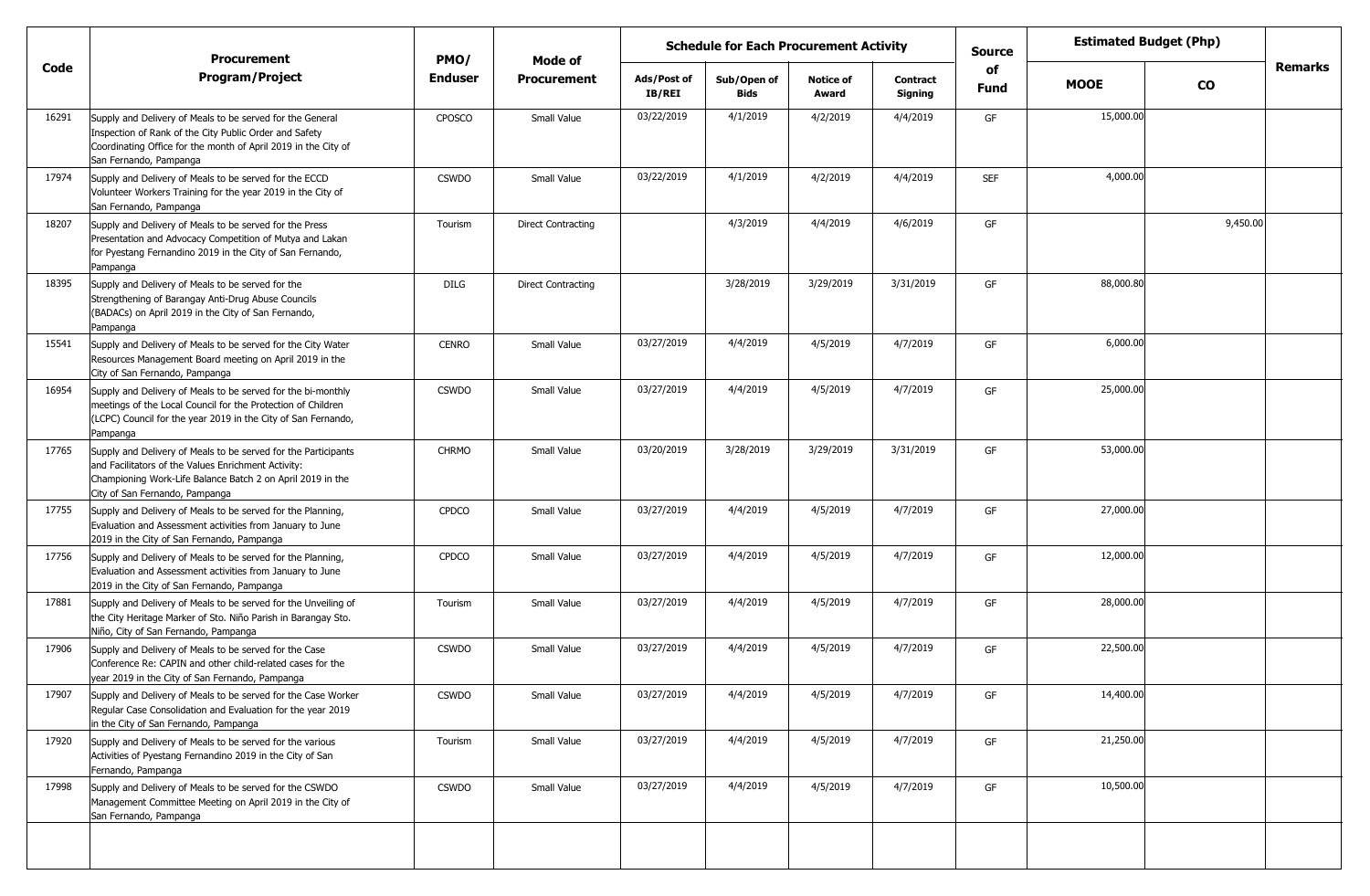|       |                                                                                                                                                                                                                                                           | <b>Schedule for Each Procurement Activity</b><br><b>Procurement</b><br>PMO/<br><b>Mode of</b> |                           |                              |                            |                           |                            | <b>Source</b> |             | <b>Estimated Budget (Php)</b> |                |
|-------|-----------------------------------------------------------------------------------------------------------------------------------------------------------------------------------------------------------------------------------------------------------|-----------------------------------------------------------------------------------------------|---------------------------|------------------------------|----------------------------|---------------------------|----------------------------|---------------|-------------|-------------------------------|----------------|
| Code  | <b>Program/Project</b>                                                                                                                                                                                                                                    | <b>Enduser</b>                                                                                | <b>Procurement</b>        | Ads/Post of<br><b>IB/REI</b> | Sub/Open of<br><b>Bids</b> | <b>Notice of</b><br>Award | <b>Contract</b><br>Signing | of<br>Fund    | <b>MOOE</b> | <b>CO</b>                     | <b>Remarks</b> |
| 18114 | Supply and Delivery of Meals to be served for the Press<br>Conference and Signing of the Memorandum of Understanding<br>for the Gulis Pamana: Workshop on Documenting Built<br>Heritage on April 2019 in the City of San Fernando, Pampanga               | Tourism                                                                                       | Small Value               | 03/20/2019                   | 3/28/2019                  | 3/29/2019                 | 4/1/2019                   | GF            | 52,500.00   |                               |                |
| 18133 | Supply and Delivery of Meals to be served for the Inspection of<br>the National Historical Commission of the Philippines (NHCP)<br>for the period of April to December 2019 in the City of San<br>Fernando, Pampanga                                      | Tourism                                                                                       | Small Value               | 03/27/2019                   | 4/4/2019                   | 4/5/2019                  | 4/7/2019                   | GF            | 31,500.00   |                               |                |
| 16110 | Supply and Delivery of Meals to be served for the Monthly<br>meeting of the Task Force Kaayusan para sa kaunlaran at<br>kalikasan and Clearing operation & Coordination briefings for<br>the month of April 2019 in the City of San Fernando,<br>Pampanga | <b>CPOSCO</b>                                                                                 | Small Value               | 04/01/2019                   | 4/9/2019                   | 4/10/2019                 | 4/12/2019                  | GF            | 22,500.00   |                               |                |
| 16641 | Supply and Delivery of Meals to be served for the Birthing<br>Station Anniversaries for the 2nd Quarter of 2019 in the City of<br>San Fernando, Pampanga                                                                                                  | CHO                                                                                           | Small Value               | 04/01/2019                   | 4/9/2019                   | 4/10/2019                 | 4/12/2019                  | GF            | 10,000.00   |                               |                |
| 16681 | Supply and Delivery of Meals to be served for the 4th<br>Executive Conference for 2019 in the City of San Fernando,<br>Pampanga                                                                                                                           | <b>CPDCO</b>                                                                                  | Small Value               | 04/01/2019                   | 4/9/2019                   | 4/10/2019                 | 4/12/2019                  | GF            | 15,000.00   |                               |                |
| 18198 | Supply and Delivery of Meals to be served for the 121st<br>Independence Day Celebration on June 2019 in the City of San<br>Fernando, Pampanga                                                                                                             | Tourism                                                                                       | Small Value               | 03/20/2019                   | 3/28/2019                  | 3/29/2019                 | 3/31/2019                  | GF            | 225,000.00  |                               |                |
| 18201 | Supply and Delivery of Meals to be served for the 121st<br>Independence Day Celebration meeting on June 2019 in the<br>City of San Fernando, Pampanga                                                                                                     | Tourism                                                                                       | Small Value               | 04/01/2019                   | 4/9/2019                   | 4/10/2019                 | 4/12/2019                  | GF            | 18,000.00   |                               |                |
| 15549 | Supply and Delivery of Meals to be served for the "Aids Candle<br>Light Memorial" in the City of San Fernando, Pampanga                                                                                                                                   | CHO                                                                                           | Small Value               | 04/02/2019                   | 4/10/2019                  | 4/11/2019                 | 4/13/2019                  | GF            | 23,250.00   |                               |                |
| 15550 | Supply and Delivery of Meals to be served for the Labor Day<br>Job Fair on May 2019 in the City of San Fernando, Pampanga                                                                                                                                 | <b>CESD</b>                                                                                   | <b>Direct Contracting</b> |                              | 4/10/2019                  | 4/11/2019                 | 4/13/2019                  | GF            | 19,450.00   |                               |                |
| 18164 | Supply and Delivery of Meals to be served for the COMELEC<br>personnel meeting for the preparation of 2019 Automated<br>National and Local Election in the City of San Fernando,<br>Pampanga                                                              | <b>CTO</b>                                                                                    | Small Value               | 03/27/2019                   | 4/4/2019                   | 4/5/2019                  | 4/7/2019                   | GF            | 68,750.00   |                               |                |
| 15551 | Procurement of Meals-Consultative Meetings (Php 150 X 80<br>pax X 5 times) for the month of May 2019                                                                                                                                                      | <b>CVMO</b>                                                                                   | Small Value               | 03/27/2019                   | 4/4/2019                   | 4/5/2019                  | 4/7/2019                   | GF            | 60,000.00   |                               |                |
| 15552 | Supply and Delivery of Meals to be served for the BHW<br>Meeting and Training for 2nd Quarter of 2019 in the City of<br>San Fernando, Pampanga                                                                                                            | CHO                                                                                           | Small Value               | 04/03/2019                   | 4/11/2019                  | 4/12/2019                 | 4/14/2019                  | GF            | 48,200.00   |                               |                |
| 15553 | Supply and Delivery of Meals for Colorectal Cancer Prevention<br>and Control Program for the 2nd Quarter of 2019 in the City of<br>San Fernando, Pampanga                                                                                                 | CHO                                                                                           | Small Value               | 04/03/2019                   | 4/11/2019                  | 4/12/2019                 | 4/14/2019                  | GF            | 48,750.00   |                               |                |
| 16836 | Supply and Delivery of Meals to be served for the Alay Lakad's<br>Semi-Annual General Assembly on May 2019 in the City of San<br>Fernando, Pampanga                                                                                                       | <b>CSWDO</b>                                                                                  | Small Value               | 04/03/2019                   | 4/11/2019                  | 4/12/2019                 | 4/14/2019                  | GF            | 20,000.00   |                               |                |
| 18163 | Supply and Delivery of Meals to be served for the EB'S and<br>COMELEC personnel in preparation for the 2019 Automated<br>National and Local Election in the City of San Fernando,<br>Pampanga                                                             | <b>CTO</b>                                                                                    | <b>Direct Contracting</b> |                              | 4/1/2019                   | 4/2/2019                  | 4/4/2019                   | GF            | 115,000.00  |                               |                |
|       |                                                                                                                                                                                                                                                           |                                                                                               |                           |                              |                            |                           |                            |               |             |                               |                |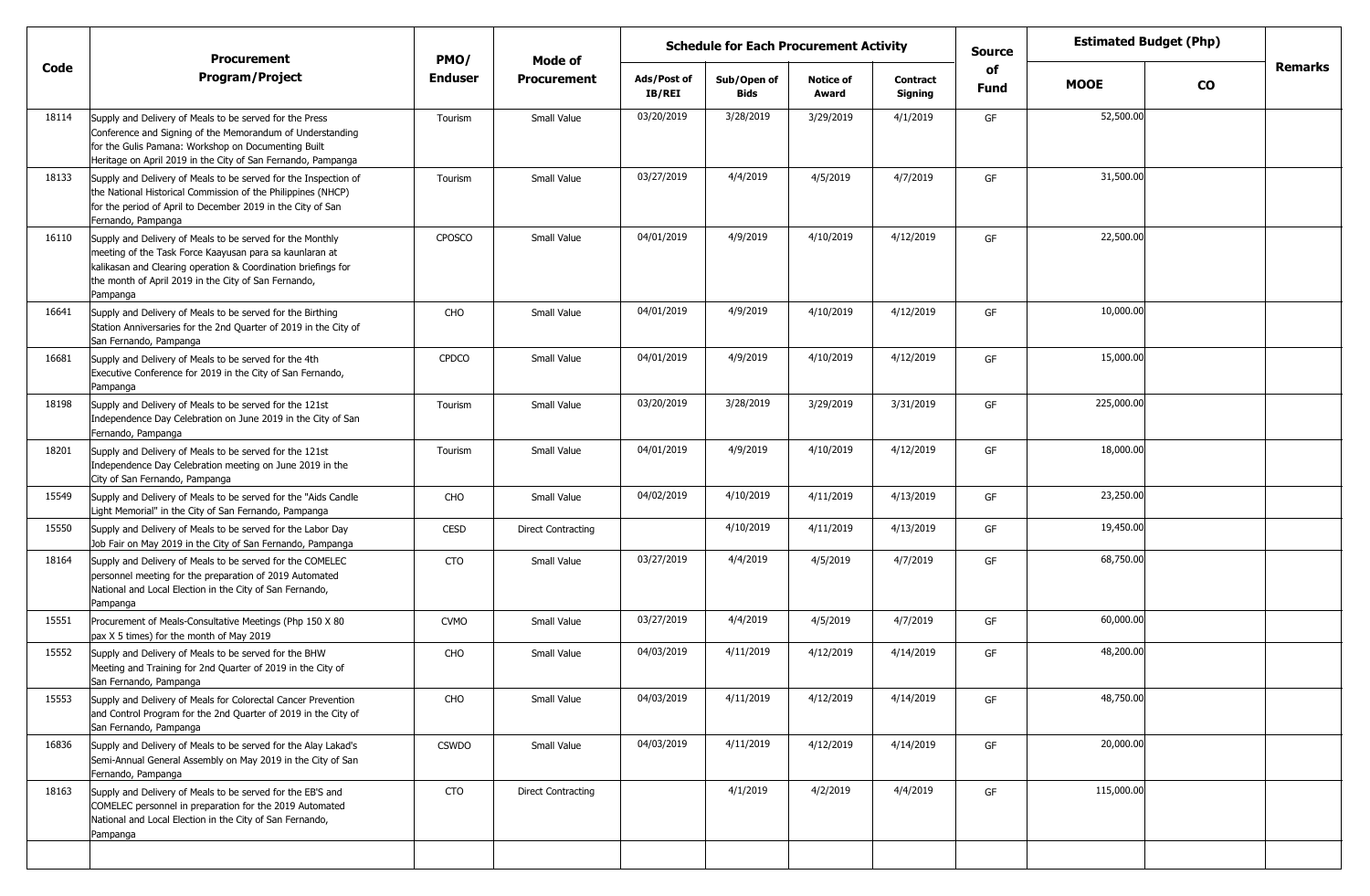|       | <b>Procurement</b>                                                                                                                                                                                  | PMO/           |                               | <b>Estimated Budget (Php)</b><br><b>Schedule for Each Procurement Activity</b><br>Source<br>Mode of |                     |                           |                     |                   |              |               |                |
|-------|-----------------------------------------------------------------------------------------------------------------------------------------------------------------------------------------------------|----------------|-------------------------------|-----------------------------------------------------------------------------------------------------|---------------------|---------------------------|---------------------|-------------------|--------------|---------------|----------------|
| Code  | <b>Program/Project</b>                                                                                                                                                                              | <b>Enduser</b> | <b>Procurement</b>            | Ads/Post of<br>IB/REI                                                                               | Sub/Open of<br>Bids | <b>Notice of</b><br>Award | Contract<br>Signing | of<br><b>Fund</b> | <b>MOOE</b>  | $\mathbf{co}$ | <b>Remarks</b> |
| 18172 | Supply and Delivery of Meals to be served for the Isang<br>Suklay, Isang Gunting at Iba Pa Program on May 2019 in the<br>City of San Fernando Pampanga                                              | <b>CESD</b>    | <b>Direct Contracting</b>     |                                                                                                     | 4/11/2019           | 4/12/2019                 | 4/14/2019           | GF                | 19,600.00    |               |                |
| 15556 | Supply and Delivery of Meals to be served for the Legislative<br>Meeting &/or Other Meetings for the month of May and June<br>2019 in the City of San Fernando, Pampanga                            | <b>CVMO</b>    | Small Value                   | 04/03/2019                                                                                          | 4/11/2019           | 4/12/2019                 | 4/14/2019           | GF                | 17,500.00    |               |                |
| 15557 | Supply and Delivery of Meals to be served for the various<br>committee meeting of the SP Members for the month of May<br>2019 in the City of San Fernando, Pampanga                                 | SP             | Small Value                   | 03/25/2019                                                                                          | 4/2/2019            | 4/3/2019                  | 4/5/2019            | GF                | 120,000.00   |               |                |
| 15558 | Supply and Delivery of Meals to be served for the Regular<br>Session of the Sangguniang Panlungsod for the month of May<br>2019 in the City of San Fernando, Pampanga                               | SP             | Small Value                   | 03/27/2019                                                                                          | 4/4/2019            | 4/5/2019                  | 4/8/2019            | GF                | 60,000.00    |               |                |
| 15559 | Supply and Delivery of Meals to be served for the Legislative<br>meeting of Sangguniang Panlungsod members for the month<br>of May 2019 in the City of San Fernando, Pampanga                       | SP             | <b>Direct Contracting</b>     |                                                                                                     | 4/11/2019           | 4/12/2019                 | 4/14/2019           | GF                | 28,000.00    |               |                |
| 15560 | Supply and Delivery of Meals to be served for the Other<br>Meetings of SP members for the month of May 2019 in the<br>City of San Fernando, Pampanga                                                | SP             | Small Value                   | 04/03/2019                                                                                          | 4/11/2019           | 4/12/2019                 | 4/14/2019           | GF                | 30,000.00    |               |                |
| 15561 | Supply and Delivery of Meals to be served for the Public<br>Hearing of SP Members for the month of May 2019 in the City<br>of San Fernando, Pampanga                                                | SP             | Small Value                   | 04/03/2019                                                                                          | 4/11/2019           | 4/12/2019                 | 4/14/2019           | GF                | 31,500.00    |               |                |
| 15562 | Supply and Delivery of Meals to be served for the Staff<br>Meeting of the Sangguniang Panlungsod for the month of May<br>2019 in the City of San Fernando, Pampanga                                 | SP             | Small Value                   | 04/03/2019                                                                                          | 4/11/2019           | 4/12/2019                 | 4/14/2019           | GF                | 8,000.00     |               |                |
| 17808 | Supply and Delivery of Meals to be served for the Semi Annual<br>DSWD-ABSNET Chapter meeting for the year 2019 in the City<br>of San Fernando, Pampanga                                             | <b>CSWDO</b>   | Small Value                   | 04/03/2019                                                                                          | 4/11/2019           | 4/12/2019                 | 4/14/2019           | GF                | 7,000.00     |               |                |
| 18132 | Supply and Delivery of Meals to be served for the General<br>Orientation of the Students at City College of San Fernando,<br>Pampanga for the A.Y. 2019-2020                                        | CCSF           | Small Value                   | 04/03/2019                                                                                          | 4/11/2019           | 4/12/2019                 | 4/14/2019           | GF                | 20,000.00    |               |                |
| 17018 | Supply and Delivery of Meals to be served for the "Interaksyon<br>sa Bagong Fernandino" Kapihan at Talakayan sa Barangay for<br>the month of May-June 2019 in the City of San Fernando,<br>Pampanga | CAD            | egotiated (Two Failed Bidding | 03/13/2019                                                                                          | 3/21/2019           | 3/22/2019                 | 3/25/2019           | GF                | 1,575,000.00 |               |                |
| 18166 | Supply and Delivery of Meals to be served for the Briefing of<br>Accredited Citizens Arm in preparation of 2019 Automated<br>National and Local Election in the City of San Fernando,<br>Pampanga   | <b>CTO</b>     | <b>Direct Contracting</b>     |                                                                                                     | 4/15/2019           | 4/16/2019                 | 4/18/2019           | GF                | 10,000.00    |               |                |
| 15568 | Procurement of AM Snack 120 pax @ 100.00, Pm Lunch 120<br>pax @ 150.00 to be served during Briefing / Utilization and<br>Awarding of Shallow Tube Well                                              | CAVO           | Small Value                   | 04/08/2019                                                                                          | 4/16/2019           | 4/17/2019                 | 4/19/2019           | GF                |              | 30,000.00     |                |
| 16653 | Supply and Delivery of Meals to be served for the Boodle Fight<br>King Marangle under the program of Farmers Day Celebration<br>on February 2019                                                    | CAVO           | Small Value                   | 04/09/2019                                                                                          | 4/17/2019           | 4/18/2019                 | 4/20/2019           | GF                | 25,000.00    |               |                |
| 18194 | Supply and Delivery of Meals to be served for the Automated<br>National and Local Election 2019 meeting in the City of San<br>Fernando, Pampanga                                                    | <b>CTO</b>     | <b>Direct Contracting</b>     |                                                                                                     | 4/17/2019           | 4/18/2019                 | 4/20/2019           | GF                | 4,125.00     |               |                |
|       |                                                                                                                                                                                                     |                |                               |                                                                                                     |                     |                           |                     |                   |              |               |                |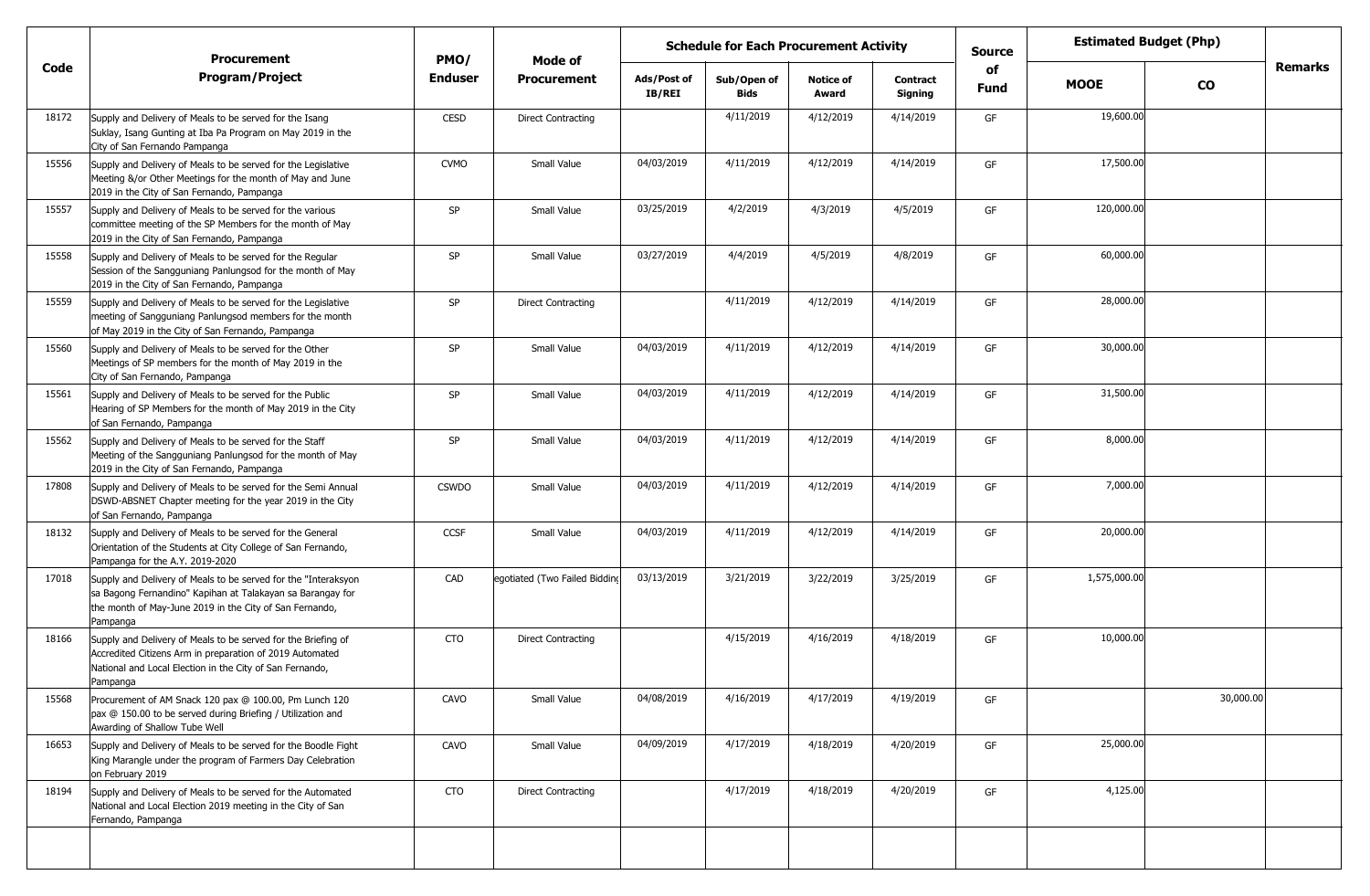|       | <b>Procurement</b>                                                                                                                                                                                    | PMO/           | Mode of                   | <b>Schedule for Each Procurement Activity</b> |                     |                           |                            | <b>Estimated Budget (Php)</b><br><b>Source</b> |             |           |                |
|-------|-------------------------------------------------------------------------------------------------------------------------------------------------------------------------------------------------------|----------------|---------------------------|-----------------------------------------------|---------------------|---------------------------|----------------------------|------------------------------------------------|-------------|-----------|----------------|
| Code  | <b>Program/Project</b>                                                                                                                                                                                | <b>Enduser</b> | <b>Procurement</b>        | Ads/Post of<br>IB/REI                         | Sub/Open of<br>Bids | <b>Notice of</b><br>Award | <b>Contract</b><br>Signing | of<br><b>Fund</b>                              | <b>MOOE</b> | CO        | <b>Remarks</b> |
| 17800 | Supply and Delivery of Meals to be served for the Leadership<br>Training and Annual Planning of Activities for RSO Officers at<br>City College of San Fernando, Pampanga                              | <b>CCSF</b>    | Small Value               | 04/10/2019                                    | 4/18/2019           | 4/19/2019                 | 4/21/2019                  | GF                                             |             | 25,000.00 |                |
| 15546 | Supply and Delivery of Meals to be served for the SPES salary<br>distribution on May 2019 in the City of San Fernando,<br>Pampanga                                                                    | <b>CESD</b>    | <b>Direct Contracting</b> |                                               | 4/9/2019            | 4/10/2019                 | 4/12/2019                  | GF                                             | 123,190.00  |           |                |
| 17281 | Supply and Delivery of Meals to be served for the Parenting<br>Seminar on Positive Discipline for the month of February 2019<br>in the City of San Fernando, Pampanga                                 | <b>CSWDO</b>   | <b>Direct Contracting</b> |                                               | 4/9/2019            | 4/10/2019                 | 4/12/2019                  | GF                                             | 208,000.00  |           |                |
| 18008 | Supply and Delivery of Meals to be served for the Personnel<br>Mechanism Meeting - Calibration of IPCRs from January -<br>December 2018 in the City of San Fernando, Pampanga                         | <b>CHRMO</b>   | Small Value               | 04/10/2019                                    | 4/18/2019           | 4/19/2019                 | 4/21/2019                  | GF                                             | 9,000.00    |           |                |
| 18245 | Supply and Delivery of Meals to be served for the Mr. Body<br>Builder Fernandino and Division of Pyestang Fernandino 2019<br>in the City of San Fernando, Pampanga                                    | Tourism        | Small Value               | 04/10/2019                                    | 4/18/2019           | 4/19/2019                 | 4/21/2019                  | GF                                             |             | 10,000.00 |                |
| 18165 | Supply and Delivery of Meals to be served for the COMELEC<br>personnel for the 2019 Automated National and Local Election<br>in the City of San Fernando, Pampanga                                    | <b>CTO</b>     | Small Value               | 04/10/2019                                    | 4/18/2019           | 4/19/2019                 | 4/22/2019                  | GF                                             | 18,750.00   |           |                |
| 18185 | Supply and Delivery of Purified Drinking Water to be used for<br>the 2019 Automated National and Local Election in the City of<br>San Fernando, Pampanga                                              | <b>CTO</b>     | Small Value               | 04/12/2019                                    | 4/22/2019           | 4/23/2019                 | 4/25/2019                  | GF                                             | 4,500.00    |           |                |
| 18192 | Supply and Delivery of Meals to be served for the Automated<br>National and Local Election 2019 in the City of San Fernando,<br>Pampanga                                                              | <b>CTO</b>     | <b>Direct Contracting</b> |                                               | 4/11/2019           | 4/12/2019                 | 4/14/2019                  | GF                                             | 134,676.75  |           |                |
| 18265 | Supply and Delivery of Meals to be served for the Board of<br>Canvassers of the 2019 Automated Nation and Local Election<br>in the City of San Fernando, Pampanga                                     | <b>CTO</b>     | <b>Direct Contracting</b> |                                               | 4/22/2019           | 4/23/2019                 | 4/25/2019                  | GF                                             | 11,525.00   |           |                |
| 18039 | Supply and Delivery of Meals to be served for the CAFC<br>Quarterly Meeting on May 2019 in the City of San Fernando,<br>Pampanga                                                                      | CAVO           | Small Value               | 04/15/2019                                    | 4/23/2019           | 4/24/2019                 | 4/26/2019                  | GF                                             | 17,500.00   |           |                |
| 18231 | Supply and Delivery of Meals to be served for the Gawad<br>Kalasag 2019 Field Validation for Government Emergency<br>Management Category in the City of San Fernando, Pampanga                        | <b>CDRRMD</b>  | Small Value               | 04/16/2019                                    | 4/24/2019           | 4/25/2019                 | 4/27/2019                  | GF                                             | 10,000.00   |           |                |
| 17012 | Supply and Delivery of Meals to be served for the "3 Day Basic<br>Life Support Training" for 2019 in the City of San Fernando,<br>Pampanga                                                            | CHO            | Small Value               | 04/17/2019                                    | 4/25/2019           | 4/26/2019                 | 4/28/2019                  | GF                                             | 24,000.00   |           |                |
| 18040 | Supply and Delivery of Meals to be served for the Sanduguan<br>Quarterly meeting on May 2019 in the City of San Fernando,<br>Pampanga                                                                 | CAVO           | Small Value               | 04/17/2019                                    | 4/25/2019           | 4/26/2019                 | 4/28/2019                  | GF                                             | 35,000.00   |           |                |
| 18230 | Supply and Delivery of Meals to be served for the Gawad<br>Kalasag 2019 Field Validation for CDRRMC in the City of San<br>Fernando, Pampanga                                                          | CDRRMD         | Small Value               | 04/17/2019                                    | 4/25/2019           | 4/26/2019                 | 4/28/2019                  | GF                                             | 30,000.00   |           |                |
| 18252 | Supply and Delivery of Tokens to be served for the Gawad<br>Kalasag 2019 Field Validation of CDRRMC in the City of San<br>Fernando, Pampanga                                                          | CDRRMD         | Small Value               | 04/17/2019                                    | 4/25/2019           | 4/26/2019                 | 4/28/2019                  | GF                                             | 20,000.00   |           |                |
| 16111 | Supply and Delivery of Meals to be served for the various<br>Activities of the City Public Order and Safety Coordinating<br>Office for the month of May 2019 in the City of San Fernando,<br>Pampanga | CPOSCO         | Small Value               | 04/17/2019                                    | 4/25/2019           | 4/26/2019                 | 4/28/2019                  | GF                                             | 45,000.00   |           |                |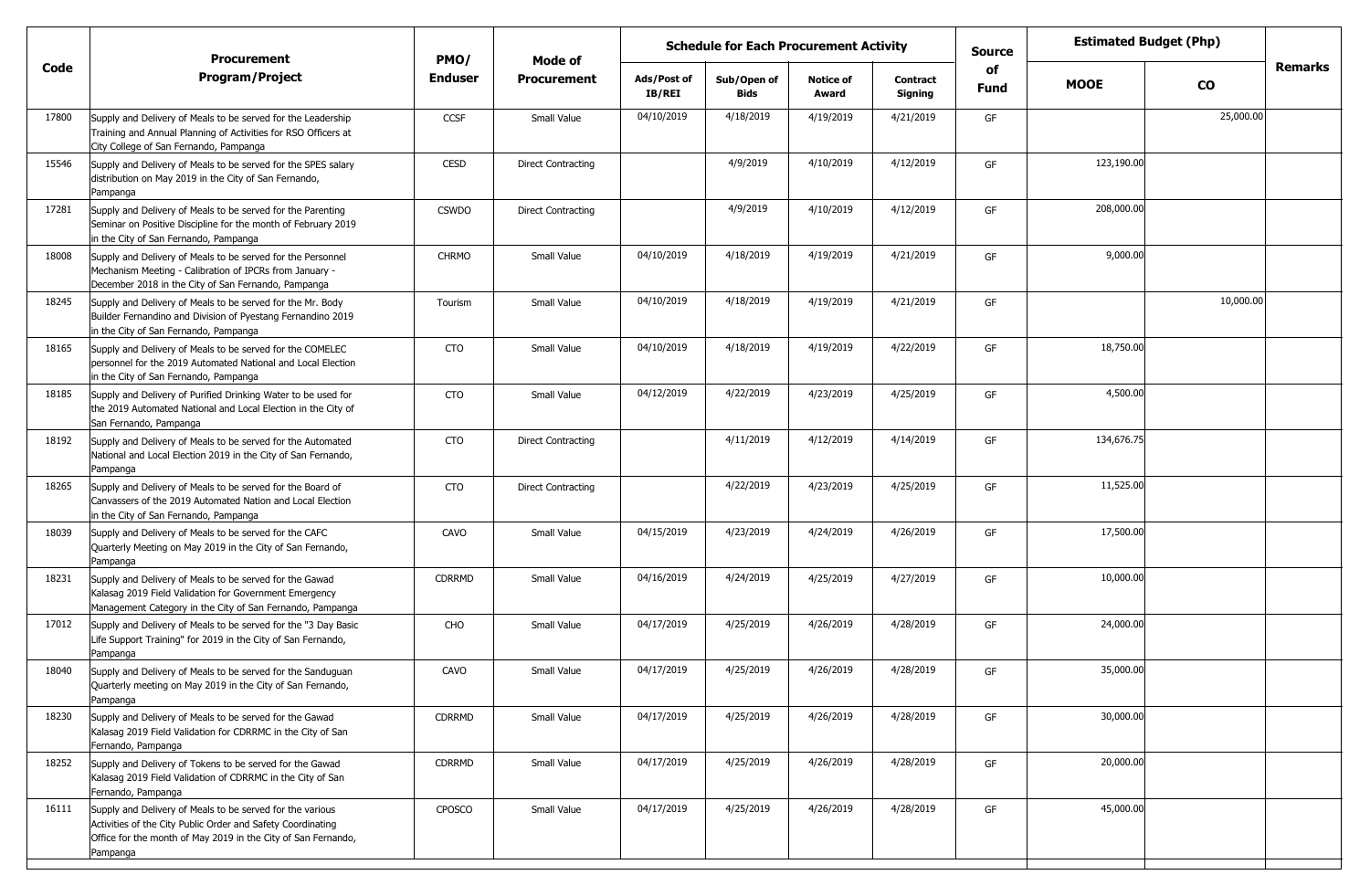|       | <b>Procurement</b>                                                                                                                                                                                                                                      | PMO/           | Mode of            | <b>Schedule for Each Procurement Activity</b> |                            |                           |                            | <b>Source</b>     | <b>Estimated Budget (Php)</b> |                |
|-------|---------------------------------------------------------------------------------------------------------------------------------------------------------------------------------------------------------------------------------------------------------|----------------|--------------------|-----------------------------------------------|----------------------------|---------------------------|----------------------------|-------------------|-------------------------------|----------------|
| Code  | <b>Program/Project</b>                                                                                                                                                                                                                                  | <b>Enduser</b> | <b>Procurement</b> | Ads/Post of<br>IB/REI                         | Sub/Open of<br><b>Bids</b> | <b>Notice of</b><br>Award | <b>Contract</b><br>Signing | of<br><b>Fund</b> | <b>MOOE</b><br><b>CO</b>      | <b>Remarks</b> |
| 18130 | Supply and Delivery of Meals to be served for the Emergency<br>Meetings of PWD's for the year 2019 in the City of San<br>Fernando, Pampanga                                                                                                             | <b>CSWDO</b>   | Small Value        | 04/17/2019                                    | 4/25/2019                  | 4/26/2019                 | 4/28/2019                  | GF                | 12,000.00                     |                |
| 18173 | Supply and Delivery of Meals to be served for the PWD<br>Monthly Monitoring meetings and Organization for the year<br>2019 in the City of San Fernando, Pampanga                                                                                        | <b>CSWDO</b>   | Small Value        | 04/10/2019                                    | 4/18/2019                  | 4/19/2019                 | 4/22/2019                  | GF                | 54,000.00                     |                |
| 18250 | Supply and Delivery of Meals to served for the Lakbay Aral on<br>June 2019 in the City of San Fernando, Pampanga                                                                                                                                        | Tourism        | Small Value        | 04/17/2019                                    | 4/25/2019                  | 4/26/2019                 | 4/28/2019                  | GF                | 30,000.00                     |                |
| 18253 | Supply and Delivery of Meals to be served for the Lakbay Aral<br>on July 2019 in the City of San Fernando Pampanga                                                                                                                                      | Tourism        | Small Value        | 04/17/2019                                    | 4/25/2019                  | 4/26/2019                 | 4/28/2019                  | GF                | 30,000.00                     |                |
| 18254 | Supply and Delivery of Meals to be served for Lakbay Aral on<br>August 2019 in the City of san Fernando, Pampanga                                                                                                                                       | Tourism        | Small Value        | 04/17/2019                                    | 4/25/2019                  | 4/26/2019                 | 4/28/2019                  | GF                | 30,000.00                     |                |
| 15570 | Supply and Delivery of Meals to be served for the Peste<br>Brigade Meeting on May 2019 in the City of San Fernando,<br>Pampanga                                                                                                                         | CAVO           | Small Value        | 04/22/2019                                    | 4/30/2019                  | 5/1/2019                  | 5/3/2019                   | GF                | 35,000.00                     |                |
| 15571 | Supply and Delivery of Meals to be served for the 2nd Quarter<br>Barangay Evaluation and Deliberation in the City of San<br>Fernando, Pampanga                                                                                                          | <b>CENRO</b>   | Small Value        | 04/22/2019                                    | 4/30/2019                  | 5/1/2019                  | 5/3/2019                   | GF                | 10,000.00                     |                |
| 16112 | Supply and delivery of meals (PM snacks 50 pax x 150.00 x 3)<br>Days) to be served during the monthly meeting of the Task<br>Force Kaayusan para sa Kaunlaran at Kalikasan and Clearing<br>operation & Coordination briefings for the month of May 2019 | <b>CPOSCO</b>  | Small Value        | 04/22/2019                                    | 4/30/2019                  | 5/1/2019                  | 5/3/2019                   | GF                | 22,500.00                     |                |
| 16113 | Supply and Delivery of Meals to be served for the Regional<br>Nutrition Evaluation on May 2019 in the City of San Fernando,<br>Pampanga                                                                                                                 | CHO-CNC        | Small Value        | 04/24/2019                                    | 5/2/2019                   | 5/3/2019                  | 5/5/2019                   | GF                | 30,000.00                     |                |
| 18232 | Supply and Delivery of Meals to be served for the Procurement<br>Planning Seminar on May 2019 in the City of San Fernando,<br>Pampanga                                                                                                                  | <b>CHRMO</b>   | Small Value        | 04/24/2019                                    | 5/2/2019                   | 5/3/2019                  | 5/5/2019                   | GF                | 24,300.00                     |                |
| 18031 | Supply and Delivery of Meals to be served for the Poultry<br>Stakeholder on May 2019 in the City of San Fernando,<br>Pampanga                                                                                                                           | CAVO           | Small Value        | 04/17/2019                                    | 4/25/2019                  | 4/26/2019                 | 4/29/2019                  | GF                | 52,500.00                     |                |
| 18247 | Supply and Delivery of Meals to be served for the Refill<br>Revolution as part of the Pyestang Fernandino Celebration<br>2019 in the City of San Fernando, Pampanga                                                                                     | <b>CENRO</b>   | Small Value        | 04/24/2019                                    | 5/2/2019                   | 5/3/2019                  | 5/5/2019                   | GF                | 10,000.00                     |                |
| 15575 | Supply and delivery of Meals to be served for the City Water<br>Resources Management Board meeting on May 2019 in the<br>City of San Fernando, Pampanga                                                                                                 | <b>CENRO</b>   | Small Value        | 04/26/2019                                    | 5/6/2019                   | 5/7/2019                  | 5/9/2019                   | GF                | 6,000.00                      |                |
| 18038 | Supply and Delivery of Meals to be served for the Mango<br>Growers Meeting on May 2019 in the City of San Fernando,<br>Pampanga                                                                                                                         | CAVO           | Small Value        | 04/29/2019                                    | 5/7/2019                   | 5/8/2019                  | 5/10/2019                  | GF                | 35,000.00                     |                |
| 16293 | Supply and delivery of meals (150 pax x 100.00) to be served<br>during the General Inspection of Rank of the City Public Order<br>and Safety Coordinating Office for the month of May 2019.                                                             | CPOSCO         | Small Value        | 04/30/2019                                    | 5/8/2019                   | 5/9/2019                  | 5/11/2019                  | GF                | 15,000.00                     |                |
| 16898 | Supply and Delivery of Meals to be served for the Building<br>Disaster Resiliency for Pre-emptive Evacuation/Forced<br>Evacuation and Flood Drills in the City of San Fernando,<br>Pampanga                                                             | <b>CSWDO</b>   | Small Value        | 04/30/2019                                    | 5/8/2019                   | 5/9/2019                  | 5/11/2019                  | GF                | 35,000.00                     |                |
| 16424 | Supply and Delivery of Meals to be served for the Local School<br>Board Meeting for the month of May                                                                                                                                                    | DEPED          | Small Value        | 05/01/2019                                    | 5/9/2019                   | 5/10/2019                 | 5/12/2019                  | <b>SEF</b>        | 10,500.00                     |                |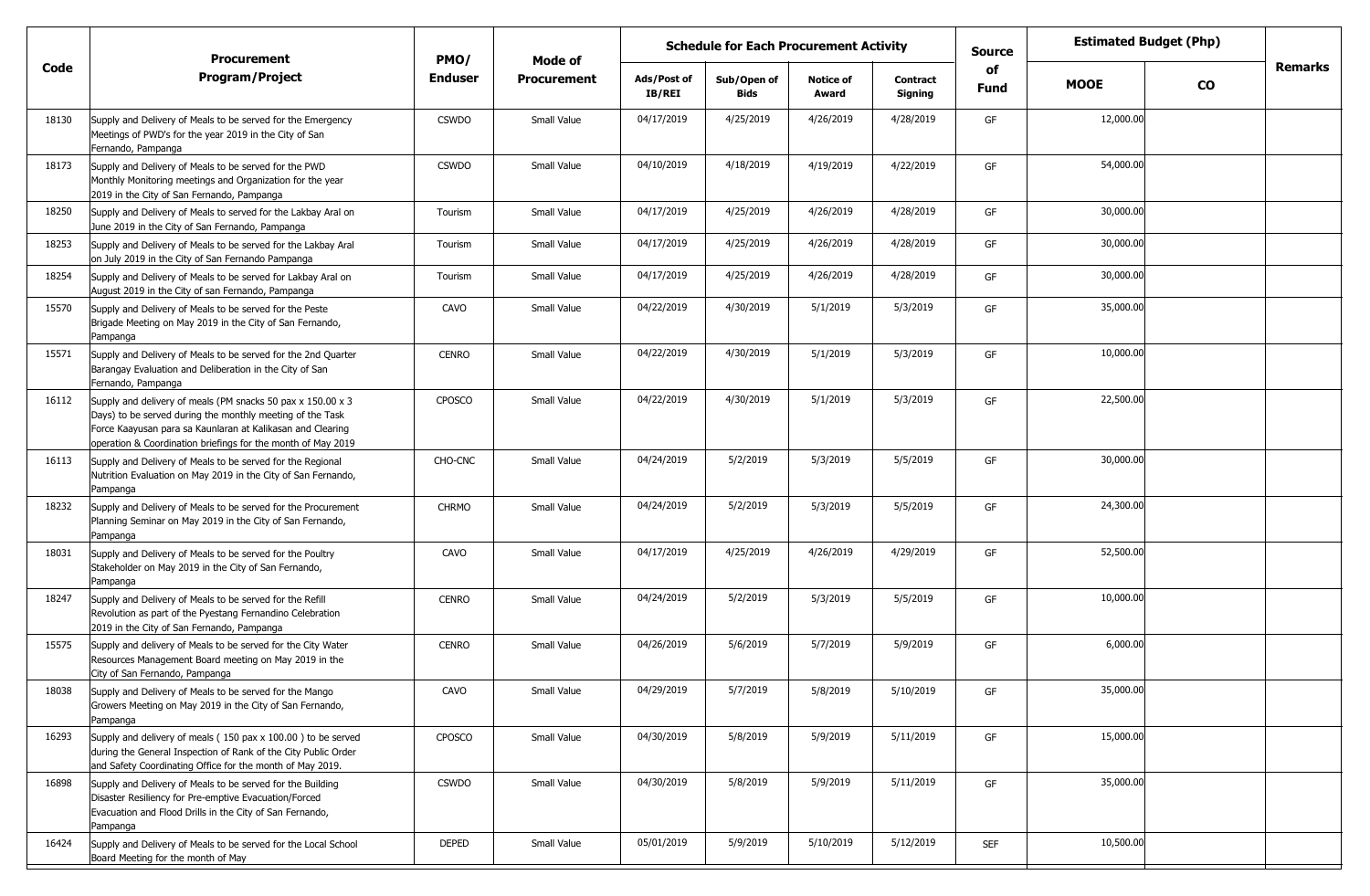|       | <b>Procurement</b>                                                                                                                                                                                                                                           | PMO/           | <b>Schedule for Each Procurement Activity</b><br>Mode of |                              |                            |                           |                            | <b>Source</b>     | <b>Estimated Budget (Php)</b> |           |                |
|-------|--------------------------------------------------------------------------------------------------------------------------------------------------------------------------------------------------------------------------------------------------------------|----------------|----------------------------------------------------------|------------------------------|----------------------------|---------------------------|----------------------------|-------------------|-------------------------------|-----------|----------------|
| Code  | <b>Program/Project</b>                                                                                                                                                                                                                                       | <b>Enduser</b> | <b>Procurement</b>                                       | Ads/Post of<br><b>IB/REI</b> | Sub/Open of<br><b>Bids</b> | <b>Notice of</b><br>Award | <b>Contract</b><br>Signing | of<br><b>Fund</b> | <b>MOOE</b>                   | <b>CO</b> | <b>Remarks</b> |
| 17913 | Supply and Delivery of Meals to be served for the assessment<br>meeting for Pyestang Fernandino 2019 in the City of San<br>Fernando, Pampanga                                                                                                                | Tourism        | Small Value                                              | 05/01/2019                   | 5/9/2019                   | 5/10/2019                 | 5/12/2019                  | GF                | 6,000.00                      |           |                |
| 18262 | Supply and Delivery of Meals to be served for the Dona Africa<br>HOA Barangay San Jose Election of Officers on May 2019 in<br>the City of San Fernando, Pampanga                                                                                             | <b>LHSD</b>    | Small Value                                              | 05/01/2019                   | 5/9/2019                   | 5/10/2019                 | 5/12/2019                  | GF                | 6,000.00                      |           |                |
| 15580 | Supply and Delivery of Meals to be served for the various<br>Consultative Meetings for the month of April - June 2019 in<br>the City of San Fernando, Pampanga                                                                                               | <b>CVMO</b>    | Small Value                                              | 04/30/2019                   | 5/8/2019                   | 5/9/2019                  | 5/11/2019                  | GF                | 60,000.00                     |           |                |
| 15581 | Procurement of Meals-Legislative Meeting &/or Other Meetings<br>(Php 350 X 50 pax) for the month of June 2019                                                                                                                                                | <b>CVMO</b>    | Small Value                                              | 05/03/2019                   | 5/13/2019                  | 5/14/2019                 | 5/16/2019                  | GF                | 17,500.00                     |           |                |
| 15582 | Supply and Delivery of of Meals to be served for the various<br>Committee Hearings of the SP members for the month June<br>2019 in the City of San Fernando, Pampanga                                                                                        | SP             | Small Value                                              | 04/24/2019                   | 5/2/2019                   | 5/3/2019                  | 5/5/2019                   | GF                | 120,000.00                    |           |                |
| 15583 | Supply and Delivery of Meals to be served for the Regular<br>Session of SP members for the month of June 2019 in the City<br>of San Fernando, Pampanga                                                                                                       | SP             | Small Value                                              | 04/30/2019                   | 5/8/2019                   | 5/9/2019                  | 5/11/2019                  | GF                | 60,000.00                     |           |                |
| 15584 | Supply and Delivery of Meals to be served for the Legislative<br>meeting of Sangguniang Panlungsod members for the month<br>of June 2019 in the City of San Fernando, Pampanga                                                                               | SP             | <b>Direct Contracting</b>                                |                              | 5/13/2019                  | 5/14/2019                 | 5/16/2019                  | GF                | 28,000.00                     |           |                |
| 15586 | Supply and Delivery of Meals to be served for the Other<br>Meetings of SP members for the month of June 2019 in the<br>City of San Fernando, Pampanga                                                                                                        | <b>SP</b>      | Small Value                                              | 05/03/2019                   | 5/13/2019                  | 5/14/2019                 | 5/16/2019                  | GF                | 30,000.00                     |           |                |
| 15587 | Supply and Delivery of Meals to be served for the Public<br>Hearings of SP members for the month June 2019 in the City<br>of San Fernando, Pampanga                                                                                                          | SP             | Small Value                                              | 05/03/2019                   | 5/13/2019                  | 5/14/2019                 | 5/16/2019                  | GF                | 31,500.00                     |           |                |
| 15588 | Supply and Delivery of Meals to be served for the Staff<br>Meeting of the Office of the Sanggguniang Panlungsod for the<br>month June 2019 in the City of San Fernando, Pampanga                                                                             | SP             | Small Value                                              | 05/03/2019                   | 5/13/2019                  | 5/14/2019                 | 5/16/2019                  | GF                | 8,000.00                      |           |                |
| 15589 | Supply and Delivery of Meals to be served for the Food Safety<br>Seminar on Food Handling Orientation for 2nd Quarter of 2019<br>in the City of San Fernando, Pampanga                                                                                       | CHO            | Small Value                                              | 05/03/2019                   | 5/13/2019                  | 5/14/2019                 | 5/16/2019                  | GF                | 12,000.00                     |           |                |
| 15594 | Supply and Delivery of Meals to be served for the Tuberculosis<br>Monitoring Supervision and Evaluation (MSE) Program for the<br>2nd Quarter of 2019 in the City of San Fernando, Pampanga                                                                   | CHO            | Small Value                                              | 05/03/2019                   | 5/13/2019                  | 5/14/2019                 | 5/16/2019                  | GF                | 1,500.00                      |           |                |
| 16867 | Supply and Delivery of Meals to be served for the Smoking<br>Cessation Training in the City of San Fernando, Pampanga                                                                                                                                        | CHO            | Small Value                                              | 05/03/2019                   | 5/13/2019                  | 5/14/2019                 | 5/16/2019                  | GF                | 42,000.00                     |           |                |
| 17908 | Supply and Delivery of Meals to be served for the participants,<br>subject matter expert and facilitators of the Seminar in<br>Understanding ISO 9001:2015 Principles, Requirements and<br>Application on June 2019 in the City of San Fernando,<br>Pampanga | <b>CHRMO</b>   | Small Value                                              | 05/08/2019                   | 5/16/2019                  | 5/17/2019                 | 5/19/2019                  | GF                | 19,770.00                     |           |                |
| 18237 | Supply and Delivery of Meals to be served for the 1st Local<br>Development Council Meeting, Deliberation and Consultation<br>2019 in the City of San Fernando, Pampanga                                                                                      | <b>CPDCO</b>   | Small Value                                              | 05/08/2019                   | 5/16/2019                  | 5/17/2019                 | 5/19/2019                  | GF                | 25,000.00                     |           |                |
| 16993 | Supply and Delivery of Meals to be served for the TWG<br>meeting of CCSFP for the Month of June 2019                                                                                                                                                         | CCSF           | Small Value                                              | 05/08/2019                   | 5/16/2019                  | 5/17/2019                 | 5/19/2019                  | GF                | 30,000.00                     |           |                |
|       |                                                                                                                                                                                                                                                              |                |                                                          |                              |                            |                           |                            |                   |                               |           |                |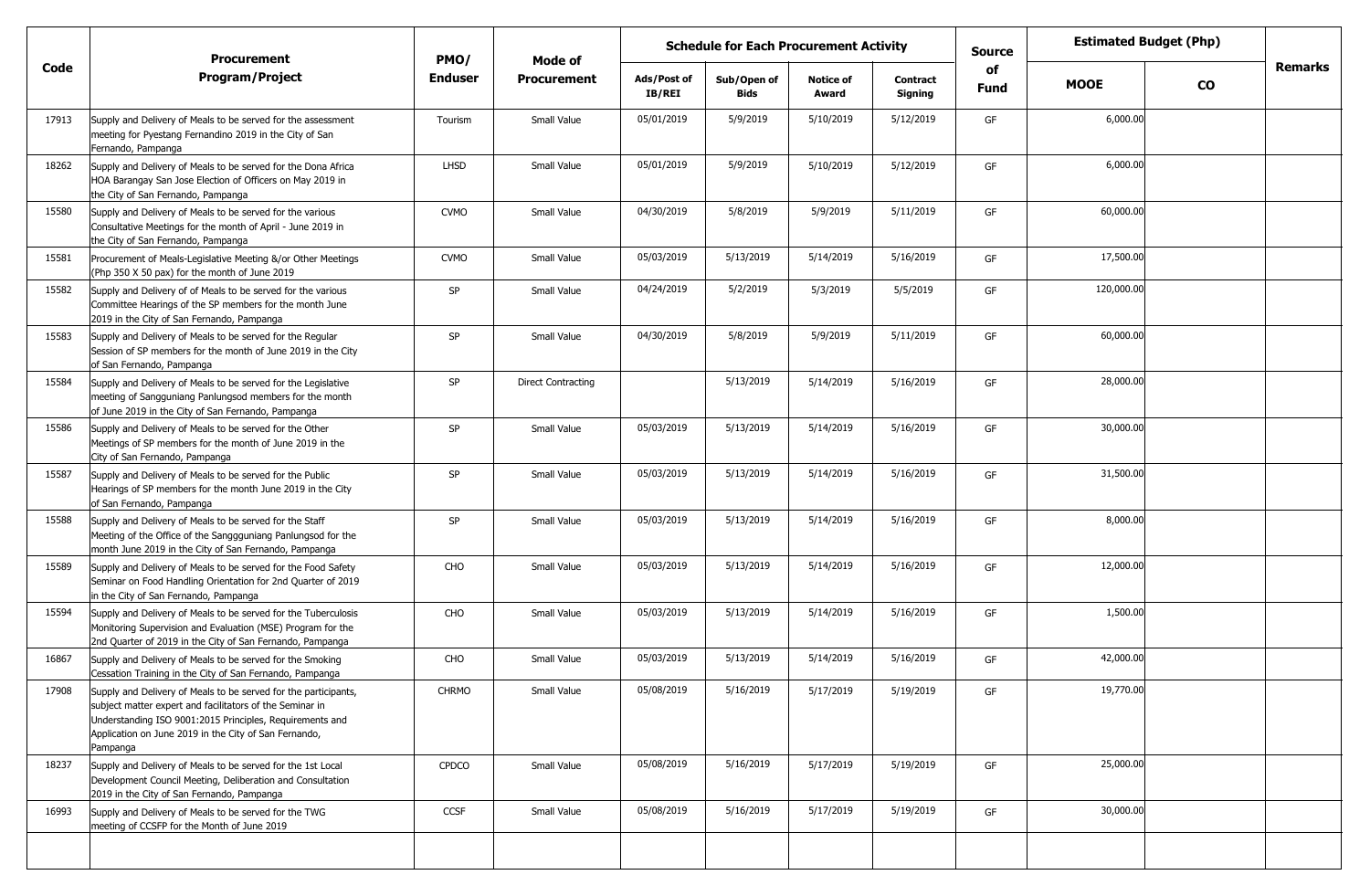|       | <b>Procurement</b>                                                                                                                                                                                                                                            | PMO/          | <b>Schedule for Each Procurement Activity</b><br>Mode of |                              |                            |                           |                            | <b>Source</b>     | <b>Estimated Budget (Php)</b> |            |         |
|-------|---------------------------------------------------------------------------------------------------------------------------------------------------------------------------------------------------------------------------------------------------------------|---------------|----------------------------------------------------------|------------------------------|----------------------------|---------------------------|----------------------------|-------------------|-------------------------------|------------|---------|
| Code  | <b>Program/Project</b>                                                                                                                                                                                                                                        | Enduser       | <b>Procurement</b>                                       | Ads/Post of<br><b>IB/REI</b> | Sub/Open of<br><b>Bids</b> | <b>Notice of</b><br>Award | <b>Contract</b><br>Signing | of<br><b>Fund</b> | <b>MOOE</b>                   | <b>CO</b>  | Remarks |
| 17409 | Supply and Delivery of Meals to be served for the 4th Batch of<br>CDARP Graduates, 1st Batch of After Care Graduates and 15<br>ADAC on June 2019 in the City of San Fernando, Pampanga                                                                        | <b>CSWDO</b>  | Small Value                                              | 05/08/2019                   | 5/16/2019                  | 5/17/2019                 | 5/19/2019                  | GF                | 29,800.00                     |            |         |
| 17413 | Supply and Delivery of Grocery Packs to be used for the<br>Seminar and Send off Ceremony of reformist who completed<br>the Community Drug Abuse Rehabilitation Program for the<br>month of June 2019 in the City of San Fernando, Pampanga                    | <b>CSWDO</b>  | Shopping                                                 | 05/08/2019                   | 5/16/2019                  | 5/17/2019                 | 5/19/2019                  | GF                | 46,900.00                     |            |         |
| 15597 | Supply and Delivery of Meals to be served for the Quarterly<br>Department meeting on Collection Updated for 2nd Quarter of<br>2019 in the City of San Fernando, Pampanga                                                                                      | <b>CTO</b>    | Small Value                                              | 05/08/2019                   | 5/16/2019                  | 5/17/2019                 | 5/19/2019                  | GF                | 9,000.00                      |            |         |
| 17982 | Supply and Delivery of Meals to be served for the various<br>Activities of Inter-Barangay Basketball Midget Tournament for<br>the period of April - June 2019 in the City of San Fernando,<br>Pampanga                                                        | CAD           | Small Value                                              | 05/08/2019                   | 5/16/2019                  | 5/17/2019                 | 5/19/2019                  | GF                | 15,000.00                     |            |         |
| 16874 | Supply and Delivery of Meals to be served for the Quiz Bee<br>Contest of the National Smoking Month Celebration in the City<br>of San Fernando, Pampanga                                                                                                      | CHO           | Small Value                                              | 05/10/2019                   | 5/20/2019                  | 5/21/2019                 | 5/23/2019                  | GF                | 37,500.00                     |            |         |
| 16882 | Supply and Delivery of Meals to be served for the Poster<br>Making Contest on National Smoking Month Celebration 2019<br>in the City of San Fernando, Pampanga                                                                                                | CHO           | Small Value                                              | 05/10/2019                   | 5/20/2019                  | 5/21/2019                 | 5/23/2019                  | GF                | 22,500.00                     |            |         |
| 18407 | Supply and Delivery of Meals to be served for the Unveiling of<br>Calendar of Activities in connection w/ the LGBT Pride Month:<br>Magkakaiba, Nagkakaisa, Tumatatag on June 2019 in the City<br>of San Fernando, Pampanga                                    | CAD           | Small Value                                              | 05/10/2019                   | 5/20/2019                  | 5/21/2019                 | 5/23/2019                  | GF                | 18,750.00                     |            |         |
| 16294 | Supply and Delivery of Meals to be served for the General<br>Inspection of Rank of the City Public Order and Safety<br>Coordinating Office for the month of June 2019 in the City of<br>San Fernando, Pampanga                                                | CPOSCO        | Small Value                                              | 05/13/2019                   | 5/21/2019                  | 5/22/2019                 | 5/24/2019                  | GF                | 15,000.00                     |            |         |
| 16838 | Supply and Delivery of Meals to be served for the various<br>activities of City Social Welfare and Development Office for the<br>year 2019 in the City of San Fernando, Pampanga.                                                                             | <b>CSWDO</b>  | Small Value                                              | 05/13/2019                   | 5/21/2019                  | 5/22/2019                 | 5/24/2019                  | GF                | 20,000.00                     |            |         |
| 17898 | Supply and Delivery of Meals to be served for the Community<br>Based Disaster Risk Reduction and Management Training<br>Course (CBDRRM) in the City of San Fernando, Pampanga                                                                                 | <b>CDRRMD</b> | Small Value                                              | 05/01/2019                   | 5/9/2019                   | 5/10/2019                 | 5/13/2019                  | GF                |                               | 331,500.00 |         |
| 18415 | Supply and Delivery of Meals to be served for the 2nd<br>Semester Planning and Assessment of the CHRMO in the City<br>of San Fernando, Pampanga                                                                                                               | <b>CHRMO</b>  | Small Value                                              | 05/15/2019                   | 5/23/2019                  | 5/24/2019                 | 5/26/2019                  | GF                | 3,500.00                      |            |         |
| 15572 | Supply and Delivery of Meals to be served for the 6th CSFP<br>Convention of Partners in Civil Registration under the Civil<br>Registration Reaching-Out Program on June 2019 at the Mini<br>Convention Center, Heroes Hall, City of San Fernando,<br>Pampanga | <b>CCRO</b>   | Small Value                                              | 05/08/2019                   | 5/16/2019                  | 5/17/2019                 | 5/20/2019                  | GF                | 88,750.00                     |            |         |
| 18258 | Supply and Delivery of Meals to be served for the ECCD<br>Capacity Building Program in handling Children with<br>Disabilities (CWDs) 2019 in the City of San Fernando,<br>Pampanga                                                                            | <b>CSWDO</b>  | Small Value                                              | 05/15/2019                   | 5/23/2019                  | 5/24/2019                 | 5/26/2019                  | GF                | 30,000.00                     |            |         |
| 18662 | Supply and Delivery of Meals to be served for the LGBT<br>Rainbow Pride Walk in connection w/ the LGBT Pride Month:<br>Magkakaiba, Nagkakaisa, Tumatatag! on June 2019 in the City<br>of San Fernando, Pampanga                                               | CAD           | Small Value                                              | 05/08/2019                   | 5/16/2019                  | 5/17/2019                 | 5/20/2019                  | GF                | 75,000.00                     |            |         |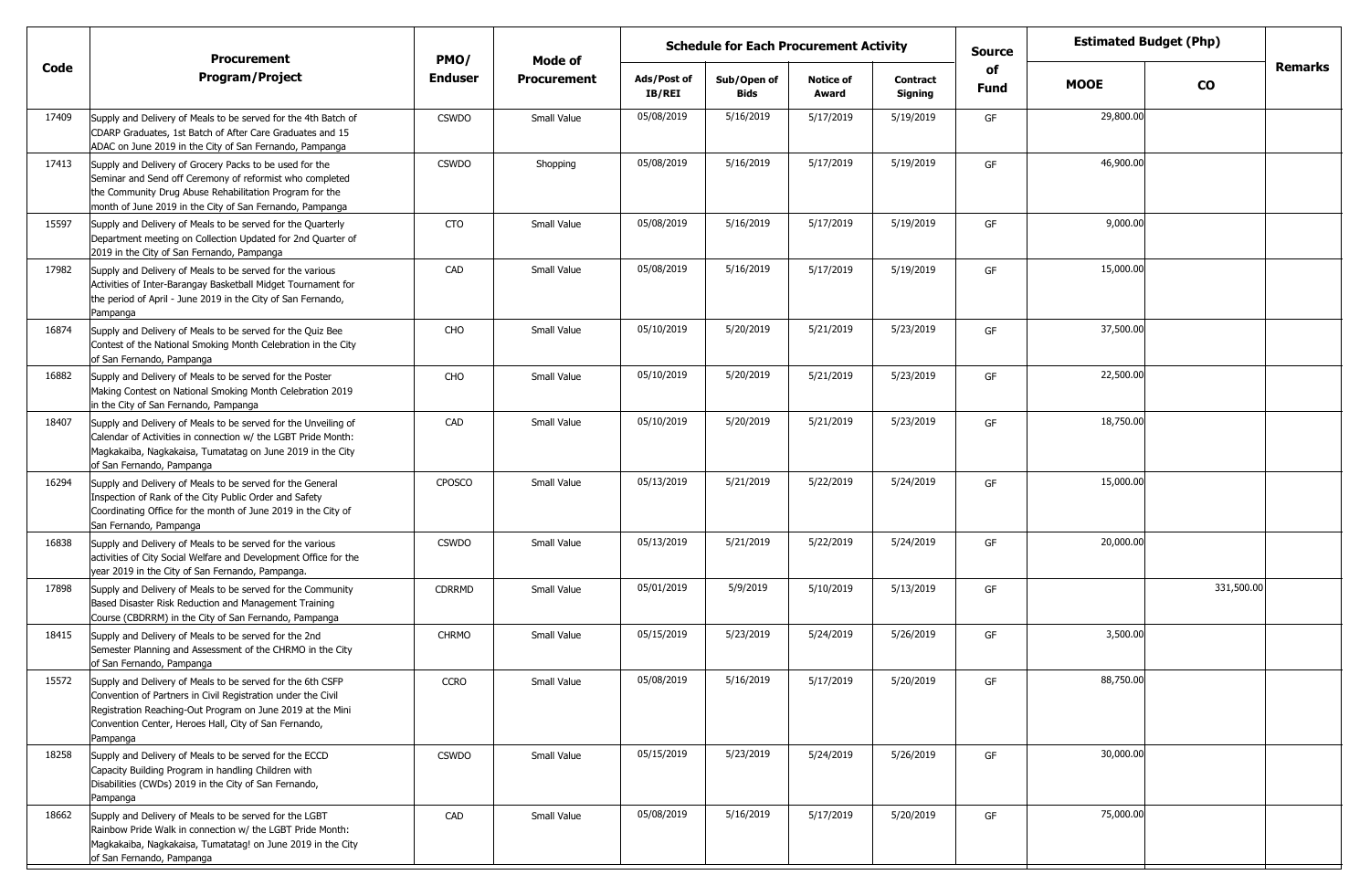|       | <b>Procurement</b>                                                                                                                                                                                                                                                                                            | PMO/           | Mode of            | <b>Schedule for Each Procurement Activity</b> |                            |                           |                            | Source     |             | <b>Estimated Budget (Php)</b> |                |
|-------|---------------------------------------------------------------------------------------------------------------------------------------------------------------------------------------------------------------------------------------------------------------------------------------------------------------|----------------|--------------------|-----------------------------------------------|----------------------------|---------------------------|----------------------------|------------|-------------|-------------------------------|----------------|
| Code  | <b>Program/Project</b>                                                                                                                                                                                                                                                                                        | <b>Enduser</b> | <b>Procurement</b> | Ads/Post of<br><b>IB/REI</b>                  | Sub/Open of<br><b>Bids</b> | <b>Notice of</b><br>Award | <b>Contract</b><br>Signing | of<br>Fund | <b>MOOE</b> | <b>CO</b>                     | <b>Remarks</b> |
| 15600 | Supply and Delivery of Meals to be served for the Improve<br>Proficiency on Office Performance Monitoring Systems meeting<br>for 1st Semester of 2019 in the City of San Fernando,<br>Pampanga                                                                                                                | CTO            | Small Value        | 05/15/2019                                    | 5/23/2019                  | 5/24/2019                 | 5/26/2019                  | GF         | 15,000.00   |                               |                |
| 18661 | Supply and Delivery of Meals to be served for the Livelihood<br>Trainings for LGBT Leaders Walk (How to start a Business) in<br>connection w/ the LGBT Pride Month: Magkakaiba, Nagkakaisa,<br>Tumatatag! on June 2019 in the City of San Fernando,<br>Pampanga                                               | CAD            | Small Value        | 05/15/2019                                    | 5/23/2019                  | 5/24/2019                 | 5/26/2019                  | GF         | 30,000.00   |                               |                |
| 18403 | Supply and Delivery of Meals to be served for the<br>Seminar/Orientation: Discrimination Amongst LGBT in the<br>Community and other Institutions in connection w/ the LGBT<br>Pride Month: Magkakaiba, Nagkakaisa, Tumatatag! on June<br>2019 in the City of San Fernando, Pampanga                           | CAD            | Small Value        | 05/20/2019                                    | 5/28/2019                  | 5/29/2019                 | 5/31/2019                  | GF         | 30,000.00   |                               |                |
| 18659 | Supply and Delivery of Meals to be served for the Guests and<br>Speakers of Seminar/Orientation: Discrimination Amongst<br>LGBT in the Community and other Institutions in connection<br>w/ the LGBT Pride Month: Magkakaiba, Nagkakaisa,<br>Tumatatag! on June 2019 in the City of San Fernando,<br>Pampanga | CAD            | Small Value        | 05/20/2019                                    | 5/28/2019                  | 5/29/2019                 | 5/31/2019                  | GF         | 5,250.00    |                               |                |
| 18660 | Supply and Delivery of Meals to be served for the Coordinative<br>Activity of the Local Government Unit with the Civil Society<br>Organization on June 2019 in the City of San Fernando,<br>Pampanga                                                                                                          | <b>CMO</b>     | Direct Contracting |                                               | 5/28/2019                  | 5/29/2019                 | 5/31/2019                  | GF         | 39,450.00   |                               |                |
| 18676 | Supply and Delivery of Meals to be served for the Barangay<br>Validation of the Department of Interior and Local Government<br>on June 2019 in the City of San Fernando, Pampanga                                                                                                                             | DILG           | Direct Contracting |                                               | 5/28/2019                  | 5/29/2019                 | 5/31/2019                  | GF         | 13,500.00   |                               |                |
| 15605 | Supply and Delivery of Meals to be served for the Employers<br>Forum on July 2019 in the City of San Fernando, Pampanga                                                                                                                                                                                       | CESD           | Direct Contracting |                                               | 5/30/2019                  | 5/31/2019                 | 6/2/2019                   | GF         | 46,930.00   |                               |                |
| 16999 | Supply and Delivery of Meals to be served for the CSFP's<br>Accredited Community Disaster Volunteers (ACDVs) 2019 in<br>the City of San Fernando, Pampanga subject to Ordering<br>Agreement                                                                                                                   | CDRRMD         | Small Value        | 05/15/2019                                    | 5/23/2019                  | 5/24/2019                 | 5/26/2019                  | GF         | 100,000.00  |                               |                |
| 18244 | Supply and Delivery of Meals to be served for the Barangay<br>Outreach Program (Grassroots Development Program) on June<br>2019 in the City of San Fernando, Pampanga                                                                                                                                         | CLO            | Small Value        | 05/22/2019                                    | 5/30/2019                  | 5/31/2019                 | 6/2/2019                   | GF         | 30,000.00   |                               |                |
| 15606 | Supply and Delivery of Meals to be served for the Philippine<br>Environment Month Program (Eco Fashion Competition 2019)<br>in the City of San Fernando, Pampanga                                                                                                                                             | <b>CENRO</b>   | Small Value        | 05/22/2019                                    | 5/30/2019                  | 5/31/2019                 | 6/2/2019                   | GF         | 35,000.00   |                               |                |
| 16115 | Supply and Delivery of Meals to be served for the weekly<br>meeting / assessment of the personnel of City Public Order<br>and Safety Coordinating Office for the month of June 2019 in<br>the City of San Fernando, Pampanga                                                                                  | CPOSCO         | Small Value        | 05/22/2019                                    | 5/30/2019                  | 5/31/2019                 | 6/2/2019                   | GF         | 45,000.00   |                               |                |
| 18334 | Supply and Delivery of Meals to be served for the Earthquake<br>Preparedness Orientation of the City Government Employees<br>in the City of San Fernando, Pampanga                                                                                                                                            | <b>CHRMO</b>   | Direct Contracting |                                               | 5/21/2019                  | 5/22/2019                 | 5/24/2019                  | GF         |             | 322,500.00                    |                |
| 18351 | Supply and Delivery of Meals to be served for the validators<br>and encoders of the Pantawid Pamilya LGU Intervention<br>Program for the year 2019 in the City of San Fernando,<br>Pampanga                                                                                                                   | <b>CSWDO</b>   | Small Value        | 05/22/2019                                    | 5/30/2019                  | 5/31/2019                 | 6/2/2019                   | GF         | 10,000.00   |                               |                |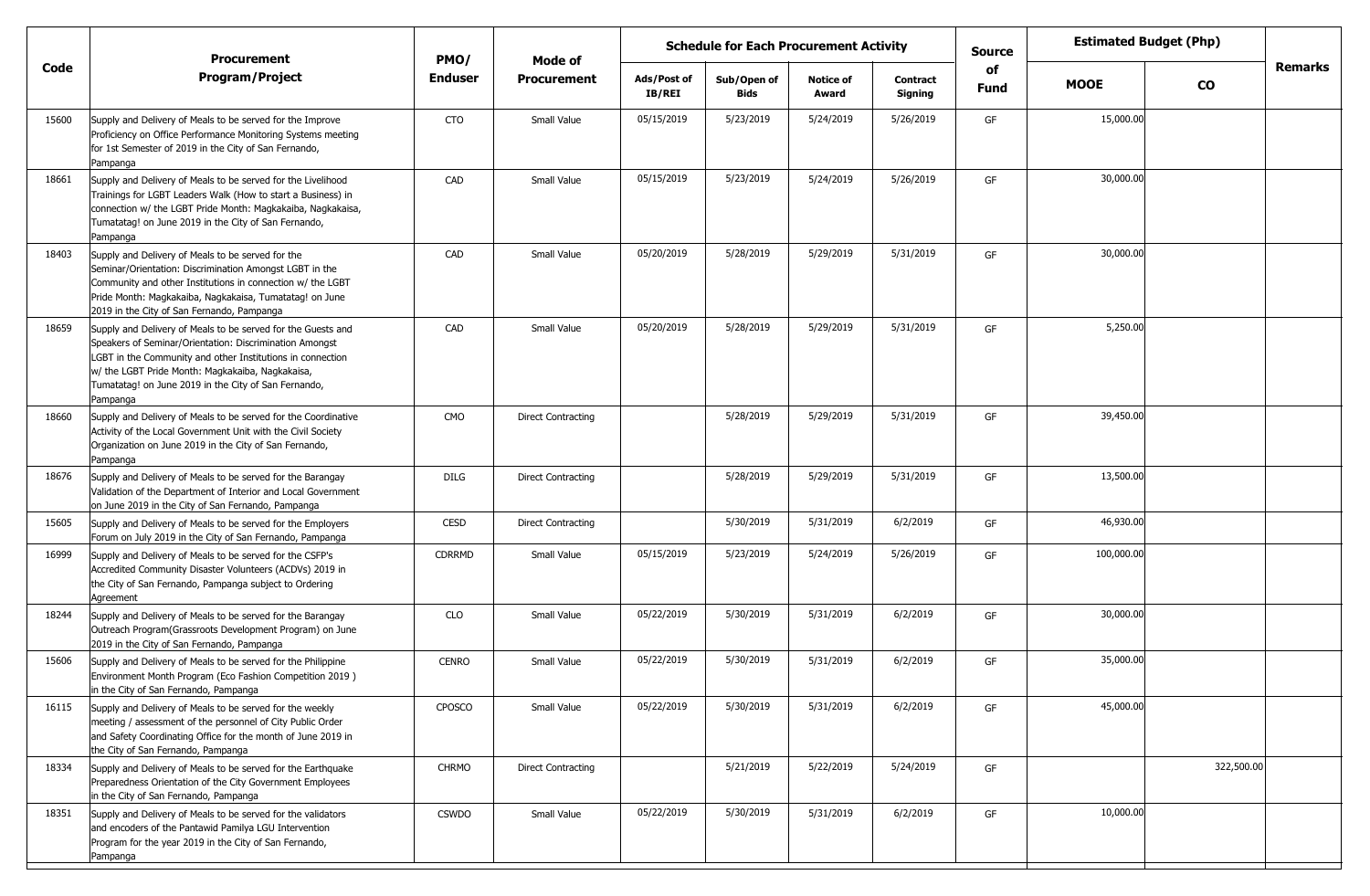|       | <b>Procurement</b>                                                                                                                                                                                                                                       | PMO/           | Mode of                   | <b>Schedule for Each Procurement Activity</b> |                            |                           |                            | <b>Source</b> | <b>Estimated Budget (Php)</b> |           |                |
|-------|----------------------------------------------------------------------------------------------------------------------------------------------------------------------------------------------------------------------------------------------------------|----------------|---------------------------|-----------------------------------------------|----------------------------|---------------------------|----------------------------|---------------|-------------------------------|-----------|----------------|
| Code  | <b>Program/Project</b>                                                                                                                                                                                                                                   | <b>Enduser</b> | <b>Procurement</b>        | Ads/Post of<br>IB/REI                         | Sub/Open of<br><b>Bids</b> | <b>Notice of</b><br>Award | <b>Contract</b><br>Signing | of<br>Fund    | <b>MOOE</b>                   | <b>CO</b> | <b>Remarks</b> |
| 18674 | Supply and Delivery of Meals to be served for the<br>Sangguniang-Kabataan Officials Seminar and Workshop on<br>June 2019 in the City of San Fernando, Pampanga                                                                                           | CACCO          | <b>Direct Contracting</b> |                                               | 5/30/2019                  | 5/31/2019                 | 6/3/2019                   | GF            | 8,500.00                      |           |                |
| 18357 | Supply and Delivery of Meals to be served for the various<br>activities of the City Environment and Natural Resources in the<br>City of San Fernando, Pampanga                                                                                           | <b>CENRO</b>   | Small Value               | 05/24/2019                                    | 6/3/2019                   | 6/4/2019                  | 6/6/2019                   | GF            | 10,000.00                     |           |                |
| 15608 | Supply and Delivery of Meals to be served for the City Water<br>Resources Management board meeting 2019 in the City of San<br>Fernando, Pampanga                                                                                                         | <b>CENRO</b>   | Small Value               | 05/27/2019                                    | 6/4/2019                   | 6/5/2019                  | 6/7/2019                   | GF            | 6,000.00                      |           |                |
| 15610 | Supply and delivery of meals to be served during the Philippine<br>Arbor Day 2019                                                                                                                                                                        | <b>CENRO</b>   | Small Value               | 05/27/2019                                    | 6/4/2019                   | 6/5/2019                  | 6/7/2019                   | GF            | 30,000.00                     |           |                |
| 16116 | Supply and delivery of Meals to be served for the monthly<br>meeting of the Task Force Kaayusan para sa Kaunlaran at<br>Kalikasan and Clearing Operation & Coordination briefings for<br>the month of June 2019 in the City of San Fernando,<br>Pampanga | TMD            | Small Value               | 05/29/2019                                    | 6/6/2019                   | 6/7/2019                  | 6/9/2019                   | GF            | 22,500.00                     |           |                |
| 19330 | Supply and Delivery of Meals to be served for the Meeting of<br>the City Mayors Office staff on June 2019 in the City of San<br>Fernando, Pampanga                                                                                                       | CMO            | <b>Direct Contracting</b> |                                               | 6/6/2019                   | 6/7/2019                  | 6/9/2019                   | GF            | 7,840.00                      |           |                |
| 15611 | Supply and Delivery of Meals to be served for the City Solid<br>Waste Management Board meeting 2nd Quarter of 2019 in the<br>City of San Fernando, Pampanga                                                                                              | <b>CENRO</b>   | Small Value               | 05/29/2019                                    | 6/6/2019                   | 6/7/2019                  | 6/9/2019                   | GF            | 6,000.00                      |           |                |
| 15616 | Supply and delivery of Meals to be served for the Search for<br>Model Barangays on Ecological Solid Waste Management in the<br>City of San Fernando, Pampanga                                                                                            | <b>CENRO</b>   | Small Value               | 05/20/2019                                    | 5/28/2019                  | 5/29/2019                 | 5/31/2019                  | GF            | 105,000.00                    |           |                |
| 16423 | Supply and Delivery of Meals to be served for the Local School<br>Board Meeting for the month of June 2019 in the City of San<br>Fernando, Pampanga                                                                                                      | <b>DEPED</b>   | Small Value               | 05/29/2019                                    | 6/6/2019                   | 6/7/2019                  | 6/9/2019                   | <b>SEF</b>    | 14,000.00                     |           |                |
| 17401 | Supply and Delivery of Meals to be served for the Parents<br>Seminar of the Autism Society of the Philippines on July 2019<br>in the City of San Fernando, Pampanga                                                                                      | <b>CSWDO</b>   | Small Value               | 05/29/2019                                    | 6/6/2019                   | 6/7/2019                  | 6/9/2019                   | GF            | 30,000.00                     |           |                |
| 18420 | Supply and Delivery of Meals to be served for the Opening<br>Program (Orientation/Program) of the Division Year-Round<br>Training Project 2019 in the City of San Fernando, Pampanga                                                                     | <b>DEPED</b>   | Small Value               | 05/29/2019                                    | 6/6/2019                   | 6/7/2019                  | 6/9/2019                   | <b>SEF</b>    | 12,000.00                     |           |                |
| 18531 | Supply and Delivery of Meals to be served for the Oath-Taking<br>of Newly Elected City Officials of the City of San Fernando,<br>Pampanga on June 2019                                                                                                   | CAD            | Small Value               | 05/22/2019                                    | 5/30/2019                  | 5/31/2019                 | 6/2/2019                   | GF            | 315,000.00                    |           |                |
| 18623 | Supply and Delivery of Meals to be served for the Lakbay Aral<br>of different LGU's and Organization Agencies for the period of<br>September to December 2019 in the City of San Fernando,<br>Pampanga                                                   | Tourism        | Small Value               | 05/27/2019                                    | 6/4/2019                   | 6/5/2019                  | 6/7/2019                   | GF            | 60,000.00                     |           |                |
| 18624 | Supply and Delivery of Meals to be served for the Lakbay Aral<br>of different LGUs and Organizations/Agencies for the period of<br>November to December 2019 in the City of San Fernando,<br>Pampanga                                                    | Tourism        | Small Value               | 05/27/2019                                    | 6/4/2019                   | 6/5/2019                  | 6/7/2019                   | GF            | 60,000.00                     |           |                |
| 18654 | Supply and Delivery of Meals to be served for the working staff<br>in preparation for the Oath-Taking of Newly Elected City<br>Officials on June 2019 in the City of San Fernando, Pampanga                                                              | CAD            | <b>Direct Contracting</b> |                                               | 6/6/2019                   | 6/7/2019                  | 6/10/2019                  | GF            | 2,940.00                      |           |                |
|       |                                                                                                                                                                                                                                                          |                |                           |                                               |                            |                           |                            |               |                               |           |                |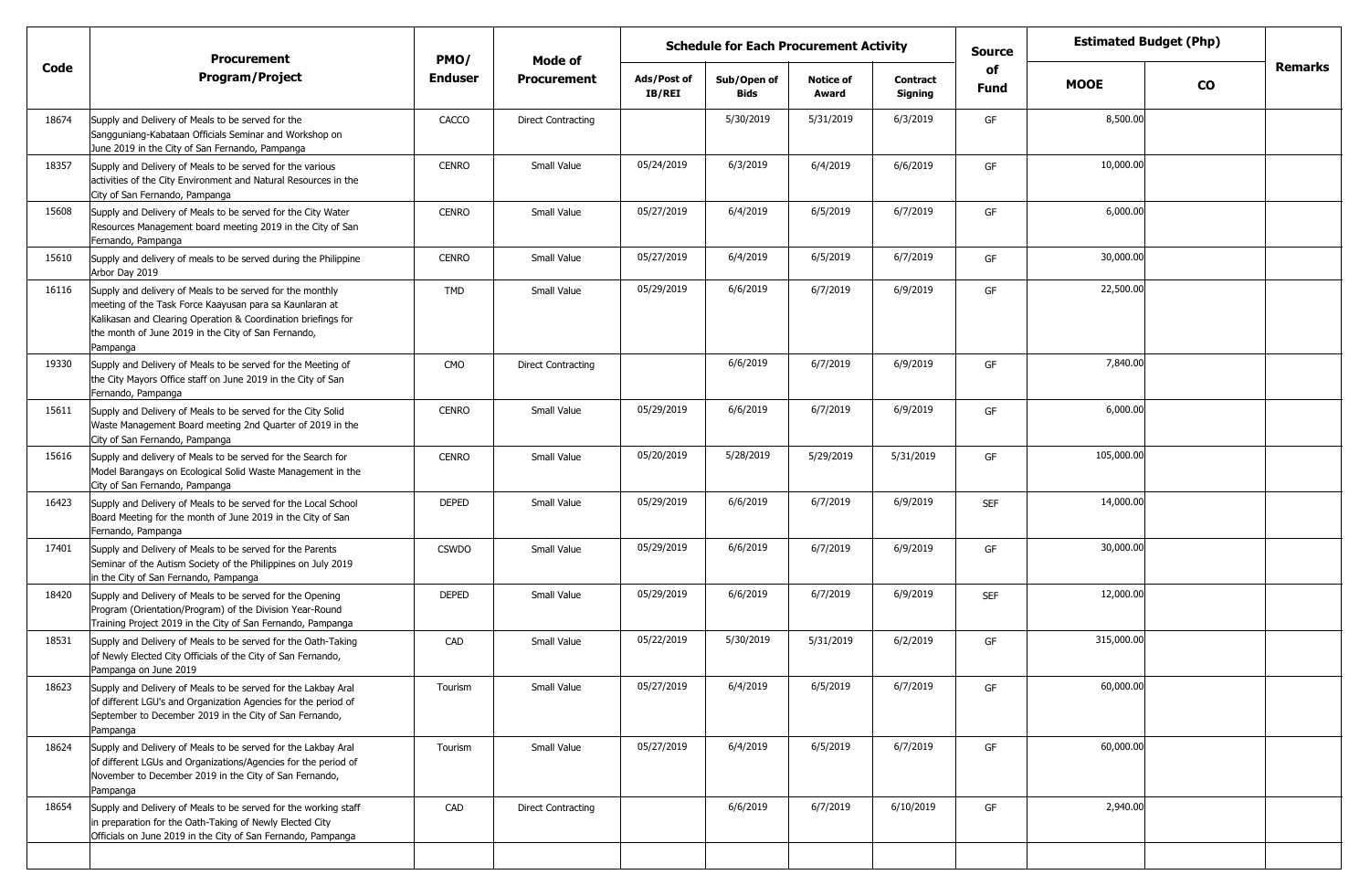|       | <b>Procurement</b>                                                                                                                                                                                                           | PMO/          |                    | <b>Schedule for Each Procurement Activity</b><br><b>Source</b><br>Mode of |                            |                           |                            | <b>Estimated Budget (Php)</b> |             |               |         |
|-------|------------------------------------------------------------------------------------------------------------------------------------------------------------------------------------------------------------------------------|---------------|--------------------|---------------------------------------------------------------------------|----------------------------|---------------------------|----------------------------|-------------------------------|-------------|---------------|---------|
| Code  | <b>Program/Project</b>                                                                                                                                                                                                       | Enduser       | <b>Procurement</b> | Ads/Post of<br><b>IB/REI</b>                                              | Sub/Open of<br><b>Bids</b> | <b>Notice of</b><br>Award | <b>Contract</b><br>Signing | of<br><b>Fund</b>             | <b>MOOE</b> | $\mathbf{co}$ | Remarks |
| 15036 | Supply and Delivery of Meals to be served for the Speakers<br>and Guest of Career Coaching Sessions in the City of San<br>Fernando, Pampanga                                                                                 | CESD          | Direct Contracting |                                                                           | 6/5/2019                   | 6/6/2019                  | 6/8/2019                   | GF                            | 73,800.00   |               |         |
| 15037 | Supply and Delivery of Meals to be served for the Career and<br>Employment Advocacy participants Grade 10 and 12 Students<br>in the City of San Fernando, Pampanga                                                           | <b>CESD</b>   | Direct Contracting |                                                                           | 5/30/2019                  | 5/31/2019                 | 6/2/2019                   | GF                            | 184,500.00  |               |         |
| 15618 | Supply and Delivery of Pantry Supplies for 2nd Semester of<br>2019 to be used at City Assessor's Office in the City of San<br>Fernando, Pampanga                                                                             | <b>CASSO</b>  | Shopping           | 05/31/2019                                                                | 6/10/2019                  | 6/11/2019                 | 6/13/2019                  | GF                            | 4,941.50    |               |         |
| 15619 | Supply and Delivery of Meals to be served for the CHO Council<br>Meeting/Local Health Committee 3rd Quarter of 2019 in the<br>City of San Fernando, Pampanga                                                                 | CHO           | Small Value        | 05/31/2019                                                                | 6/10/2019                  | 6/11/2019                 | 6/13/2019                  | GF                            | 22,000.00   |               |         |
| 16608 | Supply and Delivery of Meals to be served for the various<br>consultative meeting of the Local Chief Executive for the the<br>month of July 2019 in the City of San Fernando, Pampanga                                       | CMO           | Small Value        | 05/31/2019                                                                | 6/10/2019                  | 6/11/2019                 | 6/13/2019                  | GF                            | 45,000.00   |               |         |
| 18438 | Supply and Delivery of Meals to be served for the Children's<br>Parade on the 45th Nutrition Month Celebration on July 2019<br>in the City of San Fernando, Pampanga                                                         | CHO-CNC       | Small Value        | 05/31/2019                                                                | 6/10/2019                  | 6/11/2019                 | 6/13/2019                  | GF                            | 50,000.00   |               |         |
| 18606 | Supply and Delivery of Meals to be served for the Kapihan and<br>Press Conference for the month of July-December 2019 in the<br>City of San Fernando, Pampanga subject to Ordering<br>Agreement                              | CIO           | Small Value        | 05/28/2019                                                                | 6/5/2019                   | 6/6/2019                  | 6/8/2019                   | GF                            | 90,000.00   |               |         |
| 18607 | Supply and Delivery of Meals to be served for the Taping of<br>Infomercials for the month of July - December 2019 in the City<br>of San Fernando, Pampanga subject to Ordering Agreement                                     | CIO           | Small Value        | 05/31/2019                                                                | 6/10/2019                  | 6/11/2019                 | 6/13/2019                  | GF                            | 36,000.00   |               |         |
| 18608 | Supply and Delivery of Meals to be served for the Taping of TV<br>Programs for the month of July - December 2019 in the City of<br>San Fernando, Pampanga subject to Ordering Agreement                                      | CIO           | Small Value        | 05/31/2019                                                                | 6/10/2019                  | 6/11/2019                 | 6/13/2019                  | GF                            | 39,000.00   |               |         |
| 18682 | Supply and Delivery of Meals to be served for the various<br>meetings of the concerned personnel for Public Relations<br>Consultancy Program for the period of July - December 2019<br>in the City of San Fernando, Pampanga | CIO           | Small Value        | 05/28/2019                                                                | 6/5/2019                   | 6/6/2019                  | 6/8/2019                   | GF                            | 90,000.00   |               |         |
| 15621 | Supply and Delivery of Meals to be served for the Consultative<br>Meetings for the month of July 2019 in the City of San<br>Fernando, Pampanga                                                                               | <b>CVMO</b>   | Small Value        | 05/29/2019                                                                | 6/6/2019                   | 6/7/2019                  | 6/9/2019                   | GF                            | 60,000.00   |               |         |
| 18422 | Supply and Delivery of Meals to be served for the various<br>Activities of City Disaster Risk Reduction and Management<br>Division for the month of July 2019 in the City of San<br>Fernando, Pampanga                       | <b>CDRRMD</b> | Small Value        | 06/03/2019                                                                | 6/11/2019                  | 6/12/2019                 | 6/14/2019                  | GF                            |             | 15,000.00     |         |
| 15623 | Supply and Delivery of Meals to be served for the Legislative<br>Meeting and/or other meetings for the month of July 2019 in<br>the City of San Fernando, Pampanga                                                           | <b>CVMO</b>   | Small Value        | 06/04/2019                                                                | 6/12/2019                  | 6/13/2019                 | 6/15/2019                  | GF                            | 17,500.00   |               |         |
| 15624 | Supply and Delivery of Meals to be served for the various<br>committee hearing of the SP Members for the month of July<br>2019 in the City of San Fernando, Pampanga                                                         | SP            | Small Value        | 05/22/2019                                                                | 5/30/2019                  | 5/31/2019                 | 6/3/2019                   | GF                            | 120,000.00  |               |         |
| 15625 | Supply and Delivery of Meals to be served for the Regular<br>Sessions of SP members for the month of July 2019 in the City<br>of San Fernando, Pampanga                                                                      | SP            | Small Value        | 05/29/2019                                                                | 6/6/2019                   | 6/7/2019                  | 6/9/2019                   | GF                            | 60,000.00   |               |         |
|       |                                                                                                                                                                                                                              |               |                    |                                                                           |                            |                           |                            |                               |             |               |         |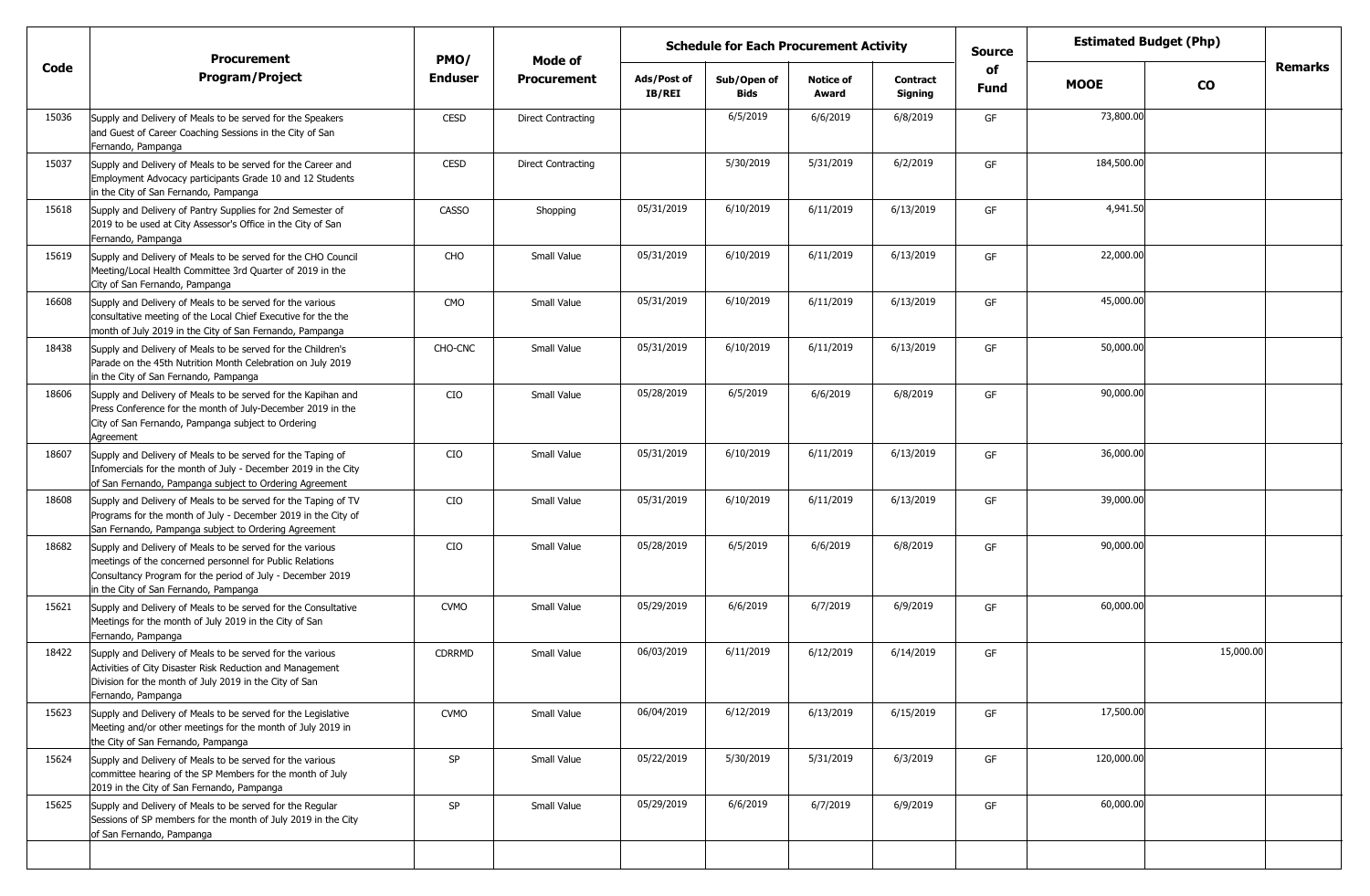|       | <b>Procurement</b>                                                                                                                                                                                    | PMO/           | <b>Mode of</b>     | <b>Schedule for Each Procurement Activity</b> |                            |                           |                            | <b>Source</b>     | <b>Estimated Budget (Php)</b> |           |                |
|-------|-------------------------------------------------------------------------------------------------------------------------------------------------------------------------------------------------------|----------------|--------------------|-----------------------------------------------|----------------------------|---------------------------|----------------------------|-------------------|-------------------------------|-----------|----------------|
| Code  | <b>Program/Project</b>                                                                                                                                                                                | <b>Enduser</b> | <b>Procurement</b> | Ads/Post of<br><b>IB/REI</b>                  | Sub/Open of<br><b>Bids</b> | <b>Notice of</b><br>Award | <b>Contract</b><br>Signing | of<br><b>Fund</b> | <b>MOOE</b>                   | <b>CO</b> | <b>Remarks</b> |
| 15626 | Supply and Delivery of Meals to be served for the Legislative<br>Meetings of SP members for the month of July 2019 in the City<br>of San Fernando, Pampanga                                           | <b>SP</b>      | Small Value        | 06/04/2019                                    | 6/12/2019                  | 6/13/2019                 | 6/15/2019                  | GF                | 28,000.00                     |           |                |
| 15627 | Supply and Delivery of Meals to be served for the Other<br>Meetings of SP members for the month of July 2019 in the City<br>of San Fernando, Pampanga                                                 | SP             | Small Value        | 06/04/2019                                    | 6/12/2019                  | 6/13/2019                 | 6/15/2019                  | GF                | 30,000.00                     |           |                |
| 15628 | Supply and Delivery of Meals to be served for the Public<br>Hearings of SP members for the month July 2019 in the City of<br>San Fernando, Pampanga                                                   | SP             | Small Value        | 06/04/2019                                    | 6/12/2019                  | 6/13/2019                 | 6/15/2019                  | GF                | 31,500.00                     |           |                |
| 15629 | Supply and Delivery of Meals to be served for the Staff<br>Meeting of the Office of the Sanggguniang Panlungsod for the<br>month July 2019 in the City of San Fernando, Pampanga                      | SP             | Small Value        | 06/04/2019                                    | 6/12/2019                  | 6/13/2019                 | 6/15/2019                  | GF                | 8,000.00                      |           |                |
| 15630 | Supply and Delivery of Meals to be served for the Annual<br>Investment Plan Deliberation Meeting for the month of July<br>2019 in the City of San Fernando, Pampanga                                  | SP             | Small Value        | 06/04/2019                                    | 6/12/2019                  | 6/13/2019                 | 6/15/2019                  | GF                | 24,000.00                     |           |                |
| 15631 | Supply and Delivery of Meals to be served for the Annual<br>Budget Deliberation Meeting for the month of July 2019 in the<br>City of San Fernando, Pampanga                                           | SP             | Small Value        | 06/04/2019                                    | 6/12/2019                  | 6/13/2019                 | 6/15/2019                  | GF                | 24,000.00                     |           |                |
| 15617 | Supply and Delivery of Meals to be served for the<br>Environmental Youth Camp 2019 in the City of San Fernando,<br>Pampanga                                                                           | <b>CENRO</b>   | Small Value        | 05/27/2019                                    | 6/4/2019                   | 6/5/2019                  | 6/7/2019                   | GF                | 120,000.00                    |           |                |
| 17666 | Supply and Delivery of Meals to be served for the Community<br>Education and Sectoral Awareness Raising for Solo Parents<br>(Barangay Level Group Work Sessions) July-September 2019.                 | <b>CSWDO</b>   | Small Value        | 06/05/2019                                    | 6/13/2019                  | 6/14/2019                 | 6/16/2019                  | GF                | 40,000.00                     |           |                |
| 18368 | Supply and Delivery of Meals to be served for the TWG<br>Meeting of City College of San Fernando, Pampanga for the<br>month of July - August 2019                                                     | <b>CCSF</b>    | Small Value        | 06/05/2019                                    | 6/13/2019                  | 6/14/2019                 | 6/16/2019                  | GF                | 28,000.00                     |           |                |
| 18423 | Supply and Delivery of Meals to be served for the NDRM<br>Kick-off Activity and Thanksgiving Mass of City Disaster Risk<br>Reduction and Management Division in the City of San<br>Fernando, Pampanga | CDRRMD         | Small Value        | 06/05/2019                                    | 6/13/2019                  | 6/14/2019                 | 6/16/2019                  | GF                |                               | 15,000.00 |                |
| 18555 | Supply and Delivery of Meals to be served for the Capability<br>Building Seminar and Training - Men Opposed to VAW<br>Everywhere for the month of July 2019 in the City of San<br>Fernando, Pampanga  | <b>CSWDO</b>   | Small Value        | 06/05/2019                                    | 6/13/2019                  | 6/14/2019                 | 6/16/2019                  | GF                | 30,000.00                     |           |                |
| 15635 | Supply and Delivery of Meals to be served for the Initial<br>Assessment of Participants for CTWG Meeting 3rd Quarter of<br>2019 in the City of San Fernando, Pampanga                                 | CHO            | Small Value        | 06/07/2019                                    | 6/17/2019                  | 6/18/2019                 | 6/20/2019                  | GF                | 3,000.00                      |           |                |
| 15636 | Supply and Delivery of Meals to be served for the Voluntary<br>Blood Donation for the 3rd Quarter of 2019 in the City of San<br>Fernando, Pampanga                                                    | CHO            | Small Value        | 06/07/2019                                    | 6/17/2019                  | 6/18/2019                 | 6/20/2019                  | GF                | 15,750.00                     |           |                |
| 18264 | Supply and Delivery of Meals to be served for the various<br>activities of the City Health Office for the 3rd Quarter of 2019<br>in the City of San Fernando, Pampanga                                | CHO            | Small Value        | 06/07/2019                                    | 6/17/2019                  | 6/18/2019                 | 6/20/2019                  | GF                | 12,500.00                     |           |                |
| 18372 | Supply and Delivery of Meals to be served for the City Health<br>Office Technical Conference Mid-Year Evaluation 2019 in the<br>City of San Fernando, Pampanga                                        | CHO            | Small Value        | 06/04/2019                                    | 6/12/2019                  | 6/13/2019                 | 6/15/2019                  | GF                | 81,000.00                     |           |                |
|       |                                                                                                                                                                                                       |                |                    |                                               |                            |                           |                            |                   |                               |           |                |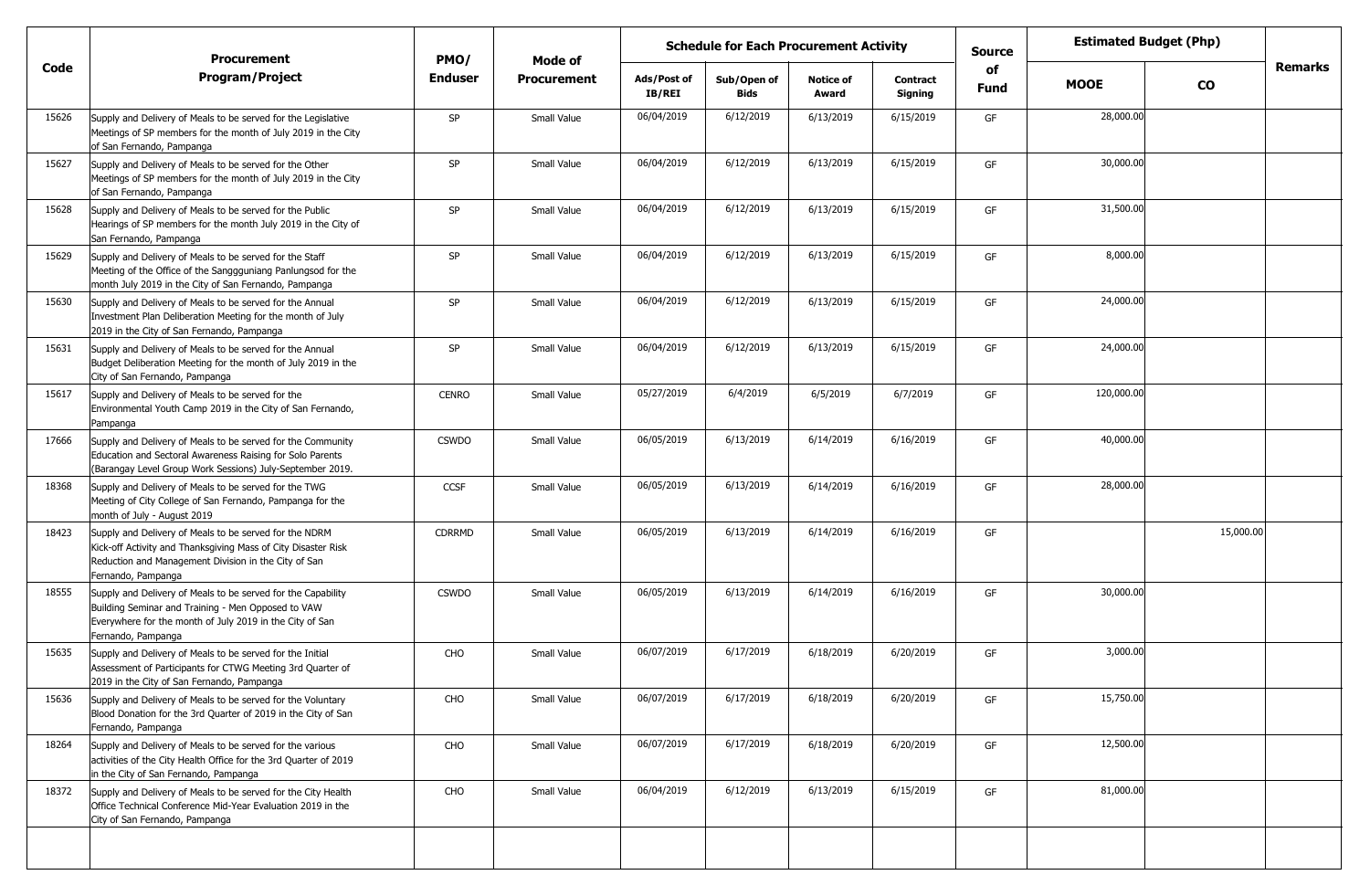|       | <b>Procurement</b>                                                                                                                                                                                                                    | PMO/           | <b>Estimated Budget (Php)</b><br><b>Schedule for Each Procurement Activity</b><br><b>Source</b><br>Mode of<br>of |                              |                            |                           |                     |      |             |           |                |
|-------|---------------------------------------------------------------------------------------------------------------------------------------------------------------------------------------------------------------------------------------|----------------|------------------------------------------------------------------------------------------------------------------|------------------------------|----------------------------|---------------------------|---------------------|------|-------------|-----------|----------------|
| Code  | <b>Program/Project</b>                                                                                                                                                                                                                | <b>Enduser</b> | <b>Procurement</b>                                                                                               | Ads/Post of<br><b>IB/REI</b> | Sub/Open of<br><b>Bids</b> | <b>Notice of</b><br>Award | Contract<br>Signing | Fund | <b>MOOE</b> | <b>CO</b> | <b>Remarks</b> |
| 18684 | Supply and Delivery of Meals to be served for the Community<br>Mortgage Program (Background Investigation w/ Social<br>Finance Corporation) Damayan HOA, San Juan, City of San<br>Fernando, Pampanga on July 2019                     | <b>LHSD</b>    | Small Value                                                                                                      | 06/07/2019                   | 6/17/2019                  | 6/18/2019                 | 6/20/2019           | GF   | 5,000.00    |           |                |
| 18424 | Supply and Delivery of Tokens for the Sining Kahandaan:<br>Mobile App and Digital Animated Movie Making Contest in the<br>City of San Fernando, Pampanga                                                                              | <b>CDRRMD</b>  | Small Value                                                                                                      | 06/10/2019                   | 6/18/2019                  | 6/19/2019                 | 6/21/2019           | GF   |             | 5,000.00  |                |
| 18425 | Supply and Delivery of Meals to be served for the Sining<br>Kahandaan: Mobile App and Digital Animated Movie Making<br>Contest in the City of San Fernando, Pampanga                                                                  | CDRRMD         | Small Value                                                                                                      | 06/05/2019                   | 6/13/2019                  | 6/14/2019                 | 6/16/2019           | GF   |             | 90,000.00 |                |
| 18413 | Supply and Delivery of Meals to be served for the parents of<br>children with disability on their Orientation on Basic First Aid in<br>the City of San Fernando, Pampanga                                                             | CHO-CNC        | Small Value                                                                                                      | 06/12/2019                   | 6/20/2019                  | 6/21/2019                 | 6/23/2019           | GF   | 15,000.00   |           |                |
| 18426 | Supply and Delivery of Meals to be served for the CSFP<br>Resiliency Forum for Barangays and Employees in the City of<br>San Fernando, Pampanga                                                                                       | <b>CDRRMD</b>  | Small Value                                                                                                      | 06/05/2019                   | 6/13/2019                  | 6/14/2019                 | 6/16/2019           | GF   |             | 77,000.00 |                |
| 18666 | Supply and Delivery of Meals to be served for the<br>Sub-Committee meetings of City Arts and Culture Council for<br>the month of July 2019 in the City of San Fernando, Pampanga                                                      | Tourism        | Small Value                                                                                                      | 06/12/2019                   | 6/20/2019                  | 6/21/2019                 | 6/23/2019           | GF   | 9,000.00    |           |                |
| 18667 | Supply and Delivery of Meals to be served for the<br>Sub-Committee meeting of City Arts and Culture Council for<br>the period of August to December 2019 in the City of San<br>Fernando, Pampanga                                     | Tourism        | Small Value                                                                                                      | 06/12/2019                   | 6/20/2019                  | 6/21/2019                 | 6/23/2019           | GF   | 45,000.00   |           |                |
| 18704 | Supply and Delivery of Meals to be served for the Quarterly<br>meeting of the Calesa Sustainability Program in the City of San<br>Fernando, Pampanga                                                                                  | Tourism        | Small Value                                                                                                      | 06/12/2019                   | 6/20/2019                  | 6/21/2019                 | 6/23/2019           | GF   | 6,000.00    |           |                |
| 19163 | Supply and delivery of meals for the Urban Gardening-Edible<br>Landscaping during the 45th Nutrition Month Celebration                                                                                                                | CHO-CNC        | Small Value                                                                                                      | 06/12/2019                   | 6/20/2019                  | 6/21/2019                 | 6/23/2019           | GF   | 25,500.00   |           |                |
| 16117 | Supply and Delivery of Meals to be served for the Friendship<br>Games for PWD Children by NORFIL Foundation in the City of<br>San Fernando, Pampanga                                                                                  | <b>CSWDO</b>   | Small Value                                                                                                      | 06/14/2019                   | 6/24/2019                  | 6/25/2019                 | 6/27/2019           | GF   | 10,000.00   |           |                |
| 18427 | Supply and Delivery of Meals to be served for the CDRRMO<br>Emergency Response Capability Static Display and Disaster<br>Preparedness Orientation in the City of San Fernando,<br>Pampanga                                            | CDRRMD         | Small Value                                                                                                      | 06/14/2019                   | 6/24/2019                  | 6/25/2019                 | 6/27/2019           | GF   |             | 49,500.00 |                |
| 18691 | Supply and Delivery of Meals to be served for the Market<br>Committee and Local Price Coordinating Council Meetings for<br>the period of July - September 2019 in the City of San<br>Fernando, Pampanga subject to Ordering Agreement | CMOD           | Small Value                                                                                                      | 06/14/2019                   | 6/24/2019                  | 6/25/2019                 | 6/27/2019           | GF   | 7,000.00    |           |                |
| 19160 | Supply and delivery of meals for Obesity Kiddie Clinic during<br>the 45th Nutrition Month Celebration on July 17-19, 2019                                                                                                             | CHO-CNC        | Small Value                                                                                                      | 06/14/2019                   | 6/24/2019                  | 6/25/2019                 | 6/27/2019           | GF   | 45,000.00   |           |                |
| 18683 | Supply and Delivery of Meals to be served for the Manila Bay<br>Rehabilitation and Anti Squatting Orientation on July 2019 in<br>the City of San Fernando, Pampanga                                                                   | LHSD           | Small Value                                                                                                      | 06/17/2019                   | 6/25/2019                  | 6/26/2019                 | 6/28/2019           | GF   | 18,250.00   |           |                |
| 15640 | Supply and Delivery of Token for the judges of Cooking<br>Contest under the program of Nutrition Supplementary in the<br>City of San Fernando, Pampanga                                                                               | CAVO           | Small Value                                                                                                      | 06/18/2019                   | 6/26/2019                  | 6/27/2019                 | 6/29/2019           | GF   | 4,500.00    |           |                |
|       |                                                                                                                                                                                                                                       |                |                                                                                                                  |                              |                            |                           |                     |      |             |           |                |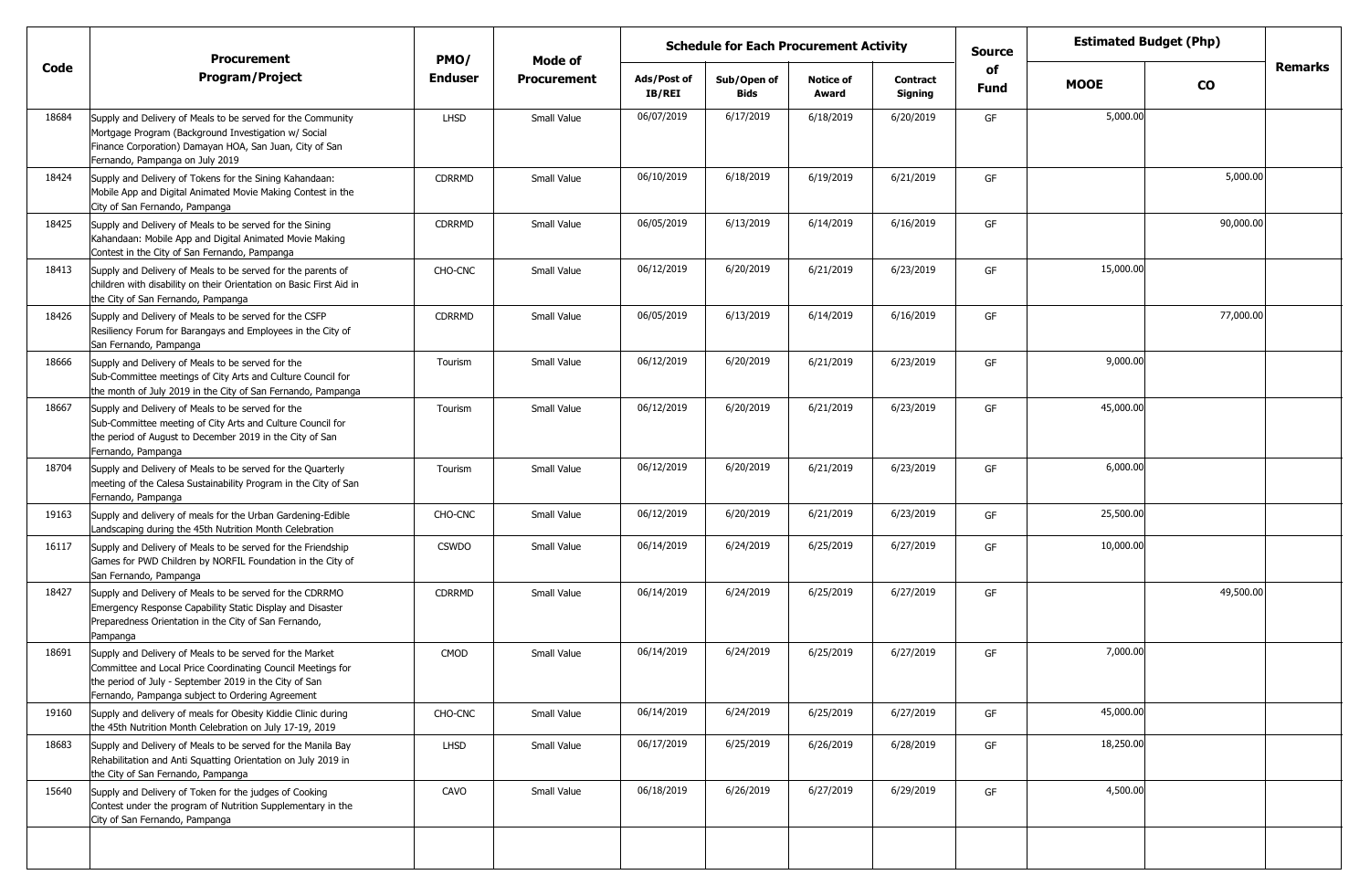|       | <b>Procurement</b>                                                                                                                                                                                                                                          | PMO/          | <b>Schedule for Each Procurement Activity</b><br>Mode of |                              |                            |                           |                            | <b>Source</b>     | <b>Estimated Budget (Php)</b> |               |                |
|-------|-------------------------------------------------------------------------------------------------------------------------------------------------------------------------------------------------------------------------------------------------------------|---------------|----------------------------------------------------------|------------------------------|----------------------------|---------------------------|----------------------------|-------------------|-------------------------------|---------------|----------------|
| Code  | <b>Program/Project</b>                                                                                                                                                                                                                                      | Enduser       | <b>Procurement</b>                                       | Ads/Post of<br><b>IB/REI</b> | Sub/Open of<br><b>Bids</b> | <b>Notice of</b><br>Award | <b>Contract</b><br>Signing | of<br><b>Fund</b> | <b>MOOE</b>                   | $\mathbf{co}$ | <b>Remarks</b> |
| 18497 | Supply and Delivery of Meals to be served for the NDPR Week<br>Celebration Forum on July 2019 in the City of San Fernando,<br>Pampanga                                                                                                                      | <b>CSWDO</b>  | Small Value                                              | 06/18/2019                   | 6/26/2019                  | 6/27/2019                 | 6/29/2019                  | GF                | 16,000.00                     |               |                |
| 15643 | Supply and Delivery of Meals to be served for the 3 days Initial<br>Validation on March 2019 under the program of Urban<br>Agriculture Edible Landscaping in the City of San Fernando,<br>Pampanga                                                          | CAVO          | Small Value                                              | 06/19/2019                   | 6/27/2019                  | 6/28/2019                 | 6/30/2019                  | GF                | 21,000.00                     |               |                |
| 18553 | Supply and Delivery of Meals to be served for the PWD Fun<br>Games and Orientation on new PWD Laws and for the month<br>of July 2019 in the City of San Fernando, Pampanga                                                                                  | <b>CSWDO</b>  | Small Value                                              | 06/19/2019                   | 6/27/2019                  | 6/28/2019                 | 6/30/2019                  | GF                | 30,000.00                     |               |                |
| 18600 | Supply and Delivery of Meals to be served for the Earthquake<br>Drill, Storm and Flood Evacuation Seminar of the Students of<br>City College of San Fernando Pampanga on July 2019                                                                          | <b>CCSF</b>   | Small Value                                              | 06/19/2019                   | 6/27/2019                  | 6/28/2019                 | 6/30/2019                  | GF                | 36,050.00                     |               |                |
| 18792 | Supply and Delivery of Meals to be served for the Succession<br>Planning Seminar in the City of San Fernando, Pampanga                                                                                                                                      | <b>CIP</b>    | Small Value                                              | 06/19/2019                   | 6/27/2019                  | 6/28/2019                 | 6/30/2019                  | GF                | 10,000.00                     |               |                |
| 18556 | Supply and Delivery of Meals to be served for the Tour<br>Packaging Development Seminar in the City of San Fernando,<br>Pampanga                                                                                                                            | Tourism       | Small Value                                              | 06/12/2019                   | 6/20/2019                  | 6/21/2019                 | 6/24/2019                  | GF                | 65,000.00                     |               |                |
| 19161 | Supply and delivery of meals for Nutri-quiz and Poster Making<br>Contest on July 19, 2019 during the 45th Nutrition Month<br>Celebration                                                                                                                    | CHO-CNC       | Small Value                                              | 06/19/2019                   | 6/27/2019                  | 6/28/2019                 | 6/30/2019                  | GF                | 50,000.00                     |               |                |
| 19328 | Supply and Delivery of Meals to be served for the Tree Planting<br>Activity of the LGU with the Philippine Institute of Certified<br>Public Accountants on July 2019 in the City of San Fernando,<br>Pampanga                                               | CMO           | <b>Direct Contracting</b>                                |                              | 6/27/2019                  | 6/28/2019                 | 6/30/2019                  | GF                | 6,900.00                      |               |                |
| 18431 | Supply and Delivery of Meals to be served for the Disaster<br>Preparedness Run (SAFRUN) Year 6 in the City of San<br>Fernando, Pampanga                                                                                                                     | <b>CDRRMD</b> | Small Value                                              | 06/19/2019                   | 6/27/2019                  | 6/28/2019                 | 7/1/2019                   | GF                |                               | 21,000.00     |                |
| 16295 | Supply and Delivery of Meals to be served for the General<br>Inspection of Rank of the City Public Order and Safety<br>Coordinating Office for the period of July to August 2019 in<br>the City of San Fernando, Pampanga                                   | <b>CPOSCO</b> | Small Value                                              | 06/21/2019                   | 7/1/2019                   | 7/2/2019                  | 7/4/2019                   | GF                | 15,000.00                     |               |                |
| 18599 | Supply and Delivery of Meals to be served for the various<br>Activities of the City College of San Fernando, Pampanga on<br><b>July 2019</b>                                                                                                                | <b>CCSF</b>   | Small Value                                              | 06/21/2019                   | 7/1/2019                   | 7/2/2019                  | 7/4/2019                   | GF                | 22,850.00                     |               |                |
| 18985 | Supply and Delivery of Meals to be served for the Oath-Taking<br>Ceremony of the Newly Elected Officers of SVQ Boulevard<br>Neighborhood and Bagong Sibol Neighborhood Association on<br>July 2019 at Barangay Quebiawan, City of San Fernando,<br>Pampanga | CAD           | <b>Direct Contracting</b>                                |                              | 7/1/2019                   | 7/2/2019                  | 7/4/2019                   | GF                | 1,960.00                      |               |                |
| 19158 | Supply and Delivery of Meals to be served for the<br>Nutrition-Wellness Camp of 45th Nutrition Month Celebration<br>on July 2019 in the City of San Fernando, Pampanga                                                                                      | CHO-CNC       | Small Value                                              | 06/21/2019                   | 7/1/2019                   | 7/2/2019                  | 7/4/2019                   | GF                | 49,000.00                     |               |                |
| 18575 | Supply and Delivery of Meals to be served for the PWD Fun<br>Games and Orientation on new PWD Laws and for the month<br>of July 2019 in the City of San Fernando, Pampanga                                                                                  | <b>CSWDO</b>  | Small Value                                              | 06/24/2019                   | 7/2/2019                   | 7/3/2019                  | 7/5/2019                   | GF                | 46,000.00                     |               |                |
| 19159 | Supply and delivery of meals for Bibo Kid 2019 on July 23,<br>2019 during the 45th Nutrition Month Celebration                                                                                                                                              | CHO-CNC       | Small Value                                              | 06/24/2019                   | 7/2/2019                   | 7/3/2019                  | 7/5/2019                   | GF                | 6,000.00                      |               |                |
|       |                                                                                                                                                                                                                                                             |               |                                                          |                              |                            |                           |                            |                   |                               |               |                |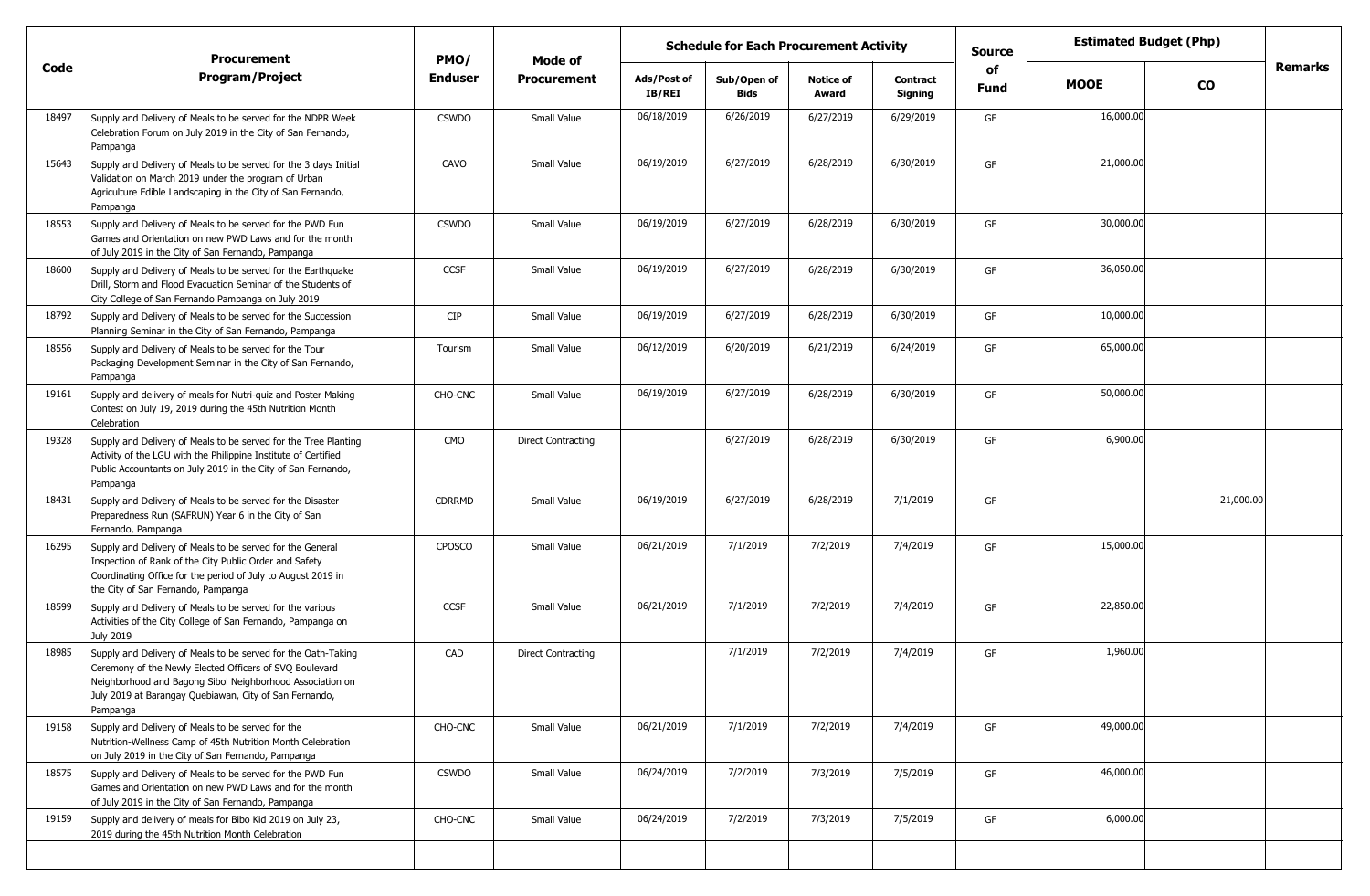|       | <b>Procurement</b>                                                                                                                                                                                                                                                                                                                     | PMO/           | Mode of            |                       | <b>Schedule for Each Procurement Activity</b> |                           |                            | <b>Source</b> | <b>Estimated Budget (Php)</b> |            |         |
|-------|----------------------------------------------------------------------------------------------------------------------------------------------------------------------------------------------------------------------------------------------------------------------------------------------------------------------------------------|----------------|--------------------|-----------------------|-----------------------------------------------|---------------------------|----------------------------|---------------|-------------------------------|------------|---------|
| Code  | <b>Program/Project</b>                                                                                                                                                                                                                                                                                                                 | <b>Enduser</b> | <b>Procurement</b> | Ads/Post of<br>IB/REI | Sub/Open of<br>Bids                           | <b>Notice of</b><br>Award | <b>Contract</b><br>Signing | of<br>Fund    | <b>MOOE</b>                   | <b>CO</b>  | Remarks |
| 16121 | Supply and Delivery of Meals to be served for the monthly<br>meeting of the Task Force Kaayusan para sa Kaunlaran at<br>Kalikasan and Clearing operation & Coordination briefings for<br>the period of July to August 2019 in the City of San Fernando,<br>Pampanga                                                                    | <b>CPOSCO</b>  | Small Value        | 06/25/2019            | 7/3/2019                                      | 7/4/2019                  | 7/6/2019                   | GF            | 22,500.00                     |            |         |
| 18417 | Supply and Delivery of Meals to be served for the Inter<br>Barangay Zumbaers' Biggest Loser Challenge on the 45th<br>Nutrition Month Celebration on July 2019 in the City of San<br>Fernando, Pampanga                                                                                                                                 | CHO-CNC        | Small Value        | 06/19/2019            | 6/27/2019                                     | 6/28/2019                 | 6/30/2019                  | GF            | 75,000.00                     |            |         |
| 18428 | Supply and Delivery of Meals to be served for the Joint Fire<br>and Rescue Olympics for Schools in the City of San Fernando,<br>Pampanga                                                                                                                                                                                               | CDRRMD         | Small Value        | 06/12/2019            | 6/20/2019                                     | 6/21/2019                 | 6/24/2019                  | GF            |                               | 210,000.00 |         |
| 18429 | Supply and Delivery of Tokens to be served for the Joint Fire<br>and Rescue Olympics for Schools in the City of San Fernando,<br>Pampanga                                                                                                                                                                                              | CDRRMD         | Small Value        | 06/25/2019            | 7/3/2019                                      | 7/4/2019                  | 7/6/2019                   | GF            |                               | 24,000.00  |         |
| 18675 | Supply and Delivery of Meals to be served for the Community<br>Based Disaster Risk Reduction and Management Training<br>Course (CBDRRM) 2019 in the City of San Fernando,<br>Pampanga                                                                                                                                                  | CDRRMD         | Small Value        | 06/25/2019            | 7/3/2019                                      | 7/4/2019                  | 7/6/2019                   | GF            |                               | 21,700.00  |         |
| 16122 | Supply and Delivery of Meals to be served for the weekly<br>meeting/assessment of the personnel of City Public Order and<br>Safety Coordinating Office for the month of July 2019 in the<br>City of San Fernando, Pampanga                                                                                                             | <b>CPOSCO</b>  | Small Value        | 06/26/2019            | 7/4/2019                                      | 7/5/2019                  | 7/7/2019                   | GF            | 45,000.00                     |            |         |
| 18496 | Supply and Delivery of Meals to be served for the Healthiest<br>Preggy Fernandina on July 2019 for 45th Nutrition Month<br>Celebration in the City of San Fernando, Pampanga                                                                                                                                                           | CHO-CNC        | Small Value        | 06/26/2019            | 7/4/2019                                      | 7/5/2019                  | 7/7/2019                   | GF            | 5,000.00                      |            |         |
| 18810 | Supply and Delivery of Meals to be served for the Barangay<br>Women's and LGBT Organizational Consolidations and Election<br>of Officers on July 2019 in the City of San Fernando,<br>Pampanga                                                                                                                                         | CAD            | Direct Contracting |                       | 6/27/2019                                     | 6/28/2019                 | 6/30/2019                  | GF            | 51,000.00                     |            |         |
| 15648 | Supply and Delivery of Meals to be served for the CAFC<br>Quarterly meeting on July 2019 in the City of San Fernando,<br>Pampanga                                                                                                                                                                                                      | CAVO           | Small Value        | 06/26/2019            | 7/4/2019                                      | 7/5/2019                  | 7/7/2019                   | GF            | 17,500.00                     |            |         |
| 18430 | Supply and Delivery of Meals to be served for the Earthquake<br>and Fire Drill of the City Government of San Fernando,<br>Pampanga                                                                                                                                                                                                     | CDRRMD         | Small Value        | 06/26/2019            | 7/4/2019                                      | 7/5/2019                  | 7/7/2019                   | GF            |                               | 22,000.00  |         |
| 18470 | Supply and Delivery of Meals to be served for the ECCD Health<br>and Nutrition Month Celebration on July 2019 in the City of<br>San Fernando, Pampanga                                                                                                                                                                                 | CHO-CNC        | Small Value        | 06/19/2019            | 6/27/2019                                     | 6/28/2019                 | 7/1/2019                   | GF            | 60,000.00                     |            |         |
| 18638 | Supply and Delivery of Meals to be served for the<br>Orientation-Forum: SPMS for Leaders on July 2019 in the City<br>of San Fernando, Pampanga                                                                                                                                                                                         | <b>CHRMO</b>   | Small Value        | 06/26/2019            | 7/4/2019                                      | 7/5/2019                  | 7/7/2019                   | GF            | 18,850.00                     |            |         |
| 18772 | Supply and Delivery of Meals to be served for the Group Art<br>Exhibit of Local Visual Artist for the Twin Celebration of 265th<br>Founding Anniversary of San Fernando (P) and the 115th<br>Anniversary of Transfer of the Provincial Capitol from Bacolor<br>to San Fernando on August 2019 in the City of San Fernando,<br>Pampanga | Tourism        | Small Value        | 06/26/2019            | 7/4/2019                                      | 7/5/2019                  | 7/7/2019                   | GF            | 18,750.00                     |            |         |
|       |                                                                                                                                                                                                                                                                                                                                        |                |                    |                       |                                               |                           |                            |               |                               |            |         |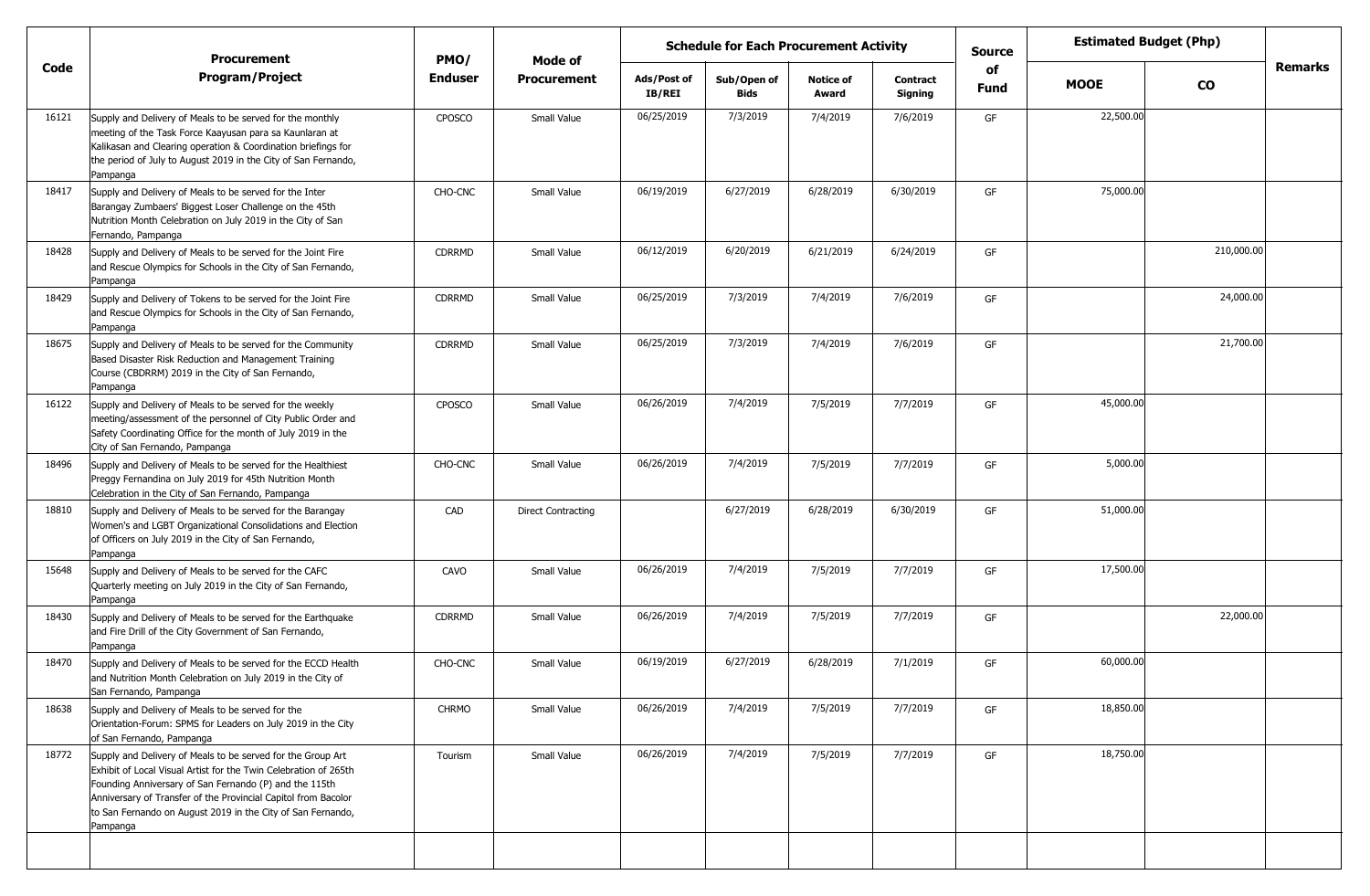|       | <b>Procurement</b>                                                                                                                                                                                              | PMO/           | Mode of            | <b>Schedule for Each Procurement Activity</b> |                     |                           | <b>Source</b>              | <b>Estimated Budget (Php)</b> |             |           |         |
|-------|-----------------------------------------------------------------------------------------------------------------------------------------------------------------------------------------------------------------|----------------|--------------------|-----------------------------------------------|---------------------|---------------------------|----------------------------|-------------------------------|-------------|-----------|---------|
| Code  | <b>Program/Project</b>                                                                                                                                                                                          | <b>Enduser</b> | <b>Procurement</b> | Ads/Post of<br>IB/REI                         | Sub/Open of<br>Bids | <b>Notice of</b><br>Award | <b>Contract</b><br>Signing | of<br>Fund                    | <b>MOOE</b> | <b>CO</b> | Remarks |
| 18773 | Supply and Delivery of Meals to be served for the National<br>Heroes Day on August 2019 in the City of San Fernando,<br>Pampanga                                                                                | Tourism        | Small Value        | 06/19/2019                                    | 6/27/2019           | 6/28/2019                 | 7/1/2019                   | GF                            | 52,500.00   |           |         |
| 18774 | Supply and Delivery of Meals to be served for the Special<br>Screening of Local heroes for National Heroes Day on August<br>2019 in the City of San Fernando, Pampanga                                          | Tourism        | Small Value        | 06/26/2019                                    | 7/4/2019            | 7/5/2019                  | 7/7/2019                   | GF                            | 3,750.00    |           |         |
| 18775 | Supply and Delivery of Meals to be served for the various<br>activities of the City Tourism Office for the month of August<br>2019 in the City of San Fernando, Pampanga                                        | Tourism        | Small Value        | 06/26/2019                                    | 7/4/2019            | 7/5/2019                  | 7/7/2019                   | GF                            | 24,500.00   |           |         |
| 18789 | Supply and Delivery of Meals to be served for the CSFP<br>Barangay Tourism Forum on August 2019 in the City of San<br>Fernando, Pampanga                                                                        | Tourism        | Small Value        | 06/26/2019                                    | 7/4/2019            | 7/5/2019                  | 7/7/2019                   | GF                            | 42,000.00   |           |         |
| 19162 | Supply and delivery of meals for the Best Hataw Fitness<br>Program Exercise Biggest Looser Challenge on July 26, 2019<br>during the 45th Nutrition Month Celebration                                            | CHO-CNC        | Small Value        | 06/26/2019                                    | 7/4/2019            | 7/5/2019                  | 7/7/2019                   | GF                            | 8,000.00    |           |         |
| 18851 | Supply and Delivery of Meals to be served for the Special<br>Screening of the Aldo ning Amanung Sisuan and Buwan ng<br>Wika on August 2019 in the City of San Fernando, Pampanga                                | Tourism        | Small Value        | 06/28/2019                                    | 7/8/2019            | 7/9/2019                  | 7/11/2019                  | GF                            | 2,000.00    |           |         |
| 17918 | Contract of Service for the Hotel Accommodation with Meals to<br>be used for Four Day Philippine Rapid Damage Assessment<br>and Need Analysis (PRDANA) Training Course in the City of<br>San Fernando, Pampanga | <b>CDRRMD</b>  | Small Value        | 06/19/2019                                    | 6/27/2019           | 6/28/2019                 | 6/30/2019                  | GF                            | 203,200.00  |           |         |
| 18878 | Supply and Delivery of Meals to be served for the Regional<br>Trade Fair in line with the Tourism Week Celebration on<br>August 2019 in the City of San Fernando, Pampanga                                      | Tourism        | Small Value        | 07/01/2019                                    | 7/9/2019            | 7/10/2019                 | 7/12/2019                  | GF                            | 7,000.00    |           |         |
| 19157 | Supply and Delivery of Meals to be served for the Youth Camp<br>of the 45th Nutrition Month Celebration on July 2019 in the<br>City of San Fernando, Pampanga                                                   | CHO-CNC        | Small Value        | 07/01/2019                                    | 7/9/2019            | 7/10/2019                 | 7/12/2019                  | GF                            | 35,000.00   |           |         |
| 16642 | Supply and Delivery of Meals to be served for the various<br>activities of the City Health Office for the 3rd Quarter of 2019<br>in the City of San Fernando, Pampanga                                          | CHO            | Small Value        | 07/02/2019                                    | 7/10/2019           | 7/11/2019                 | 7/13/2019                  | GF                            | 10,000.00   |           |         |
| 18639 | Supply and Delivery of Meals to be served for the ECCD<br>Cooking Fest on July 2019 in the City of San Fernando,<br>Pampanga                                                                                    | <b>CSWDO</b>   | Small Value        | 06/26/2019                                    | 7/4/2019            | 7/5/2019                  | 7/7/2019                   | GF                            | 75,000.00   |           |         |
| 15652 | Supply and Delivery of Meals to be served for the various<br>activities of the City Health Office for the 3rd Quarter of 2019<br>in the City of San Fernando, Pampanga                                          | CHO            | Small Value        | 07/03/2019                                    | 7/11/2019           | 7/12/2019                 | 7/14/2019                  | GF                            | 48,200.00   |           |         |
| 15653 | Supply and Delivery of Meals to be served for the Colorectal<br>Cancer Prevention and Control Program for 3rd Quarter of<br>2019 in the City of San Fernando, Pampanga                                          | CHO            | Small Value        | 07/03/2019                                    | 7/11/2019           | 7/12/2019                 | 7/14/2019                  | GF                            | 48,750.00   |           |         |
| 15654 | Supply and Delivery of Meals to be served for the various<br>Activities of the City Health Office for 4th Quarter of 2019 in<br>the City of San Fernando, Pampanga                                              | CHO            | Small Value        | 07/03/2019                                    | 7/11/2019           | 7/12/2019                 | 7/14/2019                  | GF                            | 12,500.00   |           |         |
| 15657 | Supply and Delivery of Meals to be served for the various<br>activities of the City Health Office for the 3rd Quarter of 2019<br>in the City of San Fernando, Pampanga                                          | CHO            | Small Value        | 07/03/2019                                    | 7/11/2019           | 7/12/2019                 | 7/14/2019                  | GF                            | 9,000.00    |           |         |
| 17305 | Supply and Delivery of Meals to be served for the Youth Week<br>Day 2 (PWD Teens) for the month of August 2019 in the City<br>of San Fernando, Pampanga                                                         | <b>CSWDO</b>   | Small Value        | 07/03/2019                                    | 7/11/2019           | 7/12/2019                 | 7/14/2019                  | GF                            | 12,500.00   |           |         |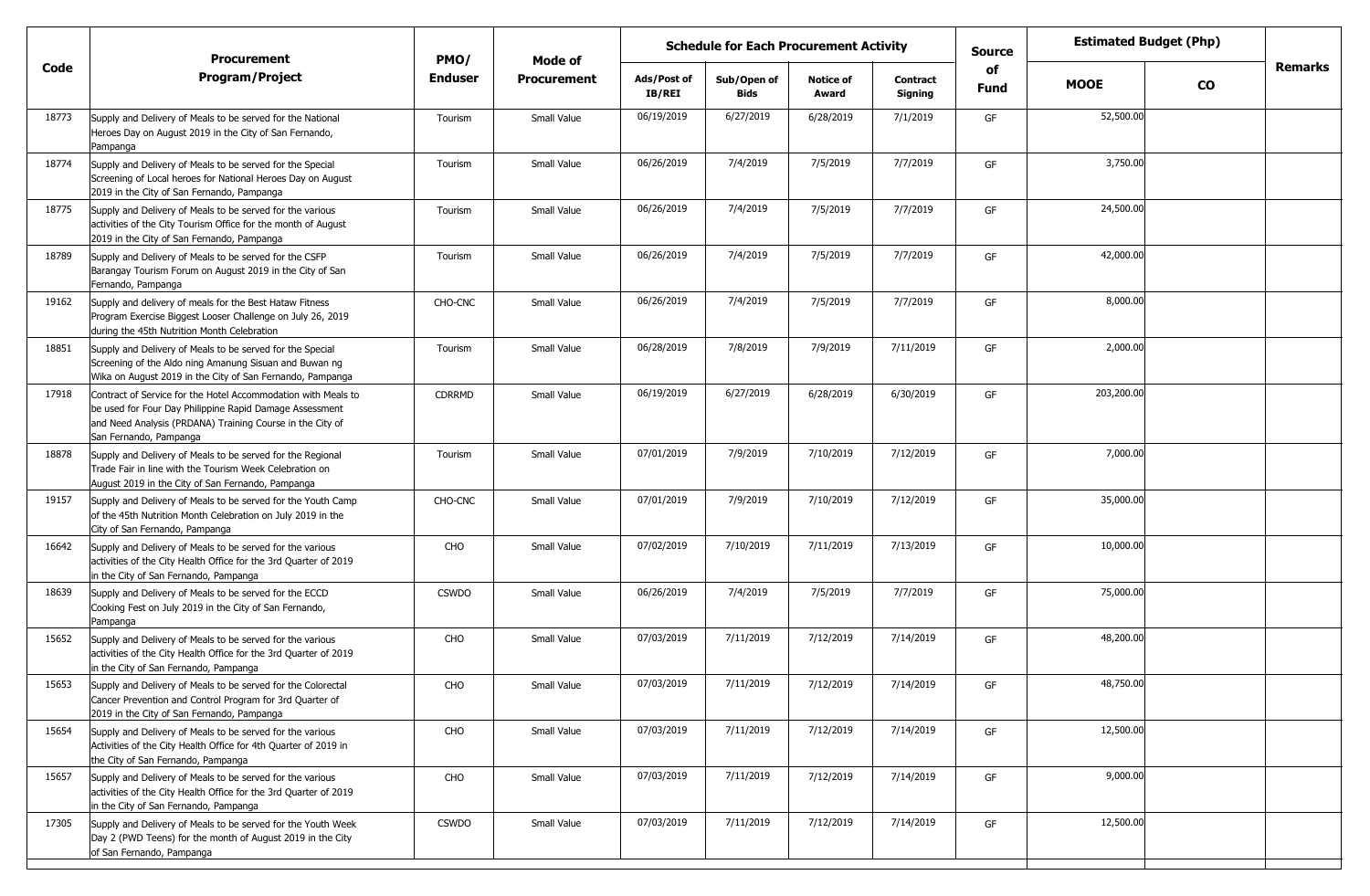|       | <b>Procurement</b>                                                                                                                                                                                      | PMO/           | <b>Mode of</b>            |                              | <b>Schedule for Each Procurement Activity</b> |                           |                            | <b>Source</b>     |             | <b>Estimated Budget (Php)</b> |                |
|-------|---------------------------------------------------------------------------------------------------------------------------------------------------------------------------------------------------------|----------------|---------------------------|------------------------------|-----------------------------------------------|---------------------------|----------------------------|-------------------|-------------|-------------------------------|----------------|
| Code  | <b>Program/Project</b>                                                                                                                                                                                  | <b>Enduser</b> | <b>Procurement</b>        | Ads/Post of<br><b>IB/REI</b> | Sub/Open of<br><b>Bids</b>                    | <b>Notice of</b><br>Award | <b>Contract</b><br>Signing | of<br><b>Fund</b> | <b>MOOE</b> | $\mathbf{co}$                 | <b>Remarks</b> |
| 16607 | Supply and Delivery of Meals to be served for the various<br>consultative meeting of the Local Chief Executive for the the<br>month of August 2019 in the City of San Fernando, Pampanga                | CMO            | Small Value               | 07/03/2019                   | 7/11/2019                                     | 7/12/2019                 | 7/14/2019                  | GF                | 45,000.00   |                               |                |
| 16688 | Supply and Delivery of Meals to be served for the BPW<br>Quarterly Meeting and Accomplishment Reporting for the 3rd<br>and 4th Quarter of 2019 in the City of San Fernando,<br>Pampanga                 | CHO            | Small Value               | 07/03/2019                   | 7/11/2019                                     | 7/12/2019                 | 7/14/2019                  | GF                | 9,000.00    |                               |                |
| 17222 | Supply and Delivery of Meals to be served for the Youth Week<br>Day 1 (In-school-Youth) for the month of August 2019 in the<br>City of San Fernando, Pampanga                                           | <b>CSWDO</b>   | Small Value               | 07/03/2019                   | 7/11/2019                                     | 7/12/2019                 | 7/14/2019                  | GF                | 28,000.00   |                               |                |
| 18369 | Supply and Delivery of Meals to be served for the TWG<br>Meeting of the City College of San Fernando, Pampanga for<br>the month of August 2019                                                          | <b>CCSF</b>    | Small Value               | 07/03/2019                   | 7/11/2019                                     | 7/12/2019                 | 7/14/2019                  | GF                | 35,000.00   |                               |                |
| 18388 | Supply and Delivery of Meals to be served for the ECEP Closing<br>Ceremony for the year 2019 in the City of San Fernando,<br>Pampanga                                                                   | <b>CSWDO</b>   | Small Value               | 07/03/2019                   | 7/11/2019                                     | 7/12/2019                 | 7/14/2019                  | <b>SEF</b>        | 6,000.00    |                               |                |
| 18444 | Supply and Delivery of Tokens for the various Activities of the<br>45th Nutrition Month Celebration in the City of San Fernando,<br>Pampanga                                                            | CHO-CNC        | Small Value               | 07/03/2019                   | 7/11/2019                                     | 7/12/2019                 | 7/14/2019                  | GF                | 15,000.00   |                               |                |
| 19164 | Supply and delivery of meals for the Big Latch On on August 2,<br>2019 during the 45th Nutrition Month Celebration                                                                                      | CHO-CNC        | Small Value               | 06/26/2019                   | 7/4/2019                                      | 7/5/2019                  | 7/8/2019                   | GF                | 100,000.00  |                               |                |
| 15661 | Supply and Delivery of Meals to be served for the Consultative<br>Meetings of the City Vice Mayor's Office for the month of<br>August 2019                                                              | <b>CVMO</b>    | Small Value               | 07/02/2019                   | 7/10/2019                                     | 7/11/2019                 | 7/13/2019                  | GF                | 60,000.00   |                               |                |
| 15662 | Supply and Delivery of Meals to be served for the Legislative<br>Meeting and/or Other Meetings of the City Vice Mayor's Office<br>for the month of August 2019 in the City of San Fernando,<br>Pampanga | <b>CVMO</b>    | <b>Direct Contracting</b> |                              | 7/15/2019                                     | 7/16/2019                 | 7/18/2019                  | GF                | 17,500.00   |                               |                |
| 15663 | Supply and Delivery of Meals to be served for the various<br>Committee Hearing of the Sangguniang Panlungsod members<br>for the month of August 2019 in the City of San Fernando,<br>Pampanga           | SP             | Small Value               | 06/26/2019                   | 7/4/2019                                      | 7/5/2019                  | 7/7/2019                   | GF                | 120,000.00  |                               |                |
| 15664 | Supply and Delivery of Meals to be served for the Regular<br>Session of SP members for the month of August 2019 in the<br>City of San Fernando, Pampanga                                                | SP             | Small Value               | 07/02/2019                   | 7/10/2019                                     | 7/11/2019                 | 7/13/2019                  | GF                | 60,000.00   |                               |                |
| 15665 | Supply and Delivery of Meals to be served for the Legislative<br>Meeting of SP members for the month of August 2019 in the<br>City of San Fernando, Pampanga                                            | SP             | <b>Direct Contracting</b> |                              | 7/15/2019                                     | 7/16/2019                 | 7/18/2019                  | GF                | 28,000.00   |                               |                |
| 15666 | Supply and Delivery of Meals to be served for the other<br>meeting of SP members for the month of August 2019 in the<br>City of San Fernando, Pampanga                                                  | SP             | Small Value               | 07/05/2019                   | 7/15/2019                                     | 7/16/2019                 | 7/18/2019                  | GF                | 30,000.00   |                               |                |
| 15667 | Supply and Delivery of Meals to be served for the public<br>hearing of SP members for the month of August 2019 in the<br>City of San Fernando, Pampanga                                                 | SP             | Small Value               | 07/05/2019                   | 7/15/2019                                     | 7/16/2019                 | 7/18/2019                  | GF                | 31,500.00   |                               |                |
| 15668 | Supply and Delivery of Meals to be served for the staff<br>meeting of the Office of the Sangguniang Panlungsod for the<br>month of August 2019 in the City of San Fernando, Pampanga                    | SP             | Small Value               | 07/05/2019                   | 7/15/2019                                     | 7/16/2019                 | 7/18/2019                  | GF                | 8,000.00    |                               |                |
|       |                                                                                                                                                                                                         |                |                           |                              |                                               |                           |                            |                   |             |                               |                |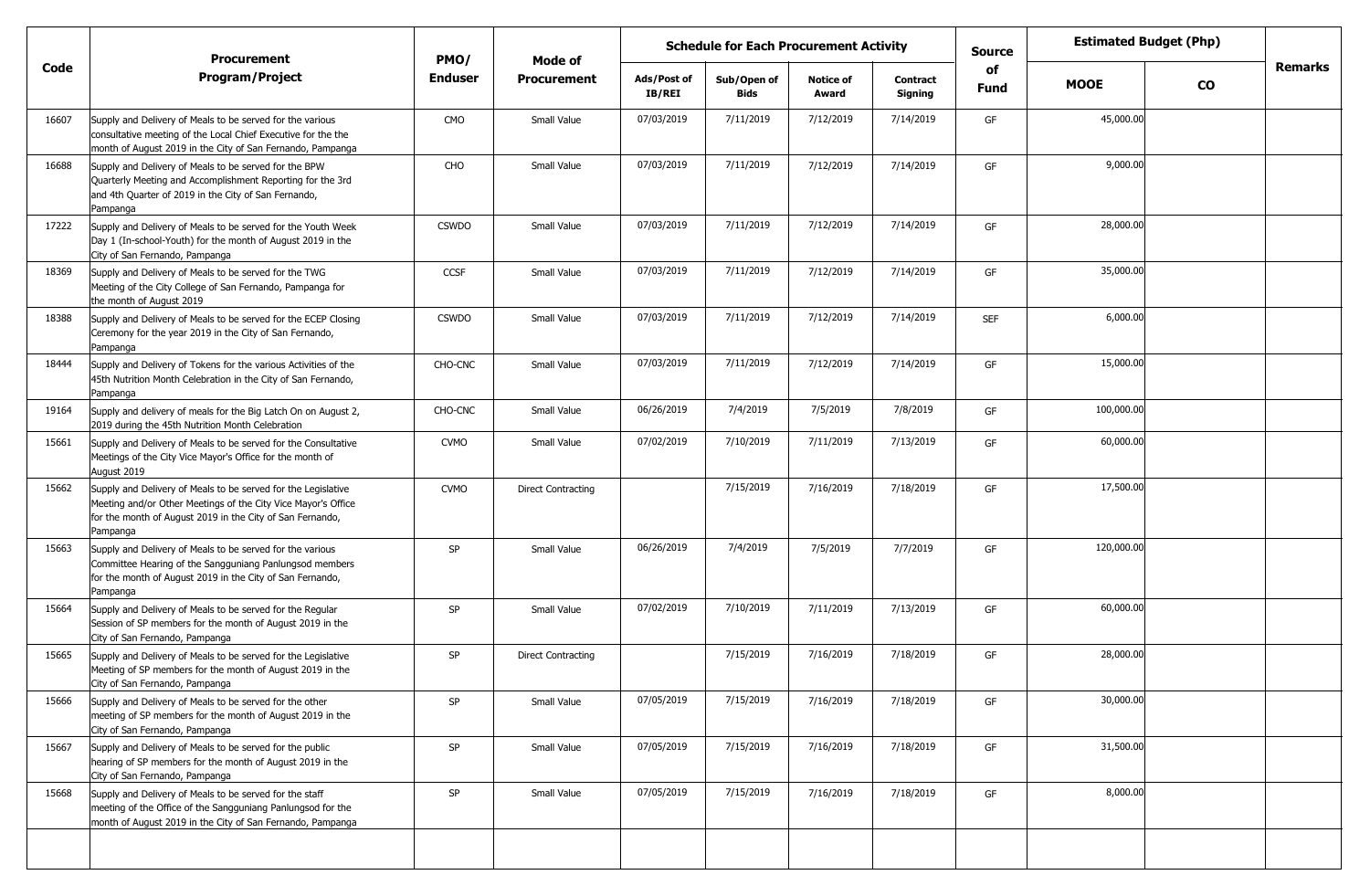|       | <b>Procurement</b>                                                                                                                                                                                   | PMO/           | Mode of                   |                       | <b>Schedule for Each Procurement Activity</b> |                           |                            | <b>Source</b>     |             | <b>Estimated Budget (Php)</b> |         |
|-------|------------------------------------------------------------------------------------------------------------------------------------------------------------------------------------------------------|----------------|---------------------------|-----------------------|-----------------------------------------------|---------------------------|----------------------------|-------------------|-------------|-------------------------------|---------|
| Code  | <b>Program/Project</b>                                                                                                                                                                               | <b>Enduser</b> | <b>Procurement</b>        | Ads/Post of<br>IB/REI | Sub/Open of<br><b>Bids</b>                    | <b>Notice of</b><br>Award | <b>Contract</b><br>Signing | of<br><b>Fund</b> | <b>MOOE</b> | <b>CO</b>                     | Remarks |
| 15669 | Supply and Delivery of Meals to be served for the Annual<br>Investment Plan Deliberation Meeting for the month of August<br>2019 in the City of San Fernando, Pampanga                               | SP             | Small Value               | 07/05/2019            | 7/15/2019                                     | 7/16/2019                 | 7/18/2019                  | GF                | 24,000.00   |                               |         |
| 15670 | Supply and Delivery of Meals to be served for the Annual<br>Budget Deliberation Meeting for the month of August 2019 in<br>the City of San Fernando, Pampanga                                        | SP             | Small Value               | 07/05/2019            | 7/15/2019                                     | 7/16/2019                 | 7/18/2019                  | GF                | 24,000.00   |                               |         |
| 15671 | Supply and Delivery of Meals to be served for the field and<br>household evaluation 3rd Quarter of 2019 in the City of San<br>Fernando, Pampanga                                                     | <b>CENRO</b>   | Small Value               | 07/05/2019            | 7/15/2019                                     | 7/16/2019                 | 7/18/2019                  | GF                | 22,500.00   |                               |         |
| 16130 | Supply and Delivery of Meals to be served for the Celebration<br>of White Cane Safety Day on August 2019 in the City of San<br>Fernando, Pampanga                                                    | <b>CSWDO</b>   | Small Value               | 07/05/2019            | 7/15/2019                                     | 7/16/2019                 | 7/18/2019                  | GF                | 5,000.00    |                               |         |
| 18919 | Supply and Delivery of Meals to be served for the Management<br>Committee Meeting of the City General Services Office in the<br>City of San Fernando, Pampanga subject to Ordering<br>Agreement      | RMAD           | Small Value               | 07/05/2019            | 7/15/2019                                     | 7/16/2019                 | 7/18/2019                  | GF                | 8,000.00    |                               |         |
| 18831 | Supply and Delivery of Meals to be served for the various<br>Activities of the Department of Interior and Local Government<br>in the City of San Fernando, Pampanga                                  | <b>DILG</b>    | Small Value               | 07/08/2019            | 7/16/2019                                     | 7/17/2019                 | 7/19/2019                  | GF                | 5,250.00    |                               |         |
| 18872 | Supply and Delivery of Meals to be served for the Seminar on<br>Kapampangan Orthography for Aldo ning Amanung Sisuan and<br>Buwan ng Wika on August 2019 in the City of San Fernando,<br>Pampanga    | Tourism        | Small Value               | 07/08/2019            | 7/16/2019                                     | 7/17/2019                 | 7/19/2019                  | GF                | 12,500.00   |                               |         |
| 18875 | Supply and Delivery of Meals to be served for the Story-telling<br>and Wreath-Laying of the 145th Birth Anniversary of Nicolasa<br>Dayrit on September 2019 in the City of San Fernando,<br>Pampanga | Tourism        | Small Value               | 07/08/2019            | 7/16/2019                                     | 7/17/2019                 | 7/19/2019                  | GF                | 35,000.00   |                               |         |
| 18876 | Supply and Delivery of Meals to be served for the Story-telling<br>and Wreath-Laying of the 145th Birth Anniversary of Nicolasa<br>Dayrit on September 2019 in the City of San Fernando,<br>Pampanga | Tourism        | Small Value               | 07/08/2019            | 7/16/2019                                     | 7/17/2019                 | 7/19/2019                  | GF                | 5,000.00    |                               |         |
| 18879 | Supply and Delivery of Meals to be served for the Opening<br>Program of Tourism Week Celebration on September 2019 in<br>the City of San Fernando, Pampanga                                          | Tourism        | <b>Direct Contracting</b> |                       | 7/16/2019                                     | 7/17/2019                 | 7/19/2019                  | GF                | 24,500.00   |                               |         |
| 18880 | Supply and Delivery of Meals to be served for the CSFP<br>Tourism Career Symposium in line with the Tourism Week<br>Celebration on September 2019 in the City of San Fernando,<br>Pampanga           | Tourism        | Small Value               | 07/08/2019            | 7/16/2019                                     | 7/17/2019                 | 7/19/2019                  | GF                | 4,500.00    |                               |         |
| 18868 | Supply and Delivery of Meals to be served for the CSO<br>Conference on August 2019 in the City of San Fernando,<br>Pampanga                                                                          | DILG           | Small Value               | 07/09/2019            | 7/17/2019                                     | 7/18/2019                 | 7/20/2019                  | GF                | 30,450.00   |                               |         |
| 18944 | Supply and Delivery of Meals to be served for the various<br>meetings of the City General Services Office, City of San<br>Fernando, Pampanga subject to Ordering Agreement                           | CGSO           | Small Value               | 07/09/2019            | 7/17/2019                                     | 7/18/2019                 | 7/20/2019                  | GF                | 10,000.00   |                               |         |
| 18935 | Supply and Delivery of Meals to be served for the CFC Reform<br>Program on August 2019 in the City of San Fernando,<br>Pampanga                                                                      | <b>CSWDO</b>   | Small Value               | 07/10/2019            | 7/18/2019                                     | 7/19/2019                 | 7/21/2019                  | GF                | 48,000.00   |                               |         |
| 18764 | Supply and Delivery of Meals to be served for the Real<br>Property Tax Advocacy for the month of August 2019 in the<br>City of San Fernando, Pampanga                                                | <b>CASSO</b>   | Small Value               | 07/10/2019            | 7/18/2019                                     | 7/19/2019                 | 7/21/2019                  | GF                | 37,500.00   |                               |         |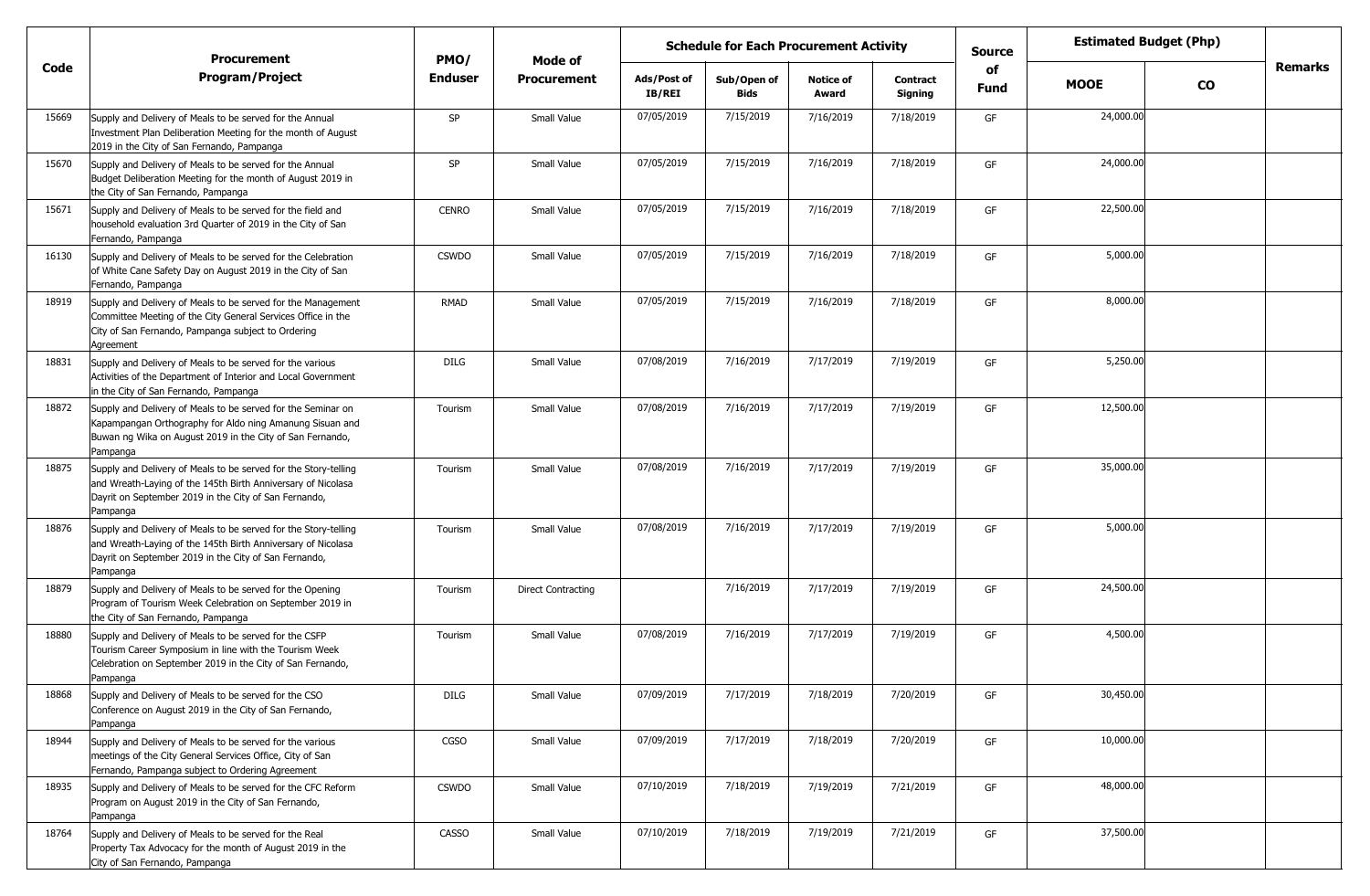|       | <b>Procurement</b>                                                                                                                                                                                                         | PMO/           | Mode of                   | <b>Schedule for Each Procurement Activity</b> |                            |                           |                            | <b>Estimated Budget (Php)</b><br><b>Source</b> |             |           |                |
|-------|----------------------------------------------------------------------------------------------------------------------------------------------------------------------------------------------------------------------------|----------------|---------------------------|-----------------------------------------------|----------------------------|---------------------------|----------------------------|------------------------------------------------|-------------|-----------|----------------|
| Code  | <b>Program/Project</b>                                                                                                                                                                                                     | <b>Enduser</b> | <b>Procurement</b>        | Ads/Post of<br><b>IB/REI</b>                  | Sub/Open of<br><b>Bids</b> | <b>Notice of</b><br>Award | <b>Contract</b><br>Signing | of<br>Fund                                     | <b>MOOE</b> | <b>CO</b> | <b>Remarks</b> |
| 18771 | Supply and Delivery of Meals to be served for the Meeting with<br>Punong Barangay and Secretaries in the City of San Fernando,<br>Pampanga                                                                                 | <b>DILG</b>    | Small Value               | 07/10/2019                                    | 7/18/2019                  | 7/19/2019                 | 7/21/2019                  | GF                                             | 37,500.00   |           |                |
| 18799 | Supply and Delivery of Meals to be served for the PCUP<br>Caravan on August 2019 in the City of San Fernando,<br>Pampanga                                                                                                  | CADMINO        | Small Value               | 07/10/2019                                    | 7/18/2019                  | 7/19/2019                 | 7/21/2019                  | GF                                             | 20,000.00   |           |                |
| 18842 | Supply and Delivery of Meals to be served for the Evaluation<br>on conversion of DCCs into CDCs (Batch 1) on August 2019 in<br>the City of San Fernando, Pampanga                                                          | <b>CSWDO</b>   | Small Value               | 07/10/2019                                    | 7/18/2019                  | 7/19/2019                 | 7/21/2019                  | GF                                             | 20,000.00   |           |                |
| 15673 | Supply and Delivery of Meals to be served for the MSGC<br>Meetings for the period of July - December 2019 in the City of<br>San Fernando, Pampanga                                                                         | CPDCO          | Small Value               | 07/12/2019                                    | 7/22/2019                  | 7/23/2019                 | 7/25/2019                  | GF                                             | 35,000.00   |           |                |
| 18346 | Supply and Delivery of Meals to be served for the Customer<br>Relations Management Training in the City of San Fernando,<br>Pampanga                                                                                       | <b>CHRMO</b>   | Small Value               | 07/12/2019                                    | 7/22/2019                  | 7/23/2019                 | 7/25/2019                  | GF                                             | 39,580.00   |           |                |
| 15674 | Supply and Delivery of Meals to be served for the BSC Cluster<br>Consultation for the period of July-December 2019 in the City<br>of San Fernando, Pampanga                                                                | <b>CPDCO</b>   | Small Value               | 07/15/2019                                    | 7/23/2019                  | 7/24/2019                 | 7/26/2019                  | GF                                             | 30,000.00   |           |                |
| 18605 | Supply and Delivery of Meals to be served for the Activation of<br>Emergency Operation Center for 2019 in the City of San<br>Fernando, Pampanga subject to Ordering Agreement                                              | CGSO           | <b>Direct Contracting</b> |                                               | 7/11/2019                  | 7/12/2019                 | 7/14/2019                  | GF                                             | 366,000.00  |           |                |
| 18931 | Supply and Delivery of Meals to be served for the National<br>Gawad Kalasag Field Validation 2019 in the City of San<br>Fernando, Pampanga                                                                                 | <b>CDRRMD</b>  | Small Value               | 07/10/2019                                    | 7/18/2019                  | 7/19/2019                 | 7/21/2019                  | GF                                             | 86,000.00   |           |                |
| 18932 | Supply and Delivery of Tokens to be served for the National<br>Gawad Kalasag Field Validation 2019 in the City of San<br>Fernando, Pampanga                                                                                | <b>CDRRMD</b>  | Small Value               | 07/15/2019                                    | 7/23/2019                  | 7/24/2019                 | 7/26/2019                  | GF                                             | 7,500.00    |           |                |
| 18969 | Supply and Delivery of Meals to be served for the 2019<br>National Gawad Kalasag Field Validation in the City of San<br>Fernando, Pampanga                                                                                 | <b>CDRRMD</b>  | Small Value               | 07/15/2019                                    | 7/23/2019                  | 7/24/2019                 | 7/26/2019                  | GF                                             | 5,500.00    |           |                |
| 15675 | Procurement of meals (AM Snack 100 pax x 100.00, PM lunch<br>100 pax x 150.00, PM Snack 100 pax x 100.00) to be served<br>during Meat Inspector Meeting on August 14, 2019                                                 | CAVO           | Small Value               | 07/10/2019                                    | 7/18/2019                  | 7/19/2019                 | 7/21/2019                  | GF                                             | 52,500.00   |           |                |
| 18689 | Supply and Delivery of Meals to be served for the Stakeholders<br>Day and Recognition of Top Taxpayers for 2019 in the City of<br>San Fernando, Pampanga                                                                   | <b>CTO</b>     | Small Value               | 07/05/2019                                    | 7/15/2019                  | 7/16/2019                 | 7/18/2019                  | GF                                             | 150,000.00  |           |                |
| 18690 | Supply and Delivery of Meals to be served for the Stakeholders<br>Day and Recognition of Top Taxpayers for 2019 in the City of<br>San Fernando, Pampanga                                                                   | <b>CTO</b>     | Small Value               | 07/17/2019                                    | 7/25/2019                  | 7/26/2019                 | 7/28/2019                  | GF                                             | 9,750.00    |           |                |
| 18697 | Supply and Delivery of Tokens for the Speaker and Host of the<br>Stakeholders Day and Recognition of Top Taxpayers for 2019<br>in the City of San Fernando, Pampanga                                                       | <b>CTO</b>     | Small Value               | 07/17/2019                                    | 7/25/2019                  | 7/26/2019                 | 7/28/2019                  | GF                                             | 10,000.00   |           |                |
| 15677 | Supply and Delivery of Meals to be served for the various<br>Meetings of the City Agriculture and Veterinary Office for the<br>month of August 2019 in the City of San Fernando, Pampanga                                  | CAVO           | Small Value               | 07/17/2019                                    | 7/25/2019                  | 7/26/2019                 | 7/28/2019                  | GF                                             | 35,000.00   |           |                |
| 18350 | Supply and Delivery of Meals to be served for the monthly<br>meeting/assessment for "Oplan Linis Daan" for the period of<br>August to December 2019 in the City of San Fernando,<br>Pampanga subject to Ordering Agreement | <b>UMSD</b>    | Small Value               | 07/10/2019                                    | 7/18/2019                  | 7/19/2019                 | 7/22/2019                  | GF                                             | 52,500.00   |           |                |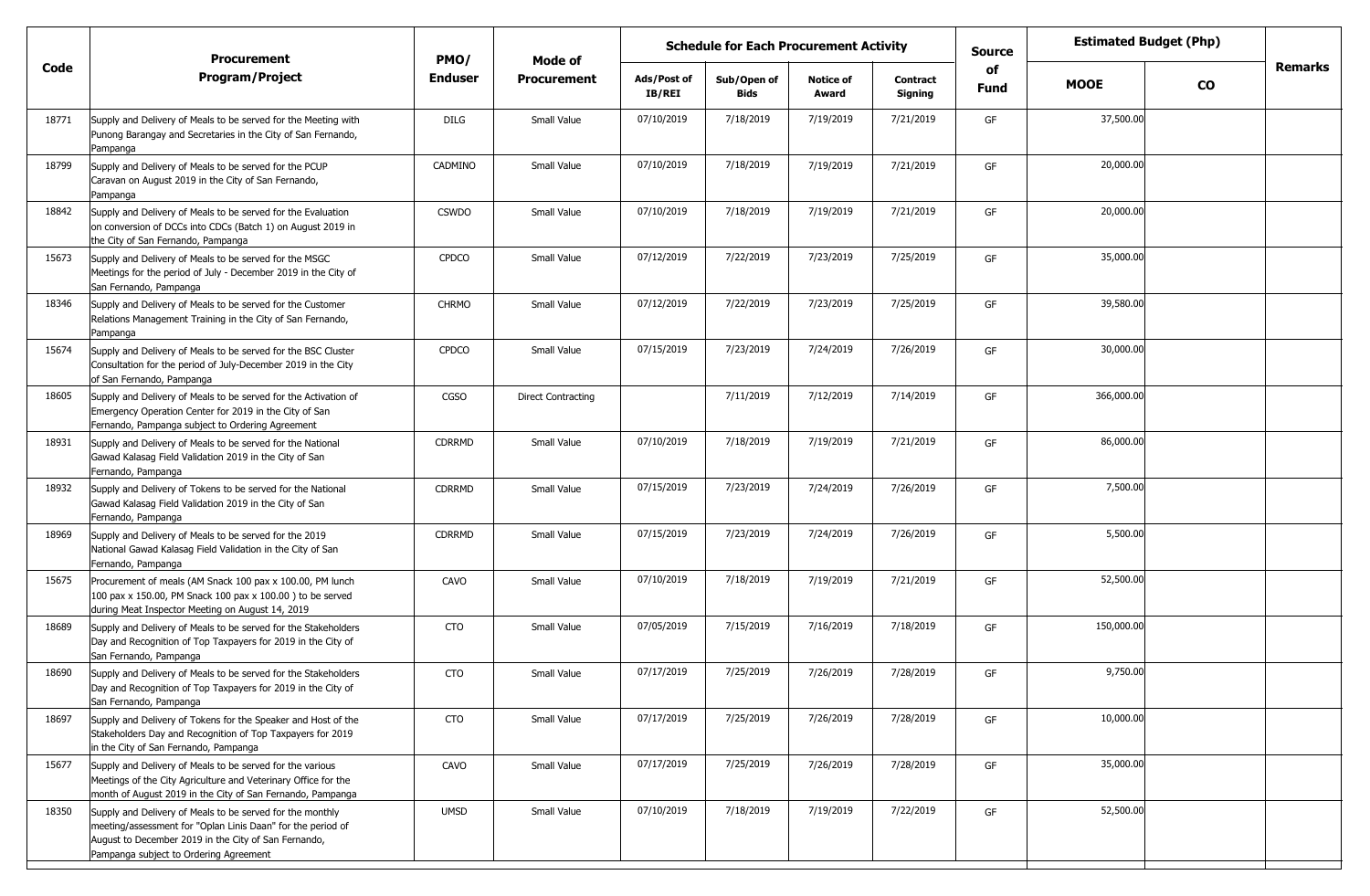|       | <b>Procurement</b>                                                                                                                                                                                                                                                                                     | PMO/           | Mode of            |                       | <b>Schedule for Each Procurement Activity</b> |                           |                            | <b>Source</b>     |             | <b>Estimated Budget (Php)</b> |         |
|-------|--------------------------------------------------------------------------------------------------------------------------------------------------------------------------------------------------------------------------------------------------------------------------------------------------------|----------------|--------------------|-----------------------|-----------------------------------------------|---------------------------|----------------------------|-------------------|-------------|-------------------------------|---------|
| Code  | <b>Program/Project</b>                                                                                                                                                                                                                                                                                 | <b>Enduser</b> | <b>Procurement</b> | Ads/Post of<br>IB/REI | Sub/Open of<br>Bids                           | <b>Notice of</b><br>Award | <b>Contract</b><br>Signing | of<br><b>Fund</b> | <b>MOOE</b> | $\mathbf{co}$                 | Remarks |
| 18971 | Supply and Delivery of Meals to be served for the Closing<br>Ceremony in connection w/ the PNP Operations of Bahay<br>Pagbabago in the City of San Fernando, Pampanga for 2nd<br>Semester of 2019 in the City of San Fernando, Pampanga                                                                | PNP-PSS        | Small Value        | 07/09/2019            | 7/17/2019                                     | 7/18/2019                 | 7/20/2019                  | GF                | 357,000.00  |                               |         |
| 18979 | Supply and Delivery of Meals to be served for the Barangay<br>Council's Meetings in connection with the Barangay Women's<br>and LGBT Organizational and Consolidations in the City of San<br>Fernando, Pampanga                                                                                        | CAD            | Small Value        | 07/17/2019            | 7/25/2019                                     | 7/26/2019                 | 7/28/2019                  | GF                | 12,500.00   |                               |         |
| 15678 | Supply and Delivery of Meals to be served for the MSGC<br>Committee Meetings for the period of July-December 2019 in<br>the City of San Fernando, Pampanga                                                                                                                                             | <b>CPDCO</b>   | Small Value        | 07/19/2019            | 7/29/2019                                     | 7/30/2019                 | 8/1/2019                   | GF                | 27,000.00   |                               |         |
| 18853 | Supply and Delivery of Meals to be served for the Orientation<br>on the RA 10410 or EYA of 2013 and the ECCD Service<br>Standards and Guidelines for Center-based Childhood<br>Programs on August 2019 in the City of San Fernando,<br>Pampanga                                                        | <b>CSWDO</b>   | Small Value        | 07/19/2019            | 7/29/2019                                     | 7/30/2019                 | 8/1/2019                   | GF                | 30,000.00   |                               |         |
| 18956 | Supply and Delivery of Meals to be served for the GSIS<br>Officials and the Local Chief Executive RE: GSIS - Financial<br>Assistance Loan (G-FAL) meeting on August 2019 in the City<br>of San Fernando, Pampanga                                                                                      | <b>CHRMO</b>   | Small Value        | 07/19/2019            | 7/29/2019                                     | 7/30/2019                 | 8/1/2019                   | GF                | 3,000.00    |                               |         |
| 18983 | Supply and Delivery of Meals to be served for the Psycho<br>Education Session and focus group discussion and Values<br>Formation with the Civil Society Organization in connection<br>with the PNP Operations of Bahay Pagbabago in the City of<br>San Fernando, Pampanga for the 2nd Semester of 2019 | PNP-PSS        | Small Value        | 07/10/2019            | 7/18/2019                                     | 7/19/2019                 | 7/21/2019                  | GF                | 153,000.00  |                               |         |
| 15679 | Supply and Delivery of Meals to be served for the Barangay<br>Evaluation and Deliberation for 3rd Quarter of 2019 in the City<br>of San Fernando, Pampanga                                                                                                                                             | <b>CENRO</b>   | Small Value        | 07/22/2019            | 7/30/2019                                     | 7/31/2019                 | 8/2/2019                   | GF                | 10,000.00   |                               |         |
| 19058 | Supply and Delivery of Meals to be served for the National<br>Validation of Seal of Good Local Governance (SGLG) on August<br>2019 in the City of San Fernando, Pampanga                                                                                                                               | DILG           | Small Value        | 07/22/2019            | 7/30/2019                                     | 7/31/2019                 | 8/2/2019                   | GF                | 16,000.00   |                               |         |
| 19068 | Supply and Delivery of Meals to be served for the Barangay<br>Development Council (BDC) on August 2019 in the City of San<br>Fernando, Pampanga                                                                                                                                                        | <b>DILG</b>    | Small Value        | 07/10/2019            | 7/18/2019                                     | 7/19/2019                 | 7/21/2019                  | GF                | 133,000.00  |                               |         |
| 16131 | Supply and Delivery of Meals to be served for the monthly<br>meeting of the Task Force Kaayusan para sa Kaunlaran at<br>Kalikasan and Clearing operation & Coordination briefings for<br>the period of July to August 2019 in the City of San Fernando,<br>Pampanga                                    | <b>CPOSCO</b>  | Small Value        | 07/23/2019            | 7/31/2019                                     | 8/1/2019                  | 8/3/2019                   | GF                | 22,500.00   |                               |         |
| 16915 | Supply and Delivery of Meals to be served for the Building<br>Disaster Resiliency thru Camp Management Preparedness for<br>CSO and Youth in the City of San Fernando, Pampanga                                                                                                                         | <b>CSWDO</b>   | Small Value        | 07/23/2019            | 7/31/2019                                     | 8/1/2019                  | 8/3/2019                   | GF                | 30,000.00   |                               |         |
| 17919 | Contract of Service for the Room Accommodation with Meals<br>for the Three - Day Basic Incident Command System (ICS)<br>Training Course in the City of San Fernando, Pampanga                                                                                                                          | <b>CDRRMD</b>  | Small Value        | 07/10/2019            | 7/18/2019                                     | 7/19/2019                 | 7/22/2019                  | GF                | 182,000.00  |                               |         |
| 18596 | Supply and Delivery of Meals to be served for the Activation of<br>Emergency Operation Center (EOC) in the City of San<br>Fernando, Pampanga subject to Ordering Agreement                                                                                                                             | <b>CGSO</b>    | Small Value        | 07/03/2019            | 7/11/2019                                     | 7/12/2019                 | 7/14/2019                  | GF                | 875,000.00  |                               |         |
|       |                                                                                                                                                                                                                                                                                                        |                |                    |                       |                                               |                           |                            |                   |             |                               |         |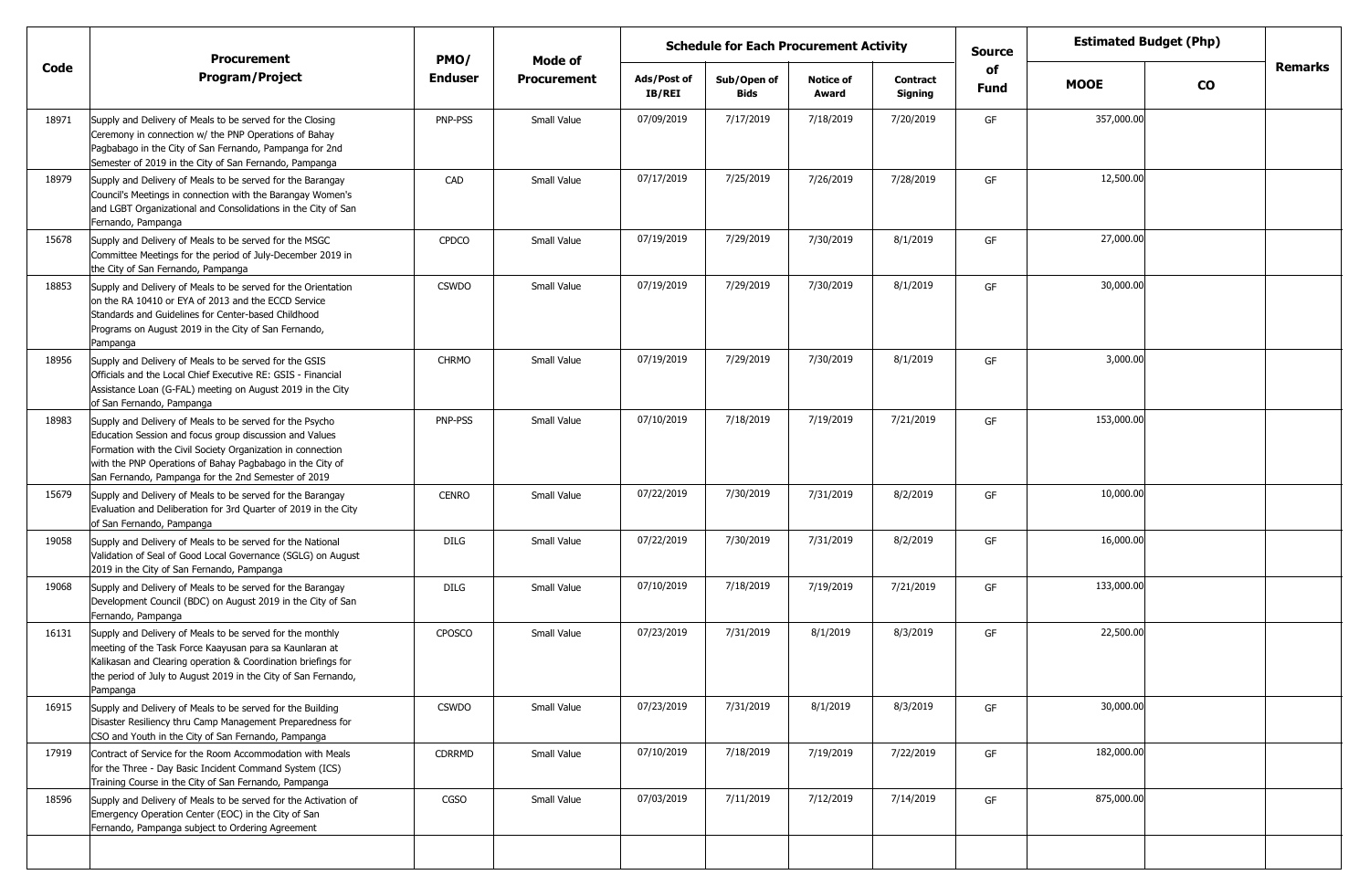|       | <b>Procurement</b>                                                                                                                                                                                                                                                                    | PMO/           | Mode of                   |                       | <b>Schedule for Each Procurement Activity</b> |                           |                     | <b>Estimated Budget (Php)</b><br>Source<br>of |             |               |                |
|-------|---------------------------------------------------------------------------------------------------------------------------------------------------------------------------------------------------------------------------------------------------------------------------------------|----------------|---------------------------|-----------------------|-----------------------------------------------|---------------------------|---------------------|-----------------------------------------------|-------------|---------------|----------------|
| Code  | <b>Program/Project</b>                                                                                                                                                                                                                                                                | <b>Enduser</b> | <b>Procurement</b>        | Ads/Post of<br>IB/REI | Sub/Open of<br>Bids                           | <b>Notice of</b><br>Award | Contract<br>Signing | Fund                                          | <b>MOOE</b> | $\mathbf{co}$ | <b>Remarks</b> |
| 18982 | Supply and Delivery of Meals to be served for the Physical<br>Exercises in connection w/ the PNP Operations of Bahay<br>Pagbabago in the City of San Fernando, Pampanga                                                                                                               | PNP-PSS        | Small Value               | 07/10/2019            | 7/18/2019                                     | 7/19/2019                 | 7/22/2019           | GF                                            | 153,000.00  |               |                |
| 18243 | Supply and Delivery of Meals to be served for the Barangay<br>Outreach Program (Grassroots Development Program) for the<br>month of August and October 2019 in the City of San<br>Fernando, Pampanga                                                                                  | <b>CLO</b>     | Small Value               | 07/24/2019            | 8/1/2019                                      | 8/2/2019                  | 8/4/2019            | GF                                            | 37,500.00   |               |                |
| 18686 | Supply and Delivery of Meals to be served for the various<br>Meeting of the City Engineer's Office for 2nd Semester of 2019<br>in the City of San Fernando, Pampanga                                                                                                                  | CEO            | Small Value               | 07/24/2019            | 8/1/2019                                      | 8/2/2019                  | 8/4/2019            | GF                                            | 25,000.00   |               |                |
| 19087 | Contract of Service for the Rental of Venue with Meals to be<br>used for the 2020 Annual Budget Deliberation of the City<br>Government of San Fernando, Pampanga                                                                                                                      | CBO            | Small Value               | 07/12/2019            | 7/22/2019                                     | 7/23/2019                 | 7/25/2019           | GF                                            | 134,000.00  |               |                |
| 15681 | Supply and Delivery of Meals to be served for the<br>Implementing Ordinance, Rules and Regulations, Executive<br>Order of the City and NMIS on August 2019 in the City of San<br>Fernando, Pampanga                                                                                   | CAVO           | Small Value               | 07/17/2019            | 7/25/2019                                     | 7/26/2019                 | 7/29/2019           | GF                                            | 52,500.00   |               |                |
| 15682 | Supply and Delivery of Meals to be served for the City Water<br>Resources Management board meeting on August 2019 in the<br>City of San Fernando, Pampanga                                                                                                                            | <b>CENRO</b>   | Small Value               | 07/24/2019            | 8/1/2019                                      | 8/2/2019                  | 8/4/2019            | GF                                            | 6,000.00    |               |                |
| 16132 | Supply and Delivery of Meals to be served for the Barangay<br>Nutrition Scholars' Capability Building on August 2019 in the<br>City of San Fernando, Pampanga                                                                                                                         | CHO-CNC        | Small Value               | 07/24/2019            | 8/1/2019                                      | 8/2/2019                  | 8/4/2019            | GF                                            | 50,000.00   |               |                |
| 16133 | Supply and Delivery of Meals to be served for the weekly<br>meeting/assessment of the personnel of City Public Order and<br>Safety Coordinating Office for the month of August 2019 in the<br>City of San Fernando, Pampanga                                                          | <b>CPOSCO</b>  | Small Value               | 07/24/2019            | 8/1/2019                                      | 8/2/2019                  | 8/4/2019            | GF                                            | 45,000.00   |               |                |
| 18628 | Supply and Delivery of Meals to be served for the 2020<br>Uniform Committee series of meetings in the City of San<br>Fernando, Pampanga                                                                                                                                               | <b>CHRMO</b>   | Small Value               | 07/24/2019            | 8/1/2019                                      | 8/2/2019                  | 8/4/2019            | GF                                            | 8,750.00    |               |                |
| 19093 | Supply and Delivery of Meals to be served for the Year-End<br>meeting of City of San Fernando, Pampanga Arts, Culture and<br>Tourism Council on December 2019                                                                                                                         | Tourism        | Small Value               | 07/24/2019            | 8/1/2019                                      | 8/2/2019                  | 8/4/2019            | GF                                            | 21,000.00   |               |                |
| 16296 | Supply and Delivery of Meals to be served for the General<br>Inspection of Rank of the City Public Order and Safety<br>Coordinating Office for the period of July to August 2019 in<br>the City of San Fernando, Pampanga                                                             | CPOSCO         | Small Value               | 07/26/2019            | 8/5/2019                                      | 8/6/2019                  | 8/8/2019            | GF                                            | 15,000.00   |               |                |
| 18933 | Supply and Delivery of Meals to be served for the Meeting of<br>the Sports Coordinator and Screening Committee for the 2019<br>CSF Inter-Collegiate and Senior High School Basketball,<br>Volleyball and Dance Competition on September 2019 in the<br>City of San Fernando, Pampanga | CAD            | <b>Direct Contracting</b> |                       | 8/5/2019                                      | 8/6/2019                  | 8/8/2019            | GF                                            | 15,000.00   |               |                |
| 19005 | Supply and Delivery of Meals to be served for the Awarding of<br>Local Unconditional Cash Transfer (UCT) in the City of San<br>Fernando, Pampanga                                                                                                                                     | <b>CSWDO</b>   | Small Value               | 07/17/2019            | 7/25/2019                                     | 7/26/2019                 | 7/28/2019           | GF                                            | 304,500.00  |               |                |
| 18791 | Supply and Delivery of Meals to be served for the Investment<br>Incentive Board (Regular Consultative Meetings) for 3rd<br>Quarter of 2019 in the City of San Fernando, Pampanga                                                                                                      | <b>CIP</b>     | Small Value               | 07/30/2019            | 8/7/2019                                      | 8/8/2019                  | 8/10/2019           | GF                                            | 26,250.00   |               |                |
|       |                                                                                                                                                                                                                                                                                       |                |                           |                       |                                               |                           |                     |                                               |             |               |                |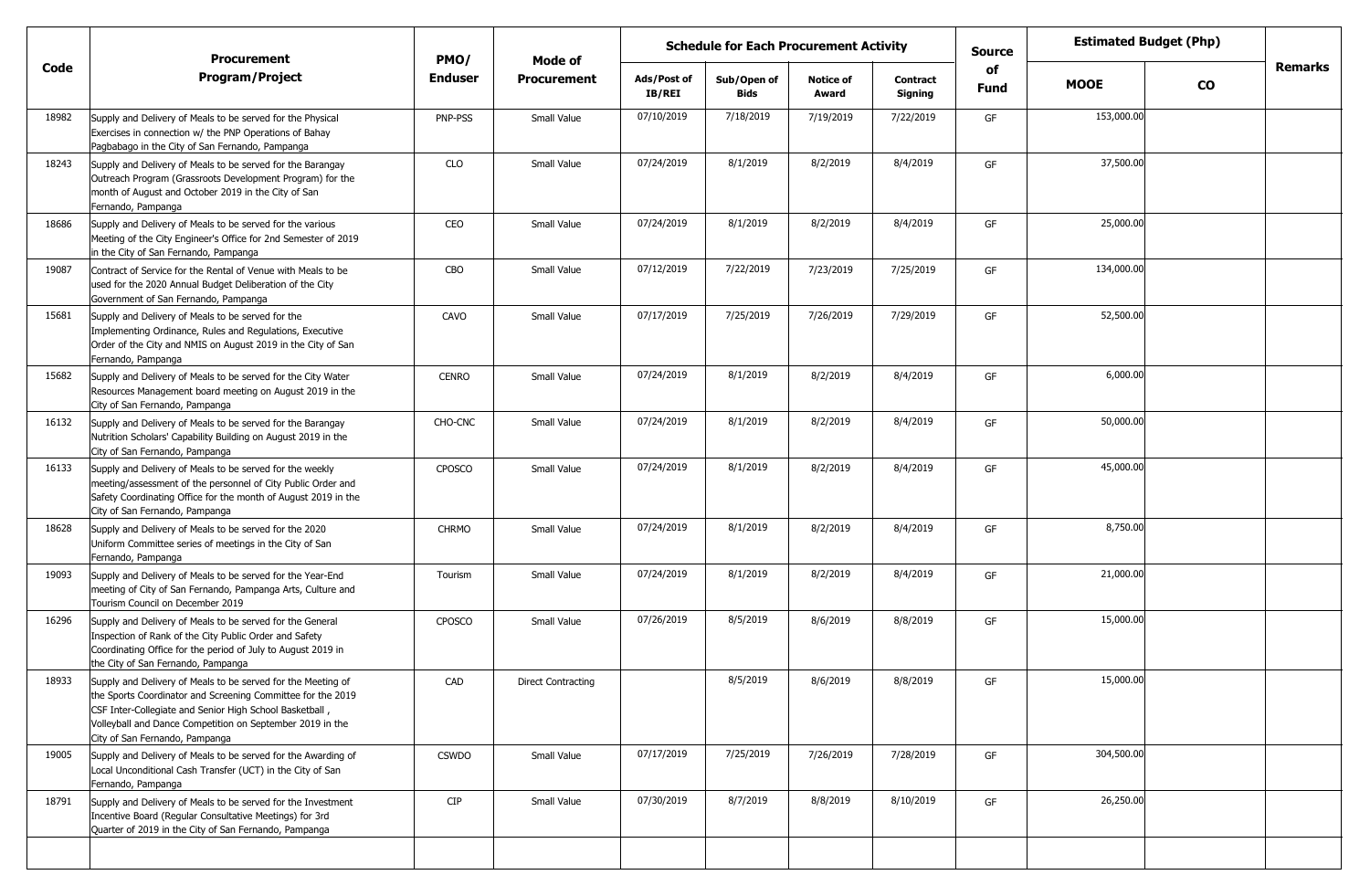|       | <b>Procurement</b>                                                                                                                                                                                                                             | PMO/          | Mode of            | <b>Schedule for Each Procurement Activity</b> |                            |                           |                            | <b>Source</b> |             | <b>Estimated Budget (Php)</b> |                |
|-------|------------------------------------------------------------------------------------------------------------------------------------------------------------------------------------------------------------------------------------------------|---------------|--------------------|-----------------------------------------------|----------------------------|---------------------------|----------------------------|---------------|-------------|-------------------------------|----------------|
| Code  | <b>Program/Project</b>                                                                                                                                                                                                                         | Enduser       | <b>Procurement</b> | Ads/Post of<br><b>IB/REI</b>                  | Sub/Open of<br><b>Bids</b> | <b>Notice of</b><br>Award | <b>Contract</b><br>Signing | of<br>Fund    | <b>MOOE</b> | $\mathbf{co}$                 | <b>Remarks</b> |
| 17901 | Supply and Delivery of Meals to be served for the Incident<br>Command System (ICS) Executive Course for Barangay & SK<br>Officials and Multi-Sectoral Groups in the City of San<br>Fernando, Pampanga                                          | CDRRMD        | Small Value        | 07/24/2019                                    | 8/1/2019                   | 8/2/2019                  | 8/5/2019                   | GF            |             | 97,500.00                     |                |
| 18788 | Supply and Delivery of Meals to be served for the various<br>Activities of the City Investment Promotion Office in the City of<br>San Fernando, Pampanga                                                                                       | <b>CIP</b>    | Small Value        | 07/31/2019                                    | 8/8/2019                   | 8/9/2019                  | 8/11/2019                  | GF            | 10,000.00   |                               |                |
| 19040 | Supply and Delivery of Meals to be served for the General<br>Education Courses Student Development Program of the City<br>College of San Fernando, Pampanga on August 2019                                                                     | CCSF          | Small Value        | 07/24/2019                                    | 8/1/2019                   | 8/2/2019                  | 8/5/2019                   | GF            | 83,400.00   |                               |                |
| 18927 | Supply and Delivery of Meals to be served for the Incident<br>Command System (ICS) Executive Course for the Education<br>Sector in the City of San Fernando, Pampanga                                                                          | CDRRMD        | Small Value        | 07/31/2019                                    | 8/8/2019                   | 8/9/2019                  | 8/11/2019                  | GF            |             | 45,500.00                     |                |
| 18978 | Supply and Delivery of Meals to be served for the Barangay<br>General/Consultative Assemblies (Women and LGBT) in<br>connection w/ the Barangay Women's and LGBT<br>Organizational and Consolidations in the City of San Fernando,<br>Pampanga | CAD           | Small Value        | 07/26/2019                                    | 8/5/2019                   | 8/6/2019                  | 8/8/2019                   | GF            | 60,000.00   |                               |                |
| 15685 | Supply and Delivery of Meals to be served for the Consultative<br>Meetings for the month of September 2019 in the City of San<br>Fernando, Pampanga                                                                                            | <b>CVMO</b>   | Small Value        | 07/30/2019                                    | 8/7/2019                   | 8/8/2019                  | 8/10/2019                  | GF            | 60,000.00   |                               |                |
| 15686 | Supply and Delivery of Meals to be served for the Food Safety<br>Seminar on Food Handling Orientation 3rd Quarter of 2019 in<br>the City of San Fernando, Pampanga                                                                             | CHO           | Small Value        | 08/02/2019                                    | 8/12/2019                  | 8/13/2019                 | 8/15/2019                  | GF            | 12,000.00   |                               |                |
| 15687 | Supply and Delivery of Meals to be served for the Tuberculosis<br>Monitoring Supervision and Evaluation (MSE) Program for 3rd<br>Quarter of 2019 in the City of San Fernando, Pampanga                                                         | CHO           | Small Value        | 08/02/2019                                    | 8/12/2019                  | 8/13/2019                 | 8/15/2019                  | GF            | 1,500.00    |                               |                |
| 15690 | Supply and Delivery of Meals to be served for the<br>Social/Emotional Team building of the Student Body, Faculty<br>and Admin Staff of City College of San Fernando, Pampanga                                                                  | CCSF          | Small Value        | 07/30/2019                                    | 8/7/2019                   | 8/8/2019                  | 8/10/2019                  | GF            | 78,300.00   |                               |                |
| 16134 | Supply and Delivery of Meals to be served for the Special<br>Olympics for PWDs of SPED-SLEN in San Fernando Elementary<br>School in the City of San Fernando, Pampanga                                                                         | <b>CSWDO</b>  | Small Value        | 08/02/2019                                    | 8/12/2019                  | 8/13/2019                 | 8/15/2019                  | GF            | 30,000.00   |                               |                |
| 16135 | Supply and Delivery of Meals to be served for the Training of<br>PWD Parents by IMMFI in the City of San Fernando, Pampanga                                                                                                                    | <b>CSWDO</b>  | Small Value        | 08/02/2019                                    | 8/12/2019                  | 8/13/2019                 | 8/15/2019                  | GF            | 15,000.00   |                               |                |
| 16297 | Supply and Delivery of Meals to be served for the General<br>Inspection of Rank of the City Public Order and Safety<br>Coordinating Office for the month of September - December<br>2019 in the City of San Fernando, Pampanga                 | <b>CPOSCO</b> | Small Value        | 08/02/2019                                    | 8/12/2019                  | 8/13/2019                 | 8/15/2019                  | GF            | 15,000.00   |                               |                |
| 16606 | Supply and Delivery of Meals to be served for the various<br>consultative meeting of the Local Chief Executive for the the<br>month of September 2019 in the City of San Fernando,<br>Pampanga                                                 | CMO           | Small Value        | 08/02/2019                                    | 8/12/2019                  | 8/13/2019                 | 8/15/2019                  | GF            | 45,000.00   |                               |                |
| 18790 | Supply and Delivery of Meals to be served for the Brand<br>Management for Start-up Business in the City of San Fernando,<br>Pampanga                                                                                                           | CIP           | Small Value        | 08/02/2019                                    | 8/12/2019                  | 8/13/2019                 | 8/15/2019                  | GF            | 14,000.00   |                               |                |
| 18834 | Supply and Delivery of Meals to be served for the Final<br>Coaching for LET Takers (Education Student Development<br>Program) on September 2019 in the City of San Fernando,<br>Pampanga                                                       | CCSF          | Small Value        | 08/02/2019                                    | 8/12/2019                  | 8/13/2019                 | 8/15/2019                  | GF            | 4,000.00    |                               |                |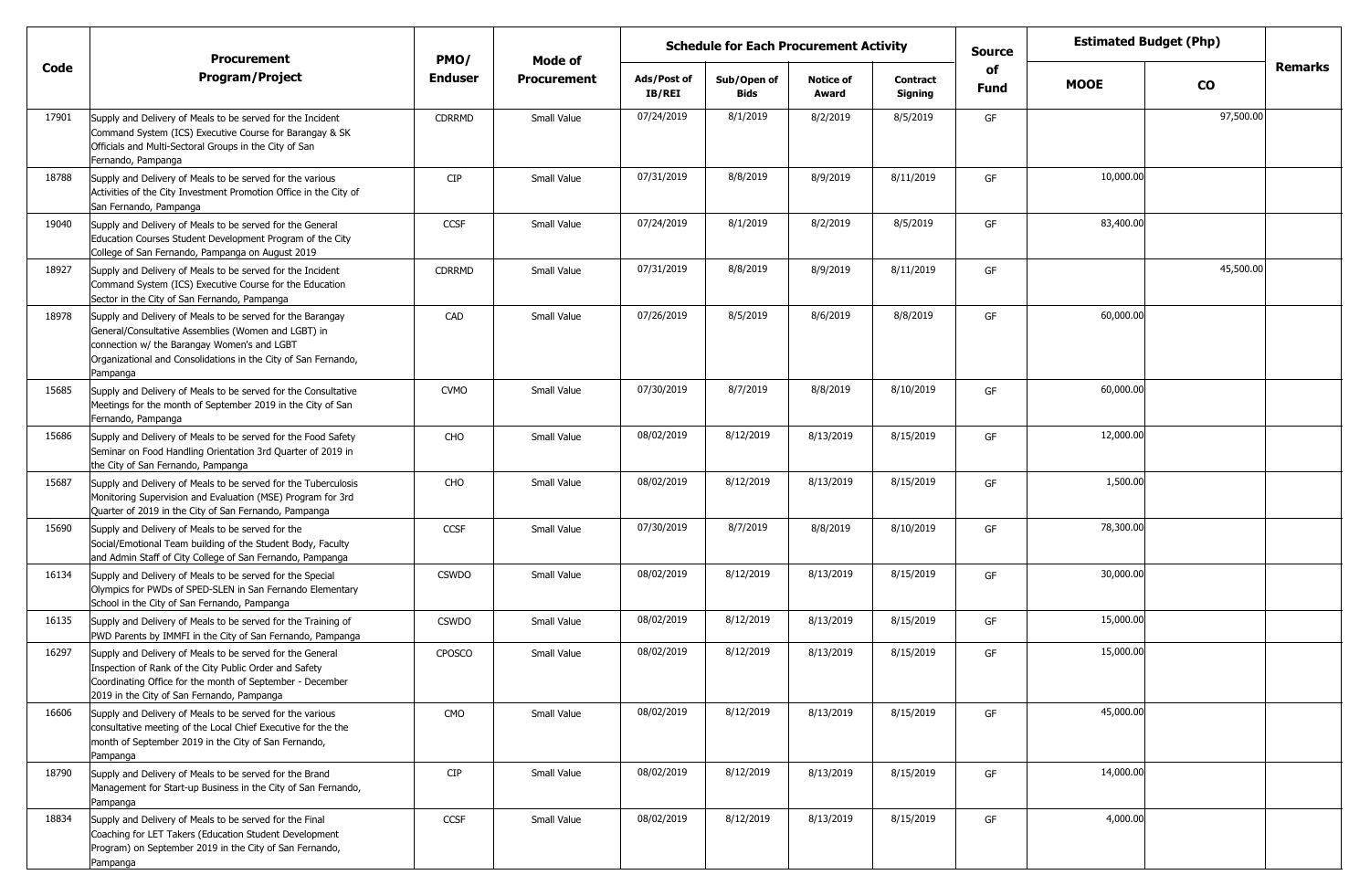|       | <b>Procurement</b>                                                                                                                                                                                                                                   | PMO/           | Mode of                   |                              | <b>Schedule for Each Procurement Activity</b> |                           |                            | <b>Source</b>     | <b>Estimated Budget (Php)</b> |               |                |
|-------|------------------------------------------------------------------------------------------------------------------------------------------------------------------------------------------------------------------------------------------------------|----------------|---------------------------|------------------------------|-----------------------------------------------|---------------------------|----------------------------|-------------------|-------------------------------|---------------|----------------|
| Code  | <b>Program/Project</b>                                                                                                                                                                                                                               | <b>Enduser</b> | <b>Procurement</b>        | Ads/Post of<br><b>IB/REI</b> | Sub/Open of<br><b>Bids</b>                    | <b>Notice of</b><br>Award | <b>Contract</b><br>Signing | of<br><b>Fund</b> | <b>MOOE</b>                   | $\mathbf{co}$ | <b>Remarks</b> |
| 18934 | Supply and Delivery of Meals to be served for the CSF<br>Inter-Collegiate and Senior High School Basketball, Volleyball<br>and Dance Competition on October 2019 in the City of San<br>Fernando, Pampanga                                            | CAD            | Small Value               | 07/30/2019                   | 8/7/2019                                      | 8/8/2019                  | 8/10/2019                  | GF                | 90,000.00                     |               |                |
| 18981 | Supply and Delivery of Meals to be served for the<br>Seminar/Trainings for drug surrenderees at Bahay Pagbabago<br>in the City of San Fernando, Pampanga for the 2nd Semester<br>of 2019 subject to Ordering Agreement                               | PNP-PSS        | Small Value               | 07/24/2019                   | 8/1/2019                                      | 8/2/2019                  | 8/4/2019                   | GF                | 153,000.00                    |               |                |
| 18988 | Supply and Delivery of Meals to be served for the Opening and<br>Closing Ceremony of the 2019 CSF Inter-Collegiate and Senior<br>High School Basketball, Volleyball and Dance Competition on<br>September 2019 in the City of San Fernando, Pampanga | CAD            | Small Value               | 08/02/2019                   | 8/12/2019                                     | 8/13/2019                 | 8/15/2019                  | GF                | 50,000.00                     |               |                |
| 19179 | Supply and Delivery of Meals to be served for the Senior High<br>School Curriculum Exit (STEM/ABM/TVL and GAS) in the City<br>of San Fernando, Pampanga                                                                                              | <b>DEPED</b>   | <b>Direct Contracting</b> |                              | 8/1/2019                                      | 8/2/2019                  | 8/4/2019                   | <b>SEF</b>        | 139,748.00                    |               |                |
| 19186 | Supply and Delivery of Meals to be served for the Youth Forum<br>in Mental Health Awareness, Coping and Handling in<br>connection w/ the Women's Week Celebration on September<br>2019 in the City of San Fernando, Pampanga                         | CAD            | Small Value               | 08/02/2019                   | 8/12/2019                                     | 8/13/2019                 | 8/15/2019                  | GF                | 17,500.00                     |               |                |
| 19193 | Supply and Delivery of Meals to be served for the Project<br>I-Can: Integrated Competition and Academic Encounters 2019<br>Division Science Congress And Fair in the City of San<br>Fernando, Pampanga                                               | <b>DEPED</b>   | Small Value               | 08/02/2019                   | 8/12/2019                                     | 8/13/2019                 | 8/15/2019                  | <b>SEF</b>        | 3,000.00                      |               |                |
| 15692 | Supply and Delivery of Meals to be served for the Legislative<br>Meeting &/or Other Meetings for the month of September<br>2019 in the City of San Fernando, Pampanga                                                                                | <b>CVMO</b>    | Small Value               | 08/05/2019                   | 8/13/2019                                     | 8/14/2019                 | 8/16/2019                  | GF                | 17,500.00                     |               |                |
| 15693 | Supply and Delivery of Meals to be served for the various<br>Committee Hearings of SP members for the month of<br>September 2019 in the City of San Fernando, Pampanga                                                                               | <b>SP</b>      | Small Value               | 07/24/2019                   | 8/1/2019                                      | 8/2/2019                  | 8/4/2019                   | GF                | 120,000.00                    |               |                |
| 15694 | Supply and Delivery of Meals to be served for the regular<br>session of SP members for the month of September 2019 in<br>the City of San Fernando, Pampanga                                                                                          | SP             | Small Value               | 07/31/2019                   | 8/8/2019                                      | 8/9/2019                  | 8/11/2019                  | GF                | 60,000.00                     |               |                |
| 15695 | Supply and Delivery of Meals to be served for the other<br>meetings of SP members for the month of September 2019 in<br>the City of San Fernando, Pampanga                                                                                           | <b>SP</b>      | Small Value               | 08/05/2019                   | 8/13/2019                                     | 8/14/2019                 | 8/16/2019                  | GF                | 30,000.00                     |               |                |
| 15696 | Supply and Delivery of Meals to be served for the public<br>hearing of SP members for the month of September 2019 in<br>the City of San Fernando, Pampanga                                                                                           | SP             | Small Value               | 08/05/2019                   | 8/13/2019                                     | 8/14/2019                 | 8/16/2019                  | GF                | 31,500.00                     |               |                |
| 15697 | Supply and Delivery of Meals to be served for the staff<br>meeting of the Sangguniang Panlungsod for the month of<br>September 2019 in the City of San Fernando, Pampanga                                                                            | SP             | Small Value               | 08/05/2019                   | 8/13/2019                                     | 8/14/2019                 | 8/16/2019                  | GF                | 8,000.00                      |               |                |
| 15698 | Supply and Delivery of Meals to be served for the Annual<br>Investment Plan Deliberation Meeting for the month of<br>September 2019 in the City of San Fernando, Pampanga                                                                            | SP             | Small Value               | 08/05/2019                   | 8/13/2019                                     | 8/14/2019                 | 8/16/2019                  | GF                | 24,000.00                     |               |                |
| 15699 | Supply and Delivery of Meals to be served for the Annual<br>Budget Deliberation Meeting for the month of September 2019<br>in the City of San Fernando, Pampanga                                                                                     | SP             | Small Value               | 08/05/2019                   | 8/13/2019                                     | 8/14/2019                 | 8/16/2019                  | GF                | 24,000.00                     |               |                |
|       |                                                                                                                                                                                                                                                      |                |                           |                              |                                               |                           |                            |                   |                               |               |                |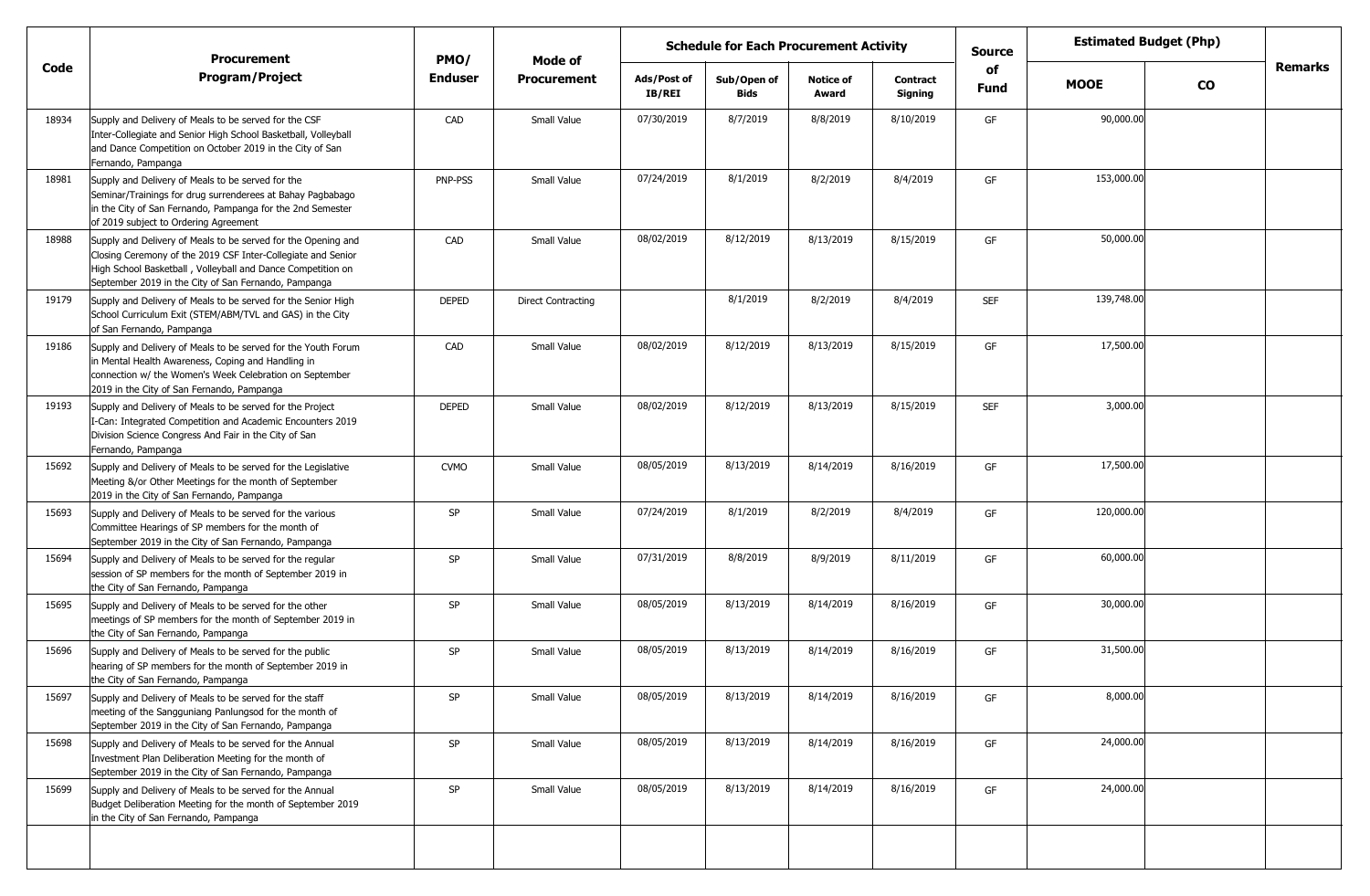|       | <b>Procurement</b>                                                                                                                                                                                                                                               | PMO/           | Mode of                   |                              | <b>Schedule for Each Procurement Activity</b> |                           |                            | <b>Estimated Budget (Php)</b><br><b>Source</b><br>of |             |           |         |
|-------|------------------------------------------------------------------------------------------------------------------------------------------------------------------------------------------------------------------------------------------------------------------|----------------|---------------------------|------------------------------|-----------------------------------------------|---------------------------|----------------------------|------------------------------------------------------|-------------|-----------|---------|
| Code  | <b>Program/Project</b>                                                                                                                                                                                                                                           | <b>Enduser</b> | <b>Procurement</b>        | Ads/Post of<br><b>IB/REI</b> | Sub/Open of<br><b>Bids</b>                    | <b>Notice of</b><br>Award | <b>Contract</b><br>Signing | Fund                                                 | <b>MOOE</b> | <b>CO</b> | Remarks |
| 16924 | Supply and Delivery of Meals to be served for the Legislative<br>Meeting of SP members for the month of September 2019 in<br>the City of San Fernando, Pampanga                                                                                                  | SP             | Small Value               | 08/05/2019                   | 8/13/2019                                     | 8/14/2019                 | 8/16/2019                  | GF                                                   | 28,000.00   |           |         |
| 19088 | Supply and Delivery of Meals to be served for the Financial<br>Assistance Loan (G-FAL) meeting in the City of San Fernando,<br>Pampanga                                                                                                                          | <b>CHRMO</b>   | Small Value               | 08/05/2019                   | 8/13/2019                                     | 8/14/2019                 | 8/16/2019                  | GF                                                   | 3,000.00    |           |         |
| 19190 | Supply and Delivery of Meals to be served for the Market<br>Committee Meetings and Local Price Coordinating Council<br>Meetings for the period of October to December 2019 in the<br>City of San Fernando, Pampanga subject to Ordering<br>Agreement             | CMOD           | Small Value               | 08/05/2019                   | 8/13/2019                                     | 8/14/2019                 | 8/16/2019                  | GF                                                   | 37,500.00   |           |         |
| 19329 | Supply and Delivery of Meals to be served for the Meeting with<br>the DOTR on September 2019 in the City of San Fernando,<br>Pampanga                                                                                                                            | CMO            | <b>Direct Contracting</b> |                              | 8/13/2019                                     | 8/14/2019                 | 8/16/2019                  | GF                                                   | 5,370.00    |           |         |
| 18968 | Supply and Delivery of Meals to be served for the Emergency<br>Operations Center (EOC) Training Course in the City of San<br>Fernando, Pampanga                                                                                                                  | <b>CDRRMD</b>  | Small Value               | 07/24/2019                   | 8/1/2019                                      | 8/2/2019                  | 8/5/2019                   | GF                                                   | 107,250.00  |           |         |
| 19106 | Supply and Delivery of Meals to be served for the Press<br>Conference and Launching of Big Book "Limang Kwentu bang<br>maging Alerto" in the City of San Fernando, Pampanga                                                                                      | CDRRMD         | Small Value               | 08/06/2019                   | 8/14/2019                                     | 8/15/2019                 | 8/17/2019                  | GF                                                   |             | 39,500.00 |         |
| 18940 | Supply and Delivery of Meals to be served for the Personnel<br>Mechanism Meeting- Calibration of IPCRs from January-June<br>2019 in the City of San Fernando, Pampanga                                                                                           | <b>CHRMO</b>   | Small Value               | 08/07/2019                   | 8/15/2019                                     | 8/16/2019                 | 8/18/2019                  | GF                                                   | 10,000.00   |           |         |
| 19086 | Supply and Delivery of Meals to be served for the Teacher -<br>Coaches' Officials' Training in the City of San Fernando,<br>Pampanga                                                                                                                             | DEPED          | Small Value               | 07/31/2019                   | 8/8/2019                                      | 8/9/2019                  | 8/11/2019                  | <b>SEF</b>                                           | 63,000.00   |           |         |
| 19215 | Supply and Delivery of Meals to be served for the Cities<br>Refugees Ceremonial Signing of Statement Program and<br>Orientation on September 2019 in the City of San Fernando,<br>Pampanga                                                                       | CHO            | Small Value               | 08/07/2019                   | 8/15/2019                                     | 8/16/2019                 | 8/18/2019                  | GF                                                   | 12,500.00   |           |         |
| 17323 | Supply and Delivery of Meals to be served for the Pantawid<br>Pamilya CSFP Family Day (National and Local Beneficiaries) on<br>September 2019 in the City of San Fernando, Pampanga                                                                              | <b>CSWDO</b>   | Small Value               | 07/31/2019                   | 8/8/2019                                      | 8/9/2019                  | 8/12/2019                  | GF                                                   | 100,000.00  |           |         |
| 18269 | Supply and Delivery of Meals to be served for the Special<br>Olympics for PWDs of SPED-SLEN of San Fernando Elementary<br>School on September 2019 in the City of San Fernando,<br>Pampanga                                                                      | <b>CSWDO</b>   | Small Value               | 08/07/2019                   | 8/15/2019                                     | 8/16/2019                 | 8/18/2019                  | GF                                                   | 30,000.00   |           |         |
| 18370 | Supply and Delivery of Meals to be served for the TWG<br>Meeting of the City College of San Fernando, Pampanga for<br>the month of September 2019                                                                                                                | CCSF           | Small Value               | 08/07/2019                   | 8/15/2019                                     | 8/16/2019                 | 8/18/2019                  | GF                                                   | 28,000.00   |           |         |
| 18765 | Supply and Delivery of Meals to be served for the Real<br>Property Tax Advocacy for the month of September 2019 in<br>the City of San Fernando, Pampanga                                                                                                         | <b>CASSO</b>   | Small Value               | 08/07/2019                   | 8/15/2019                                     | 8/16/2019                 | 8/18/2019                  | GF                                                   | 37,500.00   |           |         |
| 18972 | Supply and Delivery of Meals to be served for the Monthly<br>Meetings of the City of San Fernando, Pampanga Women's<br>Federation in connection with the Barangay Women's and<br>LGBT Organizational and Consolidations in the City of San<br>Fernando, Pampanga | CAD            | Small Value               | 08/07/2019                   | 8/15/2019                                     | 8/16/2019                 | 8/18/2019                  | GF                                                   | 24,000.00   |           |         |
|       |                                                                                                                                                                                                                                                                  |                |                           |                              |                                               |                           |                            |                                                      |             |           |         |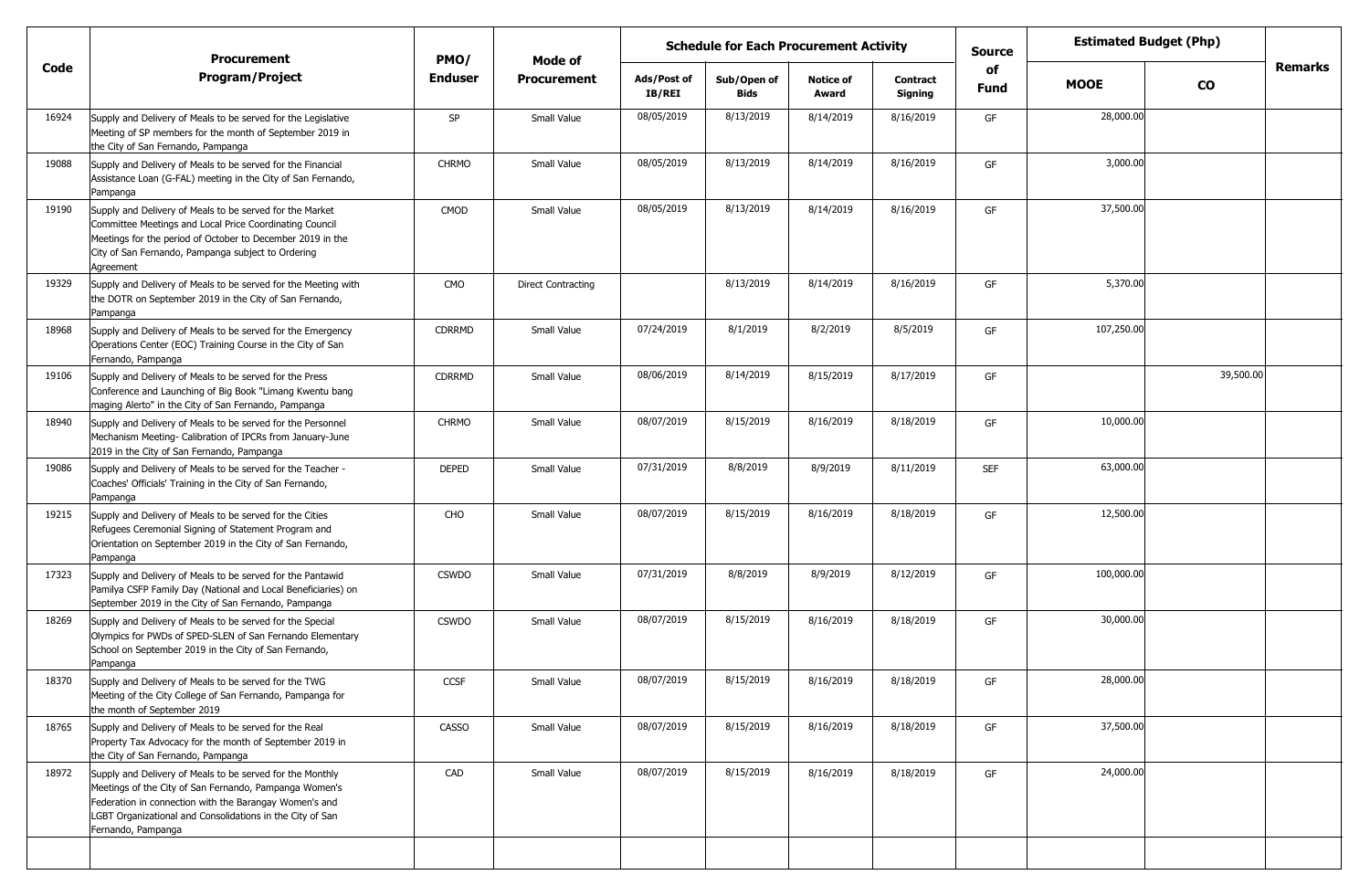|       | <b>Procurement</b>                                                                                                                                                                                                        | PMO/           | Mode of                   | <b>Schedule for Each Procurement Activity</b> |                            |                           |                            | <b>Source</b> | <b>Estimated Budget (Php)</b> |           |                |
|-------|---------------------------------------------------------------------------------------------------------------------------------------------------------------------------------------------------------------------------|----------------|---------------------------|-----------------------------------------------|----------------------------|---------------------------|----------------------------|---------------|-------------------------------|-----------|----------------|
| Code  | <b>Program/Project</b>                                                                                                                                                                                                    | <b>Enduser</b> | <b>Procurement</b>        | Ads/Post of<br>IB/REI                         | Sub/Open of<br><b>Bids</b> | <b>Notice of</b><br>Award | <b>Contract</b><br>Signing | of<br>Fund    | <b>MOOE</b>                   | <b>CO</b> | <b>Remarks</b> |
| 19101 | Supply and Delivery of Meals to be served for the Seminar and<br>Orientation for deputation of Barangay CPOSCO Enforcer<br>(Barangay Public Safety Officers) in the City of San Fernando,<br>Pampanga                     | CPOSCO         | Small Value               | 07/31/2019                                    | 8/8/2019                   | 8/9/2019                  | 8/12/2019                  | GF            | 87,500.00                     |           |                |
| 19177 | Supply and Delivery of Meals to be served for the Working<br>Committee meeting of the Health and Wellness Fair in the City<br>of San Fernando, Pampanga                                                                   | <b>CHRMO</b>   | Small Value               | 08/07/2019                                    | 8/15/2019                  | 8/16/2019                 | 8/18/2019                  | GF            | 4,500.00                      |           |                |
| 15703 | Supply and Delivery of Meals to be served for the quarterly<br>department meeting on collection updates for the 3rd Quarter<br>of 2019 in the City of San Fernando, Pampanga                                              | CTO            | Small Value               | 08/07/2019                                    | 8/15/2019                  | 8/16/2019                 | 8/18/2019                  | GF            | 9,000.00                      |           |                |
| 16412 | Supply and Delivery of Meals to be served for the 2019<br>Division Mathematics Competition in the City of San Fernando,<br>Pampanga                                                                                       | DEPED          | Small Value               | 08/09/2019                                    | 8/19/2019                  | 8/20/2019                 | 8/22/2019                  | <b>SEF</b>    | 3,750.00                      |           |                |
| 18287 | Supply and Delivery of Meals to be served for the Basic<br>Disaster Preparedness Seminar for Vulnerable Sectors in the<br>City of San Fernando, Pampanga                                                                  | <b>CDRRMD</b>  | Small Value               | 08/07/2019                                    | 8/15/2019                  | 8/16/2019                 | 8/18/2019                  | GF            | 70,000.00                     |           |                |
| 18288 | Supply and Delivery of Tokens to be used for the Basic<br>Disaster Preparedness Seminar for Vulnerable Sectors in the<br>City of San Fernando, Pampanga                                                                   | <b>CDRRMD</b>  | Small Value               | 08/13/2019                                    | 8/21/2019                  | 8/22/2019                 | 8/24/2019                  | GF            | 4,000.00                      |           |                |
| 19105 | Supply and Delivery of Meals to be served for the various<br>activities of City Disaster Risk Reduction and Management<br>Division in the City of San Fernando, Pampanga                                                  | CDRRMD         | Small Value               | 08/13/2019                                    | 8/21/2019                  | 8/22/2019                 | 8/24/2019                  | GF            |                               | 32,000.00 |                |
| 19279 | Supply and Delivery of Meals to be served for the LCPC<br>Capacity Development Seminar for Stakeholders for the year<br>2019 in the City of San Fernando, Pampanga                                                        | <b>CSWDO</b>   | Small Value               | 08/13/2019                                    | 8/21/2019                  | 8/22/2019                 | 8/24/2019                  | GF            | 25,000.00                     |           |                |
| 19076 | Supply and Delivery of Meals to be served for the Values<br>Formation Workshop at the City College of San Fernando,<br>Pampanga on September 2019                                                                         | <b>CCSF</b>    | Small Value               | 08/14/2019                                    | 8/22/2019                  | 8/23/2019                 | 8/25/2019                  | GF            | 26,550.00                     |           |                |
| 19323 | Supply and Delivery of Meals to be served for the Mass<br>Oath-Taking and General Assembly of the Federation of<br>Parents-Teacher Association (FPTA) on September 2019 in the<br>City of San Fernando, Pampanga          | CAD            | <b>Direct Contracting</b> |                                               | 8/15/2019                  | 8/16/2019                 | 8/18/2019                  | GF            | 95,250.00                     |           |                |
| 19196 | Supply and Delivery of Meals to be served for the<br>Stakeholders' Meeting for Luzon as part of the Quincentennial<br>Commemorations in the Philippines on September 2019 in the<br>City of San Fernando, Pampanga        | Tourism        | Small Value               | 08/07/2019                                    | 8/15/2019                  | 8/16/2019                 | 8/19/2019                  | GF            | 87,500.00                     |           |                |
| 19242 | Supply and Delivery of Meals to be served for the Buhay na<br>Buhay Lecture Series on November 2019 in the City of San<br>Fernando, Pampanga                                                                              | Tourism        | Small Value               | 08/14/2019                                    | 8/22/2019                  | 8/23/2019                 | 8/25/2019                  | GF            | 29,500.00                     |           |                |
| 19297 | Supply and Delivery of Meals to be served for the Performance<br>Management Team (PMT) Review 2019 in the City of San<br>Fernando, Pampanga                                                                               | <b>CHRMO</b>   | Small Value               | 08/14/2019                                    | 8/22/2019                  | 8/23/2019                 | 8/25/2019                  | GF            | 3,000.00                      |           |                |
| 18951 | Supply and Delivery of Meals to be served for the Civic Activity<br>9 Tree Planting Activity in connection w/ the PNP Operations<br>of Bahay Pagbabago for 2nd Semester of 2019 in the City of<br>San Fernando, Pampanga  | PNP-PSS        | Small Value               | 08/06/2019                                    | 8/14/2019                  | 8/15/2019                 | 8/17/2019                  | GF            | 102,000.00                    |           |                |
| 18941 | Supply and Delivery of Meals to be served for the Emergency<br>response Program: Basic Emergency Response and<br>Self-Protection in Case of Man-made Incidents on September<br>2019 in the City of San Fernando, Pampanga | CCSF           | Small Value               | 08/16/2019                                    | 8/26/2019                  | 8/27/2019                 | 8/29/2019                  | GF            | 37,050.00                     |           |                |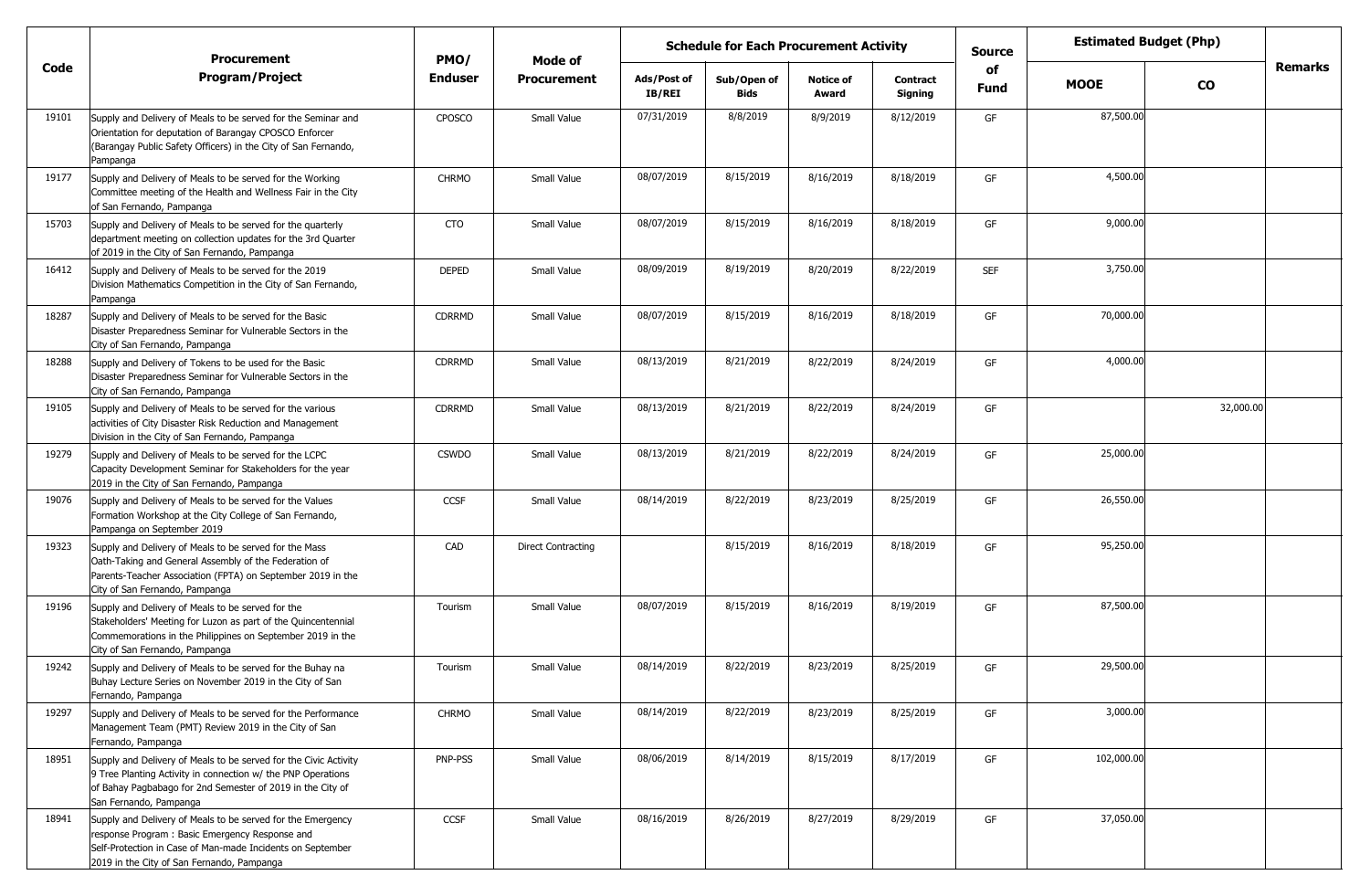|       | <b>Procurement</b>                                                                                                                                                                                                                                                                                                                           | PMO/           | Mode of                   | <b>Schedule for Each Procurement Activity</b> |                            |                           |                            |                   | <b>Estimated Budget (Php)</b> |           |         |
|-------|----------------------------------------------------------------------------------------------------------------------------------------------------------------------------------------------------------------------------------------------------------------------------------------------------------------------------------------------|----------------|---------------------------|-----------------------------------------------|----------------------------|---------------------------|----------------------------|-------------------|-------------------------------|-----------|---------|
| Code  | <b>Program/Project</b>                                                                                                                                                                                                                                                                                                                       | <b>Enduser</b> | <b>Procurement</b>        | Ads/Post of<br><b>IB/REI</b>                  | Sub/Open of<br><b>Bids</b> | <b>Notice of</b><br>Award | <b>Contract</b><br>Signing | of<br><b>Fund</b> | <b>MOOE</b>                   | <b>CO</b> | Remarks |
| 19059 | Supply and Delivery of Meals to be served for the<br>Seminar/Workshop on the Formulation of Barangay Annual<br>Budget on October 2019 in the City of San Fernando,<br>Pampanga                                                                                                                                                               | DILG           | Small Value               | 08/07/2019                                    | 8/15/2019                  | 8/16/2019                 | 8/18/2019                  | GF                | 126,000.00                    |           |         |
| 19185 | Supply and Delivery of Meals to be served for the Preparation<br>and Registration of the Comelec in the upcoming 2020<br>Barangay and Sangguniang Kabataan (SK) Elections in the City<br>of San Fernando, Pampanga                                                                                                                           | COMELEC        | Small Value               | 08/07/2019                                    | 8/15/2019                  | 8/16/2019                 | 8/18/2019                  | GF                | 136,500.00                    |           |         |
| 19284 | Supply and Delivery of Meals to be served for the<br>Pre-assessment on the Implementation of<br>DILG-DPWH_DICT-DTI Joint Memorandum Circular 2018-01<br>entitled "Guidelines in Streamlining the Processes for the<br>Issuance of Building Permits and Certificates of Occupancy" on<br>September 2019 in the City of San Fernando, Pampanga | <b>DILG</b>    | Small Value               | 08/16/2019                                    | 8/26/2019                  | 8/27/2019                 | 8/29/2019                  | GF                | 2,250.00                      |           |         |
| 19096 | Supply and Delivery of Tokens to be used for the Standard<br>First Aid and Cardiopulmonary Resuscitation with Automated<br>External Defibrillator Training for First Responders of CDRRMO<br>and CPOSCO (Batch 1 & 2) in the City of San Fernando,<br>Pampanga                                                                               | <b>CDRRMD</b>  | Small Value               | 08/19/2019                                    | 8/27/2019                  | 8/28/2019                 | 8/30/2019                  | GF                | 4,800.00                      |           |         |
| 19107 | Supply and Delivery of Meals to be served for the Standard<br>First Aid and Cardiopulmonary Resuscitation with Automated<br>External Defibrillator Training for First Responders of CDRRMO<br>and CPOSCO (Batch 1 & 2) in the City of San Fernando,<br>Pampanga                                                                              | CDRRMD         | Small Value               | 08/14/2019                                    | 8/22/2019                  | 8/23/2019                 | 8/25/2019                  | GF                | 81,000.00                     |           |         |
| 15110 | Supply and Delivery of Meals to be served for the 2019 Values<br>Enrichment Course Batch III in the City of San Fernando,<br>Pampanga                                                                                                                                                                                                        | <b>CHRMO</b>   | Small Value               | 08/14/2019                                    | 8/22/2019                  | 8/23/2019                 | 8/25/2019                  | GF                | 62,520.00                     |           |         |
| 16136 | Supply and Delivery of Meals to be served for the monthly<br>meeting of the Task Force Kaayusan at Kalinisan and Clearing<br>Operation and Coordination briefings for the month of<br>September 2019 in the City of San Fernando, Pampanga                                                                                                   | <b>CPOSCO</b>  | Small Value               | 08/20/2019                                    | 8/28/2019                  | 8/29/2019                 | 8/31/2019                  | GF                | 22,500.00                     |           |         |
| 19237 | Supply and Delivery of Meals to be served for the 2019 Civil<br>Service Month Celebration (Health and Wellness Program) in<br>the City of San Fernando, Pampanga                                                                                                                                                                             | <b>CHRMO</b>   | Small Value               | 08/20/2019                                    | 8/28/2019                  | 8/29/2019                 | 8/31/2019                  | GF                | 20,000.00                     |           |         |
| 16137 | Supply and Delivery of Meals to be served for the weekly<br>meeting / assessment of the personnel of City Public Order<br>and Safety Coordinating Office for the month of September -<br>December 2019 in the City of San Fernando, Pampanga                                                                                                 | <b>CPOSCO</b>  | Small Value               | 08/21/2019                                    | 8/29/2019                  | 8/30/2019                 | 9/1/2019                   | GF                | 45,000.00                     |           |         |
| 18830 | Supply and Delivery of Tokens to be used for the Spaying and<br>Neuter in line with the World Rabies Program on September<br>2019 in the City of San Fernando, Pampanga                                                                                                                                                                      | CAVO           | Small Value               | 08/21/2019                                    | 8/29/2019                  | 8/30/2019                 | 9/1/2019                   | GF                | 50,000.00                     |           |         |
| 18833 | Supply and Delivery of Meals to be served for the Spaying and<br>Neuter in line with the World Rabies Day Program on<br>September 2019 in the City of San Fernando, Pampanga                                                                                                                                                                 | CAVO           | Small Value               | 08/21/2019                                    | 8/29/2019                  | 8/30/2019                 | 9/1/2019                   | GF                | 21,000.00                     |           |         |
| 19277 | Supply and Delivery of Meals to be served for the Fernandino<br>Gastronomy Cooking Demo on September 2019 in the City of<br>San Fernando, Pampanga                                                                                                                                                                                           | Tourism        | Small Value               | 08/21/2019                                    | 8/29/2019                  | 8/30/2019                 | 9/1/2019                   | GF                | 11,000.00                     |           |         |
| 15013 | Supply and Delivery of Meals to be served for the Job Fair in<br>the City of San Fernando, Pampanga                                                                                                                                                                                                                                          | CESD           | <b>Direct Contracting</b> |                                               | 8/29/2019                  | 8/30/2019                 | 9/1/2019                   | GF                | 46,930.00                     |           |         |
|       |                                                                                                                                                                                                                                                                                                                                              |                |                           |                                               |                            |                           |                            |                   |                               |           |         |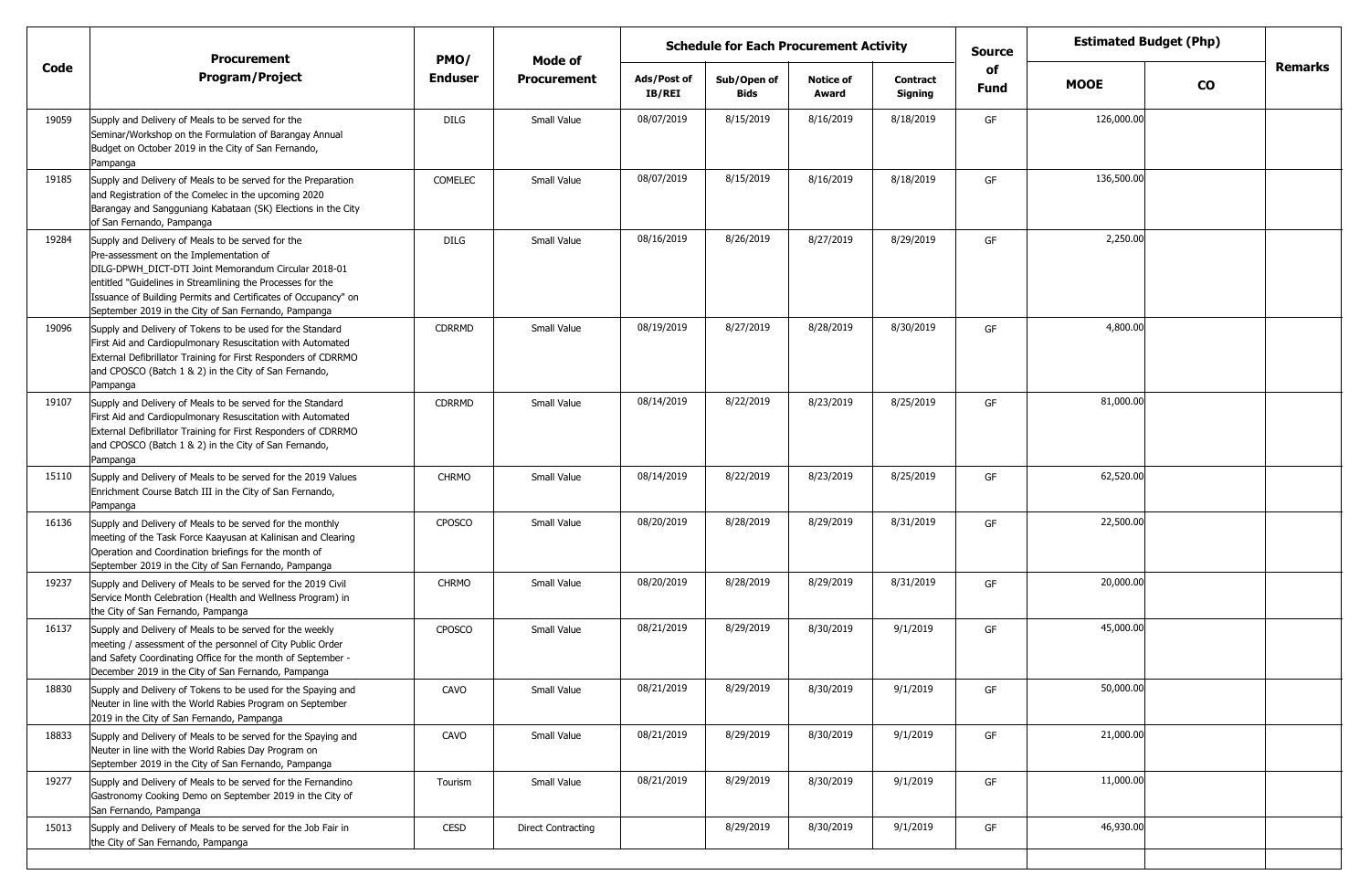|       | <b>Procurement</b>                                                                                                                                                                                                  | PMO/           | Mode of            |                              | <b>Schedule for Each Procurement Activity</b> |                           |                            | <b>Estimated Budget (Php)</b><br><b>Source</b><br>of |             |           |                |
|-------|---------------------------------------------------------------------------------------------------------------------------------------------------------------------------------------------------------------------|----------------|--------------------|------------------------------|-----------------------------------------------|---------------------------|----------------------------|------------------------------------------------------|-------------|-----------|----------------|
| Code  | <b>Program/Project</b>                                                                                                                                                                                              | <b>Enduser</b> | <b>Procurement</b> | Ads/Post of<br><b>IB/REI</b> | Sub/Open of<br><b>Bids</b>                    | <b>Notice of</b><br>Award | <b>Contract</b><br>Signing | <b>Fund</b>                                          | <b>MOOE</b> | <b>CO</b> | <b>Remarks</b> |
| 18960 | Supply and Delivery of Meals to be served for the 2019 Civil<br>Service Month Celebration in the City of San Fernando,<br>Pampanga                                                                                  | <b>CHRMO</b>   | Small Value        | 08/21/2019                   | 8/29/2019                                     | 8/30/2019                 | 9/1/2019                   | GF                                                   | 2,100.00    |           |                |
| 19251 | Supply and Delivery of Meals to be served for the<br>Community-based Flood Drill/Simulation Exercise in the City of<br>San Fernando, Pampanga                                                                       | <b>CDRRMD</b>  | Small Value        | 08/14/2019                   | 8/22/2019                                     | 8/23/2019                 | 8/26/2019                  | GF                                                   |             | 70,000.00 |                |
| 19258 | Supply and Delivery of Meals to be served for the Convening of<br>Records Management Improvement Committee (RMIC) and<br>City's Records Disposition Schedule (RDS) meeting in the City<br>of San Fernando, Pampanga | RAMD           | Small Value        | 08/21/2019                   | 8/29/2019                                     | 8/30/2019                 | 9/1/2019                   | GF                                                   | 4,500.00    |           |                |
| 18950 | Supply and Delivery of Meals to be served for the Closing<br>Ceremony in connection with the PNP Operations at Bahay<br>Pagbabago in the City of San Fernando, Pampanga for the 2nd<br>Semester of 2019             | PNP-PSS        | Small Value        | 08/16/2019                   | 8/26/2019                                     | 8/27/2019                 | 8/29/2019                  | GF                                                   | 90,000.00   |           |                |
| 15708 | Supply and Delivery of Meals to be served for the 2nd MSGC<br>Committee Program 2019 in the City of San Fernando,<br>Pampanga                                                                                       | <b>CPDCO</b>   | Small Value        | 08/23/2019                   | 9/2/2019                                      | 9/3/2019                  | 9/5/2019                   | GF                                                   | 30,000.00   |           |                |
| 19153 | Supply and Delivery of Meals to be served for the Training on<br>Dengue Prevention and Control Program of Barangay Health<br>Emergency Response Teams in the City of San Fernando,<br>Pampanga                      | CHO            | Small Value        | 08/21/2019                   | 8/29/2019                                     | 8/30/2019                 | 9/1/2019                   | GF                                                   | 62,000.00   |           |                |
| 17872 | Supply and Delivery of Meals to be served for the Crashed<br>Vehicle Extrication and Rescue Training (CVERT) Refresher<br>Course in the City of San Fernando, Pampanga                                              | <b>CDRRMD</b>  | Small Value        | 08/28/2019                   | 9/5/2019                                      | 9/6/2019                  | 9/8/2019                   | GF                                                   | 35,000.00   |           |                |
| 18637 | Supply and Delivery of Meals to be served for the Division<br>Festival of Talents (Technolympics) on September 2019 in the<br>City of San Fernando, Pampanga                                                        | <b>DEPED</b>   | Small Value        | 08/28/2019                   | 9/5/2019                                      | 9/6/2019                  | 9/8/2019                   | <b>SEF</b>                                           | 20,700.00   |           |                |
| 19154 | Supply and Delivery of Meals to be served for the Dengue<br>Code Blue Alert in the City of San Fernando, Pampanga                                                                                                   | CHO            | Small Value        | 08/28/2019                   | 9/5/2019                                      | 9/6/2019                  | 9/8/2019                   | GF                                                   | 33,450.00   |           |                |
| 19243 | Supply and Delivery of Meals to be served for the 2019<br>Division ASEAN Quiz Bee and on the Spot Poster Making<br>Contest on September 2019 at San Fernando Elementary<br>School, City of San Fernando, Pampanga   | <b>DEPED</b>   | Small Value        | 08/28/2019                   | 9/5/2019                                      | 9/6/2019                  | 9/8/2019                   | <b>SEF</b>                                           | 6,000.00    |           |                |
| 19244 | Supply and Delivery of Meals to be served for the 2019<br>Division Population Quiz and on the Spot Skills Exhibition on<br>October 2019 in the City of San Fernando, Pampanga                                       | <b>DEPED</b>   | Small Value        | 08/28/2019                   | 9/5/2019                                      | 9/6/2019                  | 9/8/2019                   | <b>SEF</b>                                           | 12,900.00   |           |                |
| 19322 | Supply and Delivery of Meals to be served for the Elderly<br>Filipino Week Celebration on October 2019 in the City of San<br>Fernando, Pampanga                                                                     | CAD            | Small Value        | 08/20/2019                   | 8/28/2019                                     | 8/29/2019                 | 8/31/2019                  | GF                                                   | 263,900.00  |           |                |
| 19327 | Supply and Delivery of Meals to be served for the Consultative<br>Meeting of the Muslim Community on September 2019 in the<br>City of San Fernando, Pampanga                                                        | CAD            | Small Value        | 08/27/2019                   | 9/4/2019                                      | 9/5/2019                  | 9/7/2019                   | GF                                                   | 90,000.00   |           |                |
| 19331 | Supply and Delivery of Meals to be served for the Consultative<br>Meeting of the Philippine Society of Mechanical Engineers<br>(PSME) on September 2019 in the City of San Fernando,<br>Pampanga                    | CAD            | Small Value        | 08/30/2019                   | 9/9/2019                                      | 9/10/2019                 | 9/12/2019                  | GF                                                   | 35,000.00   |           |                |
| 19354 | Supply and Delivery of Meals to be served for the BSAIS<br>Students Development Programs on September 2019 at the<br>City College of San Fernando, Pampanga                                                         | CCSF           | Small Value        | 08/30/2019                   | 9/9/2019                                      | 9/10/2019                 | 9/12/2019                  | GF                                                   | 26,000.00   |           |                |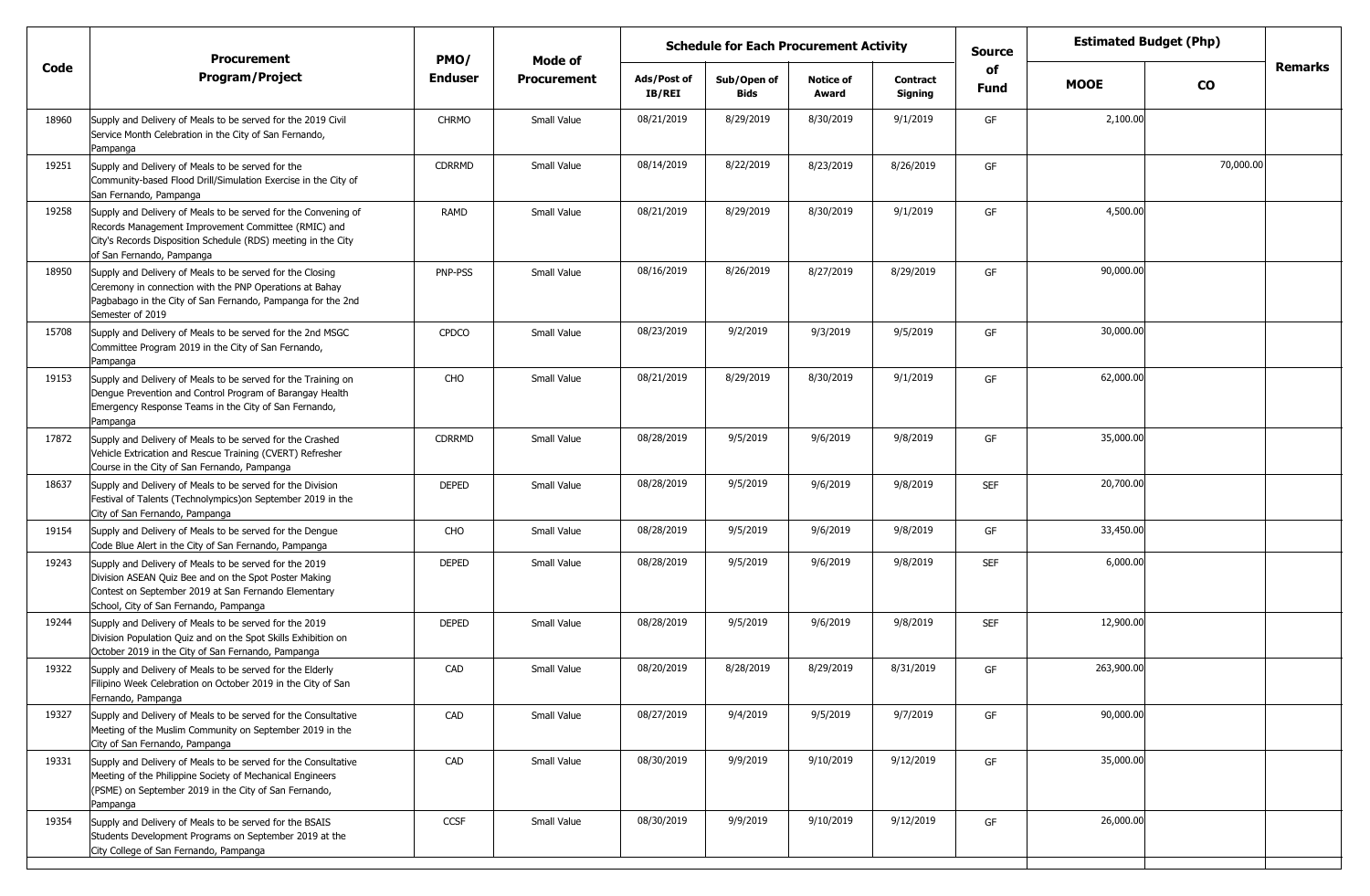|       | <b>Procurement</b>                                                                                                                                                                                                                                                                                                                                                                                            | PMO/           | Mode of                   |                       | <b>Schedule for Each Procurement Activity</b> |                           |                            | <b>Source</b>     |             | <b>Estimated Budget (Php)</b> |         |
|-------|---------------------------------------------------------------------------------------------------------------------------------------------------------------------------------------------------------------------------------------------------------------------------------------------------------------------------------------------------------------------------------------------------------------|----------------|---------------------------|-----------------------|-----------------------------------------------|---------------------------|----------------------------|-------------------|-------------|-------------------------------|---------|
| Code  | <b>Program/Project</b>                                                                                                                                                                                                                                                                                                                                                                                        | <b>Enduser</b> | <b>Procurement</b>        | Ads/Post of<br>IB/REI | Sub/Open of<br><b>Bids</b>                    | <b>Notice of</b><br>Award | <b>Contract</b><br>Signing | of<br><b>Fund</b> | <b>MOOE</b> | $\mathbf{co}$                 | Remarks |
| 15712 | Supply and Delivery of Meals to be served for the CHO Council<br>Meeting/ Local Health Committee for 4th Quarter of 2019 in<br>the City of San Fernando, Pampanga                                                                                                                                                                                                                                             | CHO            | Small Value               | 09/02/2019            | 9/10/2019                                     | 9/11/2019                 | 9/13/2019                  | GF                | 17,000.00   |                               |         |
| 15714 | Supply and Delivery of Meals to be served for the Initial<br>Assessment of participants for CTWG Meeting for the 4th<br>Quarter of 2019 in the City of San Fernando, Pampanga                                                                                                                                                                                                                                 | CHO            | Small Value               | 09/02/2019            | 9/10/2019                                     | 9/11/2019                 | 9/13/2019                  | GF                | 3,000.00    |                               |         |
| 15715 | Supply and delivery of Meals for Voluntary Blood Donation 4th<br>qtr 2019                                                                                                                                                                                                                                                                                                                                     | CHO            | Small Value               | 09/02/2019            | 9/10/2019                                     | 9/11/2019                 | 9/13/2019                  | GF                | 15,750.00   |                               |         |
| 15716 | Supply and Delivery of Meals to be served for the Maternal,<br>Neonatal, Child Health and Nutrition (MNCHN) Program for 4th<br>Quarter of 2019 in the City of San Fernando, Pampanga                                                                                                                                                                                                                          | CHO            | Small Value               | 09/02/2019            | 9/10/2019                                     | 9/11/2019                 | 9/13/2019                  | GF                | 12,600.00   |                               |         |
| 15718 | Supply and Delivery of Meals to be served for the seminar on<br>Mental Awareness Program in the City of San Fernando,<br>Pampanga                                                                                                                                                                                                                                                                             | <b>CCSF</b>    | Small Value               | 09/02/2019            | 9/10/2019                                     | 9/11/2019                 | 9/13/2019                  | GF                | 25,250.00   |                               |         |
| 16837 | Supply and Delivery of Meals to be served for the various<br>activities of City Social Welfare and Development Office for the<br>year 2019 in the City of San Fernando, Pampanga.                                                                                                                                                                                                                             | <b>CSWDO</b>   | Small Value               | 09/02/2019            | 9/10/2019                                     | 9/11/2019                 | 9/13/2019                  | GF                | 20,000.00   |                               |         |
| 19320 | Supply and Delivery of Meals to be served for the Orientation<br>and Monthly Meetings in connection with the Serbisyong<br>Areglado: Provision of Basic Services by Cascading Leadership<br>Initiatives to the Sectoral groups through an Accessible and<br>Open Government and Participatory Governance Practices<br>Program for the period of July - December 2019 in the City of<br>San Fernando, Pampanga | CAD            | Small Value               | 09/02/2019            | 9/10/2019                                     | 9/11/2019                 | 9/13/2019                  | GF                | 38,000.00   |                               |         |
| 19321 | Supply and Delivery of Meals to be served for the Sectoral<br>Coordinative Meetings in connection w/ the Serbisyong<br>Areglado: Provision of Basic Services by Cascading Leadership<br>Initiatives to the Sectoral groups through an Accessible and<br>Open Government and Participatory Governance Practices<br>Program for the 2nd Semester of 2019 in the City of San<br>Fernando, Pampanga               | CAD            | Small Value               | 08/21/2019            | 8/29/2019                                     | 8/30/2019                 | 9/1/2019                   | GF                | 180,000.00  |                               |         |
| 19343 | Supply and Delivery of Meals to be served for the IT Student<br>Development Program on October 2019 at the City College of<br>San Fernando, Pampanga                                                                                                                                                                                                                                                          | <b>CCSF</b>    | Small Value               | 09/02/2019            | 9/10/2019                                     | 9/11/2019                 | 9/13/2019                  | GF                | 3,000.00    |                               |         |
| 19402 | Supply and Delivery of Meals to be served for the Trainings<br>and Orientation of the participants in connection with the<br>E-Barangay: Connecting the Grassroots to the Government for<br>4th Quarter of 2019 in the City of San Fernando, Pampanga                                                                                                                                                         | CAD            | Small Value               | 08/28/2019            | 9/5/2019                                      | 9/6/2019                  | 9/8/2019                   | GF                | 54,250.00   |                               |         |
| 15719 | Supply and Delivery of Meals to be served for the Consultative<br>Meetings of the City Vice Mayor's Office for the month of<br>October 2019 in the City of San Fernando, Pampanga                                                                                                                                                                                                                             | <b>CVMO</b>    | Small Value               | 08/28/2019            | 9/5/2019                                      | 9/6/2019                  | 9/8/2019                   | GF                | 60,000.00   |                               |         |
| 19261 | Supply and Delivery of Meals to be served for the<br>Pre-Retirement and New Employees Orientation 2019 in the<br>City of San Fernando, Pampanga                                                                                                                                                                                                                                                               | <b>CHRMO</b>   | Small Value               | 09/03/2019            | 9/11/2019                                     | 9/12/2019                 | 9/14/2019                  | GF                | 26,300.00   |                               |         |
| 15720 | Supply and Delivery of Meals to be served for the Legislative<br>Meeting and/or Other Meetings for the month of October 2019<br>in the City of San Fernando, Pampanga                                                                                                                                                                                                                                         | <b>CVMO</b>    | <b>Direct Contracting</b> |                       | 9/12/2019                                     | 9/13/2019                 | 9/15/2019                  | GF                | 17,500.00   |                               |         |
| 15721 | Supply and Delivery of Meals to be served for the various<br>Committee Hearing of SP members for the month of October<br>2019 in the City of San Fernando, Pampanga                                                                                                                                                                                                                                           | SP             | Small Value               | 08/23/2019            | 9/2/2019                                      | 9/3/2019                  | 9/5/2019                   | GF                | 120,000.00  |                               |         |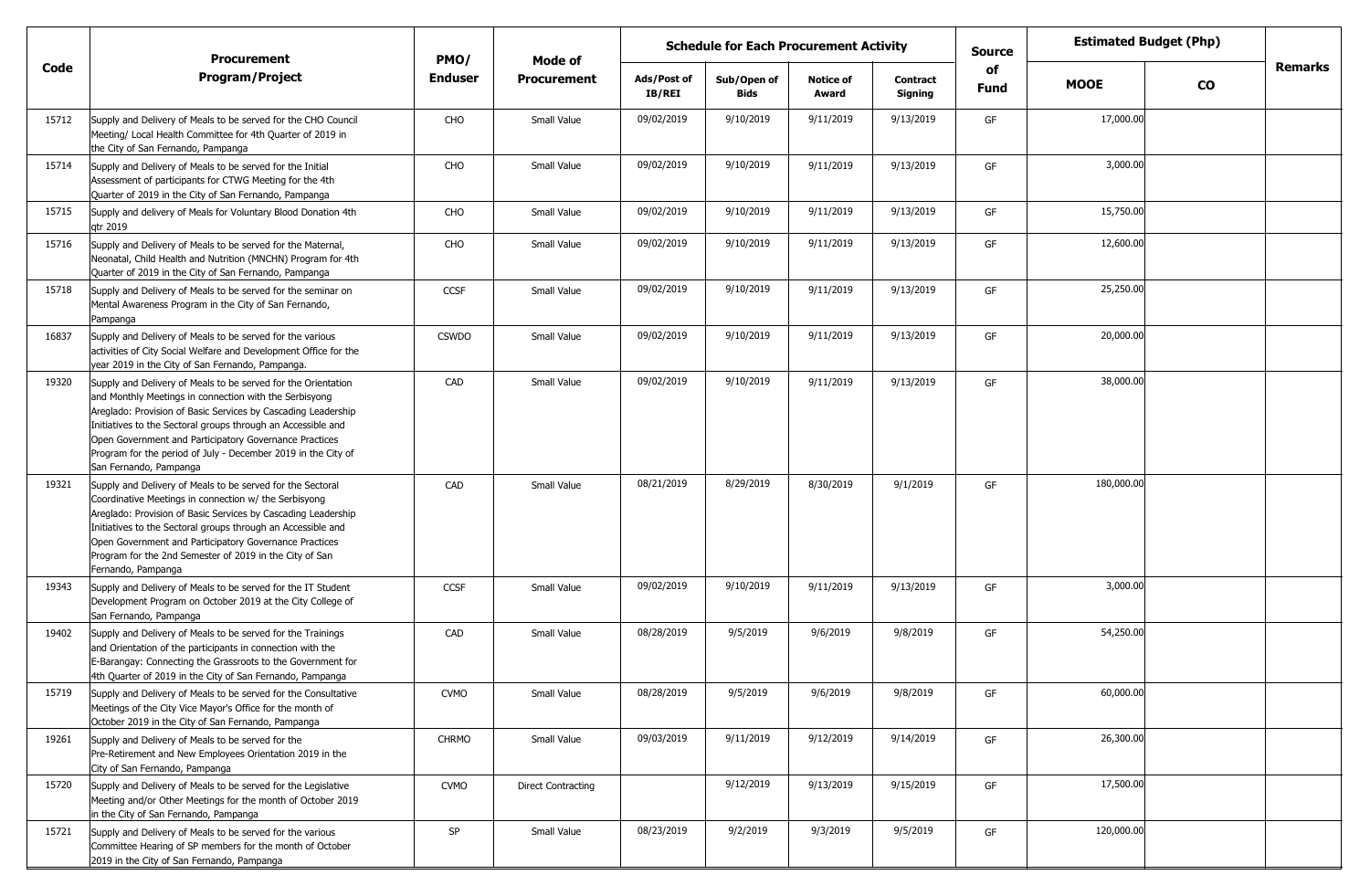|       | <b>Procurement</b>                                                                                                                                                                            | PMO/           | Mode of                   | <b>Schedule for Each Procurement Activity</b><br><b>Source</b> |                            | <b>Estimated Budget (Php)</b> |                            |            |                          |                |
|-------|-----------------------------------------------------------------------------------------------------------------------------------------------------------------------------------------------|----------------|---------------------------|----------------------------------------------------------------|----------------------------|-------------------------------|----------------------------|------------|--------------------------|----------------|
| Code  | <b>Program/Project</b>                                                                                                                                                                        | <b>Enduser</b> | <b>Procurement</b>        | Ads/Post of<br>IB/REI                                          | Sub/Open of<br><b>Bids</b> | <b>Notice of</b><br>Award     | <b>Contract</b><br>Signing | of<br>Fund | <b>MOOE</b><br><b>CO</b> | <b>Remarks</b> |
| 15722 | Supply and Delivery of Meals to be served for the Regular<br>Session of SP members for the month of October 2019 in the<br>City of San Fernando, Pampanga                                     | SP             | Small Value               | 08/28/2019                                                     | 9/5/2019                   | 9/6/2019                      | 9/8/2019                   | GF         | 60,000.00                |                |
| 15723 | Supply and Delivery of Meals to be served for the Legislative<br>Meeting of SP members for the month of October 2019 in the<br>City of San Fernando, Pampanga                                 | SP             | <b>Direct Contracting</b> |                                                                | 9/12/2019                  | 9/13/2019                     | 9/15/2019                  | GF         | 28,000.00                |                |
| 15724 | Supply and Delivery of Meals to be served for the other<br>meeting of SP members for the month of October 2019 in the<br>City of San Fernando, Pampanga                                       | SP             | Small Value               | 09/04/2019                                                     | 9/12/2019                  | 9/13/2019                     | 9/15/2019                  | GF         | 30,000.00                |                |
| 15725 | Supply and Delivery of Meals to be served for the Public<br>Hearing of SP members for the month of October 2019 in the<br>City of San Fernando, Pampanga                                      | SP             | Small Value               | 09/04/2019                                                     | 9/12/2019                  | 9/13/2019                     | 9/15/2019                  | GF         | 31,500.00                |                |
| 15726 | Supply and Delivery of Meals to be served for the Staff<br>meeting of the Office of the Sangguniang Panlungsod for the<br>month of October 2019 in the City of San Fernando, Pampanga         | SP             | Small Value               | 09/04/2019                                                     | 9/12/2019                  | 9/13/2019                     | 9/15/2019                  | GF         | 8,000.00                 |                |
| 15727 | Supply and Delivery of Meals to be served for the Annual<br>Investment Plan Deliberation Meeting for the month of<br>October 2019 in the City of San Fernando, Pampanga                       | SP             | Small Value               | 09/04/2019                                                     | 9/12/2019                  | 9/13/2019                     | 9/15/2019                  | GF         | 24,000.00                |                |
| 15728 | Supply and Delivery of Meals to be served for the Annual<br>Budget Deliberation Meeting for the month of October 2019 in<br>the City of San Fernando, Pampanga                                | SP             | Small Value               | 09/04/2019                                                     | 9/12/2019                  | 9/13/2019                     | 9/15/2019                  | GF         | 24,000.00                |                |
| 15794 | Supply and Delivery of Meals to be served for the Special<br>Focused Group Discussion with IMT for the 4th Quarter of<br>2019 in the City of San Fernando, Pampanga                           | ICD            | Small Value               | 09/04/2019                                                     | 9/12/2019                  | 9/13/2019                     | 9/15/2019                  | GF         | 7,500.00                 |                |
| 16605 | Supply and Delivery of Meals to be served for the various<br>consultative meeting of the Local Chief Executive for the the<br>month of October 2019 in the City of San Fernando, Pampanga     | <b>CMO</b>     | Small Value               | 09/04/2019                                                     | 9/12/2019                  | 9/13/2019                     | 9/15/2019                  | GF         | 45,000.00                |                |
| 18877 | Supply and Delivery of Tokens to be used for the Palengke<br>Tour in line with the program of Meat Consciousness Week<br>Celebration on October 2019 in the City of San Fernando,<br>Pampanga | CAVO           | Small Value               | 09/04/2019                                                     | 9/12/2019                  | 9/13/2019                     | 9/15/2019                  | GF         | 10,000.00                |                |
| 18959 | Supply and Delivery of Meals to be served for the 2019 Civil<br>Service Month Celebration in the City of San Fernando,<br>Pampanga                                                            | <b>CHRMO</b>   | Small Value               | 09/04/2019                                                     | 9/12/2019                  | 9/13/2019                     | 9/15/2019                  | GF         | 25,500.00                |                |
| 19091 | Supply and Delivery of Meals to be served for the TWG<br>meeting of the City College of San Fernando, Pampanga for<br>4th Quarter of 2019                                                     | <b>CCSF</b>    | Small Value               | 08/28/2019                                                     | 9/5/2019                   | 9/6/2019                      | 9/9/2019                   | GF         | 84,000.00                |                |
| 19378 | Supply and Delivery of Meals to be served for the International<br>Assembly of Youth for UNESCO on December 2019 in the City<br>of San Fernando, Pampanga                                     | Tourism        | Small Value               | 09/04/2019                                                     | 9/12/2019                  | 9/13/2019                     | 9/15/2019                  | GF         | 40,000.00                |                |
| 18343 | Supply and Delivery of Meals to be served for the Records<br>Management Seminar on November 2019 in the City of San<br>Fernando, Pampanga                                                     | CHRMO          | Small Value               | 09/06/2019                                                     | 9/16/2019                  | 9/17/2019                     | 9/19/2019                  | GF         | 34,700.00                |                |
| 18980 | Supply and Delivery of Meals to be served for the<br>Enhancement Training on Katarungang Pambarangay on<br>October 2019 in the City of San Fernando, Pampanga                                 | DILG           | Small Value               | 08/28/2019                                                     | 9/5/2019                   | 9/6/2019                      | 9/8/2019                   | GF         | 133,000.00               |                |
| 19350 | Supply and Delivery of Meals to be served for the Meeting Re:<br>Selection of CSO's As Member of the Local Special Bodies on<br>October 2019 in the City of San Fernando, Pampanga            | DILG           | Small Value               | 09/09/2019                                                     | 9/17/2019                  | 9/18/2019                     | 9/20/2019                  | GF         | 2,250.00                 |                |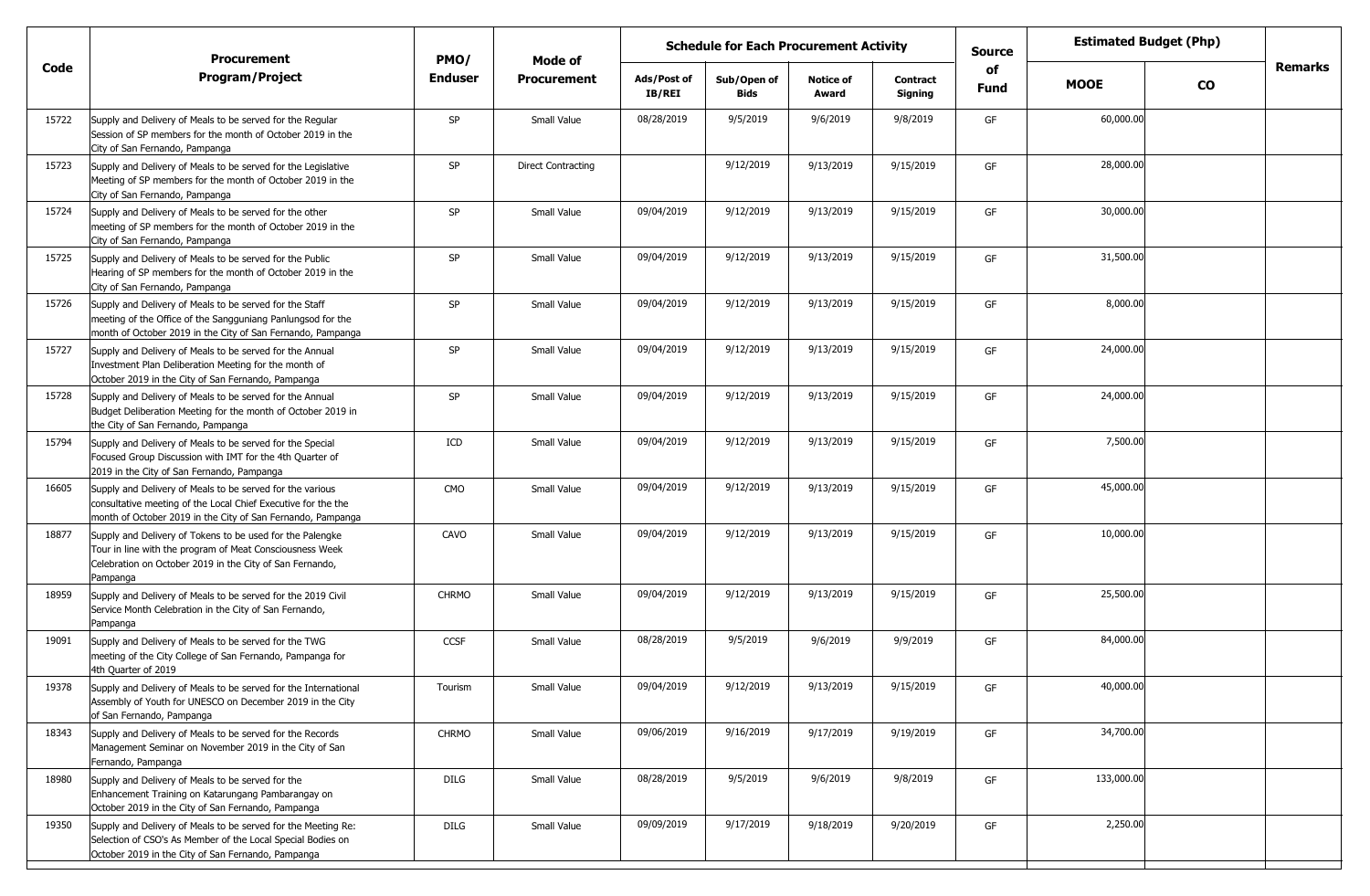|       | <b>Procurement</b>                                                                                                                                                                                                                                                       | <b>Estimated Budget (Php)</b><br><b>Schedule for Each Procurement Activity</b><br><b>Source</b><br>PMO/<br>Mode of |                           |                       |                            |                           |                            |            |             |           |         |
|-------|--------------------------------------------------------------------------------------------------------------------------------------------------------------------------------------------------------------------------------------------------------------------------|--------------------------------------------------------------------------------------------------------------------|---------------------------|-----------------------|----------------------------|---------------------------|----------------------------|------------|-------------|-----------|---------|
| Code  | <b>Program/Project</b>                                                                                                                                                                                                                                                   | <b>Enduser</b>                                                                                                     | <b>Procurement</b>        | Ads/Post of<br>IB/REI | Sub/Open of<br><b>Bids</b> | <b>Notice of</b><br>Award | <b>Contract</b><br>Signing | of<br>Fund | <b>MOOE</b> | <b>CO</b> | Remarks |
| 15047 | Supply and Delivery of Meals to be served for the Palengke<br>Tour under the program of Meat Consciousness Week<br>Celebration in the City of San Fernando, Pampanga                                                                                                     | CAVO                                                                                                               | Small Value               | 09/10/2019            | 9/18/2019                  | 9/19/2019                 | 9/21/2019                  | GF         | 17,500.00   |           |         |
| 19427 | Supply and Delivery of Meals to be served for the ECCD<br>Accreditation for 2019 in the City of San Fernando, Pampanga                                                                                                                                                   | <b>CSWDO</b>                                                                                                       | Small Value               | 09/10/2019            | 9/18/2019                  | 9/19/2019                 | 9/21/2019                  | GF         | 13,000.00   |           |         |
| 19109 | Supply and Delivery of Meals to be served for the Second 2019<br>Local Development Council Meeting, Deliberation and<br>Consultation in the City of San Fernando, Pampanga                                                                                               | <b>CPDCO</b>                                                                                                       | Small Value               | 09/11/2019            | 9/19/2019                  | 9/20/2019                 | 9/22/2019                  | GF         | 25,000.00   |           |         |
| 19395 | Supply and Delivery of Meals to be served for the Education<br>Days of the City College of San Fernando, Pampanga on<br>October 2019                                                                                                                                     | <b>CCSF</b>                                                                                                        | Small Value               | 09/11/2019            | 9/19/2019                  | 9/20/2019                 | 9/22/2019                  | GF         | 46,200.00   |           |         |
| 19400 | Supply and Delivery of Meals to be served for the Capability<br>Building for Local Government Unit personnel on Heritage<br>Management of the City Tourism Office on November 2019 in<br>the City of San Fernando, Pampanga                                              | Tourism                                                                                                            | Small Value               | 09/11/2019            | 9/19/2019                  | 9/20/2019                 | 9/22/2019                  | GF         | 16,500.00   |           |         |
| 18766 | Supply and Delivery of Meals to be served for the Real<br>Property Tax Advocacy on October 2019 in the City of San<br>Fernando, Pampanga                                                                                                                                 | <b>CASSO</b>                                                                                                       | Small Value               | 09/11/2019            | 9/19/2019                  | 9/20/2019                 | 9/22/2019                  | GF         | 37,500.00   |           |         |
| 19857 | Supply and Delivery of Meals to be served for the Division<br>Mathematics Competition on October 2019 in the City of San<br>Fernando, Pampanga                                                                                                                           | <b>DEPED</b>                                                                                                       | Small Value               | 09/11/2019            | 9/19/2019                  | 9/20/2019                 | 9/22/2019                  | <b>SEF</b> | 3,750.00    |           |         |
| 19325 | Supply and Delivery of Meals to be served for the Consultative<br>Meeting with the Tilbury Race Committee on May 2019 in the<br>City of San Fernando, Pampanga                                                                                                           | CAD                                                                                                                | <b>Direct Contracting</b> |                       | 9/19/2019                  | 9/20/2019                 | 9/22/2019                  | GF         | 30,000.00   |           |         |
| 15049 | Supply and Delivery of Meals to be served for the Meat<br>Handlers Seminar in line with Meat Consciousness Week<br>Celebration on October 2019 in the City of San Fernando,<br>Pampanga                                                                                  | CAVO                                                                                                               | Small Value               | 09/10/2019            | 9/18/2019                  | 9/19/2019                 | 9/21/2019                  | GF         | 75,250.00   |           |         |
| 16138 | Supply and Delivery of Meals to be served for the monthly<br>meeting of the Task Force Kaayusan para sa Kaunlaran at<br>Kalikasan and Clearing Operation and Coordination briefings<br>for the month of October - December 2019 in the City of San<br>Fernando, Pampanga | CPOSCO                                                                                                             | Small Value               | 09/13/2019            | 9/23/2019                  | 9/24/2019                 | 9/26/2019                  | GF         | 22,500.00   |           |         |
| 16139 | Supply and Delivery of Meals to be served for the Barangay<br>Nutrition Scholars meeting for 4th Quarter of 2019 in the City<br>of San Fernando, Pampanga                                                                                                                | CHO-CNC                                                                                                            | Small Value               | 09/16/2019            | 9/24/2019                  | 9/25/2019                 | 9/27/2019                  | GF         | 13,000.00   |           |         |
| 19009 | Supply and Delivery of Meals to be served for the Hands-on<br>Container Training in line with the Nutrition Supplementary<br>Project in the City of San Fernando, Pampanga                                                                                               | CAVO                                                                                                               | Small Value               | 09/11/2019            | 9/19/2019                  | 9/20/2019                 | 9/22/2019                  | GF         | 54,000.00   |           |         |
| 19100 | Supply and Delivery of Meals to be served for the Contingency<br>Planning Workshop for Hydro Meteorological Hazards in the<br>City of San Fernando, Pampanga                                                                                                             | CDRRMD                                                                                                             | Small Value               | 09/11/2019            | 9/19/2019                  | 9/20/2019                 | 9/22/2019                  | GF         | 82,500.00   |           |         |
| 19705 | Supply and Delivery of Meals to be served for the Intensive<br>Training for RSPC Delegates in the City of San Fernando,<br>Pampanga                                                                                                                                      | DEPED                                                                                                              | <b>Direct Contracting</b> |                       | 9/12/2019                  | 9/13/2019                 | 9/15/2019                  | <b>SEF</b> | 229,500.00  |           |         |
| 16140 | Supply and Delivery of Meals to be served for the City Nutrition<br>Committee meeting for 4th Quarter of 2019 in the City of San<br>Fernando, Pampanga                                                                                                                   | CHO-CNC                                                                                                            | Small Value               | 09/17/2019            | 9/25/2019                  | 9/26/2019                 | 9/28/2019                  | GF         | 8,100.00    |           |         |
|       |                                                                                                                                                                                                                                                                          |                                                                                                                    |                           |                       |                            |                           |                            |            |             |           |         |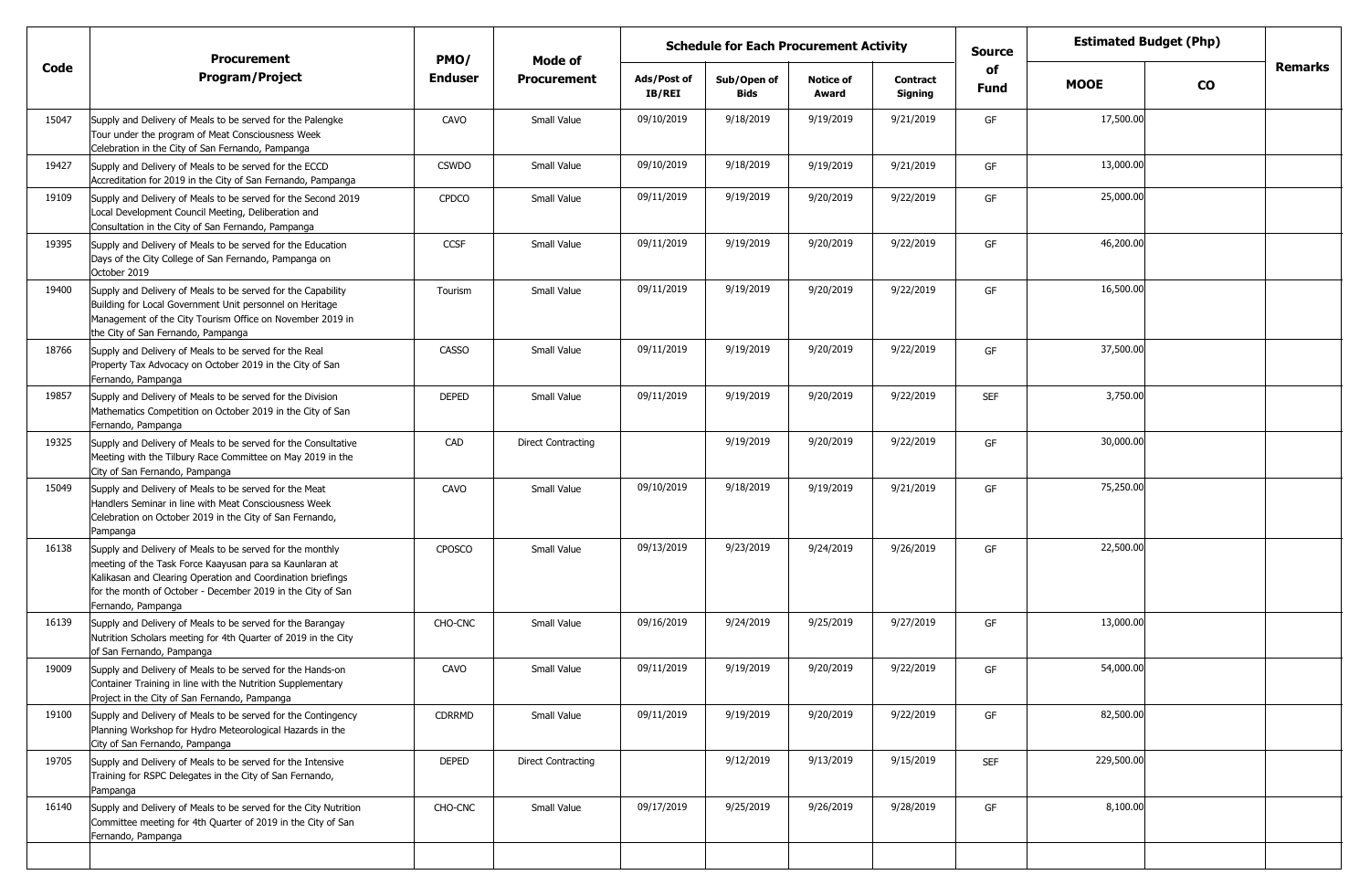|       | <b>Procurement</b>                                                                                                                                                                                                                                             | PMO/           | Mode of                   | <b>Schedule for Each Procurement Activity</b><br>Source<br>of<br><b>Notice of</b><br>Contract |                     |           |           |      | <b>Estimated Budget (Php)</b> |           |         |
|-------|----------------------------------------------------------------------------------------------------------------------------------------------------------------------------------------------------------------------------------------------------------------|----------------|---------------------------|-----------------------------------------------------------------------------------------------|---------------------|-----------|-----------|------|-------------------------------|-----------|---------|
| Code  | <b>Program/Project</b>                                                                                                                                                                                                                                         | <b>Enduser</b> | <b>Procurement</b>        | Ads/Post of<br><b>IB/REI</b>                                                                  | Sub/Open of<br>Bids | Award     | Signing   | Fund | <b>MOOE</b>                   | <b>CO</b> | Remarks |
| 18849 | Supply and Delivery of Tokens to be used for the various<br>activities of the City Agriculture and Veterinary Office in the<br>City of San Fernando, Pampanga                                                                                                  | CAVO           | Small Value               | 09/18/2019                                                                                    | 9/26/2019           | 9/27/2019 | 9/29/2019 | GF   | 10,000.00                     |           |         |
| 18850 | Supply and Delivery of Meals to be served for the various<br>activities of the City Agriculture and Veterinary Office in the<br>City of San Fernando, Pampanga                                                                                                 | CAVO           | Small Value               | 09/18/2019                                                                                    | 9/26/2019           | 9/27/2019 | 9/29/2019 | GF   | 2,500.00                      |           |         |
| 19213 | Supply and Delivery of Meals to be served for the Initial<br>Validation of Search for Best Organic Practitioners under the<br>program of Organic Agriculture on October 2019 in the City of<br>San Fernando, Pampanga                                          | CAVO           | Small Value               | 09/18/2019                                                                                    | 9/26/2019           | 9/27/2019 | 9/29/2019 | GF   | 5,250.00                      |           |         |
| 19155 | Supply and Delivery of Meals to be served for the City Solid<br>Waste Management Board meeting for 3rd Quarter of 2019 in<br>the City of San Fernando, Pampanga                                                                                                | <b>CENRO</b>   | Small Value               | 09/18/2019                                                                                    | 9/26/2019           | 9/27/2019 | 9/29/2019 | GF   | 6,000.00                      |           |         |
| 19390 | Supply and Delivery of Meals to be served for the Screening<br>Process for Children's Camp 2019 in the City of San Fernando,<br>Pampanga                                                                                                                       | <b>CSWDO</b>   | Small Value               | 09/18/2019                                                                                    | 9/26/2019           | 9/27/2019 | 9/29/2019 | GF   | 3,000.00                      |           |         |
| 19607 | Supply and Delivery of Meals to be served for the<br>Workshop/Seminar and Orientation for Inter-School Lantern<br>Parade Competition and Inter-Government Agency<br>Competition for the Giant Lantern Festivals 2019 in the City of<br>San Fernando, Pampanga  | Tourism        | Small Value               | 09/18/2019                                                                                    | 9/26/2019           | 9/27/2019 | 9/29/2019 | GF   | 5,000.00                      |           |         |
| 19617 | Supply and Delivery of Meals to be served for the Judging of<br>Inter-Commercial Establishment Christmas Decor Competition<br>for Giant Lantern Festival on November 2019 in the City of San<br>Fernando, Pampanga                                             | Tourism        | Small Value               | 09/18/2019                                                                                    | 9/26/2019           | 9/27/2019 | 9/29/2019 | GF   | 25,000.00                     |           |         |
| 19618 | Supply and Delivery of Meals to be served for the unveiling of<br>Event Calendar for Giant Lantern Festivals on December 2019<br>in the City of San Fernando, Pampanga                                                                                         | Tourism        | Small Value               | 09/18/2019                                                                                    | 9/26/2019           | 9/27/2019 | 9/29/2019 | GF   | 20,000.00                     |           |         |
| 19619 | Supply and Delivery of Meals to be served for the Executive<br>Committee Meetings for Giant Lantern Festival 2019 in the City<br>of San Fernando, Pampanga                                                                                                     | Tourism        | Small Value               | 09/18/2019                                                                                    | 9/26/2019           | 9/27/2019 | 9/29/2019 | GF   | 36,000.00                     |           |         |
| 19620 | Supply and Delivery of Meals to be served for the<br>Sub-Committee Meetings for Giant Lantern Festivals 2019 in<br>the City of San Fernando, Pampanga                                                                                                          | Tourism        | Small Value               | 09/18/2019                                                                                    | 9/26/2019           | 9/27/2019 | 9/29/2019 | GF   | 40,000.00                     |           |         |
| 19621 | Supply and Delivery of Meals to be served for the Sangguniang<br>Kabataan Officials Seminar on October 2019 in the City of San<br>Fernando, Pampanga                                                                                                           | CACCO          | <b>Direct Contracting</b> |                                                                                               | 9/26/2019           | 9/27/2019 | 9/29/2019 | GF   | 7,500.00                      |           |         |
| 19663 | Supply and Delivery of Meals to be served for the Inter-School<br>Lantern Parade competition for Giant Lantern Festivals in the<br>City of San Fernando, Pampanga                                                                                              | Tourism        | Small Value               | 09/18/2019                                                                                    | 9/26/2019           | 9/27/2019 | 9/29/2019 | GF   | 48,250.00                     |           |         |
| 19664 | Supply and Delivery of Meals to be served for the Orientation<br>of Inter-Government Agency Competition Diosdado Macapagal<br>Government Center of Giant Lantern Festivals on November<br>2019 in the City of San Fernando, Pampanga                           | Tourism        | Small Value               | 09/18/2019                                                                                    | 9/26/2019           | 9/27/2019 | 9/29/2019 | GF   | 12,000.00                     |           |         |
| 19669 | Supply and Delivery of Meals to be served for the<br>Inter-Government Agency Competition of Diosdado Macapagal<br>Government Center and Inter-Village Christmas Decor<br>Competition for Giant Lantern Festivals 2019 in the City of San<br>Fernando, Pampanga | Tourism        | Small Value               | 09/18/2019                                                                                    | 9/26/2019           | 9/27/2019 | 9/29/2019 | GF   | 5,000.00                      |           |         |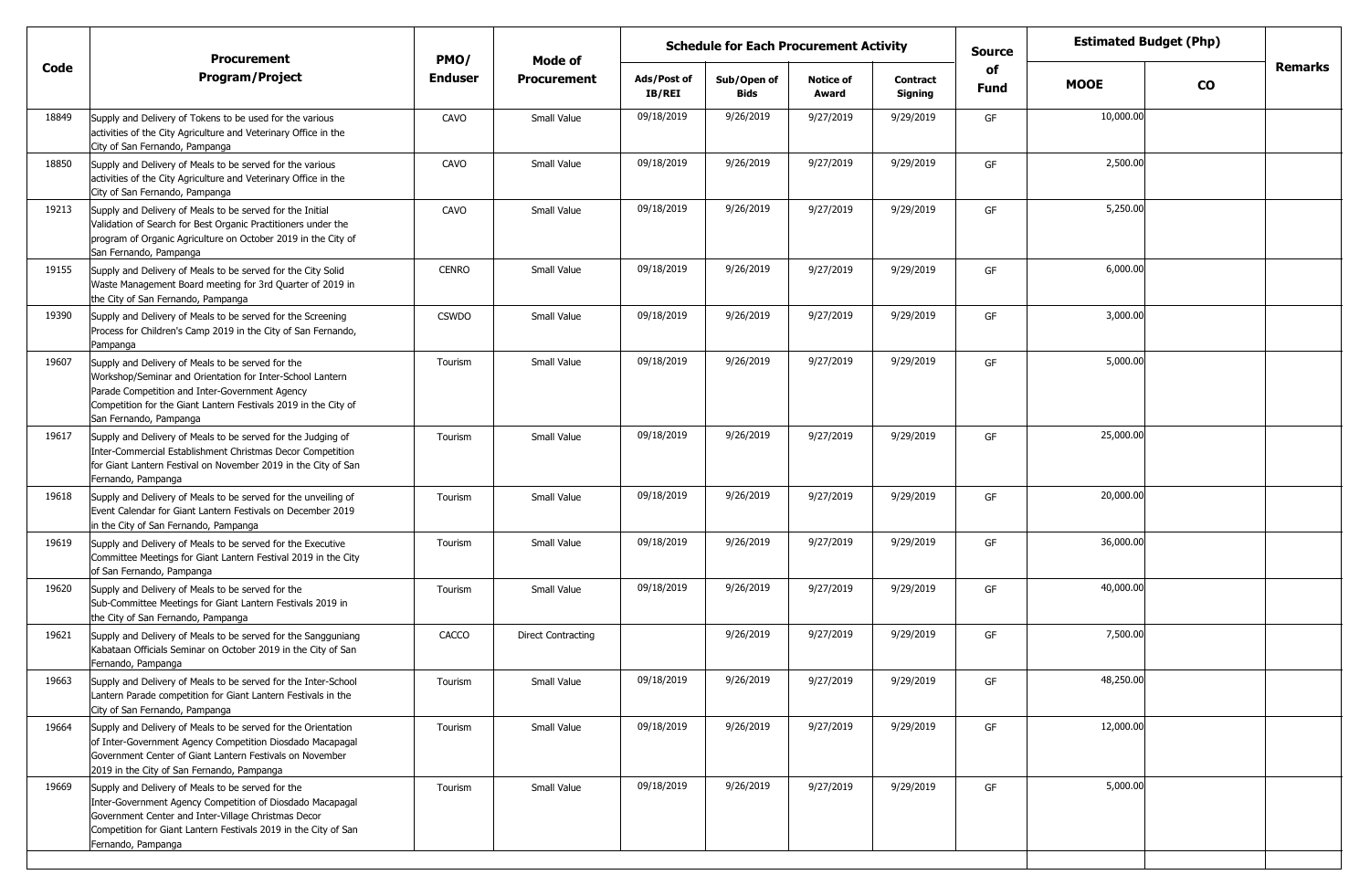|       | <b>Procurement</b>                                                                                                                                                                                                        | PMO/           | Mode of                   |                       | <b>Schedule for Each Procurement Activity</b> |                           |                     | <b>Estimated Budget (Php)</b><br>Source<br>of<br><b>MOOE</b> |            |               |                |
|-------|---------------------------------------------------------------------------------------------------------------------------------------------------------------------------------------------------------------------------|----------------|---------------------------|-----------------------|-----------------------------------------------|---------------------------|---------------------|--------------------------------------------------------------|------------|---------------|----------------|
| Code  | <b>Program/Project</b>                                                                                                                                                                                                    | <b>Enduser</b> | <b>Procurement</b>        | Ads/Post of<br>IB/REI | Sub/Open of<br>Bids                           | <b>Notice of</b><br>Award | Contract<br>Signing | Fund                                                         |            | $\mathbf{co}$ | <b>Remarks</b> |
| 19670 | Supply and Delivery of Meals to be served for the Judging of<br>Inter-Village Christmas Decor Competition for Giant Lantern<br>Festivals 2019 in the City of San Fernando, Pampanga                                       | Tourism        | Small Value               | 09/18/2019            | 9/26/2019                                     | 9/27/2019                 | 9/29/2019           | GF                                                           | 25,000.00  |               |                |
| 19197 | Supply and Delivery of Meals to be served for the various<br>activities of the City Agriculture and Veterinary Office for the<br>month of October 2019 in the City of San Fernando, Pampanga                              | CAVO           | Small Value               | 09/20/2019            | 9/30/2019                                     | 10/1/2019                 | 10/3/2019           | GF                                                           | 10,000.00  |               |                |
| 19216 | Supply and Delivery of Meals to be served for the various<br>activities of the City Agriculture and Veterinary Office for the<br>month of October 2019 in the City of San Fernando, Pampanga                              | CAVO           | Small Value               | 09/20/2019            | 9/30/2019                                     | 10/1/2019                 | 10/3/2019           | GF                                                           | 17,500.00  |               |                |
| 19596 | Supply and Delivery of Meals to be served for the meeting of<br>the Barangay Secretaries and Treasurers for 4th Quarter of<br>2019 in the City of San Fernando, Pampanga                                                  | DILG           | Small Value               | 09/20/2019            | 9/30/2019                                     | 10/1/2019                 | 10/3/2019           | GF                                                           | 37,750.00  |               |                |
| 19709 | Supply and Delivery of Meals to be served for the MOA Signing<br>of GSIS with the City Government of San Fernando, Pampanga<br>Re: GFAL on October 2019 in the City of San Fernando,<br>Pampanga                          | <b>CHRMO</b>   | Small Value               | 09/20/2019            | 9/30/2019                                     | 10/1/2019                 | 10/3/2019           | GF                                                           | 3,900.00   |               |                |
| 16141 | Supply and delivery of meals (150 pax x 100.00 x 3 Days) to<br>be served during the weekly meeting / assessment of the<br>personnel of City Public Order and Safety Coordinating Office<br>for the month of October 2019. | CPOSCO         | Small Value               | 09/23/2019            | 10/1/2019                                     | 10/2/2019                 | 10/4/2019           | GF                                                           | 45,000.00  |               |                |
| 19492 | Supply and Delivery of Meals to be served for the Intramurals<br>of the City College of San Fernando, Pampanga on October<br>2019                                                                                         | <b>CCSF</b>    | Small Value               | 09/23/2019            | 10/1/2019                                     | 10/2/2019                 | 10/4/2019           | GF                                                           | 26,600.00  |               |                |
| 18800 | Supply and Delivery of Meals to be served for the City of San<br>Fernando, Pampanga Accredited Community Disaster<br>Volunteers (ACDVs) 2019                                                                              | <b>CDRRMD</b>  | Small Value               | 09/11/2019            | 9/19/2019                                     | 9/20/2019                 | 9/23/2019           | GF                                                           | 113,000.00 |               |                |
| 19747 | Supply and Delivery of Meals to be served for the coordination<br>meeting of DENR, PG ENRO, PENRO and LGU regarding<br>Presence of wild animals at Northwalk I, Barangay Dolores,<br>City of San Fernando, Pampanga       | <b>CENRO</b>   | Small Value               | 09/24/2019            | 10/2/2019                                     | 10/3/2019                 | 10/5/2019           | GF                                                           | 8,750.00   |               |                |
| 19855 | Supply and Delivery of Meals to be served for the City<br>Appraisal Committee Technical Working Group Meeting in the<br>City of San Fernando, Pampanga                                                                    | CGSO           | <b>Direct Contracting</b> |                       | 10/2/2019                                     | 10/3/2019                 | 10/5/2019           | GF                                                           | 9,755.00   |               |                |
| 15735 | Supply and Delivery of Meals to be served for the Final<br>Validation of Organic Urban/Backyard Gardening Project on<br>March 2019 in the City of San Fernando, Pampanga                                                  | CAVO           | Small Value               | 09/25/2019            | 10/3/2019                                     | 10/4/2019                 | 10/6/2019           | GF                                                           | 13,500.00  |               |                |
| 18242 | Supply and Delivery of Meals to be served for the Barangay<br>Outreach Program (Grassroots Development Program) on<br>October 2019 in the City of San Fernando, Pampanga                                                  | <b>CLO</b>     | Small Value               | 09/25/2019            | 10/3/2019                                     | 10/4/2019                 | 10/6/2019           | GF                                                           | 37,500.00  |               |                |
| 18626 | Supply and Delivery of Meals to be served for the "3 Day Basic<br>Life Support Training" (6 Batches) for 2019 in the City of San<br>Fernando, Pampanga                                                                    | CHO            | Small Value               | 09/18/2019            | 9/26/2019                                     | 9/27/2019                 | 9/29/2019           | GF                                                           | 80,000.00  |               |                |
| 15737 | Supply and Delivery of Meals to be served for the various<br>activities of the City Agriculture and Veterinary Office in the<br>City of San Fernando, Pampanga                                                            | CAVO           | Small Value               | 09/25/2019            | 10/3/2019                                     | 10/4/2019                 | 10/6/2019           | GF                                                           | 17,500.00  |               |                |
| 15738 | Supply and Delivery of Meals to be served for the City Water<br>Resources Management board meeting in the City of San<br>Fernando, Pampanga                                                                               | CENRO          | Small Value               | 09/25/2019            | 10/3/2019                                     | 10/4/2019                 | 10/6/2019           | GF                                                           | 6,000.00   |               |                |
|       |                                                                                                                                                                                                                           |                |                           |                       |                                               |                           |                     |                                                              |            |               |                |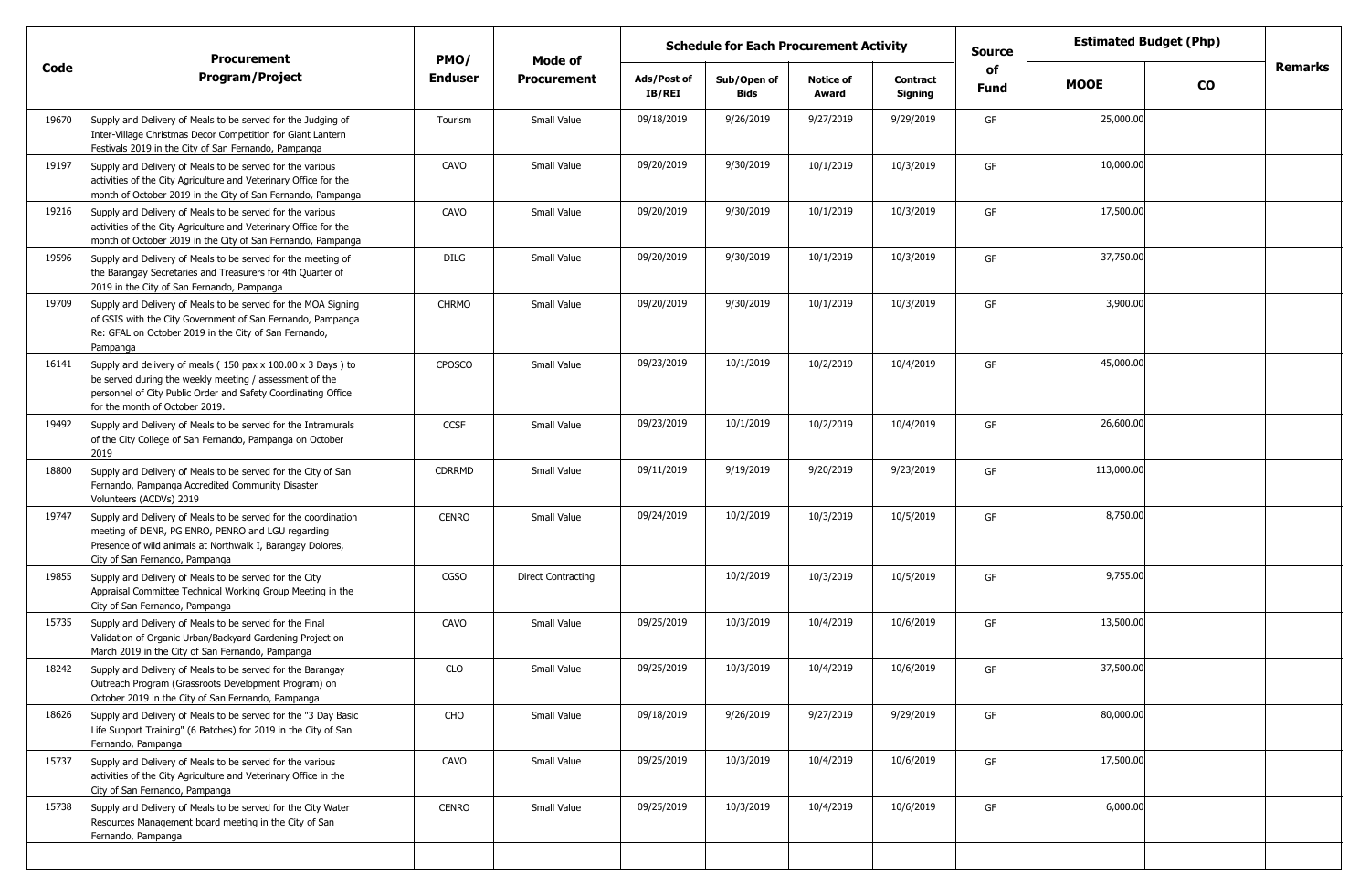|       | <b>Procurement</b>                                                                                                                                                                                                             | PMO/           | Mode of                     |                              | <b>Schedule for Each Procurement Activity</b> |                           |                            | <b>Source</b> | <b>Estimated Budget (Php)</b><br>of |               |         |
|-------|--------------------------------------------------------------------------------------------------------------------------------------------------------------------------------------------------------------------------------|----------------|-----------------------------|------------------------------|-----------------------------------------------|---------------------------|----------------------------|---------------|-------------------------------------|---------------|---------|
| Code  | <b>Program/Project</b>                                                                                                                                                                                                         | <b>Enduser</b> | <b>Procurement</b>          | Ads/Post of<br><b>IB/REI</b> | Sub/Open of<br><b>Bids</b>                    | <b>Notice of</b><br>Award | <b>Contract</b><br>Signing | <b>Fund</b>   | <b>MOOE</b>                         | $\mathbf{co}$ | Remarks |
| 15741 | Supply and Delivery of Meals to be served for the 6th CSFP<br>Cooperative Summit on October 2019 in the City of San<br>Fernando, Pampanga                                                                                      | COOP           | Small Value                 | 09/16/2019                   | 9/24/2019                                     | 9/25/2019                 | 9/27/2019                  | GF            | 157,500.00                          |               |         |
| 17382 | Supply and Delivery of Meals to be served for the Seminar and<br>Send off Ceremony of Reformist who completed the<br>Community Drug Abuse Rehabilitation Program (5th Batch) for<br>the year 2019.                             | <b>CSWDO</b>   | Small Value                 | 09/25/2019                   | 10/3/2019                                     | 10/4/2019                 | 10/6/2019                  | GF            | 19,000.00                           |               |         |
| 18963 | Supply and Delivery of Tokens for the Meat Handlers Seminar<br>in line with the Program of Meat Consciousness Week<br>Celebration on October 2019 in the City of San Fernando,<br>Pampanga                                     | CAVO           | Small Value                 | 09/25/2019                   | 10/3/2019                                     | 10/4/2019                 | 10/6/2019                  | GF            | 7,500.00                            |               |         |
| 16298 | Supply and Delivery of Meals to be served for the General<br>Inspection of Rank of the City Public Order and Safety<br>Coordinating Office for the month of September - December<br>2019 in the City of San Fernando, Pampanga | CPOSCO         | Small Value                 | 09/30/2019                   | 10/8/2019                                     | 10/9/2019                 | 10/11/2019                 | GF            | 15,000.00                           |               |         |
| 19212 | Supply and Delivery of Meals to be served for the Harvest<br>Festival for Farmer Field School Organic Crop Production under<br>the program of Organic Agriculture on October 2019 in the<br>City of San Fernando, Pampanga     | CAVO           | Small Value                 | 09/30/2019                   | 10/8/2019                                     | 10/9/2019                 | 10/11/2019                 | GF            | 32,000.00                           |               |         |
| 19393 | Supply and Delivery of Meals to be served for the Seminar in<br>"Enhancing the Research Competencies of Faculty and Staff"<br>on October 2019 at the City College of San Fernando,<br>Pampanga                                 | <b>CCSF</b>    | Small Value                 | 09/30/2019                   | 10/8/2019                                     | 10/9/2019                 | 10/11/2019                 | GF            | 27,000.00                           |               |         |
| 19504 | Supply and Delivery of Meals to be served for the various<br>activities of the City Human Resource Management Office in<br>the City of San Fernando, Pampanga                                                                  | <b>CHRMO</b>   | Small Value                 | 09/30/2019                   | 10/8/2019                                     | 10/9/2019                 | 10/11/2019                 | GF            | 12,000.00                           |               |         |
| 19598 | Supply and Delivery of Meals to be served for the Re-shuffling<br>of Feedback Evaluators in the City of San Fernando, Pampanga                                                                                                 | <b>CHRMO</b>   | Small Value                 | 09/30/2019                   | 10/8/2019                                     | 10/9/2019                 | 10/11/2019                 | GF            | 3,500.00                            |               |         |
| 19601 | Supply and Delivery of Meals to be served for the IPCR<br>Calibration Findings meeting in the City of San Fernando,<br>Pampanga                                                                                                | <b>CHRMO</b>   | Small Value                 | 09/30/2019                   | 10/8/2019                                     | 10/9/2019                 | 10/11/2019                 | GF            | 5,500.00                            |               |         |
| 19715 | Supply and Delivery of Meals to be serve for the Pre-Event<br>Coverage and Launching of the Citywide Lantern Decoration in<br>the City of San Fernando, Pampanga                                                               | <b>CIP</b>     | Small Value                 | 09/25/2019                   | 10/3/2019                                     | 10/4/2019                 | 10/6/2019                  | GF            | 54,000.00                           |               |         |
| 19842 | Supply and Delivery of Meals to be served for the Manila Bay<br>Clean up, Rehabilitation and Preservation Program 2019 LGU<br>compliance table and on-site assessment in the City of San<br>Fernando, Pampanga                 | <b>CENRO</b>   | opping-Unforeseen Continger | 09/30/2019                   | 10/8/2019                                     | 10/9/2019                 | 10/11/2019                 | GF            | 6,000.00                            |               |         |
| 16419 | Supply and Delivery of Meals to be served for the Local School<br>Board Meeting for the month of October 2019 in the City of<br>San Fernando, Pampanga                                                                         | <b>DEPED</b>   | Small Value                 | 10/01/2019                   | 10/9/2019                                     | 10/10/2019                | 10/12/2019                 | <b>SEF</b>    | 10,500.00                           |               |         |
| 18962 | Supply and Delivery of Meals to be served for the 2019 Civil<br>Service Month Celebration Outreach Program in the City of San<br>Fernando, Pampanga                                                                            | <b>CHRMO</b>   | <b>Direct Contracting</b>   |                              | 10/10/2019                                    | 10/11/2019                | 10/13/2019                 | GF            | 18,000.00                           |               |         |
| 19272 | Supply and Delivery of Meals to be served for the special<br>meetings in preparation for the BCPC Congress and for the<br>BCPC Congress 2019 in the City of San Fernando, Pampanga                                             | <b>CSWDO</b>   | Small Value                 | 09/25/2019                   | 10/3/2019                                     | 10/4/2019                 | 10/6/2019                  | GF            | 87,500.00                           |               |         |
| 19274 | Supply and Delivery of Meals to be served for the Special<br>Meetings in preparation for the BCPC Congress 2019 in the<br>City of San Fernando, Pampanga                                                                       | <b>CSWDO</b>   | Small Value                 | 10/02/2019                   | 10/10/2019                                    | 10/11/2019                | 10/13/2019                 | GF            | 4,000.00                            |               |         |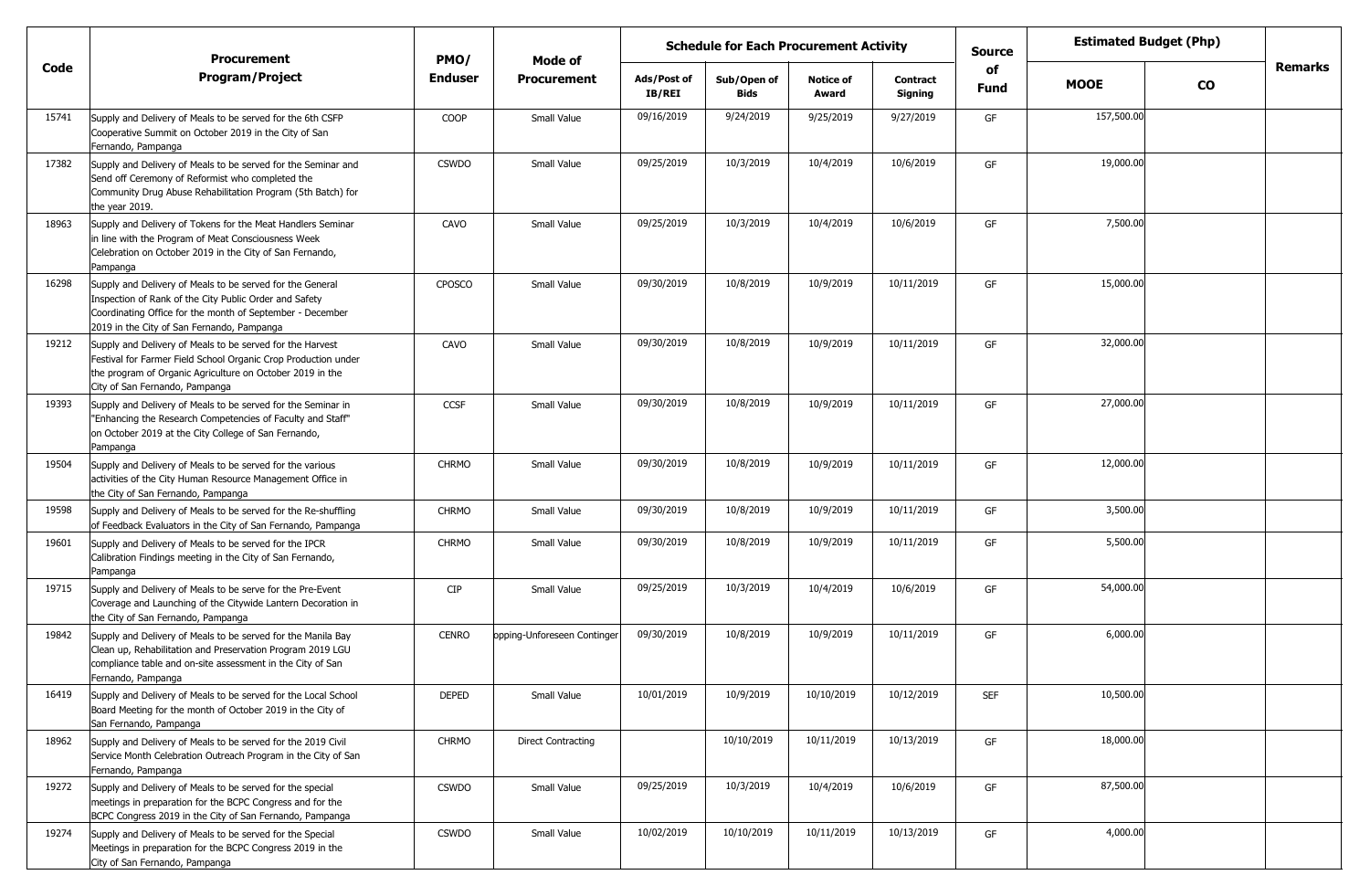|       | <b>Procurement</b>                                                                                                                                                                                  | PMO/           |                           | <b>Schedule for Each Procurement Activity</b><br>Mode of |                     |                           |                            | <b>Source</b> | <b>Estimated Budget (Php)</b> |           |         |
|-------|-----------------------------------------------------------------------------------------------------------------------------------------------------------------------------------------------------|----------------|---------------------------|----------------------------------------------------------|---------------------|---------------------------|----------------------------|---------------|-------------------------------|-----------|---------|
| Code  | <b>Program/Project</b>                                                                                                                                                                              | <b>Enduser</b> | <b>Procurement</b>        | Ads/Post of<br><b>IB/REI</b>                             | Sub/Open of<br>Bids | <b>Notice of</b><br>Award | <b>Contract</b><br>Signing | of<br>Fund    | <b>MOOE</b>                   | <b>CO</b> | Remarks |
| 19276 | Supply and Delivery of Meals to be served for the LCPC<br>Capacity Development: Seminar for Stakeholders and parents<br>of CICL & CAR for the year of 2019 in the City of San<br>Fernando, Pampanga | <b>CSWDO</b>   | Small Value               | 10/02/2019                                               | 10/10/2019          | 10/11/2019                | 10/13/2019                 | GF            | 5,000.00                      |           |         |
| 15744 | Supply and Delivery of Meals to be served for the Clean-Up<br>Operation (Operation Undas 2019) in the City of San<br>Fernando, Pampanga                                                             | <b>UMSD</b>    | <b>Direct Contracting</b> |                                                          | 10/10/2019          | 10/11/2019                | 10/13/2019                 | GF            | 12,816.00                     |           |         |
| 15745 | Supply and Delivery of Meals to be served for the Legislative<br>Meeting and/or Other Meetings for the month of November<br>2019 in the City of San Fernando, Pampanga                              | <b>CVMO</b>    | Small Value               | 10/04/2019                                               | 10/14/2019          | 10/15/2019                | 10/17/2019                 | GF            | 17,500.00                     |           |         |
| 15746 | Supply and Delivery of Meals to be served for the Regular<br>Session of SP members for the month of November 2019 in<br>the City of San Fernando, Pampanga                                          | <b>SP</b>      | Small Value               | 10/01/2019                                               | 10/9/2019           | 10/10/2019                | 10/12/2019                 | GF            | 60,000.00                     |           |         |
| 15747 | Supply and Delivery of Meals to be served for the Legislative<br>Meeting of SP members for the month of November 2019 in<br>the City of San Fernando, Pampanga                                      | SP             | <b>Direct Contracting</b> |                                                          | 10/14/2019          | 10/15/2019                | 10/17/2019                 | GF            | 28,000.00                     |           |         |
| 15748 | Supply and Delivery of Meals to be served for the Other<br>Meeting of SP members for the month of November 2019 in<br>the City of San Fernando, Pampanga                                            | SP             | Small Value               | 10/04/2019                                               | 10/14/2019          | 10/15/2019                | 10/17/2019                 | GF            | 30,000.00                     |           |         |
| 15749 | Supply and Delivery of Meals to be served for the Public<br>Hearing of SP members for the month of November 2019 in<br>the City of San Fernando, Pampanga                                           | SP             | Small Value               | 10/04/2019                                               | 10/14/2019          | 10/15/2019                | 10/17/2019                 | GF            | 31,500.00                     |           |         |
| 15750 | Supply and Delivery of Meals to be served for the Staff<br>Meeting of Office of the Sangguniang Panlungsod for the<br>month of November 2019 in the City of San Fernando,<br>Pampanga               | <b>SP</b>      | Small Value               | 10/04/2019                                               | 10/14/2019          | 10/15/2019                | 10/17/2019                 | GF            | 8,000.00                      |           |         |
| 15751 | Supply and Delivery of Meals to be served for the Annual<br>Budget Deliberation Meeting for the month of November 2019<br>in the City of San Fernando, Pampanga                                     | <b>SP</b>      | Small Value               | 10/04/2019                                               | 10/14/2019          | 10/15/2019                | 10/17/2019                 | GF            | 24,000.00                     |           |         |
| 15752 | Supply and Delivery of Meals to be served for the various<br>Activities of the City Health Office for 4th Quarter of 2019 in<br>the City of San Fernando, Pampanga                                  | CHO            | Small Value               | 10/04/2019                                               | 10/14/2019          | 10/15/2019                | 10/17/2019                 | GF            | 12,000.00                     |           |         |
| 15754 | Supply and Delivery of Meals to be served for the Tuberculosis<br>Monitoring Supervision and Evaluation (MSE) Program for 4th<br>Quarter of 2019 in the City of San Fernando, Pampanga              | CHO            | Small Value               | 10/04/2019                                               | 10/14/2019          | 10/15/2019                | 10/17/2019                 | GF            | 1,500.00                      |           |         |
| 15755 | Supply and Delivery of Meals to be served for the Colorectal<br>Cancer Prevention and Control Program for 4th Quarter of<br>2019 in the City of San Fernando, Pampanga                              | CHO            | Small Value               | 10/04/2019                                               | 10/14/2019          | 10/15/2019                | 10/17/2019                 | GF            | 48,750.00                     |           |         |
| 15756 | Supply and Delivery of Meals to be served for the BPW<br>Quarterly Meeting and Accomplishment Reporting for the 3rd<br>and 4th Quarter of 2019 in the City of San Fernando,<br>Pampanga             | CHO            | Small Value               | 10/04/2019                                               | 10/14/2019          | 10/15/2019                | 10/17/2019                 | GF            | 9,000.00                      |           |         |
| 17080 | Supply and Delivery of Meals to be served for the Annual<br>Investment Plan Deliberation Meeting for the month of<br>November 2019 in the City of San Fernando, Pampanga                            | SP             | Small Value               | 10/04/2019                                               | 10/14/2019          | 10/15/2019                | 10/17/2019                 | GF            | 24,000.00                     |           |         |
| 18342 | Supply and Delivery of Meals to be served for the series of<br>meetings for the General Assembly 2019 of the City<br>Government of San Fernando, Pampanga                                           | <b>CHRMO</b>   | Small Value               | 10/04/2019                                               | 10/14/2019          | 10/15/2019                | 10/17/2019                 | GF            | 38,750.00                     |           |         |
|       |                                                                                                                                                                                                     |                |                           |                                                          |                     |                           |                            |               |                               |           |         |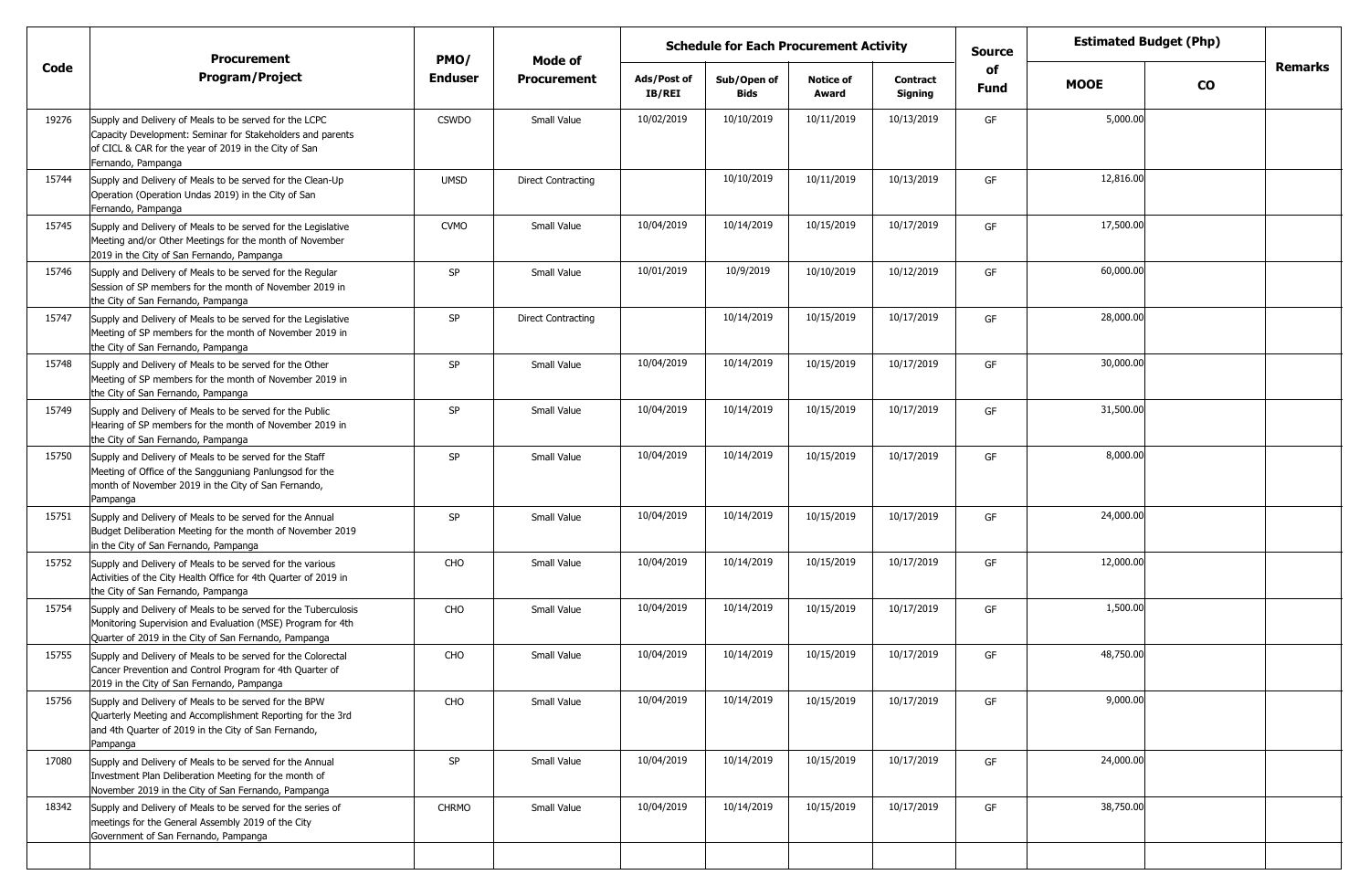|       | <b>Procurement</b>                                                                                                                                                                                                                     | PMO/         | Mode of            |                              | <b>Schedule for Each Procurement Activity</b> |                           |                            | <b>Source</b> |             | <b>Estimated Budget (Php)</b> |                |
|-------|----------------------------------------------------------------------------------------------------------------------------------------------------------------------------------------------------------------------------------------|--------------|--------------------|------------------------------|-----------------------------------------------|---------------------------|----------------------------|---------------|-------------|-------------------------------|----------------|
| Code  | <b>Program/Project</b>                                                                                                                                                                                                                 | Enduser      | <b>Procurement</b> | Ads/Post of<br><b>IB/REI</b> | Sub/Open of<br><b>Bids</b>                    | <b>Notice of</b><br>Award | <b>Contract</b><br>Signing | of<br>Fund    | <b>MOOE</b> | $\mathbf{co}$                 | <b>Remarks</b> |
| 19386 | Supply and Delivery of Meals to be served for the Launching of<br>Children's Month Celebration 2019 in the City of San Fernando,<br>Pampanga                                                                                           | <b>CSWDO</b> | Small Value        | 10/04/2019                   | 10/14/2019                                    | 10/15/2019                | 10/17/2019                 | GF            | 27,500.00   |                               |                |
| 19520 | Supply and Delivery of Meals to be served for the Fernandino<br>Fit Challenge: City Government of San Fernando Employees'<br>Biggest Loser Challenge in the City of San Fernando,<br>Pampanga                                          | <b>CHRMO</b> | Small Value        | 10/04/2019                   | 10/14/2019                                    | 10/15/2019                | 10/17/2019                 | GF            | 45,000.00   |                               |                |
| 19726 | Supply and Delivery of Meals to be served for the 2nd<br>Roundtable Discussion on Asean Quality Assurance Network at<br>the City College of San Fernando, Pampanga                                                                     | CCSF         | Small Value        | 10/04/2019                   | 10/14/2019                                    | 10/15/2019                | 10/17/2019                 | GF            | 25,000.00   |                               |                |
| 19852 | Supply and Delivery of Meals to be served for the Youth Week<br>Celebration on November 2019 in the City of San Fernando,<br>Pampanga                                                                                                  | CAD          | Small Value        | 10/01/2019                   | 10/9/2019                                     | 10/10/2019                | 10/12/2019                 | GF            | 78,500.00   |                               |                |
| 15759 | Supply and Delivery of Meals to be served for the Consultative<br>Meetings for the month of November 2019 in the City of San<br>Fernando, Pampanga                                                                                     | <b>CVMO</b>  | Small Value        | 10/02/2019                   | 10/10/2019                                    | 10/11/2019                | 10/13/2019                 | GF            | 60,000.00   |                               |                |
| 15760 | Supply and Delivery of Meals to be served for the various<br>Committee Hearing of the SP members for the month of<br>November 2019 in the City of San Fernando, Pampanga                                                               | SP           | Small Value        | 09/25/2019                   | 10/3/2019                                     | 10/4/2019                 | 10/6/2019                  | GF            | 120,000.00  |                               |                |
| 15761 | Supply and Delivery of Meals to be served for the various<br>activities of the City Agriculture and Veterinary Office in the<br>City of San Fernando, Pampanga                                                                         | CAVO         | Small Value        | 10/07/2019                   | 10/15/2019                                    | 10/16/2019                | 10/18/2019                 | GF            | 45,000.00   |                               |                |
| 16299 | Supply and Delivery of Meals to be served for the General<br>Inspection of Rank of the City Public Order and Safety<br>Coordinating Office for the month of September - December<br>2019 in the City of San Fernando, Pampanga         | CPOSCO       | Small Value        | 10/07/2019                   | 10/15/2019                                    | 10/16/2019                | 10/18/2019                 | GF            | 15,000.00   |                               |                |
| 16604 | Supply and Delivery of Meals to be served for the various<br>consultative meeting of the Local Chief Executive for the the<br>month of November 2019 in the City of San Fernando,<br>Pampanga                                          | CMO          | Small Value        | 10/07/2019                   | 10/15/2019                                    | 10/16/2019                | 10/18/2019                 | GF            | 45,000.00   |                               |                |
| 19214 | Supply and Delivery of Meals to be served for the Final<br>Validation of Search for Best Organic Practitioners under the<br>program of Implementation on Organic Agriculture on<br>November 2019 in the City of San Fernando, Pampanga | CAVO         | Small Value        | 10/07/2019                   | 10/15/2019                                    | 10/16/2019                | 10/18/2019                 | GF            | 5,250.00    |                               |                |
| 19727 | Supply and Delivery of Meals to be served for the Investment<br>Incentive Board Regular Consultative Meetings for 4th Quarter<br>of 2019 in the City of San Fernando, Pampanga                                                         | <b>CIP</b>   | Small Value        | 10/07/2019                   | 10/15/2019                                    | 10/16/2019                | 10/18/2019                 | GF            | 26,250.00   |                               |                |
| 18593 | Supply and Delivery o Meals to be served for the various<br>activities of the City Agriculture and Veterinary Office for the<br>month of November 2019 in the City of San Fernando,<br>Pampanga                                        | CAVO         | Small Value        | 10/08/2019                   | 10/16/2019                                    | 10/17/2019                | 10/19/2019                 | GF            | 38,500.00   |                               |                |
| 19409 | Supply and Delivery of Meals to be served for the Lakbay Bulilit<br>2019 and Screening Process for Children's Camp 2019 in the<br>City of San Fernando, Pampanga                                                                       | <b>CSWDO</b> | Small Value        | 10/09/2019                   | 10/17/2019                                    | 10/18/2019                | 10/20/2019                 | GF            | 34,000.00   |                               |                |
| 18767 | Supply and Delivery of Meals to be served for the Real<br>Property Tax Advocacy for the month of November 2019 in the<br>City of San Fernando, Pampanga                                                                                | CASSO        | Small Value        | 10/09/2019                   | 10/17/2019                                    | 10/18/2019                | 10/20/2019                 | GF            | 37,500.00   |                               |                |
|       |                                                                                                                                                                                                                                        |              |                    |                              |                                               |                           |                            |               |             |                               |                |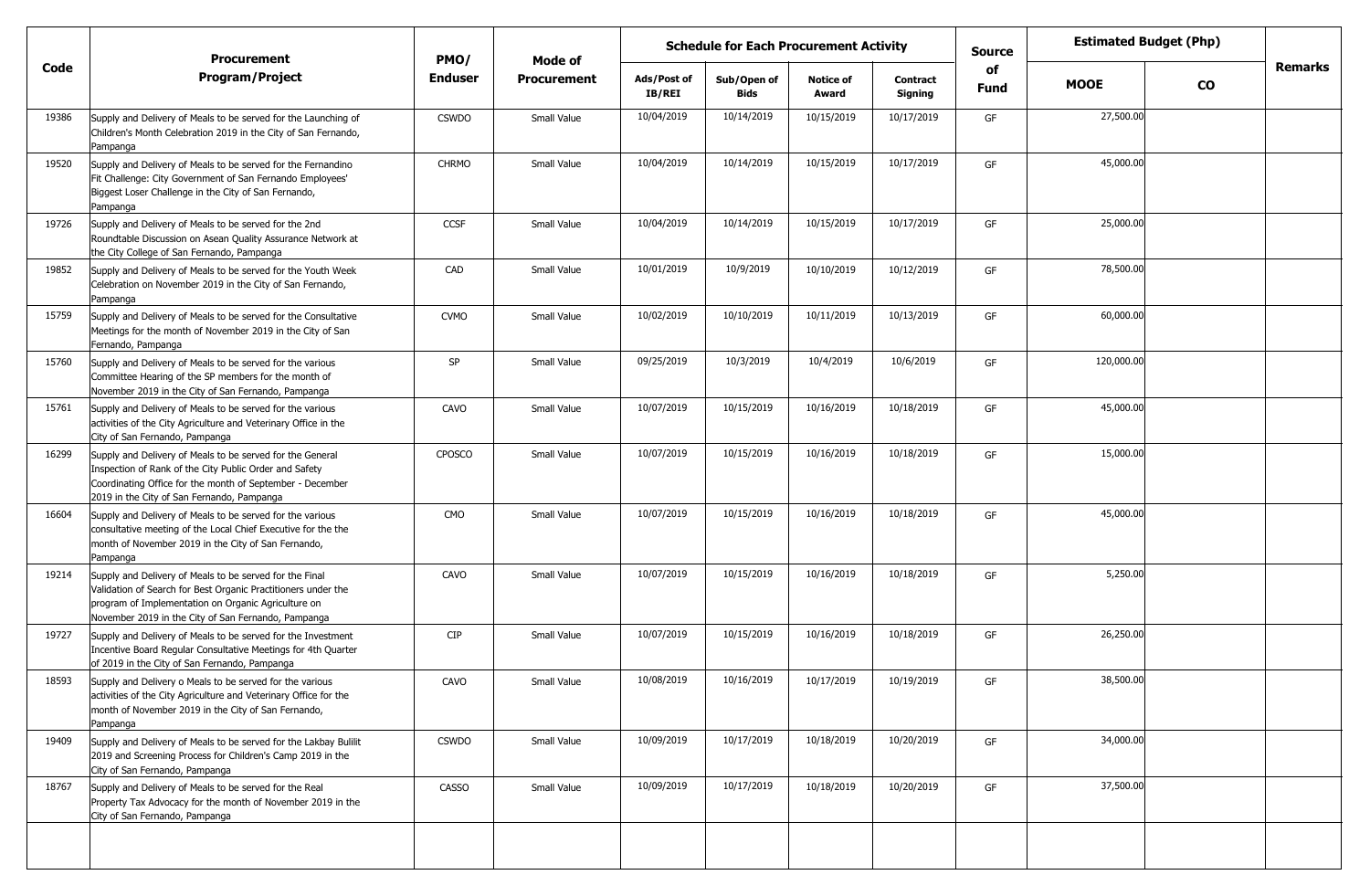|       |                                                                                                                                                                                                                                                                                                                                                          | <b>Schedule for Each Procurement Activity</b><br><b>Procurement</b><br>PMO/<br>Mode of |                           |                       |                            |                           |                            | <b>Source</b>     |             | <b>Estimated Budget (Php)</b> |         |
|-------|----------------------------------------------------------------------------------------------------------------------------------------------------------------------------------------------------------------------------------------------------------------------------------------------------------------------------------------------------------|----------------------------------------------------------------------------------------|---------------------------|-----------------------|----------------------------|---------------------------|----------------------------|-------------------|-------------|-------------------------------|---------|
| Code  | <b>Program/Project</b>                                                                                                                                                                                                                                                                                                                                   | <b>Enduser</b>                                                                         | <b>Procurement</b>        | Ads/Post of<br>IB/REI | Sub/Open of<br><b>Bids</b> | <b>Notice of</b><br>Award | <b>Contract</b><br>Signing | of<br><b>Fund</b> | <b>MOOE</b> | <b>CO</b>                     | Remarks |
| 19443 | Supply and Delivery of Meals to be served for the LCPC<br>Capacity Development: Seminar on Child Participation Rights<br>of Child Representatives and School Based Children for the<br>year 2019 in the City of San Fernando, Pampanga                                                                                                                   | <b>CSWDO</b>                                                                           | Small Value               | 10/02/2019            | 10/10/2019                 | 10/11/2019                | 10/14/2019                 | GF                | 65,000.00   |                               |         |
| 19509 | Supply and Delivery of Meals to be served for the Post<br>Assessment of the Health and Wellness Fair 2019 in the City of<br>San Fernando, Pampanga                                                                                                                                                                                                       | <b>CHRMO</b>                                                                           | Small Value               | 10/09/2019            | 10/17/2019                 | 10/18/2019                | 10/20/2019                 | GF                | 4,500.00    |                               |         |
| 19299 | Supply and Delivery of Meals to be served for the various<br>activities of City Environment and Natural Resources Office in<br>the City of San Fernando, Pampanga                                                                                                                                                                                        | <b>CENRO</b>                                                                           | Small Value               | 10/11/2019            | 10/21/2019                 | 10/22/2019                | 10/24/2019                 | GF                | 22,500.00   |                               |         |
| 19962 | Supply and Delivery of Meals to be served for the CSDAAM<br>2019 in the City of San Fernando, Pampanga                                                                                                                                                                                                                                                   | <b>DEPED</b>                                                                           | <b>Direct Contracting</b> |                       | 10/21/2019                 | 10/22/2019                | 10/24/2019                 | <b>SEF</b>        | 6,800.00    |                               |         |
| 18653 | Supply and Delivery of Meals to be served for the Pandibisyong<br>Tagisan ng Talento sa Filipino in the City of San Fernando,<br>Pampanga                                                                                                                                                                                                                | <b>DEPED</b>                                                                           | Small Value               | 10/15/2019            | 10/23/2019                 | 10/24/2019                | 10/26/2019                 | <b>SEF</b>        | 4,500.00    |                               |         |
| 19165 | Supply and Delivery of Meals to be served for the Jingle<br>Making Contest and Bayong Painting Competition as part of<br>the National Environmental Awareness Month/Clean Air month<br>Celebration 2019 in the City of San Fernando, Pampanga                                                                                                            | <b>CENRO</b>                                                                           | Small Value               | 10/15/2019            | 10/23/2019                 | 10/24/2019                | 10/26/2019                 | GF                | 28,000.00   |                               |         |
| 19976 | Supply and Delivery of Meals to be served for the Awarding of<br>College Scholarship/Subsidy for 1st Semester on November<br>2019 in the City of San Fernando, Pampanga                                                                                                                                                                                  | CAD                                                                                    | <b>Direct Contracting</b> |                       | 10/23/2019                 | 10/24/2019                | 10/26/2019                 | GF                | 30,000.00   |                               |         |
| 15764 | Supply and Delivery of Tokens to be used for the Orientation<br>on Conformances and Non Conformances in compliance with<br>Good Manufacturing Practices (GMP) Good Hygienic<br>Slaughtering Practices, Sanitation Standard and Environmental<br>Compliance under the Poultry Dressing Plant Regulation<br>Project in the City of San Fernando, Pampanga  | CAVO                                                                                   | Small Value               | 10/16/2019            | 10/24/2019                 | 10/25/2019                | 10/27/2019                 | GF                | 10,000.00   |                               |         |
| 15765 | Supply and Delivery of Meals to be served for the Orientation<br>on Conformances and Non Conformances in compliance with<br>Good Manufacturing Practices (GMP) Good Hygienic<br>Slaughtering Practices, Sanitation Standard and Environmental<br>Compliance under the Poultry Dressing Plant Regulation<br>Project in the City of San Fernando, Pampanga | CAVO                                                                                   | Small Value               | 10/16/2019            | 10/24/2019                 | 10/25/2019                | 10/27/2019                 | GF                | 43,750.00   |                               |         |
| 19349 | Supply and Delivery of Meals to be served for the preparation<br>for 2019 Taxpayers' Symposium in the City of San Fernando,<br>Pampanga                                                                                                                                                                                                                  | <b>CTO</b>                                                                             | Small Value               | 10/16/2019            | 10/24/2019                 | 10/25/2019                | 10/27/2019                 | GF                | 8,500.00    |                               |         |
| 19374 | Supply and Delivery of Meals to be served for the Taxpayers's<br>Symposium 2019 in the City of San Fernando, Pampanga                                                                                                                                                                                                                                    | <b>CTO</b>                                                                             | Small Value               | 10/16/2019            | 10/24/2019                 | 10/25/2019                | 10/27/2019                 | GF                | 50,000.00   |                               |         |
| 19614 | Supply and Delivery of Meals to be served for the Gender and<br>Development Program and Education Student Development<br>Program at the City College of San Fernando, Pampanga                                                                                                                                                                           | CCSF                                                                                   | Small Value               | 10/16/2019            | 10/24/2019                 | 10/25/2019                | 10/27/2019                 | GF                | 17,200.00   |                               |         |
| 16142 | Supply and delivery of meals (150 pax x 100.00 x 3 Days) to<br>be served during the weekly meeting / assessment of the<br>personnel of City Public Order and Safety Coordinating Office<br>for the month of Noveber 2019.                                                                                                                                | CPOSCO                                                                                 | Small Value               | 10/16/2019            | 10/24/2019                 | 10/25/2019                | 10/27/2019                 | GF                | 45,000.00   |                               |         |
| 19441 | Supply and Delivery of Meals to be served for the<br>Orientation-Workshop for the Assessment of Indigent Senior<br>Citizens for the year 2019 in the City of San Fernando,<br>Pampanga                                                                                                                                                                   | <b>CSWDO</b>                                                                           | Small Value               | 10/16/2019            | 10/24/2019                 | 10/25/2019                | 10/27/2019                 | GF                | 30,000.00   |                               |         |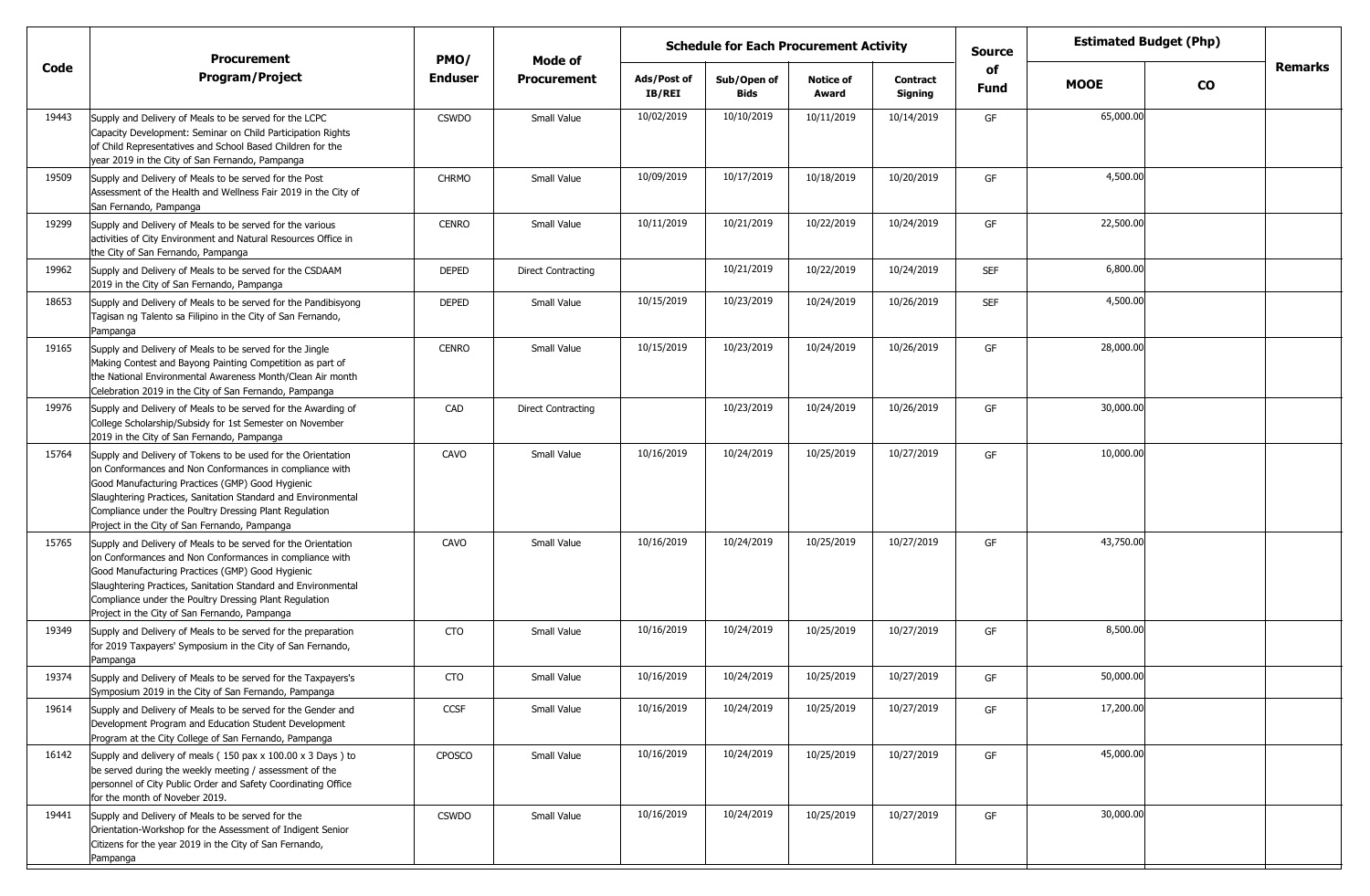|       | <b>Procurement</b>                                                                                                                                                                                                                                              | PMO/          | Mode of                   | <b>Estimated Budget (Php)</b><br><b>Schedule for Each Procurement Activity</b><br><b>Source</b><br>of |                            |                           |                            |             |             |           |                |
|-------|-----------------------------------------------------------------------------------------------------------------------------------------------------------------------------------------------------------------------------------------------------------------|---------------|---------------------------|-------------------------------------------------------------------------------------------------------|----------------------------|---------------------------|----------------------------|-------------|-------------|-----------|----------------|
| Code  | <b>Program/Project</b>                                                                                                                                                                                                                                          | Enduser       | <b>Procurement</b>        | Ads/Post of<br>IB/REI                                                                                 | Sub/Open of<br><b>Bids</b> | <b>Notice of</b><br>Award | <b>Contract</b><br>Signing | <b>Fund</b> | <b>MOOE</b> | <b>CO</b> | <b>Remarks</b> |
| 19487 | Supply and Delivery of Meals to be served for the Division<br>Musabagah Contest in the City of San Fernando, Pampanga                                                                                                                                           | <b>DEPED</b>  | <b>Direct Contracting</b> |                                                                                                       | 10/24/2019                 | 10/25/2019                | 10/27/2019                 | <b>SEF</b>  | 21,000.00   |           |                |
| 19505 | Supply and Delivery of Meals to be served for the Health Card<br>Orientation 2019 in the City of San Fernando, Pampanga                                                                                                                                         | <b>CHRMO</b>  | Small Value               | 10/16/2019                                                                                            | 10/24/2019                 | 10/25/2019                | 10/27/2019                 | GF          | 8,000.00    |           |                |
| 19728 | Supply and Delivery of Meals to be served for the Health and<br>Wellness Program of the City College of San Fernando,<br>Pampanga                                                                                                                               | <b>CCSF</b>   | Small Value               | 10/16/2019                                                                                            | 10/24/2019                 | 10/25/2019                | 10/27/2019                 | GF          | 25,250.00   |           |                |
| 19710 | Supply and Delivery of Meals to be served for the Seminar -<br>Workshop on School Paper Lay outing at the City College of<br>San Fernando, Pampanga                                                                                                             | <b>CCSF</b>   | Small Value               | 10/16/2019                                                                                            | 10/24/2019                 | 10/25/2019                | 10/27/2019                 | GF          | 9,000.00    |           |                |
| 19897 | Supply and Delivery of Meals to be served for the Colonoscopy<br>Mission (Cancer Prevention and Control Program) 2019 in the<br>City of San Fernando, Pampanga                                                                                                  | CHO           | Small Value               | 10/11/2019                                                                                            | 10/21/2019                 | 10/22/2019                | 10/24/2019                 | GF          | 87,950.00   |           |                |
| 16143 | Supply and delivery of meals (PM snacks 50 pax x 150.00 x 3<br>Days) to be served during the monthly meeting of the Task<br>Force Kaayusan para sa Kaunlaran at Kalikasan and Clearing<br>operation & Coordination briefings for the month of November<br>2019. | CPOSCO        | Small Value               | 10/18/2019                                                                                            | 10/28/2019                 | 10/29/2019                | 10/31/2019                 | GF          | 22,500.00   |           |                |
| 19408 | Supply and Delivery of Meals to be served for the<br>Kalingang-Handog sa mga Kapus-palad na mga Fernandinos<br>on December 2019 in the City of San Fernando, Pampanga                                                                                           | CAD           | Small Value               | 10/09/2019                                                                                            | 10/17/2019                 | 10/18/2019                | 10/20/2019                 | GF          | 375,000.00  |           |                |
| 19688 | Supply and Delivery of Meals to be served for the preparation<br>on Children's Month Celebration 2019 in the City of San<br>Fernando, Pampanga                                                                                                                  | <b>CSWDO</b>  | Small Value               | 10/18/2019                                                                                            | 10/28/2019                 | 10/29/2019                | 10/31/2019                 | GF          | 15,000.00   |           |                |
| 19689 | Supply and Delivery of Meals to be served for the Camp Bulilit<br>2019 in the City of San Fernando, Pampanga                                                                                                                                                    | <b>CSWDO</b>  | Small Value               | 10/15/2019                                                                                            | 10/23/2019                 | 10/24/2019                | 10/26/2019                 | GF          | 100,000.00  |           |                |
| 19722 | Supply and Delivery of Meals to be served for the City College<br>Foundation Day 2019 in the City of San Fernando, Pampanga                                                                                                                                     | <b>CCSF</b>   | Small Value               | 10/15/2019                                                                                            | 10/23/2019                 | 10/24/2019                | 10/26/2019                 | GF          | 91,250.00   |           |                |
| 15770 | Supply and Delivery of Meals to be served for the City Solid<br>Waste Management Board meeting for 4th Quarter of 2019 in<br>the City of San Fernando, Pampanga                                                                                                 | <b>CENRO</b>  | Small Value               | 10/22/2019                                                                                            | 10/30/2019                 | 10/31/2019                | 11/2/2019                  | GF          | 6,000.00    |           |                |
| 19103 | Supply and Delivery of Meals to be served for the Contingency<br>Planning Workshop for Earthquake in the City of San<br>Fernando, Pampanga                                                                                                                      | <b>CDRRMD</b> | Small Value               | 10/16/2019                                                                                            | 10/24/2019                 | 10/25/2019                | 10/27/2019                 | GF          | 82,500.00   |           |                |
| 19613 | Supply and Delivery of Meals to be served for the Accreditation<br>of various Day Care/Child Development Centers in the City of<br>San Fernando, Pampanga                                                                                                       | <b>CSWDO</b>  | Small Value               | 10/22/2019                                                                                            | 10/30/2019                 | 10/31/2019                | 11/2/2019                  | GF          | 26,600.00   |           |                |
| 20021 | Supply and Delivery of Meals to be served for the First<br>National Conference on Lantern Studies of the University of<br>the Assumption on November 2019 in the City of San<br>Fernando, Pampanga                                                              | Tourism       | Small Value               | 10/22/2019                                                                                            | 10/30/2019                 | 10/31/2019                | 11/2/2019                  | GF          | 37,500.00   |           |                |
| 15773 | Procurement of Meals (100 pax @ 150.00) to be served<br>during technical discussion with the operators /stakeholders<br>on November 21, 2019 under the program of Poultry Dressing<br>Plant Regulation and Operation                                            | CAVO          | Small Value               | 10/23/2019                                                                                            | 10/31/2019                 | 11/1/2019                 | 11/3/2019                  | GF          | 15,000.00   |           |                |
| 16034 | Supply and Delivery of Meals to be served for the LCPC Social<br>Responsibility Activity on November 2019 in the City of San<br>Fernando, Pampanga                                                                                                              | <b>CSWDO</b>  | Small Value               | 10/23/2019                                                                                            | 10/31/2019                 | 11/1/2019                 | 11/3/2019                  | GF          | 30,000.00   |           |                |
|       |                                                                                                                                                                                                                                                                 |               |                           |                                                                                                       |                            |                           |                            |             |             |           |                |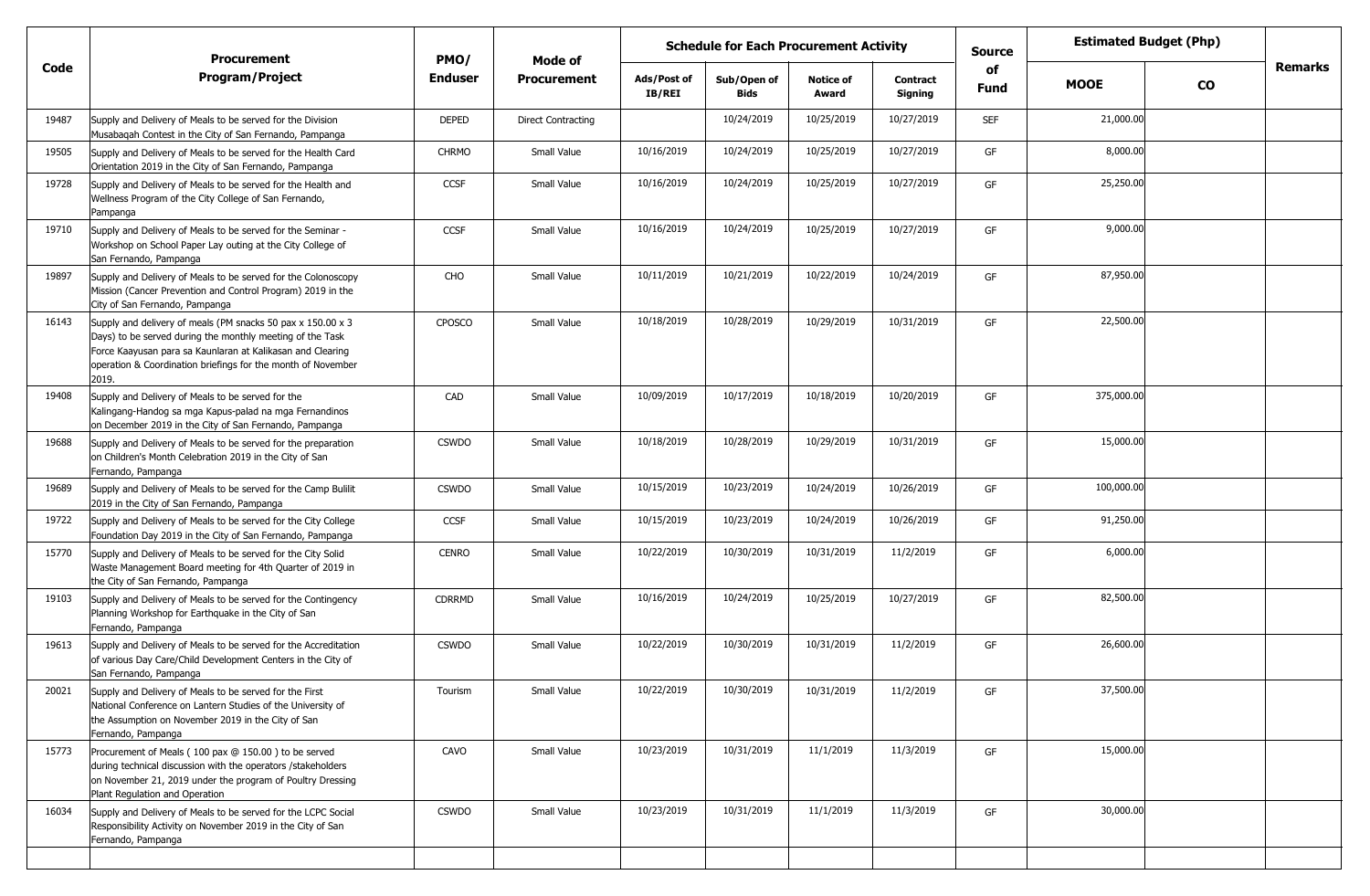|       | <b>Procurement</b>                                                                                                                                                                                                 | PMO/           | Mode of                     |                              | <b>Schedule for Each Procurement Activity</b> |                           |                            | <b>Source</b> | <b>Estimated Budget (Php)</b><br>of |           |                |
|-------|--------------------------------------------------------------------------------------------------------------------------------------------------------------------------------------------------------------------|----------------|-----------------------------|------------------------------|-----------------------------------------------|---------------------------|----------------------------|---------------|-------------------------------------|-----------|----------------|
| Code  | <b>Program/Project</b>                                                                                                                                                                                             | <b>Enduser</b> | <b>Procurement</b>          | Ads/Post of<br><b>IB/REI</b> | Sub/Open of<br><b>Bids</b>                    | <b>Notice of</b><br>Award | <b>Contract</b><br>Signing | <b>Fund</b>   | <b>MOOE</b>                         | <b>CO</b> | <b>Remarks</b> |
| 19003 | Supply and Delivery of Meals to be served for the Real<br>Property Tax Advocacy - Poster and Logo Making Contest in<br>the City of San Fernando, Pampanga                                                          | <b>CASSO</b>   | Small Value                 | 10/23/2019                   | 10/31/2019                                    | 11/1/2019                 | 11/3/2019                  | GF            | 15,000.00                           |           |                |
| 19352 | Supply and Delivery of Meals to be served for the Refill<br>Revolution as part of the National Environmental Awareness<br>Month 2019 in the City of San Fernando, Pampanga                                         | <b>CENRO</b>   | Small Value                 | 10/23/2019                   | 10/31/2019                                    | 11/1/2019                 | 11/3/2019                  | GF            | 12,000.00                           |           |                |
| 19508 | Supply and Delivery of Meals to be served for the Enhanced<br>Medical Insurance Orientation for 2019 in the City of San<br>Fernando, Pampanga                                                                      | <b>CHRMO</b>   | Small Value                 | 10/23/2019                   | 10/31/2019                                    | 11/1/2019                 | 11/3/2019                  | GF            | 15,000.00                           |           |                |
| 19602 | Supply and Delivery of Meals to be served for the African<br>Swine Fever (ASF) Task Force Meeting on November 2019 in<br>the City of San Fernando, Pampanga                                                        | CAVO           | opping-Unforeseen Continger | 10/23/2019                   | 10/31/2019                                    | 11/1/2019                 | 11/3/2019                  | GF            | 17,500.00                           |           |                |
| 19418 | Supply and Delivery of Meals to be served for the preparation<br>of Public Auction on Real Property Tax/Tax Amnesty meeting<br>in the City of San Fernando, Pampanga                                               | <b>CTO</b>     | Small Value                 | 10/25/2019                   | 11/4/2019                                     | 11/5/2019                 | 11/7/2019                  | GF            | 6,000.00                            |           |                |
| 19616 | Supply and Delivery of Meals to be served for the Emergency<br>Disaster Preparedness Seminar (Emergency Response<br>Program) of the City College of San Fernando, Pampanga                                         | CCSF           | Small Value                 | 10/25/2019                   | 11/4/2019                                     | 11/5/2019                 | 11/7/2019                  | GF            | 15,000.00                           |           |                |
| 19718 | Supply and Delivery of Tokens to be used for the 16th<br>Cooperative Summit in the City of San Fernando, Pampanga                                                                                                  | COOP           | Small Value                 | 10/25/2019                   | 11/4/2019                                     | 11/5/2019                 | 11/7/2019                  | GF            | 2,500.00                            |           |                |
| 19977 | Supply and Delivery of Meals to be served for the Meeting of<br>the Sports Committee for the period of November - December<br>2019 in the City of San Fernando, Pampanga                                           | CAD            | Small Value                 | 10/25/2019                   | 11/4/2019                                     | 11/5/2019                 | 11/7/2019                  | GF            | 15,000.00                           |           |                |
| 19703 | Supply and Delivery of Meals to be served for the Introduction<br>to GIS for Local Users Training on November 2019 in the City<br>of San Fernando, Pampanga                                                        | <b>CHRMO</b>   | Small Value                 | 10/28/2019                   | 11/5/2019                                     | 11/6/2019                 | 11/8/2019                  | GF            | 30,000.00                           |           |                |
| 19484 | Supply and Delivery of Meals to be served for the MPOWER<br>Training for Smoking Cessation and Tobaco Control Program<br>(SCTCP) in the City of San Fernando, Pampanga                                             | CHO            | Small Value                 | 10/29/2019                   | 11/6/2019                                     | 11/7/2019                 | 11/9/2019                  | GF            | 42,000.00                           |           |                |
| 19491 | Supply and Delivery of Meals to be served for the Special<br>meeting on preparation for State of the Children's Address on<br>November 2019 in the City of San Fernando, Pampanga                                  | <b>CSWDO</b>   | Small Value                 | 10/30/2019                   | 11/7/2019                                     | 11/8/2019                 | 11/10/2019                 | GF            | 2,000.00                            |           |                |
| 19549 | Supply and Delivery of Meals to be served for the Mental<br>Health Psychosocial Support Training and Stress Management<br>for Responders in the City of San Fernando, Pampanga                                     | <b>CDRRMD</b>  | Small Value                 | 10/23/2019                   | 10/31/2019                                    | 11/1/2019                 | 11/3/2019                  | GF            | 66,000.00                           |           |                |
| 15778 | Supply and Delivery of Meals to be served for the National<br>Book Week Celebration in the City of San Fernando, Pampanga                                                                                          | <b>CCSF</b>    | Small Value                 | 10/30/2019                   | 11/7/2019                                     | 11/8/2019                 | 11/10/2019                 | GF            | 3,000.00                            |           |                |
| 19241 | Supply and Delivery of Meals to be served for the Stress<br>Debriefing Seminar/Workshop for City Public Order and Safety<br>Coordinating Office Personnel (Batch 1 and 2) in the City of<br>San Fernando, Pampanga | CPOSCO         | Small Value                 | 10/21/2019                   | 10/29/2019                                    | 10/30/2019                | 11/1/2019                  | GF            | 104,000.00                          |           |                |
| 19490 | Supply and Delivery of Meals to be served for the various<br>activities of City Social Welfare and Development Office in the<br>City of San Fernando, Pampanga                                                     | <b>CSWDO</b>   | Small Value                 | 10/21/2019                   | 10/29/2019                                    | 10/30/2019                | 11/1/2019                  | GF            | 127,500.00                          |           |                |
| 19711 | Supply and Delivery of Meals to be served during the Strategic<br>Planning for Community Organizing 2019 in the City of San<br>Fernando, Pampanga                                                                  | <b>CSWDO</b>   | Small Value                 | 10/30/2019                   | 11/7/2019                                     | 11/8/2019                 | 11/10/2019                 | GF            | 15,000.00                           |           |                |
|       |                                                                                                                                                                                                                    |                |                             |                              |                                               |                           |                            |               |                                     |           |                |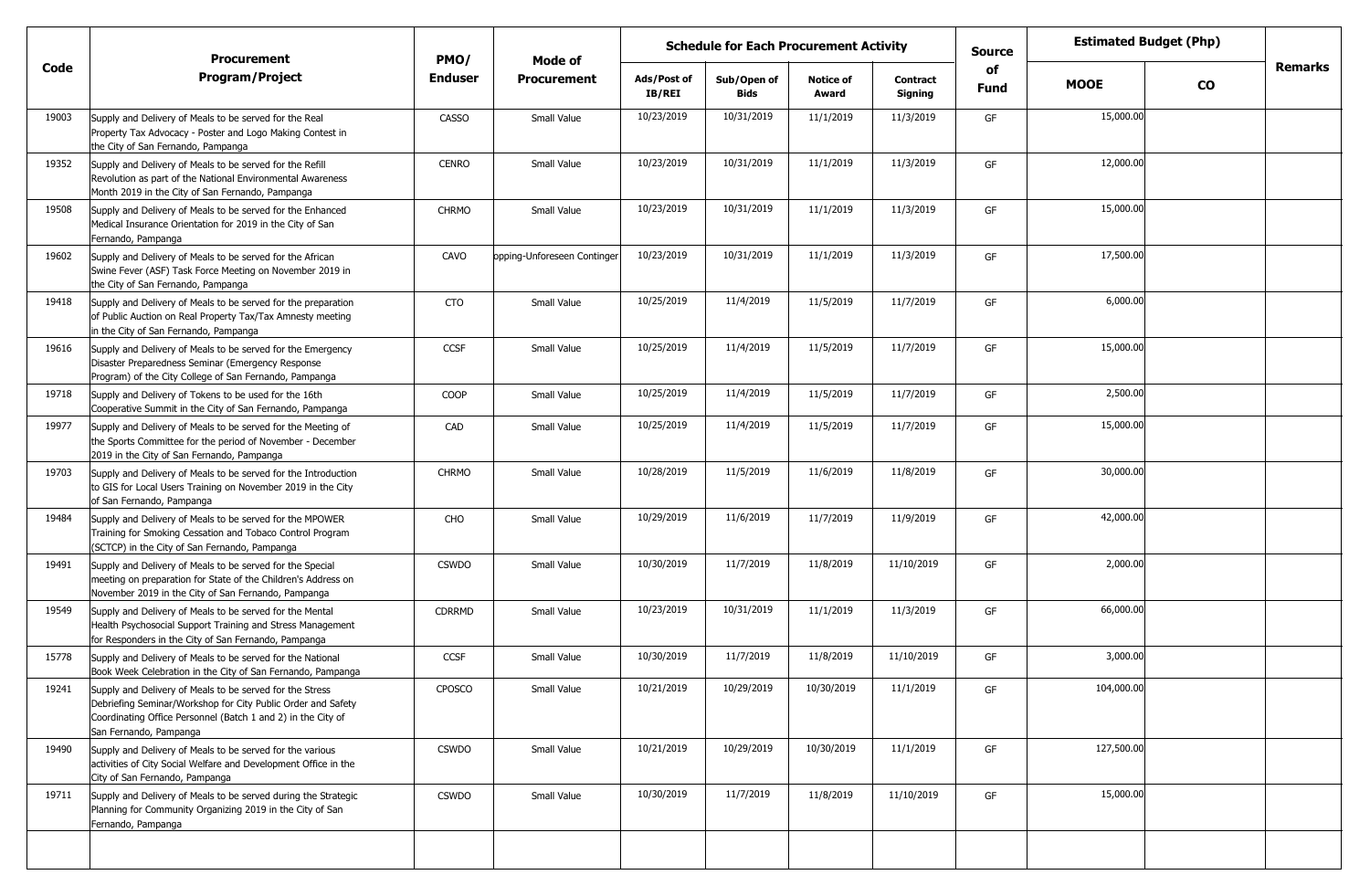|       | <b>Procurement</b>                                                                                                                                                                                                                     | PMO/           | Mode of                   |                       | <b>Schedule for Each Procurement Activity</b> |                           |                            | <b>Source</b> | <b>Estimated Budget (Php)</b> |           |                |
|-------|----------------------------------------------------------------------------------------------------------------------------------------------------------------------------------------------------------------------------------------|----------------|---------------------------|-----------------------|-----------------------------------------------|---------------------------|----------------------------|---------------|-------------------------------|-----------|----------------|
| Code  | <b>Program/Project</b>                                                                                                                                                                                                                 | <b>Enduser</b> | <b>Procurement</b>        | Ads/Post of<br>IB/REI | Sub/Open of<br><b>Bids</b>                    | <b>Notice of</b><br>Award | <b>Contract</b><br>Signing | of<br>Fund    | <b>MOOE</b>                   | <b>CO</b> | <b>Remarks</b> |
| 19712 | Supply and Delivery of Meals to be served for the various<br>activities of the City Social Welfare and Development Office in<br>the City of San Fernando, Pampanga                                                                     | <b>CSWDO</b>   | Small Value               | 10/30/2019            | 11/7/2019                                     | 11/8/2019                 | 11/10/2019                 | GF            | 40,000.00                     |           |                |
| 19719 | Supply and Delivery of Meals to be served for the Community<br>Assembly 2019 and Annual Capability Building Seminar for<br>Solo Parents in the City of San Fernando, Pampanga                                                          | <b>CSWDO</b>   | Small Value               | 10/30/2019            | 11/7/2019                                     | 11/8/2019                 | 11/10/2019                 | GF            | 10,000.00                     |           |                |
| 19324 | Supply and Delivery of Meals to be served for the Consultative<br>Meeting with the Pampanga Provincial Capitol Jail and<br>Consultative Meeting of the LCE with Muslic Community in the<br>City of San Fernando, Pampanga              | CAD            | <b>Direct Contracting</b> |                       | 10/30/2019                                    | 10/31/2019                | 11/2/2019                  | GF            | 112,500.00                    |           |                |
| 15779 | Supply and Delivery of Pantry Supplies to be used for the<br>preparation on renewal of Business Permits at the City<br>Treasurer's Office in the City of San Fernando, Pampanga                                                        | <b>CTO</b>     | Shopping                  | 11/01/2019            | 11/11/2019                                    | 11/12/2019                | 11/14/2019                 | GF            | 39,950.00                     |           |                |
| 15780 | Supply and delivery of Meals for the Awarding of Healthy<br>Places 2019                                                                                                                                                                | CHO            | Small Value               | 10/29/2019            | 11/6/2019                                     | 11/7/2019                 | 11/9/2019                  | GF            | 68,250.00                     |           |                |
| 15781 | Supply and Delivery of Meals to be served for the HIV Forum<br>per RHU in the City of San Fernando, Pampanga                                                                                                                           | CHO            | Small Value               | 10/29/2019            | 11/6/2019                                     | 11/7/2019                 | 11/9/2019                  | GF            | 54,600.00                     |           |                |
| 15782 | Supply and Delivery of Meals to be served for the HIV Forum<br>for College Students under World Aids Day Celebration in the<br>City of San Fernando, Pampanga                                                                          | CHO            | Small Value               | 11/01/2019            | 11/11/2019                                    | 11/12/2019                | 11/14/2019                 | GF            | 43,200.00                     |           |                |
| 18341 | Supply and Delivery of Meals to be served for the General<br>Assembly 2019 - Annual Assessment Planning and Team<br>Building of all City Officials, Department Heads and Employees<br>of the City Government of San Fernando, Pampanga | <b>CHRMO</b>   | Small Value               | 10/14/2019            | 10/22/2019                                    | 10/23/2019                | 10/25/2019                 | GF            | 900,000.00                    |           |                |
| 19287 | Supply and Delivery of Meals to be served for the Adolescent<br>Health and Development Film Festival 2019 in the City of San<br>Fernando, Pampanga                                                                                     | CHO            | Small Value               | 11/01/2019            | 11/11/2019                                    | 11/12/2019                | 11/14/2019                 | GF            | 50,000.00                     |           |                |
| 19438 | Supply and Delivery of Meals to be served for the Barangay<br>Evaluation for 4th Quarter of 2019 in the City of San Fernando,<br>Pampanga                                                                                              | <b>CENRO</b>   | Small Value               | 11/01/2019            | 11/11/2019                                    | 11/12/2019                | 11/14/2019                 | GF            | 10,000.00                     |           |                |
| 19540 | Supply and Delivery of Meals to be served for the Annual<br>Tri-Wheeler Drivers Association General Assembly on<br>December 2019 in the City of San Fernando, Pampanga                                                                 | CAD            | Public Bidding            | 10/01/2019            | 10/18/2019                                    | 10/23/2019                | 10/25/2019                 | GF            | 1,428,700.00                  |           |                |
| 19615 | Supply and Delivery of Meals to be served for the Gender and<br>Development Program at the City College of San Fernando,<br>Pampanga                                                                                                   | <b>CCSF</b>    | Small Value               | 11/01/2019            | 11/11/2019                                    | 11/12/2019                | 11/14/2019                 | GF            | 13,000.00                     |           |                |
| 15783 | Supply and Delivery of Meals to be served for the Consultative<br>Meetings of City Vice Mayor's Office for the month of<br>December 2019 in the City of San Fernando, Pampanga                                                         | <b>CVMO</b>    | Small Value               | 10/30/2019            | 11/7/2019                                     | 11/8/2019                 | 11/10/2019                 | GF            | 60,000.00                     |           |                |
| 15785 | Supply and Delivery of Meals to be served for the Legislative<br>Meeting and/or Other Meetings for the month of December<br>2019 in the City of San Fernando, Pampanga                                                                 | <b>CVMO</b>    | Small Value               | 11/04/2019            | 11/12/2019                                    | 11/13/2019                | 11/15/2019                 | GF            | 17,500.00                     |           |                |
| 15786 | Supply and Delivery of Meals to be served for the various<br>Committee Hearing of the SP members for the month of<br>December 2019 in the City of San Fernando, Pampanga                                                               | SP             | Small Value               | 10/23/2019            | 10/31/2019                                    | 11/1/2019                 | 11/3/2019                  | GF            | 120,000.00                    |           |                |
| 15787 | Supply and Delivery of Meals to be served for the Regular<br>Session of the SP members for the month of December 2019<br>in the City of San Fernando, Pampanga                                                                         | $\mathsf{SP}$  | Small Value               | 10/30/2019            | 11/7/2019                                     | 11/8/2019                 | 11/10/2019                 | GF            | 60,000.00                     |           |                |
|       |                                                                                                                                                                                                                                        |                |                           |                       |                                               |                           |                            |               |                               |           |                |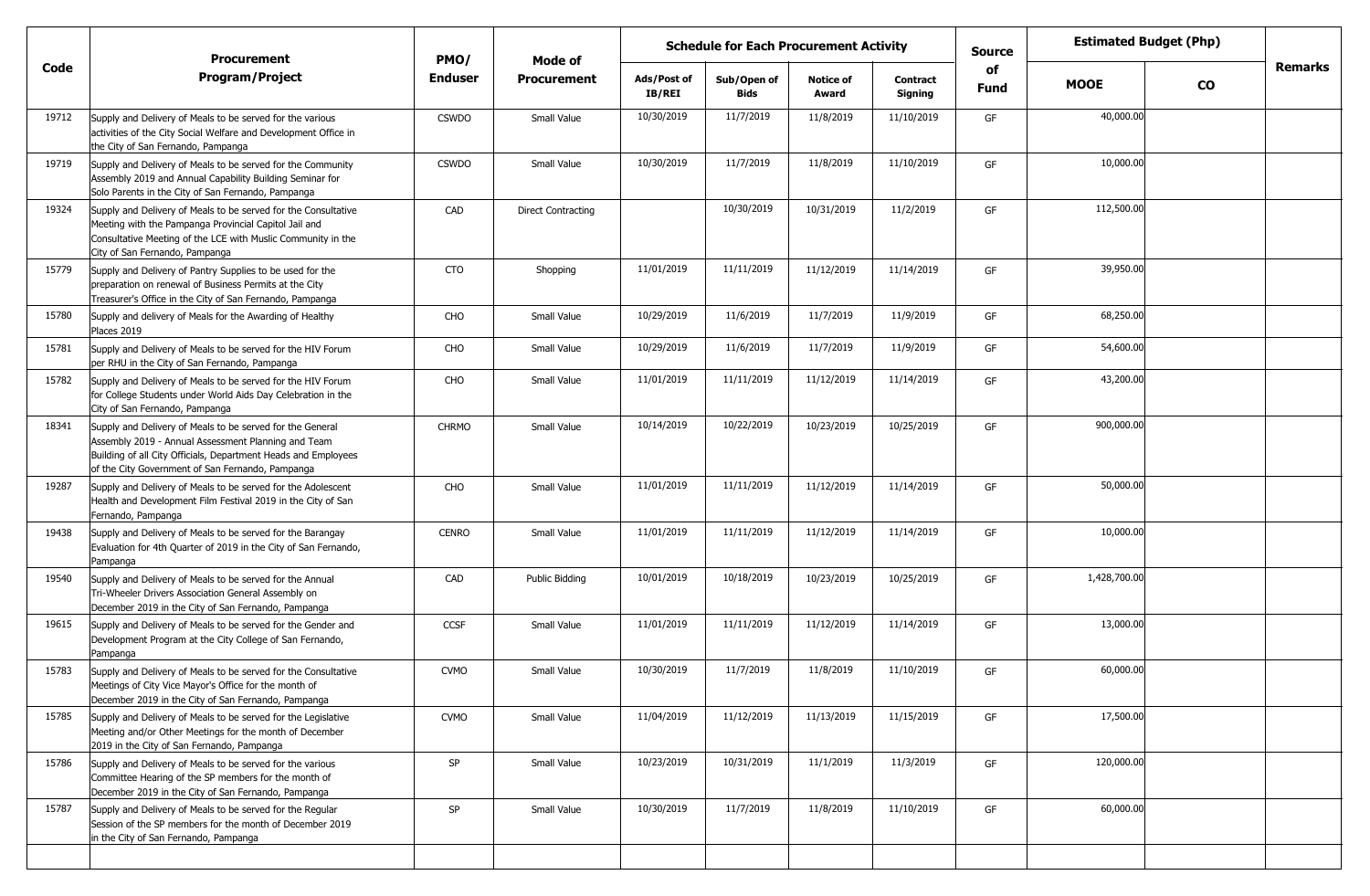|       | <b>Procurement</b>                                                                                                                                                                                                                                                                           | PMO/           | Mode of            | <b>Schedule for Each Procurement Activity</b> |                            |                           |                            | <b>Source</b> |             | <b>Estimated Budget (Php)</b> |         |
|-------|----------------------------------------------------------------------------------------------------------------------------------------------------------------------------------------------------------------------------------------------------------------------------------------------|----------------|--------------------|-----------------------------------------------|----------------------------|---------------------------|----------------------------|---------------|-------------|-------------------------------|---------|
| Code  | <b>Program/Project</b>                                                                                                                                                                                                                                                                       | <b>Enduser</b> | <b>Procurement</b> | Ads/Post of<br><b>IB/REI</b>                  | Sub/Open of<br><b>Bids</b> | <b>Notice of</b><br>Award | <b>Contract</b><br>Signing | of<br>Fund    | <b>MOOE</b> | $\mathbf{co}$                 | Remarks |
| 15788 | Supply and Delivery of Meals to be served for the Legislative<br>Meeting of the SP members for the month of December 2019<br>in the City of San Fernando, Pampanga                                                                                                                           | SP             | Direct Contracting |                                               | 11/12/2019                 | 11/13/2019                | 11/15/2019                 | GF            | 28,000.00   |                               |         |
| 15789 | Supply and Delivery of Meals to be served for the other<br>meeting of SP members for the month of December 2019 in<br>the City of San Fernando, Pampanga                                                                                                                                     | SP             | Small Value        | 11/04/2019                                    | 11/12/2019                 | 11/13/2019                | 11/15/2019                 | GF            | 30,000.00   |                               |         |
| 15790 | Supply and Delivery of Meals to be served for the Public<br>Hearing of the SP members for the month of December 2019<br>in the City of San Fernando, Pampanga                                                                                                                                | <b>SP</b>      | Small Value        | 11/04/2019                                    | 11/12/2019                 | 11/13/2019                | 11/15/2019                 | GF            | 31,500.00   |                               |         |
| 15791 | Supply and Delivery of Meals to be served for the Staff<br>Meeting of Office of the Sangguniang Panlungsod for the<br>month of December 2019 in the City of San Fernando,<br>Pampanga                                                                                                        | SP             | Small Value        | 11/04/2019                                    | 11/12/2019                 | 11/13/2019                | 11/15/2019                 | GF            | 8,000.00    |                               |         |
| 15792 | Supply and Delivery of Meals to be served for the Annual<br>Investment Plan Deliberation Meeting for the month of<br>December 2019 in the City of San Fernando, Pampanga                                                                                                                     | <b>SP</b>      | Small Value        | 11/04/2019                                    | 11/12/2019                 | 11/13/2019                | 11/15/2019                 | GF            | 24,000.00   |                               |         |
| 15793 | Supply and Delivery of Meals to be served for the Annual<br>Budget Deliberation Meeting for the month of December 2019<br>in the City of San Fernando, Pampanga                                                                                                                              | SP             | Small Value        | 11/04/2019                                    | 11/12/2019                 | 11/13/2019                | 11/15/2019                 | GF            | 24,000.00   |                               |         |
| 19104 | Supply and Delivery of Meals to be served for the various<br>activities of the City Health Office for the month of December<br>2019 in the City of San Fernando, Pampanga                                                                                                                    | CHO            | Small Value        | 11/04/2019                                    | 11/12/2019                 | 11/13/2019                | 11/15/2019                 | GF            | 26,000.00   |                               |         |
| 19548 | Supply and Delivery of Meals to be served for the Committee<br>Meetings/Preparations of the Conduct of General Assembly for<br>the Annual Assessment Planning and Team Building of All City<br>Officials, Department Heads and Employees of the City<br>Government of San Fernando, Pampanga | <b>CHRMO</b>   | Small Value        | 11/05/2019                                    | 11/13/2019                 | 11/14/2019                | 11/16/2019                 | GF            | 12,000.00   |                               |         |
| 19480 | Supply and Delivery of Meals to be served for the 2019<br>Fernandino Youth Assembly on December 2019 in the City of<br>San Fernando, Pampanga                                                                                                                                                | CAD            | Small Value        | 10/25/2019                                    | 11/4/2019                  | 11/5/2019                 | 11/7/2019                  | GF            | 280,000.00  |                               |         |
| 20077 | Supply and Delivery of Meals to be served for the Toast<br>Masters Club Meeting on December 2019 in the City of San<br>Fernando, Pampanga                                                                                                                                                    | CADMINO        | Direct Contracting |                                               | 11/14/2019                 | 11/15/2019                | 11/17/2019                 | GF            | 8,540.00    |                               |         |
| 16603 | Supply and Delivery of Meals to be served for the various<br>consultative meeting of the Local Chief Executive for the the<br>month of December 2019 in the City of San Fernando,<br>Pampanga                                                                                                | CMO            | Small Value        | 11/06/2019                                    | 11/14/2019                 | 11/15/2019                | 11/17/2019                 | GF            | 45,000.00   |                               |         |
| 17078 | Supply and Delivery of Meals to be served for the Annual<br>General Assembly of the Association of Barangay Kagawad<br>(ABK) on December 2019 in the City of San Fernando,<br>Pampanga                                                                                                       | CAD            | Small Value        | 10/28/2019                                    | 11/5/2019                  | 11/6/2019                 | 11/8/2019                  | GF            | 270,000.00  |                               |         |
| 17656 | Supply and Delivery of Meals to be served for the Annual<br>Capability Building Seminar for Solo Parents on December<br>2019 in the City of San Fernando, Pampanga                                                                                                                           | <b>CSWDO</b>   | Small Value        | 11/06/2019                                    | 11/14/2019                 | 11/15/2019                | 11/17/2019                 | GF            | 40,000.00   |                               |         |
| 18852 | Supply and Delivery of Meals to be served for the Evaluation<br>on Conversion of DCCs into CDCs (Batch 2) on December 2019<br>in the City of San Fernando, Pampanga                                                                                                                          | CSWDO          | Small Value        | 11/06/2019                                    | 11/14/2019                 | 11/15/2019                | 11/17/2019                 | GF            | 20,000.00   |                               |         |
| 15796 | Supply and Delivery of meals 60 persons (pcks of snacks) @<br>P150 for quarterly department meeting on collection updates<br>for 4th Quarter                                                                                                                                                 | CTO            | Small Value        | 11/06/2019                                    | 11/14/2019                 | 11/15/2019                | 11/17/2019                 | GF            | 9,000.00    |                               |         |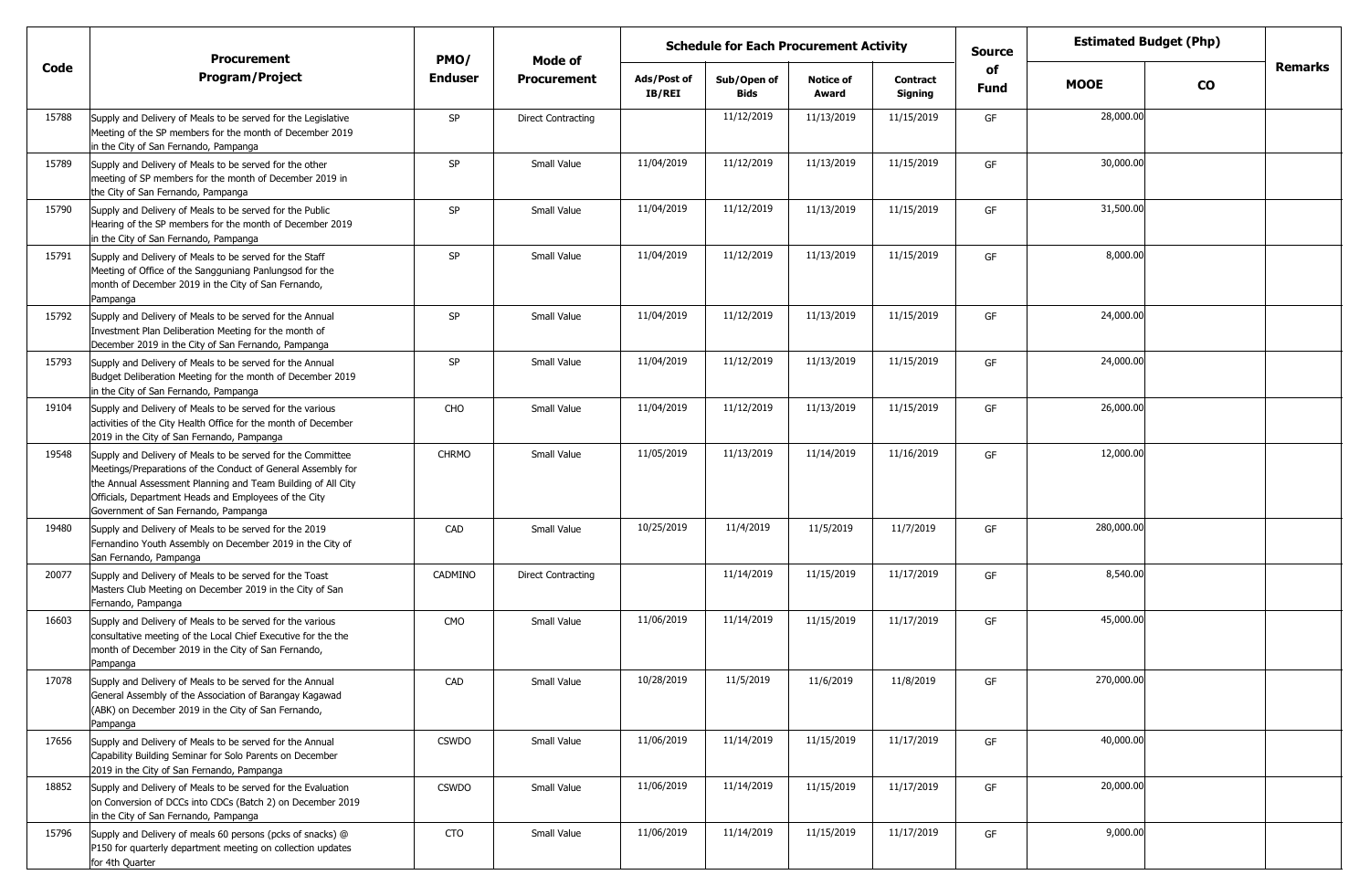|       |                                                                                                                                                                                                                                                                 | <b>Schedule for Each Procurement Activity</b><br><b>Procurement</b><br>PMO/<br>Mode of |                    |                              |                            |                           |                            | <b>Source</b>     | <b>Estimated Budget (Php)</b> |           |                |
|-------|-----------------------------------------------------------------------------------------------------------------------------------------------------------------------------------------------------------------------------------------------------------------|----------------------------------------------------------------------------------------|--------------------|------------------------------|----------------------------|---------------------------|----------------------------|-------------------|-------------------------------|-----------|----------------|
| Code  | <b>Program/Project</b>                                                                                                                                                                                                                                          | <b>Enduser</b>                                                                         | <b>Procurement</b> | Ads/Post of<br><b>IB/REI</b> | Sub/Open of<br><b>Bids</b> | <b>Notice of</b><br>Award | <b>Contract</b><br>Signing | of<br><b>Fund</b> | <b>MOOE</b>                   | <b>CO</b> | <b>Remarks</b> |
| 19493 | Supply and Delivery of Uniforms to be used for the Farmers<br>and Butchers Annual General Assembly on December 2019 in<br>the City of San Fernando, Pampanga                                                                                                    | CAVO                                                                                   | Public Biddina     | 10/25/2019                   | 11/4/2019                  | 11/7/2019                 | 11/9/2019                  | GF                | 129,500.00                    |           |                |
| 19495 | Supply and Delivery of Meals to be served for the<br>Sangguniang-Kabataan (SK) Official Year-End General<br>Assembly on December 2019 in the City of San Fernando,<br>Pampanga                                                                                  | CAD                                                                                    | Small Value        | 10/29/2019                   | 11/6/2019                  | 11/7/2019                 | 11/9/2019                  | GF                | 339,000.00                    |           |                |
| 19523 | Supply and Delivery of Meals to be served for the Butchers<br>General Assembly on December 2019 in the City of San<br>Fernando, Pampanga                                                                                                                        | CAVO                                                                                   | Small Value        | 11/01/2019                   | 11/11/2019                 | 11/12/2019                | 11/14/2019                 | GF                | 90,000.00                     |           |                |
| 19524 | Supply and Delivery of Meals to be served for the Farmers<br>Annual General Assembly on December 2019 in the City of San<br>Fernando, Pampanga                                                                                                                  | CAVO                                                                                   | Small Value        | 10/29/2019                   | 11/6/2019                  | 11/7/2019                 | 11/9/2019                  | GF                | 182,700.00                    |           |                |
| 19552 | Supply and Delivery of Meals to be served for the Annual<br>General Assembly and Teambuilding for Entertainment<br>Operators Association on December 2019 in the City of San<br>Fernando, Pampanga                                                              | CAD                                                                                    | Small Value        | 11/06/2019                   | 11/14/2019                 | 11/15/2019                | 11/17/2019                 | GF                | 19,800.00                     |           |                |
| 19721 | Supply and Delivery of Meals to be served for the General<br>Assembly of the Unorganized Marginalized Sectors cum<br>Information Drive on City's Program and Projects on December<br>2019 in the City of San Fernando, Pampanga                                 | CAD                                                                                    | Public Bidding     | 10/03/2019                   | 10/22/2019                 | 10/25/2019                | 10/28/2019                 | GF                | 2,100,000.00                  |           |                |
| 19624 | Supply and Delivery of Meals to be served for the Calesa<br>Drivers Association Annual General Assembly and<br>Teambuilding on December 2019 in the City of San Fernando,<br>Pampanga                                                                           | CAD                                                                                    | Small Value        | 11/04/2019                   | 11/12/2019                 | 11/13/2019                | 11/15/2019                 | GF                | 85,000.00                     |           |                |
| 18236 | Supply and Delivery of Meals to be served for the Planning,<br>Evaluation and Assessment Activities for 2nd Semester of<br>2019 in the City of San Fernando, Pampanga                                                                                           | <b>CPDCO</b>                                                                           | Small Value        | 11/08/2019                   | 11/18/2019                 | 11/19/2019                | 11/21/2019                 | GF                | 13,200.00                     |           |                |
| 16144 | Supply and delivery of meals (PM snacks 50 pax x 150.00 x 3<br>Days) to be served during the monthly meeting of the Task<br>Force Kaayusan para sa Kaunlaran at Kalikasan and Clearing<br>operation & Coordination briefings for the month of December<br>2019. | <b>CPOSCO</b>                                                                          | Small Value        | 11/11/2019                   | 11/19/2019                 | 11/20/2019                | 11/22/2019                 | GF                | 22,500.00                     |           |                |
| 19497 | Supply and Delivery of Meals to be served for the City College<br>Strategic Planning and Year-End Assessment on December<br>2019 in the City of San Fernando, Pampanga                                                                                          | <b>CCSF</b>                                                                            | Small Value        | 11/06/2019                   | 11/14/2019                 | 11/15/2019                | 11/17/2019                 | GF                | 80,000.00                     |           |                |
| 15798 | Supply and Delivery of Meals to be served for the City Water<br>Resources Management and City Solid Waste Management<br>Year-End board meeting in the City of San Fernando,<br>Pampanga                                                                         | <b>CENRO</b>                                                                           | Small Value        | 11/12/2019                   | 11/20/2019                 | 11/21/2019                | 11/23/2019                 | GF                | 14,000.00                     |           |                |
| 15800 | Supply and Delivery of Meals to be served for the Annual<br>Assessment of the City Vice Mayor's Office and Office of the<br>Sangguniang Panlungsod on December 2019 in the City of San<br>Fernando, Pampanga                                                    | <b>CVMO</b>                                                                            | Small Value        | 10/30/2019                   | 11/7/2019                  | 11/8/2019                 | 11/11/2019                 | GF                | 150,000.00                    |           |                |
| 19481 | Supply and Delivery of Meals to be served for the Professional<br>Associations Coordinative Assembly and Fellowship on<br>December 2019 in the City of San Fernando, Pampanga                                                                                   | CAD                                                                                    | Small Value        | 10/30/2019                   | 11/7/2019                  | 11/8/2019                 | 11/11/2019                 | GF                | 459,000.00                    |           |                |
| 19536 | Supply and Delivery of Meals to be served for the General<br>Assembly of the Muslim Association on December 2019 in the<br>City of San Fernando, Pampanga                                                                                                       | CAD                                                                                    | Small Value        | 10/30/2019                   | 11/7/2019                  | 11/8/2019                 | 11/11/2019                 | GF                | 310,000.00                    |           |                |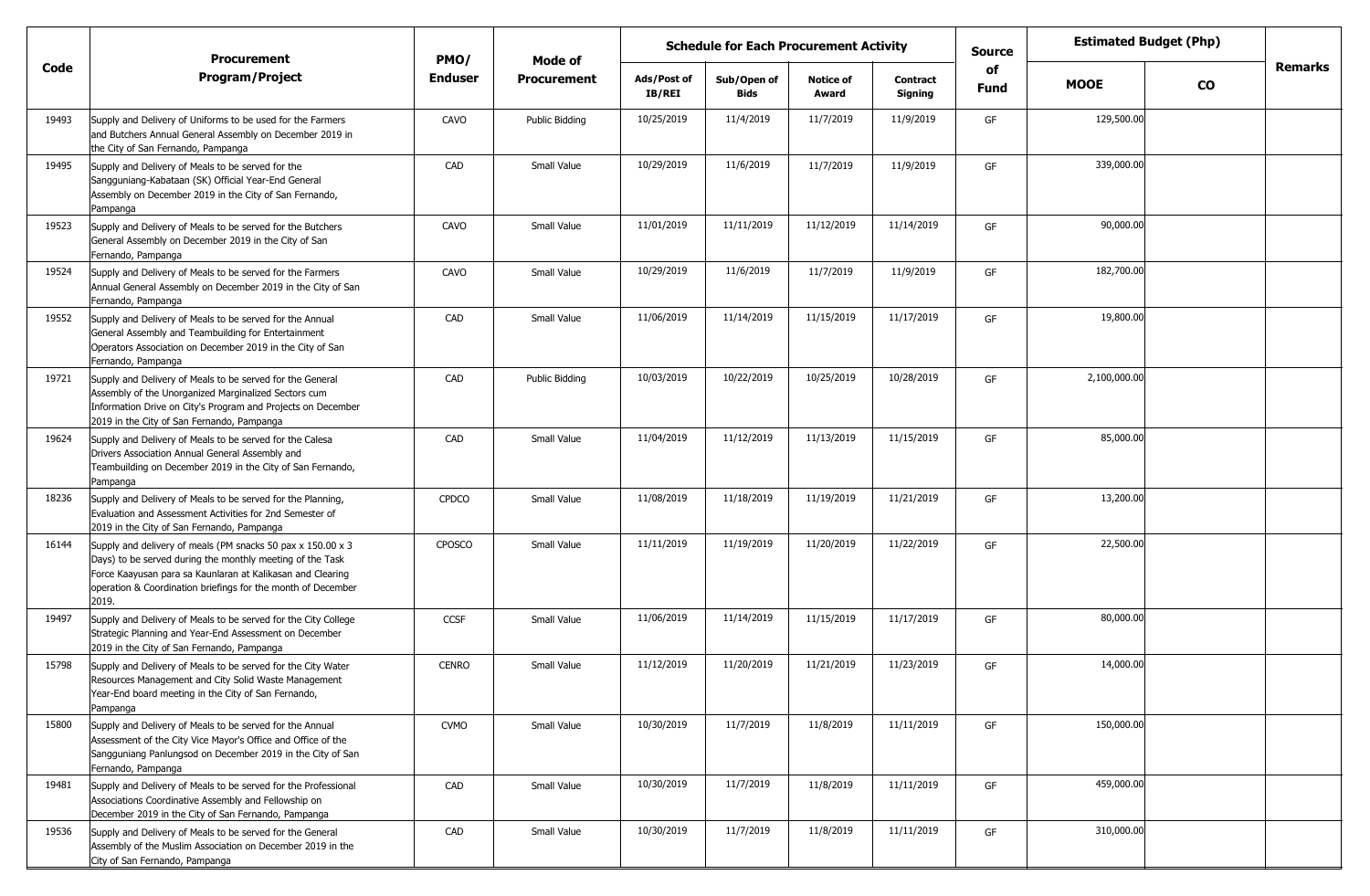|       | <b>Procurement</b>                                                                                                                                                                                                                 | PMO/           | Mode of                     | <b>Schedule for Each Procurement Activity</b> |                            |                           |                            | <b>Source</b>     | <b>Estimated Budget (Php)</b> |           |                |
|-------|------------------------------------------------------------------------------------------------------------------------------------------------------------------------------------------------------------------------------------|----------------|-----------------------------|-----------------------------------------------|----------------------------|---------------------------|----------------------------|-------------------|-------------------------------|-----------|----------------|
| Code  | <b>Program/Project</b>                                                                                                                                                                                                             | <b>Enduser</b> | <b>Procurement</b>          | Ads/Post of<br>IB/REI                         | Sub/Open of<br><b>Bids</b> | <b>Notice of</b><br>Award | <b>Contract</b><br>Signing | of<br><b>Fund</b> | <b>MOOE</b>                   | <b>CO</b> | <b>Remarks</b> |
| 19550 | Supply and Delivery of Meals to be served for the Orientation<br>and Stamping Out in the City of San Fernando, Pampanga                                                                                                            | CAVO           | opping-Unforeseen Continger | 10/30/2019                                    | 11/7/2019                  | 11/8/2019                 | 11/11/2019                 | GF                | 120,000.00                    |           |                |
| 19551 | Supply and Delivery of Meals to be served for the Jeepney<br>Operators and Drivers Association - FEDJODA General<br>Assembly and Teambuilding on December 2019 in the City of<br>San Fernando, Pampanga                            | CAD            | Small Value                 | 10/23/2019                                    | 10/31/2019                 | 11/1/2019                 | 11/3/2019                  | GF                | 865,200.00                    |           |                |
| 19612 | Supply and Delivery of Meals to be served for the Local School<br>Board (LSB) Year-End Assembly on December 2019 in the City<br>of San Fernando, Pampanga                                                                          | <b>DEPED</b>   | Small Value                 | 10/30/2019                                    | 11/7/2019                  | 11/8/2019                 | 11/11/2019                 | GF                | 142,000.00                    |           |                |
| 19776 | Supply and Delivery of Meals to be served for the PCUP Urban<br>Poor Solidarity Week Celebration and 2nd General Assembly of<br>Urban Poor HOAs KASAUP - CSFP Federation on December<br>2019 in the City of San Fernando, Pampanga | <b>LHSD</b>    | Small Value                 | 10/30/2019                                    | 11/7/2019                  | 11/8/2019                 | 11/11/2019                 | GF                | 135,000.00                    |           |                |
| 16300 | Supply and Delivery of Meals to be served for the General<br>Inspection of Rank of the City Public Order and Safety<br>Coordinating Office for the month of September - December<br>2019 in the City of San Fernando, Pampanga     | <b>CPOSCO</b>  | Small Value                 | 11/13/2019                                    | 11/21/2019                 | 11/22/2019                | 11/24/2019                 | GF                | 25,000.00                     |           |                |
| 19691 | Supply and Delivery of Meals to be served for the<br>Strengthening the Federation of Alumni Associations'<br>Involvement to City's Program on December 2019 in the City<br>of San Fernando, Pampanga                               | CAD            | Small Value                 | 10/23/2019                                    | 10/31/2019                 | 11/1/2019                 | 11/3/2019                  | GF                | 786,500.00                    |           |                |
| 19714 | Supply and Delivery of Meals to be served for the NSTP<br>Culmination at the City College of San Fernando, Pampanga                                                                                                                | CCSF           | Small Value                 | 11/06/2019                                    | 11/14/2019                 | 11/15/2019                | 11/17/2019                 | GF                |                               | 69,300.00 |                |
| 19739 | Supply and Delivery of Meals to be served for the Joint Local<br>Peace and Order Council (POC) and City Anti-Drug Abuse<br>Council (CADAC) Year-End Assessment on December 2019 in<br>the City of San Fernando, Pampanga           | <b>DILG</b>    | Small Value                 | 11/06/2019                                    | 11/14/2019                 | 11/15/2019                | 11/17/2019                 | GF                | 67,000.00                     |           |                |
| 15801 | Supply and Delivery of Meals to be served for the Sanduguan<br>Quarterly Meeting on December 2019 in the City of San<br>Fernando, Pampanga                                                                                         | CAVO           | Small Value                 | 11/13/2019                                    | 11/21/2019                 | 11/22/2019                | 11/24/2019                 | GF                | 35,000.00                     |           |                |
| 19073 | Supply and Delivery of Meals to be served for the CHO<br>Technical Conference, Year-End Evaluation                                                                                                                                 | CHO            | Small Value                 | 11/06/2019                                    | 11/14/2019                 | 11/15/2019                | 11/18/2019                 | GF                | 81,000.00                     |           |                |
| 19440 | Supply and Delivery of Meals to be served for the Strategy<br>Sharing - a group discussion with partnered media in the City<br>of San Fernando, Pampanga                                                                           | CIO            | Small Value                 | 11/06/2019                                    | 11/14/2019                 | 11/15/2019                | 11/18/2019                 | GF                | 80,000.00                     |           |                |
| 19485 | Supply and Delivery of Meals to be served for the Celebration<br>of International Day of PWD 2019 in the City of San Fernando,<br>Panipanga                                                                                        | <b>CSWDO</b>   | Small Value                 | 11/06/2019                                    | 11/14/2019                 | 11/15/2019                | 11/18/2019                 | GF                | 66,000.00                     |           |                |
| 19500 | Supply and Delivery of Meals to be served for the LGBT<br>Consultative Assembly cum Teambuilding on December 2019<br>in the City of San Fernando, Pampanga                                                                         | CAD            | Small Value                 | 11/04/2019                                    | 11/12/2019                 | 11/13/2019                | 11/15/2019                 | GF                | 240,000.00                    |           |                |
| 19507 | Supply and Delivery of Meals to be served for the Values and<br>Skills Formation Seminar for KALIPI on December 2019 in the<br>City of San Fernando, Pampanga                                                                      | <b>CSWDO</b>   | Small Value                 | 11/13/2019                                    | 11/21/2019                 | 11/22/2019                | 11/24/2019                 | GF                | 50,000.00                     |           |                |
| 19541 | Supply and Delivery of Meals to be served for the Barangay<br>Peace Keeping-Action Teams (BPATS) General Assembly on<br>December 2019 in the City of San Fernando, Pampanga                                                        | CAD            | Small Value                 | 10/23/2019                                    | 10/31/2019                 | 11/1/2019                 | 11/3/2019                  | GF                | 860,000.00                    |           |                |
|       |                                                                                                                                                                                                                                    |                |                             |                                               |                            |                           |                            |                   |                               |           |                |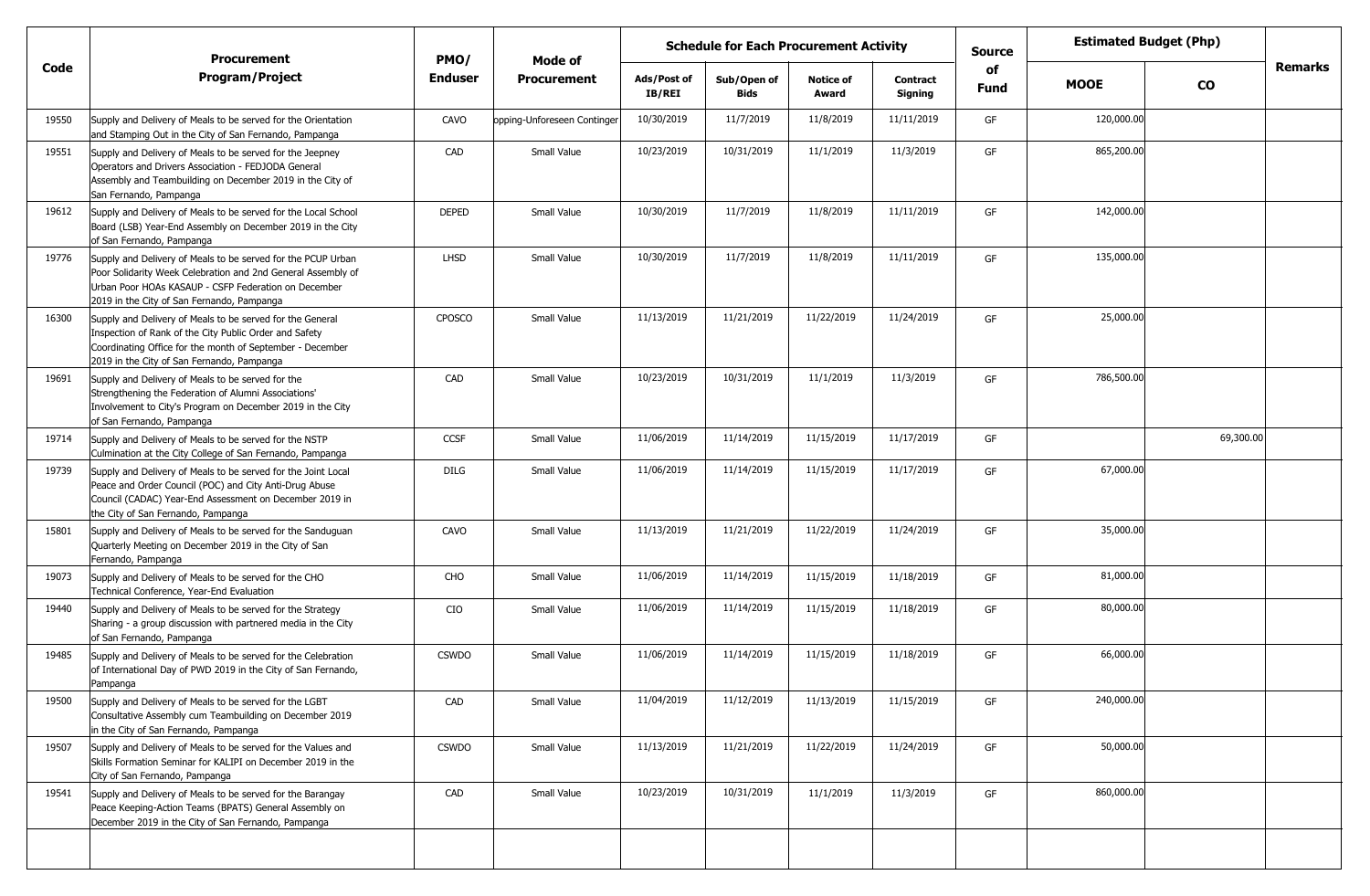|       | <b>Procurement</b>                                                                                                                                                                                         | PMO/           | Mode of            | <b>Schedule for Each Procurement Activity</b> |                            |                           |                            | <b>Source</b>     | <b>Estimated Budget (Php)</b> |               |                |
|-------|------------------------------------------------------------------------------------------------------------------------------------------------------------------------------------------------------------|----------------|--------------------|-----------------------------------------------|----------------------------|---------------------------|----------------------------|-------------------|-------------------------------|---------------|----------------|
| Code  | <b>Program/Project</b>                                                                                                                                                                                     | <b>Enduser</b> | <b>Procurement</b> | Ads/Post of<br><b>IB/REI</b>                  | Sub/Open of<br><b>Bids</b> | <b>Notice of</b><br>Award | <b>Contract</b><br>Signing | of<br><b>Fund</b> | <b>MOOE</b>                   | $\mathbf{co}$ | <b>Remarks</b> |
| 19697 | Supply and Delivery of Tokens for the LGBT Consultative<br>Assembly cum Teambuilding on December 2019 in the City of<br>San Fernando, Pampanga                                                             | <b>CMO</b>     | Small Value        | 11/13/2019                                    | 11/21/2019                 | 11/22/2019                | 11/24/2019                 | GF                | 6,000.00                      |               |                |
| 15803 | Supply and Delivery of Meals to be served for the various<br>activities of the City Treasurer's Office for the month of<br>December 2019 in the City of San Fernando, Pampanga                             | <b>CTO</b>     | Small Value        | 11/13/2019                                    | 11/21/2019                 | 11/22/2019                | 11/24/2019                 | GF                | 15,000.00                     |               |                |
| 19531 | Supply and Delivery of Meals to be served for the Federation<br>of Parents - Teachers Association (FED-PTA) General Assembly<br>on December 2019 in the City of San Fernando, Pampanga                     | CAD            | Small Value        | 10/25/2019                                    | 11/4/2019                  | 11/5/2019                 | 11/7/2019                  | GF                | 659,700.00                    |               |                |
| 19539 | Supply and Delivery of Meals to be served for the Federation<br>of Tricycle Operators and Drivers Association (FEDTODA)<br>General Assembly on December 2019 in the City of San<br>Fernando, Pampanga      | CAD            | Public Bidding     | 10/10/2019                                    | 10/31/2019                 | 11/5/2019                 | 11/7/2019                  | GF                | 1,773,500.00                  |               |                |
| 17749 | Supply and Delivery of Meals to be served for the Planning,<br>Evaluation and Assessment Activities for 2nd Semester of<br>2019 in the City of San Fernando, Pampanga                                      | <b>CPDCO</b>   | Small Value        | 11/15/2019                                    | 11/25/2019                 | 11/26/2019                | 11/28/2019                 | GF                | 27,000.00                     |               |                |
| 19538 | Supply and Delivery of Meals to be served for the Annual<br>General Assembly of Junkshop Association on December 2019<br>in the City of San Fernando, Pampanga                                             | CAD            | Small Value        | 11/06/2019                                    | 11/14/2019                 | 11/15/2019                | 11/17/2019                 | GF                | 110,000.00                    |               |                |
| 19623 | Supply and Delivery of Meals to be served for the Consultation<br>and Fellowship for Values Formation (Public Servants and<br>Religious Sectors) on December 2019 in the City of San<br>Fernando, Pampanga | CAD            | Small Value        | 11/06/2019                                    | 11/14/2019                 | 11/15/2019                | 11/17/2019                 | GF                | 324,000.00                    |               |                |
| 19488 | Supply and Delivery of Meals to be served for the various<br>activities of City Health Office - City Nutrition Committee for<br>the month of December 2019 in the City of San Fernando,<br>Pampanga        | CHO-CNC        | Small Value        | 11/13/2019                                    | 11/21/2019                 | 11/22/2019                | 11/24/2019                 | GF                | 70,000.00                     |               |                |
| 19489 | Supply and Delivery of Meals to be served for the Barangay<br>Health Worker (BHW) Year-End Evaluation and General<br>Assembly on December 2019 in the City of San Fernando,<br>Pampanga                    | CHO-CNC        | Small Value        | 11/06/2019                                    | 11/14/2019                 | 11/15/2019                | 11/17/2019                 | GF                | 339,500.00                    |               |                |
| 19537 | Supply and Delivery of Meals to be served for the Annual<br>Assembly of the Federation of Homeowners Association<br>(FEDHOA) on December 2019 in the City of San Fernando,<br>Pampanga                     | CAD            | Public Bidding     | 10/16/2019                                    | 11/4/2019                  | 11/7/2019                 | 11/9/2019                  | GF                | 1,127,000.00                  |               |                |
| 19600 | Supply and Delivery of Meals to be served for the Barangay<br>Secretaries and Treasures Assembly and Planning and<br>Fellowship on December 2019 in the City of San Fernando,<br>Pampanga                  | CAD            | Small Value        | 11/13/2019                                    | 11/21/2019                 | 11/22/2019                | 11/24/2019                 | GF                | 64,000.00                     |               |                |
| 19686 | Supply and Delivery of Meals to be served for the Community<br>Outreach for Indigenous People for the year 2019 in the City<br>of San Fernando, Pampanga                                                   | <b>CSWDO</b>   | Small Value        | 11/18/2019                                    | 11/26/2019                 | 11/27/2019                | 11/29/2019                 | GF                | 45,000.00                     |               |                |
| 15804 | Supply and Delivery of Meals to be served for the 2019 Values<br>Enrichment Course Batch IV in the City of San Fernando,<br>Pampanga                                                                       | <b>CHRMO</b>   | Small Value        | 11/13/2019                                    | 11/21/2019                 | 11/22/2019                | 11/24/2019                 | GF                | 71,470.00                     |               |                |
| 19486 | Supply and Delivery of Meals to be served for the City Nutrition<br>Committee Year- End Evaluation and Planning on December<br>2019 in the City of San Fernando, Pampanga                                  | CHO-CNC        | Small Value        | 11/19/2019                                    | 11/27/2019                 | 11/28/2019                | 11/30/2019                 | GF                | 40,500.00                     |               |                |
|       |                                                                                                                                                                                                            |                |                    |                                               |                            |                           |                            |                   |                               |               |                |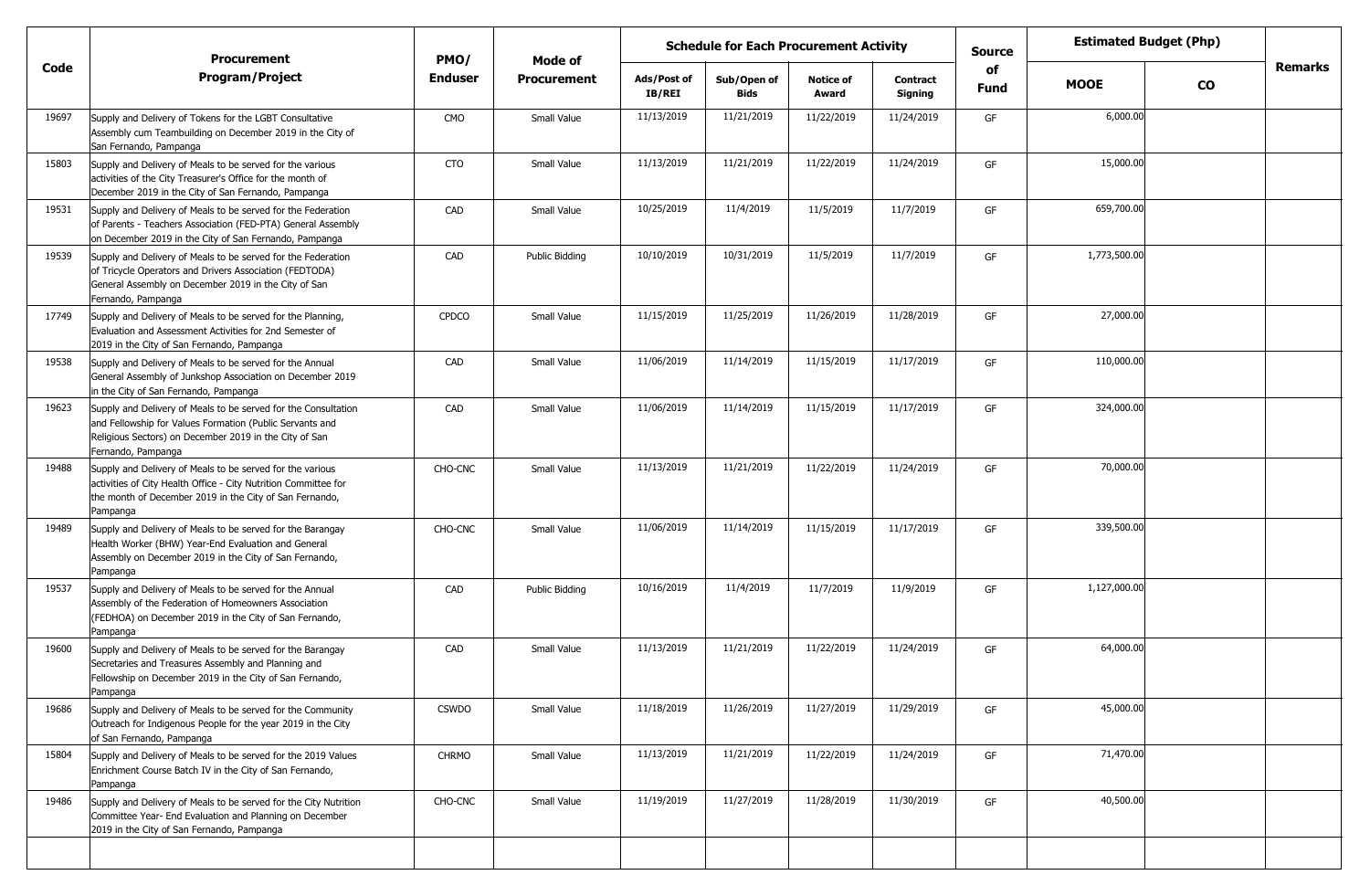|       | <b>Procurement</b>                                                                                                                                                                                                           | PMO/           | <b>Mode of</b>            | <b>Schedule for Each Procurement Activity</b> |                     |                           |                     | <b>Estimated Budget (Php)</b><br>Source |             |               |                |
|-------|------------------------------------------------------------------------------------------------------------------------------------------------------------------------------------------------------------------------------|----------------|---------------------------|-----------------------------------------------|---------------------|---------------------------|---------------------|-----------------------------------------|-------------|---------------|----------------|
| Code  | <b>Program/Project</b>                                                                                                                                                                                                       | <b>Enduser</b> | <b>Procurement</b>        | Ads/Post of<br>IB/REI                         | Sub/Open of<br>Bids | <b>Notice of</b><br>Award | Contract<br>Signing | of<br>Fund                              | <b>MOOE</b> | $\mathbf{co}$ | <b>Remarks</b> |
| 19533 | Supply and Delivery of Meals to be served for the City Disaster<br>Risk Reduction and Management Council (CDRRMC) Year-End<br>Assessment and Fellowship on December 2019 in the City of<br>San Fernando, Pampanga            | CDRRMD         | Small Value               | 11/13/2019                                    | 11/21/2019          | 11/22/2019                | 11/24/2019          | GF                                      | 96,000.00   |               |                |
| 15805 | Supply and delivery of Meals to be served during the City Solid<br>Waste Management Board year end meeting 2019.                                                                                                             | <b>CENRO</b>   | Small Value               | 11/20/2019                                    | 11/28/2019          | 11/29/2019                | 12/1/2019           | GF                                      | 14,000.00   |               |                |
| 19503 | Supply and Delivery of Meals to be served for the City of San<br>Fernando Sports Council and Health and Wellness Advocates<br>Consultative Assembly and Fellowship on December 2019 in<br>the City of San Fernando, Pampanga | CAD            | Small Value               | 10/30/2019                                    | 11/7/2019           | 11/8/2019                 | 11/10/2019          | GF                                      | 510,000.00  |               |                |
| 19525 | Supply and Delivery of Meals to be served for the Annual<br>General Assembly and Fellowship of the Multi-Sectoral<br>Governance Committee (MSGC) on December 2019 in the City<br>of San Fernando, Pampanga                   | <b>CPDCO</b>   | Small Value               | 11/08/2019                                    | 11/18/2019          | 11/19/2019                | 11/21/2019          | GF                                      | 110,000.00  |               |                |
| 15806 | Supply and Delivery of Meals to be served for the 2nd<br>Semester Accomplishment Evaluation and Target Setting for<br>1st Semester of 2020 in the City of San Fernando, Pampanga                                             | <b>CASSO</b>   | Small Value               | 11/20/2019                                    | 11/28/2019          | 11/29/2019                | 12/1/2019           | GF                                      | 5,000.00    |               |                |
| 16145 | Supply and delivery of meals (150 pax x 100.00 x 3 Days ) to<br>be served during the weekly meeting / assessment of the<br>personnel of City Public Order and Safety Coordinating Office<br>for the month of December 2019.  | <b>CPOSCO</b>  | Small Value               | 11/20/2019                                    | 11/28/2019          | 11/29/2019                | 12/1/2019           | GF                                      | 45,000.00   |               |                |
| 18284 | Supply and Delivery of Meals to be served for the Year<br>Evaluation of "OPLAN LINIS DAAN 2019" in the City of San<br>Fernando, Pampanga                                                                                     | <b>UMSD</b>    | Small Value               | 11/20/2019                                    | 11/28/2019          | 11/29/2019                | 12/1/2019           | GF                                      | 38,500.00   |               |                |
| 19535 | Supply and Delivery of Meals to be served for the Executive<br>Committee Year-End and Fellowship on December 2019 in the<br>City of San Fernando, Pampanga                                                                   | CAD            | Small Value               | 11/11/2019                                    | 11/19/2019          | 11/20/2019                | 11/22/2019          | GF                                      | 120,000.00  |               |                |
| 19599 | Supply and Delivery of Meals to be served for the Annual<br>General Assembly of the Liga ng mga Barangay on December<br>2019 in the City of San Fernando, Pampanga                                                           | CAD            | Small Value               | 11/11/2019                                    | 11/19/2019          | 11/20/2019                | 11/22/2019          | GF                                      | 200,000.00  |               |                |
| 19644 | Supply and Delivery of Meals to be served for the Year-end<br>assessment of City Environment and Natural Resources Office<br>for the year 2019 in the City of San Fernando, Pampanga                                         | <b>CENRO</b>   | Small Value               | 11/20/2019                                    | 11/28/2019          | 11/29/2019                | 12/1/2019           | GF                                      | 27,000.00   |               |                |
| 19723 | Supply and Delivery of Meals to be served for the participants<br>during the Values Enhancement Through Spiritual<br>Transformation (VEST) on December 16 - 19, 2019.                                                        | <b>DEPED</b>   | <b>Direct Contracting</b> |                                               | 11/7/2019           | 11/8/2019                 | 11/10/2019          | GF                                      | 837,800.00  |               |                |
| 19733 | Supply and Delivery of Additional Meals to be served for the<br>Annual Capability Building Seminar for Solo Parents on<br>December 2019 in the City of San Fernando, Pampanga                                                | <b>CSWDO</b>   | Small Value               | 11/20/2019                                    | 11/28/2019          | 11/29/2019                | 12/1/2019           | GF                                      | 11,000.00   |               |                |
| 19479 | Supply and Delivery of Tokens for the Inter-Local Agencies<br>Consultative Assembly and Fellowship Activity on December<br>2019 in the City of San Fernando, Pampanga                                                        | CAD            | Small Value               | 11/13/2019                                    | 11/21/2019          | 11/22/2019                | 11/24/2019          | GF                                      | 200,000.00  |               |                |
| 19501 | Supply and Delivery of Meals to be served for the Inter-Local<br>Agencies Consultative Assembly and Fellowship Activity on<br>December 2019 in the City of San Fernando, Pampanga                                            | CAD            | Small Value               | 11/13/2019                                    | 11/21/2019          | 11/22/2019                | 11/24/2019          | GF                                      | 210,000.00  |               |                |
| 17007 | Supply and Delivery of Meals to be served for the ECCD<br>Year-End Assessment on December 2019                                                                                                                               | <b>CSWDO</b>   | Small Value               | 11/22/2019                                    | 12/2/2019           | 12/3/2019                 | 12/5/2019           | GF                                      | 13,500.00   |               |                |
|       |                                                                                                                                                                                                                              |                |                           |                                               |                     |                           |                     |                                         |             |               |                |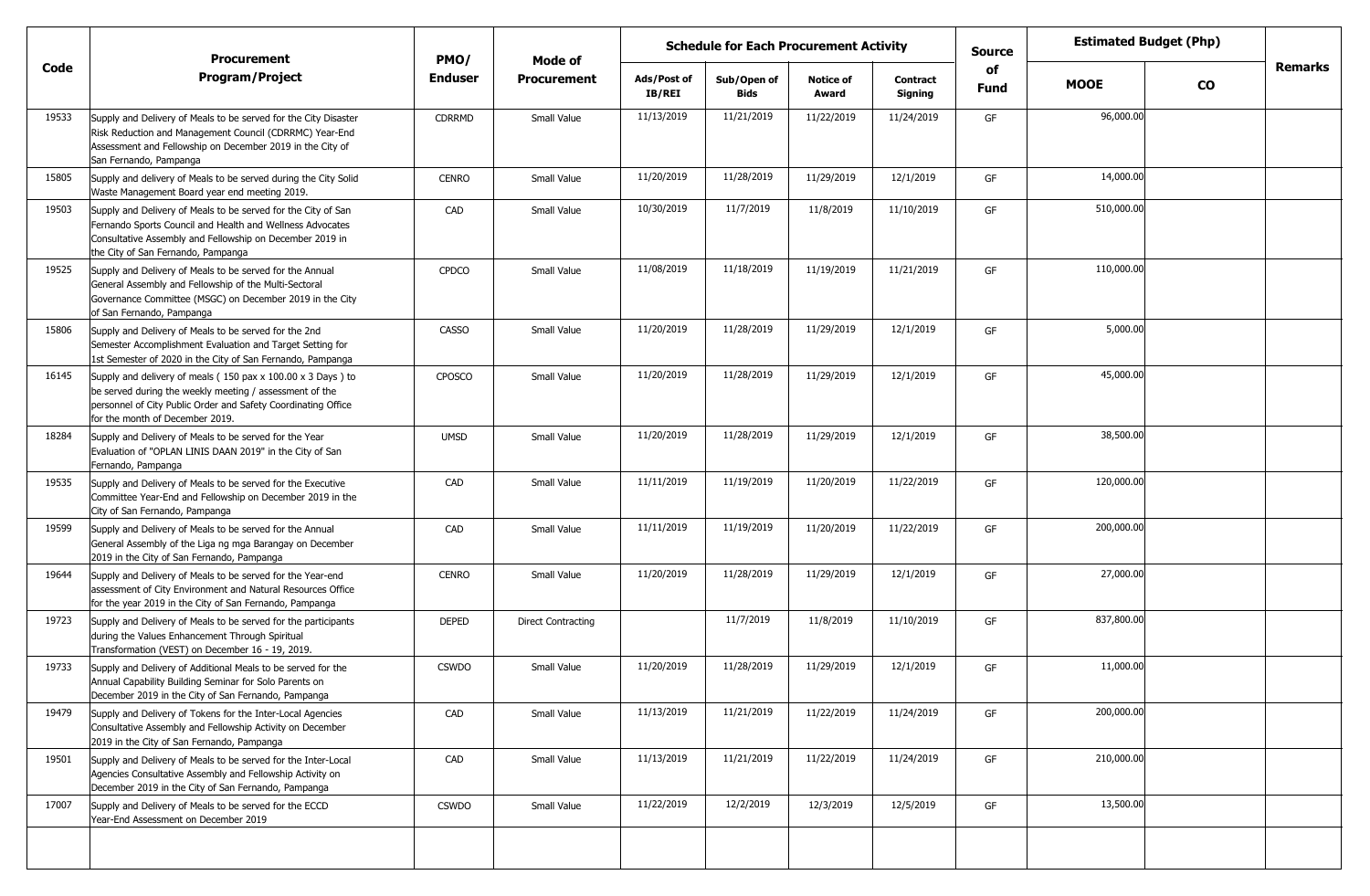|                                                                                                                                                                                                                                             |                             |                           | <b>Schedule for Each Procurement Activity</b> |                     |                                   |                                                                    | <b>Source</b>     |              |            |                                            |
|---------------------------------------------------------------------------------------------------------------------------------------------------------------------------------------------------------------------------------------------|-----------------------------|---------------------------|-----------------------------------------------|---------------------|-----------------------------------|--------------------------------------------------------------------|-------------------|--------------|------------|--------------------------------------------|
| <b>Program/Project</b>                                                                                                                                                                                                                      | <b>Enduser</b>              | <b>Procurement</b>        | Ads/Post of<br><b>IB/REI</b>                  | Sub/Open of<br>Bids | <b>Notice of</b><br>Award         | <b>Contract</b><br>Signing                                         | of<br><b>Fund</b> | <b>MOOE</b>  | <b>CO</b>  | Remarks                                    |
| Supply and Delivery of Tokens for the Inter-Barangay Women's<br>Consultative Assembly cum Health and Wellness Program<br>Culminating Activity on December 2019 in the City of San<br>Fernando, Pampanga                                     | CAD                         | Small Value               | 11/22/2019                                    | 12/2/2019           | 12/3/2019                         | 12/5/2019                                                          | GF                | 6,000.00     |            |                                            |
| Supply and Delivery of Meals to be served for the<br>Inter-Barangay Women's Consultative Assembly cum Health<br>and Wellness Program Culminating Activity on December 2019<br>in the City of San Fernando, Pampanga                         | CAD                         | Small Value               | 11/13/2019                                    | 11/21/2019          | 11/22/2019                        | 11/24/2019                                                         | GF                | 441,000.00   |            |                                            |
| Supply and Delivery of Meals to be served for the Local School<br>Board Meeting for the month of November -December 2019 in<br>the City of San Fernando, Pampanga                                                                           | <b>DEPED</b>                | Small Value               | 11/27/2019                                    | 12/5/2019           | 12/6/2019                         | 12/8/2019                                                          | <b>SEF</b>        | 10,500.00    |            |                                            |
| Supply and Delivery of Meals to be served for the City Mayors<br>Office (CMO) Year-End Assessment and Teambuilding<br>Activities on December 2019 in the City of San Fernando,<br>Pampanga                                                  | <b>CMO</b>                  | Small Value               | 11/18/2019                                    | 11/26/2019          | 11/27/2019                        | 11/29/2019                                                         | GF                | 160,000.00   |            |                                            |
| Supply and Delivery of Meals to be served for the Clean-Up<br>Operation (Year-End Celebration) on December 2019 in the<br>City of San Fernando, Pampanga                                                                                    | <b>UMSD</b>                 | <b>Direct Contracting</b> |                                               | 12/10/2019          | 12/11/2019                        | 12/13/2019                                                         | GF                | 23,000.00    |            |                                            |
| Supply and Delivery of Meals to be served for the Quarterly<br>Parent Leader Meeting for the year 2019 in the City of San<br>Fernando, Pampanga subject to Ordering Agreement                                                               | <b>CSWDO</b>                | Small Value               | 12/02/2019                                    | 12/10/2019          | 12/11/2019                        | 12/13/2019                                                         | GF                | 30,000.00    |            |                                            |
| Supply and Delivery of Meals to be served for the C3 Technical<br>Working Group Meetings for the year 2019 in the City of San<br>Fernando, Pampanga subject to Ordering Agreement                                                           | <b>CDRRMD</b>               | Small Value               | 12/02/2019                                    | 12/10/2019          | 12/11/2019                        | 12/13/2019                                                         | GF                | 27,000.00    |            |                                            |
|                                                                                                                                                                                                                                             |                             |                           |                                               |                     |                                   |                                                                    |                   |              |            |                                            |
| Supply and Delivery of Oils & Lubricants to be used for the<br>repair of Service Vehicles, Motorcycles & Equipment at<br>Motorpool Division for 1st Semester of 2019 in the City of San<br>Fernando, Pampanga subject to Ordering Agreement | <b>MPD</b>                  | Public Bidding            | 12/20/2018                                    | 12/28/2018          | 1/2/2019                          | 1/4/2019                                                           | GF                | 998,500.00   |            |                                            |
| Supply and Delivery of Oils and Lubricants to be used for the<br>Service Vehicles, Motorcycles & Equipment at Motorpool<br>Division for 2nd Semester of 2019 in the City of San Fernando,<br>Pampanga subject to Ordering Agreement         | <b>MPD</b>                  | <b>Public Bidding</b>     | 04/02/2019                                    | 4/19/2019           | 4/24/2019                         | 4/26/2019                                                          | GF                | 1,000,000.00 |            |                                            |
|                                                                                                                                                                                                                                             |                             |                           |                                               |                     |                                   |                                                                    |                   |              |            |                                            |
| Supply and Delivery of Fixtures to be used at the City College<br>of San Fernando, Pampanga for the Year 2019                                                                                                                               | CCSF                        | Small Value               | 12/24/2018                                    | 1/1/2019            | 1/2/2019                          | 1/4/2019                                                           | GF                |              | 212,180.00 |                                            |
| Contract of Service for the Rental of Tables and Chairs to be<br>used for the Philhealth Alaga ka Roadshows 2019 in the City of<br>San Fernando, Pampanga                                                                                   | CHO                         | Small Value               | 01/30/2019                                    | 2/7/2019            | 2/8/2019                          | 2/10/2019                                                          | GF                | 31,500.00    |            |                                            |
| Contract of Service for the Rental of Tables and Chairs to be<br>used for the 2019 City Dengvaxia Recipient Monitoring in the<br>City of San Fernando, Pampanga                                                                             | CHO                         | Small Value               | 02/01/2019                                    | 2/11/2019           | 2/12/2019                         | 2/14/2019                                                          | GF                |              |            |                                            |
| Supply and Delivery of Clerical Chair to be used at Internal<br>Control Division in the City of San Fernando, Pampanga                                                                                                                      | $\ensuremath{\mathsf{ICD}}$ | Small Value               | 02/27/2019                                    | 3/7/2019            | 3/8/2019                          | 3/10/2019                                                          | GF                |              | 5,100.00   |                                            |
| Supply and Delivery of Furniture and Fixtures to be used at the<br>City Health Office - Rural Health Unit III in the City of San<br>Fernando, Pampanga                                                                                      | CHO                         | Public Bidding            | 03/01/2019                                    | 3/11/2019           | 3/14/2019                         | 3/16/2019                                                          | GF                |              | 95,130.40  |                                            |
|                                                                                                                                                                                                                                             | <b>Procurement</b>          | PMO/                      | Mode of                                       |                     | <b>Furniture (Monobloc Chair)</b> | <b>Fuels / Fuel Additives &amp; Lubricant &amp; Anti Corrosive</b> |                   |              |            | <b>Estimated Budget (Php)</b><br>53,100.00 |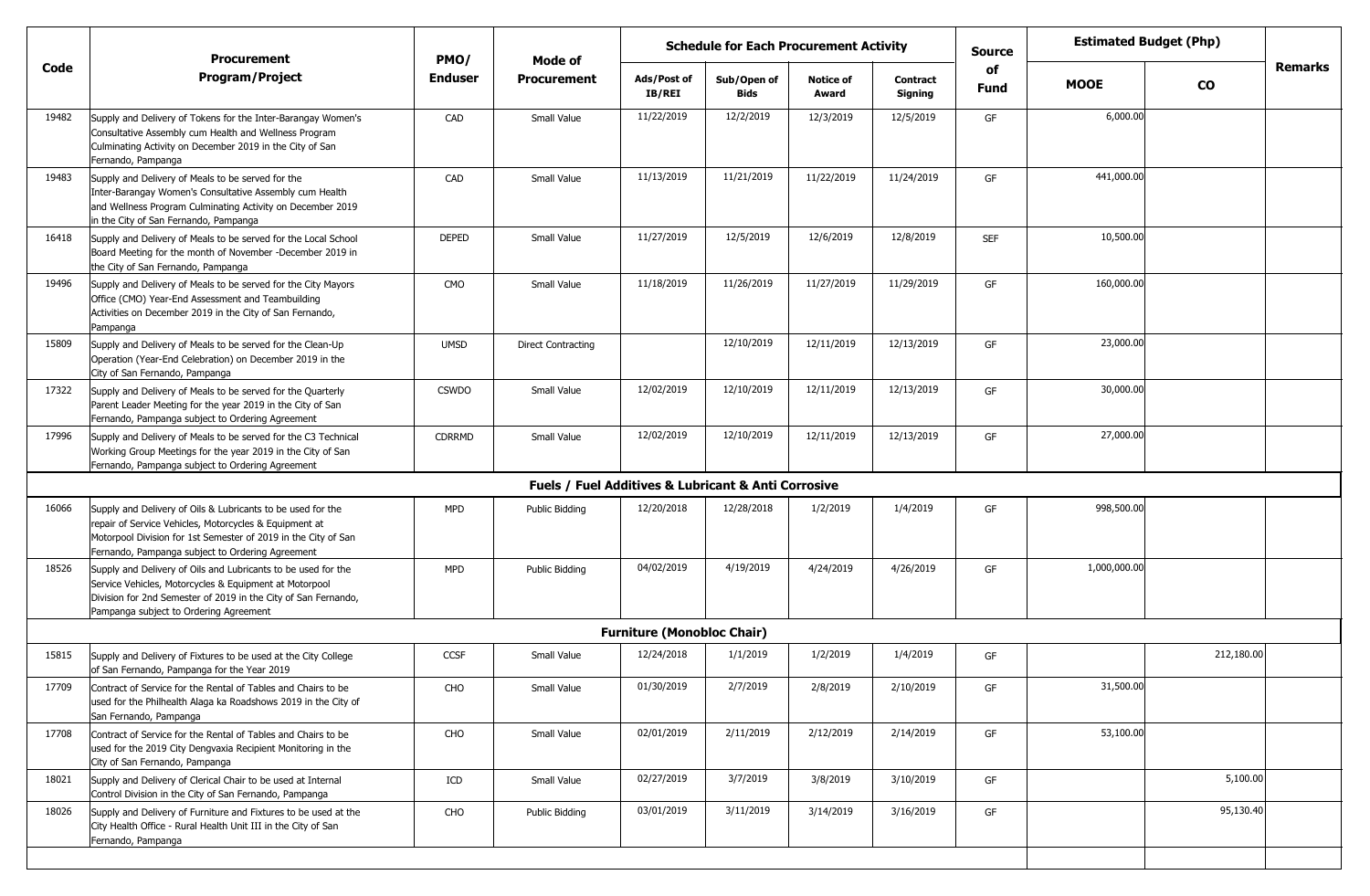|       | <b>Procurement</b>                                                                                                                                                                                                           | PMO/           | Mode of                       | <b>Schedule for Each Procurement Activity</b> |                     |                           |                            | <b>Source</b>     |             | <b>Estimated Budget (Php)</b> |         |
|-------|------------------------------------------------------------------------------------------------------------------------------------------------------------------------------------------------------------------------------|----------------|-------------------------------|-----------------------------------------------|---------------------|---------------------------|----------------------------|-------------------|-------------|-------------------------------|---------|
| Code  | <b>Program/Project</b>                                                                                                                                                                                                       | <b>Enduser</b> | <b>Procurement</b>            | Ads/Post of<br><b>IB/REI</b>                  | Sub/Open of<br>Bids | <b>Notice of</b><br>Award | <b>Contract</b><br>Signing | of<br><b>Fund</b> | <b>MOOE</b> | <b>CO</b>                     | Remarks |
| 18091 | Supply and Delivery of Four (4) seater Gang Chair to be used<br>at Sindalan Main Health Center - PFPR in the City of San<br>Fernando, Pampanga                                                                               | CHO            | Public Bidding                | 03/25/2019                                    | 4/2/2019            | 4/5/2019                  | 4/8/2019                   | GF                |             | 90,000.00                     |         |
| 17875 | Supply and Delivery of Monoblock Chairs to be used for<br>various Activities/Programs of the City Government of San<br>Fernando, Pampanga                                                                                    | <b>UMSD</b>    | Small Value                   | 03/20/2019                                    | 3/28/2019           | 3/29/2019                 | 3/31/2019                  | GF                |             | 930,000.00                    |         |
| 18071 | Supply and Delivery of Office Furniture to be used at<br>CGSO-Resource Management and Administrative Division in<br>the City of San Fernando, Pampanga                                                                       | RMAD           | Small Value                   | 04/17/2019                                    | 4/25/2019           | 4/26/2019                 | 4/28/2019                  | GF                |             | 26,500.00                     |         |
| 18650 | Supply and Delivery of Office Furniture to be used at City<br>Investment Promotion Office in the City of San Fernando,<br>Pampanga                                                                                           | <b>CIP</b>     | Public Bidding                | 05/24/2019                                    | 6/3/2019            | 6/6/2019                  | 6/8/2019                   | GF                |             | 76,763.45                     |         |
| 18817 | Supply and Delivery of Furniture to be used at City Vice<br>Mayor's Office in the City of San Fernando, Pampanga                                                                                                             | <b>CVMO</b>    | Public Bidding                | 06/06/2019                                    | 6/14/2019           | 6/19/2019                 | 6/21/2019                  | GF                |             | 248,000.00                    |         |
| 19370 | Supply and Delivery of Filing Cabinet to be used at the Youth<br>Development Center in the City of San Fernando, Pampanga                                                                                                    | <b>CSWDO</b>   | Small Value                   | 09/04/2019                                    | 9/12/2019           | 9/13/2019                 | 9/15/2019                  | GF                | 20,000.00   |                               |         |
| 19371 | Supply and Delivery of Office Tables to be used at the Youth<br>Development Center in the City of San Fernando, Pampanga                                                                                                     | <b>CSWDO</b>   | Small Value                   | 09/04/2019                                    | 9/12/2019           | 9/13/2019                 | 9/15/2019                  | GF                | 30,000.00   |                               |         |
| 19758 | Supply and Delivery of Shoe Rack and Reversible White/Cork<br>Board to be used at the New Child Development Centers in the<br>City of San Fernando, Pampanga                                                                 | <b>CSWDO</b>   | Public Bidding                | 09/02/2019                                    | 9/10/2019           | 9/13/2019                 | 9/15/2019                  | <b>SEF</b>        |             | 250,000.00                    |         |
| 19259 | Supply and Delivery of Furniture to be used at the City Legal<br>Office in the City of San Fernando, Pampanga                                                                                                                | CLO            | Public Bidding                | 10/03/2019                                    | 10/11/2019          | 10/16/2019                | 10/18/2019                 | GF                |             | 84,873.50                     |         |
| 19265 | Supply and Delivery of Furniture to be used at the City of San<br>Fernando - Police Station                                                                                                                                  | PNP-PSS        | Public Bidding                | 09/30/2019                                    | 10/8/2019           | 10/11/2019                | 10/13/2019                 | GF                |             | 116,648.41                    |         |
| 19267 | Supply and Delivery of Furniture to be used at the City Social<br>Welfare and Development Office in the City of San Fernando,<br>Pampanga                                                                                    | <b>CSWDO</b>   | Public Bidding                | 09/19/2019                                    | 9/27/2019           | 10/2/2019                 | 10/4/2019                  | GF                |             | 721,522.50                    |         |
| 19757 | Supply and Delivery of Teacher's Table and Chairs to be used<br>at the New Child Development Centers in the City of San<br>Fernando, Pampanga                                                                                | <b>CSWDO</b>   | Small Value                   | 11/11/2019                                    | 11/19/2019          | 11/20/2019                | 11/22/2019                 | <b>SEF</b>        |             | 250,000.00                    |         |
|       |                                                                                                                                                                                                                              |                |                               | <b>Furniture Parts and Accessories</b>        |                     |                           |                            |                   |             |                               |         |
| 17248 | Supply and Delivery of 5-Seater Gang Chair to be used at the<br>Sindalan Birthing Station in the City of San Fernando,<br>Pampanga                                                                                           | CHO            | Small Value                   | 02/19/2019                                    | 2/27/2019           | 2/28/2019                 | 3/2/2019                   | GF                | 65,400.00   |                               |         |
| 18621 | Supply and Delivery of Furniture to be used at City Information<br>Office in the City of San Fernando, Pampanga                                                                                                              | CIO            | egotiated (Two Failed Bidding | 05/22/2019                                    | 5/30/2019           | 5/31/2019                 | 6/2/2019                   | GF                |             | 208,449.00                    |         |
| 18955 | Supply and Delivery of Office Furniture and Fixtures to be used<br>for the 24/7 Public Order and Safety (POSCO) and Rescue<br>Operations (CDRRMD) at the Command and Control Center in<br>the City of San Fernando, Pampanga | CPOSCO         | Public Bidding                | 04/30/2019                                    | 5/17/2019           | 5/22/2019                 | 5/24/2019                  | GF                |             | 1,317,408.00                  |         |
| 19658 | Supply and Delivery of Furniture to be used at the City College<br>of San Fernando, Pampanga                                                                                                                                 | CCSF           | Small Value                   | 10/07/2019                                    | 10/15/2019          | 10/16/2019                | 10/18/2019                 | GF                |             | 191,727.80                    |         |
| 19368 | Supply, Delivery and Installation of Combi-Blinds to be used at<br>Heroes Hall in the City of San Fernando, Pampanga                                                                                                         | <b>UMSD</b>    | Public Bidding                | 10/10/2019                                    | 10/18/2019          | 10/23/2019                | 10/25/2019                 | GF                |             | 268,276.05                    |         |
|       |                                                                                                                                                                                                                              |                |                               | <b>Games and Toys</b>                         |                     |                           |                            |                   |             |                               |         |
|       |                                                                                                                                                                                                                              |                |                               |                                               |                     |                           |                            |                   |             |                               |         |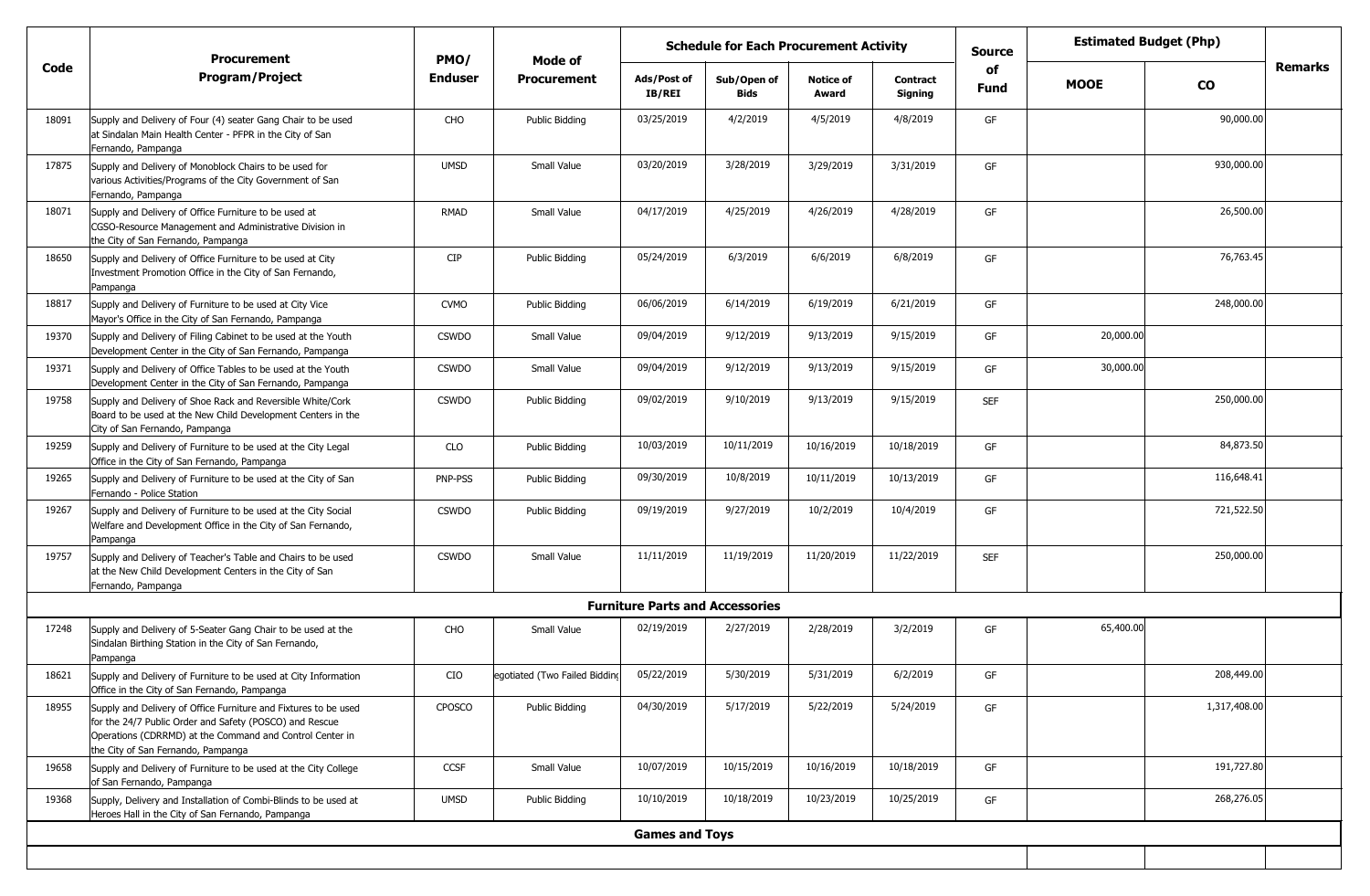|       | <b>Procurement</b>                                                                                                                                                                                                                        | PMO/           | Mode of            | <b>Schedule for Each Procurement Activity</b> |                     |                           |                            | <b>Source</b> | <b>Estimated Budget (Php)</b> |           |         |
|-------|-------------------------------------------------------------------------------------------------------------------------------------------------------------------------------------------------------------------------------------------|----------------|--------------------|-----------------------------------------------|---------------------|---------------------------|----------------------------|---------------|-------------------------------|-----------|---------|
| Code  | <b>Program/Project</b>                                                                                                                                                                                                                    | <b>Enduser</b> | <b>Procurement</b> | Ads/Post of<br><b>IB/REI</b>                  | Sub/Open of<br>Bids | <b>Notice of</b><br>Award | <b>Contract</b><br>Signing | of<br>Fund    | <b>MOOE</b>                   | <b>CO</b> | Remarks |
| 17272 | Supply and Delivery of Bingo Cards to be used for the Senior's<br>Day Out on February 2019 in the City of San Fernando,<br>Pampanga                                                                                                       | <b>CSWDO</b>   | Shopping           | 01/15/2019                                    | 1/23/2019           | 1/24/2019                 | 1/26/2019                  | GF            | 97,500.00                     |           |         |
|       |                                                                                                                                                                                                                                           |                |                    | <b>Garments</b>                               |                     |                           |                            |               |                               |           |         |
| 15066 | Supply and Delivery of Protective Gear to be used at City<br>Nursery in the City of San Fernando, Pampanga                                                                                                                                | CAVO           | Small Value        | 01/02/2019                                    | 1/10/2019           | 1/11/2019                 | 1/13/2019                  | GF            | 45,600.00                     |           |         |
| 15321 | Supply and Delivery of Uniforms to be used for the<br>hairdressing trainees batch 1 on February 2019 in the City of<br>San Fernando, Pampanga                                                                                             | <b>CESD</b>    | Shopping           | 01/02/2019                                    | 1/10/2019           | 1/11/2019                 | 1/13/2019                  | GF            | 10,000.00                     |           |         |
| 16842 | Supply and Delivery of Scrub Suits to be used for the Massage<br>Therapy NC-II Training (Batch 1) on February 2019 in the City<br>of San Fernando, Pampanga                                                                               | <b>CESD</b>    | Small Value        | 01/02/2019                                    | 1/10/2019           | 1/11/2019                 | 1/13/2019                  | GF            | 17,500.00                     |           |         |
| 17082 | Supply and Delivery of T-Shirts to be used for the LGBT Night,<br>Saslag ing Sala para keng Kaganapan (An Inter-Barangay<br>Festival of Talents) on February 2019 in the City of San<br>Fernando, Pampanga                                | CAD            | Small Value        | 01/02/2019                                    | 1/10/2019           | 1/11/2019                 | 1/13/2019                  | GF            | 14,400.00                     |           |         |
| 15322 | Supply and Delivery of Uniforms to be used by the Committee<br>and Special Guest for the Job Fair on February 2019 in the City<br>of San Fernando, Pampanga                                                                               | <b>CESD</b>    | Small Value        | 01/09/2019                                    | 1/17/2019           | 1/18/2019                 | 1/20/2019                  | GF            | 12,500.00                     |           |         |
| 16943 | Supply and Delivery of Uniforms to be used for the Padyak<br>para sa Kalusugan on February 2019 in the City of San<br>Fernando, Pampanga                                                                                                  | CAD            | Small Value        | 01/01/2019                                    | 1/9/2019            | 1/10/2019                 | 1/12/2019                  | GF            | 400,000.00                    |           |         |
| 16869 | Supply and Delivery of T - Shirts with print to be used for the<br>Rabies Forum on February 2019 in the City of San Fernando,<br>Pampanga                                                                                                 | CAVO           | Small Value        | 01/16/2019                                    | 1/24/2019           | 1/25/2019                 | 1/27/2019                  | GF            | 48,000.00                     |           |         |
| 15325 | Supply and Delivery of Uniforms to be used for the Beauty<br>Care (Nail Care) NC II trainees Batch 1 on February 2019 in<br>the City of San Fernando, Pampanga                                                                            | <b>CESD</b>    | Small Value        | 01/16/2019                                    | 1/24/2019           | 1/25/2019                 | 1/27/2019                  | GF            | 10,000.00                     |           |         |
| 15332 | Supply and Delivery of Uniforms to be used for the Massage<br>Therapy Training Batch 1 on February 2019 in the City of San<br>Fernando, Pampanga                                                                                          | <b>CESD</b>    | Small Value        | 01/16/2019                                    | 1/24/2019           | 1/25/2019                 | 1/27/2019                  | GF            | 10,000.00                     |           |         |
| 17059 | Supply and Delivery of T-Shirts with print to be used for the<br>Kaganapan Health and Wellness Zumba Marathon on February<br>2019 in the City of San Fernando, Pampanga                                                                   | CAD            | Small Value        | 01/07/2019                                    | 1/15/2019           | 1/16/2019                 | 1/18/2019                  | GF            | 225,000.00                    |           |         |
| 17435 | Supply and Delivery of Uniforms to be used for the Fernandino<br>E-Sport Cup on February 2019 in the City of San Fernando,<br>Pampanga                                                                                                    | CAD            | Small Value        | 01/08/2019                                    | 1/16/2019           | 1/17/2019                 | 1/19/2019                  | GF            | 180,000.00                    |           |         |
| 16792 | Supply and Delivery of T - Shirts with print to be used for the<br>Seminar in Rabies Awareness Program on February 2019 in<br>the City of San Fernando, Pampanga                                                                          | CAVO           | Small Value        | 01/18/2019                                    | 1/28/2019           | 1/29/2019                 | 1/31/2019                  | GF            | 27,000.00                     |           |         |
| 16692 | Supply and Delivery of T - Shirts with print to be used by the<br>participant of Edible Landscaping Program (School and<br>Barangay) on February 2019 in the City of San Fernando,<br>Pampanga                                            | CAVO           | Small Value        | 01/21/2019                                    | 1/29/2019           | 1/30/2019                 | 2/1/2019                   | GF            | 45,000.00                     |           |         |
| 17441 | Supply and Delivery of Uniforms to be used for the 2019 Task<br>Force KKK-Enforcement Operations at the Barangay Level<br>(Bantay Mo, Barangay Ko Program) for the Period of January -<br>June 2019 in the City of San Fernando, Pampanga | CMO            | Small Value        | 01/02/2019                                    | 1/10/2019           | 1/11/2019                 | 1/14/2019                  | GF            | 602,540.00                    |           |         |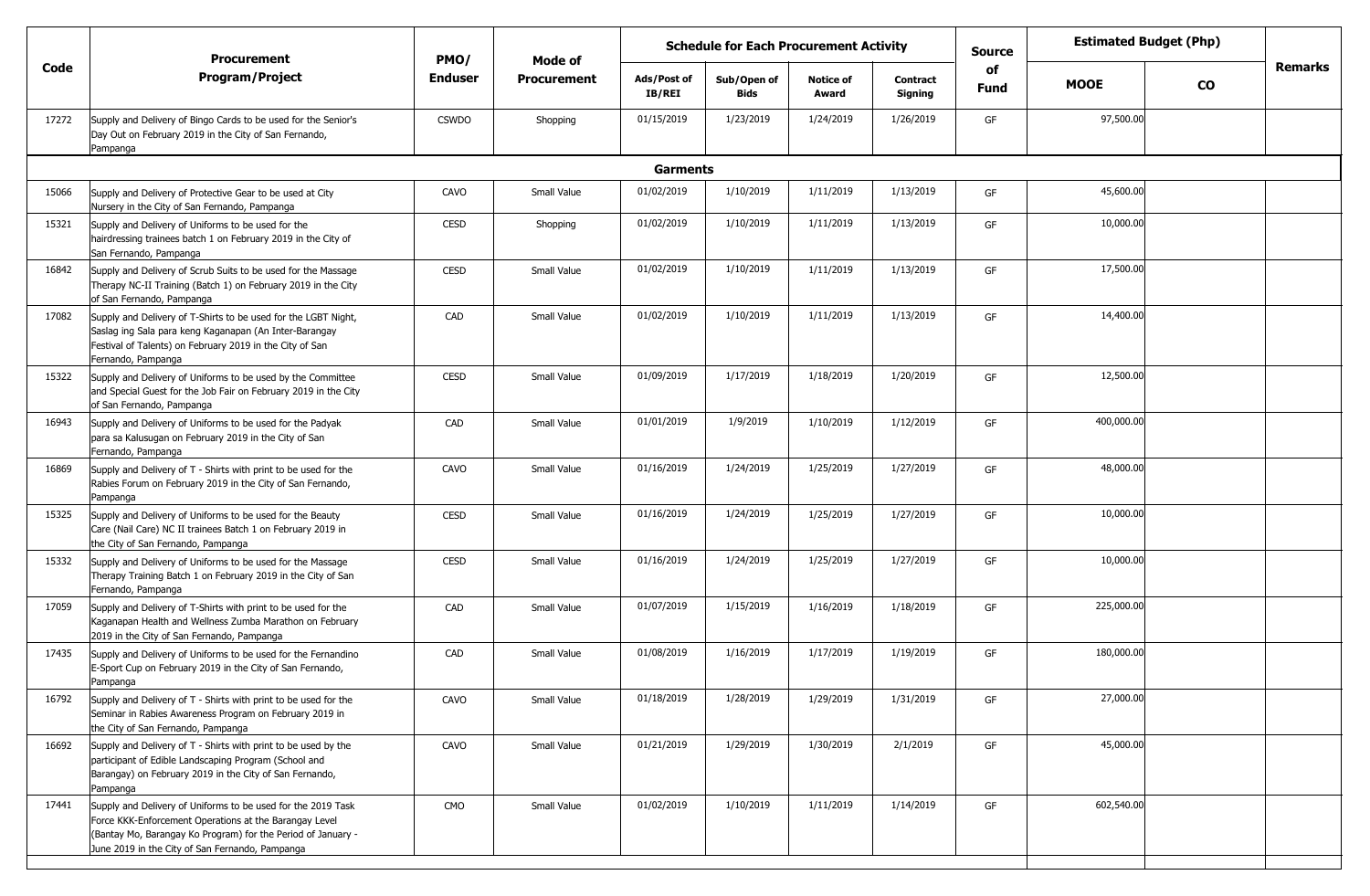|       | <b>Procurement</b>                                                                                                                                                                                  |                | <b>Schedule for Each Procurement Activity</b><br>PMO/<br>Mode of |                       |                     |                           |                            | <b>Source</b> | <b>Estimated Budget (Php)</b> |           |                |
|-------|-----------------------------------------------------------------------------------------------------------------------------------------------------------------------------------------------------|----------------|------------------------------------------------------------------|-----------------------|---------------------|---------------------------|----------------------------|---------------|-------------------------------|-----------|----------------|
| Code  | <b>Program/Project</b>                                                                                                                                                                              | <b>Enduser</b> | <b>Procurement</b>                                               | Ads/Post of<br>IB/REI | Sub/Open of<br>Bids | <b>Notice of</b><br>Award | <b>Contract</b><br>Signing | of<br>Fund    | <b>MOOE</b>                   | <b>CO</b> | <b>Remarks</b> |
| 17453 | Supply and Delivery of Uniforms to be used for the<br>Inter-Barangay Basketball Tournament on February 2019 in<br>the City of San Fernando, Pampanga                                                | CAD            | Small Value                                                      | 01/18/2019            | 1/28/2019           | 1/29/2019                 | 1/31/2019                  | GF            | 50,750.00                     |           |                |
| 17454 | Supply and Delivery of Uniforms to be used for the<br>Inter-Barangay Basketball Tournament on February - April<br>2019 in the City of San Fernando, Pampanga                                        | CAD            | Small Value                                                      | 01/15/2019            | 1/23/2019           | 1/24/2019                 | 1/26/2019                  | GF            | 341,250.00                    |           |                |
| 16670 | Supply and Delivery of T-Shirts with print to be used for the<br>Farmers Day Celebration in the City of San Fernando,<br>Pampanga                                                                   | CAVO           | Public Bidding                                                   | 01/18/2019            | 1/28/2019           | 1/31/2019                 | 2/2/2019                   | GF            | 90,000.00                     |           |                |
| 16689 | Supply and Delivery of T- Shirts with print to be used for the<br>Meat Vendors Summit in the City of San Fernando, Pampanga                                                                         | CAVO           | Public Bidding                                                   | 01/18/2019            | 1/28/2019           | 1/31/2019                 | 2/2/2019                   | GF            | 93,000.00                     |           |                |
| 16690 | Supply and Delivery of T-Shirt with print to be used for the<br>Butchers Training on Slaughtering Procedure on February 2019<br>in the City of San Fernando, Pampanga                               | CAVO           | Small Value                                                      | 01/23/2019            | 1/31/2019           | 2/1/2019                  | 2/3/2019                   | GF            | 54,000.00                     |           |                |
| 16691 | Supply and Delivery of Protective Gear to be used at<br>Slaughterhouse in the City of San Fernando, Pampanga                                                                                        | CAVO           | Small Value                                                      | 01/28/2019            | 2/5/2019            | 2/6/2019                  | 2/8/2019                   | GF            | 42,600.00                     |           |                |
| 16576 | Supply and Delivery of Safety Gears to be used by Mega Force,<br>Sagip Ilog, Electrical Unit and Building & Maintenance Unit for<br>2019 in the City of San Fernando, Pampanga                      | CEO            | Public Bidding                                                   | 01/14/2019            | 1/22/2019           | 1/25/2019                 | 1/28/2019                  | GF            | 294,000.00                    |           |                |
| 17161 | Supply and Delivery of Barong Tagalog with Black Pants to be<br>used by the Sangguniang Panlungsod Members in the City of<br>San Fernando, Pampanga                                                 | SP             | Small Value                                                      | 01/18/2019            | 1/28/2019           | 1/29/2019                 | 1/31/2019                  | GF            | 150,000.00                    |           |                |
| 15324 | Supply and Delivery of Uniforms to be used by the Barangay<br>Health Workers (BHW) and Barangay Population Workers<br>(BPW) for 2019 in the City of San Fernando, Pampanga                          | CHO            | Public Bidding                                                   | 01/17/2019            | 1/25/2019           | 1/30/2019                 | 2/1/2019                   | GF            | 196,000.00                    |           |                |
| 15326 | Supply and Delivery of Protective Suits & Gear to be used for<br>the "Oplan Linis Daan 2019" in the City of San Fernando,<br>Pampanga                                                               | <b>UMSD</b>    | Public Bidding                                                   | 01/17/2019            | 1/25/2019           | 1/30/2019                 | 2/1/2019                   | GF            | 404,950.00                    |           |                |
| 15336 | Supply and Delivery of Uniforms to be used for the Beauty<br>Care (Nail Care) NC-II Training for Batch 2 and 3 in the City of<br>San Fernando, Pampanga                                             | <b>CESD</b>    | Shopping                                                         | 01/30/2019            | 2/7/2019            | 2/8/2019                  | 2/10/2019                  | GF            | 10,000.00                     |           |                |
| 16816 | Supply and Delivery of Scrub Suits to be used for the Beauty<br>Care NC-II Training (Batch 2) on March 2019 in the City of San<br>Fernando, Pampanga                                                | <b>CESD</b>    | Small Value                                                      | 01/30/2019            | 2/7/2019            | 2/8/2019                  | 2/10/2019                  | GF            | 17,500.00                     |           |                |
| 17546 | Supply and Delivery of Caps to be used for the Enhancing<br>Tourism Experience through Uniformed Drivers Program 2019<br>in the City of San Fernando, Pampanga subject to Ordering<br>Agreement     | CAD            | Public Bidding                                                   | 12/27/2018            | 1/15/2019           | 1/18/2019                 | 1/21/2019                  | GF            | 2,500,000.00                  |           |                |
| 17547 | Supply and Delivery of Uniforms to be used for the Enhancing<br>Tourism Experience through Uniformed Drivers Program 2019<br>in the City of San Fernando, Pampanga subject to Ordering<br>Agreement | CAD            | Public Bidding                                                   | 12/27/2018            | 1/15/2019           | 1/18/2019                 | 1/21/2019                  | GF            | 3,500,000.00                  |           |                |
| 15328 | Supply and Delivery of Uniform to be used at City Employment<br>Services Division on March 2019 in the City of San Fernando,<br>Pampanga                                                            | CESD           | Small Value                                                      | 02/04/2019            | 2/12/2019           | 2/13/2019                 | 2/15/2019                  | GF            | 15,000.00                     |           |                |
| 15330 | Supply and Delivery of Uniforms for Special Program for<br>Employment of Students (SPES) beneficiaries (Batch 1 and 2)<br>in the City of San Fernando, Pampanga                                     | CESD           | Public Bidding                                                   | 01/21/2019            | 1/29/2019           | 2/1/2019                  | 2/3/2019                   | GF            | 320,000.00                    |           |                |
|       |                                                                                                                                                                                                     |                |                                                                  |                       |                     |                           |                            |               |                               |           |                |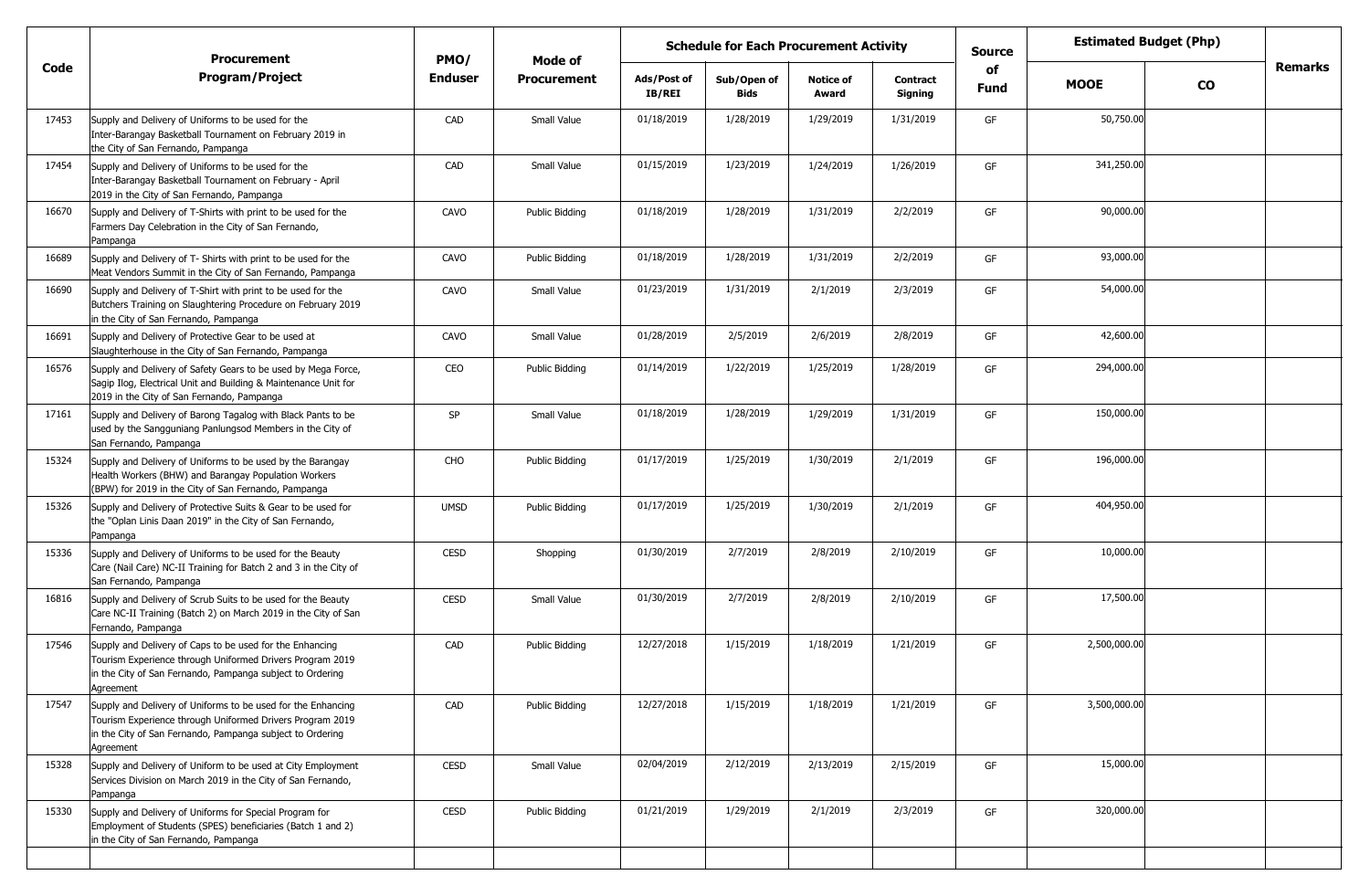|       | <b>Procurement</b>                                                                                                                                                                                                                                                                                                       | PMO/           | Mode of            | <b>Schedule for Each Procurement Activity</b> |                     |                           |                            | <b>Source</b> | <b>Estimated Budget (Php)</b> |           |         |
|-------|--------------------------------------------------------------------------------------------------------------------------------------------------------------------------------------------------------------------------------------------------------------------------------------------------------------------------|----------------|--------------------|-----------------------------------------------|---------------------|---------------------------|----------------------------|---------------|-------------------------------|-----------|---------|
| Code  | <b>Program/Project</b>                                                                                                                                                                                                                                                                                                   | <b>Enduser</b> | <b>Procurement</b> | Ads/Post of<br>IB/REI                         | Sub/Open of<br>Bids | <b>Notice of</b><br>Award | <b>Contract</b><br>Signing | of<br>Fund    | <b>MOOE</b>                   | <b>CO</b> | Remarks |
| 16965 | Supply and Delivery of Uniforms to be used for the Palarong<br>Empleyado 2019 (Bowling Games) in the City of San<br>Fernando, Pampanga                                                                                                                                                                                   | <b>CHRMO</b>   | Small Value        | 02/05/2019                                    | 2/13/2019           | 2/14/2019                 | 2/16/2019                  | GF            | 9,000.00                      |           |         |
| 15331 | Supply and Delivery of Uniforms to be used by the<br>Hairdressing NCII Trainees Batch 2 on March 2019 in the City<br>of San Fernando, Pampanga                                                                                                                                                                           | <b>CESD</b>    | Shopping           | 02/13/2019                                    | 2/21/2019           | 2/22/2019                 | 2/24/2019                  | GF            | 10,000.00                     |           |         |
| 15341 | Supply and Delivery of Uniforms to be used for the Massage<br>Theraphy Training (Batch 2) on March 2019 in the City of San<br>Fernando, Pampanga                                                                                                                                                                         | <b>CESD</b>    | Small Value        | 02/13/2019                                    | 2/21/2019           | 2/22/2019                 | 2/24/2019                  | GF            | 10,000.00                     |           |         |
| 16790 | Supply and Delivery of T-Shirts with print to be used for the<br>Farm Link Program on February 2019 in the City of San<br>Fernando, Pampanga                                                                                                                                                                             | CAVO           | Public Bidding     | 01/31/2019                                    | 2/8/2019            | 2/13/2019                 | 2/15/2019                  | GF            | 180,000.00                    |           |         |
| 17591 | Supply and Delivery of Fernandina Women's Federation<br>Uniforms to be used for the Barangay Women's Councils<br>Meeting of the Barangay Women's and LGBT<br>General/Consultative Assemblies and 5th General Assembly of<br>the Fernandina Women's Federation for the year 2019 in the<br>City of San Fernando, Pampanga | CAD            | Small Value        | 01/23/2019                                    | 1/31/2019           | 2/1/2019                  | 2/3/2019                   | GF            | 766,200.00                    |           |         |
| 17681 | Supply and Delivery of Conference Coat to be used at the<br>Investment Incentive Board Members in the City of San<br>Fernando, Pampanga                                                                                                                                                                                  | <b>CIP</b>     | Small Value        | 02/18/2019                                    | 2/26/2019           | 2/27/2019                 | 3/1/2019                   | GF            | 40,000.00                     |           |         |
| 17683 | Supply and Delivery of Shirts to be used for the Yaman<br>Fernandino Project (Skills Development for San Fernando<br>Lantern Makers) in the City of San Fernando, Pampanga                                                                                                                                               | CIP            | Small Value        | 02/19/2019                                    | 2/27/2019           | 2/28/2019                 | 3/2/2019                   | GF            | 15,000.00                     |           |         |
| 17101 | Supply and Delivery of Physical Fitness Uniforms to be used by<br>the personnel of the City Public Order and Safety Coordinating<br>Office in the City of San Fernando, Pampanga                                                                                                                                         | CPOSCO         | Public Bidding     | 02/13/2019                                    | 2/21/2019           | 2/26/2019                 | 2/28/2019                  | GF            | 150,000.00                    |           |         |
| 16987 | Supply and Delivery of Materials to be used at the Reception<br>Center for Adult and Indigenous People Mendicants in the City<br>of San Fernando, Pampanga                                                                                                                                                               | <b>CSWDO</b>   | Shopping           | 02/27/2019                                    | 3/7/2019            | 3/8/2019                  | 3/10/2019                  | GF            | 18,600.00                     |           |         |
| 18007 | Supply and Delivery of Uniforms to be used for the<br>Inter-Barangay Basketball Midget Tournament and<br>Inter-Barangay Volleyball Tournament for the period of April -<br>June 2019 in the City of San Fernando, Pampanga                                                                                               | CAD            | Small Value        | 02/19/2019                                    | 2/27/2019           | 2/28/2019                 | 3/2/2019                   | GF            | 255,000.00                    |           |         |
| 18036 | Supply and Delivery of Uniforms to be used for the<br>Inter-Barangay Volleyball Tournament for the period of April -<br>May 2019 in the City of San Fernando, Pampanga                                                                                                                                                   | CAD            | Small Value        | 02/19/2019                                    | 2/27/2019           | 2/28/2019                 | 3/2/2019                   | GF            | 425,000.00                    |           |         |
| 17099 | Supply and Delivery of Protective Gear and Traffic<br>Paraphernalia to be used by the Personnel of the City Public<br>Order and Safety Coordinating Office in the City of San<br>Fernando, Pampanga                                                                                                                      | CPOSCO         | Public Bidding     | 01/24/2019                                    | 2/14/2019           | 2/19/2019                 | 2/21/2019                  | GF            | 1,367,802.50                  |           |         |
| 17975 | Supply and Delivery of Uniforms to be used by the ECCD<br>Volunteer Workers for the Home-Based Sessions in the City of<br>San Fernando, Pampanga                                                                                                                                                                         | <b>CSWDO</b>   | Small Value        | 03/22/2019                                    | 4/1/2019            | 4/2/2019                  | 4/4/2019                   | <b>SEF</b>    | 9,900.00                      |           |         |
| 17770 | Supply and Delivery of Protective Gear to be used for the Askal<br>Operation Program in the City of San Fernando, Pampanga                                                                                                                                                                                               | CAVO           | Small Value        | 03/27/2019                                    | 4/4/2019            | 4/5/2019                  | 4/7/2019                   | GF            | 33,200.00                     |           |         |
| 15334 | Supply and Delivery of Uniforms to be used by the<br>Hairdressing Trainees Batch 3 on May 2019 in the City of San<br>Fernando, Pampanga                                                                                                                                                                                  | CESD           | Small Value        | 04/02/2019                                    | 4/10/2019           | 4/11/2019                 | 4/13/2019                  | GF            | 10,000.00                     |           |         |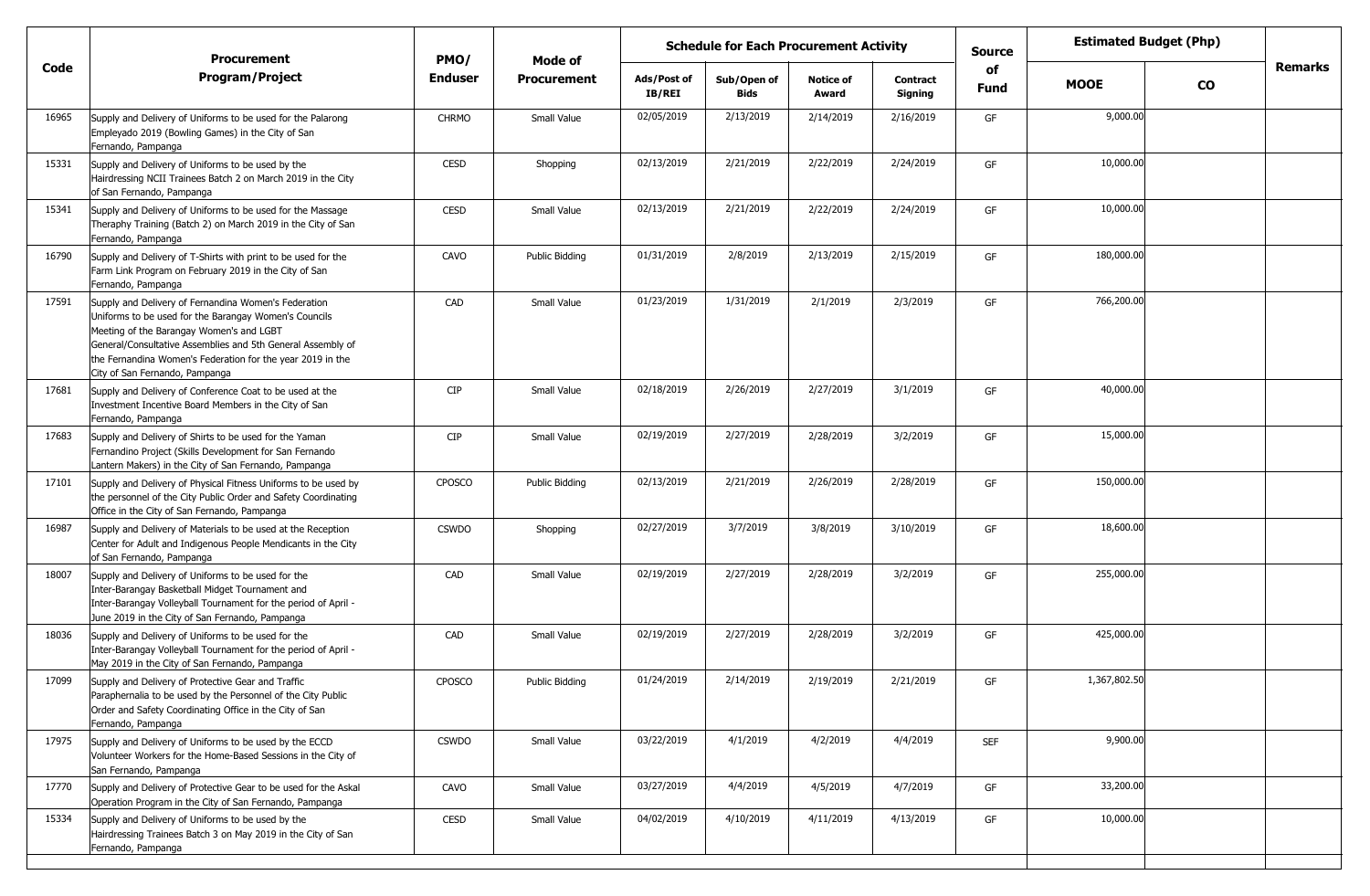|       | <b>Procurement</b>                                                                                                                                                                                          | PMO/           | Mode of            | <b>Schedule for Each Procurement Activity</b> |                            |                           |                            | <b>Estimated Budget (Php)</b><br><b>Source</b> |             |              |                |
|-------|-------------------------------------------------------------------------------------------------------------------------------------------------------------------------------------------------------------|----------------|--------------------|-----------------------------------------------|----------------------------|---------------------------|----------------------------|------------------------------------------------|-------------|--------------|----------------|
| Code  | <b>Program/Project</b>                                                                                                                                                                                      | <b>Enduser</b> | <b>Procurement</b> | Ads/Post of<br><b>IB/REI</b>                  | Sub/Open of<br><b>Bids</b> | <b>Notice of</b><br>Award | <b>Contract</b><br>Signing | of<br><b>Fund</b>                              | <b>MOOE</b> | <b>CO</b>    | <b>Remarks</b> |
| 15335 | Supply and Delivery of School Uniforms to be used by the<br>Students of the City College of San Fernando, Pampanga                                                                                          | CCSF           | Small Value        | 03/13/2019                                    | 3/21/2019                  | 3/22/2019                 | 3/24/2019                  | GF                                             | 700,000.00  |              |                |
| 15340 | Supply and Delivery of Uniforms to be used for the Beauty<br>Care (Nail Care) NC-II Training for Batch 2 and 3 in the City of<br>San Fernando, Pampanga                                                     | CESD           | Small Value        | 04/02/2019                                    | 4/10/2019                  | 4/11/2019                 | 4/13/2019                  | GF                                             | 10,000.00   |              |                |
| 15346 | Supply and Delivery of Uniforms to be used for the Massage<br>Therapy Training Batch 3 on May 2019 in the City of San<br>Fernando, Pampanga                                                                 | <b>CESD</b>    | Shopping           | 04/02/2019                                    | 4/10/2019                  | 4/11/2019                 | 4/13/2019                  | GF                                             | 10,000.00   |              |                |
| 18261 | Supply, Delivery and Installation of Combi Blinds to be used at<br>the New Division Training Center in the City of San Fernando,<br>Pampanga                                                                | <b>DEPED</b>   | Public Bidding     | 03/13/2019                                    | 4/1/2019                   | 4/4/2019                  | 4/6/2019                   | <b>SEF</b>                                     |             | 1,639,145.84 |                |
| 18225 | Supply and Delivery of Uniforms to be used by the PWD<br>participants for PSC PILSPADA Paralympics National Games in<br>the City of San Fernando, Pampanga                                                  | <b>CSWDO</b>   | Small Value        | 04/17/2019                                    | 4/25/2019                  | 4/26/2019                 | 4/28/2019                  | GF                                             | 20,000.00   |              |                |
| 16871 | Supply and Delivery of T-shirts to be used by the participants<br>of Smoking Cessation Training in the City of San Fernando,<br>Pampanga                                                                    | CHO            | Small Value        | 05/03/2019                                    | 5/13/2019                  | 5/14/2019                 | 5/16/2019                  | GF                                             | 35,000.00   |              |                |
| 18240 | Supply and Delivery of Uniforms to be used by the Mega<br>Force, River Patrol (Sagip Ilog), Electrical Unit and Building<br>Maintenance Unit for 2019 in the City of San Fernando,<br>Pampanga              | CEO            | Small Value        | 05/07/2019                                    | 5/15/2019                  | 5/16/2019                 | 5/18/2019                  | GF                                             | 225,800.00  |              |                |
| 18327 | Supply and Delivery of Uniforms to be used by CENRO Field<br>Workers for proper Identification and Occupational Health &<br>Safety of the Employees in the City of San Fernando,<br>Pampanga                | <b>CENRO</b>   | Public Bidding     | 05/17/2019                                    | 5/27/2019                  | 5/30/2019                 | 6/1/2019                   | GF                                             | 81,200.00   |              |                |
| 18317 | Supply and Delivery of Uniforms to be used by the Massage<br>Therapy Trainees (Batch IV) in the City of San Fernando,<br>Pampanga                                                                           | <b>CESD</b>    | Small Value        | 05/31/2019                                    | 6/10/2019                  | 6/11/2019                 | 6/13/2019                  | GF                                             | 10,000.00   |              |                |
| 18560 | Supply and Delivery of T-shirts to be used for the 45th<br>Nutrition Month Celebration on July 2019 in the City of San<br>Fernando, Pampanga                                                                | CHO-CNC        | Small Value        | 05/31/2019                                    | 6/10/2019                  | 6/11/2019                 | 6/13/2019                  | GF                                             | 35,000.00   |              |                |
| 18523 | Supply and Delivery of Singlet/dri-fit to be used for the<br>Disaster Preparedness Run (SAFRUN) Year 6 in the City of San<br>Fernando, Pampanga                                                             | <b>CDRRMD</b>  | Small Value        | 06/17/2019                                    | 6/25/2019                  | 6/26/2019                 | 6/28/2019                  | GF                                             |             | 200,000.00   |                |
| 16844 | Supply and Delivery of Jacket, Pants and Rubber Shoes to be<br>used for the 14th Regional PYAP Assembly 2019 in the City of<br>San Fernando, Pampanga                                                       | <b>CSWDO</b>   | Shopping           | 07/03/2019                                    | 7/11/2019                  | 7/12/2019                 | 7/14/2019                  | GF                                             | 33,800.00   |              |                |
| 19423 | Supply and Delivery of Uniform to be used by the members of<br>the 7th Sangguniang Panlungsod of the City of San Fernando,<br>Pampanga                                                                      | SP             | Small Value        | 07/22/2019                                    | 7/30/2019                  | 7/31/2019                 | 8/2/2019                   | GF                                             | 200,000.00  |              |                |
| 18529 | Supply and Delivery of Uniforms to be used by the City Choir<br>on September 2019 in the City of San Fernando, Pampanga                                                                                     | <b>CHRMO</b>   | Small Value        | 07/24/2019                                    | 8/1/2019                   | 8/2/2019                  | 8/4/2019                   | GF                                             | 101,000.00  |              |                |
| 18530 | Supply and Delivery of Polo-Shirts to be used by the City Choir<br>of San Fernando on September 2019 in the City of San<br>Fernando, Pampanga                                                               | <b>CHRMO</b>   | Small Value        | 07/31/2019                                    | 8/8/2019                   | 8/9/2019                  | 8/12/2019                  | GF                                             | 17,050.00   |              |                |
| 18642 | Supply and Delivery of Personal Protective Gear to be used for<br>the Accreditation Proper under the program of Poultry<br>Dressing Plant Regulation and Operation in the City of San<br>Fernando, Pampanga | CAVO           | Small Value        | 08/06/2019                                    | 8/14/2019                  | 8/15/2019                 | 8/17/2019                  | GF                                             | 26,400.00   |              |                |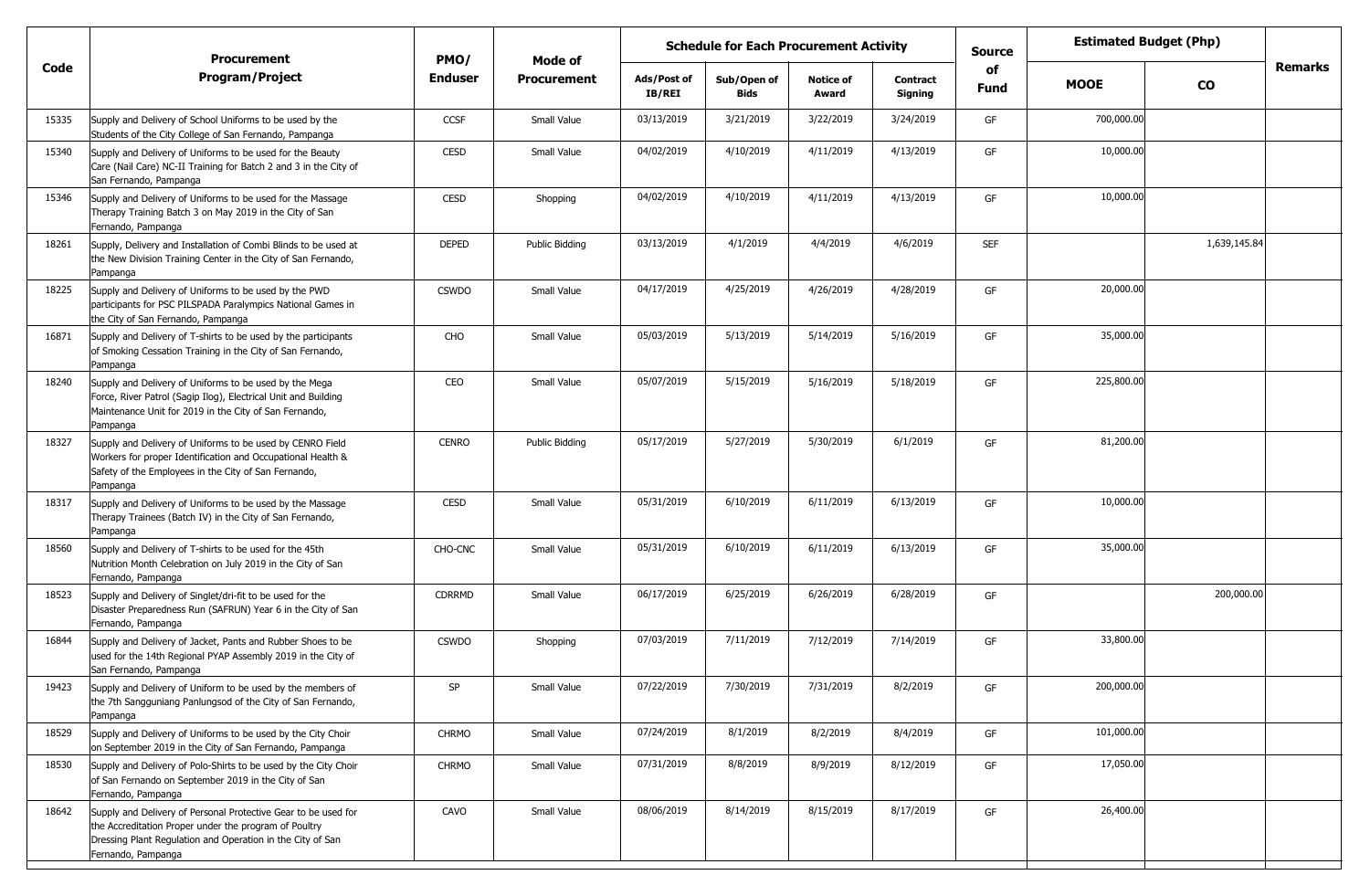|       | <b>Schedule for Each Procurement Activity</b><br>PMO/<br><b>Procurement</b><br>Mode of                                                                                             |                |                    |                                     |                                               | <b>Source</b>             | <b>Estimated Budget (Php)</b> |            |             |           |                |
|-------|------------------------------------------------------------------------------------------------------------------------------------------------------------------------------------|----------------|--------------------|-------------------------------------|-----------------------------------------------|---------------------------|-------------------------------|------------|-------------|-----------|----------------|
| Code  | <b>Program/Project</b>                                                                                                                                                             | <b>Enduser</b> | <b>Procurement</b> | Ads/Post of<br>IB/REI               | Sub/Open of<br><b>Bids</b>                    | <b>Notice of</b><br>Award | <b>Contract</b><br>Signing    | of<br>Fund | <b>MOOE</b> | <b>CO</b> | <b>Remarks</b> |
| 19315 | Supply and Delivery of Protective Gear to be used for the Askal<br>Operation in the City of San Fernando, Pampanga                                                                 | CAVO           | Shopping           | 09/25/2019                          | 10/3/2019                                     | 10/4/2019                 | 10/6/2019                     | GF         | 6,000.00    |           |                |
| 19333 | Supply and Delivery of Materials/Supplies to be used for the<br>Askal Operation in the City of San Fernando, Pampanga                                                              | CAVO           | Shopping           | 10/01/2019                          | 10/9/2019                                     | 10/10/2019                | 10/12/2019                    | GF         | 47,250.00   |           |                |
| 19832 | Supply and Delivery of Costume and Props to be used by the<br>Day Care Children for Children's Month Provincial Level 2019 in<br>the City of San Fernando, Pampanga                | <b>CSWDO</b>   | Small Value        | 10/04/2019                          | 10/14/2019                                    | 10/15/2019                | 10/17/2019                    | GF         | 40,000.00   |           |                |
| 19467 | Supply and Delivery of Media Jacket to be used at City<br>Information Office in the City of San Fernando, Pampanga                                                                 | CIO            | Small Value        | 10/11/2019                          | 10/21/2019                                    | 10/22/2019                | 10/24/2019                    | GF         | 28,600.00   |           |                |
| 19690 | Supply and Delivery of Costumes to be used for the Camp<br>Bulilit 2019 in line with the Children's Month Celebration on<br>November 2019 in the City of San Fernando, Pampanga    | <b>CSWDO</b>   | Small Value        | 10/16/2019                          | 10/24/2019                                    | 10/25/2019                | 10/27/2019                    | GF         | 30,000.00   |           |                |
| 19466 | Supply and Delivery of Aprons to be given to the Vendors in<br>the City of San Fernando, Pampanga                                                                                  | <b>CMO</b>     | Small Value        | 10/16/2019                          | 10/24/2019                                    | 10/25/2019                | 10/27/2019                    | GF         | 500,000.00  |           |                |
| 19732 | Supply and Delivery of Costumes to be used for the Regional<br>Musabaqah Contest in the City of San Fernando, Pampanga                                                             | <b>DEPED</b>   | Small Value        | 11/01/2019                          | 11/11/2019                                    | 11/12/2019                | 11/14/2019                    | <b>SEF</b> | 3,600.00    |           |                |
| 19798 | Supply and Delivery of Uniforms to be used for the Regional<br>Musabaqah Contest in the City of San Fernando, Pampanga                                                             | <b>DEPED</b>   | Small Value        | 11/01/2019                          | 11/11/2019                                    | 11/12/2019                | 11/14/2019                    | <b>SEF</b> | 10,500.00   |           |                |
| 19610 | Supply and Delivery of Uniforms to be used for the Butchers<br>General Assembly on December 2019 in the City of San<br>Fernando, Pampanga                                          | CAVO           | Small Value        | 11/01/2019                          | 11/11/2019                                    | 11/12/2019                | 11/14/2019                    | GF         | 52,500.00   |           |                |
|       |                                                                                                                                                                                    |                |                    | <b>General Engineering Services</b> |                                               |                           |                               |            |             |           |                |
| 17500 | Supply and Delivery of Dri-fit Shirts to be used for the Working<br>Committee of Maleldo 2019 in the City of San Fernando,<br>Pampanga                                             | Tourism        | Small Value        | 01/30/2019                          | 2/7/2019                                      | 2/8/2019                  | 2/11/2019                     | GF         | 52,500.00   |           |                |
| 17502 | Supply and Delivery of Costumes to be used for the Via Crucis<br>of Maleldo 2019 in the City of San Fernando, Pampanga                                                             | Tourism        | Small Value        | 02/06/2019                          | 2/14/2019                                     | 2/15/2019                 | 2/17/2019                     | GF         | 48,000.00   |           |                |
| 17952 | Contract of Service for the Supply, Delivery and Arrangement<br>of Flowers to be used for the Flores De Mayo for Pyestang<br>Fernandino 2019 in the City of San Fernando, Pampanga | Tourism        | Small Value        | 02/27/2019                          | 3/7/2019                                      | 3/8/2019                  | 3/11/2019                     | GF         | 76,000.00   |           |                |
|       |                                                                                                                                                                                    |                |                    |                                     | <b>General Merchandise (Desk, Name Plate)</b> |                           |                               |            |             |           |                |
| 15357 | Supply and Delivery of Supplies/Materials to be used for the<br>B.A Student Development Programs of the City College in the<br>City of San Fernando, Pampanga                      | <b>CCSF</b>    | Small Value        | 12/24/2018                          | 1/1/2019                                      | 1/2/2019                  | 1/4/2019                      | GF         | 10,000.00   |           |                |
| 16306 | Supply and Delivery of Wreath with stand to be used for the<br>124th Birth Anniversary of Vivencio Cuyugan on January 2019,<br>City of San Fernando, Pampanga                      | Tourism        | Shopping           | 12/24/2018                          | 1/1/2019                                      | 1/2/2019                  | 1/4/2019                      | GF         | 3,000.00    |           |                |
| 16786 | Supply and Delivery of Motor Oil to be used for the Transom<br>Boat Handling Training 2019 in the City of San Fernando,<br>Pampanga                                                | CDRRMD         | Small Value        | 01/01/2019                          | 1/9/2019                                      | 1/10/2019                 | 1/12/2019                     | GF         | 6,000.00    |           |                |
| 15353 | Supply and Delivery of Laboratory Gown to be used at the<br>Chemistry and Physics Laboratory of the City College of San<br>Fernando, Pampanga                                      | CCSF           | Small Value        | 01/02/2019                          | 1/10/2019                                     | 1/11/2019                 | 1/13/2019                     | GF         | 12,500.00   |           |                |
| 15837 | Supply and Delivery of Other Supplies to be used for the<br>Admission Management and School's Marketing of the CCSFP<br>in the City of San Fernando, Pampanga                      | <b>CCSF</b>    | Small Value        | 12/26/2018                          | 1/3/2019                                      | 1/4/2019                  | 1/7/2019                      | GF         | 66,838.75   |           |                |
|       |                                                                                                                                                                                    |                |                    |                                     |                                               |                           |                               |            |             |           |                |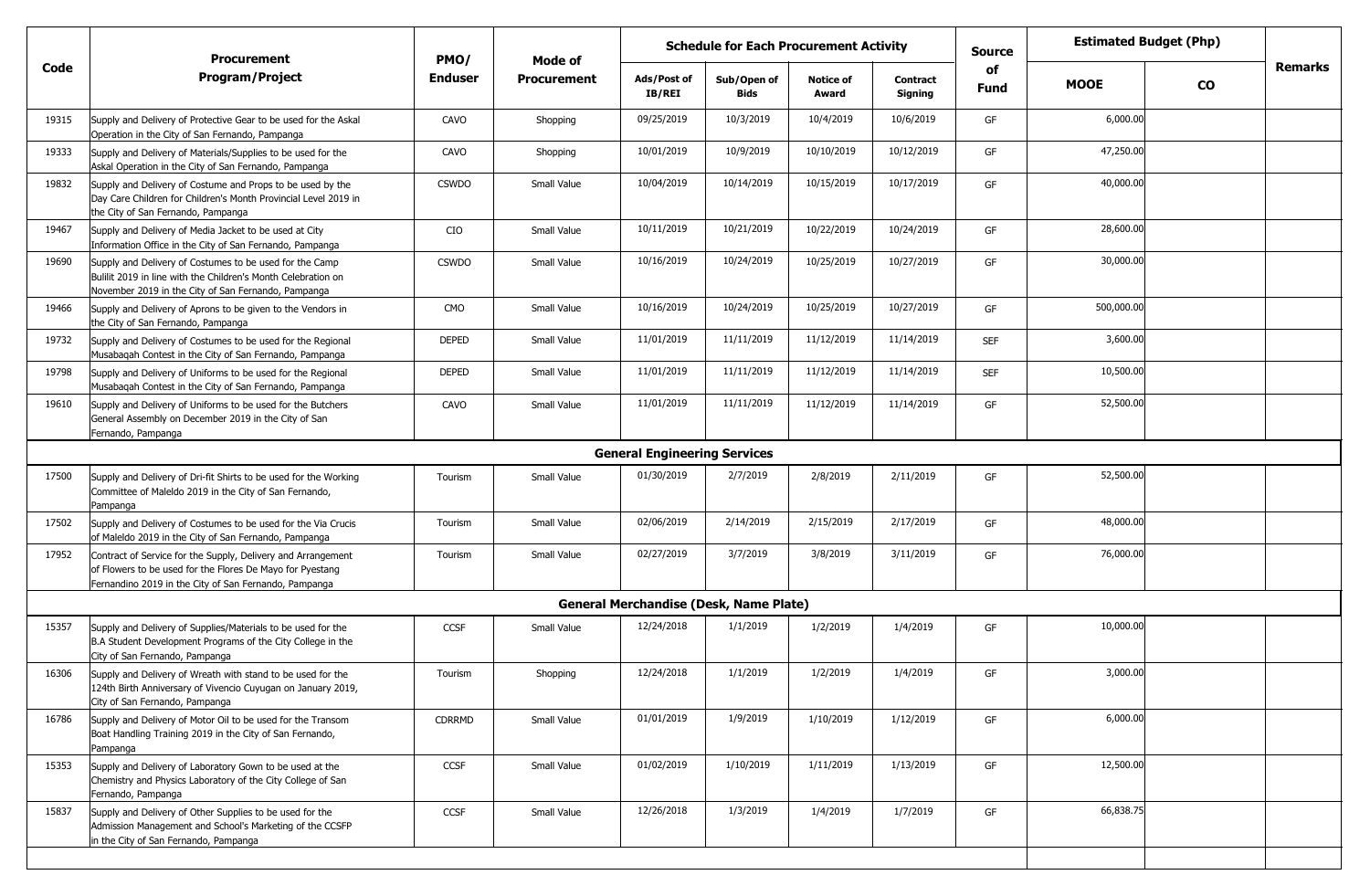|       | <b>Procurement</b>                                                                                                                                                                                             | PMO/           |                    | <b>Estimated Budget (Php)</b><br><b>Schedule for Each Procurement Activity</b><br><b>Source</b><br>Mode of |                            |                           |                            |                   |             |               |                |
|-------|----------------------------------------------------------------------------------------------------------------------------------------------------------------------------------------------------------------|----------------|--------------------|------------------------------------------------------------------------------------------------------------|----------------------------|---------------------------|----------------------------|-------------------|-------------|---------------|----------------|
| Code  | <b>Program/Project</b>                                                                                                                                                                                         | <b>Enduser</b> | <b>Procurement</b> | Ads/Post of<br>IB/REI                                                                                      | Sub/Open of<br><b>Bids</b> | <b>Notice of</b><br>Award | <b>Contract</b><br>Signing | of<br><b>Fund</b> | <b>MOOE</b> | $\mathbf{co}$ | <b>Remarks</b> |
| 15841 | Supply and Delivery of Starter kit to be used for the<br>Hairdressing NC II Graduates Batch 1 in the City of San<br>Fernando, Pampanga                                                                         | <b>CESD</b>    | Small Value        | 01/02/2019                                                                                                 | 1/10/2019                  | 1/11/2019                 | 1/13/2019                  | GF                | 50,000.00   |               |                |
| 15842 | Supply and Delivery of Materials, Tools and Equipment to be<br>used for the Hairdressing NCII (Batch 1) on February 2019 in<br>the City of San Fernando, Pampanga                                              | CESD           | Small Value        | 01/02/2019                                                                                                 | 1/10/2019                  | 1/11/2019                 | 1/13/2019                  | GF                | 23,390.00   |               |                |
| 16992 | Supply and Delivery of Office Supplies to be used for the<br>CCSFP School's Marketing in the City of San Fernando,<br>Pampanga                                                                                 | CCSF           | Shopping           | 01/02/2019                                                                                                 | 1/10/2019                  | 1/11/2019                 | 1/13/2019                  | GF                | 29,755.00   |               |                |
| 17244 | Supply and Delivery of Sports Uniforms to be used for the<br>competitions of the City College of San Fernando, Pampanga<br><b>Student Players</b>                                                              | CCSF           | Small Value        | 12/26/2018                                                                                                 | 1/3/2019                   | 1/4/2019                  | 1/7/2019                   | GF                |             | 77,200.00     |                |
| 16829 | Supply and Delivery of Marker to be used for the Unveiling of<br>the city Heritage Marker of Our Lady of Sorrow Parish,<br>Barangay Dolores on February 2019 in the City of san<br>Fernando, Pampanga          | Tourism        | Small Value        | 01/02/2019                                                                                                 | 1/10/2019                  | 1/11/2019                 | 1/14/2019                  | GF                | 15,000.00   |               |                |
| 16845 | Supply and Delivery of Wreath with Stand to used for the<br>Unveiling of the City Heritage Marker of Our Lady of Sorrows<br>Parish, Barangay Dolores in the City of San Fernando,<br>Pampanga on February 2019 | Tourism        | Small Value        | 01/02/2019                                                                                                 | 1/10/2019                  | 1/11/2019                 | 1/14/2019                  | GF                | 3,000.00    |               |                |
| 16067 | Supply and Delivery of Leis to be used for The Outstanding<br>Fernandino Awards on February 2019 in the City of San<br>Fernando, Pampanga                                                                      | Tourism        | Small Value        | 01/04/2019                                                                                                 | 1/14/2019                  | 1/15/2019                 | 1/17/2019                  | GF                | 2,750.00    |               |                |
| 16072 | Supply and Delivery of Plaques to be used for The Outstanding<br>Fernandino Award on February 2019 in the City of San<br>Fernando, Pampanga                                                                    | Tourism        | Small Value        | 12/26/2018                                                                                                 | 1/3/2019                   | 1/4/2019                  | 1/6/2019                   | GF                | 113,500.00  |               |                |
| 16074 | Supply and Delivery of Uniforms for Usher/Usherettes to be<br>used for The Outstanding Fernandino Award on February 2019<br>in the City of San Fernando, Pampanga                                              | Tourism        | Small Value        | 01/01/2019                                                                                                 | 1/9/2019                   | 1/10/2019                 | 1/12/2019                  | GF                | 80,000.00   |               |                |
| 16828 | Supply and Delivery of Materials/Supplies to be used for the<br>Outstanding Fernandino Awards Night on February 2019 in the<br>City of San Fernando, Pampanga                                                  | Tourism        | Shopping           | 01/04/2019                                                                                                 | 1/14/2019                  | 1/15/2019                 | 1/17/2019                  | GF                | 17,000.00   |               |                |
| 17285 | Supply and Delivery of Wreath to be used for the Unveiling of<br>the Bust Monument of Sotero Baluyut on May 2019 in the City<br>of San Fernando, Pampanga                                                      | Tourism        | Small Value        | 01/09/2019                                                                                                 | 1/17/2019                  | 1/18/2019                 | 1/20/2019                  | GF                | 3,000.00    |               |                |
| 15846 | Supply and Delivery of Plaques for Employers Award for Job<br>Fair on February 2019 in the City of San Fernando, Pampanga                                                                                      | <b>CESD</b>    | Small Value        | 01/09/2019                                                                                                 | 1/17/2019                  | 1/18/2019                 | 1/20/2019                  | GF                | 19,500.00   |               |                |
| 15847 | Supply and Delivery of Materials to be used for the for Job Fair<br>Physical Arrangement on February 2019 in the City of San<br>Fernando, Pampanga                                                             | <b>CESD</b>    | Small Value        | 01/09/2019                                                                                                 | 1/17/2019                  | 1/18/2019                 | 1/20/2019                  | GF                | 12,000.00   |               |                |
| 15848 | Supply and Delivery of Materials for Physical Arrangements for<br>the Job Fair in the City of San Fernando, Pampanga                                                                                           | CESD           | Small Value        | 01/09/2019                                                                                                 | 1/17/2019                  | 1/18/2019                 | 1/20/2019                  | GF                | 6,000.00    |               |                |
| 15849 | Contract of Service for the Rental of Tables and Chairs for the<br>Job Fair on February 2019 in the City of San Fernando,<br>Pampanga                                                                          | CESD           | Small Value        | 01/09/2019                                                                                                 | 1/17/2019                  | 1/18/2019                 | 1/20/2019                  | GF                | 5,000.00    |               |                |
| 16721 | Supply and Delivery of Wreath to be used for the Exhibit of<br>past TOFA Awardees in line with the National Arts Month 2019<br>in the City of San Fernando, Pampanga                                           | Tourism        | Small Value        | 01/14/2019                                                                                                 | 1/22/2019                  | 1/23/2019                 | 1/25/2019                  | GF                | 18,000.00   |               |                |
|       |                                                                                                                                                                                                                |                |                    |                                                                                                            |                            |                           |                            |                   |             |               |                |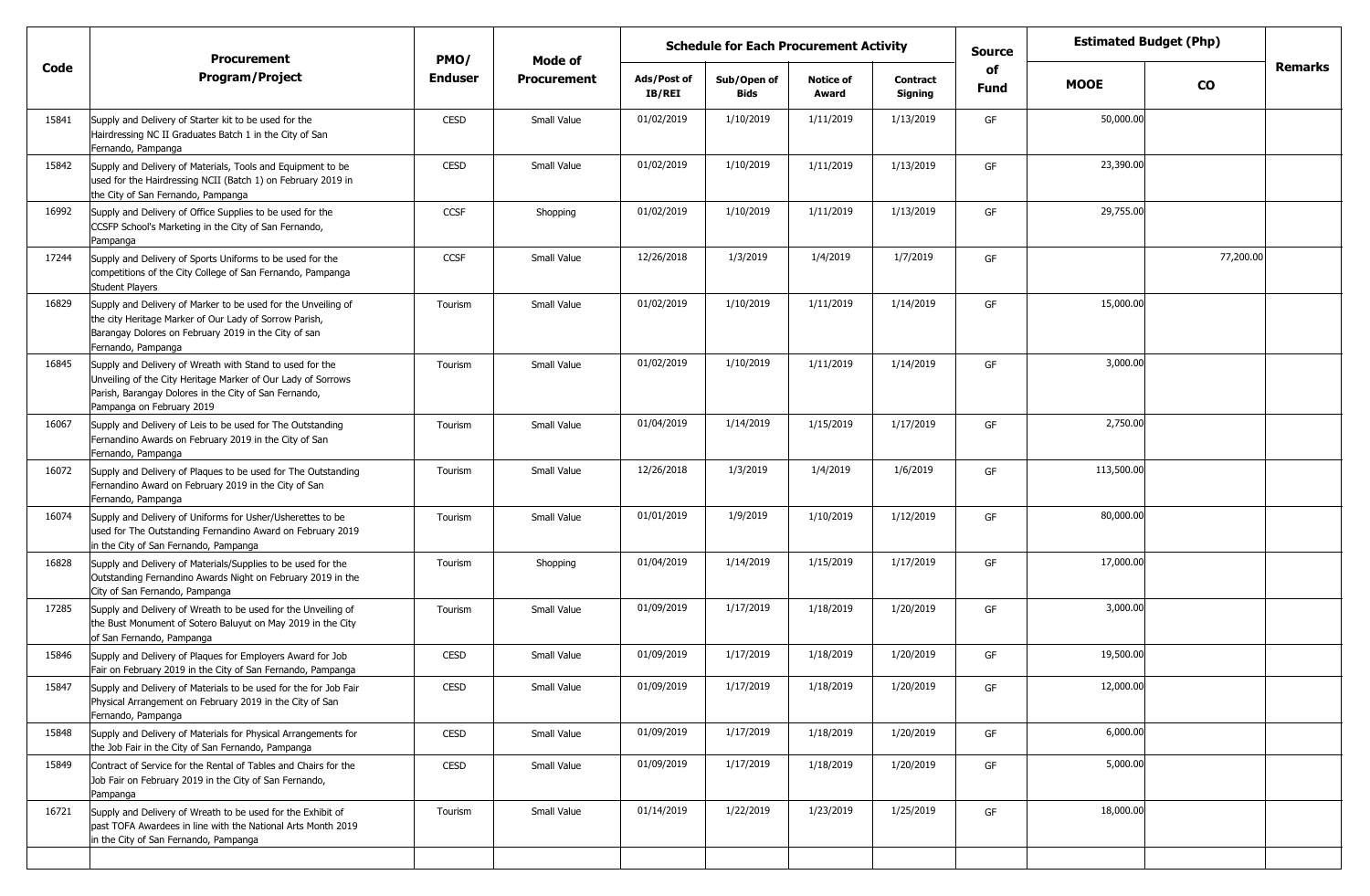|       | <b>Procurement</b>                                                                                                                                                                                                          | PMO/         | <b>Schedule for Each Procurement Activity</b><br>Mode of |                              |                            |                           |                            | <b>Source</b>     | <b>Estimated Budget (Php)</b> |           |                |
|-------|-----------------------------------------------------------------------------------------------------------------------------------------------------------------------------------------------------------------------------|--------------|----------------------------------------------------------|------------------------------|----------------------------|---------------------------|----------------------------|-------------------|-------------------------------|-----------|----------------|
| Code  | <b>Program/Project</b>                                                                                                                                                                                                      | Enduser      | <b>Procurement</b>                                       | Ads/Post of<br><b>IB/REI</b> | Sub/Open of<br><b>Bids</b> | <b>Notice of</b><br>Award | <b>Contract</b><br>Signing | of<br><b>Fund</b> | <b>MOOE</b>                   | <b>CO</b> | <b>Remarks</b> |
| 15851 | Supply and Delivery of Starter Kits to be used for the Beauty<br>Care (Nail Care) Batch 1 on February 2019 in the City of San<br>Fernando, Pampanga                                                                         | <b>CESD</b>  | Small Value                                              | 01/16/2019                   | 1/24/2019                  | 1/25/2019                 | 1/27/2019                  | GF                | 50,000.00                     |           |                |
| 15852 | Supply and Delivery of Materials/Supplies to be used for the<br>Beauty Care (Nail Care) NCII Batch 1 on February 2019 in the<br>City of San Fernando, Pampanga                                                              | <b>CESD</b>  | Shopping                                                 | 01/16/2019                   | 1/24/2019                  | 1/25/2019                 | 1/27/2019                  | GF                | 18,725.00                     |           |                |
| 15860 | Supply and Delivery of Starter Kits to be used for the Massage<br>Therapy NCII Graduates Batch 1 on February 2019 in the City<br>of San Fernando, Pampanga                                                                  | <b>CESD</b>  | Small Value                                              | 01/16/2019                   | 1/24/2019                  | 1/25/2019                 | 1/27/2019                  | GF                | 50,000.00                     |           |                |
| 15861 | Supply and Delivery of Materials/Supplies to be used for the<br>Training on Massage Therapy NC-II (Batch 1) on February<br>2019 in the City of San Fernando, Pampanga                                                       | <b>CESD</b>  | Shopping                                                 | 01/16/2019                   | 1/24/2019                  | 1/25/2019                 | 1/27/2019                  | GF                | 25,000.00                     |           |                |
| 16774 | Supply and Delivery of Easel Stand to be used for the Exhibit<br>of past TOFA Awardees for National Arts Month on February<br>2019 in the City of San Fernando, Pampanga                                                    | Tourism      | Small Value                                              | 01/16/2019                   | 1/24/2019                  | 1/25/2019                 | 1/27/2019                  | GF                | 45,000.00                     |           |                |
| 17387 | Supply and Delivery of Costumes to be used for the CCSFP<br>Choir and Theater Dance Arts and Props for Performing Arts of<br>the City College of San Fernando, Pampanga                                                     | <b>CCSF</b>  | Small Value                                              | 01/09/2019                   | 1/17/2019                  | 1/18/2019                 | 1/21/2019                  | GF                | 86,000.00                     |           |                |
| 17388 | Supply and Delivery of T-Shirts with Logo to be used at the<br>City College of San Fernando, Pampanga                                                                                                                       | <b>CCSF</b>  | Small Value                                              | 01/16/2019                   | 1/24/2019                  | 1/25/2019                 | 1/27/2019                  | GF                |                               | 18,550.00 |                |
| 17189 | Supply and Delivery of Wreath to be used for the 124th Birth<br>Commemoration of Vivencio Cuyugan Y Baron on March 2019<br>in the City of San Fernando, Pampanga                                                            | Tourism      | Small Value                                              | 01/16/2019                   | 1/24/2019                  | 1/25/2019                 | 1/27/2019                  | GF                | 3,000.00                      |           |                |
| 16788 | Supply and Delivery of Wreath to be used for the 133rd Birth<br>Anniversary of Jose Abad Santos on February 2019 in the City<br>of San Fernando, Pampanga                                                                   | Tourism      | Small Value                                              | 01/21/2019                   | 1/29/2019                  | 1/30/2019                 | 2/1/2019                   | GF                | 3,000.00                      |           |                |
| 16801 | Supply and Delivery of Wreath to be used for the Opening of<br>the JAS exhibit and Launch of honor: The Legacy of Jose Abad<br>Santos for 133rd Birth Anniversary on February 2019 in the<br>City of San Fernando, Pampanga | Tourism      | Small Value                                              | 01/21/2019                   | 1/29/2019                  | 1/30/2019                 | 2/1/2019                   | GF                | 6,000.00                      |           |                |
| 16700 | Supply and Delivery of Bags to be used by the Liaison Officers<br>at City General Services Office - Supply, Records and Property<br>Management Division in the City of San Fernando, Pampanga                               | <b>SRPMD</b> | Shopping                                                 | 01/22/2019                   | 1/30/2019                  | 1/31/2019                 | 2/2/2019                   | GF                | 25,000.00                     |           |                |
| 16812 | Supply and Delivery of Fax Machine Ribbon to be used at City<br>General Services Office - Supply, Records and Property<br>Management Division in the City of San Fernando, Pampanga                                         | <b>SRPMD</b> | Shopping                                                 | 01/23/2019                   | 1/31/2019                  | 2/1/2019                  | 2/3/2019                   | GF                | 10,000.00                     |           |                |
| 17538 | Supply and Delivery of Materials to be used for the Isang<br>Suklay, Isang Gunting at Iba Pa Program for the month of<br>February 2019 in the City of San Fernando, Pampanga                                                | CESD         | Shopping                                                 | 01/16/2019                   | 1/24/2019                  | 1/25/2019                 | 1/27/2019                  | GF                | 183,080.00                    |           |                |
| 16951 | Supply and Delivery of Office Supplies to be used for the<br>Disaster Response Ropemanship Training Course 2019 in the<br>City of San Fernando, Pampanga                                                                    | CDRRMD       | Shopping                                                 | 01/30/2019                   | 2/7/2019                   | 2/8/2019                  | 2/10/2019                  | GF                | 3,117.31                      |           |                |
| 17579 | Supply and Delivery of Lanyard to be used by the Students of<br>the City College of San Fernando, Pampanga                                                                                                                  | CCSF         | Small Value                                              | 01/30/2019                   | 2/7/2019                   | 2/8/2019                  | 2/10/2019                  | GF                |                               | 35,000.00 |                |
| 15873 | Supply and Delivery of Starter Kits for the beauty care (nail<br>care) NCII graduates batch 2 (25 pax x 2,000.00)                                                                                                           | CESD         | Small Value                                              | 01/30/2019                   | 2/7/2019                   | 2/8/2019                  | 2/10/2019                  | GF                | 50,000.00                     |           |                |
| 15874 | Supply and Delivery of Materials and Supplies to be used for<br>the Beauty Care (Nail Care) NCII Batch 2 and 3 in the City of<br>San Fernando, Pampanga                                                                     | CESD         | Small Value                                              | 01/30/2019                   | 2/7/2019                   | 2/8/2019                  | 2/10/2019                  | GF                | 11,255.00                     |           |                |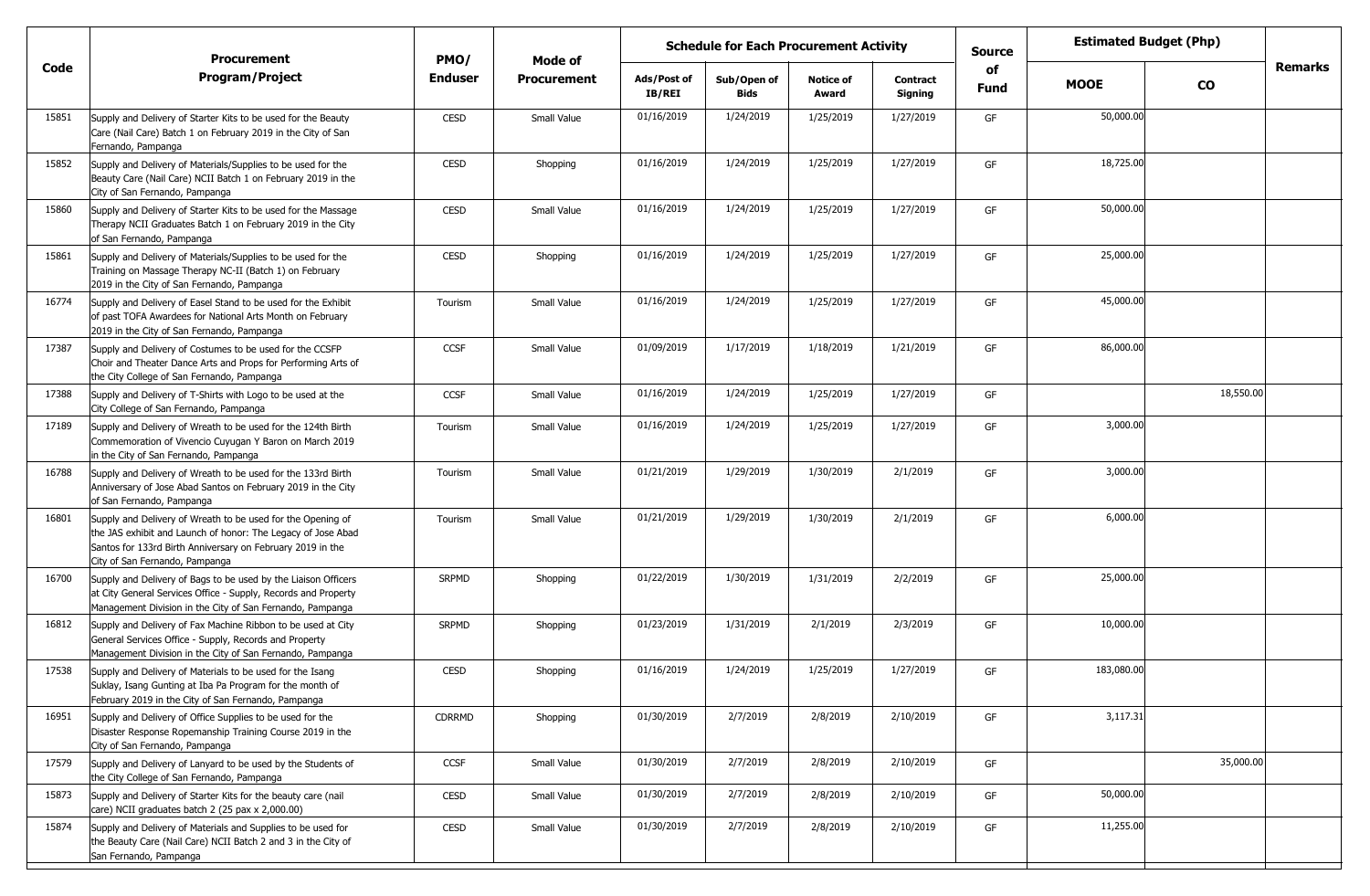|       | <b>Procurement</b>                                                                                                                                                                                                                                                                        | PMO/           | <b>Estimated Budget (Php)</b><br><b>Schedule for Each Procurement Activity</b><br><b>Source</b><br>Mode of |                       |                            |                           |                            |                   |              |               |                |
|-------|-------------------------------------------------------------------------------------------------------------------------------------------------------------------------------------------------------------------------------------------------------------------------------------------|----------------|------------------------------------------------------------------------------------------------------------|-----------------------|----------------------------|---------------------------|----------------------------|-------------------|--------------|---------------|----------------|
| Code  | <b>Program/Project</b>                                                                                                                                                                                                                                                                    | <b>Enduser</b> | <b>Procurement</b>                                                                                         | Ads/Post of<br>IB/REI | Sub/Open of<br><b>Bids</b> | <b>Notice of</b><br>Award | <b>Contract</b><br>Signing | of<br><b>Fund</b> | <b>MOOE</b>  | $\mathbf{co}$ | <b>Remarks</b> |
| 17378 | Supply and Delivery of Wreath to be used for the<br>Commemoration of the 77th Anniversary of Death March on<br>April 2019 in the City of San Fernando, Pampanga                                                                                                                           | Tourism        | Small Value                                                                                                | 01/30/2019            | 2/7/2019                   | 2/8/2019                  | 2/10/2019                  | GF                | 9,000.00     |               |                |
| 15355 | Supply and Delivery of Spray Net and Red Cane Vinegar to be<br>used for the PAP SMEAR and Acetic Acid Wash Testing 2019 in<br>the City of San Fernando, Pampanga                                                                                                                          | CHO            | Shopping                                                                                                   | 02/01/2019            | 2/11/2019                  | 2/12/2019                 | 2/14/2019                  | GF                | 3,830.00     |               |                |
| 15857 | Supply and Delivery of Starter Kits to be used for various<br>Activities of the City Employment Services Division for the<br>month of March 2019 in the City of San Fernando, Pampanga                                                                                                    | <b>CESD</b>    | Small Value                                                                                                | 02/13/2019            | 2/21/2019                  | 2/22/2019                 | 2/24/2019                  | GF                | 50,000.00    |               |                |
| 15858 | Supply and Delivery of Materials to be used for the<br>Hairdressing NCII Training (Batch 2) on March 2019 in the City<br>of San Fernando, Pampanga                                                                                                                                        | CESD           | Small Value                                                                                                | 02/13/2019            | 2/21/2019                  | 2/22/2019                 | 2/24/2019                  | GF                | 8,715.00     |               |                |
| 15881 | Supply nad Delivery of Starter kits for the Massage Therapy<br>NCII Graduates-batch 2 (25 pax x 2,000.00)                                                                                                                                                                                 | CESD           | Small Value                                                                                                | 02/13/2019            | 2/21/2019                  | 2/22/2019                 | 2/24/2019                  | GF                | 50,000.00    |               |                |
| 15882 | Supply and Delivery of Materials and Supplies to be used for<br>various training in Massage Therapy NCII in the City of San<br>Fernando, Pampanga                                                                                                                                         | CESD           | Shopping                                                                                                   | 02/13/2019            | 2/21/2019                  | 2/22/2019                 | 2/24/2019                  | GF                | 3,250.00     |               |                |
| 17696 | Supply and Delivery of Lantern to be used for the Lantern<br>Projects 2019 in the City of San Fernando, Pampanga                                                                                                                                                                          | Tourism        | Small Value                                                                                                | 02/04/2019            | 2/12/2019                  | 2/13/2019                 | 2/15/2019                  | GF                | 320,000.00   |               |                |
| 16978 | Supply and Delivery of Training Equipment to be used for the<br>Water Safety Training Course for Flood Responders 2019 in<br>the City of San Fernando, Pampanga                                                                                                                           | CDRRMD         | Small Value                                                                                                | 02/20/2019            | 2/28/2019                  | 3/1/2019                  | 3/3/2019                   | GF                | 11,400.00    |               |                |
| 17031 | Supply and Delivery of Training Materials to be used for the<br>Joint Fire and Rescue Olympics 2019 in the City of San<br>Fernando, Pampanga                                                                                                                                              | CDRRMD         | Small Value                                                                                                | 02/13/2019            | 2/21/2019                  | 2/22/2019                 | 2/25/2019                  | GF                | 94,800.00    |               |                |
| 17823 | Supply and Delivery of Wreath to be used for the<br>Commemoration of the 77th Anniversary of Death March on<br>April 2019 in the City of San Fernando, Pampanga.                                                                                                                          | Tourism        | Small Value                                                                                                | 02/20/2019            | 2/28/2019                  | 3/1/2019                  | 3/3/2019                   | GF                | 6,000.00     |               |                |
| 17824 | Supply and Delivery of Special Paper for Certificates to be used<br>for the Tourism-Related Establishments Consultation meetings<br>and Forum on February to December 2019 in the City of San<br>Fernando, Pampanga                                                                       | Tourism        | Shopping                                                                                                   | 02/20/2019            | 2/28/2019                  | 3/1/2019                  | 3/3/2019                   | GF                | 1,500.00     |               |                |
| 17978 | Supply and Delivery of Health Packs to be used for the Medical<br>and Dental Mission, Home Visitation and Health Care Services<br>for our Elderly Fernandinos with the theme "Harana para kay<br>Lolo at Lola 2019 in the City of San Fernando, Pampanga<br>subject to Ordering Agreement | CHO            | Public Bidding                                                                                             | 01/17/2019            | 2/5/2019                   | 2/8/2019                  | 2/10/2019                  | GF                | 8,637,420.00 |               |                |
| 17876 | Supply and Delivery of Customized Drawstring Bags to be<br>given to the City College of San Fernando, Pampanga<br>Graduates on April 2019                                                                                                                                                 | <b>CCSF</b>    | Small Value                                                                                                | 02/20/2019            | 2/28/2019                  | 3/1/2019                  | 3/4/2019                   | GF                | 87,500.00    |               |                |
| 17037 | Supply and Delivery of Feedback Box to be used at various Day<br>Care Centers in the City of San Fernando, Pampanga                                                                                                                                                                       | <b>CSWDO</b>   | Small Value                                                                                                | 02/20/2019            | 2/28/2019                  | 3/1/2019                  | 3/3/2019                   | GF                | 195,000.00   |               |                |
| 15863 | Supply and Delivery of Buntis Kit to be used for the Buntis<br>Party for 2nd Quarter of 2019 in the City of San Fernando,<br>Pampanga                                                                                                                                                     | CHO            | Shopping                                                                                                   | 02/27/2019            | 3/7/2019                   | 3/8/2019                  | 3/10/2019                  | GF                | 75,000.00    |               |                |
| 17951 | Supply and Delivery of Frames and Special Paper to be used<br>for the Mutya at Lakan ning San Fernando for Pyestang<br>Fernandino 2019 in the City of San Fernando, Pampanga                                                                                                              | Tourism        | Shopping                                                                                                   | 03/06/2019            | 3/14/2019                  | 3/15/2019                 | 3/17/2019                  | GF                | 10,000.00    |               |                |
|       |                                                                                                                                                                                                                                                                                           |                |                                                                                                            |                       |                            |                           |                            |                   |              |               |                |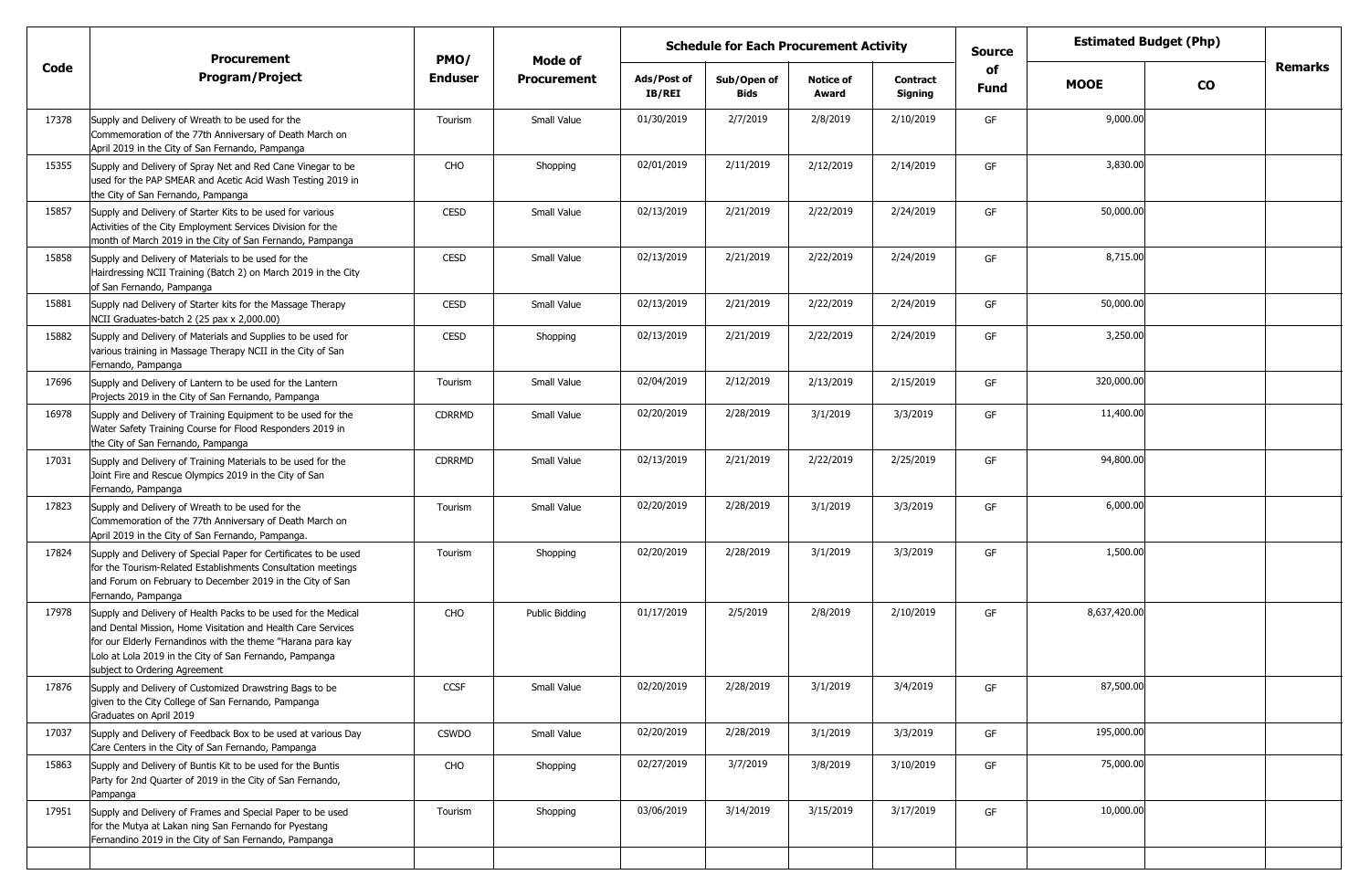|       | <b>Procurement</b>                                                                                                                                                                 | PMO/           | Mode of            |                              | <b>Schedule for Each Procurement Activity</b> |                           |                            | <b>Estimated Budget (Php)</b><br><b>Source</b> |             |               |                |
|-------|------------------------------------------------------------------------------------------------------------------------------------------------------------------------------------|----------------|--------------------|------------------------------|-----------------------------------------------|---------------------------|----------------------------|------------------------------------------------|-------------|---------------|----------------|
| Code  | <b>Program/Project</b>                                                                                                                                                             | <b>Enduser</b> | <b>Procurement</b> | Ads/Post of<br><b>IB/REI</b> | Sub/Open of<br><b>Bids</b>                    | <b>Notice of</b><br>Award | <b>Contract</b><br>Signing | of<br><b>Fund</b>                              | <b>MOOE</b> | $\mathbf{co}$ | <b>Remarks</b> |
| 18045 | Supply and Delivery of Pantry Supplies to be used at the City<br>Tourism Office in the City of San Fernando, Pampanga                                                              | Tourism        | Shopping           | 03/06/2019                   | 3/14/2019                                     | 3/15/2019                 | 3/17/2019                  | GF                                             | 19,910.00   |               |                |
| 17738 | Supply and Delivery of Diploma Case to be used for the<br>Commencement Exercises of the City College of San Fernando,<br>Pampanga on April 2019                                    | <b>CCSF</b>    | Small Value        | 03/13/2019                   | 3/21/2019                                     | 3/22/2019                 | 3/24/2019                  | GF                                             |             | 28,600.00     |                |
| 17799 | Supply and Delivery of Flowers and Garland to be used for the<br>Commencement Exercise of the City College of San Fernando,<br>Pampanga                                            | <b>CCSF</b>    | Small Value        | 03/13/2019                   | 3/21/2019                                     | 3/22/2019                 | 3/24/2019                  | GF                                             | 17,400.00   |               |                |
| 17736 | Supply and Delivery of Materials/Supplies to be used for the<br>Commencement Exercise of the City College of San Fernando,<br>Pampanga on April 2019                               | <b>CCSF</b>    | Shopping           | 03/13/2019                   | 3/21/2019                                     | 3/22/2019                 | 3/24/2019                  | GF                                             |             | 20,220.00     |                |
| 17737 | Supply and Delivery of Medals and Plaques to be used for the<br>Commencement Exercise of the City College of San Fernando,<br>Pampanga on April 2019                               | <b>CCSF</b>    | Small Value        | 03/13/2019                   | 3/21/2019                                     | 3/22/2019                 | 3/24/2019                  | GF                                             |             | 16,000.00     |                |
| 17822 | Contract of Service for the Rental of LED Wall to be used for<br>the Commencement Exercise of the City College of San<br>Fernando, Pampanga                                        | <b>CCSF</b>    | Small Value        | 03/13/2019                   | 3/21/2019                                     | 3/22/2019                 | 3/24/2019                  | GF                                             | 22,000.00   |               |                |
| 17705 | Supply and Delivery of Push Cart to be used at the City Central<br>Storage, City of San Fernando, Pampanga                                                                         | <b>SRPMD</b>   | Shopping           | 03/15/2019                   | 3/25/2019                                     | 3/26/2019                 | 3/28/2019                  | GF                                             |             | 50,000.00     |                |
| 18084 | Supply and Delivery of Uniforms to be used by the Executive<br>Committee of Pyestang Fernandino 2019 in the City of San<br>Fernando, Pampanga                                      | Tourism        | Small Value        | 03/20/2019                   | 3/28/2019                                     | 3/29/2019                 | 3/31/2019                  | GF                                             | 24,000.00   |               |                |
| 18086 | Supply and Delivery of Wreath to be used for the Exhibit of the<br>Visual Arts Subcommittee (City Arts and Culture Council) on<br>April 2019 in the City of San Fernando, Pampanga | Tourism        | Small Value        | 03/20/2019                   | 3/28/2019                                     | 3/29/2019                 | 3/31/2019                  | GF                                             | 6,000.00    |               |                |
| 17880 | Supply and Delivery of Marker to be used for the Unveiling of<br>the City Heritage Marker of Sto. Niño Parish in Bgry. Sto. Niño,<br>City of San Fernando, Pampanga on May 2019    | Tourism        | Small Value        | 03/27/2019                   | 4/4/2019                                      | 4/5/2019                  | 4/7/2019                   | GF                                             | 8,000.00    |               |                |
| 18175 | Supply and Delivery of External Hard Drive to be used for the<br>Gulis Pamana: Workshop on Documenting Built Heritage in the<br>City of San Fernando, Pampanga                     | Tourism        | Small Value        | 03/27/2019                   | 4/4/2019                                      | 4/5/2019                  | 4/7/2019                   | GF                                             | 5,000.00    |               |                |
| 18197 | Supply and Delivery of Wreath with Stand to be used for the<br>121st Independence Day Celebration on June 2019 in the City<br>of San Fernando, Pampanga                            | Tourism        | Small Value        | 04/01/2019                   | 4/9/2019                                      | 4/10/2019                 | 4/12/2019                  | GF                                             | 27,000.00   |               |                |
| 18200 | Supply and Delivery of Alpha Gina Cloth to be used for the<br>121st Independence Day Celebration on June 2019 in the City<br>of San Fernando, Pampanga                             | Tourism        | Shopping           | 04/01/2019                   | 4/9/2019                                      | 4/10/2019                 | 4/12/2019                  | GF                                             | 15,000.00   |               |                |
| 15868 | Supply and Delivery of Candles and Balloons to be used for the<br>"AIDS Candle Light Memorial" in the City of San Fernando,<br>Pampanga                                            | CHO            | Small Value        | 04/02/2019                   | 4/10/2019                                     | 4/11/2019                 | 4/13/2019                  | GF                                             | 1,200.00    |               |                |
| 15869 | Supply and Delivery of Starter Kits for the Hairdressing NC II<br>Graduates Batch 3 (25 pax x 2,000.00)                                                                            | CESD           | Small Value        | 04/02/2019                   | 4/10/2019                                     | 4/11/2019                 | 4/13/2019                  | GF                                             | 50,000.00   |               |                |
| 15870 | Supply and Delivery of Materials/Supplies to be used for<br>Hairdressing NCII Batch 3 on May 2019 in the City of San<br>Fernando, Pampanga                                         | CESD           | Shopping           | 04/02/2019                   | 4/10/2019                                     | 4/11/2019                 | 4/13/2019                  | GF                                             | 8,715.00    |               |                |
| 15879 | Supply and Delivery of Starter Kits for the Beauty Care (nail<br>care) NC II Graduates Batch 3 (25 paxx 2,000.00)                                                                  | CESD           | Small Value        | 04/02/2019                   | 4/10/2019                                     | 4/11/2019                 | 4/13/2019                  | GF                                             | 50,000.00   |               |                |
|       |                                                                                                                                                                                    |                |                    |                              |                                               |                           |                            |                                                |             |               |                |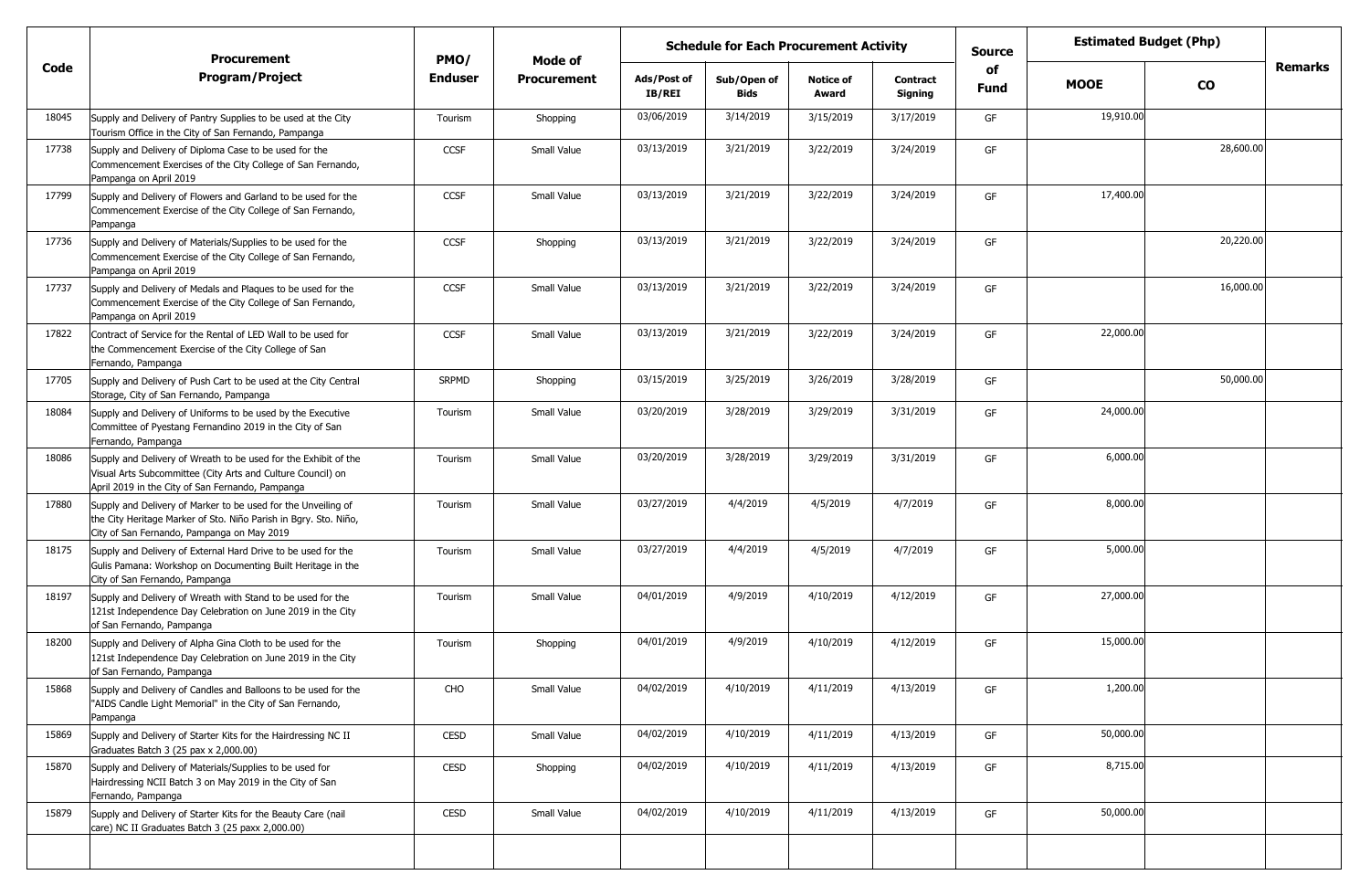|       | <b>Procurement</b>                                                                                                                                                                                 | PMO/           | Mode of            |                       | <b>Schedule for Each Procurement Activity</b> |                           |                     | <b>Estimated Budget (Php)</b><br><b>Source</b><br>of |             |           |                |
|-------|----------------------------------------------------------------------------------------------------------------------------------------------------------------------------------------------------|----------------|--------------------|-----------------------|-----------------------------------------------|---------------------------|---------------------|------------------------------------------------------|-------------|-----------|----------------|
| Code  | <b>Program/Project</b>                                                                                                                                                                             | <b>Enduser</b> | <b>Procurement</b> | Ads/Post of<br>IB/REI | Sub/Open of<br><b>Bids</b>                    | <b>Notice of</b><br>Award | Contract<br>Signing | <b>Fund</b>                                          | <b>MOOE</b> | CO        | <b>Remarks</b> |
| 15880 | Supply and Delivery of Materials/Supplies to be used for the<br>Beauty Care (Nail Care) NCII Batch 2 and 3 in the City of San<br>Fernando, Pampanga                                                | <b>CESD</b>    | Small Value        | 04/02/2019            | 4/10/2019                                     | 4/11/2019                 | 4/13/2019           | GF                                                   | 11,075.00   |           |                |
| 15891 | Supply and Delivery of Starter Kits to be used for various<br>Activities of the City Employment Services Division for the<br>month of May 2019 in the City of San Fernando, Pampanga               | <b>CESD</b>    | Small Value        | 04/02/2019            | 4/10/2019                                     | 4/11/2019                 | 4/13/2019           | GF                                                   | 50,000.00   |           |                |
| 15892 | Supply and Delivery of Materials, tools and Equipment needed<br>for training in Massage Therapy NCII (Batch 3)                                                                                     | <b>CESD</b>    | Small Value        | 04/02/2019            | 4/10/2019                                     | 4/11/2019                 | 4/13/2019           | GF                                                   | 3,250.00    |           |                |
| 18228 | Supply and delivery of Evolution and Philippine Flags to be<br>used for the National Flag Day on May 2019 in the City of San<br>Fernando, Pampanga                                                 | Tourism        | Small Value        | 04/03/2019            | 4/11/2019                                     | 4/12/2019                 | 4/15/2019           | GF                                                   | 90,000.00   |           |                |
| 18229 | Supply and Delivery of Bulu to be used for the National Flag<br>Day on May 2019 in the City of San Fernando, Pampanga                                                                              | Tourism        | Shopping           | 04/10/2019            | 4/18/2019                                     | 4/19/2019                 | 4/21/2019           | GF                                                   | 2,400.00    |           |                |
| 18238 | Supply and Delivery of Trophies to be used for the Mr. Body<br>Builder of Pyestang Fernandino 2019 in the City of San<br>Fernando, Pampanga                                                        | Tourism        | Small Value        | 04/10/2019            | 4/18/2019                                     | 4/19/2019                 | 4/21/2019           | GF                                                   |             | 37,800.00 |                |
| 17767 | Supply and Delivery of Materials to be used for the Askal<br>Operation 2019 in the City of San Fernando, Pampanga                                                                                  | CAVO           | Public Bidding     | 04/01/2019            | 4/9/2019                                      | 4/12/2019                 | 4/14/2019           | GF                                                   | 106,050.00  |           |                |
| 18073 | Supply and Delivery of White Board to be used at<br>CGSO-Resource Management and Administrative Division in<br>the City of San Fernando, Pampanga                                                  | RMAD           | Shopping           | 04/16/2019            | 4/24/2019                                     | 4/25/2019                 | 4/27/2019           | GF                                                   | 4,000.00    |           |                |
| 18352 | Supply and Delivery of ID Holder to be used by the Students of<br>the City College of San Fernando, Pampanga                                                                                       | <b>CCSF</b>    | Shopping           | 05/03/2019            | 5/13/2019                                     | 5/14/2019                 | 5/16/2019           | GF                                                   |             | 5,500.00  |                |
| 18366 | Supply and Delivery of Wreath to be used for the 158th Birth<br>Anniversary of Dr. Jose Rizal on June 2019 in the City of San<br>Fernando, Pampanga                                                | Tourism        | Small Value        | 05/08/2019            | 5/16/2019                                     | 5/17/2019                 | 5/19/2019           | GF                                                   | 3,000.00    |           |                |
| 18392 | Supply and Delivery of Kits for Architectural documentation<br>proper to be used for Gulis Pamana: Workshop on<br>Documenting Built Heritage on June 2019 in the City of San<br>Fernando, Pampanga | Tourism        | Shopping           | 05/08/2019            | 5/16/2019                                     | 5/17/2019                 | 5/19/2019           | GF                                                   |             | 40,000.00 |                |
| 18393 | Supply and Delivery of Workshop Kits to be used for the Gulis<br>Pamana: Workshop on Documenting Built Heritage on June<br>2019 in the City of San Fernando, Pampanga                              | Tourism        | Shopping           | 05/08/2019            | 5/16/2019                                     | 5/17/2019                 | 5/19/2019           | GF                                                   |             | 20,000.00 |                |
| 18276 | Supply and Delivery of Doorsign and Deskname to be used at<br>Office of the Sangguniang Panlungsod in the City of San<br>Fernando, Pampanga                                                        | SP             | Small Value        | 05/15/2019            | 5/23/2019                                     | 5/24/2019                 | 5/26/2019           | GF                                                   | 31,200.00   |           |                |
| 18365 | Supply and Delivery of Photo Canvass Print with Frame of the<br>City Councilors be used at the Office of the Sangguniang<br>Panlungsod, City of San Fernando, Pampanga                             | SP             | Small Value        | 05/20/2019            | 5/28/2019                                     | 5/29/2019                 | 5/31/2019           | GF                                                   | 128,800.00  |           |                |
| 18316 | Supply and Delivery of Supplies/Materials to be used for the<br>Massage Therapy Training (Batch IV) in the City of San<br>Fernando, Pampanga                                                       | <b>CESD</b>    | Shopping           | 05/31/2019            | 6/10/2019                                     | 6/11/2019                 | 6/13/2019           | GF                                                   | 3,250.00    |           |                |
| 18353 | Supply and Delivery of Starter Kits to be used for the Massage<br>Therapy NC II Training (Batch IV) in the City of San Fernando,<br>Pampanga                                                       | <b>CESD</b>    | Shopping           | 05/31/2019            | 6/10/2019                                     | 6/11/2019                 | 6/13/2019           | GF                                                   | 50,000.00   |           |                |
| 18469 | Supply and Delivery of Painting Materials to be used for the<br>Production of Streamers from July - December 2019 in the City<br>of San Fernando, Pampanga                                         | CIO            | Public Bidding     | 05/20/2019            | 5/28/2019                                     | 5/31/2019                 | 6/2/2019            | GF                                                   | 399,950.00  |           |                |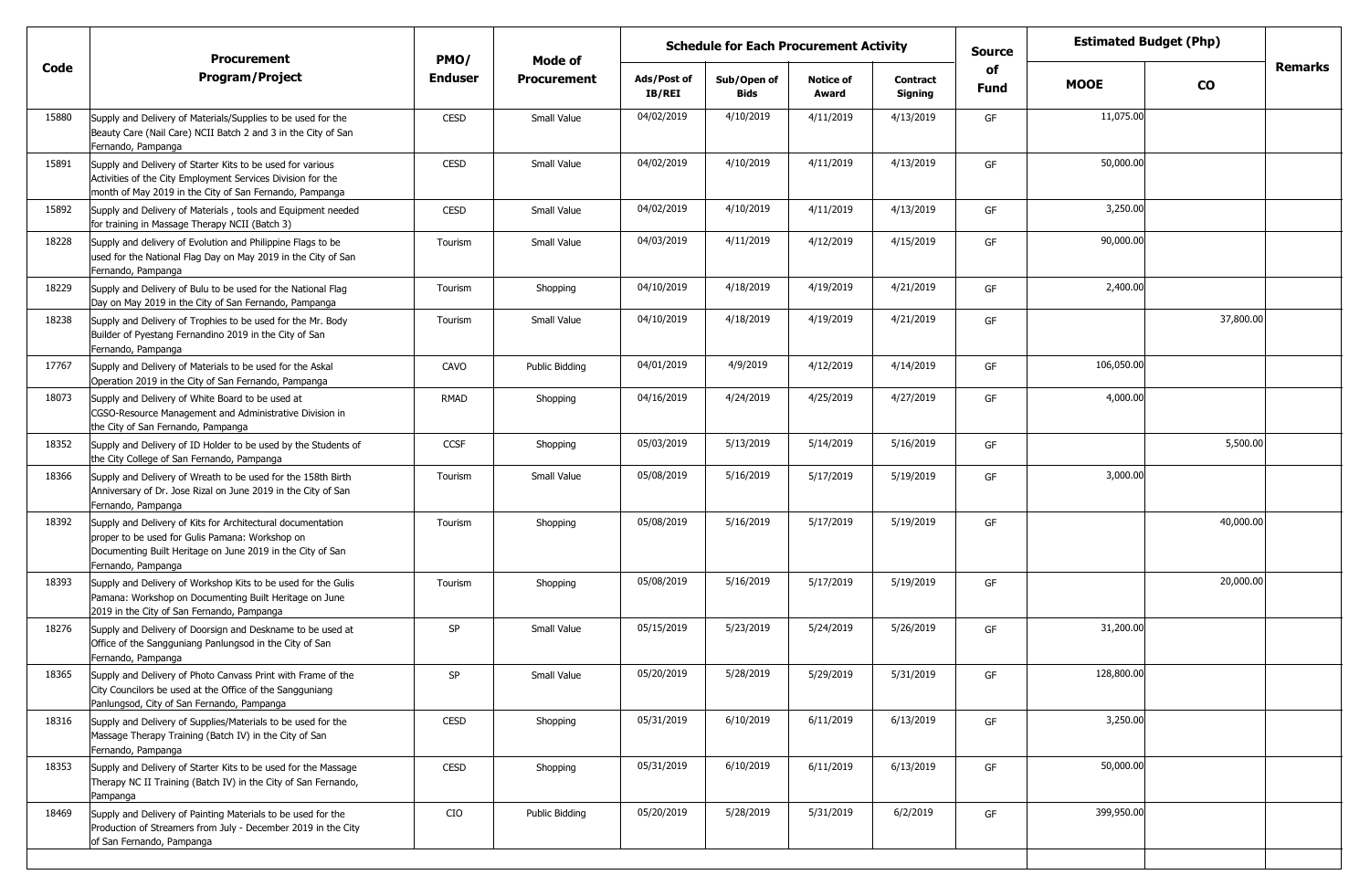|       | <b>Procurement</b>                                                                                                                                                                                                                                                                                                                               | PMO/           | Mode of            |                              | <b>Schedule for Each Procurement Activity</b> |                           | <b>Estimated Budget (Php)</b><br><b>Source</b> |            |             |            |         |
|-------|--------------------------------------------------------------------------------------------------------------------------------------------------------------------------------------------------------------------------------------------------------------------------------------------------------------------------------------------------|----------------|--------------------|------------------------------|-----------------------------------------------|---------------------------|------------------------------------------------|------------|-------------|------------|---------|
| Code  | <b>Program/Project</b>                                                                                                                                                                                                                                                                                                                           | <b>Enduser</b> | <b>Procurement</b> | Ads/Post of<br><b>IB/REI</b> | Sub/Open of<br>Bids                           | <b>Notice of</b><br>Award | <b>Contract</b><br>Signing                     | of<br>Fund | <b>MOOE</b> | <b>CO</b>  | Remarks |
| 18634 | Supply and Delivery of Wreath with Stand to be used for the<br>166th Birth Anniversary of Tiburcio Hilario on August 2019 in<br>the City of San Fernando, Pampanga                                                                                                                                                                               | Tourism        | Small Value        | 05/31/2019                   | 6/10/2019                                     | 6/11/2019                 | 6/13/2019                                      | GF         | 3,000.00    |            |         |
| 18635 | Supply and Delivery of Wreath with Stand to be used for the<br>36th Death Anniversary of Ninoy Aquino on August 2019 in the<br>City of San Fernando, Pampanga                                                                                                                                                                                    | Tourism        | Small Value        | 05/31/2019                   | 6/10/2019                                     | 6/11/2019                 | 6/13/2019                                      | GF         | 3,000.00    |            |         |
| 18522 | Supply and Delivery of Materials/Supplies to be used for the<br>various Activities of the City Disaster Risk Reduction and<br>Management Division in the City of San Fernando, Pampanga                                                                                                                                                          | <b>CDRRMD</b>  | Small Value        | 05/29/2019                   | 6/6/2019                                      | 6/7/2019                  | 6/9/2019                                       | GF         |             | 54,912.00  |         |
| 18432 | Supply and Delivery of GO BAGS to be given to the parents of<br>children with disability on their Orientation on Basic First Aid in<br>the City of San Fernando, Pampanga                                                                                                                                                                        | CHO-CNC        | Shopping           | 06/12/2019                   | 6/20/2019                                     | 6/21/2019                 | 6/23/2019                                      | GF         | 30,000.00   |            |         |
| 18410 | Supply and Delivery of Steel Queue Barrier Bollard Pole to be<br>used for the CDRRMO Emergency Response Capability Static<br>Display and Disaster Preparedness Orientation in the City of<br>San Fernando, Pampanga                                                                                                                              | <b>CDRRMD</b>  | Small Value        | 06/14/2019                   | 6/24/2019                                     | 6/25/2019                 | 6/27/2019                                      | GF         |             | 42,000.00  |         |
| 18521 | Supply and Delivery of Information Education Campaign (IEC)<br>Materials to be used for the CDRRMO Emergency Response<br>Capability Static Display and Disaster Preparedness Orientation<br>in the City of San Fernando, Pampanga                                                                                                                | <b>CDRRMD</b>  | Small Value        | 06/05/2019                   | 6/13/2019                                     | 6/14/2019                 | 6/16/2019                                      | GF         |             | 259,500.00 |         |
| 18601 | Suppy and delivery of two way radion to be used at the City<br>College of San Fernando during Earthquae and other Calamity<br>Drill                                                                                                                                                                                                              | <b>CCSF</b>    | Small Value        | 06/19/2019                   | 6/27/2019                                     | 6/28/2019                 | 6/30/2019                                      | GF         | 10,000.00   |            |         |
| 18711 | Supply and Delivery of Materials to be used for the Emergency<br>Response Seminar at the City College of San Fernando,<br>Pampanga                                                                                                                                                                                                               | <b>CCSF</b>    | Small Value        | 06/19/2019                   | 6/27/2019                                     | 6/28/2019                 | 6/30/2019                                      | GF         | 6,200.00    |            |         |
| 18454 | Supply and Delivery of GO BAGS to be used for the Youth<br>Nutrition-Wellness Camp on the 45th Nutrition Month<br>Celebration on July 2019 in the City of San Fernando,<br>Pampanga                                                                                                                                                              | CHO-CNC        | Shopping           | 06/18/2019                   | 6/26/2019                                     | 6/27/2019                 | 6/29/2019                                      | GF         | 65,000.00   |            |         |
| 18455 | Supply and Delivery of Sintra Board Graphic Display to be used<br>for the Youth Nutrition-Wellness Camp on the 45th Nutrition<br>Month Celebration on July 2019 in the City of San Fernando,<br>Pampanga                                                                                                                                         | CHO-CNC        | Shopping           | 06/21/2019                   | 7/1/2019                                      | 7/2/2019                  | 7/4/2019                                       | GF         | 15,000.00   |            |         |
| 18550 | Supply and Delivery of Bag Organizer to be used for the Youth<br>Nutrition-Wellness Camp for 45th Nutrition Month Celebration<br>on July 2019 in the City of San Fernando, Pampanga                                                                                                                                                              | CHO-CNC        | Shopping           | 06/21/2019                   | 7/1/2019                                      | 7/2/2019                  | 7/4/2019                                       | GF         | 5,000.00    |            |         |
| 18534 | Contract of Service for the Stage Decoration to be used for the<br>Healthiest Preggy Fernandino for 45th Nutrition Month<br>Celebration on July 2019 in the City of San Fernando,<br>Pampanga                                                                                                                                                    | CHO-CNC        | Small Value        | 06/26/2019                   | 7/4/2019                                      | 7/5/2019                  | 7/7/2019                                       | GF         | 10,000.00   |            |         |
| 18796 | Supply and Delivery of Wreath with Stand to be used for the<br>Group Art Exhibit of Local Visual Artist for the Twin<br>Celebration of 265th Founding Anniversary of San Fernando<br>(P) and the 115th Anniversary of Transfer of the Provincial<br>Capitol from Bacolor to San Fernando on August 2019 in the<br>City of San Fernando, Pampanga | Tourism        | Small Value        | 06/26/2019                   | 7/4/2019                                      | 7/5/2019                  | 7/7/2019                                       | GF         | 12,000.00   |            |         |
| 18797 | Supply and Delivery of Wreath with Stand to be used for the<br>National Heroes Day on August 2019 in the City of San<br>Fernando, Pampanga                                                                                                                                                                                                       | Tourism        | Small Value        | 06/26/2019                   | 7/4/2019                                      | 7/5/2019                  | 7/7/2019                                       | GF         | 42,000.00   |            |         |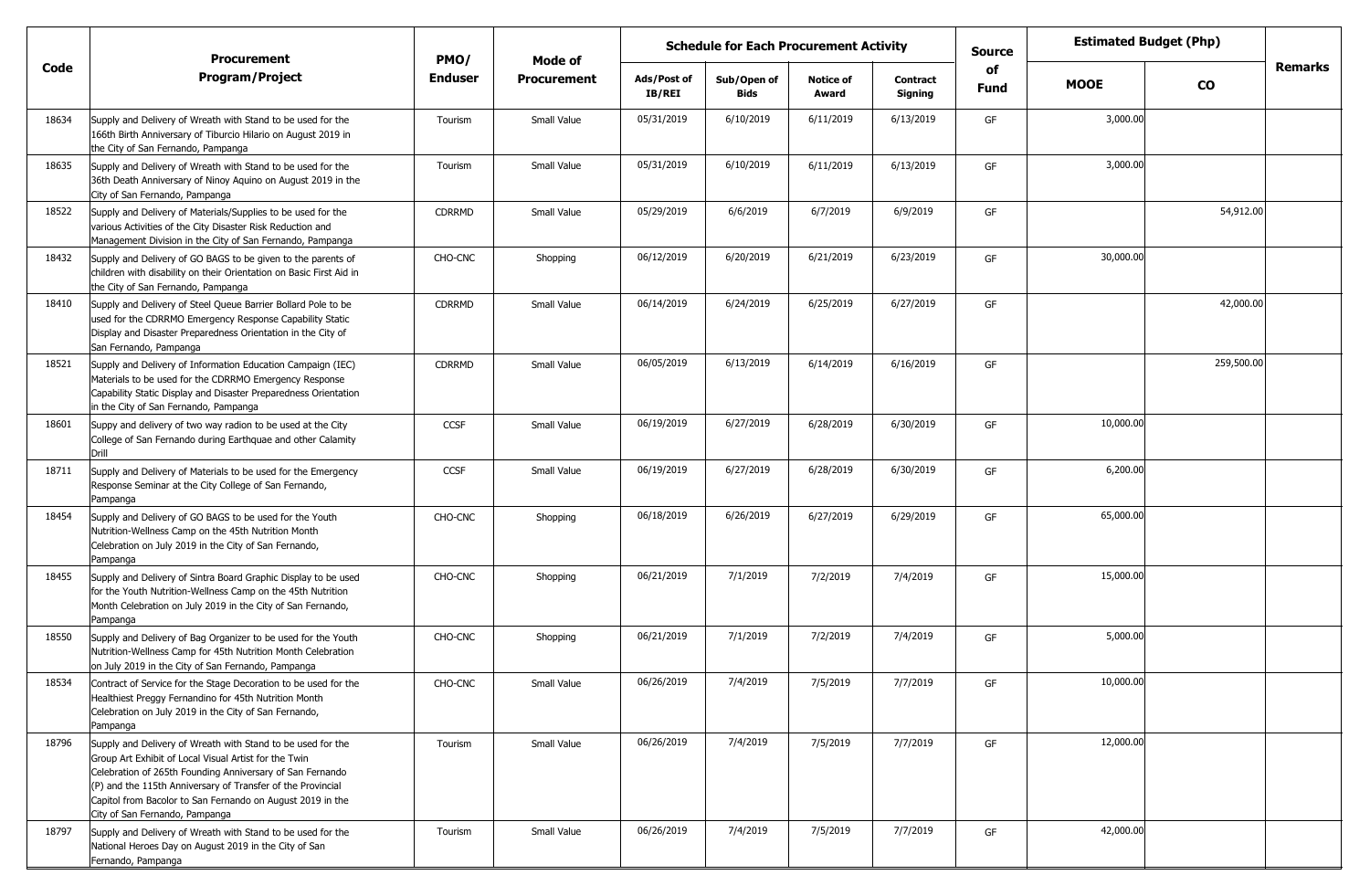|       | <b>Procurement</b>                                                                                                                                                                                            | PMO/           |                    | <b>Estimated Budget (Php)</b><br><b>Schedule for Each Procurement Activity</b><br><b>Source</b><br>Mode of<br>of |                            |                           |                            |             |              |              |                |
|-------|---------------------------------------------------------------------------------------------------------------------------------------------------------------------------------------------------------------|----------------|--------------------|------------------------------------------------------------------------------------------------------------------|----------------------------|---------------------------|----------------------------|-------------|--------------|--------------|----------------|
| Code  | <b>Program/Project</b>                                                                                                                                                                                        | <b>Enduser</b> | <b>Procurement</b> | Ads/Post of<br><b>IB/REI</b>                                                                                     | Sub/Open of<br><b>Bids</b> | <b>Notice of</b><br>Award | <b>Contract</b><br>Signing | <b>Fund</b> | <b>MOOE</b>  | CO           | <b>Remarks</b> |
| 18841 | Contract of Service for the Accident Insurance Coverage of the<br>1st Year Students in the City College of San Fernando,<br>Pampanga for the Academic Year 2019-2020                                          | <b>CCSF</b>    | Small Value        | 06/28/2019                                                                                                       | 7/8/2019                   | 7/9/2019                  | 7/11/2019                  | GF          |              | 23,500.00    |                |
| 18565 | Supply and Delivery of Butane Tubes to be used for the Youth<br>Camp for 45th Nutrition Month Celebration on July 2019 in the<br>City of San Fernando, Pampanga                                               | CHO-CNC        | Shopping           | 07/01/2019                                                                                                       | 7/9/2019                   | 7/10/2019                 | 7/12/2019                  | GF          | 3,300.00     |              |                |
| 18828 | Supply and Delivery of Bag Organizer to be used for the<br>Adolescent Reproductive Health and Development Lecture in<br>the City of San Fernando, Pampanga                                                    | CHO            | Shopping           | 07/02/2019                                                                                                       | 7/10/2019                  | 7/11/2019                 | 7/13/2019                  | GF          | 37,500.00    |              |                |
| 15883 | Supply and Delivery of Buntis Kit to be used for the Buntis<br>Party 3rd Quarter of 2019 in the City of San Fernando,<br>Pampanga                                                                             | CHO            | Shopping           | 06/26/2019                                                                                                       | 7/4/2019                   | 7/5/2019                  | 7/7/2019                   | GF          | 75,000.00    |              |                |
| 18362 | Supply and Delivery of Two (2) units Fire Pump 4x4 with<br>complete accessories to be used at CGSO - Motorpool Division<br>in the City of San Fernando, Pampanga                                              | <b>MPD</b>     | Public Bidding     | 06/04/2019                                                                                                       | 6/21/2019                  | 6/26/2019                 | 6/28/2019                  | GF          |              | 1,240,000.00 |                |
| 18889 | Supply and Delivery of Plaques to be used for the Tourism Star<br>Awards on September 2019 in the City of San Fernando,<br>Pampanga                                                                           | Tourism        | Small Value        | 07/08/2019                                                                                                       | 7/16/2019                  | 7/17/2019                 | 7/19/2019                  | GF          | 23,000.00    |              |                |
| 18890 | Supply and Delivery of Wreath with Stand to be used for the<br>Opening Program of Tourism Week Celebration on September<br>2019 in the City of San Fernando, Pampanga                                         | Tourism        | Small Value        | 07/08/2019                                                                                                       | 7/16/2019                  | 7/17/2019                 | 7/19/2019                  | GF          | 6,000.00     |              |                |
| 18892 | Supply and Delivery of Materials to be used for the Regional<br>Tourism Quiz Bee in line with the Tourism Week Celebration<br>on September 2019 in the City of San Fernando, Pampanga                         | Tourism        | Shopping           | 07/08/2019                                                                                                       | 7/16/2019                  | 7/17/2019                 | 7/19/2019                  | GF          | 3,150.00     |              |                |
| 18893 | Supply and Delivery of Plaques to be used for the Regional<br>Tourism Quiz Bee in line with the Tourism Week Celebration<br>on September 2019 in the City of San Fernando, Pampanga                           | Tourism        | Small Value        | 07/08/2019                                                                                                       | 7/16/2019                  | 7/17/2019                 | 7/19/2019                  | GF          | 5,000.00     |              |                |
| 18916 | Supply and Delivery of Frames and Special Paper to be used<br>for the Tourism Week Celebration on September 2019 in the<br>City of San Fernando, Pampanga                                                     | Tourism        | Shopping           | 07/08/2019                                                                                                       | 7/16/2019                  | 7/17/2019                 | 7/19/2019                  | GF          | 6,300.00     |              |                |
| 18818 | Supply and Delivery of Extension Cord to be used at the City<br>Disaster Risk Reduction and Management Division in the City<br>of San Fernando, Pampanga                                                      | <b>CDRRMD</b>  | Shopping           | 07/09/2019                                                                                                       | 7/17/2019                  | 7/18/2019                 | 7/20/2019                  | GF          |              | 5,000.00     |                |
| 18616 | Supply and Delivery of Grocery Goods and Hygiene Kits to be<br>used for the Activation of Emergency Operation Center (EOC)<br>for 2019 in the City of San Fernando, Pampanga subject to<br>Ordering Agreement | <b>CGSO</b>    | Public Bidding     | 06/13/2019                                                                                                       | 7/2/2019                   | 7/5/2019                  | 7/7/2019                   | GF          | 1,657,362.78 |              |                |
| 18926 | Supply and Delivery of Wreath with Stand to be used for the<br>Wreath Laying of 145th Nicolasa Dayrit 2019 in the City of San<br>Fernando, Pampanga                                                           | Tourism        | Small Value        | 07/17/2019                                                                                                       | 7/25/2019                  | 7/26/2019                 | 7/28/2019                  | GF          | 6,000.00     |              |                |
| 18949 | Supply and Delivery of Wreath with Stand to be used for the<br>156th Birth Anniversary of Andres Bonifacio on November<br>2019 in the City of San Fernando, Pampanga                                          | Tourism        | Small Value        | 07/24/2019                                                                                                       | 8/1/2019                   | 8/2/2019                  | 8/4/2019                   | GF          | 3,000.00     |              |                |
| 16238 | Supply and Delivery of Kitchenware to be used as Prizes for<br>the Barangay Nutrition Scholars' Capability Building on August<br>2019 in the City of San Fernando, Pampanga                                   | CHO-CNC        | Small Value        | 07/24/2019                                                                                                       | 8/1/2019                   | 8/2/2019                  | 8/4/2019                   | GF          | 15,000.00    |              |                |
| 16239 | Supply and Delivery of Grocery Packs to be used as prizes for<br>the Barangay Nutrition Scholars Capability Building on August<br>2019 in the City of San Fernando, Pampanga                                  | CHO-CNC        | Shopping           | 07/24/2019                                                                                                       | 8/1/2019                   | 8/2/2019                  | 8/4/2019                   | GF          | 10,000.00    |              |                |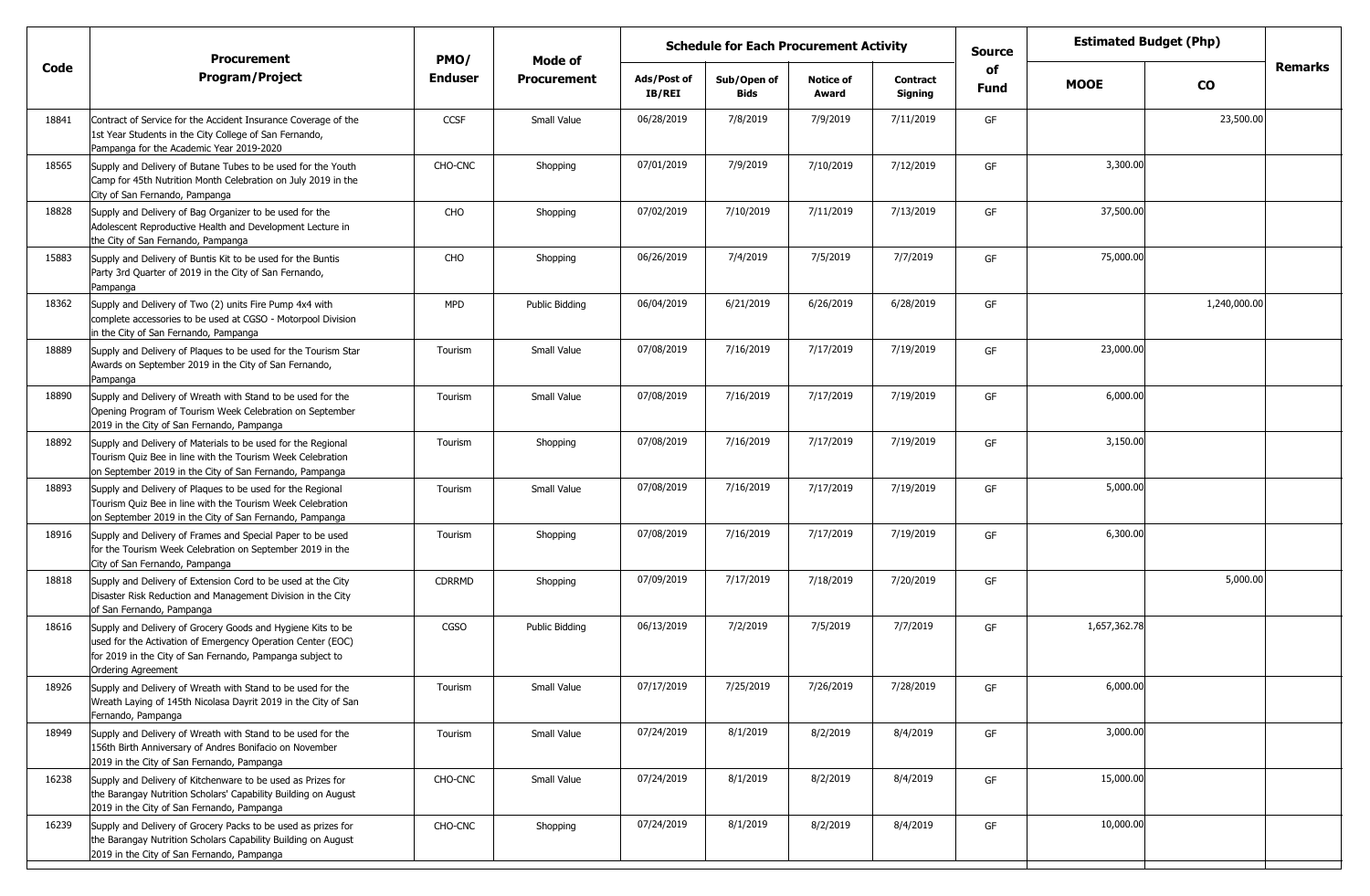|       | <b>Procurement</b>                                                                                                                                                                                                                                                              | PMO/          | Mode of                       | <b>Schedule for Each Procurement Activity</b> |                     |                           |                            |            |               | <b>Estimated Budget (Php)</b> |         |
|-------|---------------------------------------------------------------------------------------------------------------------------------------------------------------------------------------------------------------------------------------------------------------------------------|---------------|-------------------------------|-----------------------------------------------|---------------------|---------------------------|----------------------------|------------|---------------|-------------------------------|---------|
| Code  | <b>Program/Project</b>                                                                                                                                                                                                                                                          | Enduser       | <b>Procurement</b>            | Ads/Post of<br><b>IB/REI</b>                  | Sub/Open of<br>Bids | <b>Notice of</b><br>Award | <b>Contract</b><br>Signing | of<br>Fund | <b>MOOE</b>   | <b>CO</b>                     | Remarks |
| 18614 | Supply and Delivery of Commercial Rice, Grocery Goods and<br>Hygiene Kits to be used for the prepositioning of Goods for<br>Disaster Preparedness 2019 in the City of San Fernando,<br>Pampanga subject to Ordering Agreement                                                   | <b>CGSO</b>   | egotiated (Two Failed Bidding | 07/10/2019                                    | 7/18/2019           | 7/19/2019                 | 7/21/2019                  | GF         | 14,825,341.07 |                               |         |
| 18655 | Supply and Delivery of Sacks to be used for the sandbagging<br>operations for disaster preparedness in the City of San<br>Fernando, Pampanga subject to Ordering Agreement                                                                                                      | CGSO          | Shopping                      | 07/10/2019                                    | 7/18/2019           | 7/19/2019                 | 7/21/2019                  | GF         | 525,000.00    |                               |         |
| 18656 | Supply and Delivery of Raincoats and Rain boots to be used for<br>the Disaster Preparedness in the City of San Fernando,<br>Pampanga subject to Ordering Agreement                                                                                                              | CGSO          | Shopping                      | 07/10/2019                                    | 7/18/2019           | 7/19/2019                 | 7/21/2019                  | GF         | 998,200.00    |                               |         |
| 19081 | Supply and Delivery of Materials to be used for the General<br>Education Courses Student Development of the City College of<br>San Fernando, Pampanga on August 2019                                                                                                            | <b>CCSF</b>   | Shopping                      | 07/31/2019                                    | 8/8/2019            | 8/9/2019                  | 8/11/2019                  | GF         | 2,300.00      |                               |         |
| 18945 | Supply and Delivery of Emergency Kits to be used for the<br>Incident Command System (ICS) Executive Course for the<br>Education Sector in the City of San Fernando, Pampanga                                                                                                    | <b>CDRRMD</b> | Small Value                   | 07/31/2019                                    | 8/8/2019            | 8/9/2019                  | 8/11/2019                  | GF         |               | 26,000.00                     |         |
| 19175 | Supply and Delivery of Materials/Supplies to be used for the<br>Teambuilding of the Student Body, Faculty and Staff at City<br>College of San Fernando, Pampanga                                                                                                                | <b>CCSF</b>   | Shopping                      | 08/02/2019                                    | 8/12/2019           | 8/13/2019                 | 8/15/2019                  | GF         | 30,250.00     |                               |         |
| 18289 | Supply and Delivery of Emergency Kit Pouch to be used for the<br>Basic Disaster Preparedness Seminar for Vulnerable Sectors in<br>the City of San Fernando, Pampanga                                                                                                            | <b>CDRRMD</b> | Small Value                   | 08/07/2019                                    | 8/15/2019           | 8/16/2019                 | 8/18/2019                  | GF         | 80,000.00     |                               |         |
| 18855 | Supply and Delivery of Medical Supplies to be used for the Post<br>Meat Establishment Program 2019 in the City of San Fernando,<br>Pampanga                                                                                                                                     | CAVO          | Shopping                      | 08/14/2019                                    | 8/22/2019           | 8/23/2019                 | 8/25/2019                  | GF         | 47,600.00     |                               |         |
| 19249 | Supply and Delivery of Plaques to be used for the Tourism Star<br>Awards in line with the Tourism Week Celebration on<br>September 2019 in the City of San Fernando, Pampanga                                                                                                   | Tourism       | Small Value                   | 08/14/2019                                    | 8/22/2019           | 8/23/2019                 | 8/25/2019                  | GF         | 8,000.00      |                               |         |
| 19210 | Supply and Delivery of Padded Board Splint Kit to be used for<br>the Standard First Aid and Cardiopulmonary Resuscitation with<br>Automated External Defibrillator Training for First Responders<br>of CDRRMO and CPOSCO (Batch 1 & 2) in the City of San<br>Fernando, Pampanga | <b>CDRRMD</b> | Shopping                      | 08/19/2019                                    | 8/27/2019           | 8/28/2019                 | 8/30/2019                  | GF         | 3,600.00      |                               |         |
| 19280 | Supply and Delivery of Special Paper and Frames for<br>Certificate to be used for the Fernandino Gastronomy Cooking<br>Demo on September 2019 in the City of San Fernando,<br>Pampanga                                                                                          | Tourism       | Shopping                      | 08/21/2019                                    | 8/29/2019           | 8/30/2019                 | 9/1/2019                   | GF         | 1,800.00      |                               |         |
| 15894 | Supply and Delivery of Materials to be used for the Physical<br>Arrangements of Job Fair 2019 in the City of San Fernando,<br>Pampanga                                                                                                                                          | CESD          | Shopping                      | 08/21/2019                                    | 8/29/2019           | 8/30/2019                 | 9/1/2019                   | GF         | 6,000.00      |                               |         |
| 19262 | Supply and Delivery of Emergency Kit to be used for the<br>Community-based Flood Drill/Simulation Exercise in the City of<br>San Fernando, Pampanga                                                                                                                             | <b>CDRRMD</b> | Small Value                   | 08/21/2019                                    | 8/29/2019           | 8/30/2019                 | 9/1/2019                   | GF         |               | 20,000.00                     |         |
| 19263 | Supply and Delivery of Hygiene Kits to be used for the<br>Community-based Flood Drill/Simulation Exercise in the City of<br>San Fernando, Pampanga                                                                                                                              | <b>CDRRMD</b> | Shopping                      | 08/21/2019                                    | 8/29/2019           | 8/30/2019                 | 9/1/2019                   | GF         |               | 17,500.00                     |         |
| 19264 | Supply and Delivery of Reflectorized IMT Vest with Velcro to<br>be used for the Community-based Flood Drill/Simulation<br>Exercise in the City of San Fernando, Pampanga                                                                                                        | CDRRMD        | Small Value                   | 08/21/2019                                    | 8/29/2019           | 8/30/2019                 | 9/1/2019                   | GF         |               | 40,000.00                     |         |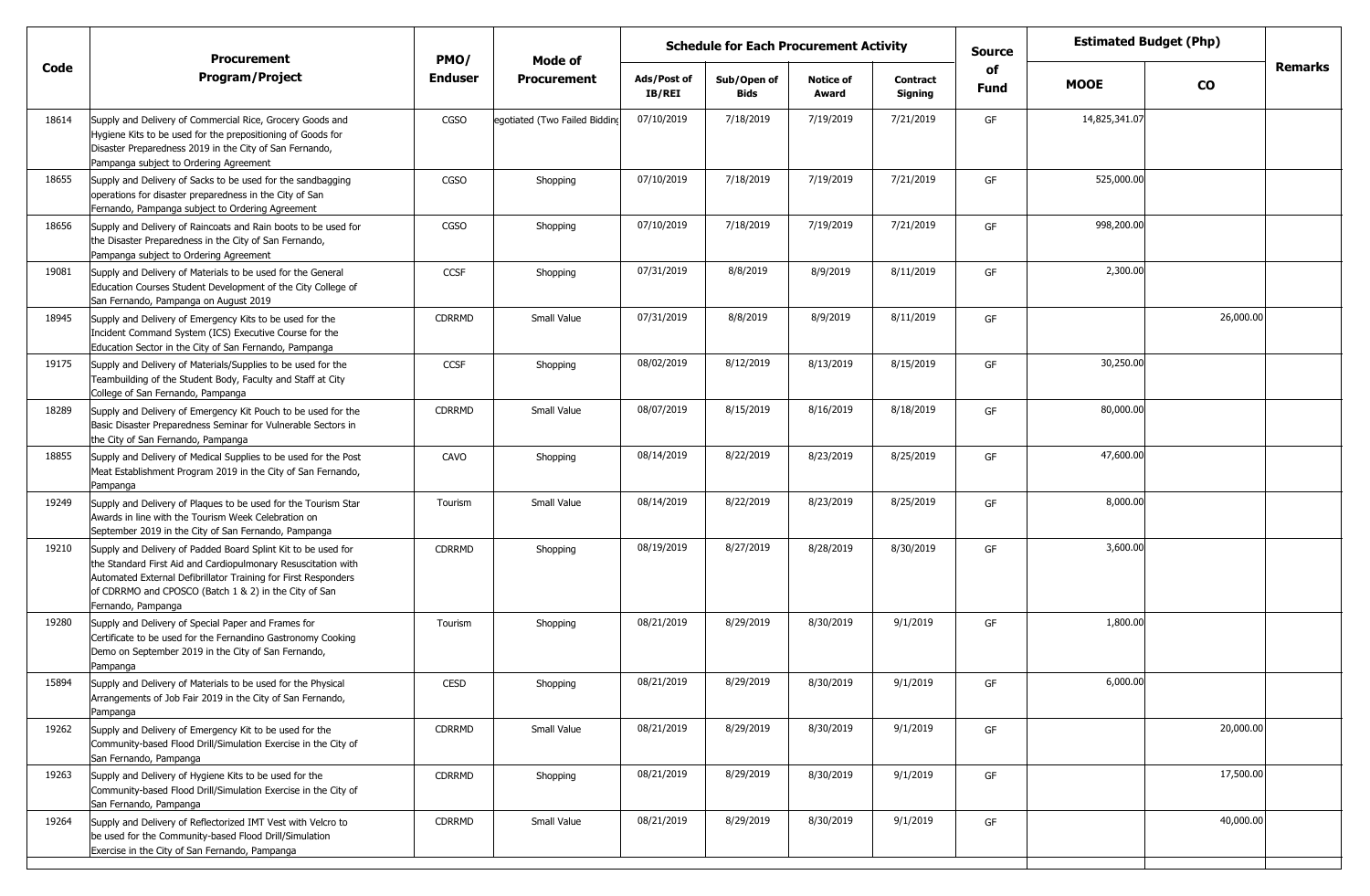|       | <b>Procurement</b>                                                                                                                                                                                                   | PMO/           | Mode of            |                       | <b>Schedule for Each Procurement Activity</b> |                           |                     | <b>Estimated Budget (Php)</b><br>Source<br>of |             |           |                |
|-------|----------------------------------------------------------------------------------------------------------------------------------------------------------------------------------------------------------------------|----------------|--------------------|-----------------------|-----------------------------------------------|---------------------------|---------------------|-----------------------------------------------|-------------|-----------|----------------|
| Code  | <b>Program/Project</b>                                                                                                                                                                                               | <b>Enduser</b> | <b>Procurement</b> | Ads/Post of<br>IB/REI | Sub/Open of<br>Bids                           | <b>Notice of</b><br>Award | Contract<br>Signing | Fund                                          | <b>MOOE</b> | <b>CO</b> | <b>Remarks</b> |
| 19289 | Supply and Delivery of Materials to be used for the Candle<br>Making Training (Batch 1 and 2) in the City of San Fernando,<br>Pampanga                                                                               | <b>CESD</b>    | Shopping           | 08/21/2019            | 8/29/2019                                     | 8/30/2019                 | 9/1/2019            | GF                                            | 31,570.00   |           |                |
| 18754 | Supply and Delivery of Bunk Beds with Mattress to be used for<br>the 24/7 Public Order, Safety (POSCO) and Rescue Operations<br>(CDRRMO) at the Command and Control Center in the City of<br>San Fernando, Pampanga  | <b>CDRRMD</b>  | Public Bidding     | 08/12/2019            | 8/20/2019                                     | 8/23/2019                 | 8/26/2019           | GF                                            | 317,900.00  |           |                |
| 19356 | Supply and Delivery of Materials/Supplies to be used by the<br>BSAIS Students Development Program on September 2019 at<br>the City College of San Fernando, Pampanga                                                 | <b>CCSF</b>    | Shopping           | 08/30/2019            | 9/9/2019                                      | 9/10/2019                 | 9/12/2019           | GF                                            | 14,900.00   |           |                |
| 19735 | Supply and Delivery of Materials/Supplies to be used at the<br>City College of San Fernando, Pampanga                                                                                                                | <b>CCSF</b>    | Shopping           | 08/30/2019            | 9/9/2019                                      | 9/10/2019                 | 9/12/2019           | GF                                            | 37,500.00   |           |                |
| 18975 | Supply and Delivery of Empty Sacks to be used for the Clean<br>Environment Program (Implementation of OPLAN LINIS DAAN)<br>in the City of San Fernando, Pampanga subject to Ordering<br>Agreement                    | CGSO           | Shopping           | 08/13/2019            | 8/21/2019                                     | 8/22/2019                 | 8/24/2019           | GF                                            | 997,500.00  |           |                |
| 19268 | Contract of Service for the Repair of Student's Chairs at the<br>City College of San Fernando, Pampanga                                                                                                              | CCSF           | Small Value        | 09/02/2019            | 9/10/2019                                     | 9/11/2019                 | 9/13/2019           | GF                                            |             | 34,150.00 |                |
| 19355 | Supply and Delivery of Materials to be used for the IT Student<br>Development Programs on October 2019 at the City College of<br>San Fernando, Pampanga                                                              | <b>CCSF</b>    | Shopping           | 09/02/2019            | 9/10/2019                                     | 9/11/2019                 | 9/13/2019           | GF                                            | 1,910.00    |           |                |
| 19208 | Supply and Delivery of Materials to be used for the Flower<br>Arrangement Training (Batch 1 and 2) in the City of San<br>Fernando, Pampanga                                                                          | <b>CESD</b>    | Small Value        | 09/04/2019            | 9/12/2019                                     | 9/13/2019                 | 9/15/2019           | GF                                            | 13,065.00   |           |                |
| 19209 | Supply and Delivery of Materials/Supplies to be used for the<br>Flower Arrangement Training (Batch 2) in the City of San<br>Fernando, Pampanga                                                                       | <b>CESD</b>    | Small Value        | 09/04/2019            | 9/12/2019                                     | 9/13/2019                 | 9/15/2019           | GF                                            | 13,065.00   |           |                |
| 19720 | Supply and Delivery of Materials to be used for the City<br>College Marketing Activities in the City of San Fernando,<br>Pampanga                                                                                    | <b>CCSF</b>    | Small Value        | 09/04/2019            | 9/12/2019                                     | 9/13/2019                 | 9/15/2019           | GF                                            | 81,350.00   |           |                |
| 19396 | Supply and Delivery of Materials to be used for the Education<br>Days of the City College of San Fernando, Pampanga on<br>October 2019                                                                               | <b>CCSF</b>    | Shopping           | 09/11/2019            | 9/19/2019                                     | 9/20/2019                 | 9/22/2019           | GF                                            | 1,800.00    |           |                |
| 19681 | Supply and Delivery of Wreath to be used for the 123rd Death<br>Anniversary of Dr. Jose Rizal on December 2019 in the City of<br>San Fernando, Pampanga                                                              | Tourism        | Small Value        | 09/16/2019            | 9/24/2019                                     | 9/25/2019                 | 9/27/2019           | GF                                            | 3,000.00    |           |                |
| 19633 | Supply and Delivery of Materials to be used for the<br>Inter-Commercial Establishment Christmas Decor Competition<br>on November 2019 in the City of San Fernando, Pampanga                                          | Tourism        | Shopping           | 09/18/2019            | 9/26/2019                                     | 9/27/2019                 | 9/29/2019           | GF                                            | 10,500.00   |           |                |
| 19638 | Supply and Delivery of Plaques to be used for the<br>Inter-Commercial Establishment Christmas Decor Competition<br>on November 2019 in the City of San Fernando, Pampanga                                            | Tourism        | Small Value        | 09/18/2019            | 9/26/2019                                     | 9/27/2019                 | 9/29/2019           | GF                                            | 13,500.00   |           |                |
| 19640 | Supply and Delivery of Certificate Holder and Special paper to<br>be used for the Inter-Village Christmas Decor Competition for<br>Giant lantern Festivals on November 2019 in the City of San<br>Fernando, Pampanga | Tourism        | Shopping           | 09/18/2019            | 9/26/2019                                     | 9/27/2019                 | 9/29/2019           | GF                                            | 3,500.00    |           |                |
|       |                                                                                                                                                                                                                      |                |                    |                       |                                               |                           |                     |                                               |             |           |                |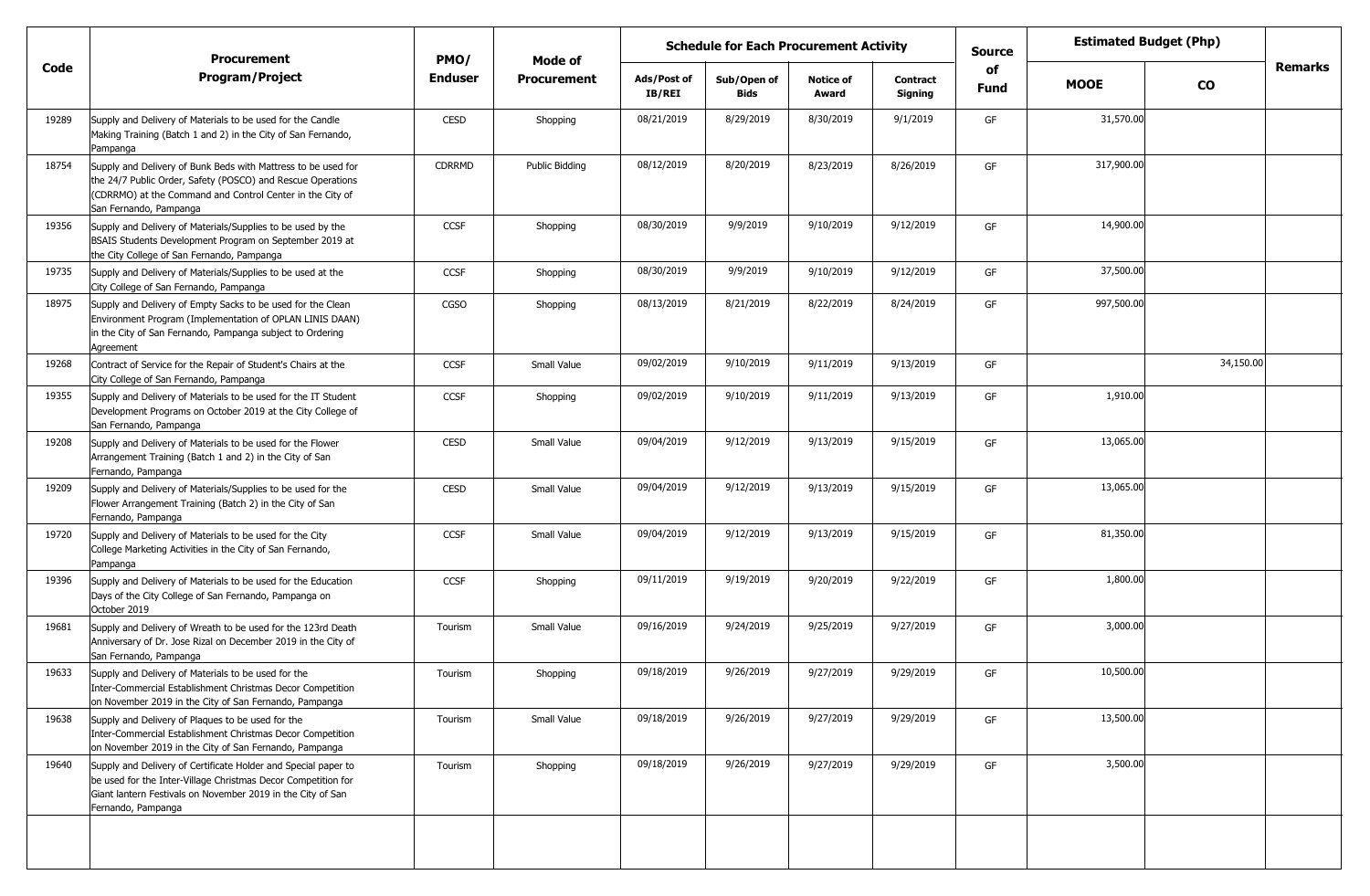|       | <b>Procurement</b>                                                                                                                                                                                                                      | PMO/          | <b>Schedule for Each Procurement Activity</b><br>Mode of |                              |                            |                           |                            | <b>Source</b>     | <b>Estimated Budget (Php)</b> |           |                |
|-------|-----------------------------------------------------------------------------------------------------------------------------------------------------------------------------------------------------------------------------------------|---------------|----------------------------------------------------------|------------------------------|----------------------------|---------------------------|----------------------------|-------------------|-------------------------------|-----------|----------------|
| Code  | <b>Program/Project</b>                                                                                                                                                                                                                  | Enduser       | <b>Procurement</b>                                       | Ads/Post of<br><b>IB/REI</b> | Sub/Open of<br><b>Bids</b> | <b>Notice of</b><br>Award | <b>Contract</b><br>Signing | of<br><b>Fund</b> | <b>MOOE</b>                   | <b>CO</b> | <b>Remarks</b> |
| 19642 | Supply and Delivery of Plaques to be used for the Inter-Village<br>and Inter-Commercial Establishment Christmas Decor<br>Competition for Giant lantern Festivals on November 2019 in<br>the City of San Fernando, Pampanga              | Tourism       | Small Value                                              | 09/18/2019                   | 9/26/2019                  | 9/27/2019                 | 9/29/2019                  | GF                | 13,500.00                     |           |                |
| 19676 | Supply and Delivery of Plaques to be used for the Inter-School<br>Lantern Parade Competition for Giant Lantern Festivals 2019 in<br>the City of San Fernando, Pampanga                                                                  | Tourism       | Small Value                                              | 09/18/2019                   | 9/26/2019                  | 9/27/2019                 | 9/29/2019                  | GF                | 18,000.00                     |           |                |
| 19680 | Supply and Delivery of Certificate Holder and Special paper to<br>be used for the Inter-Government Agency Competition<br>Diosdado Macapagal Government Center for Giant Lantern<br>Festivals 2019 in the City of San Fernando, Pampanga | Tourism       | Shopping                                                 | 09/18/2019                   | 9/26/2019                  | 9/27/2019                 | 9/29/2019                  | GF                | 2,500.00                      |           |                |
| 19682 | Supply and Delivery of Token (Gift pack) to be used for the<br>Inter-Village Christmas Decor Competition for Giant Lantern<br>Festivals on November 2019 in the City of San Fernando,<br>Pampanga                                       | Tourism       | Small Value                                              | 09/18/2019                   | 9/26/2019                  | 9/27/2019                 | 9/29/2019                  | GF                | 20,000.00                     |           |                |
| 19687 | Supply and Delivery of Plaque to be used for the<br>Inter-Government Agency Competition of Diosdado Macapagal<br>Government Center for Giant Lantern Festivals 2019 in the City<br>of San Fernando, Pampanga                            | Tourism       | Small Value                                              | 09/18/2019                   | 9/26/2019                  | 9/27/2019                 | 9/29/2019                  | GF                | 32,000.00                     |           |                |
| 23537 | Supply and Delivery of Materials/Supplies to be used for the<br>Inter-School Lantern parade Competition for Giant Lantern<br>Festivals 2019 in the City of San Fernando, Pampanga                                                       | Tourism       | Shopping                                                 | 09/18/2019                   | 9/26/2019                  | 9/27/2019                 | 9/29/2019                  | GF                | 5,000.00                      |           |                |
| 19269 | Supply and Delivery of Paper Shredder to be used at the City<br>Social Welfare and Development Office in the City of San<br>Fernando, Pampanga                                                                                          | <b>CSWDO</b>  | Shopping                                                 | 09/18/2019                   | 9/26/2019                  | 9/27/2019                 | 9/30/2019                  | GF                |                               | 19,700.00 |                |
| 19526 | Supply and Delivery of Materials/Supplies to be used for the<br>Intramurals on October 2019 in the City of San Fernando,<br>Pampanga                                                                                                    | <b>CCSF</b>   | Shopping                                                 | 09/23/2019                   | 10/1/2019                  | 10/2/2019                 | 10/4/2019                  | GF                | 9,400.00                      |           |                |
| 19545 | Supply and Delivery of Medals and Plaques to be used for the<br>Intramurals of the City of College of San Fernando, Pampanga<br>on October 2019                                                                                         | <b>CCSF</b>   | Small Value                                              | 09/23/2019                   | 10/1/2019                  | 10/2/2019                 | 10/4/2019                  | GF                | 9,450.00                      |           |                |
| 19125 | Supply and Delivery of Hardware Materials to be used at City<br>Agriculture and Veterinary Office in the City of San Fernando,<br>Pampanga                                                                                              | CAVO          | Public Bidding                                           | 09/16/2019                   | 9/24/2019                  | 9/27/2019                 | 9/29/2019                  | GF                | 120,450.00                    |           |                |
| 19270 | Supply and Delivery of Bill Counter Machine to be used at the<br>City Social Welfare and Development Office in the City of San<br>Fernando, Pampanga                                                                                    | <b>CSWDO</b>  | Shopping                                                 | 10/01/2019                   | 10/9/2019                  | 10/10/2019                | 10/12/2019                 | GF                |                               | 12,000.00 |                |
| 15897 | Supply and Delivery of Buntis Kit to be used for the Buntis<br>Party 4th Quarter of 2019 in the City of San Fernando,<br>Pampanga                                                                                                       | CHO           | Public Bidding                                           | 09/27/2019                   | 10/7/2019                  | 10/10/2019                | 10/12/2019                 | GF                | 75,000.00                     |           |                |
| 15900 | Supply and delivery of Other Supplies to be used for the<br>Foundation Day 2019 of the City College of San Fernando,<br>Pampanga                                                                                                        | CCSF          | Shopping                                                 | 10/04/2019                   | 10/14/2019                 | 10/15/2019                | 10/17/2019                 | GF                | 22,700.00                     |           |                |
| 19560 | Supply and Delivery of Protective Gear to be used for the<br>African Swine Fever Control Program at the City Agriculture<br>Veterinary Office in the City of San Fernando, Pampanga                                                     | CAVO          | <b>Emergency Cases</b>                                   | 10/02/2019                   | 10/10/2019                 | 10/11/2019                | 10/13/2019                 | GF                | 143,000.00                    |           |                |
| 19451 | Supply and Delivery of Laptop Bag and Mannequin Bag to be<br>used at the City Disaster Risk Reduction and Management<br>Office in the City of San Fernando, Pampanga                                                                    | <b>CDRRMD</b> | Shopping                                                 | 10/15/2019                   | 10/23/2019                 | 10/24/2019                | 10/26/2019                 | GF                | 9,000.00                      |           |                |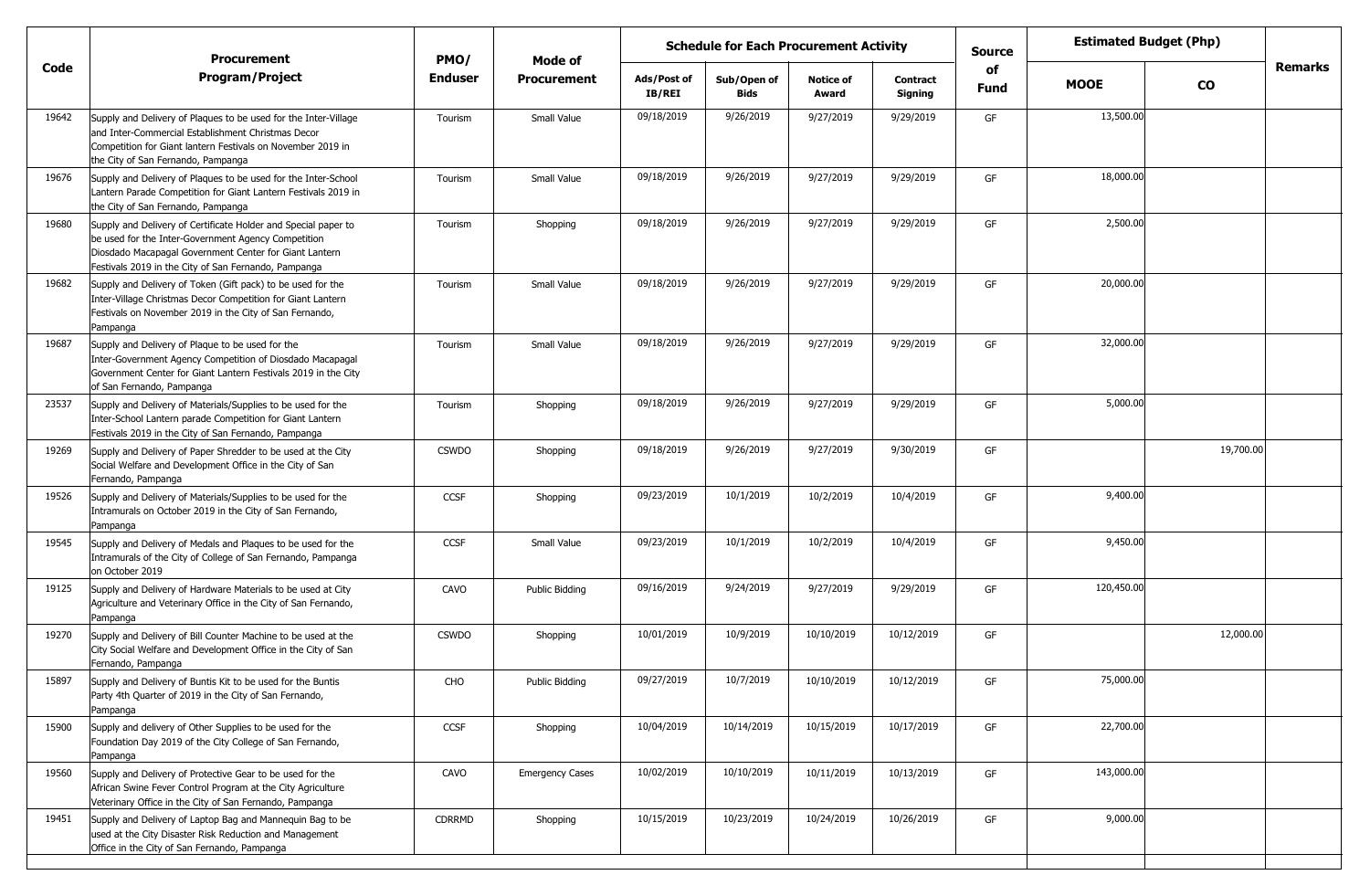|       | <b>Procurement</b>                                                                                                                                                                             | PMO/           | Mode of                     | <b>Schedule for Each Procurement Activity</b> |                                                |                           |                            |                   | <b>Estimated Budget (Php)</b><br><b>Source</b> |           |                |
|-------|------------------------------------------------------------------------------------------------------------------------------------------------------------------------------------------------|----------------|-----------------------------|-----------------------------------------------|------------------------------------------------|---------------------------|----------------------------|-------------------|------------------------------------------------|-----------|----------------|
| Code  | <b>Program/Project</b>                                                                                                                                                                         | <b>Enduser</b> | <b>Procurement</b>          | Ads/Post of<br>IB/REI                         | Sub/Open of<br>Bids                            | <b>Notice of</b><br>Award | <b>Contract</b><br>Signing | of<br><b>Fund</b> | <b>MOOE</b>                                    | <b>CO</b> | <b>Remarks</b> |
| 19749 | Supply and Delivery of Supplies/Materials to be used for the<br>Health and Wellness Program at the City College of San<br>Fernando, Pampanga                                                   | <b>CCSF</b>    | Shopping                    | 10/16/2019                                    | 10/24/2019                                     | 10/25/2019                | 10/27/2019                 | GF                | 2,000.00                                       |           |                |
| 19309 | Supply and Delivery of Bayong to be used for the Bayong<br>Painting Contest as part of the National Environmental<br>Awareness Month Celebration 2019 in the City of San<br>Fernando, Pampanga | <b>CENRO</b>   | Shopping                    | 10/18/2019                                    | 10/28/2019                                     | 10/29/2019                | 10/31/2019                 | GF                | 6,000.00                                       |           |                |
| 19314 | Supply and Delivery of Hardware Materials to be used for the<br>Askal Operation in the City of San Fernando, Pampanga                                                                          | CAVO           | Shopping                    | 10/18/2019                                    | 10/28/2019                                     | 10/29/2019                | 10/31/2019                 | GF                | 32,200.00                                      |           |                |
| 19830 | Supply and Delivery of Frames to be used for the "Adopt A<br>Cleanest Toilet" Program in the City of San Fernando,<br>Pampanga                                                                 | <b>CENRO</b>   | Shopping                    | 10/23/2019                                    | 10/31/2019                                     | 11/1/2019                 | 11/3/2019                  | GF                | 3,200.00                                       |           |                |
| 19716 | Supply and Delivery of Flowers and Balloons to be used for the<br>16th Cooperative Summit on October 2019 in the City of San<br>Fernando, Pampanga                                             | COOP           | Shopping                    | 10/25/2019                                    | 11/4/2019                                      | 11/5/2019                 | 11/7/2019                  | GF                | 5,000.00                                       |           |                |
| 15903 | Supply and Delivery of Plagues to be used for the Healthy<br>Places 2019 in the City of San Fernando, Pampanga                                                                                 | CHO            | Small Value                 | 10/29/2019                                    | 11/6/2019                                      | 11/7/2019                 | 11/9/2019                  | GF                | 67,200.00                                      |           |                |
| 19288 | Supply and Delivery of Plaques to be used for the Adolescent<br>Health and Development Film Festival 2019 in the City of San<br>Fernando, Pampanga                                             | CHO            | Small Value                 | 11/01/2019                                    | 11/11/2019                                     | 11/12/2019                | 11/14/2019                 | GF                | 15,000.00                                      |           |                |
| 20113 | Supply and Delivery of Materials/Supplies to be used for the<br>Activation of Emergency Operation Center (EOC) in the City of<br>San Fernando, Pampanga                                        | CGSO           | opping-Unforeseen Continger | 11/01/2019                                    | 11/11/2019                                     | 11/12/2019                | 11/14/2019                 | GF                | 2,607.00                                       |           |                |
| 19734 | Supply and Delivery of Supplies/Materials to be used for the<br>Strategic Planning and Assessment and Teambuilding of the<br>City College of San Fernando, Pampanga                            | <b>CCSF</b>    | Shopping                    | 11/05/2019                                    | 11/13/2019                                     | 11/14/2019                | 11/16/2019                 | GF                | 6,366.00                                       |           |                |
| 19717 | Supply and Delivery of Other Supplies to be used for the NSTP<br>Culmination of the City College in the City of San Fernando,<br>Pampanga                                                      | <b>CCSF</b>    | Shopping                    | 11/13/2019                                    | 11/21/2019                                     | 11/22/2019                | 11/24/2019                 | GF                |                                                | 8,750.00  |                |
| 19459 | Supply and Delivery of Kitchenware to be used for the Family<br>Evacuation and Camp Coordination and Camp Management in<br>the City of San Fernando, Pampanga                                  | <b>CSWDO</b>   | Public Bidding              | 11/18/2019                                    | 11/26/2019                                     | 11/29/2019                | 12/1/2019                  | GF                | 95,100.00                                      |           |                |
| 19460 | Supply and Delivery of Large Water Drum and Water Dipper to<br>be used for the Family Evacuation and Camp Coordination and<br>Camp Management in the City of San Fernando, Pampanga            | <b>CSWDO</b>   | Shopping                    | 11/25/2019                                    | 12/3/2019                                      | 12/4/2019                 | 12/6/2019                  | GF                | 33,900.00                                      |           |                |
| 19765 | Supply and Delivery of Portable Sound System to be used for<br>the Family Evacuation and Camp Coordination and Camp<br>Management in the City of San Fernando, Pampanga                        | <b>CSWDO</b>   | Shopping                    | 11/20/2019                                    | 11/28/2019                                     | 11/29/2019                | 12/1/2019                  | GF                | 56,000.00                                      |           |                |
| 20019 | Supply and Delivery of One (1) Unit Nipa Hut to be used at the<br>City Transfer Station in the City of San Fernando, Pampanga                                                                  | CGSO           | Small Value                 | 11/26/2019                                    | 12/4/2019                                      | 12/5/2019                 | 12/7/2019                  | GF                |                                                | 40,000.00 |                |
| 21554 | Supply and Delivery of Empty Sacks to be used at the City<br>Composting Center in the City of San Fernando, Pampanga                                                                           | CENRO          | Shopping                    | 11/06/2019                                    | 11/14/2019                                     | 11/15/2019                | 11/17/2019                 | GF                | 1,000,000.00                                   |           |                |
|       |                                                                                                                                                                                                |                |                             |                                               | <b>General Repair and Maintenance Services</b> |                           |                            |                   |                                                |           |                |
| 16006 | Supply and Delivery Wreath to be used for the 143rd Birth<br>Anniversary of Pedro Abad Santos on January 2019, City of<br>San Fernando, Pampanga                                               | Tourism        | Small Value                 | 12/24/2018                                    | 1/1/2019                                       | 1/2/2019                  | 1/4/2019                   | GF                | 3,000.00                                       |           |                |
| 17427 | Supply and Delivery of Flags to be used for the National Flag<br>Day on May 2019 in the City of San Fernando, Pampanga                                                                         | Tourism        | Public Bidding              | 01/17/2019                                    | 1/25/2019                                      | 1/30/2019                 | 2/1/2019                   | GF                | 190,000.00                                     |           |                |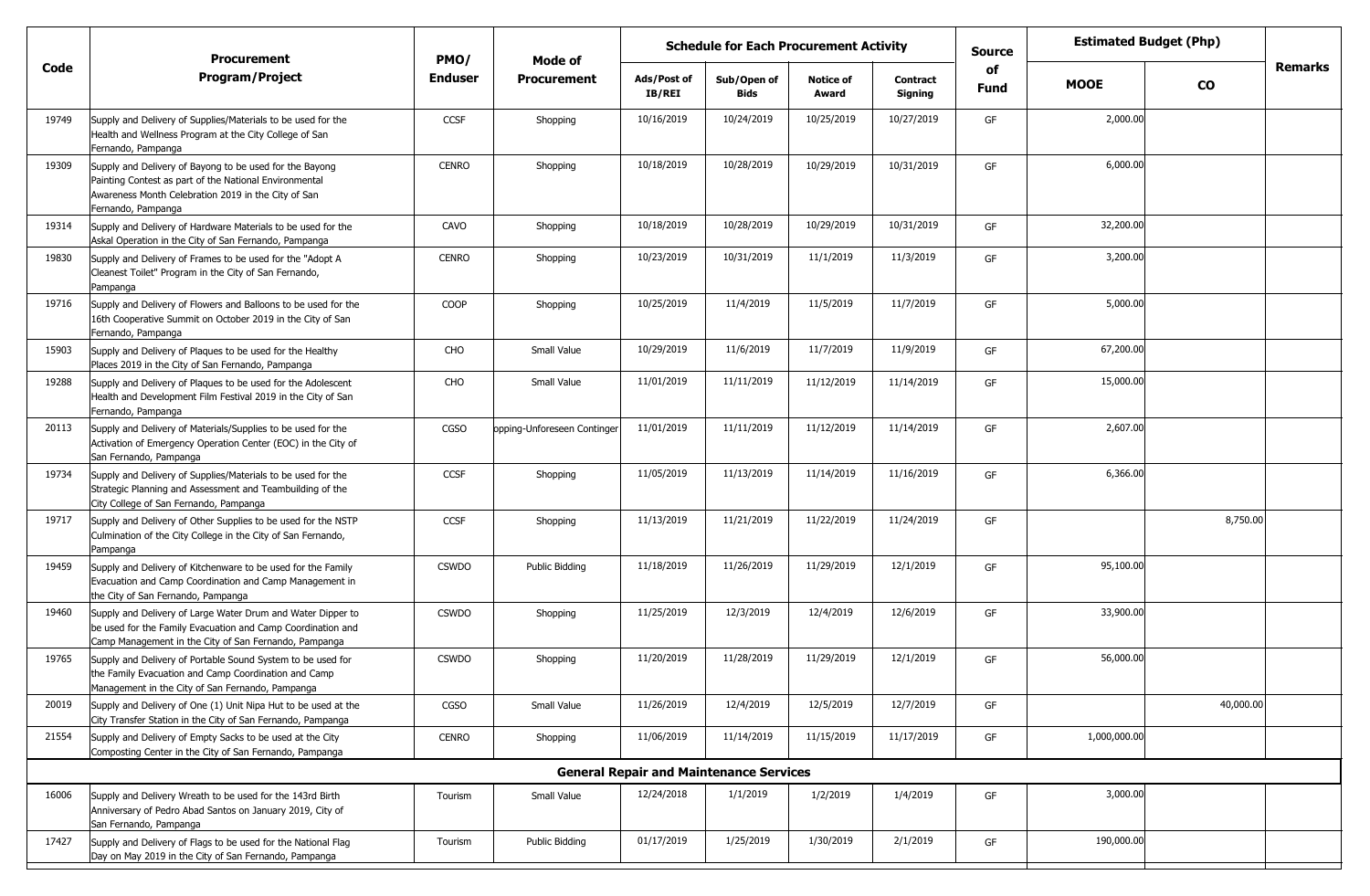|       | <b>Procurement</b>                                                                                                                                                                                                         | PMO/           | Mode of                    |                       |                     | <b>Estimated Budget (Php)</b><br><b>Schedule for Each Procurement Activity</b><br><b>Source</b> |                            |                   |              |           |                |
|-------|----------------------------------------------------------------------------------------------------------------------------------------------------------------------------------------------------------------------------|----------------|----------------------------|-----------------------|---------------------|-------------------------------------------------------------------------------------------------|----------------------------|-------------------|--------------|-----------|----------------|
| Code  | <b>Program/Project</b>                                                                                                                                                                                                     | <b>Enduser</b> | <b>Procurement</b>         | Ads/Post of<br>IB/REI | Sub/Open of<br>Bids | <b>Notice of</b><br>Award                                                                       | <b>Contract</b><br>Signing | of<br><b>Fund</b> | <b>MOOE</b>  | <b>CO</b> | <b>Remarks</b> |
| 17882 | Supply and Delivery of Wreath to be used for the Unveiling of<br>the City Heritage Marker of Sto. Nino Parish in Barangay Sto<br>Nino, City of San Fernando. Pampanga on May 2019 in the City<br>of San Fernando, Pampanga | Tourism        | Small Value                | 03/27/2019            | 4/4/2019            | 4/5/2019                                                                                        | 4/7/2019                   | GF                | 3,000.00     |           |                |
| 18845 | Contract of Service for the Design and Construction of<br>Collapsible Giant Lantern to be used for the Various Exhibition<br>and Trade Fairs on September to December 2019 in the City of<br>San Fernando, Pampanga        | Tourism        | Negotiated - Artistic Work | 06/14/2019            | 6/24/2019           | 6/25/2019                                                                                       | 6/27/2019                  | GF                | 130,000.00   |           |                |
| 18812 | Supply and Delivery of Materials to be used for the Huling<br>Pagpupugay sa Watawat ng Pilipinas on August 2019 in the<br>City of San Fernando, Pampanga                                                                   | <b>CTIPO</b>   | Shopping                   | 06/26/2019            | 7/4/2019            | 7/5/2019                                                                                        | 7/7/2019                   | GF                | 3,200.00     |           |                |
| 18813 | Supply and Delivery of Special Paper and Certificate holders to<br>be used for the Barangay Tourism Forum on August 2019 in<br>the City of San Fernando, Pampanga                                                          | Tourism        | Shopping                   | 06/26/2019            | 7/4/2019            | 7/5/2019                                                                                        | 7/7/2019                   | GF                | 4,000.00     |           |                |
| 18854 | Supply and Delivery of External Hard Drive to be used for the<br>Films Special Screening of Aldo Ning Amanung Sisuan and<br>Buwan ng Wika on August 2019 in the City of San Fernando,<br>Pampanga                          | Tourism        | Shopping                   | 06/26/2019            | 7/4/2019            | 7/5/2019                                                                                        | 7/7/2019                   | GF                | 5,000.00     |           |                |
|       |                                                                                                                                                                                                                            |                |                            | <b>Grocery Items</b>  |                     |                                                                                                 |                            |                   |              |           |                |
| 15319 | Supply and Delivery of Pantry Supplies (Coffee) to be used at<br>the Office of the Sangguniang Panlungsod for the year 2019,<br>City of San Fernando, Pampanga subject to Ordering<br>Agreement                            | SP             | Small Value                | 12/24/2018            | 1/1/2019            | 1/2/2019                                                                                        | 1/4/2019                   | GF                | 72,000.00    |           |                |
| 15940 | Supply and Delivery of Coffee to be used at the Office of the<br>City Vice Mayor for the year 2019 in the City of San Fernando,<br>Pampanga subject to ordering agreement                                                  | <b>CVMO</b>    | Shopping                   | 12/24/2018            | 1/1/2019            | 1/2/2019                                                                                        | 1/4/2019                   | GF                | 60,000.00    |           |                |
| 14909 | Supply and Delivery of Health and Sanitation Materials to be<br>used for the CLRAA MEET 2019 at the Province of Zambales                                                                                                   | <b>DEPED</b>   | Shopping                   | 12/24/2018            | 1/1/2019            | 1/2/2019                                                                                        | 1/4/2019                   | <b>SEF</b>        | 10,850.00    |           |                |
| 16562 | Supply and Delivery of Eco-Bag to be used by the City<br>Government in connection with the 2019 Promotion of<br>Eco-Bags sa Syudad San Fernando, Pampanga, subject to<br><b>Ordering Agreement</b>                         | <b>CMO</b>     | Shopping                   | 12/24/2018            | 1/1/2019            | 1/2/2019                                                                                        | 1/4/2019                   | GF                | 962,500.00   |           |                |
| 16717 | Supply and Delivery of Commercial Rice to be used for the<br>Assistance to Individuals in Crisis Situation (AICS) for the 1st<br>Semester of 2019 in the City of San Fernando, Pampanga                                    | <b>CSWDO</b>   | Small Value                | 02/06/2019            | 2/14/2019           | 2/15/2019                                                                                       | 2/18/2019                  | GF                | 99,000.00    |           |                |
| 17562 | Supply and Delivery of Reusable Water Bottles to be used by<br>the City Government Employees for the 2019 Promotion of<br>Water Bottles in the City of San Fernando, Pampanga subject<br>to Ordering Agreement             | <b>CMO</b>     | Public Bidding             | 01/10/2019            | 1/29/2019           | 2/1/2019                                                                                        | 2/3/2019                   | GF                | 1,000,000.00 |           |                |
| 17185 | Supply and Delivery of Pantry Supplies to be used at City<br>Administrator's Office in the City of San Fernando, Pampanga                                                                                                  | CADMINO        | Shopping                   | 02/06/2019            | 2/14/2019           | 2/15/2019                                                                                       | 2/18/2019                  | GF                | 500,000.00   |           |                |
| 17236 | Supply and Delivery of Pantry Supplies to be used at City<br>General Services Office for 2019 in the City of San Fernando,<br>Pampanga                                                                                     | CGSO           | Shopping                   | 02/08/2019            | 2/18/2019           | 2/19/2019                                                                                       | 2/21/2019                  | GF                | 500,000.00   |           |                |
| 17251 | Supply and Delivery of Pantry Supplies to be used at City<br>Engineer's Office for 2019 in the City of San Fernando,<br>Pampanga                                                                                           | CEO            | Shopping                   | 02/08/2019            | 2/18/2019           | 2/19/2019                                                                                       | 2/21/2019                  | GF                | 300,000.00   |           |                |
|       |                                                                                                                                                                                                                            |                |                            |                       |                     |                                                                                                 |                            |                   |              |           |                |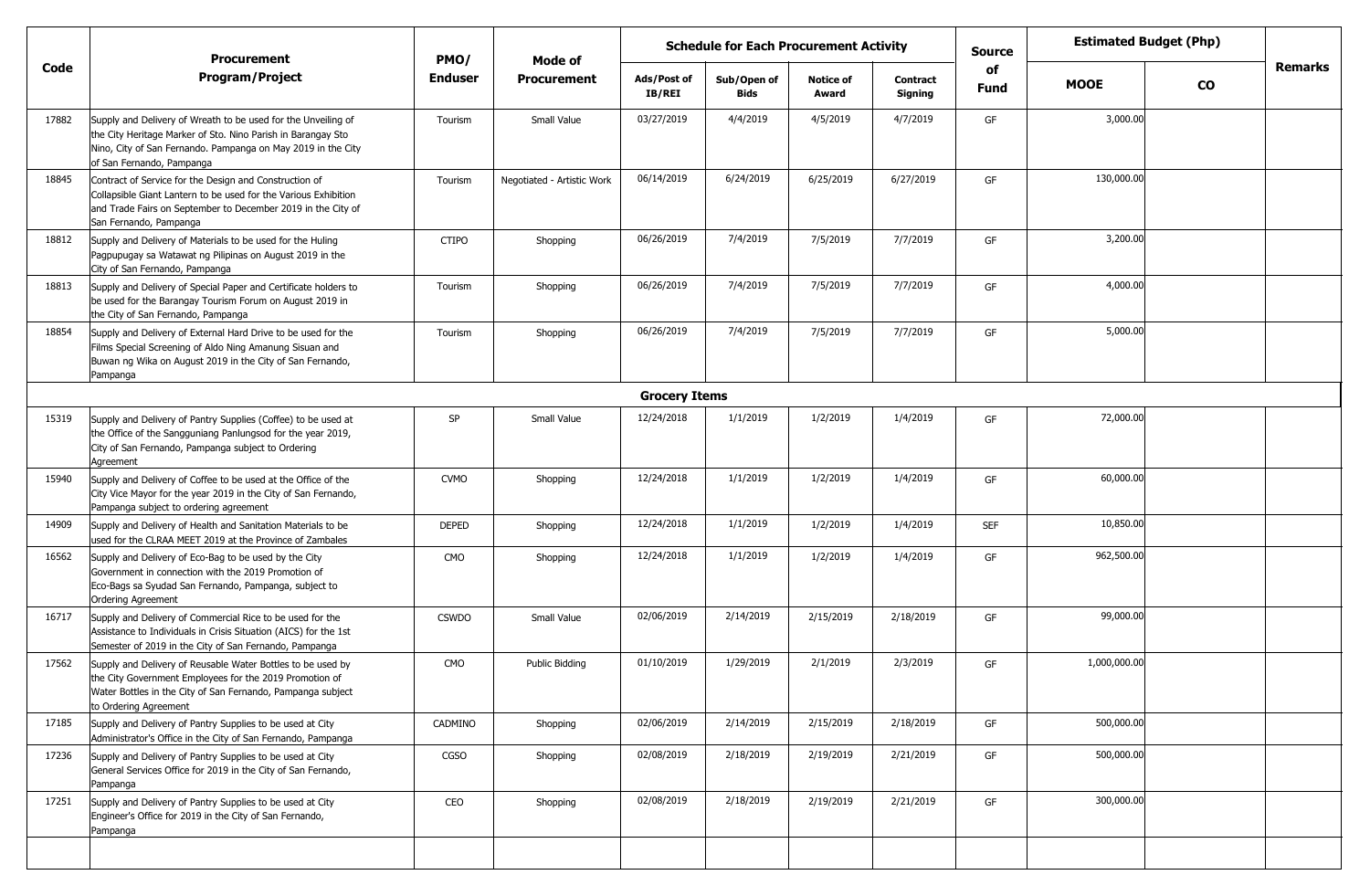|       | <b>Procurement</b>                                                                                                                                                                                   | PMO/         | Mode of            | <b>Schedule for Each Procurement Activity</b> |                            |                           |                            | <b>Source</b>     | <b>Estimated Budget (Php)</b> |               |                |
|-------|------------------------------------------------------------------------------------------------------------------------------------------------------------------------------------------------------|--------------|--------------------|-----------------------------------------------|----------------------------|---------------------------|----------------------------|-------------------|-------------------------------|---------------|----------------|
| Code  | <b>Program/Project</b>                                                                                                                                                                               | Enduser      | <b>Procurement</b> | Ads/Post of<br>IB/REI                         | Sub/Open of<br><b>Bids</b> | <b>Notice of</b><br>Award | <b>Contract</b><br>Signing | of<br><b>Fund</b> | <b>MOOE</b>                   | $\mathbf{co}$ | <b>Remarks</b> |
| 17325 | Supply and Delivery of Grocery Goods to be used for the<br>Quarterly Family Development Session (Motivational<br>Incentives) 2019 in the City of San Fernando, Pampanga                              | <b>CSWDO</b> | Public Bidding     | 02/21/2019                                    | 3/1/2019                   | 3/6/2019                  | 3/8/2019                   | GF                | 106,400.00                    |               |                |
| 17819 | Supply and Delivery of Grocery Packs to be given to the Clients<br>in the Women and Children Protection Center in the City of<br>San Fernando, Pampanga                                              | <b>CSWDO</b> | Shopping           | 03/06/2019                                    | 3/14/2019                  | 3/15/2019                 | 3/17/2019                  | GF                | 10,500.00                     |               |                |
| 17820 | Supply and Delivery of Hygiene Kits to be used by the<br>temporarily admitted clients in the Women and Children<br>Protection Center for the year 2019 in the City of San<br>Fernando, Pampanga      | <b>CSWDO</b> | Shopping           | 03/06/2019                                    | 3/14/2019                  | 3/15/2019                 | 3/17/2019                  | GF                | 10,500.00                     |               |                |
| 17240 | Supply and Delivery of Pantry Supplies to be used at City<br>Mayor's Office, City of San Fernando, Pampanga subject to<br><b>Ordering Agreement</b>                                                  | <b>CMO</b>   | Public Bidding     | 01/31/2019                                    | 2/19/2019                  | 2/22/2019                 | 2/25/2019                  | GF                | 3,000,000.00                  |               |                |
| 17261 | Supply and Delivery of Grocery Goods to be used for Disaster<br>Preparedness in the City of San Fernando, Pampanga subject<br>to Ordering Agreement                                                  | CMO          | Public Bidding     | 01/31/2019                                    | 2/19/2019                  | 2/22/2019                 | 2/25/2019                  | GF                | 6,000,000.00                  |               |                |
| 16981 | Supply and Delivery of Hygiene Kits and T-shirts to be used at<br>the Reception Center for Adult and Indigenous People<br>Mendicants in the City of San Fernando, Pampanga                           | <b>CSWDO</b> | Shopping           | 03/13/2019                                    | 3/21/2019                  | 3/22/2019                 | 3/24/2019                  | GF                | 18,000.00                     |               |                |
| 16989 | Supply and Delivery of Grocery Goods to be used at the<br>Reception Center for Adult and Indigenous people mendicants<br>in the City of San Fernando, Pampanga                                       | <b>CSWDO</b> | Shopping           | 03/13/2019                                    | 3/21/2019                  | 3/22/2019                 | 3/24/2019                  | GF                | 25,000.00                     |               |                |
| 16990 | Supply and Delivery of Laundry Kit to be used for the<br>Reception Center for Adult and Indigenous People Mendicants<br>in the City of San Fernando, Pampanga                                        | <b>CSWDO</b> | Shopping           | 03/13/2019                                    | 3/21/2019                  | 3/22/2019                 | 3/24/2019                  | GF                | 2,500.00                      |               |                |
| 17676 | Supply and Delivery of Commercial Rice to be used for<br>Disaster Preparedness for the year 2019 subject to Ordering<br>Agreement                                                                    | <b>CGSO</b>  | Public Bidding     | 02/19/2019                                    | 3/8/2019                   | 3/13/2019                 | 3/15/2019                  | GF                |                               | 2,574,000.00  |                |
| 17771 | Supply and Delivery of Low Class Commercial Rice to be used<br>for the Askal Operation Program in the City of San Fernando,<br>Pampanga                                                              | CAVO         | Shopping           | 04/12/2019                                    | 4/22/2019                  | 4/23/2019                 | 4/25/2019                  | GF                | 50,000.00                     |               |                |
| 17976 | Supply and Delivery of Grocery Goods to be used for the<br>Disaster Preparedness for the year 2019 at the City of San<br>Fernando, Pampanga, subject to Ordering Agreement                           | <b>CGSO</b>  | Small Value        | 04/08/2019                                    | 4/16/2019                  | 4/17/2019                 | 4/19/2019                  | GF                |                               | 705,980.00    |                |
| 17655 | Supply and Delivery of Commercial Rice to be used for the<br>Assistance to Individuals in Crisis Situation (AICS) for the 1st<br>Semester of 2019 (Batch 2) in the City of San Fernando,<br>Pampanga | <b>CSWDO</b> | Shopping           | 05/01/2019                                    | 5/9/2019                   | 5/10/2019                 | 5/13/2019                  | GF                | 99,000.00                     |               |                |
| 16626 | Supply and Delivery of Pantry Supplies for 2nd Semester of<br>2019 to be used at City Mayor's Office in the City of San<br>Fernando, Pampanga subject to Ordering Agreement                          | CMO          | Shopping           | 05/22/2019                                    | 5/30/2019                  | 5/31/2019                 | 6/2/2019                   | GF                | 443,500.00                    |               |                |
| 17654 | Supply and Delivery of Commercial Rice to be used for the<br>Assistance to Individuals in Crisis Situation (AICS) for the 2nd<br>Semester of 2019 in the City of San Fernando, Pampanga              | <b>CSWDO</b> | Public Bidding     | 05/20/2019                                    | 5/28/2019                  | 5/31/2019                 | 6/2/2019                   | GF                | 201,000.00                    |               |                |
| 18643 | Supply and Delivery of Grocery Packs to be used for the ECCD<br>Cooking Fest 2019 in the City of San Fernando, Pampanga                                                                              | <b>CSWDO</b> | Shopping           | 07/02/2019                                    | 7/10/2019                  | 7/11/2019                 | 7/13/2019                  | GF                | 24,000.00                     |               |                |
| 18604 | Supply and Delivery of Grocery Goods to be used for the<br>Activation of Emergency Operation Center for 2019 in the City<br>of San Fernando, Pampanga subject to Ordering Agreement                  | CGSO         | Shopping           | 07/03/2019                                    | 7/11/2019                  | 7/12/2019                 | 7/14/2019                  | GF                | 130,875.00                    |               |                |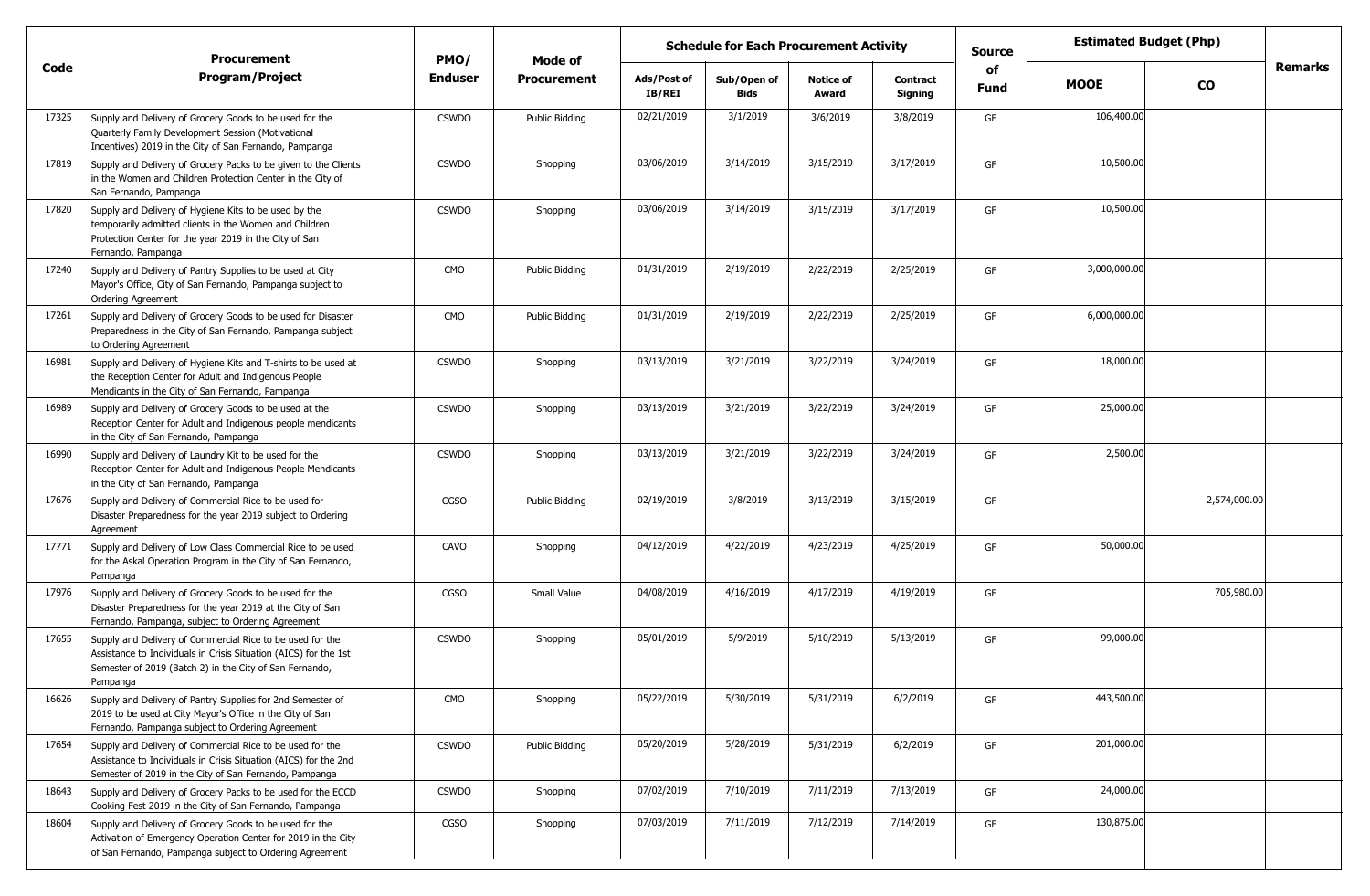|       | <b>Procurement</b>                                                                                                                                                                                                   | PMO/           | Mode of            | <b>Schedule for Each Procurement Activity</b> |                     |                           |                            | <b>Source</b> | <b>Estimated Budget (Php)</b> |           |         |
|-------|----------------------------------------------------------------------------------------------------------------------------------------------------------------------------------------------------------------------|----------------|--------------------|-----------------------------------------------|---------------------|---------------------------|----------------------------|---------------|-------------------------------|-----------|---------|
| Code  | <b>Program/Project</b>                                                                                                                                                                                               | <b>Enduser</b> | <b>Procurement</b> | Ads/Post of<br><b>IB/REI</b>                  | Sub/Open of<br>Bids | <b>Notice of</b><br>Award | <b>Contract</b><br>Signing | of<br>Fund    | <b>MOOE</b>                   | <b>CO</b> | Remarks |
| 19317 | Supply and Delivery of Pantry Supplies to be used at the City<br>Public Order and Safety Coordinating Office for 2019 in the<br>City of San Fernando, Pampanga                                                       | <b>CPOSCO</b>  | Public Bidding     | 08/26/2019                                    | 9/3/2019            | 9/6/2019                  | 9/8/2019                   | GF            | 92,360.00                     |           |         |
| 17383 | Supply and Delivery of Grocery Packs for the 5th Batch<br>Graduates of the Community Drug Abuse Rehabilitation<br>Program (CDARP) in the City of San Fernando, Pampanga                                              | <b>CSWDO</b>   | Small Value        | 09/25/2019                                    | 10/3/2019           | 10/4/2019                 | 10/6/2019                  | GF            | 28,000.00                     |           |         |
| 19364 | Supply and Delivery of Pantry Supplies to be used at the City<br>Planning and Development Coordinator's Office in the City of<br>San Fernando, Pampanga                                                              | <b>CPDCO</b>   | Shopping           | 10/09/2019                                    | 10/17/2019          | 10/18/2019                | 10/20/2019                 | GF            | 19,950.00                     |           |         |
| 19766 | Supply and Delivery of Commercial Rice and Grocery Items to<br>be used for the LCPC Social Responsibility Activity for the year<br>2019 in the City of San Fernando, Pampanga                                        | <b>CSWDO</b>   | Shopping           | 10/09/2019                                    | 10/17/2019          | 10/18/2019                | 10/20/2019                 | GF            | 20,000.00                     |           |         |
| 19407 | Supply and Delivery of Grocery Package to be used for the<br>Kalingang-Handog sa mga Kapus - Palad on December 2019 in<br>the City of San Fernando, Pampanga                                                         | CAD            | Public Bidding     | 09/17/2019                                    | 10/4/2019           | 10/9/2019                 | 10/11/2019                 | GF            | 3,750,000.00                  |           |         |
| 20048 | Supply and Delivery of Pantry Supplies for 2nd Semester of<br>2019 to be used at the City Information and Communications<br>Technology Office in the City of San Fernando, Pampanga<br>subject to Ordering Agreement | <b>CICTO</b>   | Shopping           | 10/14/2019                                    | 10/22/2019          | 10/23/2019                | 10/25/2019                 | GF            | 238,500.00                    |           |         |
| 20050 | Supply and Delivery of Pantry Supplies for 2nd Semester of<br>2019 to be used at the City Public Order and Safety<br>Coordinating Office in the City of San Fernando, Pampanga<br>subject to Ordering Agreement      | <b>CPOSCO</b>  | Shopping           | 10/16/2019                                    | 10/24/2019          | 10/25/2019                | 10/27/2019                 | GF            | 289,000.00                    |           |         |
| 20051 | Supply and Delivery of Pantry Supplies for 2nd Semester of<br>2019 to be used at the City Environment and Natural<br>Resources Office in the City of San Fernando, Pampanga<br>subject to Ordering Agreement         | <b>CENRO</b>   | Shopping           | 10/16/2019                                    | 10/24/2019          | 10/25/2019                | 10/27/2019                 | GF            | 200,500.00                    |           |         |
| 19725 | Supply and Delivery of Food Packs for the Strategic Planning<br>for Community Organizing 2019 in the City of San Fernando,<br>Pampanga                                                                               | <b>CSWDO</b>   | Shopping           | 10/30/2019                                    | 11/7/2019           | 11/8/2019                 | 11/10/2019                 | GF            | 35,000.00                     |           |         |
| 19754 | Supply and Delivery of Pantry Supplies to be used at<br>Business-One-Stop-Shop (BOSS) of the City Government of<br>San Fernando, Pampanga                                                                            | CADMINO        | Shopping           | 10/29/2019                                    | 11/6/2019           | 11/7/2019                 | 11/9/2019                  | GF            | 75,000.00                     |           |         |
| 17658 | Supply and Delivery of Grocery Packs (Family Packs) to be<br>used for the Annual Capability Building Seminar for Solo<br>Parents in the City of San Fernando, Pampanga                                               | <b>CSWDO</b>   | Public Bidding     | 10/28/2019                                    | 11/5/2019           | 11/8/2019                 | 11/11/2019                 | GF            | 80,000.00                     |           |         |
| 19760 | Supply and Delivery of Grocery Package to be given to KALIPI<br>officers and members for the Values and Skills Formation<br>Seminar on December 2019 in the City of San Fernando,<br>Pampanga                        | <b>CSWDO</b>   | Small Value        | 11/04/2019                                    | 11/12/2019          | 11/13/2019                | 11/15/2019                 | GF            | 294,000.00                    |           |         |
| 19660 | Supply and Delivery of Food Packs to be used for the<br>Community Outreach for Indigenous People for the year 2019<br>in the City of San Fernando, Pampanga                                                          | <b>CSWDO</b>   | Public Bidding     | 11/11/2019                                    | 11/19/2019          | 11/22/2019                | 11/24/2019                 | GF            | 80,000.00                     |           |         |
| 19743 | Supply and Delivery of Grocery Package to be used for the<br>Annual Capability Building Seminar for Solo Parents on<br>December 2019 in the City of San Fernando, Pampanga                                           | <b>CSWDO</b>   | Public Bidding     | 11/07/2019                                    | 11/15/2019          | 11/20/2019                | 11/22/2019                 | GF            | 300,000.00                    |           |         |
| 21542 | Supply and Delivery of Hydration Kits to be used for the Health<br>and Wellness Exercise for a Healthy Fernandinos Program in<br>the City of San Fernando, Pampanga                                                  | <b>CMO</b>     | Small Value        | 11/06/2019                                    | 11/14/2019          | 11/15/2019                | 11/17/2019                 | GF            | 750,000.00                    |           |         |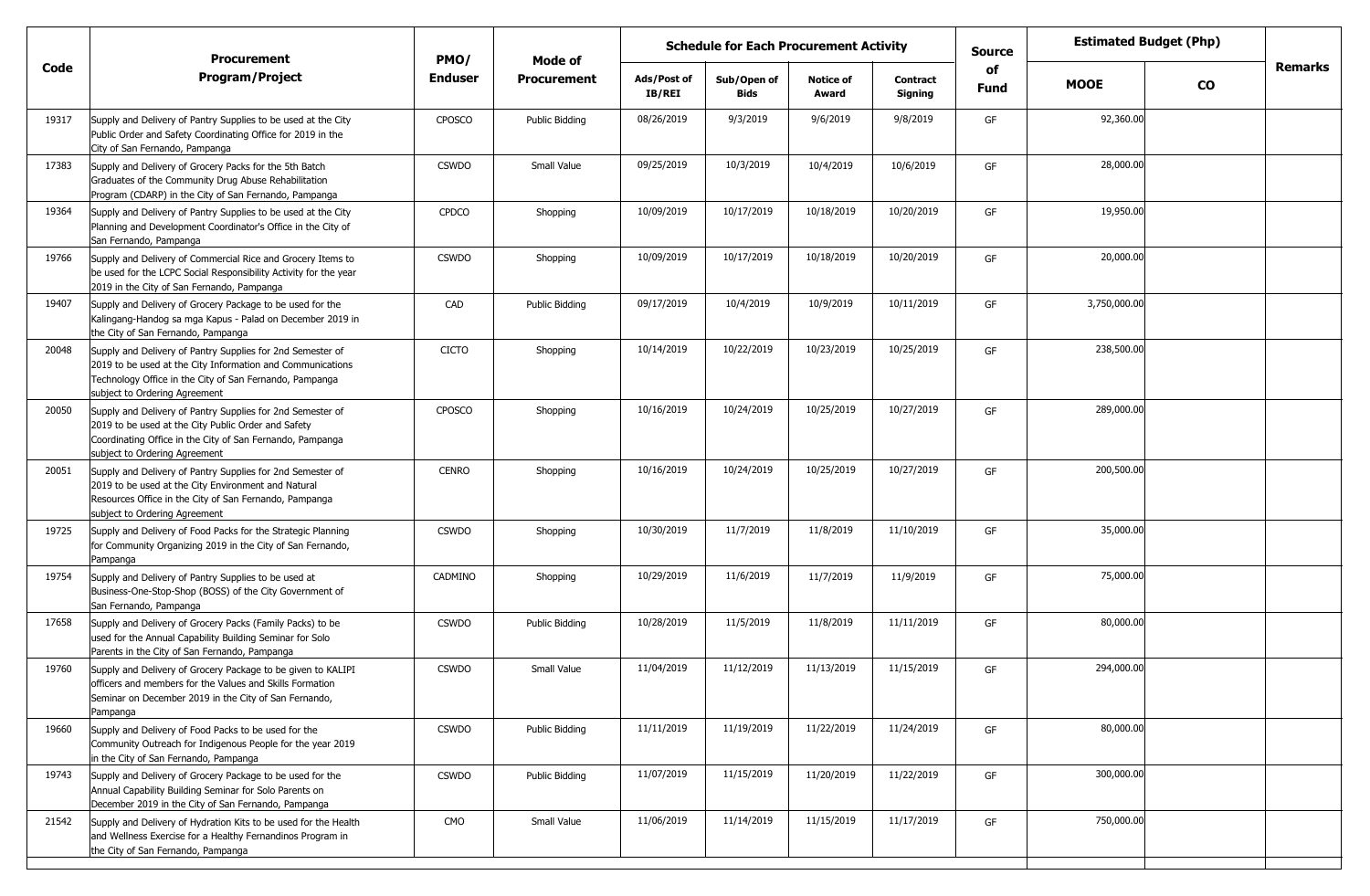|       | <b>Procurement</b>                                                                                                                                                                                                                                        | PMO/           | Mode of            | <b>Estimated Budget (Php)</b><br><b>Schedule for Each Procurement Activity</b><br><b>Source</b><br><b>Remarks</b><br>of<br>Sub/Open of<br><b>Notice of</b><br>Ads/Post of<br><b>Contract</b><br><b>MOOE</b><br><b>CO</b><br><b>Fund</b> |                                           |            |            |    |              |  |  |
|-------|-----------------------------------------------------------------------------------------------------------------------------------------------------------------------------------------------------------------------------------------------------------|----------------|--------------------|-----------------------------------------------------------------------------------------------------------------------------------------------------------------------------------------------------------------------------------------|-------------------------------------------|------------|------------|----|--------------|--|--|
| Code  | Program/Project                                                                                                                                                                                                                                           | <b>Enduser</b> | <b>Procurement</b> | <b>IB/REI</b>                                                                                                                                                                                                                           | <b>Bids</b>                               | Award      | Signing    |    |              |  |  |
| 21543 | Supply and Delivery of Additional Re-Usable Water Bottle to be<br>used by the City Government for the Promotion of Water<br>Bottle in the City of San Fernando, Pampanga                                                                                  | CMO            | Small Value        | 11/06/2019                                                                                                                                                                                                                              | 11/14/2019                                | 11/15/2019 | 11/17/2019 | GF | 600,000.00   |  |  |
|       |                                                                                                                                                                                                                                                           |                |                    |                                                                                                                                                                                                                                         | <b>Hardware and Construction Supplies</b> |            |            |    |              |  |  |
| 16348 | Supply and Delivery of Painting Materials to be used at City<br>Public Order and Safety Coordinating Office for the 1st<br>Semester of 2019 in the City of San Fernando, Pampanga                                                                         | CPOSCO         | Public Bidding     | 12/20/2018                                                                                                                                                                                                                              | 12/28/2018                                | 1/2/2019   | 1/4/2019   | GF | 299,855.00   |  |  |
| 16697 | Supply and Delivery of Painting Materials to be used for the<br>Production of Streamers from January - June 2019 in the City<br>of San Fernando, Pampanga                                                                                                 | CIO            | Public Bidding     | 12/20/2018                                                                                                                                                                                                                              | 12/28/2018                                | 1/2/2019   | 1/4/2019   | GF | 398,600.00   |  |  |
| 16211 | Labor and Materials for the Installation of Traffic Signages<br>within the City's major thoroughfares in the City of San<br>Fernando, Pampanga                                                                                                            | CPOSCO         | Public Bidding     | 12/20/2018                                                                                                                                                                                                                              | 12/28/2018                                | 1/2/2019   | 1/4/2019   | GF | 296,611.81   |  |  |
| 17462 | Supply and Delivery of Materials to be used for the 2019<br>Inter-Barangay Basketball Tournament on February - April<br>2019 in the City of San Fernando, Pampanga                                                                                        | CAD            | Shopping           | 01/23/2019                                                                                                                                                                                                                              | 1/31/2019                                 | 2/1/2019   | 2/3/2019   | GF | 8,200.00     |  |  |
| 16695 | Supply and Delivery of Hardware Materials for 2019 to be used<br>for various Barangays in the City of San Fernando, Pampanga                                                                                                                              | CEO            | Public Bidding     | 12/27/2018                                                                                                                                                                                                                              | 1/15/2019                                 | 1/18/2019  | 1/20/2019  | GF | 1,853,900.00 |  |  |
| 17127 | Supply and Delivery of Hardware Materials to be used for the<br>repair and maintenance of City Government offices and<br>facilities for the 1st Semester of 2019 in the City of San<br>Fernando, Pampanga subject to Ordering Agreement                   | CEO            | Public Bidding     | 01/21/2019                                                                                                                                                                                                                              | 1/29/2019                                 | 2/1/2019   | 2/3/2019   | GF | 975,754.00   |  |  |
| 17983 | Supply and Delivery of Hardware Materials to be used for the<br>2019 Inter-Barangay Basketball Midget Tournament on April -<br>June 2019 in the City of San Fernando, Pampanga                                                                            | CAD            | Shopping           | 02/27/2019                                                                                                                                                                                                                              | 3/7/2019                                  | 3/8/2019   | 3/10/2019  | GF | 13,000.00    |  |  |
| 18017 | Supply and Delivery of Hardware Materials to be used for the<br>Inter-Barangay Volleyball Tournament for the period of April -<br>May 2019 in the City of San Fernando, Pampanga                                                                          | CAD            | Shopping           | 02/27/2019                                                                                                                                                                                                                              | 3/7/2019                                  | 3/8/2019   | 3/10/2019  | GF | 8,000.00     |  |  |
| 17946 | Supply and Delivery of Hardware Materials to be used for the<br>Pyestang Fernandino Variety Show on May 2019 in the City of<br>San Fernando, Pampanga                                                                                                     | Tourism        | Shopping           | 03/06/2019                                                                                                                                                                                                                              | 3/14/2019                                 | 3/15/2019  | 3/17/2019  | GF | 3,850.00     |  |  |
| 18024 | Supply and Delivery of Hardware Materials to be used for the<br>Maleldo 2019 in the City of San Fernando, Pampanga                                                                                                                                        | Tourism        | Shopping           | 03/06/2019                                                                                                                                                                                                                              | 3/14/2019                                 | 3/15/2019  | 3/17/2019  | GF | 10,900.00    |  |  |
| 17704 | Supply and Delivery of Heavy Duty Padlock to be used at the<br>City Central Storage, City of San Fernando, Pampanga                                                                                                                                       | <b>SRPMD</b>   | Shopping           | 03/15/2019                                                                                                                                                                                                                              | 3/25/2019                                 | 3/26/2019  | 3/28/2019  | GF | 10,000.00    |  |  |
| 17730 | Supply and Delivery of Hardware Materials to be used for the<br>stage of CGSO-UMSD in the City of San Fernando, Pampanga                                                                                                                                  | <b>UMSD</b>    | Shopping           | 03/26/2019                                                                                                                                                                                                                              | 4/3/2019                                  | 4/4/2019   | 4/6/2019   | GF | 77,100.00    |  |  |
| 18294 | Supply and Delivery of Plastic Traffic Barriers and Rubberized<br>Traffic Cones to be used along the City's Major Thoroughfares<br>for 2nd Semester of 2019 in the City of San Fernando,<br>Pampanga                                                      | <b>CPOSCO</b>  | Public Bidding     | 04/11/2019                                                                                                                                                                                                                              | 4/19/2019                                 | 4/24/2019  | 4/26/2019  | GF | 643,000.00   |  |  |
| 18298 | Supply and Delivery of Hardware Materials to be used for the<br>Traffic Management Program of the City Public Order and<br>Safety Coordinating Office for 2nd Semester of 2019 in the<br>City of San Fernando, Pampanga subject to Ordering<br>Agreement. | CPOSCO         | Public Bidding     | 05/16/2019                                                                                                                                                                                                                              | 5/24/2019                                 | 5/29/2019  | 5/31/2019  | GF | 349,685.00   |  |  |
|       |                                                                                                                                                                                                                                                           |                |                    |                                                                                                                                                                                                                                         |                                           |            |            |    |              |  |  |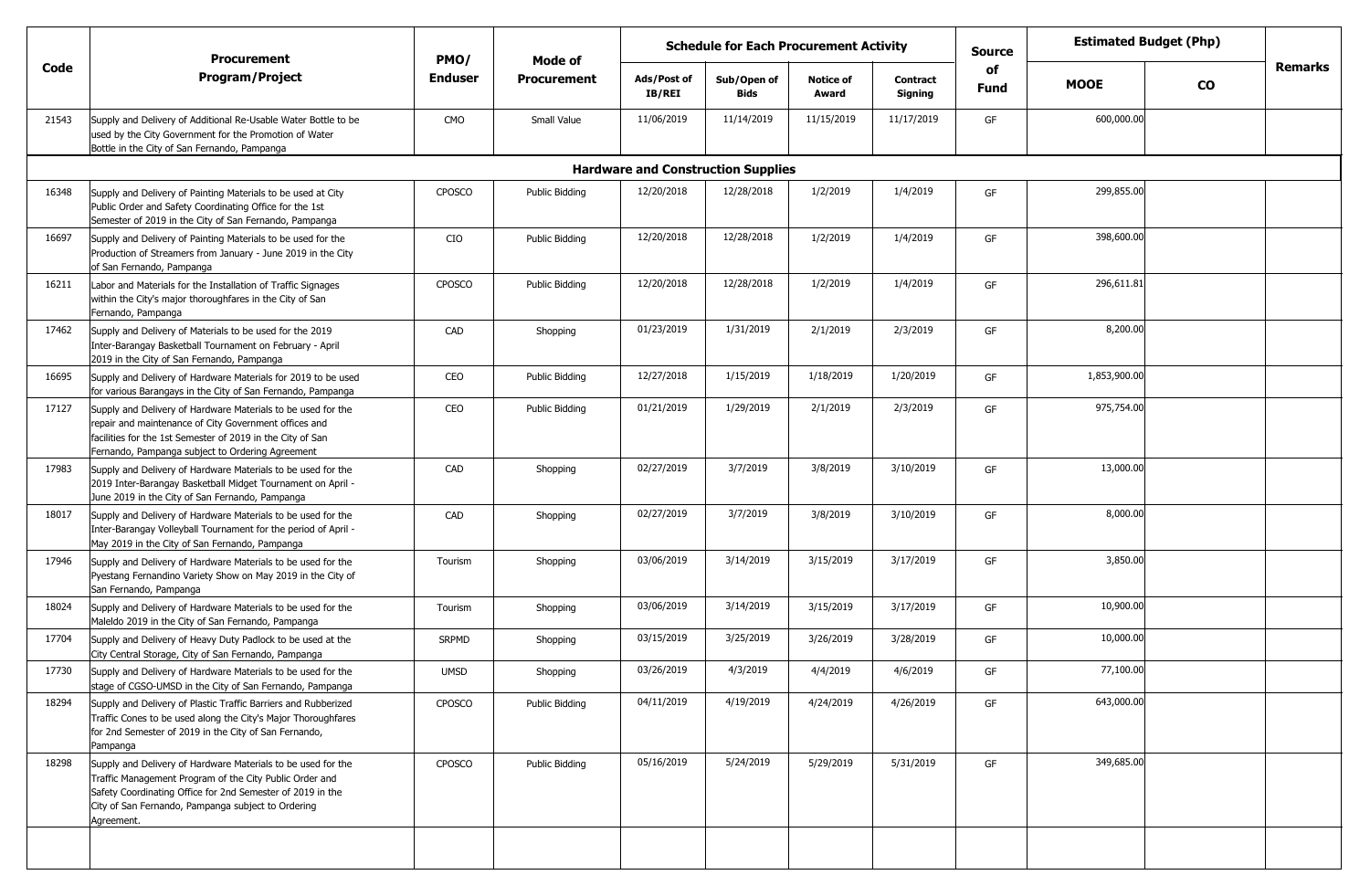|       | <b>Schedule for Each Procurement Activity</b><br><b>Procurement</b><br>PMO/<br>Mode of                                                                                                                                                  |                |                    |                                                 |                            |                           | <b>Source</b>              | <b>Estimated Budget (Php)</b> |             |           |         |
|-------|-----------------------------------------------------------------------------------------------------------------------------------------------------------------------------------------------------------------------------------------|----------------|--------------------|-------------------------------------------------|----------------------------|---------------------------|----------------------------|-------------------------------|-------------|-----------|---------|
| Code  | <b>Program/Project</b>                                                                                                                                                                                                                  | <b>Enduser</b> | <b>Procurement</b> | Ads/Post of<br>IB/REI                           | Sub/Open of<br><b>Bids</b> | <b>Notice of</b><br>Award | <b>Contract</b><br>Signing | of<br>Fund                    | <b>MOOE</b> | <b>CO</b> | Remarks |
| 16214 | Supply and Delivery of Hardware Materials and Equipment to<br>be used at City Public Order and Safety Coordinating Office,<br>City of San Fernando, Pampanga                                                                            | <b>CPOSCO</b>  | Public Bidding     | 05/20/2019                                      | 5/28/2019                  | 5/31/2019                 | 6/2/2019                   | GF                            | 331,500.00  |           |         |
| 19033 | Supply and Delivery of Steel Wire to be used for the CSF<br>Inter-Collegiate and Senior High School Basketball, Volleyball<br>and Dance Competition on September 2019 in the City of San<br>Fernando, Pampanga                          | CAD            | Shopping           | 08/02/2019                                      | 8/12/2019                  | 8/13/2019                 | 8/15/2019                  | GF                            | 700.00      |           |         |
| 19017 | Supply and Delivery of Hardware Materials to be used for the<br>improvement of Toilet at City Mayor's Office (pantry) in the<br>City of San Fernando, Pampanga                                                                          | CEO            | Shopping           | 08/27/2019                                      | 9/4/2019                   | 9/5/2019                  | 9/7/2019                   | GF                            | 89,180.40   |           |         |
| 19060 | Supply and Delivery of Hardware Materials to be used for the<br>Repair and Maintenance of City Government Offices and<br>Facilities for the 2nd Semester of 2019 in the City of San<br>Fernando, Pampanga subject to Ordering Agreement | CEO            | Public Bidding     | 08/12/2019                                      | 8/20/2019                  | 8/23/2019                 | 8/25/2019                  | GF                            | 902,952.50  |           |         |
| 19774 | Supply, Delivery and Installation of Materials to be used for<br>the Improvement of Bulletin Board at Heroes Hall lobby, San<br>Juan, City of San Fernando, Pampanga                                                                    | CEO            | Small Value        | 09/11/2019                                      | 9/19/2019                  | 9/20/2019                 | 9/22/2019                  | GF                            | 35,000.00   |           |         |
| 19654 | Supply and Delivery of Manila and Battle Rope to be used at<br>the City Public Order and Safety Coordinating Office in the City<br>of San Fernando, Pampanga                                                                            | <b>CPOSCO</b>  | Public Bidding     | 10/21/2019                                      | 10/29/2019                 | 11/1/2019                 | 11/4/2019                  | GF                            | 68,000.00   |           |         |
|       |                                                                                                                                                                                                                                         |                |                    | <b>Hospital / Medical Equipment</b>             |                            |                           |                            |                               |             |           |         |
| 16230 | Supply and Delivery of Equipment to be used for Operation<br>Timbang 2019 in the City of San Fernando, Pampanga                                                                                                                         | CHO-CNC        | Public Bidding     | 02/14/2019                                      | 2/22/2019                  | 2/27/2019                 | 3/1/2019                   | GF                            | 241,000.00  |           |         |
| 17347 | Supply and Delivery of Restorative Devices for Persons with<br>Disabilities (PWDs) in the City of San Fernando, Pampanga                                                                                                                | <b>CSWDO</b>   | Public Bidding     | 02/14/2019                                      | 2/22/2019                  | 2/27/2019                 | 3/1/2019                   | GF                            | 500,000.00  |           |         |
|       |                                                                                                                                                                                                                                         |                |                    | <b>Hospital / Medical Equipment Services</b>    |                            |                           |                            |                               |             |           |         |
| 17618 | Contract of Service for the Drug Testing of Substance Abuse<br>Clients in the City of San Fernando, Pampanga subject to<br><b>Ordering Agreement</b>                                                                                    | <b>CSWDO</b>   | Small Value        | 02/04/2019                                      | 2/12/2019                  | 2/13/2019                 | 2/15/2019                  | GF                            | 120,000.00  |           |         |
| 17661 | Contract of Service for the Confirmatory Test of Substance<br>Abuse Clients for the year 2019 in the City of San Fernando,<br>Pampanga subject to Ordering Agreement                                                                    | <b>CSWDO</b>   | Small Value        | 02/13/2019                                      | 2/21/2019                  | 2/22/2019                 | 2/24/2019                  | GF                            | 37,700.00   |           |         |
|       |                                                                                                                                                                                                                                         |                |                    | <b>Hotel and Lodging and Meeting Facilities</b> |                            |                           |                            |                               |             |           |         |
| 16878 | Contract of Service for the Rental of Venue to be used for the<br>Appreciation Day and Capability Building Program for<br>Fernandino Teachers on January 2019 in the City of San<br>Fernando, Pampanga                                  | <b>DEPED</b>   | Agency to Agency   |                                                 | 1/10/2019                  | 1/11/2019                 | 1/13/2019                  | GF                            | 30,000.00   |           |         |
| 17459 | Contract of Service for the Rental of Venue to be used for the<br>Opening Ceremony of the 2019 Inter-Barangay Basketball<br>Tournament on February 2019 in the City of San Fernando,<br>Pampanga                                        | CAD            | Agency to Agency   |                                                 | 1/31/2019                  | 2/1/2019                  | 2/3/2019                   | GF                            | 50,000.00   |           |         |
| 17159 | Contract of Service for the Hotel Accommodation with Meals to<br>be served for Disaster Response Ropemanship Training Course<br>2019 in the City of San Fernando, Pampanga                                                              | CDRRMD         | Small Value        | 01/30/2019                                      | 2/7/2019                   | 2/8/2019                  | 2/10/2019                  | GF                            | 20,400.00   |           |         |
| 16997 | Contract of Service for the Resort Accommodation of the<br>Water Safety Training Course for Flood Responders 2019<br>(Batch 1) in the City of San Fernando, Pampanga                                                                    | CDRRMD         | Small Value        | 02/20/2019                                      | 2/28/2019                  | 3/1/2019                  | 3/3/2019                   | GF                            | 17,600.00   |           |         |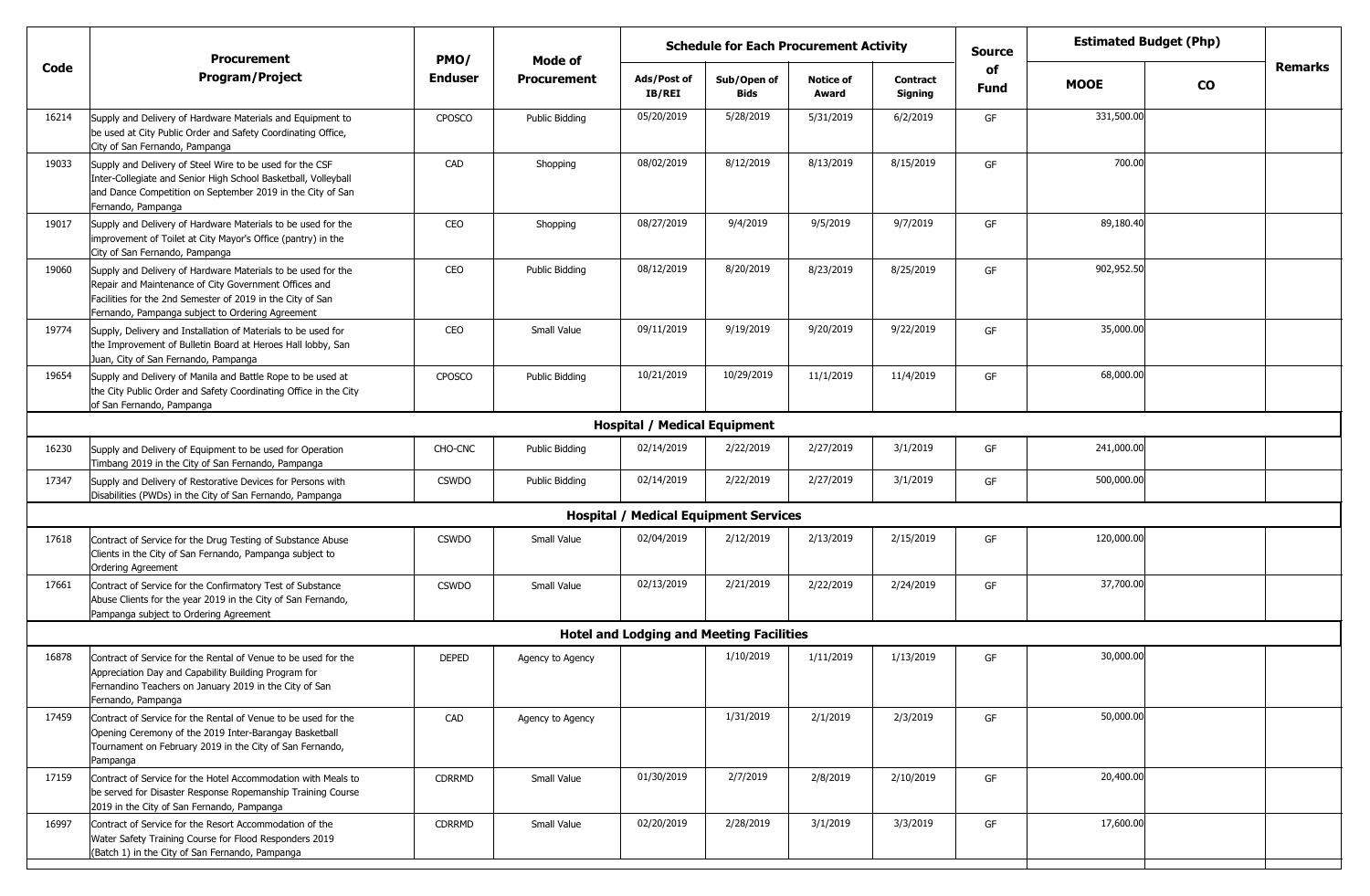|                                                                                                                                                                                                                                                                    |                    |                    | <b>Schedule for Each Procurement Activity</b><br>Ads/Post of<br>Sub/Open of<br><b>Notice of</b><br><b>Contract</b><br><b>IB/REI</b><br>Award |             |           | <b>Source</b> |            | <b>Estimated Budget (Php)</b> |           |         |
|--------------------------------------------------------------------------------------------------------------------------------------------------------------------------------------------------------------------------------------------------------------------|--------------------|--------------------|----------------------------------------------------------------------------------------------------------------------------------------------|-------------|-----------|---------------|------------|-------------------------------|-----------|---------|
| <b>Program/Project</b>                                                                                                                                                                                                                                             | <b>Enduser</b>     | <b>Procurement</b> |                                                                                                                                              | <b>Bids</b> |           | Signing       | of<br>Fund | <b>MOOE</b>                   | <b>CO</b> | Remarks |
| Contract of Service for the Hotel Accommodation with Meals to<br>be used for the Sectoral Plan Formulation (Youth Welfare) in<br>the City of San Fernando, Pampanga                                                                                                | <b>CSWDO</b>       | Small Value        | 02/20/2019                                                                                                                                   | 2/28/2019   | 3/1/2019  | 3/4/2019      | GF         | 99,000.00                     |           |         |
| Contract of Service for the Hotel Accommodation of the<br>resource speaker for the Sectoral Plan Formulation (Youth<br>Welfare) on March 2019 in the City of San Fernando,<br>Pampanga                                                                             | <b>CSWDO</b>       | Small Value        | 02/27/2019                                                                                                                                   | 3/7/2019    | 3/8/2019  | 3/10/2019     | GF         | 7,000.00                      |           |         |
| Contract of Service for the Room Accommodation with Meals<br>of the Instructors for the Water Safety Training Course for<br>Flood Responders 2019 (Batch 1) in the City of San Fernando,<br>Pampanga                                                               | CDRRMD             | Small Value        | 02/27/2019                                                                                                                                   | 3/7/2019    | 3/8/2019  | 3/10/2019     | GF         | 3,300.00                      |           |         |
| Contract of Service for the Hotel Accommodation of the<br>Subject Matter Expert for the Supervisory Development Course<br>Track 3 Batch 2 on April 2019 in the City of San Fernando,<br>Pampanga                                                                   | <b>CHRMO</b>       | Small Value        | 03/19/2019                                                                                                                                   | 3/27/2019   | 3/28/2019 | 3/30/2019     | GF         | 7,000.00                      |           |         |
| Contract of Service for the Rental of Venue to be used for the<br>Closing Ceremony for the 2019 Inter-Barangay Basketball<br>Tournament on April 2019 in the City of San Fernando,<br>Pampanga                                                                     | CAD                | Agency to Agency   |                                                                                                                                              | 4/9/2019    | 4/10/2019 | 4/12/2019     | GF         | 50,000.00                     |           |         |
| Contract of Service for the Hotel Accommodation with Meals of<br>the Highly Technical Consultant for the Seminar-Workshop:<br>Understanding the Principles, Requirements and Application of<br>ISO 9001:2015 on June 2019 in the City of San Fernando,<br>Pampanga | <b>CHRMO</b>       | Small Value        | 05/08/2019                                                                                                                                   | 5/16/2019   | 5/17/2019 | 5/19/2019     | GF         | 4,000.00                      |           |         |
| Contract of Service for the Hotel Accommodation with Meals to<br>be used by the Delegates of Sepak Takraw League - North -<br>South - Luzon Qualifying National Technical Officials on June<br>2019 in the City of San Fernando, Pampanga                          | CAD                | Small Value        | 04/30/2019                                                                                                                                   | 5/8/2019    | 5/9/2019  | 5/11/2019     | GF         | 134,400.00                    |           |         |
| Contract of Service for the Room Accommodation of the<br>Delegates of Sepak Takraw League - North - South - Luzon<br>Qualifying National Technical Officials on June 2019 in the City<br>of San Fernando, Pampanga                                                 | CAD                | Small Value        | 05/03/2019                                                                                                                                   | 5/13/2019   | 5/14/2019 | 5/16/2019     | GF         | 66,000.00                     |           |         |
| Contract of Service for the Hotel Accommodation with Meals of<br>the Speaker for Subject Matter Expert for the Gender<br>Sensitivity Seminar of Department Heads on June 2019 in the<br>City of San Fernando, Pampanga                                             | <b>CHRMO</b>       | Small Value        | 05/21/2019                                                                                                                                   | 5/29/2019   | 5/30/2019 | 6/1/2019      | GF         | 4,000.00                      |           |         |
| Contract of Service for the Hotel Accommodation and<br>Transportation Expenses to be used for the LEDACC 2019<br>within the Region                                                                                                                                 | <b>CPDCO</b>       | Small Value        | 06/05/2019                                                                                                                                   | 6/13/2019   | 6/14/2019 | 6/16/2019     | GF         | 999,000.00                    |           |         |
| Contract of Service for the Room Accommodation of<br>Instructors for the Community Based Disaster Risk Reduction<br>and Management Training Course (CBDRRM) 2019 in the City<br>of San Fernando, Pampanga                                                          | CDRRMD             | Small Value        | 06/25/2019                                                                                                                                   | 7/3/2019    | 7/4/2019  | 7/6/2019      | GF         |                               | 40,300.00 |         |
| Contract of Service for the Rental of Venue to be used for the<br>Orientation-Forum: SPMS for Leaders on July 2019 in the City<br>of San Fernando, Pampanga                                                                                                        | <b>CHRMO</b>       | Small Value        | 06/26/2019                                                                                                                                   | 7/4/2019    | 7/5/2019  | 7/7/2019      | GF         | 12,000.00                     |           |         |
| Contract of Service for the Rental of Venue and Hotel<br>Accommodation with Meals to be used for the Youth Week 3<br>(OSY, CICL and CAR) on August 2019                                                                                                            | <b>CSWDO</b>       | Small Value        | 06/21/2019                                                                                                                                   | 7/1/2019    | 7/2/2019  | 7/4/2019      | GF         | 180,000.00                    |           |         |
|                                                                                                                                                                                                                                                                    | <b>Procurement</b> | PMO/               | Mode of                                                                                                                                      |             |           |               |            |                               |           |         |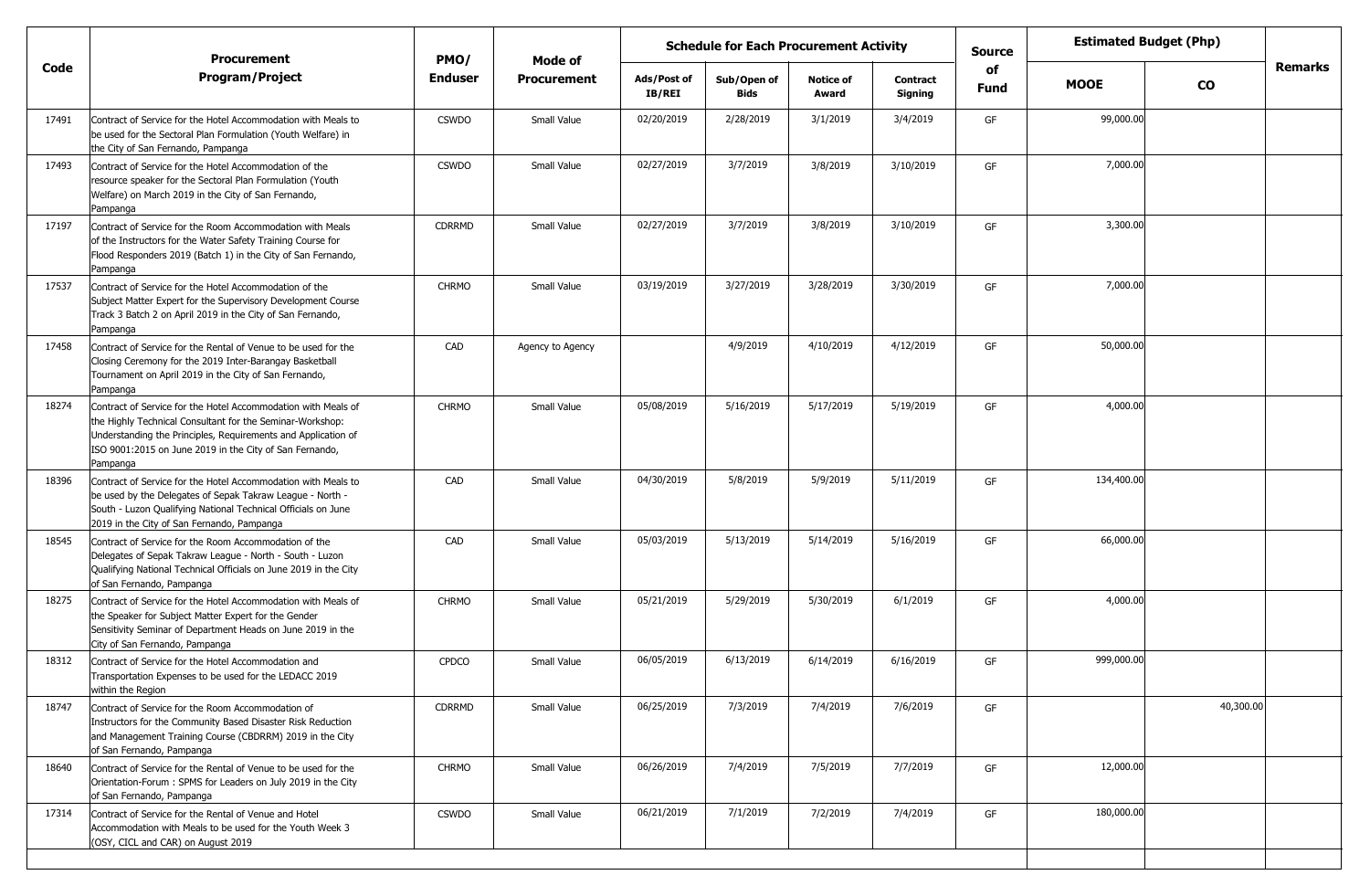|       | <b>Procurement</b>                                                                                                                                                                                                                        | PMO/         | Mode of            | <b>Schedule for Each Procurement Activity</b><br><b>Source</b> |                            |                           |                            |                   | <b>Estimated Budget (Php)</b> |               |                |
|-------|-------------------------------------------------------------------------------------------------------------------------------------------------------------------------------------------------------------------------------------------|--------------|--------------------|----------------------------------------------------------------|----------------------------|---------------------------|----------------------------|-------------------|-------------------------------|---------------|----------------|
| Code  | <b>Program/Project</b>                                                                                                                                                                                                                    | Enduser      | <b>Procurement</b> | Ads/Post of<br><b>IB/REI</b>                                   | Sub/Open of<br><b>Bids</b> | <b>Notice of</b><br>Award | <b>Contract</b><br>Signing | of<br><b>Fund</b> | <b>MOOE</b>                   | $\mathbf{co}$ | <b>Remarks</b> |
| 19171 | Contract of Service for the Hotel Accommodation with Meals of<br>the Instructors on Incident Command System (ICS) Executive<br>Course for the Education Sector in the City of San Fernando,<br>Pampanga                                   | CDRRMD       | Small Value        | 07/31/2019                                                     | 8/8/2019                   | 8/9/2019                  | 8/11/2019                  | GF                |                               | 8,000.00      |                |
| 19169 | Contract of Service for the Hotel Accommodation with Meals<br>for the Instructors of the Incident Command System (ICS)<br>Executive Course in the City of San Fernando, Pampanga                                                          | CDRRMD       | Small Value        | 08/06/2019                                                     | 8/14/2019                  | 8/15/2019                 | 8/17/2019                  | GF                |                               | 22,350.00     |                |
| 19192 | Contract of Service for the Hotel Accommodation of<br>Instructors for the Crash Vehicle Extrication and Rescue<br>Training (CVERT) Refresher Course in the City of San<br>Fernando, Pampanga                                              | CDRRMD       | Small Value        | 08/19/2019                                                     | 8/27/2019                  | 8/28/2019                 | 8/30/2019                  | GF                | 6,800.00                      |               |                |
| 19067 | Contract of Service for the Rental of Venue for the Supervisory<br>Development Course Track 3 Batch 2 on September 2019 in<br>the City of San Fernando, Pampanga                                                                          | <b>CHRMO</b> | Small Value        | 08/27/2019                                                     | 9/4/2019                   | 9/5/2019                  | 9/7/2019                   | GF                | 36,000.00                     |               |                |
| 18345 | Contract of Service for the Hotel Accommodation with Meals of<br>the Resource Speaker for the Records Management Seminar<br>on November 2019 in the City of San Fernando, Pampanga                                                        | <b>CHRMO</b> | Small Value        | 09/06/2019                                                     | 9/16/2019                  | 9/17/2019                 | 9/19/2019                  | GF                | 40,000.00                     |               |                |
| 19388 | Contract of Service for the Hotel Accommodation with Meals<br>for the Speakers of LCPC Capacity Development: Seminar for<br>Stakeholders, Parents and other Community Partners on<br>Child's Rights in the City of San Fernando, Pampanga | <b>CSWDO</b> | Small Value        | 10/02/2019                                                     | 10/10/2019                 | 10/11/2019                | 10/13/2019                 | GF                | 6,000.00                      |               |                |
| 19473 | Contract of Service for the Room Accommodation with Meals<br>to be used for the Child Leader's Camp cum Search for the<br>Child Ambassador 2019 in the City of San Fernando,<br>Pampanga                                                  | <b>CSWDO</b> | Small Value        | 10/02/2019                                                     | 10/10/2019                 | 10/11/2019                | 10/14/2019                 | GF                | 88,000.00                     |               |                |
| 19763 | Contract of Service for the Rental of Venue and Hotel<br>Accommodation with Meals to be used by the participants of<br>the Capacity Building Seminar for Task Force Anti-Mendicancy<br>2019                                               | <b>CSWDO</b> | Small Value        | 10/07/2019                                                     | 10/15/2019                 | 10/16/2019                | 10/18/2019                 | GF                | 130,000.00                    |               |                |
| 19764 | Contract of Service for the Rental of Venue and Hotel<br>Accommodation with Meals to be used for the LCPC and BCPC<br>Capacity Development on November 2019 in the City of San<br>Fernando, Pampanga                                      | <b>CSWDO</b> | Small Value        | 10/09/2019                                                     | 10/17/2019                 | 10/18/2019                | 10/21/2019                 | GF                | 315,000.00                    |               |                |
| 17631 | Supply and Delivery of Meals to be served for the GFPS<br>Planning and Budgeting in connection with the GAD Focal Point<br>System - Year-End Assessment cum Teambuilding for the year<br>2019 in the City of San Fernando, Pampanga       | CAD          | Small Value        | 11/01/2019                                                     | 11/11/2019                 | 11/12/2019                | 11/14/2019                 | GF                | 36,000.00                     |               |                |
| 19791 | Contract of Service for the Rental of Venue with Meals to be<br>used for the Year-End Assessment of 2019 LCPC Action Plan<br>cum Presentation and Review of LPAC in the City of San<br>Fernando, Pampanga                                 | <b>CSWDO</b> | Small Value        | 11/06/2019                                                     | 11/14/2019                 | 11/15/2019                | 11/17/2019                 | GF                | 70,000.00                     |               |                |
| 19783 | Contract of Service for the Rental of Venue and Hotel<br>Accommodation with Meals to be used for the Workshop on<br>CLJIP Formulation on December 2019                                                                                    | <b>CSWDO</b> | Small Value        | 11/01/2019                                                     | 11/11/2019                 | 11/12/2019                | 11/14/2019                 | GF                | 147,000.00                    |               |                |
| 19692 | Contract of Service for the Rental of Venue with Meals to be<br>used for the Performance Review and Evaluation 2019 in the<br>City of San Fernando, Pampanga                                                                              | <b>CSWDO</b> | Small Value        | 11/11/2019                                                     | 11/19/2019                 | 11/20/2019                | 11/22/2019                 | GF                | 160,000.00                    |               |                |
|       |                                                                                                                                                                                                                                           |              |                    | <b>Industrial MAchinery and Equipment</b>                      |                            |                           |                            |                   |                               |               |                |
|       |                                                                                                                                                                                                                                           |              |                    |                                                                |                            |                           |                            |                   |                               |               |                |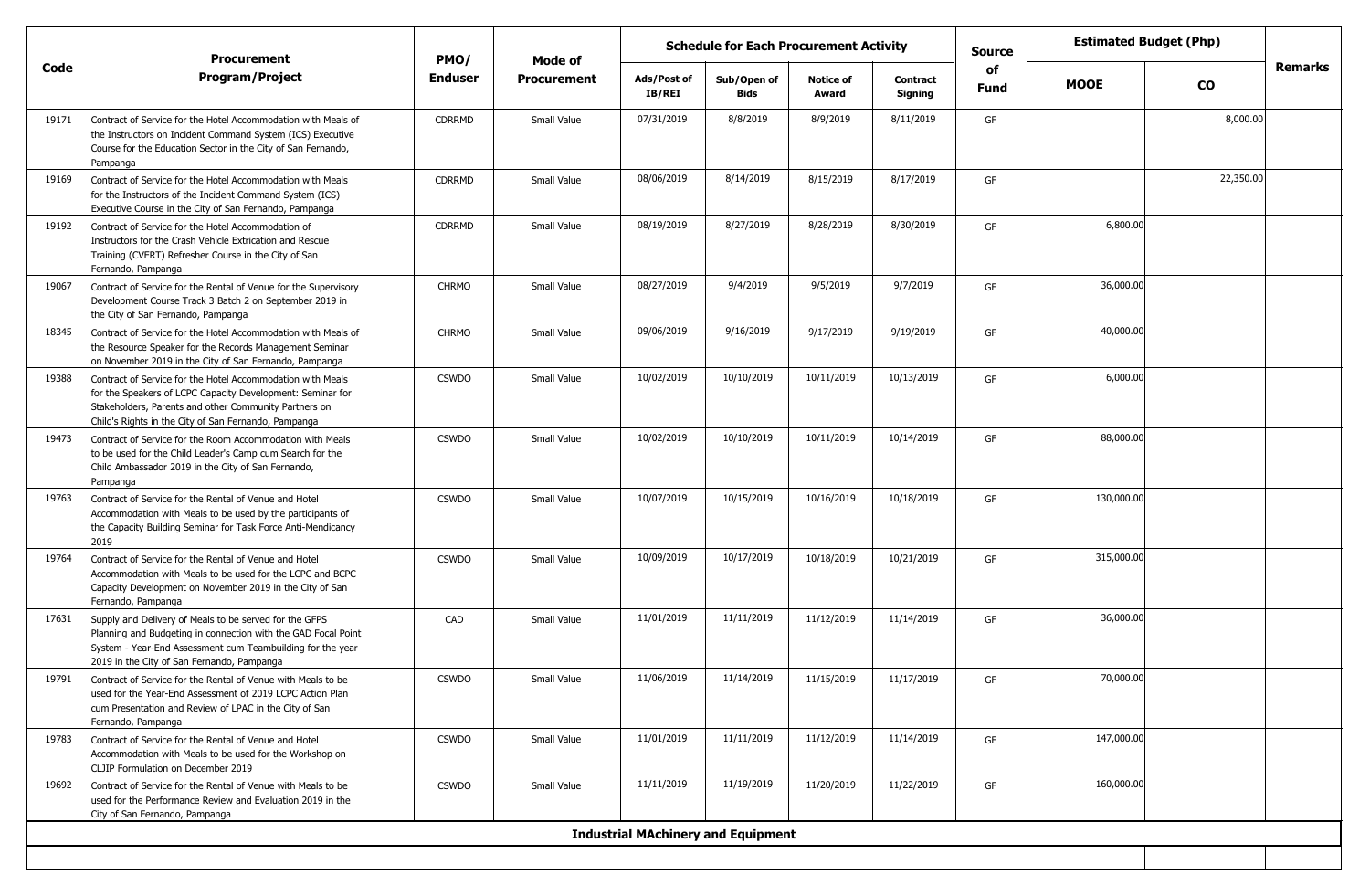|       | <b>Procurement</b>                                                                                                                                                                                                                   | PMO/           | Mode of            | <b>Schedule for Each Procurement Activity</b> |                            |                           | <b>Source</b>              |            | <b>Estimated Budget (Php)</b> |              |         |
|-------|--------------------------------------------------------------------------------------------------------------------------------------------------------------------------------------------------------------------------------------|----------------|--------------------|-----------------------------------------------|----------------------------|---------------------------|----------------------------|------------|-------------------------------|--------------|---------|
| Code  | <b>Program/Project</b>                                                                                                                                                                                                               | <b>Enduser</b> | <b>Procurement</b> | Ads/Post of<br>IB/REI                         | Sub/Open of<br><b>Bids</b> | <b>Notice of</b><br>Award | <b>Contract</b><br>Signing | of<br>Fund | <b>MOOE</b>                   | <b>CO</b>    | Remarks |
| 15832 | Supply and Delivery of Sorting Conveyor and Glass & Plastic<br>Pulverizer to be used at the City Transfer Station in the City of<br>San Fernando, Pampanga                                                                           | <b>CENRO</b>   | Public Bidding     | 12/11/2018                                    | 12/28/2018                 | 1/2/2019                  | 1/4/2019                   | GF         |                               | 2,160,000.00 |         |
| 15833 | Supply and Delivery of One (1) unit Light Cargo Truck with<br>Airconditioner to be used at City Environment and Natural<br>Resources Office in the City of San Fernando, Pampanga                                                    | <b>CENRO</b>   | Public Bidding     | 12/11/2018                                    | 12/28/2018                 | 1/2/2019                  | 1/4/2019                   | GF         |                               | 2,000,000.00 |         |
|       |                                                                                                                                                                                                                                      |                |                    | <b>Information Technology</b>                 |                            |                           |                            |            |                               |              |         |
| 16014 | Supply and Delivery of IT Equipment to be used at the City<br>General Services Office, City of San Fernando, Pampanga                                                                                                                | <b>CGSO</b>    | Small Value        | 12/24/2018                                    | 1/1/2019                   | 1/2/2019                  | 1/4/2019                   | GF         |                               | 260,000.00   |         |
| 16973 | Supply and Delivery of IT Equipment to be used for the DRRM<br>Training 2019 in the City of San Fernando, Pampanga                                                                                                                   | <b>CDRRMD</b>  | Public Bidding     | 01/16/2019                                    | 1/24/2019                  | 1/29/2019                 | 1/31/2019                  | GF         | 238,500.00                    |              |         |
| 17702 | Supply and Delivery of IT Equipment to be used at<br>CGSO-Property Section in the City of San Fernando, Pampanga                                                                                                                     | <b>SRPMD</b>   | Small Value        | 01/30/2019                                    | 2/7/2019                   | 2/8/2019                  | 2/10/2019                  | GF         |                               | 10,000.00    |         |
| 16764 | Supply and Delivery of IT Equipment to be used at City<br>General Services Office - Property Section in the City of San<br>Fernando, Pampanga                                                                                        | <b>SRPMD</b>   | Small Value        | 01/23/2019                                    | 1/31/2019                  | 2/1/2019                  | 2/3/2019                   | GF         |                               | 300,000.00   |         |
| 16940 | Supply and Delivery of IT Equipment to be used at<br>CGSO-Records Section in the City of San Fernando, Pampanga                                                                                                                      | <b>SRPMD</b>   | Small Value        | 01/30/2019                                    | 2/7/2019                   | 2/8/2019                  | 2/11/2019                  | GF         |                               | 75,000.00    |         |
| 16471 | Supply and Delivery of IT Equipments to be used at the City<br>Market Operations Division in the City of San Fernando,<br>Pampanga                                                                                                   | CMOD           | Small Value        | 02/27/2019                                    | 3/7/2019                   | 3/8/2019                  | 3/10/2019                  | GF         |                               | 13,200.00    |         |
| 17329 | Supply and Delivery of IT Equipment to be used at the City<br>Information and Communications Technology Office in the City<br>of San Fernando, Pampanga                                                                              | <b>CICTO</b>   | Small Value        | 02/20/2019                                    | 2/28/2019                  | 3/1/2019                  | 3/3/2019                   | GF         |                               | 195,000.00   |         |
| 17350 | Supply and Delivery of IT Equipment to be used at City<br>Disaster Risk Reduction and Management Division in the City<br>of San Fernando, Pampanga                                                                                   | <b>CDRRMD</b>  | Small Value        | 03/20/2019                                    | 3/28/2019                  | 3/29/2019                 | 3/31/2019                  | GF         | 34,500.00                     |              |         |
| 18043 | Supply and Delivery of IT Equipment to be used at City<br>General Services Office - Resource Management and<br>Administrative Division in the City of San Fernando, Pampanga                                                         | RMAD           | Small Value        | 04/10/2019                                    | 4/18/2019                  | 4/19/2019                 | 4/21/2019                  | GF         |                               | 186,000.00   |         |
| 17733 | Construction of Tower and Supply, Delivery and Installation of<br>Network Connectivity Equipment, CCTV and Peripherals for the<br>Control and Command Center at the City Civic Center, San<br>Isidro, City of San Fernando, Pampanga | CDRRMD         | Public Bidding     | 03/28/2019                                    | 4/16/2019                  | 4/19/2019                 | 4/21/2019                  | GF         | 53,621,408.07                 |              |         |
| 18233 | Supply and Delivery of IT Equipment to be used at<br>Commission on Election in the City of San Fernando,<br>Pampanga                                                                                                                 | COMELEC        | Small Value        | 05/15/2019                                    | 5/23/2019                  | 5/24/2019                 | 5/26/2019                  | GF         |                               | 20,000.00    |         |
| 18822 | Supply and Delivery of Portable Hard Drive to be used at the<br>City Disaster Risk Reduction Management Office in the City of<br>San Fernando, Pampanga                                                                              | <b>CDRRMD</b>  | Shopping           | 07/09/2019                                    | 7/17/2019                  | 7/18/2019                 | 7/20/2019                  | GF         |                               | 7,000.00     |         |
| 18707 | Supply and Delivery of Two (2) Units All-in-One Printer to be<br>used at CGSO-Procurement Management Division in the City of<br>San Fernando, Pampanga                                                                               | PMD            | Small Value        | 07/17/2019                                    | 7/25/2019                  | 7/26/2019                 | 7/28/2019                  | GF         |                               | 20,000.00    |         |
| 18708 | Supply and Delivery of One (1) Unit All-in-One Printer to be<br>used at CGSO-Property and Supply Management Division in the<br>City of San Fernando, Pampanga                                                                        | PSMD           | Small Value        | 07/22/2019                                    | 7/30/2019                  | 7/31/2019                 | 8/2/2019                   | GF         |                               | 10,000.00    |         |
|       |                                                                                                                                                                                                                                      |                |                    |                                               |                            |                           |                            |            |                               |              |         |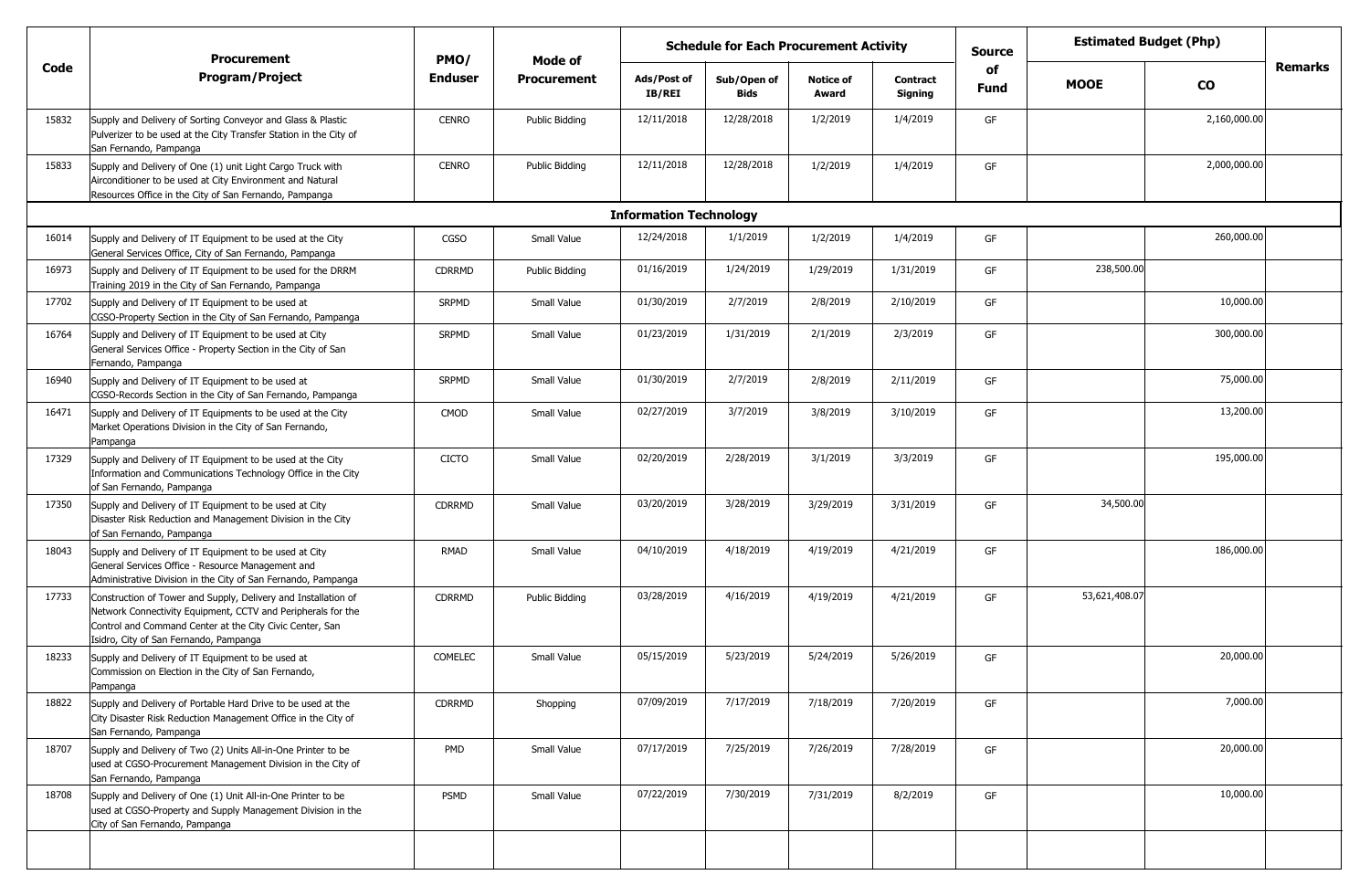|       | <b>Procurement</b>                                                                                                                                                                                       | PMO/           | Mode of                                                           | <b>Schedule for Each Procurement Activity</b> |                            |                           |                            | <b>Source</b> | <b>Estimated Budget (Php)</b> |            |         |
|-------|----------------------------------------------------------------------------------------------------------------------------------------------------------------------------------------------------------|----------------|-------------------------------------------------------------------|-----------------------------------------------|----------------------------|---------------------------|----------------------------|---------------|-------------------------------|------------|---------|
| Code  | Program/Project                                                                                                                                                                                          | <b>Enduser</b> | <b>Procurement</b>                                                | Ads/Post of<br>IB/REI                         | Sub/Open of<br><b>Bids</b> | <b>Notice of</b><br>Award | <b>Contract</b><br>Signing | of<br>Fund    | <b>MOOE</b>                   | <b>CO</b>  | Remarks |
| 18807 | Supply and Delivery of IT Equipment to be used at<br>CGSO-Utility and Maintenance Services Division (Heroes Hall)<br>in the City of San Fernando, Pampanga                                               | <b>UMSD</b>    | Small Value                                                       | 07/24/2019                                    | 8/1/2019                   | 8/2/2019                  | 8/5/2019                   | GF            |                               | 75,000.00  |         |
| 19301 | Supply and Delivery of IT Equipment to be used at the City<br>Vice Mayor's Office in the City of San Fernando, Pampanga                                                                                  | <b>CVMO</b>    | Public Bidding                                                    | 08/01/2019                                    | 8/9/2019                   | 8/14/2019                 | 8/16/2019                  | GF            |                               | 237,000.00 |         |
| 18756 | Supply and Delivery of IT Equipment to be used for the 24/7<br>Public Order, Safety (POSCO) and Rescue Operations<br>(CDRRMO) at the Command and Control Center in the City of<br>San Fernando, Pampanga | <b>CDRRMD</b>  | Public Bidding                                                    | 07/25/2019                                    | 8/13/2019                  | 8/16/2019                 | 8/18/2019                  | GF            | 1,217,800.00                  |            |         |
| 19232 | Supply and Delivery of IT Equipment to be used at the Records<br>and Archives Management Division in the City of San<br>Fernando, Pampanga                                                               | RAMD           | Small Value                                                       | 09/16/2019                                    | 9/24/2019                  | 9/25/2019                 | 9/27/2019                  | GF            |                               | 10,000.00  |         |
| 19392 | Supply and Delivery of IT Equipment to be used at the City<br>Health Office - RHU-II Sindalan Main Health Center in the City<br>of San Fernando, Pampanga                                                | CHO            | Public Bidding                                                    | 09/27/2019                                    | 10/7/2019                  | 10/10/2019                | 10/12/2019                 | GF            |                               | 70,000.00  |         |
| 19448 | Supply and Delivery of IT Equipment to be used at the City<br>Disaster Risk Reduction and Management Office in the City of<br>San Fernando, Pampanga                                                     | <b>CDRRMD</b>  | Public Bidding                                                    | 09/30/2019                                    | 10/8/2019                  | 10/11/2019                | 10/14/2019                 | GF            | 202,000.00                    |            |         |
| 19342 | Supply and Delivery of IT Equipment to be used at the<br>CGSO-Records and Archives Management Division in the City<br>of San Fernando, Pampanga                                                          | RAMD           | Public Bidding                                                    | 10/07/2019                                    | 10/15/2019                 | 10/18/2019                | 10/21/2019                 | GF            |                               | 172,000.00 |         |
| 19377 | Supply and Delivery of IT Equipment to be used at the CGSO -<br>Property and Supply Management Division in the City of San<br>Fernando, Pampanga                                                         | PSMD           | Public Bidding                                                    | 10/18/2019                                    | 10/28/2019                 | 10/31/2019                | 11/2/2019                  | GF            |                               | 70,000.00  |         |
| 19562 | Supply, Delivery and Installation of LAN Connection to be used<br>for the New Dep-Ed Division Training Center (2 Buildings) in<br>the City of San Fernando, Pampanga                                     | <b>DEPED</b>   | Public Bidding                                                    | 09/26/2019                                    | 10/15/2019                 | 10/18/2019                | 10/20/2019                 | <b>SEF</b>    | 2,497,550.00                  |            |         |
| 19779 | Supply and Delivery of IT Equipment to be used at the<br>CGSO-Property and Supply Management Division in the City of<br>San Fernando, Pampanga                                                           | PSMD           | Small Value                                                       | 10/30/2019                                    | 11/7/2019                  | 11/8/2019                 | 11/10/2019                 | GF            |                               | 70,000.00  |         |
|       |                                                                                                                                                                                                          |                | <b>Information Technology PArts Accessories &amp; Peripherals</b> |                                               |                            |                           |                            |               |                               |            |         |
| 16854 | Supply and Delivery of UPS to be used at Office of the City<br>Building Official in the City of San Fernando, Pampanga                                                                                   | OCBO           | Small Value                                                       | 12/24/2018                                    | 1/1/2019                   | 1/2/2019                  | 1/4/2019                   | GF            |                               | 5,300.00   |         |
| 16312 | Supply and Delivery of Printer to be used at the City College of<br>San Fernando, Pampanga                                                                                                               | CCSF           | Small Value                                                       | 01/02/2019                                    | 1/10/2019                  | 1/11/2019                 | 1/13/2019                  | GF            |                               | 10,000.00  |         |
| 17118 | Supply and Delivery of IT Equipment One (1) unit Printer to be<br>used at City Accountant's Office in the City of San Fernando,<br>Pampanga                                                              | CACCO          | Small Value                                                       | 01/02/2019                                    | 1/10/2019                  | 1/11/2019                 | 1/13/2019                  | GF            |                               | 10,000.00  |         |
| 16934 | Supply and Delivery of IT Equipment to be used at the City<br>Information Office in the City of San Fernando, Pampanga                                                                                   | CIO            | Public Bidding                                                    | 12/28/2018                                    | 1/7/2019                   | 1/10/2019                 | 1/12/2019                  | GF            |                               | 90,000.00  |         |
| 16853 | Supply and Delivery of IT Equipment to be used at the City<br>Employment Services Division in the City of San Fernando,<br>Pampanga                                                                      | CESD           | Small Value                                                       | 01/23/2019                                    | 1/31/2019                  | 2/1/2019                  | 2/3/2019                   | GF            |                               | 60,000.00  |         |
| 17438 | Supply, Delivery and Installation of Closed-Circuit Televisions<br>(CCTVs) to be installed at various Subdivisions in the City of<br>San Fernando, Pampanga                                              | <b>CMO</b>     | Public Bidding                                                    | 12/27/2018                                    | 1/15/2019                  | 1/18/2019                 | 1/21/2019                  | GF            | 1,193,940.00                  |            |         |
| 16391 | Supply and Delivery of Rack Mount UPS to be used for the GIS<br>Server in the City of San Fernando, Pampanga                                                                                             | <b>CICTO</b>   | Public Bidding                                                    | 01/10/2019                                    | 1/18/2019                  | 1/23/2019                 | 1/25/2019                  | GF            | 700,000.00                    |            |         |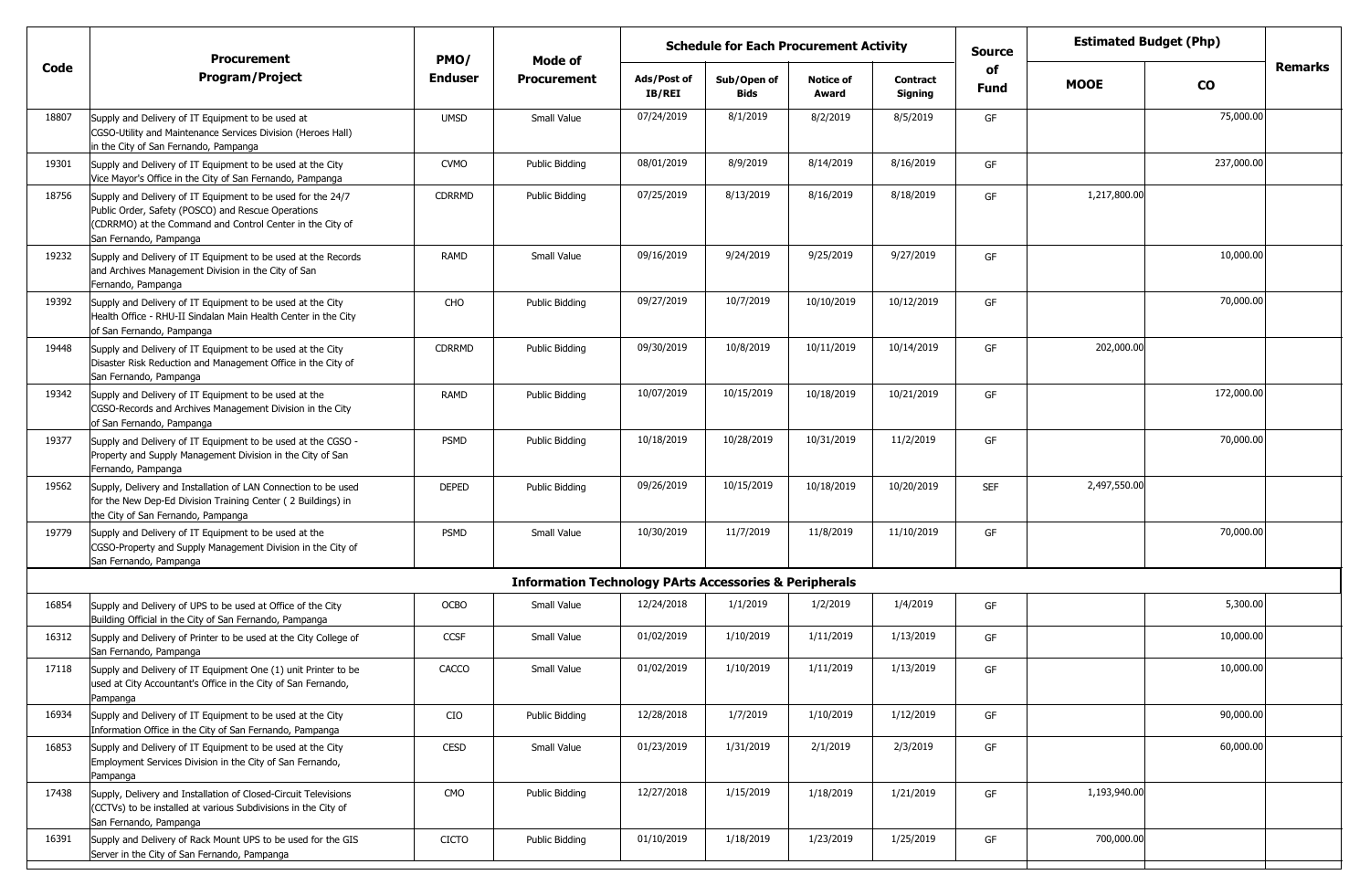|       | <b>Procurement</b>                                                                                                                                                                                                                         | PMO/           | Mode of            |                       | <b>Schedule for Each Procurement Activity</b> |                           |                            | <b>Estimated Budget (Php)</b><br><b>Source</b><br>of |              |            |         |
|-------|--------------------------------------------------------------------------------------------------------------------------------------------------------------------------------------------------------------------------------------------|----------------|--------------------|-----------------------|-----------------------------------------------|---------------------------|----------------------------|------------------------------------------------------|--------------|------------|---------|
| Code  | <b>Program/Project</b>                                                                                                                                                                                                                     | <b>Enduser</b> | <b>Procurement</b> | Ads/Post of<br>IB/REI | Sub/Open of<br><b>Bids</b>                    | <b>Notice of</b><br>Award | <b>Contract</b><br>Signing | Fund                                                 | <b>MOOE</b>  | <b>CO</b>  | Remarks |
| 17673 | Supply and Delivery of IT Equipment to be used at City<br>Administrator's Office - Business License and Permit Division in<br>the City of San Fernando, Pampanga                                                                           | CADMINO        | Public Bidding     | 02/07/2019            | 2/15/2019                                     | 2/20/2019                 | 2/22/2019                  | GF                                                   |              | 120,000.00 |         |
| 18035 | Supply and Delivery of IT Equipment to be used at City<br>Mayor's Office in the City of San Fernando, Pampanga                                                                                                                             | <b>CMO</b>     | Small Value        | 02/18/2019            | 2/26/2019                                     | 2/27/2019                 | 3/1/2019                   | GF                                                   |              | 445,000.00 |         |
| 18029 | Supply and Delivery of IT Equipment to be used at the Internal<br>Control Division in the City of San Fernando, Pampanga                                                                                                                   | ICD            | Small Value        | 03/06/2019            | 3/14/2019                                     | 3/15/2019                 | 3/17/2019                  | GF                                                   |              | 27,300.00  |         |
| 18055 | Supply and Delivery of IT Parts, Accessories and Peripherals to<br>be used for the Re-Networking at City Hall Building, Heroes<br>Hall and CGSO Compound of the City Government of San<br>Fernando, Pampanga subject to Ordering Agreement | <b>CICTO</b>   | Public Bidding     | 02/12/2019            | 3/1/2019                                      | 3/6/2019                  | 3/8/2019                   | GF                                                   | 1,405,000.00 |            |         |
| 18079 | Supply and Delivery of IT Equipment to be used at City<br>Accounting Office in the City of San Fernando, Pampanga                                                                                                                          | CACCO          | Small Value        | 03/06/2019            | 3/14/2019                                     | 3/15/2019                 | 3/17/2019                  | GF                                                   |              | 118,000.00 |         |
| 17482 | Supply and Delivery of IT Equipment to be used for the<br>E-Filing of records at the City Assessor's Office in the City of<br>San Fernando, Pampanga                                                                                       | <b>CASSO</b>   | Public Bidding     | 02/25/2019            | 3/5/2019                                      | 3/8/2019                  | 3/10/2019                  | GF                                                   | 556,000.00   |            |         |
| 17955 | Supply and Delivery of IT Equipment to be used at City<br>Assessor's Office, City of San Fernando, Pampanga                                                                                                                                | <b>CASSO</b>   | Small Value        | 03/13/2019            | 3/21/2019                                     | 3/22/2019                 | 3/25/2019                  | GF                                                   |              | 60,000.00  |         |
| 17957 | Supply and Delivery of IT Equipment to be used at the City<br>Assessor's Office in the City of San Fernando, Pampanga                                                                                                                      | <b>CASSO</b>   | Small Value        | 03/11/2019            | 3/19/2019                                     | 3/20/2019                 | 3/22/2019                  | GF                                                   |              | 114,000.00 |         |
| 17958 | Supply and Delivery of IT Equipment to be used at City Human<br>Resource Management Office in the City of San Fernando,<br>Pampanga                                                                                                        | <b>CHRMO</b>   | Small Value        | 03/11/2019            | 3/19/2019                                     | 3/20/2019                 | 3/22/2019                  | GF                                                   |              | 142,000.00 |         |
| 17959 | Supply and Delivery of IT Equipment to be used at Peoples<br>Law Enforcement Board in the City of San Fernando,<br>Pampanga                                                                                                                | CLO            | Small Value        | 03/13/2019            | 3/21/2019                                     | 3/22/2019                 | 3/25/2019                  | GF                                                   |              | 60,000.00  |         |
| 17961 | Supply and Delivery of IT Equipment (UPS) to be used at City<br>Treasurer's Office in the City of San Fernando, Pampanga                                                                                                                   | CTO            | Small Value        | 03/20/2019            | 3/28/2019                                     | 3/29/2019                 | 3/31/2019                  | GF                                                   |              | 5,300.00   |         |
| 17962 | Supply and Delivery of IT Equipment to be used at San Jose<br>Birthing Station in the City of San Fernando, Pampanga                                                                                                                       | CHO            | Small Value        | 03/13/2019            | 3/21/2019                                     | 3/22/2019                 | 3/25/2019                  | GF                                                   |              | 60,000.00  |         |
| 17963 | Supply and Delivery of IT Equipment to be used by the City<br>Treasurer's Office for various Barangay Tax Campaigns and<br>Sectoral/Private Organizational Assemblies in the City of San<br>Fernando, Pampanga                             | <b>CTO</b>     | Small Value        | 03/20/2019            | 3/28/2019                                     | 3/29/2019                 | 3/31/2019                  | GF                                                   |              | 31,400.00  |         |
| 17964 | Supply and Delivery of IT Equipment (Desktop Computer) to<br>be used at City Health Office in the City of San Fernando,<br>Pampanga                                                                                                        | CHO            | Small Value        | 03/20/2019            | 3/28/2019                                     | 3/29/2019                 | 3/31/2019                  | GF                                                   |              | 50,000.00  |         |
| 17965 | Supply and Delivery of IT Equipment to be used at the City<br>Legal Office in the City of San Fernando, Pampanga                                                                                                                           | <b>CLO</b>     | Small Value        | 03/11/2019            | 3/19/2019                                     | 3/20/2019                 | 3/22/2019                  | GF                                                   |              | 285,000.00 |         |
| 17966 | Supply and Delivery of IT Equipment (Computer Package) to<br>be used at City Treasurer's Office in the City of San Fernando,<br>Pampanga                                                                                                   | CTO            | Small Value        | 03/11/2019            | 3/19/2019                                     | 3/20/2019                 | 3/22/2019                  | GF                                                   |              | 360,000.00 |         |
| 17973 | Supply and Delivery of IT Equipment to be used at City<br>Tourism Office(CTO) in the City of San Fernando, Pampanga                                                                                                                        | Tourism        | Small Value        | 03/11/2019            | 3/19/2019                                     | 3/20/2019                 | 3/22/2019                  | GF                                                   |              | 240,000.00 |         |
| 18006 | Supply and Delivery of One (1) unit Computer Set to be used<br>at Office of the Sangguniang Panlungsod in the City of San<br>Fernando, Pampanga                                                                                            | SP             | Small Value        | 03/13/2019            | 3/21/2019                                     | 3/22/2019                 | 3/25/2019                  | GF                                                   |              | 60,000.00  |         |
|       |                                                                                                                                                                                                                                            |                |                    |                       |                                               |                           |                            |                                                      |              |            |         |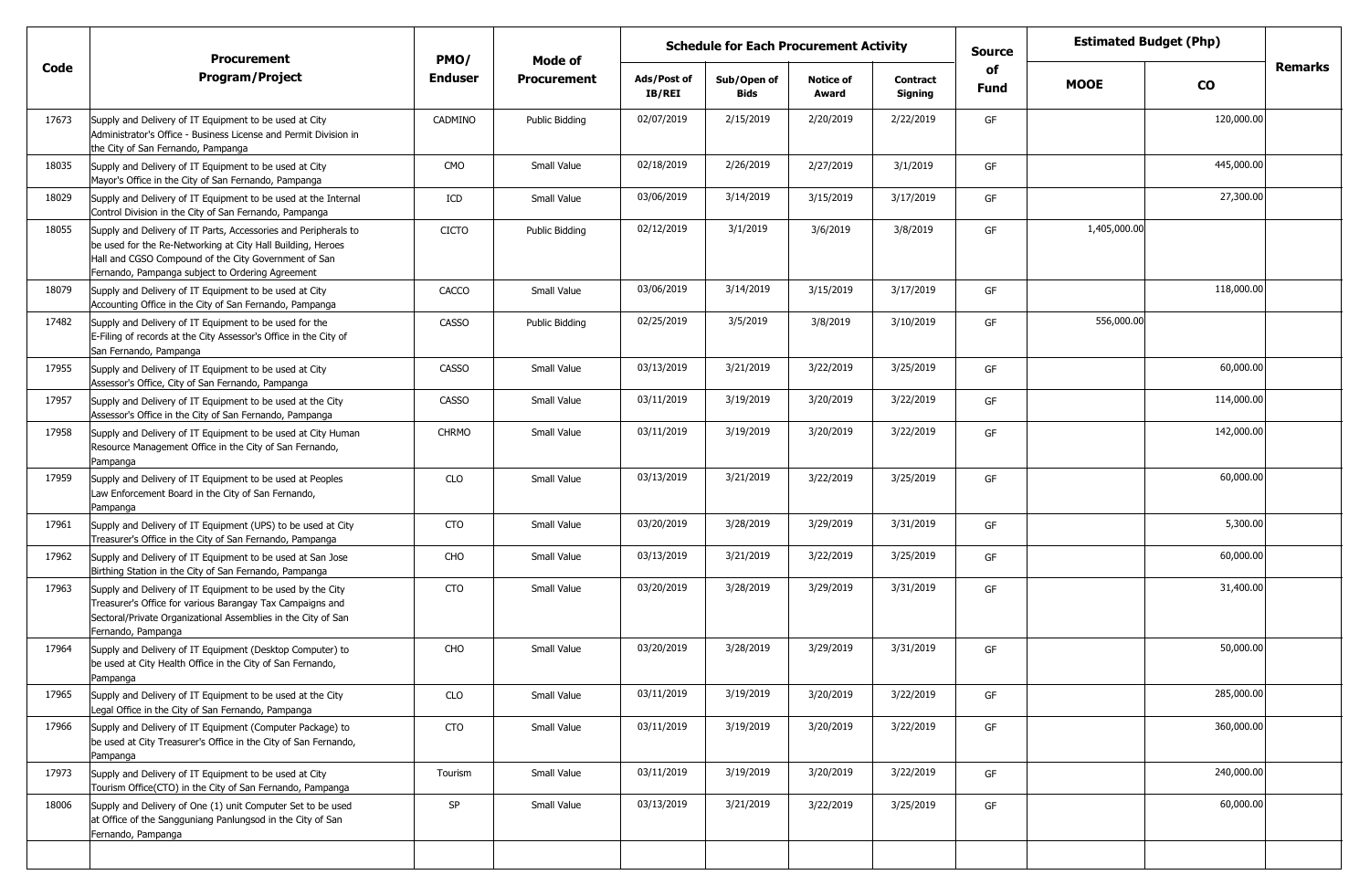|       | <b>Procurement</b>                                                                                                                                                                                          | PMO/           | Mode of            | <b>Schedule for Each Procurement Activity</b><br><b>Source</b><br>of |                            | <b>Estimated Budget (Php)</b> |                            |            |             |              |         |
|-------|-------------------------------------------------------------------------------------------------------------------------------------------------------------------------------------------------------------|----------------|--------------------|----------------------------------------------------------------------|----------------------------|-------------------------------|----------------------------|------------|-------------|--------------|---------|
| Code  | <b>Program/Project</b>                                                                                                                                                                                      | <b>Enduser</b> | <b>Procurement</b> | Ads/Post of<br>IB/REI                                                | Sub/Open of<br><b>Bids</b> | <b>Notice of</b><br>Award     | <b>Contract</b><br>Signing | Fund       | <b>MOOE</b> | <b>CO</b>    | Remarks |
| 18260 | Supply and Delivery of IT Equipment to be used for the<br>Internet Connectivity Program at City Schools Division in the<br>City of San Fernando, Pampanga                                                   | <b>DEPED</b>   | Small Value        | 04/03/2019                                                           | 4/11/2019                  | 4/12/2019                     | 4/14/2019                  | <b>SEF</b> | 158,000.00  |              |         |
| 18398 | Supply and Delivery of Laptop Battery to be used at City<br>Administrator's Office - Internal Control Division in the City of<br>San Fernando, Pampanga                                                     | ICD            | Small Value        | 04/30/2019                                                           | 5/8/2019                   | 5/9/2019                      | 5/11/2019                  | GF         |             | 3,500.00     |         |
| 18397 | Supply, Delivery and Installation of Additional PoE Network<br>Switch and Outdoor Box Nema 3R to be installed at various<br>Homeowners Association in the City of San Fernando,<br>Pampanga                 | CMO            | Public Bidding     | 04/15/2019                                                           | 4/23/2019                  | 4/26/2019                     | 4/28/2019                  | GF         | 760,000.00  |              |         |
| 18416 | Supply and Delivery of IT Equipment to be used at the City<br>Health Office (CHO) in the City of San Fernando, Pampanga                                                                                     | CHO            | Small Value        | 05/17/2019                                                           | 5/27/2019                  | 5/28/2019                     | 5/30/2019                  | GF         |             | 50,000.00    |         |
| 18475 | Supply and Delivery of IT Equipment to be used at<br>CADMINO-Business License and Permit Division in the City of<br>San Fernando, Pampanga                                                                  | <b>BLPD</b>    | Small Value        | 05/17/2019                                                           | 5/27/2019                  | 5/28/2019                     | 5/30/2019                  | GF         |             | 25,000.00    |         |
| 18498 | Supply and Delivery of IT Equipment to be used at City<br>Engineer's Office in the City of San Fernando, Pampanga                                                                                           | CEO            | Small Value        | 05/14/2019                                                           | 5/22/2019                  | 5/23/2019                     | 5/25/2019                  | GF         |             | 78,600.00    |         |
| 18499 | Supply and Delivery of IT Equipment to be used at the City<br>Mayor's Office (CMO) in the City of San Fernando, Pampanga                                                                                    | CMO            | Small Value        | 05/08/2019                                                           | 5/16/2019                  | 5/17/2019                     | 5/19/2019                  | GF         |             | 445,000.00   |         |
| 18500 | Supply and Delivery of Printer to be used at City Planning and<br>Development Coordinator's Office in the City of San Fernando,<br>Pampanga                                                                 | <b>CPDCO</b>   | Small Value        | 05/17/2019                                                           | 5/27/2019                  | 5/28/2019                     | 5/30/2019                  | GF         |             | 10,000.00    |         |
| 18542 | Supply and Delivery of IT Equipment to be used at City<br>Environment and Natural Resources Office in the City of San<br>Fernando, Pampanga.                                                                | <b>CENRO</b>   | Small Value        | 05/14/2019                                                           | 5/22/2019                  | 5/23/2019                     | 5/25/2019                  | GF         |             | 75,000.00    |         |
| 18546 | Supply and Delivery of IT Equipment to be used at Office of<br>the City Building Official in the City of San Fernando,<br>Pampanga                                                                          | <b>OCBO</b>    | Small Value        | 05/17/2019                                                           | 5/27/2019                  | 5/28/2019                     | 5/30/2019                  | GF         |             | 5,300.00     |         |
| 18549 | Supply and Delivery of Document Scanner with Indexing<br>Software to be used at City Human Resource Management<br>Office in the City of San Fernando, Pampanga                                              | <b>CHRMO</b>   | Public Bidding     | 05/06/2019                                                           | 5/14/2019                  | 5/17/2019                     | 5/19/2019                  | GF         |             | 200,000.00   |         |
| 18649 | Supply and Delivery of IT Equipment to be used for the 24/7<br>Public Order and Safety (POSCO) and Rescue Operations<br>(CDRRMD) at the Command and Control Center in the City of<br>San Fernando, Pampanga | CPOSCO         | Public Bidding     | 04/30/2019                                                           | 5/17/2019                  | 5/22/2019                     | 5/24/2019                  | GF         |             | 1,217,800.00 |         |
| 18668 | Supply and Delivery of IT Equipment to be used at the City<br>General Services Office - Motorpool Division in the City of San<br>Fernando, Pampanga                                                         | <b>MPD</b>     | Public Bidding     | 05/24/2019                                                           | 6/3/2019                   | 6/6/2019                      | 6/8/2019                   | GF         |             | 65,000.00    |         |
| 18669 | Supply and Delivery of Laptop to be used at City General<br>Services Office - Motorpool Division in the City of San<br>Fernando, Pampanga                                                                   | <b>MPD</b>     | Small Value        | 05/28/2019                                                           | 6/5/2019                   | 6/6/2019                      | 6/8/2019                   | GF         |             | 65,000.00    |         |
| 18672 | Supply and Delivery of IT Equipment to be used at the City<br>Health Office in the City of San Fernando, Pampanga.                                                                                          | CHO            | Public Bidding     | 05/24/2019                                                           | 6/3/2019                   | 6/6/2019                      | 6/8/2019                   | GF         |             | 95,000.00    |         |
| 18671 | Supply and Delivery of Printer to be used at City Health Office<br>in the City of San Fernando, Pampanga                                                                                                    | CHO            | Small Value        | 06/07/2019                                                           | 6/17/2019                  | 6/18/2019                     | 6/20/2019                  | GF         |             | 10,000.00    |         |
| 18698 | Supply and Delivery of IT Equipment to be used at City<br>Tourism Office in the City of San Fernando, Pampanga                                                                                              | <b>CTIPO</b>   | Public Bidding     | 06/03/2019                                                           | 6/11/2019                  | 6/14/2019                     | 6/16/2019                  | GF         |             | 189,700.00   |         |
| 18702 | Supply and Delivery of All-in-One Printer to be used at City<br>Accounting Office in the City of San Fernando, Pampanga                                                                                     | CACCO          | Small Value        | 06/14/2019                                                           | 6/24/2019                  | 6/25/2019                     | 6/27/2019                  | GF         |             | 10,000.00    |         |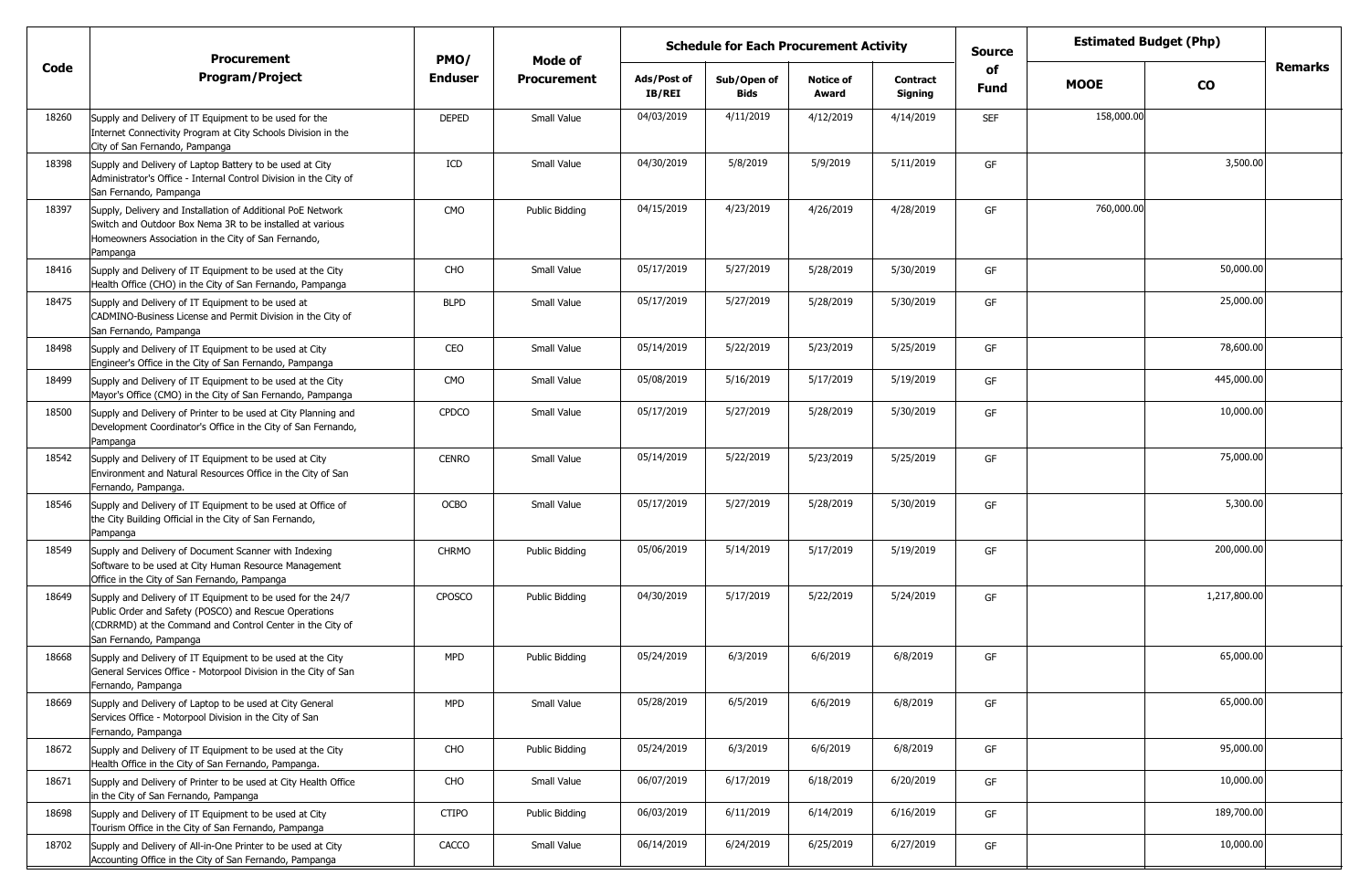|       | Procurement                                                                                                                                                                       | PMO/           | Mode of               | <b>Schedule for Each Procurement Activity</b> |                     |                           |                            | <b>Source</b>     | <b>Estimated Budget (Php)</b> |            |         |
|-------|-----------------------------------------------------------------------------------------------------------------------------------------------------------------------------------|----------------|-----------------------|-----------------------------------------------|---------------------|---------------------------|----------------------------|-------------------|-------------------------------|------------|---------|
| Code  | <b>Program/Project</b>                                                                                                                                                            | <b>Enduser</b> | <b>Procurement</b>    | Ads/Post of<br><b>IB/REI</b>                  | Sub/Open of<br>Bids | <b>Notice of</b><br>Award | <b>Contract</b><br>Signing | of<br><b>Fund</b> | <b>MOOE</b>                   | CO         | Remarks |
| 18673 | Supply and Delivery of IT Equipment to be used at the City<br>Accounting Office (CACCO) in the City of San Fernando,<br>Pampanga                                                  | CACCO          | <b>Public Bidding</b> | 06/10/2019                                    | 6/18/2019           | 6/21/2019                 | 6/23/2019                  | GF                |                               | 218,000.00 |         |
| 18701 | Supply and Delivery of IT Equipment to be used at City<br>Administrator's Office in the City of San Fernando, Pampanga                                                            | CADMINO        | Public Bidding        | 06/14/2019                                    | 6/24/2019           | 6/27/2019                 | 6/29/2019                  | GF                |                               | 65,000.00  |         |
| 18695 | Supply and Delivery of IT Equipment to be used at City<br>Administrator's Office - City Employment Services Division in<br>the City of San Fernando, Pampanga                     | CESD           | Public Bidding        | 06/17/2019                                    | 6/25/2019           | 6/28/2019                 | 6/30/2019                  | GF                |                               | 151,000.00 |         |
| 18712 | Supply and Delivery of IT Parts and Accessories to be used at<br>City College of San Fernando, Pampanga                                                                           | <b>CCSF</b>    | Small Value           | 06/28/2019                                    | 7/8/2019            | 7/9/2019                  | 7/11/2019                  | GF                |                               | 19,700.00  |         |
| 18687 | Supply and Delivery of Robotic Kits to be used by the<br>Information and Communication High School Students at the<br>City Schools Division in the City of San Fernando, Pampanga | <b>DEPED</b>   | Small Value           | 06/11/2019                                    | 6/19/2019           | 6/20/2019                 | 6/22/2019                  | <b>SEF</b>        | 794,000.00                    |            |         |
| 18595 | Supply and Delivery of Laptop Computer to be used at City<br>College of San Fernando, Pampanga                                                                                    | <b>CCSF</b>    | Public Bidding        | 06/24/2019                                    | 7/2/2019            | 7/5/2019                  | 7/7/2019                   | GF                |                               | 65,000.00  |         |
| 18961 | Supply and Delivery of IT Equipment to be used at the Police<br>Station in the City of San Fernando, Pampanga                                                                     | PNP-PSS        | Small Value           | 06/24/2019                                    | 7/2/2019            | 7/3/2019                  | 7/5/2019                   | GF                |                               | 720,000.00 |         |
| 18925 | Supply and Delivery of IT Equipment to be used at the City<br>Human Resource Management Office in the City of San<br>Fernando, Pampanga                                           | <b>CHRMO</b>   | Public Bidding        | 07/08/2019                                    | 7/16/2019           | 7/19/2019                 | 7/21/2019                  | GF                |                               | 117,000.00 |         |
| 18943 | Supply and Delivery of IT Equipment to be used at the Office<br>of the City Building Official in the City of San Fernando,<br>Pampanga                                            | <b>OCBO</b>    | Public Bidding        | 07/08/2019                                    | 7/16/2019           | 7/19/2019                 | 7/21/2019                  | GF                |                               | 120,000.00 |         |
| 18947 | Supply and Delivery of IT Equipment to be used at the City<br>Employment Services Division in the City of San Fernando,<br>Pampanga.                                              | CESD           | Small Value           | 07/22/2019                                    | 7/30/2019           | 7/31/2019                 | 8/2/2019                   | GF                |                               | 32,000.00  |         |
| 18992 | Supply and Delivery of Thermal Printers to be used at City<br>Treasurer's Office in the City of San Fernando, Pampanga                                                            | CTO            | Public Bidding        | 07/15/2019                                    | 7/23/2019           | 7/26/2019                 | 7/28/2019                  | GF                |                               | 60,000.00  |         |
| 18993 | Supply and Delivery of IT Equipment to be used at the City<br>Civil Registry Office in the City of San Fernando, Pampanga                                                         | <b>CCRO</b>    | Public Bidding        | 07/15/2019                                    | 7/23/2019           | 7/26/2019                 | 7/28/2019                  | GF                |                               | 79,000.00  |         |
| 18996 | Supply and Delivery of Printer to be used at the City Health<br>Office in the City of San Fernando, Pampanga                                                                      | CHO            | Small Value           | 07/22/2019                                    | 7/30/2019           | 7/31/2019                 | 8/2/2019                   | GF                |                               | 10,000.00  |         |
| 18997 | Supply and Delivery of Uninterruptible Power Supply (UPS) to<br>be used at City Health Office in the City of San Fernando,<br>Pampanga                                            | CHO            | Small Value           | 07/22/2019                                    | 7/30/2019           | 7/31/2019                 | 8/2/2019                   | GF                |                               | 5,300.00   |         |
| 18998 | Supply and Delivery of IT Equipment to be used at Community<br>Affairs Division in the City of San Fernando, Pampanga                                                             | CAD            | <b>Public Bidding</b> | 07/15/2019                                    | 7/23/2019           | 7/26/2019                 | 7/28/2019                  | GF                |                               | 65,000.00  |         |
| 19118 | Supply and Delivery of IT Equipment to be used at the City<br>Planning and Development Coordinator's Office in the City of<br>San Fernando, Pampanga.                             | <b>CPDCO</b>   | Public Bidding        | 07/18/2019                                    | 7/26/2019           | 7/31/2019                 | 8/2/2019                   | GF                |                               | 192,000.00 |         |
| 19194 | Supply and Delivery of Materials to be used by the ICT<br>students for Project PEER in the City of San Fernando,<br>Pampanga                                                      | <b>DEPED</b>   | Small Value           | 08/12/2019                                    | 8/20/2019           | 8/21/2019                 | 8/23/2019                  | SEF               | 30,150.00                     |            |         |
| 19461 | Supply and Delivery of One (1) unit All-in-One-Printer to be<br>used at the City Treasurer's Office in the City of San Fernando,<br>Pampanga                                      | CTO            | Small Value           | 09/27/2019                                    | 10/7/2019           | 10/8/2019                 | 10/10/2019                 | GF                |                               | 10,000.00  |         |
|       |                                                                                                                                                                                   |                |                       |                                               |                     |                           |                            |                   |                               |            |         |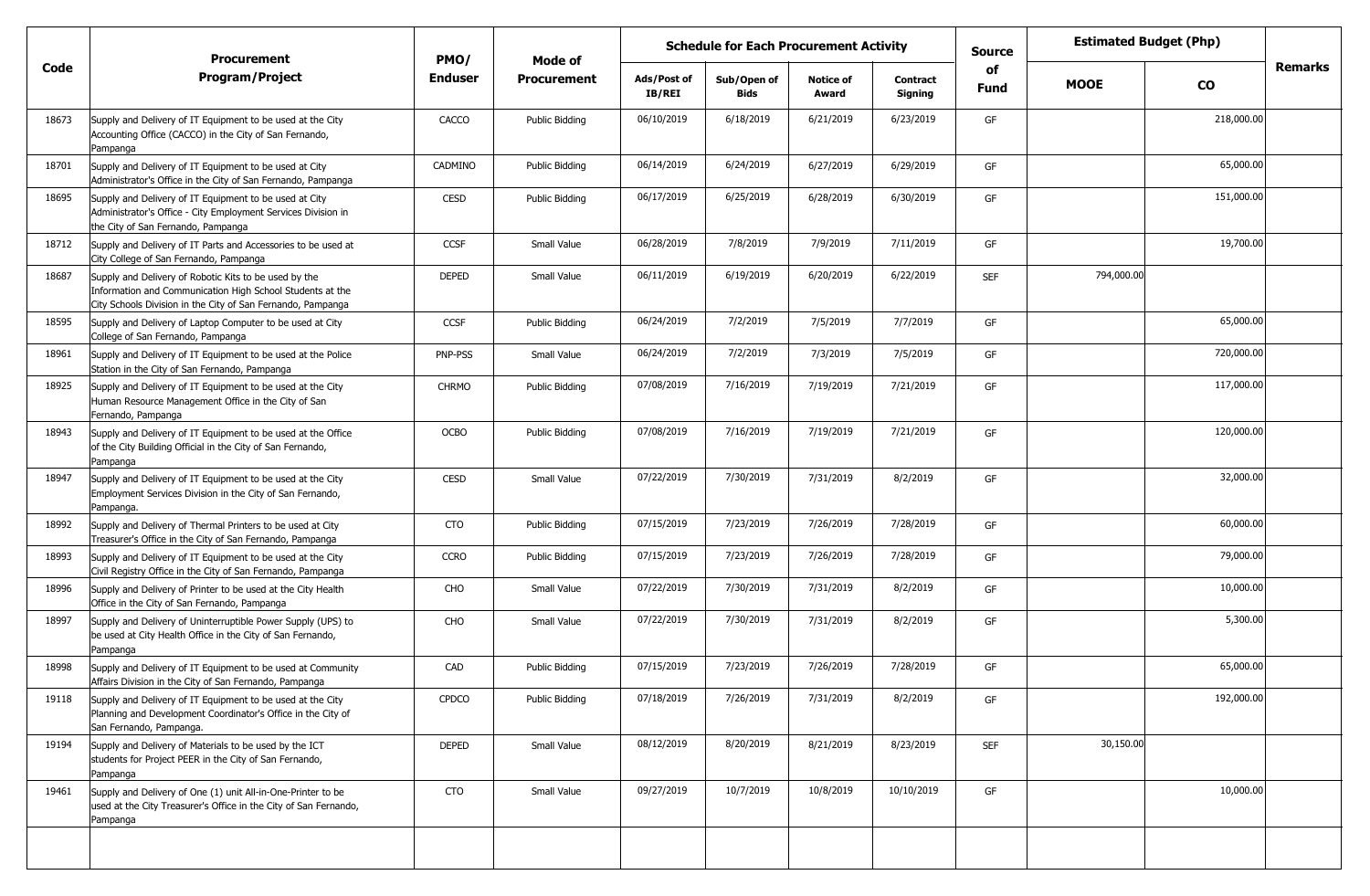|       | <b>Procurement</b>                                                                                                                                                                                    | PMO/           | Mode of                   |                              | <b>Estimated Budget (Php)</b><br><b>Schedule for Each Procurement Activity</b><br><b>Source</b><br>of<br><b>Notice of</b><br>Sub/Open of<br><b>Contract</b> |            |            |             |              |              |                |
|-------|-------------------------------------------------------------------------------------------------------------------------------------------------------------------------------------------------------|----------------|---------------------------|------------------------------|-------------------------------------------------------------------------------------------------------------------------------------------------------------|------------|------------|-------------|--------------|--------------|----------------|
| Code  | <b>Program/Project</b>                                                                                                                                                                                | <b>Enduser</b> | <b>Procurement</b>        | Ads/Post of<br><b>IB/REI</b> | <b>Bids</b>                                                                                                                                                 | Award      | Signing    | <b>Fund</b> | <b>MOOE</b>  | <b>CO</b>    | <b>Remarks</b> |
| 20018 | Supply and Delivery of Additional IT Equipment and Smart TV<br>to be used at the Office of the Sangguniang Panlungsod in the<br>City of San Fernando, Pampanga                                        | SP             | Public Bidding            | 09/03/2019                   | 9/20/2019                                                                                                                                                   | 9/25/2019  | 9/27/2019  | GF          |              | 1,611,000.00 |                |
| 20026 | Supply and Delivery of IT Equipment to be used at the Office<br>of the Sangguniang Panlungsod in the City of San Fernando,<br>Pampanga.                                                               | <b>SP</b>      | Small Value               | 10/01/2019                   | 10/9/2019                                                                                                                                                   | 10/10/2019 | 10/12/2019 | GF          |              | 70,000.00    |                |
| 19477 | Supply and Delivery of Additional IT Materials, Network Tools,<br>Supplies and Equipment to be used at the City Information and<br>Communications Technology in the City of San Fernando,<br>Pampanga | <b>CICTO</b>   | Public Bidding            | 10/01/2019                   | 10/18/2019                                                                                                                                                  | 10/23/2019 | 10/25/2019 | GF          |              | 1,371,900.00 |                |
| 21548 | Supply and Delivery of IT Equipment to be used for the<br>e-Barangay Governance Program in the City of San Fernando,<br>Pampanga                                                                      | CAD            | Small Value               | 11/06/2019                   | 11/14/2019                                                                                                                                                  | 11/15/2019 | 11/17/2019 | GF          | 900,000.00   |              |                |
|       |                                                                                                                                                                                                       |                |                           | <b>Internet Services</b>     |                                                                                                                                                             |            |            |             |              |              |                |
| 17762 | Contract of Service for the Sixty (60) months Managed Unified<br>Communication Services (IP/PABX) at Heroes Hall Building in<br>the City Government of San Fernando, Pampanga for the year<br>2019    | <b>CICTO</b>   | <b>Direct Contracting</b> |                              | 2/12/2019                                                                                                                                                   | 2/13/2019  | 2/15/2019  | GF          | 329,000.00   |              |                |
|       |                                                                                                                                                                                                       |                |                           | <b>Janitorial Equipment</b>  |                                                                                                                                                             |            |            |             |              |              |                |
| 16463 | Supply and Delivery of Buggy Cart to be used for the "Oplan"<br>Linis Daan 2019" in the City of San Fernando, Pampanga                                                                                | <b>UMSD</b>    | Public Bidding            | 01/17/2019                   | 1/25/2019                                                                                                                                                   | 1/30/2019  | 2/1/2019   | GF          | 187,500.00   |              |                |
| 17231 | Supply and Delivery of Vacuum Cleaner to be used at<br>CGSO-UMSD in the City of San Fernando, Pampanga.                                                                                               | <b>UMSD</b>    | Small Value               | 01/30/2019                   | 2/7/2019                                                                                                                                                    | 2/8/2019   | 2/11/2019  | GF          |              | 52,000.00    |                |
| 19382 | Supply and Delivery of Janitorial Tools and Equipment to be<br>used at the City Hall, City of San Fernando, Pampanga                                                                                  | <b>UMSD</b>    | Shopping                  | 10/02/2019                   | 10/10/2019                                                                                                                                                  | 10/11/2019 | 10/13/2019 | GF          | 42,575.00    |              |                |
|       |                                                                                                                                                                                                       |                |                           | <b>Janitorial Services</b>   |                                                                                                                                                             |            |            |             |              |              |                |
| 16409 | Contract of Service for the Janitorial Services from January to<br>December 2019 at City College of the City of San Fernando,<br>Pampanga                                                             | <b>CCSF</b>    | Small Value               | 12/24/2018                   | 1/1/2019                                                                                                                                                    | 1/2/2019   | 1/4/2019   | GF          | 720,000.00   |              |                |
| 16522 | Extension of Contract for the Janitorial Services to Health<br>Facilities of the City Government of San Fernando, Pampanga<br>from January 1 to February 28, 2019                                     | <b>UMSD</b>    | Direct Contracting        |                              | 1/1/2019                                                                                                                                                    | 1/2/2019   | 1/4/2019   | GF          | 320,000.00   |              |                |
| 16523 | Contract of Service for the Provision of Janitorial Services to<br>Health Facilities of the City Government of San Fernando,<br>Pampanga from March to December 2019                                  | <b>UMSD</b>    | Public Bidding            | 12/27/2018                   | 1/15/2019                                                                                                                                                   | 1/18/2019  | 1/20/2019  | GF          | 1,692,690.00 |              |                |
|       |                                                                                                                                                                                                       |                |                           | <b>Janitorial Supplies</b>   |                                                                                                                                                             |            |            |             |              |              |                |
| 16572 | Supply and Delivery of Materials to be used for the City Wide<br>Clean Up Day 2019 in the City of San Fernando, Pampanga                                                                              | <b>CENRO</b>   | Small Value               | 01/02/2019                   | 1/10/2019                                                                                                                                                   | 1/11/2019  | 1/13/2019  | GF          | 12,000.00    |              |                |
| 17782 | Supply and Delivery of Janitorial Supplies for 1st Semester of<br>2019 to be used at City Health Office - RHUs PFPR in the City<br>of San Fernando, Pampanga                                          | CHO            | Agency to Agency          |                              | 1/10/2019                                                                                                                                                   | 1/11/2019  | 1/13/2019  | GF          |              | 5,260.50     |                |
| 16923 | Supply and Delivery of Vacuum Cleaner to be used at Office of<br>the Sangguniang Panlungsod in the City of San Fernando,<br>Pampanga                                                                  | SP             | Small Value               | 01/04/2019                   | 1/14/2019                                                                                                                                                   | 1/15/2019  | 1/17/2019  | GF          |              | 20,000.00    |                |
|       |                                                                                                                                                                                                       |                |                           |                              |                                                                                                                                                             |            |            |             |              |              |                |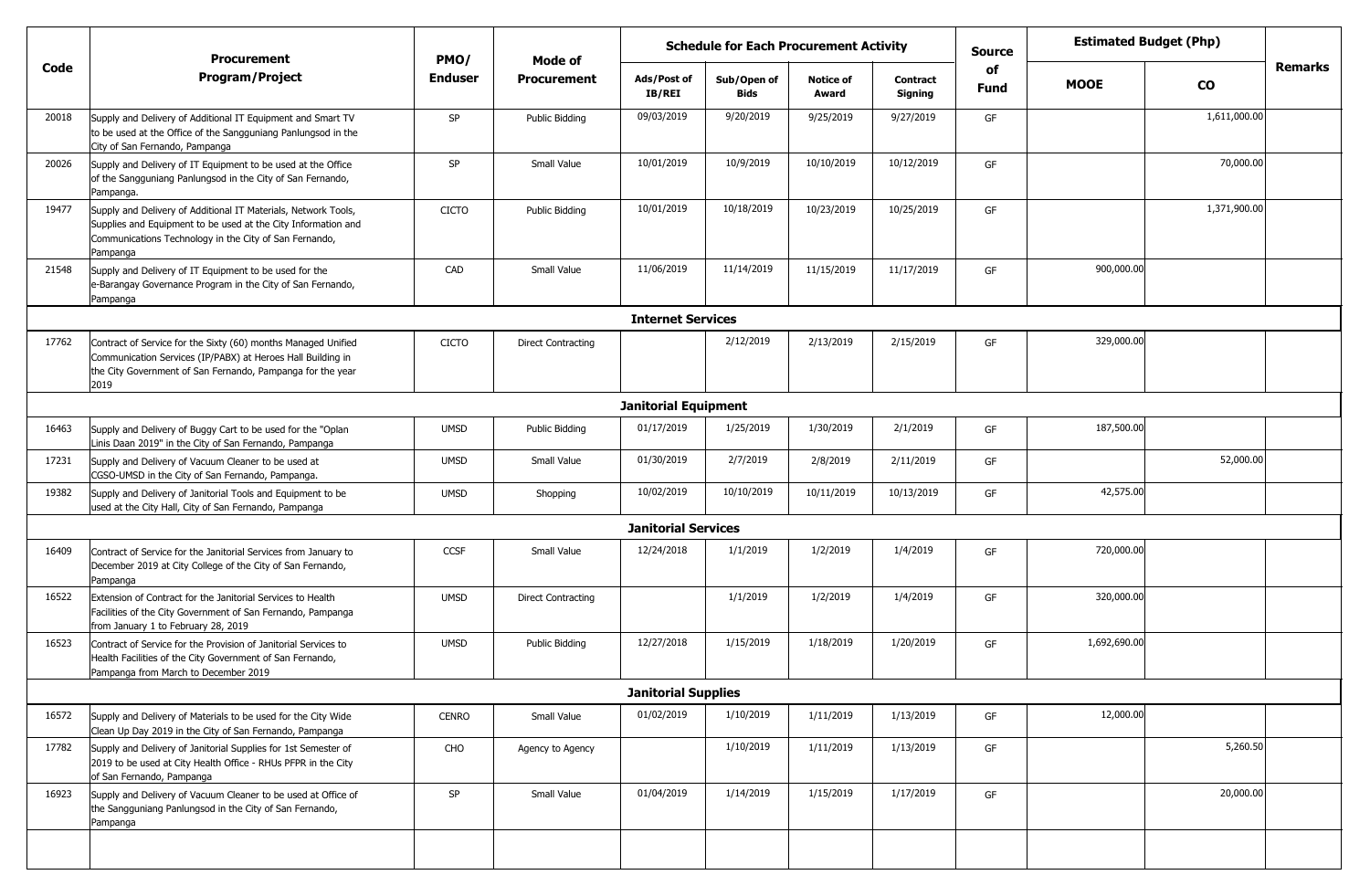|       | <b>Procurement</b>                                                                                                                                                                                                                                                                                                                      | PMO/           | Mode of            |                              | <b>Schedule for Each Procurement Activity</b> |                           |                            | <b>Source</b> | <b>Estimated Budget (Php)</b> |              |                |
|-------|-----------------------------------------------------------------------------------------------------------------------------------------------------------------------------------------------------------------------------------------------------------------------------------------------------------------------------------------|----------------|--------------------|------------------------------|-----------------------------------------------|---------------------------|----------------------------|---------------|-------------------------------|--------------|----------------|
| Code  | <b>Program/Project</b>                                                                                                                                                                                                                                                                                                                  | <b>Enduser</b> | <b>Procurement</b> | Ads/Post of<br><b>IB/REI</b> | Sub/Open of<br><b>Bids</b>                    | <b>Notice of</b><br>Award | <b>Contract</b><br>Signing | of<br>Fund    | <b>MOOE</b>                   | <b>CO</b>    | <b>Remarks</b> |
| 16198 | Supply and Delivery of Janitorial Supplies for 1st Semester of<br>2019 to be used by City Market Operation Division, City<br>Administrator's Office, CGSO - Utility and Maintenance<br>Services Division, CHO-Birthing Station and CHO-PFPR of the<br>City Government of San Fernando, Pampanga subject to<br><b>Ordering Agreement</b> | CGSO           | Public Bidding     | 12/20/2018                   | 1/8/2019                                      | 1/11/2019                 | 1/13/2019                  | GF            | 4,294,714.55                  |              |                |
| 17821 | Supply and Delivery of Janitorial Supplies for 1st Semester of<br>2019 to be used at City General Services Office - Utility and<br>Maintenance Services Division in the City of San Fernando,<br>Pampanga                                                                                                                               | CGSO           | Agency to Agency   |                              | 1/31/2019                                     | 2/1/2019                  | 2/3/2019                   | GF            | 17,640.00                     |              |                |
| 17833 | Supply and Delivery of Janitorial Supplies for 1st Semester of<br>2019 to be used at City Administrator's Office in the City of<br>San Fernando, Pampanga                                                                                                                                                                               | <b>CGSO</b>    | Agency to Agency   |                              | 1/31/2019                                     | 2/1/2019                  | 2/3/2019                   | GF            | 2,031.23                      |              |                |
| 16367 | Supply and Delivery of Cleaning Materials and Tools to be used<br>for the "Oplan Linis Daan 2019" in the City of San Fernando,<br>Pampanga subject to Ordering Agreement.                                                                                                                                                               | <b>UMSD</b>    | Public Bidding     | 12/27/2018                   | 1/15/2019                                     | 1/18/2019                 | 1/20/2019                  | GF            | 1,008,145.00                  |              |                |
| 16272 | Supply and Delivery Spare parts to be used for the repair of<br>Grass Cutting Machine & Buggy Carts at City General Services<br>Office - Utility and Maintenance Services Division in the City of<br>San Fernando, Pampanga                                                                                                             | <b>UMSD</b>    | Public Bidding     | 01/28/2019                   | 2/5/2019                                      | 2/8/2019                  | 2/11/2019                  | GF            | 99,650.00                     |              |                |
| 17238 | Supply and Delivery of Janitorial Supplies to be used at City<br>Mayor's Office for the 1st Semester of 2019 in the City of San<br>Fernando, Pampanga                                                                                                                                                                                   | <b>CMO</b>     | Shopping           | 02/08/2019                   | 2/18/2019                                     | 2/19/2019                 | 2/21/2019                  | GF            | 500,000.00                    |              |                |
| 17242 | Supply and Delivery of Additional Janitorial Supplies for the 1st<br>Semester of 2019 to be used at City Market Operation Division<br>in the City of San Fernando, Pampanga                                                                                                                                                             | CMOD           | Shopping           | 02/08/2019                   | 2/18/2019                                     | 2/19/2019                 | 2/21/2019                  | GF            | 500,000.00                    |              |                |
| 17257 | Supply and Delivery of Disinfectant to be used at City Market<br>Operation Division in the City of San Fernando, Pampanga                                                                                                                                                                                                               | CMOD           | Shopping           | 02/08/2019                   | 2/18/2019                                     | 2/19/2019                 | 2/21/2019                  | GF            | 300,000.00                    |              |                |
| 17255 | Supply and Delivery of Cleaning Materials and Tools to be used<br>for the "Oplan Linis Daan 2019" in the City of San Fernando,<br>Pampanga                                                                                                                                                                                              | <b>CMO</b>     | Shopping           | 02/08/2019                   | 2/18/2019                                     | 2/19/2019                 | 2/21/2019                  | GF            | 1,000,000.00                  |              |                |
| 17184 | Supply and Delivery of Janitorial Supplies for the 1st Semester<br>of 2019 to be used at City Administrator's Office, City of San<br>Fernando, Pampanga subject to Ordering Agreement                                                                                                                                                   | CADMINO        | Public Bidding     | 01/31/2019                   | 2/19/2019                                     | 2/22/2019                 | 2/24/2019                  | GF            | 2,000,000.00                  |              |                |
| 17219 | Supply and Delivery of Janitorial Supplies for the 1st Semester<br>of 2019 to be used at City General Services Office, City of San<br>Fernando, Pampanga subject to Ordering Agreement                                                                                                                                                  | <b>CGSO</b>    | Public Bidding     | 01/31/2019                   | 2/19/2019                                     | 2/22/2019                 | 2/24/2019                  | GF            | 2,000,000.00                  |              |                |
| 17258 | Supply and Delivery of Disinfectant to be used for the<br>rehabilitation of former City Disposal in the City of San<br>Fernando, Pampanga subject to Ordering Agreement                                                                                                                                                                 | CMO            | Public Bidding     | 01/31/2019                   | 2/19/2019                                     | 2/22/2019                 | 2/25/2019                  | GF            |                               | 2,000,000.00 |                |
| 18182 | Supply and Delivery of Materials to be used for the cleaning<br>maintenance of the Two Public Markets of the City of San<br>Fernando, Pampanga                                                                                                                                                                                          | <b>UMSD</b>    | Shopping           | 03/27/2019                   | 4/4/2019                                      | 4/5/2019                  | 4/7/2019                   | GF            | 28,750.00                     |              |                |
| 18619 | Supply and Delivery of Janitorial Supplies for 2nd Semester of<br>2019 to be used at City Mayor's Office in the City of San<br>Fernando, Pampanga subject to Ordering Agreement                                                                                                                                                         | <b>CMO</b>     | Shopping           | 05/13/2019                   | 5/21/2019                                     | 5/22/2019                 | 5/24/2019                  | GF            | 834,190.36                    |              |                |
|       |                                                                                                                                                                                                                                                                                                                                         |                |                    |                              |                                               |                           |                            |               |                               |              |                |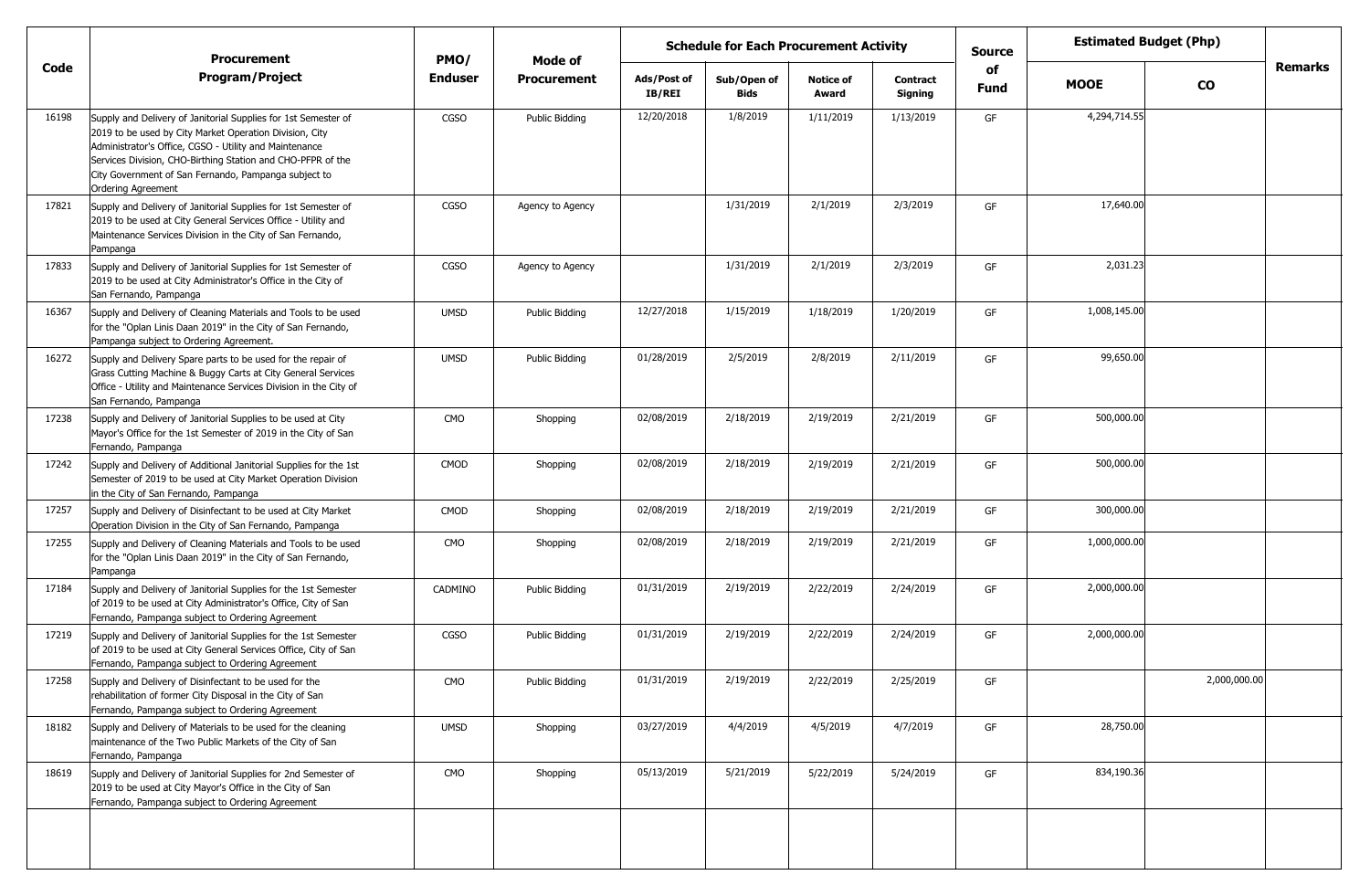|       | <b>Procurement</b>                                                                                                                                                                                                                                                                            | PMO/           | Mode of            | <b>Schedule for Each Procurement Activity</b> |                                          |                           |                            |                   |              | <b>Estimated Budget (Php)</b> |         |
|-------|-----------------------------------------------------------------------------------------------------------------------------------------------------------------------------------------------------------------------------------------------------------------------------------------------|----------------|--------------------|-----------------------------------------------|------------------------------------------|---------------------------|----------------------------|-------------------|--------------|-------------------------------|---------|
| Code  | <b>Program/Project</b>                                                                                                                                                                                                                                                                        | <b>Enduser</b> | <b>Procurement</b> | Ads/Post of<br>IB/REI                         | Sub/Open of<br><b>Bids</b>               | <b>Notice of</b><br>Award | <b>Contract</b><br>Signing | of<br><b>Fund</b> | <b>MOOE</b>  | $\mathbf{co}$                 | Remarks |
| 16370 | Supply and Delivery of Janitorial Supplies for 2nd Semester of<br>2019 to be used by City Market Operation Division, City<br>Administrator's Office and CGSO - Utility and Maintenance<br>Services Division of the City Government of San Fernando,<br>Pampanga subject to Ordering Agreement | CMOD           | Public Bidding     | 05/30/2019                                    | 6/18/2019                                | 6/21/2019                 | 6/23/2019                  | GF                | 2,567,551.16 |                               |         |
| 19044 | Supply and Delivery of Janitorial Supplies for 2nd Semester of<br>2019 to be used at the City Legal Office in the City of San<br>Fernando, Pampanga                                                                                                                                           | CMOD           | Agency to Agency   |                                               | 7/10/2019                                | 7/11/2019                 | 7/13/2019                  | GF                | 6,548.85     |                               |         |
| 18285 | Supply and Delivery of Cleaning Materials and Tools to be used<br>for the "Oplan Linis Daan 2019" in the City of San Fernando,<br>Pampanga subject to Ordering Agreement                                                                                                                      | <b>UMSD</b>    | Public Bidding     | 07/18/2019                                    | 7/26/2019                                | 7/31/2019                 | 8/2/2019                   | GF                | 815,000.00   |                               |         |
| 19151 | Supply and Delivery of Janitorial Supplies for 2nd Semester of<br>2019 to be used at City Administrator's Office in the City of<br>San Fernando, Pampanga                                                                                                                                     | CADMINO        | Agency to Agency   |                                               | 8/29/2019                                | 8/30/2019                 | 9/1/2019                   | GF                | 3,977.84     |                               |         |
| 19150 | Supply and Delivery of Janitorial Supplies for the Second<br>Semester of 2019 to be used at the Utility and Maintenance<br>Services Division -DBM in the City of San Fernando, Pampanga                                                                                                       | <b>UMSD</b>    | Agency to Agency   |                                               | 8/29/2019                                | 8/30/2019                 | 9/1/2019                   | GF                | 72,980.30    |                               |         |
| 19293 | Supply and Delivery of Disinfectant to be used at the City<br>Market Operation Division in the City of San Fernando,<br>Pampanga                                                                                                                                                              | CMOD           | Shopping           | 09/25/2019                                    | 10/3/2019                                | 10/4/2019                 | 10/6/2019                  | GF                | 400,000.00   |                               |         |
| 19294 | Supply and Delivery of Janitorial Supplies for 2nd Semester of<br>2019 to be used at City Administrator's Office in the City of<br>San Fernando, Pampanga subject to Ordering Agreement                                                                                                       | CADMINO        | Shopping           | 09/25/2019                                    | 10/3/2019                                | 10/4/2019                 | 10/6/2019                  | GF                | 1,000,000.00 |                               |         |
| 20029 | Supply and Delivery of Janitorial Supplies for 2nd Semester of<br>2019 to be used at the City Environment and Natural<br>Resources Office in the City of San Fernando, Pampanga<br>subject to Ordering Agreement                                                                              | <b>CENRO</b>   | Shopping           | 10/16/2019                                    | 10/24/2019                               | 10/25/2019                | 10/27/2019                 | GF                | 215,380.00   |                               |         |
| 20030 | Supply and Delivery of Janitorial Supplies for 2nd Semester of<br>2019 to be used at the City Budget Office in the City of San<br>Fernando, Pampanga subject to Ordering Agreement                                                                                                            | CBO            | Shopping           | 10/16/2019                                    | 10/24/2019                               | 10/25/2019                | 10/27/2019                 | GF                | 250,000.00   |                               |         |
| 20047 | Supply and Delivery of Janitorial Supplies for 2nd Semester of<br>2019 to be used at the City Information and Communications<br>Technology Office in the City of San Fernando, Pampanga<br>subject to Ordering Agreement                                                                      | <b>CICTO</b>   | Shopping           | 10/16/2019                                    | 10/24/2019                               | 10/25/2019                | 10/27/2019                 | GF                | 248,859.50   |                               |         |
| 20052 | Supply and Delivery of Janitorial Supplies for 2nd Semester of<br>2019 to be used at the City Public Order and Safety<br>Coordinating Office in the City of San Fernando, Pampanga<br>subject to Ordering Agreement                                                                           | CPOSCO         | Shopping           | 10/07/2019                                    | 10/15/2019                               | 10/16/2019                | 10/18/2019                 | GF                | 682,942.75   |                               |         |
| 21553 | Supply and Delivery of Disinfectant to be used for the<br>maintenance of cleanliness at the City Composting Center in<br>the City of San Fernando, Pampanga                                                                                                                                   | <b>CENRO</b>   | Shopping           | 11/06/2019                                    | 11/14/2019                               | 11/15/2019                | 11/17/2019                 | GF                | 1,000,000.00 |                               |         |
|       |                                                                                                                                                                                                                                                                                               |                |                    | <b>Kitchenware</b>                            |                                          |                           |                            |                   |              |                               |         |
| 18579 | Supply and Delivery of Kitchenware to be used for the National<br>Child Development Center Operations in the City of San<br>Fernando, Pampanga                                                                                                                                                | CHO-CNC        | Shopping           | 03/06/2019                                    | 3/14/2019                                | 3/15/2019                 | 3/17/2019                  | <b>SEF</b>        | 10,000.00    |                               |         |
|       |                                                                                                                                                                                                                                                                                               |                |                    |                                               | <b>Laboratory Supplies and Equipment</b> |                           |                            |                   |              |                               |         |
| 15818 | Supply and Delivery of Laboratory Supplies to be used at City<br>College of San Fernando, Pampanga                                                                                                                                                                                            | CCSF           | Small Value        | 01/02/2019                                    | 1/10/2019                                | 1/11/2019                 | 1/13/2019                  | GF                |              | 22,290.00                     |         |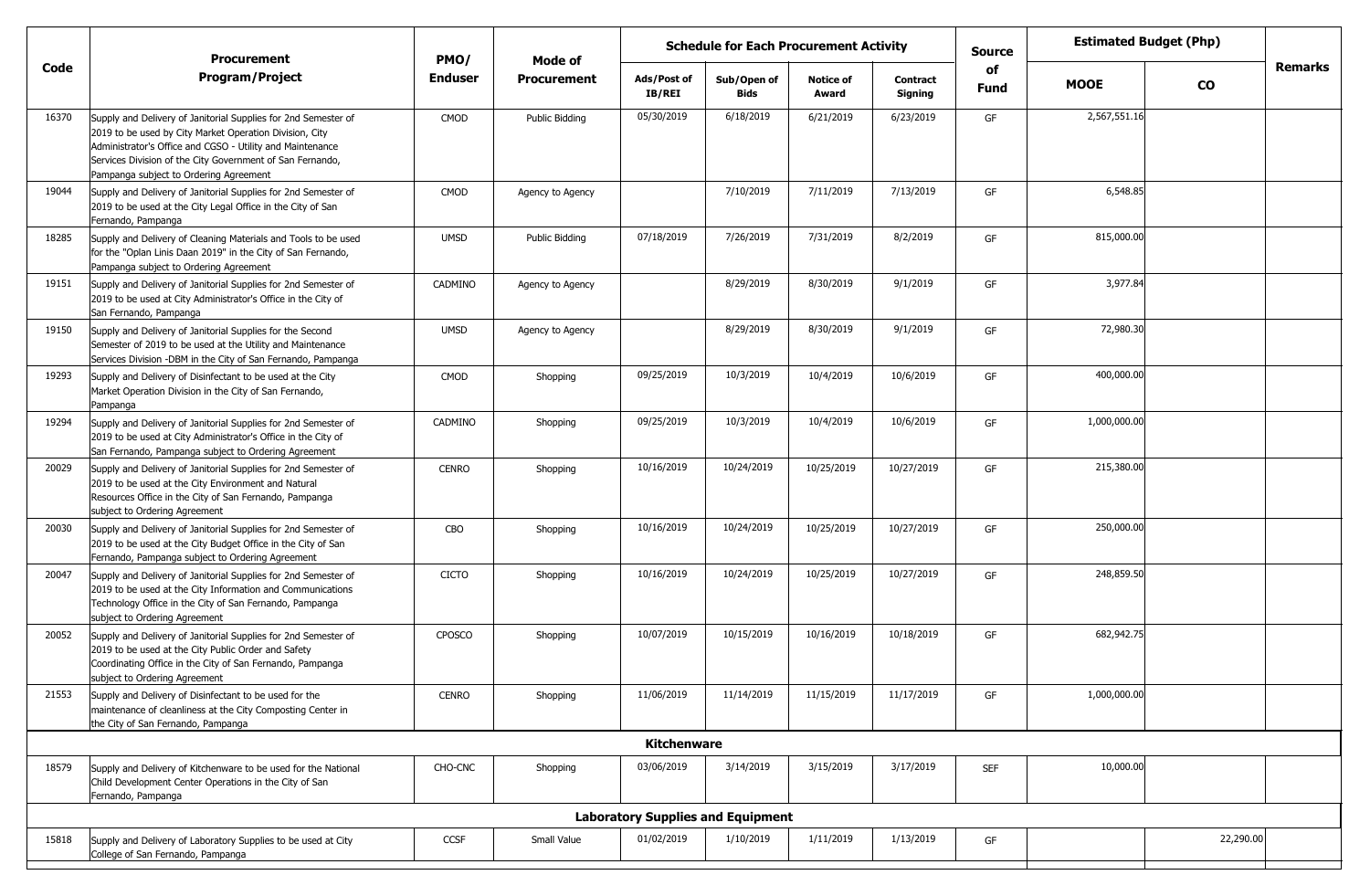|       | <b>Procurement</b>                                                                                                                                                                                                                           | PMO/           | Mode of               |                              | <b>Schedule for Each Procurement Activity</b> |                           |                     | <b>Estimated Budget (Php)</b><br>Source |             |              |                |
|-------|----------------------------------------------------------------------------------------------------------------------------------------------------------------------------------------------------------------------------------------------|----------------|-----------------------|------------------------------|-----------------------------------------------|---------------------------|---------------------|-----------------------------------------|-------------|--------------|----------------|
| Code  | <b>Program/Project</b>                                                                                                                                                                                                                       | <b>Enduser</b> | <b>Procurement</b>    | Ads/Post of<br><b>IB/REI</b> | Sub/Open of<br>Bids                           | <b>Notice of</b><br>Award | Contract<br>Signing | of<br><b>Fund</b>                       | <b>MOOE</b> | <b>CO</b>    | <b>Remarks</b> |
| 16658 | Supply and Delivery of Oxygen Refill to be used at various<br>Birthing Station in the City of San Fernando, Pampanga for 1st<br>Quarter of 2019                                                                                              | CHO            | Small Value           | 01/23/2019                   | 1/31/2019                                     | 2/1/2019                  | 2/3/2019            | GF                                      | 78,650.00   |              |                |
| 17295 | Supply and Delivery of Fecal Immunochemical Test (FIT Kit) to<br>be used for the Colorectal Cancer Prevention and Control<br>Program 2019 in the City of San Fernando, Pampanga                                                              | CHO            | Small Value           | 01/30/2019                   | 2/7/2019                                      | 2/8/2019                  | 2/10/2019           | GF                                      | 71,200.00   |              |                |
| 18202 | Supply and Delivery of Laboratory Supplies and Equipment to<br>be used at the City College of San Fernando, Pampanga                                                                                                                         | <b>CCSF</b>    | <b>Public Bidding</b> | 02/26/2019                   | 3/15/2019                                     | 3/20/2019                 | 3/22/2019           | GF                                      |             | 1,632,505.00 |                |
| 18291 | Contract of Service for the Chest X-RAY of the Students in the<br>City College of San Fernando, Pampanga                                                                                                                                     | <b>CCSF</b>    | Small Value           | 04/17/2019                   | 4/25/2019                                     | 4/26/2019                 | 4/28/2019           | GF                                      |             | 162,500.00   |                |
| 18356 | Contract of Service for the Calibration and Cleaning of<br>Laboratory Equipment at the City College of San Fernando,<br>Pampanga                                                                                                             | <b>CCSF</b>    | Small Value           | 05/03/2019                   | 5/13/2019                                     | 5/14/2019                 | 5/16/2019           | GF                                      |             | 9,500.00     |                |
| 19191 | Supply and Delivery of Laboratory Equipment to be used at the<br>City College of San Fernando, Pampanga                                                                                                                                      | <b>CCSF</b>    | <b>Public Bidding</b> | 08/09/2019                   | 8/19/2019                                     | 8/22/2019                 | 8/24/2019           | GF                                      |             | 789,514.00   |                |
| 19248 | Supply and Delivery of Laboratory Supplies to be used at<br>Physics and Chemistry Laboratories of the City College of San<br>Fernando, Pampanga                                                                                              | <b>CCSF</b>    | Shopping              | 09/02/2019                   | 9/10/2019                                     | 9/11/2019                 | 9/13/2019           | GF                                      |             | 32,349.00    |                |
|       |                                                                                                                                                                                                                                              |                |                       |                              | <b>Lease and Rental Property or Building</b>  |                           |                     |                                         |             |              |                |
| 15078 | Contract of Service for the Rental of Warehouse for the month<br>of January - December 2019 to be used as temporary<br>warehouse of the City General Services Office, City of San<br>Fernando, Pampanga                                      | <b>CGSO</b>    | Small Value           | 12/24/2018                   | 1/1/2019                                      | 1/2/2019                  | 1/4/2019            | GF                                      | 516,000.00  |              |                |
| 15079 | Contract of Service for the Rental of Two (2) Storey Building<br>(Formerly Jeepney Terminal along JASA) w/ Parking Space for<br>the months of January - March 2019 to be used as Expansion<br>Offices for the City of San Fernando, Pampanga | <b>CGSO</b>    | Small Value           | 12/24/2018                   | 1/1/2019                                      | 1/2/2019                  | 1/4/2019            | GF                                      | 630,000.00  |              |                |
| 14914 | Contract of Service for the Rental of Gym to be used for the<br>Weights Training of Athletes for CLRAA 2019, City of San<br>Fernando, Pampanga                                                                                               | <b>DEPED</b>   | Small Value           | 12/24/2018                   | 1/1/2019                                      | 1/2/2019                  | 1/4/2019            | <b>SEF</b>                              | 27,600.00   |              |                |
| 14915 | Contract of Service for the Rental of Venue to be used for the<br>CLRAA Intensive Training of the Basketball Players in the City<br>of San Fernando, Pampanga                                                                                | <b>DEPED</b>   | Small Value           | 12/24/2018                   | 1/1/2019                                      | 1/2/2019                  | 1/4/2019            | <b>SEF</b>                              | 12,000.00   |              |                |
| 14916 | Contract of Service for the Rental of Venue to be used for the<br>Intensive Training of CLRAA participants for Taekwondo in the<br>City of San Fernando, Pampanga                                                                            | <b>DEPED</b>   | Small Value           | 12/24/2018                   | 1/1/2019                                      | 1/2/2019                  | 1/4/2019            | <b>SEF</b>                              | 6,000.00    |              |                |
| 14917 | Contract of Service for the Rental of Venue to be used for the<br>CLRAA Intensive Training for Badminton Athletes in the City of<br>San Fernando, Pampanga                                                                                   | <b>DEPED</b>   | Small Value           | 12/24/2018                   | 1/1/2019                                      | 1/2/2019                  | 1/4/2019            | <b>SEF</b>                              | 12,000.00   |              |                |
| 14918 | Contract of Service for the Rental of Venue to be used for the<br>Intensive Training of the CLRAA participants for Swimming<br>Event, City of San Fernando, Pampanga                                                                         | <b>DEPED</b>   | Small Value           | 12/24/2018                   | 1/1/2019                                      | 1/2/2019                  | 1/4/2019            | SEF                                     | 24,000.00   |              |                |
| 17914 | Contract of Service for the Stage Decoration to be used for the<br>Recognition of Students with Honors for School Year<br>2018-2019 in the City of San Fernando, Pampanga                                                                    | DEPED          | Small Value           | 02/20/2019                   | 2/28/2019                                     | 3/1/2019                  | 3/4/2019            | GF                                      | 15,000.00   |              |                |
| 17915 | Contract of Service for the Rental of Venue to be used for the<br>Recognition of Students with Honors for School Year<br>2018-2019 in the City of San Fernando, Pampanga                                                                     | <b>DEPED</b>   | Agency to Agency      |                              | 2/28/2019                                     | 3/1/2019                  | 3/4/2019            | GF                                      | 40,000.00   |              |                |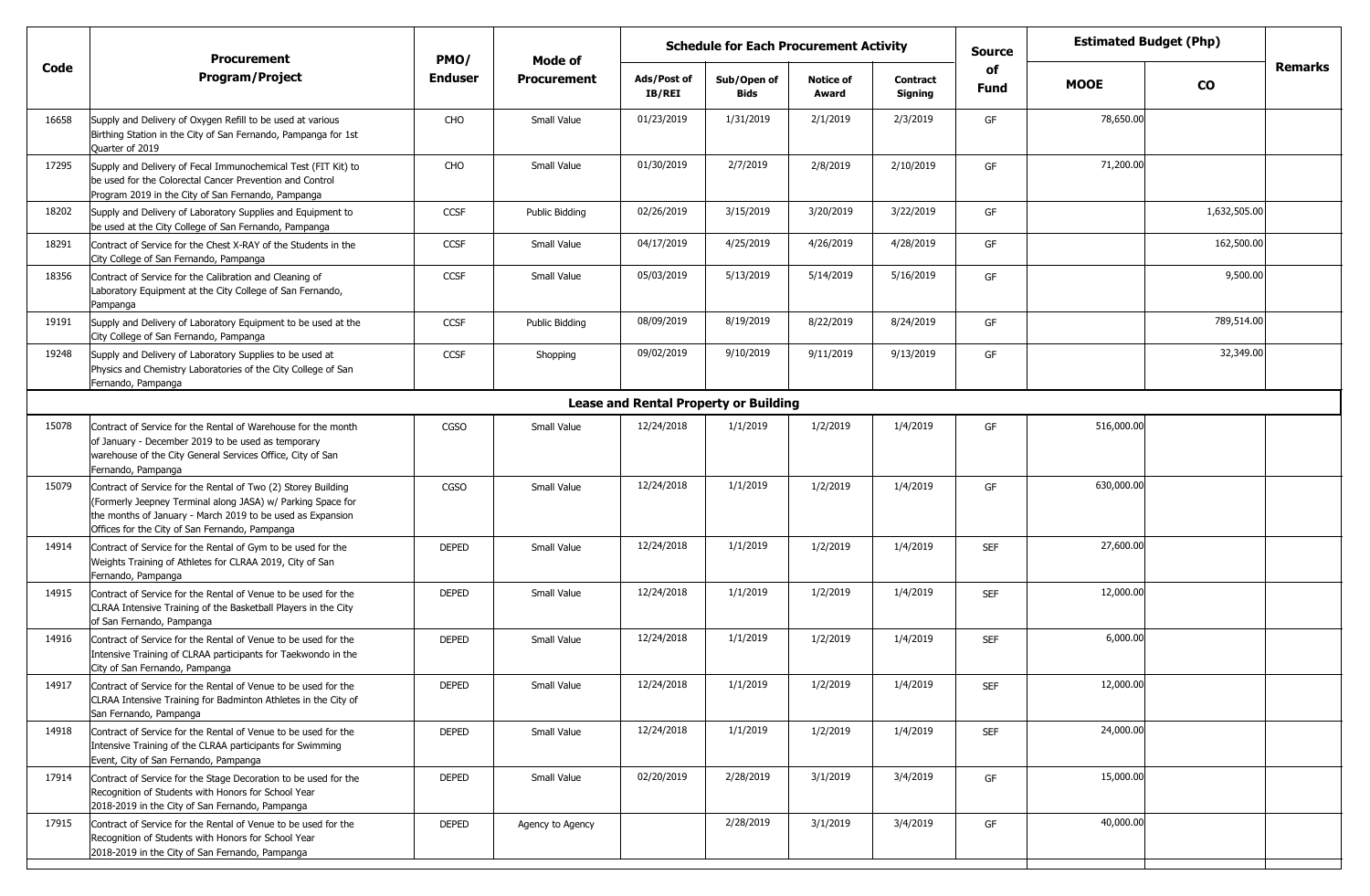|       | <b>Procurement</b>                                                                                                                                                                                                                                          | PMO/           | Mode of               |                              | <b>Schedule for Each Procurement Activity</b> |                           |                            | <b>Estimated Budget (Php)</b><br><b>Source</b><br>of |             |               |         |
|-------|-------------------------------------------------------------------------------------------------------------------------------------------------------------------------------------------------------------------------------------------------------------|----------------|-----------------------|------------------------------|-----------------------------------------------|---------------------------|----------------------------|------------------------------------------------------|-------------|---------------|---------|
| Code  | <b>Program/Project</b>                                                                                                                                                                                                                                      | <b>Enduser</b> | <b>Procurement</b>    | Ads/Post of<br><b>IB/REI</b> | Sub/Open of<br><b>Bids</b>                    | <b>Notice of</b><br>Award | <b>Contract</b><br>Signing | <b>Fund</b>                                          | <b>MOOE</b> | $\mathbf{co}$ | Remarks |
| 17757 | Contract of Service for the Rental of Venue for Billiards to be<br>used for the Division Palarong Pambansa 2019 Intensive<br>Training of Athletes in the City of San Fernando, Pampanga                                                                     | DEPED          | Small Value           | 02/27/2019                   | 3/7/2019                                      | 3/8/2019                  | 3/10/2019                  | <b>SEF</b>                                           | 3,400.00    |               |         |
| 17758 | Contract of Service for the Rental of Swimming Pool to be<br>used for the Division Palarong Pambansa 2019 Intensive<br>Training of Athletes in the City of San Fernando, Pampanga                                                                           | <b>DEPED</b>   | Small Value           | 02/27/2019                   | 3/7/2019                                      | 3/8/2019                  | 3/10/2019                  | <b>SEF</b>                                           | 3,400.00    |               |         |
| 17759 | Contract of Service for the Rental of Venue for Taekwondo to<br>be used for the Division Palarong Pambansa 2019 Intensive<br>Training of Athletes in the City of San Fernando, Pampanga                                                                     | <b>DEPED</b>   | Small Value           | 02/27/2019                   | 3/7/2019                                      | 3/8/2019                  | 3/10/2019                  | <b>SEF</b>                                           | 3,400.00    |               |         |
| 18936 | Contract of Service for the Rental of Two (2) Storey Building<br>(Formerly Jeepney Terminal along JASA) w/ Parking Space for<br>the month of April - June 2019 to be used as Expansion<br>Offices of the City Government of San Fernando, Pampanga          | CGSO           | Small Value           | 02/11/2019                   | 2/19/2019                                     | 2/20/2019                 | 2/22/2019                  | GF                                                   | 633,000.00  |               |         |
| 18459 | Contract of Service for the Rental of Venue to be used for the<br>Division Year-Round Training Project 2019 in the City of San<br>Fernando, Pampanga                                                                                                        | DEPED          | Agency to Agency      |                              | 6/3/2019                                      | 6/4/2019                  | 6/6/2019                   | <b>SEF</b>                                           | 54,000.00   |               |         |
| 18461 | Contract of Service for the Rental of Venue for Taekwondo to<br>be used for the Division Year-Round Training Project 2019 in<br>the City of San Fernando, Pampanga                                                                                          | DEPED          | Small Value           | 05/24/2019                   | 6/3/2019                                      | 6/4/2019                  | 6/6/2019                   | <b>SEF</b>                                           | 54,000.00   |               |         |
| 18462 | Contract of Service for the Rental of Swimming Venue to be<br>used for the Division Year-Round Training Project for 2019 in<br>the City of San Fernando, Pampanga                                                                                           | DEPED          | Small Value           | 05/21/2019                   | 5/29/2019                                     | 5/30/2019                 | 6/1/2019                   | <b>SEF</b>                                           | 150,000.00  |               |         |
| 18937 | Contract of Service for the Rental of Two (2) Storey Building<br>(Formerly Jeepney Terminal along JASA) w/ Parking Space for<br>the month of July - September 2019 to be used as Expansion<br>Offices of the City Government of San Fernando, Pampanga      | <b>CGSO</b>    | Small Value           | 05/13/2019                   | 5/21/2019                                     | 5/22/2019                 | 5/24/2019                  | GF                                                   | 633,000.00  |               |         |
| 18938 | Contract of Service for the Rental of Two (2) Storey Building<br>(Formerly Jeepney Terminal along JASA) w/ Parking Space for<br>the month of October - December 2019 to be used as<br>Expansion Offices of the City Government of San Fernando,<br>Pampanga | <b>CGSO</b>    | Small Value           | 08/13/2019                   | 8/21/2019                                     | 8/22/2019                 | 8/24/2019                  | GF                                                   | 633,000.00  |               |         |
| 21500 | Contract of Service for the Rental of Swimming Venue to be<br>used for the 30-Day Intensive Training of the Athletes for<br>CLRAA 2020 in the City of San Fernando, Pampanga                                                                                | DEPED          | Small Value           | 10/02/2019                   | 10/10/2019                                    | 10/11/2019                | 10/13/2019                 | <b>SEF</b>                                           | 30,000.00   |               |         |
| 19273 | Contract of Service for the Rental of Venue to be used for the<br>Stress Debriefing Seminar/Workshop for the City Public Order<br>and Safety Coordinating Office Personnel (Batch 1 and 2) in<br>the City of San Fernando, Pampanga                         | <b>CPOSCO</b>  | Small Value           | 10/23/2019                   | 10/31/2019                                    | 11/1/2019                 | 11/4/2019                  | GF                                                   | 76,000.00   |               |         |
|       |                                                                                                                                                                                                                                                             |                |                       | <b>Livestock</b>             |                                               |                           |                            |                                                      |             |               |         |
| 17815 | Supply and Delivery of Livestock Animals for the Integrated<br>Community Food Production 2019 in the City of San Fernando,<br>Pampanga                                                                                                                      | CAVO           | <b>Public Bidding</b> | 04/17/2019                   | 4/25/2019                                     | 4/30/2019                 | 5/2/2019                   | GF                                                   | 221,000.00  |               |         |
| 16458 | Supply and Delivery of Fingerlings to be used for the program<br>of Fingerlings Dispersal of the City Agriculture and Veterinary<br>Office, City of San Fernando, Pampanga.                                                                                 | CAVO           | Small Value           | 06/05/2019                   | 6/13/2019                                     | 6/14/2019                 | 6/17/2019                  | GF                                                   | 200,000.00  |               |         |
|       |                                                                                                                                                                                                                                                             |                |                       | <b>Machine Tools</b>         |                                               |                           |                            |                                                      |             |               |         |
|       |                                                                                                                                                                                                                                                             |                |                       |                              |                                               |                           |                            |                                                      |             |               |         |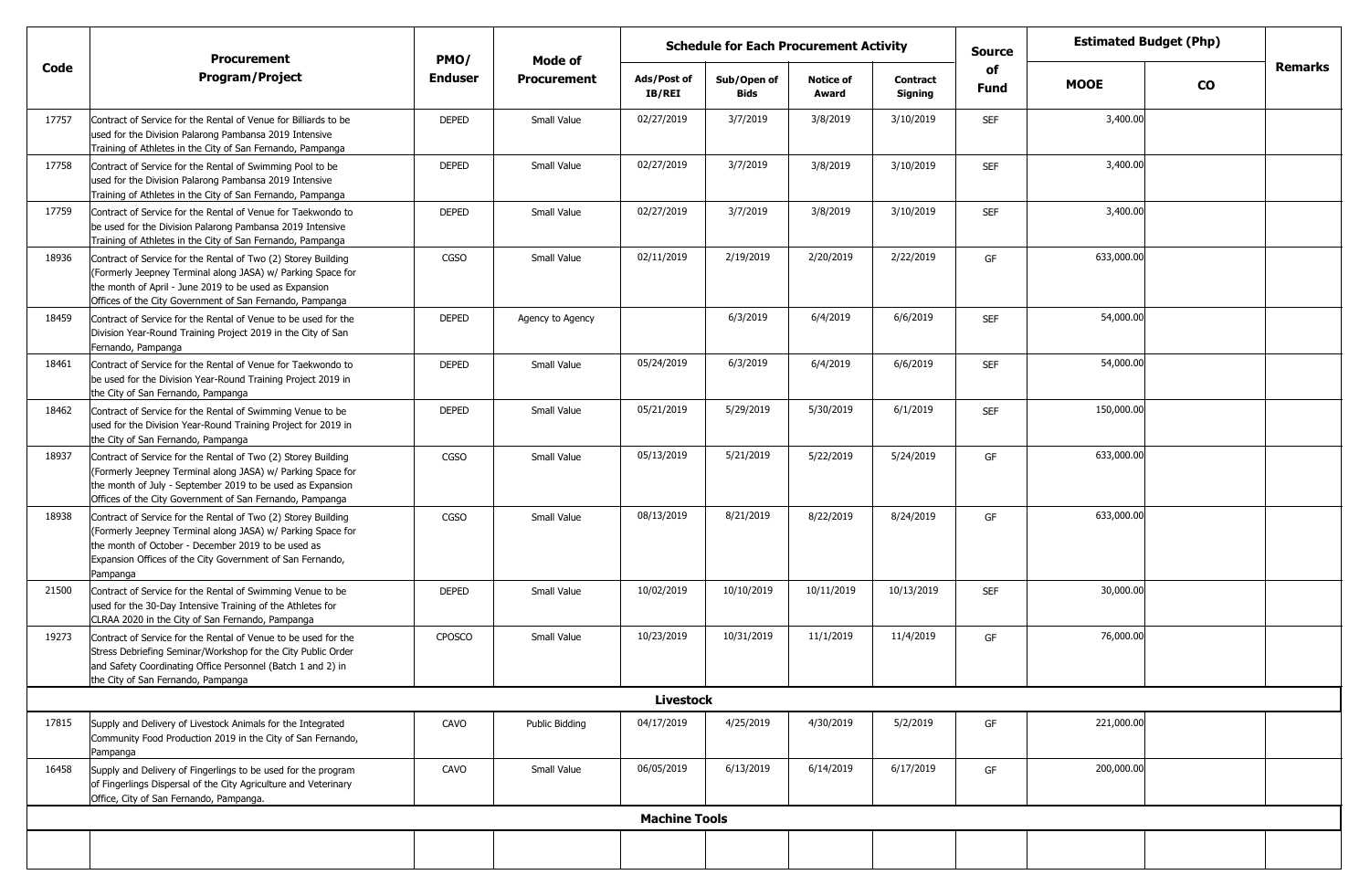|       | <b>Procurement</b>                                                                                                                                                                                    | PMO/           | Mode of                       |                                     | <b>Schedule for Each Procurement Activity</b>     |                           |                     | <b>Source</b>     |              | <b>Estimated Budget (Php)</b> |                |
|-------|-------------------------------------------------------------------------------------------------------------------------------------------------------------------------------------------------------|----------------|-------------------------------|-------------------------------------|---------------------------------------------------|---------------------------|---------------------|-------------------|--------------|-------------------------------|----------------|
| Code  | Program/Project                                                                                                                                                                                       | <b>Enduser</b> | Procurement                   | Ads/Post of<br><b>IB/REI</b>        | Sub/Open of<br><b>Bids</b>                        | <b>Notice of</b><br>Award | Contract<br>Signing | of<br><b>Fund</b> | <b>MOOE</b>  | <b>CO</b>                     | <b>Remarks</b> |
| 18329 | Supply and Delivery of Shallow Well Booster Pump to be used<br>for the water supply at City Hall Building, Sto. Rosario, City of<br>San Fernando, Pampanga                                            | CEO            | Small Value                   | 05/03/2019                          | 5/13/2019                                         | 5/14/2019                 | 5/16/2019           | GF                | 21,500.00    |                               |                |
|       |                                                                                                                                                                                                       |                |                               | <b>Medical and Dental Equipment</b> |                                                   |                           |                     |                   |              |                               |                |
| 18856 | Supply and Delivery of Medical Supplies to be used for the PSC<br>Batang Pinoy 2019 (National Finals) for the period of August<br>to September 2019                                                   | <b>DEPED</b>   | Shopping                      | 07/24/2019                          | 8/1/2019                                          | 8/2/2019                  | 8/5/2019            | GF                | 17,522.65    |                               |                |
| 19131 | Supply and Delivery of Medical Equipment to be used at Health<br>Emergency Management Services in the City of San Fernando,<br>Pampanga                                                               | CHO            | Public Bidding                | 08/05/2019                          | 8/13/2019                                         | 8/16/2019                 | 8/18/2019           | GF                | 692,000.00   |                               |                |
| 15946 | Supply and Delivery of Restorative Devices to be used for the<br>PWD First 2019 in the City of San Fernando, Pampanga                                                                                 | CHO            | Public Bidding                | 08/19/2019                          | 8/27/2019                                         | 8/30/2019                 | 9/1/2019            | GF                | 499,500.00   |                               |                |
| 19751 | Supply and Delivery of Medical and Dental Supplies to be used<br>at the City College of San Fernando, Pampanga (Clinic)                                                                               | <b>CCSF</b>    | Shopping                      | 10/07/2019                          | 10/15/2019                                        | 10/16/2019                | 10/18/2019          | GF                |              | 124,812.00                    |                |
|       |                                                                                                                                                                                                       |                |                               |                                     | <b>Medical Supplies and Laboratory Instrument</b> |                           |                     |                   |              |                               |                |
| 14912 | Supply and Delivery of Medical Supplies to be used during the<br>CLRAA Meet 2019 of City Schools Division in the City of San<br>Fernando, Pampanga                                                    | <b>DEPED</b>   | egotiated (Two Failed Bidding | 12/24/2018                          | 1/1/2019                                          | 1/2/2019                  | 1/4/2019            | <b>SEF</b>        | 130,750.00   |                               |                |
| 16881 | Supply and Delivery of Medical Supplies to be used for PAP<br>SMEAR 2019 in the City of San Fernando, Pampanga                                                                                        | CHO            | Shopping                      | 01/02/2019                          | 1/10/2019                                         | 1/11/2019                 | 1/13/2019           | GF                | 12,690.00    |                               |                |
| 17318 | Supply and Delivery of Medical, Dental and Laboratory Supplies<br>for 1st Semester of 2019 to be used at City Health Office in<br>the City of San Fernando, Pampanga subject to Ordering<br>Agreement | CHO            | Public Bidding                | 12/27/2018                          | 1/15/2019                                         | 1/18/2019                 | 1/20/2019           | GF                | 1,444,774.00 |                               |                |
| 17302 | Supply and delivery of Medical Supplies to be used for the<br>Summer Health Program (Operation Tuli) 2019 in the City of<br>San Fernando, Pampanga                                                    | CHO            | Public Bidding                | 01/17/2019                          | 1/25/2019                                         | 1/30/2019                 | 2/1/2019            | GF                | 283,950.00   |                               |                |
| 17980 | Supply and Delivery of Medical Supplies to be used at San<br>Nicolas Birthing Station in the City of San Fernando, Pampanga                                                                           | CHO            | Small Value                   | 02/20/2019                          | 2/28/2019                                         | 3/1/2019                  | 3/3/2019            | GF                | 7,700.00     |                               |                |
| 17760 | Supply and Delivery of Medical Supplies to be used for the<br>Training of 2019 Palarong Pambansa                                                                                                      | DEPED          | Shopping                      | 02/27/2019                          | 3/7/2019                                          | 3/8/2019                  | 3/10/2019           | <b>SEF</b>        | 34,650.00    |                               |                |
| 17374 | Supply and Delivery of Dental Equipment to be used at City<br>Health Office in the City of San Fernando, Pampanga                                                                                     | CHO            | egotiated (Two Failed Bidding | 02/25/2019                          | 3/5/2019                                          | 3/6/2019                  | 3/8/2019            | GF                |              | 200,000.00                    |                |
| 18049 | Supply and Delivery of Medical Supplies to be used for the<br>various Birthing Stations in the City of San Fernando,<br>Pampanga                                                                      | CHO            | Shopping                      | 03/06/2019                          | 3/14/2019                                         | 3/15/2019                 | 3/17/2019           | GF                | 44,000.00    |                               |                |
| 18013 | Supply and Delivery of Aneroid Sphygmomanometer with<br>Double Head Stethoscope to be used at RHU III - San Nicolas,<br>City of San Fernando, Pampanga                                                | CHO            | Shopping                      | 03/08/2019                          | 3/18/2019                                         | 3/19/2019                 | 3/21/2019           | GF                |              | 36,000.00                     |                |
| 17853 | Supply and Delivery of Medical Supplies to be used for the<br>Measles Outbreak Response Immunization in the City of San<br>Fernando, Pampanga                                                         | CHO            | Shopping                      | 03/06/2019                          | 3/14/2019                                         | 3/15/2019                 | 3/17/2019           | GF                | 525,000.00   |                               |                |
| 17223 | Supply and Delivery of Medical Supplies to be used by the San<br>Fernando Rescue Unit (SAFRU) for 2019 in the City of San<br>Fernando, Pampanga                                                       | CDRRMD         | Public Bidding                | 03/04/2019                          | 3/12/2019                                         | 3/15/2019                 | 3/17/2019           | GF                | 889,963.50   |                               |                |
|       |                                                                                                                                                                                                       |                |                               |                                     |                                                   |                           |                     |                   |              |                               |                |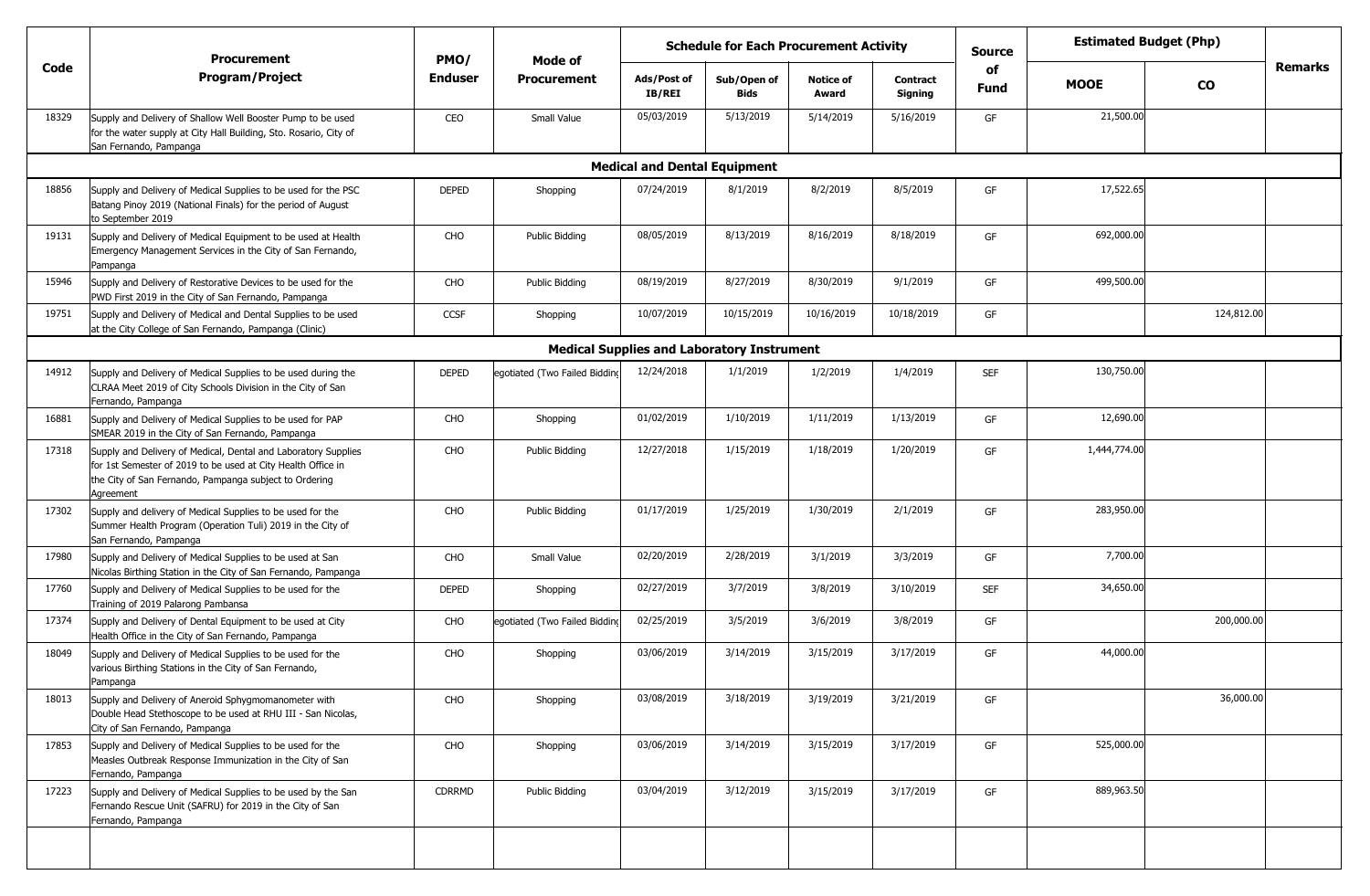|       | <b>Procurement</b>                                                                                                                                                                                                                                 | PMO/         | Mode of                       |                       | <b>Schedule for Each Procurement Activity</b> |                           |                            | <b>Source</b> |              | <b>Estimated Budget (Php)</b> |         |
|-------|----------------------------------------------------------------------------------------------------------------------------------------------------------------------------------------------------------------------------------------------------|--------------|-------------------------------|-----------------------|-----------------------------------------------|---------------------------|----------------------------|---------------|--------------|-------------------------------|---------|
| Code  | <b>Program/Project</b>                                                                                                                                                                                                                             | Enduser      | <b>Procurement</b>            | Ads/Post of<br>IB/REI | Sub/Open of<br><b>Bids</b>                    | <b>Notice of</b><br>Award | <b>Contract</b><br>Signing | of<br>Fund    | <b>MOOE</b>  | <b>CO</b>                     | Remarks |
| 18161 | Supply and delivery of Medical Supplies to be used for the<br>Health Emergency Management Staff (HEMS) Capacity<br>Building 2019 in the City of San Fernando, Pampanga                                                                             | CHO          | Small Value                   | 03/20/2019            | 3/28/2019                                     | 3/29/2019                 | 3/31/2019                  | GF            | 231,000.00   |                               |         |
| 18295 | Supply and Delivery of Urine Plastic Cups to be used for the<br>Medical Examination of the students in the City College of San<br>Fernando, Pampanga                                                                                               | CCSF         | Shopping                      | 04/26/2019            | 5/6/2019                                      | 5/7/2019                  | 5/9/2019                   | GF            |              | 4,000.00                      |         |
| 18589 | Supply and Delivery of Medical Supplies to be used for the<br>Renal Disease Prevention and Control Program (REDCOP) in<br>the City of San Fernando, Pampanga                                                                                       | CHO          | Public Bidding                | 05/20/2019            | 5/28/2019                                     | 5/31/2019                 | 6/2/2019                   | GF            | 93,706.00    |                               |         |
| 16662 | Supply and Delivery of Medical Supplies to be used for the<br>Maternal and Child Health Care Services of the Birthing<br>Stations in the City of San Fernando, Pampanga                                                                            | CHO          | Public Bidding                | 05/06/2019            | 5/14/2019                                     | 5/17/2019                 | 5/19/2019                  | GF            | 635,507.00   |                               |         |
| 15368 | Supply and Delivery of Essential Health Care Package to be<br>given to Daycare Pupils for the Orally Fit Fernandino Child<br>Program in the City of San Fernando, Pampanga                                                                         | CHO          | Public Bidding                | 05/27/2019            | 6/4/2019                                      | 6/7/2019                  | 6/9/2019                   | GF            | 200,000.00   |                               |         |
| 15369 | Supply and Delivery of Medical Supplies to be used for the<br>Asthma Kiddie Control Program 2019 in the City of San<br>Fernando, Pampanga                                                                                                          | CHO          | Public Bidding                | 06/24/2019            | 7/2/2019                                      | 7/5/2019                  | 7/7/2019                   | GF            | 52,500.00    |                               |         |
| 18942 | Supply and Delivery of Medical Supplies to be used at RHU II<br>Sindalan Main Health Center in the City of San Fernando,<br>Pampanga                                                                                                               | CHO          | Public Bidding                | 07/22/2019            | 7/30/2019                                     | 8/2/2019                  | 8/4/2019                   | GF            |              | 60,600.00                     |         |
| 15367 | Supply and Delivery of Medical, Dental and Laboratory Supplies<br>for 2nd Semester of 2019 to be used at City Health Office in<br>the City of San Fernando, Pampanga subject to Ordering<br>Agreement                                              | CHO          | Public Bidding                | 06/27/2019            | 7/16/2019                                     | 7/19/2019                 | 7/21/2019                  | GF            | 1,500,000.00 |                               |         |
| 19168 | Supply and Delivery of Materials/Supplies to be used for the<br>Training on Dengue Prevention and Control Program of<br>Barangay Health Emergency Response Teams in the City of<br>San Fernando, Pampanga                                          | CHO          | Small Value                   | 08/21/2019            | 8/29/2019                                     | 8/30/2019                 | 9/1/2019                   | GF            | 72,200.00    |                               |         |
| 19234 | Supply and Delivery of Drugs and Medicines to be used for the<br>Dengue Code Blue Alert in the City of San Fernando,<br>Pampanga                                                                                                                   | CHO          | Shopping                      | 08/21/2019            | 8/29/2019                                     | 8/30/2019                 | 9/2/2019                   | GF            | 99,911.70    |                               |         |
| 19813 | Re-bidding of Supply and Delivery of Table Top Autoclave<br>Sterilizer to be used at City Health Office in the City of San<br>Fernando, Pampanga                                                                                                   | CHO          | egotiated (Two Failed Bidding | 10/02/2019            | 10/10/2019                                    | 10/11/2019                | 10/13/2019                 | GF            |              | 95,000.00                     |         |
| 19431 | Supply and Delivery of Medical Supplies to be used for the<br>CSDAAM on November 2019 in the City of San Fernando,<br>Pampanga                                                                                                                     | <b>DEPED</b> | Shopping                      | 10/16/2019            | 10/24/2019                                    | 10/25/2019                | 10/27/2019                 | <b>SEF</b>    | 12,500.00    |                               |         |
| 15370 | Supply and Delivery of Medical Supplies to be given to the<br>winners of Healthy Places 2019 in the City of San Fernando,<br>Pampanga                                                                                                              | CHO          | Public Bidding                | 10/25/2019            | 11/4/2019                                     | 11/7/2019                 | 11/9/2019                  | GF            | 94,490.00    |                               |         |
| 19829 | Supply and Delivery of Hygiene and Sanitation Equipment and<br>Test Kits to be used for the Food Safety Program of the City<br>Health Office in the City of San Fernando, Pampanga                                                                 | CHO          | Small Value                   | 10/30/2019            | 11/7/2019                                     | 11/8/2019                 | 11/10/2019                 | GF            | 532,000.00   |                               |         |
| 19831 | Supply and Delivery of Drugs and Medicines to be used for the<br>Health Emergency Staff (HEMS) Capability Building 2019<br>(Equipping the Emergency Medical Services Ambulance of the<br>City Health Office) in the City of San Fernando, Pampanga | CHO          | Shopping                      | 11/19/2019            | 11/27/2019                                    | 11/28/2019                | 11/30/2019                 | GF            | 5,980.00     |                               |         |
|       |                                                                                                                                                                                                                                                    |              |                               |                       |                                               |                           |                            |               |              |                               |         |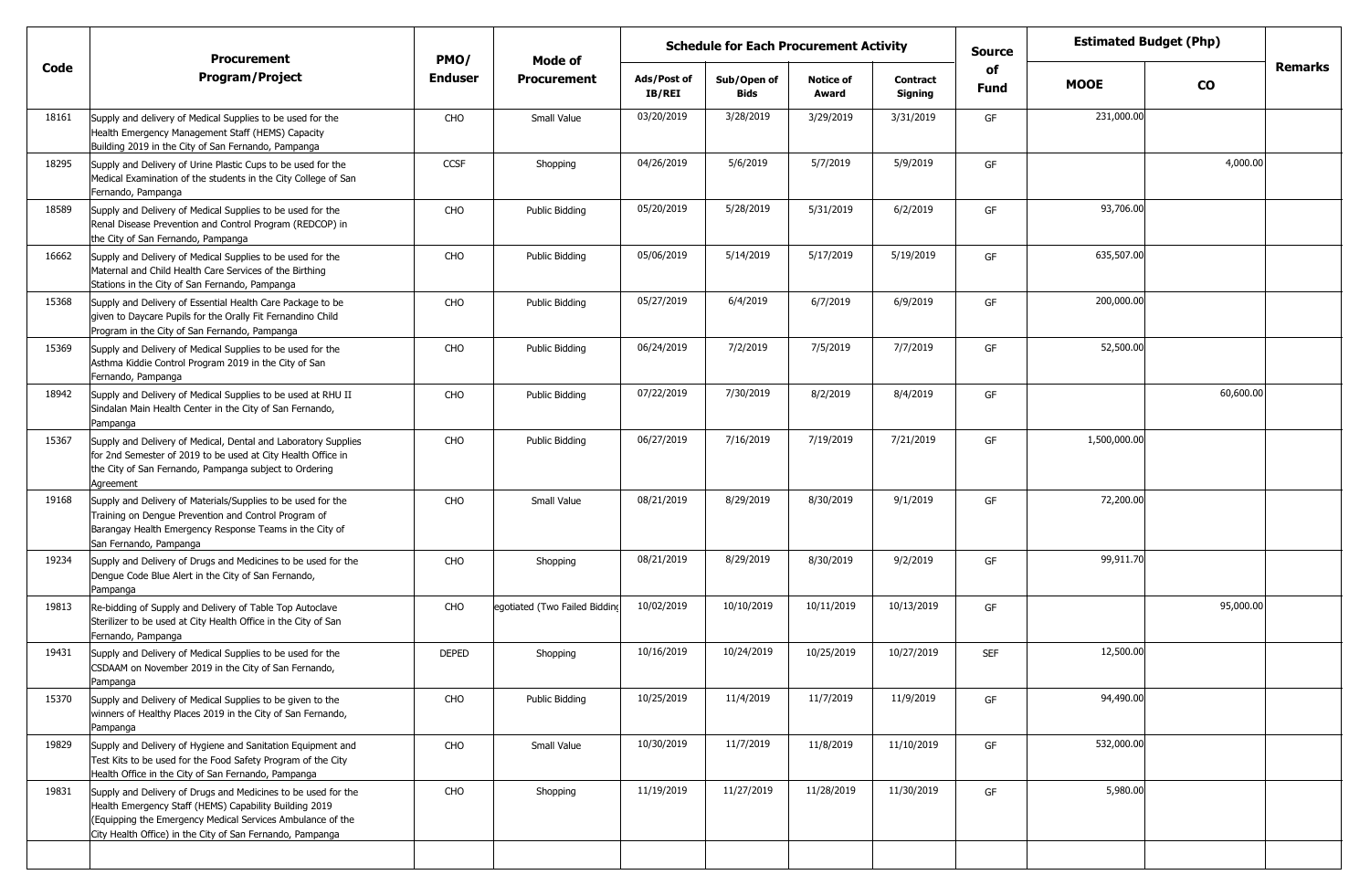|       | <b>Procurement</b>                                                                                                                                                                                                                               | PMO/           | Mode of                     | <b>Schedule for Each Procurement Activity</b> |                                                 |                           |                            | <b>Source</b>     |             | <b>Estimated Budget (Php)</b> |         |
|-------|--------------------------------------------------------------------------------------------------------------------------------------------------------------------------------------------------------------------------------------------------|----------------|-----------------------------|-----------------------------------------------|-------------------------------------------------|---------------------------|----------------------------|-------------------|-------------|-------------------------------|---------|
| Code  | <b>Program/Project</b>                                                                                                                                                                                                                           | <b>Enduser</b> | <b>Procurement</b>          | Ads/Post of<br>IB/REI                         | Sub/Open of<br><b>Bids</b>                      | <b>Notice of</b><br>Award | <b>Contract</b><br>Signing | of<br><b>Fund</b> | <b>MOOE</b> | <b>CO</b>                     | Remarks |
| 19837 | Supply and Delivery of Medical Supplies to be used for the<br>Health Emergency Staff (HEMS) Capability Building 2019<br>(Equipping the Emergency Medical Services Ambulance of the<br>City Health Office) in the City of San Fernando, Pampanga  | CHO            | Shopping                    | 11/06/2019                                    | 11/14/2019                                      | 11/15/2019                | 11/18/2019                 | GF                | 262,820.00  |                               |         |
| 19838 | Supply and Delivery of Medical Equipment to be used byt the<br>Health Emergency Staff (HEMS) Capability Building 2019<br>(Equipping the Emergency Medical Services Ambulance of the<br>City Health Office) in the City of San Fernando, Pampanga | CHO            | Public Bidding              | 10/28/2019                                    | 11/5/2019                                       | 11/8/2019                 | 11/10/2019                 | GF                | 534,650.00  |                               |         |
|       |                                                                                                                                                                                                                                                  |                |                             |                                               | <b>Musical Instrument Parts and Accessories</b> |                           |                            |                   |             |                               |         |
| 17711 | Contract of Service for the Rental of Sound System to be used<br>for the Philhealth Alaga ka Road Shows 2019 in the City of San<br>Fernando, Pampanga                                                                                            | CHO            | Small Value                 | 01/30/2019                                    | 2/7/2019                                        | 2/8/2019                  | 2/10/2019                  | GF                | 10,000.00   |                               |         |
| 17710 | Contract of Service for the Rental of Sound System to be used<br>for the 2019 City Dengvaxia Recipient Monitoring in the City of<br>San Fernando, Pampanga                                                                                       | CHO            | Small Value                 | 02/06/2019                                    | 2/14/2019                                       | 2/15/2019                 | 2/17/2019                  | GF                | 50,000.00   |                               |         |
|       |                                                                                                                                                                                                                                                  |                |                             | <b>Newspaper</b>                              |                                                 |                           |                            |                   |             |                               |         |
| 15814 | Supply and Delivery of Newspaper to be used at the Offices of<br>the City Vice Mayor and Sangguniang Panlungsod for January -<br>December 2019, City of San Fernando, Pampanga                                                                   | SP             | Small Value                 | 12/24/2018                                    | 1/1/2019                                        | 1/2/2019                  | 1/4/2019                   | GF                | 44,800.00   |                               |         |
| 15812 | Supply and Delivery of Newspaper to be used at City<br>Information Office for the month of January - December 2019<br>in the City of San Fernando, Pampanga                                                                                      | CIO            | Small Value                 | 12/24/2018                                    | 1/1/2019                                        | 1/2/2019                  | 1/4/2019                   | GF                | 14,960.00   |                               |         |
| 16824 | Contract of Service for the Information Dissemination on Tax<br>Campaign in the City of San Fernando, Pampanga                                                                                                                                   | CIO            | Negotiated - Media Services | 12/24/2018                                    | 1/1/2019                                        | 1/2/2019                  | 1/4/2019                   | GF                | 60,000.00   |                               |         |
| 15813 | Supply and Delivery of Newspaper to be used at the City<br>College of San Fernando, Pampanga for the year 2019                                                                                                                                   | CCSF           | Small Value                 | 01/02/2019                                    | 1/10/2019                                       | 1/11/2019                 | 1/13/2019                  | GF                | 39,960.00   |                               |         |
| 17574 | Supply and Delivery of Newspaper to be used at Office of the<br>City Mayor for the period of January - December 2019 in the<br>City of San Fernando, Pampanga subject to ordering<br>agreement                                                   | <b>CMO</b>     | Small Value                 | 01/25/2019                                    | 2/4/2019                                        | 2/5/2019                  | 2/7/2019                   | GF                | 45,000.00   |                               |         |
|       |                                                                                                                                                                                                                                                  |                |                             | <b>Office Equipment</b>                       |                                                 |                           |                            |                   |             |                               |         |
| 16387 | Supply and Delivery of IT Equipment, Tools and other IT<br>Peripherals to be used at the City Information and<br>Communications Technology Office in the City of San<br>Fernando, Pampanga                                                       | <b>CICTO</b>   | Public Bidding              | 01/10/2019                                    | 1/18/2019                                       | 1/23/2019                 | 1/25/2019                  | GF                |             | 594,500.00                    |         |
| 17169 | Supply and Delivery of Photocopier Machine to be used at City<br>General Services Office - Supply Section in the City of San<br>Fernando, Pampanga                                                                                               | <b>SRPMD</b>   | Small Value                 | 02/18/2019                                    | 2/26/2019                                       | 2/27/2019                 | 3/1/2019                   | GF                |             | 110,000.00                    |         |
| 17417 | Supply and Delivery of Typewriter to be used for the PWD<br>Identification Card and Solo Parent Registration in the City of<br>San Fernando, Pampanga                                                                                            | <b>CSWDO</b>   | Shopping                    | 03/06/2019                                    | 3/14/2019                                       | 3/15/2019                 | 3/17/2019                  | GF                | 20,000.00   |                               |         |
| 18078 | Supply and Delivery of Digital Safety Vault to be used at City<br>Treasurer's Office in the City of San Fernando, Pampanga                                                                                                                       | CTO            | Shopping                    | 03/06/2019                                    | 3/14/2019                                       | 3/15/2019                 | 3/17/2019                  | GF                |             | 140,000.00                    |         |
| 18263 | Supply and Delivery of One (1) unit of Photocopier Machine to<br>be used at CGSO-UMSD (Heroes Hall) in the City of San<br>Fernando, Pampanga                                                                                                     | <b>UMSD</b>    | Small Value                 | 05/22/2019                                    | 5/30/2019                                       | 5/31/2019                 | 6/3/2019                   | GF                |             | 69,000.00                     |         |
|       |                                                                                                                                                                                                                                                  |                |                             |                                               |                                                 |                           |                            |                   |             |                               |         |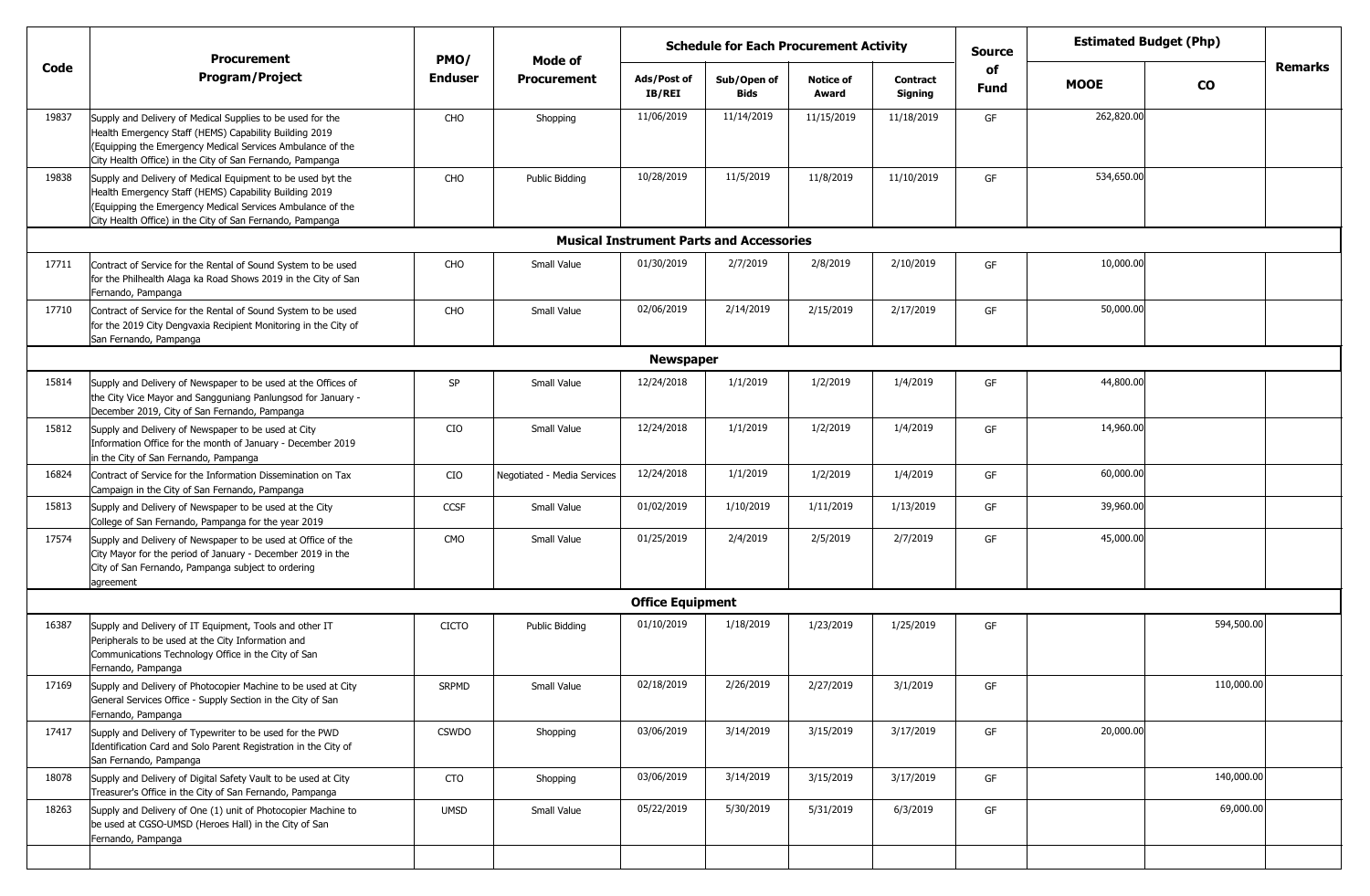|       | <b>Procurement</b>                                                                                                                                                                                                                                  | PMO/           | Mode of                |                              | <b>Schedule for Each Procurement Activity</b> |                           |                            | <b>Source</b> |              | <b>Estimated Budget (Php)</b> |         |
|-------|-----------------------------------------------------------------------------------------------------------------------------------------------------------------------------------------------------------------------------------------------------|----------------|------------------------|------------------------------|-----------------------------------------------|---------------------------|----------------------------|---------------|--------------|-------------------------------|---------|
| Code  | <b>Program/Project</b>                                                                                                                                                                                                                              | <b>Enduser</b> | Procurement            | Ads/Post of<br><b>IB/REI</b> | Sub/Open of<br>Bids                           | <b>Notice of</b><br>Award | <b>Contract</b><br>Signing | of<br>Fund    | <b>MOOE</b>  | <b>CO</b>                     | Remarks |
| 18612 | Supply and Delivery of Furniture to be used at the City<br>Assessor's Office in the City of San Fernando, Pampanga                                                                                                                                  | <b>CASSO</b>   | Public Bidding         | 05/06/2019                   | 5/14/2019                                     | 5/17/2019                 | 5/19/2019                  | GF            |              | 598,183.50                    |         |
| 18651 | Supply and Delivery of Photocopier Machine to be used at the<br>Office of the City Building Official in the City of San Fernando,<br>Pampanga                                                                                                       | <b>OCBO</b>    | Public Bidding         | 05/23/2019                   | 5/31/2019                                     | 6/5/2019                  | 6/7/2019                   | GF            |              | 150,000.00                    |         |
| 18664 | Supply and Delivery of Appliances to be used at Bureau of Jail<br>Management and Penology in the City of San Fernando,<br>Pampanga                                                                                                                  | <b>BJMP</b>    | Shopping               | 06/14/2019                   | 6/24/2019                                     | 6/25/2019                 | 6/27/2019                  | GF            |              | 49,288.50                     |         |
| 18820 | Supply and Delivery of Paper Shredder to be used at City<br>Disaster Risk Reduction and Management Division in the City<br>of San Fernando, Pampanga                                                                                                | <b>CDRRMD</b>  | Small Value            | 06/17/2019                   | 6/25/2019                                     | 6/26/2019                 | 6/28/2019                  | GF            |              | 15,000.00                     |         |
| 19708 | Supply and Delivery of DSLR Camera and Lens to be used at<br>the Office of the City Vice Mayor in the City of San Fernando,<br>Pampanga                                                                                                             | <b>CVMO</b>    | Small Value            | 06/19/2019                   | 6/27/2019                                     | 6/28/2019                 | 6/30/2019                  | GF            |              | 90,000.00                     |         |
| 18795 | Supply and Delivery of Photocopier Machine to be used at the<br>City Disaster Risk Reduction and Management Office in the<br>City of San Fernando, Pampanga                                                                                         | <b>CDRRMD</b>  | Public Bidding         | 06/24/2019                   | 7/2/2019                                      | 7/5/2019                  | 7/8/2019                   | GF            |              | 240,000.00                    |         |
| 18609 | Supply and Delivery of Paper Shredder to be used at the New<br>DepEd Division Training Center in the City of San Fernando,<br>Pampanga                                                                                                              | <b>DEPED</b>   | Public Bidding         | 07/03/2019                   | 7/11/2019                                     | 7/16/2019                 | 7/18/2019                  | <b>SEF</b>    |              | 139,500.00                    |         |
| 18611 | Supply and Delivery of Photocopier Machine to be used at the<br>New DepEd Division Training Center in the City of San<br>Fernando, Pampanga                                                                                                         | <b>DEPED</b>   | Public Bidding         | 06/13/2019                   | 7/2/2019                                      | 7/5/2019                  | 7/7/2019                   | <b>SEF</b>    |              | 2,100,000.00                  |         |
| 19085 | Supply and Delivery of Heavy Duty Stand and Ceiling Fan to be<br>used at the City College of San Fernando, Pampanga                                                                                                                                 | <b>CCSF</b>    | Public Bidding         | 07/18/2019                   | 7/26/2019                                     | 7/31/2019                 | 8/2/2019                   | GF            |              | 139,000.00                    |         |
| 18688 | Supply and Delivery of Photocopier Machine to be used at<br>Supply, Records and Property Management Division in the City<br>of San Fernando, Pampanga                                                                                               | <b>SRPMD</b>   | Public Bidding         | 07/29/2019                   | 8/6/2019                                      | 8/9/2019                  | 8/11/2019                  | GF            |              | 105,000.00                    |         |
| 18706 | Supply and Delivery of Two (2) units Photocopier Machine to<br>be used at City General Services Office in the City of San<br>Fernando, Pampanga                                                                                                     | <b>RAMD</b>    | Public Bidding         | 07/29/2019                   | 8/6/2019                                      | 8/9/2019                  | 8/11/2019                  | GF            |              | 105,000.00                    |         |
| 18685 | Supply and Delivery of Furniture and Fixtures to be used at<br>City Disaster Risk Reduction and Management Division and<br>City Public Order and Safety Coordinating Office in the<br>Command and Control Center, City of San Fernando,<br>Pampanga | CPOSCO         | Public Bidding         | 07/25/2019                   | 8/13/2019                                     | 8/16/2019                 | 8/18/2019                  | GF            | 1,317,408.00 |                               |         |
| 19478 | Supply and Delivery of Steel Filing Cabinet to be used at the<br>Internal Control Division in the City of San Fernando,<br>Pampanga                                                                                                                 | ICD            | Small Value            | 08/30/2019                   | 9/9/2019                                      | 9/10/2019                 | 9/12/2019                  | GF            |              | 39,501.00                     |         |
| 19698 | Supply and Delivery of IT Equipment to be used at the City<br>Schools Division of the City of San Fernando, Pampanga                                                                                                                                | <b>DEPED</b>   | Small Value            | 09/04/2019                   | 9/12/2019                                     | 9/13/2019                 | 9/15/2019                  | <b>SEF</b>    | 495,000.00   |                               |         |
| 19283 | Supply and Delivery of Projector to be used at the City<br>Environment and Natural Resources Office in the City of San<br>Fernando, Pampanga                                                                                                        | <b>CENRO</b>   | Small Value            | 10/11/2019                   | 10/21/2019                                    | 10/22/2019                | 10/24/2019                 | GF            | 30,000.00    |                               |         |
| 19609 | Supply and Delivery of Alcohol and Hand & Body Wash to be<br>used for the African Swine Fever Control Program at the City<br>Agriculture and Veterinary Office in the City of San Fernando,<br>Pampanga                                             | CAVO           | <b>Emergency Cases</b> | 10/11/2019                   | 10/21/2019                                    | 10/22/2019                | 10/24/2019                 | GF            | 12,000.00    |                               |         |
|       |                                                                                                                                                                                                                                                     |                |                        |                              |                                               |                           |                            |               |              |                               |         |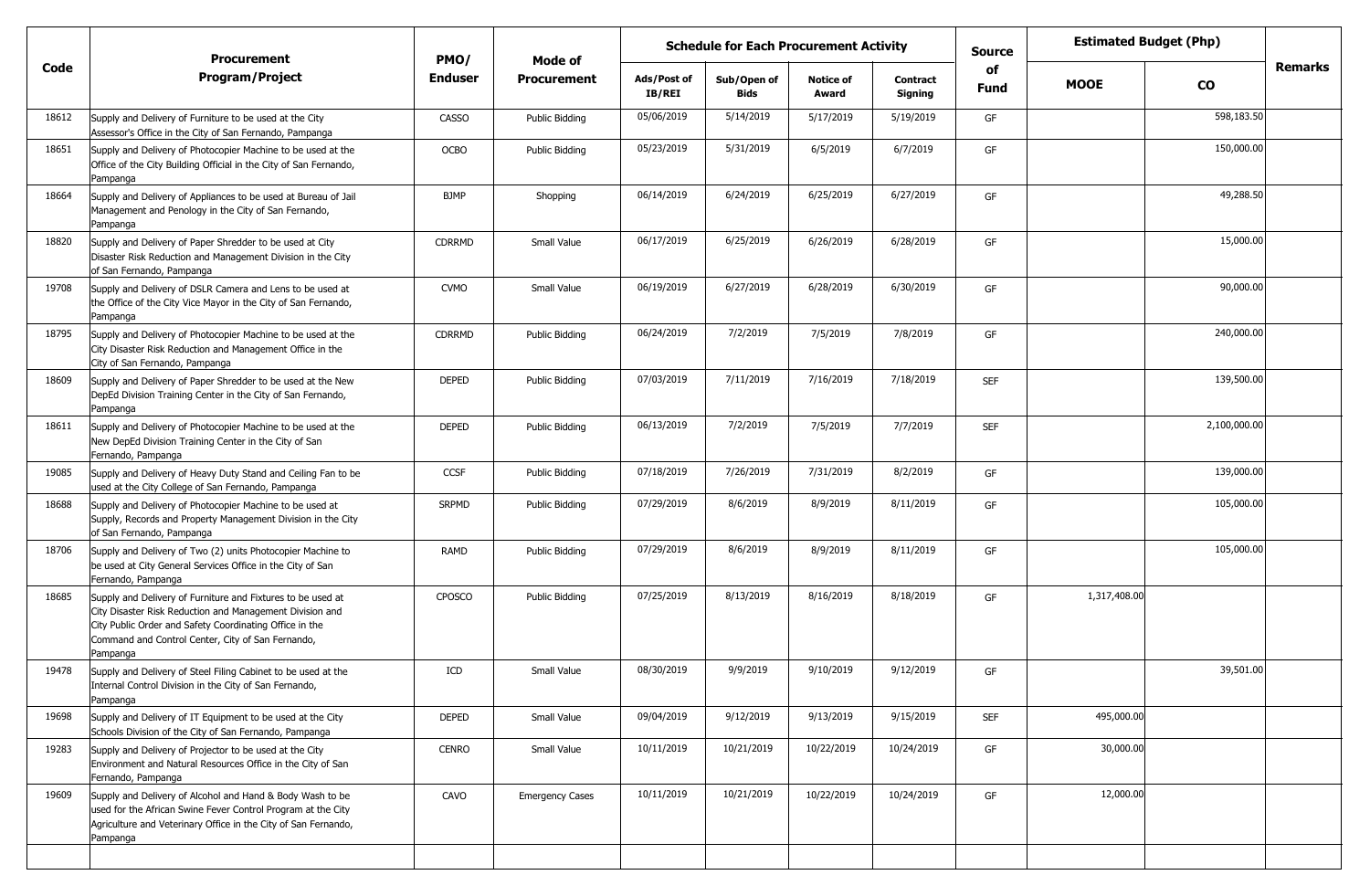|       | Procurement                                                                                                                                                                                                                                              | PMO/           | Mode of                       | <b>Schedule for Each Procurement Activity</b> |                                               |                           |                            | Source            |              | <b>Estimated Budget (Php)</b> |  |
|-------|----------------------------------------------------------------------------------------------------------------------------------------------------------------------------------------------------------------------------------------------------------|----------------|-------------------------------|-----------------------------------------------|-----------------------------------------------|---------------------------|----------------------------|-------------------|--------------|-------------------------------|--|
| Code  | <b>Program/Project</b>                                                                                                                                                                                                                                   | <b>Enduser</b> | <b>Procurement</b>            | Ads/Post of<br><b>IB/REI</b>                  | Sub/Open of<br>Bids                           | <b>Notice of</b><br>Award | <b>Contract</b><br>Signing | of<br><b>Fund</b> | <b>MOOE</b>  | Remarks<br>$\mathbf{co}$      |  |
| 19655 | Supply and Delivery of Office Equipment to be used at City<br>Information Office in the City of San Fernando, Pampanga                                                                                                                                   | CIO            | Public Bidding                | 09/30/2019                                    | 10/8/2019                                     | 10/11/2019                | 10/13/2019                 | GF                |              | 146,200.00                    |  |
| 19643 | Supply and Delivery of Storage Box to be used for the<br>Response Coordination Committee (Incident Command<br>System) in the City of San Fernando, Pampanga                                                                                              | <b>CDRRMD</b>  | Shopping                      | 10/30/2019                                    | 11/7/2019                                     | 11/8/2019                 | 11/10/2019                 | GF                | 2,800.00     |                               |  |
| 19472 | Supply and Delivery of Water Dispenser to be used at the<br>Youth Development Center in the City of San Fernando,<br>Pampanga                                                                                                                            | <b>CSWDO</b>   | Shopping                      | 10/30/2019                                    | 11/7/2019                                     | 11/8/2019                 | 11/10/2019                 | GF                | 10,000.00    |                               |  |
| 19652 | Supply and Delivery of Photocopier Machine to be used at the<br>City Public Order and Safety Coordinating Office in the City of<br>San Fernando, Pampanga                                                                                                | <b>CPOSCO</b>  | Public Bidding                | 10/21/2019                                    | 10/29/2019                                    | 11/1/2019                 | 11/3/2019                  | GF                | 215,656.00   |                               |  |
|       |                                                                                                                                                                                                                                                          |                |                               |                                               | <b>Office Equipment Parts and Accessories</b> |                           |                            |                   |              |                               |  |
| 16619 | Supply, Delivery and Installation of Photocopier Machine<br>Spareparts to be used at City Treasurer's Office in the City of<br>San Fernando, Pampanga                                                                                                    | <b>CTO</b>     | Direct Contracting            |                                               | 2/4/2019                                      | 2/5/2019                  | 2/7/2019                   | GF                | 12,102.72    |                               |  |
| 17449 | Supply, Delivery and Installation of Photocopier Machine Spare<br>Parts to be used for the repair of Photocopier Machine at the<br>City General Services Office - Supply, Records, Property<br>Management Division in the City of San Fernando, Pampanga | <b>SRPMD</b>   | <b>Direct Contracting</b>     |                                               | 3/7/2019                                      | 3/8/2019                  | 3/10/2019                  | GF                | 47,676.00    |                               |  |
| 17549 | Supply, Delivery and Installation of Spare parts for the Repair<br>of Photocopier Machine used at Commission on Election in the<br>City of San Fernando, Pampanga                                                                                        | <b>COMELEC</b> | Direct Contracting            |                                               | 3/18/2019                                     | 3/19/2019                 | 3/21/2019                  | GF                | 12,102.72    |                               |  |
| 17721 | Supply, Delivery and Installation of Spare parts for the Repair<br>of Photocopier Machine used at City Budget Office in the City<br>of San Fernando, Pampanga                                                                                            | CBO            | Direct Contracting            |                                               | 4/8/2019                                      | 4/9/2019                  | 4/11/2019                  | GF                | 32,926.00    |                               |  |
| 18920 | Supply and Delivery of Rubber Mats to be used at various Child<br>Development Centers (CDC) for the year 2019 in the City of<br>San Fernando, Pampanga                                                                                                   | <b>CSWDO</b>   | Public Bidding                | 04/04/2019                                    | 4/12/2019                                     | 4/17/2019                 | 4/19/2019                  | <b>SEF</b>        | 499,100.00   |                               |  |
| 16220 | Supply and Delivery of Photocopier Machine Toner to be used<br>at the Office of the City Building Official in the City of San<br>Fernando, Pampanga                                                                                                      | OCBO           | Direct Contracting            |                                               | 6/5/2019                                      | 6/6/2019                  | 6/8/2019                   | GF                | 100,000.00   |                               |  |
| 18618 | Supply, Delivery and Installation of Photocopier Spare parts to<br>be used for the Repair of Photocopier Machine used at City<br>General Services Office - Utility and Maintenance Services<br>Division in the City of San Fernando, Pampanga            | <b>UMSD</b>    | Direct Contracting            |                                               | 6/12/2019                                     | 6/13/2019                 | 6/15/2019                  | GF                | 12,102.72    |                               |  |
| 18597 | Supply, Delivery and Installation of Spare parts to be used for<br>the Repair of Photocopier Machine at City Treasurer's Office in<br>the City of San Fernando, Pampanga                                                                                 | <b>CTO</b>     | Direct Contracting            |                                               | 7/1/2019                                      | 7/2/2019                  | 7/4/2019                   | GF                | 11,212.00    |                               |  |
| 19587 | Supply and Delivery of Photocopier Machine Toner to be used<br>at the CGSO - Motorpool Division in the City of San Fernando,<br>Pampanga                                                                                                                 | <b>MPD</b>     | Direct Contracting            |                                               | 8/29/2019                                     | 8/30/2019                 | 9/1/2019                   | GF                | 15,625.00    |                               |  |
| 19298 | Supply, Delivery and Installation of Generator Set with<br>Automatic Transfer Switch to be installed at the Command<br>Control Center at Civic Center, Barangay San Isidro, City of<br>San Fernando, Pampanga                                            | CEO            | egotiated (Two Failed Bidding | 08/12/2019                                    | 8/20/2019                                     | 8/21/2019                 | 8/23/2019                  | GF                |              | 4,000,000.00                  |  |
| 19826 | Supply and Delivery of Additional Supplies/Materials to be used<br>for the mass production of Fernandino Access Card for 2nd<br>Semester of 2019 of the City Government of San Fernando,<br>Pampanga subject to Ordering Agreement                       | CAD            | Public Bidding                | 08/27/2019                                    | 9/13/2019                                     | 9/18/2019                 | 9/20/2019                  | GF                | 2,210,000.00 |                               |  |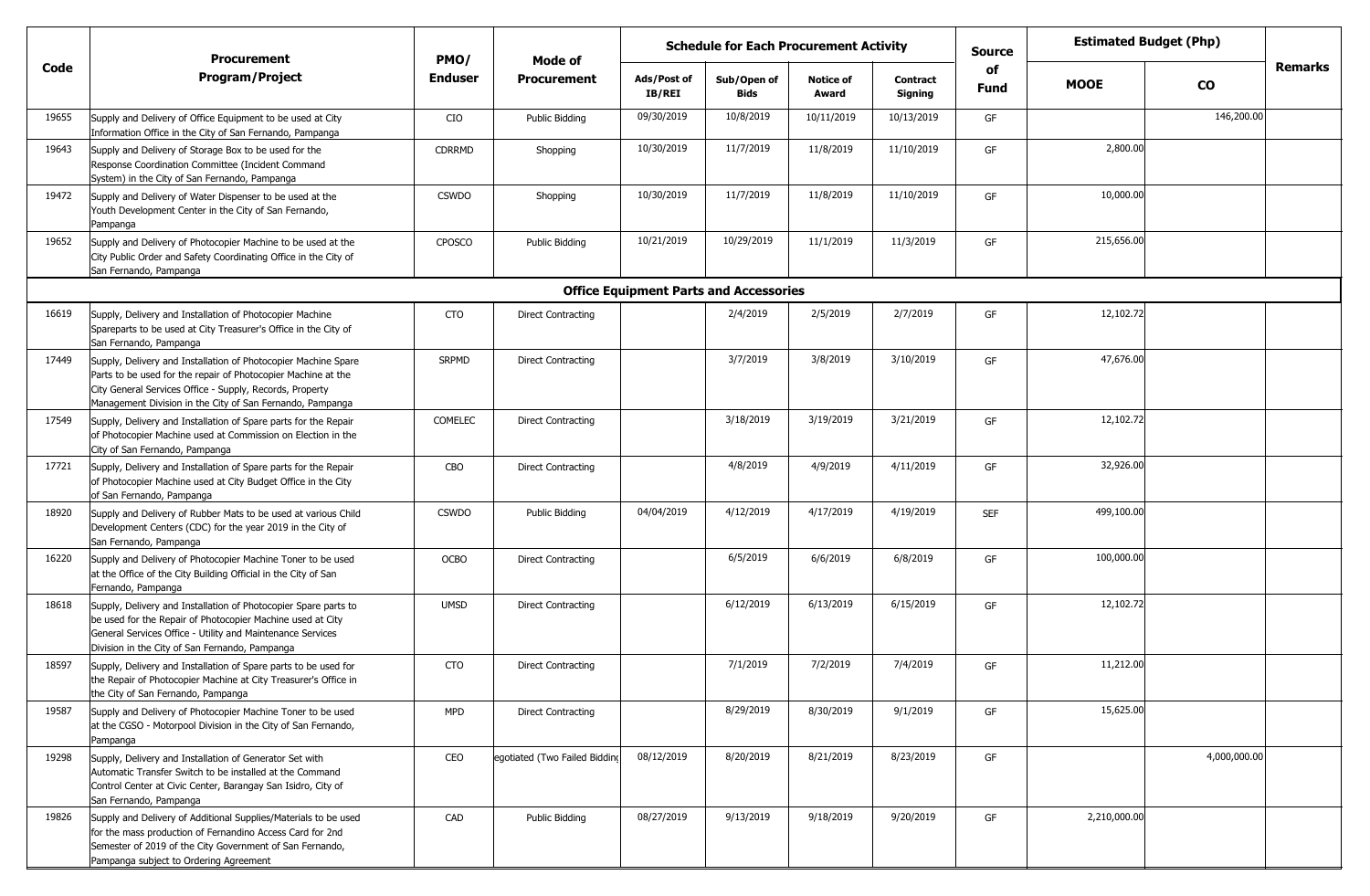|       | <b>Procurement</b>                                                                                                                                                                                                                                | PMO/           | Mode of            |                                                 | <b>Schedule for Each Procurement Activity</b> |                           |                            | <b>Source</b>     | <b>Estimated Budget (Php)</b> |           |         |
|-------|---------------------------------------------------------------------------------------------------------------------------------------------------------------------------------------------------------------------------------------------------|----------------|--------------------|-------------------------------------------------|-----------------------------------------------|---------------------------|----------------------------|-------------------|-------------------------------|-----------|---------|
| Code  | Program/Project                                                                                                                                                                                                                                   | <b>Enduser</b> | <b>Procurement</b> | Ads/Post of<br><b>IB/REI</b>                    | Sub/Open of<br>Bids                           | <b>Notice of</b><br>Award | <b>Contract</b><br>Signing | of<br><b>Fund</b> | <b>MOOE</b>                   | <b>CO</b> | Remarks |
|       |                                                                                                                                                                                                                                                   |                |                    | <b>Office Equipment Supplies and Cosumables</b> |                                               |                           |                            |                   |                               |           |         |
| 15373 | Supply, Delivery and Installation of Spare Parts for Office<br>Equipment to be used at the City College of San Fernando,<br>Pampanga                                                                                                              | CCSF           | Direct Contracting |                                                 | 1/1/2019                                      | 1/2/2019                  | 1/4/2019                   | GF                | 16,651.04                     |           |         |
| 16070 | Supply and Delivery of Envelope, mailing white ordinary and<br>w/ window to be used at the City Treasurer's Office, City of<br>San Fernando, Pampanga                                                                                             | <b>CTO</b>     | Small Value        | 12/24/2018                                      | 1/1/2019                                      | 1/2/2019                  | 1/4/2019                   | GF                | 6,034.97                      |           |         |
| 16941 | Supply and Delivery of Office Supplies to be used for the CSFP<br>Public Relations Consultancy Program for the period of<br>January-June 2019 in the City of San Fernando, Pampanga<br>subject to Ordering Agreement                              | CIO            | Shopping           | 12/21/2018                                      | 12/31/2018                                    | 1/1/2019                  | 1/3/2019                   | GF                | 399,992.19                    |           |         |
| 15377 | Supply and Delivery of Office Supplies to be used various<br>Activities of the City Employment Services Division on<br>February 2019 in the City of San Fernando, Pampanga                                                                        | <b>CESD</b>    | Shopping           | 01/04/2019                                      | 1/14/2019                                     | 1/15/2019                 | 1/17/2019                  | GF                | 30,000.00                     |           |         |
| 16820 | Supply and Delivery of Materials/Supplies to be used for the<br>City Government Employees' Day 2019 in the City of San<br>Fernando, Pampanga                                                                                                      | <b>CHRMO</b>   | Shopping           | 01/23/2019                                      | 1/31/2019                                     | 2/1/2019                  | 2/3/2019                   | GF                | 10,000.00                     |           |         |
| 17363 | Supply and Delivery of Office Supplies to be used for the<br>Instilling Good Morals and Values to Fernandinos Program for<br>the period of January - June 2019 in the City of San Fernando,<br>Pampanga                                           | CAD            | Shopping           | 01/15/2019                                      | 1/23/2019                                     | 1/24/2019                 | 1/26/2019                  | GF                | 200,000.00                    |           |         |
| 17460 | Supply and Delivery of Balloons to be used for the Opening<br>Ceremony in the 2019 Inter-Barangay Basketball Tournament<br>on February 2019 in the City of San Fernando, Pampanga                                                                 | CAD            | Shopping           | 01/23/2019                                      | 1/31/2019                                     | 2/1/2019                  | 2/3/2019                   | GF                | 2,100.00                      |           |         |
| 17433 | Supply and Delivery of Communication Load/Prepaid Card to<br>be used for the 2019 GIS based Barangay Information System<br>"Fernandino Access Card Integration and Enhancement" for<br>1st Semester of 2019 in the City of San Fernando, Pampanga | CAD            | Small Value        | 01/16/2019                                      | 1/24/2019                                     | 1/25/2019                 | 1/27/2019                  | GF                | 115,500.00                    |           |         |
| 17328 | Supply and Delivery of Photocopier Machine Toner to be used<br>at the City Legal Office for the 1st Semester of 2019 in the<br>City of San Fernando, Pampanga                                                                                     | CLO            | Direct Contracting |                                                 | 2/7/2019                                      | 2/8/2019                  | 2/10/2019                  | GF                | 16,262.40                     |           |         |
| 17466 | Supply and Delivery of Toner to be used at City Accountant's<br>Office in the City of San Fernando, Pampanga                                                                                                                                      | CACCO          | Direct Contracting |                                                 | 2/7/2019                                      | 2/8/2019                  | 2/10/2019                  | GF                | 24,393.60                     |           |         |
| 17445 | Supply and Delivery of Office Supplies to be used for the 2019<br>"Interaksyon sa Bagong Fernandino" Kapihan at Talakayan sa<br>Barangay for the 1st Semester of 2019 in the City of San<br>Fernando, Pampanga                                    | CAD            | Shopping           | 01/22/2019                                      | 1/30/2019                                     | 1/31/2019                 | 2/2/2019                   | GF                | 200,000.00                    |           |         |
| 15381 | Supply and Delivery of Office Supplies to be used for various<br>Activities of the City Employment Services Division for the<br>month of March 2019 in the City of San Fernando, Pampanga                                                         | <b>CESD</b>    | Shopping           | 02/01/2019                                      | 2/11/2019                                     | 2/12/2019                 | 2/14/2019                  | GF                | 22,500.00                     |           |         |
| 15382 | Supply and Delivery of Office Supplies to be used for SPES on<br>March 2019 in the City of San Fernando, Pampanga                                                                                                                                 | <b>CESD</b>    | Shopping           | 02/04/2019                                      | 2/12/2019                                     | 2/13/2019                 | 2/15/2019                  | GF                | 36,300.00                     |           |         |
| 16636 | Supply and Delivery of Photocopier Toner to be used at the<br>City Social Welfare and Development for the year 2019 in the<br>City of San Fernando, Pampanga                                                                                      | <b>CSWDO</b>   | Direct Contracting |                                                 | 2/7/2019                                      | 2/8/2019                  | 2/11/2019                  | GF                | 75,000.00                     |           |         |
| 17170 | Supply, Delivery and Installation of Photocopier Machine<br>Spareparts to be used at Office of the Sangguniang<br>Panlungsod in the City of San Fernando, Pampanga                                                                                | SP             | Direct Contracting |                                                 | 2/18/2019                                     | 2/19/2019                 | 2/21/2019                  | GF                | 12,102.72                     |           |         |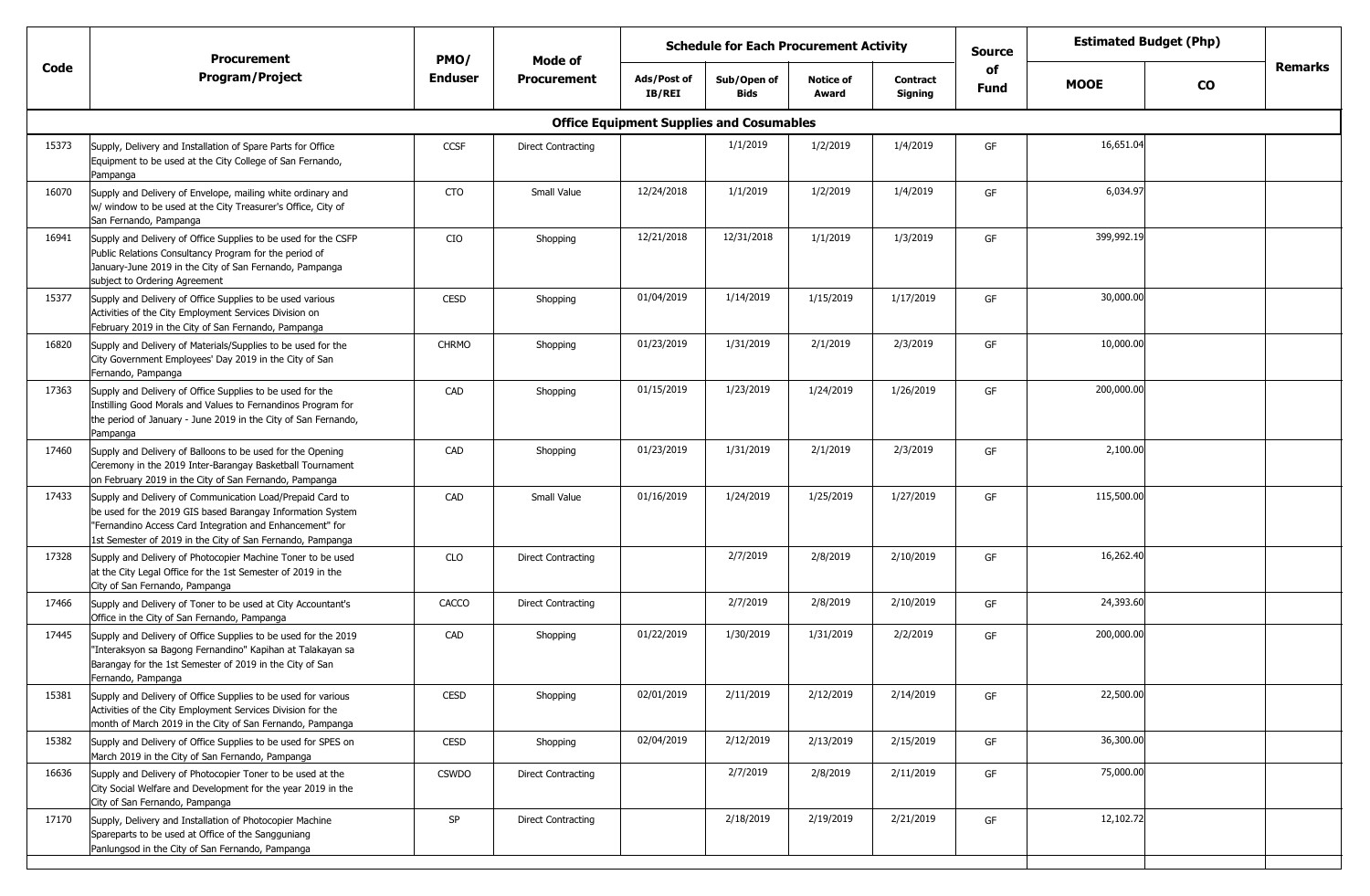|       | <b>Procurement</b>                                                                                                                                                                        | PMO/           | Mode of                   |                       | <b>Schedule for Each Procurement Activity</b> |                           |                            | <b>Estimated Budget (Php)</b><br><b>Source</b> |             |           |                |
|-------|-------------------------------------------------------------------------------------------------------------------------------------------------------------------------------------------|----------------|---------------------------|-----------------------|-----------------------------------------------|---------------------------|----------------------------|------------------------------------------------|-------------|-----------|----------------|
| Code  | <b>Program/Project</b>                                                                                                                                                                    | <b>Enduser</b> | <b>Procurement</b>        | Ads/Post of<br>IB/REI | Sub/Open of<br>Bids                           | <b>Notice of</b><br>Award | <b>Contract</b><br>Signing | of<br>Fund                                     | <b>MOOE</b> | <b>CO</b> | <b>Remarks</b> |
| 15385 | Supply and Delivery of Materials/Supplies to be used for the<br>Recognition Day of the Skills Training Graduates Batch 1 on<br>March 2019 in the City of San Fernando, Pampanga           | <b>CESD</b>    | Shopping                  | 02/27/2019            | 3/7/2019                                      | 3/8/2019                  | 3/10/2019                  | GF                                             | 20,000.00   |           |                |
| 17775 | Supply and Delivery of Common Used Office Supplies for 1st<br>Semester of 2019 to be used at City Information Office in the<br>City of San Fernando, Pampanga                             | CIO            | Agency to Agency          |                       | 3/7/2019                                      | 3/8/2019                  | 3/10/2019                  | GF                                             | 5,039.73    |           |                |
| 16069 | Supply and Delivery of Gestetner Toner Model MP 2501 to be<br>used for the Photocopier Machine at City Treasurer's Office in<br>the City of San Fernando, Pampanga                        | <b>CTO</b>     | <b>Direct Contracting</b> |                       | 3/11/2019                                     | 3/12/2019                 | 3/14/2019                  | GF                                             | 18,972.80   |           |                |
| 18070 | Supply and Delivery of Office Supplies to be used at National<br>Child Development Center for the year 2019 in the City of San<br>Fernando, Pampanga                                      | <b>CSWDO</b>   | Shopping                  | 03/06/2019            | 3/14/2019                                     | 3/15/2019                 | 3/17/2019                  | <b>SEF</b>                                     | 49,604.02   |           |                |
| 18092 | Supply and Delivery of Balloons to be used in the<br>Inter-Barangay Basketball Midget Tournament on April - June<br>2019 in the City of San Fernando, Pampanga                            | CAD            | Shopping                  | 03/08/2019            | 3/18/2019                                     | 3/19/2019                 | 3/21/2019                  | GF                                             | 8,750.00    |           |                |
| 17723 | Supply and Delivery of Office Supplies to be used at<br>Commission on Election for the National and Local Election<br>2019 in the City of San Fernando, Pampanga                          | <b>CTO</b>     | Shopping                  | 03/06/2019            | 3/14/2019                                     | 3/15/2019                 | 3/17/2019                  | GF                                             | 235,183.28  |           |                |
| 17740 | Supply and Delivery of Photocopier Machine Spare parts to be<br>used at City Accounting Office in the City of San Fernando,<br>Pampanga                                                   | CACCO          | <b>Direct Contracting</b> |                       | 3/25/2019                                     | 3/26/2019                 | 3/28/2019                  | GF                                             | 16,651.04   |           |                |
| 18180 | Supply and Delivery of Photocopier Machine Toner to be used<br>at City Environment and Natural Resources Office in the City of<br>San Fernando, Pampanga                                  | <b>CENRO</b>   | <b>Direct Contracting</b> |                       | 4/10/2019                                     | 4/11/2019                 | 4/13/2019                  | GF                                             | 51,000.00   |           |                |
| 18186 | Supply and Delivery of Office Supplies to be used for the 2019<br>Automated National and Local Election in the City of San<br>Fernando, Pampanga                                          | <b>CTO</b>     | Shopping                  | 04/03/2019            | 4/11/2019                                     | 4/12/2019                 | 4/14/2019                  | GF                                             | 208,295.00  |           |                |
| 18189 | Supply and Delivery of Pantry Supplies to be used for 2019<br>Automated National and Local Election in the City of San<br>Fernando, Pampanga                                              | <b>CTO</b>     | Shopping                  | 04/12/2019            | 4/22/2019                                     | 4/23/2019                 | 4/25/2019                  | GF                                             | 37,800.00   |           |                |
| 16457 | Supply and Delivery of Ink Comcolor for the Reproduction of<br>Big Books for Instructional Teaching-Learning Support<br>Program of the City Schools Division of san Fernando,<br>Pampanga | <b>DEPED</b>   | <b>Direct Contracting</b> |                       | 4/9/2019                                      | 4/10/2019                 | 4/12/2019                  | <b>SEF</b>                                     | 801,500.00  |           |                |
| 19032 | Supply and Delivery of Common Used Office Supplies for 2nd<br>Semester of 2019 to be used at the City Tourism Office in the<br>City of San Fernando, Pampanga                             | Tourism        | Agency to Agency          |                       | 5/2/2019                                      | 5/3/2019                  | 5/6/2019                   | GF                                             | 53,844.20   |           |                |
| 15387 | Supply and Delivery of Materials/Supplies to be used for the<br>Employers Forum in the City of San Fernando, Pampanga                                                                     | CESD           | Shopping                  | 05/22/2019            | 5/30/2019                                     | 5/31/2019                 | 6/2/2019                   | GF                                             | 9,940.00    |           |                |
| 17000 | Supply and Delivery of Training Materials to be used for the<br>CSFP's Accredited Community Disaster Volunteers (ACDVs)<br>2019 in the City of San Fernando, Pampanga                     | <b>CDRRMD</b>  | Shopping                  | 05/15/2019            | 5/23/2019                                     | 5/24/2019                 | 5/26/2019                  | GF                                             | 53,958.36   |           |                |
| 18277 | Supply and Delivery of Toner to be used at the CGSO - SRPMD<br>in the City of San Fernando, Pampanga                                                                                      | <b>SRPMD</b>   | <b>Direct Contracting</b> |                       | 5/29/2019                                     | 5/30/2019                 | 6/1/2019                   | GF                                             | 62,500.00   |           |                |
| 15389 | Supply and Delivery of Photocopier Machine Toner to be used<br>at City Accounting Office for 2nd Semester of 2019 in the City<br>of San Fernando, Pampanga                                | CACCO          | <b>Direct Contracting</b> |                       | 6/10/2019                                     | 6/11/2019                 | 6/13/2019                  | GF                                             | 24,393.60   |           |                |
|       |                                                                                                                                                                                           |                |                           |                       |                                               |                           |                            |                                                |             |           |                |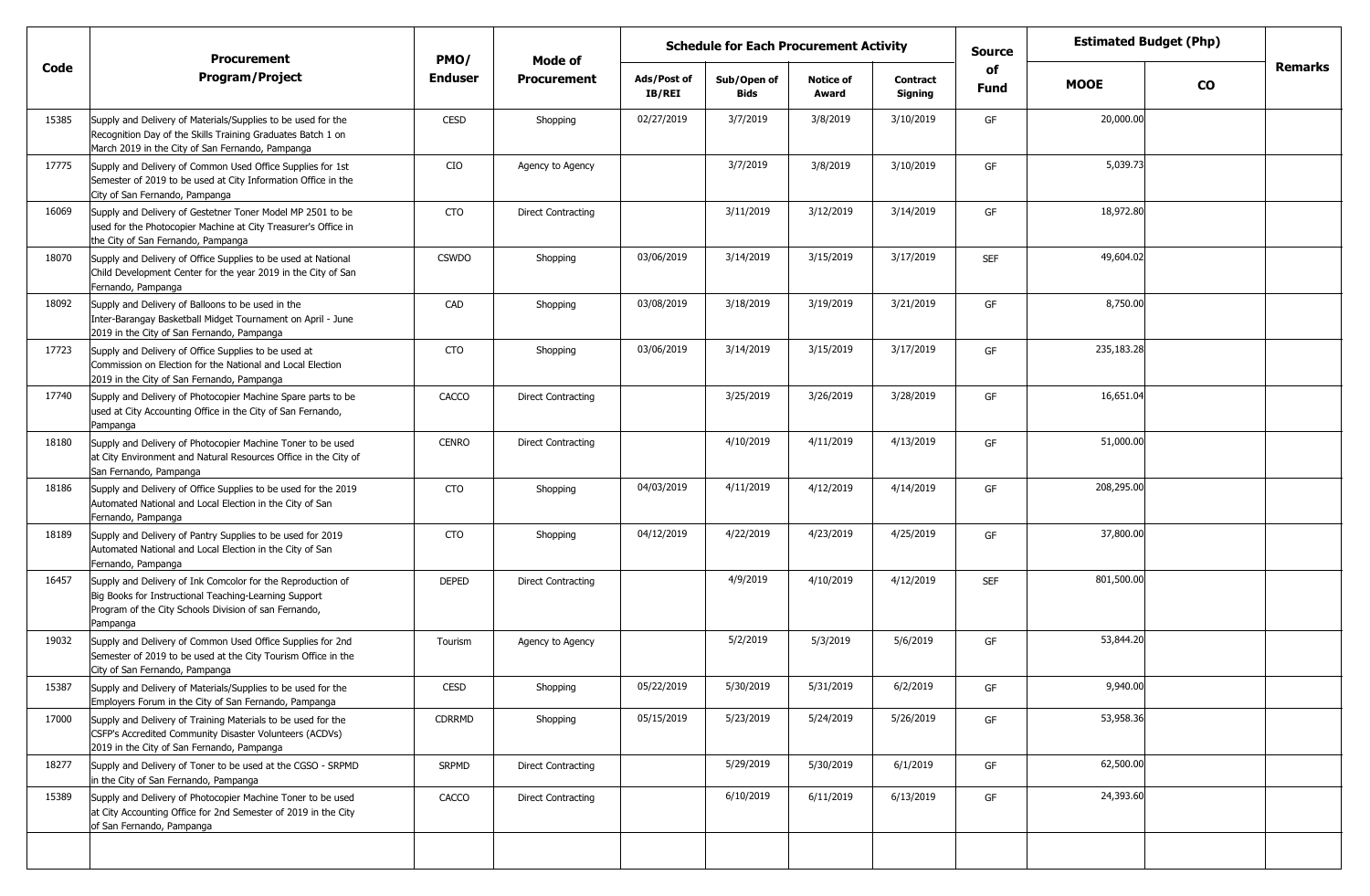|       | <b>Procurement</b>                                                                                                                                                                                                                   | PMO/           | Mode of            |                              | <b>Schedule for Each Procurement Activity</b> |                           |                     | <b>Source</b>     | <b>Estimated Budget (Php)</b> |           |                |
|-------|--------------------------------------------------------------------------------------------------------------------------------------------------------------------------------------------------------------------------------------|----------------|--------------------|------------------------------|-----------------------------------------------|---------------------------|---------------------|-------------------|-------------------------------|-----------|----------------|
| Code  | <b>Program/Project</b>                                                                                                                                                                                                               | <b>Enduser</b> | <b>Procurement</b> | Ads/Post of<br><b>IB/REI</b> | Sub/Open of<br><b>Bids</b>                    | <b>Notice of</b><br>Award | Contract<br>Signing | of<br><b>Fund</b> | <b>MOOE</b>                   | <b>CO</b> | <b>Remarks</b> |
| 15390 | Supply and Delivery of Office Supplies to be used for the<br>Career and Employment Advocacy Activity in the City of San<br>Fernando, Pampanga                                                                                        | CESD           | Shopping           | 05/31/2019                   | 6/10/2019                                     | 6/11/2019                 | 6/13/2019           | GF                | 9,542.00                      |           |                |
| 18315 | Supply and Delivery of Photocopier Machine Spare parts to be<br>used at CGSO - SRPMD in the City of San Fernando, Pampanga                                                                                                           | <b>SRPMD</b>   | Direct Contracting |                              | 6/17/2019                                     | 6/18/2019                 | 6/20/2019           | GF                | 14,500.00                     |           |                |
| 19414 | Supply, Delivery and Installation of Spare parts to be used for<br>the Photocopier Machine at City Employment Services Division<br>in the City of San Fernando, Pampanga                                                             | <b>CESD</b>    | Direct Contracting |                              | 6/19/2019                                     | 6/20/2019                 | 6/22/2019           | GF                | 12,887.12                     |           |                |
| 18717 | Supply and Delivery of Office Supplies to be used at City<br>Health Office - Rural Health Unit in the City of San Fernando,<br>Pampanga                                                                                              | CHO            | Public Bidding     | 06/03/2019                   | 6/11/2019                                     | 6/14/2019                 | 6/16/2019           | GF                | 118,948.80                    |           |                |
| 19043 | Supply and Delivery of Common Used Office Supplies for 2nd<br>Semester of 2019 to be used at the City Environment and<br>Natural Resources Office in the City of San Fernando,<br>Pampanga                                           | <b>CENRO</b>   | Agency to Agency   |                              | 6/27/2019                                     | 6/28/2019                 | 6/30/2019           | GF                | 59,263.60                     |           |                |
| 19047 | Supply and Delivery of Common Used Office Supplies for 2nd<br>Semester of 2019 to be used at City Market Operation Division<br>in the City of San Fernando, Pampanga                                                                 | CMOD           | Agency to Agency   |                              | 7/10/2019                                     | 7/11/2019                 | 7/13/2019           | GF                | 5,130.87                      |           |                |
| 18994 | Supply and Delivery of Office Supplies to be used for the PNP<br>Operations of Bahay Pagbabago for the period of July -<br>December 2019 in the City of San Fernando, Pampanga                                                       | PNP-PSS        | Shopping           | 07/19/2019                   | 7/29/2019                                     | 7/30/2019                 | 8/1/2019            | GF                | 29,835.32                     |           |                |
| 17472 | Supply and Delivery of Materials/Supplies to be used for the<br>mass production of Fernandino Access Card for the 2nd<br>Semester of 2019 in the City of San Fernando, Pampanga<br>subject to Ordering Agreement                     | CAD            | Public Bidding     | 06/25/2019                   | 7/12/2019                                     | 7/17/2019                 | 7/19/2019           | GF                | 5,225,000.00                  |           |                |
| 18995 | Supply and Delivery of Balloons to be used for the Opening<br>Ceremony of the CSF Inter-Collegiate and Senior High School<br>Basketball, Volleyball and Dance Competition on September<br>2019 in the City of San Fernando, Pampanga | CAD            | Shopping           | 08/02/2019                   | 8/12/2019                                     | 8/13/2019                 | 8/15/2019           | GF                | 2,100.00                      |           |                |
| 18866 | Supply and Delivery of Photocopier Machine Toner to be used<br>at the CGSO-Property and Supply Management Division in the<br>City of San Fernando, Pampanga                                                                          | PSMD           | Direct Contracting |                              | 8/15/2019                                     | 8/16/2019                 | 8/18/2019           | GF                | 22,200.00                     |           |                |
| 19089 | Supply and Delivery of Office Supplies to be used for the<br>Deputation of Barangay City Public Order and Safety<br>Coordinating Office Enforcer (Barangay Public Safety Officers)<br>in the City of San Fernando, Pampanga          | <b>CPOSCO</b>  | Shopping           | 08/07/2019                   | 8/15/2019                                     | 8/16/2019                 | 8/18/2019           | GF                | 19,465.91                     |           |                |
| 19136 | Supply and Delivery of Office Supplies to be used by the ICT<br>Students for the Project PEER in the City of San Fernando,<br>Pampanga                                                                                               | <b>DEPED</b>   | Shopping           | 08/12/2019                   | 8/20/2019                                     | 8/21/2019                 | 8/23/2019           | <b>SEF</b>        | 515.00                        |           |                |
| 19292 | Supply and Delivery of Office Supplies to be used at the<br>CGSO-Motorpool Division in the City of San Fernando,<br>Pampanga                                                                                                         | <b>MPD</b>     | Shopping           | 08/14/2019                   | 8/22/2019                                     | 8/23/2019                 | 8/25/2019           | GF                | 9,936.40                      |           |                |
| 19240 | Supply and Delivery of Materials/Supplies to be used for the<br>Pampering Activity as part of the 2019 Civil Service Month<br>Celebration (Health and Wellness Program) in the City of San<br>Fernando, Pampanga                     | <b>CHRMO</b>   | Shopping           | 08/20/2019                   | 8/28/2019                                     | 8/29/2019                 | 8/31/2019           | GF                | 47,395.00                     |           |                |
| 15396 | Supply and Delivery of Materials/Supplies to be used for the<br>Job Fair Physical Arrangement in the City of San Fernando,<br>Pampanga                                                                                               | CESD           | Shopping           | 08/21/2019                   | 8/29/2019                                     | 8/30/2019                 | 9/1/2019            | GF                | 15,000.00                     |           |                |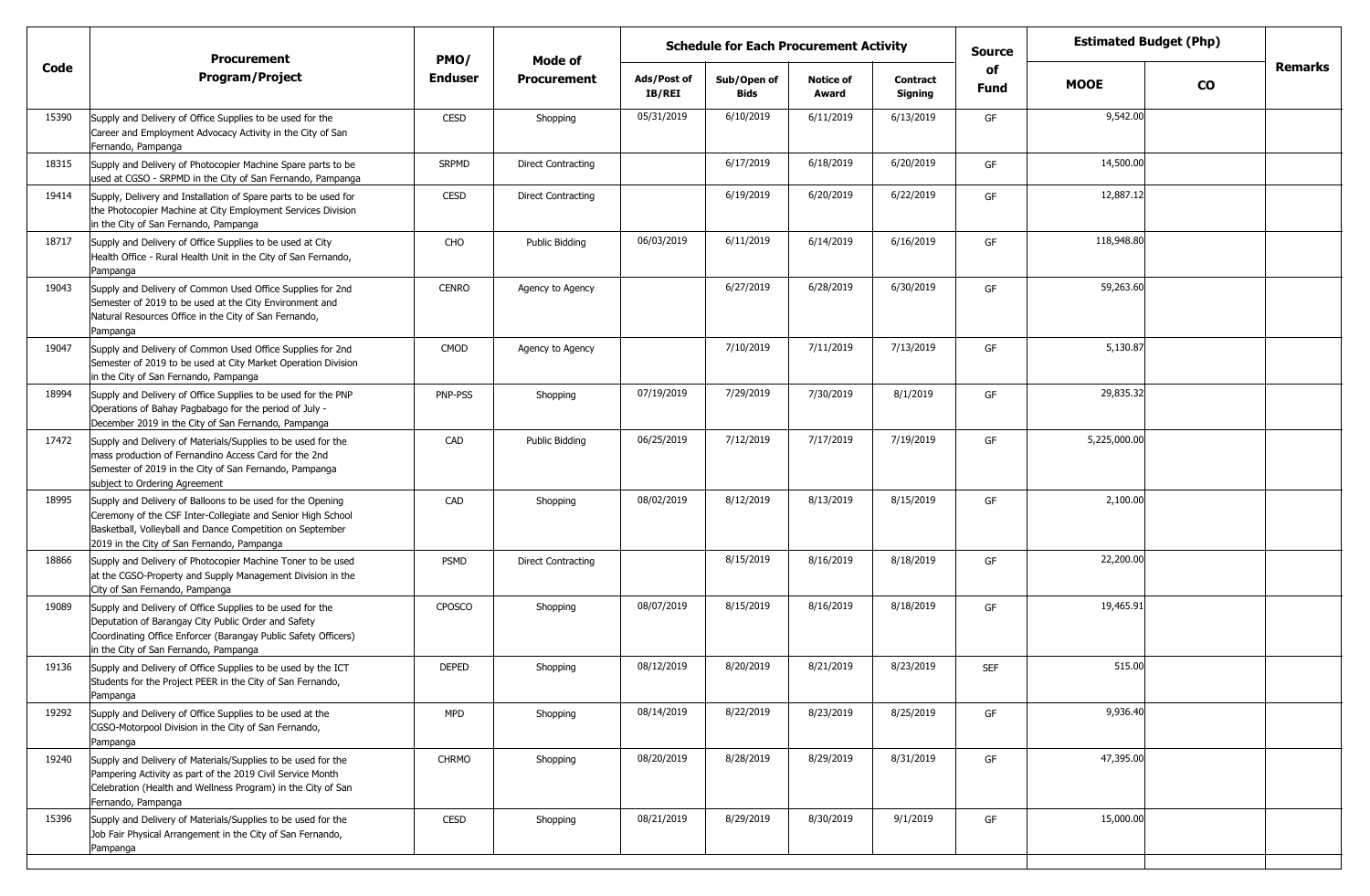|       | <b>Procurement</b>                                                                                                                                                                                                                                                                                                                               | PMO/           | Mode of                   | <b>Schedule for Each Procurement Activity</b> |                            |                           |                            |                   | <b>Estimated Budget (Php)</b> |            |                |
|-------|--------------------------------------------------------------------------------------------------------------------------------------------------------------------------------------------------------------------------------------------------------------------------------------------------------------------------------------------------|----------------|---------------------------|-----------------------------------------------|----------------------------|---------------------------|----------------------------|-------------------|-------------------------------|------------|----------------|
| Code  | <b>Program/Project</b>                                                                                                                                                                                                                                                                                                                           | <b>Enduser</b> | Procurement               | Ads/Post of<br><b>IB/REI</b>                  | Sub/Open of<br><b>Bids</b> | <b>Notice of</b><br>Award | <b>Contract</b><br>Signing | of<br><b>Fund</b> | <b>MOOE</b>                   | <b>CO</b>  | <b>Remarks</b> |
| 19319 | Supply and Delivery of Office Supplies to be used for the<br>Serbisyong Areglado: Provision of Basic Services by Cascading<br>Leadership Initiatives to the Sectoral groups through an<br>Accessible and Open Government and Participatory<br>Governance Practices Program for the 2nd Semester of 2019<br>in the City of San Fernando, Pampanga | CAD            | Small Value               | 08/21/2019                                    | 8/29/2019                  | 8/30/2019                 | 9/1/2019                   | GF                | 199,273.80                    |            |                |
| 19404 | Supply and Delivery of Photocopier Machine Toner to be used<br>for the E-Barangay: Connecting the Grassroots to the<br>Government on October - December 2019 in the City of San<br>Fernando, Pampanga                                                                                                                                            | CAD            | <b>Direct Contracting</b> |                                               | 9/10/2019                  | 9/11/2019                 | 9/13/2019                  | GF                | 23,000.00                     |            |                |
| 19411 | Supply and Delivery of Office Supplies to be used for the 2019<br>E-Barangay: Connecting the Grassroots to the Government for<br>4th Quarter of 2019 in the City of San Fernando, Pampanga                                                                                                                                                       | CAD            | Shopping                  | 08/28/2019                                    | 9/5/2019                   | 9/6/2019                  | 9/8/2019                   | GF                | 100,000.00                    |            |                |
| 18991 | Supply and Delivery of Office Supplies to be used for the<br>Enhancement Training of Katarungang Pambarangay on<br>October 2019 in the City of San Fernando, Pampanga                                                                                                                                                                            | DILG           | Shopping                  | 09/06/2019                                    | 9/16/2019                  | 9/17/2019                 | 9/19/2019                  | GF                | 14,810.19                     |            |                |
| 19257 | Supply, Delivery and Installation of Spareparts to be used for<br>the Repair of Photocopier Machine at Procurement<br>Management Division in the City of San Fernando, Pampanga                                                                                                                                                                  | PMD            | <b>Direct Contracting</b> |                                               | 9/26/2019                  | 9/27/2019                 | 9/30/2019                  | GF                | 39,840.00                     |            |                |
| 19373 | Supply, Delivery and Installation of Spare parts to be used for<br>the Repair of Photocopier Machine at CGSO - Motorpool<br>Division in the City of San Fernando, Pampanga                                                                                                                                                                       | MPD            | <b>Direct Contracting</b> |                                               | 9/26/2019                  | 9/27/2019                 | 9/30/2019                  | GF                | 11,958.00                     |            |                |
| 19336 | Supply and Delivery of Flowers to be used for the Elderly<br>Filipino Week Celebration on October 2019 in the City of San<br>Fernando, Pampanga                                                                                                                                                                                                  | CAD            | Small Value               | 09/27/2019                                    | 10/7/2019                  | 10/8/2019                 | 10/10/2019                 | GF                | 3,200.00                      |            |                |
| 19416 | Supply and Delivery of Photocopier Machine Toner to be used<br>at the CGSO - Procurement Management Division in the City of<br>San Fernando, Pampanga                                                                                                                                                                                            | PMD            | <b>Direct Contracting</b> |                                               | 10/3/2019                  | 10/4/2019                 | 10/6/2019                  | GF                | 62,500.00                     |            |                |
| 19611 | Supply and Delivery of Furniture to be used at the Office of the<br>City Building Official in the City of San Fernando, Pampanga                                                                                                                                                                                                                 | <b>OCBO</b>    | Public Bidding            | 09/23/2019                                    | 10/1/2019                  | 10/4/2019                 | 10/6/2019                  | GF                |                               | 346,948.00 |                |
| 19821 | Supply and Delivery of Additional Office Supplies for 2nd<br>Semester of 2019 to be used at the City Mayor's Office in the<br>City of San Fernando, Pampanga subject to Ordering<br>Agreement                                                                                                                                                    | CMO            | Public Bidding            | 09/03/2019                                    | 9/20/2019                  | 9/25/2019                 | 9/27/2019                  | GF                | 5,950,596.50                  |            |                |
| 19851 | Supply and Delivery of Office Supplies to be used by the City<br>Government of San Fernando, Pampanga for various General<br>Assemblies on December 2019                                                                                                                                                                                         | CAD            | <b>Public Bidding</b>     | 09/03/2019                                    | 9/20/2019                  | 9/25/2019                 | 9/27/2019                  | GF                | 1,785,610.35                  |            |                |
| 19415 | Supply, Delivery and Installation of Photocopier Machine Spare<br>parts to be used at City Agriculture and Veterinary Office in the<br>City of San Fernando, Pampanga                                                                                                                                                                            | CAVO           | <b>Direct Contracting</b> |                                               | 10/15/2019                 | 10/16/2019                | 10/18/2019                 | GF                | 7,426.48                      |            |                |
| 19506 | Supply and Delivery of Photocopier Machine Toner to be used<br>at CGSO-Property and Supply Management Division in the City<br>of San Fernando, Pampanga                                                                                                                                                                                          | PSMD           | <b>Direct Contracting</b> |                                               | 10/29/2019                 | 10/30/2019                | 11/1/2019                  | GF                | 27,600.00                     |            |                |
| 20039 | Supply and Delivery of Photocopier Machine Toner to be used<br>at the CGSO - Procurement Management Division (Satellite<br>Office) in the City of San Fernando, Pampanga                                                                                                                                                                         | PMD            | <b>Direct Contracting</b> |                                               | 10/31/2019                 | 11/1/2019                 | 11/3/2019                  | GF                | 26,400.00                     |            |                |
|       |                                                                                                                                                                                                                                                                                                                                                  |                |                           |                                               |                            |                           |                            |                   |                               |            |                |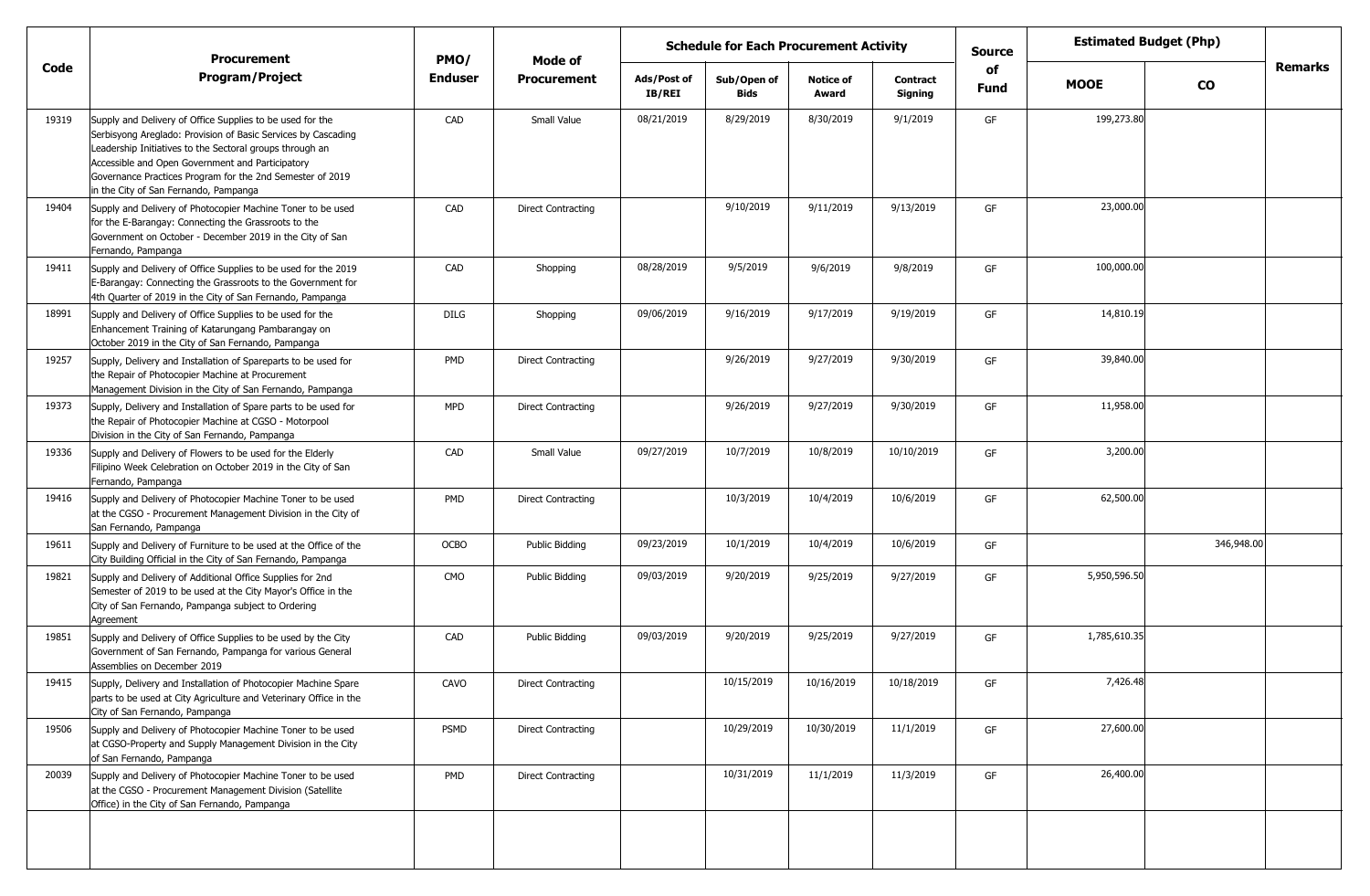|       | <b>Procurement</b>                                                                                                                                                                                                                      | PMO/           | <b>Mode of</b>            |                                    | <b>Schedule for Each Procurement Activity</b> |                           |                            | <b>Source</b> | <b>Estimated Budget (Php)</b> |           |                |
|-------|-----------------------------------------------------------------------------------------------------------------------------------------------------------------------------------------------------------------------------------------|----------------|---------------------------|------------------------------------|-----------------------------------------------|---------------------------|----------------------------|---------------|-------------------------------|-----------|----------------|
| Code  | <b>Program/Project</b>                                                                                                                                                                                                                  | <b>Enduser</b> | <b>Procurement</b>        | Ads/Post of<br>IB/REI              | Sub/Open of<br><b>Bids</b>                    | <b>Notice of</b><br>Award | <b>Contract</b><br>Signing | of<br>Fund    | <b>MOOE</b>                   | <b>CO</b> | <b>Remarks</b> |
| 20042 | Supply and Delivery of Additional Office Supplies for 2nd<br>Semester of 2019 to be used at the City General Services<br>Office in the City of San Fernando, Pampanga subject to<br>Ordering Agreement                                  | CGSO           | <b>Public Bidding</b>     | 09/24/2019                         | 10/11/2019                                    | 10/16/2019                | 10/18/2019                 | GF            | 2,470,814.30                  |           |                |
| 19784 | Supply and Delivery of Materials/Supplies to be used for the<br>Regional Musabagah Contest in the City of San Fernando,<br>Pampanga                                                                                                     | <b>DEPED</b>   | Shopping                  | 11/01/2019                         | 11/11/2019                                    | 11/12/2019                | 11/14/2019                 | <b>SEF</b>    | 2,500.00                      |           |                |
| 20065 | Supply and Delivery of Office Supplies to be used for the<br>General Assembly of the Unorganized Marginalized Sectors<br>cum Information Drive on City's Program and Projects on<br>December 2019 in the City of San Fernando, Pampanga | CAD            | Shopping                  | 10/16/2019                         | 10/24/2019                                    | 10/25/2019                | 10/28/2019                 | GF            | 1,000,000.00                  |           |                |
| 19417 | Supply and Delivery of Photocopier Machine Toner to be used<br>at the City Treasurer's Office in the City of San Fernando,<br>Pampanga                                                                                                  | <b>CTO</b>     | <b>Direct Contracting</b> |                                    | 11/18/2019                                    | 11/19/2019                | 11/21/2019                 | GF            | 16,262.40                     |           |                |
| 19699 | Supply and Delivery of Office Supplies to be used for the Local<br>School Board Year-End Assembly on December 2019 in the<br>City of San Fernando, Pampanga                                                                             | <b>DEPED</b>   | Shopping                  | 11/12/2019                         | 11/20/2019                                    | 11/21/2019                | 11/23/2019                 | GF            | 49,700.00                     |           |                |
| 19819 | Supply and Delivery of Office Supplies to be used for the<br>Annual General Assembly of the Liga ng mga Barangay on<br>December 2019 in the City of San Fernando, Pampanga                                                              | CAD            | Shopping                  | 11/20/2019                         | 11/28/2019                                    | 11/29/2019                | 12/1/2019                  | GF            | 41,964.93                     |           |                |
| 21546 | Supply and Delivery of Supplies/Materials to be used for the<br>Integration of Fernandino Access Card of the e-Barangay<br>Governance Program in the City of San Fernando, Pampanga                                                     | CAD            | Shopping                  | 11/06/2019                         | 11/14/2019                                    | 11/15/2019                | 11/17/2019                 | GF            | 925,000.00                    |           |                |
|       |                                                                                                                                                                                                                                         |                |                           | <b>Office Supplies and Devices</b> |                                               |                           |                            |               |                               |           |                |
| 15169 | Supply and Delivery of Common Used Office Supplies for 1st<br>Semester of 2019 to be used by the different<br>Department/Offices of the City Government of San Fernando,<br>Pampanga subject to Ordering Agreement                      | CGSO           | Public Bidding            | 12/11/2018                         | 12/28/2018                                    | 1/2/2019                  | 1/4/2019                   | GF            | 14,026,329.07                 |           |                |
| 17773 | Supply and delivery of Common Used Office Supplies for 1st<br>Semester of 2019 to be used at City Health Office -<br>Environment Health and Sanitation Division in the City of San<br>Fernando, Pampanga                                | <b>CICTO</b>   | Agency to Agency          |                                    | 1/1/2019                                      | 1/2/2019                  | 1/4/2019                   | GF            | 37,611.00                     |           |                |
| 17774 | Supply and Delivery of Common Used Office Supplies for 1st<br>Semester of 2019 to be used at City Market Operation Division<br>in the City of San Fernando, Pampanga                                                                    | <b>CICTO</b>   | Agency to Agency          |                                    | 1/1/2019                                      | 1/2/2019                  | 1/4/2019                   | GF            | 9,837.49                      |           |                |
| 17777 | Supply and Delivery of Common Used Office Supplies for 1st<br>Semester of 2019 to be used at City Civil Registry Office in the<br>City of San Fernando, Pampanga                                                                        | <b>CICTO</b>   | Agency to Agency          |                                    | 1/1/2019                                      | 1/2/2019                  | 1/4/2019                   | GF            | 16,726.41                     |           |                |
| 17780 | Supply and Delivery of Common Used Office Supplies for 1st<br>Semester of 2019 to be used at City Budget Office in the City<br>of San Fernando, Pampanga                                                                                | <b>CICTO</b>   | Agency to Agency          |                                    | 1/1/2019                                      | 1/2/2019                  | 1/4/2019                   | GF            | 27,135.43                     |           |                |
| 17783 | Supply and Delivery of Common Used Office Supplies for 1st<br>Semester of 2019 to be used at City General Services Office -<br>Utility and Maintenance Services Division in the City of San<br>Fernando, Pampanga                       | <b>CICTO</b>   | Agency to Agency          |                                    | 1/1/2019                                      | 1/2/2019                  | 1/4/2019                   | GF            | 3,669.75                      |           |                |
| 17784 | Supply and Delivery of Common Used Office Supplies to be<br>used at City Health Office for 1st Semester of 2019 in the City<br>of San Fernando, Pampanga                                                                                | <b>CICTO</b>   | Agency to Agency          |                                    | 1/1/2019                                      | 1/2/2019                  | 1/4/2019                   | GF            | 45,309.15                     |           |                |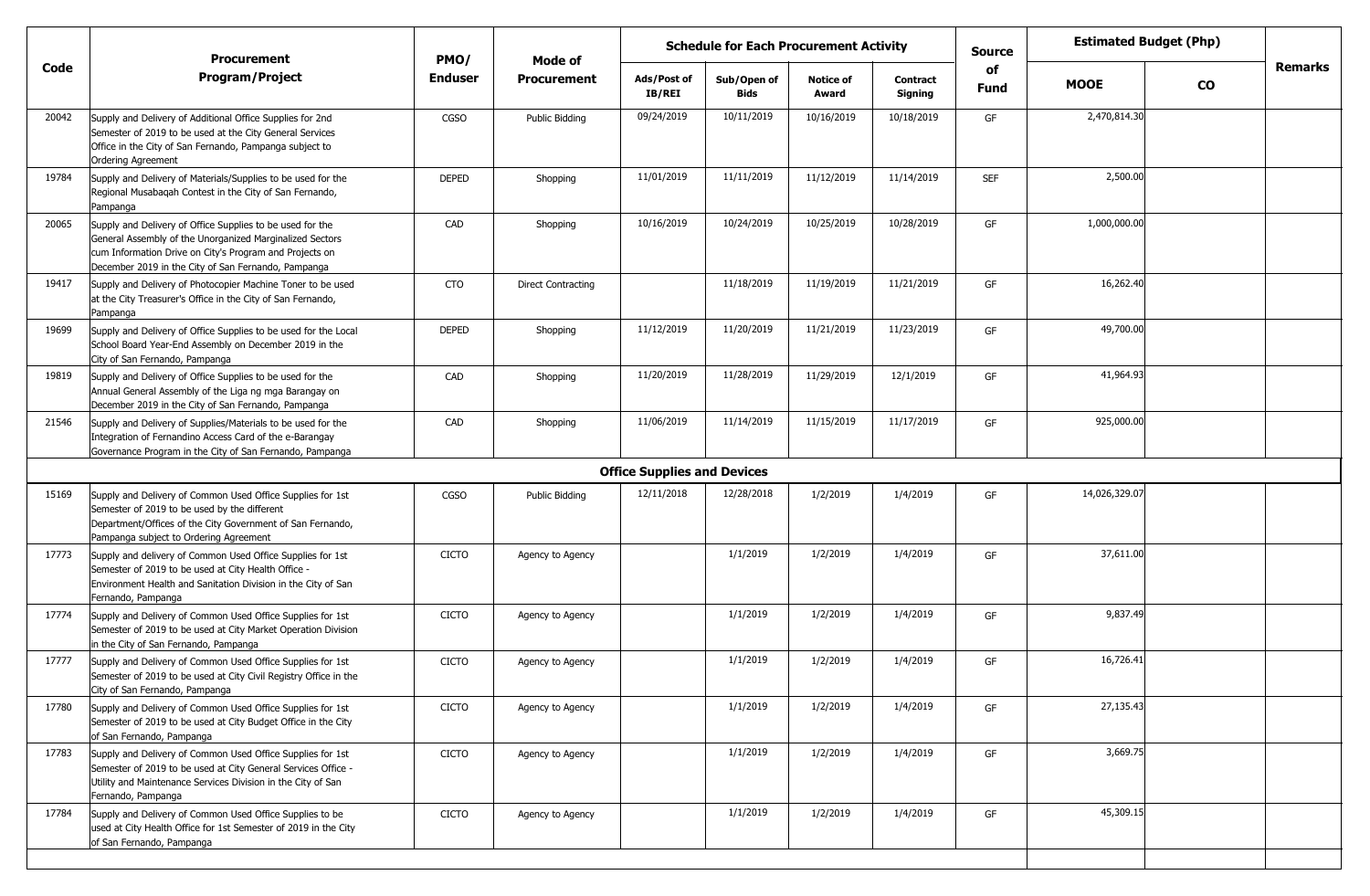|       | <b>Procurement</b>                                                                                                                                                                                                       | PMO/           | Mode of            |                       | <b>Schedule for Each Procurement Activity</b> |                           |                            | <b>Source</b>     | <b>Estimated Budget (Php)</b> |            |                |
|-------|--------------------------------------------------------------------------------------------------------------------------------------------------------------------------------------------------------------------------|----------------|--------------------|-----------------------|-----------------------------------------------|---------------------------|----------------------------|-------------------|-------------------------------|------------|----------------|
| Code  | <b>Program/Project</b>                                                                                                                                                                                                   | <b>Enduser</b> | <b>Procurement</b> | Ads/Post of<br>IB/REI | Sub/Open of<br><b>Bids</b>                    | <b>Notice of</b><br>Award | <b>Contract</b><br>Signing | of<br><b>Fund</b> | <b>MOOE</b>                   | <b>CO</b>  | <b>Remarks</b> |
| 17792 | Supply and Delivery of Common Used Office Supplies for 1st<br>Semester of 2019 to be used at City Health Office in the City<br>of San Fernando, Pampanga                                                                 | <b>CICTO</b>   | Agency to Agency   |                       | 1/1/2019                                      | 1/2/2019                  | 1/4/2019                   | GF                | 439,425.00                    |            |                |
| 17797 | Supply and Delivery of Common Used Office Supplies for 1st<br>Semester of 2019 to be used at City General Services Office -<br>Motorpool Division in the City of San Fernando, Pampanga                                  | <b>CICTO</b>   | Agency to Agency   |                       | 1/1/2019                                      | 1/2/2019                  | 1/4/2019                   | GF                | 16,645.12                     |            |                |
| 17801 | Supply and Delivery of Common Used Office Supplies for 1st<br>Semester of 2019 to be used at City Treasurer's Office in the<br>City of San Fernando, Pampanga                                                            | <b>CICTO</b>   | Agency to Agency   |                       | 1/1/2019                                      | 1/2/2019                  | 1/4/2019                   | GF                | 134,945.38                    |            |                |
| 17832 | Supply and Delivery of Common Used Office Supplies for 1st<br>Semester of 2019 to be used at City Assessor's Office in the<br>City of San Fernando, Pampanga                                                             | <b>CICTO</b>   | Agency to Agency   |                       | 1/1/2019                                      | 1/2/2019                  | 1/4/2019                   | GF                | 8,889.61                      |            |                |
| 17838 | Supply and Delivery of Common Used Office Supplies for 1st<br>Semester of 2019 to be used at City Agriculture and Veterinary<br>Office in the City of San Fernando, Pampanga                                             | <b>CICTO</b>   | Agency to Agency   |                       | 1/1/2019                                      | 1/2/2019                  | 1/4/2019                   | GF                | 31,846.50                     |            |                |
| 17843 | Supply and Delivery of Common Used Office Supplies for 1st<br>Semester of 2019 to be used at City Vice Mayor's Office in the<br>City of San Fernando, Pampanga                                                           | <b>CICTO</b>   | Agency to Agency   |                       | 1/1/2019                                      | 1/2/2019                  | 1/4/2019                   | GF                | 72,165.28                     |            |                |
| 17845 | Supply and Delivery of Common Used Office Supplies for 1st<br>Semester of 2019 to be used at City Public Order and Safety<br>Coordinating Office in the City of San Fernando, Pampanga                                   | <b>CICTO</b>   | Agency to Agency   |                       | 1/1/2019                                      | 1/2/2019                  | 1/4/2019                   | GF                | 40,192.34                     |            |                |
| 17846 | Supply and Delivery of Common Used Office for 1st Semester<br>of 2019 to be used at City College of San Fernando, Pampanga                                                                                               | <b>CICTO</b>   | Agency to Agency   |                       | 1/1/2019                                      | 1/2/2019                  | 1/4/2019                   | GF                | 49,057.81                     |            |                |
| 17860 | Supply and Delivery of Common Used Office Supplies for 1st<br>Semester of 2019 to be used at City Environment and Natural<br>Resources Office in the City of San Fernando, Pampanga                                      | <b>CICTO</b>   | Agency to Agency   |                       | 1/1/2019                                      | 1/2/2019                  | 1/4/2019                   | GF                | 12,282.57                     |            |                |
| 17864 | Supply and Delivery of Common Used Office Supplies for 1st<br>Semester of 2019 to be used at City Accounting Office in the<br>City of San Fernando, Pampanga                                                             | <b>CICTO</b>   | Agency to Agency   |                       | 1/1/2019                                      | 1/2/2019                  | 1/4/2019                   | GF                | 36,532.28                     |            |                |
| 17865 | Supply and Delivery of Common Used Office Supplies for 1st<br>Semester of 2019 to be used at City General Services Office -<br>Supply, Records and Property Management Division in the City<br>of San Fernando, Pampanga | <b>CICTO</b>   | Agency to Agency   |                       | 1/1/2019                                      | 1/2/2019                  | 1/4/2019                   | GF                | 10,423.77                     |            |                |
| 19041 | Supply and Delivery of Common Used Office Supplies for 2nd<br>Semester of 2019 to be used at the City Treasurer's Office in<br>the City of San Fernando, Pampanga                                                        | CGSO           | Agency to Agency   |                       | 1/1/2019                                      | 1/2/2019                  | 1/4/2019                   | GF                | 134,227.16                    |            |                |
| 16519 | Supply and Delivery of Office Supplies to be used for the<br>Regulatory Clearances 2019 at City Health Office in the City of<br>San Fernando, Pampanga                                                                   | CHO            | Shopping           | 12/24/2018            | 1/1/2019                                      | 1/2/2019                  | 1/4/2019                   | GF                | 77,338.80                     |            |                |
| 17803 | Supply and Delivery of Common Used Office Supplies to be<br>used at City Health Office - Rural Health Unit PFPR in the City<br>of San Fernando, Pampanga                                                                 | CHO            | Agency to Agency   |                       | 1/1/2019                                      | 1/2/2019                  | 1/4/2019                   | GF                |                               | 399,732.08 |                |
| 17835 | Supply and Delivery of Common Used Office Supplies for 1st<br>Semester of 2019 to be used at City Health Office - City<br>Nutrition Committee in the City of San Fernando, Pampanga                                      | CHO-CNC        | Agency to Agency   |                       | 1/1/2019                                      | 1/2/2019                  | 1/4/2019                   | GF                | 57,559.99                     |            |                |
| 17778 | Supply and Delivery of Common Used Office Supplies for 1st<br>Semester of 2019 to be used at City Human Resource<br>Management Office in the City of San Fernando, Pampanga                                              | <b>CHRMO</b>   | Agency to Agency   |                       | 1/1/2019                                      | 1/2/2019                  | 1/4/2019                   | GF                | 76,424.25                     |            |                |
|       |                                                                                                                                                                                                                          |                |                    |                       |                                               |                           |                            |                   |                               |            |                |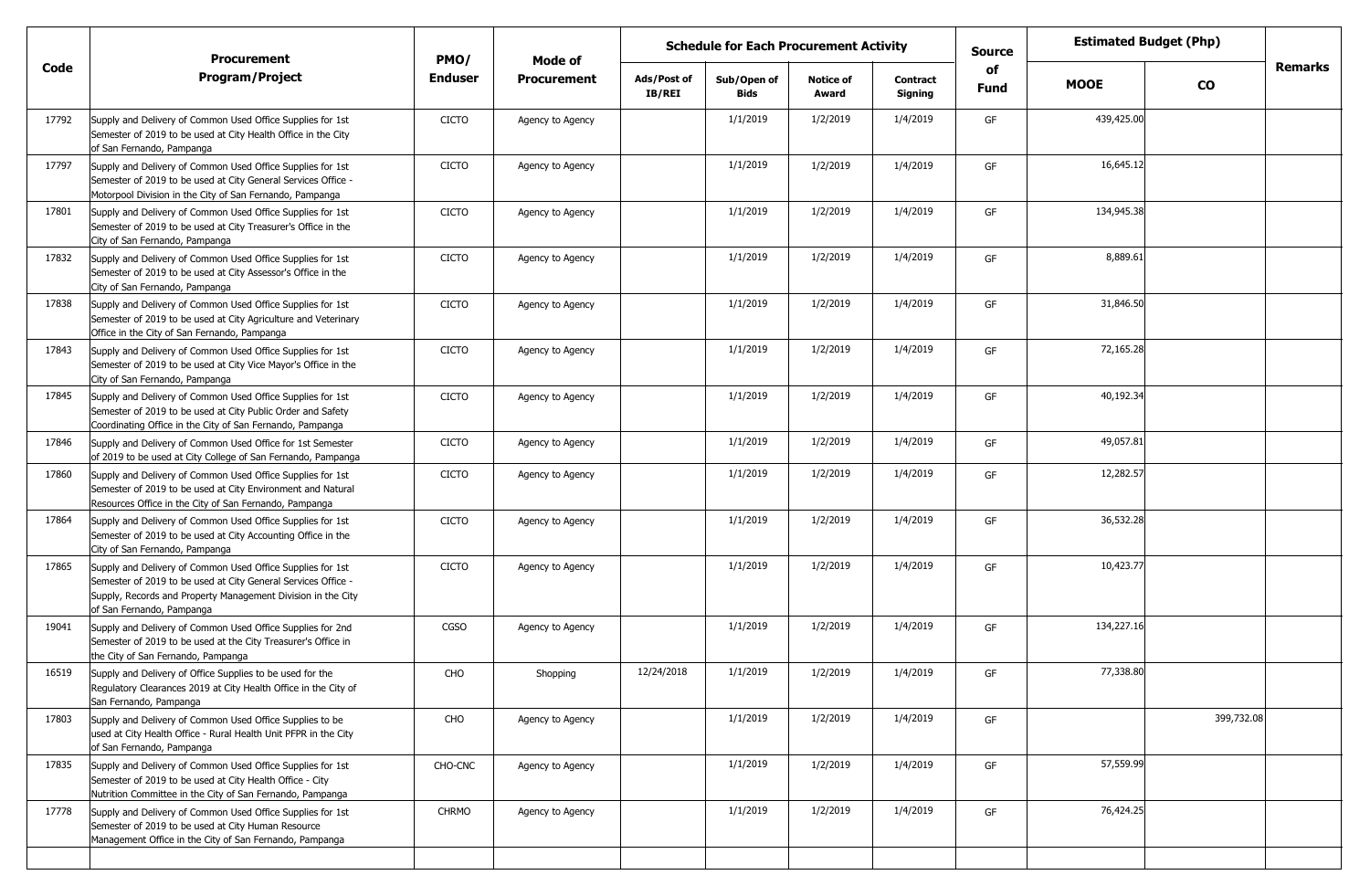|       | <b>Procurement</b>                                                                                                                                                                                                      | PMO/           | Mode of                   | <b>Schedule for Each Procurement Activity</b> |                            |                           |                            |            | <b>Estimated Budget (Php)</b> |    |                |
|-------|-------------------------------------------------------------------------------------------------------------------------------------------------------------------------------------------------------------------------|----------------|---------------------------|-----------------------------------------------|----------------------------|---------------------------|----------------------------|------------|-------------------------------|----|----------------|
| Code  | <b>Program/Project</b>                                                                                                                                                                                                  | <b>Enduser</b> | <b>Procurement</b>        | Ads/Post of<br><b>IB/REI</b>                  | Sub/Open of<br><b>Bids</b> | <b>Notice of</b><br>Award | <b>Contract</b><br>Signing | of<br>Fund | <b>MOOE</b>                   | CO | <b>Remarks</b> |
| 16809 | Supply and Delivery of Materials/Supplies to be used for<br>Updating the Socio Economic Survey in the City of San<br>Fernando, Pampanga                                                                                 | <b>CPDCO</b>   | Small Value               | 01/02/2019                                    | 1/10/2019                  | 1/11/2019                 | 1/13/2019                  | GF         | 16,302.40                     |    |                |
| 16877 | Supply and Delivery of Materials to be used for the decoration<br>of stage for the Appreciation Day and Capability Building<br>Program for Fernandino Teachers on January 2019 in the City<br>of San Fernando, Pampanga | <b>DEPED</b>   | Small Value               | 01/02/2019                                    | 1/10/2019                  | 1/11/2019                 | 1/13/2019                  | GF         | 10,000.00                     |    |                |
| 17867 | Supply and Delivery of Common Used Office Supplies for 1st<br>Semester of 2019 to be used at Office of the Sangguniang<br>Panlungsod in the City of San Fernando, Pampanga                                              | SP             | Agency to Agency          |                                               | 1/3/2019                   | 1/4/2019                  | 1/6/2019                   | GF         | 72,997.21                     |    |                |
| 17303 | Supply and Delivery of Electronic Signature Pad to be used at<br>the City Assessor's Office in the City of San Fernando,<br>Pampanga                                                                                    | <b>CASSO</b>   | Small Value               | 01/08/2019                                    | 1/16/2019                  | 1/17/2019                 | 1/19/2019                  | GF         | 6,500.00                      |    |                |
| 17304 | Printing and Delivery of Letterhead to be used at City<br>Assessor's Office for 1st Semester of 2019 in the City of San<br>Fernando, Pampanga                                                                           | <b>CASSO</b>   | <b>Public Bidding</b>     | 12/24/2018                                    | 1/1/2019                   | 1/4/2019                  | 1/7/2019                   | GF         | 105,000.00                    |    |                |
| 17075 | Supply and Delivery of Supplies/Materials to be used for the<br>LGBT Night, Saslag ing Sala para keng Kaganapan on February<br>2019 in the City of San Fernando, Pampanga                                               | CAD            | Small Value               | 01/09/2019                                    | 1/17/2019                  | 1/18/2019                 | 1/20/2019                  | GF         | 30,000.00                     |    |                |
| 17072 | Supply and Delivery of Materials/Supplies to be used for the<br>Kaganapan 2019: A Tribute to all Empowered Fernandino on<br>February 2019 in the City of San Fernando, Pampanga                                         | CAD            | Shopping                  | 01/15/2019                                    | 1/23/2019                  | 1/24/2019                 | 1/26/2019                  | GF         | 14,863.10                     |    |                |
| 17791 | Supply and Delivery of Common Used Office Supplies for 1st<br>Semester of 2019 to be used at City Investment Promotion<br>Office in the City of San Fernando, Pampanga                                                  | <b>CIP</b>     | Agency to Agency          |                                               | 1/23/2019                  | 1/24/2019                 | 1/26/2019                  | GF         | 7,653.28                      |    |                |
| 17043 | Supply and Delivery of Office Supplies to be used for the<br>Kasalan king Balen on February 2019 in the City of San<br>Fernando, Pampanga                                                                               | CAD            | Shopping                  | 01/16/2019                                    | 1/24/2019                  | 1/25/2019                 | 1/27/2019                  | GF         | 20,000.00                     |    |                |
| 17055 | Supply and Delivery of Wedding Paraphernalias to be used for<br>the Kasalan king Balen on February 2019 in the City of San<br>Fernando, Pampanga                                                                        | CAD            | Shopping                  | 01/04/2019                                    | 1/14/2019                  | 1/15/2019                 | 1/17/2019                  | GF         | 278,000.00                    |    |                |
| 17837 | Supply and Delivery of Common Used Office Supplies for 1st<br>Semester of 2019 to be used at City Tourism Office in the City<br>of San Fernando, Pampanga                                                               | Tourism        | Agency to Agency          |                                               | 1/17/2019                  | 1/18/2019                 | 1/20/2019                  | GF         | 60,736.64                     |    |                |
| 16671 | Supply and Delivery of Photocopier Machine Toner to be used<br>at Office of the Sangguniang Panlungsod for 2019 in the City<br>of San Fernando, Pampanga                                                                | SP             | <b>Direct Contracting</b> |                                               | 1/17/2019                  | 1/18/2019                 | 1/21/2019                  | GF         | 78,602.76                     |    |                |
| 17796 | Supply and Delivery of Common Used Office Supplies for 1st<br>Semester of 2019 to be used at City Health Office - Birthing<br>Station in the City of San Fernando, Pampanga                                             | CHO            | Agency to Agency          |                                               | 1/15/2019                  | 1/16/2019                 | 1/18/2019                  | GF         | 101,403.75                    |    |                |
| 17570 | Supply and Delivery of Alpha Gina Cloth to be used for the<br>Kasalan king Balen on February 2019 in the City of San<br>Fernando, Pampanga                                                                              | CAD            | Shopping                  | 01/23/2019                                    | 1/31/2019                  | 2/1/2019                  | 2/3/2019                   | GF         | 24,000.00                     |    |                |
| 17847 | Supply and Delivery of Common Used Office Supplies for 1st<br>Semester of 2019 to be used at City Engineer's Office in the<br>City of San Fernando, Pampanga                                                            | CEO            | Agency to Agency          |                                               | 1/24/2019                  | 1/25/2019                 | 1/28/2019                  | GF         | 106,355.95                    |    |                |
|       |                                                                                                                                                                                                                         |                |                           |                                               |                            |                           |                            |            |                               |    |                |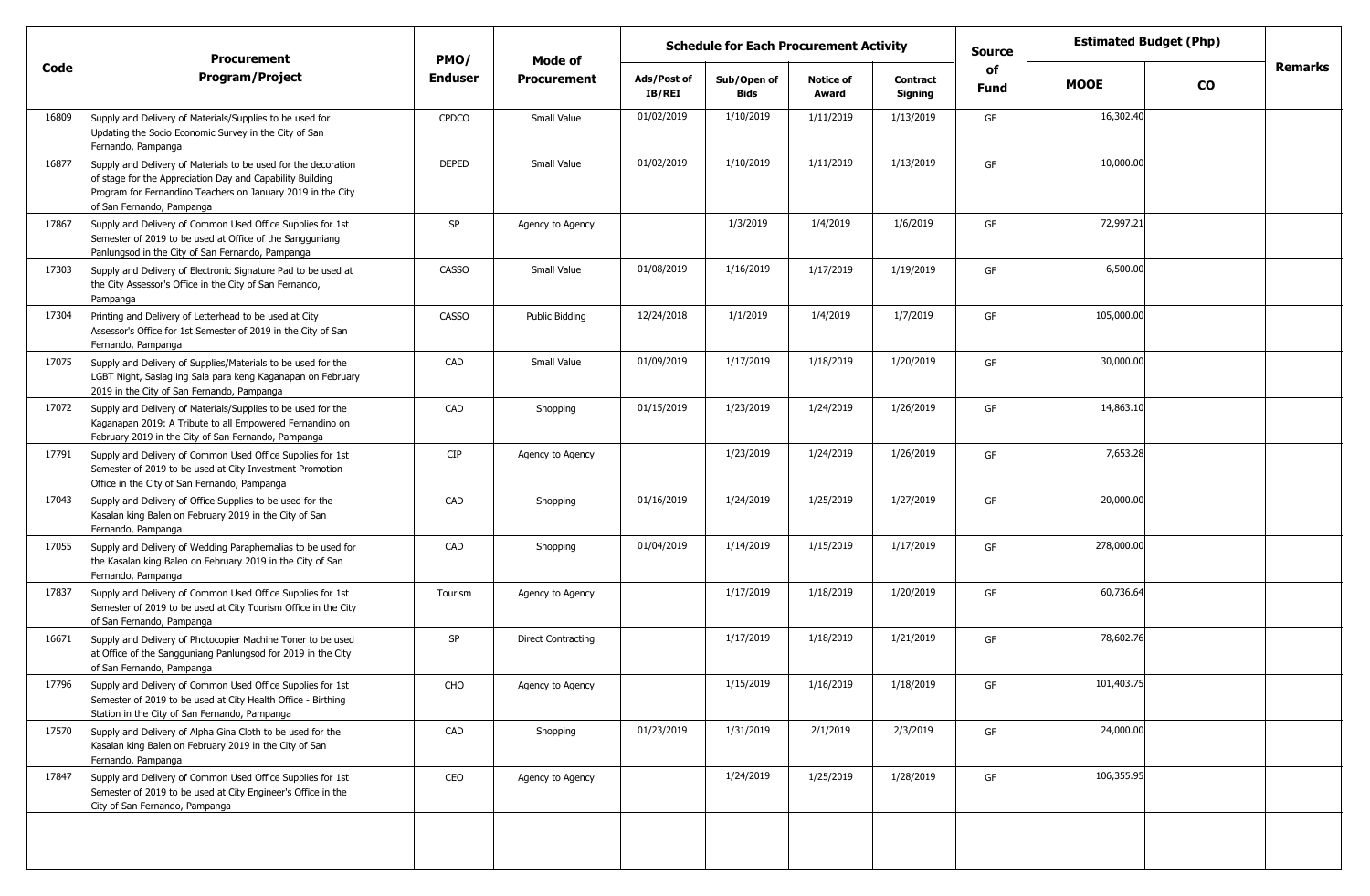|       | <b>Procurement</b>                                                                                                                                                                             | PMO/         | <b>Estimated Budget (Php)</b><br><b>Schedule for Each Procurement Activity</b><br><b>Source</b><br>Mode of<br>of |                       |                            |                           |                            |             |              |               |                |
|-------|------------------------------------------------------------------------------------------------------------------------------------------------------------------------------------------------|--------------|------------------------------------------------------------------------------------------------------------------|-----------------------|----------------------------|---------------------------|----------------------------|-------------|--------------|---------------|----------------|
| Code  | <b>Program/Project</b>                                                                                                                                                                         | Enduser      | <b>Procurement</b>                                                                                               | Ads/Post of<br>IB/REI | Sub/Open of<br><b>Bids</b> | <b>Notice of</b><br>Award | <b>Contract</b><br>Signing | <b>Fund</b> | <b>MOOE</b>  | $\mathbf{co}$ | <b>Remarks</b> |
| 16852 | Supply and Delivery of Materials/Supplies to be used for the<br>Advocacy Campaign for Anti-Mendicancy Slogan and Poster<br>Making on February 2019 in the City of San Fernando,<br>Pampanga    | <b>CSWDO</b> | Shopping                                                                                                         | 01/30/2019            | 2/7/2019                   | 2/8/2019                  | 2/10/2019                  | GF          | 14,950.00    |               |                |
| 17120 | Printing and Delivery of Printed Forms and Letterhead to be<br>used at the City Planning and Development Coordinator's<br>Office in the City of San Fernando, Pampanga                         | <b>CPDCO</b> | Public Bidding                                                                                                   | 01/21/2019            | 1/29/2019                  | 2/1/2019                  | 2/3/2019                   | GF          | 96,500.00    |               |                |
| 17230 | Supply and Delivery of one (1) unit Digital Camera to be used<br>at CGSO-UMSD in the City of San Fernando, Pampanga                                                                            | <b>UMSD</b>  | Small Value                                                                                                      | 01/30/2019            | 2/7/2019                   | 2/8/2019                  | 2/10/2019                  | GF          |              | 9,000.00      |                |
| 17776 | Supply and Delivery of Common Used Office Supplies for 1st<br>Semester of 2019 to be used at City Information and<br>Communications Technology Office in the City of San<br>Fernando, Pampanga | <b>CICTO</b> | Agency to Agency                                                                                                 |                       | 2/7/2019                   | 2/8/2019                  | 2/10/2019                  | GF          | 24,281.49    |               |                |
| 17844 | Supply and Delivery of Common Used Office Supplies for 1st<br>Semester of 2019 to be used at City Social Welfare and<br>Development Office in the City of San Fernando, Pampanga               | <b>CSWDO</b> | Agency to Agency                                                                                                 |                       | 1/31/2019                  | 2/1/2019                  | 2/3/2019                   | GF          | 78,713.35    |               |                |
| 17909 | Supply and Delivery of Common Used Office Supplies for 1st<br>Semester of 2019 to be used at City Planning and<br>Development Coordinator's Office in the City of San Fernando,<br>Pampanga    | <b>CPDCO</b> | Agency to Agency                                                                                                 |                       | 2/7/2019                   | 2/8/2019                  | 2/10/2019                  | GF          | 15,507.99    |               |                |
| 16161 | Supply and Delivery of Office Supplies to be used for the Food<br>Safety Seminar on Food Handling Orientation 2019 in the City<br>of San Fernando, Pampanga                                    | CHO          | Shopping                                                                                                         | 01/30/2019            | 2/7/2019                   | 2/8/2019                  | 2/10/2019                  | GF          | 13,871.53    |               |                |
| 16162 | Supply and Delivery of Office Supplies to be used for the Food<br>Safety on Food Handling Orientation 2019 in the City of San<br>Fernando, Pampanga                                            | CHO          | Shopping                                                                                                         | 01/30/2019            | 2/7/2019                   | 2/8/2019                  | 2/10/2019                  | GF          | 3,698.00     |               |                |
| 16163 | Printing and Delivery of CCRO Letterheads to be used at the<br>City Civil Registry Office for the 1st Semester of 2019 in the<br>City of San Fernando, Pampanga                                | <b>CCRO</b>  | Small Value                                                                                                      | 01/29/2019            | 2/6/2019                   | 2/7/2019                  | 2/9/2019                   | GF          | 75,000.00    |               |                |
| 17041 | Supply and Delivery of School Supplies to be used for the<br>Lingap Eskwela Program 2019 in the City of San Fernando,<br>Pampanga subject to Ordering Agreement                                | CAD          | Public Bidding                                                                                                   | 01/01/2019            | 1/18/2019                  | 1/23/2019                 | 1/25/2019                  | GF          | 3,000,000.00 |               |                |
| 17786 | Supply and Delivery of Common Used Office Supplies for 1st<br>Semester of 2019 to be used at City Legal Office in the City of<br>San Fernando, Pampanga                                        | <b>CLO</b>   | Agency to Agency                                                                                                 |                       | 2/11/2019                  | 2/12/2019                 | 2/14/2019                  | GF          | 13,052.99    |               |                |
| 16892 | Supply and Delivery of Photocopier Machine Toner to be used<br>at the City Civil Registry Office in the City of San Fernando,<br>Pampanga                                                      | <b>CCRO</b>  | <b>Direct Contracting</b>                                                                                        |                       | 2/12/2019                  | 2/13/2019                 | 2/15/2019                  | GF          | 15,000.00    |               |                |
| 16893 | Supply and Delivery of Photocopier Machine Toner to be used<br>at the City Civil Registry Office (CCRO) in the City of San<br>Fernando, Pampanga                                               | <b>CCRO</b>  | <b>Direct Contracting</b>                                                                                        |                       | 2/12/2019                  | 2/13/2019                 | 2/15/2019                  | GF          | 31,250.00    |               |                |
| 16164 | Supply and Delivery of Photocopier Machine Toner to be used<br>at CGSO-UMSD for the 1st Semester of 2019 in the City of San<br>Fernando, Pampanga                                              | <b>UMSD</b>  | <b>Direct Contracting</b>                                                                                        |                       | 2/14/2019                  | 2/15/2019                 | 2/17/2019                  | GF          | 19,410.72    |               |                |
| 17336 | Supply and Delivery of Photocopier Machine Spare Parts to be<br>used at City Health Office in the City of San Fernando,<br>Pampanga                                                            | CHO          | Shopping                                                                                                         | 02/06/2019            | 2/14/2019                  | 2/15/2019                 | 2/17/2019                  | GF          |              | 33,000.00     |                |
|       |                                                                                                                                                                                                |              |                                                                                                                  |                       |                            |                           |                            |             |              |               |                |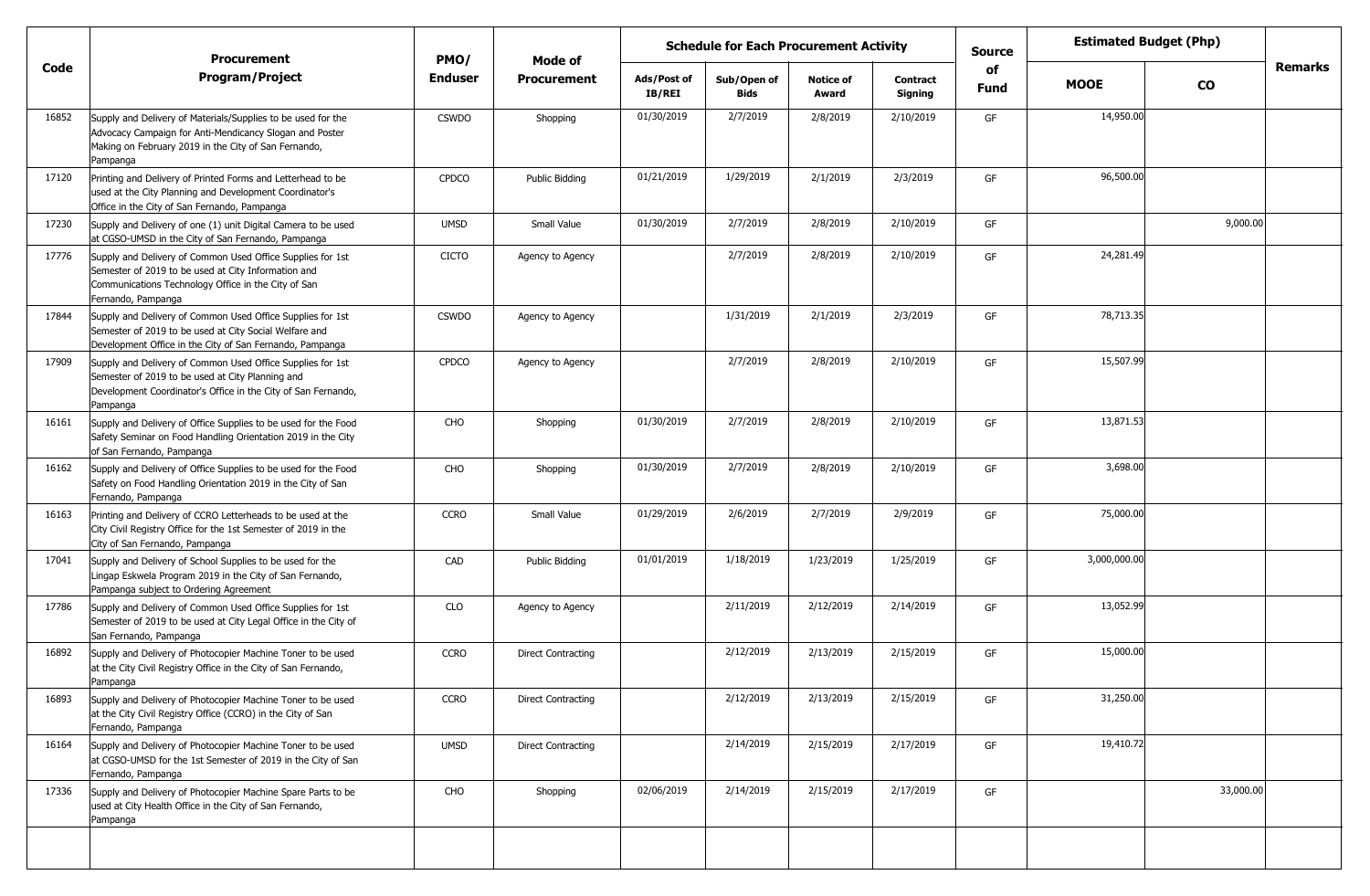|       | <b>Procurement</b>                                                                                                                                                                                                                                              | PMO/           | Mode of            |                              | <b>Estimated Budget (Php)</b><br><b>Schedule for Each Procurement Activity</b><br><b>Source</b><br>of |                           |                            |      |              |               |                |
|-------|-----------------------------------------------------------------------------------------------------------------------------------------------------------------------------------------------------------------------------------------------------------------|----------------|--------------------|------------------------------|-------------------------------------------------------------------------------------------------------|---------------------------|----------------------------|------|--------------|---------------|----------------|
| Code  | <b>Program/Project</b>                                                                                                                                                                                                                                          | <b>Enduser</b> | <b>Procurement</b> | Ads/Post of<br><b>IB/REI</b> | Sub/Open of<br><b>Bids</b>                                                                            | <b>Notice of</b><br>Award | <b>Contract</b><br>Signing | Fund | <b>MOOE</b>  | $\mathbf{co}$ | <b>Remarks</b> |
| 16968 | Supply and Delivery of Toner to be used at City Engineer's<br>Office for the 1st Semester of 2019 in the City of San<br>Fernando, Pampanga                                                                                                                      | CEO            | Direct Contracting |                              | 2/13/2019                                                                                             | 2/14/2019                 | 2/16/2019                  | GF   | 62,500.00    |               |                |
| 17745 | Supply and Delivery of Cosmetic Materials to be used for the<br>2019 Beauty Care Skills Trainees Pampering Day for<br>Fernandinas and other Recreational Activities in celebration of<br>the International Women's Day in the City of San Fernando,<br>Pampanga | <b>CESD</b>    | Shopping           | 02/13/2019                   | 2/21/2019                                                                                             | 2/22/2019                 | 2/24/2019                  | GF   | 15,460.00    |               |                |
| 17752 | Supply and Delivery of Butane Gas to be used for the Women's<br>Month Activity on March 2019 in the City of San Fernando,<br>Pampanga                                                                                                                           | <b>CHRMO</b>   | Shopping           | 02/13/2019                   | 2/21/2019                                                                                             | 2/22/2019                 | 2/24/2019                  | GF   | 2,400.00     |               |                |
| 17836 | Supply and Delivery of Common Used Office Supplies for 1st<br>Semester of 2019 to be used at Office of the City Building<br>Official in the City of San Fernando, Pampanga                                                                                      | OCBO           | Agency to Agency   |                              | 2/14/2019                                                                                             | 2/15/2019                 | 2/18/2019                  | GF   | 56,712.60    |               |                |
| 17869 | Supply and Delivery of Common Used Office Supplies for 1st<br>Semester of 2019 to be used at City Administrator's Office in<br>the City of San Fernando, Pampanga                                                                                               | CADMINO        | Agency to Agency   |                              | 2/12/2019                                                                                             | 2/13/2019                 | 2/15/2019                  | GF   | 232,811.57   |               |                |
| 17262 | Supply and Delivery of Office Supplies for the 1st Semester of<br>2019 to be used at City Mayor's Office in the City of San<br>Fernando, Pampanga                                                                                                               | CMO            | Shopping           | 01/30/2019                   | 2/7/2019                                                                                              | 2/8/2019                  | 2/10/2019                  | GF   | 999,806.33   |               |                |
| 17932 | Supply and Delivery of Certificate Holders and Special Paper to<br>be used for the Recognition of Students with Honors for<br>School Year 2018-2019 in the City of San Fernando, Pampanga                                                                       | <b>DEPED</b>   | Shopping           | 02/13/2019                   | 2/21/2019                                                                                             | 2/22/2019                 | 2/24/2019                  | GF   | 167,850.00   |               |                |
| 17451 | Supply and Delivery of Office Supplies to be used at City<br>Mayor's Office for the 1st Semester of 2019 in the City of San<br>Fernando, Pampanga subject to Ordering Agreement                                                                                 | <b>CMO</b>     | Public Bidding     | 01/22/2019                   | 2/8/2019                                                                                              | 2/13/2019                 | 2/15/2019                  | GF   | 2,998,120.30 |               |                |
| 16851 | Supply and Delivery of Office Supplies to be used for the<br>FPYAP Organizational for the year 2019 in the City of San<br>Fernando, Pampanga                                                                                                                    | <b>CSWDO</b>   | Shopping           | 02/27/2019                   | 3/7/2019                                                                                              | 3/8/2019                  | 3/10/2019                  | GF   | 20,000.00    |               |                |
| 17664 | Supply and Delivery of Office Supplies to be used for the<br>Sectoral Plan Formulation (Youth Welfare) on March 2019 in<br>the City of San Fernando, Pampanga                                                                                                   | <b>CSWDO</b>   | Shopping           | 02/27/2019                   | 3/7/2019                                                                                              | 3/8/2019                  | 3/10/2019                  | GF   | 14,884.50    |               |                |
| 17186 | Supply and Delivery of Office Supplies for the 1st Semester of<br>2019 to be used at City Administrator's Office in the City of<br>San Fernando, Pampanga                                                                                                       | CADMINO        | Shopping           | 02/06/2019                   | 2/14/2019                                                                                             | 2/15/2019                 | 2/18/2019                  | GF   | 999,939.10   |               |                |
| 17247 | Supply and Delivery of Additional Office Supplies for the 1st<br>Semester of 2019 to be used at City Engineer's Office in the<br>City of San Fernando, Pampanga                                                                                                 | CEO            | Shopping           | 02/08/2019                   | 2/18/2019                                                                                             | 2/19/2019                 | 2/21/2019                  | GF   | 972,787.90   |               |                |
| 17003 | Supply and Delivery of Office Supplies to be used for the<br>printing of forms for the ECCD 2019 in the City of San<br>Fernando, Pampanga                                                                                                                       | <b>CSWDO</b>   | Shopping           | 03/01/2019                   | 3/11/2019                                                                                             | 3/12/2019                 | 3/14/2019                  | GF   | 45,600.32    |               |                |
| 17010 | Supply and Delivery of School Supplies to be given to Day Care<br>Children for the S.Y. 2019 -2020 in the City of San Fernando,<br>Pampanga                                                                                                                     | <b>CSWDO</b>   | Shopping           | 02/11/2019                   | 2/19/2019                                                                                             | 2/20/2019                 | 2/22/2019                  | GF   | 796,500.00   |               |                |
| 18184 | Supply and Delivery of Common Used Office Supplies to be<br>used at City Disaster Risk Reduction and Management Division<br>for the year 2019 in the City of San Fernando, Pampanga                                                                             | CDRRMD         | Shopping           | 02/20/2019                   | 2/28/2019                                                                                             | 3/1/2019                  | 3/3/2019                   | GF   | 298,525.04   |               |                |
|       |                                                                                                                                                                                                                                                                 |                |                    |                              |                                                                                                       |                           |                            |      |              |               |                |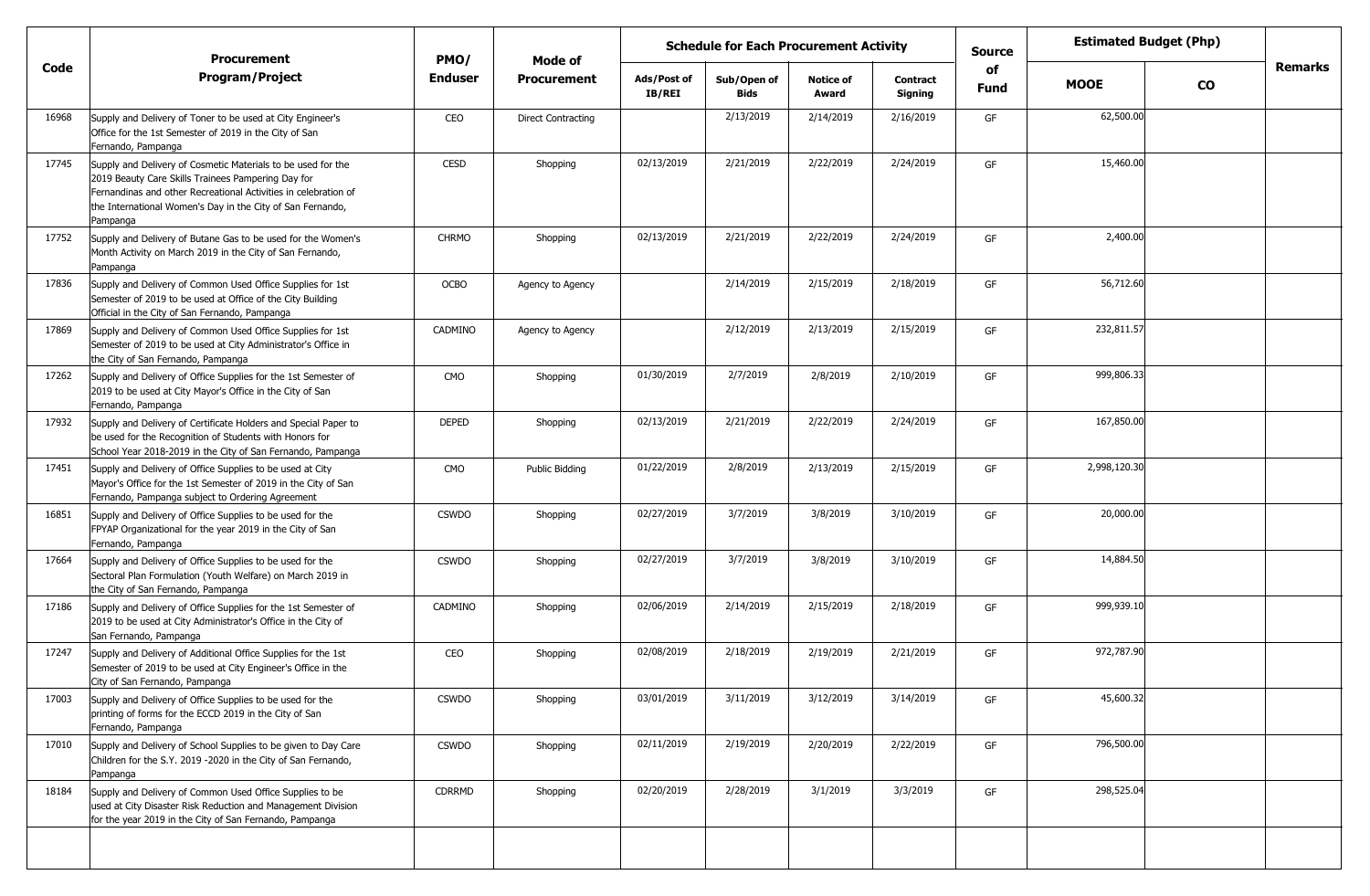|       | <b>Procurement</b>                                                                                                                                                                                                      | PMO/           | Mode of            |                       | <b>Schedule for Each Procurement Activity</b> |                           |                     | <b>Estimated Budget (Php)</b><br>Source<br>of |              |               |                |
|-------|-------------------------------------------------------------------------------------------------------------------------------------------------------------------------------------------------------------------------|----------------|--------------------|-----------------------|-----------------------------------------------|---------------------------|---------------------|-----------------------------------------------|--------------|---------------|----------------|
| Code  | <b>Program/Project</b>                                                                                                                                                                                                  | <b>Enduser</b> | <b>Procurement</b> | Ads/Post of<br>IB/REI | Sub/Open of<br>Bids                           | <b>Notice of</b><br>Award | Contract<br>Signing | Fund                                          | <b>MOOE</b>  | $\mathbf{co}$ | <b>Remarks</b> |
| 16077 | Supply and Delivery of Office Supplies to be used for the<br>Sectoral Group Organization of Youth in the grass root level<br>for the year 2019 in the City of San Fernando, Pampanga                                    | <b>CSWDO</b>   | Shopping           | 03/06/2019            | 3/14/2019                                     | 3/15/2019                 | 3/17/2019           | GF                                            | 15,000.00    |               |                |
| 16931 | Supply and Delivery of Training Materials to be used for the<br>Evacuation Tagging and Census of High Risk Barangay for<br>Disaster Database in the City of San Fernando, Pampanga                                      | <b>CSWDO</b>   | Shopping           | 03/06/2019            | 3/14/2019                                     | 3/15/2019                 | 3/17/2019           | GF                                            | 8,547.50     |               |                |
| 17221 | Supply and Delivery of Office Supplies for 1st Semester of<br>2019 to be used at City General Services Office, City of San<br>Fernando, Pampanga subject to Ordering Agreement                                          | <b>CGSO</b>    | Public Bidding     | 01/31/2019            | 2/19/2019                                     | 2/22/2019                 | 2/24/2019           | GF                                            | 1,999,482.85 |               |                |
| 18050 | Supply and Delivery of Wall Clock and Mega Box to be used at<br>Northville Birthing Station in the City of San Fernando,<br>Pampanga                                                                                    | CHO            | Shopping           | 03/06/2019            | 3/14/2019                                     | 3/15/2019                 | 3/17/2019           | GF                                            | 1,300.00     |               |                |
| 17703 | Printing and Delivery of Letter Head to be used at City General<br>Services Office in the City of San Fernando, Pampanga                                                                                                | CGSO           | Small Value        | 03/08/2019            | 3/18/2019                                     | 3/19/2019                 | 3/21/2019           | GF                                            | 22,500.00    |               |                |
| 16982 | Supply and Delivery of Supplies/Materials to be used for the<br>Anti-Mendicancy Program for Street Educators on April 2019 in<br>the City of San Fernando, Pampanga                                                     | <b>CSWDO</b>   | Shopping           | 03/13/2019            | 3/21/2019                                     | 3/22/2019                 | 3/24/2019           | GF                                            | 5,000.00     |               |                |
| 16994 | Supply and Delivery of Supplies/Materials to be used at the<br>Reception Center for Adult and Indigenous People Mendicants<br>in the City of San Fernando, Pampanga                                                     | <b>CSWDO</b>   | Shopping           | 03/13/2019            | 3/21/2019                                     | 3/22/2019                 | 3/24/2019           | GF                                            | 5,000.00     |               |                |
| 17215 | Supply and Delivery of Office Supplies to be used for the ECCD<br>Mapping and Registration from April - December 2019 in the<br>City of San Fernando, Pampanga subject to Ordering<br>Agreement                         | <b>CSWDO</b>   | Public Bidding     | 02/28/2019            | 3/8/2019                                      | 3/13/2019                 | 3/15/2019           | GF                                            | 195,207.88   |               |                |
| 17732 | Supply and Delivery of Office Supplies for 1st Quarter of 2019<br>to be used at City General Services Office - Bids and Awards<br>Committee in the City of San Fernando, Pampanga                                       | BAC            | Shopping           | 03/13/2019            | 3/21/2019                                     | 3/22/2019                 | 3/24/2019           | GF                                            |              | 209,683.44    |                |
| 17213 | Supply and Delivery of Compact Disk Rewritable (CD-RW) with<br>case to be used for the ECCD Information System Build Up for<br>the year 2019 in the City of San Fernando, Pampanga                                      | <b>CSWDO</b>   | Shopping           | 03/27/2019            | 4/4/2019                                      | 4/5/2019                  | 4/7/2019            | GF                                            | 3,859.00     |               |                |
| 17225 | Supply and Delivery of Office Supplies to be used for the City<br>Social Welfare and Development Office Performance Internal<br>Review for the year 2019 in the City of San Fernando,<br>Pampanga                       | <b>CSWDO</b>   | Shopping           | 03/27/2019            | 4/4/2019                                      | 4/5/2019                  | 4/7/2019            | GF                                            | 4,980.91     |               |                |
| 17226 | Supply and Delivery of IT Equipment to be used for the City<br>Social Welfare and Development Office Performance Internal<br>Review 2019 in the City of San Fernando, Pampanga                                          | <b>CSWDO</b>   | Public Bidding     | 03/18/2019            | 3/26/2019                                     | 3/29/2019                 | 4/1/2019            | GF                                            | 81,000.00    |               |                |
| 17473 | Supply and Delivery of Materials/Supplies to be used for the<br>mass production of Fernandino Access Card for the 1st<br>Semester of 2019 in the City of San Fernando, Pampanga<br>subject to Ordering Agreement        | CAD            | Public Bidding     | 02/26/2019            | 3/15/2019                                     | 3/20/2019                 | 3/22/2019           | GF                                            | 7,400,000.00 |               |                |
| 18066 | Supply and Delivery of Cork Board and White Board to be used<br>at City Health Office in the City of San Fernando, Pampanga                                                                                             | CHO            | Shopping           | 04/01/2019            | 4/9/2019                                      | 4/10/2019                 | 4/12/2019           | GF                                            | 8,000.00     |               |                |
| 18001 | Supply and Delivery of Supplies/Materials to be used for the<br>Sub-committee Meetings of the Local Council for the<br>Protection of Children (LCPC) Council for the year 2019 in the<br>City of San Fernando, Pampanga | <b>CSWDO</b>   | Shopping           | 04/03/2019            | 4/11/2019                                     | 4/12/2019                 | 4/14/2019           | GF                                            | 10,523.00    |               |                |
|       |                                                                                                                                                                                                                         |                |                    |                       |                                               |                           |                     |                                               |              |               |                |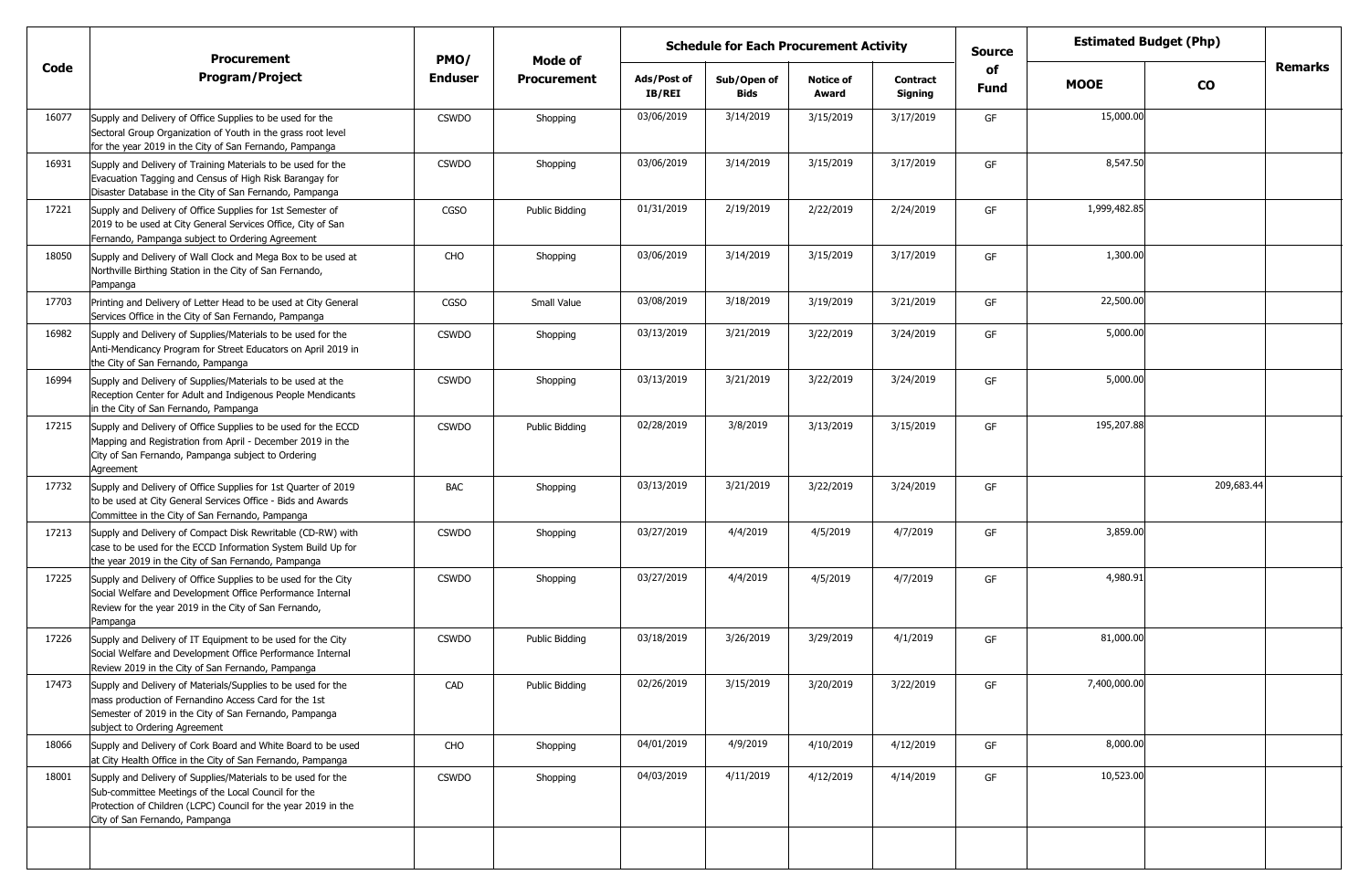|       | <b>Procurement</b>                                                                                                                                                                                                                                                    | PMO/           | Mode of            |                       | <b>Estimated Budget (Php)</b><br><b>Schedule for Each Procurement Activity</b><br><b>Source</b> |                           |                            |                   |               |               |                |
|-------|-----------------------------------------------------------------------------------------------------------------------------------------------------------------------------------------------------------------------------------------------------------------------|----------------|--------------------|-----------------------|-------------------------------------------------------------------------------------------------|---------------------------|----------------------------|-------------------|---------------|---------------|----------------|
| Code  | <b>Program/Project</b>                                                                                                                                                                                                                                                | <b>Enduser</b> | <b>Procurement</b> | Ads/Post of<br>IB/REI | Sub/Open of<br><b>Bids</b>                                                                      | <b>Notice of</b><br>Award | <b>Contract</b><br>Signing | of<br><b>Fund</b> | <b>MOOE</b>   | $\mathbf{co}$ | <b>Remarks</b> |
| 19015 | Supply and Delivery of Common Used Office Supplies for 2nd<br>Semester of 2019 to be used at City Health Office - Birthing<br>Stations in the City of San Fernando, Pampanga                                                                                          | CHO            | Agency to Agency   |                       | 4/4/2019                                                                                        | 4/5/2019                  | 4/8/2019                   | GF                | 237,510.00    |               |                |
| 19782 | Supply and Delivery of Common Used Office Supplies for 2nd<br>Semester of 2019 to be used at City Health Office - Birthing<br>Stations and City Public Order and Safety Coordinating Office<br>in the City of San Fernando, Pampanga subject to Ordering<br>Agreement | <b>CGSO</b>    | Public Bidding     | 03/25/2019            | 4/2/2019                                                                                        | 4/5/2019                  | 4/8/2019                   | GF                | 401,610.43    |               |                |
| 18190 | Supply and Delivery of Materials to be used for the 2019<br>Automated National and Local Election in the City of San<br>Fernando, Pampanga                                                                                                                            | <b>CTO</b>     | Shopping           | 04/12/2019            | 4/22/2019                                                                                       | 4/23/2019                 | 4/25/2019                  | GF                | 12,600.00     |               |                |
| 18235 | Supply and Delivery of Office Supplies to be used at City<br>Assessor's Office in the City of San Fernando, Pampanga                                                                                                                                                  | <b>CASSO</b>   | Shopping           | 04/16/2019            | 4/24/2019                                                                                       | 4/25/2019                 | 4/27/2019                  | GF                | 6,791.40      |               |                |
| 16434 | Supply and Delivery of Office Supplies for the Reproduction of<br>Big Books (Pambatang Big Books) for Instructional<br>Teaching-Learning Support Program of the City Schools<br>Division of San Fernando, Pampanga                                                    | <b>DEPED</b>   | Shopping           | 04/10/2019            | 4/18/2019                                                                                       | 4/19/2019                 | 4/21/2019                  | <b>SEF</b>        | 198,428.00    |               |                |
| 16007 | Supply and Delivery of Common Used Office Supplies for 2nd<br>Semester of 2019 to be used by the different<br>Department/Offices of the City Government of San Fernando,<br>Pampanga subject to Ordering Agreement                                                    | <b>CGSO</b>    | Public Bidding     | 03/28/2019            | 4/16/2019                                                                                       | 4/19/2019                 | 4/21/2019                  | GF                | 11,744,674.89 |               |                |
| 19011 | Supply and Delivery of Common Used Office Supplies for 2nd<br>Semester of 2019 to be used at the City General Services<br>Office - Supply, Records, Property Management Division in the<br>City of San Fernando, Pampanga                                             | CGSO           | Agency to Agency   |                       | 5/9/2019                                                                                        | 5/10/2019                 | 5/12/2019                  | GF                | 5,263.13      |               |                |
| 19012 | Supply and Delivery of Common Used Office Supplies for 2nd<br>Semester of 2019 to be used at the City Health Office in the<br>City of San Fernando, Pampanga                                                                                                          | CGSO           | Agency to Agency   |                       | 4/30/2019                                                                                       | 5/1/2019                  | 5/3/2019                   | GF                | 415,170.00    |               |                |
| 19014 | Supply and Delivery of Common Used Office Supplies for 2nd<br>Semester of 2019 to be used at City Health Office -<br>Environment Health and Sanitation Division in the City of San<br>Fernando, Pampanga                                                              | CGSO           | Agency to Agency   |                       | 5/2/2019                                                                                        | 5/3/2019                  | 5/6/2019                   | GF                | 54,810.00     |               |                |
| 19034 | Supply and Delivery of Common Used Office Supplies for 2nd<br>Semester of 2019 to be used at the City Assessor's Office in<br>the City of San Fernando, Pampanga                                                                                                      | CGSO           | Agency to Agency   |                       | 4/30/2019                                                                                       | 5/1/2019                  | 5/3/2019                   | GF                | 159,390.00    |               |                |
| 19037 | Supply and Delivery of Common Used Office Supplies for 2nd<br>Semester of 2019 to be used at the City Agriculture and<br>Veterinary Office in the City of San Fernando, Pampanga                                                                                      | <b>CGSO</b>    | Agency to Agency   |                       | 5/9/2019                                                                                        | 5/10/2019                 | 5/12/2019                  | GF                | 30,719.98     |               |                |
| 19042 | Supply and Delivery of Common Used Office Supplies for 2nd<br>Semester of 2019 to be used at the City Civil Registry Office in<br>the City of San Fernando, Pampanga                                                                                                  | CGSO           | Agency to Agency   |                       | 4/30/2019                                                                                       | 5/1/2019                  | 5/3/2019                   | GF                | 121,275.00    |               |                |
| 19045 | Supply and Delivery of Common Used Office Supplies for 2nd<br>Semester of 2019 to be used at the City Budget Office in the<br>City of San Fernando, Pampanga                                                                                                          | CGSO           | Agency to Agency   |                       | 5/9/2019                                                                                        | 5/10/2019                 | 5/12/2019                  | GF                | 19,725.32     |               |                |
| 19048 | Supply and Delivery of Common Used Office Supplies for 2nd<br>Semester of 2019 to be used at the Office of the City Building<br>Official in the City of San Fernando, Pampanga                                                                                        | CGSO           | Agency to Agency   |                       | 4/30/2019                                                                                       | 5/1/2019                  | 5/3/2019                   | GF                | 366,196.80    |               |                |
| 19054 | Supply and Delivery of Common Used Office Supplies for 2nd<br>Semester of 2019 to be used at City Human Resource<br>Management Office in the City of San Fernando, Pampanga                                                                                           | CGSO           | Agency to Agency   |                       | 5/9/2019                                                                                        | 5/10/2019                 | 5/12/2019                  | GF                | 1,358.70      |               |                |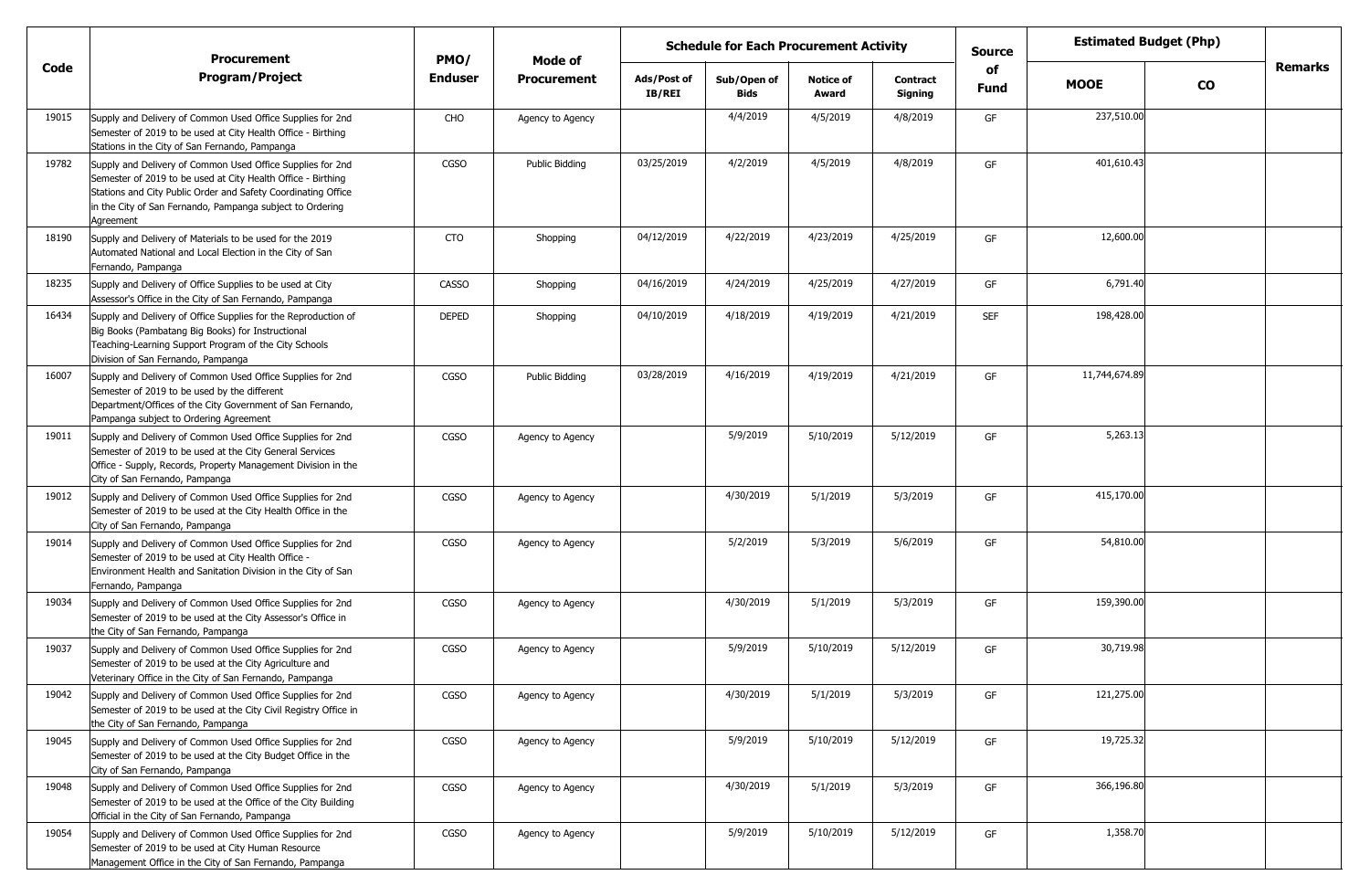|       | <b>Procurement</b>                                                                                                                                                                              | PMO/           | Mode of                   | <b>Estimated Budget (Php)</b><br><b>Schedule for Each Procurement Activity</b><br><b>Source</b> |                            |                           |                            |            |              |           |                |
|-------|-------------------------------------------------------------------------------------------------------------------------------------------------------------------------------------------------|----------------|---------------------------|-------------------------------------------------------------------------------------------------|----------------------------|---------------------------|----------------------------|------------|--------------|-----------|----------------|
| Code  | <b>Program/Project</b>                                                                                                                                                                          | <b>Enduser</b> | <b>Procurement</b>        | Ads/Post of<br>IB/REI                                                                           | Sub/Open of<br><b>Bids</b> | <b>Notice of</b><br>Award | <b>Contract</b><br>Signing | of<br>Fund | <b>MOOE</b>  | <b>CO</b> | <b>Remarks</b> |
| 19055 | Supply and Delivery of Common Used Office Supplies for 2nd<br>Semester of 2019 to be used at the Office of the Sangguniang<br>Panlungsod in the City of San Fernando, Pampanga                  | <b>CGSO</b>    | Agency to Agency          |                                                                                                 | 5/9/2019                   | 5/10/2019                 | 5/12/2019                  | GF         | 3,231.27     |           |                |
| 19057 | Supply and Delivery of Common Used Office Supplies for 2nd<br>Semester of 2019 to be used at the City Vice Mayor's Office in<br>the City of San Fernando, Pampanga                              | <b>CGSO</b>    | Agency to Agency          |                                                                                                 | 5/9/2019                   | 5/10/2019                 | 5/12/2019                  | GF         | 38,420.80    |           |                |
| 19064 | Supply and Delivery of Common Used Office Supplies for 2nd<br>Semester of 2019 to be used at the City Planning and<br>Development Coordinator's Office in the City of San Fernando,<br>Pampanga | <b>CGSO</b>    | Agency to Agency          |                                                                                                 | 5/9/2019                   | 5/10/2019                 | 5/12/2019                  | GF         | 13,231.60    |           |                |
| 16872 | Supply and Delivery of Ballpens to be used for the Smoking<br>Cessation Training in the City of San Fernando, Pampanga                                                                          | CHO            | Shopping                  | 05/03/2019                                                                                      | 5/13/2019                  | 5/14/2019                 | 5/16/2019                  | GF         | 926.40       |           |                |
| 18374 | Printing and Delivery of Clear Vinyl Sticker with Reflective<br>Backing to be used at the Cadmino - Internal Control Division<br>Office in the City of San Fernando, Pampanga                   | ICD            | Small Value               | 05/08/2019                                                                                      | 5/16/2019                  | 5/17/2019                 | 5/19/2019                  | GF         | 4,200.00     |           |                |
| 17899 | Supply and Delivery of Office Supplies to be used for the<br>Community Based Disaster Risk Reduction and Management<br>(CBDRRM) Training Course in the City of San Fernando,<br>Pampanga        | <b>CDRRMD</b>  | Shopping                  | 05/14/2019                                                                                      | 5/22/2019                  | 5/23/2019                 | 5/25/2019                  | GF         |              | 14,299.68 |                |
| 18479 | Supply and Delivery of Toner to be used at the Office of the<br>Sangguniang Panlungsod for the 2nd Semester of 2019 in the<br>City of San Fernando, Pampanga                                    | SP             | <b>Direct Contracting</b> |                                                                                                 | 5/14/2019                  | 5/15/2019                 | 5/17/2019                  | GF         | 146,363.76   |           |                |
| 19025 | Supply and Delivery of Common Used Office Supplies for 2nd<br>Semester of 2019 to be used at the City Nutrition Committee<br>Office in the City of San Fernando, Pampanga                       | CHO-CNC        | Agency to Agency          |                                                                                                 | 5/16/2019                  | 5/17/2019                 | 5/20/2019                  | GF         | 95,193.20    |           |                |
| 19035 | Supply and Delivery of Common Used Office Supplies for 2nd<br>Semester of 2019 to be used at the CGSO - Motorpool Division<br>in the City of San Fernando, Pampanga                             | <b>MPD</b>     | Agency to Agency          |                                                                                                 | 5/23/2019                  | 5/24/2019                 | 5/26/2019                  | GF         | 41,491.20    |           |                |
| 19019 | Supply and Delivery of Common Used Office Supplies for 2nd<br>Semester of 2019 to be used at the City College in the City of<br>San Fernando, Pampanga                                          | <b>CCSF</b>    | Agency to Agency          |                                                                                                 | 5/22/2019                  | 5/23/2019                 | 5/25/2019                  | GF         | 53,258.60    |           |                |
| 18344 | Supply and Delivery of Office Supplies to be used for the<br>Earthquake Preparedness Orientation of the City Government<br>Employees in the City of San Fernando, Pampanga                      | <b>CHRMO</b>   | Shopping                  | 05/15/2019                                                                                      | 5/23/2019                  | 5/24/2019                 | 5/27/2019                  | GF         |              | 89,271.10 |                |
| 18525 | Supply and Delivery of Office Supplies to be used for the<br>Evacuation Tagging and Census of High Risk Barangay for<br>Disaster Database in the City of San Fernando, Pampanga                 | <b>CDRRMD</b>  | Shopping                  | 05/27/2019                                                                                      | 6/4/2019                   | 6/5/2019                  | 6/7/2019                   | GF         | 20,000.00    |           |                |
| 18632 | Supply and Delivery of Photocopier Machine Toner to be used<br>at City Budget Office in the City of San Fernando, Pampanga                                                                      | CBO            | Direct Contracting        |                                                                                                 | 6/6/2019                   | 6/7/2019                  | 6/9/2019                   | GF         | 18,750.00    |           |                |
| 16177 | Supply and Delivery of Toner and CV Ink to be used at the City<br>Health Office for 2nd Semester of 2019 in the City of San<br>Fernando, Pampanga                                               | CHO            | Small Value               | 05/31/2019                                                                                      | 6/10/2019                  | 6/11/2019                 | 6/13/2019                  | GF         | 20,000.00    |           |                |
| 18617 | Supply and Delivery of Common Used Office Supplies for 2nd<br>Semester of 2019 to be used at City Mayor's Office in the City<br>of San Fernando, Pampanga subject to Ordering Agreement         | CMO            | Public Bidding            | 04/30/2019                                                                                      | 5/17/2019                  | 5/22/2019                 | 5/24/2019                  | GF         | 1,249,172.70 |           |                |
| 18665 | Supply and Delivery of Flowers to be used for the Physical<br>Arrangement of the Oath-Taking of Newly Elected City Officials<br>on July 2019 in the City of San Fernando, Pampanga              | CAD            | Small Value               | 05/31/2019                                                                                      | 6/10/2019                  | 6/11/2019                 | 6/13/2019                  | GF         | 10,000.00    |           |                |
|       |                                                                                                                                                                                                 |                |                           |                                                                                                 |                            |                           |                            |            |              |           |                |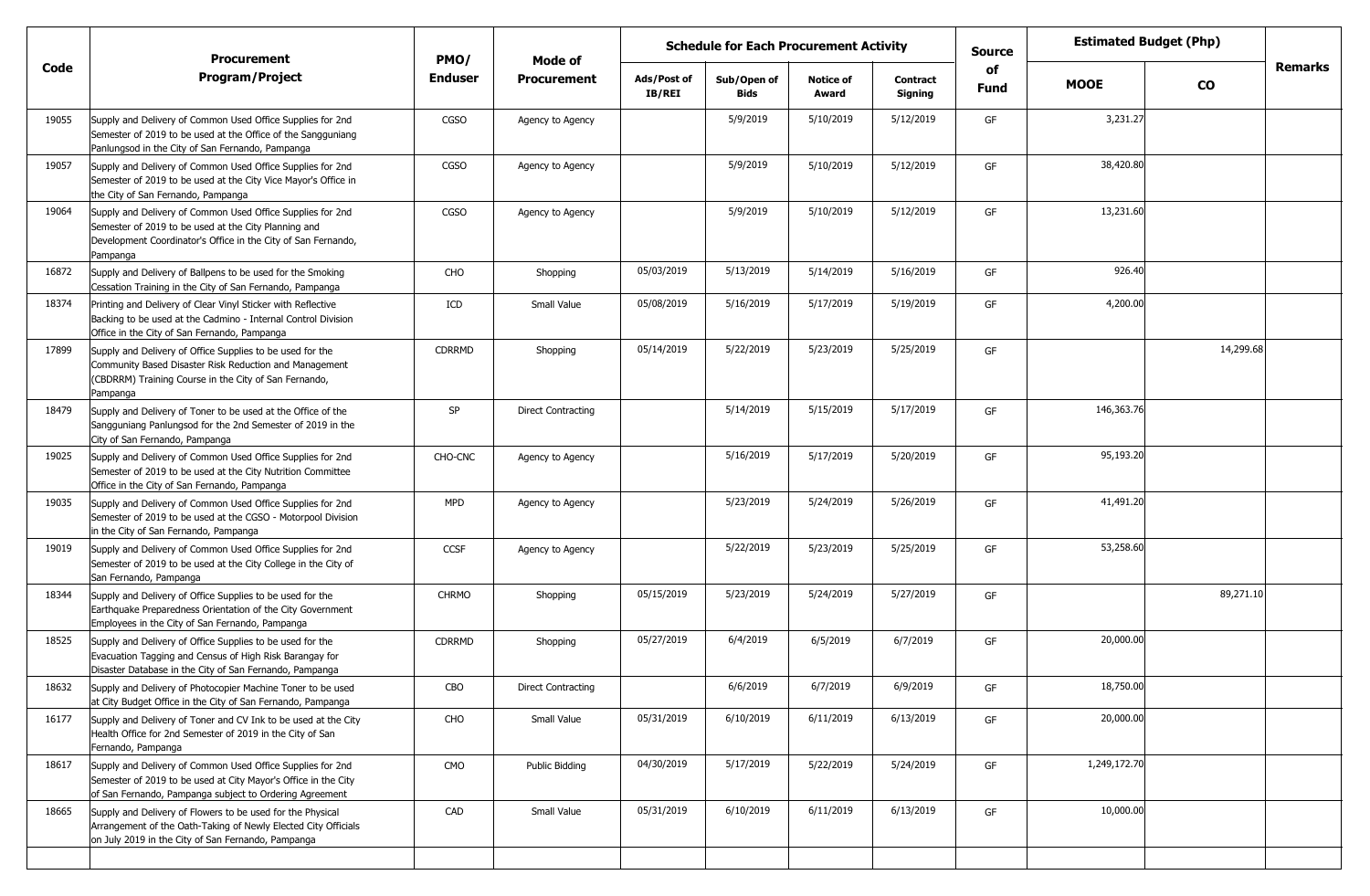|       | <b>Procurement</b>                                                                                                                                                                                                                    | PMO/              | Mode of            |                              | <b>Schedule for Each Procurement Activity</b> |                           |                            | <b>Source</b>     | <b>Estimated Budget (Php)</b> |               |         |
|-------|---------------------------------------------------------------------------------------------------------------------------------------------------------------------------------------------------------------------------------------|-------------------|--------------------|------------------------------|-----------------------------------------------|---------------------------|----------------------------|-------------------|-------------------------------|---------------|---------|
| Code  | <b>Program/Project</b>                                                                                                                                                                                                                | <b>Enduser</b>    | <b>Procurement</b> | Ads/Post of<br><b>IB/REI</b> | Sub/Open of<br><b>Bids</b>                    | <b>Notice of</b><br>Award | <b>Contract</b><br>Signing | of<br><b>Fund</b> | <b>MOOE</b>                   | $\mathbf{co}$ | Remarks |
| 19021 | Supply and Delivery of Common Used Office Supplies for 2nd<br>Semester of 2019 to be used at City Information Office in the<br>City of San Fernando, Pampanga                                                                         | CIO               | Agency to Agency   |                              | 6/10/2019                                     | 6/11/2019                 | 6/13/2019                  | GF                | 45,174.12                     |               |         |
| 19046 | Supply and Delivery of Common Used Office Supplies for 2nd<br>Semester of 2019 to be used at the Department of Interior and<br>Local Government in the City of San Fernando, Pampanga                                                 | <b>DILG</b>       | Agency to Agency   |                              | 6/10/2019                                     | 6/11/2019                 | 6/13/2019                  | GF                | 3,420.58                      |               |         |
| 19049 | Supply and Delivery of Common Used Office Supplies for 2nd<br>Semester of 2019 to be used at the City Prosecutor's Office in<br>the City of San Fernando, Pampanga                                                                    | <b>PROSECUTOR</b> | Agency to Agency   |                              | 6/10/2019                                     | 6/11/2019                 | 6/13/2019                  | GF                | 8,551.44                      |               |         |
| 19050 | Supply and Delivery of Common Used Office Supplies for 2nd<br>Semester of 2019 to be used at the Bureau of Jail<br>Management and Penology Office in the City of San Fernando,<br>Pampanga                                            | <b>BJMP</b>       | Agency to Agency   |                              | 6/10/2019                                     | 6/11/2019                 | 6/13/2019                  | GF                | 13,209.05                     |               |         |
| 19051 | Supply and Delivery of Common Used Office Supplies for 2nd<br>Semester of 2019 to be used at the PNP-Police Station Office<br>in the City of San Fernando, Pampanga                                                                   | PNP-PSS           | Agency to Agency   |                              | 6/10/2019                                     | 6/11/2019                 | 6/13/2019                  | GF                | 26,649.80                     |               |         |
| 19052 | Supply and Delivery of Common Used Office Supplies for 2nd<br>Semester of 2019 to be used at the office of the Commission<br>on Election in the City of San Fernando, Pampanga                                                        | COMELEC           | Agency to Agency   |                              | 6/10/2019                                     | 6/11/2019                 | 6/13/2019                  | GF                | 17,102.90                     |               |         |
| 19053 | Supply and Delivery of Common Used Office Supplies for 2nd<br>Semester of 2019 to be used at the Bureau of Fire Protection<br>Office in the City of San Fernando, Pampanga                                                            | <b>BFP</b>        | Agency to Agency   |                              | 6/10/2019                                     | 6/11/2019                 | 6/13/2019                  | GF                | 25,876.40                     |               |         |
| 18524 | Supply and Delivery of Office Supplies to be used for the<br>various activities of the City Disaster Risk Reduction and<br>Management Division in the City of San Fernando, Pampanga                                                  | <b>CDRRMD</b>     | Shopping           | 06/03/2019                   | 6/11/2019                                     | 6/12/2019                 | 6/14/2019                  | GF                |                               | 11,027.15     |         |
| 17667 | Supply and Delivery of Office Supplies to be used for the<br>Community Education and Sectoral Awareness Raising for Solo<br>Parents (Barangay Level Group Work Sessions)<br>July-September 2019 in the City of San Fernando, Pampanga | <b>CSWDO</b>      | Shopping           | 06/05/2019                   | 6/13/2019                                     | 6/14/2019                 | 6/16/2019                  | GF                | 10,000.00                     |               |         |
| 18296 | Supply and Delivery of Spareparts and Toner for the<br>Photocopier Machine at City Health Office in the City of San<br>Fernando, Pampanga                                                                                             | CHO               | Small Value        | 05/29/2019                   | 6/6/2019                                      | 6/7/2019                  | 6/9/2019                   | GF                | 102,698.00                    |               |         |
| 18483 | Supply and Delivery of Photocopier Machine Toner to be used<br>at the City Social Welfare and Development Office for the 2nd<br>Semester of 2019 in the City of San Fernando, Pampanga                                                | <b>CSWDO</b>      | Direct Contracting |                              | 6/20/2019                                     | 6/21/2019                 | 6/24/2019                  | GF                | 75,000.00                     |               |         |
| 19066 | Supply and Delivery of Common Used Office Supplies for 2nd<br>Semester of 2019 to be used at the City Social Welfare and<br>Development Office in the City of San Fernando, Pampanga                                                  | <b>CSWDO</b>      | Agency to Agency   |                              | 6/27/2019                                     | 6/28/2019                 | 6/30/2019                  | GF                | 20,491.46                     |               |         |
| 18581 | Printing and Delivery of Letterheads to be used at the City<br>Administrator's Office - Business License and Permit Division<br>for 2nd Semester of 2019 in the City of San Fernando,<br>Pampanga                                     | <b>BLPD</b>       | Small Value        | 06/21/2019                   | 7/1/2019                                      | 7/2/2019                  | 7/4/2019                   | GF                | 22,900.00                     |               |         |
| 19148 | Supply and Delivery of Materials/Supplies to be used for the<br>Calibration of the City Administrator's Office - Business License<br>and Permit Division for the 2nd Semester of 2019 in the City of<br>San Fernando, Pampanga        | <b>BLPD</b>       | Shopping           | 06/21/2019                   | 7/1/2019                                      | 7/2/2019                  | 7/4/2019                   | GF                | 3,000.00                      |               |         |
| 19746 | Supply and Delivery of Office Supplies to be used for the ECCD<br>Volunteer Workers Home-Based for the year 2019 in the City<br>of San Fernando, Pampanga                                                                             | <b>CSWDO</b>      | Shopping           | 06/18/2019                   | 6/26/2019                                     | 6/27/2019                 | 6/29/2019                  | <b>SEF</b>        | 98,053.66                     |               |         |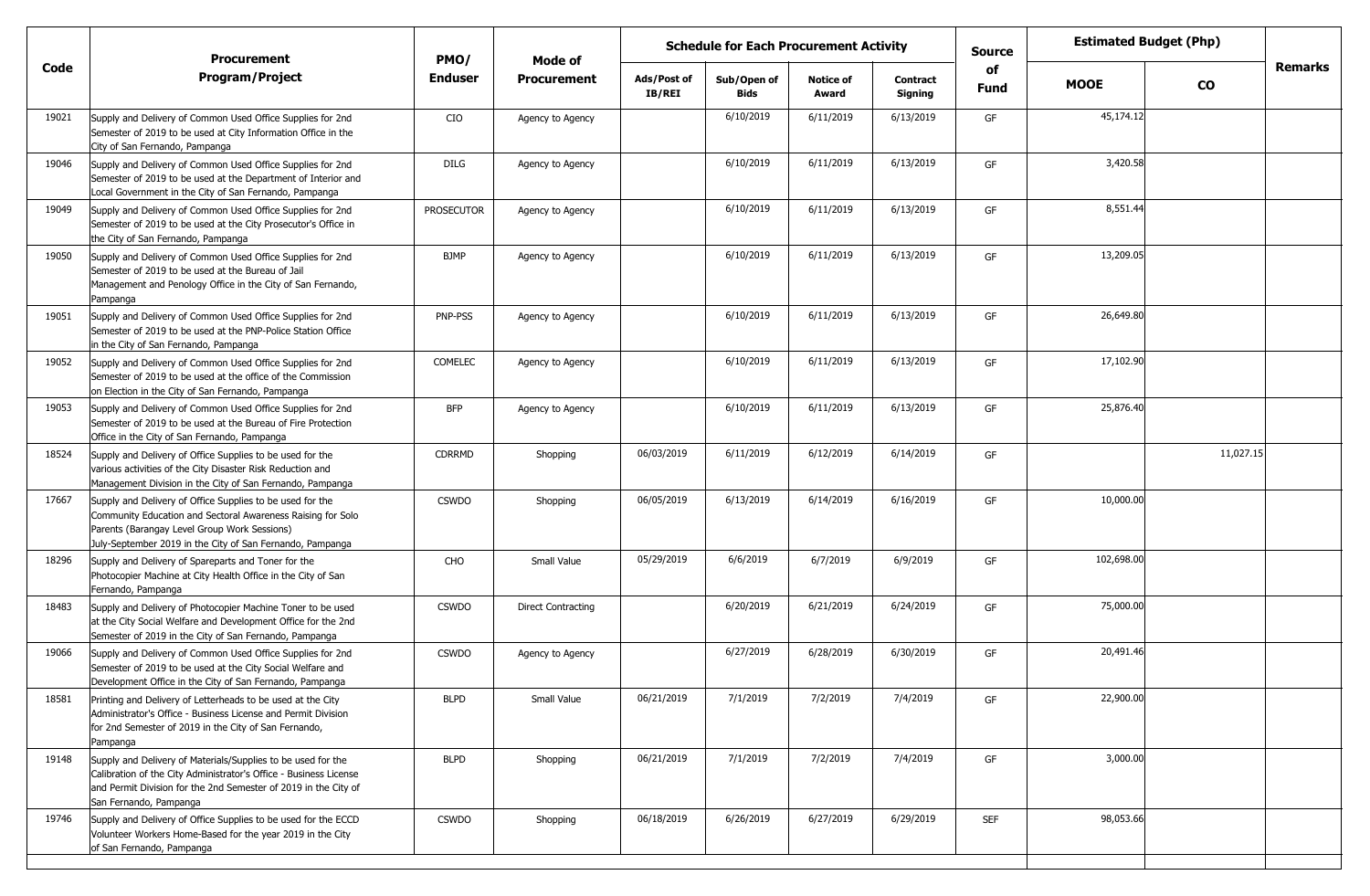|       | <b>Procurement</b>                                                                                                                                                                                                                                        | PMO/         | Mode of            |                       | <b>Schedule for Each Procurement Activity</b> |                           |                            | <b>Source</b> | <b>Estimated Budget (Php)</b> |               |                |
|-------|-----------------------------------------------------------------------------------------------------------------------------------------------------------------------------------------------------------------------------------------------------------|--------------|--------------------|-----------------------|-----------------------------------------------|---------------------------|----------------------------|---------------|-------------------------------|---------------|----------------|
| Code  | <b>Program/Project</b>                                                                                                                                                                                                                                    | Enduser      | <b>Procurement</b> | Ads/Post of<br>IB/REI | Sub/Open of<br>Bids                           | <b>Notice of</b><br>Award | <b>Contract</b><br>Signing | of<br>Fund    | <b>MOOE</b>                   | $\mathbf{co}$ | <b>Remarks</b> |
| 18311 | Supply and Delivery of Office Supplies to be used for the<br>LEDACC 2019 in the City of San Fernando, Pampanga                                                                                                                                            | <b>CPDCO</b> | Shopping           | 06/19/2019            | 6/27/2019                                     | 6/28/2019                 | 6/30/2019                  | GF            | 73,307.80                     |               |                |
| 18645 | Supply and Delivery of Training Materials to be used for the<br>Skills Training for PWDs (National Disability Prevention and<br>Rehabilitation (NDPR) Week Celebration) for the month of July<br>2019 in the City of San Fernando, Pampanga               | <b>CSWDO</b> | Shopping           | 06/25/2019            | 7/3/2019                                      | 7/4/2019                  | 7/6/2019                   | GF            | 20,000.00                     |               |                |
| 18787 | Printing and Delivery of Letterhead and Mailing Envelope to be<br>used at City Tourism Office in the City of San Fernando,<br>Pampanga                                                                                                                    | Tourism      | Small Value        | 06/26/2019            | 7/4/2019                                      | 7/5/2019                  | 7/7/2019                   | GF            | 20,000.00                     |               |                |
| 17933 | Supply and Delivery of Office Supplies to be used for the Four<br>Day Philippine Rapid Damage Assessment and Needs Analysis<br>(PRDANA) Training Course in the City of San Fernando,<br>Pampanga                                                          | CDRRMD       | Shopping           | 07/01/2019            | 7/9/2019                                      | 7/10/2019                 | 7/12/2019                  | GF            | 5,000.00                      |               |                |
| 18825 | Supply and Delivery of Writing Kits to be used for the<br>Adolescent Reproductive Health and Development Lecture in<br>the City of San Fernando, Pampanga                                                                                                 | CHO          | Shopping           | 07/02/2019            | 7/10/2019                                     | 7/11/2019                 | 7/13/2019                  | GF            | 25,000.00                     |               |                |
| 18826 | Supply and Delivery of USB Flash Drive to be used for the<br>Adolescent Reproductive Health and Development Lecture in<br>the City of San Fernando, Pampanga                                                                                              | <b>CHO</b>   | Shopping           | 07/02/2019            | 7/10/2019                                     | 7/11/2019                 | 7/13/2019                  | GF            | 12,500.00                     |               |                |
| 18482 | Printing and Delivery of Letterhead and Printed Forms to be<br>used at the City Planning and Development Coordinator's<br>Office in the City of San Fernando, Pampanga                                                                                    | CPDCO        | Public Bidding     | 06/19/2019            | 6/27/2019                                     | 7/2/2019                  | 7/4/2019                   | GF            | 105,000.00                    |               |                |
| 18657 | Supply and Delivery of Alpha Gina Cloth to be used for the<br>various Activities of the City Mayor's Office in the City of San<br>Fernando, Pampanga                                                                                                      | CAD          | Public Bidding     | 06/19/2019            | 6/27/2019                                     | 7/2/2019                  | 7/4/2019                   | GF            | 262,500.00                    |               |                |
| 19022 | Supply and Delivery of Common Used Office Supplies for 2nd<br>Semester of 2019 to be used at the City Engineer's Office in<br>the City of San Fernando, Pampanga                                                                                          | CEO          | Agency to Agency   |                       | 7/1/2019                                      | 7/2/2019                  | 7/4/2019                   | GF            | 316,151.36                    |               |                |
| 19065 | Supply and Delivery of Common Used Office Supplies for 2nd<br>Semester of 2019 to be used at the City Legal Office in the<br>City of San Fernando, Pampanga                                                                                               | <b>CLO</b>   | Agency to Agency   |                       | 7/11/2019                                     | 7/12/2019                 | 7/14/2019                  | GF            | 5,112.29                      |               |                |
| 17410 | Supply and Delivery of Training Materials to be used for the<br>Youth Week Day 3 (OSY, CICL and CAR) on August 2019 in<br>the City of San Fernando, Pampanga                                                                                              | <b>CSWDO</b> | Shopping           | 07/03/2019            | 7/11/2019                                     | 7/12/2019                 | 7/14/2019                  | GF            | 18,881.42                     |               |                |
| 18769 | Supply and Delivery of Office Supplies to be used for the Real<br>Property Tax Advocacy in the City of San Fernando, Pampanga                                                                                                                             | CASSO        | Shopping           | 07/10/2019            | 7/18/2019                                     | 7/19/2019                 | 7/21/2019                  | GF            | 29,933.28                     |               |                |
| 18883 | Supply, Delivery and Installation of Broadloom Carpet to be<br>used at Mini-Con Heroes Hall in the City of San Fernando,<br>Pampanga                                                                                                                      | <b>UMSD</b>  | Small Value        | 07/10/2019            | 7/18/2019                                     | 7/19/2019                 | 7/22/2019                  | GF            | 73,368.00                     |               |                |
| 19389 | Supply and Delivery of Office Supplies for 3rd Quarter of 2019<br>to be used at the City General Services Office - Bids and<br>Awards Committee in the City of San Fernando, Pampanga                                                                     | <b>BAC</b>   | Shopping           | 07/10/2019            | 7/18/2019                                     | 7/19/2019                 | 7/21/2019                  | GF            |                               | 105,951.45    |                |
| 18908 | Supply and Delivery of Training Supplies to be used for the<br>Orientation on the RA 10410 or EYA of 2013 and the ECCD<br>Service Standards and Guidelines for Center-based Childhood<br>Programs on August 2019 in the City of San Fernando,<br>Pampanga | <b>CSWDO</b> | Shopping           | 07/19/2019            | 7/29/2019                                     | 7/30/2019                 | 8/1/2019                   | GF            | 4,060.00                      |               |                |
|       |                                                                                                                                                                                                                                                           |              |                    |                       |                                               |                           |                            |               |                               |               |                |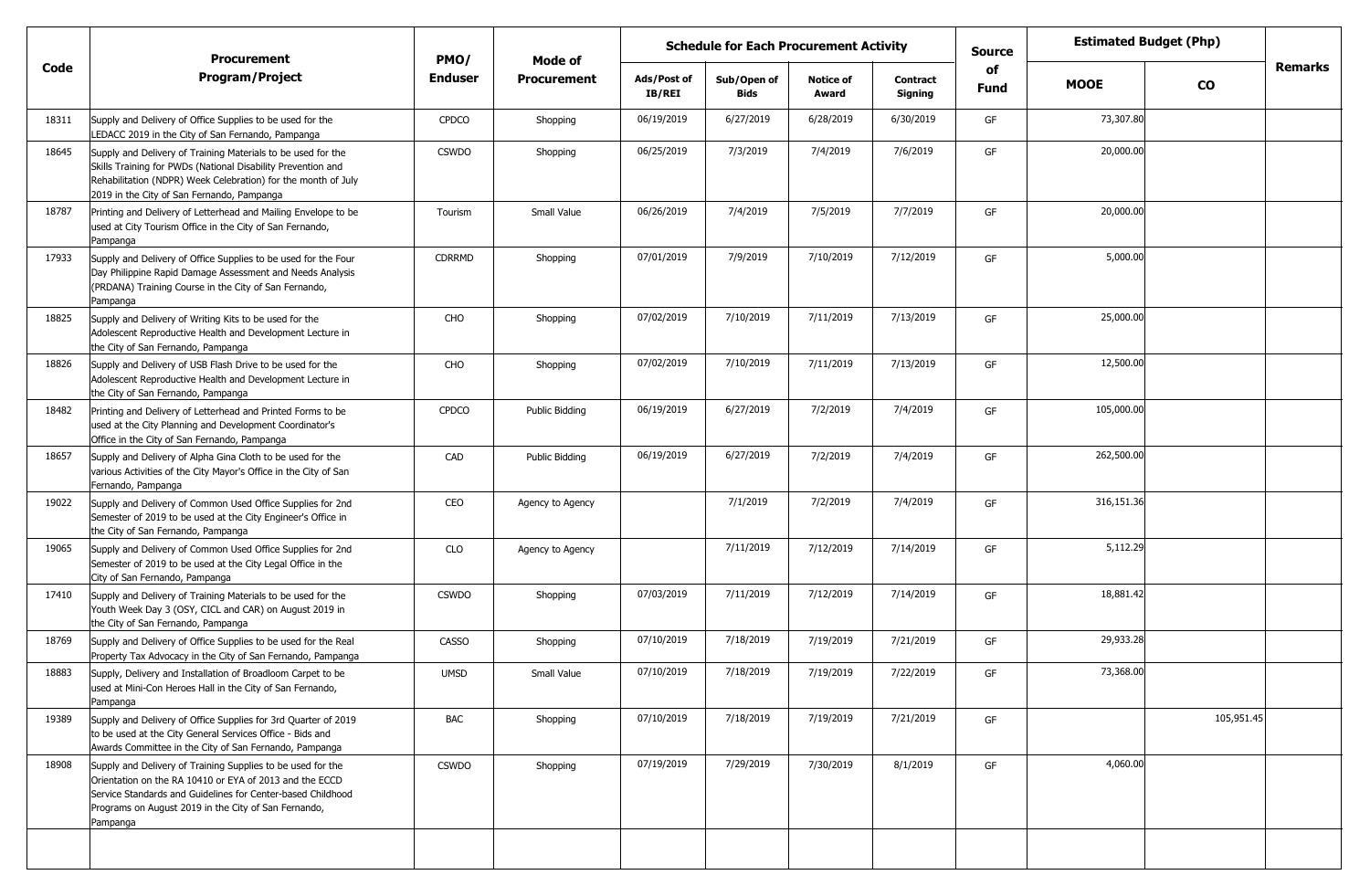|       | <b>Procurement</b>                                                                                                                                                                                            | PMO/         | Mode of                       |                       | <b>Schedule for Each Procurement Activity</b> |                           |                            | <b>Source</b> | <b>Estimated Budget (Php)</b> |               |         |
|-------|---------------------------------------------------------------------------------------------------------------------------------------------------------------------------------------------------------------|--------------|-------------------------------|-----------------------|-----------------------------------------------|---------------------------|----------------------------|---------------|-------------------------------|---------------|---------|
| Code  | <b>Program/Project</b>                                                                                                                                                                                        | Enduser      | <b>Procurement</b>            | Ads/Post of<br>IB/REI | Sub/Open of<br>Bids                           | <b>Notice of</b><br>Award | <b>Contract</b><br>Signing | of<br>Fund    | <b>MOOE</b>                   | $\mathbf{co}$ | Remarks |
| 17934 | Supply and Delivery of Office Supplies to be used for the Three<br>Day Basic Incident Command System (ICS) Training Course<br>in the City of San Fernando, Pampanga                                           | CDRRMD       | Shopping                      | 07/23/2019            | 7/31/2019                                     | 8/1/2019                  | 8/3/2019                   | GF            | 21,000.00                     |               |         |
| 16182 | Supply and Delivery of Toner to be used at CGSO - UMSD for<br>2nd Semester of 2019 in the City of San Fernando, Pampanga                                                                                      | <b>UMSD</b>  | Direct Contracting            |                       | 8/1/2019                                      | 8/2/2019                  | 8/4/2019                   | GF            | 18,972.80                     |               |         |
| 16183 | Printing and Delivery of Letterhead and Desk Pad to be used at<br>the City Civil Registry Office for 2nd Semester of 2019 in the<br>City of San Fernando, Pampanga                                            | <b>CCRO</b>  | Public Bidding                | 07/19/2019            | 7/29/2019                                     | 8/1/2019                  | 8/3/2019                   | GF            | 75,000.00                     |               |         |
| 17902 | Supply and Delivery of Office Supplies to be used for the<br>Incident Command System (ICS) Executive Course for<br>Barangay & SK Officials and Multi-Sectoral Groups in the City<br>of San Fernando, Pampanga | CDRRMD       | Shopping                      | 07/31/2019            | 8/8/2019                                      | 8/9/2019                  | 8/11/2019                  | GF            |                               | 14,000.00     |         |
| 18837 | Supply and Delivery of Office Supplies to be used for the<br>Evaluation on Conversion of DCCs into CDCs (Batch 1 and<br>Batch 2) in the City of San Fernando, Pampanga                                        | <b>CSWDO</b> | Shopping                      | 07/31/2019            | 8/8/2019                                      | 8/9/2019                  | 8/11/2019                  | GF            | 18,096.90                     |               |         |
| 18838 | Supply and Delivery of Office Supplies to be used for the<br>Evaluation on Conversion of DCCs into CDCs (Batch 1 and<br>Batch 2) in the City of San Fernando, Pampanga                                        | <b>CSWDO</b> | Shopping                      | 07/31/2019            | 8/8/2019                                      | 8/9/2019                  | 8/11/2019                  | GF            | 18,107.60                     |               |         |
| 18929 | Supply and Delivery of Training Materials to be used for the<br>Incident Command System (ICS) Executive Course for the<br>Education Sector in the City of San Fernando, Pampanga                              | CDRRMD       | Shopping                      | 07/31/2019            | 8/8/2019                                      | 8/9/2019                  | 8/11/2019                  | GF            |                               | 10,650.42     |         |
| 16184 | Printing and Delivery of Philippine Statistics Authority (PSA)<br>Printed Forms for the 2nd Semester of 2019 to be used at City<br>Civil Registry Office in the City of San Fernando, Pampanga                | <b>CCRO</b>  | Agency to Agency              |                       | 8/7/2019                                      | 8/8/2019                  | 8/10/2019                  | GF            | 74,830.00                     |               |         |
| 18803 | Supply and Delivery of Seminar Kits to be used for the Brand<br>Management for Start-up Business in the City of San Fernando,<br>Pampanga                                                                     | <b>CIP</b>   | Shopping                      | 08/02/2019            | 8/12/2019                                     | 8/13/2019                 | 8/15/2019                  | GF            | 8,000.00                      |               |         |
| 18882 | Supply and Delivery of Training Materials to be used for the<br>Emergency Operations Center (EOC) Training Course in the<br>City of San Fernando, Pampanga                                                    | CDRRMD       | Shopping                      | 08/06/2019            | 8/14/2019                                     | 8/15/2019                 | 8/17/2019                  | GF            | 9,675.21                      |               |         |
| 18809 | Supply, Delivery and Installation of Broadloom Carpet to be<br>used for the Stage at Mini-Con Heroes Hall, City of San<br>Fernando, Pampanga                                                                  | <b>UMSD</b>  | Small Value                   | 07/31/2019            | 8/8/2019                                      | 8/9/2019                  | 8/12/2019                  | GF            | 75,120.00                     |               |         |
| 19056 | Supply and Delivery of Common Used Office Supplies for 2nd<br>Semester of 2019 to be used at the City Administrator's Office<br>in the City of San Fernando, Pampanga                                         | CADMINO      | Agency to Agency              |                       | 8/6/2019                                      | 8/7/2019                  | 8/9/2019                   | GF            | 128,950.40                    |               |         |
| 18283 | Supply and Delivery of Office Supplies to be used for the Basic<br>Disaster Preparedness Seminar for Vulnerable Sectors in the<br>City of San Fernando, Pampanga                                              | CDRRMD       | Shopping                      | 08/13/2019            | 8/21/2019                                     | 8/22/2019                 | 8/24/2019                  | GF            | 12,982.12                     |               |         |
| 19128 | Supply and Delivery of Office Supplies to be used for the<br>Seminar/Workshop on the Formulation of Barangay Annual<br>Budget on October 2019 in the City of San Fernando,<br>Pampanga                        | DILG         | Shopping                      | 08/16/2019            | 8/26/2019                                     | 8/27/2019                 | 8/29/2019                  | GF            | 9,718.23                      |               |         |
| 19630 | Supply and Delivery of Bookbinder and Nut with Bolt to be<br>used at City Civil Registry Office in the City of San Fernando,<br>Pampanga                                                                      | <b>CCRO</b>  | egotiated (Two Failed Bidding | 08/13/2019            | 8/21/2019                                     | 8/22/2019                 | 8/24/2019                  | GF            | 80,000.00                     |               |         |
|       |                                                                                                                                                                                                               |              |                               |                       |                                               |                           |                            |               |                               |               |         |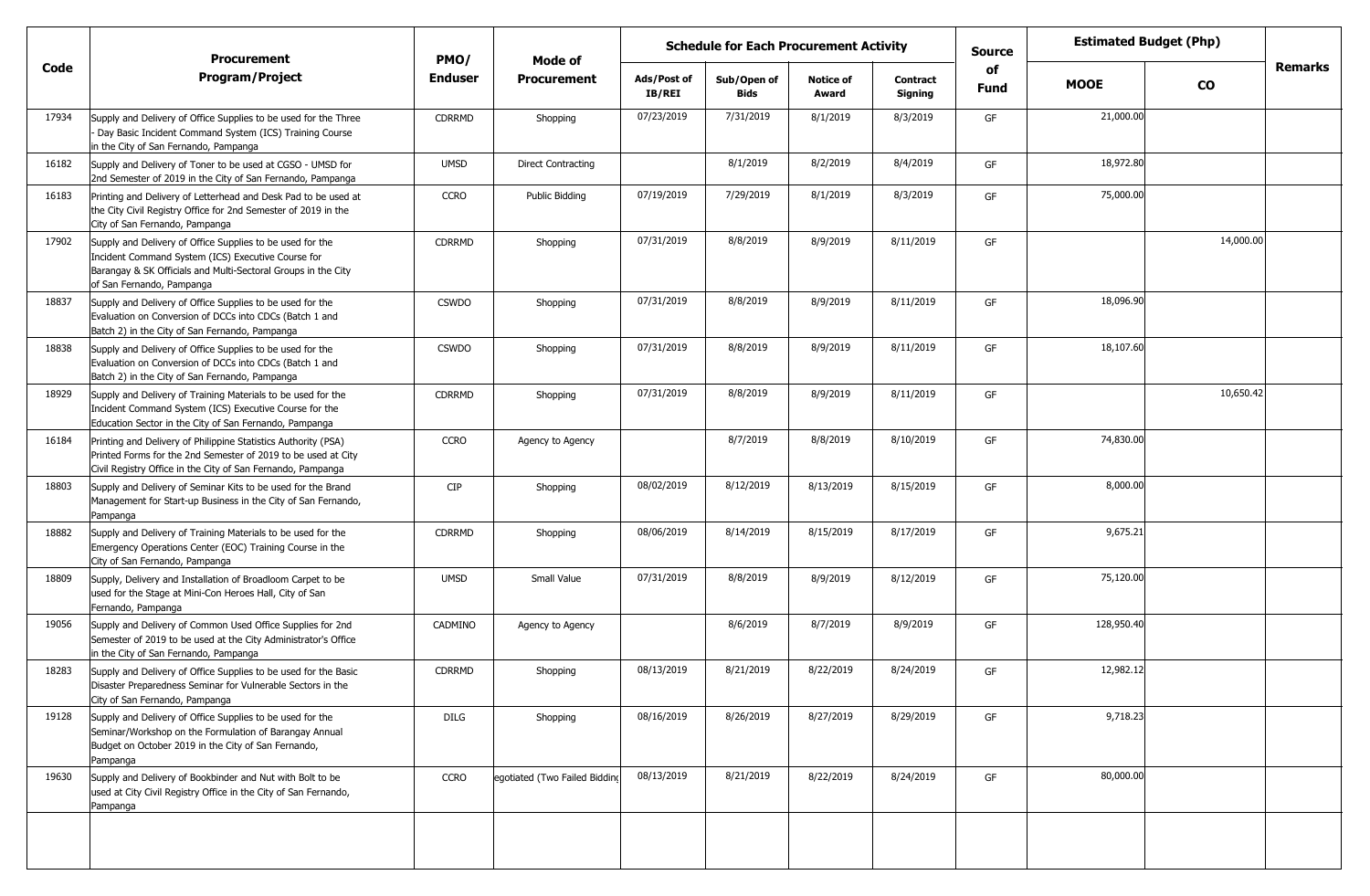|       | <b>Procurement</b>                                                                                                                                                                                                                                                             | PMO/           | <b>Mode of</b>            |                              | <b>Schedule for Each Procurement Activity</b> |                           |                            | <b>Source</b> | <b>Estimated Budget (Php)</b> |           |         |
|-------|--------------------------------------------------------------------------------------------------------------------------------------------------------------------------------------------------------------------------------------------------------------------------------|----------------|---------------------------|------------------------------|-----------------------------------------------|---------------------------|----------------------------|---------------|-------------------------------|-----------|---------|
| Code  | <b>Program/Project</b>                                                                                                                                                                                                                                                         | <b>Enduser</b> | <b>Procurement</b>        | Ads/Post of<br><b>IB/REI</b> | Sub/Open of<br><b>Bids</b>                    | <b>Notice of</b><br>Award | <b>Contract</b><br>Signing | of<br>Fund    | <b>MOOE</b>                   | <b>CO</b> | Remarks |
| 19134 | Supply and Delivery of Training Materials to be used for the<br>Standard First Aid and Cardiopulmonary Resuscitation with<br>Automated External Defibrillator Training for First Responders<br>of the CDRRMO and CPOSCO (Batch 1 & 2) in the City of San<br>Fernando, Pampanga | <b>CDRRMD</b>  | Shopping                  | 08/19/2019                   | 8/27/2019                                     | 8/28/2019                 | 8/30/2019                  | GF            | 3,512.86                      |           |         |
| 17935 | Supply and Delivery of Training Materials to be used for the<br>Five-Day Integrated Planning Course on Incident Command<br>System (ICS) in the City of San Fernando, Pampanga                                                                                                  | CDRRMD         | Shopping                  | 08/20/2019                   | 8/28/2019                                     | 8/29/2019                 | 8/31/2019                  | GF            | 8,000.00                      |           |         |
| 19156 | Supply and Delivery of Training Materials to be used for the<br>Training on Dengue Prevention and Control Program of<br>Barangay Health Emergency Response Teams in the City of<br>San Fernando, Pampanga                                                                      | CHO            | Shopping                  | 08/27/2019                   | 9/4/2019                                      | 9/5/2019                  | 9/7/2019                   | GF            | 5,919.50                      |           |         |
| 19167 | Supply and Delivery of Office Supplies to be used for the<br>Training on Dengue Prevention and Control Program of<br>Barangay Health Emergency Response Teams in the City of<br>San Fernando, Pampanga                                                                         | CHO            | Shopping                  | 08/27/2019                   | 9/4/2019                                      | 9/5/2019                  | 9/7/2019                   | GF            | 21,326.44                     |           |         |
| 17874 | Supply and Delivery of Training Materials to be used for the<br>Crashed Vehicle Extrication and Rescue Training (CVERT)<br>Refresher Course in the City of San Fernando, Pampanga                                                                                              | <b>CDRRMD</b>  | Shopping                  | 08/28/2019                   | 9/5/2019                                      | 9/6/2019                  | 9/8/2019                   | GF            | 4,000.00                      |           |         |
| 19366 | Supply and Delivery of Photocopier Machine Toner to be used<br>at CGSO- Utility and Maintenance Services Division (Heroes<br>Hall) in the City of San Fernando, Pampanga                                                                                                       | <b>UMSD</b>    | <b>Direct Contracting</b> |                              | 9/12/2019                                     | 9/13/2019                 | 9/15/2019                  | GF            | 6,720.00                      |           |         |
| 19693 | Supply and Delivery of Rubber Mats to be used at the new<br>Child Development Centers in the City of San Fernando,<br>Pampanga                                                                                                                                                 | <b>CSWDO</b>   | Public Bidding            | 09/02/2019                   | 9/10/2019                                     | 9/13/2019                 | 9/15/2019                  | <b>SEF</b>    | 499,100.00                    |           |         |
| 19146 | Supply and Delivery of Training Materials to be used for the<br>Contingency Planning Workshop for Hydro meteorological<br>Hazards in the City of San Fernando, Pampanga                                                                                                        | <b>CDRRMD</b>  | Shopping                  | 09/16/2019                   | 9/24/2019                                     | 9/25/2019                 | 9/27/2019                  | GF            | 4,148.11                      |           |         |
| 19346 | Supply and Delivery of Office Supplies to be used for the 2019<br>Elderly Filipino Week Celebration on October 2019 in the City<br>of San Fernando, Pampanga                                                                                                                   | CAD            | Shopping                  | 09/27/2019                   | 10/7/2019                                     | 10/8/2019                 | 10/10/2019                 | GF            | 870.15                        |           |         |
| 19296 | Supply and Delivery of Common Used Office Supplies for 2nd<br>Semester of 2019 to be used at the City Environment and<br>Natural Resources Office in the City of San Fernando,<br>Pampanga subject to Ordering Agreement                                                       | <b>CENRO</b>   | Shopping                  | 09/25/2019                   | 10/3/2019                                     | 10/4/2019                 | 10/6/2019                  | GF            | 500,000.00                    |           |         |
| 19812 | Supply and Delivery of Office Supplies to be used at the City<br>Accounting Office in the City of San Fernando, Pampanga                                                                                                                                                       | CACCO          | Small Value               | 09/23/2019                   | 10/1/2019                                     | 10/2/2019                 | 10/4/2019                  | GF            | 763,449.10                    |           |         |
| 19707 | Supply and Delivery of Office Supplies to be used for the Child<br>Leader's Camp "Search for the Child Ambassador 2019" in the<br>City of San Fernando, Pampanga                                                                                                               | CSWDO          | Shopping                  | 10/15/2019                   | 10/23/2019                                    | 10/24/2019                | 10/26/2019                 | GF            | 10,000.00                     |           |         |
| 20035 | Supply and Delivery of Additional Office Supplies for 2nd<br>Semester of 2019 to be used at the City Planning and<br>Development Coordinator's Office in the City of San Fernando,<br>Pampanga subject to Ordering Agreement                                                   | <b>CPDCO</b>   | <b>Public Bidding</b>     | 09/12/2019                   | 10/1/2019                                     | 10/4/2019                 | 10/6/2019                  | GF            | 2,492,978.90                  |           |         |
| 19295 | Supply and Delivery of Common Used Office Supplies for 2nd<br>Semester of 2019 to be used at the City Engineer's Office in<br>the City of San Fernando, Pampanga subject to Ordering<br>Agreement                                                                              | CEO            | Shopping                  | 09/25/2019                   | 10/3/2019                                     | 10/4/2019                 | 10/6/2019                  | GF            | 1,000,000.00                  |           |         |
| 19367 | Supply and Delivery of Rubber Floor Matting to be used at City<br>Hall, City of San Fernando, Pampanga                                                                                                                                                                         | <b>UMSD</b>    | Public Bidding            | 10/03/2019                   | 10/11/2019                                    | 10/16/2019                | 10/18/2019                 | GF            | 103,000.00                    |           |         |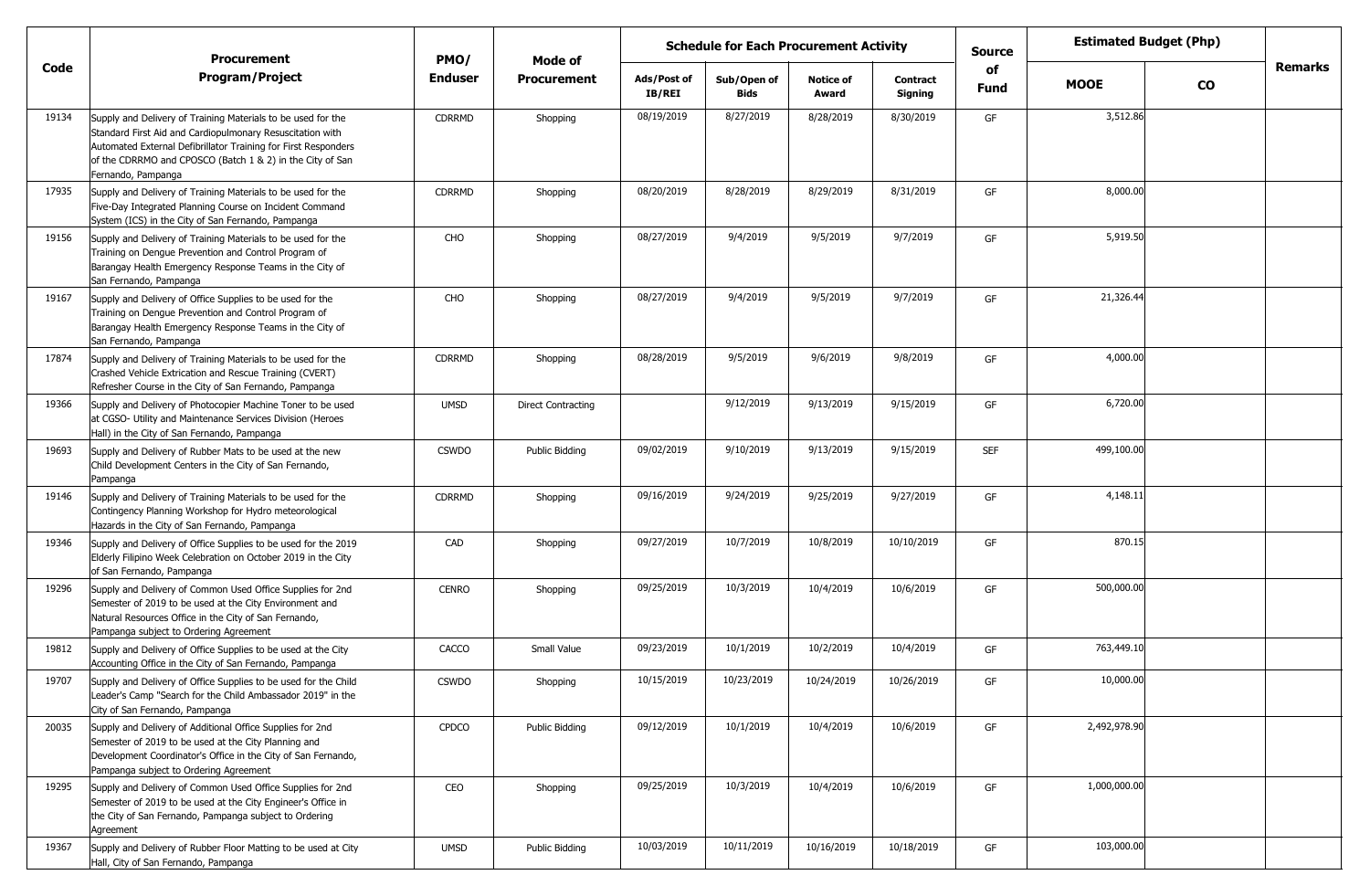|       | <b>Procurement</b>                                                                                                                                                                                                              | PMO/           | Mode of            |                              | <b>Schedule for Each Procurement Activity</b> |                           |                            | <b>Source</b> | <b>Estimated Budget (Php)</b> |           |                |
|-------|---------------------------------------------------------------------------------------------------------------------------------------------------------------------------------------------------------------------------------|----------------|--------------------|------------------------------|-----------------------------------------------|---------------------------|----------------------------|---------------|-------------------------------|-----------|----------------|
| Code  | <b>Program/Project</b>                                                                                                                                                                                                          | <b>Enduser</b> | <b>Procurement</b> | Ads/Post of<br><b>IB/REI</b> | Sub/Open of<br><b>Bids</b>                    | <b>Notice of</b><br>Award | <b>Contract</b><br>Signing | of<br>Fund    | <b>MOOE</b>                   | <b>CO</b> | <b>Remarks</b> |
| 19556 | Supply and Delivery of Office Supplies to be used for the<br>Capability Building for Task Force Anti-Mendicancy 2019 in the<br>City of San Fernando, Pampanga                                                                   | <b>CSWDO</b>   | Shopping           | 10/16/2019                   | 10/24/2019                                    | 10/25/2019                | 10/27/2019                 | GF            | 5,000.00                      |           |                |
| 19563 | Printing and Delivery of Printed Supplies to be used by the<br>members of the 7th Sangguniang Panlungsod in the City of<br>San Fernando, Pampanga                                                                               | SP             | Small Value        | 10/07/2019                   | 10/15/2019                                    | 10/16/2019                | 10/18/2019                 | GF            | 252,400.00                    |           |                |
| 19683 | Supply and Delivery of Supplies/Materials to be used for the<br>preparation set-up of Camp Bulilit 2019 in the City of San<br>Fernando, Pampanga                                                                                | <b>CSWDO</b>   | Shopping           | 10/16/2019                   | 10/24/2019                                    | 10/25/2019                | 10/27/2019                 | GF            | 19,933.38                     |           |                |
| 19133 | Supply and Delivery of Training Materials to be used for the<br>Contingency Planning Workshop for Hydro meteorological<br>Hazards in the City of San Fernando, Pampanga                                                         | <b>CDRRMD</b>  | Shopping           | 10/22/2019                   | 10/30/2019                                    | 10/31/2019                | 11/2/2019                  | GF            | 4,240.51                      |           |                |
| 19558 | Supply and Delivery of Training Materials to be used for the<br>LCPC and BCPC Capacity Building on November 2019 in the<br>City of San Fernando, Pampanga                                                                       | <b>CSWDO</b>   | Shopping           | 10/22/2019                   | 10/30/2019                                    | 10/31/2019                | 11/2/2019                  | GF            | 19,993.25                     |           |                |
| 19420 | Supply and Delivery of Office Supplies to be used at the City<br>Agriculture and Veterinary Office in the City of San Fernando,<br>Pampanga                                                                                     | CAVO           | Shopping           | 10/23/2019                   | 10/31/2019                                    | 11/1/2019                 | 11/3/2019                  | GF            | 26,959.66                     |           |                |
| 18770 | Supply and Delivery of Materials to be used for the Real<br>Property Tax Advocacy Poster and Logo Making Contest in the<br>City of San Fernando, Pampanga                                                                       | <b>CASSO</b>   | Shopping           | 10/23/2019                   | 10/31/2019                                    | 11/1/2019                 | 11/3/2019                  | GF            | 19,981.82                     |           |                |
| 19559 | Supply and Delivery of Materials/Supplies to be used for the<br>Assessment of Indigent Senior Citizens in the City of San<br>Fernando, Pampanga                                                                                 | <b>CSWDO</b>   | Shopping           | 10/23/2019                   | 10/31/2019                                    | 11/1/2019                 | 11/3/2019                  | GF            | 30,000.00                     |           |                |
| 20031 | Supply and Delivery of Additional Office Supplies for 2nd<br>Semester of 2019 to be used at City Public Order and Safety<br>Coordinating Office in the City of San Fernando, Pampanga<br>subject to Ordering Agreement          | <b>CPOSCO</b>  | Shopping           | 10/07/2019                   | 10/15/2019                                    | 10/16/2019                | 10/18/2019                 | GF            | 996,064.50                    |           |                |
| 20032 | Supply and Delivery of Additional Office Supplies for 2nd<br>Semester of 2019 to be used at the City Information and<br>Communications Technology Office in the City of San<br>Fernando, Pampanga subject to Ordering Agreement | <b>CICTO</b>   | Shopping           | 10/16/2019                   | 10/24/2019                                    | 10/25/2019                | 10/27/2019                 | GF            | 486,790.20                    |           |                |
| 20033 | Supply and Delivery of Additional Office Supplies for 2nd<br>Semester of 2019 to be used at the City Engineer's Office in<br>the City of San Fernando, Pampanga subject to Ordering<br>Agreement                                | CEO            | Shopping           | 10/07/2019                   | 10/15/2019                                    | 10/16/2019                | 10/18/2019                 | GF            | 1,000,000.00                  |           |                |
| 20034 | Supply and Delivery of Additional Office Supplies for 2nd<br>Semester of 2019 to be used at the City Budget Office in the<br>City of San Fernando, Pampanga subject to Ordering<br>Agreement                                    | CBO            | Shopping           | 10/16/2019                   | 10/24/2019                                    | 10/25/2019                | 10/27/2019                 | GF            | 500,000.00                    |           |                |
| 20036 | Supply and Delivery of Additional Office Supplies for 2nd<br>Semester of 2019 to be used at the City Administrator's Office<br>in the City of San Fernando, Pampanga subject to Ordering<br>Agreement                           | CADMINO        | Public Bidding     | 09/24/2019                   | 10/11/2019                                    | 10/16/2019                | 10/18/2019                 | GF            | 1,486,756.70                  |           |                |
| 19547 | Supply and Delivery of Training Materials to be used for the<br>MPOWER Training for Smoking Cessation and Tobacco Control<br>Program (SCTCP) in the City of San Fernando, Pampanga                                              | CHO            | Shopping           | 10/29/2019                   | 11/6/2019                                     | 11/7/2019                 | 11/9/2019                  | GF            | 4,850.00                      |           |                |
|       |                                                                                                                                                                                                                                 |                |                    |                              |                                               |                           |                            |               |                               |           |                |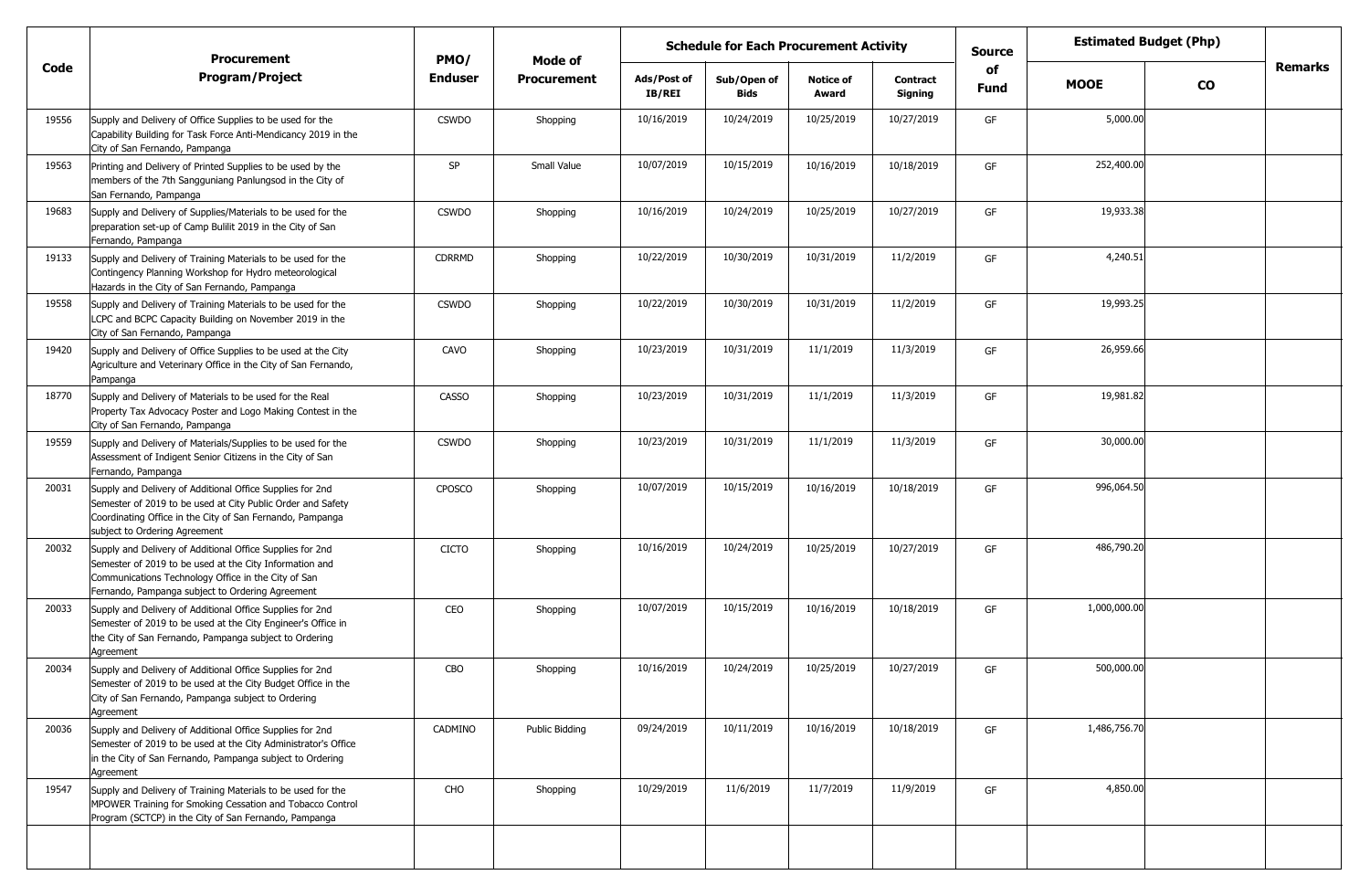|       | <b>Procurement</b>                                                                                                                                                                                                                        | PMO/           | Mode of            |                       | <b>Schedule for Each Procurement Activity</b> |                           |                            | <b>Estimated Budget (Php)</b><br><b>Source</b><br>of |             |            |         |
|-------|-------------------------------------------------------------------------------------------------------------------------------------------------------------------------------------------------------------------------------------------|----------------|--------------------|-----------------------|-----------------------------------------------|---------------------------|----------------------------|------------------------------------------------------|-------------|------------|---------|
| Code  | <b>Program/Project</b>                                                                                                                                                                                                                    | <b>Enduser</b> | <b>Procurement</b> | Ads/Post of<br>IB/REI | Sub/Open of<br><b>Bids</b>                    | <b>Notice of</b><br>Award | <b>Contract</b><br>Signing | Fund                                                 | <b>MOOE</b> | <b>CO</b>  | Remarks |
| 19555 | Supply and Delivery of Training Materials to be used for the<br>Mental Health Psychosocial Support Training and Stress<br>Management for Responders in the City of San Fernando,<br>Pampanga                                              | <b>CDRRMD</b>  | Shopping           | 10/30/2019            | 11/7/2019                                     | 11/8/2019                 | 11/10/2019                 | GF                                                   | 6,318.90    |            |         |
| 19306 | Supply and Delivery of Standee Banner to be used for the IEC<br>Campaigns of City Environment and Natural Resources Office<br>in the City of San Fernando, Pampanga                                                                       | <b>CENRO</b>   | Small Value        | 10/30/2019            | 11/7/2019                                     | 11/8/2019                 | 11/10/2019                 | GF                                                   | 6,500.00    |            |         |
| 19307 | Supply and Delivery of Office Supplies to be used for the<br>Stress Debriefing Seminar/Workshop for City Public Order and<br>Safety Coordinating Office Personnel (Batch 1 and Batch 2) in<br>the City of San Fernando, Pampanga          | CPOSCO         | Shopping           | 10/30/2019            | 11/7/2019                                     | 11/8/2019                 | 11/10/2019                 | GF                                                   | 40,030.00   |            |         |
| 16187 | Supply and Delivery of Board Paper and Certificate Holder to<br>be used for Healthy Places 2019 in the City of San Fernando,<br>Pampanga                                                                                                  | CHO            | Shopping           | 11/01/2019            | 11/11/2019                                    | 11/12/2019                | 11/14/2019                 | GF                                                   | 11,619.00   |            |         |
| 18337 | Supply and Delivery of Office Supplies to be used for the<br>General Assembly 2019 of the City Government of San<br>Fernando, Pampanga                                                                                                    | <b>CHRMO</b>   | Shopping           | 10/23/2019            | 10/31/2019                                    | 11/1/2019                 | 11/3/2019                  | GF                                                   | 351,851.60  |            |         |
| 20080 | Supply and Delivery of Computer Ink to be used at the Office<br>of the Sangguniang Panlungsod in the City of San Fernando,<br>Pampanga                                                                                                    | SP             | Shopping           | 10/16/2019            | 10/24/2019                                    | 10/25/2019                | 10/27/2019                 | GF                                                   | 998,953.20  |            |         |
| 17104 | Supply and Delivery of Office Supplies to be used for the<br>Annual General Assembly of the Association of Barangay<br>Kagawad (ABK) on December 2019 in the City of San<br>Fernando, Pampanga                                            | CAD            | Shopping           | 11/06/2019            | 11/14/2019                                    | 11/15/2019                | 11/17/2019                 | GF                                                   | 34,268.70   |            |         |
| 20133 | Supply and Delivery of Additional Office Supplies to be used at<br>the City Auditor's Office in the City of San Fernando,<br>Pampanga                                                                                                     | COA            | Shopping           | 11/05/2019            | 11/13/2019                                    | 11/14/2019                | 11/16/2019                 | GF                                                   | 67,740.16   |            |         |
| 17102 | Supply and Delivery of Office Supplies to be used for the<br>Barangay Secretaries and Treasurers Assembly, Planning and<br>Fellowship on December 2019 in the City of San Fernando,<br>Pampanga                                           | CAD            | Shopping           | 11/11/2019            | 11/19/2019                                    | 11/20/2019                | 11/22/2019                 | GF                                                   | 33,114.90   |            |         |
| 20045 | Supply and Delivery of Office Supplies for the 4th Quarter of<br>2019 to be used at the City General Services Office - Bids and<br>Awards Committee in the City of San Fernando, Pampanga                                                 | BAC            | Shopping           | 10/30/2019            | 11/7/2019                                     | 11/8/2019                 | 11/10/2019                 | GF                                                   |             | 209,944.83 |         |
| 19785 | Supply and Delivery of Office Supplies to be used for the CLJIP<br>Formulation Workshop on December 2019 in the City of San<br>Fernando, Pampanga                                                                                         | <b>CSWDO</b>   | Shopping           | 11/13/2019            | 11/21/2019                                    | 11/22/2019                | 11/24/2019                 | GF                                                   | 8,906.00    |            |         |
| 16588 | Supply and Delivery of Office Supplies to be used for the 2019<br>Barangay Peace Keeping Action Team (BPATS) General<br>Assembly on December 2019 in the City of San Fernando,<br>Pampanga                                                | CAD            | Shopping           | 11/06/2019            | 11/14/2019                                    | 11/15/2019                | 11/18/2019                 | GF                                                   | 98,886.35   |            |         |
| 19742 | Supply and Delivery of Office Supplies to be used for the Joint<br>Local Peace and Order Council (POC) and City Anti-illegal<br>Drugs Abuse Council (CADAC) Year-End Assessment on<br>December 2019 in the City of San Fernando, Pampanga | DILG           | Shopping           | 11/13/2019            | 11/21/2019                                    | 11/22/2019                | 11/24/2019                 | GF                                                   | 24,999.74   |            |         |
| 20115 | Supply and Delivery of Office Supplies for 2nd Semester of<br>2019 to be used at the City Auditor's Office in the City of San<br>Fernando, Pampanga subject to Ordering Agreement                                                         | COA            | Shopping           | 11/06/2019            | 11/14/2019                                    | 11/15/2019                | 11/17/2019                 | GF                                                   | 450,000.00  |            |         |
|       |                                                                                                                                                                                                                                           |                |                    |                       |                                               |                           |                            |                                                      |             |            |         |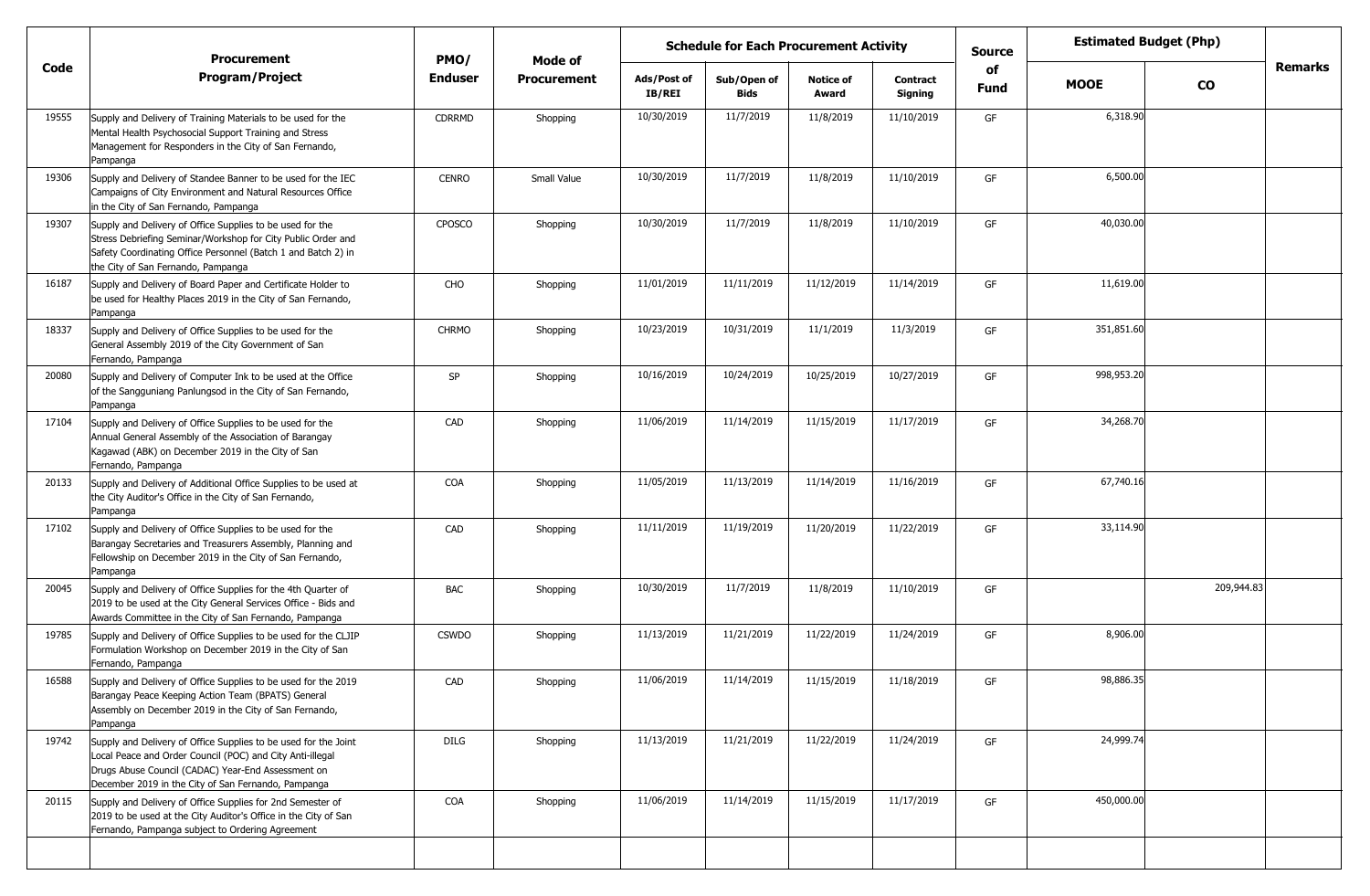|       | <b>Procurement</b>                                                                                                                                                                                                        | PMO/           | Mode of               | <b>Schedule for Each Procurement Activity</b> |                     |                           |                            | Source            | <b>Estimated Budget (Php)</b> |               |                |
|-------|---------------------------------------------------------------------------------------------------------------------------------------------------------------------------------------------------------------------------|----------------|-----------------------|-----------------------------------------------|---------------------|---------------------------|----------------------------|-------------------|-------------------------------|---------------|----------------|
| Code  | <b>Program/Project</b>                                                                                                                                                                                                    | <b>Enduser</b> | <b>Procurement</b>    | Ads/Post of<br><b>IB/REI</b>                  | Sub/Open of<br>Bids | <b>Notice of</b><br>Award | <b>Contract</b><br>Signing | of<br><b>Fund</b> | <b>MOOE</b>                   | $\mathbf{co}$ | <b>Remarks</b> |
| 19557 | Supply and Delivery of Office Supplies to be used for the<br>Barangay Health Worker (BHW) Year-End Evaluation and<br>General Assembly on December 2019 in the City of San<br>Fernando, Pampanga                           | CHO-CNC        | Shopping              | 11/18/2019                                    | 11/26/2019          | 11/27/2019                | 11/29/2019                 | GF                | 29,307.22                     |               |                |
| 19544 | Supply and Delivery of Office Supplies to be used for the<br>Cleansing/Validation of Senior Citizens Master list and<br>Identification of Bedridden and Indigent Senior Citizens in the<br>City of San Fernando, Pampanga | <b>CSWDO</b>   | Shopping              | 11/20/2019                                    | 11/28/2019          | 11/29/2019                | 12/1/2019                  | GF                | 50,000.00                     |               |                |
| 19684 | Supply and Delivery of Frames and Board Paper to be used for<br>the Performance Evaluation and Reviews on December 2019 in<br>the City of San Fernando, Pampanga                                                          | <b>CSWDO</b>   | Shopping              | 11/20/2019                                    | 11/28/2019          | 11/29/2019                | 12/1/2019                  | GF                | 10,000.00                     |               |                |
| 21545 | Supply and Delivery of Office Supplies to be used for the<br>e-Barangay Governance Program in the City of San Fernando,<br>Pampanga                                                                                       | CAD            | Shopping              | 11/06/2019                                    | 11/14/2019          | 11/15/2019                | 11/17/2019                 | GF                | 575,000.00                    |               |                |
|       |                                                                                                                                                                                                                           |                |                       | Oil / Heat Chemical Resistant Rubber          |                     |                           |                            |                   |                               |               |                |
| 17617 | Supply and Delivery of Premium Gasoline and Diesel Oil to be<br>used for the Joint Fire and Rescue Olympics 2019 in the City of<br>San Fernando, Pampanga                                                                 | CDRRMD         | Shopping              | 02/01/2019                                    | 2/11/2019           | 2/12/2019                 | 2/14/2019                  | GF                | 7,200.00                      |               |                |
| 18408 | Supply and Delivery of Premium Gasoline and Diesel Oil to be<br>used for the Joint Fire and Rescue Olympics for Schools in the<br>City of San Fernando, Pampanga                                                          | <b>CDRRMD</b>  | <b>Small Value</b>    | 06/26/2019                                    | 7/4/2019            | 7/5/2019                  | 7/7/2019                   | GF                |                               | 18,070.00     |                |
|       |                                                                                                                                                                                                                           |                |                       | <b>Packaging Supplies and Materials</b>       |                     |                           |                            |                   |                               |               |                |
| 16802 | Supply and Delivery of Sacks to be used at the City<br>Composting Center in the City of San Fernando, Pampanga                                                                                                            | <b>CENRO</b>   | <b>Public Bidding</b> | 01/21/2019                                    | 1/29/2019           | 2/1/2019                  | 2/3/2019                   | GF                | 90,000.00                     |               |                |
| 18964 | Supply and Delivery of Eco Bags to be used for the Civil<br>Service Month Celebration Outreach Program in the City of San<br>Fernando, Pampanga                                                                           | <b>CHRMO</b>   | Shopping              | 10/02/2019                                    | 10/10/2019          | 10/11/2019                | 10/13/2019                 | GF                | 1,200.00                      |               |                |
|       |                                                                                                                                                                                                                           |                |                       | <b>Personal Care Products</b>                 |                     |                           |                            |                   |                               |               |                |
| 16224 | Supply and Delivery of Bag Organizer for the Infant and Young<br>Child Feeding Training on February - March 2019 in the City of<br>San Fernando, Pampanga                                                                 | CHO-CNC        | Small Value           | 01/28/2019                                    | 2/5/2019            | 2/6/2019                  | 2/8/2019                   | GF                | 15,000.00                     |               |                |
| 16666 | Supply and Delivery of Hygiene Kit to be used for Birthing<br>Station Anniversary 2019 in the City of San Fernando,<br>Pampanga                                                                                           | CHO            | Shopping              | 01/18/2019                                    | 1/28/2019           | 1/29/2019                 | 1/31/2019                  | GF                | 150,000.00                    |               |                |
|       |                                                                                                                                                                                                                           |                |                       | Personal Protective Equipment / Paraphernalia |                     |                           |                            |                   |                               |               |                |
| 16341 | Supply and Delivery of EMS Tactical Pants and Safety Vest to<br>be used for the Service and Equipment Enhancement Program<br>of HEMS Unit 2019 in the City of San Fernando, Pampanga                                      | CHO            | Small Value           | 12/26/2018                                    | 1/3/2019            | 1/4/2019                  | 1/7/2019                   | GF                | 72,000.00                     |               |                |
| 17348 | Supply and Delivery of Utility Rope to be used for the Disaster<br>Response Ropemanship Training Course for 2019 in the City of<br>San Fernando, Pampanga                                                                 | CDRRMD         | Small Value           | 01/28/2019                                    | 2/5/2019            | 2/6/2019                  | 2/8/2019                   | GF                | 5,500.00                      |               |                |
| 16995 | Supply and Delivery of Personal Protective Gears to be used<br>for the Disaster Response Ropemanship Training Course 2019<br>in the City of San Fernando, Pampanga                                                        | CDRRMD         | Small Value           | 01/30/2019                                    | 2/7/2019            | 2/8/2019                  | 2/10/2019                  | GF                | 32,000.00                     |               |                |
|       |                                                                                                                                                                                                                           |                |                       |                                               |                     |                           |                            |                   |                               |               |                |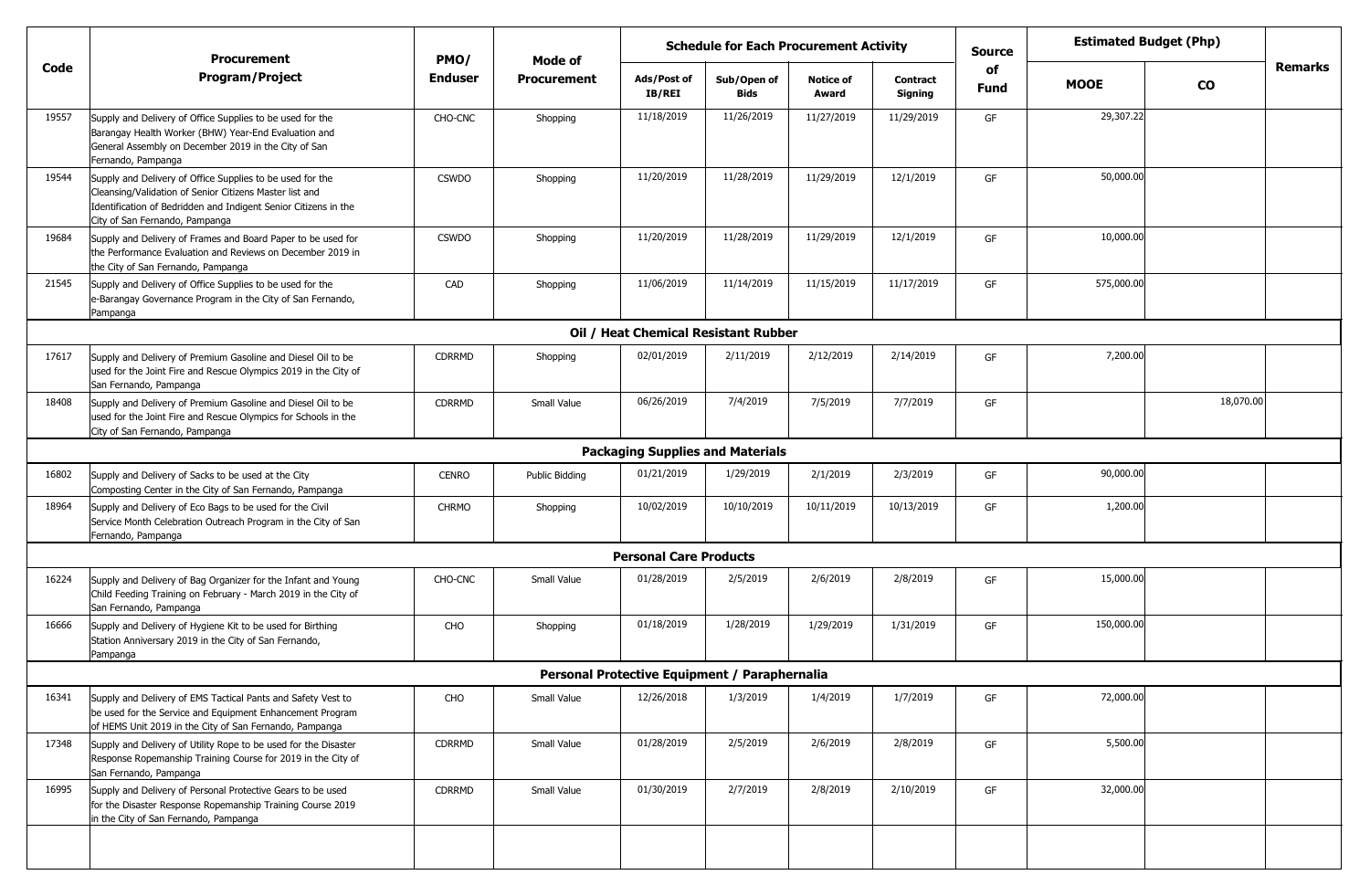|       | <b>Procurement</b>                                                                                                                                                                                                                                               | PMO/           | Mode of                                                             |                               | <b>Schedule for Each Procurement Activity</b> |                           |                            | <b>Estimated Budget (Php)</b><br>Source |              |            |         |
|-------|------------------------------------------------------------------------------------------------------------------------------------------------------------------------------------------------------------------------------------------------------------------|----------------|---------------------------------------------------------------------|-------------------------------|-----------------------------------------------|---------------------------|----------------------------|-----------------------------------------|--------------|------------|---------|
| Code  | <b>Program/Project</b>                                                                                                                                                                                                                                           | <b>Enduser</b> | <b>Procurement</b>                                                  | Ads/Post of<br>IB/REI         | Sub/Open of<br>Bids                           | <b>Notice of</b><br>Award | <b>Contract</b><br>Signing | of<br><b>Fund</b>                       | <b>MOOE</b>  | <b>CO</b>  | Remarks |
| 16311 | Supply and Delivery of Traffic and Public Order Enforcer<br>Uniforms to be used by the personnel of City Public Order and<br>Safety Coordinating Office in the City of San Fernando,<br>Pampanga                                                                 | <b>CPOSCO</b>  | <b>Public Bidding</b>                                               | 02/21/2019                    | 3/12/2019                                     | 3/15/2019                 | 3/17/2019                  | GF                                      | 1,478,080.00 |            |         |
| 18090 | Supply and Delivery of Safety Shoes to be used at City Health<br>Office - HEMS Unit in the City of San Fernando, Pampanga                                                                                                                                        | CHO            | <b>Public Bidding</b>                                               | 04/08/2019                    | 4/16/2019                                     | 4/19/2019                 | 4/22/2019                  | GF                                      | 80,000.00    |            |         |
| 16980 | Supply and Delivery of Personal Protective Gears to be used<br>for the CSFP's Accredited Community Disaster Volunteers<br>(ACDVs) 2019 in the City of San Fernando, Pampanga                                                                                     | <b>CDRRMD</b>  | <b>Public Bidding</b>                                               | 05/08/2019                    | 5/16/2019                                     | 5/21/2019                 | 5/23/2019                  | GF                                      | 197,000.00   |            |         |
| 18271 | Supply and Delivery of Personal Protective Gear to be used by<br>the City Environment and Natural Resources Office personnel<br>in the City of San Fernando, Pampanga                                                                                            | <b>CENRO</b>   | Small Value                                                         | 05/15/2019                    | 5/23/2019                                     | 5/24/2019                 | 5/26/2019                  | GF                                      | 208,000.00   |            |         |
| 17953 | Supply and Delivery of Disaster Response Vest to be used for<br>the Four-Day Philippine Rapid Damage Assessment and Needs<br>Analysis (PRDANA) Training Course in the City of San<br>Fernando, Pampanga                                                          | <b>CDRRMD</b>  | Small Value                                                         | 07/01/2019                    | 7/9/2019                                      | 7/10/2019                 | 7/12/2019                  | GF                                      | 40,000.00    |            |         |
| 19646 | Supply and Delivery of Personal Protective Gear to be used for<br>the Response Coordination Committee (Incident Command<br>System) in the City of San Fernando, Pampanga                                                                                         | <b>CDRRMD</b>  | Small Value                                                         | 10/30/2019                    | 11/7/2019                                     | 11/8/2019                 | 11/10/2019                 | GF                                      | 50,000.00    |            |         |
|       |                                                                                                                                                                                                                                                                  |                |                                                                     | <b>Pest Control Services</b>  |                                               |                           |                            |                                         |              |            |         |
| 18034 | Contract of Service for the Labor and Materials for the Termite<br>Treatment and Control at City Hall Compound, City Health<br>Office, Rural Health Units and Birthing Stations in the City of<br>San Fernando, Pampanga                                         | <b>UMSD</b>    | Small Value                                                         | 03/11/2019                    | 3/19/2019                                     | 3/20/2019                 | 3/22/2019                  | GF                                      | 860,000.00   |            |         |
|       |                                                                                                                                                                                                                                                                  |                |                                                                     | <b>Photographic Equipment</b> |                                               |                           |                            |                                         |              |            |         |
| 17212 | Contract of Service for the Rental of Photo booth to be used<br>for the 2019 ECCD Moving up in the City of San Fernando,<br>Pampanga                                                                                                                             | <b>CSWDO</b>   | Small Value                                                         | 02/20/2019                    | 2/28/2019                                     | 3/1/2019                  | 3/4/2019                   | GF                                      | 100,000.00   |            |         |
| 19000 | Supply and Delivery of Photocopier Machine to be used at the<br>Police Station in the City of San Fernando, Pampanga                                                                                                                                             | PNP-PSS        | <b>Public Bidding</b>                                               | 07/08/2019                    | 7/16/2019                                     | 7/19/2019                 | 7/21/2019                  | GF                                      |              | 120,000.00 |         |
| 19469 | Re-bidding of Supply and Delivery of Underwater Camera and<br>Digital Camera to be used at the City Disaster Risk Reduction<br>and Management Office in the City of San Fernando,<br>Pampanga                                                                    | <b>CDRRMD</b>  | egotiated (Two Failed Bidding                                       | 10/09/2019                    | 10/17/2019                                    | 10/18/2019                | 10/20/2019                 | GF                                      | 63,500.00    |            |         |
|       |                                                                                                                                                                                                                                                                  |                | <b>Photographic Parts Supplies and Accessories Plastic Products</b> |                               |                                               |                           |                            |                                         |              |            |         |
| 17578 | Supply and Delivery of Frames to be used for the various<br>activities of the City and to be given to wedding couples as a<br>Wedding Momento for Fernandino Couples for the year 2019<br>in the City of San Fernando, Pampanga subject to Ordering<br>Agreement | CMO            | Public Bidding                                                      | 01/10/2019                    | 1/29/2019                                     | 2/1/2019                  | 2/3/2019                   | GF                                      | 1,000,000.00 |            |         |
| 17652 | Supply and Delivery of Photocopier Machine to be used at<br>Executive House Heroes Hall - Extension Office of the City<br>Mayor in the City of San Fernando, Pampanga                                                                                            | CMO            | Small Value                                                         | 02/18/2019                    | 2/26/2019                                     | 2/27/2019                 | 3/1/2019                   | GF                                      |              | 135,000.00 |         |
| 19132 | Supply and Delivery of Photocopier Machine to be used at the<br>City Administrator's Office in the City of San Fernando,<br>Pampanga                                                                                                                             | CADMINO        | <b>Public Bidding</b>                                               | 07/18/2019                    | 7/26/2019                                     | 7/31/2019                 | 8/2/2019                   | GF                                      |              | 175,000.00 |         |
|       |                                                                                                                                                                                                                                                                  |                | <b>Print and Broadcast and Aerial Advertising (Newspaper)</b>       |                               |                                               |                           |                            |                                         |              |            |         |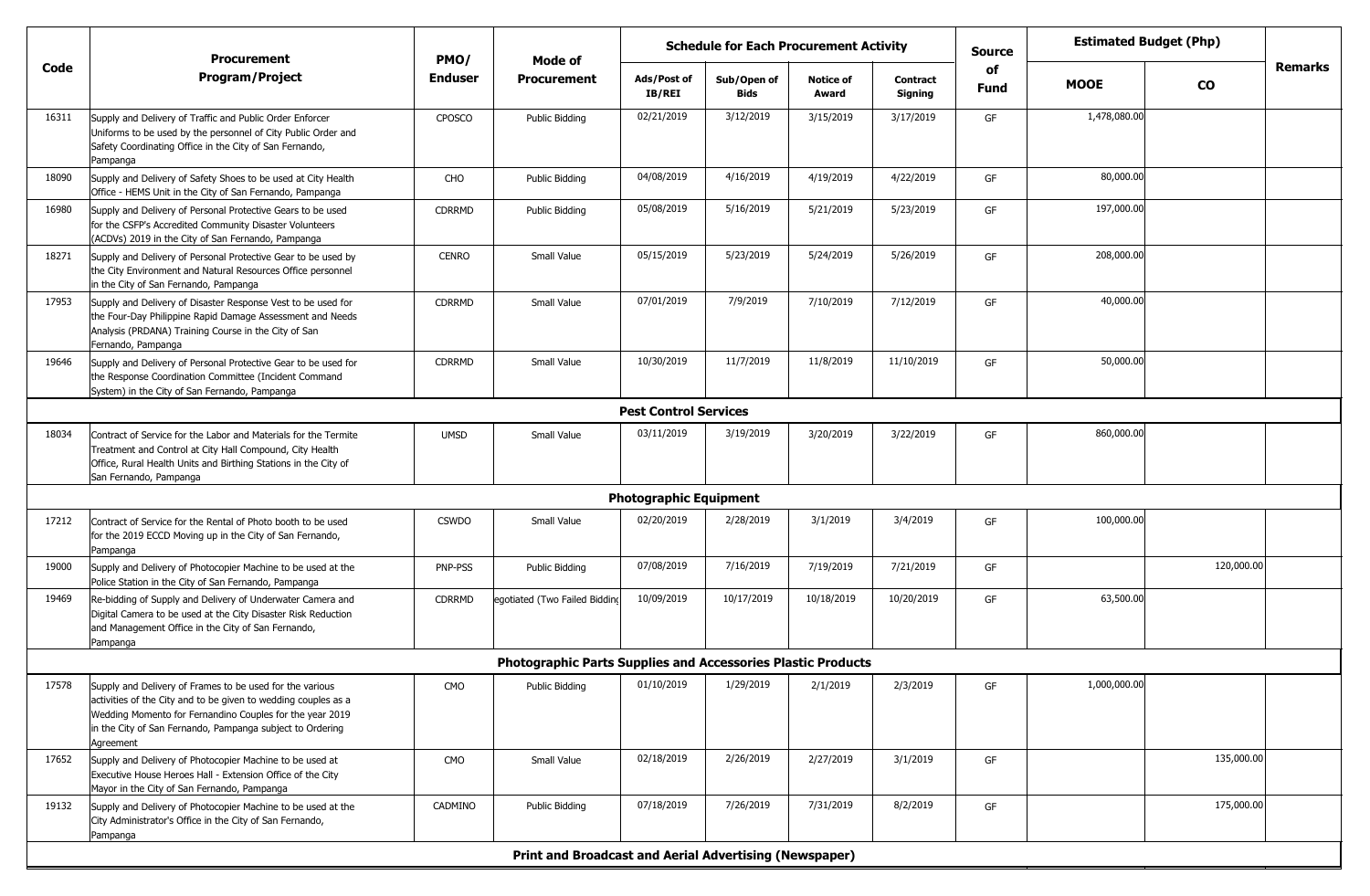|       | <b>Procurement</b>                                                                                                                                                                                                                             | PMO/           |                             | <b>Schedule for Each Procurement Activity</b><br>Mode of |                            |                           | <b>Source</b>              | <b>Estimated Budget (Php)</b> |              |           |                |
|-------|------------------------------------------------------------------------------------------------------------------------------------------------------------------------------------------------------------------------------------------------|----------------|-----------------------------|----------------------------------------------------------|----------------------------|---------------------------|----------------------------|-------------------------------|--------------|-----------|----------------|
| Code  | <b>Program/Project</b>                                                                                                                                                                                                                         | <b>Enduser</b> | <b>Procurement</b>          | Ads/Post of<br><b>IB/REI</b>                             | Sub/Open of<br><b>Bids</b> | <b>Notice of</b><br>Award | <b>Contract</b><br>Signing | of<br><b>Fund</b>             | <b>MOOE</b>  | <b>CO</b> | <b>Remarks</b> |
| 15822 | Contract of Service for the Publication of Approved Ordinances<br>for the month of January 2019, City of San Fernando,<br>Pampanga                                                                                                             | SP             | Negotiated - Media Services | 12/24/2018                                               | 1/1/2019                   | 1/2/2019                  | 1/4/2019                   | GF                            | 450,000.00   |           |                |
| 15823 | Contract of Service for the Airtime of TV Program for the<br>month of February to March 2019 in the City of San Fernando,<br>Pampanga                                                                                                          | <b>CVMO</b>    | Negotiated - Media Services | 12/24/2018                                               | 1/1/2019                   | 1/2/2019                  | 1/4/2019                   | GF                            | 120,000.00   |           |                |
| 16527 | Contract of Service for the Airtime of Radio Program for the<br>Month of January - June 2019, City of San Fernando,<br>Pampanga                                                                                                                | CIO            | Negotiated - Media Services | 12/24/2018                                               | 1/1/2019                   | 1/2/2019                  | 1/4/2019                   | GF                            | 375,000.00   |           |                |
| 15824 | Contract of Service for the Airtime of Radio Program for 1st<br>Quarter of 2019 in the City of San Fernando, Pampanga                                                                                                                          | <b>CVMO</b>    | Negotiated - Media Services | 12/24/2018                                               | 1/1/2019                   | 1/2/2019                  | 1/4/2019                   | GF                            | 304,000.00   |           |                |
| 16383 | Contract of Service for the Airtime of TV Program for the<br>month of January - June 2019, City of San Fernando,<br>Pampanga                                                                                                                   | CIO            | Negotiated - Media Services | 12/24/2018                                               | 1/1/2019                   | 1/2/2019                  | 1/4/2019                   | GF                            | 720,000.00   |           |                |
| 16384 | Contract of Service for the TV Infomercials for the month of<br>January - June 2019, City of San Fernando, Pampanga                                                                                                                            | CIO            | Negotiated - Media Services | 12/24/2018                                               | 1/1/2019                   | 1/2/2019                  | 1/4/2019                   | GF                            | 244,350.00   |           |                |
| 16385 | Printing and Delivery of Newsletter to be used for Information<br>Dissemination of the City's Projects, Programs and Activities<br>for the month of January - June 2019 in the City of San<br>Fernando, Pampanga subject to Ordering Agreement | CIO            | Public Bidding              | 12/11/2018                                               | 12/28/2018                 | 1/2/2019                  | 1/4/2019                   | GF                            | 1,200,000.00 |           |                |
| 16730 | Contract of Service for the production and airtime of live TV<br>program - Win-Win for All in the City of San Fernando,<br>Pampanga                                                                                                            | CIO            | Negotiated - Media Services | 12/24/2018                                               | 1/1/2019                   | 1/2/2019                  | 1/4/2019                   | GF                            | 2,470,000.00 |           |                |
| 17250 | Contract of Service for the Information Dissemination of the<br>City Government's Projects, Programs and Activities for the<br>month of January 2019 in the City of San Fernando, Pampanga                                                     | CIO            | Negotiated - Media Services | 01/02/2019                                               | 1/10/2019                  | 1/11/2019                 | 1/13/2019                  | GF                            | 8,000.00     |           |                |
| 15919 | Contract of Service for the Publication of Approved Ordinances<br>for the month of February 2019 in the City of San Fernando,<br>Pampanga                                                                                                      | SP             | Negotiated - Media Services | 12/26/2018                                               | 1/3/2019                   | 1/4/2019                  | 1/6/2019                   | GF                            | 450,000.00   |           |                |
| 16826 | Contract of Service for the Print Advertisement for Information<br>Dissemination of City Government Projects and Programs on<br>February 2019 in the City of San Fernando, Pampanga                                                            | CIO            | Negotiated - Media Services | 12/24/2018                                               | 1/1/2019                   | 1/2/2019                  | 1/4/2019                   | GF                            | 710,664.19   |           |                |
| 17182 | Contract of Service for the Information Dissemination of the<br>City Government programs and projects on February 2019 in<br>the City of San Fernando, Pampanga                                                                                | CIO            | Negotiated - Media Services | 01/04/2019                                               | 1/14/2019                  | 1/15/2019                 | 1/17/2019                  | GF                            | 15,000.00    |           |                |
| 17183 | Contract of Service for the Information Dissemination of the<br>City Government Projects and Programs on February 2019 in<br>the City of San Fernando, Pampanga                                                                                | CIO            | Negotiated - Media Services | 01/04/2019                                               | 1/14/2019                  | 1/15/2019                 | 1/17/2019                  | GF                            | 16,000.00    |           |                |
| 17241 | Contract of Service for the Print Advertisement of Information<br>dissemination of the City Government Program and Project at<br>Sunstar Pampanga in the City of San Fernando, Pampanga                                                        | Tourism        | Negotiated - Media Services | 01/04/2019                                               | 1/14/2019                  | 1/15/2019                 | 1/17/2019                  | GF                            | 8,000.00     |           |                |
| 17165 | Contract of Service for the Information Dissemination of<br>Sangguniang Panlungsod for the month of February-March<br>2019 in the City of San Fernando, Pampanga                                                                               | SP             | Negotiated - Media Services | 01/02/2019                                               | 1/10/2019                  | 1/11/2019                 | 1/13/2019                  | GF                            | 384,000.00   |           |                |
| 17345 | Contract of Service for the Information Dissemination of the<br>City Government Programs and Projects on February 2019 in<br>the City of San Fernando, Pampanga.                                                                               | CIO            | Negotiated - Media Services | 01/18/2019                                               | 1/28/2019                  | 1/29/2019                 | 1/31/2019                  | GF                            | 6,800.00     |           |                |
|       |                                                                                                                                                                                                                                                |                |                             |                                                          |                            |                           |                            |                               |              |           |                |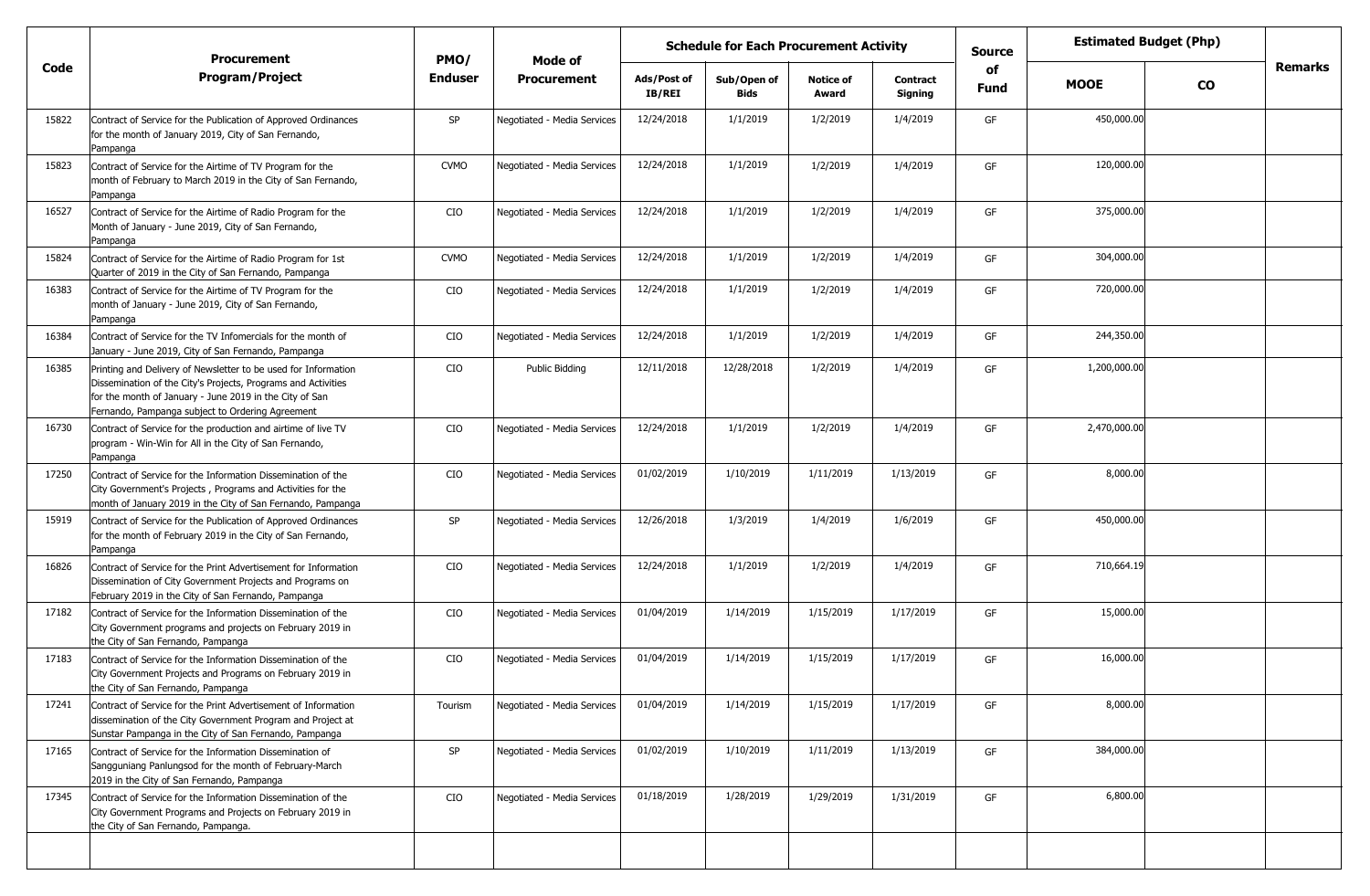|       | <b>Procurement</b>                                                                                                                                                                                                                                                 | PMO/           | Mode of                     |                       | <b>Schedule for Each Procurement Activity</b> |                           |                            | <b>Source</b>     |             | <b>Estimated Budget (Php)</b> |                |
|-------|--------------------------------------------------------------------------------------------------------------------------------------------------------------------------------------------------------------------------------------------------------------------|----------------|-----------------------------|-----------------------|-----------------------------------------------|---------------------------|----------------------------|-------------------|-------------|-------------------------------|----------------|
| Code  | <b>Program/Project</b>                                                                                                                                                                                                                                             | <b>Enduser</b> | <b>Procurement</b>          | Ads/Post of<br>IB/REI | Sub/Open of<br><b>Bids</b>                    | <b>Notice of</b><br>Award | <b>Contract</b><br>Signing | of<br><b>Fund</b> | <b>MOOE</b> | $\mathbf{co}$                 | <b>Remarks</b> |
| 17580 | Contract of Service for the Information Dissemination of the<br>City's Projects, Programs and Activities for the month of<br>February in the City of San Fernando, Pampanga                                                                                        | CIO            | Negotiated - Media Services | 01/23/2019            | 1/31/2019                                     | 2/1/2019                  | 2/3/2019                   | GF                | 8,000.00    |                               |                |
| 15920 | Contract of Service for the Publication of Approved Ordinances<br>for the month of March 2019 in the City of San Fernando,<br>Pampanga subject to Ordering Agreement                                                                                               | SP             | Negotiated - Media Services | 01/23/2019            | 1/31/2019                                     | 2/1/2019                  | 2/3/2019                   | GF                | 450,000.00  |                               |                |
| 17200 | Contract of Service for the Information Dissemination of<br>Sangguniang Panlungsod for the month of April-June 2019 in<br>the City of San Fernando, Pampanga                                                                                                       | SP             | Negotiated - Media Services | 01/14/2019            | 1/22/2019                                     | 1/23/2019                 | 1/25/2019                  | GF                | 576,000.00  |                               |                |
| 15922 | Contract of Service for the Information Dissemination of the<br>City Vice Mayor's Office for the month of April - June 2019 in<br>the City of San Fernando, Pampanga                                                                                               | <b>CVMO</b>    | Negotiated - Media Services | 02/20/2019            | 2/28/2019                                     | 3/1/2019                  | 3/4/2019                   | GF                | 180,000.00  |                               |                |
| 15923 | Contract of Service for the Publication of Approved Ordinances<br>for the month of April 2019 in the City of San Fernando,<br>Pampanga subject to Ordering Agreement                                                                                               | SP             | Negotiated - Media Services | 02/20/2019            | 2/28/2019                                     | 3/1/2019                  | 3/4/2019                   | GF                | 450,000.00  |                               |                |
| 17947 | Contract of Service for the Publication of Invitation to Bid to<br>Local Newspaper for the Public Auction of Unserviceable<br>Vehicles, Equipment and Assorted Scrap Materials on an "As Is<br>Where Is" basis of the City Government of San Fernando,<br>Pampanga | CGSO           | Negotiated - Media Services | 03/22/2019            | 4/1/2019                                      | 4/2/2019                  | 4/4/2019                   | GF                |             | 13,000.00                     |                |
| 15924 | Contract of Service for the Publication of Approved Ordinances<br>for the month of May 2019 in the City of San Fernando,<br>Pampanga subject to Ordering Agreement                                                                                                 | SP             | Negotiated - Media Services | 03/25/2019            | 4/2/2019                                      | 4/3/2019                  | 4/5/2019                   | GF                | 450,000.00  |                               |                |
| 18176 | Contract of Service for the Print Advertisement of Information<br>Dissemination of the City Government Programs and Project<br>for the month of May 2019 in the City of San Fernando,<br>Pampanga                                                                  | CIO            | Negotiated - Media Services | 04/05/2019            | 4/15/2019                                     | 4/16/2019                 | 4/18/2019                  | GF                | 15,000.00   |                               |                |
| 18177 | Contract of Service for the Print Advertisement of Information<br>Dissemination of the City Government Project and Programs<br>for the month of May 2019 in the City of San Fernando,<br>Pampanga                                                                  | CIO            | Negotiated - Media Services | 04/05/2019            | 4/15/2019                                     | 4/16/2019                 | 4/18/2019                  | GF                | 16,000.00   |                               |                |
| 18178 | Contract of Service for the Print Advertisement of Tax Dues for<br>2nd Quarter of 2019 in the City of San Fernando, Pampanga                                                                                                                                       | CIO            | Negotiated - Media Services | 04/19/2019            | 4/29/2019                                     | 4/30/2019                 | 5/2/2019                   | GF                | 6,800.00    |                               |                |
| 18355 | Contract of Service for the Print Advertisement of Information<br>Dissemination of the City's Project and Programs for the<br>month of May 2019 in the City of San Fernando, Pampanga                                                                              | CIO            | Negotiated - Media Services | 04/30/2019            | 5/8/2019                                      | 5/9/2019                  | 5/11/2019                  | GF                | 16,000.00   |                               |                |
| 15925 | Contract of Service for the Publication of Approved Ordinances<br>for the month of June 2019 subject to Ordering Agreement                                                                                                                                         | SP             | Negotiated - Media Services | 04/24/2019            | 5/2/2019                                      | 5/3/2019                  | 5/5/2019                   | GF                | 450,000.00  |                               |                |
| 18394 | Contract of Service for the Print Advertisement of Information<br>Dissemination for the Programs and Projects of City<br>Government of San Fernando, Pampanga for the month of<br>June 2019                                                                        | CIO            | Negotiated - Media Services | 05/15/2019            | 5/23/2019                                     | 5/24/2019                 | 5/26/2019                  | GF                | 6,000.00    |                               |                |
| 18510 | Contract of Service for the Airtime of TV Infomercials for the<br>month of July - December 2019 in the City of San Fernando,<br>Pampanga                                                                                                                           | CIO            | Negotiated - Media Services | 05/22/2019            | 5/30/2019                                     | 5/31/2019                 | 6/2/2019                   | GF                | 248,400.00  |                               |                |
| 18511 | Contract of Service for the Airtime of Radio Program for the<br>month of July - December 2019 in the City of San Fernando,<br>Pampanga subject to Ordering Agreement                                                                                               | CIO            | Negotiated - Media Services | 05/22/2019            | 5/30/2019                                     | 5/31/2019                 | 6/2/2019                   | GF                | 375,000.00  |                               |                |
|       |                                                                                                                                                                                                                                                                    |                |                             |                       |                                               |                           |                            |                   |             |                               |                |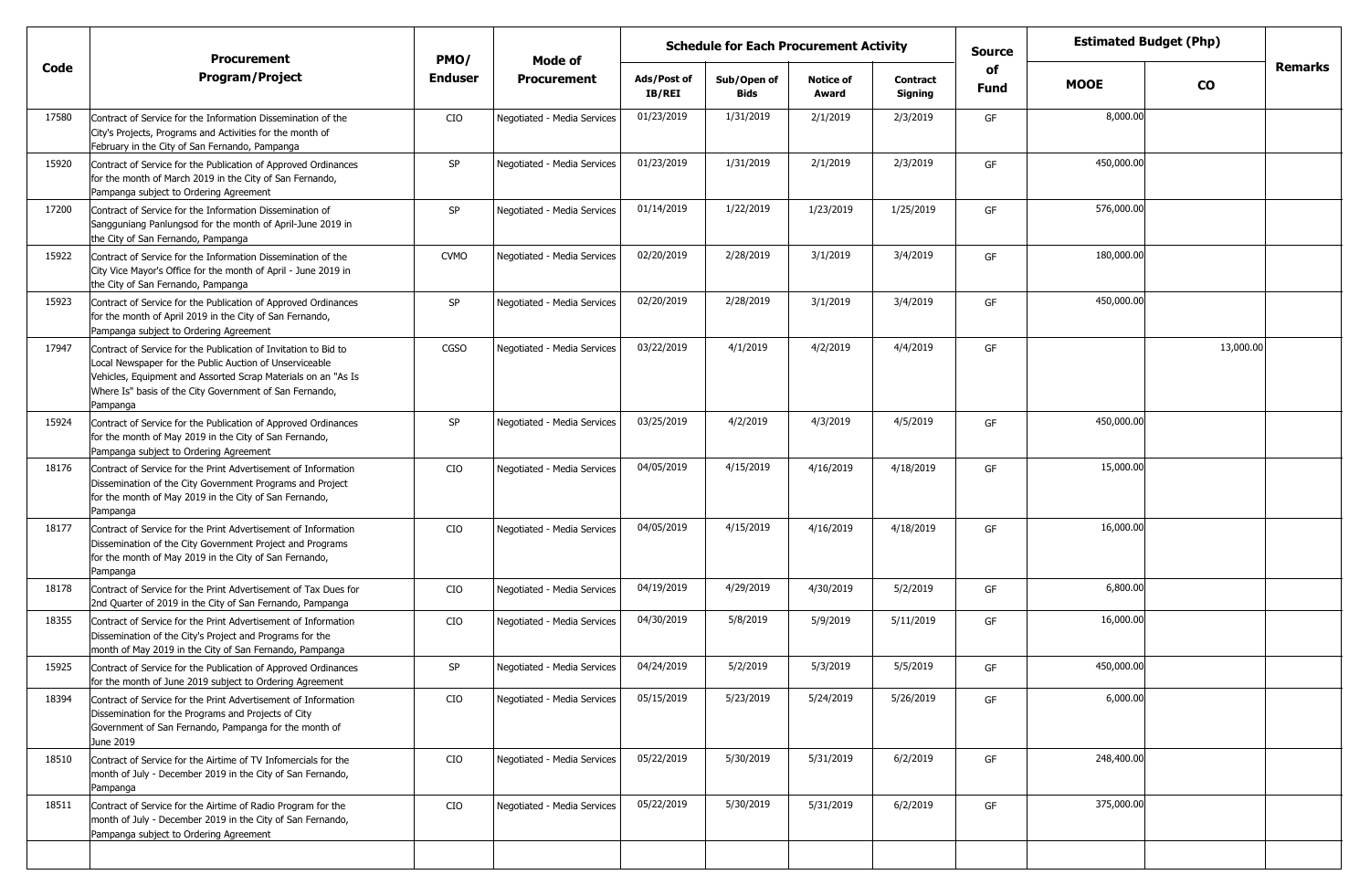|       | <b>Procurement</b>                                                                                                                                                                                   | PMO/    | Mode of                     |                              | <b>Schedule for Each Procurement Activity</b> |                           |                            | <b>Source</b>     |             | <b>Estimated Budget (Php)</b> |         |
|-------|------------------------------------------------------------------------------------------------------------------------------------------------------------------------------------------------------|---------|-----------------------------|------------------------------|-----------------------------------------------|---------------------------|----------------------------|-------------------|-------------|-------------------------------|---------|
| Code  | <b>Program/Project</b>                                                                                                                                                                               | Enduser | <b>Procurement</b>          | Ads/Post of<br><b>IB/REI</b> | Sub/Open of<br><b>Bids</b>                    | <b>Notice of</b><br>Award | <b>Contract</b><br>Signing | of<br><b>Fund</b> | <b>MOOE</b> | $\mathbf{co}$                 | Remarks |
| 18512 | Contract of Service for the Airtime Production of TV Program<br>for the month of July-December 2019 in the City of San<br>Fernando, Pampanga subject to Ordering Agreement                           | CIO     | Negotiated - Media Services | 05/13/2019                   | 5/21/2019                                     | 5/22/2019                 | 5/24/2019                  | GF                | 988,000.00  |                               |         |
| 18641 | Contract of Service for the Print Advertisement of Information<br>Dissemination of the City Government Project and Programs<br>for the month of June 2019 in the City of San Fernando,<br>Pampanga   | CIO     | Negotiated - Media Services | 06/03/2019                   | 6/11/2019                                     | 6/12/2019                 | 6/14/2019                  | GF                | 8,000.00    |                               |         |
| 15928 | Contract of Service for the Publication of Approved Ordinances<br>for the month of July 2019 in the City of San Fernando,<br>Pampanga subject to Ordering Agreement                                  | SP      | Negotiated - Media Services | 05/22/2019                   | 5/30/2019                                     | 5/31/2019                 | 6/3/2019                   | GF                | 450,000.00  |                               |         |
| 18785 | Contract of Service for the Print Advertisement of Information<br>Dissemination of the City's Project and Programs for the<br>month of July 2019 in the City of San Fernando, Pampanga               | CIO     | Negotiated - Media Services | 06/26/2019                   | 7/4/2019                                      | 7/5/2019                  | 7/7/2019                   | GF                | 8,000.00    |                               |         |
| 18786 | Contract of Service for the Print Advertisement of Information<br>Dissemination of the City's Programs and Project for the<br>month of July 2019 in the City of San Fernando, Pampanga               | CIO     | Negotiated - Media Services | 06/26/2019                   | 7/4/2019                                      | 7/5/2019                  | 7/7/2019                   | GF                | 9,000.00    |                               |         |
| 18713 | Contract of Service for the Print Advertisement of Information<br>Dissemination of the Programs and Projects of the City<br>Government of San Fernando, Pampanga on July 2019                        | CIO     | Negotiated - Media Services | 07/02/2019                   | 7/10/2019                                     | 7/11/2019                 | 7/13/2019                  | GF                | 9,000.00    |                               |         |
| 15929 | Contract of Service for the Publication of Approved Ordinances<br>for the month of August 2019 in the City of San Fernando,<br>Pampanga subject to Ordering Agreement                                | SP      | Negotiated - Media Services | 06/26/2019                   | 7/4/2019                                      | 7/5/2019                  | 7/7/2019                   | GF                | 450,000.00  |                               |         |
| 18714 | Contract of Service for the Print Advertisement of Tax Dues for<br>3rd Quarter of 2019 in the City of San Fernando, Pampanga                                                                         | CIO     | Negotiated - Media Services | 07/12/2019                   | 7/22/2019                                     | 7/23/2019                 | 7/25/2019                  | GF                | 6,800.00    |                               |         |
| 15930 | Contract of Service for the Publication of Approved Ordinances<br>for the month of September 2019 in the City of San Fernando,<br>Pampanga subject to Ordering Agreement                             | SP      | Negotiated - Media Services | 07/24/2019                   | 8/1/2019                                      | 8/2/2019                  | 8/4/2019                   | GF                | 450,000.00  |                               |         |
| 19176 | Contract of Service for the Print Advertisement of Information<br>Dissemination of the City's Project and Programs for the<br>month of September 2019 in the City of San Fernando,<br>Pampanga       | CIO     | Negotiated - Media Services | 08/28/2019                   | 9/5/2019                                      | 9/6/2019                  | 9/8/2019                   | GF                | 6,000.00    |                               |         |
| 15933 | Contract of Service for the Publication of Approved Ordinances<br>for the month of October 2019 in the City of San Fernando,<br>Pampanga subject to Ordering Agreement                               | SP      | Negotiated - Media Services | 08/23/2019                   | 9/2/2019                                      | 9/3/2019                  | 9/5/2019                   | GF                | 450,000.00  |                               |         |
| 19405 | Contract of Service for the Print Advertisement of Information<br>Dissemination of the City Government Programs and Projects<br>for the 4th Quarter of 2019 in the City of San Fernando,<br>Pampanga | CIO     | Negotiated - Media Services | 09/20/2019                   | 9/30/2019                                     | 10/1/2019                 | 10/3/2019                  | GF                | 6,800.00    |                               |         |
| 19452 | Contract of Service for the Print Advertisement of Information<br>Dissemination of the City's Project and Programs for the<br>month of November 2019 in the City of San Fernando,<br>Pampanga        | CIO     | Negotiated - Media Services | 10/04/2019                   | 10/14/2019                                    | 10/15/2019                | 10/17/2019                 | GF                | 9,000.00    |                               |         |
| 19554 | Contract of Service for the Publication of Approved Ordinances<br>for the month of November 2019 in the City of San Fernando,<br>Pampanga subject to Ordering Agreement.                             | SP      | Negotiated - Media Services | 09/25/2019                   | 10/3/2019                                     | 10/4/2019                 | 10/6/2019                  | GF                | 450,000.00  |                               |         |
| 19704 | Contract of Service for the Publication of Approved Ordinances<br>for the month of November 2019 in the City of San Fernando,<br>Pampanga subject to Ordering Agreement                              | SP      | Negotiated - Media Services | 09/25/2019                   | 10/3/2019                                     | 10/4/2019                 | 10/6/2019                  | GF                | 450,000.00  |                               |         |
|       |                                                                                                                                                                                                      |         |                             |                              |                                               |                           |                            |                   |             |                               |         |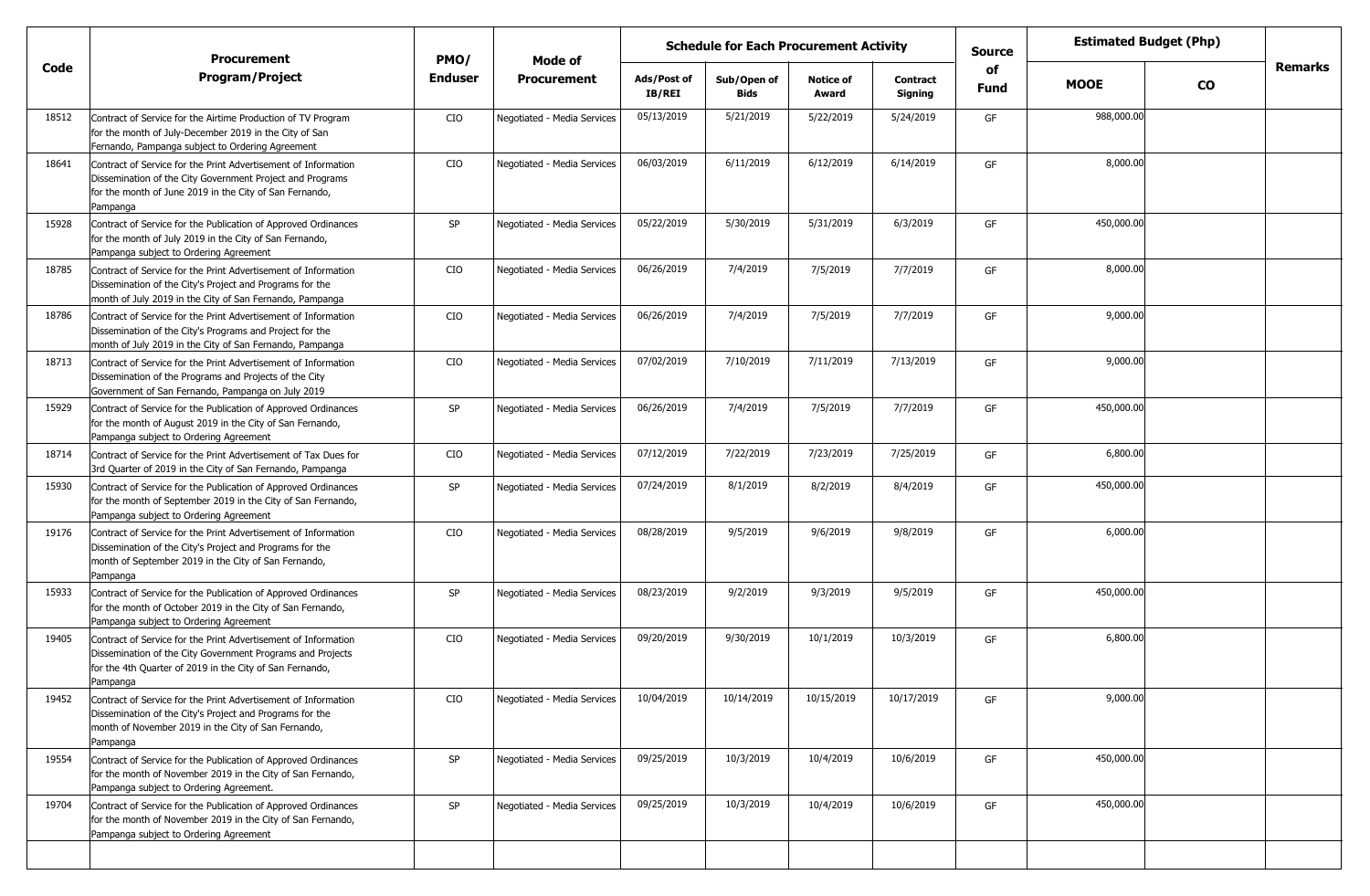|       | <b>Procurement</b>                                                                                                                                                                             | PMO/           | <b>Mode of</b>              |                              | <b>Schedule for Each Procurement Activity</b> |                           |                            | <b>Source</b>     |             | <b>Estimated Budget (Php)</b> |         |
|-------|------------------------------------------------------------------------------------------------------------------------------------------------------------------------------------------------|----------------|-----------------------------|------------------------------|-----------------------------------------------|---------------------------|----------------------------|-------------------|-------------|-------------------------------|---------|
| Code  | <b>Program/Project</b>                                                                                                                                                                         | <b>Enduser</b> | <b>Procurement</b>          | Ads/Post of<br><b>IB/REI</b> | Sub/Open of<br><b>Bids</b>                    | <b>Notice of</b><br>Award | <b>Contract</b><br>Signing | of<br><b>Fund</b> | <b>MOOE</b> | <b>CO</b>                     | Remarks |
| 19406 | Contract of Service for the Print Advertisement of Information<br>Dissemination of the City Government Programs and Projects<br>in the City of San Fernando, Pampanga                          | CIO            | Negotiated - Media Services | 10/11/2019                   | 10/21/2019                                    | 10/22/2019                | 10/24/2019                 | GF                | 34,680.00   |                               |         |
| 19454 | Contract of Service for the Print Advertisement of Information<br>Dissemination of the City's Program and Projects for the<br>month of November 2019 in the City of San Fernando,<br>Pampanga  | CIO            | Negotiated - Media Services | 10/11/2019                   | 10/21/2019                                    | 10/22/2019                | 10/24/2019                 | GF                | 8,000.00    |                               |         |
| 19570 | Contract of Service for the Print Advertisement of Information<br>Dissemination of the City's Projects and Programs for the<br>month of November 2019 in the City of San Fernando,<br>Pampanga | CIO            | Negotiated - Media Services | 10/23/2019                   | 10/31/2019                                    | 11/1/2019                 | 11/3/2019                  | GF                | 7,500.00    |                               |         |
| 19399 | Contract of Service for the Print Advertisement of Information<br>Dissemination of the City's Programs and Projects for the<br>month of November 2019 in the City of San Fernando,<br>Pampanga | CIO            | Negotiated - Media Services | 10/25/2019                   | 11/4/2019                                     | 11/5/2019                 | 11/7/2019                  | GF                | 8,000.00    |                               |         |
| 20006 | Contract of Service for the Production of TV Program "City of<br>San Fernando in Focus" on November 2019                                                                                       | CIO            | Negotiated - Media Services | 10/16/2019                   | 10/24/2019                                    | 10/25/2019                | 10/27/2019                 | GF                | 360,000.00  |                               |         |
| 19553 | Contract of Service for the Publication of Approved Ordinances<br>for the month of December 2019 in the City of San Fernando,<br>Pampanga subject to Ordering Agreement                        | SP             | Negotiated - Media Services | 10/23/2019                   | 10/31/2019                                    | 11/1/2019                 | 11/3/2019                  | GF                | 450,000.00  |                               |         |
| 19455 | Contract of Service for the Print Advertisement of Information<br>Dissemination of the City's Programs and Projects for the<br>month of December 2019 in the City of San Fernando,<br>Pampanga | CIO            | Negotiated - Media Services | 10/29/2019                   | 11/6/2019                                     | 11/7/2019                 | 11/9/2019                  | GF                | 370,137.60  |                               |         |
| 19453 | Contract of Service for the Radio Advertisement for the month<br>of December 2019 in the City of San Fernando, Pampanga                                                                        | CIO            | Negotiated - Media Services | 11/08/2019                   | 11/18/2019                                    | 11/19/2019                | 11/21/2019                 | GF                | 12,000.00   |                               |         |
| 19450 | Contract of Service for the Print Advertisement of Information<br>Dissemination of the City's Project and Program for the month<br>of December 2019 in the City of San Fernando, Pampanga      | CIO            | Negotiated - Media Services | 11/13/2019                   | 11/21/2019                                    | 11/22/2019                | 11/24/2019                 | GF                | 16,000.00   |                               |         |
| 19456 | Contract of Service for the Print Advertisement of Information<br>Dissemination of the City's Project and Programs for the<br>month of December 2019 in the City of San Fernando,<br>Pampanga. | CIO            | Negotiated - Media Services | 11/13/2019                   | 11/21/2019                                    | 11/22/2019                | 11/24/2019                 | GF                | 15,000.00   |                               |         |
| 19457 | Contract of Service for the Print Advertisement of Information<br>Dissemination of the City's Projects and Programs for the<br>month of December 2019 in the City of San Fernando,<br>Pampanga | CIO            | Negotiated - Media Services | 11/13/2019                   | 11/21/2019                                    | 11/22/2019                | 11/24/2019                 | GF                | 9,000.00    |                               |         |
| 19449 | Contract of Service for the Print Advertisement of Information<br>Dissemination of the City's Project and Programs for the<br>month of December 2019 in the City of San Fernando,<br>Pampanga  | CIO            | Negotiated - Media Services | 11/15/2019                   | 11/25/2019                                    | 11/26/2019                | 11/28/2019                 | <b>GF</b>         | 8,000.00    |                               |         |
|       |                                                                                                                                                                                                |                |                             | <b>Printing Services</b>     |                                               |                           |                            |                   |             |                               |         |
| 16210 | Printing and Delivery of Traffic Citation Tickets to be used by<br>the City Public Order and Safety Coordinating Office and PNP<br>in the City of San Fernando, Pampanga                       | CPOSCO         | Public Bidding              | 12/20/2018                   | 12/28/2018                                    | 1/2/2019                  | 1/4/2019                   | GF                | 200,000.00  |                               |         |
| 15272 | Printing and Delivery of Regulatory Clearances for 1st<br>Semester of 2019 to be used at City Health Office in the City<br>of San Fernando, Pampanga subject to Ordering Agreement             | CHO            | Small Value                 | 12/24/2018                   | 1/1/2019                                      | 1/2/2019                  | 1/4/2019                   | GF                | 981,040.00  |                               |         |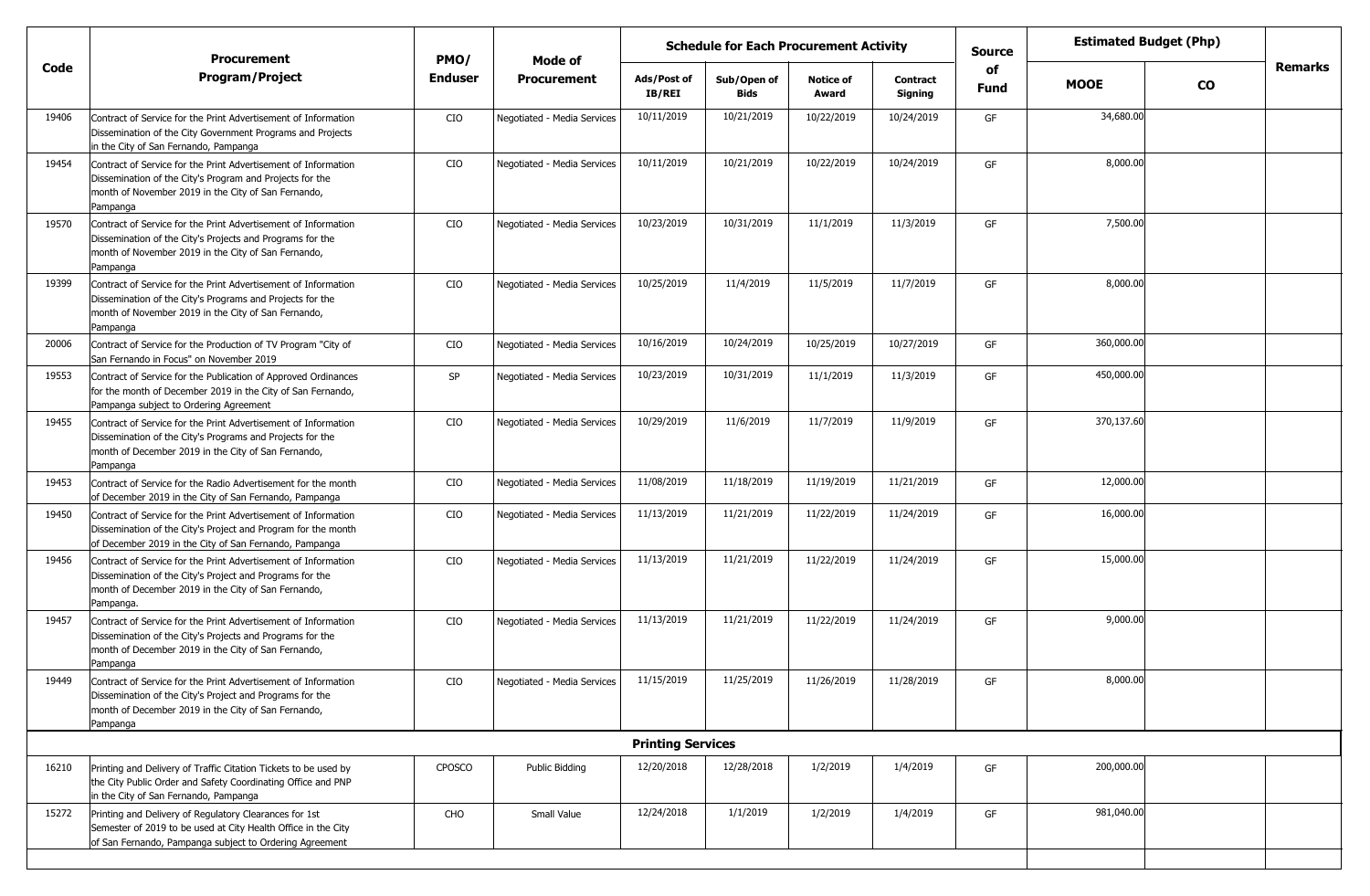|       | <b>Procurement</b>                                                                                                                                                                      | PMO/         | Mode of               | <b>Schedule for Each Procurement Activity</b> |                            |                           |                            | <b>Estimated Budget (Php)</b><br><b>Source</b> |              |           |                |
|-------|-----------------------------------------------------------------------------------------------------------------------------------------------------------------------------------------|--------------|-----------------------|-----------------------------------------------|----------------------------|---------------------------|----------------------------|------------------------------------------------|--------------|-----------|----------------|
| Code  | <b>Program/Project</b>                                                                                                                                                                  | Enduser      | <b>Procurement</b>    | Ads/Post of<br><b>IB/REI</b>                  | Sub/Open of<br><b>Bids</b> | <b>Notice of</b><br>Award | <b>Contract</b><br>Signing | of<br><b>Fund</b>                              | <b>MOOE</b>  | <b>CO</b> | <b>Remarks</b> |
| 15402 | Printing and Delivery of Pre-Marriage Counseling Certificates<br>2019 to be used at the City Health Office in the City of San<br>Fernando, Pampanga                                     | CHO          | Small Value           | 01/02/2019                                    | 1/10/2019                  | 1/11/2019                 | 1/13/2019                  | GF                                             | 45,000.00    |           |                |
| 17112 | Printing and Delivery of Printed Forms to be used for the<br>Junior High School Subsidy Program for the period of January<br>- June 2019 in the City of San Fernando, Pampanga          | CAD          | Small Value           | 01/02/2019                                    | 1/10/2019                  | 1/11/2019                 | 1/13/2019                  | GF                                             | 13,000.00    |           |                |
| 16075 | Printing and Delivery of Souvenir Program to be used for The<br>Oustanding Fernandino Awards on February 2019 in the City of<br>San Fernandino, Pampanga                                | Tourism      | Small Value           | 12/26/2018                                    | 1/3/2019                   | 1/4/2019                  | 1/6/2019                   | GF                                             | 125,000.00   |           |                |
| 17278 | Printing and Delivery of Book "Nicolasa Dayrit-Panlilio, Ing<br>Bayaning Fernandino" in line with the Preserving Heritage for<br>Progress Program in the City of San Fernando, Pampanga | Tourism      | Small Value           | 01/09/2019                                    | 1/17/2019                  | 1/18/2019                 | 1/21/2019                  | GF                                             | 90,000.00    |           |                |
| 16234 | Printing and Delivery of Home Based Maternal Record (HBMR)<br>Card to be used at City Health Office - City Nutrition<br>Committee in the City of San Fernando, Pampanga                 | CHO-CNC      | Small Value           | 01/16/2019                                    | 1/24/2019                  | 1/25/2019                 | 1/28/2019                  | GF                                             | 100,000.00   |           |                |
| 16236 | Printing and Delivery of Early Childhood Care and<br>Development Cards (ECCD) to be used at City Health<br>Office-City Nutrition Committee in the City of San Fernando,<br>Pampanga     | CHO-CNC      | Small Value           | 01/14/2019                                    | 1/22/2019                  | 1/23/2019                 | 1/25/2019                  | GF                                             | 250,000.00   |           |                |
| 16949 | Printing and Delivery of ID Card, Medicine & Grocery Booklet<br>to be used at Office of the Senior Citizens Affair in the City of<br>San Fernando, Pampanga                             | CAD          | Small Value           | 01/07/2019                                    | 1/15/2019                  | 1/16/2019                 | 1/18/2019                  | GF                                             | 1,000,000.00 |           |                |
| 16694 | Printing and Delivery of Libreng Sine Booklet for Senior<br>Citizens (Batch 1) in the City of San Fernando, Pampanga for<br>the Year 2019                                               | <b>CSWDO</b> | Small Value           | 01/23/2019                                    | 1/31/2019                  | 2/1/2019                  | 2/3/2019                   | GF                                             | 70,000.00    |           |                |
| 16726 | Printing and Delivery of Libreng Sine Booklet to be given to<br>Persons with Disabilities (PWD) in the City of San Fernando,<br>Pampanga for the year 2019                              | <b>CSWDO</b> | Small Value           | 01/23/2019                                    | 1/31/2019                  | 2/1/2019                  | 2/3/2019                   | GF                                             | 60,000.00    |           |                |
| 15403 | Printing and Delivery of CTCI BIR Form to be used at City<br>Treasurers Office in the City of San Fernando, Pampanga                                                                    | CTO          | Agency to Agency      |                                               | 2/7/2019                   | 2/8/2019                  | 2/10/2019                  | GF                                             | 28,498.80    |           |                |
| 15404 | Supply and Delivery of Tag and Seal to be used at City<br>Treasurer's Office in the City of San Fernando, Pampanga                                                                      | <b>CTO</b>   | Public Bidding        | 01/17/2019                                    | 1/25/2019                  | 1/30/2019                 | 2/1/2019                   | GF                                             | 360,000.00   |           |                |
| 15405 | Supply and Delivery of Business Metal Plate to be used at<br>Business License and Permit Division, City of San Fernando,<br>Pampanga                                                    | <b>CTO</b>   | <b>Public Bidding</b> | 01/17/2019                                    | 1/25/2019                  | 1/30/2019                 | 2/1/2019                   | GF                                             | 500,000.00   |           |                |
| 17496 | Printing and Delivery of Printed Materials to be used for the<br>Maleldo 2019 in the City of San Fernando, Pampanga                                                                     | Tourism      | Small Value           | 02/06/2019                                    | 2/14/2019                  | 2/15/2019                 | 2/18/2019                  | GF                                             | 55,750.00    |           |                |
| 17577 | Printing and Delivery of Printed Materials for 1st Semester of<br>2019 to be used at City Mayor's Office in the City of San<br>Fernando, Pampanga                                       | CMO          | Small Value           | 01/23/2019                                    | 1/31/2019                  | 2/1/2019                  | 2/3/2019                   | GF                                             | 1,000,000.00 |           |                |
| 17334 | Printing and Delivery of Fire Safety Leaflets to be used for the<br>"Fire Safety Awareness Campaign" in the City of San<br>Fernando, Pampanga                                           | <b>BFP</b>   | Small Value           | 02/19/2019                                    | 2/27/2019                  | 2/28/2019                 | 3/2/2019                   | GF                                             | 45,000.00    |           |                |
| 16727 | Printing and Delivery of Libreng Sine Booklet to be given to<br>Senior Citizens in the City of San Fernando, Pampanga for the<br>year 2019                                              | <b>CSWDO</b> | Small Value           | 02/20/2019                                    | 2/28/2019                  | 3/1/2019                  | 3/4/2019                   | GF                                             | 70,000.00    |           |                |
| 17208 | Supply and Delivery of Customized Certificate holders to be<br>used for the ECCD Moving Up on March 2019 in the City of San<br>Fernando, Pampanga                                       | <b>CSWDO</b> | Small Value           | 02/18/2019                                    | 2/26/2019                  | 2/27/2019                 | 3/1/2019                   | GF                                             | 245,000.00   |           |                |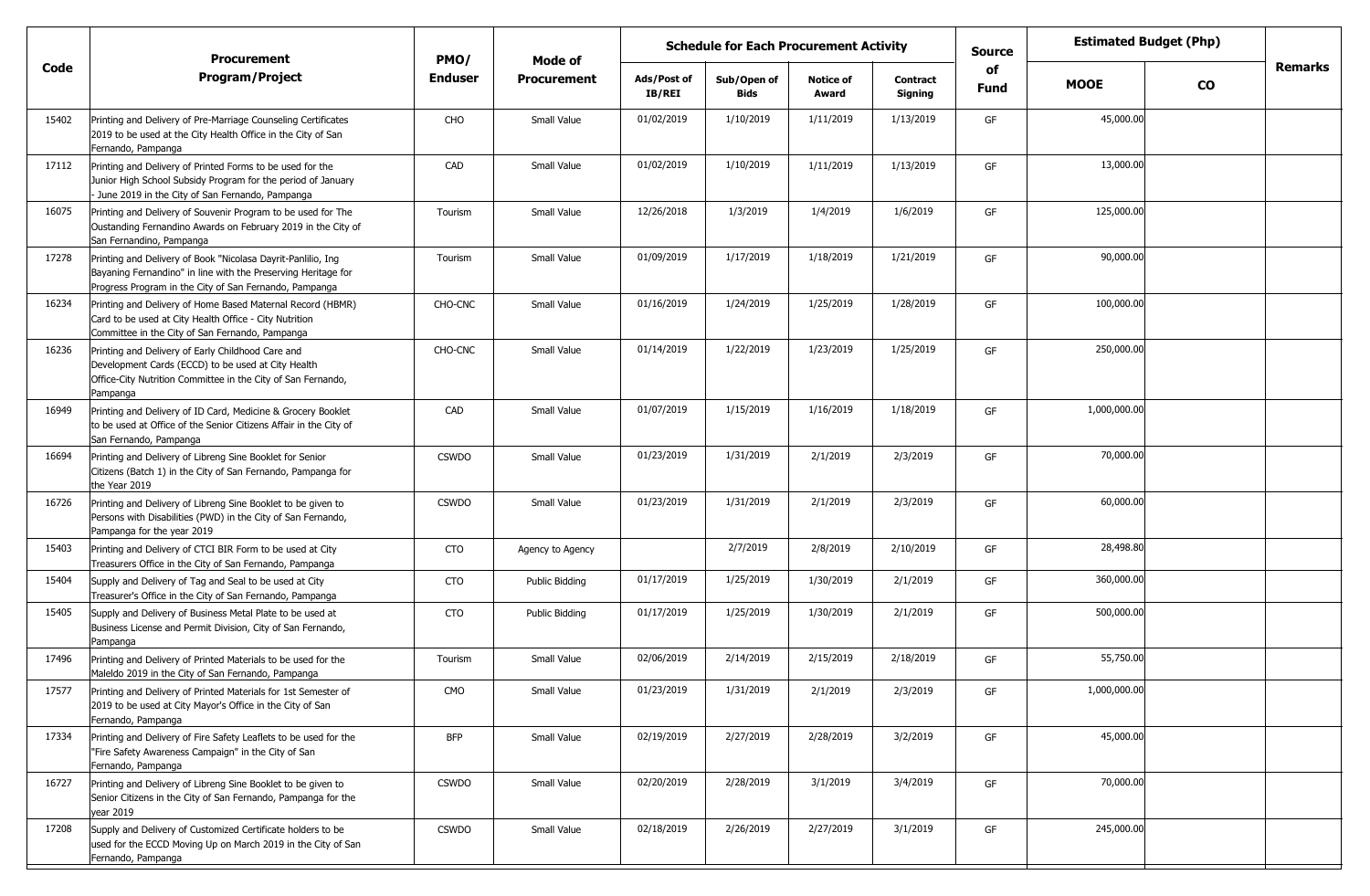|       | <b>Procurement</b>                                                                                                                                                                                                    | PMO/           |                    | <b>Schedule for Each Procurement Activity</b><br>Mode of |                     |                           |                            | <b>Source</b> | <b>Estimated Budget (Php)</b> |            |                |
|-------|-----------------------------------------------------------------------------------------------------------------------------------------------------------------------------------------------------------------------|----------------|--------------------|----------------------------------------------------------|---------------------|---------------------------|----------------------------|---------------|-------------------------------|------------|----------------|
| Code  | <b>Program/Project</b>                                                                                                                                                                                                | <b>Enduser</b> | <b>Procurement</b> | Ads/Post of<br><b>IB/REI</b>                             | Sub/Open of<br>Bids | <b>Notice of</b><br>Award | <b>Contract</b><br>Signing | of<br>Fund    | <b>MOOE</b>                   | <b>CO</b>  | <b>Remarks</b> |
| 17209 | Supply and Delivery of Customized Bright Child Pin to be used<br>for the ECCD Moving Up on March 2019 in the City of San<br>Fernando, Pampanga                                                                        | <b>CSWDO</b>   | Small Value        | 02/18/2019                                               | 2/26/2019           | 2/27/2019                 | 3/1/2019                   | GF            | 140,000.00                    |            |                |
| 17227 | Printing and Delivery of Customized Certificates to be used for<br>the ECCD Moving Up on March 2019 in the City of San<br>Fernando, Pampanga                                                                          | <b>CSWDO</b>   | Small Value        | 02/20/2019                                               | 2/28/2019           | 3/1/2019                  | 3/4/2019                   | GF            | 87,000.00                     |            |                |
| 17804 | Printing and Delivery of the STAR CHRONICLE Booklet and<br>Magazine of the City College of San Fernando, Pampanga for<br>the Academic Year 2019-2020                                                                  | <b>CCSF</b>    | Small Value        | 02/18/2019                                               | 2/26/2019           | 2/27/2019                 | 3/1/2019                   | GF            |                               | 125,500.00 |                |
| 15414 | Printing and Delivery of Accountable Form 51 to be used at the<br>City Treasurer's Office in the City of San Fernando, Pampanga                                                                                       | CTO            | Agency to Agency   |                                                          | 2/28/2019           | 3/1/2019                  | 3/3/2019                   | GF            | 321,000.00                    |            |                |
| 17011 | Printing and Delivery of Customized Drawing Books to be<br>given to Day Care Children for the S.Y. 2019-2020 in the City<br>of San Fernando, Pampanga                                                                 | <b>CSWDO</b>   | Small Value        | 02/20/2019                                               | 2/28/2019           | 3/1/2019                  | 3/3/2019                   | GF            | 108,000.00                    |            |                |
| 15417 | Printing and Delivery of Mayor's Permit and Business Permit<br>Sticker to be used at City Administrator's Office - Business<br>License and Permit Division in the City of San Fernando,<br>Pampanga                   | <b>CTO</b>     | Public Bidding     | 02/18/2019                                               | 2/26/2019           | 3/1/2019                  | 3/3/2019                   | GF            | 490,000.00                    |            |                |
| 15418 | Printing and Delivery of Business Application Forms to be used<br>at Business License and Permit Division in the City of San<br>Fernando, Pampanga                                                                    | <b>CTO</b>     | Small Value        | 02/20/2019                                               | 2/28/2019           | 3/1/2019                  | 3/3/2019                   | GF            | 150,000.00                    |            |                |
| 16918 | Printing and Delivery of Tarpaulin to be used for the<br>Evacuation Tagging and Census of High Risk Barangay for<br>Disaster Database in the City of San Fernando, Pampanga                                           | <b>CSWDO</b>   | Public Bidding     | 02/21/2019                                               | 3/1/2019            | 3/6/2019                  | 3/8/2019                   | GF            | 480,000.00                    |            |                |
| 17392 | Printing and Delivery of PWD ID Cards to be used by the<br>Fernandino PWDs for the year 2019 in the City of San<br>Fernando, Pampanga                                                                                 | <b>CSWDO</b>   | Small Value        | 03/06/2019                                               | 3/14/2019           | 3/15/2019                 | 3/17/2019                  | GF            | 15,000.00                     |            |                |
| 17397 | Printing and Delivery of Solo Parent ID Cards to be given to<br>Fernandino Solo Parents for the year 2019                                                                                                             | <b>CSWDO</b>   | Small Value        | 03/06/2019                                               | 3/14/2019           | 3/15/2019                 | 3/17/2019                  | GF            | 15,000.00                     |            |                |
| 17398 | Printing and Delivery of Purchase Booklet for Medicine and<br>Groceries to be used by the Fernandino PWDs for the year<br>2019 in the City of San Fernando, Pampanga                                                  | <b>CSWDO</b>   | Small Value        | 03/06/2019                                               | 3/14/2019           | 3/15/2019                 | 3/17/2019                  | GF            | 50,000.00                     |            |                |
| 17399 | Printing and Delivery of Purchase Booklet for groceries to be<br>used by the Fernandino PWDs for the year 2019 in the City of<br>San Fernando, Pampanga                                                               | <b>CSWDO</b>   | Small Value        | 03/06/2019                                               | 3/14/2019           | 3/15/2019                 | 3/17/2019                  | GF            | 50,000.00                     |            |                |
| 17571 | Printing and Delivery of Printed Materials to be used for the<br>Information Education Campaign for 2nd Quarter of 2019 of<br>the City Public and Safety Coordinating Office in the City of<br>San Fernando, Pampanga | <b>CPOSCO</b>  | Small Value        | 02/25/2019                                               | 3/5/2019            | 3/6/2019                  | 3/8/2019                   | GF            | 300,000.00                    |            |                |
| 17940 | Printing and Delivery of Pyestang Fernandino Souvenir<br>Program for Pyestang Fernandino 2019 in the City of San<br>Fernando, Pampanga                                                                                | Tourism        | Small Value        | 02/27/2019                                               | 3/7/2019            | 3/8/2019                  | 3/11/2019                  | GF            | 75,000.00                     |            |                |
| 16897 | Printing and Delivery of Disaster Assistance Family Access<br>Card (DAFAC) Forms to be used for the Community Resiliency<br>and Camp Management 2019 in the City of San Fernando,<br>Pampanga                         | <b>CSWDO</b>   | Small Value        | 03/13/2019                                               | 3/21/2019           | 3/22/2019                 | 3/24/2019                  | GF            | 10,800.00                     |            |                |
| 17210 | Printing and Delivery of Customized Certificates to be used for<br>the Summer Camp 2019 in the City of San Fernando,<br>Pampanga                                                                                      | <b>CSWDO</b>   | Small Value        | 03/13/2019                                               | 3/21/2019           | 3/22/2019                 | 3/24/2019                  | GF            | 22,500.00                     |            |                |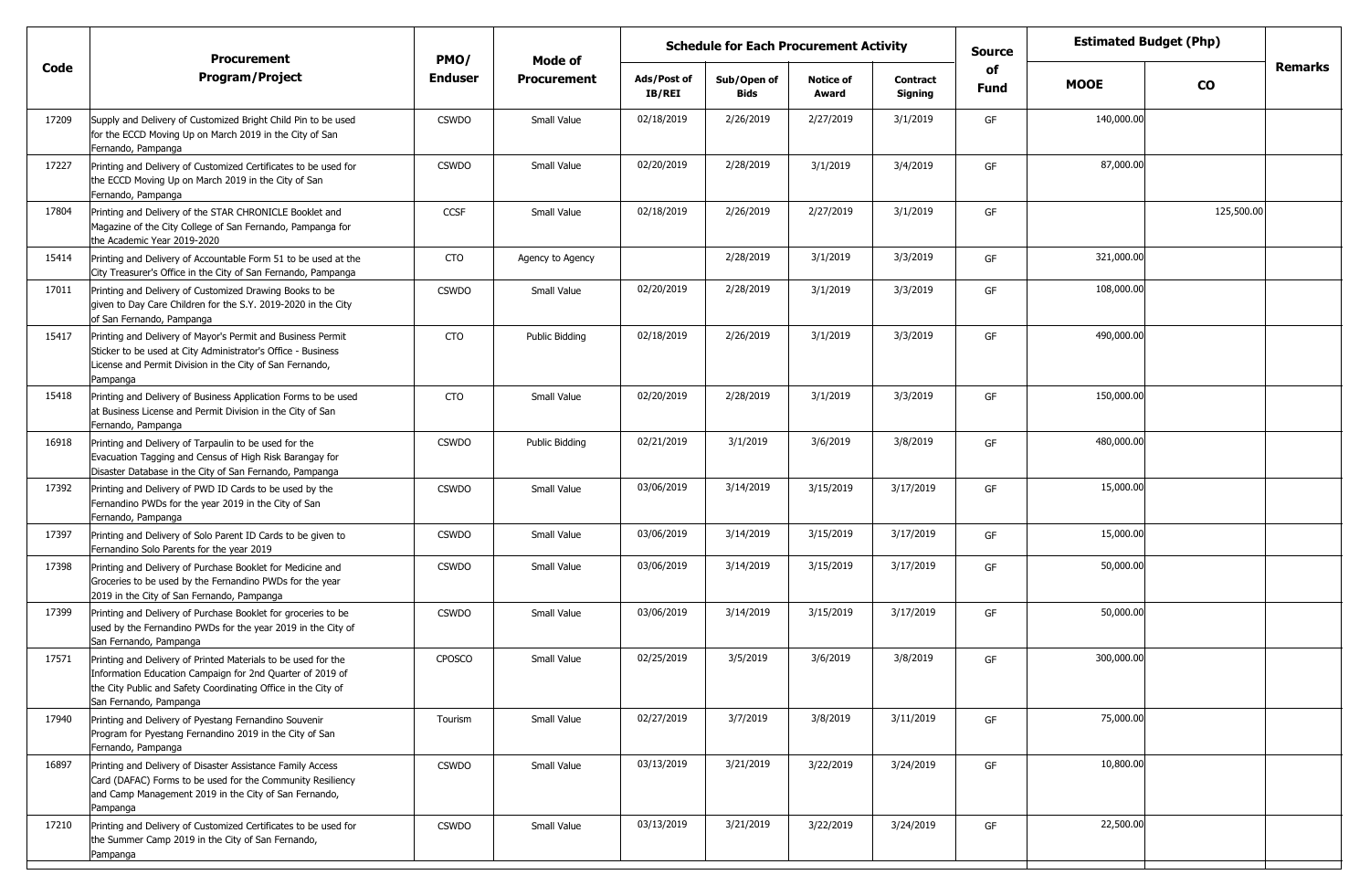|       | <b>Procurement</b>                                                                                                                                                                           | PMO/           | <b>Schedule for Each Procurement Activity</b><br>Mode of |                       |                     |                           |                            | <b>Source</b> | <b>Estimated Budget (Php)</b> |           |                |
|-------|----------------------------------------------------------------------------------------------------------------------------------------------------------------------------------------------|----------------|----------------------------------------------------------|-----------------------|---------------------|---------------------------|----------------------------|---------------|-------------------------------|-----------|----------------|
| Code  | <b>Program/Project</b>                                                                                                                                                                       | <b>Enduser</b> | <b>Procurement</b>                                       | Ads/Post of<br>IB/REI | Sub/Open of<br>Bids | <b>Notice of</b><br>Award | <b>Contract</b><br>Signing | of<br>Fund    | <b>MOOE</b>                   | <b>CO</b> | <b>Remarks</b> |
| 17211 | Supply and Delivery of Customized Certificate Holder to be<br>used for the Summer Camp 2019 in the City of San Fernando,<br>Pampanga                                                         | <b>CSWDO</b>   | Small Value                                              | 03/04/2019            | 3/12/2019           | 3/13/2019                 | 3/15/2019                  | GF            | 105,000.00                    |           |                |
| 18000 | Printing and Delivery of Parent's Certificate of Participation for<br>the ECCD Moving Up Ceremony 2019 in the City of San<br>Fernando, Pampanga                                              | <b>CSWDO</b>   | Small Value                                              | 03/13/2019            | 3/21/2019           | 3/22/2019                 | 3/24/2019                  | GF            | 22,500.00                     |           |                |
| 17805 | Printing and Delivery of Arts and Culture Magazine for 2019 in<br>the City of San Fernando, Pampanga                                                                                         | Tourism        | Small Value                                              | 03/20/2019            | 3/28/2019           | 3/29/2019                 | 4/1/2019                   | GF            | 60,000.00                     |           |                |
| 16910 | Supply and Delivery of Uniforms to be used by the Child<br>Development Teachers for the Celebration of Day Care<br>Workers Week 2019 in the City of San Fernando, Pampanga                   | <b>CSWDO</b>   | Small Value                                              | 04/03/2019            | 4/11/2019           | 4/12/2019                 | 4/14/2019                  | GF            | 42,000.00                     |           |                |
| 18520 | Printing and Delivery of Brochure to be used at San Fernando<br>Train Station in the City of San Fernando, Pampanga                                                                          | Tourism        | Public Bidding                                           | 04/01/2019            | 4/9/2019            | 4/12/2019                 | 4/15/2019                  | GF            | 100,000.00                    |           |                |
| 15420 | Printing and Delivery of CTCI BIR Form to be used at the City<br>Treasurers Office in the City of San Fernando, Pampanga                                                                     | <b>CTO</b>     | Agency to Agency                                         |                       | 5/13/2019           | 5/14/2019                 | 5/16/2019                  | GF            | 30,000.00                     |           |                |
| 17900 | Printing and Delivery of Modules to be used for the Community<br>Based Disaster Risk Reduction and Management Training<br>Course (CBDRRM) in the City of San Fernando, Pampanga              | <b>CDRRMD</b>  | Small Value                                              | 05/14/2019            | 5/22/2019           | 5/23/2019                 | 5/25/2019                  | GF            |                               | 35,000.00 |                |
| 18081 | Printing and Delivery of Letterhead to be used at City Human<br>Resource Management Office in the City of San Fernando,<br>Pampanga                                                          | <b>CHRMO</b>   | Small Value                                              | 05/29/2019            | 6/6/2019            | 6/7/2019                  | 6/9/2019                   | GF            | 30,000.00                     |           |                |
| 18840 | Printing and Delivery of Manuals (Assessment Tools) to be<br>used by the Child Development Teachers for the year 2019 in<br>the City of San Fernando, Pampanga                               | <b>CSWDO</b>   | Public Bidding                                           | 05/16/2019            | 5/24/2019           | 5/29/2019                 | 5/31/2019                  | GF            | 150,000.00                    |           |                |
| 15422 | Printing and Delivery of Regulatory Clearances for 2nd<br>Semester of 2019 to be used at City Health Office in the City<br>of San Fernando, Pampanga subject to Ordering Agreement           | CHO            | Public Bidding                                           | 05/27/2019            | 6/4/2019            | 6/7/2019                  | 6/9/2019                   | GF            | 379,992.00                    |           |                |
| 16403 | Printing and Delivery of Traffic Citation Tickets for 2nd<br>Semester to be used at the City Public Order and Safety<br>Coordinating Office and PNP in the City of San Fernando,<br>Pampanga | <b>CPOSCO</b>  | Small Value                                              | 05/29/2019            | 6/6/2019            | 6/7/2019                  | 6/9/2019                   | GF            | 200,000.00                    |           |                |
| 17937 | Printing and Delivery of Modules to be used for the Four Day<br>Philippine Rapid Damage Assessment and Needs Analysis<br>(PRDANA) Training Course in the City of San Fernando,<br>Pampanga   | <b>CDRRMD</b>  | Small Value                                              | 07/01/2019            | 7/9/2019            | 7/10/2019                 | 7/12/2019                  | GF            | 7,000.00                      |           |                |
| 15423 | Supply and Delivery of Accountable Form 56 to be used at the<br>City Treasurer's Office, City of San Fernando, Pampanga                                                                      | CTO            | Agency to Agency                                         |                       | 7/4/2019            | 7/5/2019                  | 7/7/2019                   | GF            | 116,900.00                    |           |                |
| 18806 | Printing and Delivery of Personalized ECCD Checklist Booklets<br>to be used for the Early Childhood Care and Development<br>School Year 2019-2020 in the City of San Fernando, Pampanga      | <b>CSWDO</b>   | Public Bidding                                           | 07/04/2019            | 7/12/2019           | 7/17/2019                 | 7/19/2019                  | GF            | 360,000.00                    |           |                |
| 17938 | Printing and Delivery of Modules to be used for the Three -<br>Day Basic Incident Command System (ICS) Training Course in<br>the City of San Fernando, Pampanga                              | CDRRMD         | Small Value                                              | 07/23/2019            | 7/31/2019           | 8/1/2019                  | 8/3/2019                   | GF            | 19,000.00                     |           |                |
| 18749 | Printing and Delivery of Letterhead to be used at the City<br>Social Welfare and Development Office in the City of San<br>Fernando, Pampanga                                                 | <b>CSWDO</b>   | Public Bidding                                           | 07/15/2019            | 7/23/2019           | 7/26/2019                 | 7/29/2019                  | GF            | 100,000.00                    |           |                |
| 18753 | Printing and Delivery of Prescription Pads to be used by the<br>Rural Health Physicians in the City of San Fernando, Pampanga                                                                | CHO            | Public Bidding                                           | 07/22/2019            | 7/30/2019           | 8/2/2019                  | 8/4/2019                   | GF            | 99,750.00                     |           |                |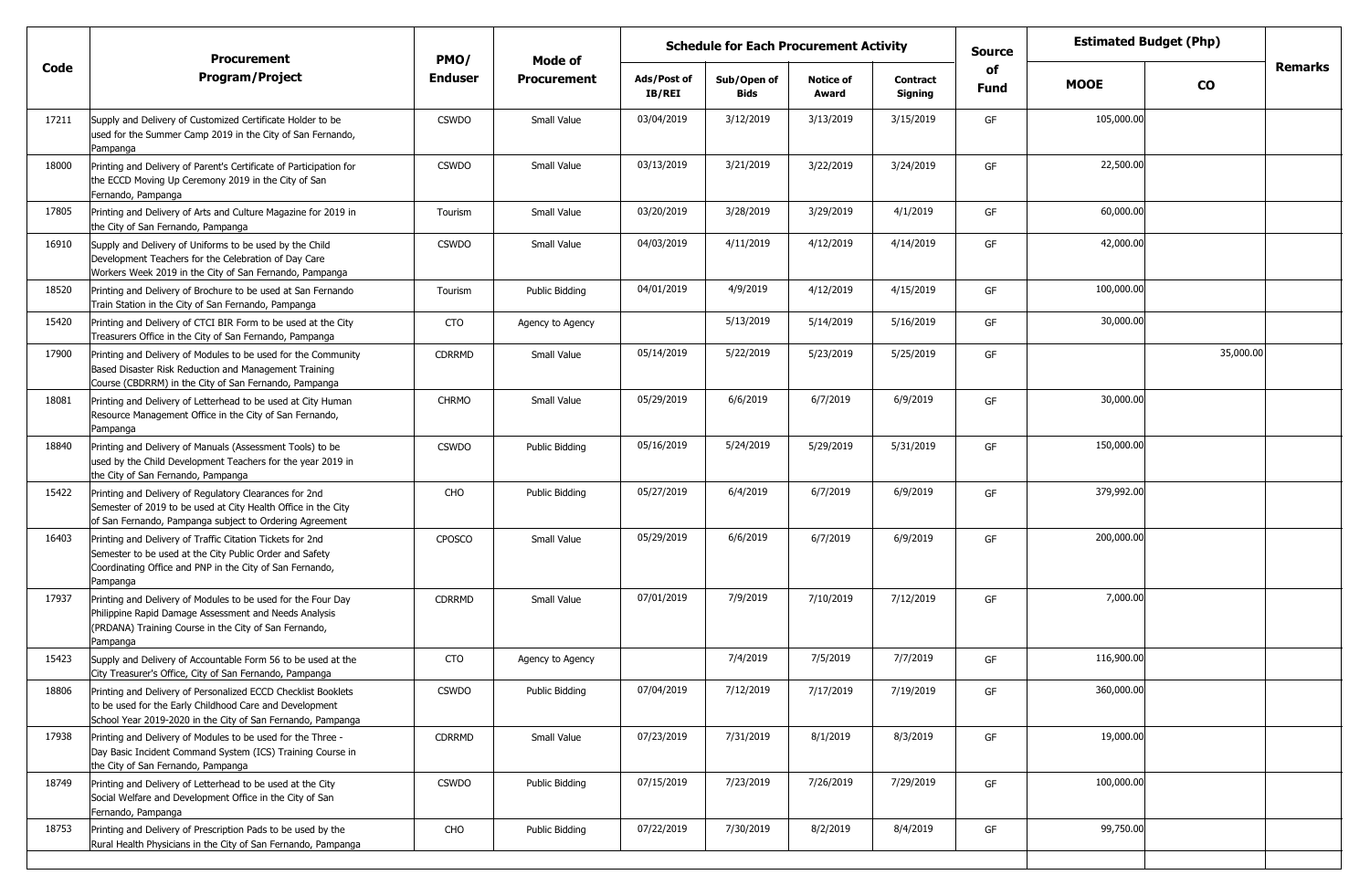|       | <b>Procurement</b>                                                                                                                                                                                                        | PMO/           | <b>Schedule for Each Procurement Activity</b><br>Mode of |                              |                            |                           |                            | <b>Source</b> | <b>Estimated Budget (Php)</b> |           |         |
|-------|---------------------------------------------------------------------------------------------------------------------------------------------------------------------------------------------------------------------------|----------------|----------------------------------------------------------|------------------------------|----------------------------|---------------------------|----------------------------|---------------|-------------------------------|-----------|---------|
| Code  | <b>Program/Project</b>                                                                                                                                                                                                    | <b>Enduser</b> | <b>Procurement</b>                                       | Ads/Post of<br><b>IB/REI</b> | Sub/Open of<br><b>Bids</b> | <b>Notice of</b><br>Award | <b>Contract</b><br>Signing | of<br>Fund    | <b>MOOE</b>                   | <b>CO</b> | Remarks |
| 17903 | Printing and Delivery of Modules to be used for the Incident<br>Command System (ICS) Executive Course for Barangay & SK<br>Officials and Multi-Sectoral Groups in the City of San<br>Fernando, Pampanga                   | <b>CDRRMD</b>  | Small Value                                              | 07/31/2019                   | 8/8/2019                   | 8/9/2019                  | 8/11/2019                  | GF            |                               | 28,770.00 |         |
| 18930 | Printing and Delivery of Modules to be used for the Incident<br>Command System (ICS) Executive Course for the Education<br>Sector in the City of San Fernando, Pampanga                                                   | <b>CDRRMD</b>  | Small Value                                              | 07/31/2019                   | 8/8/2019                   | 8/9/2019                  | 8/11/2019                  | GF            |                               | 14,730.00 |         |
| 15424 | Printing and Delivery of CTCI BIR Form #0016 to be used at<br>the City Treasurer's Office in the City of San Fernando,<br>Pampanga.                                                                                       | CTO            | Agency to Agency                                         |                              | 8/12/2019                  | 8/13/2019                 | 8/15/2019                  | GF            | 28,498.80                     |           |         |
| 17939 | Printing and Delivery of Modules to be used for the various<br>activities of the City Disaster Risk Reduction and Management<br>Division in the City of San Fernando, Pampanga                                            | CDRRMD         | Small Value                                              | 08/20/2019                   | 8/28/2019                  | 8/29/2019                 | 8/31/2019                  | GF            | 25,000.00                     |           |         |
| 17905 | Printing and Delivery of Modules to be used for the various<br>activities of the City Disaster Risk Reduction and Management<br>Division in the City of San Fernando, Pampanga                                            | <b>CDRRMD</b>  | Small Value                                              | 08/28/2019                   | 9/5/2019                   | 9/6/2019                  | 9/8/2019                   | GF            | 3,000.00                      |           |         |
| 19183 | Supply and Delivery of Expanded Newborn Screening Kits for<br>2019 to be used at City Health Office - Birthing Stations in the<br>City of San Fernando, Pampanga                                                          | CHO            | <b>Direct Contracting</b>                                |                              | 8/29/2019                  | 8/30/2019                 | 9/1/2019                   | GF            | 393,750.00                    |           |         |
| 15425 | Printing and Delivery of Real Property Tax Account Register<br>and Subsidiary Ledger for License and Permit for Property<br>Records & Management System of the City Treasurer's Office,<br>City of San Fernando, Pampanga | <b>CTO</b>     | Small Value                                              | 08/21/2019                   | 8/29/2019                  | 8/30/2019                 | 9/1/2019                   | GF            | 200,000.00                    |           |         |
| 19410 | Printing and Delivery of Stickers to be used for the<br>E-Barangay: Connecting the Grassroots to the Government on<br>October - December 2019 in the City of San Fernando,<br>Pampanga                                    | CAD            | Public Bidding                                           | 07/31/2019                   | 8/19/2019                  | 8/22/2019                 | 8/24/2019                  | GF            | 1,170,000.00                  |           |         |
| 19679 | Printing and Delivery of Coffee Table Book to be used for the<br>Giant Lantern Festivals 2019 in the City of San Fernando,<br>Pampanga                                                                                    | Tourism        | Small Value                                              | 09/09/2019                   | 9/17/2019                  | 9/18/2019                 | 9/20/2019                  | GF            | 317,500.00                    |           |         |
| 19369 | Printing and Delivery of Tarpaulin to be used for the Barangay<br>Child Friendly Governance Awards (BCFGA) 2019 in the City of<br>San Fernando, Pampanga                                                                  | <b>CSWDO</b>   | Small Value                                              | 10/02/2019                   | 10/10/2019                 | 10/11/2019                | 10/13/2019                 | GF            | 6,000.00                      |           |         |
| 19207 | Printing and Delivery of Information Education Campaign<br>Materials to be used for the different City Ordinances and<br>Environmental Laws in the City of San Fernando, Pampanga                                         | <b>CENRO</b>   | Public Bidding                                           | 09/23/2019                   | 10/1/2019                  | 10/4/2019                 | 10/6/2019                  | GF            | 150,000.00                    |           |         |
| 19761 | Supply and Delivery of Advocacy T-Shirts to be used by the<br>LCPC and BCPC Member for Children's Month Celebration 2019<br>in the City of San Fernando, Pampanga                                                         | <b>CSWDO</b>   | Small Value                                              | 10/04/2019                   | 10/14/2019                 | 10/15/2019                | 10/17/2019                 | GF            | 25,500.00                     |           |         |
| 19750 | Printing and Delivery of Library Supplies to be used at Library<br>of the City College of San Fernando, Pampanga                                                                                                          | CCSF           | Small Value                                              | 10/16/2019                   | 10/24/2019                 | 10/25/2019                | 10/27/2019                 | GF            |                               | 50,000.00 |         |
| 19657 | Printing and Delivery of Stickers to be used for the various<br>programs of the City Government of San Fernando, Pampanga                                                                                                 | CIO            | Small Value                                              | 10/07/2019                   | 10/15/2019                 | 10/16/2019                | 10/18/2019                 | GF            | 600,000.00                    |           |         |
| 19752 | Supply and Delivery of Uniforms to be used for the City<br>Paralympic Games for PWDs 2019 in the City of San Fernando,<br>Pampanga                                                                                        | <b>CSWDO</b>   | Small Value                                              | 10/23/2019                   | 10/31/2019                 | 11/1/2019                 | 11/4/2019                  | GF            | 85,000.00                     |           |         |
| 15426 | Printing and Delivery of CTCI BIR Form #0016 to be used at<br>the City Treasurer's Office in the City of San Fernando,<br>Pampanga                                                                                        | <b>CTO</b>     | Agency to Agency                                         |                              | 11/6/2019                  | 11/7/2019                 | 11/9/2019                  | GF            | 54,505.44                     |           |         |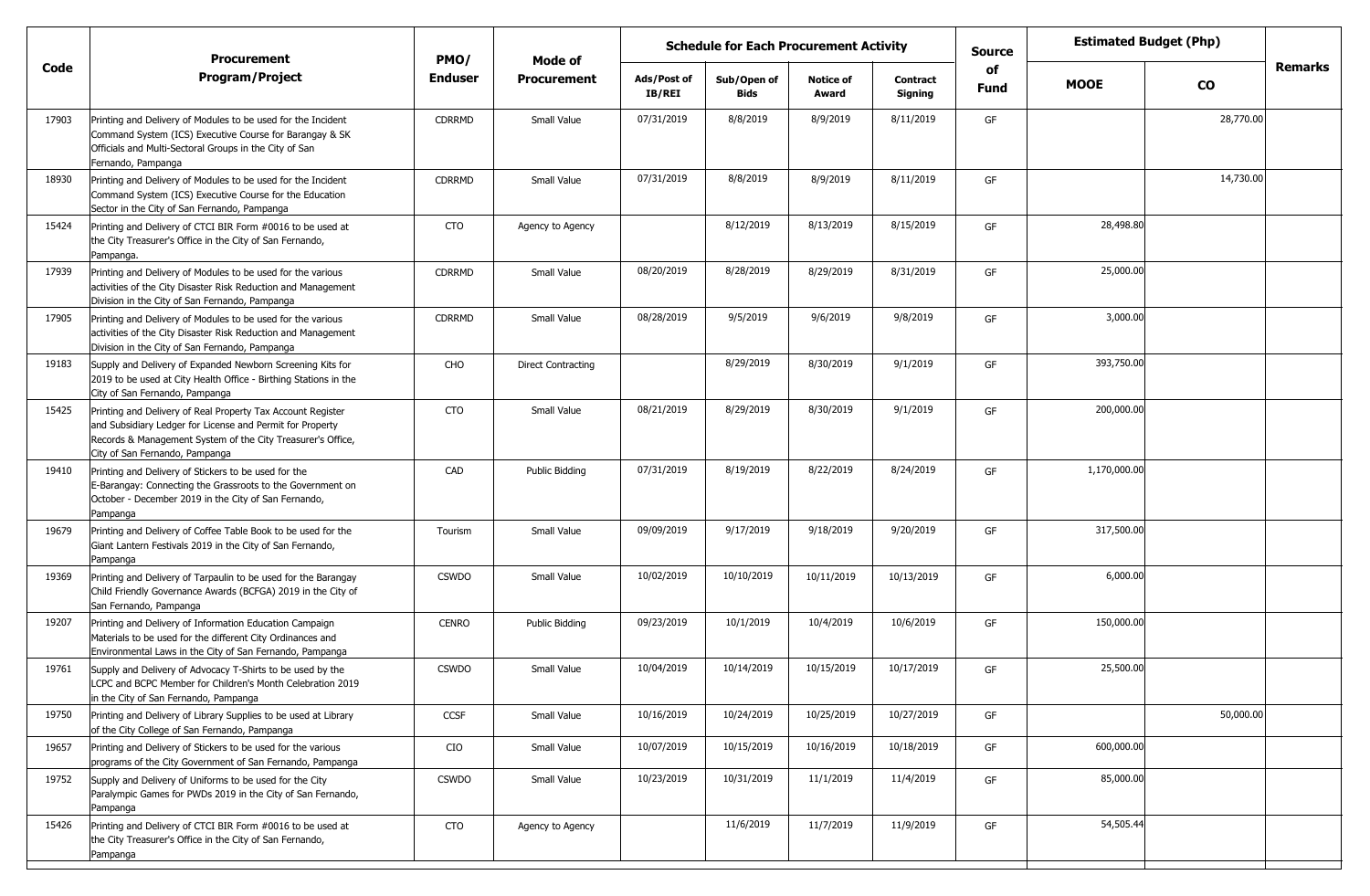|       | <b>Procurement</b>                                                                                                                                                                                                                             | PMO/           | Mode of            | <b>Schedule for Each Procurement Activity</b> |                            |                           |                            | <b>Source</b> | <b>Estimated Budget (Php)</b> |           |                |
|-------|------------------------------------------------------------------------------------------------------------------------------------------------------------------------------------------------------------------------------------------------|----------------|--------------------|-----------------------------------------------|----------------------------|---------------------------|----------------------------|---------------|-------------------------------|-----------|----------------|
| Code  | <b>Program/Project</b>                                                                                                                                                                                                                         | <b>Enduser</b> | <b>Procurement</b> | Ads/Post of<br>IB/REI                         | Sub/Open of<br><b>Bids</b> | <b>Notice of</b><br>Award | <b>Contract</b><br>Signing | of<br>Fund    | <b>MOOE</b>                   | <b>CO</b> | <b>Remarks</b> |
| 15427 | Printing and Delivery of Accountable Form 51 to be used at the<br>City Treasurer's Office in the City of San Fernando, Pampanga.                                                                                                               | CTO            | Agency to Agency   |                                               | 10/31/2019                 | 11/1/2019                 | 11/3/2019                  | GF            | 321,000.00                    |           |                |
| 15428 | Printing and Delivery of Accountable Form 56 to be used at the<br>City Treasurer's Office in the City of San Fernando, Pampanga                                                                                                                | CTO            | Agency to Agency   |                                               | 10/31/2019                 | 11/1/2019                 | 11/3/2019                  | GF            | 116,900.00                    |           |                |
| 15430 | Printing and Delivery of Stickers to be used at the City<br>Treasurer's Office in the City of San Fernando, Pampanga                                                                                                                           | <b>CTO</b>     | Small Value        | 10/23/2019                                    | 10/31/2019                 | 11/1/2019                 | 11/3/2019                  | GF            | 483,500.00                    |           |                |
| 19391 | Printing and Delivery of Printed Forms to be used at the City<br>Environment and Natural Resources Office in the City of San<br>Fernando, Pampanga                                                                                             | <b>CENRO</b>   | Public Biddina     | 10/25/2019                                    | 11/4/2019                  | 11/7/2019                 | 11/9/2019                  | GF            | 97,000.00                     |           |                |
| 19665 | Printing and Delivery of Poster Calendar to be used by the City<br>Government of San Fernando, Pampanga                                                                                                                                        | CIO            | Public Bidding     | 10/01/2019                                    | 10/18/2019                 | 10/23/2019                | 10/25/2019                 | GF            | 1,295,000.00                  |           |                |
| 19759 | Supply and Delivery of Uniform to be used by the PWD<br>Presidents in the City of San Fernando, Pampanga                                                                                                                                       | <b>CSWDO</b>   | Small Value        | 11/13/2019                                    | 11/21/2019                 | 11/22/2019                | 11/24/2019                 | GF            | 20,000.00                     |           |                |
| 19678 | Printing and Delivery of Inspection Report Forms to be used<br>for the Manila Bay Rehabilitation in the City of San Fernando,<br>Pampanga                                                                                                      | CENRO          | Small Value        | 11/06/2019                                    | 11/14/2019                 | 11/15/2019                | 11/17/2019                 | GF            | 199,750.00                    |           |                |
|       |                                                                                                                                                                                                                                                |                |                    | <b>Printing Supplies (Tarpaulin)</b>          |                            |                           |                            |               |                               |           |                |
| 16083 | Printing and Delivery of Tarpaulin to be used for Information<br>Dissemination for the month of January - June 2019 in the City<br>of San Fernando, Pampanga subject to Ordering Agreement                                                     | CIO            | Public Bidding     | 12/11/2018                                    | 12/28/2018                 | 1/2/2019                  | 1/4/2019                   | GF            | 1,600,000.00                  |           |                |
| 16794 | Printing and Delivery of Tarpaulin to be used for the Unveiling<br>of events Calendar and Press Conference on January 2019 in<br>the City of San Fernando, Pampanga                                                                            | Tourism        | Small Value        | 12/28/2018                                    | 1/7/2019                   | 1/8/2019                  | 1/10/2019                  | GF            | 3,600.00                      |           |                |
| 17105 | Supply and Delivery of Tarpaulin to be used for the Junior High<br>School Subsidy Program for the period of January - June 2019<br>in the City of San Fernando, Pampanga                                                                       | CAD            | Small Value        | 01/02/2019                                    | 1/10/2019                  | 1/11/2019                 | 1/13/2019                  | GF            | 5,000.00                      |           |                |
| 16846 | Printing and Delivery of Tarpaulin to be used for the Unveiling<br>of the City Heritage marker of Our Lady of Sorrows Parish,<br>Barangay Dolores on February 2019 in the City of San<br>Fernando, Pampanga                                    | Tourism        | Small Value        | 01/02/2019                                    | 1/10/2019                  | 1/11/2019                 | 1/14/2019                  | GF            | 1,680.00                      |           |                |
| 16736 | Printing and Delivery of Tarpaulin to be used for the Exhibit of<br>past TOFA Awardees for National Arts Month on February<br>2019 in the City of San Fernando, Pampanga                                                                       | Tourism        | Small Value        | 01/16/2019                                    | 1/24/2019                  | 1/25/2019                 | 1/27/2019                  | GF            | 23,640.00                     |           |                |
| 16779 | Printing and Delivery of Tarpaulin to be used for the Lecture:<br>Kanita Ampong king Kasalungsungan: Asian traditional Music<br>and Contemporary Composition for National Arts Month on<br>February 2019 in the City of San Fernando, Pampanga | Tourism        | Small Value        | 01/16/2019                                    | 1/24/2019                  | 1/25/2019                 | 1/27/2019                  | GF            | 2,880.00                      |           |                |
| 16781 | Printing and Delivery of Tarpaulin to be used for the<br>Kapampangan Calligraphy Workshop in line with the National<br>Arts Month on February 2019                                                                                             | Tourism        | Small Value        | 01/16/2019                                    | 1/24/2019                  | 1/25/2019                 | 1/27/2019                  | GF            | 2,880.00                      |           |                |
| 17191 | Printing and Delivery of of Tarpaulin to be used for the 124th<br>Birth Commemoration of Vivencio Cuyugan Y Baron on March<br>2019 in the City of San Fernando, Pampanga                                                                       | Tourism        | Small Value        | 01/16/2019                                    | 1/24/2019                  | 1/25/2019                 | 1/27/2019                  | GF            | 1,800.00                      |           |                |
| 17032 | Printing and Delivery of Tarpaulin to be used for the Joint Fire<br>and Rescue Assembly 2019 in the City of San Fernando,<br>Pampanga                                                                                                          | <b>CDRRMD</b>  | Small Value        | 01/18/2019                                    | 1/28/2019                  | 1/29/2019                 | 1/31/2019                  | GF            | 8,400.00                      |           |                |
|       |                                                                                                                                                                                                                                                |                |                    |                                               |                            |                           |                            |               |                               |           |                |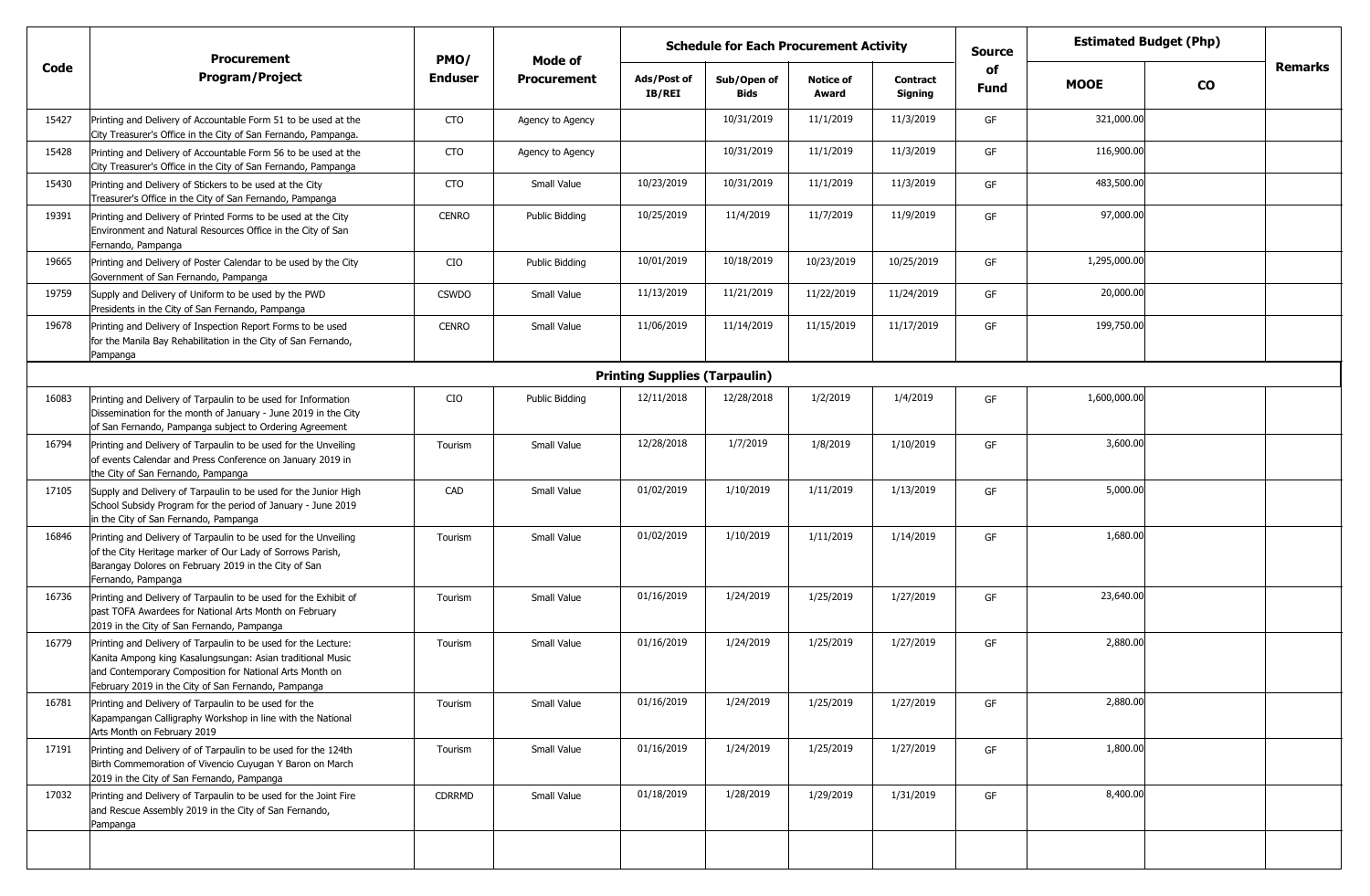|       | <b>Procurement</b>                                                                                                                                                                                                                                          | PMO/           | Mode of            |                              | <b>Schedule for Each Procurement Activity</b> |                           |                            | <b>Source</b>     |              | <b>Estimated Budget (Php)</b> |                |
|-------|-------------------------------------------------------------------------------------------------------------------------------------------------------------------------------------------------------------------------------------------------------------|----------------|--------------------|------------------------------|-----------------------------------------------|---------------------------|----------------------------|-------------------|--------------|-------------------------------|----------------|
| Code  | <b>Program/Project</b>                                                                                                                                                                                                                                      | <b>Enduser</b> | <b>Procurement</b> | Ads/Post of<br><b>IB/REI</b> | Sub/Open of<br><b>Bids</b>                    | <b>Notice of</b><br>Award | <b>Contract</b><br>Signing | of<br><b>Fund</b> | <b>MOOE</b>  | $\mathbf{co}$                 | <b>Remarks</b> |
| 16789 | Printing and Delivery of Tarpaulin to be used for the 133rd<br>Birth Anniversary of Jose Abad Santos on February 2019 in the<br>City of San Fernando, Pampanga                                                                                              | Tourism        | Small Value        | 01/21/2019                   | 1/29/2019                                     | 1/30/2019                 | 2/1/2019                   | GF                | 2,880.00     |                               |                |
| 17269 | Printing and Delivery of Tarpaulin to be used for the Unveiling<br>of the Bust Monument of Sotero Baluyut on May 2019 in the<br>City of San Fernando, Pampanga                                                                                              | Tourism        | Small Value        | 01/23/2019                   | 1/31/2019                                     | 2/1/2019                  | 2/3/2019                   | GF                | 4,000.00     |                               |                |
| 16783 | Printing and Delivery of Tarpaulin to be used for the Ballpen<br>Arts Workshop in line with the National Arts Month on<br>February 2019 in the City of San Fernando, Pampanga                                                                               | Tourism        | Small Value        | 01/23/2019                   | 1/31/2019                                     | 2/1/2019                  | 2/3/2019                   | GF                | 2,880.00     |                               |                |
| 17556 | Printing and Delivery of Meal Chits Ticket to be used for the<br>Kaganapan Cultural Performance and Competition on February<br>2019 in the City of San Fernando, Pampanga                                                                                   | CAD            | Small Value        | 01/23/2019                   | 1/31/2019                                     | 2/1/2019                  | 2/3/2019                   | GF                | 20,000.00    |                               |                |
| 16785 | Printing and Delivery of Tarpaulin to used for the Namnamin<br>2019 Activity in line with the National Arts Month on February<br>2019 in the City of San Fernando, Pampanga                                                                                 | Tourism        | Small Value        | 01/25/2019                   | 2/4/2019                                      | 2/5/2019                  | 2/7/2019                   | GF                | 2,880.00     |                               |                |
| 15282 | Printing and Delivery of Posters to be used at Office of the<br>Sangguniang Panlungsod for 2019 in the City of San Fernando,<br>Pampanga                                                                                                                    | SP             | Small Value        | 01/09/2019                   | 1/17/2019                                     | 1/18/2019                 | 1/20/2019                  | GF                | 944,000.00   |                               |                |
| 15283 | Printing of Delivery Tarpaulin to be used for the Information<br>Dissemination of the Sangguniang Panlungsod Office in the<br>City of San Fernando, Pampanga                                                                                                | SP             | Small Value        | 01/09/2019                   | 1/17/2019                                     | 1/18/2019                 | 1/20/2019                  | GF                | 948,000.00   |                               |                |
| 15284 | Reproduction and Hard binding of Approved Ordinances to be<br>used at Office of the Sangguniang Panlungsod for the 1st<br>Semester of 2019 in the City of San Fernando, Pampanga                                                                            | SP             | Small Value        | 01/09/2019                   | 1/17/2019                                     | 1/18/2019                 | 1/20/2019                  | GF                | 950,000.00   |                               |                |
| 15285 | Printing and Delivery of of Primer to be used at the City Vice<br>Mayor's Office in the City of San Fernando, Pampanga                                                                                                                                      | <b>CVMO</b>    | Small Value        | 01/18/2019                   | 1/28/2019                                     | 1/29/2019                 | 1/31/2019                  | GF                | 500,000.00   |                               |                |
| 15904 | Printing and Delivery of Primer to be used for the Information<br>Education Campaign of the Office of the Sangguniang<br>Panlungsod for 2019 in the City of San Fernando, Pampanga                                                                          | SP             | Small Value        | 01/09/2019                   | 1/17/2019                                     | 1/18/2019                 | 1/20/2019                  | GF                | 650,000.00   |                               |                |
| 17423 | Printing and Delivery of Tarpaulin to be used for the<br>Commemoration of the 77th Anniversary of Death March on<br>April 2019 in the City of San Fernando, Pampanga                                                                                        | Tourism        | Small Value        | 01/30/2019                   | 2/7/2019                                      | 2/8/2019                  | 2/10/2019                  | GF                | 4,000.00     |                               |                |
| 17724 | Printing and Delivery of Tarpaulin to be used for the National<br>Flag Day on May 2019 in the City of San Fernando, Pampanga                                                                                                                                | Tourism        | Small Value        | 02/13/2019                   | 2/21/2019                                     | 2/22/2019                 | 2/24/2019                  | GF                | 4,000.00     |                               |                |
| 16870 | Printing and Delivery of Rabies Brochures and Tarpaulin to be<br>used for the Animal Vaccination (Anti-Rabies) and Information,<br>Education and Communication (IEC) Rabies Awareness<br>Responsible Pet Ownership in the City of San Fernando,<br>Pampanga | CAVO           | Public Bidding     | 02/13/2019                   | 2/21/2019                                     | 2/26/2019                 | 2/28/2019                  | GF                | 199,500.00   |                               |                |
| 17239 | Printing and Delivery of Printed Materials to be used for<br>Information Dissemination in the City of San Fernando,<br>Pampanga subject to Ordering Agreement                                                                                               | CIO            | Public Bidding     | 01/31/2019                   | 2/19/2019                                     | 2/22/2019                 | 2/25/2019                  | GF                | 1,500,000.00 |                               |                |
| 17260 | Printing and Delivery of Tarpaulin to be used for the<br>Information Education Campaign (IEC) in the City of San<br>Fernando, Pampanga subject to Ordering Agreement                                                                                        | CMO            | Public Bidding     | 01/31/2019                   | 2/19/2019                                     | 2/22/2019                 | 2/25/2019                  | GF                | 2,000,000.00 |                               |                |
| 18087 | Printing and Delivery of Sintra Boards to be used for the Jose<br>Abad Santos Exhibit on May 2019 in the City of San Fernando,<br>Pampanga                                                                                                                  | Tourism        | Small Value        | 03/08/2019                   | 3/18/2019                                     | 3/19/2019                 | 3/21/2019                  | GF                | 65,000.00    |                               |                |
|       |                                                                                                                                                                                                                                                             |                |                    |                              |                                               |                           |                            |                   |              |                               |                |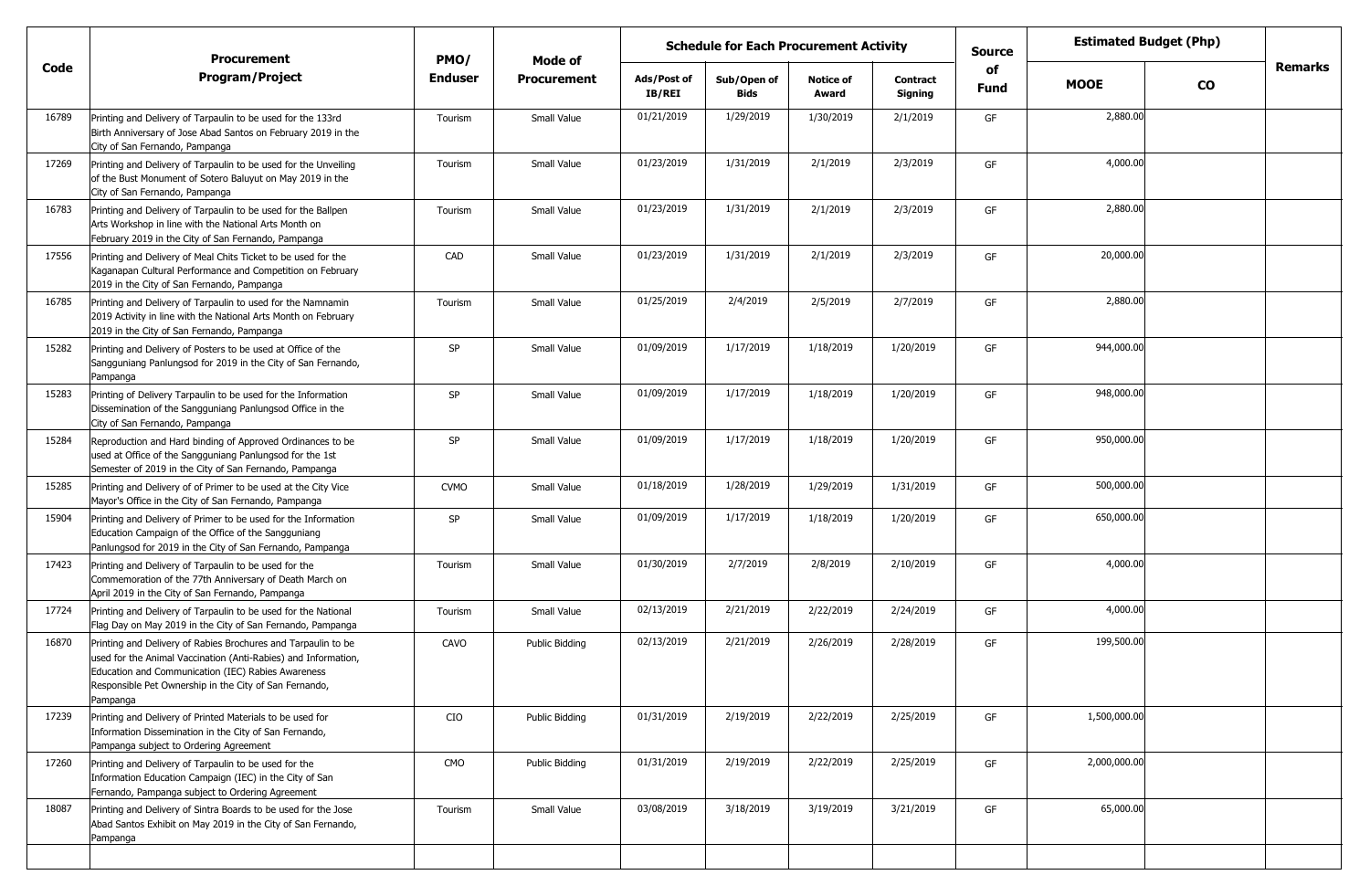|       | Procurement                                                                                                                                                                                                                                                                                           | PMO/           | Mode of            |                              | <b>Schedule for Each Procurement Activity</b> |                           |                            | <b>Source</b> |              | <b>Estimated Budget (Php)</b> |                |
|-------|-------------------------------------------------------------------------------------------------------------------------------------------------------------------------------------------------------------------------------------------------------------------------------------------------------|----------------|--------------------|------------------------------|-----------------------------------------------|---------------------------|----------------------------|---------------|--------------|-------------------------------|----------------|
| Code  | <b>Program/Project</b>                                                                                                                                                                                                                                                                                | <b>Enduser</b> | <b>Procurement</b> | Ads/Post of<br><b>IB/REI</b> | Sub/Open of<br><b>Bids</b>                    | <b>Notice of</b><br>Award | <b>Contract</b><br>Signing | of<br>Fund    | <b>MOOE</b>  | $\mathbf{co}$                 | <b>Remarks</b> |
| 18088 | Printing and Delivery of Tarpaulin to be used for the Exhibit of<br>the Visual Arts Subcommittee on April 2019 in the City of San<br>Fernando, Pampanga                                                                                                                                               | Tourism        | Small Value        | 03/20/2019                   | 3/28/2019                                     | 3/29/2019                 | 3/31/2019                  | GF            | 2,000.00     |                               |                |
| 17883 | Printing and Delivery of Tarpaulin to be used for the Unveiling<br>of the City Heritage Marker of Sto. Niño Parish in Brgy. Sto<br>Niño, City of San Fernando, Pampanga on May 2019                                                                                                                   | Tourism        | Small Value        | 03/27/2019                   | 4/4/2019                                      | 4/5/2019                  | 4/7/2019                   | GF            | 1,800.00     |                               |                |
| 18083 | Printing and Delivery of Heritage Passport to be used at City<br>Tourism Office in the City of San Fernando, Pampanga                                                                                                                                                                                 | Tourism        | Small Value        | 03/20/2019                   | 3/28/2019                                     | 3/29/2019                 | 4/1/2019                   | GF            | 80,000.00    |                               |                |
| 18227 | Printing and Delivery of Tarpaulins to be used for the 2019<br>Automated National and Local Election in the City of San<br>Fernando, Pampanga                                                                                                                                                         | CTO            | Small Value        | 04/05/2019                   | 4/15/2019                                     | 4/16/2019                 | 4/18/2019                  | GF            | 36,480.00    |                               |                |
| 17795 | Printing and Delivery of Printed Forms, Pamphlets and<br>Tarpaulins to be used for the Askal Operation 2019 in the City<br>of San Fernando, Pampanga                                                                                                                                                  | CAVO           | Small Value        | 04/03/2019                   | 4/11/2019                                     | 4/12/2019                 | 4/14/2019                  | GF            | 131,400.00   |                               |                |
| 18663 | Printing and Delivery of Tarpaulin to be used for the LGBT<br>Rainbow Pride Walk in connection w/ the LGBT June Pride<br>Month: Magkakaiba, Nagkakaisa, Tumatatag! on June 2019 in<br>the City of San Fernando, Pampanga                                                                              | CAD            | Small Value        | 05/15/2019                   | 5/23/2019                                     | 5/24/2019                 | 5/26/2019                  | GF            | 2,500.00     |                               |                |
| 18445 | Printing and Delivery of Tarpaulin to be used for Information<br>Dissemination for the month of July - December 2019 in the<br>City of San Fernando, Pampanga subject to Ordering<br>Agreement                                                                                                        | CIO            | Public Bidding     | 04/30/2019                   | 5/17/2019                                     | 5/22/2019                 | 5/24/2019                  | GF            | 1,600,000.00 |                               |                |
| 18448 | Printing and Delivery of Newsletter to be used for Information<br>Dissemination of the City's Projects, Programs and Activities<br>for the month of July - December 2019 in the City of San<br>Fernando, Pampanga subject to Ordering Agreement                                                       | CIO            | Public Bidding     | 04/30/2019                   | 5/17/2019                                     | 5/22/2019                 | 5/24/2019                  | GF            | 1,200,000.00 |                               |                |
| 18443 | Printing and Delivery of Tarpaulin to be used for the various<br>Activities of Building a Disaster-Resilient Month of the City<br>Disaster Risk Reduction and Management Division in the City<br>of San Fernando, Pampanga                                                                            | CDRRMD         | Small Value        | 05/29/2019                   | 6/6/2019                                      | 6/7/2019                  | 6/9/2019                   | GF            |              | 86,880.00                     |                |
| 18781 | Printing and Delivery of Tarpaulin to be used for the Group Art<br>Exhibit of Local Visual Artist for the twin Celebration of the<br>265th Founding Anniversary Of San Fernando (P) and the<br>115th Anniversary of Transfer of the Provincial Capitol from<br>Bacolor to San Fernando on August 2019 | Tourism        | Small Value        | 06/26/2019                   | 7/4/2019                                      | 7/5/2019                  | 7/7/2019                   | GF            | 4,000.00     |                               |                |
| 18783 | Printing and Delivery of Tarpaulin to be used for the Special<br>Screening of Local heroes for National Heroes Day on August<br>2019 in the City of San Fernando, Pampanga                                                                                                                            | Tourism        | Small Value        | 06/26/2019                   | 7/4/2019                                      | 7/5/2019                  | 7/7/2019                   | GF            | 4,000.00     |                               |                |
| 18819 | Printing and Delivery of Tarpaulin to be used for the various<br>activities of the City Tourism Office in the City of San<br>Fernando, Pampanga                                                                                                                                                       | Tourism        | Small Value        | 06/26/2019                   | 7/4/2019                                      | 7/5/2019                  | 7/7/2019                   | GF            | 4,000.00     |                               |                |
| 18886 | Printing and Delivery of Tarpaulin to be used for the 145th<br>Birth Anniversary of Nicolasa Dayrit on September 2019 in the<br>City of San Fernando, Pampanga                                                                                                                                        | Tourism        | Small Value        | 07/08/2019                   | 7/16/2019                                     | 7/17/2019                 | 7/19/2019                  | GF            | 4,000.00     |                               |                |
| 18948 | Printing and Delivery of Tarpaulin to be used for the Special<br>Screening of "Ing Aldo Ning Amanung Sisuan and Buwan ng<br>Wika 2019 in the City of San Fernando, Pampanga                                                                                                                           | Tourism        | Small Value        | 07/17/2019                   | 7/25/2019                                     | 7/26/2019                 | 7/28/2019                  | GF            | 6,000.00     |                               |                |
|       |                                                                                                                                                                                                                                                                                                       |                |                    |                              |                                               |                           |                            |               |              |                               |                |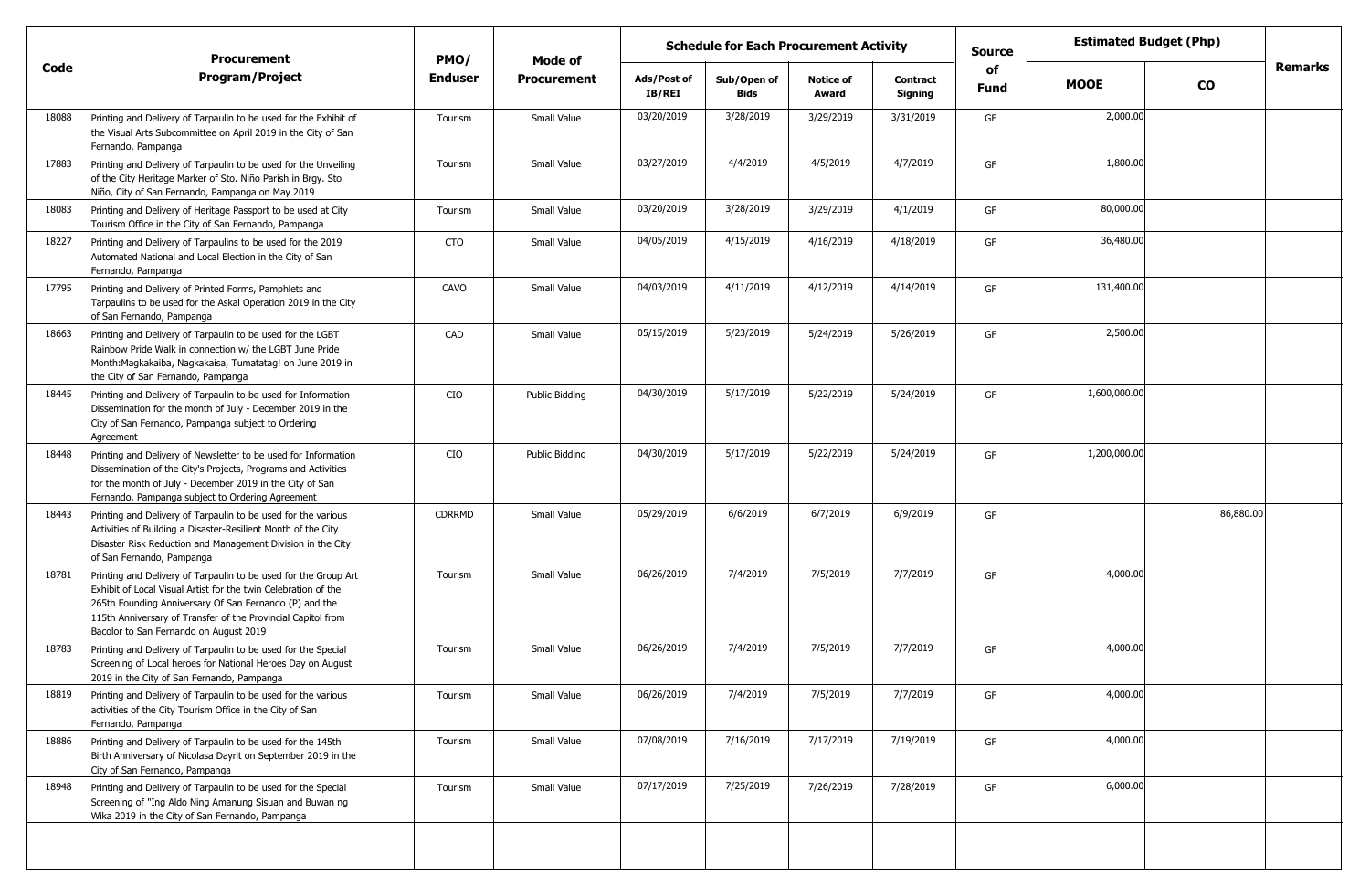|       | <b>Procurement</b>                                                                                                                                                                                                                           | PMO/           | <b>Mode of</b>     | <b>Schedule for Each Procurement Activity</b> |                     |                           |                            | <b>Source</b>     | <b>Estimated Budget (Php)</b> |               |         |
|-------|----------------------------------------------------------------------------------------------------------------------------------------------------------------------------------------------------------------------------------------------|----------------|--------------------|-----------------------------------------------|---------------------|---------------------------|----------------------------|-------------------|-------------------------------|---------------|---------|
| Code  | <b>Program/Project</b>                                                                                                                                                                                                                       | <b>Enduser</b> | <b>Procurement</b> | Ads/Post of<br><b>IB/REI</b>                  | Sub/Open of<br>Bids | <b>Notice of</b><br>Award | <b>Contract</b><br>Signing | of<br><b>Fund</b> | <b>MOOE</b>                   | $\mathbf{co}$ | Remarks |
| 17949 | Printing and Delivery of Tarpaulin to be used for the Incident<br>Command System (ICS) Executive Course for Barangay and SK<br>Officials and Multi-Sectoral Groups in the City of San<br>Fernando, Pampanga                                  | <b>CDRRMD</b>  | Small Value        | 07/23/2019                                    | 7/31/2019           | 8/1/2019                  | 8/3/2019                   | GF                |                               | 5,600.00      |         |
| 19094 | Printing and Delivery of Tarpaulin to be used for the Big Book<br>of Nicolasa Dayrit (Launching and Storytelling Activity) for the<br>145th Birth Anniversary of Nicolasa Dayrit on September 2019<br>in the City of San Fernando, Pampanga  | Tourism        | Small Value        | 07/31/2019                                    | 8/8/2019            | 8/9/2019                  | 8/11/2019                  | GF                | 3,000.00                      |               |         |
| 19001 | Printing and Delivery of Tarpaulin to be used for the Opening<br>Ceremony of the 2019 CSF Inter-Collegiate and Senior High<br>School Basketball, Volleyball and Dance Competition on<br>September 2019 in the City of San Fernando, Pampanga | CAD            | Small Value        | 08/02/2019                                    | 8/12/2019           | 8/13/2019                 | 8/15/2019                  | GF                | 5,000.00                      |               |         |
| 18846 | Printing and Delivery of Printed Forms and Tarpaulins to be<br>used for the Post Meat Establishment Program in the City of<br>San Fernando, Pampanga                                                                                         | CAVO           | Public Bidding     | 08/26/2019                                    | 9/3/2019            | 9/6/2019                  | 9/8/2019                   | GF                | 99,860.00                     |               |         |
| 15917 | Printing and Delivery of Tarpaulin to be used for the Meat<br>Consciousness Week Celebration in the City of San Fernando,<br>Pampanga                                                                                                        | CAVO           | Small Value        | 09/10/2019                                    | 9/18/2019           | 9/19/2019                 | 9/21/2019                  | GF                | 5,400.00                      |               |         |
| 19639 | Printing and Delivery of Tarpaulin to be used for the Annual<br>General Assembly of the Liga ng mga Barangay on December<br>2019 in the City of San Fernando, Pampanga                                                                       | CAD            | Small Value        | 09/13/2019                                    | 9/23/2019           | 9/24/2019                 | 9/26/2019                  | GF                | 5,000.00                      |               |         |
| 19637 | Printing and Delivery of Tarpaulin to be used for<br>Inter-Commercial Establishment Christmas Decor Competition<br>on November 2019 in the City of San Fernando, Pampanga                                                                    | Tourism        | Small Value        | 09/18/2019                                    | 9/26/2019           | 9/27/2019                 | 9/29/2019                  | GF                | 1,500.00                      |               |         |
| 19233 | Printing and Delivery of Printed Forms to be used at the City<br>Agriculture Veterinary Office in the City of San Fernando,<br>Pampanga                                                                                                      | CAVO           | Small Value        | 09/24/2019                                    | 10/2/2019           | 10/3/2019                 | 10/5/2019                  | GF                | 29,000.00                     |               |         |
| 19567 | Printing and Delivery of Posters to be used at the Office of the<br>City Vice Mayor in the City of San Fernando, Pampanga                                                                                                                    | <b>CVMO</b>    | Small Value        | 09/25/2019                                    | 10/3/2019           | 10/4/2019                 | 10/6/2019                  | GF                | 960,000.00                    |               |         |
| 19738 | Printing and Delivery of Brochure to be used at the Office of<br>the Sangguniang Panlungsod for 2019 in the City of San<br>Fernando, Pampanga                                                                                                | SP             | Small Value        | 09/25/2019                                    | 10/3/2019           | 10/4/2019                 | 10/6/2019                  | GF                | 950,000.00                    |               |         |
| 19740 | Reproduction and Hard binding of Approved Ordinances to be<br>used at Office of the Sangguniang Panlungsod for 2019 in the<br>City of San Fernando, Pampanga                                                                                 | SP             | Small Value        | 09/25/2019                                    | 10/3/2019           | 10/4/2019                 | 10/6/2019                  | GF                | 950,000.00                    |               |         |
| 19978 | Printing and Delivery of Printed Forms to be used for the<br>processing of different 2020 Fire Permits of the Bureau of Fire<br>Protection in the City of San Fernando, Pampanga                                                             | BFP            | Small Value        | 10/16/2019                                    | 10/24/2019          | 10/25/2019                | 10/27/2019                 | GF                | 390,000.00                    |               |         |
| 20049 | Printing and Delivery of Printed Forms to be used at the City<br>Information and Communications Technology Office in the City<br>of San Fernando, Pampanga                                                                                   | <b>CICTO</b>   | Small Value        | 10/16/2019                                    | 10/24/2019          | 10/25/2019                | 10/27/2019                 | GF                | 450,000.00                    |               |         |
| 19528 | Printing and Delivery of Tarpaulin to be used for the MPOWER<br>Training in the City of San Fernando, Pampanga                                                                                                                               | CHO            | Public Bidding     | 10/21/2019                                    | 10/29/2019          | 11/1/2019                 | 11/3/2019                  | GF                | 54,200.00                     |               |         |
| 19546 | Supply and Delivery of Sintra Board Printing to be used for the<br>MPOWER Training in the City of San Fernando, Pampanga                                                                                                                     | CHO            | Shopping           | 10/29/2019                                    | 11/6/2019           | 11/7/2019                 | 11/9/2019                  | GF                | 9,000.00                      |               |         |
| 19529 | Printing and Delivery of Tarpaulin to be used for the Response<br>Coordination Committee (Incident Command System) in the<br>City of San Fernando, Pampanga                                                                                  | CDRRMD         | Small Value        | 10/30/2019                                    | 11/7/2019           | 11/8/2019                 | 11/10/2019                 | GF                | 4,000.00                      |               |         |
|       |                                                                                                                                                                                                                                              |                |                    |                                               |                     |                           |                            |                   |                               |               |         |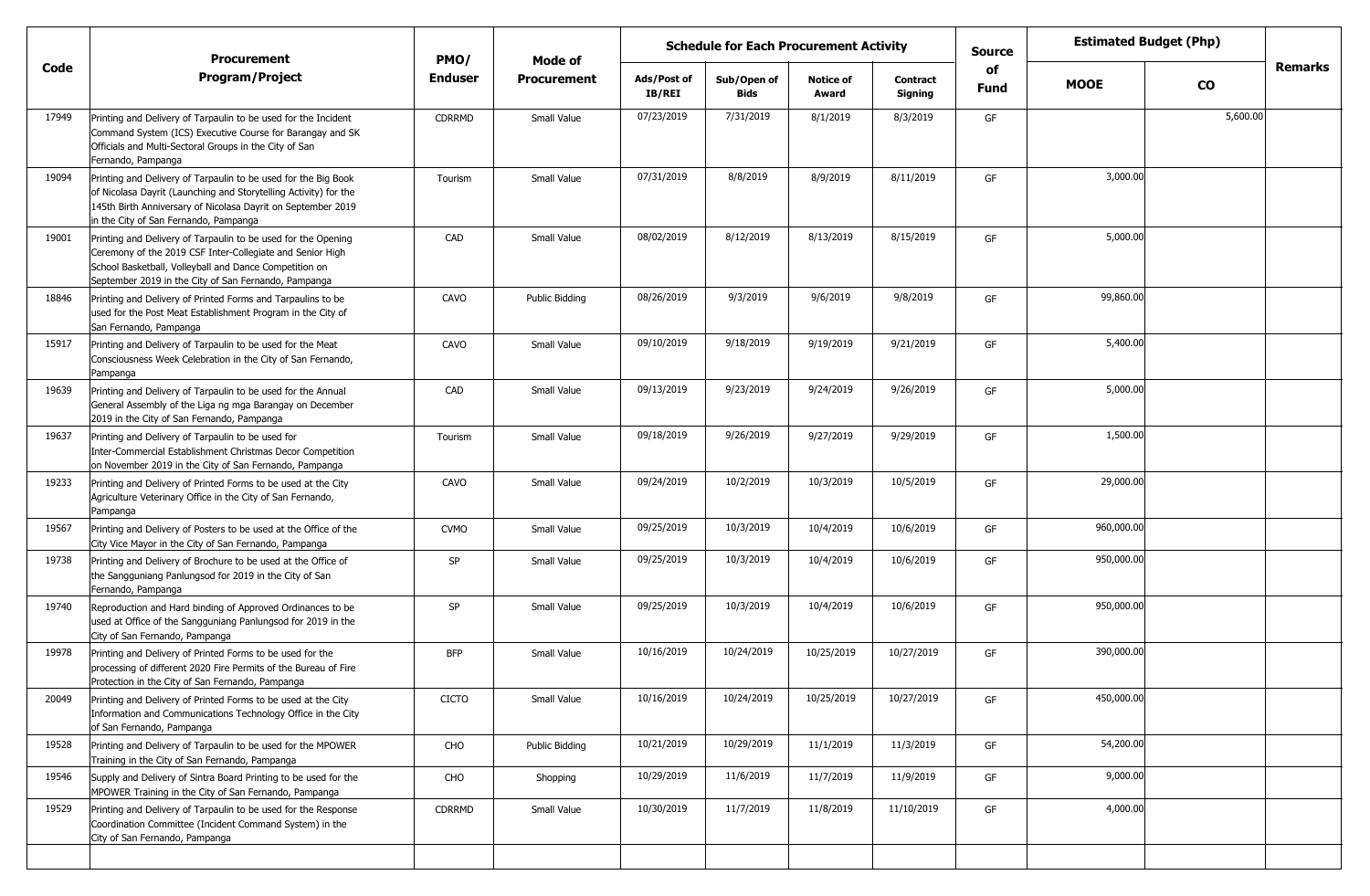|       | <b>Procurement</b>                                                                                                                                                                                                                    | PMO/           | <b>Estimated Budget (Php)</b><br><b>Schedule for Each Procurement Activity</b><br><b>Source</b><br>Mode of<br>of |                          |                     |                           |                            |             |               |           |         |
|-------|---------------------------------------------------------------------------------------------------------------------------------------------------------------------------------------------------------------------------------------|----------------|------------------------------------------------------------------------------------------------------------------|--------------------------|---------------------|---------------------------|----------------------------|-------------|---------------|-----------|---------|
| Code  | <b>Program/Project</b>                                                                                                                                                                                                                | <b>Enduser</b> | <b>Procurement</b>                                                                                               | Ads/Post of<br>IB/REI    | Sub/Open of<br>Bids | <b>Notice of</b><br>Award | <b>Contract</b><br>Signing | <b>Fund</b> | <b>MOOE</b>   | <b>CO</b> | Remarks |
| 15918 | Printing and Delivery of Tarpaulin to be used for the Healthy<br>Places 2019 in the City of San Fernando, Pampanga                                                                                                                    | CHO            | Small Value                                                                                                      | 11/01/2019               | 11/11/2019          | 11/12/2019                | 11/14/2019                 | GF          | 29,120.00     |           |         |
| 19828 | Printing and Delivery of Tarpaulin to be used for the various<br>General Assemblies on December 2019 in the City of San<br>Fernando, Pampanga                                                                                         | CAD            | Small Value                                                                                                      | 10/23/2019               | 10/31/2019          | 11/1/2019                 | 11/3/2019                  | GF          | 155,000.00    |           |         |
| 20079 | Printing and Delivery of Primer to be used for the Information<br>Education Campaign of the Office of the Sangguniang<br>Panlungsod in the City of San Fernando, Pampanga                                                             | SP             | Small Value                                                                                                      | 10/25/2019               | 11/4/2019           | 11/5/2019                 | 11/7/2019                  | GF          | 500,000.00    |           |         |
| 17108 | Supply and Delivery of Tarpaulin to be used for the Annual<br>General Assembly of the Association of Barangay Kagawad<br>(ABK) on December 2019 in the City of San Fernando,<br>Pampanga                                              | CAD            | Small Value                                                                                                      | 11/06/2019               | 11/14/2019          | 11/15/2019                | 11/17/2019                 | GF          | 5,000.00      |           |         |
| 17106 | Printing and Delivery of Tarpaulin to be used for the various<br>Activities of the Community Affairs Division on December 2019<br>in the City of San Fernando, Pampanga                                                               | CAD            | Small Value                                                                                                      | 11/11/2019               | 11/19/2019          | 11/20/2019                | 11/22/2019                 | GF          | 5,000.00      |           |         |
| 19636 | Printing and Delivery of Tarpaulin to be used for the Local<br>School Board (LSB) Year-End Assembly on December 2019 in<br>the City of San Fernando, Pampanga                                                                         | <b>DEPED</b>   | Small Value                                                                                                      | 11/12/2019               | 11/20/2019          | 11/21/2019                | 11/23/2019                 | GF          | 5,000.00      |           |         |
| 16589 | Printing and Delivery of Tarpaulin to be used during the 2018<br>Barangay Peace Keeping Action Team (BPATS) General<br>Assembly on December 2019                                                                                      | CAD            | Small Value                                                                                                      | 11/13/2019               | 11/21/2019          | 11/22/2019                | 11/24/2019                 | GF          | 5,000.00      |           |         |
| 19662 | Printing and Delivery of Printed Materials to be used for the<br>Information and Dissemination of the City Government of San<br>Fernando, Pampanga                                                                                    | CIO            | Small Value                                                                                                      | 10/23/2019               | 10/31/2019          | 11/1/2019                 | 11/3/2019                  | GF          | 989,955.00    |           |         |
| 19641 | Printing and Delivery of Tarpaulin to be used for the Joint<br>Local Peace and Order Council (POC) and City Anti-illegal<br>Drugs Abuse Council (CADAC) Year-End Assessment on<br>December 2019 in the City of San Fernando, Pampanga | DILG           | Small Value                                                                                                      | 11/13/2019               | 11/21/2019          | 11/22/2019                | 11/24/2019                 | GF          | 5,000.00      |           |         |
|       |                                                                                                                                                                                                                                       |                |                                                                                                                  | <b>Security Services</b> |                     |                           |                            |             |               |           |         |
| 14876 | Contract of Service for the Provision of Security Services from<br>January 01, 2019 to December 31, 2019 in the City<br>Government of San Fernando, Pampanga                                                                          | CGSO           | Public Bidding                                                                                                   | 12/11/2018               | 12/28/2018          | 1/2/2019                  | 1/4/2019                   | GF          | 11,040,000.00 |           |         |
| 18815 | Contract of Service for the Provision of Security Services for<br>the period of September - December 2019 at City Transfer<br>Station, Barangay Lara, City of San Fernando, Pampanga                                                  | <b>UMSD</b>    | Small Value                                                                                                      | 07/24/2019               | 8/1/2019            | 8/2/2019                  | 8/4/2019                   | GF          | 160,000.00    |           |         |
| 19850 | Contract of Service for the Provision of Security Services at the<br>Command and Control Center in the City Government of San<br>Fernando, Pampanga from November to December 2019                                                    | <b>UMSD</b>    | Small Value                                                                                                      | 08/21/2019               | 8/29/2019           | 8/30/2019                 | 9/1/2019                   | GF          | 360,000.00    |           |         |
| 20012 | Contract of Service for the Provision of Security Services at the<br>City School's Division Compound, City Civic Center for the<br>month of November to December 2019 in the City of San<br>Fernando, Pampanga                        | <b>DEPED</b>   | Small Value                                                                                                      | 10/04/2019               | 10/14/2019          | 10/15/2019                | 10/17/2019                 | <b>SEF</b>  | 360,000.00    |           |         |
|       |                                                                                                                                                                                                                                       |                |                                                                                                                  | <b>Services</b>          |                     |                           |                            |             |               |           |         |
| 16215 | Labor and Materials for the Installation of Movable Bollards<br>within the City's major thoroughfares in the City of San<br>Fernando, Pampanga                                                                                        | CPOSCO         | Public Bidding                                                                                                   | 12/20/2018               | 12/28/2018          | 1/2/2019                  | 1/4/2019                   | GF          | 442,546.08    |           |         |
|       |                                                                                                                                                                                                                                       |                |                                                                                                                  |                          |                     |                           |                            |             |               |           |         |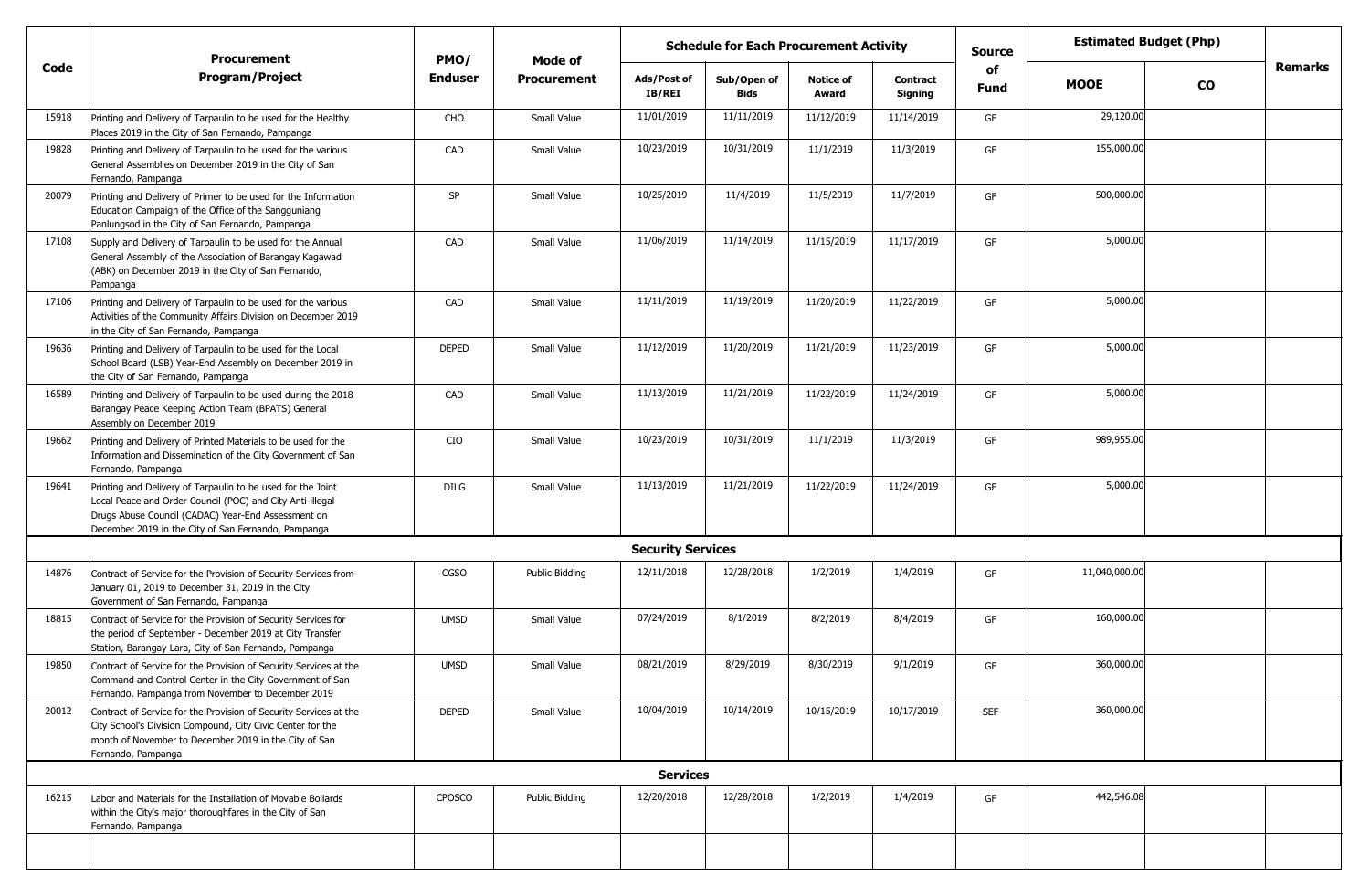|       | <b>Procurement</b>                                                                                                                                                                                                        | PMO/         |                                    | <b>Estimated Budget (Php)</b><br><b>Schedule for Each Procurement Activity</b><br><b>Source</b><br>Mode of<br>of |                            |                           |                            |             |               |               |                |
|-------|---------------------------------------------------------------------------------------------------------------------------------------------------------------------------------------------------------------------------|--------------|------------------------------------|------------------------------------------------------------------------------------------------------------------|----------------------------|---------------------------|----------------------------|-------------|---------------|---------------|----------------|
| Code  | <b>Program/Project</b>                                                                                                                                                                                                    | Enduser      | <b>Procurement</b>                 | Ads/Post of<br>IB/REI                                                                                            | Sub/Open of<br><b>Bids</b> | <b>Notice of</b><br>Award | <b>Contract</b><br>Signing | <b>Fund</b> | <b>MOOE</b>   | $\mathbf{co}$ | <b>Remarks</b> |
| 20066 | Extension of Contract of Service for the maintenance of trees<br>planted at Aquino by-way and Jose Abad Santos Avenue<br>Center Island in the City of San Fernando, Pampanga                                              | <b>CENRO</b> | <b>Direct Contracting</b>          |                                                                                                                  | 1/1/2019                   | 1/2/2019                  | 1/4/2019                   | GF          |               | 664,920.00    |                |
| 15167 | Contract of Service for the Disposal of Residual Waste to<br>Sanitary Landfill of the City Government of San Fernando,<br>Pampanga                                                                                        | <b>CENRO</b> | Public Bidding                     | 12/11/2018                                                                                                       | 12/28/2018                 | 1/2/2019                  | 1/4/2019                   | GF          | 15,000,000.00 |               |                |
| 15316 | Contract of Service for PAP SMEAR Reading 2019 in the City of<br>San Fernando, Pampanga                                                                                                                                   | CHO          | Small Value                        | 12/24/2018                                                                                                       | 1/1/2019                   | 1/2/2019                  | 1/4/2019                   | GF          | 60,000.00     |               |                |
| 16318 | Contract of Service for the Health Care Waste Management of<br>the City Health Office for the year 2019 in the City of San<br>Fernando, Pampanga                                                                          | CHO          | Small Value                        | 12/24/2018                                                                                                       | 1/1/2019                   | 1/2/2019                  | 1/4/2019                   | GF          | 387,450.00    |               |                |
| 16495 | Labor and Materials for the Improvement/Installation of<br>Electrical at City Transfer Station, Lara, City of San Fernando,<br>Pampanga                                                                                   | <b>CENRO</b> | Public Bidding                     | 12/20/2018                                                                                                       | 12/28/2018                 | 1/2/2019                  | 1/4/2019                   | GF          |               | 527,284.96    |                |
| 16860 | Contract of Service for the Rental of Sound System to be used<br>for the Appreciation Day and Capability Building Program for<br>Fernandino Teachers on January 2019, City of San Fernando,<br>Pampanga                   | <b>DEPED</b> | Small Value                        | 01/02/2019                                                                                                       | 1/10/2019                  | 1/11/2019                 | 1/13/2019                  | GF          | 15,000.00     |               |                |
| 16073 | Contract of Service for the Event Package of Outstanding<br>Fernandino Award 2019 in the City of San Fernando,<br>Pampanga                                                                                                | Tourism      | Negotiated - Artistic Work         | 12/26/2018                                                                                                       | 1/3/2019                   | 1/4/2019                  | 1/6/2019                   | GF          | 250,000.00    |               |                |
| 17266 | Contract of Service for the Consultancy Services of a<br>Consultant for the Dance Ensemble from January to June 2019<br>in the City of San Fernando, Pampanga                                                             | <b>CHRMO</b> | <b>Highly Technical Consultant</b> | 12/31/2018                                                                                                       | 1/8/2019                   | 1/9/2019                  | 1/11/2019                  | GF          | 150,000.00    |               |                |
| 17085 | Contract of Service for the Rental of LED Wall to be used for<br>the LGBT Night, Saslag ing Sala para keng Kaganapan (An<br>Inter-Barangay Festival of Talents) on February 2019 in the<br>City of San Fernando, Pampanga | CAD          | Small Value                        | 01/09/2019                                                                                                       | 1/17/2019                  | 1/18/2019                 | 1/20/2019                  | GF          | 30,000.00     |               |                |
| 17066 | Contract of Service for the Rental of Sound System to be used<br>for the Kaganapan 2019: A Tribute to all Empowered<br>Fernandino on February 2019 in the City of San Fernando,<br>Pampanga                               | CAD          | Small Value                        | 01/15/2019                                                                                                       | 1/23/2019                  | 1/24/2019                 | 1/26/2019                  | GF          | 30,000.00     |               |                |
| 17564 | Contract of Service for the Stage Decoration to be used for the<br>Kasalan king Balen on February 2019 in the City of San<br>Fernando, Pampanga                                                                           | CAD          | Small Value                        | 01/18/2019                                                                                                       | 1/28/2019                  | 1/29/2019                 | 1/31/2019                  | GF          | 80,000.00     |               |                |
| 17569 | Contract of Service for the Rental of Tables and Chairs to be<br>used for the Kasalan king Balen on February 2019 in the City<br>of San Fernando, Pampanga                                                                | CAD          | Small Value                        | 01/23/2019                                                                                                       | 1/31/2019                  | 2/1/2019                  | 2/3/2019                   | GF          | 26,000.00     |               |                |
| 16652 | Contract of Service for the Newborn Hearing Screening Test at<br>the City Health Office for the year 2019 in the City of San<br>Fernando, Pampanga                                                                        | CHO          | Small Value                        | 01/18/2019                                                                                                       | 1/28/2019                  | 1/29/2019                 | 1/31/2019                  | GF          | 458,500.00    |               |                |
| 17426 | Contract of Service for the Hotel Accommodation of the<br>speaker for the Cultural Tourism Development Workshop on<br>April 2019 in the City of San Fernando, Pampanga                                                    | Tourism      | Small Value                        | 01/30/2019                                                                                                       | 2/7/2019                   | 2/8/2019                  | 2/10/2019                  | GF          | 24,000.00     |               |                |
| 16325 | Contract of Service for the Rental of Venue with Meals for the<br>Strategic Planning and Assessment of the City College of San<br>Fernando, Pampanga on January 2019                                                      | CCSF         | Small Value                        | 01/29/2019                                                                                                       | 2/6/2019                   | 2/7/2019                  | 2/9/2019                   | GF          | 80,000.00     |               |                |
|       |                                                                                                                                                                                                                           |              |                                    |                                                                                                                  |                            |                           |                            |             |               |               |                |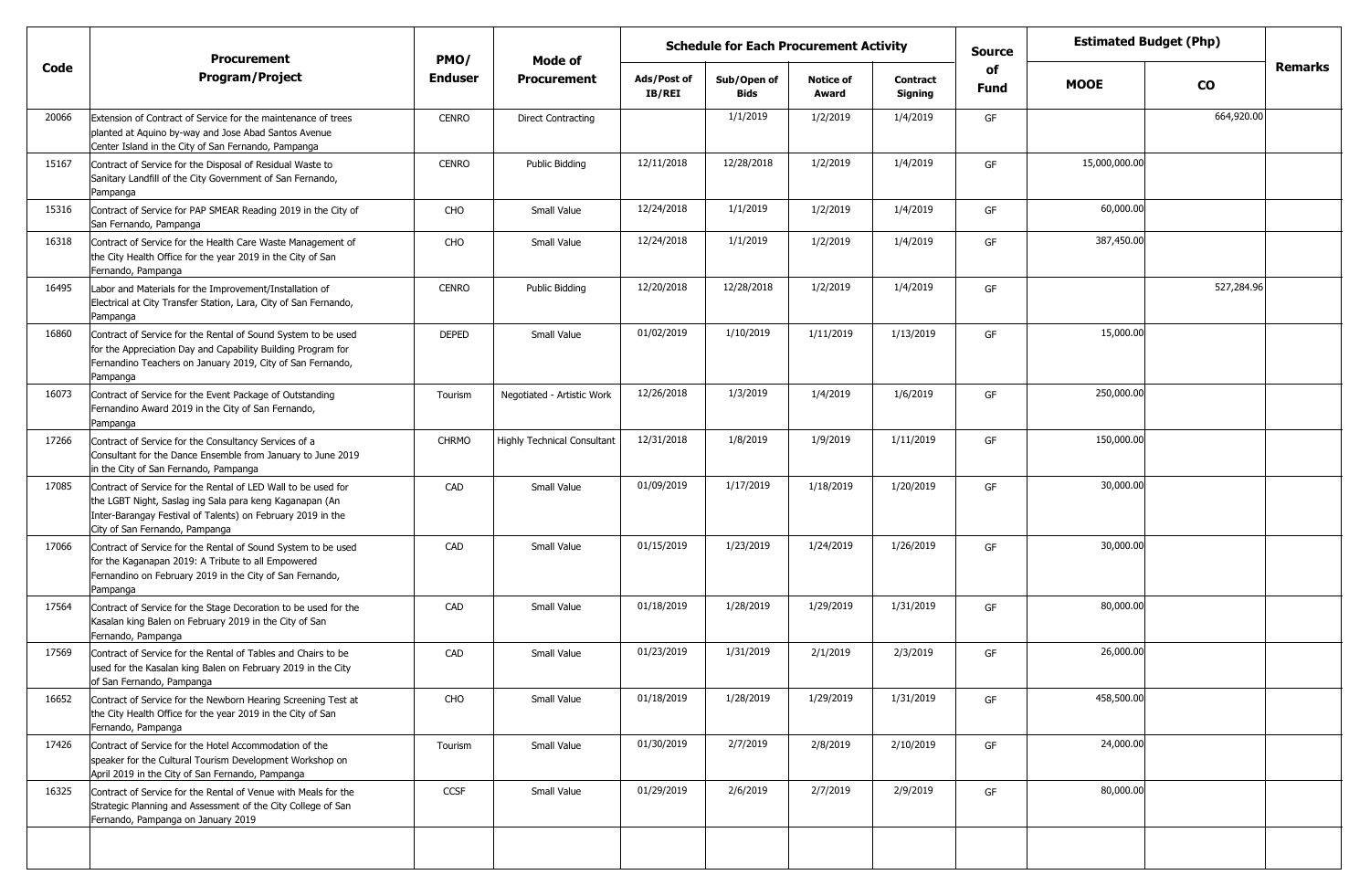|       | <b>Procurement</b>                                                                                                                                                                                            | PMO/           | <b>Mode of</b>             |                       |                            | <b>Estimated Budget (Php)</b><br><b>Schedule for Each Procurement Activity</b><br><b>Source</b><br>of |                            |      |               |           |                |
|-------|---------------------------------------------------------------------------------------------------------------------------------------------------------------------------------------------------------------|----------------|----------------------------|-----------------------|----------------------------|-------------------------------------------------------------------------------------------------------|----------------------------|------|---------------|-----------|----------------|
| Code  | <b>Program/Project</b>                                                                                                                                                                                        | <b>Enduser</b> | <b>Procurement</b>         | Ads/Post of<br>IB/REI | Sub/Open of<br><b>Bids</b> | <b>Notice of</b><br>Award                                                                             | <b>Contract</b><br>Signing | Fund | <b>MOOE</b>   | <b>CO</b> | <b>Remarks</b> |
| 16969 | Contract of Service for the use of Bowling Alleys and Bowling<br>Shoes for the Bowling Games of the Palarong Empleyado 2019<br>in the City of San Fernando, Pampanga                                          | <b>CHRMO</b>   | Small Value                | 02/05/2019            | 2/13/2019                  | 2/14/2019                                                                                             | 2/16/2019                  | GF   | 32,800.00     |           |                |
| 17657 | Contract of Service for the Hotel Accommodation of speaker<br>for Effective Customer Service Seminar on March 2019 in the<br>City of San Fernando, Pampanga                                                   | Tourism        | Small Value                | 02/05/2019            | 2/13/2019                  | 2/14/2019                                                                                             | 2/16/2019                  | GF   | 6,000.00      |           |                |
| 17506 | Contract of Service for the Rental of LED Wall and Sound<br>System to be used for Maleldo 2019 in the City of San<br>Fernando, Pampanga                                                                       | Tourism        | Small Value                | 01/30/2019            | 2/7/2019                   | 2/8/2019                                                                                              | 2/11/2019                  | GF   | 70,000.00     |           |                |
| 17507 | Contract of Service for the Rental of Portalets to be used for<br>the Crucifixion of Maleldo 2019 in the City of San Fernando,<br>Pampanga                                                                    | Tourism        | Small Value                | 02/06/2019            | 2/14/2019                  | 2/15/2019                                                                                             | 2/17/2019                  | GF   | 46,000.00     |           |                |
| 17728 | Supply, Delivery and Installation of additional Closed-Circuit<br>Television (CCTVs) to be used by the various Homeowners<br>Association in the City of San Fernando, Pampanga                                | <b>CMO</b>     | Small Value                | 01/29/2019            | 2/6/2019                   | 2/7/2019                                                                                              | 2/9/2019                   | GF   | 446,400.00    |           |                |
| 17614 | Contract of Service for the Consultancy Services as Event<br>Director of Via Crucifixion for the Maleldo 2019 at Cutud, City<br>of San Fernando, Pampanga                                                     | Tourism        | Negotiated - Artistic Work | 02/06/2019            | 2/14/2019                  | 2/15/2019                                                                                             | 2/18/2019                  | GF   | 92,500.00     |           |                |
| 16821 | Contract of Service for the Rental of Backhoe to be used for<br>the Rehabilitation of the City Transfer Station at Barangay Lara<br>in the City of San Fernando, Pampanga                                     | <b>CENRO</b>   | Small Value                | 01/28/2019            | 2/5/2019                   | 2/6/2019                                                                                              | 2/8/2019                   | GF   | 600,000.00    |           |                |
| 17375 | Contract of Service for the Rental of Venue to be used for the<br>Gender Sensitivity Seminar for Department Heads on March<br>2019 in the City of San Fernando, Pampanga                                      | <b>CHRMO</b>   | Small Value                | 02/22/2019            | 3/4/2019                   | 3/5/2019                                                                                              | 3/7/2019                   | GF   | 12,000.00     |           |                |
| 16974 | Printing and Delivery of Day Care Identification Card to be<br>used for the S.Y. 2019-2020 in the City of San Fernando,<br>Pampanga                                                                           | <b>CSWDO</b>   | Small Value                | 02/18/2019            | 2/26/2019                  | 2/27/2019                                                                                             | 3/1/2019                   | GF   | 300,000.00    |           |                |
| 18018 | Contract of Service for the Rental of Venue to be used for the<br>Closing Ceremony of the Inter-Barangay Volleyball<br>Tournament for the period of April - May 2019 in the City of<br>San Fernando, Pampanga | CAD            | Agency to Agency           |                       | 3/7/2019                   | 3/8/2019                                                                                              | 3/10/2019                  | GF   | 50,000.00     |           |                |
| 17986 | Extension of Contract of Service for the Disposal of Residual<br>Waste to Sanitary Landfill of the City Government of San<br>Fernando, Pampanga                                                               | <b>CENRO</b>   | <b>Direct Contracting</b>  |                       | 2/19/2019                  | 2/20/2019                                                                                             | 2/22/2019                  | GF   | 15,000,000.00 |           |                |
| 16327 | Contract Service for the Flower Arrangement for the<br>Adolescent Health and Development (AHD) Film Fest 2019 in<br>the City of San Fernando, Pampanga                                                        | CHO            | Small Value                | 03/04/2019            | 3/12/2019                  | 3/13/2019                                                                                             | 3/15/2019                  | GF   | 10,000.00     |           |                |
| 17889 | Contract of Service for the Hotel Accommodation of the<br>Speaker for Cultural Tourism Development Workshop on April<br>2019 in the City of San Fernando, Pampanga                                            | Tourism        | Small Value                | 03/04/2019            | 3/12/2019                  | 3/13/2019                                                                                             | 3/15/2019                  | GF   | 15,000.00     |           |                |
| 17944 | Contract of Service for the Event Organizer of Pyestang<br>Fernandino Variety Show on May 2019 in the City of San<br>Fernando, Pampanga                                                                       | Tourism        | Negotiated - Artistic Work | 02/25/2019            | 3/5/2019                   | 3/6/2019                                                                                              | 3/8/2019                   | GF   | 125,000.00    |           |                |
| 17977 | Contract of Service for the Repair of Wooden Arc to be used<br>for the Flores De Mayo 2019 in the City of San Fernando,<br>Pampanga                                                                           | Tourism        | Small Value                | 03/06/2019            | 3/14/2019                  | 3/15/2019                                                                                             | 3/17/2019                  | GF   | 28,000.00     |           |                |
| 18057 | Contract of Service for the Rental of LED Wall with Sound<br>System to be used for the Variety Show of Pyestang<br>Fernandino 2019 in the City of San Fernando, Pampanga                                      | Tourism        | Small Value                | 03/13/2019            | 3/21/2019                  | 3/22/2019                                                                                             | 3/24/2019                  | GF   | 40,000.00     |           |                |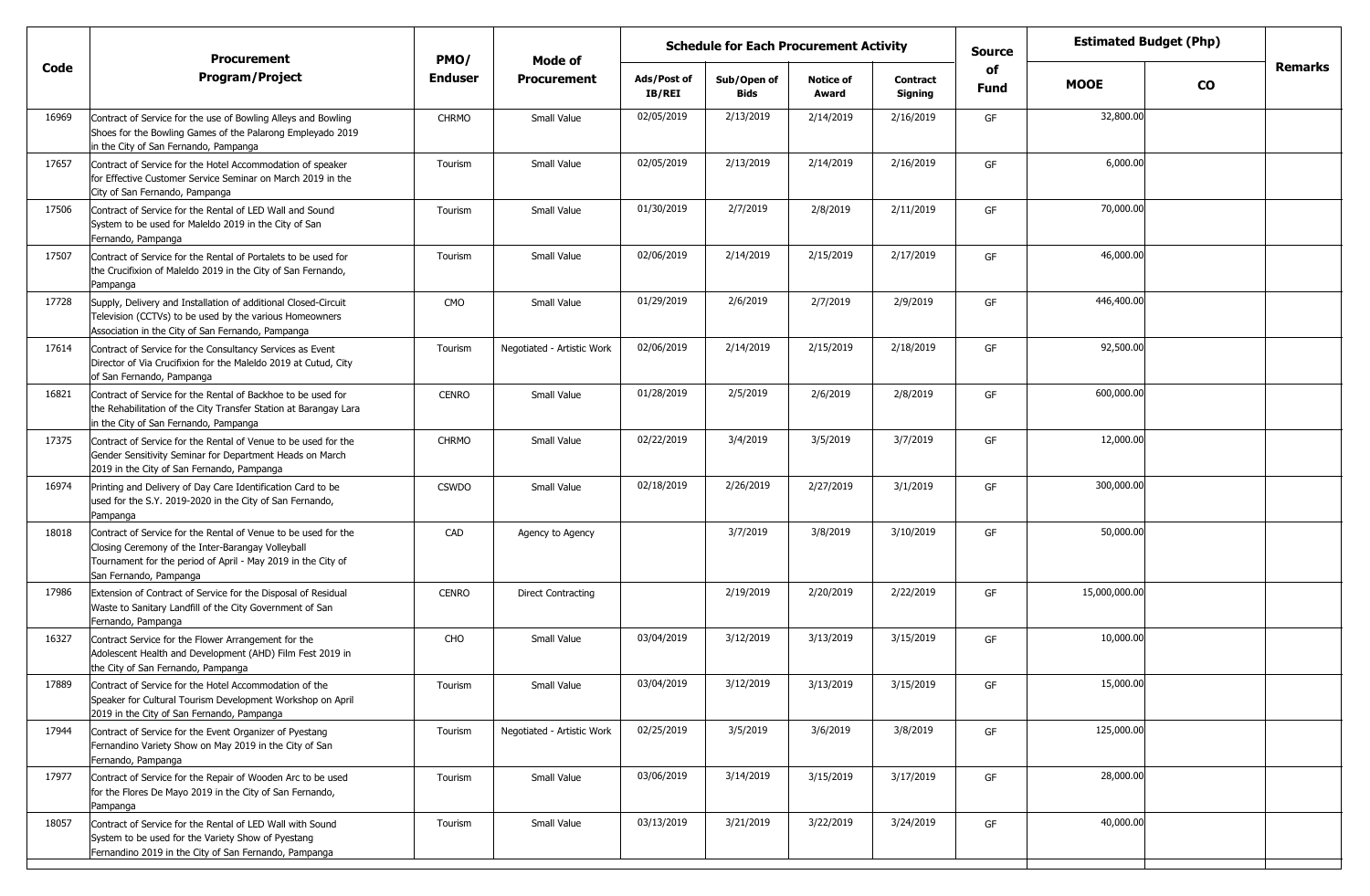|       | <b>Procurement</b>                                                                                                                                                                 | PMO/           | Mode of                    |                              | <b>Estimated Budget (Php)</b><br><b>Schedule for Each Procurement Activity</b><br><b>Source</b><br>of<br>Sub/Open of<br><b>Notice of</b><br><b>Contract</b> |           |           |             |              |              |                |
|-------|------------------------------------------------------------------------------------------------------------------------------------------------------------------------------------|----------------|----------------------------|------------------------------|-------------------------------------------------------------------------------------------------------------------------------------------------------------|-----------|-----------|-------------|--------------|--------------|----------------|
| Code  | <b>Program/Project</b>                                                                                                                                                             | <b>Enduser</b> | <b>Procurement</b>         | Ads/Post of<br><b>IB/REI</b> | Bids                                                                                                                                                        | Award     | Signing   | <b>Fund</b> | <b>MOOE</b>  | <b>CO</b>    | <b>Remarks</b> |
| 18058 | Contract of Service for the Event Organizer of Mutya at Lakan<br>ning San Fernando for the Pyestang Fernandino 2019 in the<br>City of San Fernando, Pampanga                       | Tourism        | Negotiated - Artistic Work | 03/04/2019                   | 3/12/2019                                                                                                                                                   | 3/13/2019 | 3/15/2019 | GF          |              | 500,000.00   |                |
| 18059 | Contract of Service for the Event Organizer of Miss Gay<br>Fernandino Festival Queen for Pyestang Fernandino 2019 in<br>the City of San Fernando, Pampanga                         | Tourism        | Negotiated - Artistic Work | 03/04/2019                   | 3/12/2019                                                                                                                                                   | 3/13/2019 | 3/15/2019 | GF          | 280,000.00   |              |                |
| 17224 | Contract of Service for the Health Accident Insurance to be<br>used by the CSFP's Accredited Community Disaster Volunteers<br>(ACDVs) 2019 in the City of San Fernando, Pampanga   | <b>CDRRMD</b>  | Agency to Agency           |                              | 3/20/2019                                                                                                                                                   | 3/21/2019 | 3/23/2019 | GF          | 90,000.00    |              |                |
| 18080 | Contract of Service for the Event Organizer of Little Miss<br>Fernandina for the Pyestang Fernandino 2019 in the City of<br>San Fernando, Pampanga                                 | Tourism        | Negotiated - Artistic Work | 03/11/2019                   | 3/19/2019                                                                                                                                                   | 3/20/2019 | 3/22/2019 | GF          |              | 300,000.00   |                |
| 18044 | Contract of Service for the Maintenance of Trees planted at<br>Aquino by-way and Jose Abad Santos Avenue Center Island in<br>the City of San Fernando, Pampanga                    | <b>CENRO</b>   | Public Bidding             | 02/19/2019                   | 3/8/2019                                                                                                                                                    | 3/13/2019 | 3/15/2019 | GF          |              | 1,329,840.00 |                |
| 18205 | Contract of Service for the Video Coverage to be used for the<br>121st Independence Day Celebration on June 2019 in the City<br>of San Fernando, Pampanga                          | Tourism        | Small Value                | 03/26/2019                   | 4/3/2019                                                                                                                                                    | 4/4/2019  | 4/6/2019  | GF          | 40,000.00    |              |                |
| 18162 | Supply and Delivery of Oxygen Refill to be used for the Health<br>Emergency Management Staff (HEMS) Capacity Building 2019<br>in the City of San Fernando, Pampanga                | CHO            | Small Value                | 04/01/2019                   | 4/9/2019                                                                                                                                                    | 4/10/2019 | 4/12/2019 | GF          | 43,500.00    |              |                |
| 18199 | Contract of Service for the Heritage Decoration of Float to be<br>used for the 121st Independence Day Celebration on June<br>2019 in the City of San Fernando, Pampanga            | Tourism        | Small Value                | 04/01/2019                   | 4/9/2019                                                                                                                                                    | 4/10/2019 | 4/12/2019 | GF          | 50,000.00    |              |                |
| 18204 | Contract of Service for the Rental of LED Wall with Sound<br>System to be used for the 121st Independence Day<br>Celebration on June 2019 in the City of San Fernando,<br>Pampanga | Tourism        | Small Value                | 04/01/2019                   | 4/9/2019                                                                                                                                                    | 4/10/2019 | 4/12/2019 | GF          | 30,000.00    |              |                |
| 16330 | Contract of service for the Orthophoto Map of the City of San<br>Fernando, Pampanga                                                                                                | <b>CICTO</b>   | Public Bidding             | 03/05/2019                   | 3/22/2019                                                                                                                                                   | 3/27/2019 | 3/29/2019 | GF          | 2,500,000.00 |              |                |
| 17308 | Contract of Service for the Provision of Crop Insurance for the<br>Implementation of the Agricultural Insurance Program for the<br>farmers in the City of San Fernando, Pampanga   | CAVO           | Agency to Agency           |                              | 4/9/2019                                                                                                                                                    | 4/10/2019 | 4/12/2019 | GF          | 200,000.00   |              |                |
| 18248 | Contract of Service for the Event Organizer of Mr. Body Builder<br>for Pyestang Fernandino 2019 in the City of San Fernando,<br>Pampanga                                           | Tourism        | Negotiated - Artistic Work | 04/03/2019                   | 4/11/2019                                                                                                                                                   | 4/12/2019 | 4/15/2019 | GF          |              | 60,000.00    |                |
| 18310 | Contract of Service for the Hotel Accommodation with Meals of<br>Speaker for the Gulis Pamana: Workshop on Documenting<br>Built Heritage in the City of San Fernando, Pampanga     | Tourism        | Small Value                | 04/17/2019                   | 4/25/2019                                                                                                                                                   | 4/26/2019 | 4/28/2019 | GF          | 18,000.00    |              |                |
| 17999 | Contract of Service for the Rental of Venue to be used for the<br>Inter-Barangay Basketball Midget Tournament on April - June<br>2019 in the City of San Fernando, Pampanga        | CAD            | Agency to Agency           |                              | 5/16/2019                                                                                                                                                   | 5/17/2019 | 5/19/2019 | GF          | 50,000.00    |              |                |
| 18196 | Supply and Delivery of Water Treatment Chemical to be used<br>for the Evacuation Centers in the City of San Fernando,<br>Pampanga                                                  | CHO            | Small Value                | 05/15/2019                   | 5/23/2019                                                                                                                                                   | 5/24/2019 | 5/26/2019 | GF          | 100,000.00   |              |                |
| 18322 | Contract of Service for the Microbiological Examination of<br>Evacuation Center/School in the City of San Fernando,<br>Pampanga                                                    | CHO            | Small Value                | 05/21/2019                   | 5/29/2019                                                                                                                                                   | 5/30/2019 | 6/1/2019  | GF          | 116,640.00   |              |                |
|       |                                                                                                                                                                                    |                |                            |                              |                                                                                                                                                             |           |           |             |              |              |                |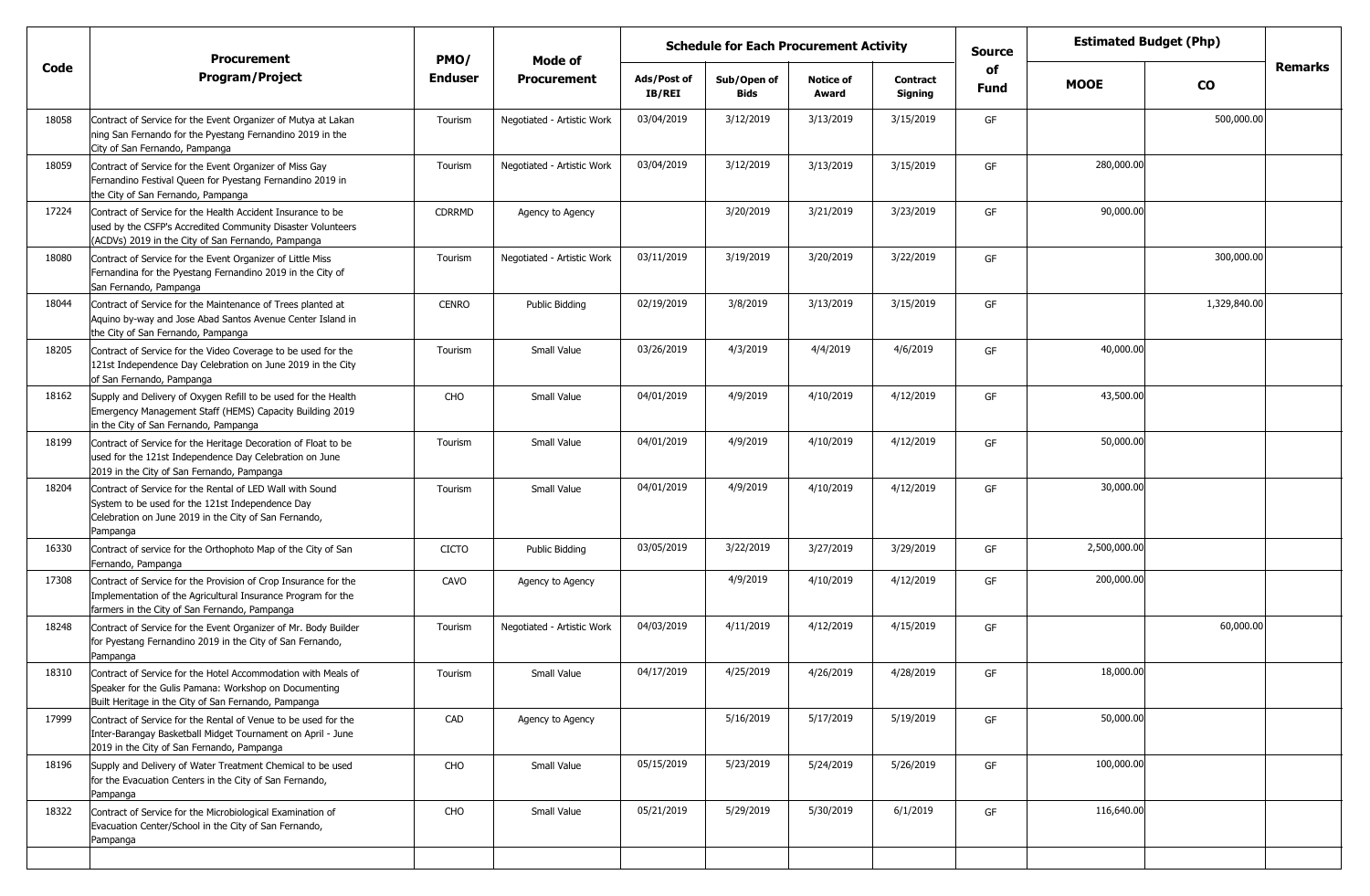|       | <b>Procurement</b>                                                                                                                                                                                                                                                                  | PMO/           | Mode of                    | <b>Schedule for Each Procurement Activity</b> |                     |                           |                            | <b>Source</b> | <b>Estimated Budget (Php)</b> |            |         |
|-------|-------------------------------------------------------------------------------------------------------------------------------------------------------------------------------------------------------------------------------------------------------------------------------------|----------------|----------------------------|-----------------------------------------------|---------------------|---------------------------|----------------------------|---------------|-------------------------------|------------|---------|
| Code  | <b>Program/Project</b>                                                                                                                                                                                                                                                              | <b>Enduser</b> | <b>Procurement</b>         | Ads/Post of<br><b>IB/REI</b>                  | Sub/Open of<br>Bids | <b>Notice of</b><br>Award | <b>Contract</b><br>Signing | of<br>Fund    | <b>MOOE</b>                   | <b>CO</b>  | Remarks |
| 19980 | Contract of Service for the Confirmatory Test of the drug<br>surrenderees at Bahay Pagbabago in the City of San Fernando,<br>Pampanga subject to Ordering Agreement                                                                                                                 | PNP-PSS        | Small Value                | 06/05/2019                                    | 6/13/2019           | 6/14/2019                 | 6/16/2019                  | GF            | 300,000.00                    |            |         |
| 18844 | Contract of Service for the Consultancy Services of a<br>Consultant for the Gulis Pamana: Workshop on Documentation<br>Built Heritage in the City of San Fernando, Pampanga                                                                                                         | Tourism        | Negotiated - Artistic Work | 06/17/2019                                    | 6/25/2019           | 6/26/2019                 | 6/28/2019                  | GF            |                               | 120,000.00 |         |
| 18603 | Supply and Delivery of Prepaid Card Load to be used for the<br>Epidemiological Preparedness and Response Concerning the<br>Various Emerging, Re-emerging Infectious Diseases and Other<br>Unusual Health/Disaster Related Events/Syndromes in the City<br>of San Fernando, Pampanga | CHO            | Public Bidding             | 06/24/2019                                    | 7/2/2019            | 7/5/2019                  | 7/7/2019                   | GF            | 93,600.00                     |            |         |
| 18758 | Contract of Service for the City Employees Health Services<br>Program (Medical Health Card) for Permanent and<br>Co-Terminous Employees of the Local Government Unit of the<br>City of San Fernando, Pampanga                                                                       | CHO            | Public Bidding             | 05/30/2019                                    | 6/18/2019           | 6/21/2019                 | 6/23/2019                  | GF            | 13,500,000.00                 |            |         |
| 18906 | Contract of Service for the Rental of LED Wall to be used for<br>the Tourism Week Celebration on September 2019 in the City<br>of San Fernando, Pampanga                                                                                                                            | Tourism        | Small Value                | 07/03/2019                                    | 7/11/2019           | 7/12/2019                 | 7/14/2019                  | GF            | 70,000.00                     |            |         |
| 18952 | Contract of Service for the 3rd Surveillance Audit on ISO 9001:<br>2015 (ISO Certification)                                                                                                                                                                                         | ICD            | Public Bidding             | 07/08/2019                                    | 7/16/2019           | 7/19/2019                 | 7/21/2019                  | GF            | 43,579.20                     |            |         |
| 18693 | Contract of Service for the Rental of LED Wall to be used for<br>the Stakeholders Day and Recognition of Top Taxpayers for<br>2019 in the City of San Fernando, Pampanga                                                                                                            | <b>CTO</b>     | Small Value                | 07/17/2019                                    | 7/25/2019           | 7/26/2019                 | 7/28/2019                  | GF            | 18,000.00                     |            |         |
| 18694 | Contract of Service for the Stage Decoration of the<br>Stakeholders Day and Recognition of Top Taxpayers for 2019<br>in the City of San Fernando, Pampanga                                                                                                                          | CTO            | Small Value                | 07/17/2019                                    | 7/25/2019           | 7/26/2019                 | 7/28/2019                  | GF            | 15,000.00                     |            |         |
| 19036 | Contract of Service for the Drug Testing of the drug<br>surrenderees at Bahay Pagbabago in the City of San Fernando,<br>Pampanga for the 2nd Semester of 2019 subject to Ordering<br>Agreement                                                                                      | PNP-PSS        | Small Value                | 07/10/2019                                    | 7/18/2019           | 7/19/2019                 | 7/21/2019                  | GF            | 153,000.00                    |            |         |
| 16084 | Contact of Service for the Rental of Venue to be used for the<br>Barangay Nutrition Scholars' Capability Building on August<br>2019 in the City of San Fernando, Pampanga                                                                                                           | CHO-CNC        | Small Value                | 07/24/2019                                    | 8/1/2019            | 8/2/2019                  | 8/4/2019                   | GF            | 25,000.00                     |            |         |
| 19239 | Contract of Service for the Gym Membership of Varsity Players<br>of the City College of San Fernando, Pampanga                                                                                                                                                                      | <b>CCSF</b>    | Small Value                | 07/24/2019                                    | 8/1/2019            | 8/2/2019                  | 8/5/2019                   | GF            |                               | 136,800.00 |         |
| 18946 | Contract of Service for the Rental of Junked Cars to be used<br>for the Crashed Vehicle Extrication and Rescue Training<br>(CVERT) Refresher Course in the City of San Fernando,<br>Pampanga                                                                                        | <b>CDRRMD</b>  | Small Value                | 08/21/2019                                    | 8/29/2019           | 8/30/2019                 | 9/1/2019                   | GF            | 60,000.00                     |            |         |
| 16337 | Contract of Service for the Physical Arrangement of Stage for<br>the Loyalty Awardees 2019 in the City of San Fernando,<br>Pampanga                                                                                                                                                 | <b>CHRMO</b>   | Small Value                | 08/30/2019                                    | 9/9/2019            | 9/10/2019                 | 9/12/2019                  | GF            | 5,000.00                      |            |         |
| 18323 | Contract of Service for the Physico Chemical Examination for<br>City Evacuation Center/School in the City of San Fernando,<br>Pampanga                                                                                                                                              | CHO            | Small Value                | 08/21/2019                                    | 8/29/2019           | 8/30/2019                 | 9/1/2019                   | GF            | 217,800.00                    |            |         |
| 19174 | Supply and Delivery of Expanded Newborn Screening Filter<br>Cards to be used at City Health Office - Birthing Stations in the<br>City of San Fernando, Pampanga                                                                                                                     | CHO            | <b>Direct Contracting</b>  |                                               | 9/9/2019            | 9/10/2019                 | 9/12/2019                  | GF            | 5,985.00                      |            |         |
|       |                                                                                                                                                                                                                                                                                     |                |                            |                                               |                     |                           |                            |               |                               |            |         |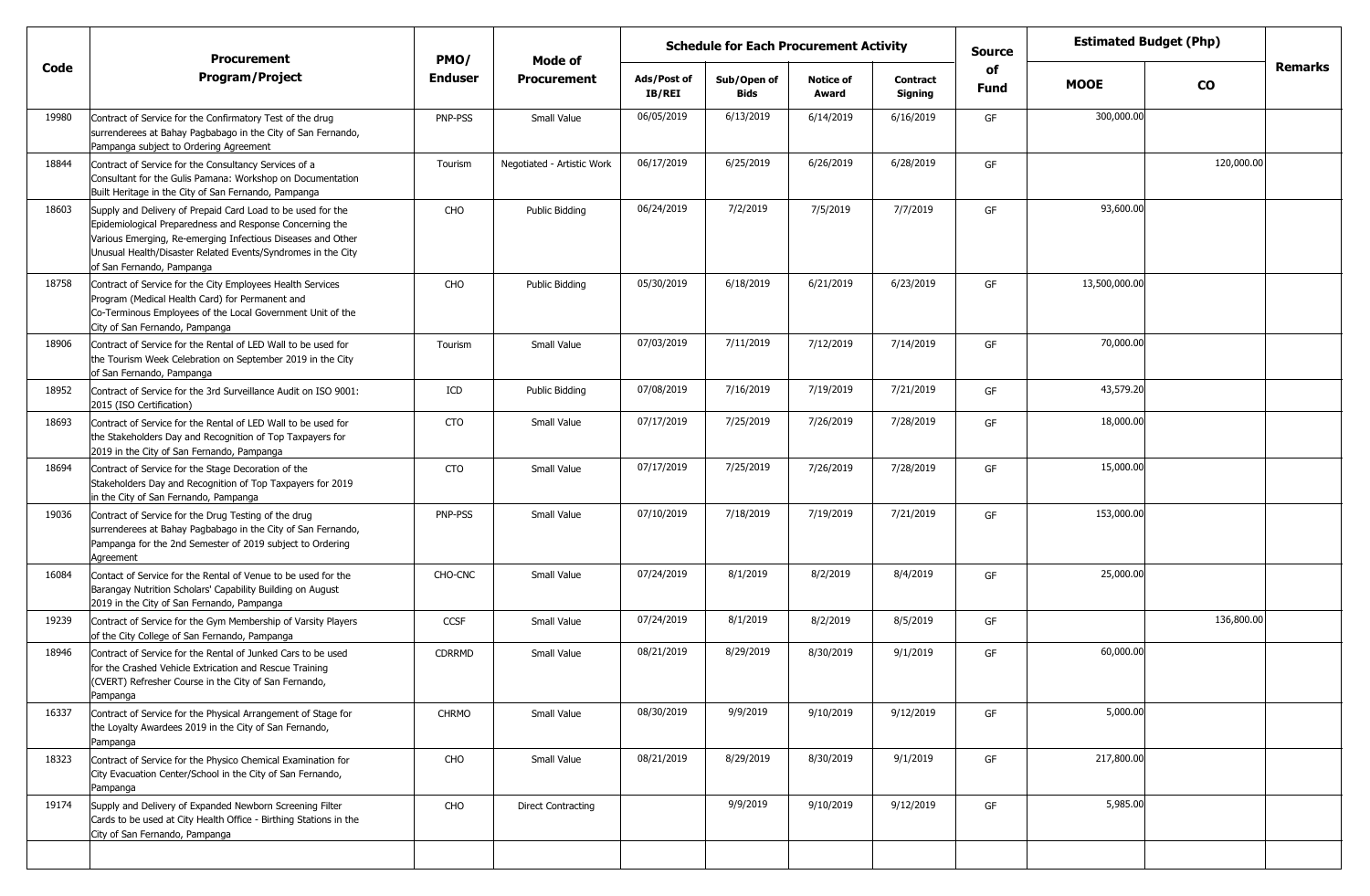|       | <b>Procurement</b>                                                                                                                                                                                                                                                | PMO/         |                           | <b>Schedule for Each Procurement Activity</b><br><b>Source</b><br>Mode of<br>of |                            |                           |                            | <b>Estimated Budget (Php)</b> |               |           |         |
|-------|-------------------------------------------------------------------------------------------------------------------------------------------------------------------------------------------------------------------------------------------------------------------|--------------|---------------------------|---------------------------------------------------------------------------------|----------------------------|---------------------------|----------------------------|-------------------------------|---------------|-----------|---------|
| Code  | <b>Program/Project</b>                                                                                                                                                                                                                                            | Enduser      | <b>Procurement</b>        | Ads/Post of<br>IB/REI                                                           | Sub/Open of<br><b>Bids</b> | <b>Notice of</b><br>Award | <b>Contract</b><br>Signing | Fund                          | <b>MOOE</b>   | <b>CO</b> | Remarks |
| 16338 | Contract of Service for the Enhanced Medical Insurance of<br>Job-Order Employees of the City Government of San<br>Fernando, Pampanga for 2019-2020                                                                                                                | <b>CHRMO</b> | Public Bidding            | 08/12/2019                                                                      | 8/20/2019                  | 8/23/2019                 | 8/25/2019                  | GF                            | 510,000.00    |           |         |
| 18324 | Contract of Service for the Microbiological Examination of<br>Evacuation Center/School in the City of San Fernando,<br>Pampanga                                                                                                                                   | CHO          | Small Value               | 09/30/2019                                                                      | 10/8/2019                  | 10/9/2019                 | 10/11/2019                 | GF                            | 4,860.00      |           |         |
| 19238 | Contract of Service for Disposal of Residual Waste to Sanitary<br>Landfill of the City Government of San Fernando, Pampanga                                                                                                                                       | <b>CENRO</b> | Public Bidding            | 08/29/2019                                                                      | 9/17/2019                  | 9/20/2019                 | 9/22/2019                  | GF                            | 19,134,990.00 |           |         |
| 16339 | Contract of Service for the Three (3) Virtual Private Server<br>Cloud Computing) in the City of San Fernando, Pampanga                                                                                                                                            | <b>CICTO</b> | Small Value               | 09/25/2019                                                                      | 10/3/2019                  | 10/4/2019                 | 10/6/2019                  | GF                            | 255,000.00    |           |         |
| 19172 | Contract of Service for the Random Drug Testing of City<br>Employees for a Drug Free Workplace in the Local Government<br>of the City of San Fernando, Pampanga                                                                                                   | CHO          | Public Bidding            | 09/23/2019                                                                      | 10/1/2019                  | 10/4/2019                 | 10/6/2019                  | GF                            | 300,000.00    |           |         |
| 19756 | Contract of Service for Disposal of Residual Waste to Sanitary<br>Landfill of the City Government of San Fernando, Pampanga.                                                                                                                                      | <b>CENRO</b> | Public Bidding            | 09/03/2019                                                                      | 9/20/2019                  | 9/25/2019                 | 9/27/2019                  | GF                            | 5,864,670.00  |           |         |
| 19767 | Contract of Service for the Rental of Bus to be used for the<br>Lakbay Bulilit 2019 in the City of San Fernando, Pampanga                                                                                                                                         | <b>CSWDO</b> | Small Value               | 10/09/2019                                                                      | 10/17/2019                 | 10/18/2019                | 10/20/2019                 | GF                            | 50,000.00     |           |         |
| 19316 | Contract of Service for the Rental of Bus to be used for the<br>Lakbay Aral in line with the Program of Meat Safety<br>Consciousness Week Celebration on October 2019                                                                                             | CAVO         | Small Value               | 10/22/2019                                                                      | 10/30/2019                 | 10/31/2019                | 11/2/2019                  | GF                            | 47,900.00     |           |         |
| 19753 | Contract of Service for the Rental of Bus to be used for the<br>LCPC Capacity Development: Seminar on Social Protection and<br>Development Rights for Children on November 2019 in the City<br>of San Fernando, Pampanga                                          | <b>CSWDO</b> | Small Value               | 10/16/2019                                                                      | 10/24/2019                 | 10/25/2019                | 10/27/2019                 | GF                            | 60,000.00     |           |         |
| 19372 | Contract of Service for the Rental of Bus to be used for the<br>Lakbay Aral under the program of Implementation on Organic<br>Agriculture and Meat Safety Consciousness Week Celebration<br>in the City of San Fernando, Pampanga                                 | CAVO         | Small Value               | 10/25/2019                                                                      | 11/4/2019                  | 11/5/2019                 | 11/7/2019                  | GF                            | 47,600.00     |           |         |
| 19979 | Contract of Service for the Rental of Venue with Meals to be<br>used for the Sangguniang-Kabataan Empowerment and<br>Training-Workshop for the Comprehensive and Harmonized<br>Planning among the Youth on November 2019 in the City of<br>San Fernando, Pampanga | <b>DILG</b>  | Small Value               | 10/22/2019                                                                      | 10/30/2019                 | 10/31/2019                | 11/2/2019                  | GF                            | 270,000.00    |           |         |
| 18340 | Contract of Service for the Rental of LED Wall, Sound System,<br>Stage and Lights to be used during the General Assembly 2019                                                                                                                                     | <b>CHRMO</b> | Small Value               | 10/23/2019                                                                      | 10/31/2019                 | 11/1/2019                 | 11/3/2019                  | GF                            | 150,000.00    |           |         |
| 19786 | Supply and Delivery of Cinema Tickets to be used for the<br>Values Enhancement Through Spiritual Transformation (VEST)<br>on December 2019                                                                                                                        | <b>DEPED</b> | Small Value               | 11/06/2019                                                                      | 11/14/2019                 | 11/15/2019                | 11/17/2019                 | GF                            | 225,420.00    |           |         |
| 20130 | Contract of Service for the Additional Drug Testing of the drug<br>surrenderees at Bahay Pagbabago in the City of San Fernando,<br>Pampanga                                                                                                                       | PNP-PSS      | <b>Direct Contracting</b> |                                                                                 | 11/25/2019                 | 11/26/2019                | 11/28/2019                 | GF                            | 39,600.00     |           |         |
| 18325 | Contract of Service for the Physico Chemical Examination for<br>City Evacuation Center/School in the City of San Fernando,<br>Pampanga                                                                                                                            | CHO          | Small Value               | 11/25/2019                                                                      | 12/3/2019                  | 12/4/2019                 | 12/6/2019                  | GF                            | 12,100.00     |           |         |
| 19744 | Contract of Service for the Rental of Day Care Center<br>(Extension) at Del Pilar for the year 2019 in the City of San<br>Fernando, Pampanga                                                                                                                      | <b>CSWDO</b> | <b>Direct Contracting</b> |                                                                                 | 11/26/2019                 | 11/27/2019                | 11/29/2019                 | GF                            | 108,000.00    |           |         |
|       |                                                                                                                                                                                                                                                                   |              |                           |                                                                                 |                            |                           |                            |                               |               |           |         |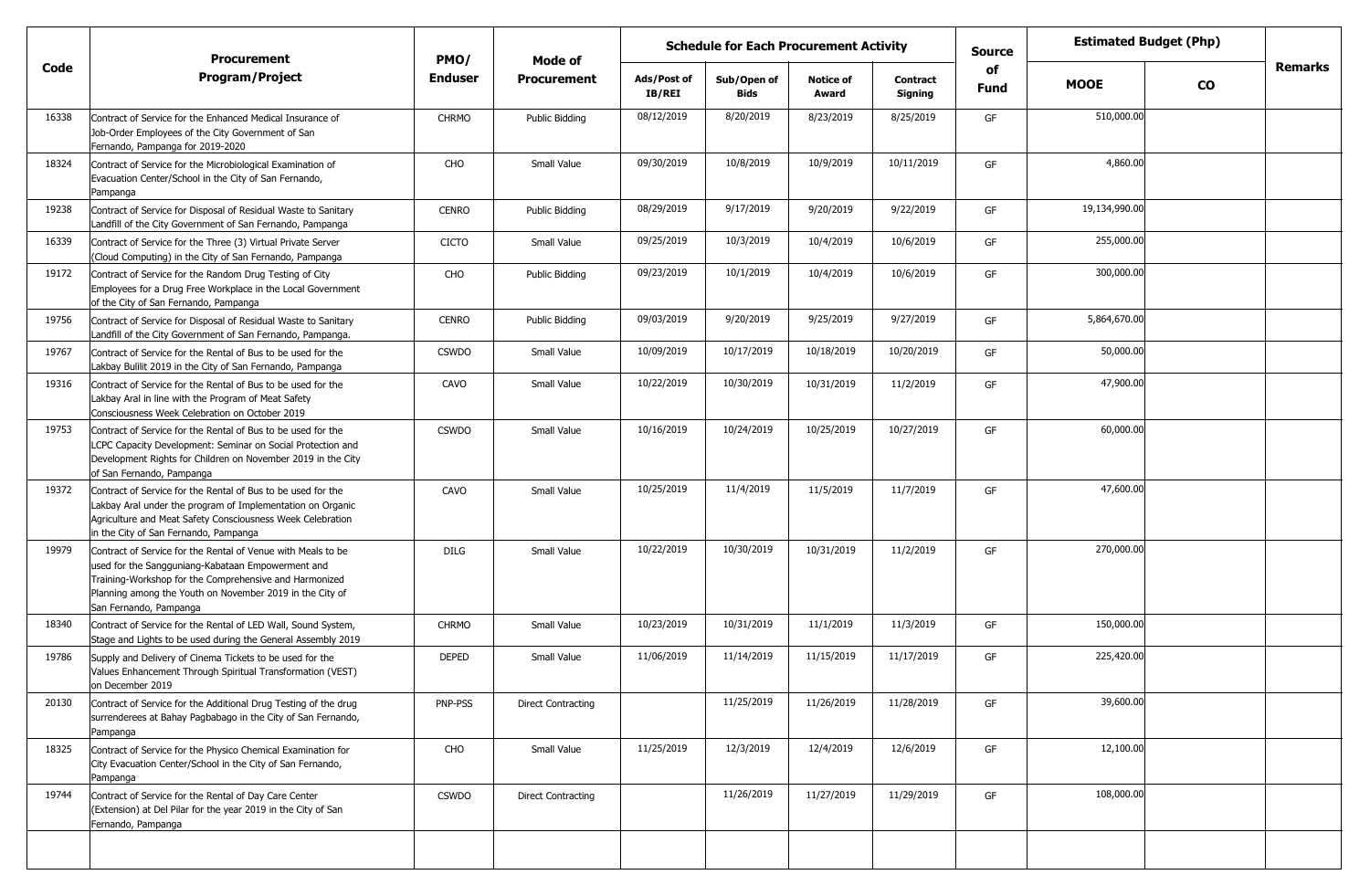|       | <b>Procurement</b>                                                                                                                                                                             | PMO/           | Mode of                       |                                | <b>Schedule for Each Procurement Activity</b> |                           |                            | <b>Source</b>     | <b>Estimated Budget (Php)</b> |            |         |
|-------|------------------------------------------------------------------------------------------------------------------------------------------------------------------------------------------------|----------------|-------------------------------|--------------------------------|-----------------------------------------------|---------------------------|----------------------------|-------------------|-------------------------------|------------|---------|
| Code  | Program/Project                                                                                                                                                                                | <b>Enduser</b> | <b>Procurement</b>            | Ads/Post of<br><b>IB/REI</b>   | Sub/Open of<br><b>Bids</b>                    | <b>Notice of</b><br>Award | <b>Contract</b><br>Signing | of<br><b>Fund</b> | <b>MOOE</b>                   | <b>CO</b>  | Remarks |
| 19762 | Contract of Service for the Rental of Day Care Center<br>(Extension) at Baliti for the year 2019 in the City of San<br>Fernando, Pampanga                                                      | <b>CSWDO</b>   | Direct Contracting            |                                | 11/28/2019                                    | 11/29/2019                | 12/2/2019                  | GF                | 72,000.00                     |            |         |
| 21551 | Extension of Contract for the Disposal of Residual Waste to<br>the Sanitary Landfill in the City of San Fernando, Pampanga                                                                     | <b>CENRO</b>   | Direct Contracting            |                                | 11/14/2019                                    | 11/15/2019                | 11/17/2019                 | GF                | 9,999,990.00                  |            |         |
| 18974 | Contract of Service for the Dismantling of the 2019 Christmas<br>Decoration in the City of San Fernando, Pampanga                                                                              | <b>CIP</b>     | Public Bidding                | 11/18/2019                     | 11/26/2019                                    | 11/29/2019                | 12/1/2019                  | GF                | 178,500.00                    |            |         |
|       |                                                                                                                                                                                                |                |                               | <b>Signage and Accessories</b> |                                               |                           |                            |                   |                               |            |         |
| 19745 | Labor and Materials for the Fabrication and Installation of<br>Logos and Letters for Various Child Development Centers<br>(Phase II) at various Barangays of City of San Fernando,<br>Pampanga | <b>CSWDO</b>   | Public Bidding                | 08/26/2019                     | 9/3/2019                                      | 9/6/2019                  | 9/8/2019                   | <b>SEF</b>        |                               | 950,000.00 |         |
|       |                                                                                                                                                                                                |                |                               | <b>Sporting Goods</b>          |                                               |                           |                            |                   |                               |            |         |
| 15819 | Supply and Delivery of Sporting Goods to be used at the City<br>College of San Fernando, Pampanga for the Year 2019                                                                            | <b>CCSF</b>    | Public Bidding                | 12/20/2018                     | 12/28/2018                                    | 1/2/2019                  | 1/4/2019                   | GF                |                               | 182,250.00 |         |
| 14913 | Supply and Delivery of Sports Uniform to be used during the<br>CLRAA MEET 2019 of City Schools Division in the City of San<br>Fernando, Pampanga                                               | <b>DEPED</b>   | Public Bidding                | 12/11/2018                     | 12/28/2018                                    | 1/2/2019                  | 1/4/2019                   | <b>SEF</b>        | 1,784,400.00                  |            |         |
| 14920 | Supply and Delivery of Billiard Table Set to be used for the<br>CLRAA Intensive Training 2019                                                                                                  | <b>DEPED</b>   | Small Value                   | 12/24/2018                     | 1/1/2019                                      | 1/2/2019                  | 1/4/2019                   | <b>SEF</b>        | 50,000.00                     |            |         |
| 14921 | Supply and Delivery of Sporting Goods to be used during the<br>CLRAA Meet 2019 of City Schools Division in the City of San<br>Fernando, Pampanga                                               | <b>DEPED</b>   | egotiated (Two Failed Bidding | 12/24/2018                     | 1/1/2019                                      | 1/2/2019                  | 1/4/2019                   | <b>SEF</b>        | 878,000.00                    |            |         |
| 16460 | Supply and Delivery of Sports Equipment to be used for the<br>Palarong Empleyado 2019 (Health and Wellness Program) in<br>the City of San Fernando, Pampanga                                   | <b>CHRMO</b>   | Small Value                   | 01/09/2019                     | 1/17/2019                                     | 1/18/2019                 | 1/20/2019                  | GF                | 28,900.00                     |            |         |
| 17471 | Supply and Delivery of Sporting Materials to be used for the<br>2019 Inter-Barangay Basketball Tournament on February 2019<br>in the City of San Fernando, Pampanga                            | CAD            | Small Value                   | 01/23/2019                     | 1/31/2019                                     | 2/1/2019                  | 2/3/2019                   | GF                | 17,300.00                     |            |         |
| 17229 | Supply and Delivery of customized Trophies to be used for the<br>Joint Fire and Rescue Olympics 2019 in the City of San<br>Fernando. Pampanga                                                  | <b>CDRRMD</b>  | Small Value                   | 02/20/2019                     | 2/28/2019                                     | 3/1/2019                  | 3/3/2019                   | GF                | 21,000.00                     |            |         |
| 18002 | Supply and Delivery of Sporting Materials to be used for the<br>2019 Inter-Barangay Basketball Midget Tournament on April -<br>June 2019 in the City of San Fernando, Pampanga                 | CAD            | Shopping                      | 02/27/2019                     | 3/7/2019                                      | 3/8/2019                  | 3/10/2019                  | GF                | 10,300.00                     |            |         |
| 18042 | Supply and Delivery of Sporting Materials to be used for the<br>Inter-Barangay Volleyball Tournament for the period of April -<br>May 2019 in the City of San Fernando, Pampanga               | CAD            | Small Value                   | 02/27/2019                     | 3/7/2019                                      | 3/8/2019                  | 3/10/2019                  | GF                | 18,000.00                     |            |         |
| 17254 | Supply and Delivery of Sporting Materials to be used for the<br>various sports activities of the City Government of San<br>Fernando, Pampanga subject to Ordering Agreement                    | CMO            | Public Bidding                | 01/31/2019                     | 2/19/2019                                     | 2/22/2019                 | 2/25/2019                  | GF                | 2,000,000.00                  |            |         |
| 17477 | Supply and Delivery of Sporting Goods to be used for various<br>sports activities in the City of San Fernando, Pampanga subject<br>to Ordering Agreement                                       | CAD            | Public Bidding                | 02/27/2019                     | 3/18/2019                                     | 3/21/2019                 | 3/23/2019                  | GF                | 3,000,000.00                  |            |         |
| 18548 | Supply and Delivery of Sporting Goods to be used for the<br>Division Year-Round Training Project 2019 in the City of San<br>Fernando, Pampanga                                                 | DEPED          | Public Bidding                | 05/17/2019                     | 5/27/2019                                     | 5/30/2019                 | 6/1/2019                   | <b>SEF</b>        | 371,240.00                    |            |         |
|       |                                                                                                                                                                                                |                |                               |                                |                                               |                           |                            |                   |                               |            |         |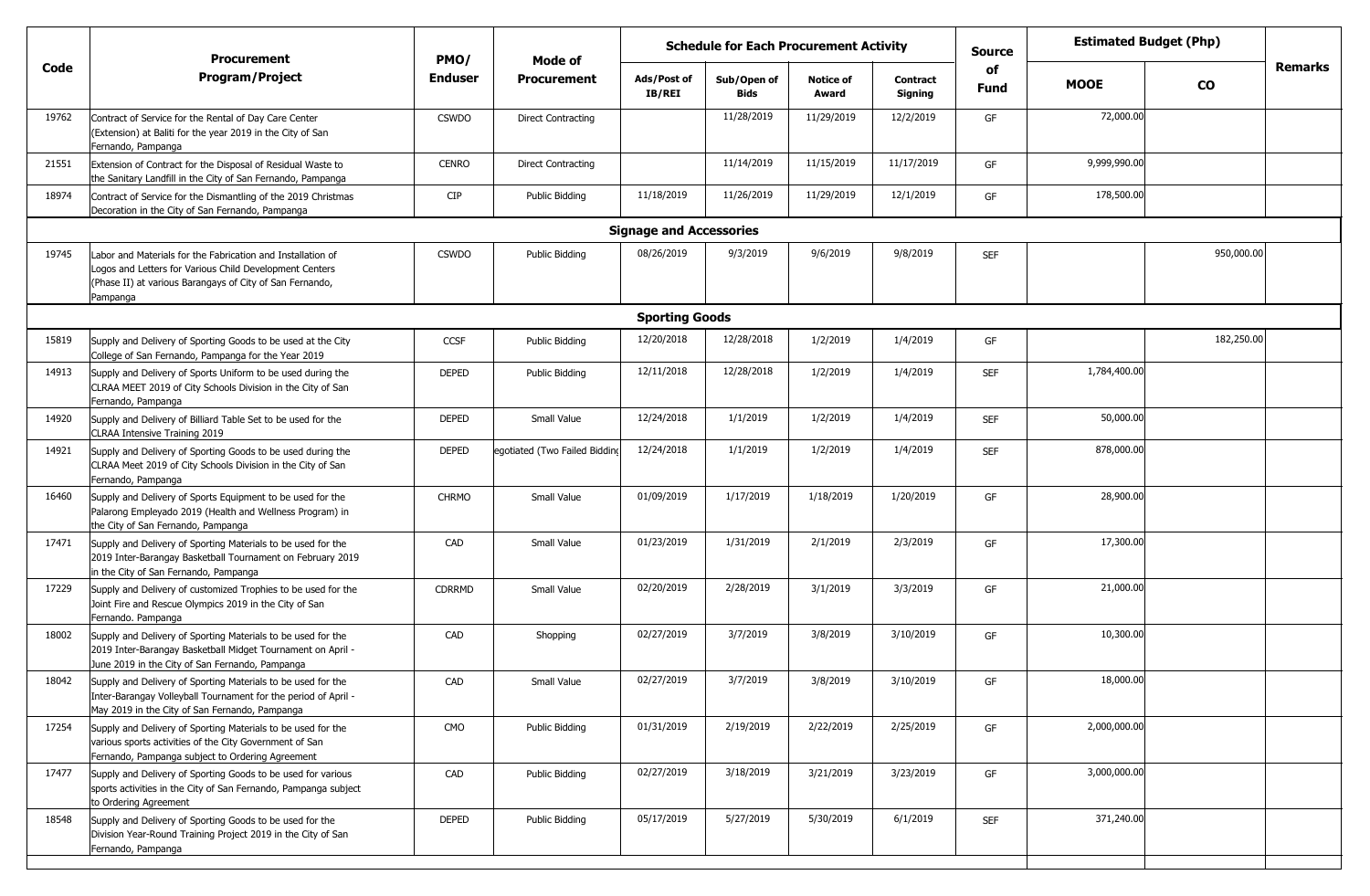| Remarks<br>Code<br>of<br><b>Program/Project</b><br><b>Enduser</b><br><b>Procurement</b><br>Ads/Post of<br>Sub/Open of<br><b>Notice of</b><br><b>Contract</b><br><b>MOOE</b><br><b>CO</b><br><b>Fund</b><br>IB/REI<br><b>Bids</b><br>Award<br>Signing<br>6/18/2019<br>37,800.00<br>06/10/2019<br>6/19/2019<br>6/21/2019<br><b>CDRRMD</b><br>Small Value<br>GF<br>Supply and Delivery of Customized Medals and Plaques to be<br>18411<br>used for the various Activities of Building a Disaster-Resilient<br>Month of the City Disaster Risk Reduction and Management<br>Division in the City of San Fernando, Pampanga<br>2,100.00<br>7/10/2019<br>7/12/2019<br>17941<br>07/01/2019<br>7/9/2019<br><b>CDRRMD</b><br>Small Value<br>GF<br>Supply and Delivery of Medallion to be used for the various<br>Activities of the City Disaster Risk Reduction and Management<br>Division in the City of San Fernando, Pampanga<br>8/3/2019<br>2,400.00<br>07/23/2019<br>7/31/2019<br>8/1/2019<br>17942<br><b>CDRRMD</b><br>Small Value<br>GF<br>Supply and Delivery of Medallion to be used for the Three -<br>Day Basic Incident Command System (ICS) Training Course in<br>the City of San Fernando, Pampanga<br>7/17/2019<br>7/19/2019<br>1,035,000.00<br>06/25/2019<br>7/12/2019<br>17475<br>CAD<br>GF<br>Public Bidding<br>Supply and Delivery of Sporting Goods to be used for the<br>various Sports Activities in the City of San Fernando,<br>Pampanga subject to Ordering Agreement<br>8/9/2019<br>1,500.00<br>07/31/2019<br>8/8/2019<br>8/11/2019<br>17904<br><b>CDRRMD</b><br>Small Value<br>GF<br>Supply and Delivery of Medallion to be used for the Incident<br>Command System (ICS) Executive Course for Barangay & SK<br>Officials and Multi-Sectoral Groups in the City of San<br>Fernando, Pampanga<br>1,500.00<br>07/31/2019<br>8/8/2019<br>8/9/2019<br>8/11/2019<br>18923<br><b>CDRRMD</b><br>Small Value<br>GF<br>Supply and Delivery of Medallion to be used for the Incident<br>Command System (ICS) Executive Course for Education Sector<br>in the City of San Fernando, Pampanga<br>1,300.00<br>08/02/2019<br>8/12/2019<br>8/13/2019<br>8/15/2019<br>19002<br>GF<br>Supply and Delivery of Sporting Goods to be used for the 2019<br>CAD<br>Shopping<br>CSF Inter-Collegiate and Senior High School Basketball,<br>Volleyball and Dance Competition on September 2019 in the<br>City of San Fernando, Pampanga<br>08/06/2019<br>2,400.00<br>8/14/2019<br><b>CDRRMD</b><br>Small Value<br>8/15/2019<br>8/17/2019<br>18887<br>Supply and Delivery of Medallion to be used for the Emergency<br>GF<br>Operations Center (EOC) Training Course in the City of San<br>Fernando, Pampanga<br>2,400.00<br>08/20/2019<br>8/28/2019<br>8/29/2019<br>17943<br>CDRRMD<br>Small Value<br>8/31/2019<br>GF<br>Supply and Delivery of Medallion to be used for the various<br>Activities of the City Disaster Risk Reduction and Management<br>Division in the City of San Fernando, Pampanga<br>09/16/2019<br>9/24/2019<br>1,200.00<br>9/25/2019<br>19139<br><b>CDRRMD</b><br>Small Value<br>9/27/2019<br>GF<br>Supply and Delivery of Customized Medallion to be used for<br>the Contingency Planning Workshop for Earthquake and Hydro<br>Meteorological Hazards in the City of San Fernando, Pampanga<br>2,989,000.00<br>09/03/2019<br>9/20/2019<br>19568<br>CAD<br>9/25/2019<br>9/27/2019<br><b>Public Bidding</b><br>GF<br>Supply and Delivery of Sporting Goods to be used by the City<br>Government of San Fernando, Pampanga<br>1,200.00<br>10/22/2019<br>10/30/2019<br>19137<br>10/31/2019<br>11/2/2019<br>Supply and Delivery of Customized Medallion to be used for<br><b>CDRRMD</b><br>GF<br>Small Value<br>the Contingency Planning Workshop for Earthquake and Hydro<br>Meteorological Hazards in the City of San Fernando, Pampanga<br><b>Surveying Services</b><br>11/7/2019<br>100,000.00<br>10/30/2019<br>11/8/2019<br>11/10/2019<br>19737<br>CEO<br>GF<br>Contract of Service for the Road Lay-out Survey at Town<br>Small Value<br>Center, Malpitic, City of San Fernando, Pampanga<br><b>Textile</b><br>1/4/2019<br>12,500.00<br>16207<br>12/26/2018<br>1/3/2019<br>1/6/2019<br><b>CHRMO</b><br>Small Value<br>GF<br>Supply and Delivery of Casual Polo Shirt to be used for the<br>Conduct of Dance Sessions of the City Government of San<br>Fernando Pampanga Dance Ensemble 2019<br>106,400.00<br>16205<br>12/26/2018<br>1/3/2019<br>1/8/2019<br>1/10/2019<br>Supply and Delivery of Uniforms to be used for the Palarong<br><b>CHRMO</b><br><b>Public Bidding</b><br>GF<br>Empleyado 2019 in the City of San Fernando, Pampanga | <b>Procurement</b> | PMO/ | Mode of | <b>Schedule for Each Procurement Activity</b> |  |  |  | <b>Source</b> | <b>Estimated Budget (Php)</b> |  |
|---------------------------------------------------------------------------------------------------------------------------------------------------------------------------------------------------------------------------------------------------------------------------------------------------------------------------------------------------------------------------------------------------------------------------------------------------------------------------------------------------------------------------------------------------------------------------------------------------------------------------------------------------------------------------------------------------------------------------------------------------------------------------------------------------------------------------------------------------------------------------------------------------------------------------------------------------------------------------------------------------------------------------------------------------------------------------------------------------------------------------------------------------------------------------------------------------------------------------------------------------------------------------------------------------------------------------------------------------------------------------------------------------------------------------------------------------------------------------------------------------------------------------------------------------------------------------------------------------------------------------------------------------------------------------------------------------------------------------------------------------------------------------------------------------------------------------------------------------------------------------------------------------------------------------------------------------------------------------------------------------------------------------------------------------------------------------------------------------------------------------------------------------------------------------------------------------------------------------------------------------------------------------------------------------------------------------------------------------------------------------------------------------------------------------------------------------------------------------------------------------------------------------------------------------------------------------------------------------------------------------------------------------------------------------------------------------------------------------------------------------------------------------------------------------------------------------------------------------------------------------------------------------------------------------------------------------------------------------------------------------------------------------------------------------------------------------------------------------------------------------------------------------------------------------------------------------------------------------------------------------------------------------------------------------------------------------------------------------------------------------------------------------------------------------------------------------------------------------------------------------------------------------------------------------------------------------------------------------------------------------------------------------------------------------------------------------------------------------------------------------------------------------------------------------------------------------------------------------------------------------------------------------------------------------------------------------------------------------------------------------------------------------------------------------------------------------------------------------------------------------------------------------------------------------------------------------------------------------------------------------------------------------------------------------------------------------------------------------------------------------------------------------------------------------------------------------------------------------------------------------------------------------------------------------------------------------------------------------------------------------------------------------------------|--------------------|------|---------|-----------------------------------------------|--|--|--|---------------|-------------------------------|--|
|                                                                                                                                                                                                                                                                                                                                                                                                                                                                                                                                                                                                                                                                                                                                                                                                                                                                                                                                                                                                                                                                                                                                                                                                                                                                                                                                                                                                                                                                                                                                                                                                                                                                                                                                                                                                                                                                                                                                                                                                                                                                                                                                                                                                                                                                                                                                                                                                                                                                                                                                                                                                                                                                                                                                                                                                                                                                                                                                                                                                                                                                                                                                                                                                                                                                                                                                                                                                                                                                                                                                                                                                                                                                                                                                                                                                                                                                                                                                                                                                                                                                                                                                                                                                                                                                                                                                                                                                                                                                                                                                                                                                                                                               |                    |      |         |                                               |  |  |  |               |                               |  |
|                                                                                                                                                                                                                                                                                                                                                                                                                                                                                                                                                                                                                                                                                                                                                                                                                                                                                                                                                                                                                                                                                                                                                                                                                                                                                                                                                                                                                                                                                                                                                                                                                                                                                                                                                                                                                                                                                                                                                                                                                                                                                                                                                                                                                                                                                                                                                                                                                                                                                                                                                                                                                                                                                                                                                                                                                                                                                                                                                                                                                                                                                                                                                                                                                                                                                                                                                                                                                                                                                                                                                                                                                                                                                                                                                                                                                                                                                                                                                                                                                                                                                                                                                                                                                                                                                                                                                                                                                                                                                                                                                                                                                                                               |                    |      |         |                                               |  |  |  |               |                               |  |
|                                                                                                                                                                                                                                                                                                                                                                                                                                                                                                                                                                                                                                                                                                                                                                                                                                                                                                                                                                                                                                                                                                                                                                                                                                                                                                                                                                                                                                                                                                                                                                                                                                                                                                                                                                                                                                                                                                                                                                                                                                                                                                                                                                                                                                                                                                                                                                                                                                                                                                                                                                                                                                                                                                                                                                                                                                                                                                                                                                                                                                                                                                                                                                                                                                                                                                                                                                                                                                                                                                                                                                                                                                                                                                                                                                                                                                                                                                                                                                                                                                                                                                                                                                                                                                                                                                                                                                                                                                                                                                                                                                                                                                                               |                    |      |         |                                               |  |  |  |               |                               |  |
|                                                                                                                                                                                                                                                                                                                                                                                                                                                                                                                                                                                                                                                                                                                                                                                                                                                                                                                                                                                                                                                                                                                                                                                                                                                                                                                                                                                                                                                                                                                                                                                                                                                                                                                                                                                                                                                                                                                                                                                                                                                                                                                                                                                                                                                                                                                                                                                                                                                                                                                                                                                                                                                                                                                                                                                                                                                                                                                                                                                                                                                                                                                                                                                                                                                                                                                                                                                                                                                                                                                                                                                                                                                                                                                                                                                                                                                                                                                                                                                                                                                                                                                                                                                                                                                                                                                                                                                                                                                                                                                                                                                                                                                               |                    |      |         |                                               |  |  |  |               |                               |  |
|                                                                                                                                                                                                                                                                                                                                                                                                                                                                                                                                                                                                                                                                                                                                                                                                                                                                                                                                                                                                                                                                                                                                                                                                                                                                                                                                                                                                                                                                                                                                                                                                                                                                                                                                                                                                                                                                                                                                                                                                                                                                                                                                                                                                                                                                                                                                                                                                                                                                                                                                                                                                                                                                                                                                                                                                                                                                                                                                                                                                                                                                                                                                                                                                                                                                                                                                                                                                                                                                                                                                                                                                                                                                                                                                                                                                                                                                                                                                                                                                                                                                                                                                                                                                                                                                                                                                                                                                                                                                                                                                                                                                                                                               |                    |      |         |                                               |  |  |  |               |                               |  |
|                                                                                                                                                                                                                                                                                                                                                                                                                                                                                                                                                                                                                                                                                                                                                                                                                                                                                                                                                                                                                                                                                                                                                                                                                                                                                                                                                                                                                                                                                                                                                                                                                                                                                                                                                                                                                                                                                                                                                                                                                                                                                                                                                                                                                                                                                                                                                                                                                                                                                                                                                                                                                                                                                                                                                                                                                                                                                                                                                                                                                                                                                                                                                                                                                                                                                                                                                                                                                                                                                                                                                                                                                                                                                                                                                                                                                                                                                                                                                                                                                                                                                                                                                                                                                                                                                                                                                                                                                                                                                                                                                                                                                                                               |                    |      |         |                                               |  |  |  |               |                               |  |
|                                                                                                                                                                                                                                                                                                                                                                                                                                                                                                                                                                                                                                                                                                                                                                                                                                                                                                                                                                                                                                                                                                                                                                                                                                                                                                                                                                                                                                                                                                                                                                                                                                                                                                                                                                                                                                                                                                                                                                                                                                                                                                                                                                                                                                                                                                                                                                                                                                                                                                                                                                                                                                                                                                                                                                                                                                                                                                                                                                                                                                                                                                                                                                                                                                                                                                                                                                                                                                                                                                                                                                                                                                                                                                                                                                                                                                                                                                                                                                                                                                                                                                                                                                                                                                                                                                                                                                                                                                                                                                                                                                                                                                                               |                    |      |         |                                               |  |  |  |               |                               |  |
|                                                                                                                                                                                                                                                                                                                                                                                                                                                                                                                                                                                                                                                                                                                                                                                                                                                                                                                                                                                                                                                                                                                                                                                                                                                                                                                                                                                                                                                                                                                                                                                                                                                                                                                                                                                                                                                                                                                                                                                                                                                                                                                                                                                                                                                                                                                                                                                                                                                                                                                                                                                                                                                                                                                                                                                                                                                                                                                                                                                                                                                                                                                                                                                                                                                                                                                                                                                                                                                                                                                                                                                                                                                                                                                                                                                                                                                                                                                                                                                                                                                                                                                                                                                                                                                                                                                                                                                                                                                                                                                                                                                                                                                               |                    |      |         |                                               |  |  |  |               |                               |  |
|                                                                                                                                                                                                                                                                                                                                                                                                                                                                                                                                                                                                                                                                                                                                                                                                                                                                                                                                                                                                                                                                                                                                                                                                                                                                                                                                                                                                                                                                                                                                                                                                                                                                                                                                                                                                                                                                                                                                                                                                                                                                                                                                                                                                                                                                                                                                                                                                                                                                                                                                                                                                                                                                                                                                                                                                                                                                                                                                                                                                                                                                                                                                                                                                                                                                                                                                                                                                                                                                                                                                                                                                                                                                                                                                                                                                                                                                                                                                                                                                                                                                                                                                                                                                                                                                                                                                                                                                                                                                                                                                                                                                                                                               |                    |      |         |                                               |  |  |  |               |                               |  |
|                                                                                                                                                                                                                                                                                                                                                                                                                                                                                                                                                                                                                                                                                                                                                                                                                                                                                                                                                                                                                                                                                                                                                                                                                                                                                                                                                                                                                                                                                                                                                                                                                                                                                                                                                                                                                                                                                                                                                                                                                                                                                                                                                                                                                                                                                                                                                                                                                                                                                                                                                                                                                                                                                                                                                                                                                                                                                                                                                                                                                                                                                                                                                                                                                                                                                                                                                                                                                                                                                                                                                                                                                                                                                                                                                                                                                                                                                                                                                                                                                                                                                                                                                                                                                                                                                                                                                                                                                                                                                                                                                                                                                                                               |                    |      |         |                                               |  |  |  |               |                               |  |
|                                                                                                                                                                                                                                                                                                                                                                                                                                                                                                                                                                                                                                                                                                                                                                                                                                                                                                                                                                                                                                                                                                                                                                                                                                                                                                                                                                                                                                                                                                                                                                                                                                                                                                                                                                                                                                                                                                                                                                                                                                                                                                                                                                                                                                                                                                                                                                                                                                                                                                                                                                                                                                                                                                                                                                                                                                                                                                                                                                                                                                                                                                                                                                                                                                                                                                                                                                                                                                                                                                                                                                                                                                                                                                                                                                                                                                                                                                                                                                                                                                                                                                                                                                                                                                                                                                                                                                                                                                                                                                                                                                                                                                                               |                    |      |         |                                               |  |  |  |               |                               |  |
|                                                                                                                                                                                                                                                                                                                                                                                                                                                                                                                                                                                                                                                                                                                                                                                                                                                                                                                                                                                                                                                                                                                                                                                                                                                                                                                                                                                                                                                                                                                                                                                                                                                                                                                                                                                                                                                                                                                                                                                                                                                                                                                                                                                                                                                                                                                                                                                                                                                                                                                                                                                                                                                                                                                                                                                                                                                                                                                                                                                                                                                                                                                                                                                                                                                                                                                                                                                                                                                                                                                                                                                                                                                                                                                                                                                                                                                                                                                                                                                                                                                                                                                                                                                                                                                                                                                                                                                                                                                                                                                                                                                                                                                               |                    |      |         |                                               |  |  |  |               |                               |  |
|                                                                                                                                                                                                                                                                                                                                                                                                                                                                                                                                                                                                                                                                                                                                                                                                                                                                                                                                                                                                                                                                                                                                                                                                                                                                                                                                                                                                                                                                                                                                                                                                                                                                                                                                                                                                                                                                                                                                                                                                                                                                                                                                                                                                                                                                                                                                                                                                                                                                                                                                                                                                                                                                                                                                                                                                                                                                                                                                                                                                                                                                                                                                                                                                                                                                                                                                                                                                                                                                                                                                                                                                                                                                                                                                                                                                                                                                                                                                                                                                                                                                                                                                                                                                                                                                                                                                                                                                                                                                                                                                                                                                                                                               |                    |      |         |                                               |  |  |  |               |                               |  |
|                                                                                                                                                                                                                                                                                                                                                                                                                                                                                                                                                                                                                                                                                                                                                                                                                                                                                                                                                                                                                                                                                                                                                                                                                                                                                                                                                                                                                                                                                                                                                                                                                                                                                                                                                                                                                                                                                                                                                                                                                                                                                                                                                                                                                                                                                                                                                                                                                                                                                                                                                                                                                                                                                                                                                                                                                                                                                                                                                                                                                                                                                                                                                                                                                                                                                                                                                                                                                                                                                                                                                                                                                                                                                                                                                                                                                                                                                                                                                                                                                                                                                                                                                                                                                                                                                                                                                                                                                                                                                                                                                                                                                                                               |                    |      |         |                                               |  |  |  |               |                               |  |
|                                                                                                                                                                                                                                                                                                                                                                                                                                                                                                                                                                                                                                                                                                                                                                                                                                                                                                                                                                                                                                                                                                                                                                                                                                                                                                                                                                                                                                                                                                                                                                                                                                                                                                                                                                                                                                                                                                                                                                                                                                                                                                                                                                                                                                                                                                                                                                                                                                                                                                                                                                                                                                                                                                                                                                                                                                                                                                                                                                                                                                                                                                                                                                                                                                                                                                                                                                                                                                                                                                                                                                                                                                                                                                                                                                                                                                                                                                                                                                                                                                                                                                                                                                                                                                                                                                                                                                                                                                                                                                                                                                                                                                                               |                    |      |         |                                               |  |  |  |               |                               |  |
|                                                                                                                                                                                                                                                                                                                                                                                                                                                                                                                                                                                                                                                                                                                                                                                                                                                                                                                                                                                                                                                                                                                                                                                                                                                                                                                                                                                                                                                                                                                                                                                                                                                                                                                                                                                                                                                                                                                                                                                                                                                                                                                                                                                                                                                                                                                                                                                                                                                                                                                                                                                                                                                                                                                                                                                                                                                                                                                                                                                                                                                                                                                                                                                                                                                                                                                                                                                                                                                                                                                                                                                                                                                                                                                                                                                                                                                                                                                                                                                                                                                                                                                                                                                                                                                                                                                                                                                                                                                                                                                                                                                                                                                               |                    |      |         |                                               |  |  |  |               |                               |  |
|                                                                                                                                                                                                                                                                                                                                                                                                                                                                                                                                                                                                                                                                                                                                                                                                                                                                                                                                                                                                                                                                                                                                                                                                                                                                                                                                                                                                                                                                                                                                                                                                                                                                                                                                                                                                                                                                                                                                                                                                                                                                                                                                                                                                                                                                                                                                                                                                                                                                                                                                                                                                                                                                                                                                                                                                                                                                                                                                                                                                                                                                                                                                                                                                                                                                                                                                                                                                                                                                                                                                                                                                                                                                                                                                                                                                                                                                                                                                                                                                                                                                                                                                                                                                                                                                                                                                                                                                                                                                                                                                                                                                                                                               |                    |      |         |                                               |  |  |  |               |                               |  |
|                                                                                                                                                                                                                                                                                                                                                                                                                                                                                                                                                                                                                                                                                                                                                                                                                                                                                                                                                                                                                                                                                                                                                                                                                                                                                                                                                                                                                                                                                                                                                                                                                                                                                                                                                                                                                                                                                                                                                                                                                                                                                                                                                                                                                                                                                                                                                                                                                                                                                                                                                                                                                                                                                                                                                                                                                                                                                                                                                                                                                                                                                                                                                                                                                                                                                                                                                                                                                                                                                                                                                                                                                                                                                                                                                                                                                                                                                                                                                                                                                                                                                                                                                                                                                                                                                                                                                                                                                                                                                                                                                                                                                                                               |                    |      |         |                                               |  |  |  |               |                               |  |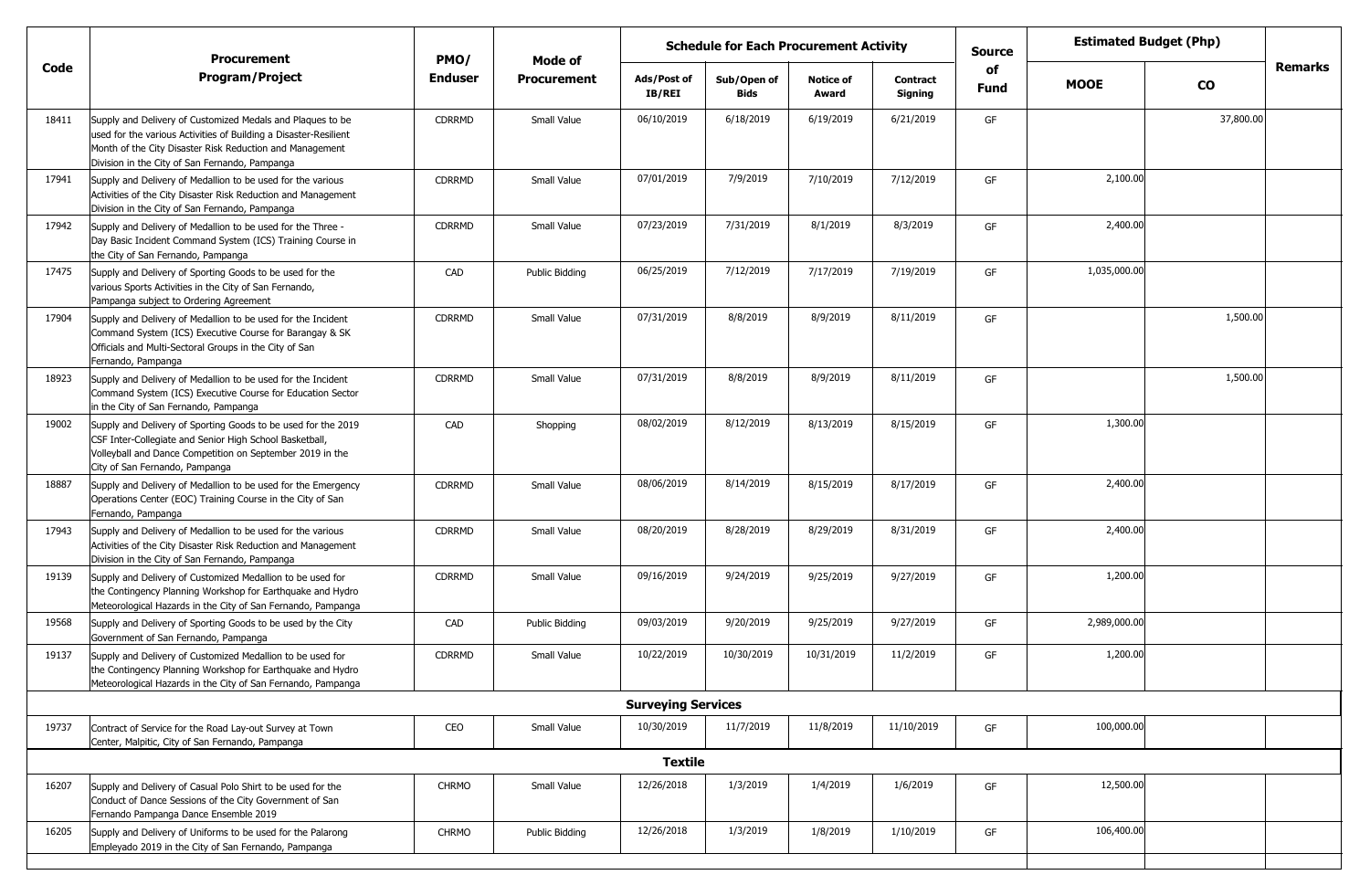|       | <b>Procurement</b>                                                                                                                                                                                        | PMO/           | Mode of        | <b>Schedule for Each Procurement Activity</b> |                            |                           |                            |            | <b>Estimated Budget (Php)</b><br><b>Source</b> |           |         |
|-------|-----------------------------------------------------------------------------------------------------------------------------------------------------------------------------------------------------------|----------------|----------------|-----------------------------------------------|----------------------------|---------------------------|----------------------------|------------|------------------------------------------------|-----------|---------|
| Code  | <b>Program/Project</b>                                                                                                                                                                                    | <b>Enduser</b> | Procurement    | Ads/Post of<br>IB/REI                         | Sub/Open of<br><b>Bids</b> | <b>Notice of</b><br>Award | <b>Contract</b><br>Signing | of<br>Fund | <b>MOOE</b>                                    | <b>CO</b> | Remarks |
| 16822 | Supply and Delivery of Uniforms to be used by the City<br>Government Employees for the Employees Day 2019 in the<br>City of San Fernando, Pampanga                                                        | <b>CHRMO</b>   | Public Bidding | 12/31/2018                                    | 1/8/2019                   | 1/11/2019                 | 1/13/2019                  | GF         | 935,000.00                                     |           |         |
| 18406 | Supply and Delivery of Costumes and Uniforms to be used by<br>the City Government of San Fernando Pampanga Dance<br>Ensemble                                                                              | <b>CHRMO</b>   | Small Value    | 06/26/2019                                    | 7/4/2019                   | 7/5/2019                  | 7/7/2019                   | GF         | 42,500.00                                      |           |         |
|       |                                                                                                                                                                                                           |                |                | <b>Tokens and Awards</b>                      |                            |                           |                            |            |                                                |           |         |
| 15153 | Supply and Delivery of Tokens during the Thanks giving and<br>Recognition Program for LET Passers, City of San Fernando,<br>Pampanga                                                                      | CCSF           | Small Value    | 12/24/2018                                    | 1/1/2019                   | 1/2/2019                  | 1/4/2019                   | GF         | 21,000.00                                      |           |         |
| 15149 | Supply and Delivery of Tokens for the judges for the Zero<br>Waste Olympiad (Environmental Quiz Bee) 2019 in the City of<br>San Fernando, Pampanga                                                        | <b>CENRO</b>   | Small Value    | 12/25/2018                                    | 1/2/2019                   | 1/3/2019                  | 1/5/2019                   | GF         | 6,000.00                                       |           |         |
| 17249 | Supply and Delivery of Tokens to be used for the taping of TV<br>Program for the month of January - December 2019 in the City<br>of San Fernando, Pampanga subject to Ordering Agreement                  | CIO            | Small Value    | 01/02/2019                                    | 1/10/2019                  | 1/11/2019                 | 1/13/2019                  | GF         | 48,000.00                                      |           |         |
| 16373 | Supply and Delivery of Tokens to be used for the Voluntary<br>Blood Donation for 1st Quarter of 2019 in the City of San<br>Fernando, Pampanga                                                             | CHO            | Small Value    | 01/02/2019                                    | 1/10/2019                  | 1/11/2019                 | 1/13/2019                  | GF         | 6,000.00                                       |           |         |
| 16848 | Supply and Delivery of Tokens to be served for the Unveiling<br>of the City Heritage Marker of Our Lady of Sorrow Parish,<br>Barangay Dolores in the City of San Fernando. Pampanga on<br>February 2019   | Tourism        | Small Value    | 01/02/2019                                    | 1/10/2019                  | 1/11/2019                 | 1/14/2019                  | GF         | 10,000.00                                      |           |         |
| 15181 | Supply and Delivery Tokens to be given for the Guest Speakers<br>of Labor Education for Graduating Students on February 2019<br>in the City of San Fernando, Pampanga                                     | <b>CESD</b>    | Small Value    | 01/04/2019                                    | 1/14/2019                  | 1/15/2019                 | 1/17/2019                  | GF         | 18,000.00                                      |           |         |
| 16061 | Supply and Delivery of Tokens to be used for the Outstanding<br>Fernandino Awards Night 2019 in the City of San Fernando,<br>Pampanga                                                                     | Tourism        | Small Value    | 01/04/2019                                    | 1/14/2019                  | 1/15/2019                 | 1/17/2019                  | GF         | 3,500.00                                       |           |         |
| 16657 | Supply and Delivery of Tokens to be served for the Guest<br>Speaker during The Outstanding Fernandino Awards on<br>February 2019 in the City of San Fernando, Pampanga                                    | Tourism        | Small Value    | 01/04/2019                                    | 1/14/2019                  | 1/15/2019                 | 1/17/2019                  | GF         | 20,000.00                                      |           |         |
| 15182 | Supply and Delivery of Tokens for Special Guests and Speakers<br>in the City of San Fernando, Pampanga                                                                                                    | CESD           | Small Value    | 01/09/2019                                    | 1/17/2019                  | 1/18/2019                 | 1/20/2019                  | GF         | 5,000.00                                       |           |         |
| 16944 | Supply and Delivery of LED Blinker to be used for the Padyak<br>para sa Kalusugan on February 2019 in the City of San<br>Fernando, Pampanga                                                               | CAD            | Small Value    | 01/09/2019                                    | 1/17/2019                  | 1/18/2019                 | 1/20/2019                  | GF         | 25,000.00                                      |           |         |
| 17079 | Supply and Delivery of Tokens to be served for the LGBT<br>Night, Saslag ing Sala para keng Kagnapan (An Inter-Barangay<br>Festival of Talents) on February 2019 in the City of San<br>Fernando, Pampanga | CAD            | Small Value    | 01/09/2019                                    | 1/17/2019                  | 1/18/2019                 | 1/20/2019                  | GF         | 14,000.00                                      |           |         |
| 16767 | Supply and Delivery of Tokens to be served for the Exhibit of<br>past TOFA Awardees for National Arts Month on February<br>2019 in the City of San Fernando, Pampanga                                     | Tourism        | Small Value    | 01/14/2019                                    | 1/22/2019                  | 1/23/2019                 | 1/25/2019                  | GF         | 32,000.00                                      |           |         |
| 17065 | Supply and Delivery of Tokens for Men to be given during the<br>Kaganapan 2019: A Tribute to all Empowered Fernandino                                                                                     | CAD            | Public Bidding | 12/24/2018                                    | 1/1/2019                   | 1/4/2019                  | 1/6/2019                   | GF         | 660,000.00                                     |           |         |
|       |                                                                                                                                                                                                           |                |                |                                               |                            |                           |                            |            |                                                |           |         |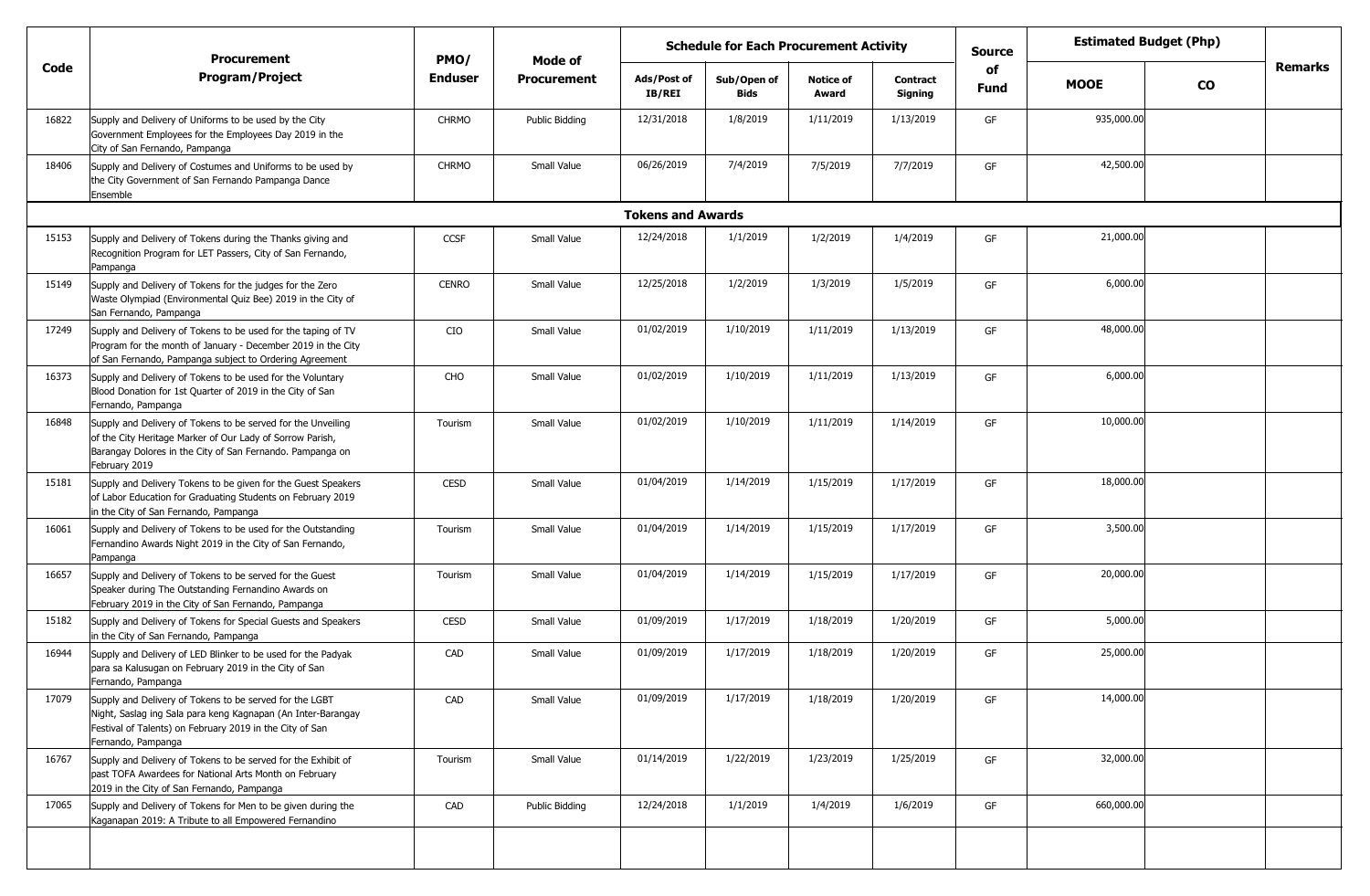|       | <b>Procurement</b>                                                                                                                                                                                                                           | PMO/           | Mode of            |                              | <b>Schedule for Each Procurement Activity</b> |                           |                            | <b>Estimated Budget (Php)</b><br><b>Source</b> |             |           |                |
|-------|----------------------------------------------------------------------------------------------------------------------------------------------------------------------------------------------------------------------------------------------|----------------|--------------------|------------------------------|-----------------------------------------------|---------------------------|----------------------------|------------------------------------------------|-------------|-----------|----------------|
| Code  | <b>Program/Project</b>                                                                                                                                                                                                                       | <b>Enduser</b> | <b>Procurement</b> | Ads/Post of<br><b>IB/REI</b> | Sub/Open of<br>Bids                           | <b>Notice of</b><br>Award | <b>Contract</b><br>Signing | of<br>Fund                                     | <b>MOOE</b> | <b>CO</b> | <b>Remarks</b> |
| 17074 | Supply and Delivery of Tokens to be given to the Empowered<br>Men and Women for the Kaganapan 2019: A Tribute to all<br>Empowered Fernandino in the City of San Fernando,<br>Pampanga                                                        | CAD            | Public Bidding     | 12/24/2018                   | 1/1/2019                                      | 1/4/2019                  | 1/6/2019                   | GF                                             | 658,000.00  |           |                |
| 17049 | Supply and Delivery of Tokens (Wedding Memento/Photo)to<br>be given to the newly wed couples in the Kasalan king Balen<br>on February 2019 in the City of San Fernando, Pampanga                                                             | CAD            | Small Value        | 01/09/2019                   | 1/17/2019                                     | 1/18/2019                 | 1/20/2019                  | GF                                             | 90,000.00   |           |                |
| 16770 | Supply and Delivery of Tokens to be given to the special<br>guests of Lakbay Aral 2019 in the City of San Fernando,<br>Pampanga                                                                                                              | Tourism        | Public Bidding     | 01/03/2019                   | 1/11/2019                                     | 1/16/2019                 | 1/18/2019                  | GF                                             | 390,000.00  |           |                |
| 17061 | Supply and Delivery of Tokens for Judges to be served for the<br>Kaganapan Health and Wellness Zumba Marathon on February<br>2019 in the City of San Fernando, Pampanga                                                                      | CAD            | Small Value        | 01/16/2019                   | 1/24/2019                                     | 1/25/2019                 | 1/27/2019                  | GF                                             | 30,000.00   |           |                |
| 17276 | Supply and Delivery of Tokens to be used for the Unveiling of<br>the Bust Monument of Sotero Baluyut on May 2019 in the City<br>of San Fernando, Pampanga                                                                                    | <b>CTIPO</b>   | Small Value        | 01/16/2019                   | 1/24/2019                                     | 1/25/2019                 | 1/27/2019                  | GF                                             | 15,000.00   |           |                |
| 16734 | Supply and Delivery of Tokens to be served for the Kite-Flying<br>Workshop for the National Arts Month on February 2019 in the<br>City of San Fernando, Pampanga                                                                             | Tourism        | Small Value        | 01/16/2019                   | 1/24/2019                                     | 1/25/2019                 | 1/27/2019                  | GF                                             | 12,000.00   |           |                |
| 16780 | Supply and Delivery of Tokens to be served for the<br>Kapampangan Calligraphy Workshop in line with the National<br>Arts Month on February 2019 in the City of San Fernando,<br>Pampanga                                                     | Tourism        | Small Value        | 01/16/2019                   | 1/24/2019                                     | 1/25/2019                 | 1/27/2019                  | GF                                             | 12,000.00   |           |                |
| 17188 | Supply and Delivery of Tokens to be used for the 124th Birth<br>Commemoration on Vivencio Cuyugan Y Baron on March 2019<br>in the City of San Fernando, Pampanga                                                                             | Tourism        | Small Value        | 01/16/2019                   | 1/24/2019                                     | 1/25/2019                 | 1/27/2019                  | GF                                             | 15,000.00   |           |                |
| 17434 | Supply and Delivery of Medals to be used for the Fernandino<br>E-Sport Cup on February 2019 in the City of San Fernando,<br>Pampanga                                                                                                         | CAD            | Small Value        | 01/16/2019                   | 1/24/2019                                     | 1/25/2019                 | 1/27/2019                  | GF                                             | 9,000.00    |           |                |
| 16787 | Supply and Delivery of Tokens to be served for the Opening of<br>the JAS exhibit and Launch of honor: The Legacy of Jose Abad<br>Santos for 133rd Birth Anniversary of Abad Santos on February<br>2019 in the City of San Fernando, Pampanga | Tourism        | Small Value        | 01/21/2019                   | 1/29/2019                                     | 1/30/2019                 | 2/1/2019                   | GF                                             | 20,000.00   |           |                |
| 16782 | Supply and Delivery of Tokens to be served for the Ball pen Art<br>Workshop for the National Arts Month on February 2019 in the<br>City of San Fernando, Pampanga                                                                            | Tourism        | Small Value        | 01/23/2019                   | 1/31/2019                                     | 2/1/2019                  | 2/3/2019                   | GF                                             | 12,000.00   |           |                |
| 17174 | Supply and Delivery of Tokens to be used for the 33rd<br>Anniversary of EDSA People Power Revolution on February<br>2019 in the City of San Fernando, Pampanga                                                                               | Tourism        | Small Value        | 01/23/2019                   | 1/31/2019                                     | 2/1/2019                  | 2/3/2019                   | GF                                             | 6,000.00    |           |                |
| 17455 | Supply and Delivery of Trophies to be used for the 2019<br>Inter-Barangay Basketball Tournament on February - April<br>2019 in the City of San Fernando, Pampanga                                                                            | CAD            | Small Value        | 01/15/2019                   | 1/23/2019                                     | 1/24/2019                 | 1/26/2019                  | GF                                             | 120,000.00  |           |                |
| 17557 | Supply, Delivery of Trophies to be used for the Kaganapan<br>Cultural Performance and Competition (A showcase of<br>Fernandino Talent in Dancing) on February 2019 in the City of<br>San Fernando, Pampanga                                  | CAD            | Small Value        | 01/23/2019                   | 1/31/2019                                     | 2/1/2019                  | 2/3/2019                   | GF                                             | 6,000.00    |           |                |
| 16784 | Supply and Delivery of Tokens to be served for the Namnamin<br>2019 in line with the National Arts Month on February 2019 in<br>the City of San Fernando, Pampanga                                                                           | Tourism        | Small Value        | 01/25/2019                   | 2/4/2019                                      | 2/5/2019                  | 2/7/2019                   | GF                                             | 20,000.00   |           |                |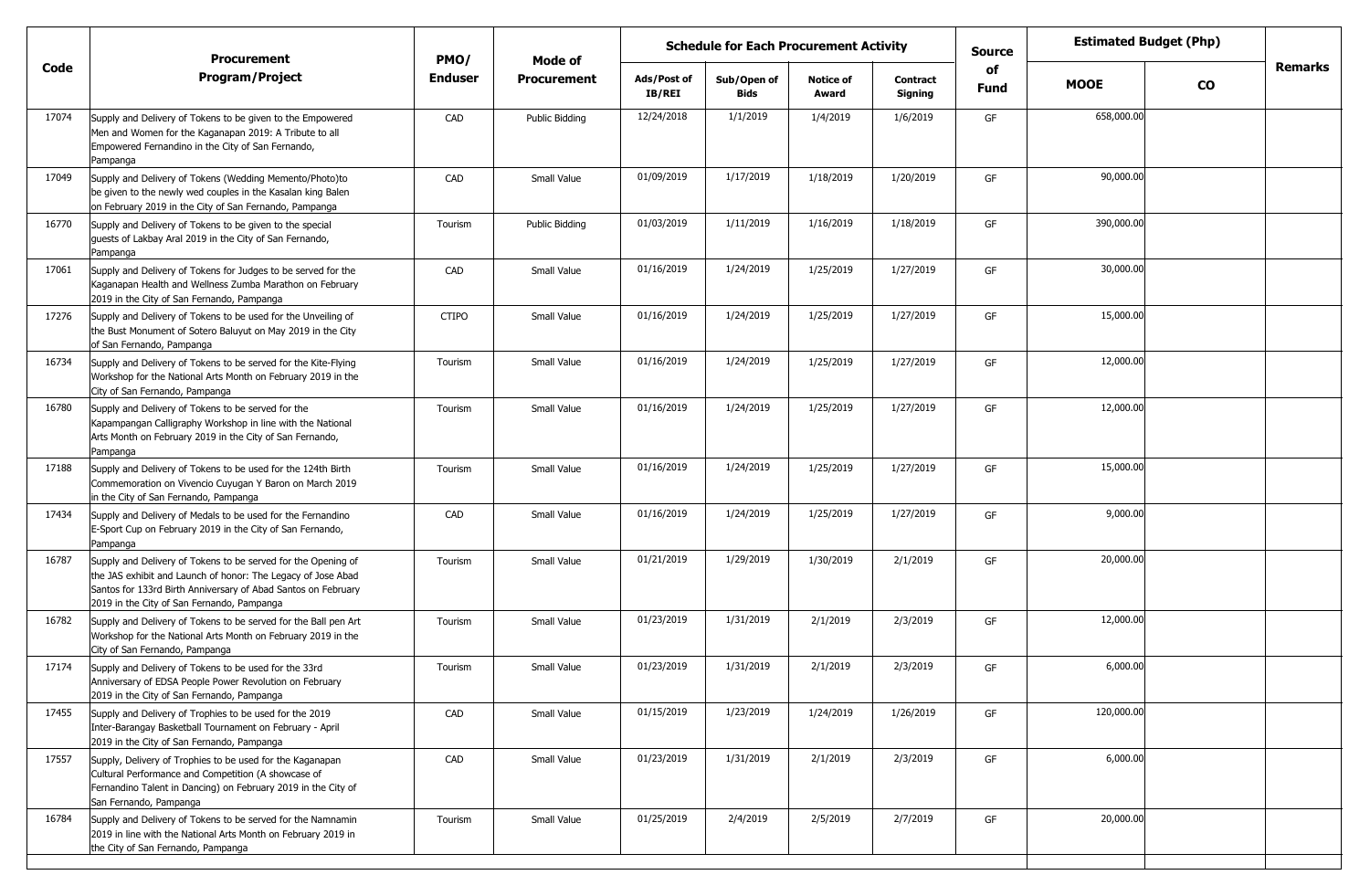|       | <b>Procurement</b>                                                                                                                                                                                                             | PMO/           | Mode of            | <b>Schedule for Each Procurement Activity</b> |                            |                           |                            | <b>Estimated Budget (Php)</b><br><b>Source</b> |              |           |                |
|-------|--------------------------------------------------------------------------------------------------------------------------------------------------------------------------------------------------------------------------------|----------------|--------------------|-----------------------------------------------|----------------------------|---------------------------|----------------------------|------------------------------------------------|--------------|-----------|----------------|
| Code  | <b>Program/Project</b>                                                                                                                                                                                                         | <b>Enduser</b> | <b>Procurement</b> | Ads/Post of<br>IB/REI                         | Sub/Open of<br><b>Bids</b> | <b>Notice of</b><br>Award | <b>Contract</b><br>Signing | of<br>Fund                                     | <b>MOOE</b>  | <b>CO</b> | <b>Remarks</b> |
| 16656 | Supply and Delivery of Raffle Prizes to be used for Birthing<br>Station Anniversaries 2019 in the City of San Fernando,<br>Pampanga                                                                                            | CHO            | Small Value        | 01/23/2019                                    | 1/31/2019                  | 2/1/2019                  | 2/3/2019                   | GF                                             | 60,000.00    |           |                |
| 16849 | Supply and Delivery of Tokens to be used for the Advocacy<br>Campaign for Anti-Mendicancy on February 2019 in the City of<br>San Fernando, Pampanga                                                                            | <b>CSWDO</b>   | Small Value        | 01/30/2019                                    | 2/7/2019                   | 2/8/2019                  | 2/10/2019                  | GF                                             | 6,000.00     |           |                |
| 17173 | Supply and Delivery of Tokens to be used for the Service<br>Excellence in Tourism/Effective Customer Service Seminar on<br>March 2019 in the City of San Fernando, Pampanga                                                    | Tourism        | Small Value        | 01/30/2019                                    | 2/7/2019                   | 2/8/2019                  | 2/10/2019                  | GF                                             | 4,000.00     |           |                |
| 15184 | Supply and Delivery of Newborn Baby Essentials to be given as<br>Interactive Prizes for Buntis Summit 2019 in the City of San<br>Fernando, Pampanga                                                                            | CHO            | Small Value        | 01/23/2019                                    | 1/31/2019                  | 2/1/2019                  | 2/4/2019                   | GF                                             | 63,250.00    |           |                |
| 15185 | Supply and Delivery of Tokens to be used for the Buntis<br>Summit 2019 in the City of San Fernando, Pampanga                                                                                                                   | CHO            | Small Value        | 01/30/2019                                    | 2/7/2019                   | 2/8/2019                  | 2/10/2019                  | GF                                             | 3,000.00     |           |                |
| 15186 | Supply and Delivery of Tokens to be used for the BPW Training<br>and Re-training 2019 in the City of San Fernando, Pampanga                                                                                                    | <b>CHO</b>     | Small Value        | 01/30/2019                                    | 2/7/2019                   | 2/8/2019                  | 2/10/2019                  | GF                                             | 3,000.00     |           |                |
| 17355 | Supply and Delivery of Tokens to be used for the<br>Commemoration of 77th Anniversary of Death March on April<br>2019 in the City of San Fernando, Pampanga                                                                    | Tourism        | Small Value        | 01/21/2019                                    | 1/29/2019                  | 1/30/2019                 | 2/1/2019                   | GF                                             | 120,000.00   |           |                |
| 17424 | Supply and Delivery of Tokens to be used for the Heritage<br>Open-House and Free Kalesa Tours in line with the National<br>Heritage Month on May 2019 in the City of San Fernando,<br>Pampanga                                 | Tourism        | Small Value        | 01/30/2019                                    | 2/7/2019                   | 2/8/2019                  | 2/10/2019                  | GF                                             | 22,000.00    |           |                |
| 17425 | Supply and Delivery of Tokens for the Cultural Tourism<br>Development Workshop on April 2019                                                                                                                                   | Tourism        | Small Value        | 01/30/2019                                    | 2/7/2019                   | 2/8/2019                  | 2/10/2019                  | GF                                             | 9,000.00     |           |                |
| 17634 | Supply and Delivery of Tokens to be used for the LST Seminar<br>on the Career and Employment Advocacy (Life Skills Training<br>of Graduating Students) in the City of San Fernando,<br>Pampanga                                | <b>CESD</b>    | Small Value        | 01/30/2019                                    | 2/7/2019                   | 2/8/2019                  | 2/10/2019                  | GF                                             | 6,000.00     |           |                |
| 15187 | Supply and Delivery of Tokens to be used for the Career and<br>Employment Advocacy (Life Skills Training) on March 2019 in<br>the City of San Fernando, Pampanga                                                               | <b>CESD</b>    | Small Value        | 02/01/2019                                    | 2/11/2019                  | 2/12/2019                 | 2/14/2019                  | GF                                             | 3,000.00     |           |                |
| 15189 | Supply and Delivery of Tokens to be used for the SPES<br>Orientation and Seminar Batch 1 on March 2019 in the City of<br>San Fernando, Pampanga                                                                                | <b>CESD</b>    | Small Value        | 02/04/2019                                    | 2/12/2019                  | 2/13/2019                 | 2/15/2019                  | GF                                             | 15,000.00    |           |                |
| 17576 | Supply and Delivery of Souvenir Kits to be used for the "A<br>Momento Visit at the City Hall Program: Souvenir Items as a<br>Token of Remembrance 2019" in the City of San Fernando,<br>Pampanga subject to Ordering Agreement | CMO            | Public Bidding     | 01/10/2019                                    | 1/29/2019                  | 2/1/2019                  | 2/3/2019                   | GF                                             | 1,000,000.00 |           |                |
| 17727 | Supply and Delivery of Tokens to be used for the National Flag<br>Day on May 2019 in the City of San Fernando, Pampanga.                                                                                                       | Tourism        | Small Value        | 02/13/2019                                    | 2/21/2019                  | 2/22/2019                 | 2/24/2019                  | GF                                             | 10,000.00    |           |                |
| 17751 | Supply and Delivery of Tokens to be used for the Women's<br>Month Activity on March 2019 in the City of San Fernando,<br>Pampanga                                                                                              | <b>CHRMO</b>   | Small Value        | 02/13/2019                                    | 2/21/2019                  | 2/22/2019                 | 2/24/2019                  | GF                                             | 6,000.00     |           |                |
| 17450 | Supply and Delivery of Flowers to be given to the deceased<br>Fernandinos/Kapampangans for the period of January - June<br>2019 in the City of San Fernando, Pampanga subject to<br>Ordering Agreement                         | CMO            | Small Value        | 02/06/2019                                    | 2/14/2019                  | 2/15/2019                 | 2/17/2019                  | GF                                             | 375,000.00   |           |                |
|       |                                                                                                                                                                                                                                |                |                    |                                               |                            |                           |                            |                                                |              |           |                |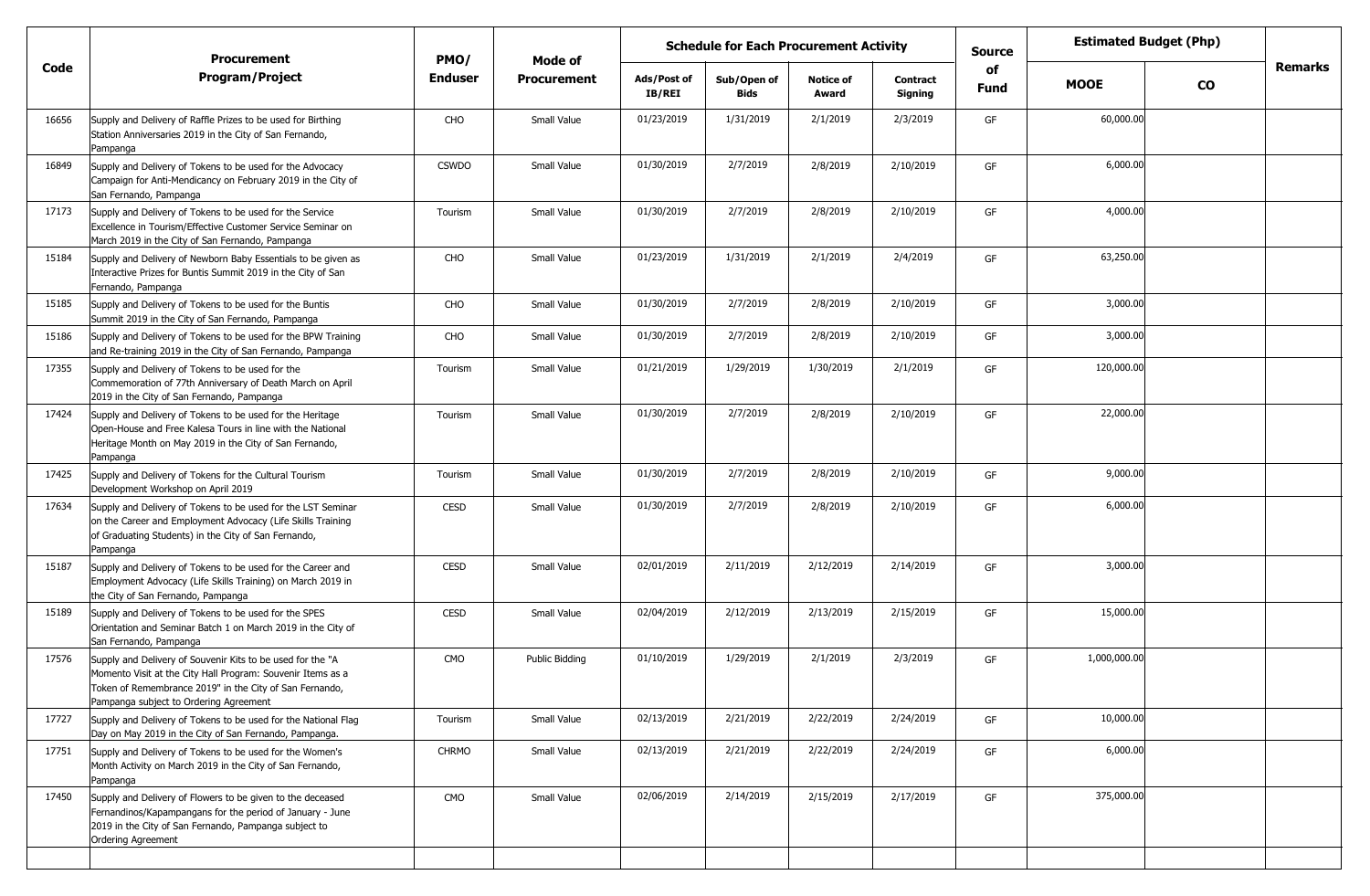|       | <b>Procurement</b>                                                                                                                                                                                                          | PMO/         | Mode of            | <b>Schedule for Each Procurement Activity</b> |                     |                           |                            | <b>Source</b> | <b>Estimated Budget (Php)</b> |           |         |
|-------|-----------------------------------------------------------------------------------------------------------------------------------------------------------------------------------------------------------------------------|--------------|--------------------|-----------------------------------------------|---------------------|---------------------------|----------------------------|---------------|-------------------------------|-----------|---------|
| Code  | <b>Program/Project</b>                                                                                                                                                                                                      | Enduser      | <b>Procurement</b> | Ads/Post of<br>IB/REI                         | Sub/Open of<br>Bids | <b>Notice of</b><br>Award | <b>Contract</b><br>Signing | of<br>Fund    | <b>MOOE</b>                   | <b>CO</b> | Remarks |
| 15148 | Supply and Delivery of Tokens to be given to the Judges for<br>the Search for Sustainable and Eco-friendly Schools in the City<br>of San Fernando, Pampanga                                                                 | <b>CENRO</b> | Small Value        | 02/20/2019                                    | 2/28/2019           | 3/1/2019                  | 3/3/2019                   | GF            | 6,000.00                      |           |         |
| 17828 | Supply and Delivery of Tokens to be used for the<br>Tourism-related Establishment Consultation Meetings and<br>Forum on February to December 2019 in the City of San<br>Fernando, Pampanga                                  | Tourism      | Small Value        | 02/20/2019                                    | 2/28/2019           | 3/1/2019                  | 3/3/2019                   | GF            | 12,000.00                     |           |         |
| 17274 | Supply and Delivery of Tokens to be used for the Recognition<br>Day of the Skills Training Graduates on March 2019 in the City<br>of San Fernando, Pampanga                                                                 | <b>CESD</b>  | Small Value        | 02/27/2019                                    | 3/7/2019            | 3/8/2019                  | 3/10/2019                  | GF            | 9,000.00                      |           |         |
| 18005 | Supply and Delivery of Trophies to be used for the<br>Inter-Barangay Basketball Midget Tournament on April - June<br>2019 in the City of San Fernando, Pampanga                                                             | CAD          | Small Value        | 02/22/2019                                    | 3/4/2019            | 3/5/2019                  | 3/7/2019                   | GF            | 84,000.00                     |           |         |
| 18037 | Supply and Delivery of Trophies to be used for the<br>Inter-Barangay Volleyball Tournament for the period of April -<br>May 2019 in the City of San Fernando, Pampanga                                                      | CAD          | Small Value        | 02/22/2019                                    | 3/4/2019            | 3/5/2019                  | 3/7/2019                   | GF            | 74,000.00                     |           |         |
| 15191 | Supply and Delivery of Ceramic Humidifier with Essential Oil to<br>be given as tokens for the Barangay Health Worker Training on<br>March 2019 in the City of San Fernando, Pampanga                                        | CHO          | Shopping           | 03/04/2019                                    | 3/12/2019           | 3/13/2019                 | 3/15/2019                  | GF            | 3,000.00                      |           |         |
| 15192 | Supply and Delivery of Wooden Organizer to be used for the<br>Voluntary Blood Donation on 2nd Quarter of 2019 in the City<br>of San Fernando, Pampanga                                                                      | CHO          | Small Value        | 03/04/2019                                    | 3/12/2019           | 3/13/2019                 | 3/15/2019                  | GF            | 9,000.00                      |           |         |
| 15194 | Supply and Delivery of Organizer Bag to be used for the<br>Maternal, Neonatal and Child Health & Nutrition Program in<br>the City of San Fernando, Pampanga                                                                 | CHO          | Small Value        | 03/04/2019                                    | 3/12/2019           | 3/13/2019                 | 3/15/2019                  | GF            | 5,000.00                      |           |         |
| 17979 | Supply and Delivery of Tokens for the Flores De Mayo of<br>Pyestang Fernandino 2019 in the City of San Fernando,<br>Pampanga                                                                                                | Tourism      | Small Value        | 03/06/2019                                    | 3/14/2019           | 3/15/2019                 | 3/17/2019                  | GF            | 28,000.00                     |           |         |
| 18022 | Supply and Delivery of Tokens to be used for the Filipino Food<br>Month on April 2019 in the City of San Fernando, Pampanga                                                                                                 | Tourism      | Small Value        | 03/06/2019                                    | 3/14/2019           | 3/15/2019                 | 3/17/2019                  | GF            | 30,000.00                     |           |         |
| 18158 | Supply and Delivery of Tokens for the Press Conference and<br>Signing of the Memorandum of Understanding for Gulis<br>Pamana: Workshop on Documenting Built Heritage on April<br>2019 in the City of San Fernando, Pampanga | Tourism      | Small Value        | 03/18/2019                                    | 3/26/2019           | 3/27/2019                 | 3/29/2019                  | GF            | 10,000.00                     |           |         |
| 18085 | Supply and Delivery of Tokens to be used for the exhibit of the<br>Visual Arts Subcommittee (City Arts and Culture Council) on<br>April 2019 in the City of San Fernando, Pampanga                                          | Tourism      | Small Value        | 03/20/2019                                    | 3/28/2019           | 3/29/2019                 | 3/31/2019                  | GF            | 5,000.00                      |           |         |
| 15196 | Supply and delivery of Tokens to be used for the SPES<br>Orientation and Seminar Batch 2 on March 2019 in the City of<br>San Fernando, Pampanga                                                                             | CESD         | Small Value        | 03/27/2019                                    | 4/4/2019            | 4/5/2019                  | 4/7/2019                   |               | 15,000.00                     |           |         |
| 18128 | Supply and Delivery of Tokens for the Inspection of the<br>National Historical Commission of the Philippines (NHCP) for<br>the period of April to December 2019 in the City of San<br>Fernando, Pampanga                    | Tourism      | Small Value        | 03/27/2019                                    | 4/4/2019            | 4/5/2019                  | 4/7/2019                   | GF            | 20,000.00                     |           |         |
| 16850 | Supply and Delivery of Trophies and Medals to be used for the<br>Palarong Empleyado Year 5 Awarding in the City of San<br>Fernando, Pampanga                                                                                | <b>CHRMO</b> | Small Value        | 03/29/2019                                    | 4/8/2019            | 4/9/2019                  | 4/11/2019                  | GF            | 19,500.00                     |           |         |
|       |                                                                                                                                                                                                                             |              |                    |                                               |                     |                           |                            |               |                               |           |         |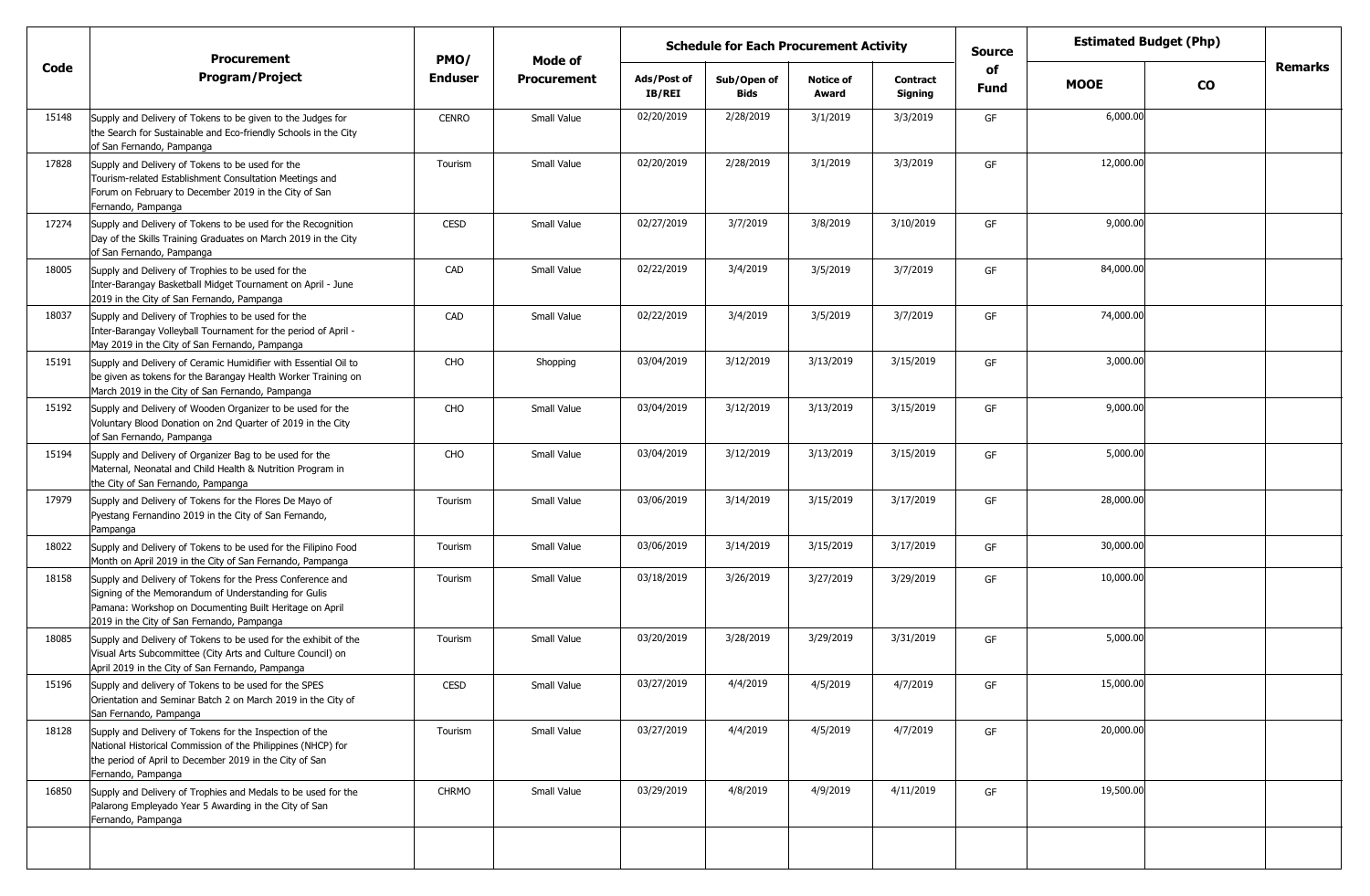|       | <b>Procurement</b>                                                                                                                                                                                      | PMO/           | Mode of            | <b>Schedule for Each Procurement Activity</b> |                            |                           |                            | <b>Source</b> | <b>Estimated Budget (Php)</b> |           |         |
|-------|---------------------------------------------------------------------------------------------------------------------------------------------------------------------------------------------------------|----------------|--------------------|-----------------------------------------------|----------------------------|---------------------------|----------------------------|---------------|-------------------------------|-----------|---------|
| Code  | <b>Program/Project</b>                                                                                                                                                                                  | <b>Enduser</b> | <b>Procurement</b> | Ads/Post of<br>IB/REI                         | Sub/Open of<br><b>Bids</b> | <b>Notice of</b><br>Award | <b>Contract</b><br>Signing | of<br>Fund    | <b>MOOE</b>                   | <b>CO</b> | Remarks |
| 17476 | Supply and Delivery of Trophies to be used for various sports<br>activities in the City of San Fernando, Pampanga subject to<br><b>Ordering Agreement</b>                                               | CAD            | Public Bidding     | 02/26/2019                                    | 3/15/2019                  | 3/20/2019                 | 3/22/2019                  | GF            | 1,500,000.00                  |           |         |
| 18206 | Supply and Delivery of Tokens for the Press Presentation and<br>Advocacy Competition of Mutya at Lakan for Pyestang<br>Fernandino 2019 in the City of San Fernando, Pampanga                            | Tourism        | Small Value        | 04/01/2019                                    | 4/9/2019                   | 4/10/2019                 | 4/12/2019                  | GF            |                               | 9,000.00  |         |
| 15197 | Supply and Delivery of Bag Organizer to be used as Interactive<br>Prizes for AIDS Candle Light Memorial in the City of San<br>Fernando, Pampanga                                                        | CHO            | Shopping           | 04/02/2019                                    | 4/10/2019                  | 4/11/2019                 | 4/13/2019                  | GF            | 5,000.00                      |           |         |
| 16561 | Supply and Delivery of Tokens (Parul San Fernando) to be<br>used by the City Government of San Fernando, Pampanga.                                                                                      | CMO            | Public Bidding     | 04/11/2019                                    | 4/19/2019                  | 4/24/2019                 | 4/26/2019                  | GF            | 700,000.00                    |           |         |
| 16862 | Supply and Delivery of Tokens for the Smoking Cessation<br>Training in the City of San Fernando, Pampanga                                                                                               | CHO            | Small Value        | 05/03/2019                                    | 5/13/2019                  | 5/14/2019                 | 5/16/2019                  | GF            | 4,000.00                      |           |         |
| 18371 | Supply and Delivery of Tokens to be used for the<br>Independence Day Celebration 2019 in the City of San<br>Fernando, Pampanga                                                                          | Tourism        | Small Value        | 05/08/2019                                    | 5/16/2019                  | 5/17/2019                 | 5/19/2019                  | GF            | 12,000.00                     |           |         |
| 16884 | Supply and Delivery of Tokens for the Poster Making Contest<br>on the National Smoking Month Celebration 2019 in the City of<br>San Fernando, Pampanga                                                  | CHO            | Small Value        | 05/10/2019                                    | 5/20/2019                  | 5/21/2019                 | 5/23/2019                  | GF            | 6,000.00                      |           |         |
| 15203 | Supply and Delivery of Tokens for the Special Guests and<br>Speakers of the Employees Forum on July 2019 in the City of<br>San Fernando, Pampanga                                                       | <b>CESD</b>    | Small Value        | 05/22/2019                                    | 5/30/2019                  | 5/31/2019                 | 6/2/2019                   | GF            | 5,000.00                      |           |         |
| 15204 | Supply and Delivery of Tokens to be given to the judges for<br>the Philippine Environment Month Program (Eco Fashion<br>Competition 2019) in the City of San Fernando, Pampanga                         | <b>CENRO</b>   | Small Value        | 05/22/2019                                    | 5/30/2019                  | 5/31/2019                 | 6/2/2019                   | GF            | 6,000.00                      |           |         |
| 15206 | Supply and Delivery of Plaques to be used for the Search for<br>model barangays on Ecological Solid Waste Management 2019<br>in the City of San Fernando, Pampanga                                      | <b>CENRO</b>   | Small Value        | 05/22/2019                                    | 5/30/2019                  | 5/31/2019                 | 6/3/2019                   | GF            | 55,000.00                     |           |         |
| 18131 | Supply and Delivery of Tokens for the Search for Model<br>Barangays on Ecological Solid Waste Management 2019 in the<br>City of San Fernando, Pampanga                                                  | <b>CENRO</b>   | Small Value        | 05/29/2019                                    | 6/6/2019                   | 6/7/2019                  | 6/9/2019                   | GF            | 10,000.00                     |           |         |
| 15207 | Supply and Delivery of Tokens for the Speakers of Career and<br>Employment Advocacy in the City of San Fernando, Pampanga                                                                               | <b>CESD</b>    | Small Value        | 05/31/2019                                    | 6/10/2019                  | 6/11/2019                 | 6/13/2019                  | GF            | 30,000.00                     |           |         |
| 16592 | Supply and Delivery of Flowers to be given to the deceased<br>Fernandinos/Kapampangans for the period of July - December<br>2019 in the City of San Fernando, Pampanga subject to<br>Ordering Agreement | <b>CMO</b>     | Small Value        | 05/22/2019                                    | 5/30/2019                  | 5/31/2019                 | 6/2/2019                   | GF            | 375,000.00                    |           |         |
| 18692 | Supply and Delivery of Capiz Lamp and Holders for the<br>Awardees, Attendees and Speakers of Stakeholders Day and<br>Recognition of Top Taxpayers for 2019 in the City of San<br>Fernando, Pampanga     | CTO            | Public Bidding     | 05/23/2019                                    | 5/31/2019                  | 6/5/2019                  | 6/7/2019                   | GF            | 185,000.00                    |           |         |
| 15208 | Supply and Delivery of Tokens to be used for the Voluntary<br>Blood Donation 3rd Quarter of 2019 in the City of San<br>Fernando, Pampanga                                                               | CHO            | Small Value        | 06/07/2019                                    | 6/17/2019                  | 6/18/2019                 | 6/20/2019                  | GF            | 9,000.00                      |           |         |
| 18457 | Supply and Delivery of Tokens for the Speakers of the<br>Orientation on Basic First Aid for Parent of Children with<br>Disability in the City of San Fernando, Pampanga                                 | CHO-CNC        | Small Value        | 06/12/2019                                    | 6/20/2019                  | 6/21/2019                 | 6/23/2019                  | GF            | 4,500.00                      |           |         |
|       |                                                                                                                                                                                                         |                |                    |                                               |                            |                           |                            |               |                               |           |         |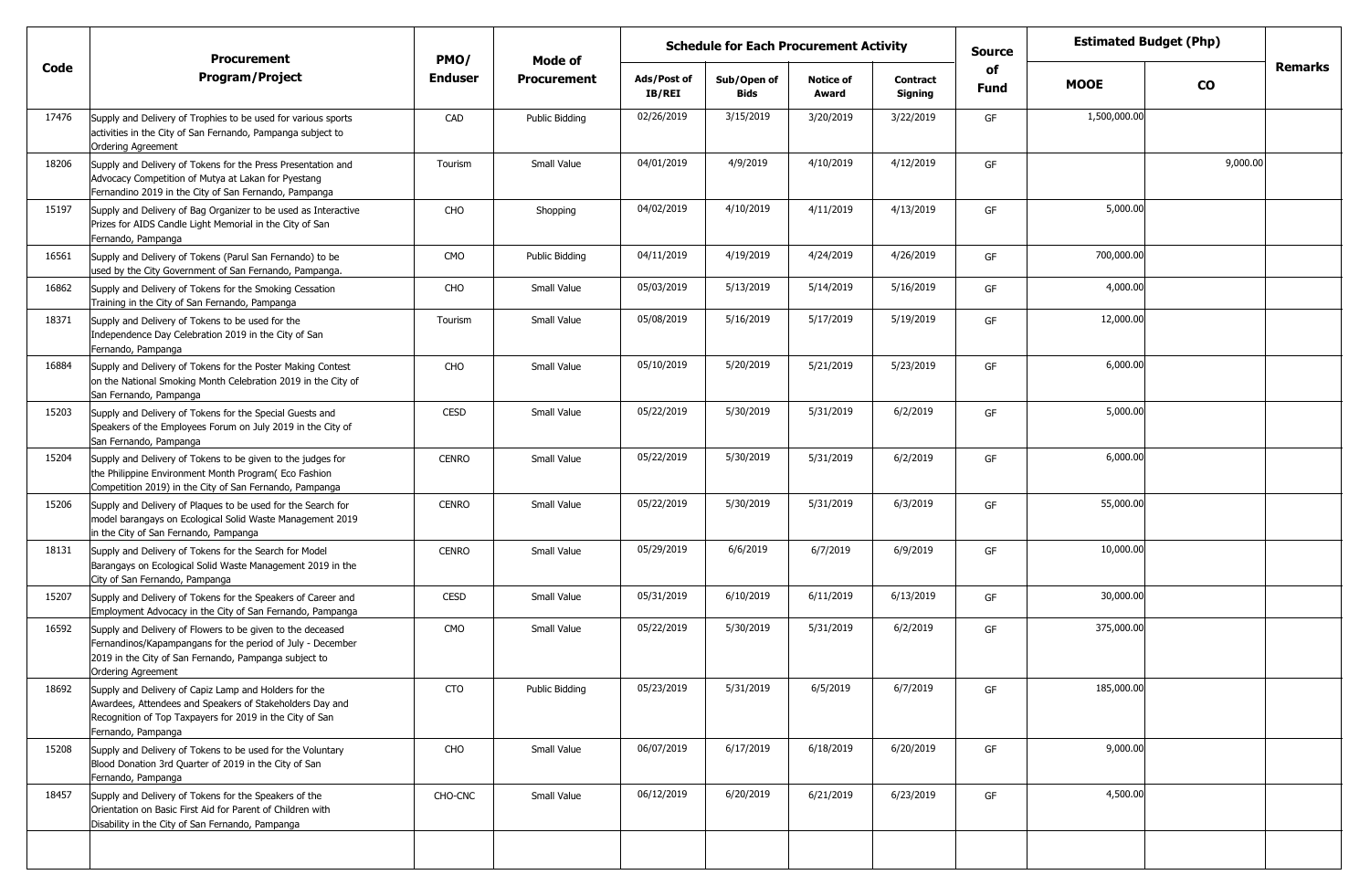|       | <b>Procurement</b>                                                                                                                                                                                                                                                                                                                   | PMO/           | Mode of            | <b>Schedule for Each Procurement Activity</b> |                     |                           |                            |                   |             | <b>Estimated Budget (Php)</b> |         |
|-------|--------------------------------------------------------------------------------------------------------------------------------------------------------------------------------------------------------------------------------------------------------------------------------------------------------------------------------------|----------------|--------------------|-----------------------------------------------|---------------------|---------------------------|----------------------------|-------------------|-------------|-------------------------------|---------|
| Code  | <b>Program/Project</b>                                                                                                                                                                                                                                                                                                               | <b>Enduser</b> | <b>Procurement</b> | Ads/Post of<br>IB/REI                         | Sub/Open of<br>Bids | <b>Notice of</b><br>Award | <b>Contract</b><br>Signing | of<br><b>Fund</b> | <b>MOOE</b> | $\mathbf{co}$                 | Remarks |
| 18536 | Supply and Delivery of Tokens for the Guest Speakers of NDPR<br>Week Celebration - Legislative Forum on July 2019 in the City<br>of San Fernando, Pampanga                                                                                                                                                                           | <b>CSWDO</b>   | Small Value        | 06/18/2019                                    | 6/26/2019           | 6/27/2019                 | 6/29/2019                  | GF                | 4,000.00    |                               |         |
| 18778 | Supply and Delivery of Tokens to be used for the National Flag<br>Day on August 2019 in the City of San Fernando, Pampanga                                                                                                                                                                                                           | Tourism        | Small Value        | 06/19/2019                                    | 6/27/2019           | 6/28/2019                 | 6/30/2019                  | GF                | 4,000.00    |                               |         |
| 18458 | Supply and Delivery of Tokens for the Judges of Poster Making<br>Contest on the 45th Nutrition Month Celebration in the City of<br>San Fernando, Pampanga                                                                                                                                                                            | CHO-CNC        | Small Value        | 06/19/2019                                    | 6/27/2019           | 6/28/2019                 | 6/30/2019                  | GF                | 4,000.00    |                               |         |
| 18561 | Supply and Delivery of Tokens to be served for the Tour<br>Packaging Development Seminar on July 2019 in the City of<br>San Fernando, Pampanga                                                                                                                                                                                       | Tourism        | Small Value        | 06/19/2019                                    | 6/27/2019           | 6/28/2019                 | 6/30/2019                  | GF                | 2,000.00    |                               |         |
| 18533 | Supply and Delivery of Tokens for the Judges of Bibo Kid for<br>45th Nutrition Month Celebration on July 2019 in the City of<br>San Fernando, Pampanga                                                                                                                                                                               | CHO-CNC        | Small Value        | 06/24/2019                                    | 7/2/2019            | 7/3/2019                  | 7/5/2019                   | GF                | 6,000.00    |                               |         |
| 18573 | Supply and Delivery of Tokens for the Guest Speaker of<br>Orientation on new PWD Laws on July 2019 in the City of San<br>Fernando, Pampanga                                                                                                                                                                                          | <b>CSWDO</b>   | Small Value        | 06/24/2019                                    | 7/2/2019            | 7/3/2019                  | 7/5/2019                   | GF                | 3,000.00    |                               |         |
| 18453 | Supply and Delivery of Tokens for the Judges of<br>Inter-Barangay Zumbaers' Biggest Loser Challenge on the 45th<br>Nutrition Month Celebration on July 2019 in the City of San<br>Fernando, Pampanga                                                                                                                                 | CHO-CNC        | Small Value        | 06/25/2019                                    | 7/3/2019            | 7/4/2019                  | 7/6/2019                   | GF                | 6,000.00    |                               |         |
| 18559 | Supply and Delivery of Tokens to be given to the Guest<br>speakers for the Skills Training for PWDs (NDPR Week<br>Celebration) for the month of July 2019 in the City of San<br>Fernando, Pampanga                                                                                                                                   | <b>CSWDO</b>   | Small Value        | 06/25/2019                                    | 7/3/2019            | 7/4/2019                  | 7/6/2019                   | GF                | 6,000.00    |                               |         |
| 18535 | Supply and Delivery of Tokens for the Judges of Healthiest<br>Preggy Fernandina for the 45th Nutrition Month Celebration on<br>July 2019 in the City of San Fernando, Pampanga                                                                                                                                                       | <b>CHO-CNC</b> | Small Value        | 06/26/2019                                    | 7/4/2019            | 7/5/2019                  | 7/7/2019                   | GF                | 6,000.00    |                               |         |
| 18460 | Supply and Delivery of Tokens for the Judges of Best Hataw<br>Fitness Program Exercise Biggest Loser Challenge on the 45th<br>Nutrition Month Celebration on July 2019 in the City of San<br>Fernando, Pampanga                                                                                                                      | CHO-CNC        | Small Value        | 06/26/2019                                    | 7/4/2019            | 7/5/2019                  | 7/7/2019                   | GF                | 4,000.00    |                               |         |
| 18777 | Supply and Delivery of Tokens to be used for the Group Art<br>Exhibit of Local Visual Artist for the Twin Celebration of 265th<br>Founding Anniversary of San Fernando (P) and the 115th<br>Anniversary of Transfer of the Provincial Capitol from Bacolor<br>to San Fernando on August 2019 in the City o San Fernando,<br>Pampanga | Tourism        | Small Value        | 06/26/2019                                    | 7/4/2019            | 7/5/2019                  | 7/7/2019                   | GF                | 10,000.00   |                               |         |
| 18779 | Supply and Delivery of Tokens to be used for the Huling<br>Pagpupugay ng Watawat on August 2019 in the City of San<br>Fernando, Pampanga                                                                                                                                                                                             | Tourism        | Small Value        | 06/26/2019                                    | 7/4/2019            | 7/5/2019                  | 7/7/2019                   | GF                | 5,000.00    |                               |         |
| 18793 | Supply and Delivery of Tokens to be used for the various<br>Activities of the City Tourism Office on August 2019 in the City<br>of San Fernando, Pampanga                                                                                                                                                                            | Tourism        | Small Value        | 06/26/2019                                    | 7/4/2019            | 7/5/2019                  | 7/7/2019                   | GF                | 3,000.00    |                               |         |
| 18562 | Supply and Delivery of Tokens for the Judges of the Youth<br>Camp on July 2019 for the 45th Nutrition Month Celebration in<br>the City of San Fernando, Pampanga                                                                                                                                                                     | CHO-CNC        | Small Value        | 07/01/2019                                    | 7/9/2019            | 7/10/2019                 | 7/12/2019                  | GF                | 9,000.00    |                               |         |
| 18644 | Supply and Delivery of Tokens for the Judges of Early<br>Childhood Care Development (ECCD) Cooking Fest 2019 in the<br>City of San Fernando, Pampanga                                                                                                                                                                                | <b>CSWDO</b>   | Small Value        | 07/02/2019                                    | 7/10/2019           | 7/11/2019                 | 7/13/2019                  | GF                | 3,000.00    |                               |         |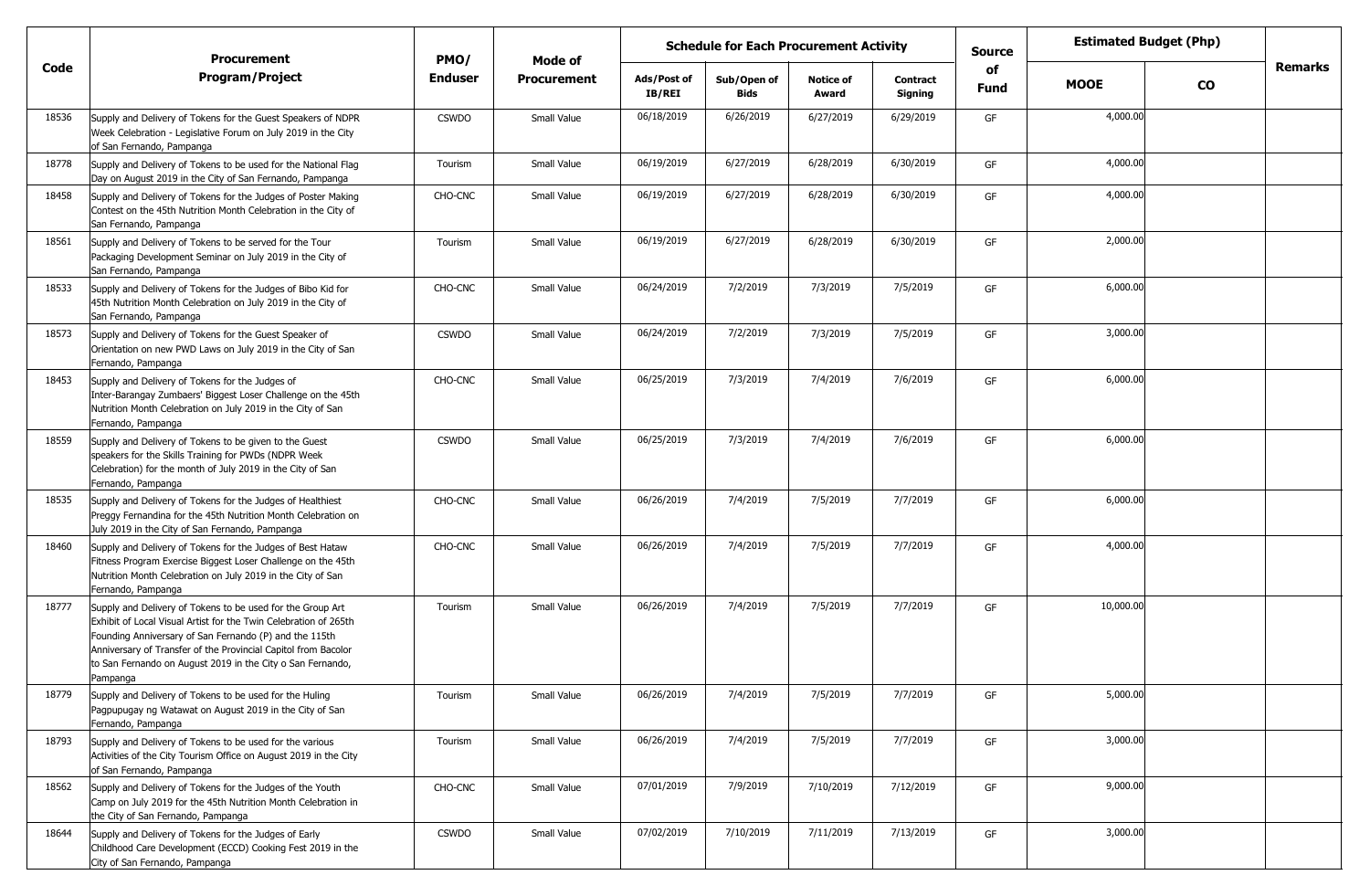|       | <b>Procurement</b>                                                                                                                                                                                                                                                              | PMO/           | Mode of            | <b>Schedule for Each Procurement Activity</b> |                            |                           |                            |                   | <b>Estimated Budget (Php)</b> |           |         |
|-------|---------------------------------------------------------------------------------------------------------------------------------------------------------------------------------------------------------------------------------------------------------------------------------|----------------|--------------------|-----------------------------------------------|----------------------------|---------------------------|----------------------------|-------------------|-------------------------------|-----------|---------|
| Code  | <b>Program/Project</b>                                                                                                                                                                                                                                                          | <b>Enduser</b> | <b>Procurement</b> | Ads/Post of<br><b>IB/REI</b>                  | Sub/Open of<br><b>Bids</b> | <b>Notice of</b><br>Award | <b>Contract</b><br>Signing | of<br><b>Fund</b> | <b>MOOE</b>                   | <b>CO</b> | Remarks |
| 18076 | Supply and Delivery of Tokens for the Community Resource<br>Persons of the NCDC Camp Bulilit in the City of San Fernando,<br>Pamapnga                                                                                                                                           | <b>CSWDO</b>   | Small Value        | 07/03/2019                                    | 7/11/2019                  | 7/12/2019                 | 7/14/2019                  | <b>SEF</b>        | 3,000.00                      |           |         |
| 18571 | Supply and Delivery of Tokens for the Speakers of the Big<br>Latch On on August 2019 for the 45th Nutrition Month<br>Celebration in the City of San Fernando, Pampanga                                                                                                          | CHO-CNC        | Small Value        | 07/03/2019                                    | 7/11/2019                  | 7/12/2019                 | 7/14/2019                  | GF                | 4,000.00                      |           |         |
| 18869 | Supply and Delivery of Tokens to be used for the Regional<br>Quiz Bee and Regional Trade Fair for Tourism Week<br>Celebration on September 2019 in the City of San Fernando,<br>Pampanga                                                                                        | Tourism        | Small Value        | 07/08/2019                                    | 7/16/2019                  | 7/17/2019                 | 7/19/2019                  | GF                | 2,000.00                      |           |         |
| 18870 | Supply and Delivery of Tokens to be used for the Tourism Star<br>Awards for Tourism Week Celebration on September 2019 in<br>the City of San Fernando, Pampanga                                                                                                                 | Tourism        | Small Value        | 07/08/2019                                    | 7/16/2019                  | 7/17/2019                 | 7/19/2019                  | GF                | 9,000.00                      |           |         |
| 18871 | Supply and Delivery of Tokens to be used for the Regional<br>Quiz Bee and Regional Trade Fair for Tourism Week<br>Celebration on September 2019 in the City of San Fernando,<br>Pampanga                                                                                        | Tourism        | Small Value        | 07/08/2019                                    | 7/16/2019                  | 7/17/2019                 | 7/19/2019                  | GF                | 7,000.00                      |           |         |
| 18885 | Supply and Delivery of Tokens to be used for the Story-Telling<br>and Wreath-Laying of the 145th Birth Anniversary of Nicolasa<br>Dayrit on September 2019 in the City of San Fernando,<br>Pampanga                                                                             | Tourism        | Small Value        | 07/08/2019                                    | 7/16/2019                  | 7/17/2019                 | 7/19/2019                  | GF                | 30,000.00                     |           |         |
| 18888 | Supply and Delivery of Tokens for the Story-Telling of the<br>145th Birth Anniversary of Nicolasa Dayrit on September 2019<br>in the City of San Fernando, Pampanga                                                                                                             | Tourism        | Small Value        | 07/08/2019                                    | 7/16/2019                  | 7/17/2019                 | 7/19/2019                  | GF                | 15,000.00                     |           |         |
| 18924 | Supply and Delivery of Tokens for the Resource Speakers of<br>Youth Week on August 2019 in the City of San Fernando,<br>Pampanga                                                                                                                                                | <b>CSWDO</b>   | Small Value        | 07/15/2019                                    | 7/23/2019                  | 7/24/2019                 | 7/26/2019                  | GF                | 3,000.00                      |           |         |
| 18861 | Supply and Delivery of Tokens for the Resource Speakers of<br>Orientation on the RA 10410 or EYA of 2013 and the ECCD<br>Service Standards and Guidelines for Center-based Childhood<br>Programs on August 2019 in the City of San Fernando,<br>Pampanga                        | <b>CSWDO</b>   | Small Value        | 07/19/2019                                    | 7/29/2019                  | 7/30/2019                 | 8/1/2019                   | GF                | 7,000.00                      |           |         |
| 19095 | Supply and Delivery of Tokens to be used for the year-end<br>meeting of the Arts, Culture, and Tourism Council on<br>December 2019 in the City of San Fernando, Pampanga                                                                                                        | Tourism        | Small Value        | 07/24/2019                                    | 8/1/2019                   | 8/2/2019                  | 8/4/2019                   | GF                | 50,000.00                     |           |         |
| 19082 | Supply and Delivery of Tokens for the Commemoration of the<br>National Heroes Day 2019 in the City of San Fernando,<br>Pampanga                                                                                                                                                 | Tourism        | Small Value        | 07/29/2019                                    | 8/6/2019                   | 8/7/2019                  | 8/9/2019                   | GF                | 20,000.00                     |           |         |
| 18967 | Supply and Delivery of Tokens for the Judges and Tabulators<br>of the Opening Ceremony of 2019 CSF Inter-Collegiate and<br>Senior High School Basketball, Volleyball and Dance<br>Competition for the month of October - December 2019 in the<br>City of San Fernando, Pampanga | CAD            | Small Value        | 08/02/2019                                    | 8/12/2019                  | 8/13/2019                 | 8/15/2019                  | GF                | 6,000.00                      |           |         |
| 19149 | Supply and Delivery of Tokens to be used for the Seminar and<br>Orientation of the deputation of Barangay CPOSCO Enforcer<br>(Barangay Public Safety Officers) in the City of San Fernando,<br>Pampanga                                                                         | <b>CPOSCO</b>  | Small Value        | 08/07/2019                                    | 8/15/2019                  | 8/16/2019                 | 8/18/2019                  | GF                | 7,500.00                      |           |         |
| 19250 | Supply and Delivery of Tokens to be used for the Buhay na<br>Buhay Lecture Series on November 2019 in the City of San<br>Fernando, Pampanga                                                                                                                                     | Tourism        | Small Value        | 08/14/2019                                    | 8/22/2019                  | 8/23/2019                 | 8/25/2019                  | GF                | 10,000.00                     |           |         |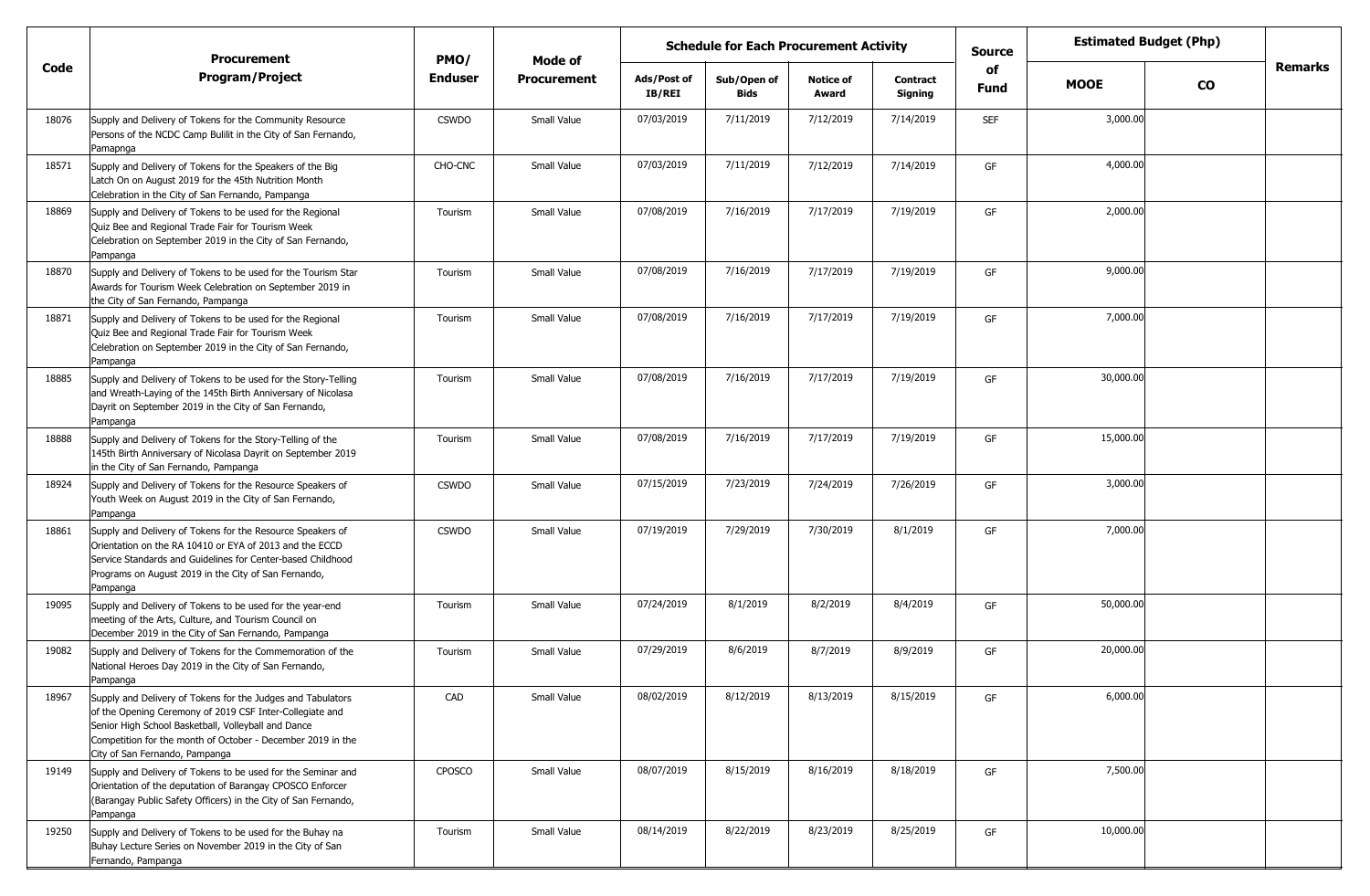|       | <b>Procurement</b>                                                                                                                                                                                                            | PMO/           | <b>Mode of</b>     | <b>Schedule for Each Procurement Activity</b> |                            |                           |                            |            | <b>Estimated Budget (Php)</b> |           |         |
|-------|-------------------------------------------------------------------------------------------------------------------------------------------------------------------------------------------------------------------------------|----------------|--------------------|-----------------------------------------------|----------------------------|---------------------------|----------------------------|------------|-------------------------------|-----------|---------|
| Code  | <b>Program/Project</b>                                                                                                                                                                                                        | <b>Enduser</b> | <b>Procurement</b> | Ads/Post of<br>IB/REI                         | Sub/Open of<br><b>Bids</b> | <b>Notice of</b><br>Award | <b>Contract</b><br>Signing | of<br>Fund | <b>MOOE</b>                   | <b>CO</b> | Remarks |
| 19198 | Supply and Delivery of Tokens for the Stakeholders' Meeting<br>for Luzon as part of the Quincentennial Commemoration in the<br>Philippines on September 2019 in the City of San Fernando,<br>Pampanga                         | Tourism        | Small Value        | 08/14/2019                                    | 8/22/2019                  | 8/23/2019                 | 8/25/2019                  | GF         | 10,000.00                     |           |         |
| 15216 | Supply and Delivery of Tokens for the Special Guests and<br>Speakers of Job Fair 2019 in the City of San Fernando,<br>Pampanga                                                                                                | CESD           | Small Value        | 08/21/2019                                    | 8/29/2019                  | 8/30/2019                 | 9/1/2019                   | GF         | 5,000.00                      |           |         |
| 18966 | Supply and Delivery of Trophies to be used for the 2019 CSF<br>Inter-Collegiate and Senior High School Basketball, Volleyball<br>and Dance Competition on October - December of 2019 in the<br>City of San Fernando, Pampanga | CAD            | Small Value        | 08/13/2019                                    | 8/21/2019                  | 8/22/2019                 | 8/24/2019                  | GF         | 102,200.00                    |           |         |
| 15219 | Supply and Delivery of Tokens for the Maternal, Neonatal,<br>Child Health and Nutrition (MNCHN) for 4th Quarter of 2019 in<br>the City of San Fernando, Pampanga                                                              | CHO            | Small Value        | 09/02/2019                                    | 9/10/2019                  | 9/11/2019                 | 9/13/2019                  | GF         | 5,000.00                      |           |         |
| 18958 | Supply and Delivery of Tokens for the 2019 Civil Service Month<br>Celebration Loyalty Awarding in the City of San Fernando,<br>Pampanga                                                                                       | <b>CHRMO</b>   | Public Bidding     | 08/22/2019                                    | 8/30/2019                  | 9/4/2019                  | 9/6/2019                   | GF         | 173,200.00                    |           |         |
| 19379 | Supply and Delivery of Tokens to be used for the International<br>Assembly of Youth for UNESCO on December 2019 in the City<br>of San Fernando, Pampanga                                                                      | Tourism        | Small Value        | 09/04/2019                                    | 9/12/2019                  | 9/13/2019                 | 9/15/2019                  | GF         | 6,000.00                      |           |         |
| 19432 | Supply and Delivery of Tokens for the Resource Speaker of<br>ECCD Accreditation for 2019 in the City of San Fernando,<br>Pampanga                                                                                             | <b>CSWDO</b>   | Small Value        | 09/10/2019                                    | 9/18/2019                  | 9/19/2019                 | 9/21/2019                  | GF         | 1,000.00                      |           |         |
| 19625 | Supply and Delivery of Tokens to be used for Inter-School<br>Lantern Parade Competition for Giant lantern Festivals 2019 in<br>the City of San Fernando, Pampanga                                                             | Tourism        | Small Value        | 09/18/2019                                    | 9/26/2019                  | 9/27/2019                 | 9/29/2019                  | GF         | 5,000.00                      |           |         |
| 19627 | Supply and Delivery of Tokens to be used for the<br>Inter-Commercial Establishment and Inter-Village Christmas<br>Decor Competition for Giant Lantern Festival on November<br>2019 in the City of San Fernando, Pampanga      | Tourism        | Small Value        | 09/18/2019                                    | 9/26/2019                  | 9/27/2019                 | 9/29/2019                  | GF         | 22,000.00                     |           |         |
| 19629 | Supply and Delivery of Tokens to be used for the Inter-Village<br>Christmas decor Competition and Inter-School Parade<br>Competition for Giant Lantern Festivals 2019 in the City of San<br>Fernando, Pampanga                | Tourism        | Small Value        | 09/18/2019                                    | 9/26/2019                  | 9/27/2019                 | 9/29/2019                  | GF         | 25,500.00                     |           |         |
| 19667 | Supply and Delivery of Tokens to be used for the Inter-School<br>Lantern Parade for Giant Lantern Festivals 2019 in the City of<br>San Fernando, Pampanga                                                                     | Tourism        | Small Value        | 09/18/2019                                    | 9/26/2019                  | 9/27/2019                 | 9/29/2019                  | GF         | 25,500.00                     |           |         |
| 19672 | Supply and Delivery of Tokens to be used for the<br>Inter-Government Agency Competition Diosdado Macapagal<br>Government Center for Giant Lantern Festivals 2019 in the City<br>of San Fernando, Pampanga                     | Tourism        | Small Value        | 09/18/2019                                    | 9/26/2019                  | 9/27/2019                 | 9/29/2019                  | GF         | 37,000.00                     |           |         |
| 15220 | Supply and Delivery of Plaques to be used for the Galal Karing<br>Kooperatibang Fernandino (6th CSFP Cooperative Summit) on<br>October 2019 in the City of San Fernando, Pampanga                                             | COOP           | Small Value        | 09/25/2019                                    | 10/3/2019                  | 10/4/2019                 | 10/6/2019                  | GF         | 14,000.00                     |           |         |
| 19347 | Supply and Delivery of Tokens to be used for the Elderly<br>Filipino Week Celebration on October 2019 in the City of San<br>Fernando, Pampanga                                                                                | CAD            | Small Value        | 09/27/2019                                    | 10/7/2019                  | 10/8/2019                 | 10/10/2019                 | GF         | 8,000.00                      |           |         |
|       |                                                                                                                                                                                                                               |                |                    |                                               |                            |                           |                            |            |                               |           |         |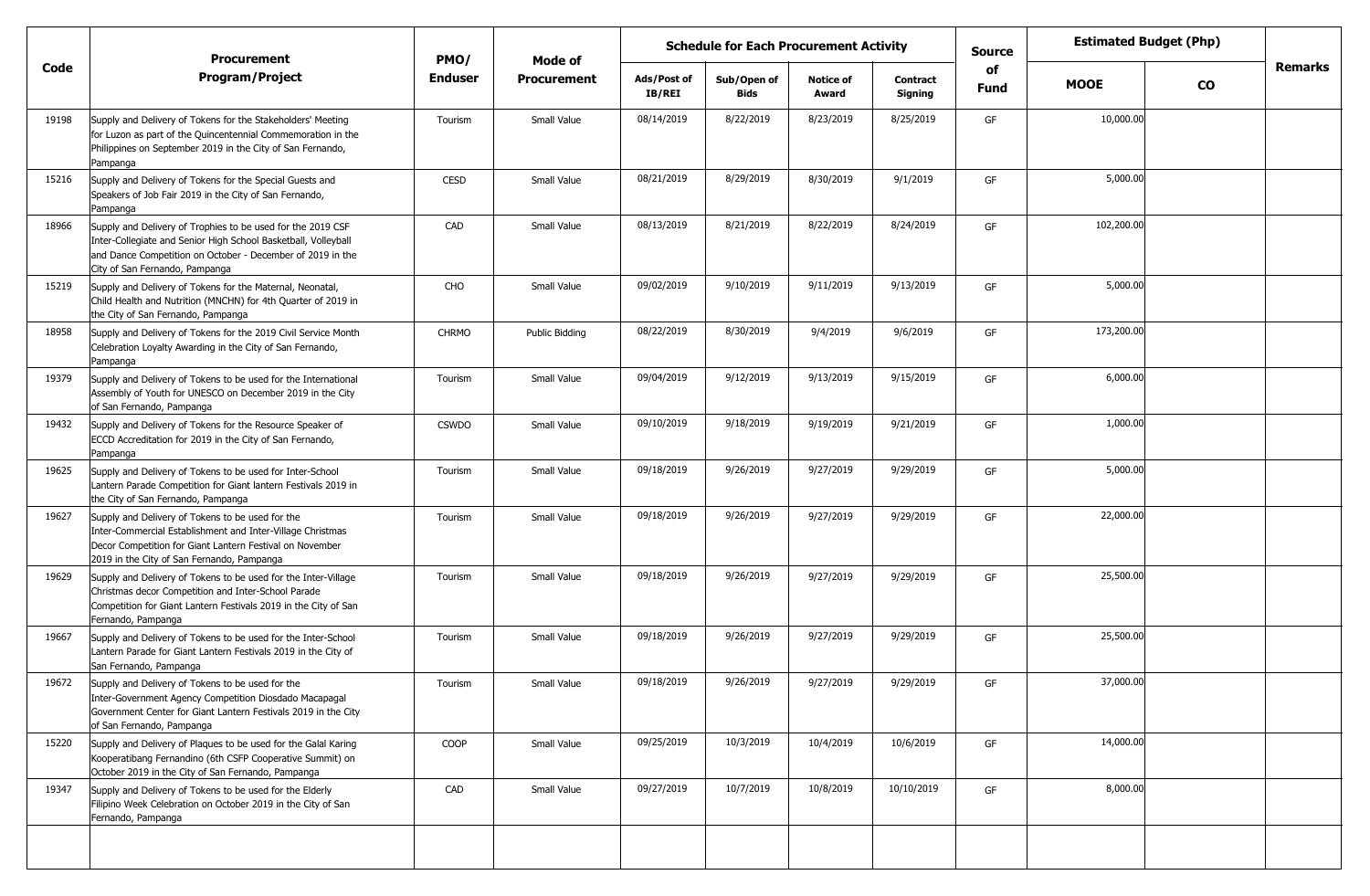|       | <b>Procurement</b>                                                                                                                                                                                                                           | PMO/         | <b>Schedule for Each Procurement Activity</b><br>Mode of |                              |                            |                           |                            | <b>Source</b>     | <b>Estimated Budget (Php)</b> |           |         |
|-------|----------------------------------------------------------------------------------------------------------------------------------------------------------------------------------------------------------------------------------------------|--------------|----------------------------------------------------------|------------------------------|----------------------------|---------------------------|----------------------------|-------------------|-------------------------------|-----------|---------|
| Code  | <b>Program/Project</b>                                                                                                                                                                                                                       | Enduser      | <b>Procurement</b>                                       | Ads/Post of<br><b>IB/REI</b> | Sub/Open of<br><b>Bids</b> | <b>Notice of</b><br>Award | <b>Contract</b><br>Signing | of<br><b>Fund</b> | <b>MOOE</b>                   | <b>CO</b> | Remarks |
| 19365 | Supply and Delivery of Plaques to be used for the Barangay<br>Child Friendly Governance Awards (BCFGA) 2019 in the City of<br>San Fernando, Pampanga                                                                                         | <b>CSWDO</b> | Small Value                                              | 10/02/2019                   | 10/10/2019                 | 10/11/2019                | 10/13/2019                 | GF                | 30,000.00                     |           |         |
| 19464 | Supply and Delivery of Tokens to be used for the Cultural<br>Enhancement Activity 2019 in the City of San Fernando,<br>Pampanga                                                                                                              | <b>CHRMO</b> | Small Value                                              | 10/02/2019                   | 10/10/2019                 | 10/11/2019                | 10/13/2019                 | GF                | 6,000.00                      |           |         |
| 19696 | Supply and Delivery of Souvenir Kits to be used by the City<br>Government of San Fernando, Pampanga for the "A Memento"<br>of Visit at the City Hall Program: Souvenir Items as a Token of<br>Remembrance Year End"                          | CMO          | Public Bidding                                           | 09/03/2019                   | 9/20/2019                  | 9/25/2019                 | 9/27/2019                  | GF                | 1,500,000.00                  |           |         |
| 19729 | Supply and Delivery of Tokens to be given to the guests for<br>the City College 2nd Round Table Discussion on the ASEAN<br>Quality Assurance Network, in the City of San Fernando,<br>Pampanga                                               | <b>CCSF</b>  | Small Value                                              | 10/04/2019                   | 10/14/2019                 | 10/15/2019                | 10/17/2019                 | GF                | 25,000.00                     |           |         |
| 19446 | Supply and Delivery of Tokens to be used for the Lakbay Bulilit<br>2019 in the City of San Fernando, Pampanga                                                                                                                                | <b>CSWDO</b> | Small Value                                              | 10/09/2019                   | 10/17/2019                 | 10/18/2019                | 10/20/2019                 | GF                | 22,500.00                     |           |         |
| 19462 | Supply and Delivery of Tokens to be given to the community<br>workers/helpers of Lakbay Bulilit 2019 in the City of San<br>Fernando, Pampanga                                                                                                | <b>CSWDO</b> | Small Value                                              | 10/09/2019                   | 10/17/2019                 | 10/18/2019                | 10/20/2019                 | GF                | 5,000.00                      |           |         |
| 19463 | Supply and Delivery of Tokens to be used as motivational<br>prizes for the Day Care Children of Lakbay Bulilit 2019 in the<br>City of San Fernando, Pampanga                                                                                 | <b>CSWDO</b> | Small Value                                              | 10/09/2019                   | 10/17/2019                 | 10/18/2019                | 10/20/2019                 | GF                | 2,500.00                      |           |         |
| 19471 | Supply and Delivery of Plaques to be used for the Child<br>Leader's Camp cum Search for Child Ambassador 2019 in the<br>City of San Fernando, Pampanga                                                                                       | <b>CSWDO</b> | Small Value                                              | 10/09/2019                   | 10/17/2019                 | 10/18/2019                | 10/20/2019                 | GF                | 4,000.00                      |           |         |
| 19200 | Supply and Delivery of Tokens to be used for the Jingle Making<br>Contest and Bayong Painting Competition as part of the<br>National Environmental Awareness month/Clean Air month<br>Celebration 2019 in the City of San Fernando, Pampanga | <b>CENRO</b> | Small Value                                              | 10/15/2019                   | 10/23/2019                 | 10/24/2019                | 10/26/2019                 | GF                | 6,000.00                      |           |         |
| 19375 | Supply and Delivery of Planner to be used for the Taxpayers'<br>Symposium 2019 in the City of San Fernando, Pampanga                                                                                                                         | <b>CTO</b>   | Small Value                                              | 10/16/2019                   | 10/24/2019                 | 10/25/2019                | 10/27/2019                 | GF                | 50,000.00                     |           |         |
| 19444 | Supply and Delivery of Tokens to be used for the Day Care<br>Children Delegates in line with the Children's Month<br>Celebration Regional Level and ECCD Year-End Assessment in<br>the City of San Fernando, Pampanga                        | <b>CSWDO</b> | Small Value                                              | 10/16/2019                   | 10/24/2019                 | 10/25/2019                | 10/27/2019                 | GF                | 11,500.00                     |           |         |
| 19666 | Supply and Delivery of Tokens to be given to the children for<br>the Camp Bulilit 2019 in the City of San Fernando, Pampanga                                                                                                                 | <b>CSWDO</b> | Small Value                                              | 10/16/2019                   | 10/24/2019                 | 10/25/2019                | 10/27/2019                 | GF                | 30,000.00                     |           |         |
| 19898 | Supply and Delivery of Tokens to be used for the Colonoscopy<br>Mission (Cancer Prevention and Control Program) 2019 in the<br>City of San Fernando, Pampanga                                                                                | CHO          | Small Value                                              | 10/16/2019                   | 10/24/2019                 | 10/25/2019                | 10/27/2019                 |                   | 39,000.00                     |           |         |
| 19811 | Supply and Delivery of Trophy to be used for the awarding of<br>"Adopt a Cleanest Toilet" Program in the City of San Fernando,<br>Pampanga                                                                                                   | CGSO         | Small Value                                              | 10/23/2019                   | 10/31/2019                 | 11/1/2019                 | 11/3/2019                  | GF                | 20,000.00                     |           |         |
| 19527 | Supply and Delivery of Tokens to be used for the MPOWER<br>Training in the City of San Fernando, Pampanga                                                                                                                                    | CHO          | Small Value                                              | 10/29/2019                   | 11/6/2019                  | 11/7/2019                 | 11/9/2019                  | GF                | 1,500.00                      |           |         |
| 19634 | Supply and Delivery of Tokens (Lanterns) to be used for the<br>State of the Children's Address on November 2019 in the City<br>of San Fernando, Pampanga                                                                                     | <b>CSWDO</b> | Small Value                                              | 10/30/2019                   | 11/7/2019                  | 11/8/2019                 | 11/10/2019                 | GF                | 17,500.00                     |           |         |
|       |                                                                                                                                                                                                                                              |              |                                                          |                              |                            |                           |                            |                   |                               |           |         |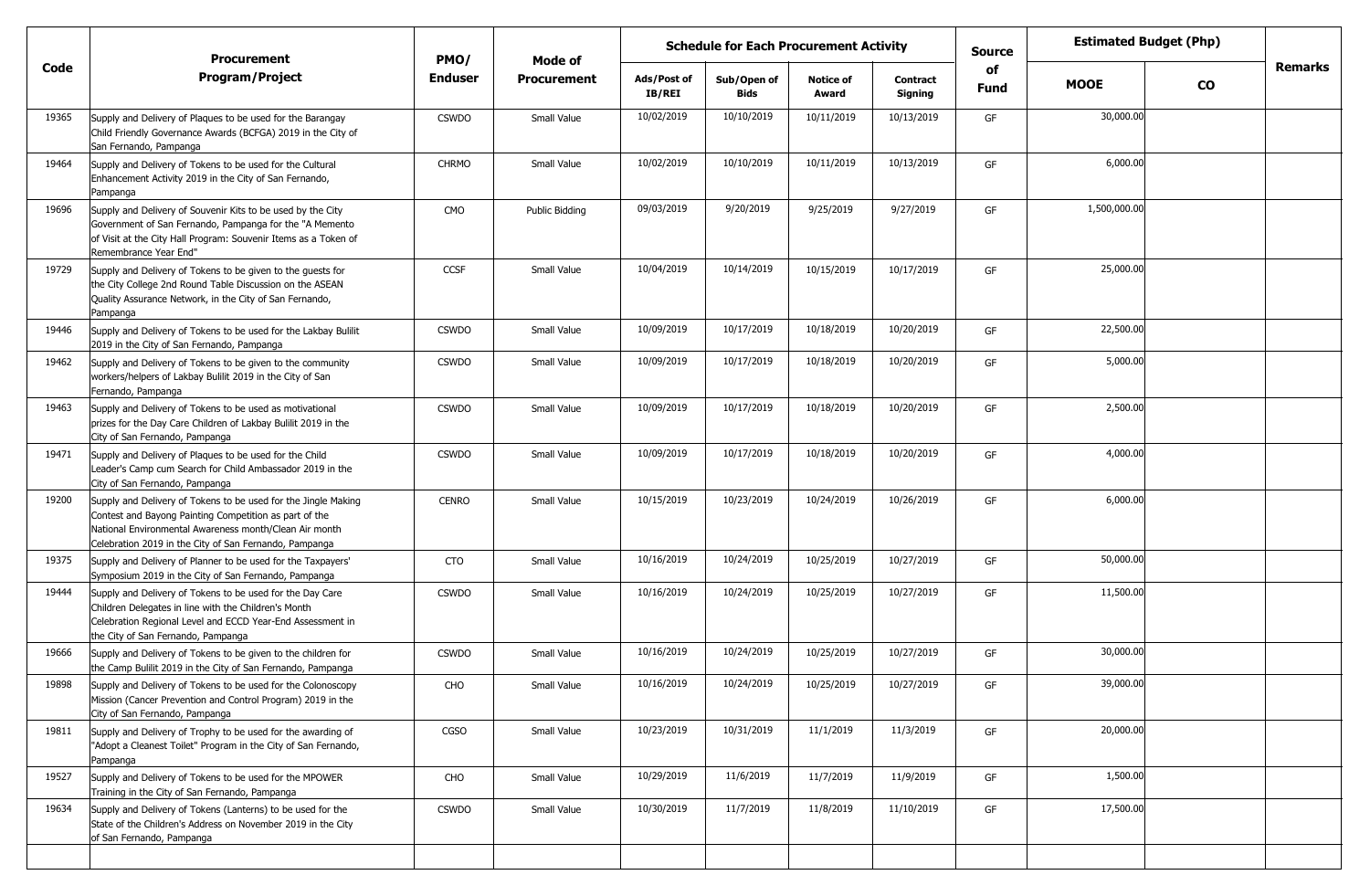|       | <b>Procurement</b>                                                                                                                                                                                                                   | PMO/           | Mode of                       | <b>Schedule for Each Procurement Activity</b> |                                                   |                           |                     | <b>Source</b>     |             | <b>Estimated Budget (Php)</b> |         |
|-------|--------------------------------------------------------------------------------------------------------------------------------------------------------------------------------------------------------------------------------------|----------------|-------------------------------|-----------------------------------------------|---------------------------------------------------|---------------------------|---------------------|-------------------|-------------|-------------------------------|---------|
| Code  | <b>Program/Project</b>                                                                                                                                                                                                               | <b>Enduser</b> | <b>Procurement</b>            | Ads/Post of<br><b>IB/REI</b>                  | Sub/Open of<br><b>Bids</b>                        | <b>Notice of</b><br>Award | Contract<br>Signing | of<br><b>Fund</b> | <b>MOOE</b> | <b>CO</b>                     | Remarks |
| 15228 | Supply and Delivery of Tokens to be used for the National<br>Book Week Celebration in the City of San Fernando, Pampanga                                                                                                             | <b>CCSF</b>    | Small Value                   | 10/30/2019                                    | 11/7/2019                                         | 11/8/2019                 | 11/10/2019          | GF                | 1,500.00    |                               |         |
| 19308 | Supply and Delivery of Tokens to be used for the Stress<br>Debriefing Seminar/Workshop for City Public Order and Safety<br>Coordinating Office Personnel (Batch 1 and Batch 2) in the City<br>of San Fernando, Pampanga              | CPOSCO         | Small Value                   | 10/30/2019                                    | 11/7/2019                                         | 11/8/2019                 | 11/10/2019          | GF                | 9,000.00    |                               |         |
| 15230 | Supply and Delivery of Bullet Journal to be used as Interactive<br>Prizes for the HIV Forum per RHU in the City of San Fernando,<br>Pampanga                                                                                         | CHO            | Small Value                   | 11/01/2019                                    | 11/11/2019                                        | 11/12/2019                | 11/14/2019          | GF                | 2,500.00    |                               |         |
| 15231 | Supply and Delivery of Tokens to be used for the HIV Forum<br>for World AIDS Day Celebration in the City of San Fernando,<br>Pampanga                                                                                                | CHO            | Small Value                   | 11/01/2019                                    | 11/11/2019                                        | 11/12/2019                | 11/14/2019          | GF                | 2,000.00    |                               |         |
| 15232 | Supply and Delivery of Pouch to be used as Interactive Prize<br>for HIV Forum under the Worlds AIDS Day Celebration in the<br>City of San Fernando, Pampanga                                                                         | CHO            | Shopping                      | 11/01/2019                                    | 11/11/2019                                        | 11/12/2019                | 11/14/2019          | GF                | 2,500.00    |                               |         |
| 17630 | Supply and Delivery of Tokens to be served for the GFPS<br>Planning and Budgeting in connection with the GAD Focal Point<br>System - Year-End Assessment cum Teambuilding for the year<br>2019 in the City of San Fernando, Pampanga | CAD            | Small Value                   | 11/01/2019                                    | 11/11/2019                                        | 11/12/2019                | 11/14/2019          | GF                | 4,000.00    |                               |         |
| 19290 | Supply and Delivery of Tokens to be used for the Adolescent<br>Health and Development Film Festival 2019 in the City of San<br>Fernando, Pampanga                                                                                    | CHO            | Small Value                   | 11/01/2019                                    | 11/11/2019                                        | 11/12/2019                | 11/14/2019          | GF                | 7,500.00    |                               |         |
| 18827 | Supply and Delivery of Tokens to be used for the Annual<br>Updates and Training for Barangay Population Workers in the<br>City of San Fernando, Pampanga                                                                             | CHO            | Small Value                   | 11/04/2019                                    | 11/12/2019                                        | 11/13/2019                | 11/15/2019          | GF                | 3,000.00    |                               |         |
| 19724 | Supply and Delivery of Tokens for the Donor's Forum on<br>December 2019 in the City of San Fernando, Pampanga                                                                                                                        | <b>CSWDO</b>   | Small Value                   | 11/13/2019                                    | 11/21/2019                                        | 11/22/2019                | 11/24/2019          | GF                | 40,000.00   |                               |         |
| 20116 | Supply and Delivery of Tokens for the Year-End Assessment of<br>2019 LCPC Action Plan cum Presentation and Review of LPAC<br>2020-2022 Final Draft on December 2019 in the City of San<br>Fernando, Pampanga                         | <b>CSWDO</b>   | Small Value                   | 11/06/2019                                    | 11/14/2019                                        | 11/15/2019                | 11/18/2019          | GF                | 90,000.00   |                               |         |
| 17008 | Supply and Delivery of Tokens to be given for the resource<br>persons during the ECCD Year-End Assessment on December<br>2019                                                                                                        | <b>CSWDO</b>   | Small Value                   | 11/22/2019                                    | 12/2/2019                                         | 12/3/2019                 | 12/5/2019           | GF                | 3,000.00    |                               |         |
|       |                                                                                                                                                                                                                                      |                |                               | <b>Traffic Control Systems</b>                |                                                   |                           |                     |                   |             |                               |         |
| 17474 | Supply and Delivery of Trophies to be used for the various<br>sports activities in the City of San Fernando, Pampanga subject<br>to Ordering Agreement                                                                               | CAD            | Small Value                   | 07/08/2019                                    | 7/16/2019                                         | 7/17/2019                 | 7/19/2019           | GF                | 992,500.00  |                               |         |
|       |                                                                                                                                                                                                                                      |                |                               |                                               | <b>Transportation and Communications Services</b> |                           |                     |                   |             |                               |         |
| 14911 | Contract of Service for the Rental of Bus to be used during the<br>CLRAA Meet 2019 of City Schools Division in the City of San<br>Fernando, Pampanga                                                                                 | <b>DEPED</b>   | egotiated (Two Failed Bidding | 12/24/2018                                    | 1/1/2019                                          | 1/2/2019                  | 1/4/2019            | <b>SEF</b>        | 300,000.00  |                               |         |
| 16979 | Contract of Service for the Rental of Vans to be used for the<br>National School Press Conference at Lingayen Pangasinan in<br>the City of San Fernando, Pampanga                                                                    | DEPED          | Small Value                   | 12/31/2018                                    | 1/8/2019                                          | 1/9/2019                  | 1/11/2019           | <b>SEF</b>        | 30,000.00   |                               |         |
| 17228 | Contract of Service for the Rental of Bus to be used for the<br>Celebration of Day Care Worker Week City Level for the month<br>of June 2019 in the City of San Fernando, Pampanga                                                   | <b>CSWDO</b>   | Small Value                   | 04/24/2019                                    | 5/2/2019                                          | 5/3/2019                  | 5/6/2019            | GF                | 70,000.00   |                               |         |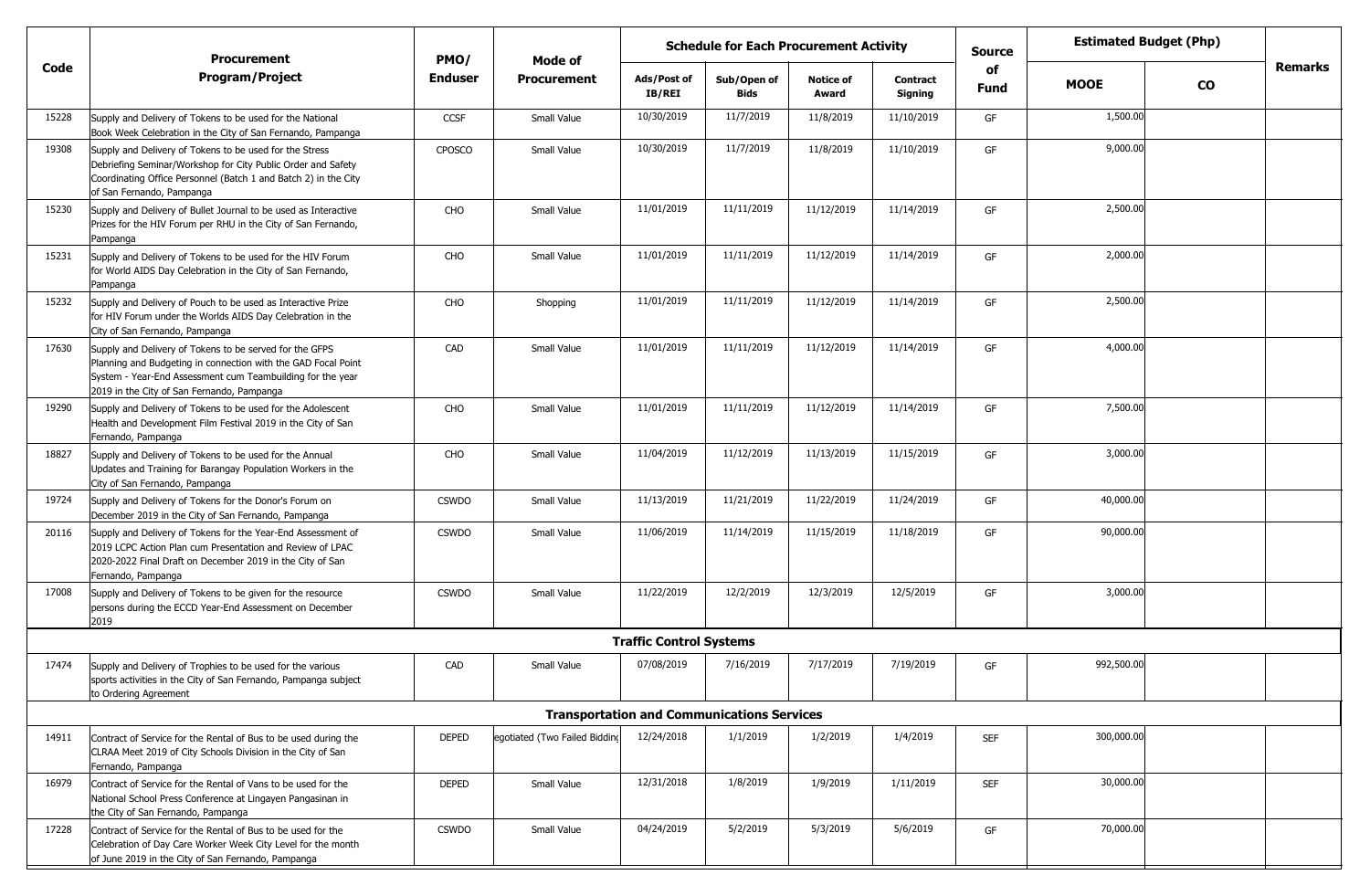|       | Procurement                                                                                                                                                                                                                                                                                                                               | PMO/           | Mode of                                                 | <b>Schedule for Each Procurement Activity</b> |                     |                           |                            | Source            | <b>Estimated Budget (Php)</b> |                             |  |
|-------|-------------------------------------------------------------------------------------------------------------------------------------------------------------------------------------------------------------------------------------------------------------------------------------------------------------------------------------------|----------------|---------------------------------------------------------|-----------------------------------------------|---------------------|---------------------------|----------------------------|-------------------|-------------------------------|-----------------------------|--|
| Code  | <b>Program/Project</b>                                                                                                                                                                                                                                                                                                                    | <b>Enduser</b> | <b>Procurement</b>                                      | Ads/Post of<br>IB/REI                         | Sub/Open of<br>Bids | <b>Notice of</b><br>Award | <b>Contract</b><br>Signing | of<br><b>Fund</b> | <b>MOOE</b>                   | <b>Remarks</b><br><b>CO</b> |  |
| 19677 | Contract of Service for the Rental of Bus to be used for the<br>Regional Press Conference (RSPC) 2019 in the City of San<br>Fernando, Pampanga                                                                                                                                                                                            | <b>DEPED</b>   | Small Value                                             | 09/04/2019                                    | 9/12/2019           | 9/13/2019                 | 9/15/2019                  | <b>SEF</b>        | 223,000.00                    |                             |  |
| 20092 | Contract of Service for the Additional Two (2) Buses to be<br>used for the Regional School Press Conference at Capas Tarlac                                                                                                                                                                                                               | <b>DEPED</b>   | opping-Unforeseen Continger                             | 11/05/2019                                    | 11/13/2019          | 11/14/2019                | 11/16/2019                 | <b>SEF</b>        | 57,060.00                     |                             |  |
|       |                                                                                                                                                                                                                                                                                                                                           |                | <b>Travel, Food, Lodging and Entertainment Services</b> |                                               |                     |                           |                            |                   |                               |                             |  |
| 18478 | Contract of Service for the Round trip Airfare, 3 Star Hotel<br>Accomodation (three (3) days/two (2) nights) with full board<br>meals including snacks, airport transfers and use of<br>conference room for a day for the Capacity Building of the<br>Sangguniang Panlungsod Members and Staff on June 25-27,<br>2019 in El Nido, Palawan | SP             | Small Value                                             | 05/07/2019                                    | 5/15/2019           | 5/16/2019                 | 5/18/2019                  | GF                | 578,800.00                    |                             |  |
|       |                                                                                                                                                                                                                                                                                                                                           |                |                                                         | <b>Vehicle Parts and Accessories</b>          |                     |                           |                            |                   |                               |                             |  |
| 16743 | Supply and Delivery of Auto Supplies to be used for the repair<br>of Foton Dump Truck GB 7067 in the City of San Fernando,<br>Pampanga                                                                                                                                                                                                    | <b>MPD</b>     | opping-Unforeseen Continger                             | 12/24/2018                                    | 1/1/2019            | 1/2/2019                  | 1/4/2019                   | GF                | 5,200.00                      |                             |  |
| 16744 | Supply and Delivery of Auto Supplies to be used for the repair<br>of Service Vehicles SLF 397, UO A617, DK 358 in the City of<br>San Fernando, Pampanga                                                                                                                                                                                   | <b>MPD</b>     | Small Value                                             | 12/24/2018                                    | 1/1/2019            | 1/2/2019                  | 1/4/2019                   | GF                | 29,980.00                     |                             |  |
| 16745 | Supply and Delivery of Auto Supplies to be used for the repair<br>of Ambulance Ford Medic SJL 707 in the City of San Fernando,<br>Pampanga                                                                                                                                                                                                | <b>MPD</b>     | opping-Unforeseen Continger                             | 12/24/2018                                    | 1/1/2019            | 1/2/2019                  | 1/4/2019                   | GF                | 23,500.00                     |                             |  |
| 16746 | Supply and Delivery of Hydraulic Hose to be used for the repair<br>of Heavy Equipment Back Hoe PC 200 in the City of San<br>Fernando, Pampanga                                                                                                                                                                                            | <b>MPD</b>     | opping-Unforeseen Continger                             | 12/24/2018                                    | 1/1/2019            | 1/2/2019                  | 1/4/2019                   | GF                | 5,000.00                      |                             |  |
| 16894 | Supply and Delivery of Auto Supplies to be used for the Repair<br>of various Service Vehicles and Motorcycles in the City of San<br>Fernando, Pampanga                                                                                                                                                                                    | <b>MPD</b>     | Small Value                                             | 12/26/2018                                    | 1/3/2019            | 1/4/2019                  | 1/6/2019                   | GF                | 9,100.00                      |                             |  |
| 16895 | Supply and Delivery of Auto Supplies to be used for the repair<br>of various Service Vehicles in the City of San Fernando,<br>Pampanga.                                                                                                                                                                                                   | <b>MPD</b>     | Small Value                                             | 12/24/2018                                    | 1/1/2019            | 1/2/2019                  | 1/4/2019                   | GF                | 50,030.00                     |                             |  |
| 16912 | Supply and Delivery of Auto Supplies to be used for the Repair<br>of Ambulance SJL-707 in the City of San Fernando, Pampanga                                                                                                                                                                                                              | <b>MPD</b>     | opping-Unforeseen Continger                             | 12/26/2018                                    | 1/3/2019            | 1/4/2019                  | 1/6/2019                   | GF                | 44,000.00                     |                             |  |
| 16914 | Supply and Delivery of Brake Pad to be used for the repair of<br>Ford Ambulance SJL 702 in the City of San Fernando,<br>Pampanga                                                                                                                                                                                                          | <b>MPD</b>     | opping-Unforeseen Continger                             | 12/26/2018                                    | 1/3/2019            | 1/4/2019                  | 1/6/2019                   | GF                | 13,000.00                     |                             |  |
| 18723 | Supply and Delivery of Auto Supplies to be used for the Repair<br>of Blue Canter Truck SHW 430 in the City of San Fernando,<br>Pampanga                                                                                                                                                                                                   | <b>MPD</b>     | ppping-Unforeseen Continger                             | 12/31/2018                                    | 1/8/2019            | 1/9/2019                  | 1/11/2019                  | GF                | 4,360.00                      |                             |  |
| 17121 | Supply and Delivery of Tires to be used for the Service Vehicle<br>WQV 396 in the City of San Fernando, Pampanga                                                                                                                                                                                                                          | MPD            | Small Value                                             | 12/26/2018                                    | 1/3/2019            | 1/4/2019                  | 1/7/2019                   | GF                | 56,000.00                     |                             |  |
| 17124 | Supply and Delivery of Auto Supplies to be used for the repair<br>of Service Vehicle ABK 4769 in the City of San Fernando,<br>Pampanga                                                                                                                                                                                                    | <b>MPD</b>     | opping-Unforeseen Continger                             | 01/02/2019                                    | 1/10/2019           | 1/11/2019                 | 1/13/2019                  | GF                | 6,650.00                      |                             |  |
| 17130 | Supply and Delivery of Ball Joint to be used for the Repair of<br>Service Vehicle WQV-396 in the City of San Fernando,<br>Pampanga                                                                                                                                                                                                        | <b>MPD</b>     | opping-Unforeseen Continger                             | 01/02/2019                                    | 1/10/2019           | 1/11/2019                 | 1/13/2019                  | GF                | 5,500.00                      |                             |  |
|       |                                                                                                                                                                                                                                                                                                                                           |                |                                                         |                                               |                     |                           |                            |                   |                               |                             |  |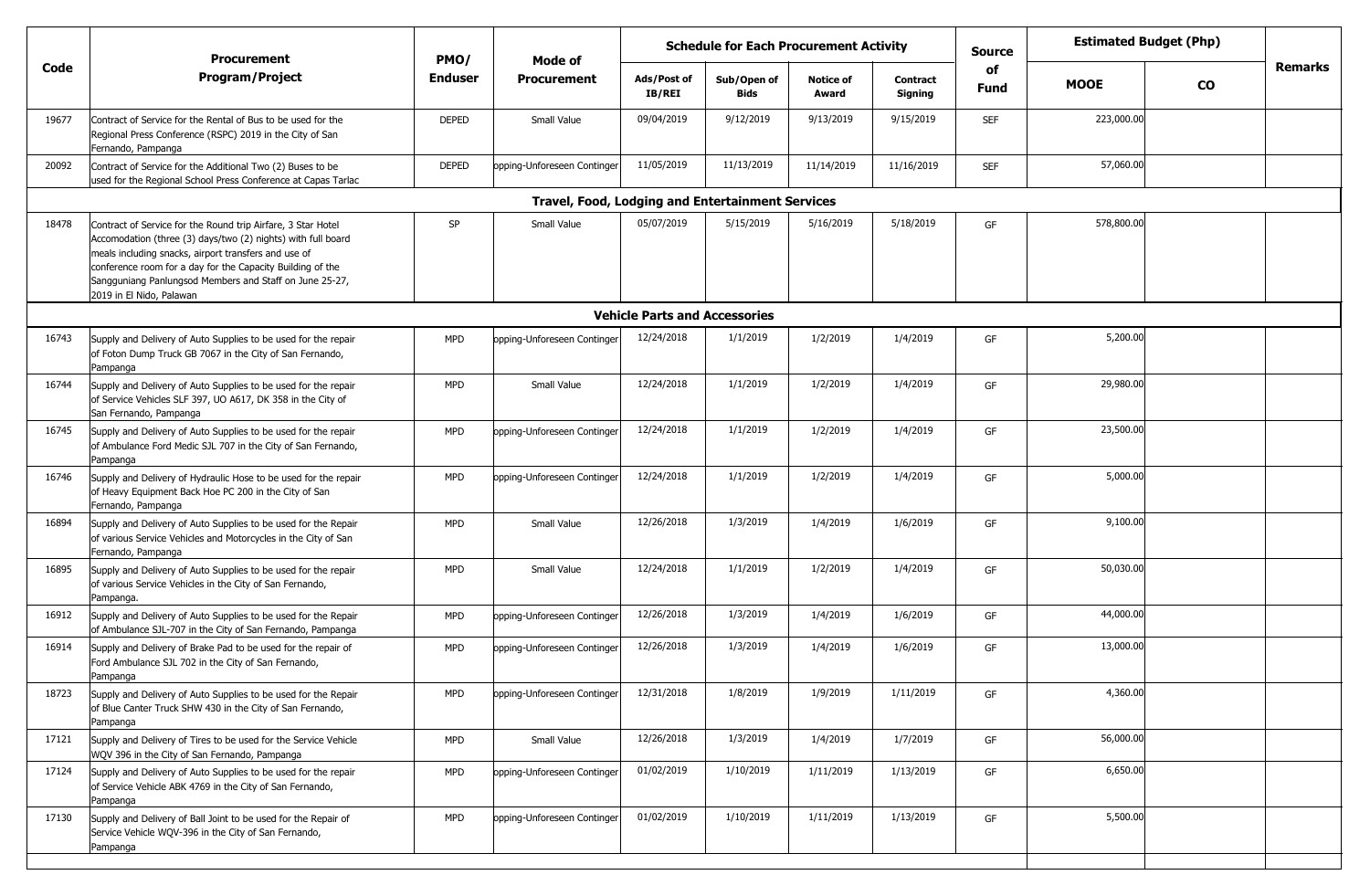|       | <b>Procurement</b>                                                                                                                                                                                                                                              | PMO/           | Mode of                     |                       | <b>Schedule for Each Procurement Activity</b> |                           |                            | <b>Source</b> |              | <b>Estimated Budget (Php)</b> |                |
|-------|-----------------------------------------------------------------------------------------------------------------------------------------------------------------------------------------------------------------------------------------------------------------|----------------|-----------------------------|-----------------------|-----------------------------------------------|---------------------------|----------------------------|---------------|--------------|-------------------------------|----------------|
| Code  | <b>Program/Project</b>                                                                                                                                                                                                                                          | <b>Enduser</b> | <b>Procurement</b>          | Ads/Post of<br>IB/REI | Sub/Open of<br><b>Bids</b>                    | <b>Notice of</b><br>Award | <b>Contract</b><br>Signing | of<br>Fund    | <b>MOOE</b>  | <b>CO</b>                     | <b>Remarks</b> |
| 17132 | Supply and Delivery of Air Filter to be used for the Repair of<br>Service Vehicle SJL 707 in the City of San Fernando, Pampanga                                                                                                                                 | <b>MPD</b>     | opping-Unforeseen Continger | 01/02/2019            | 1/10/2019                                     | 1/11/2019                 | 1/13/2019                  | GF            | 6,500.00     |                               |                |
| 17133 | Supply and Delivery of Stabilizer Ink to be used for the Repair<br>of Service Vehicle SJR 231 in the City of San Fernando,<br>Pampanga                                                                                                                          | <b>MPD</b>     | opping-Unforeseen Continger | 01/02/2019            | 1/10/2019                                     | 1/11/2019                 | 1/13/2019                  | GF            | 4,000.00     |                               |                |
| 17135 | Supply and Delivery of Auto Supplies to be used for the<br>Preventive Maintenance of various Service Vehicles in the City<br>of San Fernando, Pampanga                                                                                                          | <b>MPD</b>     | Public Bidding              | 12/24/2018            | 1/1/2019                                      | 1/4/2019                  | 1/7/2019                   | GF            | 100,000.00   |                               |                |
| 17136 | Supply and Delivery of Wiper Blades to be used for the repair<br>of various Service Vehicles in the City of San Fernando,<br>Pampanga                                                                                                                           | <b>MPD</b>     | Small Value                 | 12/26/2018            | 1/3/2019                                      | 1/4/2019                  | 1/7/2019                   | GF            | 59,980.00    |                               |                |
| 17137 | Supply and Delivery of Oxygen and Acetylene to be used at<br>Motorpool Division in the City of San Fernando, Pampanga                                                                                                                                           | <b>MPD</b>     | Small Value                 | 01/02/2019            | 1/10/2019                                     | 1/11/2019                 | 1/13/2019                  | GF            | 32,250.00    |                               |                |
| 17139 | Supply and Delivery of Supplies for Vulcanizing to be used at<br>Motorpool Division in the City of San Fernando, Pampanga                                                                                                                                       | MPD            | Small Value                 | 01/02/2019            | 1/10/2019                                     | 1/11/2019                 | 1/13/2019                  | GF            | 25,000.00    |                               |                |
| 16050 | Supply and Delivery of Batteries to be used for Service<br>Vehicles and Equipment from January to June 2019 in the City<br>of San Fernando, Pampanga subject to Ordering Agreement                                                                              | <b>MPD</b>     | Public Bidding              | 12/24/2018            | 1/1/2019                                      | 1/4/2019                  | 1/6/2019                   | GF            | 493,500.00   |                               |                |
| 16051 | Supply and Delivery of Batteries to be used for the Service<br>Vehicles and Equipment from January to June 2019 subject to<br>Ordering Agreement, City of San Fernando, Pampanga                                                                                | <b>MPD</b>     | Small Value                 | 01/04/2019            | 1/14/2019                                     | 1/15/2019                 | 1/17/2019                  | GF            | 39,200.00    |                               |                |
| 16052 | Supply and Delivery of Filters to be used for Service Vehicles<br>and Equipment from January to June 2019 in the City of San<br>Fernando, Pampanga subject to Ordering Agreement                                                                                | <b>MPD</b>     | Public Bidding              | 12/20/2018            | 12/28/2018                                    | 1/2/2019                  | 1/4/2019                   | GF            | 700,000.00   |                               |                |
| 16053 | Supply and Delivery of Tires with Balancing and Alignment to<br>be used for the Service Vehicles and Equipment for 1st<br>Semester of 2019 in the City of San Fernando, Pampanga<br>subject to Ordering Agreement                                               | <b>MPD</b>     | Public Bidding              | 12/11/2018            | 12/28/2018                                    | 1/2/2019                  | 1/4/2019                   | GF            | 1,499,792.50 |                               |                |
| 16054 | Supply and Delivery of Tires to be used for Motorcycles from<br>January to June 2019 in the City of San Fernando, Pampanga<br>subject to Ordering Agreement                                                                                                     | <b>MPD</b>     | Public Bidding              | 12/28/2018            | 1/7/2019                                      | 1/10/2019                 | 1/12/2019                  | GF            | 97,800.00    |                               |                |
| 17122 | Contract of Service for the Rental of Lowbed to be used for the<br>transferring of various Heavy Equipment from January - June<br>2019 in the City of San Fernando, Pampanga subject to<br><b>Ordering Agreement</b>                                            | MPD            | Small Value                 | 01/01/2019            | 1/9/2019                                      | 1/10/2019                 | 1/12/2019                  | GF            | 90,000.00    |                               |                |
| 17349 | Supply and Delivery of Auto Supplies to be used for the Repair<br>of Service Vehicle SAA 2599 in the City of San Fernando,<br>Pampanga                                                                                                                          | <b>MPD</b>     | opping-Unforeseen Continger | 01/16/2019            | 1/24/2019                                     | 1/25/2019                 | 1/27/2019                  | GF            | 3,450.00     |                               |                |
| 17351 | Supply and Delivery of Auto Supplies to be used for the Repair<br>of Service Vehicle SAA 2118 in the City of San Fernando,<br>Pampanga                                                                                                                          | <b>MPD</b>     | opping-Unforeseen Continger | 01/16/2019            | 1/24/2019                                     | 1/25/2019                 | 1/27/2019                  | GF            | 900.00       |                               |                |
| 17352 | Supply and Delivery of Auto Supplies to be used for the Repair<br>of various Service Vehicles in the City of San Fernando,<br>Pampanga.                                                                                                                         | <b>MPD</b>     | Small Value                 | 01/09/2019            | 1/17/2019                                     | 1/18/2019                 | 1/21/2019                  | GF            | 94,750.00    |                               |                |
| 17479 | Supply and Delivery of Auto Supplies to be used for the repair<br>of Service Vehicles SJR 535, SH 4197, Military Jeep 2, SJR 547,<br>DK 358, SKX 460, Generator Cummins Cityhall and Generator<br>Caterpillar Heroes Hall in the City of San Fernando, Pampanga | <b>MPD</b>     | Small Value                 | 01/16/2019            | 1/24/2019                                     | 1/25/2019                 | 1/28/2019                  | GF            | 81,905.00    |                               |                |
|       |                                                                                                                                                                                                                                                                 |                |                             |                       |                                               |                           |                            |               |              |                               |                |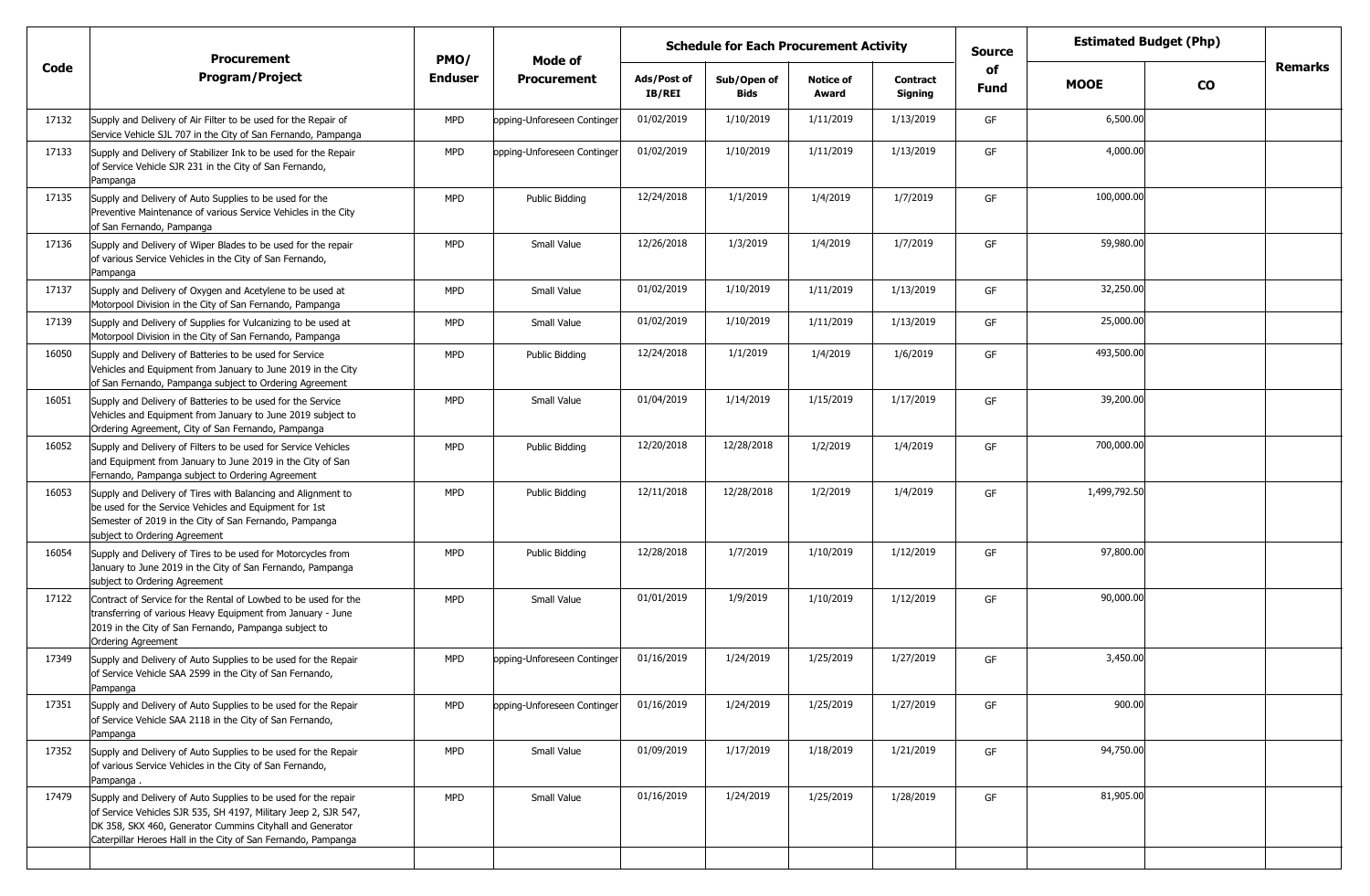|                                                                                                                                                                                |                                                                                   |                             | <b>Schedule for Each Procurement Activity</b> |                            |                           |                            | <b>Source</b> | <b>Estimated Budget (Php)</b> |           |                |
|--------------------------------------------------------------------------------------------------------------------------------------------------------------------------------|-----------------------------------------------------------------------------------|-----------------------------|-----------------------------------------------|----------------------------|---------------------------|----------------------------|---------------|-------------------------------|-----------|----------------|
| <b>Program/Project</b>                                                                                                                                                         | <b>Enduser</b>                                                                    | <b>Procurement</b>          | Ads/Post of<br><b>IB/REI</b>                  | Sub/Open of<br><b>Bids</b> | <b>Notice of</b><br>Award | <b>Contract</b><br>Signing | of<br>Fund    | <b>MOOE</b>                   | <b>CO</b> | <b>Remarks</b> |
| Supply and Delivery of Brake Master/Booster Assembly to be<br>used for the repair of Service Vehicle UO-617 in the City of<br>San Fernando, Pampanga                           | <b>MPD</b>                                                                        | opping-Unforeseen Continger | 01/23/2019                                    | 1/31/2019                  | 2/1/2019                  | 2/3/2019                   | GF            | 7,000.00                      |           |                |
| Supply and Delivery of Drag Link Assembly to be used for the<br>repair of Service Truck SJR 137 in the City of San Fernando,<br>Pampanga                                       | <b>MPD</b>                                                                        | opping-Unforeseen Continger | 01/23/2019                                    | 1/31/2019                  | 2/1/2019                  | 2/3/2019                   | GF            | 5,000.00                      |           |                |
| Supply and Delivery of Auto Supplies to be used for the Repair<br>of Canter Truck SHW 430 in the City of San Fernando,<br>Pampanga                                             | <b>MPD</b>                                                                        | opping-Unforeseen Continger | 01/23/2019                                    | 1/31/2019                  | 2/1/2019                  | 2/3/2019                   | GF            | 10,000.00                     |           |                |
| Supply and Delivery of Air Filter to be used for the repair of<br>Ford Ambulance SJL 702 in the City of San Fernando,<br>Pampanga                                              | <b>MPD</b>                                                                        | opping-Unforeseen Continger | 01/23/2019                                    | 1/31/2019                  | 2/1/2019                  | 2/3/2019                   | GF            | 6,600.00                      |           |                |
| Supply and Delivery of Auto Supplies to be used for the repair<br>of Crew Cab 1, Ford Ambulance SJL 702, Military Jeep 3 and                                                   | <b>MPD</b>                                                                        | Small Value                 | 01/30/2019                                    | 2/7/2019                   | 2/8/2019                  | 2/10/2019                  | GF            | 21,350.00                     |           |                |
| Supply and Delivery of Clutch Master Assembly to be used for<br>the repair of Service Vehicle Crew Cab 4 in the City of San<br>Fernando, Pampanga                              | <b>MPD</b>                                                                        | opping-Unforeseen Continger | 02/13/2019                                    | 2/21/2019                  | 2/22/2019                 | 2/24/2019                  | GF            | 1,800.00                      |           |                |
| Supply and Delivery of Auto Supplies to be used for the Repair<br>of Service Vehicle Isuzu Camper Truck SJR 477 in the City of<br>San Fernando, Pampanga                       | <b>MPD</b>                                                                        | opping-Unforeseen Continger | 02/13/2019                                    | 2/21/2019                  | 2/22/2019                 | 2/24/2019                  | GF            | 16,000.00                     |           |                |
| Supply, Delivery and Installation of Decal Stickers for the Ford<br>Ambulance SJL-707 in the City of San Fernando, Pampanga                                                    | <b>MPD</b>                                                                        | Small Value                 | 03/05/2019                                    | 3/13/2019                  | 3/14/2019                 | 3/16/2019                  | GF            | 6,000.00                      |           |                |
| Supply and Delivery of Auto Supplies to be used for the Dump<br>Truck (GB-7065, GB-7067, GB-7068) in the City of San<br>Fernando, Pampanga                                     | <b>MPD</b>                                                                        | Small Value                 | 03/18/2019                                    | 3/26/2019                  | 3/27/2019                 | 3/29/2019                  | GF            | 17,299.98                     |           |                |
| Supply and Delivery of Steel Cable to be used for the Repair of<br>Wrecker Truck ADK 4114 in the City of San Fernando,<br>Pampanga                                             | <b>MPD</b>                                                                        | opping-Unforeseen Continger | 03/18/2019                                    | 3/26/2019                  | 3/27/2019                 | 3/29/2019                  | GF            | 10,000.00                     |           |                |
| Supply and Delivery of Tires to be used for the MG-400<br>Mitsubishi Grader in the City of San Fernando, Pampanga                                                              | <b>MPD</b>                                                                        | Public Bidding              | 03/04/2019                                    | 3/12/2019                  | 3/15/2019                 | 3/17/2019                  | GF            | 208,000.00                    |           |                |
| Supply and Delivery of Tires to be used for the Fire Truck SHH<br>825 in the City of San Fernando, Pampanga                                                                    | <b>MPD</b>                                                                        | Small Value                 | 03/13/2019                                    | 3/21/2019                  | 3/22/2019                 | 3/24/2019                  | GF            | 88,200.00                     |           |                |
| Supply and Delivery of Tires to be used for the Repair of<br>SJR-152 (Pumper Truck) in the City of San Fernando,<br>Pampanga                                                   | <b>MPD</b>                                                                        | Small Value                 | 03/29/2019                                    | 4/8/2019                   | 4/9/2019                  | 4/11/2019                  | GF            | 28,800.00                     |           |                |
| Supply and Delivery of Auto Supplies to be used for the Repair<br>of various Service Vehicles (SJR 549, SJM 134, SHH 825 and<br>SKX 539) in the City of San Fernando, Pampanga | <b>MPD</b>                                                                        | Small Value                 | 03/29/2019                                    | 4/8/2019                   | 4/9/2019                  | 4/11/2019                  | GF            | 41,900.00                     |           |                |
| Supply and Delivery of Sprocket with Chain to be used for the<br>Repair of Motorcycle SG-8708 in the City of San Fernando,<br>Pampanga                                         | <b>MPD</b>                                                                        | Small Value                 | 03/29/2019                                    | 4/8/2019                   | 4/9/2019                  | 4/11/2019                  | GF            | 3,800.00                      |           |                |
| Supply and Delivery of Auto Supplies to be used for the Repair<br>of Heavy Equipment Backhoe Loader in the City of San<br>Fernando, Pampanga                                   | <b>MPD</b>                                                                        | opping-Unforeseen Continger | 04/17/2019                                    | 4/25/2019                  | 4/26/2019                 | 4/28/2019                  | GF            | 3,910.00                      |           |                |
| Supply and Delivery of Clutch Master Assembly to be used for<br>the Repair of Double Cab Fire Truck SKX-583 in the City of San<br>Fernando, Pampanga                           | <b>MPD</b>                                                                        | opping-Unforeseen Continger | 04/24/2019                                    | 5/2/2019                   | 5/3/2019                  | 5/5/2019                   | GF            | 4,350.00                      |           |                |
|                                                                                                                                                                                | <b>Procurement</b><br>Toyota Innova SKX 538 in the City of San Fernando, Pampanga | PMO/                        | Mode of                                       |                            |                           |                            |               |                               |           |                |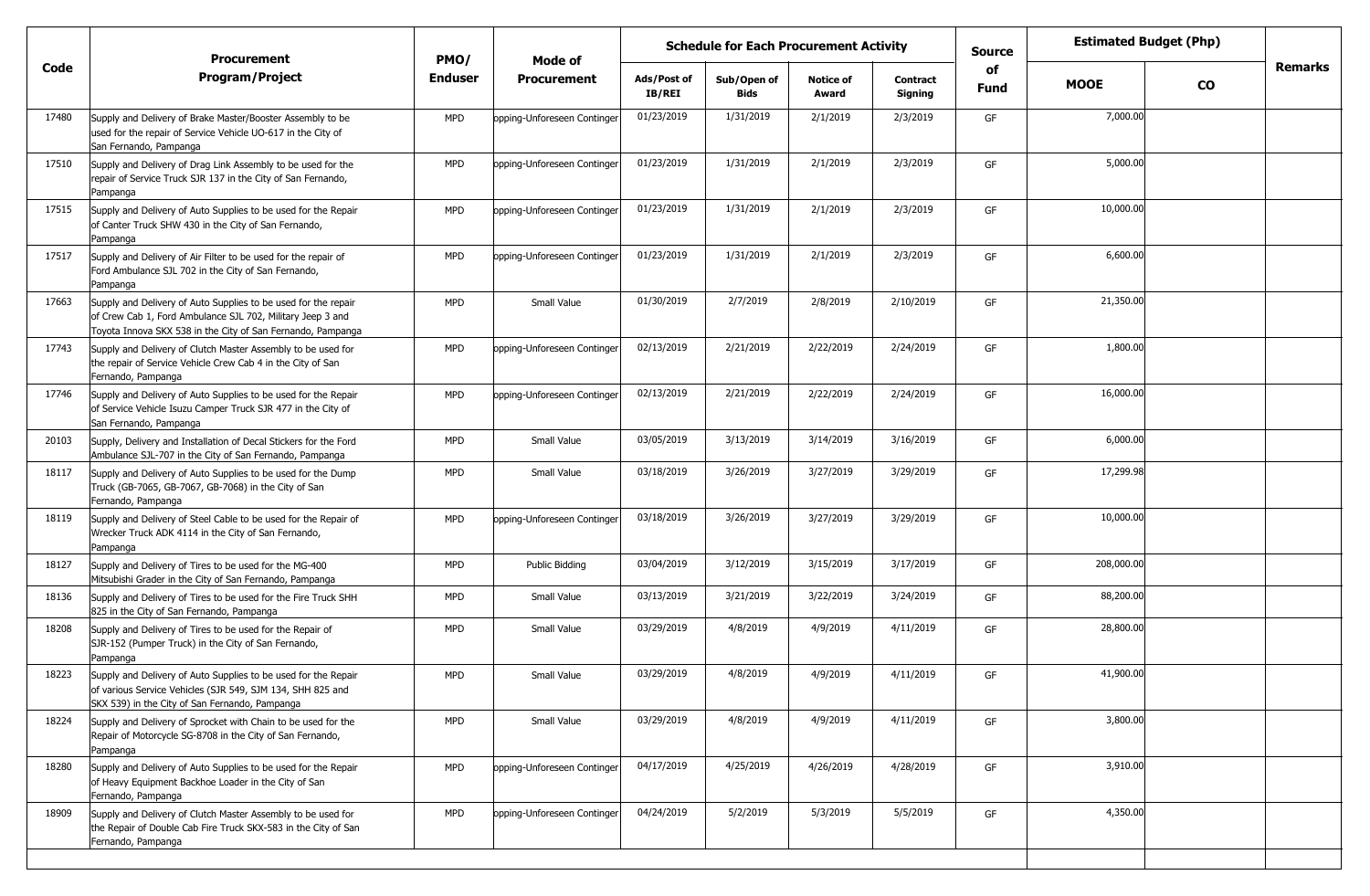|       | <b>Procurement</b>                                                                                                                                                                                                | PMO/           | Mode of                     | <b>Schedule for Each Procurement Activity</b> |                            |                           |                            |            | <b>Estimated Budget (Php)</b> |           |                |
|-------|-------------------------------------------------------------------------------------------------------------------------------------------------------------------------------------------------------------------|----------------|-----------------------------|-----------------------------------------------|----------------------------|---------------------------|----------------------------|------------|-------------------------------|-----------|----------------|
| Code  | <b>Program/Project</b>                                                                                                                                                                                            | <b>Enduser</b> | <b>Procurement</b>          | Ads/Post of<br>IB/REI                         | Sub/Open of<br><b>Bids</b> | <b>Notice of</b><br>Award | <b>Contract</b><br>Signing | of<br>Fund | <b>MOOE</b>                   | <b>CO</b> | <b>Remarks</b> |
| 18730 | Supply and Delivery of Auto Supplies to be used for the Repair<br>of Military Cargo Truck SJJ-318 in the City of San Fernando,<br>Pampanga                                                                        | <b>MPD</b>     | opping-Unforeseen Continger | 04/30/2019                                    | 5/8/2019                   | 5/9/2019                  | 5/11/2019                  | GF         | 5,200.00                      |           |                |
| 18517 | Supply and Delivery of Auto Supplies to be used for the Repair<br>of Heavy Equipment Payloader 3 in the City of San Fernando,<br>Pampanga                                                                         | <b>MPD</b>     | opping-Unforeseen Continger | 05/01/2019                                    | 5/9/2019                   | 5/10/2019                 | 5/12/2019                  | GF         | 6,480.00                      |           |                |
| 18518 | Supply and Delivery of Fuel Filter to be used for the Repair of<br>Heavy Equipment Grader Yellow in the City of San Fernando,<br>Pampanga                                                                         | <b>MPD</b>     | opping-Unforeseen Continger | 05/01/2019                                    | 5/9/2019                   | 5/10/2019                 | 5/12/2019                  | GF         | 1,200.00                      |           |                |
| 18513 | Supply and Delivery of Batteries to be used for the Service<br>Vehicles and Equipment for 2nd Semester of 2019 in the City<br>of San Fernando, Pampanga subject to Ordering Agreement                             | <b>MPD</b>     | Public Bidding              | 04/22/2019                                    | 4/30/2019                  | 5/3/2019                  | 5/5/2019                   | GF         | 500,000.00                    |           |                |
| 18514 | Supply and Delivery of Tires to be used for the Motorcycles for<br>2nd Semester of 2019 in the City of San Fernando, Pampanga<br>subject to Ordering Agreement                                                    | <b>MPD</b>     | Public Bidding              | 04/26/2019                                    | 5/6/2019                   | 5/9/2019                  | 5/11/2019                  | GF         | 89,000.00                     |           |                |
| 18515 | Supply and Delivery of Tires with Balancing and Alignment to<br>be used for the Service Vehicles and Equipment for 2nd<br>Semester of 2019 in the City of San Fernando, Pampanga<br>subject to Ordering Agreement | <b>MPD</b>     | Public Bidding              | 04/02/2019                                    | 4/19/2019                  | 4/24/2019                 | 4/26/2019                  | GF         | 1,499,481.50                  |           |                |
| 18516 | Contract of Service for the Carwash of all Service Vehicles and<br>Motorcycles for 2nd Semester of 2019 in the City of San<br>Fernando, Pampanga subject to Ordering Agreement                                    | <b>MPD</b>     | Small Value                 | 04/24/2019                                    | 5/2/2019                   | 5/3/2019                  | 5/5/2019                   | GF         | 299,250.00                    |           |                |
| 18705 | Supply and Delivery of Filters to be used for the Service<br>Vehicles and Equipment for 2nd Semester of 2019 in the City<br>of San Fernando, Pampanga subject to Ordering Agreement                               | <b>MPD</b>     | Public Bidding              | 04/22/2019                                    | 4/30/2019                  | 5/3/2019                  | 5/5/2019                   | GF         | 499,903.00                    |           |                |
| 18729 | Supply and Delivery of Auto Supplies to be used for the Repair<br>of Blue Canter Truck SHW 430 in the City of San Fernando,<br>Pampanga.                                                                          | <b>MPD</b>     | opping-Unforeseen Continger | 05/10/2019                                    | 5/20/2019                  | 5/21/2019                 | 5/23/2019                  | GF         | 5,920.00                      |           |                |
| 18727 | Supply and Delivery of Auto Supplies to be used for the Water<br>Truck SJM 310 in the City of San Fernando, Pampanga                                                                                              | MPD            | Small Value                 | 05/13/2019                                    | 5/21/2019                  | 5/22/2019                 | 5/24/2019                  | GF         | 8,240.00                      |           |                |
| 18724 | Supply and Delivery of Brake Master Assy to be used for the<br>Repair of Mini Dump Truck 16 in the City of San Fernando,<br>Pampanga                                                                              | <b>MPD</b>     | Small Value                 | 05/15/2019                                    | 5/23/2019                  | 5/24/2019                 | 5/26/2019                  | GF         | 4,600.00                      |           |                |
| 18725 | Supply and Delivery of Auto Supplies to be used for the Repair<br>of Double Cab SKX 268 in the City of San Fernando, Pampanga                                                                                     | <b>MPD</b>     | Small Value                 | 05/21/2019                                    | 5/29/2019                  | 5/30/2019                 | 6/1/2019                   | GF         | 940.00                        |           |                |
| 18726 | Supply and Delivery of Auto Supplies to be used for the Repair<br>of Hino Fire Truck SJJ 135 in the City of San Fernando,<br>Pampanga                                                                             | <b>MPD</b>     | Small Value                 | 05/21/2019                                    | 5/29/2019                  | 5/30/2019                 | 6/1/2019                   | GF         | 14,300.00                     |           |                |
| 18503 | Supply and Delivery of Thermostat to be used for the Repair of<br>Service Vehicle SDE-306 in the City of San Fernando,<br>Pampanga                                                                                | <b>MPD</b>     | opping-Unforeseen Continger | 05/22/2019                                    | 5/30/2019                  | 5/31/2019                 | 6/2/2019                   | GF         | 550.00                        |           |                |
| 18504 | Supply and Delivery of Power Steering Hose to be used for the<br>Repair of Ford Ambulance SJL-702 in the City of San Fernando,<br>Pampanga                                                                        | <b>MPD</b>     | opping-Unforeseen Continger | 05/22/2019                                    | 5/30/2019                  | 5/31/2019                 | 6/2/2019                   | GF         | 1,600.00                      |           |                |
| 18270 | Supply and Delivery of Motorcycles and Accessories to be used<br>for the monitoring of Barangays, Subdivisions and Schools on<br>MRF operations in the City of San Fernando, Pampanga                             | <b>CENRO</b>   | Small Value                 | 05/15/2019                                    | 5/23/2019                  | 5/24/2019                 | 5/26/2019                  | GF         | 480,000.00                    |           |                |
|       |                                                                                                                                                                                                                   |                |                             |                                               |                            |                           |                            |            |                               |           |                |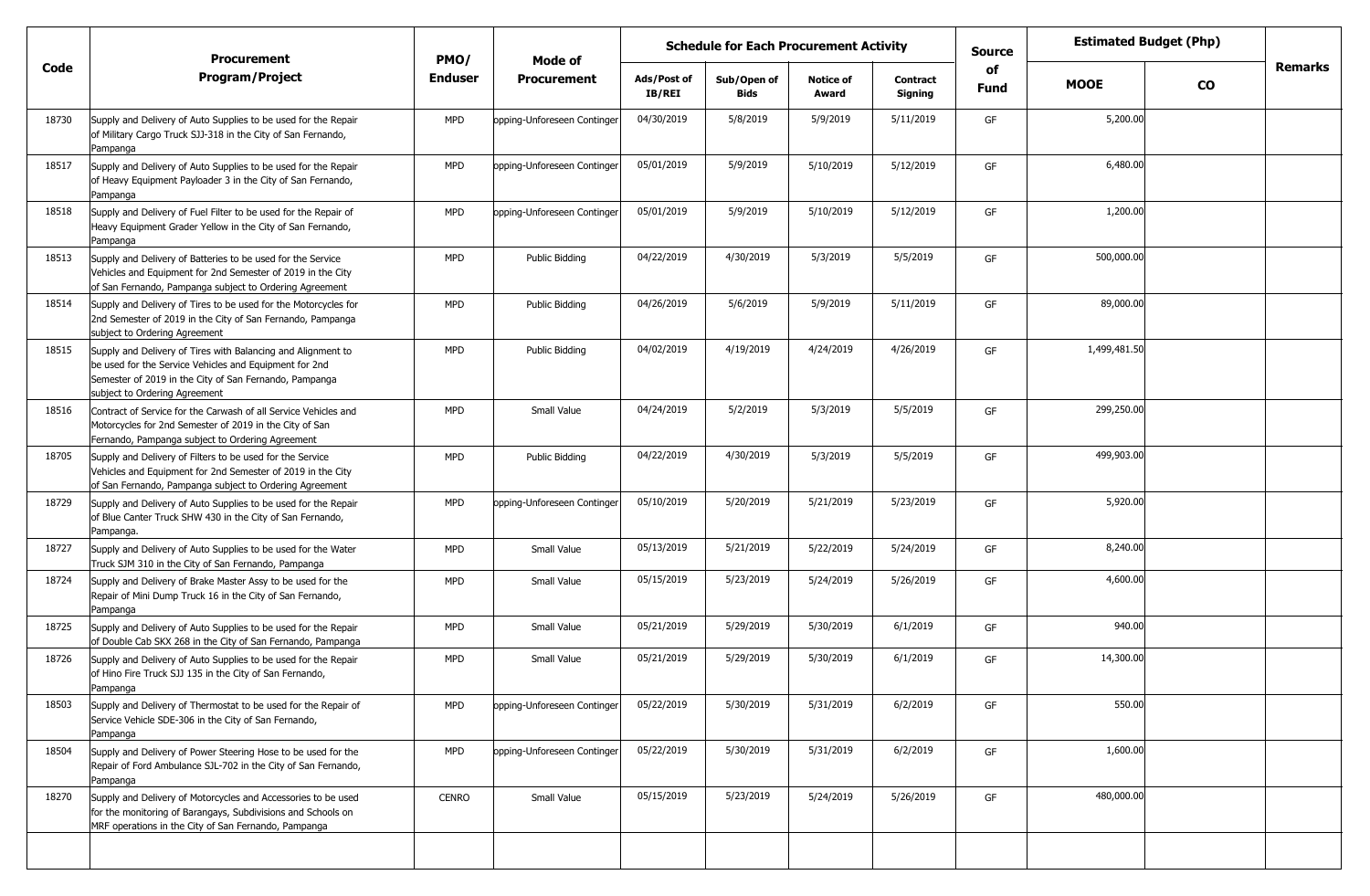|       | <b>Schedule for Each Procurement Activity</b><br><b>Procurement</b><br>PMO/<br>Mode of                                                                                        |                |                             |                       |                            |                           |                            | <b>Source</b>     | <b>Estimated Budget (Php)</b> |           |                |
|-------|-------------------------------------------------------------------------------------------------------------------------------------------------------------------------------|----------------|-----------------------------|-----------------------|----------------------------|---------------------------|----------------------------|-------------------|-------------------------------|-----------|----------------|
| Code  | <b>Program/Project</b>                                                                                                                                                        | <b>Enduser</b> | <b>Procurement</b>          | Ads/Post of<br>IB/REI | Sub/Open of<br><b>Bids</b> | <b>Notice of</b><br>Award | <b>Contract</b><br>Signing | of<br><b>Fund</b> | <b>MOOE</b>                   | <b>CO</b> | <b>Remarks</b> |
| 18722 | Supply and Delivery of Auto Supplies to be used for the Repair<br>of Fire Truck Pumper SJR 152 in the City of San Fernando,<br>Pampanga                                       | <b>MPD</b>     | Small Value                 | 05/29/2019            | 6/6/2019                   | 6/7/2019                  | 6/9/2019                   | GF                | 1,900.00                      |           |                |
| 18903 | Supply and Delivery of Air Pressure Gauge to be used for the<br>vulcanizing of Service Vehicles in the City of San Fernando,<br>Pampanga                                      | <b>MPD</b>     | opping-Unforeseen Continger | 06/10/2019            | 6/18/2019                  | 6/19/2019                 | 6/21/2019                  | GF                | 2,400.00                      |           |                |
| 18905 | Supply and Delivery of Auto Supplies to be used for the Repair<br>of various Vehicles (SJJ-479, SKX-677, SJJ-135) in the City of<br>San Fernando, Pampanga                    | <b>MPD</b>     | opping-Unforeseen Continger | 06/10/2019            | 6/18/2019                  | 6/19/2019                 | 6/21/2019                  | GF                | 26,950.00                     |           |                |
| 18911 | Supply and Delivery of Auto Supplies to be used for the Repair<br>of Vehicles (SJM-123 and ABB-6686) in the City of San<br>Fernando, Pampanga                                 | <b>MPD</b>     | opping-Unforeseen Continger | 06/18/2019            | 6/26/2019                  | 6/27/2019                 | 6/29/2019                  | GF                | 4,750.00                      |           |                |
| 18902 | Supply and Delivery of Air Pressure Gauge to be used for the<br>Repair of Service Vehicle Crew Cab 1 in the City of San<br>Fernando, Pampanga                                 | <b>MPD</b>     | opping-Unforeseen Continger | 06/19/2019            | 6/27/2019                  | 6/28/2019                 | 6/30/2019                  | GF                | 2,250.00                      |           |                |
| 18922 | Supply and Delivery of Water Pump Assembly to be used for<br>the repair of Military Jeep SDE 306 in the City of San<br>Fernando, Pampanga                                     | <b>MPD</b>     | opping-Unforeseen Continger | 06/26/2019            | 7/4/2019                   | 7/5/2019                  | 7/7/2019                   | GF                | 7,500.00                      |           |                |
| 18857 | Supply and Delivery of Brake Pad and Brake Shoe to be used<br>for the Repair of Service Vehicle SJR-567 in the City of San<br>Fernando, Pampanga                              | <b>MPD</b>     | opping-Unforeseen Continger | 06/28/2019            | 7/8/2019                   | 7/9/2019                  | 7/11/2019                  | GF                | 4,100.00                      |           |                |
| 18859 | Supply and Delivery of Auto Supplies to be used for the Repair<br>of Service Vehicle SHY-470 in the City of San Fernando,<br>Pampanga                                         | <b>MPD</b>     | Small Value                 | 06/28/2019            | 7/8/2019                   | 7/9/2019                  | 7/11/2019                  | GF                | 13,700.00                     |           |                |
| 18860 | Supply and Delivery of Clutch Hydrovac with Brake Master<br>Assembly to be used for the Repair of Service Vehicle Mini<br>Dump Truck 16 in the City of San Fernando, Pampanga | <b>MPD</b>     | Small Value                 | 06/28/2019            | 7/8/2019                   | 7/9/2019                  | 7/11/2019                  | GF                | 10,000.00                     |           |                |
| 18862 | Supply and Delivery of Auto Supplies to be used for the Repair<br>of the Mini Dump Truck # 17 in the City of San Fernando,<br>Pampanga                                        | <b>MPD</b>     | <b>Small Value</b>          | 06/28/2019            | 7/8/2019                   | 7/9/2019                  | 7/11/2019                  | GF                | 14,950.00                     |           |                |
| 18864 | Supply and Delivery of Auto Supplies to be used for the Repair<br>of Service Vehicle SJR-537 in the City of San Fernando,<br>Pampanga                                         | <b>MPD</b>     | Small Value                 | 06/28/2019            | 7/8/2019                   | 7/9/2019                  | 7/11/2019                  | GF                | 7,450.00                      |           |                |
| 19008 | Supply and Delivery of Auto Supplies to be used for the Repair<br>of Service Vehicle Mits. Strada SJR-529 in the City of San<br>Fernando, Pampanga                            | <b>MPD</b>     | Small Value                 | 07/10/2019            | 7/18/2019                  | 7/19/2019                 | 7/21/2019                  | GF                | 46,800.00                     |           |                |
| 19006 | Supply and Delivery of Brake Master Assembly to be used for<br>the Repair of Service Vehicle SJJ-479 (Mitsubishi Strada) in the<br>City of San Fernando, Pampanga             | <b>MPD</b>     | Small Value                 | 07/10/2019            | 7/18/2019                  | 7/19/2019                 | 7/21/2019                  | GF                | 11,200.00                     |           |                |
| 19007 | Supply and Delivery of Tires to be used for Dump Truck<br>SJJ-164 in the City of San Fernando, Pampanga                                                                       | <b>MPD</b>     | Small Value                 | 07/01/2019            | 7/9/2019                   | 7/10/2019                 | 7/12/2019                  | GF                | 214,800.00                    |           |                |
| 20061 | Supply and Delivery of Auto Supplies to be used for the Service<br>Vehicle SJR-567(Adventure) in the City San Fernando,<br>Pampanga                                           | <b>MPD</b>     | opping-Unforeseen Continger | 07/16/2019            | 7/24/2019                  | 7/25/2019                 | 7/27/2019                  | GF                | 4,000.00                      |           |                |
| 19070 | Supply and Delivery of Tires to be used for the Repair of<br>various Heavy Equipment in the City of San Fernando,<br>Pampanga                                                 | <b>MPD</b>     | Small Value                 | 07/08/2019            | 7/16/2019                  | 7/17/2019                 | 7/19/2019                  | GF                | 368,200.00                    |           |                |
|       |                                                                                                                                                                               |                |                             |                       |                            |                           |                            |                   |                               |           |                |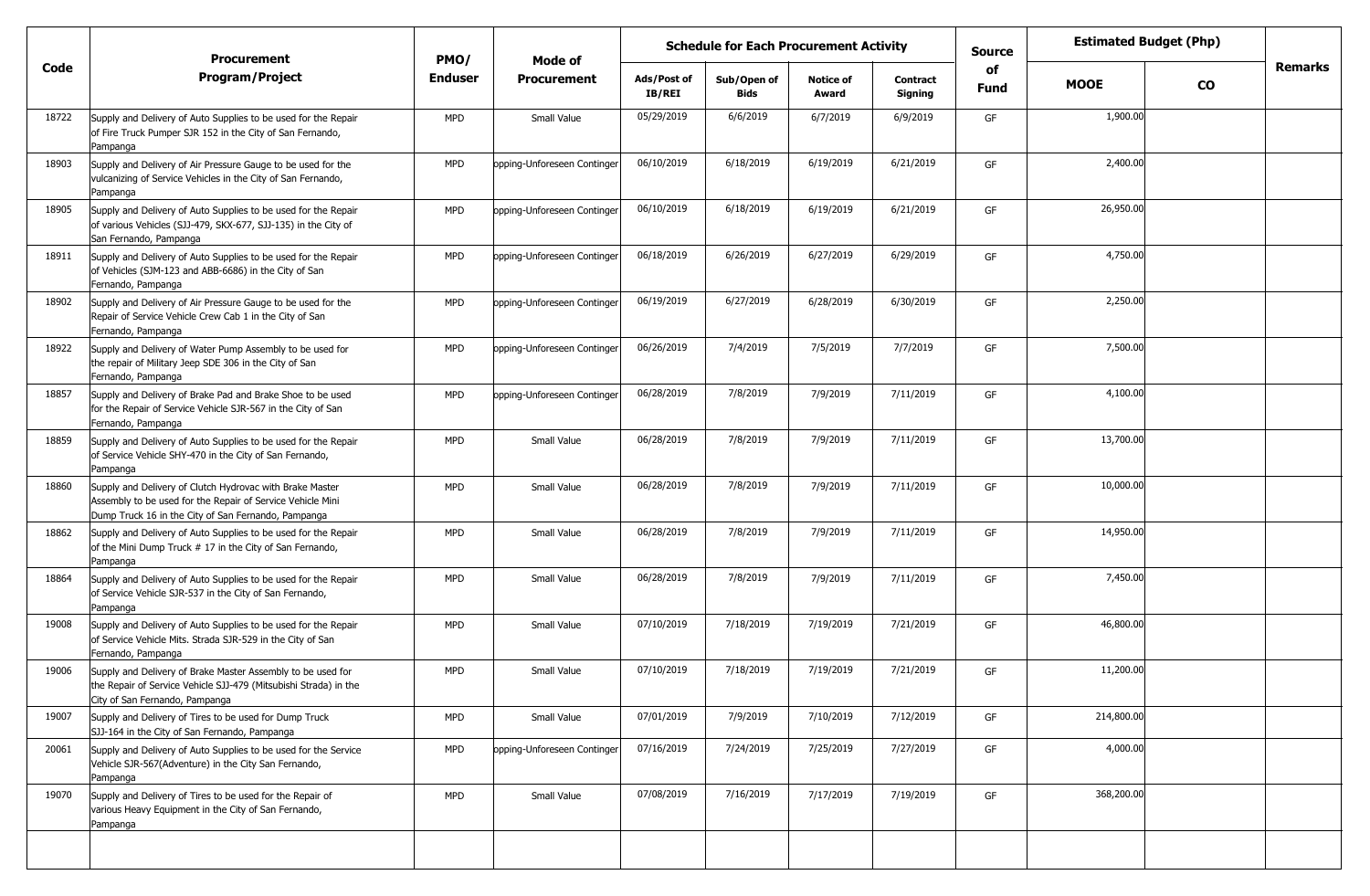|       | <b>Procurement</b>                                                                                                                                         | PMO/           | <b>Schedule for Each Procurement Activity</b><br>Mode of |                       |                     |                           |                            | <b>Source</b> | <b>Estimated Budget (Php)</b> |           |                |
|-------|------------------------------------------------------------------------------------------------------------------------------------------------------------|----------------|----------------------------------------------------------|-----------------------|---------------------|---------------------------|----------------------------|---------------|-------------------------------|-----------|----------------|
| Code  | <b>Program/Project</b>                                                                                                                                     | <b>Enduser</b> | <b>Procurement</b>                                       | Ads/Post of<br>IB/REI | Sub/Open of<br>Bids | <b>Notice of</b><br>Award | <b>Contract</b><br>Signing | of<br>Fund    | <b>MOOE</b>                   | <b>CO</b> | <b>Remarks</b> |
| 20064 | Supply and Delivery of Brake Flexible Hose with Nut and<br>Fittings for the Water Truck SJM 310 in the City of San<br>Fernando, Pampanga                   | <b>MPD</b>     | opping-Unforeseen Continger                              | 07/17/2019            | 7/25/2019           | 7/26/2019                 | 7/28/2019                  | GF            | 1,200.00                      |           |                |
| 19077 | Supply and Delivery of Auto Supplies to be used for the Repair<br>of Service Vehicle Toyota Innova SJM 130 in the City of San<br>Fernando, Pampanga        | <b>MPD</b>     | Small Value                                              | 07/17/2019            | 7/25/2019           | 7/26/2019                 | 7/28/2019                  | GF            | 10,000.00                     |           |                |
| 19071 | Supply and Delivery of Tires and Rims to be used for the<br>various Vehicles in the City of San Fernando, Pampanga                                         | <b>MPD</b>     | Small Value                                              | 07/10/2019            | 7/18/2019           | 7/19/2019                 | 7/21/2019                  | GF            | 138,400.00                    |           |                |
| 19078 | Supply and Delivery of Auto Supplies to be used for the Repair<br>of Service Vehicle SAA-2508 (Mitsubishi L300) in the City of<br>San Fernando, Pampanga   | MPD            | Small Value                                              | 07/22/2019            | 7/30/2019           | 7/31/2019                 | 8/2/2019                   | GF            | 3,400.00                      |           |                |
| 19069 | Supply and Delivery of Batteries to be used for the Ambulance<br>SJL-702 and SJL-707 in the City of San Fernando, Pampanga                                 | <b>MPD</b>     | opping-Unforeseen Continger                              | 07/17/2019            | 7/25/2019           | 7/26/2019                 | 7/28/2019                  | GF            | 66,000.00                     |           |                |
| 19130 | Supply and Delivery of Tires to be used for the Repair of<br>various Vehicles (NBS-2508 and NBS-2509) in the City of San<br>Fernando, Pampanga             | <b>MPD</b>     | Small Value                                              | 07/24/2019            | 8/1/2019            | 8/2/2019                  | 8/4/2019                   | GF            | 94,800.00                     |           |                |
| 19120 | Supply and Delivery of Auto Supplies to be used for the repair<br>of Ambulance SJL 707 and SJL 702 in the City of San<br>Fernando, Pampanga                | <b>MPD</b>     | Small Value                                              | 07/24/2019            | 8/1/2019            | 8/2/2019                  | 8/4/2019                   | GF            | 56,000.00                     |           |                |
| 19129 | Supply and Delivery of Battery to be used for the Vehicle<br>NBS-2508 and NBS-2509 in the City of San Fernando,<br>Pampanga                                | <b>MPD</b>     | Small Value                                              | 07/24/2019            | 8/1/2019            | 8/2/2019                  | 8/4/2019                   | GF            | 60,000.00                     |           |                |
| 19433 | Supply and Delivery of Auto Supplies to be used for the repair<br>of Mini Dump Truck 16 and Toyota Innova SJM 126 in the City<br>of San Fernando, Pampanga | <b>MPD</b>     | opping-Unforeseen Continger                              | 07/31/2019            | 8/8/2019            | 8/9/2019                  | 8/11/2019                  | GF            | 3,000.00                      |           |                |
| 19512 | Supply and Delivery of Hydraulic Hose to be used for the<br>Repair of Backhoe PC200-8 in the City of San Fernando,<br>Pampanga                             | <b>MPD</b>     | opping-Unforeseen Continger                              | 08/02/2019            | 8/12/2019           | 8/13/2019                 | 8/15/2019                  | GF            | 1,900.00                      |           |                |
| 19219 | Supply and Delivery of Auto Supplies to be used for the Repair<br>of Service Vehicle SJM-118 in the City of San Fernando,<br>Pampanga                      | <b>MPD</b>     | opping-Unforeseen Continger                              | 08/07/2019            | 8/15/2019           | 8/16/2019                 | 8/18/2019                  | GF            | 6,400.00                      |           |                |
| 20063 | Supply and Delivery of Rear Hub Bolts to be used for the<br>Dump Truck ABB-6686 in the City of San Fernando, Pampanga                                      | <b>MPD</b>     | opping-Unforeseen Continger                              | 08/14/2019            | 8/22/2019           | 8/23/2019                 | 8/25/2019                  | GF            | 9,400.00                      |           |                |
| 19291 | Supply and Delivery of Auto Supplies to be used for the Repair<br>of L200 Mobile Patrol SLF-335 in the City of San Fernando,<br>Pampanga                   | <b>MPD</b>     | ppping-Unforeseen Continger                              | 08/14/2019            | 8/22/2019           | 8/23/2019                 | 8/25/2019                  | GF            | 6,050.00                      |           |                |
| 19515 | Contract of Service for the Repair of Service Vehicle Toyota<br>Innova SJR-271 in the City of San Fernando, Pampanga                                       | <b>MPD</b>     | opping-Unforeseen Continger                              | 08/14/2019            | 8/22/2019           | 8/23/2019                 | 8/25/2019                  | GF            | 5,050.00                      |           |                |
| 19513 | Supply and Delivery of Steering Pump Assembly to be used for<br>the SJL-702 (Ambulance Medic 2) in the City of San Fernando,<br>Pampanga                   | <b>MPD</b>     | opping-Unforeseen Continger                              | 08/20/2019            | 8/28/2019           | 8/29/2019                 | 8/31/2019                  | GF            | 33,000.00                     |           |                |
| 19337 | Supply and Delivery of Auto Supplies to be used for the Repair<br>of B1-Y095 (Mitsubishi L300 FB) in the City of San Fernando,<br>Pampanga                 | <b>MPD</b>     | opping-Unforeseen Continger                              | 08/21/2019            | 8/29/2019           | 8/30/2019                 | 9/1/2019                   | GF            | 3,100.00                      |           |                |
| 19338 | Supply and Delivery of Auto Supplies to be used for the Repair<br>of Service Vehicle Mitsubishi Adventure SJR 223 in the City of<br>San Fernando, Pampanga | <b>MPD</b>     | opping-Unforeseen Continger                              | 08/21/2019            | 8/29/2019           | 8/30/2019                 | 9/1/2019                   | GF            | 7,300.00                      |           |                |
| 19580 | Supply and Delivery of Drag Link to be used for the Repair of<br>Dump Truck SJJ-145 in the City of San Fernando, Pampanga                                  | <b>MPD</b>     | opping-Unforeseen Continger                              | 08/27/2019            | 9/4/2019            | 9/5/2019                  | 9/7/2019                   | GF            | 9,000.00                      |           |                |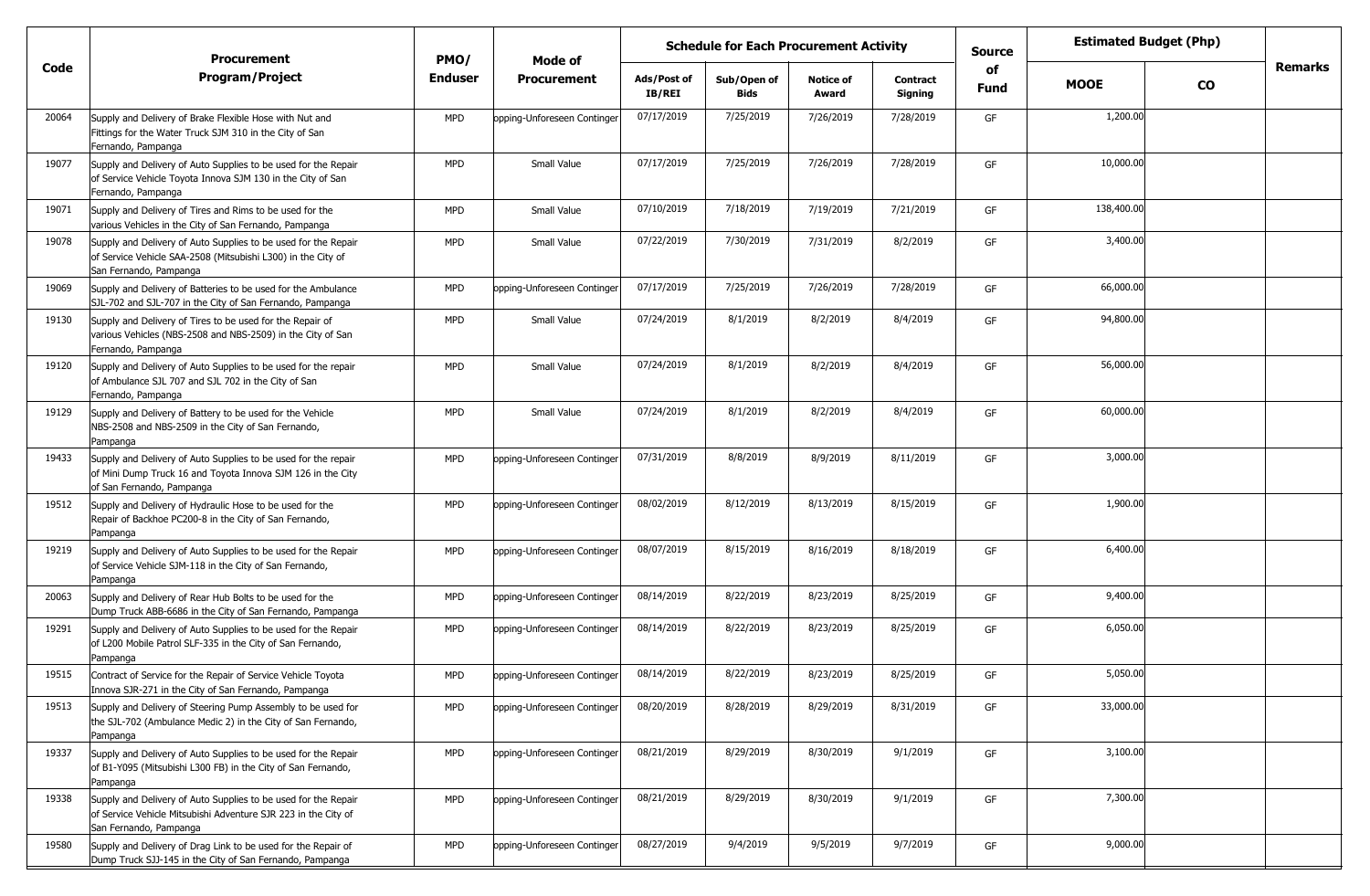| <b>Remarks</b><br>Code<br>of<br><b>Program/Project</b><br><b>Enduser</b><br><b>Procurement</b><br>Ads/Post of<br>Sub/Open of<br><b>Notice of</b><br><b>Contract</b><br><b>MOOE</b><br><b>CO</b><br>Fund<br><b>IB/REI</b><br>Award<br>Signing<br>Bids<br>9/4/2019<br>16,700.00<br>08/27/2019<br><b>MPD</b><br>9/5/2019<br>9/7/2019<br>GF<br>19582<br>opping-Unforeseen Continger<br>Supply and Delivery of Auto Supplies to be used for the repair<br>of Service Vehicle AAR-1908 in the City of San Fernando,<br>Pampanga<br>08/30/2019<br>9/9/2019<br>7,400.00<br>9/10/2019<br><b>MPD</b><br>9/12/2019<br>19581<br>Supply and Delivery of Auto Supplies to be used for the Repair<br>opping-Unforeseen Continger<br>GF<br>of Service Vehicle SKX-540 in the City of San Fernando,<br>Pampanga<br>09/03/2019<br>9/11/2019<br>8,400.00<br><b>MPD</b><br>opping-Unforeseen Continger<br>9/12/2019<br>9/14/2019<br>GF<br>19585<br>Supply and Delivery of Auto Supplies to be used for the Repair<br>of Service Vehicle SJJ-497 in the City of San Fernando,<br>Pampanga<br>9,900.00<br>09/09/2019<br>9/17/2019<br><b>MPD</b><br>9/18/2019<br>9/20/2019<br>19428<br>Supply and Delivery of Auto Supplies to be used for the Repair<br>opping-Unforeseen Continger<br>GF<br>of the Service Vehicle SKX-281 in the City of San Fernando,<br>Pampanga<br>15,978.00<br>09/11/2019<br>9/19/2019<br>9/20/2019<br>9/22/2019<br><b>MPD</b><br>opping-Unforeseen Continger<br>GF<br>19579<br>Supply and Delivery of Tubular and Angular Bar to be used for<br>the Dump Truck SJJ-164 in the City of San Fernando,<br>Pampanga<br>9/19/2019<br>8,850.00<br>09/11/2019<br><b>MPD</b><br>9/20/2019<br>9/22/2019<br>GF<br>19649<br>Supply and Delivery of Auto Supplies to be used for the Service<br>opping-Unforeseen Continger<br>Vehicle SJR-271 in the City of San Fernando, Pampanga<br>2,350.00<br>09/18/2019<br>9/26/2019<br>9/27/2019<br>9/29/2019<br>19810<br><b>MPD</b><br>GF<br>Supply and Delivery of Brake Pads to be used for the Service<br>opping-Unforeseen Continger<br>Vehicle SJM-124 in the City of San Fernando, Pampanga<br>10/16/2019<br>10/24/2019<br>10/25/2019<br>10/27/2019<br>3,300.00<br>20007<br><b>MPD</b><br>GF<br>Supply and Delivery of Auto Supplies to be used for Service<br>opping-Unforeseen Continger<br>Vehicle SKX-539 in the City of San Fernando, Pampanga<br>650.00<br>10/16/2019<br>10/24/2019<br>10/25/2019<br>10/27/2019<br>GF<br>20008<br>Supply and Delivery of Fan Belt to be used for the Service<br><b>MPD</b><br>opping-Unforeseen Continger<br>Vehicle SJR-231 in the City of San Fernando, Pampanga<br>2,100.00<br>10/16/2019<br>10/24/2019<br>10/25/2019<br>10/27/2019<br>20009<br><b>MPD</b><br>opping-Unforeseen Continger<br>GF<br>Supply and Delivery of Auto Supplies to be used for Service<br>Vehicle SJM-123 in the City of San Fernando, Pampanga<br>10/16/2019<br>10/24/2019<br>8,850.00<br>10/25/2019<br>10/27/2019<br><b>MPD</b><br>GF<br>20010<br>Supply and Delivery of Auto Supplies to be used for the Service<br>opping-Unforeseen Continger<br>Vehicle NP-8854 in the City of San Fernando, Pampanga<br>10/21/2019<br>10/29/2019<br>10/30/2019<br>11/1/2019<br>960.00<br>20023<br><b>MPD</b><br>GF<br>Supply and Delivery of Auto Supplies to be used for the Service<br>opping-Unforeseen Continger<br>Vehicle SJR 567 in the City of San Fernando, Pampanga<br>10/23/2019<br>10/31/2019<br>22,000.00<br>20104<br><b>MPD</b><br>11/1/2019<br>11/3/2019<br>Supply and Delivery of Auto Supplies for the Ambulance SJL<br>opping-Unforeseen Continger<br>GF<br>707 in the City of San Fernando, Pampanga<br>19,860.00<br>10/23/2019<br>10/31/2019<br>11/1/2019<br>11/3/2019<br>GF<br>20107<br>Supply and Delivery of Auto Supplies to be used for the Vehicle<br><b>MPD</b><br>opping-Unforeseen Continger<br>SJL-702 (Ford Ambulance) in the City of San Fernando,<br>Pampanga<br>8,300.00<br>10/25/2019<br>11/4/2019<br>11/5/2019<br>11/7/2019<br>GF<br>Supply and Delivery of Auto Supplies for the Vehicle SJL-707 in<br><b>MPD</b><br>opping-Unforeseen Continger<br>20108<br>the City of San Fernando, Pampanga<br>5,800.00<br>10/25/2019<br>11/4/2019<br>11/5/2019<br>11/7/2019<br><b>MPD</b><br>opping-Unforeseen Continger<br>20109<br>Supply and Delivery of Wheel Bearing for the Vehicle SJJ-145<br>(Dump Truck) in the City of San Fernando, Pampanga<br>600.00<br>10/25/2019<br>11/4/2019<br><b>MPD</b><br>11/5/2019<br>11/7/2019<br>Supply and Delivery of Pulley Bearing to be used for the<br>opping-Unforeseen Continger<br>GF<br>20118<br>Vehicle SJR-231 in the City of San Fernando, Pampanga<br>10/28/2019<br>11/5/2019<br>11/6/2019<br>11/8/2019<br>7,000.00<br>20110<br><b>MPD</b><br>opping-Unforeseen Continger<br>GF<br>Supply and Delivery of Hydraulic Hose Assembly for the PC<br>200-8 Equipment in the City of San Fernando, Pampanga<br>8,990.00<br>11/06/2019<br>11/14/2019<br>20129<br><b>MPD</b><br>opping-Unforeseen Continger<br>11/15/2019<br>11/17/2019<br>GF<br>Supply and Delivery of Auto Supplies to be used for the Service<br>Vehicle Crew Cab 4 in the City of San Fernando, Pampanga<br><b>Vehicle Repair and Maintenance</b><br>32,800.00<br>1/1/2019<br>12/24/2018<br>1/2/2019<br>1/4/2019<br>19435<br><b>MPD</b><br>GF<br>Contract of Service for the Repair of Service Vehicle SGZ 844<br>opping-Unforeseen Continger<br>in the City of San Fernando, Pampanga | <b>Procurement</b> | PMO/ | Mode of | <b>Schedule for Each Procurement Activity</b> |  |  |  | <b>Source</b> | <b>Estimated Budget (Php)</b> |  |
|-------------------------------------------------------------------------------------------------------------------------------------------------------------------------------------------------------------------------------------------------------------------------------------------------------------------------------------------------------------------------------------------------------------------------------------------------------------------------------------------------------------------------------------------------------------------------------------------------------------------------------------------------------------------------------------------------------------------------------------------------------------------------------------------------------------------------------------------------------------------------------------------------------------------------------------------------------------------------------------------------------------------------------------------------------------------------------------------------------------------------------------------------------------------------------------------------------------------------------------------------------------------------------------------------------------------------------------------------------------------------------------------------------------------------------------------------------------------------------------------------------------------------------------------------------------------------------------------------------------------------------------------------------------------------------------------------------------------------------------------------------------------------------------------------------------------------------------------------------------------------------------------------------------------------------------------------------------------------------------------------------------------------------------------------------------------------------------------------------------------------------------------------------------------------------------------------------------------------------------------------------------------------------------------------------------------------------------------------------------------------------------------------------------------------------------------------------------------------------------------------------------------------------------------------------------------------------------------------------------------------------------------------------------------------------------------------------------------------------------------------------------------------------------------------------------------------------------------------------------------------------------------------------------------------------------------------------------------------------------------------------------------------------------------------------------------------------------------------------------------------------------------------------------------------------------------------------------------------------------------------------------------------------------------------------------------------------------------------------------------------------------------------------------------------------------------------------------------------------------------------------------------------------------------------------------------------------------------------------------------------------------------------------------------------------------------------------------------------------------------------------------------------------------------------------------------------------------------------------------------------------------------------------------------------------------------------------------------------------------------------------------------------------------------------------------------------------------------------------------------------------------------------------------------------------------------------------------------------------------------------------------------------------------------------------------------------------------------------------------------------------------------------------------------------------------------------------------------------------------------------------------------------------------------------------------------------------------------------------------------------------------------------------------------------------------------------------------------------------------------------------------------------------------------------------------------------------------------------------------------------------------------------------------------------------------------------------------------------------------------------------------------------------------------------------------------------------------------------------------------------------------------------------------------------------------------------------------------------------------------------------------------------------------------------------------------------------------------------------------------------------------------------------------------------------------------------------------------------------|--------------------|------|---------|-----------------------------------------------|--|--|--|---------------|-------------------------------|--|
|                                                                                                                                                                                                                                                                                                                                                                                                                                                                                                                                                                                                                                                                                                                                                                                                                                                                                                                                                                                                                                                                                                                                                                                                                                                                                                                                                                                                                                                                                                                                                                                                                                                                                                                                                                                                                                                                                                                                                                                                                                                                                                                                                                                                                                                                                                                                                                                                                                                                                                                                                                                                                                                                                                                                                                                                                                                                                                                                                                                                                                                                                                                                                                                                                                                                                                                                                                                                                                                                                                                                                                                                                                                                                                                                                                                                                                                                                                                                                                                                                                                                                                                                                                                                                                                                                                                                                                                                                                                                                                                                                                                                                                                                                                                                                                                                                                                                                                                                                                                                                                                                                                                                                                                                                                                                                                                                                                                                                                                                               |                    |      |         |                                               |  |  |  |               |                               |  |
|                                                                                                                                                                                                                                                                                                                                                                                                                                                                                                                                                                                                                                                                                                                                                                                                                                                                                                                                                                                                                                                                                                                                                                                                                                                                                                                                                                                                                                                                                                                                                                                                                                                                                                                                                                                                                                                                                                                                                                                                                                                                                                                                                                                                                                                                                                                                                                                                                                                                                                                                                                                                                                                                                                                                                                                                                                                                                                                                                                                                                                                                                                                                                                                                                                                                                                                                                                                                                                                                                                                                                                                                                                                                                                                                                                                                                                                                                                                                                                                                                                                                                                                                                                                                                                                                                                                                                                                                                                                                                                                                                                                                                                                                                                                                                                                                                                                                                                                                                                                                                                                                                                                                                                                                                                                                                                                                                                                                                                                                               |                    |      |         |                                               |  |  |  |               |                               |  |
|                                                                                                                                                                                                                                                                                                                                                                                                                                                                                                                                                                                                                                                                                                                                                                                                                                                                                                                                                                                                                                                                                                                                                                                                                                                                                                                                                                                                                                                                                                                                                                                                                                                                                                                                                                                                                                                                                                                                                                                                                                                                                                                                                                                                                                                                                                                                                                                                                                                                                                                                                                                                                                                                                                                                                                                                                                                                                                                                                                                                                                                                                                                                                                                                                                                                                                                                                                                                                                                                                                                                                                                                                                                                                                                                                                                                                                                                                                                                                                                                                                                                                                                                                                                                                                                                                                                                                                                                                                                                                                                                                                                                                                                                                                                                                                                                                                                                                                                                                                                                                                                                                                                                                                                                                                                                                                                                                                                                                                                                               |                    |      |         |                                               |  |  |  |               |                               |  |
|                                                                                                                                                                                                                                                                                                                                                                                                                                                                                                                                                                                                                                                                                                                                                                                                                                                                                                                                                                                                                                                                                                                                                                                                                                                                                                                                                                                                                                                                                                                                                                                                                                                                                                                                                                                                                                                                                                                                                                                                                                                                                                                                                                                                                                                                                                                                                                                                                                                                                                                                                                                                                                                                                                                                                                                                                                                                                                                                                                                                                                                                                                                                                                                                                                                                                                                                                                                                                                                                                                                                                                                                                                                                                                                                                                                                                                                                                                                                                                                                                                                                                                                                                                                                                                                                                                                                                                                                                                                                                                                                                                                                                                                                                                                                                                                                                                                                                                                                                                                                                                                                                                                                                                                                                                                                                                                                                                                                                                                                               |                    |      |         |                                               |  |  |  |               |                               |  |
|                                                                                                                                                                                                                                                                                                                                                                                                                                                                                                                                                                                                                                                                                                                                                                                                                                                                                                                                                                                                                                                                                                                                                                                                                                                                                                                                                                                                                                                                                                                                                                                                                                                                                                                                                                                                                                                                                                                                                                                                                                                                                                                                                                                                                                                                                                                                                                                                                                                                                                                                                                                                                                                                                                                                                                                                                                                                                                                                                                                                                                                                                                                                                                                                                                                                                                                                                                                                                                                                                                                                                                                                                                                                                                                                                                                                                                                                                                                                                                                                                                                                                                                                                                                                                                                                                                                                                                                                                                                                                                                                                                                                                                                                                                                                                                                                                                                                                                                                                                                                                                                                                                                                                                                                                                                                                                                                                                                                                                                                               |                    |      |         |                                               |  |  |  |               |                               |  |
|                                                                                                                                                                                                                                                                                                                                                                                                                                                                                                                                                                                                                                                                                                                                                                                                                                                                                                                                                                                                                                                                                                                                                                                                                                                                                                                                                                                                                                                                                                                                                                                                                                                                                                                                                                                                                                                                                                                                                                                                                                                                                                                                                                                                                                                                                                                                                                                                                                                                                                                                                                                                                                                                                                                                                                                                                                                                                                                                                                                                                                                                                                                                                                                                                                                                                                                                                                                                                                                                                                                                                                                                                                                                                                                                                                                                                                                                                                                                                                                                                                                                                                                                                                                                                                                                                                                                                                                                                                                                                                                                                                                                                                                                                                                                                                                                                                                                                                                                                                                                                                                                                                                                                                                                                                                                                                                                                                                                                                                                               |                    |      |         |                                               |  |  |  |               |                               |  |
|                                                                                                                                                                                                                                                                                                                                                                                                                                                                                                                                                                                                                                                                                                                                                                                                                                                                                                                                                                                                                                                                                                                                                                                                                                                                                                                                                                                                                                                                                                                                                                                                                                                                                                                                                                                                                                                                                                                                                                                                                                                                                                                                                                                                                                                                                                                                                                                                                                                                                                                                                                                                                                                                                                                                                                                                                                                                                                                                                                                                                                                                                                                                                                                                                                                                                                                                                                                                                                                                                                                                                                                                                                                                                                                                                                                                                                                                                                                                                                                                                                                                                                                                                                                                                                                                                                                                                                                                                                                                                                                                                                                                                                                                                                                                                                                                                                                                                                                                                                                                                                                                                                                                                                                                                                                                                                                                                                                                                                                                               |                    |      |         |                                               |  |  |  |               |                               |  |
|                                                                                                                                                                                                                                                                                                                                                                                                                                                                                                                                                                                                                                                                                                                                                                                                                                                                                                                                                                                                                                                                                                                                                                                                                                                                                                                                                                                                                                                                                                                                                                                                                                                                                                                                                                                                                                                                                                                                                                                                                                                                                                                                                                                                                                                                                                                                                                                                                                                                                                                                                                                                                                                                                                                                                                                                                                                                                                                                                                                                                                                                                                                                                                                                                                                                                                                                                                                                                                                                                                                                                                                                                                                                                                                                                                                                                                                                                                                                                                                                                                                                                                                                                                                                                                                                                                                                                                                                                                                                                                                                                                                                                                                                                                                                                                                                                                                                                                                                                                                                                                                                                                                                                                                                                                                                                                                                                                                                                                                                               |                    |      |         |                                               |  |  |  |               |                               |  |
|                                                                                                                                                                                                                                                                                                                                                                                                                                                                                                                                                                                                                                                                                                                                                                                                                                                                                                                                                                                                                                                                                                                                                                                                                                                                                                                                                                                                                                                                                                                                                                                                                                                                                                                                                                                                                                                                                                                                                                                                                                                                                                                                                                                                                                                                                                                                                                                                                                                                                                                                                                                                                                                                                                                                                                                                                                                                                                                                                                                                                                                                                                                                                                                                                                                                                                                                                                                                                                                                                                                                                                                                                                                                                                                                                                                                                                                                                                                                                                                                                                                                                                                                                                                                                                                                                                                                                                                                                                                                                                                                                                                                                                                                                                                                                                                                                                                                                                                                                                                                                                                                                                                                                                                                                                                                                                                                                                                                                                                                               |                    |      |         |                                               |  |  |  |               |                               |  |
|                                                                                                                                                                                                                                                                                                                                                                                                                                                                                                                                                                                                                                                                                                                                                                                                                                                                                                                                                                                                                                                                                                                                                                                                                                                                                                                                                                                                                                                                                                                                                                                                                                                                                                                                                                                                                                                                                                                                                                                                                                                                                                                                                                                                                                                                                                                                                                                                                                                                                                                                                                                                                                                                                                                                                                                                                                                                                                                                                                                                                                                                                                                                                                                                                                                                                                                                                                                                                                                                                                                                                                                                                                                                                                                                                                                                                                                                                                                                                                                                                                                                                                                                                                                                                                                                                                                                                                                                                                                                                                                                                                                                                                                                                                                                                                                                                                                                                                                                                                                                                                                                                                                                                                                                                                                                                                                                                                                                                                                                               |                    |      |         |                                               |  |  |  |               |                               |  |
|                                                                                                                                                                                                                                                                                                                                                                                                                                                                                                                                                                                                                                                                                                                                                                                                                                                                                                                                                                                                                                                                                                                                                                                                                                                                                                                                                                                                                                                                                                                                                                                                                                                                                                                                                                                                                                                                                                                                                                                                                                                                                                                                                                                                                                                                                                                                                                                                                                                                                                                                                                                                                                                                                                                                                                                                                                                                                                                                                                                                                                                                                                                                                                                                                                                                                                                                                                                                                                                                                                                                                                                                                                                                                                                                                                                                                                                                                                                                                                                                                                                                                                                                                                                                                                                                                                                                                                                                                                                                                                                                                                                                                                                                                                                                                                                                                                                                                                                                                                                                                                                                                                                                                                                                                                                                                                                                                                                                                                                                               |                    |      |         |                                               |  |  |  |               |                               |  |
|                                                                                                                                                                                                                                                                                                                                                                                                                                                                                                                                                                                                                                                                                                                                                                                                                                                                                                                                                                                                                                                                                                                                                                                                                                                                                                                                                                                                                                                                                                                                                                                                                                                                                                                                                                                                                                                                                                                                                                                                                                                                                                                                                                                                                                                                                                                                                                                                                                                                                                                                                                                                                                                                                                                                                                                                                                                                                                                                                                                                                                                                                                                                                                                                                                                                                                                                                                                                                                                                                                                                                                                                                                                                                                                                                                                                                                                                                                                                                                                                                                                                                                                                                                                                                                                                                                                                                                                                                                                                                                                                                                                                                                                                                                                                                                                                                                                                                                                                                                                                                                                                                                                                                                                                                                                                                                                                                                                                                                                                               |                    |      |         |                                               |  |  |  |               |                               |  |
|                                                                                                                                                                                                                                                                                                                                                                                                                                                                                                                                                                                                                                                                                                                                                                                                                                                                                                                                                                                                                                                                                                                                                                                                                                                                                                                                                                                                                                                                                                                                                                                                                                                                                                                                                                                                                                                                                                                                                                                                                                                                                                                                                                                                                                                                                                                                                                                                                                                                                                                                                                                                                                                                                                                                                                                                                                                                                                                                                                                                                                                                                                                                                                                                                                                                                                                                                                                                                                                                                                                                                                                                                                                                                                                                                                                                                                                                                                                                                                                                                                                                                                                                                                                                                                                                                                                                                                                                                                                                                                                                                                                                                                                                                                                                                                                                                                                                                                                                                                                                                                                                                                                                                                                                                                                                                                                                                                                                                                                                               |                    |      |         |                                               |  |  |  |               |                               |  |
|                                                                                                                                                                                                                                                                                                                                                                                                                                                                                                                                                                                                                                                                                                                                                                                                                                                                                                                                                                                                                                                                                                                                                                                                                                                                                                                                                                                                                                                                                                                                                                                                                                                                                                                                                                                                                                                                                                                                                                                                                                                                                                                                                                                                                                                                                                                                                                                                                                                                                                                                                                                                                                                                                                                                                                                                                                                                                                                                                                                                                                                                                                                                                                                                                                                                                                                                                                                                                                                                                                                                                                                                                                                                                                                                                                                                                                                                                                                                                                                                                                                                                                                                                                                                                                                                                                                                                                                                                                                                                                                                                                                                                                                                                                                                                                                                                                                                                                                                                                                                                                                                                                                                                                                                                                                                                                                                                                                                                                                                               |                    |      |         |                                               |  |  |  |               |                               |  |
|                                                                                                                                                                                                                                                                                                                                                                                                                                                                                                                                                                                                                                                                                                                                                                                                                                                                                                                                                                                                                                                                                                                                                                                                                                                                                                                                                                                                                                                                                                                                                                                                                                                                                                                                                                                                                                                                                                                                                                                                                                                                                                                                                                                                                                                                                                                                                                                                                                                                                                                                                                                                                                                                                                                                                                                                                                                                                                                                                                                                                                                                                                                                                                                                                                                                                                                                                                                                                                                                                                                                                                                                                                                                                                                                                                                                                                                                                                                                                                                                                                                                                                                                                                                                                                                                                                                                                                                                                                                                                                                                                                                                                                                                                                                                                                                                                                                                                                                                                                                                                                                                                                                                                                                                                                                                                                                                                                                                                                                                               |                    |      |         |                                               |  |  |  |               |                               |  |
|                                                                                                                                                                                                                                                                                                                                                                                                                                                                                                                                                                                                                                                                                                                                                                                                                                                                                                                                                                                                                                                                                                                                                                                                                                                                                                                                                                                                                                                                                                                                                                                                                                                                                                                                                                                                                                                                                                                                                                                                                                                                                                                                                                                                                                                                                                                                                                                                                                                                                                                                                                                                                                                                                                                                                                                                                                                                                                                                                                                                                                                                                                                                                                                                                                                                                                                                                                                                                                                                                                                                                                                                                                                                                                                                                                                                                                                                                                                                                                                                                                                                                                                                                                                                                                                                                                                                                                                                                                                                                                                                                                                                                                                                                                                                                                                                                                                                                                                                                                                                                                                                                                                                                                                                                                                                                                                                                                                                                                                                               |                    |      |         |                                               |  |  |  |               |                               |  |
|                                                                                                                                                                                                                                                                                                                                                                                                                                                                                                                                                                                                                                                                                                                                                                                                                                                                                                                                                                                                                                                                                                                                                                                                                                                                                                                                                                                                                                                                                                                                                                                                                                                                                                                                                                                                                                                                                                                                                                                                                                                                                                                                                                                                                                                                                                                                                                                                                                                                                                                                                                                                                                                                                                                                                                                                                                                                                                                                                                                                                                                                                                                                                                                                                                                                                                                                                                                                                                                                                                                                                                                                                                                                                                                                                                                                                                                                                                                                                                                                                                                                                                                                                                                                                                                                                                                                                                                                                                                                                                                                                                                                                                                                                                                                                                                                                                                                                                                                                                                                                                                                                                                                                                                                                                                                                                                                                                                                                                                                               |                    |      |         |                                               |  |  |  |               |                               |  |
|                                                                                                                                                                                                                                                                                                                                                                                                                                                                                                                                                                                                                                                                                                                                                                                                                                                                                                                                                                                                                                                                                                                                                                                                                                                                                                                                                                                                                                                                                                                                                                                                                                                                                                                                                                                                                                                                                                                                                                                                                                                                                                                                                                                                                                                                                                                                                                                                                                                                                                                                                                                                                                                                                                                                                                                                                                                                                                                                                                                                                                                                                                                                                                                                                                                                                                                                                                                                                                                                                                                                                                                                                                                                                                                                                                                                                                                                                                                                                                                                                                                                                                                                                                                                                                                                                                                                                                                                                                                                                                                                                                                                                                                                                                                                                                                                                                                                                                                                                                                                                                                                                                                                                                                                                                                                                                                                                                                                                                                                               |                    |      |         |                                               |  |  |  |               |                               |  |
|                                                                                                                                                                                                                                                                                                                                                                                                                                                                                                                                                                                                                                                                                                                                                                                                                                                                                                                                                                                                                                                                                                                                                                                                                                                                                                                                                                                                                                                                                                                                                                                                                                                                                                                                                                                                                                                                                                                                                                                                                                                                                                                                                                                                                                                                                                                                                                                                                                                                                                                                                                                                                                                                                                                                                                                                                                                                                                                                                                                                                                                                                                                                                                                                                                                                                                                                                                                                                                                                                                                                                                                                                                                                                                                                                                                                                                                                                                                                                                                                                                                                                                                                                                                                                                                                                                                                                                                                                                                                                                                                                                                                                                                                                                                                                                                                                                                                                                                                                                                                                                                                                                                                                                                                                                                                                                                                                                                                                                                                               |                    |      |         |                                               |  |  |  |               |                               |  |
|                                                                                                                                                                                                                                                                                                                                                                                                                                                                                                                                                                                                                                                                                                                                                                                                                                                                                                                                                                                                                                                                                                                                                                                                                                                                                                                                                                                                                                                                                                                                                                                                                                                                                                                                                                                                                                                                                                                                                                                                                                                                                                                                                                                                                                                                                                                                                                                                                                                                                                                                                                                                                                                                                                                                                                                                                                                                                                                                                                                                                                                                                                                                                                                                                                                                                                                                                                                                                                                                                                                                                                                                                                                                                                                                                                                                                                                                                                                                                                                                                                                                                                                                                                                                                                                                                                                                                                                                                                                                                                                                                                                                                                                                                                                                                                                                                                                                                                                                                                                                                                                                                                                                                                                                                                                                                                                                                                                                                                                                               |                    |      |         |                                               |  |  |  |               |                               |  |
|                                                                                                                                                                                                                                                                                                                                                                                                                                                                                                                                                                                                                                                                                                                                                                                                                                                                                                                                                                                                                                                                                                                                                                                                                                                                                                                                                                                                                                                                                                                                                                                                                                                                                                                                                                                                                                                                                                                                                                                                                                                                                                                                                                                                                                                                                                                                                                                                                                                                                                                                                                                                                                                                                                                                                                                                                                                                                                                                                                                                                                                                                                                                                                                                                                                                                                                                                                                                                                                                                                                                                                                                                                                                                                                                                                                                                                                                                                                                                                                                                                                                                                                                                                                                                                                                                                                                                                                                                                                                                                                                                                                                                                                                                                                                                                                                                                                                                                                                                                                                                                                                                                                                                                                                                                                                                                                                                                                                                                                                               |                    |      |         |                                               |  |  |  |               |                               |  |
|                                                                                                                                                                                                                                                                                                                                                                                                                                                                                                                                                                                                                                                                                                                                                                                                                                                                                                                                                                                                                                                                                                                                                                                                                                                                                                                                                                                                                                                                                                                                                                                                                                                                                                                                                                                                                                                                                                                                                                                                                                                                                                                                                                                                                                                                                                                                                                                                                                                                                                                                                                                                                                                                                                                                                                                                                                                                                                                                                                                                                                                                                                                                                                                                                                                                                                                                                                                                                                                                                                                                                                                                                                                                                                                                                                                                                                                                                                                                                                                                                                                                                                                                                                                                                                                                                                                                                                                                                                                                                                                                                                                                                                                                                                                                                                                                                                                                                                                                                                                                                                                                                                                                                                                                                                                                                                                                                                                                                                                                               |                    |      |         |                                               |  |  |  |               |                               |  |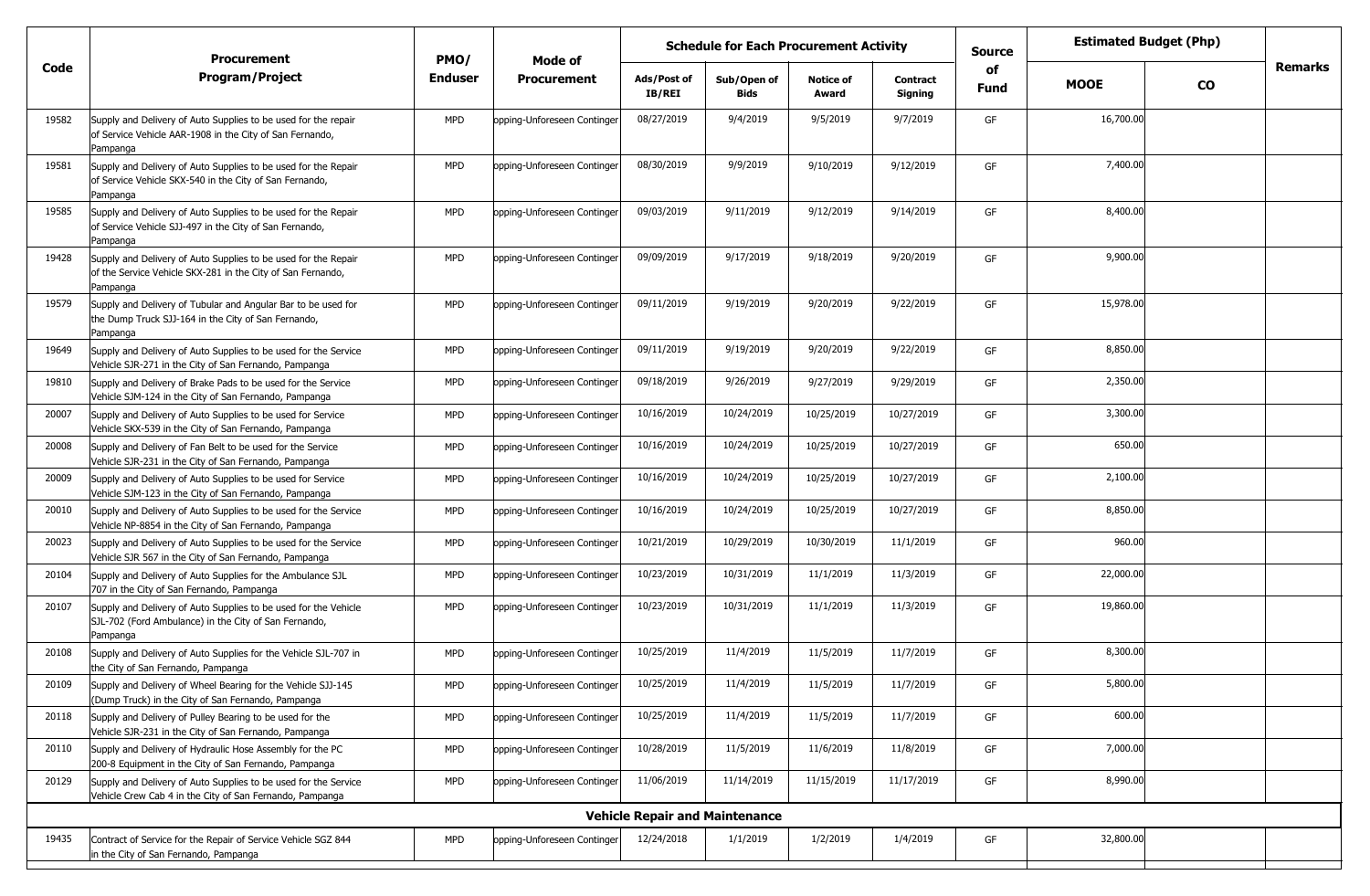|       | <b>Procurement</b>                                                                                                                                                                                                  | PMO/           | Mode of                     |                       | <b>Schedule for Each Procurement Activity</b> |                           |                            | <b>Source</b>     |              | <b>Estimated Budget (Php)</b> |                |
|-------|---------------------------------------------------------------------------------------------------------------------------------------------------------------------------------------------------------------------|----------------|-----------------------------|-----------------------|-----------------------------------------------|---------------------------|----------------------------|-------------------|--------------|-------------------------------|----------------|
| Code  | <b>Program/Project</b>                                                                                                                                                                                              | <b>Enduser</b> | <b>Procurement</b>          | Ads/Post of<br>IB/REI | Sub/Open of<br>Bids                           | <b>Notice of</b><br>Award | <b>Contract</b><br>Signing | of<br><b>Fund</b> | <b>MOOE</b>  | CO                            | <b>Remarks</b> |
| 16771 | Contract of Service for the Repair of Service Vehicle SJR 231 in<br>the City of San Fernando, Pampanga                                                                                                              | <b>MPD</b>     | opping-Unforeseen Continger | 12/24/2018            | 1/1/2019                                      | 1/2/2019                  | 1/4/2019                   | GF                | 15,500.00    |                               |                |
| 16773 | Contract of Service for the Repair of Service Vehicle RHC 257<br>in the City of San Fernando, Pampanga                                                                                                              | <b>MPD</b>     | opping-Unforeseen Continger | 12/24/2018            | 1/1/2019                                      | 1/2/2019                  | 1/4/2019                   | GF                | 95,000.00    |                               |                |
| 16775 | Contract of Service for the Repair of Service Vehicle SJR 567 in<br>the City of San Fernando, Pampanga                                                                                                              | <b>MPD</b>     | opping-Unforeseen Continger | 12/24/2018            | 1/1/2019                                      | 1/2/2019                  | 1/4/2019                   | GF                | 4,000.00     |                               |                |
| 16799 | Contract of Service for the Repair of Service Vehicle SAA 2508<br>in the City of San Fernando, Pampanga                                                                                                             | <b>MPD</b>     | opping-Unforeseen Continger | 12/24/2018            | 1/1/2019                                      | 1/2/2019                  | 1/4/2019                   | GF                | 13,350.00    |                               |                |
| 16800 | Contract of Service for the Repair of Water Truck SJR 547 in<br>the City of San Fernando, Pampanga                                                                                                                  | <b>MPD</b>     | opping-Unforeseen Continger | 12/24/2018            | 1/1/2019                                      | 1/2/2019                  | 1/4/2019                   | GF                | 25,000.00    |                               |                |
| 16906 | Contract of Service for the Repair of Compactor Truck SJM 243<br>in the City of San Fernando, Pampanga                                                                                                              | <b>MPD</b>     | opping-Unforeseen Continger | 12/26/2018            | 1/3/2019                                      | 1/4/2019                  | 1/6/2019                   | GF                | 8,000.00     |                               |                |
| 17131 | Contract of Service for the Repair of Service Vehicle SLF 397 in<br>the City of San Fernando, Pampanga                                                                                                              | <b>MPD</b>     | opping-Unforeseen Continger | 01/02/2019            | 1/10/2019                                     | 1/11/2019                 | 1/13/2019                  | GF                | 7,000.00     |                               |                |
| 17134 | Contract of Service for the Repair of Service Vehicle SJR-271 in<br>the City of San Fernando, Pampanga                                                                                                              | <b>MPD</b>     | opping-Unforeseen Continger | 01/02/2019            | 1/10/2019                                     | 1/11/2019                 | 1/13/2019                  | GF                | 6,500.00     |                               |                |
| 17232 | Contract of Service for the Repair of Service Vehicle GB 9924<br>in the City of San Fernando, Pampanga                                                                                                              | <b>MPD</b>     | Direct Contracting          |                       | 1/10/2019                                     | 1/11/2019                 | 1/13/2019                  | GF                | 4,010.00     |                               |                |
| 16057 | Contract of Service for the Repair of various Service Vehicles<br>from January to June 2019 in the City of San Fernando,<br>Pampanga subject to Ordering Agreement                                                  | <b>MPD</b>     | Public Bidding              | 12/11/2018            | 12/28/2018                                    | 1/2/2019                  | 1/4/2019                   | GF                | 2,471,856.92 |                               |                |
| 16058 | Contract of Service for the Wheel Balance and Alignment of<br>tires from January to June 2019 for all Service Vehicles of the<br>City Government of San Fernando, Pampanga, subject to<br><b>Ordering Agreement</b> | <b>MPD</b>     | Small Value                 | 01/01/2019            | 1/9/2019                                      | 1/10/2019                 | 1/12/2019                  | GF                | 60,000.00    |                               |                |
| 16059 | Contract of Service for the Aircon Maintenance Service of all<br>Service Vehicles from January to June 2019, City of San<br>Fernando, Pampanga subject to Ordering Agreement                                        | <b>MPD</b>     | Small Value                 | 12/26/2018            | 1/3/2019                                      | 1/4/2019                  | 1/6/2019                   | GF                | 199,750.00   |                               |                |
| 16245 | Contract of Service for the Carwash of all Service Vehicles<br>from January to June 2019 in the City of San Fernando,<br>Pampanga subject to Ordering Agreement                                                     | <b>MPD</b>     | Small Value                 | 12/26/2018            | 1/3/2019                                      | 1/4/2019                  | 1/6/2019                   | GF                | 339,600.00   |                               |                |
| 17511 | Contract of Service for the Repair of Service Vehicle SJM 119<br>in the City of San Fernando, Pampanga                                                                                                              | <b>MPD</b>     | opping-Unforeseen Continger | 01/23/2019            | 1/31/2019                                     | 2/1/2019                  | 2/3/2019                   | GF                | 4,250.00     |                               |                |
| 17512 | Contract of Service for the Repair of Service Vehicle ACN 7515<br>in the City of San Fernando, Pampanga                                                                                                             | <b>MPD</b>     | opping-Unforeseen Continger | 01/23/2019            | 1/31/2019                                     | 2/1/2019                  | 2/3/2019                   | GF                | 5,500.00     |                               |                |
| 17513 | Contract of Service for the Repair of Service Vehicle SJJ-135 in<br>the City of San Fernando, Pampanga                                                                                                              | <b>MPD</b>     | opping-Unforeseen Continger | 01/16/2019            | 1/24/2019                                     | 1/25/2019                 | 1/28/2019                  | GF                | 80,000.00    |                               |                |
| 17514 | Contract of Service for the Repair of Compactor Truck SJM 243<br>in the City of San Fernando, Pampanga.                                                                                                             | <b>MPD</b>     | opping-Unforeseen Continger | 01/23/2019            | 1/31/2019                                     | 2/1/2019                  | 2/3/2019                   | GF                | 40,000.00    |                               |                |
| 17518 | Contract of Service for the repair of Heavy Equipment MG400<br>in the City of San Fernando, Pampanga                                                                                                                | <b>MPD</b>     | opping-Unforeseen Continger | 01/14/2019            | 1/22/2019                                     | 1/23/2019                 | 1/25/2019                  | GF                | 125,000.00   |                               |                |
| 17519 | Contract of Service for the Repair of Heavy Equipment<br>Payloader L10s in the City of San Fernando, Pampanga                                                                                                       | <b>MPD</b>     | opping-Unforeseen Continger | 01/16/2019            | 1/24/2019                                     | 1/25/2019                 | 1/28/2019                  | GF                | 85,000.00    |                               |                |
| 17523 | Contract of Service for the Preventive Maintenance of Vehicle<br>Hino Dump Truck (JM-4327, JM-7743) in the City of San<br>Fernando, Pampanga                                                                        | <b>MPD</b>     | <b>Direct Contracting</b>   |                       | 1/31/2019                                     | 2/1/2019                  | 2/3/2019                   | GF                | 14,542.00    |                               |                |
|       |                                                                                                                                                                                                                     |                |                             |                       |                                               |                           |                            |                   |              |                               |                |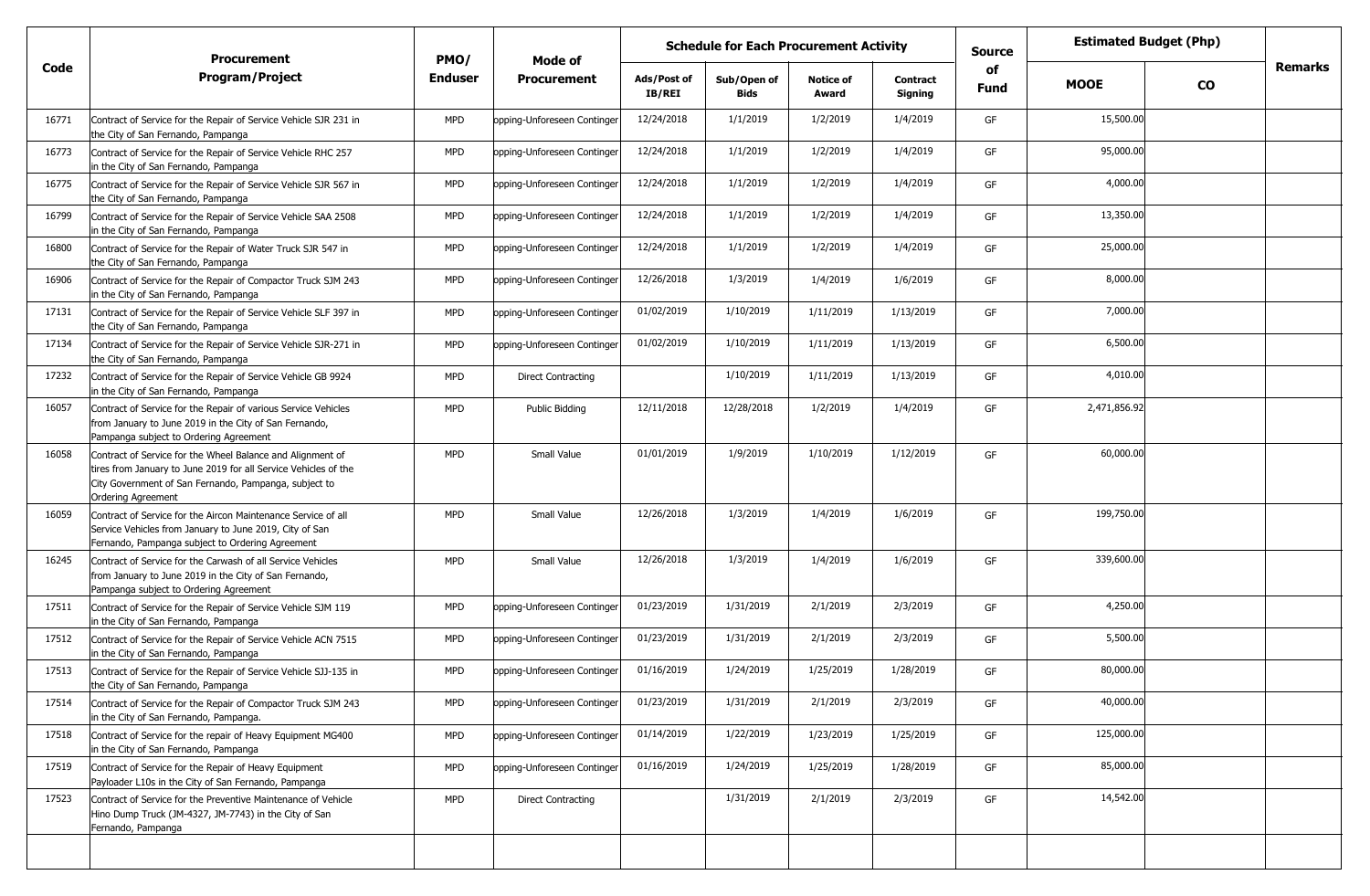|       | <b>Procurement</b>                                                                                                                                                                                         | PMO/           | Mode of                     | <b>Schedule for Each Procurement Activity</b> |                            |                           |                            | <b>Source</b>     | <b>Estimated Budget (Php)</b> |           |                |
|-------|------------------------------------------------------------------------------------------------------------------------------------------------------------------------------------------------------------|----------------|-----------------------------|-----------------------------------------------|----------------------------|---------------------------|----------------------------|-------------------|-------------------------------|-----------|----------------|
| Code  | <b>Program/Project</b>                                                                                                                                                                                     | <b>Enduser</b> | <b>Procurement</b>          | Ads/Post of<br><b>IB/REI</b>                  | Sub/Open of<br><b>Bids</b> | <b>Notice of</b><br>Award | <b>Contract</b><br>Signing | of<br><b>Fund</b> | <b>MOOE</b>                   | <b>CO</b> | <b>Remarks</b> |
| 17529 | Contract of Service for the Preventive Maintenance of Service<br>Vehicle Mitsubishi L200 B4-C094 (1000KMS Check-up) in the<br>City of San Fernando, Pampanga                                               | <b>MPD</b>     | <b>Direct Contracting</b>   |                                               | 1/31/2019                  | 2/1/2019                  | 2/3/2019                   | GF                | 9,468.17                      |           |                |
| 17530 | Contract of Service for the Preventive Maintenance of<br>Mitsubishi L200 B4-C094 (5000KMS Check-up) in the City of<br>San Fernando, Pampanga                                                               | <b>MPD</b>     | <b>Direct Contracting</b>   |                                               | 1/31/2019                  | 2/1/2019                  | 2/3/2019                   | GF                | 9,468.17                      |           |                |
| 17531 | Contract of Service for the Preventive Maintenance of Service<br>Vehicle Mitsubishi L200 B4-C096 (1000KMS Check-up) in the<br>City of San Fernando, Pampanga                                               | <b>MPD</b>     | <b>Direct Contracting</b>   |                                               | 1/31/2019                  | 2/1/2019                  | 2/3/2019                   | GF                | 9,468.17                      |           |                |
| 17532 | Contract of Service of Preventive Maintenance of Service<br>Vehicle Mitsubishi L200 B4-C096 (5000kms Check-up) in the<br>City of San Fernando, Pampanga                                                    | <b>MPD</b>     | <b>Direct Contracting</b>   |                                               | 1/31/2019                  | 2/1/2019                  | 2/3/2019                   | GF                | 9,468.17                      |           |                |
| 18464 | Contract of Service for the Preventive Maintenance of Service<br>Vehicle Misubishi Strada B4-E254 (1000KMS Check-up) in the<br>City of San Fernando, Pampanga                                              | <b>MPD</b>     | <b>Direct Contracting</b>   |                                               | 1/31/2019                  | 2/1/2019                  | 2/3/2019                   | GF                | 9,468.17                      |           |                |
| 18465 | Contract of Service for the Preventive Maintenance of Service<br>Vehicle Mitsubishi Strada B4-E254 (5000KMS Check-up) in the<br>City of San Fernando, Pampanga                                             | <b>MPD</b>     | <b>Direct Contracting</b>   |                                               | 1/31/2019                  | 2/1/2019                  | 2/3/2019                   | GF                | 9,468.17                      |           |                |
| 18466 | Contract of Service for the Preventive Maintenance of Service<br>Vehicle Mitsubishi Strada B3-U413 (1000KMS Check-up) in the<br>City of San Fernando, Pampanga                                             | <b>MPD</b>     | <b>Direct Contracting</b>   |                                               | 1/31/2019                  | 2/1/2019                  | 2/3/2019                   | GF                | 9,468.17                      |           |                |
| 18468 | Contract of Service for the Preventive Maintenance of Service<br>Vehicle Mitsubishi Strada B3-U413 (5000KMS Check-up) in the<br>City of San Fernando, Pampanga                                             | <b>MPD</b>     | <b>Direct Contracting</b>   |                                               | 1/31/2019                  | 2/1/2019                  | 2/3/2019                   | GF                | 9,468.17                      |           |                |
| 17582 | Contract of Service for the Repair of Service Vehicle SJM-118<br>(Mitsubishi Strada) in the City of San Fernando, Pampanga                                                                                 | <b>MPD</b>     | opping-Unforeseen Continger | 01/30/2019                                    | 2/7/2019                   | 2/8/2019                  | 2/10/2019                  | GF                | 22,000.00                     |           |                |
| 17588 | Contract of Service for the Preventive Maintenance of various<br>Service Vehicle Toyota Innova in the City of San Fernando,<br>Pampanga                                                                    | <b>MPD</b>     | <b>Direct Contracting</b>   |                                               | 1/29/2019                  | 1/30/2019                 | 2/1/2019                   | GF                | 101,881.39                    |           |                |
| 17602 | PREVENTIVE MAINTENANCE 5000KMS FOR THE SERVICE<br>VEHICLE TOYOTA HI ACE COMMUTER A9-M064                                                                                                                   | <b>MPD</b>     | <b>Direct Contracting</b>   |                                               | 2/21/2019                  | 2/22/2019                 | 2/24/2019                  | GF                | 6,553.00                      |           |                |
| 17603 | PREVENTIVE MAINTENANCE 5000KMS FOR THE SERVICE<br>VEHICLE TOYOTA HI ACE COMMUTER A9-H084                                                                                                                   | <b>MPD</b>     | <b>Direct Contracting</b>   |                                               | 2/21/2019                  | 2/22/2019                 | 2/24/2019                  | GF                | 6,553.00                      |           |                |
| 17604 | Contract of Service for the 5,000KMS Check-up of Service<br>Vehicle Toyota Innova A9-K333 in the City of San Fernando,<br>Pampanga                                                                         | <b>MPD</b>     | <b>Direct Contracting</b>   |                                               | 2/21/2019                  | 2/22/2019                 | 2/24/2019                  | GF                | 7,267.12                      |           |                |
| 17605 | Contract of Service for the Preventive Maintenance of Service<br>Vehicles Toyota Innova A9-J028 (5000KMS Check-up) in the<br>City of San Fernando, Pampanga                                                | <b>MPD</b>     | <b>Direct Contracting</b>   |                                               | 2/21/2019                  | 2/22/2019                 | 2/24/2019                  | GF                | 7,268.00                      |           |                |
| 17606 | Contract of Service for the 5,000KMS Check-up of Service<br>Vehicle Toyota Innova A9-K150 in the City of San Fernando,<br>Pampanga                                                                         | <b>MPD</b>     | <b>Direct Contracting</b>   |                                               | 2/21/2019                  | 2/22/2019                 | 2/24/2019                  | GF                | 7,268.00                      |           |                |
| 17607 | Contract of Service for the Preventive Maintenance of Toyota<br>Innova Service Vehicles (A8-U397, A9-O413, A8-Y192) in the<br>City of San Fernando, Pampanga                                               | MPD            | <b>Direct Contracting</b>   |                                               | 2/21/2019                  | 2/22/2019                 | 2/24/2019                  | GF                | 7,268.00                      |           |                |
| 17608 | Contract of Service for the Preventive Maintenance of Service<br>Vehicles Toyota Innova (A9-L946, A9-Q327, A8-V710), Toyota<br>Hi-Ace Commuter (A9-M064, A9-HO84) in the City of San<br>Fernando, Pampanga | MPD            | <b>Direct Contracting</b>   |                                               | 2/21/2019                  | 2/22/2019                 | 2/24/2019                  | GF                | 7,268.00                      |           |                |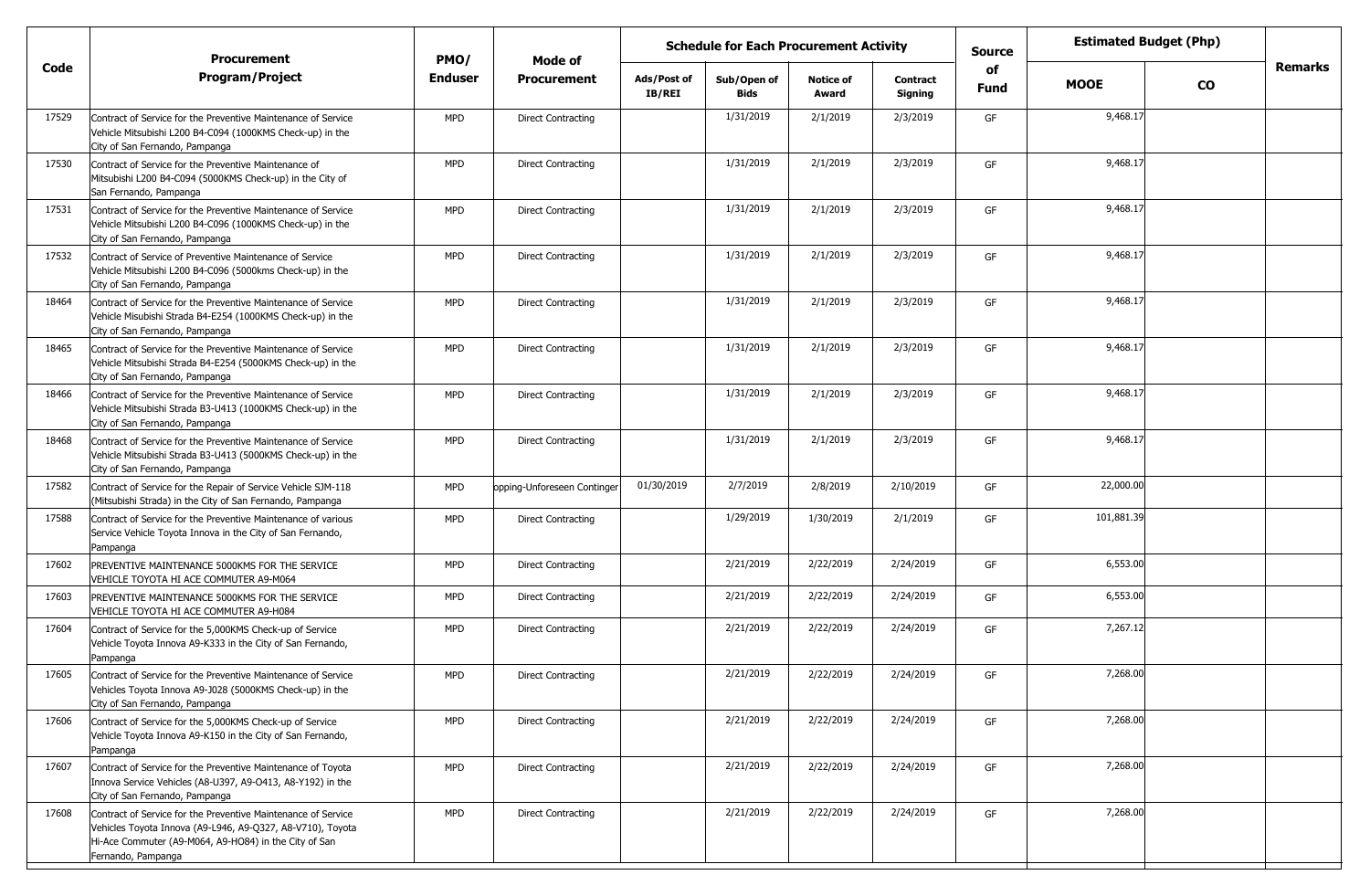|       | <b>Procurement</b>                                                                                                                                                                                         | PMO/           | <b>Schedule for Each Procurement Activity</b><br>Mode of |                       |                            |                           |                            | <b>Source</b> | <b>Estimated Budget (Php)</b> |           |                |
|-------|------------------------------------------------------------------------------------------------------------------------------------------------------------------------------------------------------------|----------------|----------------------------------------------------------|-----------------------|----------------------------|---------------------------|----------------------------|---------------|-------------------------------|-----------|----------------|
| Code  | <b>Program/Project</b>                                                                                                                                                                                     | <b>Enduser</b> | <b>Procurement</b>                                       | Ads/Post of<br>IB/REI | Sub/Open of<br><b>Bids</b> | <b>Notice of</b><br>Award | <b>Contract</b><br>Signing | of<br>Fund    | <b>MOOE</b>                   | <b>CO</b> | <b>Remarks</b> |
| 17609 | Contract of Service for the 5000KMS Check-Up of Service<br>Vehicle Toyota Innova A9-K382 in the City of San Fernando,<br>Pampanga                                                                          | MPD            | <b>Direct Contracting</b>                                |                       | 2/21/2019                  | 2/22/2019                 | 2/24/2019                  | GF            | 7,268.00                      |           |                |
| 17610 | Contract of Service for the 5000KMS Check-Up of Service<br>Vehicle Toyota Innova A9-W911 in the City of San Fernando,<br>Pampanga                                                                          | <b>MPD</b>     | Direct Contracting                                       |                       | 2/21/2019                  | 2/22/2019                 | 2/24/2019                  | GF            | 7,268.00                      |           |                |
| 17611 | PREVENTIVE MAINTENANCE 5000KMS FOR THE SERVICE<br>VEHICLE TOYOTA INNOVA A8-V710                                                                                                                            | <b>MPD</b>     | <b>Direct Contracting</b>                                |                       | 2/21/2019                  | 2/22/2019                 | 2/24/2019                  | GF            | 7,268.00                      |           |                |
| 17612 | Contract of Service for the Preventive Maintenance of Service<br>Vehicles Toyota Innova (A9-L946, A9-Q327, A8-V710), Toyota<br>Hi-Ace Commuter (A9-M064, A9-HO84) in the City of San<br>Fernando, Pampanga | MPD            | <b>Direct Contracting</b>                                |                       | 2/21/2019                  | 2/22/2019                 | 2/24/2019                  | GF            | 7,268.00                      |           |                |
| 17613 | Contract of Service for the Preventive Maintenance of Service<br>Vehicle Toyota Innova A9-J065 (5000KMS Check-up) in the<br>City of San Fernando, Pampanga                                                 | <b>MPD</b>     | <b>Direct Contracting</b>                                |                       | 2/21/2019                  | 2/22/2019                 | 2/24/2019                  | GF            | 7,268.00                      |           |                |
| 17619 | Contract of Service for the Preventive Maintenance of Toyota<br>Innova Service Vehicles (A8-U397, A9-O413, A8-Y192) in the<br>City of San Fernando, Pampanga                                               | <b>MPD</b>     | Direct Contracting                                       |                       | 2/21/2019                  | 2/22/2019                 | 2/24/2019                  | GF            | 7,268.00                      |           |                |
| 17620 | Contract of Service for the Preventive Maintenance of Service<br>Vehicle Toyota Innova A8-V319 (5000KMS Check-up) in the<br>City of San Fernando, Pampanga                                                 | <b>MPD</b>     | <b>Direct Contracting</b>                                |                       | 2/21/2019                  | 2/22/2019                 | 2/24/2019                  | GF            | 7,268.00                      |           |                |
| 17621 | Contract of Service for the 5000KMS Check-Up of Service<br>Vehicle Toyota Innova A8-0413 in the City of San Fernando,<br>Pampanga                                                                          | <b>MPD</b>     | <b>Direct Contracting</b>                                |                       | 2/21/2019                  | 2/22/2019                 | 2/24/2019                  | GF            | 7,268.00                      |           |                |
| 17622 | Contract of Service for the 5000KMS Check-Up of Service<br>Vehicle Toyota Innova A9-G187 in the City of San Fernando,<br>Pampanga                                                                          | MPD            | <b>Direct Contracting</b>                                |                       | 2/21/2019                  | 2/22/2019                 | 2/24/2019                  | GF            | 7,268.00                      |           |                |
| 17748 | Contract of Service for the Repair of Service Vehicle Mitsubishi<br>Strada SJJ 469 in the City of San Fernando, Pampanga                                                                                   | <b>MPD</b>     | opping-Unforeseen Continger                              | 02/13/2019            | 2/21/2019                  | 2/22/2019                 | 2/24/2019                  | GF            | 5,500.00                      |           |                |
| 17818 | Contract of Service for the Repair of Service Vehicle Mitsubishi<br>Strada SLF 360 in the City of San Fernando, Pampanga                                                                                   | <b>MPD</b>     | opping-Unforeseen Continger                              | 02/13/2019            | 2/21/2019                  | 2/22/2019                 | 2/24/2019                  | GF            | 5,500.00                      |           |                |
| 18897 | Contract of Service for the Repair of the Compactor Truck SJL<br>907-A in the City of San Fernando, Pampanga                                                                                               | <b>MPD</b>     | opping-Unforeseen Continger                              | 02/27/2019            | 3/7/2019                   | 3/8/2019                  | 3/10/2019                  | GF            | 48,345.00                     |           |                |
| 17852 | Contract of Service for the Repair of Service Vehicle Hyundai<br>Starex Van SHY 470 in the City of San Fernando, Pampanga                                                                                  | <b>MPD</b>     | opping-Unforeseen Continger                              | 02/27/2019            | 3/7/2019                   | 3/8/2019                  | 3/10/2019                  | GF            | 23,200.00                     |           |                |
| 17623 | PREVENTIVE MAINTENANCE 10000KMS FOR THE SERVICE<br>VEHICLE TOYOTA HI ACE COMMUTER A9-H084                                                                                                                  | MPD            | <b>Direct Contracting</b>                                |                       | 3/11/2019                  | 3/12/2019                 | 3/14/2019                  | GF            | 12,760.00                     |           |                |
| 17624 | Contract of Service for the Preventive Maintenance of Service<br>Vehicle Toyota Hi-Ace Commuter A9-M064 (10,000KMS<br>Check-up) in the City of San Fernando, Pampanga                                      | <b>MPD</b>     | <b>Direct Contracting</b>                                |                       | 3/11/2019                  | 3/12/2019                 | 3/14/2019                  | GF            | 12,760.12                     |           |                |
| 17625 | Contract of Service for the 10000KMS Check-Up of Service<br>Vehicle Toyota Innova A9-G187 in the City of San Fernando,<br>Pampanga                                                                         | <b>MPD</b>     | <b>Direct Contracting</b>                                |                       | 3/11/2019                  | 3/12/2019                 | 3/14/2019                  | GF            | 12,752.00                     |           |                |
| 17626 | Contract of Service for the 10,000KMS Check-up of Service<br>Vehicle Toyota Innova A9-K333 in the City of San Fernando,<br>Pampanga                                                                        | <b>MPD</b>     | <b>Direct Contracting</b>                                |                       | 3/11/2019                  | 3/12/2019                 | 3/14/2019                  | GF            | 12,752.00                     |           |                |
| 17627 | Contract of Service for the 10,000KMS Check-up of Service<br>Vehicle Toyota Innova A9-J028 in the City of San Fernando,<br>Pampanga                                                                        | <b>MPD</b>     | <b>Direct Contracting</b>                                |                       | 3/11/2019                  | 3/12/2019                 | 3/14/2019                  | GF            | 12,752.00                     |           |                |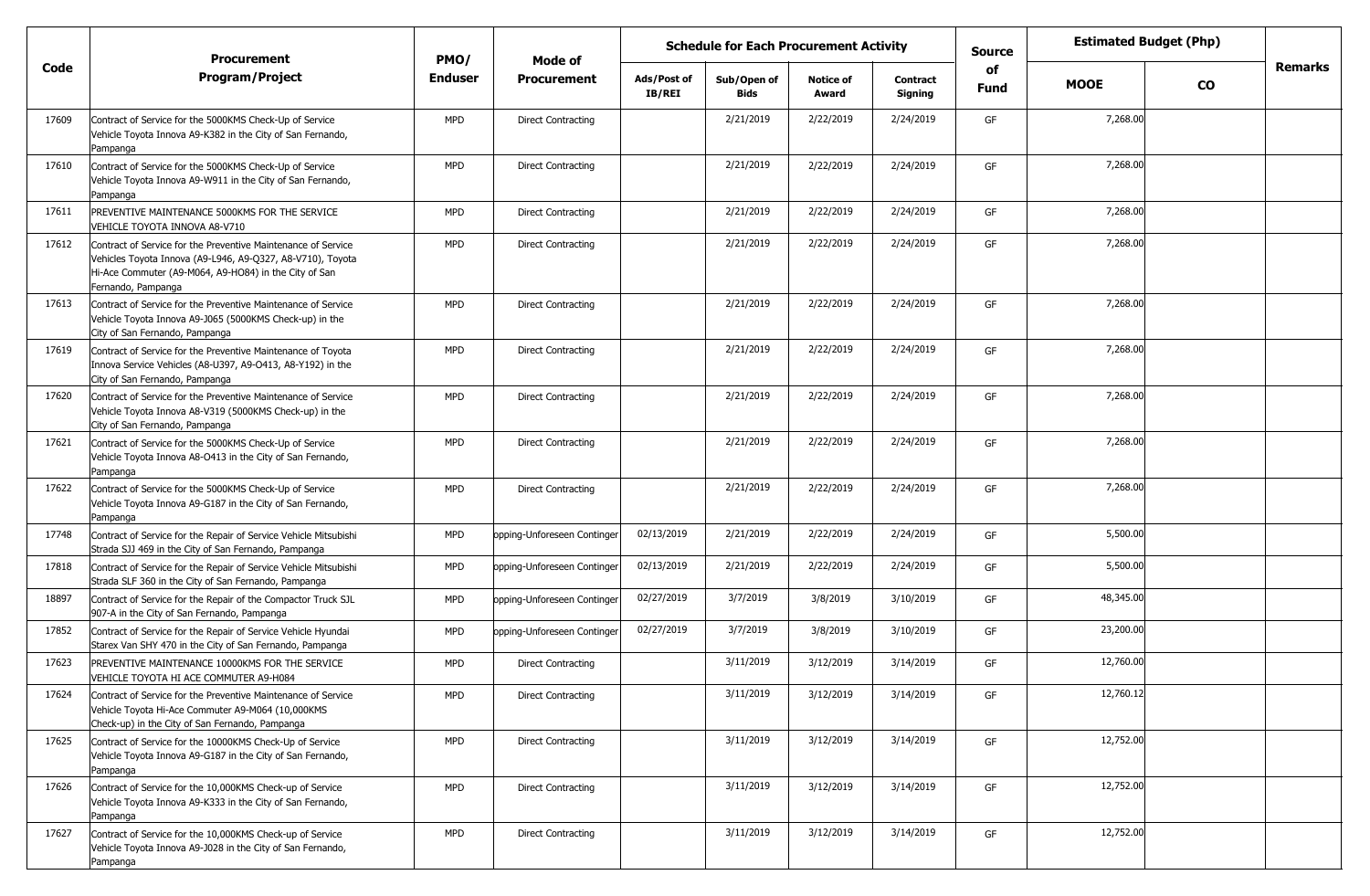| <b>Procurement</b><br>PMO/<br>Mode of |                                                                                                                                                                |                |                             |                       | <b>Schedule for Each Procurement Activity</b> |                           |                            | <b>Source</b> | <b>Estimated Budget (Php)</b> |               |                |
|---------------------------------------|----------------------------------------------------------------------------------------------------------------------------------------------------------------|----------------|-----------------------------|-----------------------|-----------------------------------------------|---------------------------|----------------------------|---------------|-------------------------------|---------------|----------------|
| Code                                  | <b>Program/Project</b>                                                                                                                                         | <b>Enduser</b> | <b>Procurement</b>          | Ads/Post of<br>IB/REI | Sub/Open of<br><b>Bids</b>                    | <b>Notice of</b><br>Award | <b>Contract</b><br>Signing | of<br>Fund    | <b>MOOE</b>                   | $\mathbf{co}$ | <b>Remarks</b> |
| 17628                                 | Contract of Service for the 10000KMS Check-Up of Service<br>Vehicle Toyota Innova A9-K150 in the City of San Fernando,<br>Pampanga                             | MPD            | <b>Direct Contracting</b>   |                       | 3/11/2019                                     | 3/12/2019                 | 3/14/2019                  | GF            | 12,752.00                     |               |                |
| 17638                                 | Contract of Service for the Preventive Maintenance of Service<br>Vehicle A9-L946 (10000KMS Check-up) in the City of San<br>Fernando, Pampanga                  | <b>MPD</b>     | Direct Contracting          |                       | 3/11/2019                                     | 3/12/2019                 | 3/14/2019                  | GF            | 12,752.00                     |               |                |
| 17640                                 | Contract of Service for the 10,000KMS of Service Vehicle<br>Toyota Innova A9-J065 in the City of San Fernando, Pampanga                                        | <b>MPD</b>     | <b>Direct Contracting</b>   |                       | 3/11/2019                                     | 3/12/2019                 | 3/14/2019                  | GF            | 12,752.00                     |               |                |
| 17641                                 | PREVENTIVE MAINTENANCE 10000KMS FOR THE SERVICE<br>VEHICLE TOYOTA INNOVA A9-0413                                                                               | <b>MPD</b>     | Direct Contracting          |                       | 3/11/2019                                     | 3/12/2019                 | 3/14/2019                  | GF            | 12,752.00                     |               |                |
| 17642                                 | Contract of Service for the 10000KMS Check-Up of Service<br>Vehicle Toyota Innova A8-V319 in the City of San Fernando,<br>Pampanga                             | <b>MPD</b>     | <b>Direct Contracting</b>   |                       | 3/11/2019                                     | 3/12/2019                 | 3/14/2019                  | GF            | 12,752.00                     |               |                |
| 17643                                 | Contract of Service for the Preventive Maintenance of Service<br>Vehicle Toyota Innova A8-U397 (10000KMS Check-up) in the<br>City of San Fernando, Pampanga    | <b>MPD</b>     | <b>Direct Contracting</b>   |                       | 3/11/2019                                     | 3/12/2019                 | 3/14/2019                  | GF            | 12,752.00                     |               |                |
| 17644                                 | Contract of Service for the Preventive Maintenance of Service<br>Vehicle Toyota Innova A8-V710 (10000KMS Check-up) in the<br>City of San Fernando, Pampanga    | <b>MPD</b>     | <b>Direct Contracting</b>   |                       | 3/11/2019                                     | 3/12/2019                 | 3/14/2019                  | GF            | 12,751.04                     |               |                |
| 17645                                 | Contract of Service for the 10000KMS Check-Up of Service<br>Vehicle Toyota Innova A8-W911 in the City of San Fernando,<br>Pampanga                             | <b>MPD</b>     | <b>Direct Contracting</b>   |                       | 3/11/2019                                     | 3/12/2019                 | 3/14/2019                  | GF            | 12,752.00                     |               |                |
| 17646                                 | Contract of Service for the 10,000KMS Check-up of Service<br>Vehicle Toyota Innova A8-Q327 in the City of San Fernando,<br>Pampanga                            | <b>MPD</b>     | <b>Direct Contracting</b>   |                       | 3/11/2019                                     | 3/12/2019                 | 3/14/2019                  | GF            | 12,752.00                     |               |                |
| 17647                                 | Contract of Service for the Preventive Maintenance of Service<br>Vehicle Toyota Innova A8-Y192 (10000KMS Check-up) in the<br>City of San Fernando, Pampanga    | <b>MPD</b>     | <b>Direct Contracting</b>   |                       | 3/11/2019                                     | 3/12/2019                 | 3/14/2019                  | GF            | 12,752.00                     |               |                |
| 18463                                 | Contract of Service for the 10,000 KMS Check-Up of Service<br>Vehicle Toyota Innova A9-K382 in the City of San Fernando,<br>Pampanga                           | <b>MPD</b>     | <b>Direct Contracting</b>   |                       | 3/11/2019                                     | 3/12/2019                 | 3/14/2019                  | GF            | 12,752.00                     |               |                |
| 19227                                 | Contract of Service for the Repair of Heavy Equipment SJR-533<br>(FUSO Great 10 Tonner) in the City of San Fernando,<br>Pampanga                               | <b>MPD</b>     | opping-Unforeseen Continger | 03/04/2019            | 3/12/2019                                     | 3/13/2019                 | 3/15/2019                  | GF            | 30,000.00                     |               |                |
| 19229                                 | Contract of Service for the Repair of Lifter Truck ADK-4114 in<br>the City of San Fernando, Pampanga                                                           | <b>MPD</b>     | opping-Unforeseen Continger | 03/13/2019            | 3/21/2019                                     | 3/22/2019                 | 3/24/2019                  | GF            | 3,500.00                      |               |                |
| 18095                                 | Contract of Service for the Preventive Maintenance of Service<br>Vehicle Toyota Hilux FX PO G557 (1,000 kms Check-up) in the<br>City of San Fernando, Pampanga | <b>MPD</b>     | <b>Direct Contracting</b>   |                       | 3/26/2019                                     | 3/27/2019                 | 3/29/2019                  | GF            | 3,356.70                      |               |                |
| 18102                                 | Contract of Service for the Preventive Maintenance of Service<br>Vehicle Toyota Hilux FX PO-L450 (5,000 kms Check-up) in the<br>City of San Fernando, Pampanga | <b>MPD</b>     | <b>Direct Contracting</b>   |                       | 3/26/2019                                     | 3/27/2019                 | 3/29/2019                  | GF            | 4,837.36                      |               |                |
| 18103                                 | Contract of Service for the Preventive Maintenance of Service<br>Vehicle Toyota Hilux FX PO-E172 (5,000 kms Check-up) in the<br>City of San Fernando, Pampanga | <b>MPD</b>     | <b>Direct Contracting</b>   |                       | 3/26/2019                                     | 3/27/2019                 | 3/29/2019                  | GF            | 4,837.36                      |               |                |
| 18104                                 | Contract of Service for the Preventive Maintenance of Service<br>Vehicle Toyota Hilux FX PO-E148 (5,000 kms Check-up) in the<br>City of San Fernando, Pampanga | <b>MPD</b>     | <b>Direct Contracting</b>   |                       | 3/26/2019                                     | 3/27/2019                 | 3/29/2019                  | GF            | 4,837.36                      |               |                |
|                                       |                                                                                                                                                                |                |                             |                       |                                               |                           |                            |               |                               |               |                |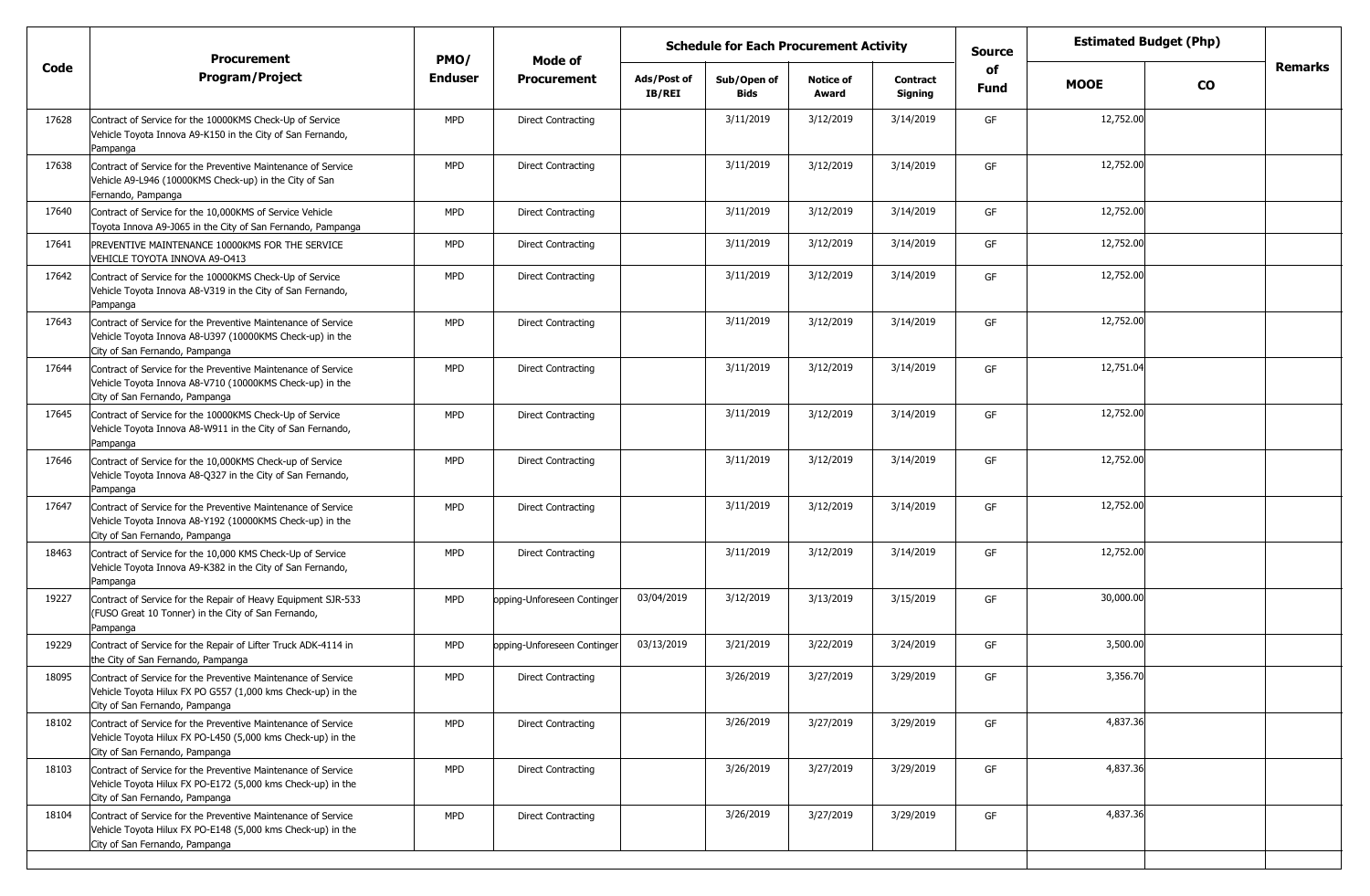| <b>Procurement</b><br>PMO/<br>Mode of |                                                                                                                                                                 |                |                             |                              | <b>Schedule for Each Procurement Activity</b> |                           |                            |                   | <b>Estimated Budget (Php)</b> |           |                |
|---------------------------------------|-----------------------------------------------------------------------------------------------------------------------------------------------------------------|----------------|-----------------------------|------------------------------|-----------------------------------------------|---------------------------|----------------------------|-------------------|-------------------------------|-----------|----------------|
| Code                                  | <b>Program/Project</b>                                                                                                                                          | <b>Enduser</b> | <b>Procurement</b>          | Ads/Post of<br><b>IB/REI</b> | Sub/Open of<br><b>Bids</b>                    | <b>Notice of</b><br>Award | <b>Contract</b><br>Signing | of<br><b>Fund</b> | <b>MOOE</b>                   | <b>CO</b> | <b>Remarks</b> |
| 18105                                 | Contract of Service for the Preventive Maintenance of Service<br>Vehicle Toyota Hilux FX PO-B592 (5,000 kms Check-up) in the<br>City of San Fernando, Pampanga  | <b>MPD</b>     | <b>Direct Contracting</b>   |                              | 3/26/2019                                     | 3/27/2019                 | 3/29/2019                  | GF                | 4,837.36                      |           |                |
| 18106                                 | Contract of Service for the Preventive Maintenance of Service<br>Vehicle Hilux FX PO-D990 (5,000 kms Check-up) in the City of<br>San Fernando, Pampanga         | <b>MPD</b>     | <b>Direct Contracting</b>   |                              | 3/26/2019                                     | 3/27/2019                 | 3/29/2019                  | GF                | 4,837.36                      |           |                |
| 18107                                 | Contract of Service for the Preventive Maintenance of Service<br>Vehicle Toyota HILUX FX PO-G557 (5,000 kms Check-up) in<br>the City of San Fernando, Pampanga  | <b>MPD</b>     | <b>Direct Contracting</b>   |                              | 3/26/2019                                     | 3/27/2019                 | 3/29/2019                  | GF                | 4,837.36                      |           |                |
| 18108                                 | Contract of Service for the Preventive Maintenance of Service<br>Vehicle Toyota Hilux FX PO-L450 (1,000 kms Check-up) in the<br>City of San Fernando, Pampanga  | <b>MPD</b>     | <b>Direct Contracting</b>   |                              | 3/26/2019                                     | 3/27/2019                 | 3/29/2019                  | GF                | 3,356.70                      |           |                |
| 18109                                 | Contract of Service of Preventive Maintenance of Service<br>Vehicle Toyota Hilux FX PO-E172 (1,000 kms Check-up) in the<br>City of San Fernando, Pampanga       | <b>MPD</b>     | <b>Direct Contracting</b>   |                              | 3/26/2019                                     | 3/27/2019                 | 3/29/2019                  | GF                | 3,356.70                      |           |                |
| 18110                                 | Contract of Service for the Preventive Maiintenance of Service<br>Vehicle Toyota Hilux FX PO-E148 (1,000 kms Check-up) in the<br>City of San Fernando, Pampanga | <b>MPD</b>     | <b>Direct Contracting</b>   |                              | 3/26/2019                                     | 3/27/2019                 | 3/29/2019                  | GF                | 3,356.70                      |           |                |
| 18111                                 | Contract of Service for the Preventive Maintenance of Service<br>Vehicle Toyota Hilux FX PO-B592 (1,000 kms Check-up) in the<br>City of San Fernando, Pampanga. | <b>MPD</b>     | <b>Direct Contracting</b>   |                              | 3/26/2019                                     | 3/27/2019                 | 3/29/2019                  | GF                | 3,356.70                      |           |                |
| 18112                                 | Contract of Service for the Preventive Maintenance of Service<br>Vehicle Toyota Hilux FX PO D-990 (1,000 kms Check-up) in the<br>City of San Fernando, Pampanga | <b>MPD</b>     | <b>Direct Contracting</b>   |                              | 3/26/2019                                     | 3/27/2019                 | 3/29/2019                  | GF                | 3,356.70                      |           |                |
| 18118                                 | Contract of Service for the Repair of Service Vehicle<br>SJM-123(Toyota Innova) in the City of San Fernando,<br>Pampanga                                        | <b>MPD</b>     | opping-Unforeseen Continger | 03/18/2019                   | 3/26/2019                                     | 3/27/2019                 | 3/29/2019                  | GF                | 1,300.00                      |           |                |
| 18120                                 | Supply and Delivery of Shims to be used for the Repair of<br>Service Vehicle SJM-123 in the City of San Fernando,<br>Pampanga                                   | <b>MPD</b>     | opping-Unforeseen Continger | 03/18/2019                   | 3/26/2019                                     | 3/27/2019                 | 3/29/2019                  | GF                | 500.00                        |           |                |
| 18121                                 | Contract of Service for the Repair of SHH-825 (Mid Pumper) in<br>the City of San Fernando, Pampanga                                                             | <b>MPD</b>     | opping-Unforeseen Continger | 03/18/2019                   | 3/26/2019                                     | 3/27/2019                 | 3/29/2019                  | GF                | 10,000.00                     |           |                |
| 18122                                 | Contract of Service for the Repair of Service Vehicle SJR-152<br>(Toyota Double Cab) in the City of San Fernando, Pampanga                                      | <b>MPD</b>     | opping-Unforeseen Continger | 03/18/2019                   | 3/26/2019                                     | 3/27/2019                 | 3/29/2019                  | GF                | 46,000.00                     |           |                |
| 18123                                 | Contract of Service for the Repair of Compactor Truck RNJ-863<br>in the City of San Fernando, Pampanga                                                          | <b>MPD</b>     | opping-Unforeseen Continger | 03/13/2019                   | 3/21/2019                                     | 3/22/2019                 | 3/24/2019                  | GF                | 70,000.00                     |           |                |
| 18124                                 | Contract of Service for the Repair of Compactor Truck SJM-243<br>in the City of San Fernando, Pampanga                                                          | <b>MPD</b>     | opping-Unforeseen Continger | 03/18/2019                   | 3/26/2019                                     | 3/27/2019                 | 3/29/2019                  | GF                | 12,000.00                     |           |                |
| 18125                                 | Contract of Service for the Repair of Service Vehicle SHY-470<br>(Hyundai Starex Van) in the City of San Fernando, Pampanga                                     | <b>MPD</b>     | opping-Unforeseen Continger | 03/18/2019                   | 3/26/2019                                     | 3/27/2019                 | 3/29/2019                  | GF                | 800.00                        |           |                |
| 18126                                 | Contract of Service for the Repair of Vehicle SJM-259<br>(Mitsubishi Canter Double Cab) in the City of San Fernando,<br>Pampanga                                | <b>MPD</b>     | opping-Unforeseen Continger | 03/18/2019                   | 3/26/2019                                     | 3/27/2019                 | 3/29/2019                  | GF                | 25,000.00                     |           |                |
| 18140                                 | Contract of Service for the Repair of Service Vehicle SJM-120<br>(Toyota Innova) in the City of San Fernando, Pampanga                                          | <b>MPD</b>     | opping-Unforeseen Continger | 03/18/2019                   | 3/26/2019                                     | 3/27/2019                 | 3/29/2019                  | GF                | 5,000.00                      |           |                |
| 18144                                 | Supply, Delivery and Installation of Ambulance Sticker for the<br>various Vehicles in the City of San Fernando, Pampanga                                        | <b>MPD</b>     | Small Value                 | 03/18/2019                   | 3/26/2019                                     | 3/27/2019                 | 3/29/2019                  | GF                | 5,100.00                      |           |                |
|                                       |                                                                                                                                                                 |                |                             |                              |                                               |                           |                            |                   |                               |           |                |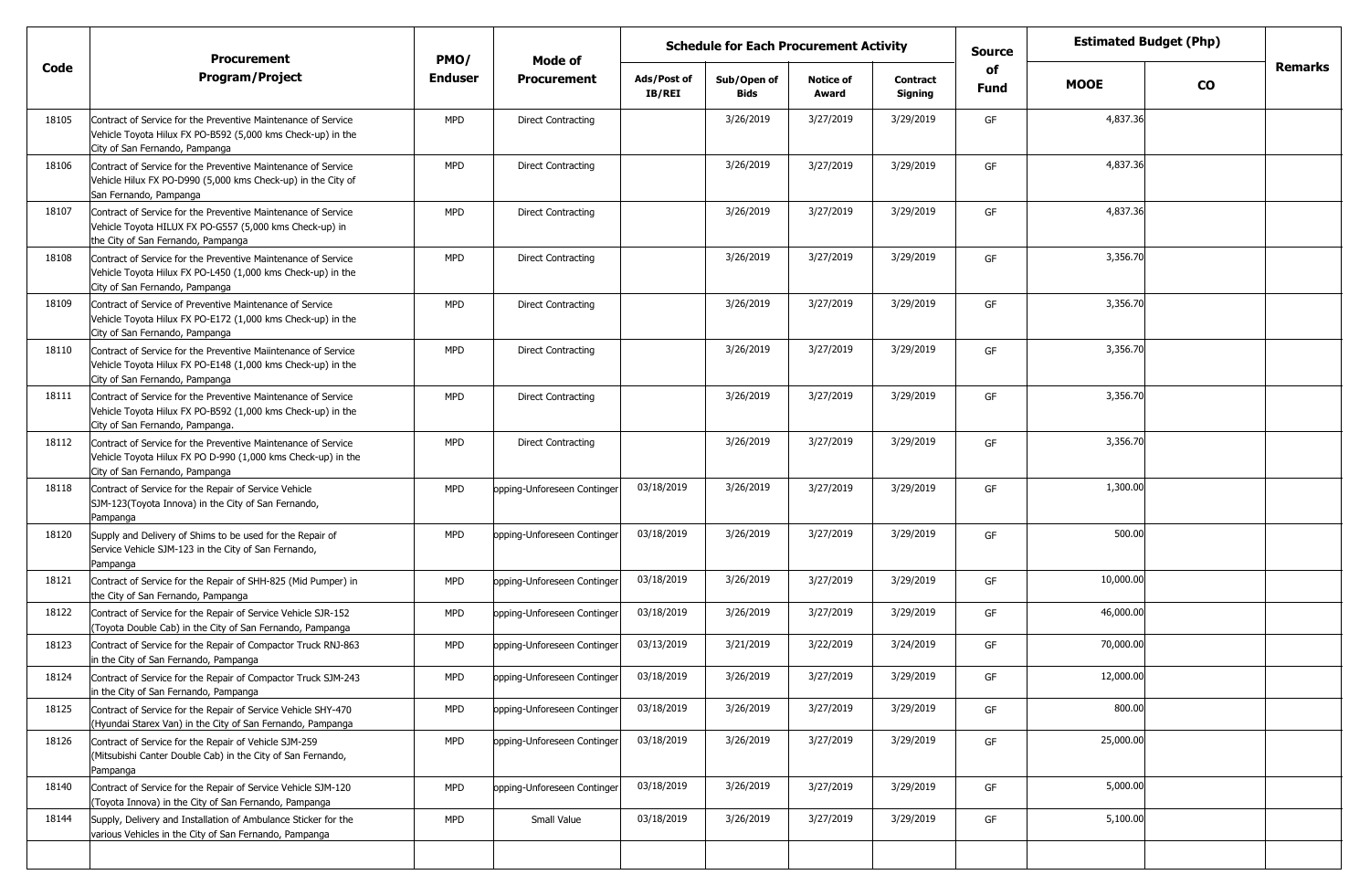|       | <b>Procurement</b>                                                                                                              |                        | <b>Schedule for Each Procurement Activity</b><br>Mode of |                              |                            |                           |                            | <b>Estimated Budget (Php)</b> |             |           |                |
|-------|---------------------------------------------------------------------------------------------------------------------------------|------------------------|----------------------------------------------------------|------------------------------|----------------------------|---------------------------|----------------------------|-------------------------------|-------------|-----------|----------------|
| Code  | <b>Program/Project</b>                                                                                                          | PMO/<br><b>Enduser</b> | <b>Procurement</b>                                       | Ads/Post of<br><b>IB/REI</b> | Sub/Open of<br><b>Bids</b> | <b>Notice of</b><br>Award | <b>Contract</b><br>Signing | of<br><b>Fund</b>             | <b>MOOE</b> | <b>CO</b> | <b>Remarks</b> |
| 18145 | Supply, Delivery and Installation of Ambulance Sticker for<br>Ambulance YX 6729 in the City of San Fernando, Pampanga           | <b>MPD</b>             | Small Value                                              | 03/18/2019                   | 3/26/2019                  | 3/27/2019                 | 3/29/2019                  | GF                            | 5,100.00    |           |                |
| 18146 | Supply, Delivery and Installation of Ambulance Sticker for<br>Ambulance A2 Q445 in the City of San Fernando, Pampanga           | <b>MPD</b>             | Small Value                                              | 03/18/2019                   | 3/26/2019                  | 3/27/2019                 | 3/29/2019                  | GF                            | 5,100.00    |           |                |
| 18147 | Supply, Delivery and Installation of Ambulance Sticker for<br>Ambulance YX 6773 in the City of San Fernando, Pampanga           | <b>MPD</b>             | Small Value                                              | 03/18/2019                   | 3/26/2019                  | 3/27/2019                 | 3/29/2019                  | GF                            | 5,100.00    |           |                |
| 18148 | Supply, Delivery and Installation of Ambulance Sticker for<br>Ambulance YX 6865 in the City of San Fernando, Pampanga           | <b>MPD</b>             | Small Value                                              | 03/18/2019                   | 3/26/2019                  | 3/27/2019                 | 3/29/2019                  | GF                            | 5,100.00    |           |                |
| 18149 | Contract of Service for the Repair of Service Vehicle<br>SJR-567(Mitsubishi Adventure) in the City of San Fernando,<br>Pampanga | <b>MPD</b>             | opping-Unforeseen Continger                              | 03/18/2019                   | 3/26/2019                  | 3/27/2019                 | 3/29/2019                  | GF                            | 9,100.00    |           |                |
| 18150 | Contract of Service for the Repair of Service Vehicle<br>NP-8854(Mitsubishi L300 FB) in the City of San Fernando,<br>Pampanga   | <b>MPD</b>             | opping-Unforeseen Continger                              | 03/18/2019                   | 3/26/2019                  | 3/27/2019                 | 3/29/2019                  | GF                            | 6,000.00    |           |                |
| 18151 | Contract of Service for the Repair of Service Vehicle Crew Cab<br>3 in the City of San Fernando, Pampanga                       | <b>MPD</b>             | opping-Unforeseen Continger                              | 03/18/2019                   | 3/26/2019                  | 3/27/2019                 | 3/29/2019                  | GF                            | 7,500.00    |           |                |
| 18152 | Contract of Service for the Repair of the Service Vehicle<br>SJM-118 in the City of San Fernando, Pampanga                      | <b>MPD</b>             | Small Value                                              | 03/18/2019                   | 3/26/2019                  | 3/27/2019                 | 3/29/2019                  | GF                            | 5,100.00    |           |                |
| 18153 | Contract of Service for the Repair of Service Vehicle SJM-128<br>in the City of San Fernando, Pampanga                          | <b>MPD</b>             | opping-Unforeseen Continger                              | 03/18/2019                   | 3/26/2019                  | 3/27/2019                 | 3/29/2019                  | GF                            | 20,000.00   |           |                |
| 18209 | Contract of Service for the Repair of Service Vehicle NR-4339<br>Mitsubishi Adventure) in the City of San Fernando, Pampanga    | <b>MPD</b>             | opping-Unforeseen Continger                              | 03/29/2019                   | 4/8/2019                   | 4/9/2019                  | 4/11/2019                  | GF                            | 2,800.00    |           |                |
| 18210 | Contract of Service for the Repair of Military Jeep SDE-306 in<br>the City of San Fernando, Pampanga                            | <b>MPD</b>             | opping-Unforeseen Continger                              | 03/29/2019                   | 4/8/2019                   | 4/9/2019                  | 4/11/2019                  | GF                            | 4,500.00    |           |                |
| 18211 | Contract of Service for the Repair of Service Vehicle SJM-128<br>Mitsubishi Strada) in the City of San Fernando, Pampanga       | <b>MPD</b>             | opping-Unforeseen Continger                              | 03/29/2019                   | 4/8/2019                   | 4/9/2019                  | 4/11/2019                  | GF                            | 5,500.00    |           |                |
| 18213 | Contract of Service for the Repair of GIGA Water Truck SJL<br>824 in the City of San Fernando, Pampanga                         | <b>MPD</b>             | opping-Unforeseen Continger                              | 03/20/2019                   | 3/28/2019                  | 3/29/2019                 | 3/31/2019                  | GF                            | 141,150.00  |           |                |
| 18214 | Contract of Service for the Repair of GIGA Fire Truck SJL 824<br>in the City of San Fernando, Pampanga                          | <b>MPD</b>             | opping-Unforeseen Continger                              | 03/26/2019                   | 4/3/2019                   | 4/4/2019                  | 4/6/2019                   | GF                            | 73,260.00   |           |                |
| 18215 | Contract of Service for the Repair of SJJ-135 (Hino Fire Truck)<br>in the City of San Fernando, Pampanga                        | <b>MPD</b>             | ppping-Unforeseen Continger                              | 03/29/2019                   | 4/8/2019                   | 4/9/2019                  | 4/11/2019                  | GF                            | 10,195.00   |           |                |
| 18216 | Contract of Service for the Repair of Equipment Payloader<br>WA100 3 in the City of San Fernando, Pampanga                      | <b>MPD</b>             | opping-Unforeseen Continger                              | 03/26/2019                   | 4/3/2019                   | 4/4/2019                  | 4/6/2019                   | GF                            | 63,600.00   |           |                |
| 18217 | Contract of Service for the Repair of Hino Fire Truck SJJ-135 in<br>the City of San Fernando, Pampanga                          | <b>MPD</b>             | opping-Unforeseen Continger                              | 03/29/2019                   | 4/8/2019                   | 4/9/2019                  | 4/11/2019                  | GF                            | 27,590.00   |           |                |
| 18218 | Contract of Service for the Repair of Service Vehicle Single Cab<br>SAA 2116 in the City of San Fernando, Pampanga              | <b>MPD</b>             | ppping-Unforeseen Continger                              | 03/29/2019                   | 4/8/2019                   | 4/9/2019                  | 4/11/2019                  | GF                            | 2,000.00    |           |                |
| 18219 | Contract of Service for the Repair of GIGA Fire Truck SJL-824<br>in the City of San Fernando, Pampanga                          | <b>MPD</b>             | opping-Unforeseen Continger                              | 03/29/2019                   | 4/8/2019                   | 4/9/2019                  | 4/11/2019                  | GF                            | 7,000.00    |           |                |
| 18220 | Contract of Service for the Repair of Equipment Payloader<br>L10S in the City of San Fernando, Pampanga                         | <b>MPD</b>             | opping-Unforeseen Continger                              | 03/29/2019                   | 4/8/2019                   | 4/9/2019                  | 4/11/2019                  | GF                            | 19,000.00   |           |                |
| 18221 | Contract of Service for the Repair of Manlift Truck SJB 271 in<br>the City of San Fernando, Pampanga                            | <b>MPD</b>             | opping-Unforeseen Continger                              | 03/26/2019                   | 4/3/2019                   | 4/4/2019                  | 4/6/2019                   | GF                            | 97,700.00   |           |                |
| 18222 | Contract of Service for the Repair of Vehicle SJL-824 (Giga<br>Water Truck) in the City of San Fernando, Pampanga               | <b>MPD</b>             | opping-Unforeseen Continger                              | 03/26/2019                   | 4/3/2019                   | 4/4/2019                  | 4/6/2019                   | GF                            | 87,050.00   |           |                |
|       |                                                                                                                                 |                        |                                                          |                              |                            |                           |                            |                               |             |           |                |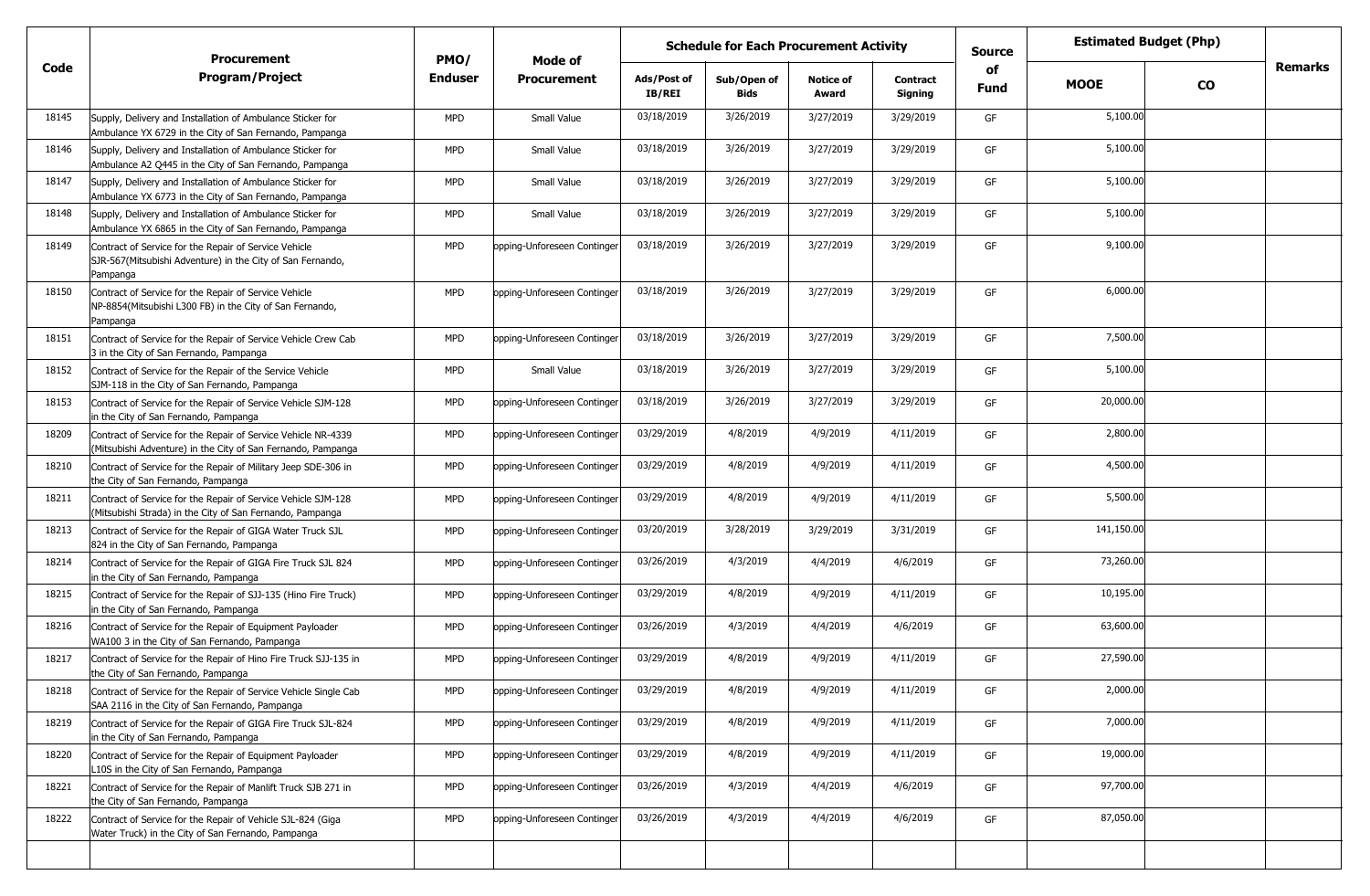|       | <b>Procurement</b>                                                                                                                                              | PMO/           | Mode of                     |                       | <b>Schedule for Each Procurement Activity</b> |                           |                            | <b>Source</b> | <b>Estimated Budget (Php)</b> |           |         |
|-------|-----------------------------------------------------------------------------------------------------------------------------------------------------------------|----------------|-----------------------------|-----------------------|-----------------------------------------------|---------------------------|----------------------------|---------------|-------------------------------|-----------|---------|
| Code  | <b>Program/Project</b>                                                                                                                                          | <b>Enduser</b> | <b>Procurement</b>          | Ads/Post of<br>IB/REI | Sub/Open of<br><b>Bids</b>                    | <b>Notice of</b><br>Award | <b>Contract</b><br>Signing | of<br>Fund    | <b>MOOE</b>                   | <b>CO</b> | Remarks |
| 18096 | Contract of Service for the Preventive Maintenance of Service<br>Vehicle Toyota Hilux FX PO-L450 (10,000KMS Check-up) in the<br>City of San Fernando, Pampanga  | MPD            | <b>Direct Contracting</b>   |                       | 4/9/2019                                      | 4/10/2019                 | 4/12/2019                  | GF            | 8,848.40                      |           |         |
| 18097 | Contract of Service for the Preventive Maintenance of Service<br>Vehicle Toyota Hilux FX PO-E172 (10,000KMS Check-up)in the<br>City of San Fernando, Pampanga   | <b>MPD</b>     | <b>Direct Contracting</b>   |                       | 4/9/2019                                      | 4/10/2019                 | 4/12/2019                  | GF            | 8,848.40                      |           |         |
| 18098 | Contract of Service for the Preventive Maintenance of Service<br>Vehicle Toyota Hilux FX PO E148 (10,000 kms Check-up) in<br>the City of San Fernando, Pampanga | <b>MPD</b>     | <b>Direct Contracting</b>   |                       | 4/9/2019                                      | 4/10/2019                 | 4/12/2019                  | GF            | 8,848.40                      |           |         |
| 18099 | Contract of Service for the Preventive Maintenance of Service<br>Vehicle Toyota Hilux FX PO-B592 (10,000KMS Check-up) in the<br>City of San Fernando, Pampanga  | <b>MPD</b>     | <b>Direct Contracting</b>   |                       | 4/9/2019                                      | 4/10/2019                 | 4/12/2019                  | GF            | 8,848.40                      |           |         |
| 18100 | Contract of Service for the Preventive Maintenance of Service<br>Vehicle Toyota Hilux FX PO D990 (10,000 kms Check-up) in<br>the City of San Fernando, Pampanga | <b>MPD</b>     | <b>Direct Contracting</b>   |                       | 4/9/2019                                      | 4/10/2019                 | 4/12/2019                  | GF            | 8,848.40                      |           |         |
| 18101 | Contract of Service for the Preventive Maintenance of Service<br>Vehicle Toyota Hilux FX PO-G557 (10,000KMS Check-up) in the<br>City of San Fernando, Pampanga  | <b>MPD</b>     | <b>Direct Contracting</b>   |                       | 4/9/2019                                      | 4/10/2019                 | 4/12/2019                  | GF            | 8,848.40                      |           |         |
| 18009 | Contract of Service for the Repair of Service Vehicle Toyota<br>Innova SJM-134 in the City of San Fernando, Pampanga                                            | <b>MPD</b>     | Small Value                 | 03/27/2019            | 4/4/2019                                      | 4/5/2019                  | 4/7/2019                   | GF            | 56,900.00                     |           |         |
| 19205 | Contract of Service for the Repair of Garbage Compactor RNJ<br>863 in the City of San Fernando, Pampanga                                                        | <b>MPD</b>     | opping-Unforeseen Continger | 04/08/2019            | 4/16/2019                                     | 4/17/2019                 | 4/19/2019                  | GF            | 28,000.00                     |           |         |
| 18912 | Contract of Service for the Repair of Compactor Truck<br>RHC-257 in the City of San Fernando, Pampanga                                                          | <b>MPD</b>     | opping-Unforeseen Continger | 04/15/2019            | 4/23/2019                                     | 4/24/2019                 | 4/26/2019                  | GF            | 35,840.00                     |           |         |
| 18895 | Contract of Service for the Repair of Service Vehicle Military<br>Jeep SDE-306 in the City of San Fernando, Pampanga                                            | <b>MPD</b>     | opping-Unforeseen Continger | 04/16/2019            | 4/24/2019                                     | 4/25/2019                 | 4/27/2019                  | GF            | 18,350.00                     |           |         |
| 18731 | Contract of Service for the Repair of Service Vehicle Toyota<br>Innova SJM 124 A in the City of San Fernando, Pampanga                                          | <b>MPD</b>     | opping-Unforeseen Continger | 04/17/2019            | 4/25/2019                                     | 4/26/2019                 | 4/28/2019                  | GF            | 4,450.00                      |           |         |
| 18279 | Contract of Service for the Repair of Service Vehicle BOV-169<br>in the City of San Fernando, Pampanga                                                          | <b>MPD</b>     | opping-Unforeseen Continger | 04/17/2019            | 4/25/2019                                     | 4/26/2019                 | 4/28/2019                  | GF            | 2,800.00                      |           |         |
| 18282 | Contract of Service for the Repair of Garbage Dump Truck<br>GB-7067 in the City of San Fernando, Pampanga                                                       | <b>MPD</b>     | opping-Unforeseen Continger | 04/17/2019            | 4/25/2019                                     | 4/26/2019                 | 4/28/2019                  | GF            | 5,785.00                      |           |         |
| 19026 | Contract of Service for the Repair of Service Vehicle Toyota<br>Innova SJM 130 in the City of San Fernando, Pampanga                                            | <b>MPD</b>     | opping-Unforeseen Continger | 04/17/2019            | 4/25/2019                                     | 4/26/2019                 | 4/28/2019                  | GF            | 35,900.00                     |           |         |
| 18733 | Contract of Service for the Repair of Ford Ambulance SJL 707<br>in the City of San Fernando, Pampanga                                                           | <b>MPD</b>     | opping-Unforeseen Continger | 04/23/2019            | 5/1/2019                                      | 5/2/2019                  | 5/4/2019                   | GF            | 3,450.00                      |           |         |
| 18739 | Contract of Service for the Repair of Foton Traveler Van GB<br>9924 in the City of San Fernando, Pampanga                                                       | <b>MPD</b>     | opping-Unforeseen Continger | 04/29/2019            | 5/7/2019                                      | 5/8/2019                  | 5/10/2019                  | GF            | 11,200.00                     |           |         |
| 18907 | Contract of Service for the Repair of Canter Fire Truck SFP-968<br>in the City of San Fernando, Pampanga                                                        | <b>MPD</b>     | opping-Unforeseen Continger | 04/30/2019            | 5/8/2019                                      | 5/9/2019                  | 5/11/2019                  | GF            | 27,300.00                     |           |         |
| 18488 | Supply and Delivery of Auto Supplies to be used for the Repair<br>of Double Cab Fire Truck SKX-583 in the City of San Fernando,<br>Pampanga                     | <b>MPD</b>     | opping-Unforeseen Continger | 05/01/2019            | 5/9/2019                                      | 5/10/2019                 | 5/12/2019                  | GF            | 39,200.00                     |           |         |
| 18491 | Contract of Service for the Repair of Mini Dump Truck 18 in<br>the City of San Fernando, Pampanga                                                               | <b>MPD</b>     | opping-Unforeseen Continger | 05/01/2019            | 5/9/2019                                      | 5/10/2019                 | 5/12/2019                  | GF            | 20,570.00                     |           |         |
| 18492 | Contract of Service for the Repair of Service Vehicle SJJ-497 in<br>the City of San Fernando, Pampanga                                                          | <b>MPD</b>     | opping-Unforeseen Continger | 05/01/2019            | 5/9/2019                                      | 5/10/2019                 | 5/12/2019                  | GF            | 9,500.00                      |           |         |
|       |                                                                                                                                                                 |                |                             |                       |                                               |                           |                            |               |                               |           |         |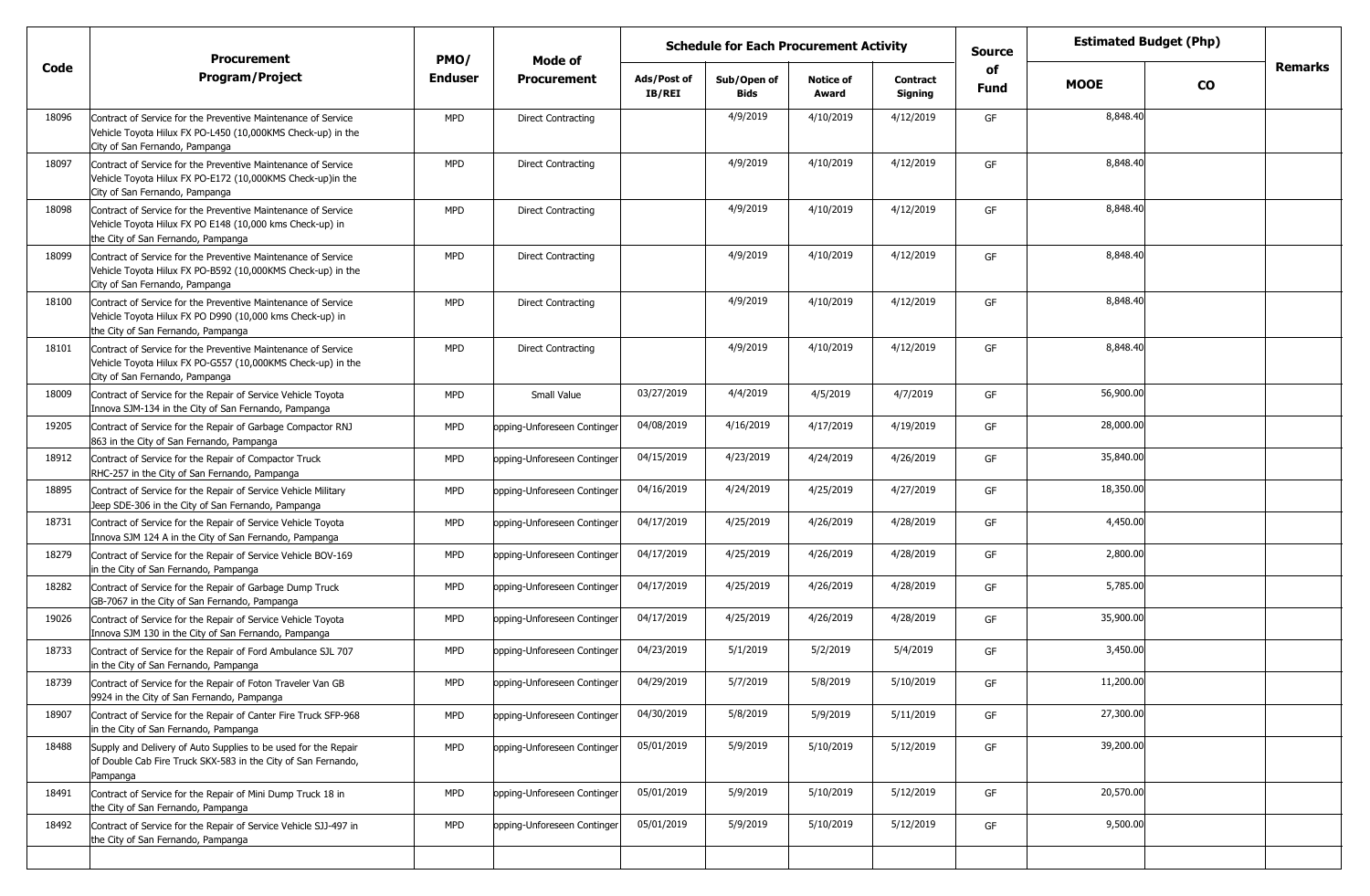|       | <b>Procurement</b><br><b>Program/Project</b>                                                                                                                                                                | PMO/       | Mode of                     |                              | <b>Schedule for Each Procurement Activity</b> |                           |                            | <b>Source</b>     | <b>Estimated Budget (Php)</b> |           |                |
|-------|-------------------------------------------------------------------------------------------------------------------------------------------------------------------------------------------------------------|------------|-----------------------------|------------------------------|-----------------------------------------------|---------------------------|----------------------------|-------------------|-------------------------------|-----------|----------------|
| Code  |                                                                                                                                                                                                             | Enduser    | <b>Procurement</b>          | Ads/Post of<br><b>IB/REI</b> | Sub/Open of<br><b>Bids</b>                    | <b>Notice of</b><br>Award | <b>Contract</b><br>Signing | of<br><b>Fund</b> | <b>MOOE</b>                   | <b>CO</b> | <b>Remarks</b> |
| 18493 | Contract of Service for the Repair of Service Vehicle SKX-460<br>in the City of San Fernando, Pampanga                                                                                                      | <b>MPD</b> | opping-Unforeseen Continger | 05/01/2019                   | 5/9/2019                                      | 5/10/2019                 | 5/12/2019                  | GF                | 9,900.00                      |           |                |
| 18494 | Contract of Service for the Repair of Service Vehicle<br>SGZ-844(Toyota Revo) in the City of San Fernando, Pampanga                                                                                         | <b>MPD</b> | opping-Unforeseen Continger | 05/01/2019                   | 5/9/2019                                      | 5/10/2019                 | 5/12/2019                  | GF                | 1,500.00                      |           |                |
| 18495 | Contract of Service for the Repair of Service Vehicle SKX 268<br>in the City of San Fernando, Pampanga                                                                                                      | <b>MPD</b> | opping-Unforeseen Continger | 05/01/2019                   | 5/9/2019                                      | 5/10/2019                 | 5/12/2019                  | GF                | 35,000.00                     |           |                |
| 18502 | Contract of Service for the Wheel Balance and Alignment of<br>Tires for 2nd Semester of 2019 for all Service Vehicles of the<br>City Government of San Fernando, Pampanga, subject to<br>Ordering Agreement | <b>MPD</b> | Small Value                 | 04/30/2019                   | 5/8/2019                                      | 5/9/2019                  | 5/11/2019                  | GF                | 54,000.00                     |           |                |
| 19031 | Contract of Service for the Repair of BFP Mid Pumper Truck<br>SHH 825 in the City of San Fernando, Pampanga                                                                                                 | <b>MPD</b> | opping-Unforeseen Continger | 05/03/2019                   | 5/13/2019                                     | 5/14/2019                 | 5/16/2019                  | GF                | 6,230.00                      |           |                |
| 18894 | Contract of Service for the Repair of Service Vehicle Toyota<br>Innova SJM 129 in the City of San Fernando, Pampanga                                                                                        | <b>MPD</b> | opping-Unforeseen Continger | 05/10/2019                   | 5/20/2019                                     | 5/21/2019                 | 5/23/2019                  | GF                | 10,950.00                     |           |                |
| 18732 | Contract of Service for the Repair of Vehicle SJR-593<br>Mitsubishi L200 Troop Carrier) in the City of San Fernando,<br>Pampanga                                                                            | <b>MPD</b> | opping-Unforeseen Continger | 05/15/2019                   | 5/23/2019                                     | 5/24/2019                 | 5/26/2019                  | GF                | 5,400.00                      |           |                |
| 18738 | Contract of Service for the Repair of Service Vehicle SKE-645<br>(Toyota Hi Ace) in the City of San Fernando, Pampanga                                                                                      | <b>MPD</b> | Small Value                 | 05/20/2019                   | 5/28/2019                                     | 5/29/2019                 | 5/31/2019                  | GF                | 7,500.00                      |           |                |
| 18740 | Contract of Service for the Repair of Service Vehicle SJJ 479<br>Mitsubishi Strada) in the City of San Fernando, Pampanga                                                                                   | <b>MPD</b> | Small Value                 | 05/21/2019                   | 5/29/2019                                     | 5/30/2019                 | 6/1/2019                   | GF                | 9,900.00                      |           |                |
| 20096 | Contract of Service for the Repair of SJL-907 (Compactor<br>Truck) in the City of San Fernando, Pampanga                                                                                                    | <b>MPD</b> | opping-Unforeseen Continger | 05/21/2019                   | 5/29/2019                                     | 5/30/2019                 | 6/1/2019                   | GF                | 12,180.00                     |           |                |
| 18489 | Contract of Service for the Repair of Service Vehicle SLB-212 in<br>the City of San Fernando, Pampanga                                                                                                      | <b>MPD</b> | opping-Unforeseen Continger | 05/22/2019                   | 5/30/2019                                     | 5/31/2019                 | 6/2/2019                   | GF                | 6,500.00                      |           |                |
| 18490 | Contract of Service for the Repair of Service Vehicle SJM 118<br>in the City of San Fernando, Pampanga                                                                                                      | <b>MPD</b> | opping-Unforeseen Continger | 05/22/2019                   | 5/30/2019                                     | 5/31/2019                 | 6/2/2019                   | GF                | 2,500.00                      |           |                |
| 19231 | Contract of Service for the Repair of Mini Dump Truck #18 in<br>the City of San Fernando, Pampanga                                                                                                          | <b>MPD</b> | opping-Unforeseen Continger | 05/22/2019                   | 5/30/2019                                     | 5/31/2019                 | 6/2/2019                   | GF                | 22,015.00                     |           |                |
| 18741 | Contract of Service for the Repair of Service Vehicle Mits. L300<br>FB SLB 212- in the City of San Fernando, Pampanga                                                                                       | <b>MPD</b> | Small Value                 | 05/29/2019                   | 6/6/2019                                      | 6/7/2019                  | 6/9/2019                   | GF                | 3,450.00                      |           |                |
| 19027 | Contract of Service for the repair of the Ambulance SJL 702 in<br>the City of San Fernando, Pampanga.                                                                                                       | <b>MPD</b> | opping-Unforeseen Continger | 06/05/2019                   | 6/13/2019                                     | 6/14/2019                 | 6/16/2019                  | GF                | 40,050.00                     |           |                |
| 18896 | Contract of Service for the Repair of the Service Vehicle Crew<br>Cab 4 in the City of San Fernando, Pampanga                                                                                               | <b>MPD</b> | opping-Unforeseen Continger | 06/10/2019                   | 6/18/2019                                     | 6/19/2019                 | 6/21/2019                  | GF                | 7,150.00                      |           |                |
| 18898 | Contract of Service for the Repair of Service Vehicle SLF 310 in<br>the City of San Fernando, Pampanga                                                                                                      | <b>MPD</b> | opping-Unforeseen Continger | 06/12/2019                   | 6/20/2019                                     | 6/21/2019                 | 6/23/2019                  | GF                | 4,450.00                      |           |                |
| 18913 | Contract of Service for the Repair of Service Vehicle Toyota<br>Hi-Ace SKE 645 in the City of San Fernando, Pampanga                                                                                        | <b>MPD</b> | opping-Unforeseen Continger | 06/19/2019                   | 6/27/2019                                     | 6/28/2019                 | 6/30/2019                  | GF                | 4,450.00                      |           |                |
| 18910 | Contract of Service for the Repair of the Service Vehicle Mits.<br>Adventure SJR 223 in the City of San Fernando, Pampanga                                                                                  | <b>MPD</b> | opping-Unforeseen Continger | 06/19/2019                   | 6/27/2019                                     | 6/28/2019                 | 6/30/2019                  | GF                | 7,150.00                      |           |                |
| 18901 | Contract of Service for the Repair of Service Vehicle Toyota<br>Innova SJM 132 in the City of San Fernando, Pampanga                                                                                        | <b>MPD</b> | opping-Unforeseen Continger | 06/19/2019                   | 6/27/2019                                     | 6/28/2019                 | 6/30/2019                  | GF                | 4,450.00                      |           |                |
| 19228 | Contract of Service for the Repair of Isuzu Fire Truck 4x4<br>ANC-7515 in the City of San Fernando, Pampanga                                                                                                | <b>MPD</b> | opping-Unforeseen Continger | 06/18/2019                   | 6/26/2019                                     | 6/27/2019                 | 6/29/2019                  | GF                | 80,000.00                     |           |                |
| 18904 | Supply and Delivery of Auxiliary Fan to be used for the Repair<br>of Service Vehicle Crew Cab 1 in the City of San Fernando,<br>Pampanga                                                                    | <b>MPD</b> | opping-Unforeseen Continger | 06/24/2019                   | 7/2/2019                                      | 7/3/2019                  | 7/5/2019                   | GF                | 1,500.00                      |           |                |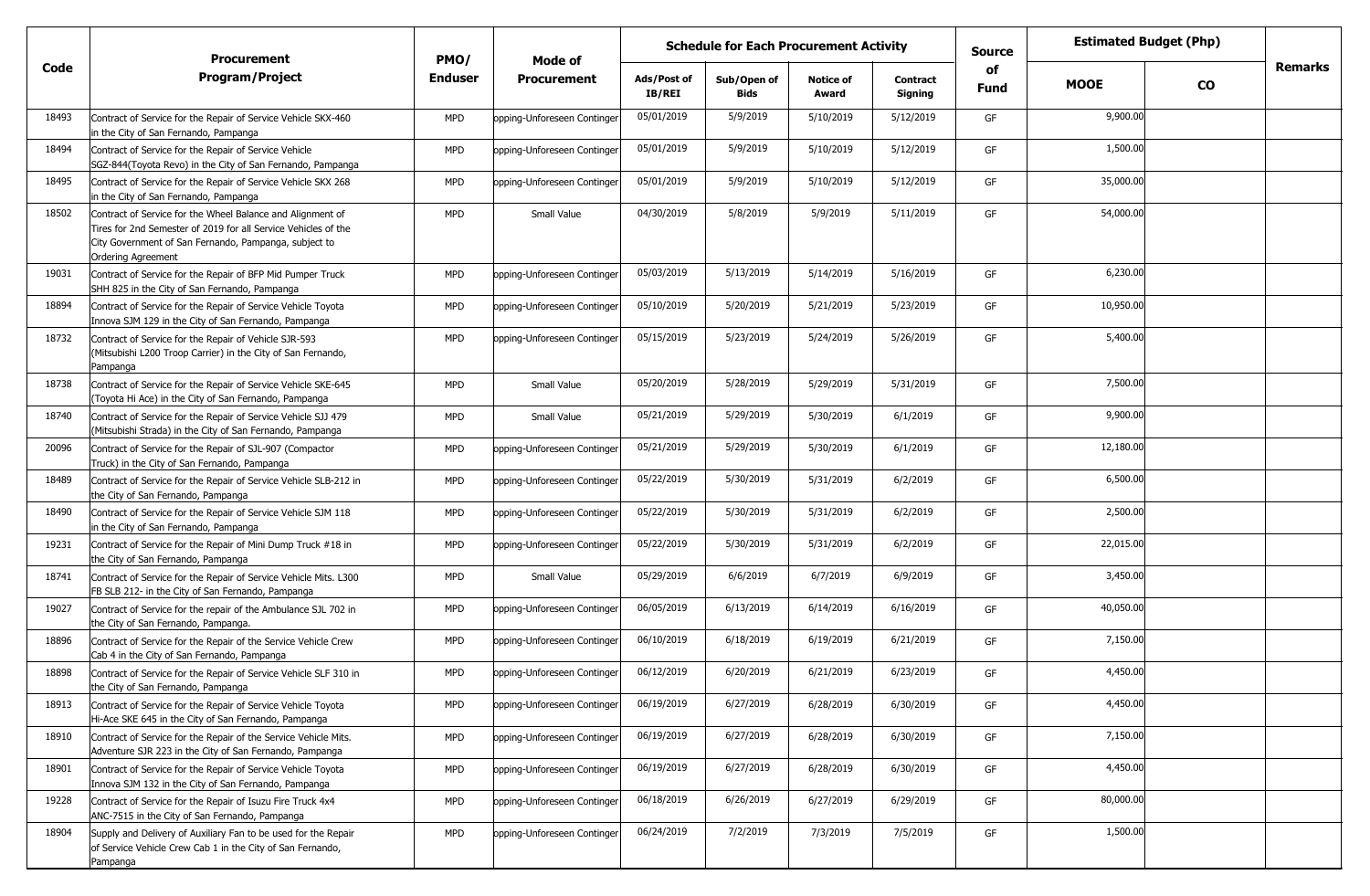|       | <b>Procurement</b>                                                                                                                              | PMO/       | Mode of                     |                              | <b>Schedule for Each Procurement Activity</b> |                           |                            | <b>Source</b>     | <b>Estimated Budget (Php)</b> |           |         |
|-------|-------------------------------------------------------------------------------------------------------------------------------------------------|------------|-----------------------------|------------------------------|-----------------------------------------------|---------------------------|----------------------------|-------------------|-------------------------------|-----------|---------|
| Code  | <b>Program/Project</b>                                                                                                                          | Enduser    | <b>Procurement</b>          | Ads/Post of<br><b>IB/REI</b> | Sub/Open of<br>Bids                           | <b>Notice of</b><br>Award | <b>Contract</b><br>Signing | of<br><b>Fund</b> | <b>MOOE</b>                   | <b>CO</b> | Remarks |
| 19574 | Contract of Service for the Repair of AAT-3824 (Military Truck)<br>in the City of San Fernando, Pampanga                                        | <b>MPD</b> | opping-Unforeseen Continger | 06/19/2019                   | 6/27/2019                                     | 6/28/2019                 | 6/30/2019                  | GF                | 114,000.00                    |           |         |
| 20091 | Contract of Service for the Repair of SJL-907 (Garbage<br>Compactor) in the City of San Fernando, Pampanga                                      | <b>MPD</b> | opping-Unforeseen Continger | 07/01/2019                   | 7/9/2019                                      | 7/10/2019                 | 7/12/2019                  | GF                | 13,345.00                     |           |         |
| 19519 | Contract of Service for the Repair of Vehicle SKX-460 (L200<br>FB) in the City of San Fernando, Pampanga                                        | <b>MPD</b> | opping-Unforeseen Continger | 07/02/2019                   | 7/10/2019                                     | 7/11/2019                 | 7/13/2019                  | GF                | 2,525.00                      |           |         |
| 19206 | Contract of Service for the Repair of Garbage Compactor SKX<br>684 in the City of San Fernando, Pampanga                                        | <b>MPD</b> | opping-Unforeseen Continger | 07/05/2019                   | 7/15/2019                                     | 7/16/2019                 | 7/18/2019                  | GF                | 24,000.00                     |           |         |
| 19573 | Contract of Service for the Repair of Payloader 3 WA-100 in<br>the City of San Fernando, Pampanga                                               | <b>MPD</b> | opping-Unforeseen Continger | 06/26/2019                   | 7/4/2019                                      | 7/5/2019                  | 7/8/2019                   | GF                | 114,280.00                    |           |         |
| 19204 | Contract of Service for the Repair of Service Vehicle SAA 1676<br>in the City of San Fernando, Pampanga                                         | <b>MPD</b> | opping-Unforeseen Continger | 07/17/2019                   | 7/25/2019                                     | 7/26/2019                 | 7/28/2019                  | GF                | 4,900.00                      |           |         |
| 19226 | Contract of Service for the Repair of Service Vehicle Mitsubishi<br>L300 SLF-359 in the City of San Fernando, Pampanga                          | <b>MPD</b> | opping-Unforeseen Continger | 07/17/2019                   | 7/25/2019                                     | 7/26/2019                 | 7/28/2019                  | GF                | 5,950.00                      |           |         |
| 19203 | Contract of Service for the Repair of Service Vehicle AAR 1908<br>in the City of San Fernando, Pampanga                                         | <b>MPD</b> | opping-Unforeseen Continger | 07/23/2019                   | 7/31/2019                                     | 8/1/2019                  | 8/3/2019                   | GF                | 10,100.00                     |           |         |
| 19437 | Contract of Service for the Repair of BFP Fire Truck SHH 825 in<br>the City of San Fernando, Pampanga                                           | <b>MPD</b> | opping-Unforeseen Continger | 07/23/2019                   | 7/31/2019                                     | 8/1/2019                  | 8/3/2019                   | GF                | 30,000.00                     |           |         |
| 20095 | Contract of Service for the Repair of AAR-1908 (Military Jeep)<br>in the City of San Fernando, Pampanga                                         | <b>MPD</b> | opping-Unforeseen Continger | 07/23/2019                   | 7/31/2019                                     | 8/1/2019                  | 8/3/2019                   | GF                | 10,300.00                     |           |         |
| 20099 | Contract of Service for the Repair of Garbage Compactor<br>RHC-257 in the City of San Fernando, Pampanga                                        | <b>MPD</b> | opping-Unforeseen Continger | 07/24/2019                   | 8/1/2019                                      | 8/2/2019                  | 8/4/2019                   | GF                | 5,825.00                      |           |         |
| 20089 | Contract of Service for the Repair of SKX-684 (Garbage<br>Compactor) in the City of San Fernando, Pampanga                                      | <b>MPD</b> | opping-Unforeseen Continger | 07/29/2019                   | 8/6/2019                                      | 8/7/2019                  | 8/9/2019                   | GF                | 34,900.00                     |           |         |
| 19029 | Contract of Service for the Repair of Service Vehicle SJR 223 in<br>the City of San Fernando, Pampanga                                          | <b>MPD</b> | opping-Unforeseen Continger | 07/31/2019                   | 8/8/2019                                      | 8/9/2019                  | 8/11/2019                  | GF                | 25,030.00                     |           |         |
| 19180 | Supply and Delivery of Ball Joint to be used for the Repair of<br>Ford Ambulance (SJL-702 and SJL-707) in the City of San<br>Fernando, Pampanga | <b>MPD</b> | Small Value                 | 08/05/2019                   | 8/13/2019                                     | 8/14/2019                 | 8/16/2019                  | GF                | 3,000.00                      |           |         |
| 19516 | Contract of Service for the Repair of Heavy Equipment Loader<br>3 WA-100 in the City of San Fernando, Pampanga                                  | <b>MPD</b> | opping-Unforeseen Continger | 07/31/2019                   | 8/8/2019                                      | 8/9/2019                  | 8/11/2019                  | GF                | 97,510.00                     |           |         |
| 19225 | Contract of Service for the Repair of Service Vehicle Mid<br>Pumper SJR-152 in the City of San Fernando, Pampanga                               | <b>MPD</b> | opping-Unforeseen Continger | 08/07/2019                   | 8/15/2019                                     | 8/16/2019                 | 8/18/2019                  | GF                | 20,000.00                     |           |         |
| 19517 | Contract of Service for the Repair of Ambulance Medic 2<br>SJL-702 and Ambulance Medic 4 SJL-707 in the City of San<br>Fernando, Pampanga       | <b>MPD</b> | opping-Unforeseen Continger | 08/20/2019                   | 8/28/2019                                     | 8/29/2019                 | 8/31/2019                  | GF                | 10,000.00                     |           |         |
| 19518 | Contract of Service for the Repair of Service Vehicle SJM-124<br>in the City of San Fernando, Pampanga                                          | <b>MPD</b> | Small Value                 | 08/20/2019                   | 8/28/2019                                     | 8/29/2019                 | 8/31/2019                  | GF                | 16,000.00                     |           |         |
| 20084 | Contract of Service for the Repair of SJJ-135(Hino Fire Truck)<br>in the City of San Fernando, Pampanga                                         | <b>MPD</b> | ppping-Unforeseen Continger | 08/21/2019                   | 8/29/2019                                     | 8/30/2019                 | 9/1/2019                   | GF                | 12,730.00                     |           |         |
| 19849 | Contract of Service for the Repair of Service Vehicle AAM-2467<br>(Toyota Hi Lux) in the City of San Fernando, Pampanga                         | <b>MPD</b> | Small Value                 | 08/26/2019                   | 9/3/2019                                      | 9/4/2019                  | 9/6/2019                   | GF                | 5,000.00                      |           |         |
| 20085 | Contract of Service for the Repair of SJR-166 (Isuzu Military<br>Truck) in the City of San Fernando, Pampanga                                   | <b>MPD</b> | opping-Unforeseen Continger | 08/21/2019                   | 8/29/2019                                     | 8/30/2019                 | 9/1/2019                   | GF                | 74,610.00                     |           |         |
| 20124 | Contract of Service for the Repair of SJR-547 (Water Truck) in<br>the City of San Fernando, Pampanga                                            | <b>MPD</b> | opping-Unforeseen Continger | 08/27/2019                   | 9/4/2019                                      | 9/5/2019                  | 9/7/2019                   | GF                | 50,000.00                     |           |         |
|       |                                                                                                                                                 |            |                             |                              |                                               |                           |                            |                   |                               |           |         |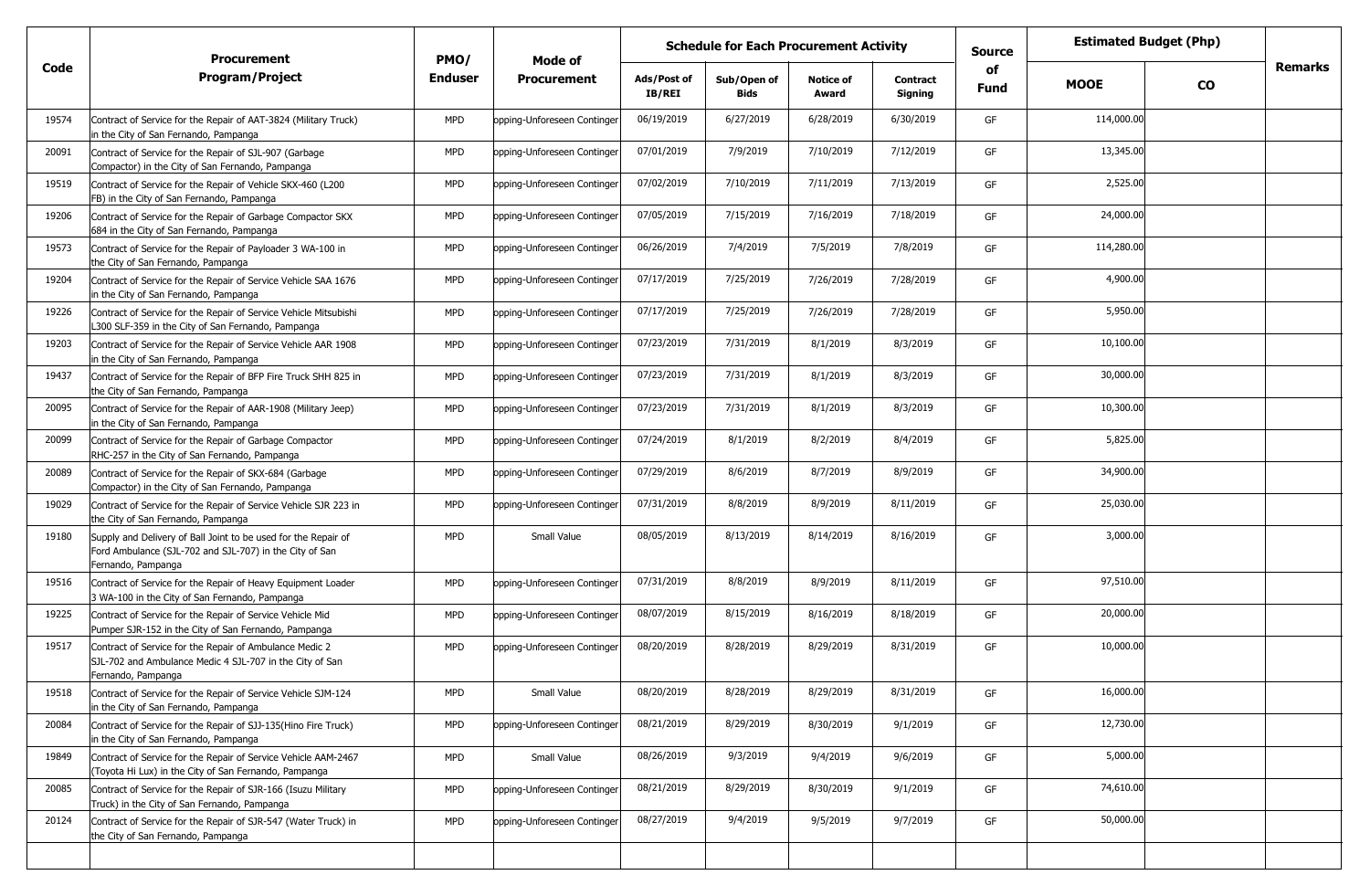|       | <b>Procurement</b><br><b>Program/Project</b>                                                                           | PMO/           | Mode of                     |                              | <b>Schedule for Each Procurement Activity</b> |                           |                                   | <b>Source</b>     | <b>Estimated Budget (Php)</b> |           |         |
|-------|------------------------------------------------------------------------------------------------------------------------|----------------|-----------------------------|------------------------------|-----------------------------------------------|---------------------------|-----------------------------------|-------------------|-------------------------------|-----------|---------|
| Code  |                                                                                                                        | <b>Enduser</b> | <b>Procurement</b>          | Ads/Post of<br><b>IB/REI</b> | Sub/Open of<br>Bids                           | <b>Notice of</b><br>Award | <b>Contract</b><br><b>Signing</b> | of<br><b>Fund</b> | <b>MOOE</b>                   | <b>CO</b> | Remarks |
| 20086 | Contract of Service for the Repair of Service Vehicle<br>SJJ-479(Strada) in the City of San Fernando, Pampanga         | <b>MPD</b>     | opping-Unforeseen Continger | 09/02/2019                   | 9/10/2019                                     | 9/11/2019                 | 9/13/2019                         | GF                | 8,180.00                      |           |         |
| 19403 | Contract of Service for the Repair of Service Vehicle L300 FB<br>SAA-2390 in the City of San Fernando, Pampanga        | <b>MPD</b>     | opping-Unforeseen Continger | 09/03/2019                   | 9/11/2019                                     | 9/12/2019                 | 9/14/2019                         | GF                | 6,850.00                      |           |         |
| 20090 | Contract of Service for the Repair of Loader Backhoe in the<br>City of San Fernando, Pampanga                          | <b>MPD</b>     | opping-Unforeseen Continger | 09/03/2019                   | 9/11/2019                                     | 9/12/2019                 | 9/14/2019                         | GF                | 23,720.00                     |           |         |
| 20087 | Contract of Service for the Repair of RHC-257 (Garbage<br>Compactor) in the City of San Fernando, Pampanga             | <b>MPD</b>     | opping-Unforeseen Continger | 09/04/2019                   | 9/12/2019                                     | 9/13/2019                 | 9/15/2019                         | GF                | 49,910.00                     |           |         |
| 19571 | Contract of Service for the Repair of Service Vehicle SKX 460<br>in the City of San Fernando, Pampanga                 | <b>MPD</b>     | opping-Unforeseen Continger | 09/11/2019                   | 9/19/2019                                     | 9/20/2019                 | 9/22/2019                         | GF                | 3,450.00                      |           |         |
| 20097 | Contract of Service for the Repair of Vehicle SKX-282 (Isuzu<br>Elf) in the City of San Fernando, Pampanga             | <b>MPD</b>     | opping-Unforeseen Continger | 09/13/2019                   | 9/23/2019                                     | 9/24/2019                 | 9/26/2019                         | GF                | 2,600.00                      |           |         |
| 19651 | Contract of Service for the Repair of Ambulance GAF-8053 in<br>the City of San Fernando, Pampanga                      | <b>MPD</b>     | opping-Unforeseen Continger | 09/16/2019                   | 9/24/2019                                     | 9/25/2019                 | 9/27/2019                         | GF                | 9,000.00                      |           |         |
| 20083 | Contract of Service for the Repair of SJJ-135 (Hino Fire Truck)<br>in the City of San Fernando, Pampanga               | <b>MPD</b>     | opping-Unforeseen Continger | 09/11/2019                   | 9/19/2019                                     | 9/20/2019                 | 9/22/2019                         | GF                | 67,145.00                     |           |         |
| 19748 | Contract of Service for the Repair of Service Vehicle SKX-539<br>in the City of San Fernando, Pampanga                 | <b>MPD</b>     | opping-Unforeseen Continger | 09/18/2019                   | 9/26/2019                                     | 9/27/2019                 | 9/29/2019                         | GF                | 4,450.00                      |           |         |
| 20100 | Contract of Service for the Repair of SJL-707 (Ambulance) in<br>the City of San Fernando, Pampanga                     | <b>MPD</b>     | opping-Unforeseen Continger | 09/23/2019                   | 10/1/2019                                     | 10/2/2019                 | 10/4/2019                         | GF                | 50,000.00                     |           |         |
| 20119 | Contract of Service for the Repair of Payloader L10S (Heavy<br>Equipment) in the City of San Fernando, Pampanga        | <b>MPD</b>     | opping-Unforeseen Continger | 09/25/2019                   | 10/3/2019                                     | 10/4/2019                 | 10/6/2019                         | GF                | 20,000.00                     |           |         |
| 20132 | Contract of Service for the Repair of MG-400 Grader Yellow in<br>the City of San Fernando, Pampanga                    | <b>MPD</b>     | opping-Unforeseen Continger | 10/04/2019                   | 10/14/2019                                    | 10/15/2019                | 10/17/2019                        | GF                | 12,800.00                     |           |         |
| 20127 | Contract of Service for the Repair of BFP Fire Truck SHH-825<br>in the City of San Fernando, Pampanga                  | <b>MPD</b>     | opping-Unforeseen Continger | 10/07/2019                   | 10/15/2019                                    | 10/16/2019                | 10/18/2019                        | GF                | 3,400.00                      |           |         |
| 19853 | Contract of Service for the Repair of Service Vehicle SAA-2389<br>in the City of San Fernando, Pampanga                | <b>MPD</b>     | opping-Unforeseen Continger | 10/08/2019                   | 10/16/2019                                    | 10/17/2019                | 10/19/2019                        | GF                | 11,200.00                     |           |         |
| 20101 | Contract of Service for the Repair of Vehicle SHY-470(Starex)<br>in the City of San Fernando, Pampanga                 | <b>MPD</b>     | opping-Unforeseen Continger | 10/14/2019                   | 10/22/2019                                    | 10/23/2019                | 10/25/2019                        | GF                | 8,000.00                      |           |         |
| 20123 | Contract of Service for the Repair of Compactor SKX-684 in the<br>City of San Fernando, Pampanga                       | <b>MPD</b>     | opping-Unforeseen Continger | 10/16/2019                   | 10/24/2019                                    | 10/25/2019                | 10/27/2019                        | GF                | 14,000.00                     |           |         |
| 20024 | Contract of Service for the Repair of Service Vehicle BI Y095 in<br>the City of San Fernando, Pampanga                 | <b>MPD</b>     | opping-Unforeseen Continger | 10/21/2019                   | 10/29/2019                                    | 10/30/2019                | 11/1/2019                         | GF                | 6,000.00                      |           |         |
| 20025 | Contract of Service for the Repair of Service Vehicle SAA-2508<br>in the City of San Fernando, Pampanga                | <b>MPD</b>     | opping-Unforeseen Continger | 10/21/2019                   | 10/29/2019                                    | 10/30/2019                | 11/1/2019                         | GF                | 3,350.00                      |           |         |
| 20081 | Contract of Service for the Repair of SJL-702 (Ambulance<br>Medic 2) in the City of San Fernando, Pampanga             | <b>MPD</b>     | opping-Unforeseen Continger | 10/22/2019                   | 10/30/2019                                    | 10/31/2019                | 11/2/2019                         | GF                | 8,050.00                      |           |         |
| 20131 | Contract of Service for the Repair of Ambulance SJL-707 in the<br>City of San Fernando, Pampanga                       | <b>MPD</b>     | opping-Unforeseen Continger | 10/25/2019                   | 11/4/2019                                     | 11/5/2019                 | 11/7/2019                         | GF                | 16,700.00                     |           |         |
| 20073 | Contract of Service for the Repair of Service Vehicle SJM 120<br>(Toyota Innova) in the City of San Fernando, Pampanga | <b>MPD</b>     | opping-Unforeseen Continger | 11/01/2019                   | 11/11/2019                                    | 11/12/2019                | 11/14/2019                        | GF                | 3,600.00                      |           |         |
| 20128 | Contract of Service for the Repair of Service Vehicle SJM-120<br>in the City of San Fernando, Pampanga                 | <b>MPD</b>     | opping-Unforeseen Continger | 11/05/2019                   | 11/13/2019                                    | 11/14/2019                | 11/16/2019                        | GF                | 2,550.00                      |           |         |
| 20120 | Contract of Service for the Repair of Crew Cab 4 in the City of<br>San Fernando, Pampanga                              | <b>MPD</b>     | opping-Unforeseen Continger | 11/06/2019                   | 11/14/2019                                    | 11/15/2019                | 11/17/2019                        | GF                | 2,500.00                      |           |         |
|       |                                                                                                                        |                |                             |                              |                                               |                           |                                   |                   |                               |           |         |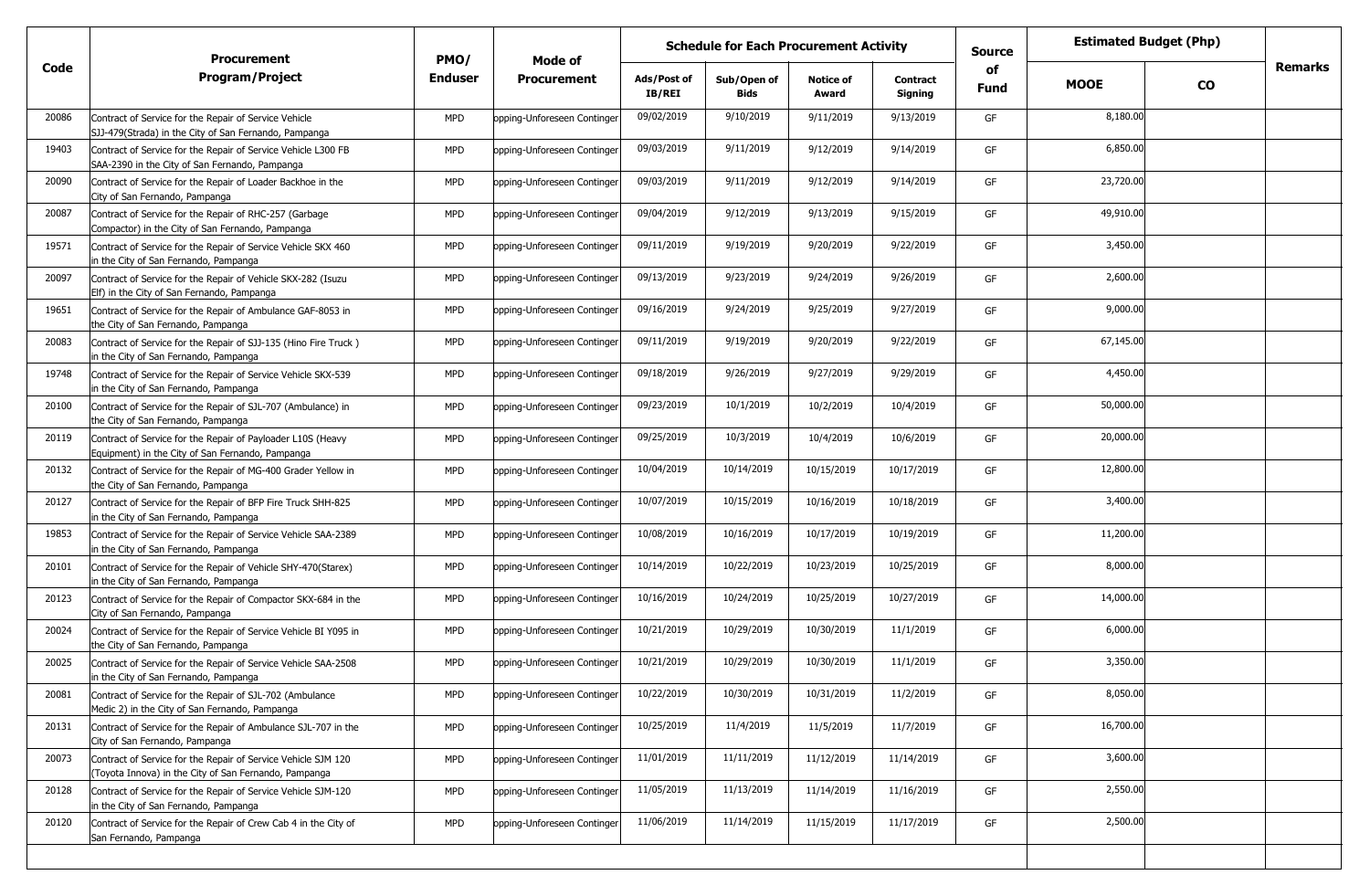|       | Procurement<br><b>Program/Project</b>                                                                                                                                                                  | PMO/           | Mode of<br><b>Procurement</b> |                              | <b>Schedule for Each Procurement Activity</b> |                           |                     | <b>Source</b>     |             | <b>Estimated Budget (Php)</b> |         |  |  |
|-------|--------------------------------------------------------------------------------------------------------------------------------------------------------------------------------------------------------|----------------|-------------------------------|------------------------------|-----------------------------------------------|---------------------------|---------------------|-------------------|-------------|-------------------------------|---------|--|--|
| Code  |                                                                                                                                                                                                        | <b>Enduser</b> |                               | Ads/Post of<br><b>IB/REI</b> | Sub/Open of<br><b>Bids</b>                    | <b>Notice of</b><br>Award | Contract<br>Signing | of<br><b>Fund</b> | <b>MOOE</b> | <b>CO</b>                     | Remarks |  |  |
|       | <b>Vehicles</b>                                                                                                                                                                                        |                |                               |                              |                                               |                           |                     |                   |             |                               |         |  |  |
| 17253 | Supply and Delivery of One (1) Unit Light Delivery Van to be<br>used for the various activities of the City Government of San<br>Fernando, Pampanga                                                    | <b>CGSO</b>    | Public Bidding                | 01/22/2019                   | 2/8/2019                                      | 2/13/2019                 | 2/15/2019           | GF                |             | 1,900,600.00                  |         |  |  |
| 17337 | Supply and Delivery of One (1) unit Secondhand Type 10<br>Wheeler Dump Truck to be used at Motorpool Division in the<br>City of San Fernando, Pampanga                                                 | <b>MPD</b>     | Public Bidding                | 01/31/2019                   | 2/19/2019                                     | 2/22/2019                 | 2/24/2019           | GF                |             | 3,200,000.00                  |         |  |  |
| 17338 | Supply and Delivery of Two (2) units Secondhand Double Cab<br>to be used at Motorpool Division in the City of San Fernando,<br>Pampanga                                                                | <b>MPD</b>     | Public Bidding                | 01/31/2019                   | 2/19/2019                                     | 2/22/2019                 | 2/24/2019           | GF                |             | 2,500,000.00                  |         |  |  |
| 17339 | Supply and Delivery of One (1) Unit 2 tonner Cargo Carrier<br>with canvass to be used at Motorpool Division in the City of<br>San Fernando, Pampanga                                                   | <b>MPD</b>     | Public Bidding                | 01/31/2019                   | 2/19/2019                                     | 2/22/2019                 | 2/24/2019           | GF                |             | 1,350,000.00                  |         |  |  |
| 17340 | Supply and Delivery of One (1) Unit 2 tonner 4x4 Manlift Truck<br>with complete outrigger and accessories to be used at<br>Motorpool Division in the City of San Fernando, Pampanga                    | <b>MPD</b>     | Public Bidding                | 01/31/2019                   | 2/19/2019                                     | 2/22/2019                 | 2/24/2019           | GF                |             | 1,950,000.00                  |         |  |  |
| 17675 | Supply and Delivery of Twelve (12) Motorcycle Units to be<br>used for the Highway Patrol Operation of the City Public Order<br>and Safety Coordinating Office in the City of San Fernando,<br>Pampanga | <b>CPOSCO</b>  | egotiated (Two Failed Bidding | 03/04/2019                   | 3/12/2019                                     | 3/13/2019                 | 3/15/2019           | GF                |             | 1,315,800.00                  |         |  |  |
| 18094 | Supply and Delivery of Two (2) Units Reconditioned Bus to be<br>used for various Mass Transport Activities for the interest of<br>Public Service in the City of San Fernando, Pampanga                 | <b>MPD</b>     | Public Bidding                | 03/28/2019                   | 4/16/2019                                     | 4/19/2019                 | 4/21/2019           | GF                |             | 6,400,000.00                  |         |  |  |
| 18335 | Supply and Delivery of Two (2) Units Multi-Purpose Vehicle<br>(MPV) to be used at Motorpool Division in the City of San<br>Fernando, Pampanga                                                          | <b>CMO</b>     | Public Bidding                | 05/28/2019                   | 6/14/2019                                     | 6/19/2019                 | 6/21/2019           | GF                |             | 1,700,000.00                  |         |  |  |
| 18336 | Supply and Delivery of One (1) unit Sport Utility Vehicle (SUV)<br>to be used at City Mayor's Office in the City of San Fernando,<br>Pampanga.                                                         | <b>CMO</b>     | Public Bidding                | 05/28/2019                   | 6/14/2019                                     | 6/19/2019                 | 6/21/2019           | GF                |             | 3,100,000.00                  |         |  |  |
| 18359 | Supply and Delivery of One (1) unit Military Jeep 4x4 with<br>complete accessories to be used at CGSO-Motorpool Division<br>in the City of San Fernando, Pampanga                                      | <b>MPD</b>     | Public Bidding                | 06/04/2019                   | 6/21/2019                                     | 6/26/2019                 | 6/28/2019           | GF                |             | 1,280,000.00                  |         |  |  |
| 18360 | Supply and Delivery of One (1) unit 2.5 tonner Cargo Truck<br>with Pick-up Body to be used at CGSO-Motorpool Division in<br>the City of San Fernando, Pampanga                                         | <b>MPD</b>     | Public Bidding                | 06/04/2019                   | 6/21/2019                                     | 6/26/2019                 | 6/28/2019           | GF                |             | 1,180,000.00                  |         |  |  |
| 18361 | Supply and Delivery of Two (2) units Double Crew Cab to be<br>used at CGSO - Motorpool Division in the City of San<br>Fernando, Pampanga.                                                              | <b>MPD</b>     | Public Bidding                | 06/04/2019                   | 6/21/2019                                     | 6/26/2019                 | 6/28/2019           | GF                |             | 2,500,000.00                  |         |  |  |
|       |                                                                                                                                                                                                        |                |                               |                              | <b>Veterinanry Products and Supplies</b>      |                           |                     |                   |             |                               |         |  |  |
| 15974 | Supply and Delivery of Grooming Kits to be used for the Pet<br>Mo Show Mo on February 2019 in the City of San Fernando,<br>Pampanga                                                                    | CAVO           | Small Value                   | 01/08/2019                   | 1/16/2019                                     | 1/17/2019                 | 1/19/2019           | GF                | 49,000.00   |                               |         |  |  |
| 16725 | Supply and Delivery of Medical Supplies to be used at<br>Slaughterhouse in the City of San Fernando, Pampanga                                                                                          | CAVO           | Small Value                   | 01/25/2019                   | 2/4/2019                                      | 2/5/2019                  | 2/7/2019            | GF                | 11,750.00   |                               |         |  |  |
| 16737 | Supply and Delivery of Food Grade Meat Marking Ink and<br>Detergent Powder to be used at Slaughterhouse in the City of<br>San Fernando, Pampanga                                                       | CAVO           | Small Value                   | 01/22/2019                   | 1/30/2019                                     | 1/31/2019                 | 2/2/2019            | GF                | 76,500.00   |                               |         |  |  |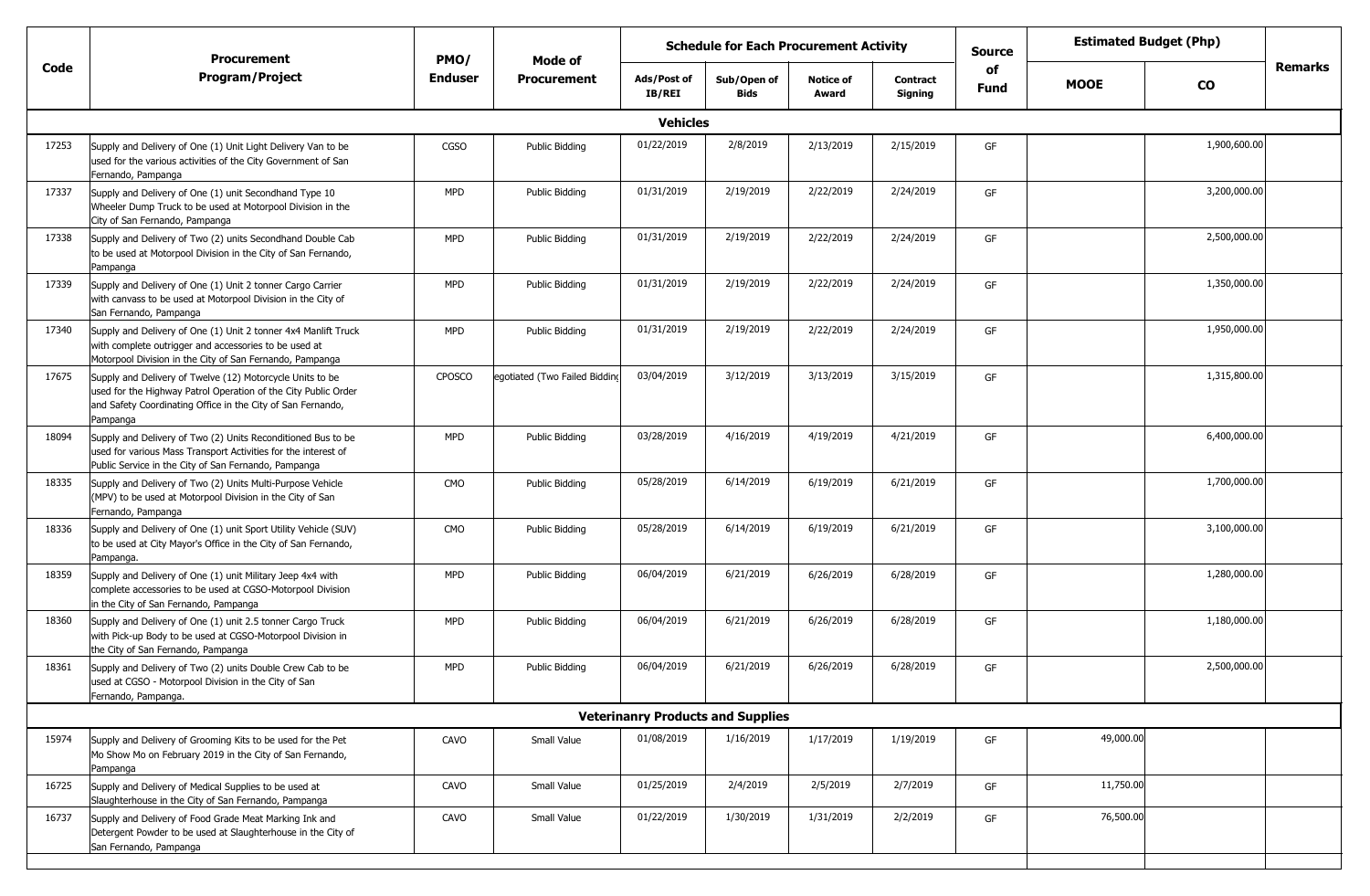|       | <b>Procurement</b><br><b>Program/Project</b>                                                                                                                                                                       | PMO/           | Mode of                       |                       | <b>Schedule for Each Procurement Activity</b> |                           |                            | <b>Source</b> | <b>Estimated Budget (Php)</b> |           |         |
|-------|--------------------------------------------------------------------------------------------------------------------------------------------------------------------------------------------------------------------|----------------|-------------------------------|-----------------------|-----------------------------------------------|---------------------------|----------------------------|---------------|-------------------------------|-----------|---------|
| Code  |                                                                                                                                                                                                                    | <b>Enduser</b> | <b>Procurement</b>            | Ads/Post of<br>IB/REI | Sub/Open of<br><b>Bids</b>                    | <b>Notice of</b><br>Award | <b>Contract</b><br>Signing | of<br>Fund    | <b>MOOE</b>                   | <b>CO</b> | Remarks |
| 16863 | Supply and Delivery of Anti-Rabies Vaccine to be used for<br>Animal Vaccination in the City of San Fernando, Pampanga                                                                                              | CAVO           | egotiated (Two Failed Bidding | 02/20/2019            | 2/28/2019                                     | 3/1/2019                  | 3/3/2019                   | GF            | 209,950.00                    |           |         |
| 17768 | Supply and Delivery of Supplies/Materials to be used for the<br>Askal Operation Program in the City of San Fernando,<br>Pampanga                                                                                   | CAVO           | Shopping                      | 03/27/2019            | 4/4/2019                                      | 4/5/2019                  | 4/7/2019                   | GF            | 47,060.00                     |           |         |
| 17769 | Supply and Delivery of Hardware Materials to be used for the<br>rehabilitation of existing cages being used for the Askal<br>Operation Program in the City of San Fernando, Pampanga                               | CAVO           | Shopping                      | 03/27/2019            | 4/4/2019                                      | 4/5/2019                  | 4/7/2019                   | GF            | 6,400.00                      |           |         |
| 17794 | Supply and Delivery of Plastic Mats to be used in Askal<br>Operation Program in the City of San Fernando, Pampanga                                                                                                 | CAVO           | Shopping                      | 04/12/2019            | 4/22/2019                                     | 4/23/2019                 | 4/25/2019                  | GF            | 40,000.00                     |           |         |
| 18399 | Supply and Delivery of Disinfectant to be used at City<br>Agriculture and Veterinary Office for 2019 in the City of San<br>Fernando, Pampanga                                                                      | CAVO           | Shopping                      | 06/26/2019            | 7/4/2019                                      | 7/5/2019                  | 7/7/2019                   | GF            | 31,000.00                     |           |         |
| 18680 | Supply and Delivery of Drugs and Medicines to be used for<br>Animal Treatment for the year 2019 of the City Agriculture and<br>Veterinary Office in the City of San Fernando, Pampanga                             | CAVO           | Public Bidding                | 07/29/2019            | 8/6/2019                                      | 8/9/2019                  | 8/12/2019                  | GF            | 99,915.00                     |           |         |
| 18679 | Supply and Delivery of Animal Cages to be used for the Askal<br>Operation Program for 2019 in the City of San Fernando,<br>Pampanga                                                                                | CAVO           | Public Bidding                | 08/05/2019            | 8/13/2019                                     | 8/16/2019                 | 8/18/2019                  | GF            | 195,000.00                    |           |         |
| 18836 | Supply and Delivery of Veterinary Drugs and Medicines to be<br>used for the World Rabies Day Celebration 2019 in the City of<br>San Fernando, Pampanga                                                             | CAVO           | Small Value                   | 08/21/2019            | 8/29/2019                                     | 8/30/2019                 | 9/1/2019                   | GF            | 28,680.00                     |           |         |
| 18954 | Supply and Delivery of Food Grade Chlorine to be used for<br>Post Meat Establishment in the City of San Fernando,<br>Pampanga                                                                                      | CAVO           | Shopping                      | 09/17/2019            | 9/25/2019                                     | 9/26/2019                 | 9/28/2019                  | GF            | 8,000.00                      |           |         |
| 18373 | Supply and Delivery of Veterinary Supplies to be used for the<br>Poultry Dressing Plant Regulation and Operation in the City of<br>San Fernando, Pampanga                                                          | CAVO           | Small Value                   | 09/18/2019            | 9/26/2019                                     | 9/27/2019                 | 9/29/2019                  | GF            | 20,800.00                     |           |         |
| 19334 | Supply and Delivery of Stethoscope to be used for the Askal<br>Operation in the City of San Fernando, Pampanga                                                                                                     | CAVO           | Shopping                      | 09/27/2019            | 10/7/2019                                     | 10/8/2019                 | 10/10/2019                 | GF            | 3,800.00                      |           |         |
| 20067 | Supply and Delivery of Supplies and Materials to be used for<br>the African Swine Fever Control Program in the City of San<br>Fernando, Pampanga                                                                   | CAVO           | <b>Emergency Cases</b>        | 11/20/2019            | 11/28/2019                                    | 11/29/2019                | 12/1/2019                  | GF            | 28,500.00                     |           |         |
| 20068 | Supply and Delivery of Drugs and Medicines to be used for the<br>African Swine Fever Control Program in the City of San<br>Fernando, Pampanga                                                                      | CAVO           | <b>Emergency Cases</b>        | 11/13/2019            | 11/21/2019                                    | 11/22/2019                | 11/24/2019                 | GF            | 61,500.00                     |           |         |
|       |                                                                                                                                                                                                                    |                |                               |                       | <b>Water (Mineral/Purified Drinking)</b>      |                           |                            |               |                               |           |         |
| 15950 | Supply and Delivery of Purified Drinking Water for January -<br>December 2019 to be used at the Different<br>Department/Offices of the City Government of San Fernando,<br>Pampanga, Subject to Ordering Agreement | CGSO           | Small Value                   | 12/24/2018            | 1/1/2019                                      | 1/2/2019                  | 1/4/2019                   | GF            | 646,600.00                    |           |         |
| 16873 | Supply and Delivery of Purified Drinking Water for the 1st<br>Quarter of 2019 to be used at CGSO-SRPMD and CHRMO in<br>the City of San Fernando, Pampanga subject to Ordering<br>Agreement                         | <b>SRPMD</b>   | Small Value                   | 12/24/2018            | 1/1/2019                                      | 1/2/2019                  | 1/4/2019                   | GF            | 18,720.00                     |           |         |
|       |                                                                                                                                                                                                                    |                |                               |                       |                                               |                           |                            |               |                               |           |         |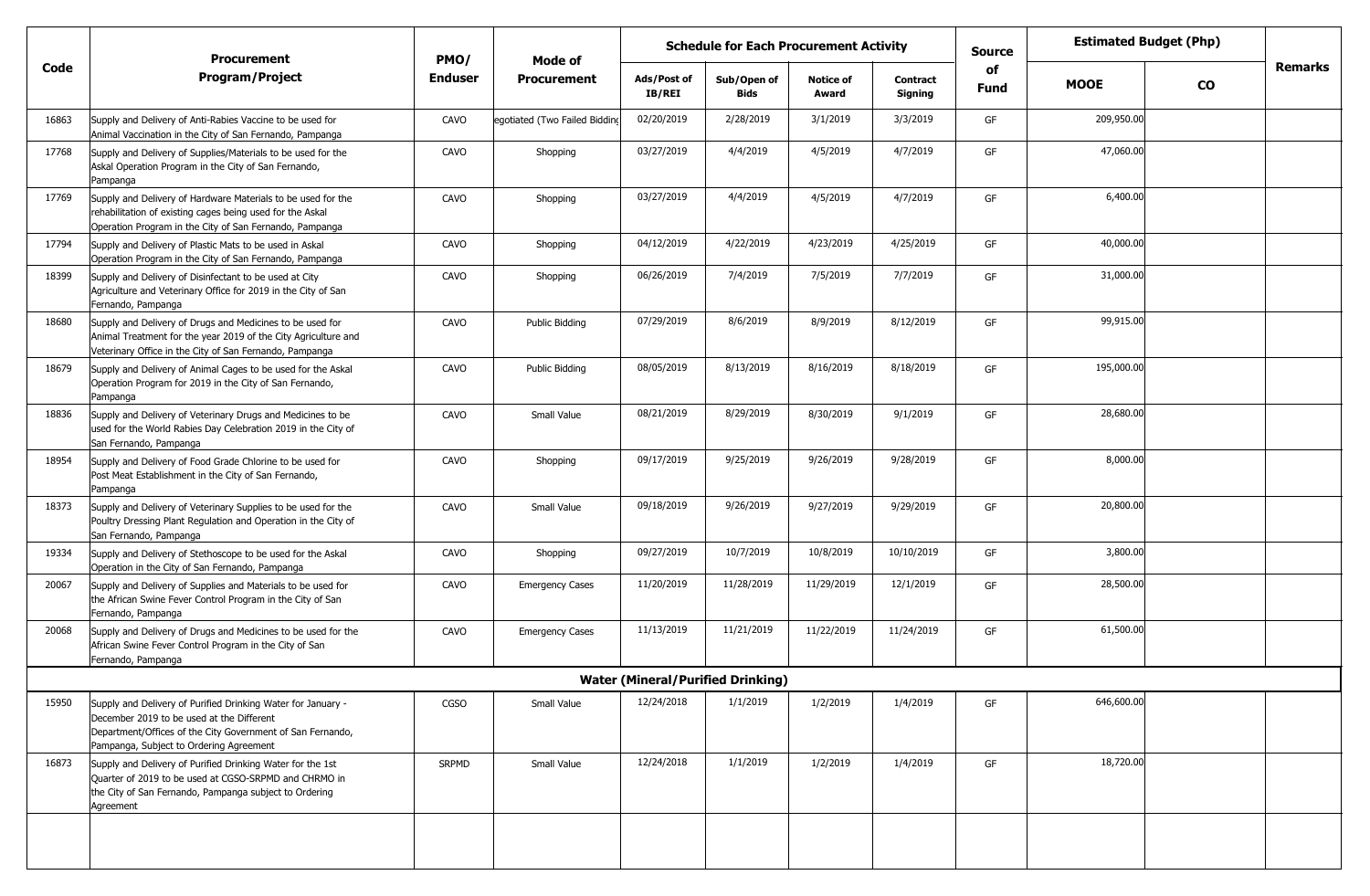|       | <b>Procurement</b>                                                                                                                                                                                                                                     | <b>Schedule for Each Procurement Activity</b><br>PMO/<br>Mode of |                                                      |                              |                            |                           |                            | <b>Source</b>     |             | <b>Estimated Budget (Php)</b> |                |
|-------|--------------------------------------------------------------------------------------------------------------------------------------------------------------------------------------------------------------------------------------------------------|------------------------------------------------------------------|------------------------------------------------------|------------------------------|----------------------------|---------------------------|----------------------------|-------------------|-------------|-------------------------------|----------------|
| Code  | <b>Program/Project</b>                                                                                                                                                                                                                                 | <b>Enduser</b>                                                   | <b>Procurement</b>                                   | Ads/Post of<br><b>IB/REI</b> | Sub/Open of<br><b>Bids</b> | <b>Notice of</b><br>Award | <b>Contract</b><br>Signing | of<br><b>Fund</b> | <b>MOOE</b> | <b>CO</b>                     | <b>Remarks</b> |
| 16833 | Supply and Delivery of Purified Drinking Water for January -<br>December 2019 to be used at the Different<br>Offices/Department of the City Government of San Fernando,<br>Pampanga, Subject to Ordering Agreement                                     | CIO                                                              | Small Value                                          | 12/24/2018                   | 1/1/2019                   | 1/2/2019                  | 1/4/2019                   | GF                | 727,500.00  |                               |                |
| 17463 | Supply and Delivery of Purified Drinking Water to be used for<br>the 2019 Inter-Barangay Basketball Tournament on February<br>2019 in the City of San Fernando, Pampanga                                                                               | CAD                                                              | Small Value                                          | 01/23/2019                   | 1/31/2019                  | 2/1/2019                  | 2/3/2019                   | GF                | 12,000.00   |                               |                |
| 18041 | Supply and Delivery of Purified Drinking Water to be used for<br>the play-offs of Inter-Barangay Volleyball Tournament and<br>Inter-Barangay Basketball Midget Tournament for the period of<br>April - June 2019 in the City of San Fernando, Pampanga | CAD                                                              | Small Value                                          | 02/27/2019                   | 3/7/2019                   | 3/8/2019                  | 3/10/2019                  | GF                | 5,800.00    |                               |                |
| 18030 | Supply and Delivery of Purified Drinking Water to be used for<br>the CCSFP Sports Training in the City of San Fernando,<br>Pampanga                                                                                                                    | CCSF                                                             | Small Value                                          | 03/06/2019                   | 3/14/2019                  | 3/15/2019                 | 3/17/2019                  | GF                |             | 45,000.00                     |                |
| 18004 | Supply and Delivery of Purified Drinking Water to be used for<br>the Play-Offs of Inter-Barangay Basketball Midget Tournament<br>on April - June 2019 in the City of San Fernando, Pampanga                                                            | CAD                                                              | Small Value                                          | 05/08/2019                   | 5/16/2019                  | 5/17/2019                 | 5/19/2019                  | GF                | 11,250.00   |                               |                |
| 17125 | Supply and Delivery of Purified Drinking Water to be used at<br>the City Human Resource Management Office and City General<br>Services Office for the 3rd Quarter of 2019 in the City of San<br>Fernando, Pampanga subject to Ordering Agreement       | <b>CHRMO</b>                                                     | Small Value                                          | 06/05/2019                   | 6/13/2019                  | 6/14/2019                 | 6/16/2019                  | GF                | 18,720.00   |                               |                |
| 18816 | Supply and Delivery of Purified Drinking Water to be used at<br>City Information and Communications Technology Office for<br>the period of July to December 2019 in the City of San<br>Fernando, Pampanga subject to Ordering Agreement                | <b>CICTO</b>                                                     | Small Value                                          | 07/12/2019                   | 7/22/2019                  | 7/23/2019                 | 7/25/2019                  | GF                | 8,100.00    |                               |                |
| 17138 | Supply and Delivery of Purified Drinking Water to be used at<br>the City Human Resource Management Office and City General<br>Services Office for the 4th Quarter of 2019 in the City of San<br>Fernando, Pampanga subject to Ordering Agreement       | <b>CHRMO</b>                                                     | Small Value                                          | 09/04/2019                   | 9/12/2019                  | 9/13/2019                 | 9/15/2019                  | GF                | 18,720.00   |                               |                |
| 19768 | Supply and Delivery of Purified Drinking Water to be used at<br>Business-One-Stop-Shop (BOSS) of the City Government of<br>San Fernando, Pampanga                                                                                                      | CADMINO                                                          | Small Value                                          | 11/01/2019                   | 11/11/2019                 | 11/12/2019                | 11/14/2019                 | GF                | 10,000.00   |                               |                |
| 20114 | Supply and Delivery of Purified Drinking Water to be used for<br>the Activation of the Emergency Operation Center (EOC) in the<br>City of San Fernando, Pampanga                                                                                       | CGSO                                                             | opping-Unforeseen Continger                          | 11/04/2019                   | 11/12/2019                 | 11/13/2019                | 11/15/2019                 | GF                | 520.00      |                               |                |
|       |                                                                                                                                                                                                                                                        |                                                                  | <b>Water and Waste Treatment Supply and Disposal</b> |                              |                            |                           |                            |                   |             |                               |                |
| 16798 | Supply and Delivery of 50 Bags of Larvicides Wettable Powder<br>to be used for the Dengue Prevention and Control Program of<br>the City Health Office in the City of San Fernando, Pampanga                                                            | CHO                                                              | Small Value                                          | 02/01/2019                   | 2/11/2019                  | 2/12/2019                 | 2/14/2019                  | GF                | 500,000.00  |                               |                |
| 18020 | Supply and Delivery of Purified Drinking Water to be used at<br>the City General Services Office-SRPMD and CHRMO for 2nd<br>Quarter of 2019 in the City of San Fernando, Pampanga<br>subject to Ordering Agreement                                     | SRPMD                                                            | Small Value                                          | 04/02/2019                   | 4/10/2019                  | 4/11/2019                 | 4/13/2019                  | GF                | 18,720.00   |                               |                |
|       |                                                                                                                                                                                                                                                        |                                                                  |                                                      |                              |                            |                           |                            |                   |             |                               |                |